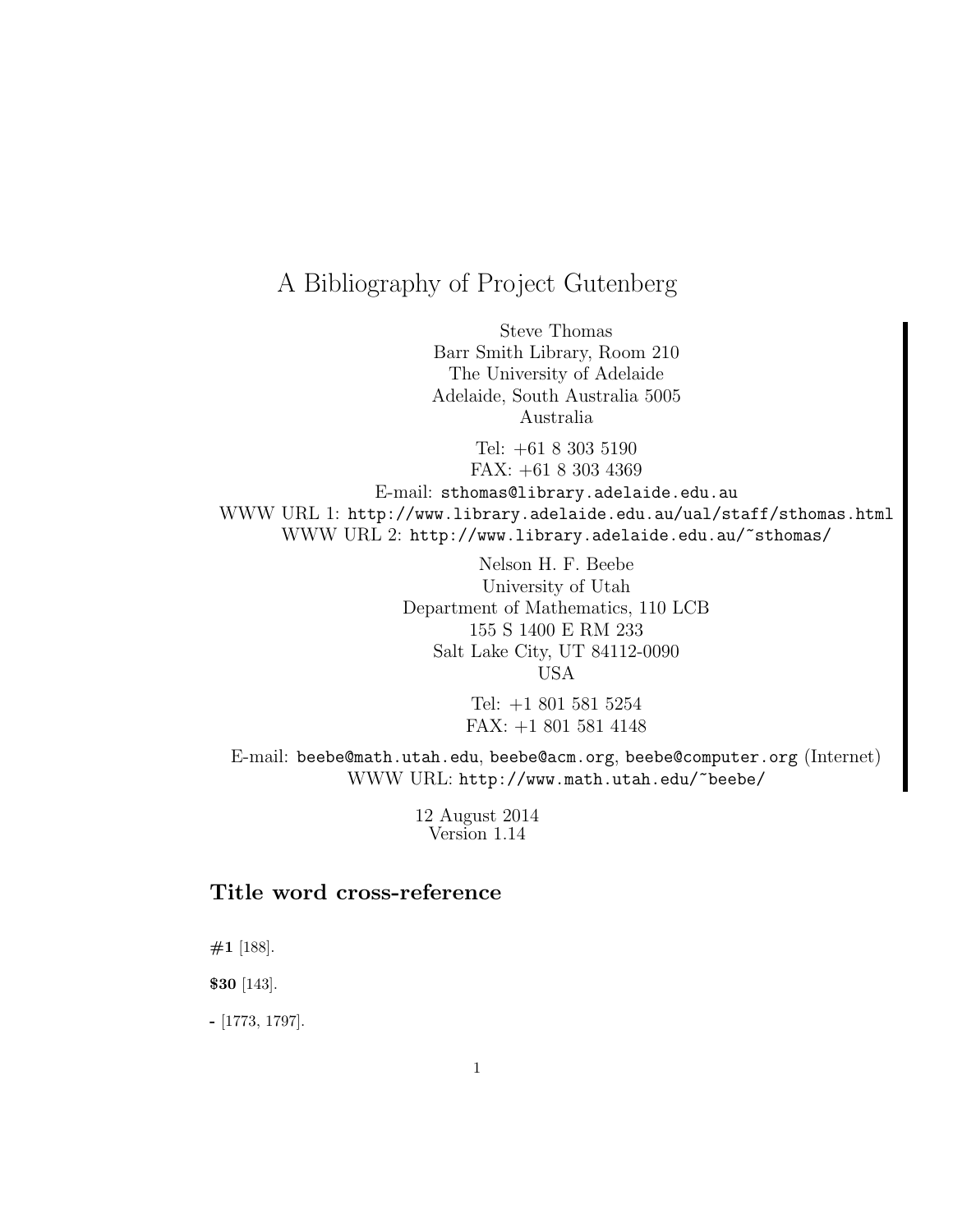**/** [1388].

**1.5M** [784]. **104th** [257]. **10a** [1203]. **1945-1995** [259]. **19th** [1651]. **1st** [379, 1025, 105, 1027].

**30th** [894]. **32nd** [70].

**465th** [256].

**7-bit** [960, 961, 962, 963]. **7th** [1611].

**8-bit** [975].

**A.L.** [239]. **Abbey** [122]. **ABC** [1285]. **Abnormal** [1180]. **Abounding** [631]. **Abraham** [872, 1757]. **Abroad** [92, 120]. **Absentee** [1425]. **Abyss** [532, 1637]. **Abyssinia** [629, 1388]. **Accession** [1420]. **Accoramboni** [774]. **account** [1431]. **Accused** [469]. **Acquaintance** [851]. **Acres** [349]. **Across** [1190, 591]. **Act** [233]. **Acton** [743]. **Actor** [1651]. **Adam** [488, 291, 379]. **Adams** [946]. **Address** [232, 1, 5, 6, 10, 11, 105]. **Adieu** [1504]. **Admiral** [1440]. **Ado** [1072, 1469, 1470, 1727]. **Adonis** [1008]. **Adventure** [293, 1117]. **Adventures**

[1767, 471, 481, 1592, 1609, 386, 875, 684, 1326, 1172, 930, 1148, 77, 75]. **Adversary** [1109]. **Aeneid** [210, 209]. **Aerial** [1235]. **Aeronautics** [845]. **Aeropagitica** [585]. **Aeroplane** [789]. **Aeroplanes** [765, 1397]. **Affair** [344, 834]. **Affairs** [424]. **Africa** [1002, 1404]. **African** [1393]. **After** [1574, 1212]. **against** [998]. **Age** [272, 520]. **agency** [169]. **Agent** [940]. **Ages** [1563]. **Agesilaus** [1123]. **Agnes** [739]. **Agony** [1756]. **Ahead** [541]. **Air** [918, 1238, 832, 749, 752]. **Airships** [734]. **al** [1166, 1239, 1581, 1263, 437]. **Aladdin** [58]. **Alamo** [268]. **Alcibiades** [1625, 1626]. **Alcove** [1793]. **Alexander** [95]. **Alexandria** [1229]. **Alice** [13, 894, 946, 115]. **Aline** [308]. **Alkahest** [1405]. **Allan** [688]. **Almayer** [697]. **Altar** [619]. **Altruist** [1295]. **Amantis** [247]. **Amateur** [1764, 683, 67]. **Amazing** [1539]. **Ambassadors** [413]. **America** [586, 787, 1807]. **American** [1175, 652, 168, 178, 943, 1806]. **Among** [1236, 1317]. **Amours** [1345]. **Amulet** [808]. **Amy** [476]. **Anabasis** [1124]. **Anatomy** [1176]. **Ancien** [1289]. **Ancient** [626, 152, 818]. **Ancients** [616]. **Andes** [525]. **Andronicus** [1060, 1457, 1715]. **Angler** [660]. **Anglo** [595, 634]. **Anglo-Saxon** [595, 634]. **Animals** [1181]. **Ann** [503]. **Anna** [1351]. **Annals** [1264]. **Anne** [48, 46, 52, 523]. **Annexes** [90]. **Anniversary** [256]. **Anomalies** [719]. **Anthem** [1204, 1203]. **anthm10** [1203]. **Anthology** [188, 1234, 1153]. **Antiquities** [1357]. **Antonia** [224]. **Antony** [1084, 1484, 1738]. **Apes** [79]. **Apocalypse** [1436]. **Apocrypha** [125, 1682, 1714, 1497, 1492]. **Apollo** [117]. **Apology** [1604, 1125]. **Appreciations** [387]. **Apprentices** [859]. **April** [1201]. **Arabian** [129, 810].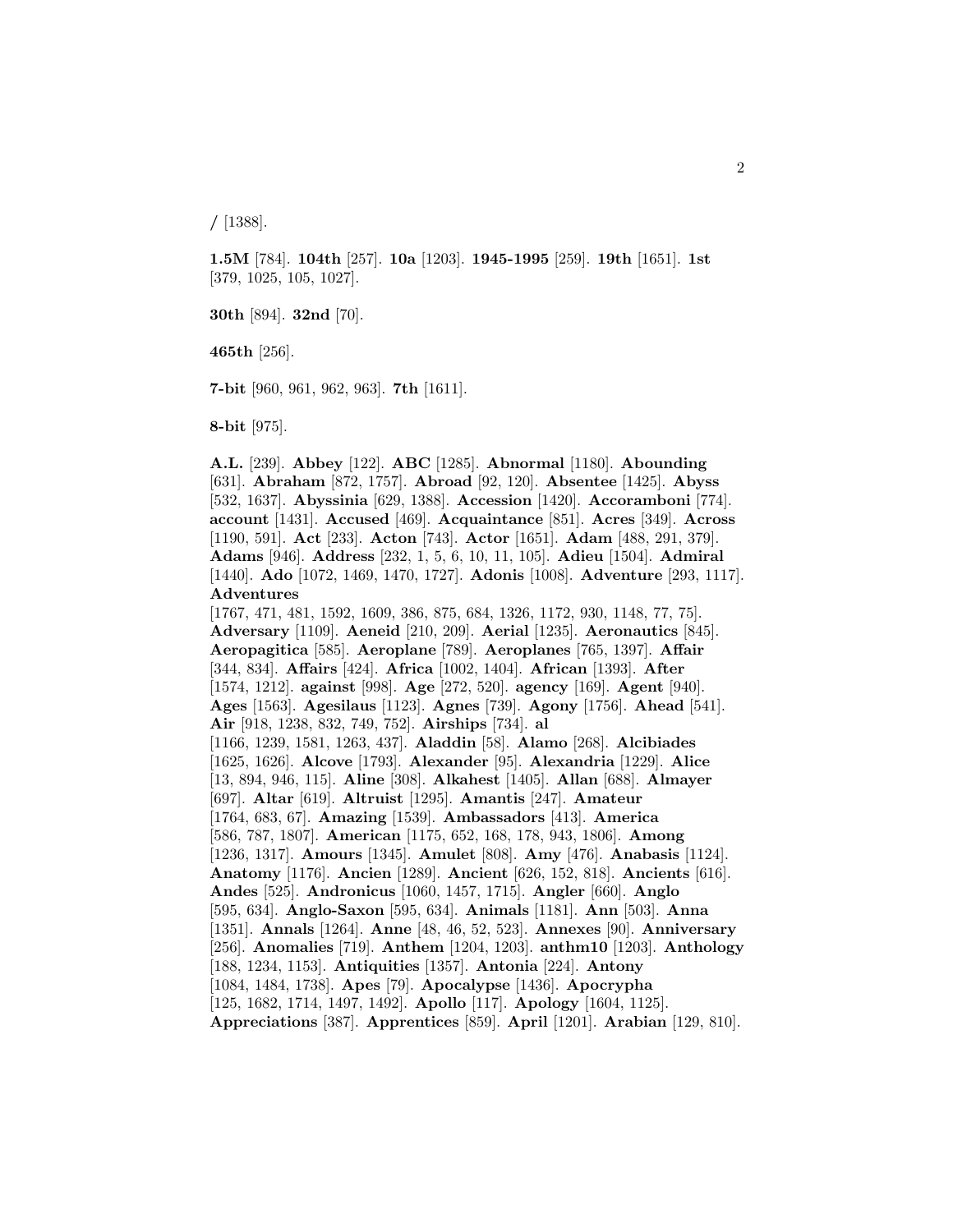**Arcadia** [1431]. **Arcis** [1812]. **Arcturus** [1283]. **Arden** [1312]. **Ardmore** [794]. **Argonautica** [801]. **Arizona** [728, 1012, 725]. **Arms** [1152]. **Arriere** [1797]. **Arrow** [819]. **Art** [36, 169, 508, 473, 133, 1403]. **Arthur** [745]. **Arthurian** [802]. **Articles** [100, 254]. **Ascents** [865]. **Aspern** [193]. **Asse** [1614]. **Astor** [393]. **Astoria** [1325]. **Atheist** [1174]. **Athenians** [1132]. **Athens** [1086, 1486, 1740]. **Atomic** [260, 662]. **Attic** [222]. **Aucassin** [1527]. **Augsburg** [256, 584]. **Aunt** [1615]. **Australian** [1153]. **Author** [328, 301, 722, 754]. **Authors** [1443]. **Autobiographies** [1651]. **Autobiography** [149, 1269, 1227, 670, 457, 1324]. **Autocrat** [723]. **aux** [1557]. **Avonlea** [48, 1308]. **Awakening** [161]. **Ayrshire** [1336].

**B** [1685]. **B.** [693]. **Baartock** [1041]. **Bab** [729, 897, 899, 347]. **Babbit** [1110]. **Babies** [981]. **Babington** [1685]. **Baby** [558, 831]. **Bachelor** [1146]. **Back** [836, 207, 116]. **Backward** [601]. **Badge** [74, 444]. **Baldwin** [1102]. **Ball** [1259, 338]. **Ballad** [1665, 282, 1020]. **Ballads** [626, 729, 897, 899, 767, 1017, 435, 993, 240, 958, 394]. **Ballantrae** [835]. **Balloon** [865]. **Baltimore** [1338]. **Ban** [1797]. **Banner** [704]. **Barbarian** [1705]. **Barber** [809]. **Bargain** [621]. **Barlaam** [721]. **Barleycorn** [299]. **Barnaby** [883]. **Barnum** [1525]. **Baron** [526]. **Basket** [470]. **Bassington** [534]. **Battle** [653, 600]. **Baxter** [1650]. **BC** [950]. **bClassic** [1773]. **Be** [890]. **Beacon** [1449]. **Beagle** [910]. **Bearded** [1705]. **Beast** [1047, 273]. **Beasts** [86, 250]. **Beautiful** [1382]. **Beauty** [252, 273]. **Bede** [488]. **Before** [291]. **Begins** [1354]. **Behavior** [1398]. **Behind** [453]. **Being** [815, 1781, 1431]. **Beliefs** [1224]. **Believe** [1765]. **Bell** [743]. **Bellew** [1545]. **Belt** [127]. **Ben** [149]. **Bente** [1668]. **Benton** [713]. **Beowulf** [947]. **Bequest** [143]. **Bergerac** [1207, 1208, 1209]. **Bergson** [1301]. **Berne** [234]. **Best** [1313]. **Betty** [1695, 1214]. **Between** [759]. **Beyond** [337]. **Bibber** [315]. **Bible** [12, 32, 125, 796, 1530, 1531, 396, 1541, 1558]. **Biblical** [595]. **Bibliomaniac** [424]. **Bickerstaff** [1044]. **Bickerstaff-Partridge** [1044]. **Bicycling** [1217]. **Big** [919, 1710, 119, 549]. **Bill** [4, 1271]. **Billie** [343, 342]. **Billy** [1710]. **Biloquist** [813]. **Biog** [518]. **Biographical** [743]. **Biography** [139, 1178, 385]. **Bird** [1330, 698]. **Birds** [1542]. **Bishop** [462, 1222]. **bit** [960, 961, 962, 963, 975]. **Black** [1536, 68, 389, 931, 1685, 1705, 1412, 252, 819]. **Black-Bearded** [1705]. **Blades** [983]. **Blanc** [359]. **Bleak** [986]. **Blind** [1394]. **Blix** [382]. **Blood** [1777]. **Blue** [1552, 206, 484, 1354, 374]. **Blunders** [352]. **Boat** [915, 289]. **Bobbsey** [709, 691]. **Bohemia** [1754]. **Bohemian** [958]. **Bomb** [260, 258]. **Bombings** [662]. **Bonaparte** [1300]. **Bondage** [184, 332]. **Bonneville** [1326]. **Book** [19, 232, 796, 1258, 427, 218, 484, 519, 618, 617, 948, 741, 379, 939, 1119, 1120, 1580, 1511]. **Books** [125, 200, 1256, 1563, 406, 600]. **Bookshop** [173]. **Boone** [875]. **Booth** [405]. **Border** [1193, 1751]. **Born** [992]. **Boss** [1342]. **Both** [12, 1530]. **Bourgeoisie** [1589]. **Box** [1534]. **Boy** [277, 443, 507, 501, 1757, 850]. **Boyhood** [756, 318]. **Boys** [541]. **Boz** [853]. **Breakers** [380]. **Breakfast** [723]. **Breaking** [1550]. **Breitmann** [435].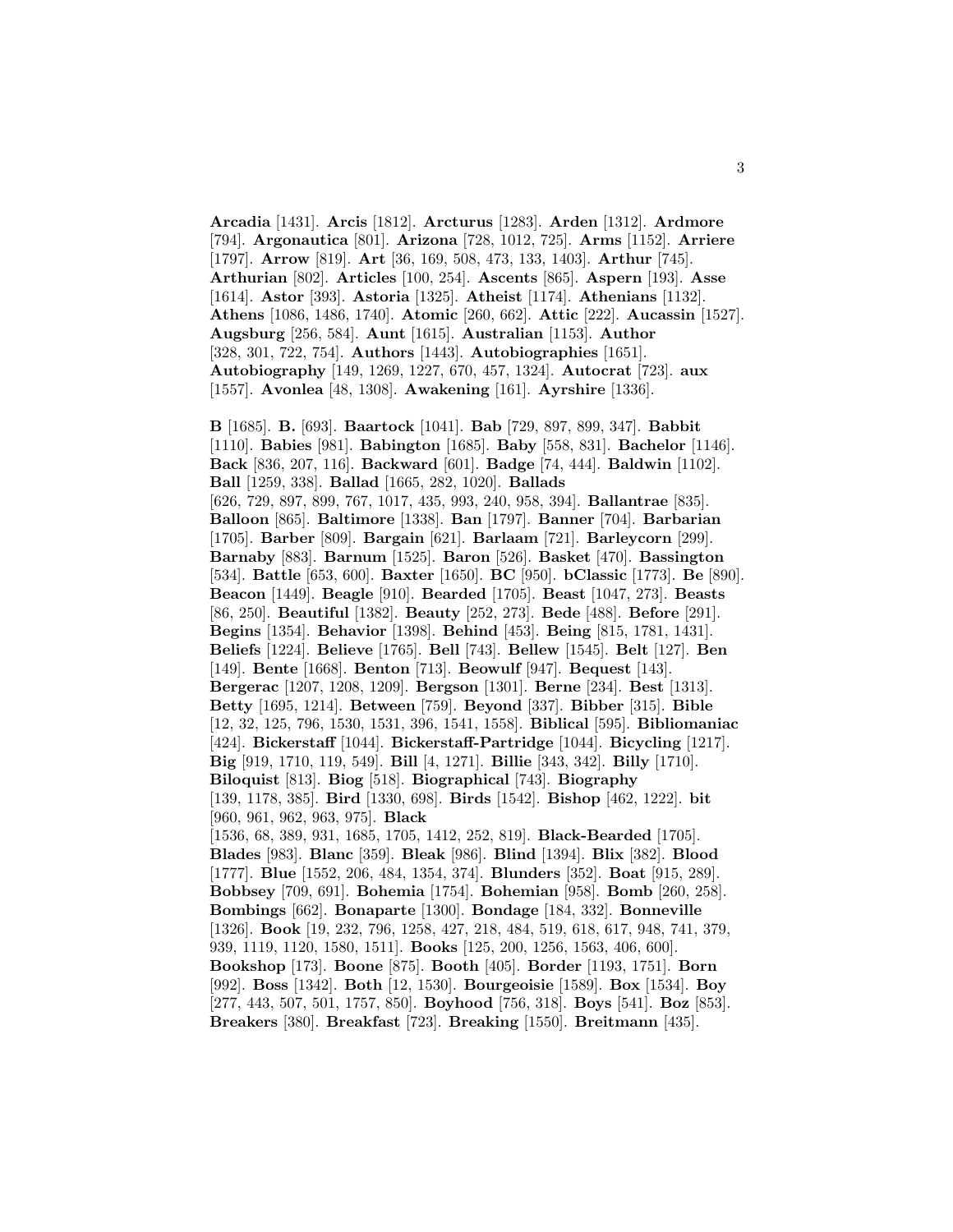**Breteche** [1656]. **Brethren** [806]. **Brick** [1581]. **Bride** [452]. **Bridge** [356, 95]. **Brief** [231]. **Brinker** [736]. **Brinker/Silver** [736]. **Britain** [848, 1746]. **British** [734]. **Brontë** [1649, 1769]. **Brother** [761, 1676, 720]. **Brothers** [1334]. **Brown** [186, 205, 1432]. **Browning** [241, 632, 633]. **Brumaire** [1300]. **Bruno** [597]. **Bucky** [1751]. **Bucolics** [211, 212]. **Bulba** [1151]. **Bullet** [1778]. **Bungay** [695]. **Bunker** [1561]. **Bunner** [292]. **Bunyan** [1000]. **Bureau** [31]. **Bureaucracy** [1297]. **Burial** [313]. **Buried** [1707]. **Burning** [718]. **Burnt** [574]. **Bush** [1565]. **Business** [1755, 701, 1273]. **Buttered** [333]. **Bygone** [1224]. **Byways** [360].

**c** [1312, 638, 712]. **Cabin** [1158, 185]. **Cachalot** [1310]. **Cactus** [1175]. **Cadignan** [1298]. **Caesar** [200, 1074, 1472, 1729]. **Cage** [1098]. **Cairo** [1805]. **Calamity** [1509]. **Calhoun** [712]. **Call** [197]. **Called** [1440]. **Camera** [1237]. **Camilias** [1557]. **Camille** [1557]. **Camp** [1522]. **Campaign** [1522]. **Canaan** [464]. **Cane** [1683]. **Cannon** [1315]. **Canoe** [1036]. **Canongate** [1770]. **Cape** [857]. **Captain** [275, 1189, 1326, 1007]. **Captives** [850]. **Captivity** [822]. **Car** [339]. **Cardinal** [512]. **Carmina** [219]. **Carol** [47, 698]. **Carolina** [1780]. **Carpet** [622, 807]. **Carriage** [462]. **Carrie** [215]. **Carwin** [813]. **Cary** [968, 969, 970, 971]. **Case** [1778, 1774, 1777, 1776, 1775]. **Cash** [277]. **Cast** [380]. **Casterbridge** [144]. **Castle** [1376, 673]. **Castro** [769]. **Cat** [1629, 1662]. **Catalan** [659, 784]. **Catechism** [1668, 1619]. **Cathechism** [398]. **Cathedral** [1501]. **Catherine** [1796]. **Catriona** [566]. **Cavalier** [993]. **Cavalry** [1126]. **Cave** [230]. **cby** [1388]. **Cedars** [453]. **Celestina** [1567]. **Cenci** [773]. **Centre** [936]. **Centuries** [1435]. **Century** [1651]. **Cérè** [1249]. **Certain** [269, 1358]. **Cevennes** [514]. **Chamber** [1617]. **Chance** [1428, 1217]. **Chancellor** [1600, 1647]. **Charge** [274]. **Charlotte** [1649, 1769, 172]. **Charmed** [1763]. **Charmides** [1529, 994]. **Chartreuse** [768]. **Cheechako** [240]. **Chemical** [1225]. **Chessman** [1107]. **Chief** [631]. **Chieftains** [317]. **Chignecto** [1305]. **Child** [676, 1657, 954, 216, 137]. **Children** [455, 454, 881, 750, 1815, 294, 874]. **Chimes** [630]. **China** [1624, 502]. **Chinese** [371, 501, 569]. **Ching** [198]. **Chita** [694]. **Christ** [1601]. **Christendom** [486]. **Christian** [1510]. **Christmas** [47, 1419, 1792, 698]. **Christopher** [1440, 1444, 216]. **Chronicle** [634]. **Chronicles** [1308, 1770, 1329]. **Chuzzlewit** [934]. **CIA** [16, 27, 88, 49, 181, 548, 1610]. **Cinderella** [1548]. **Circular** [415]. **Circus** [830]. **Cities** [99, 555]. **City** [755, 496, 337, 1396, 860, 1192, 1309]. **Civil** [579, 72]. **Civilization** [1688, 1638]. **Class** [804]. **Classes** [1141]. **Claus** [498]. **Clay** [711]. **Cleopatra** [1084, 1484, 1738]. **Cleves** [448]. **Clock** [565]. **Clocks** [826]. **Cloister** [1320]. **Clotelle** [223]. **Club** [1645]. **Co.** [434]. **Codex** [595]. **Col** [875]. **Collected** [100, 1692]. **Collection** [1357, 329, 1017, 1025, 559, 1563, 1027]. **Colored** [223]. **Colour** [1159]. **Coloured** [242]. **Columbus** [1440, 1444]. **Column** [1756]. **Comedians** [1196]. **Comedy** [971, 967, 1173, 1058, 1454, 1713]. **Comet** [1307]. **Comic** [1173]. **Commedia** [960, 961, 962, 963, 972, 973, 974, 975]. **Commentaries**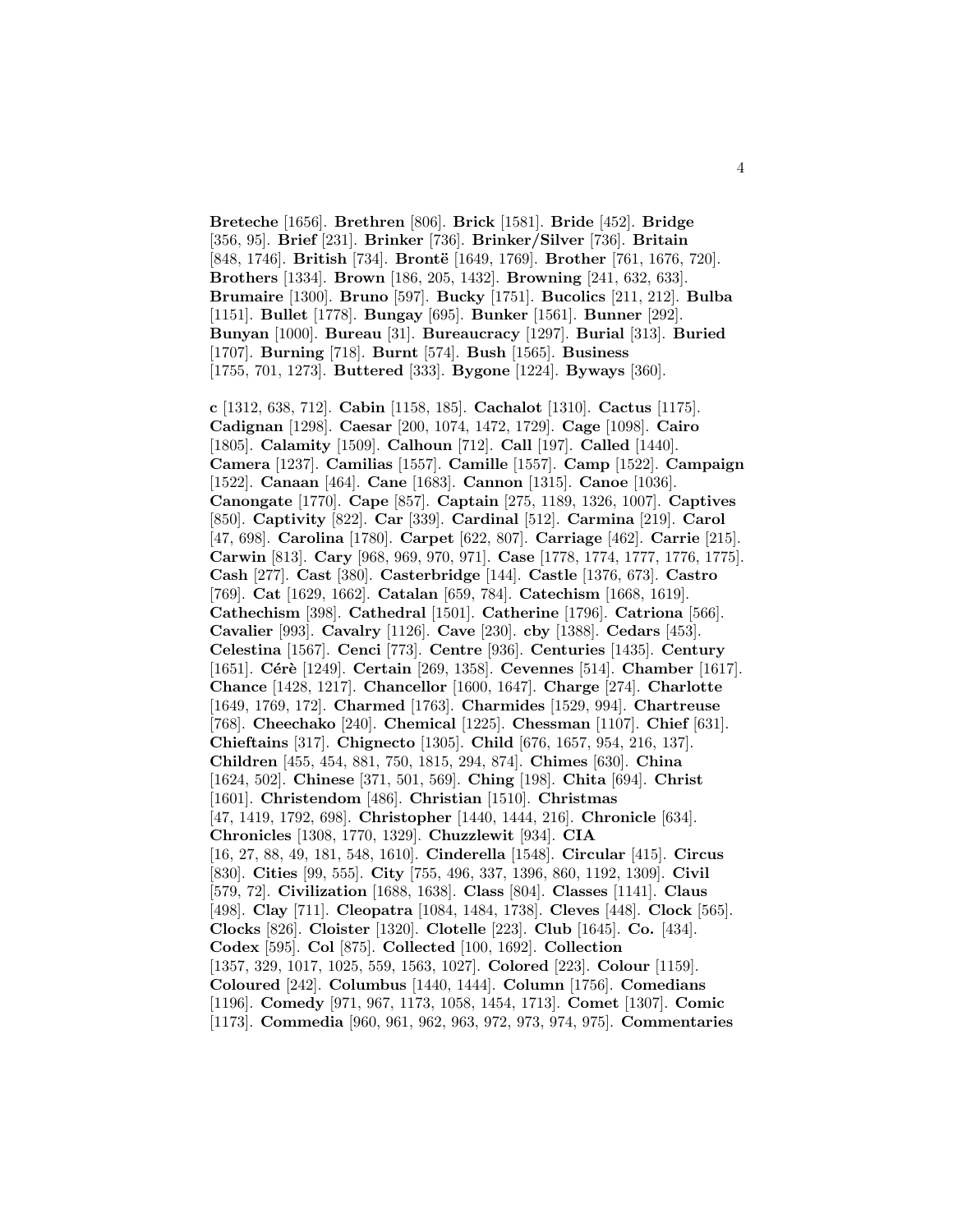[200]. **Commentary** [1499, 1439]. **Commission** [1362]. **Common** [148]. **Communist** [62]. **Compact** [9]. **Company** [869]. **Comparison** [1203]. **Complaint** [1091, 1493]. **Compleat** [660]. **Complete** [780, 1319, 668, 669, 101]. **Compromise** [80]. **Computer** [40, 706]. **Computers** [649]. **Concentration** [1519]. **Conduct** [901]. **Confessio** [247]. **Confession** [256, 584]. **Confidence** [179]. **Conflict** [414]. **Confutatio** [824]. **Congo** [984]. **Congress** [54]. **Congressional** [232]. **Connecticut** [87]. **Conquer** [364]. **Conquest** [1163, 1277, 464]. **Constant** [659, 784]. **Constants** [194, 611]. **Constitution** [7, 589, 590]. **Consul** [1708]. **Continent** [1190, 150, 266]. **Contract** [1506]. **Contrast** [533]. **Contributions** [1416]. **Controversy** [1197]. **Convention** [234]. **Cook** [896]. **Copperfield** [738]. **Copy** [1662]. **Copy-Cat** [1662]. **Copyright** [234, 233]. **Coral** [623]. **Core** [124, 524]. **Coriolanus** [1085, 1485, 1739]. **Cormac** [246]. **Cornelius** [1406]. **Corner** [1144]. **Cornhill** [1805]. **Corrupted** [1167]. **Cost** [837, 459]. **Could** [1706]. **Count** [1561, 1138, 286]. **Counter** [703]. **Counter-Current** [703]. **Counties** [949]. **Country** [1304, 1669, 1370, 691, 348]. **Couples** [882]. **Coupon** [225]. **Courage** [74, 444]. **Course** [1446]. **Court** [502]. **Courtesan** [1608]. **Courtship** [1501]. **Cousin** [1695, 1798]. **Cow** [1669]. **Cow-Country** [1669]. **Coxon** [1147]. **Crackdown** [102]. **Cracksman** [683]. **Cranford** [375]. **Cratylus** [1564]. **Crayon** [1791]. **Creatures** [658, 1418]. **Creeds** [1510]. **Creek** [356]. **Cressida** [1078, 1478, 1732]. **Crewe** [138]. **Cricket** [655]. **Crime** [745]. **Criminal** [458, 1274]. **Criminals** [427]. **Crisis** [1280]. **Cristo** [1138]. **Crisyde** [238]. **Critias** [1520]. **Crito** [1605]. **Crock** [1554]. **Cromwell** [1682]. **Cross** [1679, 296]. **Crossing** [369]. **Crowd** [29, 108, 426]. **Cruise** [1703, 1310, 693]. **Crusoe** [500, 540]. **Crystal** [1512]. **Culprit** [298]. **Cumberland** [305]. **Cupid** [409]. **Curdie** [686]. **Curiosities** [719]. **Curiosity** [677]. **Current** [703]. **Cyberpunk** [895]. **Cymbeline** [1087, 1488, 1741]. **Cyrano** [1207, 1208, 1209].

**Daddy** [158]. **Daddy-Long-Legs** [158]. **Daguerrotype** [168]. **Daisy** [190]. **Dale** [1172]. **Damaged** [1111]. **Dame** [1557]. **Damien** [262]. **Damnation** [134]. **Dancing** [1685]. **Dangerous** [1642]. **Daniel** [799, 875]. **Danielis** [799]. **Danish** [1104]. **Danny** [564]. **Daphne** [720]. **Dark** [1574, 1013]. **Darkest** [456]. **Darkness** [201, 505]. **d'Arthur** [1205]. **Data** [31]. **Dau** [1668]. **Daughter** [1433, 1790, 870]. **David** [1587, 738, 421]. **Davis** [387]. **Daw** [1704]. **Dawn** [441, 1551, 67]. **Day** [188, 1094, 1762, 34, 1199, 494]. **Daylight** [718]. **Days** [320, 251, 1242, 1432, 196, 1514, 1642, 104]. **DC** [730]. **Dead** [1035, 1037, 1652, 619, 1443]. **Deal** [1333]. **Dealer** [1145]. **Dear** [220]. **Death** [246, 1685, 8, 620, 1616]. **Deb** [347]. **Dec** [953]. **Decameron** [896]. **Decision** [343]. **Declan** [794]. **Declaration** [3, 281]. **Decline** [1170, 708, 861, 866]. **Deep** [1573]. **Defense** [1223]. **Degree** [1302]. **Delivered** [373]. **Delusions** [613, 690, 855]. **Democracy** [823, 787]. **Denmark** [1076]. **Deputy** [1812]. **Derrick** [1613]. **Descarte** [60]. **Description** [1046]. **Desert**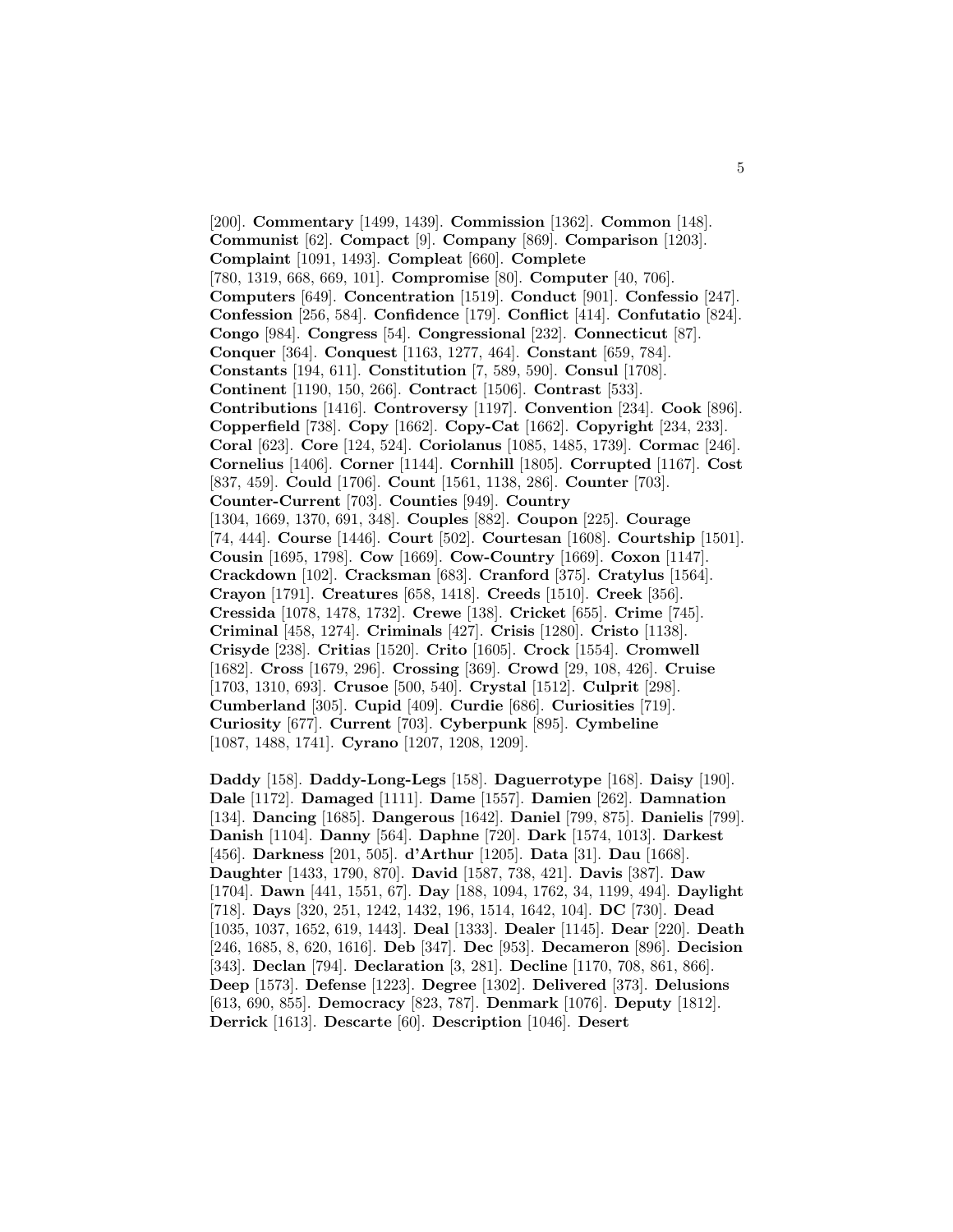[1505, 1122, 483, 1215]. **Deserted** [1675]. **Destinies** [1572]. **Destiny** [1594]. **Detective** [1773, 94]. **Deutercanonical** [125]. **Devil** [938]. **Dialogues** [1157]. **Diamond** [1236]. **Diamonds** [349]. **Diary** [1776, 724, 989, 1808]. **Dick** [17]. **Dickens** [710]. **Dictionary** [40, 229, 637, 638, 639, 640, 641, 642, 643, 644, 645, 646, 647, 650, 938]. **Digits** [716, 717, 53, 130, 605, 606, 607, 608, 609, 612]. **Dim** [977]. **Diplomat** [586]. **Dirigibles** [765]. **Disappearance** [1121]. **Disasters** [753]. **Discourse** [60]. **Discoverer** [1179]. **Disobedience** [72]. **Divided** [717]. **Divina** [960, 961, 962, 963, 972, 973, 974, 975]. **Dobson** [1787]. **Doctor** [1304, 1367, 482, 160]. **Dolittle** [482]. **Dolly** [1157]. **Dolphin** [1703]. **Dombey** [792]. **Dome** [242]. **Domestic** [1363]. **Dominion** [832]. **Don** [959]. **Doni** [1753]. **Donkey** [514]. **Doolittle** [1108]. **Doone** [811]. **Door** [437]. **Dope** [1136]. **Dorado** [1698]. **Dore** [1350]. **Dorian** [175]. **Dorothy** [401]. **Dorrit** [929]. **Douay** [1530, 1531, 1558]. **Douay-Rheims** [1558]. **Double** [1145]. **Double-Dealer** [1145]. **Down** [779, 333, 555]. **Dr** [1108, 751, 783, 174, 1137, 43, 44]. **Dracula** [326]. **Drama** [1379]. **Dreadful** [1192]. **Dream** [251, 1242, 1640, 338, 1410, 1067, 1464, 1722, 1689]. **Dreams** [827, 439, 892, 523, 1391]. **Drift** [1618]. **Driven** [509]. **Drood** [543]. **Duchess** [846]. **Duchesse** [450, 775]. **Duke** [1228]. **Dummy** [119]. **d'Urbervilles** [111]. **During** [1563]. **Dusk** [890]. **Dust** [1200, 911, 439, 411]. **Dwarf** [1412]. **Dynamiter** [624].

**Early** [276, 287]. **Earnest** [815]. **Earth** [237, 124, 524, 84]. **Earthquake** [1509]. **East** [1361]. **Eastern** [949]. **Ebb** [1553]. **Ebb-Tide** [1553]. **Economic** [1508]. **Economist** [1127]. **Eden** [1019]. **Edinburgh** [363]. **Edison** [791]. **Edition** [49, 256, 894, 203]. **Editorials** [714]. **Education** [823, 954]. **Edward** [1714]. **Edwin** [543]. **Effects** [661]. **Efficiency** [1273]. **Egg** [410]. **Egoist** [1633]. **Egypt** [1598]. **Eighteenth** [1300]. **Electric** [916, 1318]. **Elephant** [288]. **Elixir** [1169]. **Ellis** [743]. **Email** [76]. **Emblems** [744]. **Emerald** [496]. **Emile** [705]. **Emma** [159, 434]. **Emotion** [1181]. **Emotions** [1187]. **Empire** [708, 861, 866, 1422]. **Enchanted** [497]. **Encyclopedia** [182]. **End** [506, 1103, 170, 1079]. **Ends** [1479, 1733]. **Endureth** [692]. **Enemies** [1256]. **Enemy** [220]. **Engineer** [457]. **Engineers** [261]. **England** [1170, 626, 456, 949, 676, 993, 1420]. **English** [1258, 1358, 1773, 255, 1563, 1232]. **Enoch** [732, 1312]. **Entertainments** [310]. **Entire** [971, 967]. **Eothen** [263]. **Episode** [1408, 192]. **Equal** [1781]. **Errand** [443]. **Errors** [1058, 1454, 1713]. **Eryxias** [1630]. **Essay** [1173, 1508, 1155]. **Essays** [552, 1438, 1269, 1314, 1585, 1543, 1386, 988, 604, 746, 1511]. **Esther** [797, 798]. **Etc** [611, 430, 285, 288, 273, 715, 1186, 338, 903, 1811, 769]. **Eternity** [793]. **Etext** [32, 236]. **Etexts** [54]. **Ethics** [885, 886, 914, 937, 941]. **Eugenie** [1661]. **European** [663]. **Europeans** [180]. **Euthydemus** [1547]. **Euthyphro** [1590]. **Eve** [1433, 1587, 379]. **Evergreens** [828]. **Everybody** [671]. **Evil** [1575]. **Evolution** [1006, 1515]. **Exmoor** [811]. **Expectations**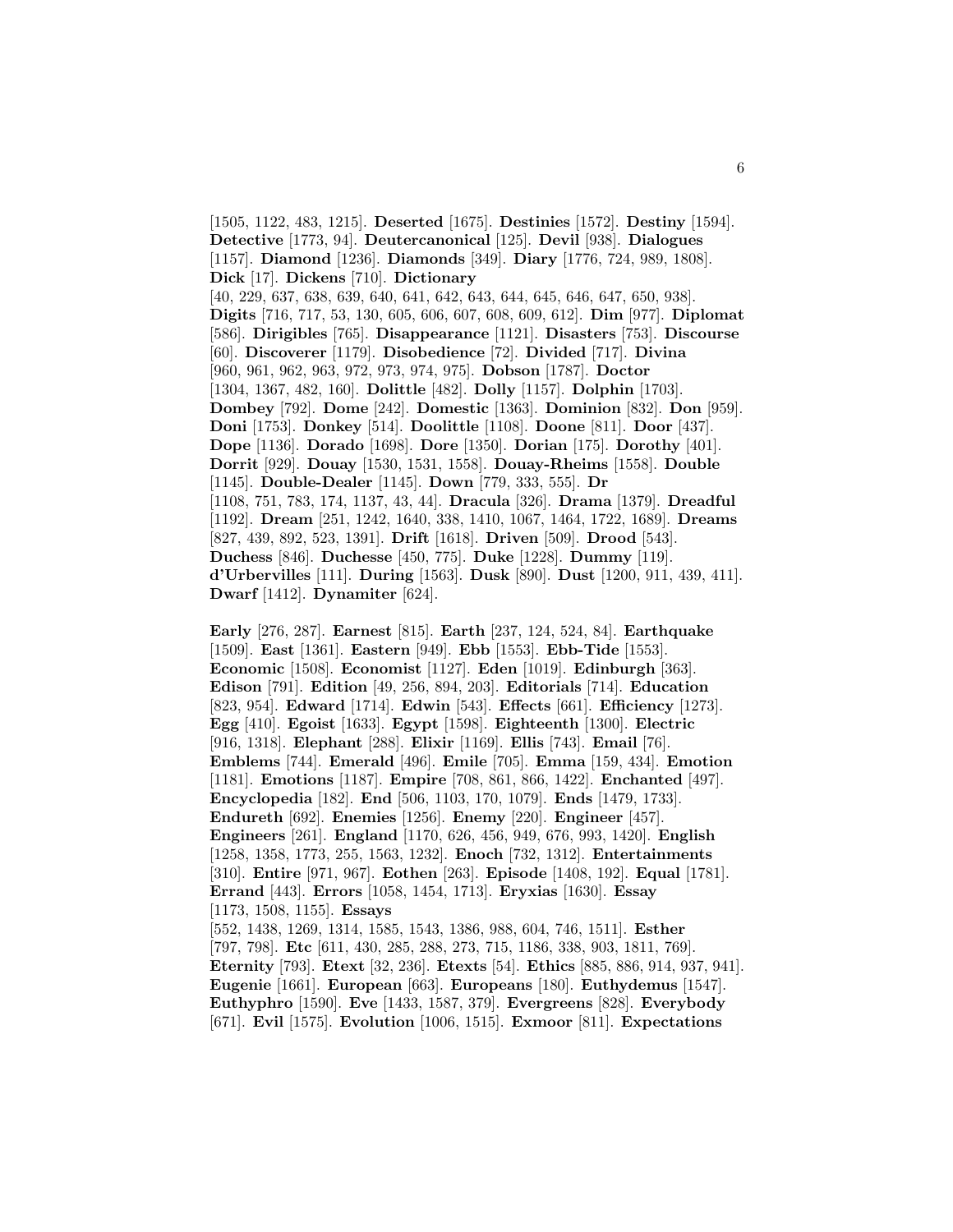[1352]. **Experience** [68, 598]. **Experiences** [1232, 1171, 1343]. **Explanation** [782]. **Expose** [416]. **Expression** [1181]. **Eyes** [1607, 206]. **Eyre** [1213].

**F** [968, 969, 970, 971, 5, 1287]. **Fables** [23, 30, 164, 355, 324]. **Face** [1043]. **Facino** [1683]. **Factbook** [16, 27, 88, 49, 181, 548, 1610]. **Factorial** [194]. **Faerie** [306]. **Fair** [576]. **Fairies** [535]. **Fairy** [1546, 484, 519, 618, 617]. **Faith** [1050]. **Fakebook** [895]. **Faker** [1709]. **Falk** [474]. **Fall** [708, 861, 866, 1422, 898, 635]. **Familiar** [406]. **Family** [261]. **Fan** [762]. **Fang** [876]. **Fanny** [331]. **Fantasies** [407]. **Fantastic** [355]. **Far** [29, 108, 1361]. **Faraday** [1179]. **Farm** [1522, 1393, 479]. **Farmer** [1628]. **Father** [1191, 186, 205, 1388, 262, 870, 951]. **Fauntleroy** [460]. **Faustus** [751, 783]. **Fay** [298]. **Fear** [1817]. **Federalist** [20, 1356]. **Fellow** [820]. **Fer** [391]. **Ferragus** [1597]. **Fever** [1158]. **FH** [640]. **Fibonacci** [283]. **Fiction** [276, 287, 703]. **Fiddler** [648]. **Fields** [334]. **Fife** [1579]. **Fifth** [118, 157, 485]. **Fighters** [1317]. **Figure** [622]. **Figures** [116]. **File** [788]. **Financier** [1782]. **Findelkind** [1321]. **Finished** [1670]. **Finn** [77]. **Fire** [1317, 1509, 1113]. **Fire-Tongue** [1113]. **Firm** [1248]. **Firmiani** [1311]. **Firs** [348]. **First** [66, 1441, 1190, 11, 1305, 976]. **Fish** [877]. **Fisherman** [1093]. **Five** [750]. **Flame** [568]. **Flanders** [351, 334]. **Flatland** [98, 183]. **Fleece** [1562]. **Fleeming** [675]. **Flirt** [278]. **Floor** [836]. **Flower** [164, 1552]. **Flowers** [1542]. **Flying** [1160, 1686, 873]. **Folk** [389]. **Folks** [907]. **Folly** [697]. **Foolish** [1582]. **Foot** [511]. **Footnote** [515]. **Footprints** [1332]. **Forbidden** [860]. **Forces** [1624]. **Forged** [225]. **Forgot** [530]. **Formula** [659]. **Fortune** [384, 412]. **Forty** [1435]. **Foster** [476]. **Found** [1776]. **Foundations** [1524]. **Four** [1436, 802, 378]. **Fourth** [1442]. **Fox** [1767]. **Fracasse** [1189]. **Frame** [1748]. **France** [767, 1746]. **Frances** [316]. **Francis** [889, 814, 817]. **Francisco** [1509]. **Frank** [1522]. **Frankenstein** [85]. **Freckles** [112]. **Free** [1022]. **Freedom** [1015, 562, 184, 667]. **French** [230, 1255]. **Freud** [724]. **Friend** [563, 854]. **Friendship** [1166]. **Frivolous** [409]. **Frozen** [1573]. **Fu** [174, 1137]. **Fu-Manchu** [1137]. **Fugitive** [1797]. **Fund** [1147]. **Furioso** [592]. **Further** [684]. **Future** [1746].

**G** [1685]. **Gables** [78, 46]. **Galatians** [1499]. **Gambara** [1814]. **Game** [1114]. **Gaming** [510, 447]. **Gaol** [282, 1020]. **Garden** [114, 327, 1281, 851, 1381, 137]. **Gardens** [1286]. **Gargantua** [1154]. **Gathering** [761]. **Gaudissart** [1427, 1426]. **Gen** [817]. **General** [405, 1126]. **Genius** [1575]. **Gentle** [1747]. **Gentlemen** [884, 1062, 1459, 1717]. **George** [782, 139]. **Georgia** [547]. **Georgics** [214, 213]. **Gerard** [1592]. **German** [1281, 1424]. **Gettysburg** [6]. **Ghost** [621, 1243]. **Ghosts** [812]. **Giant** [1315]. **Gibson** [217]. **Gift** [2]. **Ginx** [558]. **Girl** [1607, 921, 1560, 428, 1679, 1551, 724, 442, 501, 126, 1808, 679]. **Girls** [1523]. **Give** [8]. **Glass** [1548, 14, 242]. **Glasses** [1149]. **Glaucus** [672]. **Glen** [1566]. **Glider** [918]. **Glimpses** [1216]. **Glinda** [927]. **Go** [541]. **Goats** [1239]. **Goblin** [685]. **Gobseck** [1341]. **God** [616, 370, 1009]. **God-Idea** [616].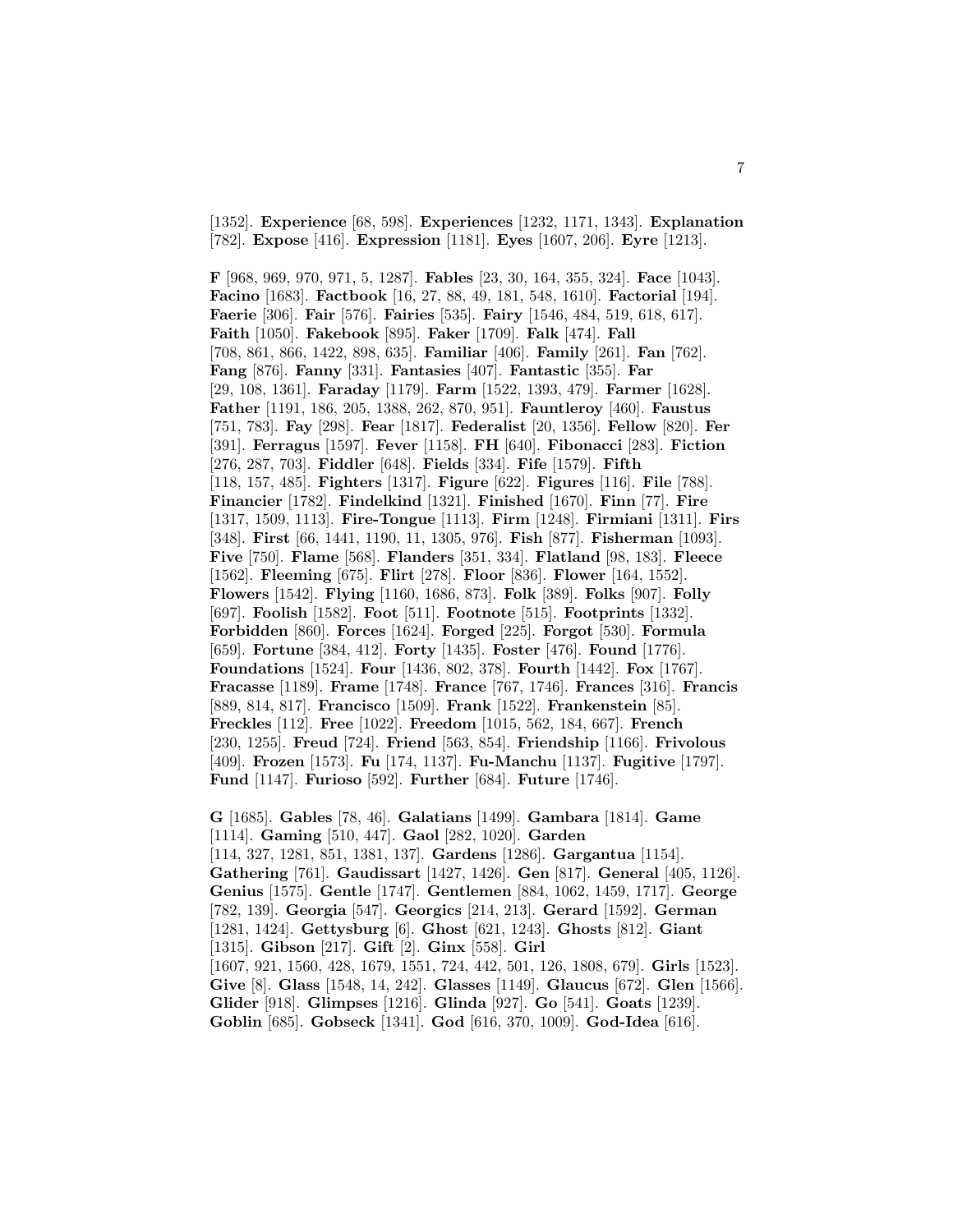**Gods** [65]. **Going** [1374]. **Gold** [483, 1554]. **Golden** [1614, 716, 610, 1607, 1220, 1778, 1417, 842, 442, 272, 1562, 297, 657, 678]. **Golf** [1446]. **Good** [904, 399, 340]. **Goodness** [665]. **Goods** [1111]. **Goose** [1808]. **Gorgias** [1621]. **Goriot** [1191]. **Government** [527]. **Graal** [722]. **Grace** [631]. **Grafter** [1747]. **Grain** [411]. **Grand** [1805]. **Grande** [1656, 285]. **Grandet** [1661]. **Grant** [1026]. **Grass** [1023, 1276]. **Grassou** [1184]. **Gray** [806, 175]. **Great** [1440, 1352, 317, 370, 1048, 1538, 753, 549, 408, 1202]. **Green** [908, 46]. **Greenmantle** [538]. **Grenadiere** [1380]. **Grettir** [328]. **Grey** [739, 1526]. **Grogan** [821]. **Ground** [1365]. **Group** [748]. **Grub** [1655]. **Guide** [295, 119, 41, 649]. **Gull** [1700]. **Gulliver** [581, 800]. **Guns** [313]. **Gutenberg** [182, 637, 638, 639, 640, 641, 642, 643, 644, 645, 646, 647, 650, 553, 1258]. **Gypsies** [544, 849].

**H** [968, 969, 970, 971]. **Hacker** [40, 102]. **Hackers** [706]. **Hadleyburg** [1167]. **Halket** [1383]. **Hall** [935]. **Hamlet** [1076, 1474, 1731]. **Handbook** [168]. **Hans** [736]. **Happy** [868]. **Hard** [758, 436]. **Harding** [387]. **Hart** [713]. **Harvester** [330]. **Hated** [1407]. **Haunted** [171, 621, 173]. **Heads** [888]. **Heap** [309]. **Hearst** [714]. **Heart** [201, 505, 1671, 1680]. **Hearth** [655, 1320]. **Hearts** [1197]. **Heaven** [1007]. **Heel** [1118]. **Heidi** [1400]. **Height** [743]. **Heights** [740]. **Heimskringla** [575]. **Helen** [381]. **Hell** [968, 391]. **Hellenica** [1128]. **Hells** [1272]. **Help** [901]. **Hemispheres** [280]. **Henri** [1301]. **Henry** [711, 1415, 1069, 1071, 1054, 1055, 1056, 1073, 1090, 1466, 1468, 1450, 1451, 1452, 1471, 1491, 1711, 1724, 1726, 1728, 1744, 700]. **Hentzau** [1099]. **Her** [838, 870, 1281, 1229]. **Heretics** [451]. **Heritage** [1253, 1215, 1643]. **Herland** [34]. **Hermione** [748]. **Hermiston** [361]. **Hero** [1045, 879, 1806]. **Herodias** [1245]. **Heroes** [1045, 317, 654, 706, 945]. **Heroine** [223]. **Herself** [331]. **Hesiod** [329]. **Hiawatha** [21]. **Hidden** [1503]. **Hiero** [1129]. **High** [722]. **Hilarius** [761]. **Hill** [536]. **Hills** [1800]. **Himself** [388]. **Hindustan** [1422]. **Hippias** [1622]. **Hiram** [1628]. **Hiroshima** [662]. **Historic** [1523, 259]. **Historical** [1627, 1314, 1313]. **History** [722, 790, 676, 708, 861, 866, 1104, 231, 1806, 1449, 1420, 1163, 1277, 545, 1078, 169, 515, 1430, 845, 486, 1360, 1654]. **Hitchhiker** [41]. **Holiday** [781]. **Holidays** [340]. **Hollow** [42]. **Holly** [1346]. **Holly-Tree** [1346]. **Holmes** [109, 203, 805, 1609]. **Holy** [722, 1530, 1531, 376, 1558]. **Home** [509, 1752]. **HomeBrew** [284]. **HomePages** [284]. **Homerica** [329]. **Honorine** [1632]. **Hood** [803, 930]. **Horatio** [913]. **Horse** [1665, 1040]. **Horseman** [1252]. **Horsemanship** [1130]. **Horsemen** [1436]. **Hotel** [507, 171]. **Hour** [269]. **Hours** [1220]. **House** [1279, 1200, 711, 453, 1749, 986, 78, 1813, 523, 898, 265, 844]. **HTML** [281, 894]. **Huckleberry** [77]. **Hudson** [177]. **Huell** [852]. **Hull** [1279]. **Human** [598, 1618, 332]. **Humphrey** [565]. **Hunted** [779]. **Hunter** [412]. **Hunting** [15, 786]. **Husband** [856]. **Hyde** [1228, 43, 44]. **Hydriotaphia**

[563]. **Hymns** [398].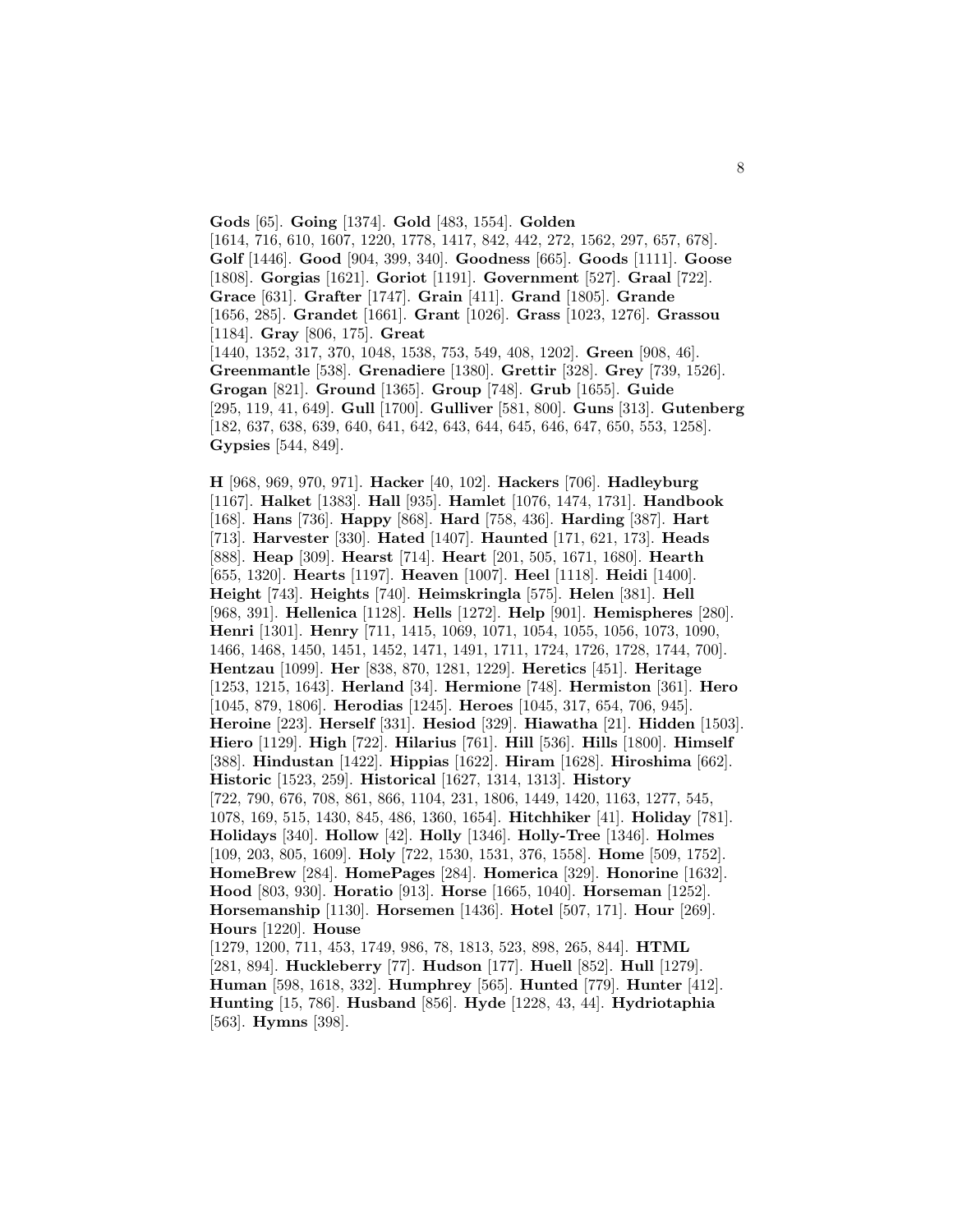**Icelandic** [328, 574]. **Iconoclast** [546]. **Idea** [616]. **Ideal** [856]. **Idle** [859, 820]. **idleness** [1511]. **Idyll** [1217]. **Idylls** [587]. **If** [1265]. **Ignacio** [1340]. **II** [1427, 1598, 1420, 1626, 1065, 1462, 1720]. **III** [1714, 1057, 1453, 1712]. **Illustrated** [183]. **Illustrations** [115]. **Illustrious** [1426, 1399]. **Image** [492]. **Imitation** [1601]. **Importance** [815, 825]. **Improvement** [979]. **Inaugural** [891, 1, 5, 10, 11, 105]. **Increasing** [1273]. **Independence** [3, 281]. **Indian** [904, 318, 317, 320, 321, 583, 319]. **Industrial** [385]. **Industry** [702]. **Inferno** [960, 972, 964]. **Inhabitants** [542]. **Initials** [1799]. **Ink** [1435]. **Inland** [513]. **Inn** [1385]. **Innocence** [186, 520]. **Insidious** [174]. **Intentions** [858]. **Interesting** [1502]. **Interlude** [1539]. **International** [192]. **Internet** [119, 231, 36, 41, 50]. **Interpretation** [1508]. **Interpreted** [892]. **Interviewed** [217]. **Intro** [1699]. **Introduction** [241]. **Invention** [702]. **Inventions** [791]. **Invisible** [1009]. **Ioasaph** [721]. **Ion** [1583]. **Irish** [1343]. **Iron** [847, 1251, 1118, 1507]. **Iron-Mills** [847]. **Island** [623, 497, 694, 52, 121, 310, 1221, 160]. **Islands** [615, 1115]. **Isthmus** [1305]. **Italian** [960, 961, 962, 963, 975]. **Italy** [627, 1746]. **Itinerary** [1102]. **IV** [200, 1069, 1071, 1466, 1468, 1724, 1726]. **Ivanhoe** [83]. **Ivanoff** [1701]. **Ives** [303].

**J.P.** [1271]. **Jackal** [392]. **Jacket** [1116]. **Jacob** [393]. **Jade** [371]. **James** [12, 731, 700, 1420, 1541, 699]. **Jane** [1213]. **Japan** [589, 590]. **Jargon** [40, 788]. **Jasmin** [809]. **Jasper** [693]. **Jean** [517]. **Jefferson** [689]. **Jekyll** [43, 44]. **Jenkin** [675]. **Jerome** [1388]. **Jerry** [1115, 1676]. **Jerusalem** [373]. **Jesuits** [1431]. **Jew** [867]. **Jewels** [93]. **Jews** [1445]. **Jimmie** [1172]. **Jimmyjohn** [1342]. **Jock** [1616]. **Joe** [507, 999]. **John** [712, 754, 1039, 393, 299, 1064, 1461, 1719, 1000, 338]. **Johnson** [1513]. **Joke** [839]. **Jolly** [1750, 1144]. **Josh** [936]. **Journal** [1180, 357, 1100]. **Journals** [1444]. **Journey** [1556, 776]. **Jours** [772]. **Jr** [188]. **Jr.** [700]. **Juana** [1389]. **Jude** [154]. **Juliet** [1066, 1463, 1721]. **Julius** [1074, 1472, 1729]. **Junction** [1371]. **Jungle** [107, 1047, 218, 141]. **Junius** [595]. **Jury** [1155]. **Just** [907, 421]. **Justice** [153].

**Kai** [1030, 1220]. **Kansas** [358]. **Karenina** [1351]. **Katy** [465]. **Kelver** [1288]. **Kenilworth** [1555]. **Kensington** [1286]. **Key** [417, 1773]. **Khayam** [228]. **Kidnapped** [498, 402]. **Kidnapped2** [566]. **Kindness** [837]. **King** [12, 188, 1714, 345, 392, 388, 1640, 1541, 678, 1069, 1071, 1054, 1055, 1056, 1073, 1090, 1064, 1082, 1057, 1065, 1466, 1468, 1450, 1451, 1452, 1471, 1491, 1461, 1482, 1453, 1462, 1724, 1726, 1728, 1744, 1719, 1736, 1712, 1720, 587, 1009]. **Kingdom** [1394]. **Kinglake** [518]. **Kinsmen** [1492]. **Klondyke** [1603]. **Knew** [1595, 1666]. **Knight** [305, 359]. **Knights** [508]. **Knocks** [436]. **Kong** [1031]. **Korner** [838]. **Kreutzer** [666]. **Kwaidan** [1164].

**L'Abbesse** [769]. **Labour** [1392, 1063, 1460, 1718]. **Lace** [1219]. **Lacedaemonians** [1132]. **Laches** [1533]. **Laddie** [267]. **Lady**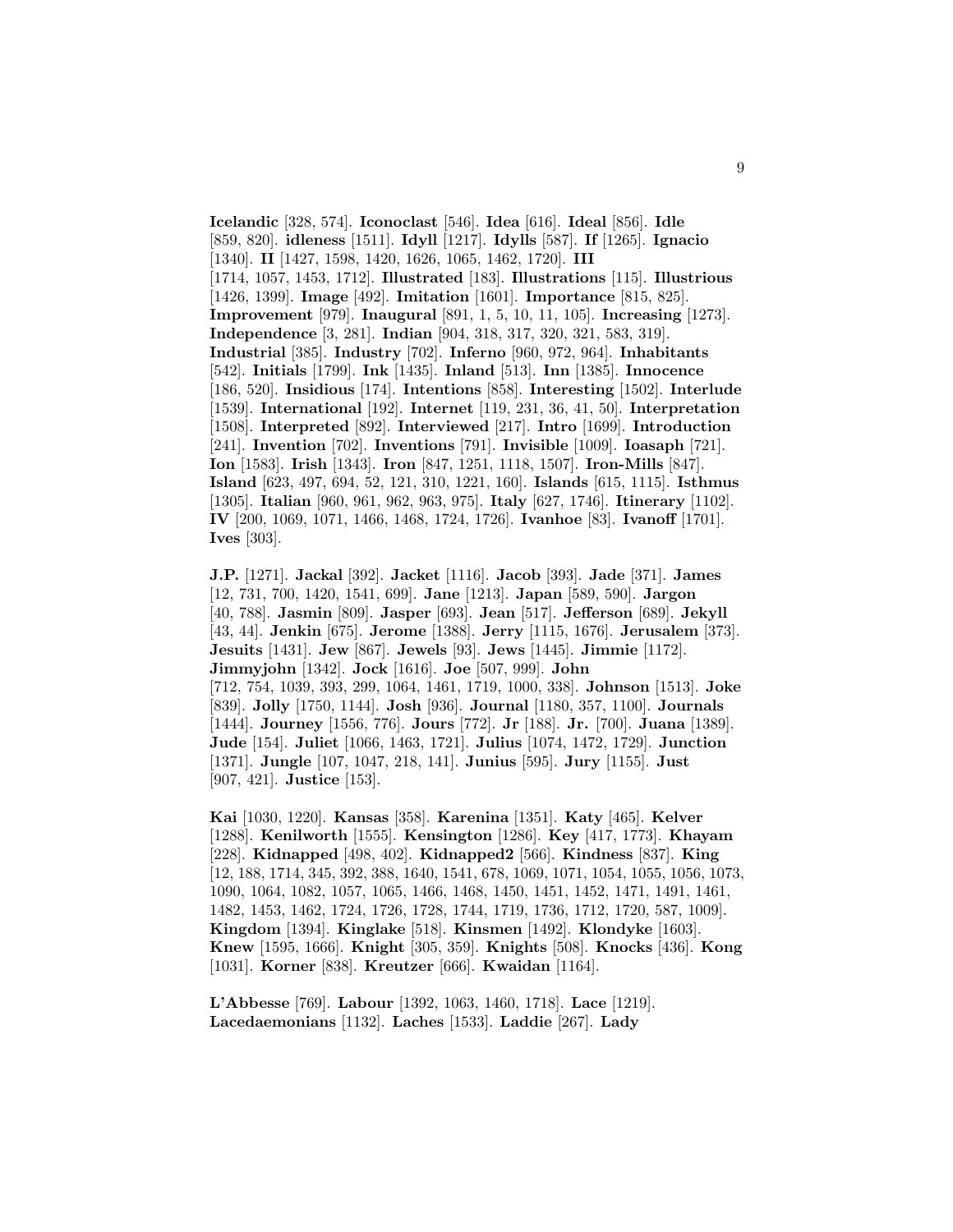[912, 727, 1500, 1570, 1576, 1646, 302, 1013, 377, 762, 1338]. **lagoon** [374]. **Laider** [733]. **Lair** [1142]. **Laird** [1616]. **Lame** [477]. **Lammermoor** [452]. **Lamp** [58, 1774, 404]. **Lamplighter** [893]. **Land** [346, 55, 530, 1018, 1103, 1275, 829, 1697, 1332]. **Landing** [117]. **Landmark** [259]. **LandSat** [730]. **Langeais** [450]. **Lanier** [1178]. **Lapham** [155]. **Large** [1668]. **Lark** [45]. **Last** [1686, 906, 694, 710, 1514, 285, 1202, 1348]. **Later** [1211]. **Latin** [200, 796, 799, 797, 798, 208, 255, 209, 213]. **Latitude** [1759]. **Latter** [1094]. **Latter-Day** [1094]. **Laughed** [1551]. **Lavender** [1219]. **Lavengro** [433]. **Law** [1570, 871]. **Lawn** [1403]. **Laws** [1696]. **Lay** [354]. **Lays** [818]. **Lazarillo** [301, 418]. **Lazy** [517, 859]. **Leagues** [165]. **Lear** [1082, 1482, 1736]. **Leaves** [1276]. **Lectures** [1314, 1585, 1350, 746]. **Legacy** [1373]. **Legal** [1643]. **Legatees** [1336]. **Legend** [42, 1413]. **Legends** [1445, 322, 319]. **Legs** [158]. **Leisure** [804]. **Lemorne** [852]. **Lenox** [431]. **Lescaut** [449]. **Lesser** [1589, 1622]. **Lesson** [864]. **Letter** [563, 1775, 724, 35, 253]. **Letters** [580, 271, 1097, 386, 857, 1444, 701, 1443, 1347, 632, 599, 614, 368]. **Letty** [302]. **Liber** [797]. **Liberty** [8]. **Libraries** [1563]. **Library** [1773, 881]. **Life** [295, 246, 794, 1169, 1355, 1608, 499, 1525, 727, 1513, 471, 1039, 1537, 1097, 315, 847, 1763, 653, 25, 791, 1649, 1769, 1444, 502, 889, 521, 687, 1005, 1159, 1230, 1437, 1757, 632, 1404, 1410, 1086, 633, 814, 905, 913, 1659, 1033, 227, 1000, 817]. **Life/Adventures** [471]. **Light** [1598, 1049, 674, 169]. **Lights** [1449]. **Like** [1075, 1473, 1730]. **Lilies** [1247]. **Lilith** [1588]. **Lily** [1518, 1161]. **Limberlost** [126]. **Lin** [1337]. **Lincoln** [872, 1757, 1659]. **Line** [432]. **Lion** [1568, 620]. **Lirriper** [1368, 1373]. **Lisbon** [1100]. **List** [194]. **Literary** [795, 352]. **Literature** [295, 358, 1347]. **Little** [493, 1548, 346, 1330, 147, 460, 1578, 1560, 929, 1511, 848, 1543, 477, 1119, 679]. **Lives** [651]. **Livin** [309]. **LOC** [54]. **Lock** [1773]. **Locomotive** [1318]. **Locrine** [1498]. **Lodgings** [1368]. **Log** [64, 1750, 128]. **London** [1103, 1372]. **Lone** [990]. **Long** [158]. **Longfellow** [964, 965, 966, 967]. **Looking** [601, 14]. **Lord** [460, 913, 745]. **Lorna** [811]. **Lose** [1706]. **Lost** [755, 925, 365, 150, 140, 1749, 266, 22, 28, 1063, 1460, 1718]. **Louis** [696, 567, 1300, 314]. **Love** [1166, 1198, 424, 841, 687, 1063, 1460, 1718, 423]. **Lover** [1091, 1493]. **Lovers** [199]. **Lower** [1810]. **Lucasta** [680]. **Lucile** [1794]. **Luck** [1093]. **Lucrece** [1455, 1456]. **Luggage** [1366]. **Lunacy** [1362]. **Lunar** [117]. **Lune** [771]. **Lung** [1030, 1220]. **Lure** [977]. **Lute** [371]. **Luther** [188]. **Lying** [430]. **Lyrical** [1165]. **Lyrics** [767]. **Lysis** [1528].

**Maastricht** [663]. **Macbeth** [1083, 1483, 1737]. **Machiavelli** [1010]. **Machine** [873, 37]. **Mad** [345]. **Madam** [1646]. **Madame** [1311]. **Madden** [1771]. **Madding** [29, 108]. **Made** [388]. **Mae** [1771]. **Magazine** [671, 203]. **Magdalen** [1571]. **Maggie** [428]. **Magi** [2]. **Magic** [58, 1261, 400, 410]. **Magnificent** [1092]. **Maid** [1306, 73, 932]. **Main** [245, 522]. **Maitre** [1406]. **Majorie** [1704]. **Make** [1765]. **Make-Believe** [1765]. **Makers** [1236, 1024]. **Making** [1563]. **Malbone** [956]. **Malefactor** [1268]. **Malta** [867]. **Man**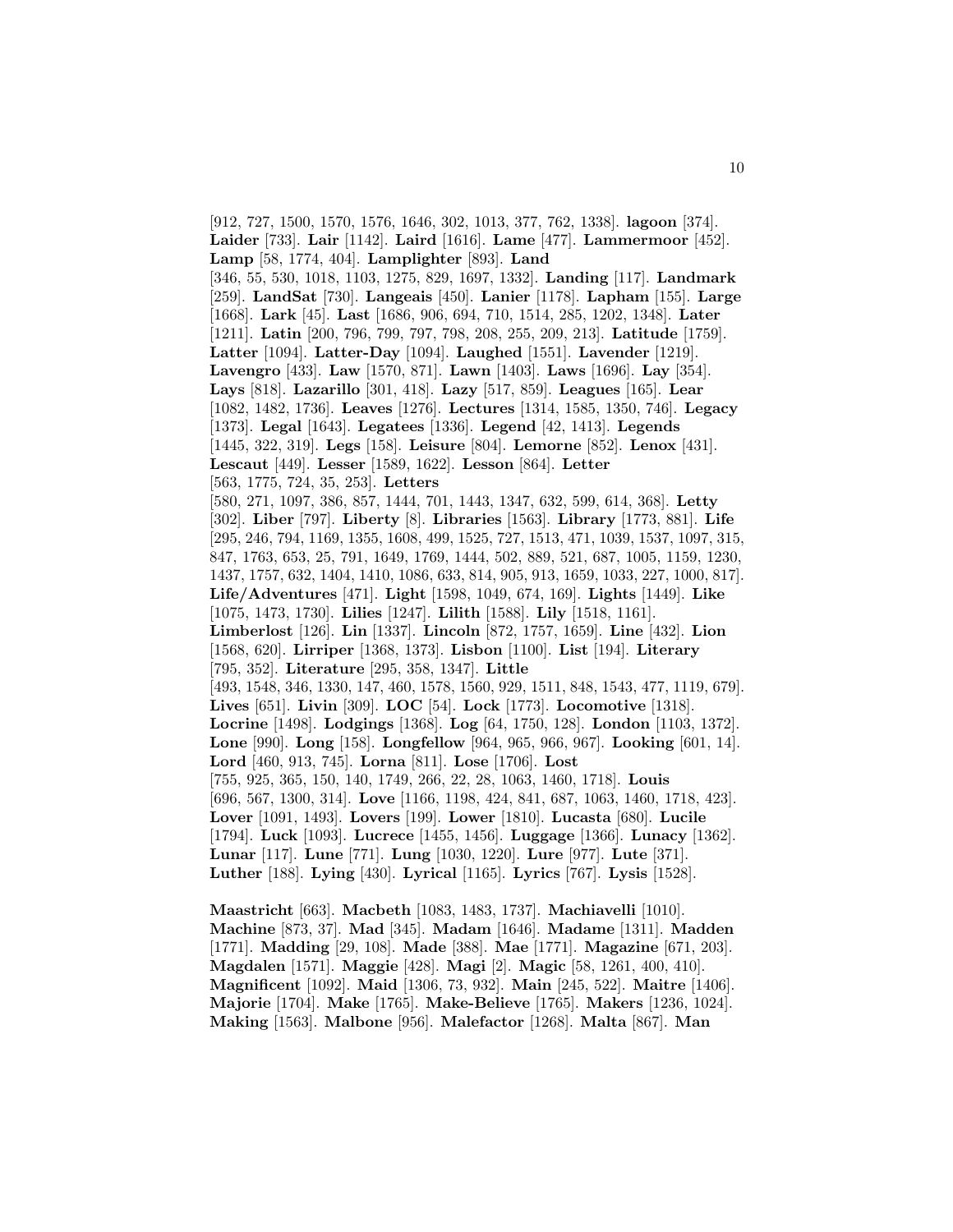[1755, 759, 1595, 1666, 1644, 1535, 1181, 1765, 1706, 621, 715, 701, 195, 1810, 1620, 998, 296, 952, 71, 1167, 980]. **Manalive** [1664]. **Manchu** [174, 1137]. **Mandeville** [754]. **Mania** [1685]. **Manifesto** [62]. **Mankind** [726]. **Manoeuvres** [1766]. **Manon** [449]. **Manse** [491]. **Mansfield** [142]. **Mansion** [681]. **Mansions** [908]. **Many** [242]. **Many-Coloured** [242]. **Map** [221]. **Marcas** [1783]. **March** [1611]. **Margaret** [323, 1615]. **Maria** [135]. **Marian** [932]. **Marie** [1639]. **Marigold** [1367]. **Mariner** [152]. **Marion** [889, 814, 817]. **Market** [279]. **Market-Place** [279]. **Marner** [529]. **Marriage** [1506]. **Married** [342]. **Marries** [1620]. **Mars** [581, 65, 63, 73, 69, 1107, 542]. **Martin** [188, 934, 1019, 1228, 1640]. **Marvelous** [55]. **Mary** [1417]. **Mass** [1174]. **Massacre** [1447]. **Massimilla** [1753]. **Master** [417, 565, 864, 1302, 835, 952]. **Masterman** [1364]. **Masterpiece** [1503]. **Mastery** [749]. **Mates** [999]. **Math** [194]. **Mathematical** [611]. **Mayflower** [9]. **Mayor** [144]. **McChesney** [434]. **McGuffey** [1441, 1442]. **McLean** [1337]. **McTeague** [166]. **Me** [8, 521, 163]. **Mean** [716, 610]. **Meaning** [1510]. **Measure** [1080, 1480, 1734]. **Medici** [1796, 563]. **Medicine** [719, 1515]. **Medium** [1785]. **Melmoth** [1231]. **Memoir** [1287, 675]. **Memoirs** [1026, 805, 613, 690, 855]. **Memorabilia** [1131]. **Memorial** [567]. **Memories** [362]. **Memory** [694]. **Men** [1260, 97, 658, 1418, 300, 1652, 289, 1050, 812, 1507, 702, 325, 406, 976]. **Menexenus** [1631]. **Meno** [235, 1591]. **Mental** [1350]. **Merchant** [1068, 1465, 1723]. **Mercies** [838]. **Merry** [1789, 1070, 1467, 1725, 325]. **Mersenne** [70]. **Message** [1143, 420, 1359]. **Messenger** [1228, 1648]. **Messengers** [1761]. **Michael** [1676, 1784]. **Middle** [1563]. **Middlemarch** [146]. **Midsummer** [1067, 1464, 1722]. **Mignon** [1434]. **Miles** [562]. **Miller** [190]. **Million** [716, 717, 51, 130, 605, 606, 607, 608, 609, 612]. **Millions** [286]. **Mills** [847]. **Mind** [426]. **Mine** [831]. **Miracle** [416]. **Mirror** [1031, 1021, 1615]. **Mirth** [265]. **Misalliance** [909]. **Miscellaneous** [611, 1387, 1262]. **Misérables** [136]. **Misery** [425]. **Miss** [1569, 1688, 343, 342]. **Missionary** [1002]. **Mississippi** [227]. **Mistress** [1409]. **MO** [642]. **Moby** [17]. **Mode** [1593]. **Modern** [1515, 1119, 1120]. **Modest** [1034]. **Modeste** [1434]. **Moghul** [1422]. **Mohicans** [906]. **Moll** [351, 1687]. **Mond** [772]. **Money** [1576, 1694]. **Mongers** [416]. **Monk** [1579, 578]. **Monster** [97]. **Monte** [1138]. **Montezuma** [1790]. **Monthly** [953]. **Montrose** [1413]. **Moon** [692, 1581, 1043, 1401, 204, 737, 84, 976, 1216]. **Moon-Face** [1043]. **Moonstone** [156]. **Moor** [1081]. **Moral** [744, 390]. **Morals** [354]. **Moran** [302]. **Moravians** [547]. **Moreau** [160]. **Mormon** [19]. **Morn** [593]. **morrow** [441, 475]. **Mort** [1205]. **Mosses** [491]. **Most** [1502]. **Mother** [34, 1339]. **Motion** [117, 237]. **Motorboat** [541]. **Mountain** [1818]. **Mountains** [727, 446]. **MPG** [237]. **Mr** [539, 43, 44]. **Mrs** [1569, 1368, 1373, 838, 822, 1051]. **Much** [1595, 1666, 1072, 1469, 1470, 1727]. **Mucker** [312]. **Mudfog** [878]. **Mugby** [1371]. **Munro** [271]. **Murray** [1287]. **Musketeers** [1210]. **Mutual** [854]. **My** [224, 1576, 1707, 184, 851, 1615].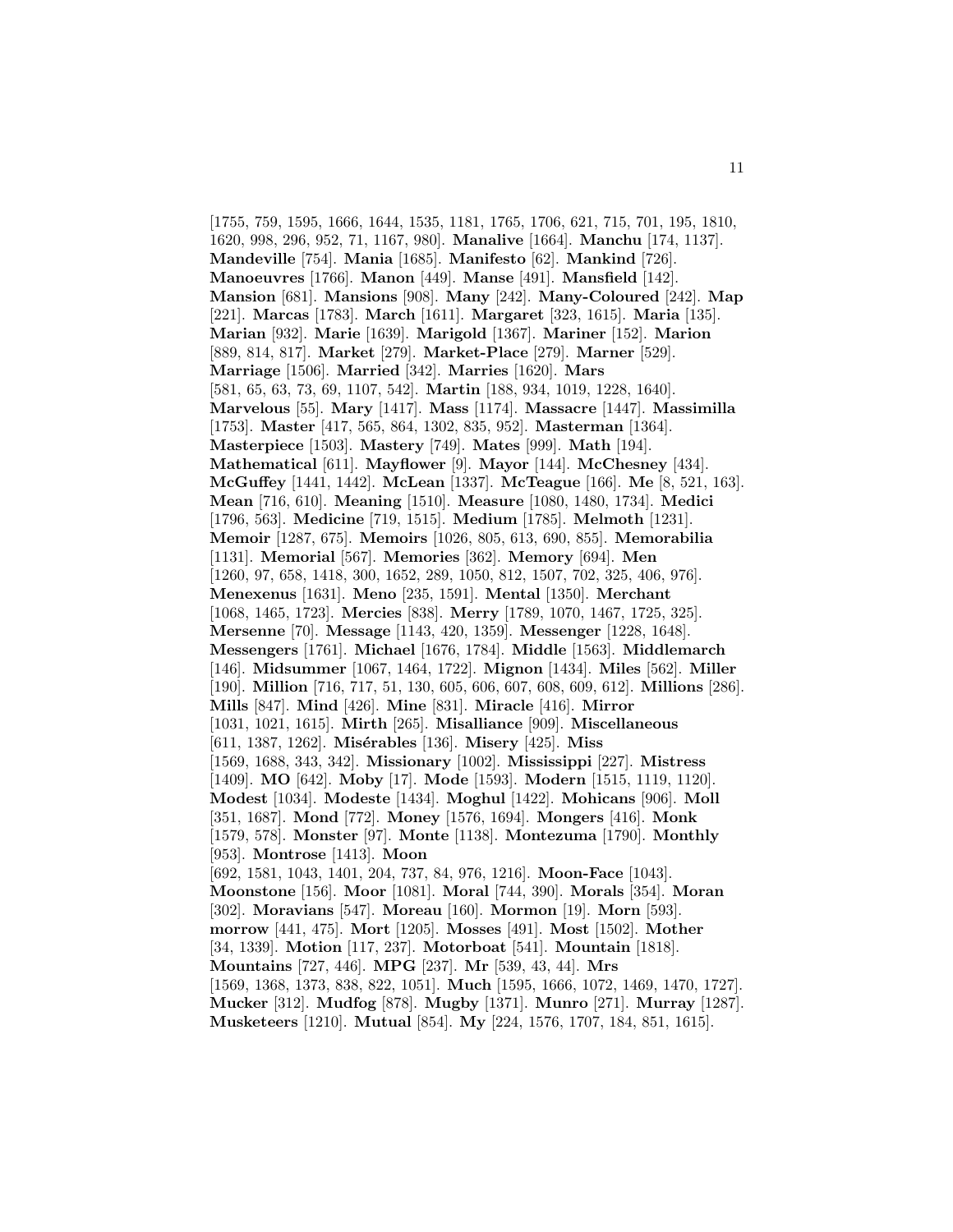**Mysterious** [834, 1221]. **Mystery** [1627, 516, 543, 1599, 1773, 1634, 1813, 1446]. **Myth** [1024]. **Myth-Makers** [1024]. **Myths** [1024, 322].

**Nada** [1161]. **NAFTA** [90]. **Nagasaki** [662]. **Name** [1390]. **Names** [796]. **Narrative** [1623, 25, 822]. **National** [259]. **Nations** [1502]. **Native** [123, 1404]. **Natural** [64, 1360, 128]. **Nature** [1187, 1709, 715, 598, 757]. **Nebendahl** [841]. **Need** [1437]. **Nelson** [913]. **Newspapers** [714]. **Next** [1101]. **Nibelungenlied** [1105]. **Nicholas** [933, 840]. **Nickleby** [933]. **Nicolete** [1527]. **Nig** [561]. **Night**

[1635, 992, 294, 1067, 1077, 1464, 1476, 1477, 1722, 310, 1192, 1199]. **Night-Born** [992]. **Nightingale** [569]. **Nights** [129, 810, 725]. **Nine** [537]. **Ninth** [1795]. **Njal** [574]. **No** [1390, 1577, 1375, 1652, 825]. **Noble** [1492]. **Nobody** [989]. **Noir** [770]. **Nonsense** [948]. **North** [1175, 207, 1807]. **Northanger** [122]. **Norway** [756]. **Notes** [1097, 652, 577, 943, 363]. **Nothing** [1072, 1469, 1470, 1727]. **Notice** [743]. **Nov** [953]. **Novel** [461, 1052]. **Novelist** [1613]. **Novels** [1578, 1313]. **NREN** [57]. **Nucingen** [1248]. **Nuclear** [661]. **Number** [64, 128, 283]. **Numbers** [66].

**O** [26, 309, 996]. **O.T.** [1558]. **Oakdale** [344]. **Obscure** [154]. **Observations** [1411]. **Occurrence** [356]. **O'Connor** [1751]. **Oct** [953]. **Octopus** [249]. **Odyssey** [1674, 1673]. **Oedipus** [33]. **Off** [1307]. **Official** [527]. **Ogilvy** [323]. **O'Hara** [1551]. **Ohio** [397]. **Old** [1803, 1306, 1624, 1146, 677, 320, 222, 491, 1773, 1792, 767, 1219, 1563, 319]. **Oldport** [956]. **Oliver** [707]. **Omar** [228]. **Once** [658, 1418]. **One** [717, 470, 760, 276, 51, 605, 606, 607, 608, 609, 612]. **Online** [81]. **Only** [1799]. **Opar** [93]. **Open** [253]. **Opera** [176]. **Options** [1532]. **Orations** [862, 208]. **Orcival** [1599]. **Oregon** [978]. **Organic** [1188]. **Oriental** [586]. **Origin** [1510, 1187, 1182]. **Orlando** [592]. **Orthodoxy** [131]. **Othello** [1081, 1481, 1735]. **Other** [1556, 628, 161, 878, 298, 1411, 1438, 391, 1662, 1694, 1151, 245, 244, 569, 405, 984, 1043, 1005, 110, 410, 600, 994, 868, 1565, 1342, 1781, 1548, 1795, 1678, 665, 1418, 687, 1029, 1618, 666, 1020, 745]. **Otis** [699]. **Otranto** [673]. **Otto** [353]. **Our** [854, 879, 1643, 561]. **Outcast** [615]. **Outdoor** [1745]. **Outfield** [366]. **Outlaw** [350]. **Outline** [1430]. **Owl** [356]. **Own** [564, 1444]. **Oz**

[55, 56, 401, 496, 400, 467, 466, 927, 925, 921, 924, 923, 922, 926]. **Ozma** [467].

**P1** [955]. **Padre** [1340]. **Padua** [846]. **Pagan** [1510]. **Pageant** [395]. **Pages** [553]. **Paid** [438]. **Painted** [1816]. **Paintings** [230]. **Pair** [206]. **Palliano** [775]. **Pamphlets** [1094]. **Pan** [18, 1286, 370]. **Pantagruel** [1154]. **Paper** [1036]. **Papers** [602, 557, 1387, 1415, 20, 1356, 193, 490, 1044, 1414]. **Paradise** [970, 966, 777, 22, 28, 59]. **Paradiso** [962, 974]. **Paraguay** [1431]. **Parasite** [336]. **Parents** [1612, 874]. **Paris** [1447]. **Parish** [1264]. **Park** [142]. **Parme** [768]. **Parmenides** [1636]. **Parnassus** [1023]. **Parody** [1430].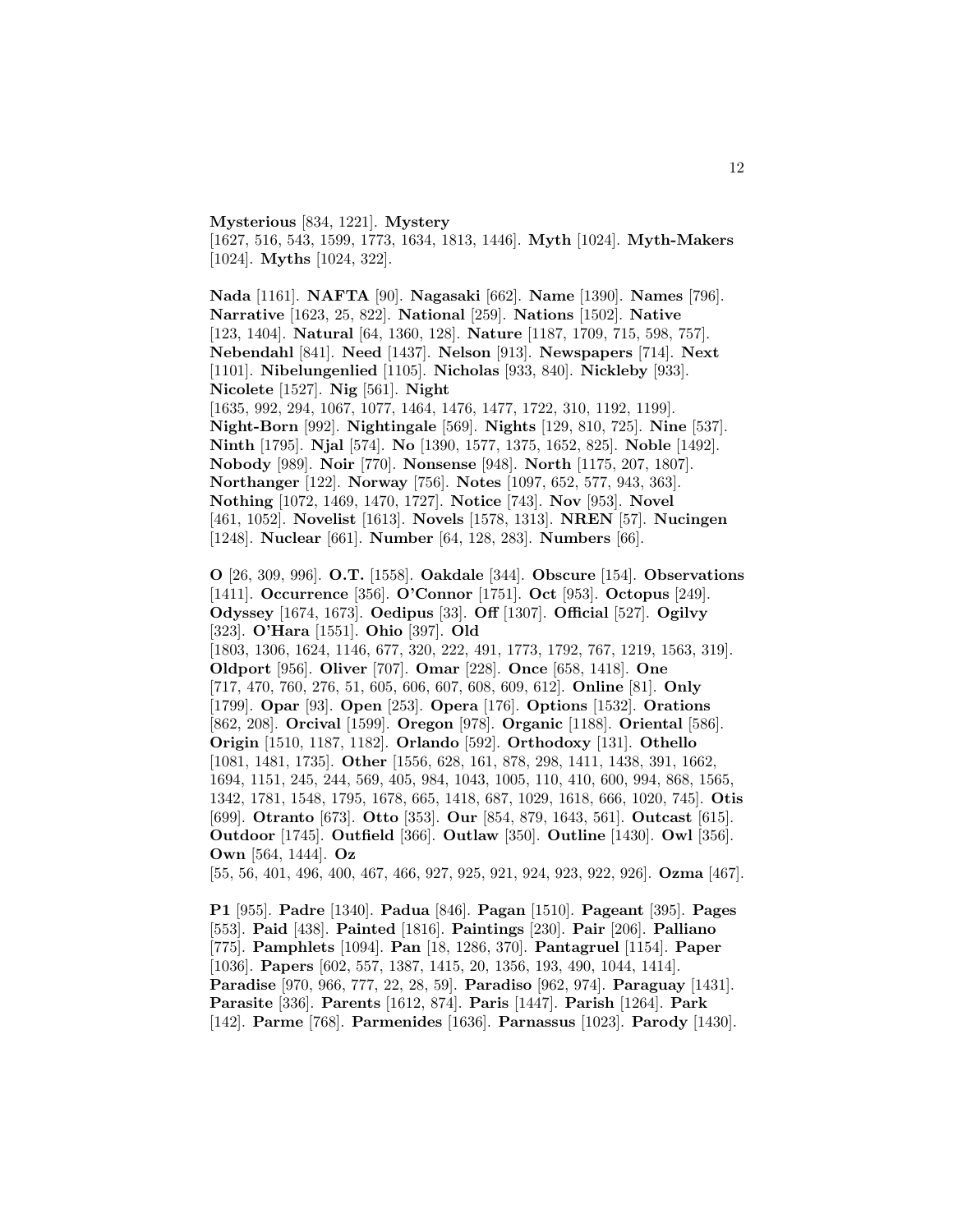**Part** [1069, 1071, 1054, 1055, 1056, 1466, 1468, 1450, 1451, 1452, 1711, 1724, 1726, 276, 1538]. **Partridge** [1044]. **Party** [1381]. **Passing** [836]. **Passion** [1505, 1011]. **Passionate** [1494, 1495]. **Past** [734]. **Past/Present** [734]. **Pastor** [1777]. **Patchwork** [921]. **Pathfinder** [1820]. **Pathology** [430]. **Patriotic** [903]. **Patrol** [877]. **Paul** [274, 636, 1288]. **Pauper** [1779]. **Paz** [1323]. **Peace** [1363, 1766, 1225, 1429]. **Peasantry** [626]. **Peddler** [636]. **Pellucidar** [582]. **Penelope** [1232, 1171, 1343, 1809]. **Penrod** [383, 1112]. **Pension** [1424]. **People** [440, 531, 1694, 1637]. **Perfect** [1439, 1398]. **Pericles** [1487]. **Perils** [1358]. **Perseverance** [901]. **Personal** [1026, 664, 1659]. **Personality** [1524]. **Perspectives** [661]. **Persuasion** [106]. **Peru** [1163, 1277]. **Peter** [18, 1286, 1383]. **Pethel** [731]. **PG** [1025, 1027]. **Phaedo** [1606]. **Phaedrus** [1584]. **Phantasmagoria** [628]. **Phantastes** [306]. **Phantom** [176]. **Pharsalia** [579]. **Phil** [648]. **Philanthropist** [809]. **Philebus** [1690]. **Philobiblon** [603]. **Philoktetes** [778]. **Philosopher** [839]. **Philosophy** [425, 1301, 833]. **Phineas** [1525]. **Phoenix** [807, 1475]. **Photographs** [260]. **Photography** [169]. **Pi** [51, 717]. **Pickwick** [557]. **Picture** [237, 730, 175]. **Pictures** [117, 627, 169]. **Picturesque** [363]. **Pieces** [743, 843, 600]. **Pierre** [1184]. **Pierrette** [1653]. **Pilgrim** [132, 1494, 1495]. **Pimpernel** [61]. **Pinocchio** [481]. **Pioneer** [335]. **Pioneers** [26]. **Pirates** [939]. **Pivot** [1638]. **Place** [279, 1263]. **Places** [784, 1680, 64, 51, 128]. **Plague** [357]. **Plain** [1800]. **Plains** [591, 1252]. **Planet** [542]. **Playboy** [1194]. **Plays** [780, 696]. **Plot** [710]. **Plutarch** [651]. **Pocket** [1776]. **Poems** [239, 626, 551, 982, 243, 1233, 628, 1560, 298, 1516, 1241, 656, 1517, 1165, 928, 245, 244, 767, 1287, 556, 1183, 569, 405, 984, 1319, 680, 1005, 1335, 1140, 110, 378, 997, 903, 594, 422, 1423, 1421, 816, 390, 994, 1095, 1020]. **Poet** [809]. **Poetical** [1691]. **poetry** [371]. **Poets** [1395]. **Point** [1550]. **Pointed** [348]. **Poison** [127]. **Polestar** [275]. **Political** [955]. **Politics** [1295]. **Polity** [1132]. **Polly** [1750, 830]. **Pollyanna** [1402]. **Pomegranates** [844]. **Pompeii** [1514]. **Ponkapog** [602]. **Pons** [1798]. **Pontificia** [824]. **Pook** [536]. **Pool** [1777, 1122, 737]. **Poor** [1344, 465]. **Poppy** [983]. **Popular** [953, 426, 613, 690, 855]. **Portraits** [362]. **Postscripts** [1809]. **Power** [1519, 288]. **PQ** [643]. **Practice** [169]. **Prayers** [593]. **Pre** [699]. **Pre-Revolutionist** [699]. **Prediction** [70]. **Preface** [743]. **Prejudice** [1296]. **Pres** [1]. **Prescott** [274]. **Present** [734]. **President** [891]. **Prester** [588]. **Previous** [590]. **Price** [89, 438]. **Pride** [1296, 1596, 1667, 944]. **Prime** [66, 70]. **Prince** [1754, 365, 629, 1186, 477, 1399, 1076, 353, 1779, 868]. **Princess** [925, 147, 63, 308, 448, 674, 686, 685, 763]. **Princesse** [1298]. **Prisoner** [96]. **Prisoners** [1358]. **Private** [1415]. **production** [169]. **Profession** [1051]. **Professor** [991]. **profitable** [1511]. **Profits** [1508]. **Profundis** [887]. **Progress** [132]. **Project** [182, 553, 527, 1258]. **Properti** [219]. **Property** [341]. **Prophetia** [799]. **Proposal** [1034]. **Proposed** [667]. **Pros** [447]. **Prose** [1292]. **Protagoras** [1540]. **Proud** [465]. **Provost** [1250]. **Prufrock** [1411]. **Psychological** [703]. **Psychology** [1180, 1274, 429]. **PT** [1048]. **Puck** [536]. **Puddler** [1251]. **Pudd'n'head** [103]. **Puerisque** [367].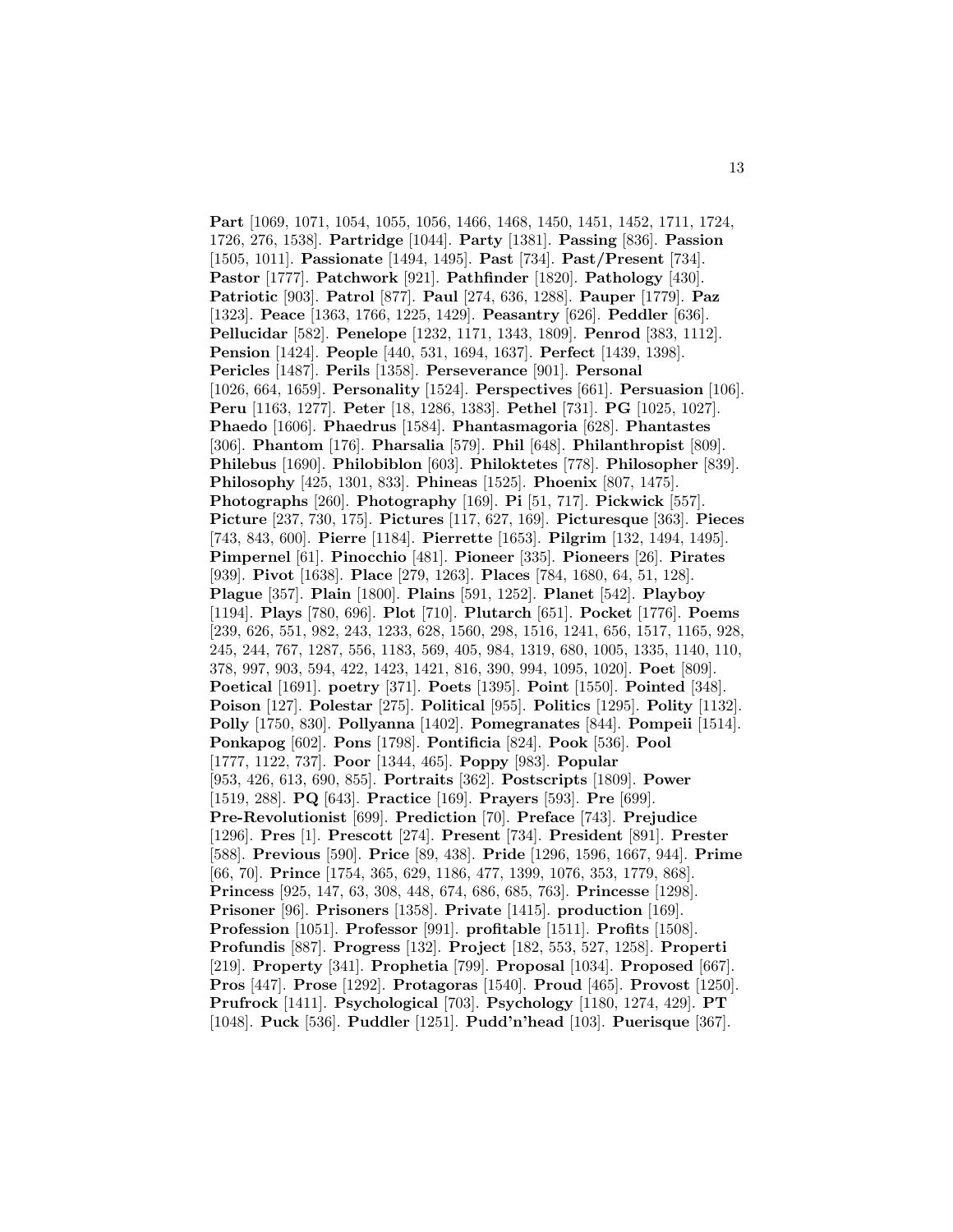**Punkin** [936]. **Pupil** [995]. **Purcell** [490]. **Purgatorio** [961, 973]. **Purgatory** [969, 965]. **Purple** [1254]. **Purse** [1150]. **Put** [284]. **Puzzle** [710].

**QREAD** [236]. **Quack** [670]. **Quality** [1500]. **Quatermain** [688]. **Queen** [1218]. **Queer** [1645]. **Quest** [442]. **Question** [1759]. **Quixote** [959].

**R** [644, 1287, 1619]. **Race** [285]. **Racer** [917]. **Racing** [541]. **Racket** [1629]. **Rackrent** [1376]. **Radar** [221]. **Radio** [67]. **Raffles** [684]. **Railway** [1815]. **Rain** [346]. **Rainbow** [511]. **Rally** [1797]. **Ramanujan** [659]. **Ranch** [1160]. **Ranger** [990]. **Rape** [1455, 1456]. **Rasselas** [629]. **Ratio** [610]. **Raveloe** [529]. **Read** [890]. **Reader** [1441, 1442, 236]. **Reading** [1005, 282, 1020]. **Ready** [1364]. **Real** [1410]. **Reason** [60]. **Rebecca** [479, 1329]. **Recipes** [1038]. **Reconciled** [1231]. **Record** [664]. **Records** [261]. **Recruit** [1378]. **Red** [1385, 404, 74, 444, 1679, 519, 1693, 760, 1813, 296]. **Redburn** [465]. **Reddy** [1767]. **Redheaded** [366]. **Reef** [264]. **Regained** [59]. **Regime** [1289]. **Reginald** [1811]. **Registered** [1775]. **Religio** [563]. **Religion** [1508]. **Religious** [598, 903, 390]. **Remarkable** [427]. **Remarks** [711, 712, 713]. **Remember** [268]. **Reminiscences** [1270, 785]. **Renascence** [110]. **Report** [527]. **Reporter** [388]. **Reprinted** [843]. **Republic** [151, 1448]. **Resartus** [1014]. **Rescue** [1658]. **Research** [1092]. **Restoration** [822]. **Restored** [1819]. **Return** [82, 109, 203, 123, 1137]. **Revelation** [1586]. **Revenues** [1133]. **Revolution** [1255, 429, 706]. **Revolutionist** [699]. **Rewards** [535]. **Rezanov** [472]. **Rheims** [1530, 1531, 1558]. **Rhine** [1226]. **Rhymes** [1797, 1692, 1593, 296, 290]. **Rhythm** [1230]. **Richard** [387, 1057, 1065, 1453, 1462, 1712, 1720]. **Riddle** [1226]. **Ride** [163]. **Riders** [1254, 957]. **Rienzi** [1348]. **Rights** [4]. **Rime** [152]. **Ring** [1439, 863]. **Rinkitink** [924]. **Rio** [285]. **Riots** [883]. **Rise** [155, 431]. **River** [1234, 195, 678, 996]. **Riverman** [1053]. **Rivers** [1511, 573]. **Road** [466, 297]. **Roadmender** [682]. **Roads** [1594, 667]. **Robbery** [1152]. **Robe** [1536]. **Robert** [696, 567, 632, 314, 633]. **Robin** [803, 930]. **Robinson** [500, 540]. **Rocky** [727]. **Rocque** [665]. **Roderick** [177]. **Roget** [24]. **Rogue** [1537]. **Roland** [372]. **Rolf** [1042]. **Rolling** [478, 290]. **Roman** [708, 861, 866, 1348]. **Romance** [811, 781, 956, 306, 374]. **Romances** [802]. **Romany** [403]. **Rome** [818]. **Romeo** [1066, 1463, 1721]. **Room** [1634, 1526]. **Root** [53, 130, 605, 606, 607, 608, 609, 612]. **Rose** [863, 996, 1565]. **Rose-Bush** [1565]. **Rotating** [237]. **Rouge** [770]. **Round** [404, 1416, 735]. **Round-Up** [735]. **Roundabout** [1414]. **Rover** [1116]. **Royalty** [1819]. **Rubaiyat** [228]. **Rudge** [883]. **Ruins** [1349]. **Ruling** [1011]. **Runabout** [916]. **Runaway** [1249]. **Running** [562]. **Rupert** [1099]. **Russia** [1280, 1278, 1303, 1811]. **Rye** [403]. **Ryecroft** [1415].

**S** [645, 1026]. **Sabbath** [593]. **Sad** [1789]. **Saga** [328, 574]. **Sage** [1254]. **Saints** [1195]. **Salammbo** [1244]. **Salome** [1293, 1294]. **Saltbush** [1271]. **Sam** [1112]. **San** [1509]. **Sand** [139]. **Sanitary** [1585]. **Santa** [498]. **Sara**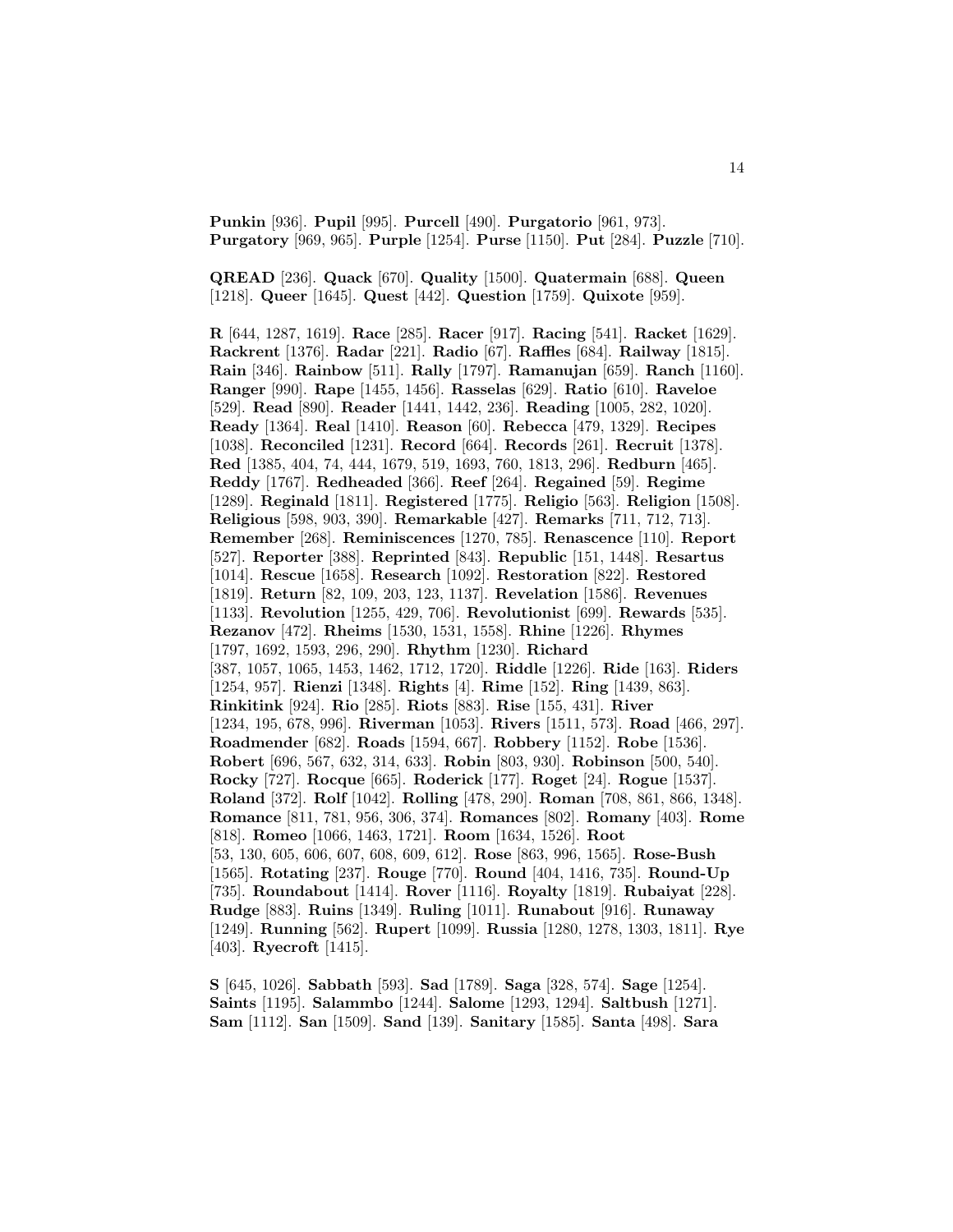[138]. **Sarrasine** [1768]. **Sartain** [391]. **Sartor** [1014]. **Satire** [558]. **Savile** [745]. **Savoyard** [900]. **Sawyer** [75, 92, 94]. **Saxon** [595, 634]. **Say** [1577]. **Sayings** [842]. **Scapegoat** [1257]. **Scarecrow** [923]. **Scarlet** [226, 339, 35, 61]. **Sceaux** [1259]. **Scenes** [1608]. **Scholemaster** [1786]. **School** [709, 1432]. **Schoolmistress** [1678]. **Schools** [1229]. **Science** [953, 1170, 1598, 1285, 1350, 486, 1654]. **Scotland** [1171]. **Scoundrels** [1580]. **Scout** [1238]. **Scouts** [1032, 1202]. **Screw** [191]. **Sea** [1803, 1700, 1018, 1021, 1359, 1028, 1162, 753, 957, 573, 165]. **Sea-Gull** [1700]. **Seal** [1693]. **Search** [1316]. **Seas** [445]. **Seashore** [1379]. **Second** [1752, 10, 1201, 235, 1120]. **Secret** [114, 1109, 202, 940, 1635, 649, 1680]. **Secrets** [1298]. **Seed** [983]. **Seekers** [742]. **Seen** [586]. **Selborne** [1360]. **Select** [1183]. **Selected** [208, 1266, 1269, 570, 1095, 1292, 327]. **Self** [901]. **Senate** [711, 712, 713]. **Sense** [162, 148]. **Sensibility** [162]. **Sentiment** [1370]. **Sentimental** [776]. **Seraphita** [1384]. **Sergius** [951]. **Series** [283]. **Sesame** [1247]. **Set** [1022]. **Settlers** [1305]. **Seven** [1260, 1344, 78, 1168]. **Seventeen** [1559]. **Sexti** [219]. **Shadow** [432, 1566, 568]. **Shakespeare** [1682, 1714, 550, 1139, 1240, 1382]. **Shakespearian** [1059]. **Shandy** [1033]. **Shape** [1817]. **Sharer** [202]. **Shelley** [1290, 1291]. **Sherlock** [109, 203, 805, 1609]. **Shook** [1322]. **Shop** [677]. **Short** [743, 161, 600, 276, 287]. **Shrew** [1061, 1458, 1716]. **Shuttle** [487]. **Side** [333, 777]. **Sidney** [1178]. **Sign** [1629]. **Silas** [529, 155]. **Silver** [736]. **Silverado** [495]. **Silverman** [782]. **Simple** [1206]. **Sinking** [753]. **Sinners** [631]. **Sins** [838]. **Sioux** [1253, 322]. **Sir** [754, 1497]. **Sister** [572, 215, 1677]. **Sisters** [982, 292]. **Site** [260, 258, 259]. **Sixpence** [204]. **Skald** [246]. **Skates** [736]. **Sketches** [878, 853, 882, 884, 728, 786]. **Skin** [1261]. **Sky** [917, 998]. **Slander** [1227]. **Slave** [100]. **Sleeper** [747]. **Sleepy** [42]. **Slipper** [1548]. **Sliprails** [1267]. **Smalcald** [254]. **Small** [398, 1619]. **Smith** [1619]. **Smoke** [1545]. **Snark** [15]. **Snow** [1776, 492]. **Snowy** [195]. **Snyders** [840]. **Soames** [732]. **Social** [795, 1585]. **Socialist** [1602]. **Society** [1374]. **Sociology** [458]. **Soil** [1369]. **Sojourner** [1623]. **Soldiers** [384]. **Some** [1270, 1419, 1414, 661, 1431]. **Somebody** [1366, 679]. **Son** [1407, 91, 792]. **Sonata** [666]. **Song** [21, 45, 1699, 372, 512]. **Songs** [626, 1233, 1612, 900, 993, 1789, 468, 423, 1677]. **Sonnets** [1004, 1059, 1496, 1013]. **Sons** [1369, 199]. **Sophist** [1681]. **Sophocle** [33]. **Soul** [1598, 321, 1206, 840, 1361, 1222, 980]. **Souls** [389, 1035, 1037]. **South** [1002, 1162, 1404, 445]. **Southwest** [295]. **Spain** [396, 544]. **Spangled** [704]. **Spanish** [301]. **Speaks** [789]. **Species** [1175, 1182]. **Speech** [1611]. **Speeches** [891, 795]. **Spell** [189]. **Spirit** [1193, 1173, 1263]. **Splendid** [1788]. **Spoon** [1234]. **Sportsman** [1134]. **Spy** [1760]. **Square** [53, 130, 605, 606, 607, 608, 609, 612]. **Squatters** [495]. **St** [794, 665, 303]. **Stage** [829]. **Stage-Land** [829]. **Staircase** [415]. **Stand** [1686]. **Standfast** [539]. **Stands** [469]. **Star** [704, 990, 1116]. **Star-Rover** [1116]. **Star-Spangled** [704]. **Stark** [271]. **Stars** [1598, 1049, 1168]. **Start** [1355]. **State** [4, 7]. **States** [221, 232, 233, 281, 891, 116]. **Statesman** [1684]. **Steep**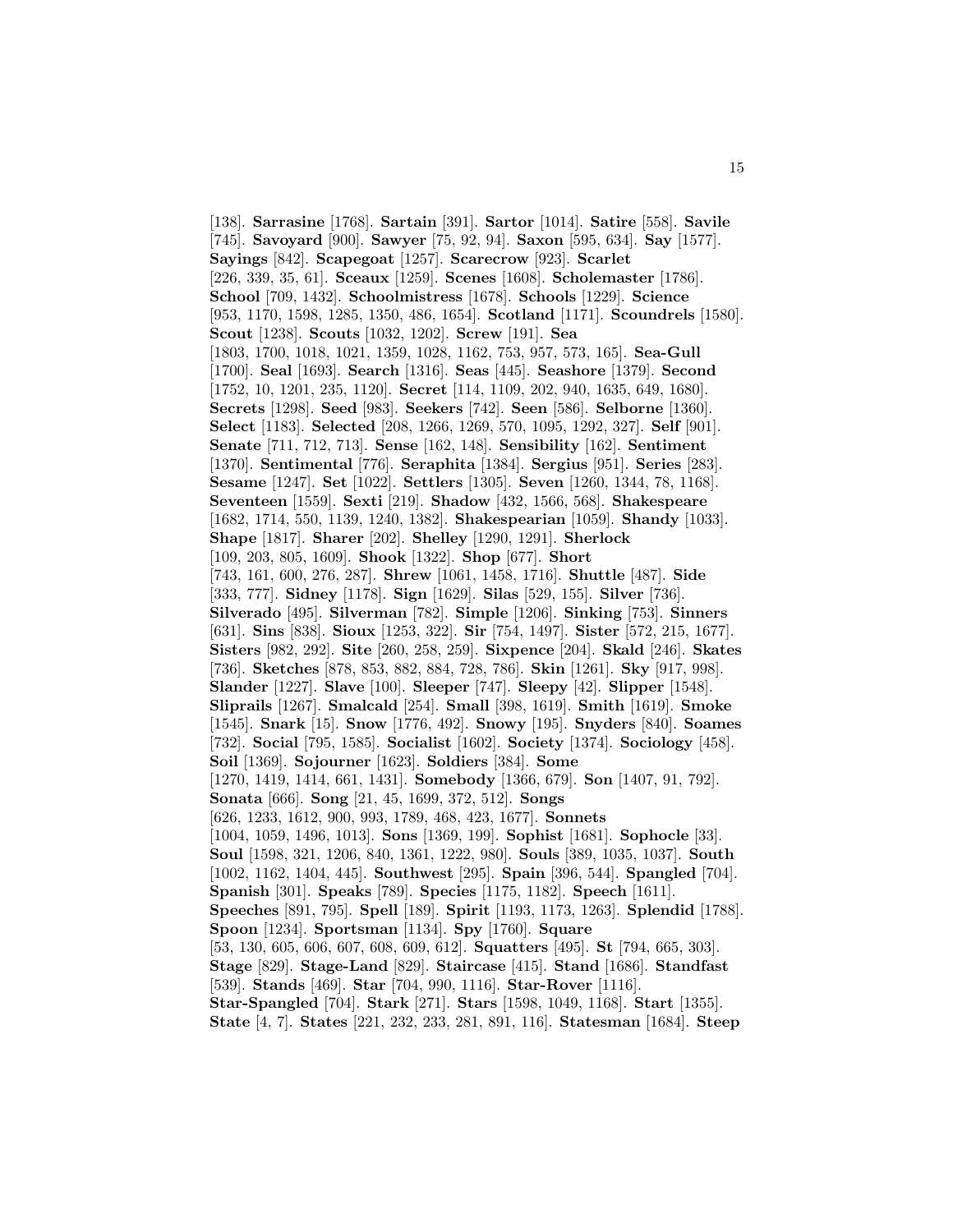[307]. **Steets** [428]. **Step** [1015]. **Steps** [537]. **Stereo** [157]. **Sterling** [1039]. **Stevenson** [696, 567, 314]. **Stick** [1710]. **Stone** [478, 290]. **Stoops** [364]. **Stopper** [1512]. **Stories** [671, 571, 1284, 455, 454, 161, 1419, 1243, 391, 1662, 222, 1266, 1502, 1773, 583, 1043, 1382, 340, 559, 936, 410, 1689, 1565, 1342, 1548, 1795, 327, 1678, 665, 1418, 687, 1618, 666, 745]. **Storm** [1657]. **Stormfield** [1007]. **Story** [574, 1106, 1440, 494, 482, 726, 564, 1006, 808, 742, 235, 1745, 1393, 335, 1650]. **Straight** [1333]. **Strange** [1121]. **Strategy** [1225]. **Street** [1655, 245, 522, 1168]. **Strength** [1029]. **String** [485]. **Strogoff** [1784]. **Strong** [328, 1029]. **Studies** [406]. **Study** [1327, 1660, 1777, 226, 598, 426, 1541, 518]. **Style** [1001]. **Styles** [834]. **Sub** [347]. **Sub-Deb** [347]. **Submarine** [915]. **Sullivan** [780]. **Summer** [395, 167]. **Sunday** [888]. **Sunnybrook** [479]. **Super** [250]. **Super-Beasts** [250]. **Supernatural** [1565]. **Surfing** [50]. **Survivors** [1600, 1647]. **Susan** [912, 431]. **Swan** [1699]. **Swift** [480, 915, 916, 917, 918, 919, 920, 1236, 1317, 1235, 1237, 1238, 1315, 1316, 1318]. **Sword** [983]. **Sylvie** [597]. **Symphony** [118, 157, 257]. **Symposium** [1549, 1135]. **Syndicate** [408]. **Syntheses** [1188].

**T** [1525]. **Table** [723, 510, 447]. **Take** [163]. **Tale**

[99, 1751, 1088, 1489, 1742, 1040]. **Tales**

[1546, 280, 692, 107, 516, 1156, 1151, 489, 942, 1652, 1800, 550, 1139, 1240, 1806, 877, 1162, 1603, 1313, 407, 868, 1029]. **Talisman** [1331]. **Tamburlaine** [1048, 1538]. **Taming** [1061, 1458, 1716]. **Tanglewood** [942]. **Tank** [920]. **Tao** [198]. **Tapestried** [1617]. **Taras** [1151]. **Tarascon** [1804]. **Tariffs** [90]. **Tarn** [793]. **Tartarin** [1804]. **Tarzan** [86, 82, 91, 79, 93, 107, 1353]. **Tattine** [1758]. **Taverns** [1003]. **Te** [198]. **Tea** [741]. **Telegraph** [945]. **Telephone** [790]. **Telford** [905]. **Tell** [455, 454, 1652, 1542]. **Tempest** [1089, 1490, 1743]. **Temple** [172]. **Ten** [1211, 1810]. **Tenant** [935]. **Tennis** [1403]. **Terminal** [80]. **Terre** [771]. **Terror** [1408, 516]. **Tess** [111]. **Test** [260]. **Testament** [1531]. **Testaments** [12, 1530]. **Tether** [506]. **text** [963, 975]. **Theaetetus** [1672]. **Their** [1510]. **Theologico** [955]. **Theologico-Political** [955]. **Theology** [486]. **Theory** [804]. **There** [311]. **Theron** [134]. **Thesaurus** [24]. **Theses** [255]. **Things** [757, 1781]. **Thinkers** [748]. **Third** [836]. **Thirty** [537, 545]. **Thirty-Nine** [537]. **Thomas** [713, 689, 1497, 905]. **Thoroughfare** [1375]. **Thoughts** [715, 820]. **Thousand** [562]. **Three** [888, 1243, 1210, 289, 288, 1003]. **Threshold** [657]. **thru** [200]. **Thursday** [1644]. **Thuvia** [73]. **Tiddler** [1365]. **Tide** [1553]. **Tides** [1016]. **Tidy** [1015]. **Tiger** [377]. **Tik** [922]. **Tik-Tok** [922]. **Timaeus** [1521]. **Time** [530, 531, 532, 1773, 879, 37]. **Times** [758]. **Timon** [1086, 1486, 1740]. **Tin** [926]. **Tinker** [1282]. **Tirant** [359]. **Titanic** [753]. **Titles** [796]. **Titus** [1060, 1457, 1715]. **To-day** [494]. **To-morrow** [441, 475]. **Tok** [922]. **Told** [489]. **Tolstoy** [785]. **Tom** [480, 915, 916, 917, 918, 919, 920, 1236, 1317, 1235, 1237, 1238, 1315, 1316, 1318, 1365, 1432, 821, 185, 75, 92, 94]. **Tongue** [1113].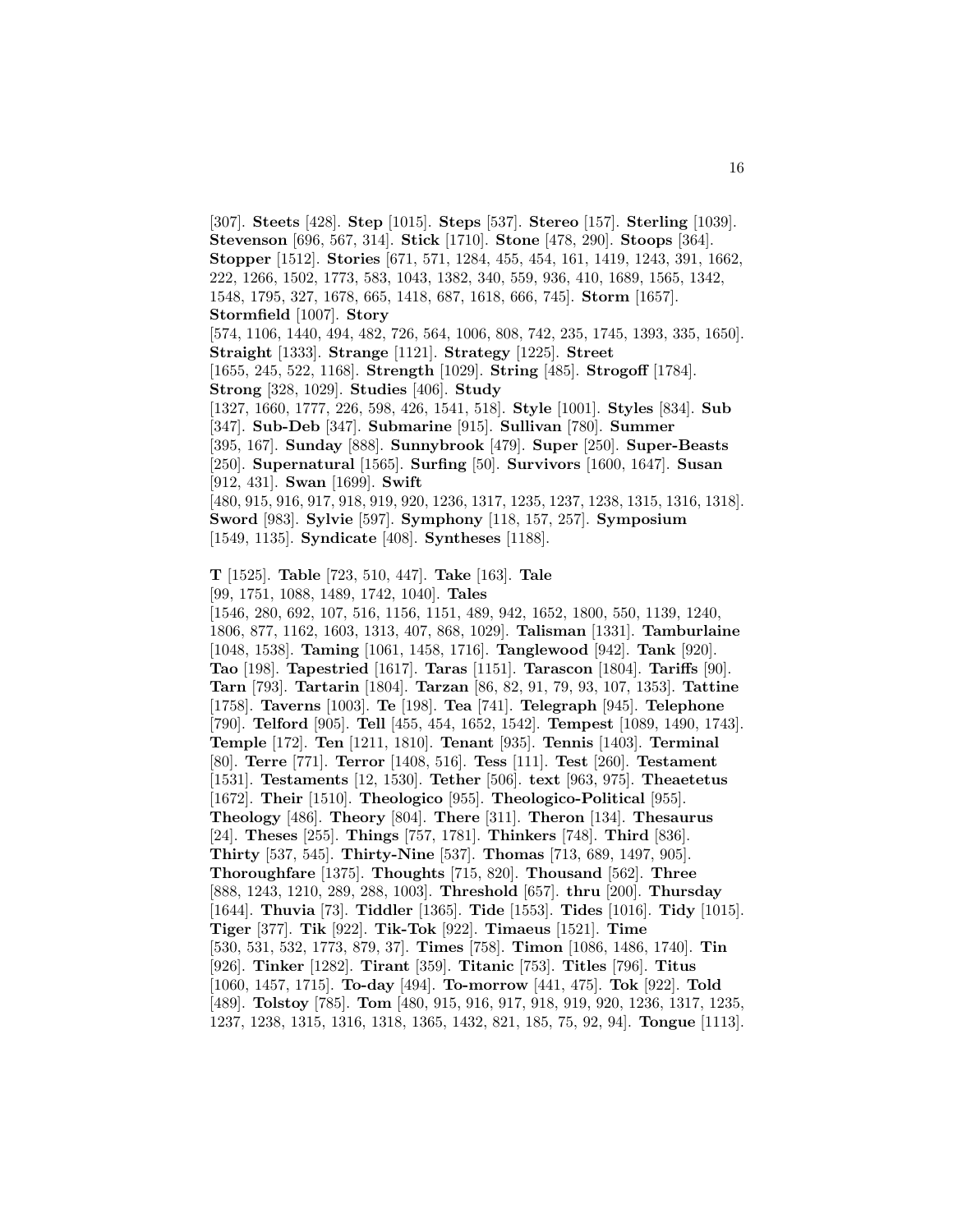**Tono** [695]. **Too** [1595, 1666]. **Tormes** [418]. **Torn** [350]. **Touchstone** [248]. **Tour** [859, 772]. **Tours** [1299]. **Tower** [902]. **Towers** [1772]. **Town** [1803]. **Toys** [1429]. **Track** [1185]. **Tracks** [478]. **Trades** [1645]. **Traditional** [58]. **Tragedy** [572, 1085, 1457]. **Trail** [978]. **Trails** [977, 307]. **Tramp** [120]. **Transformation** [764]. **translated** [1685]. **Translating** [253]. **Translation** [968, 969, 970, 971, 964, 965, 966, 967]. **Translations** [595]. **Travel** [604, 468]. **Traveller** [880]. **Travellers** [1344]. **Travels** [754, 1002, 514, 800]. **Treasure** [1707, 742, 121]. **Treasury** [549]. **Treatise** [399, 874, 955]. **Treaty** [90, 663]. **Tree** [1346]. **Trees** [1596, 1667, 244]. **Trial** [1155]. **tribunes** [1348]. **Tried** [1038]. **Trigault** [526]. **Trilogy** [33]. **Trinity** [260, 527, 258, 259]. **Tristram** [1033]. **Trns** [1668, 1619]. **Troilus** [238, 1078, 1478, 1732]. **Troll** [327]. **Trooper** [1383]. **Troy** [635, 381]. **True** [1440, 1038]. **Truth** [1623]. **Tulip** [931]. **Tunnel** [919]. **Turmoil** [1052]. **Turn** [191]. **Turtle** [1475]. **TW** [646]. **Twelfth** [1077, 1476, 1477]. **Twelve** [1689]. **Twenty** [1279, 1212]. **Twice** [489]. **Twilight** [571, 1697]. **Twin** [1272]. **Twins** [709, 691]. **Twist** [707]. **'Twixt** [1018]. **Two** [53, 130, 1334, 1395, 1284, 280, 743, 1572, 99, 859, 860, 1062, 1459, 1492, 1717]. **Typhoon** [1096].

**U** [1026, 1160, 1686]. **U.S** [527]. **Ulrich** [841]. **Unabridged** [229, 637, 638, 639, 640, 641, 642, 643, 644, 645, 646, 647, 650]. **Unbearable** [534]. **Uncle** [1702, 936, 185]. **Uncommercial** [880]. **Unconscious** [1196]. **Underdogs** [528]. **Underground** [577, 1309]. **Undersea** [1316]. **Understanding** [979]. **Underwoods** [419]. **Underworld** [1372]. **Undo** [461]. **Unfenced** [1751]. **Unicorn** [1568]. **Union** [663]. **United** [4, 7, 221, 232, 233, 281, 891, 116]. **Universal** [234]. **University** [436]. **Unknown** [328, 301, 722, 754]. **Unrest** [1156]. **Unseen** [1438]. **Unsocial** [1602]. **Untamed** [1353]. **Upon** [380]. **Ursula** [1177]. **USA** [730]. **Use** [1437, 1563]. **Usher** [898].

**V** [733, 570, 1073, 1471, 1728, 1654]. **V.86** [953]. **V1** [1769, 613]. **V2** [1649, 690]. **V3** [855]. **Vailima** [368, 593]. **Valley** [1032, 1518, 1401]. **Vanished** [1431, 1648, 1012]. **Vanity** [576]. **Vanya** [1702]. **Varieties** [598]. **Vaughan** [1613]. **Vendetta** [1328]. **Vengeance** [526]. **Venice** [1068, 1081, 1465, 1723]. **Venus** [1008]. **Vera** [1785]. **Verdugo** [1377]. **Verona** [1062, 1459, 1717]. **Veronica** [503]. **Verse** [1258, 1119, 1120, 1153]. **Verses** [304, 137]. **Version** [183, 12, 1530, 1531, 1558, 157, 894]. **Versus** [852]. **VI** [1054, 1055, 1056, 1450, 1451, 1452, 1711]. **Vibration** [1795]. **Vicar** [1299]. **Victoria** [1218]. **Vida** [301]. **VIII** [1090, 1491, 1744]. **Village** [902]. **Violet** [618]. **Violists** [113]. **Virgin** [1582]. **Virginian** [1252]. **Virginibus** [367]. **Vision** [1788]. **Visit** [1007]. **Vital** [420]. **Vittoria** [774]. **Voice** [1396]. **Vol** [1420, 668, 669, 599, 614]. **Volsungs** [1106]. **Volume** [1180, 1598, 554]. **Voyage** [1036, 1345, 910, 1100, 1780, 1283, 1388, 513, 145]. **Voyages** [1108]. **Vulgate** [796, 799, 797, 798].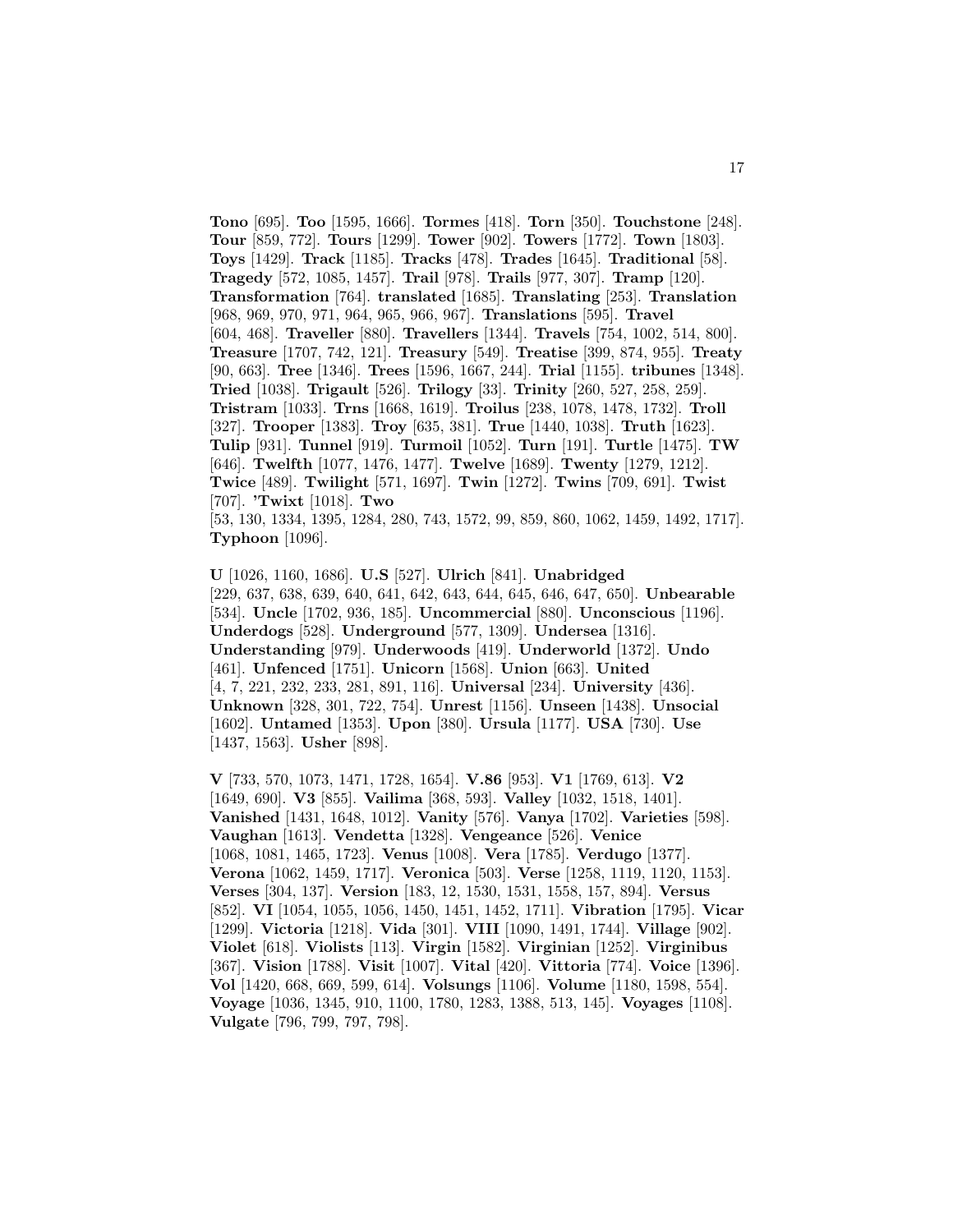**W** [518]. **Wagnerite** [1439]. **Waitstill** [1650]. **Wakes** [747]. **Waldeaux** [316]. **Walden** [187]. **Wales** [625, 1046, 1102]. **Walking** [985]. **Wall** [437]. **Wallet** [1030]. **War** [920, 376, 1225, 1141, 579, 545, 408, 133, 765, 661, 38, 752, 1746]. **War-Some** [661]. **Warden** [596]. **Ware** [134]. **Warfare** [486]. **Warlord** [69]. **Warren** [1051]. **Warship** [1235]. **Was** [1644, 950, 196]. **Washington** [730]. **Waste** [1275]. **Wasted** [1762]. **Watch** [902]. **Watch-Tower** [902]. **Water** [1239, 981]. **Water-Babies** [981]. **Way** [1015, 456, 1246]. **Ways** [300, 360]. **Weaver** [529]. **Web** [284, 553]. **Webster** [229, 637, 638, 639, 640, 641, 642, 643, 644, 645, 646, 647, 650, 1611]. **Wedding** [1282]. **Weir** [361]. **Well** [170, 1079, 1479, 1733, 1195]. **Went** [1774]. **Were** [658, 1418]. **West** [1671, 1745]. **Western** [1049, 1194]. **Westward** [1802]. **Wheels** [1217]. **Where** [1354, 311]. **Whirligigs** [1544]. **White** [1330, 440, 1665, 560, 869, 876, 1687, 359, 1142]. **Who** [1595, 1666, 1644, 388, 1706, 1551, 950]. **Wide** [284, 196]. **Wieland** [764]. **Wife** [1535]. **Wild** [625, 197, 153]. **Wildfell** [935]. **Wilding** [1409]. **Will** [311, 1077]. **William** [217]. **Willows** [270]. **Wilson** [999, 103]. **Wind** [270, 207, 1565]. **Windermere** [762]. **Windows** [1816, 236]. **Windsor** [1070, 1467, 1725]. **Winesburg** [397]. **Winter** [1088, 1489, 1742]. **Wisdom** [205]. **Within** [1016, 871]. **Wives** [1070, 1467, 1725]. **Wizard** [1237, 56, 401]. **Wolf** [1028]. **Woman** [1327, 1660, 1675, 560, 1793, 1818, 1392, 825, 135]. **Women** [493, 358, 812, 1223]. **Wonderful** [56, 865]. **Wonderland** [13, 894, 115]. **Woodlanders** [463]. **Woodman** [926]. **Woods** [1042]. **Work** [881]. **Works** [1801, 554, 399, 1691, 668, 669, 101]. **Workshop** [54]. **World** [16, 27, 88, 49, 181, 284, 548, 1610, 1663, 140, 1246, 1101, 1438, 1322, 196, 170, 81, 1194, 104, 1022]. **Worldly** [360]. **Worlds** [1556, 38]. **Worldwide** [661]. **Worm** [1142]. **Worship** [1045]. **Wouldbegoods** [766]. **Wreck** [1417]. **Wrecker** [987]. **Writing** [473]. **Writings** [570]. **Wrong** [1663, 1534]. **Wrongs** [135]. **'Wuthering** [743, 740]. **Wyndham** [1772]. **Wyoming** [1745].

**X** [669]. **XZ** [647].

**Yankee** [87, 849]. **Yates** [944]. **Year** [357, 1416, 545]. **Years** [1279, 1212, 1211, 860]. **Yellow** [617, 1634, 1791]. **Yew** [497]. **Young** [293, 882, 884, 724, 1628]. **Youth** [504]. **Yukon** [189].

**Z** [1783]. **Zen** [36]. **Zenda** [96]. **Zincali** [544]. **Zola** [705]. **Zuleika** [1787].

## **References**

#### **Clinton:1993:CIA**

[1] Bill (William Jefferson) Clinton. Clinton's Inaugural Address, US Pres Bill Clinton, volume na of Project Gutenberg. Project Gutenberg,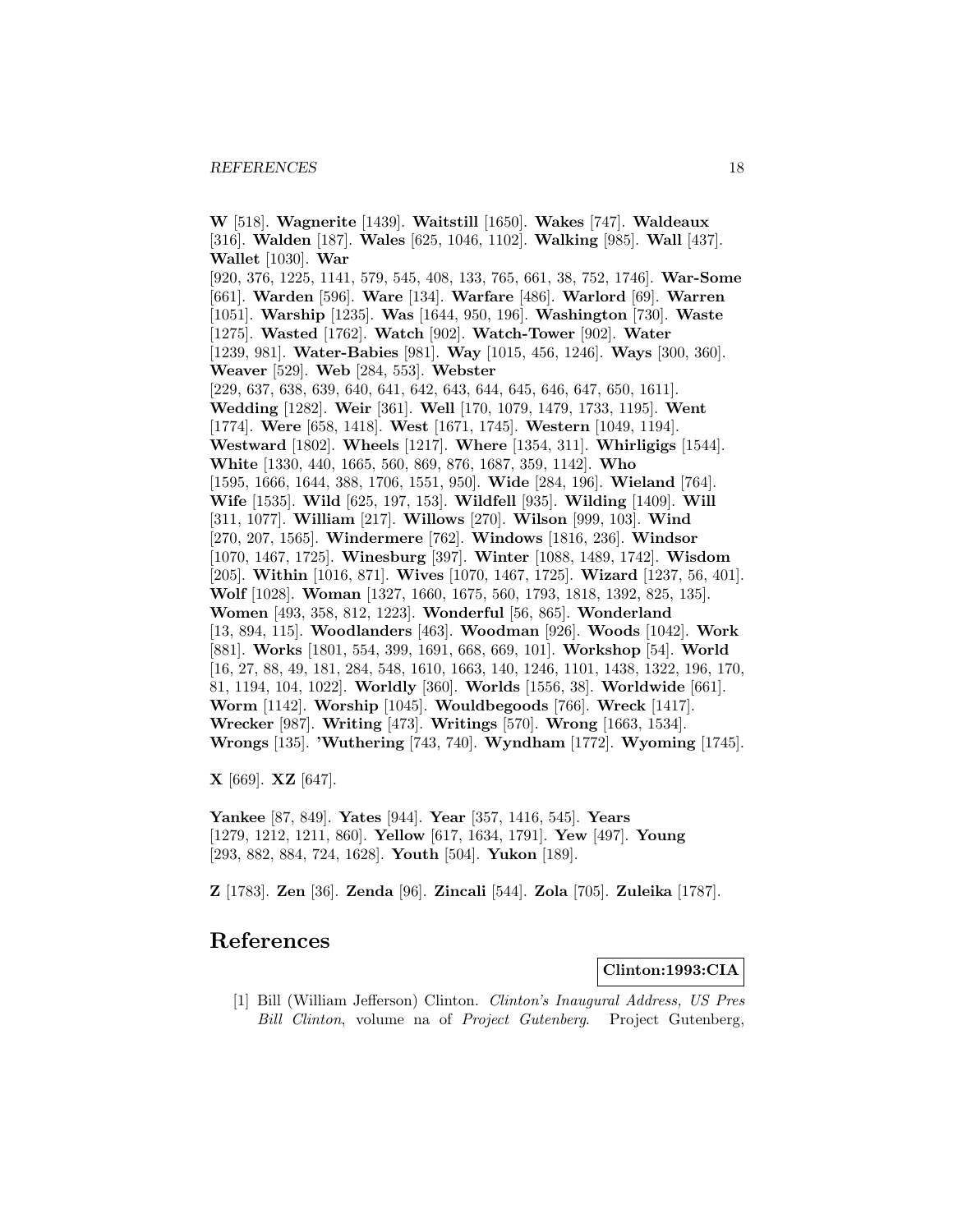P.O. Box 2782, Champaign, IL 61825-2782, USA, 1993. URL ftp:// uiarchive.cso.uiuc.edu/pub/etext/gutenberg/etext93/clinton3. zip.

## **Henry:1992:GM**

[2] O. Henry. The Gift of the Magi, volume na of Project Gutenberg. Project Gutenberg, P.O. Box 2782, Champaign, IL 61825-2782, USA, 1992. URL ftp://uiarchive.cso.uiuc.edu/pub/etext/gutenberg/ etext92/magi10.txt.

#### **Anonymous:1971:DI**

[3] Anonymous. Declaration of Independence, volume 1 of Project Gutenberg. Project Gutenberg, P.O. Box 2782, Champaign, IL 61825-2782, USA, 1971. URL ftp://uiarchive.cso.uiuc.edu/pub/etext/gutenberg/ etext90/when11.txt.

## **Anonymous:1972:USB**

[4] Anonymous. The United States' Bill of Rights, volume 2 of Project Gutenberg. Project Gutenberg, P.O. Box 2782, Champaign, IL 61825- 2782, USA, 1972. URL ftp://uiarchive.cso.uiuc.edu/pub/etext/ gutenberg/etext90/bill11.txt.

## **Kennedy:1973:JFK**

[5] John F. (John Fitzgerald) Kennedy. John F. Kennedy's Inaugural Address, volume 3 of Project Gutenberg. Project Gutenberg, P.O. Box 2782, Champaign, IL 61825-2782, USA, 1973. URL ftp://uiarchive.cso. uiuc.edu/pub/etext/gutenberg/etext90/jfk11.txt.

## **Lincoln:1973:GA**

[6] Abraham Lincoln. Gettysburg Address, volume 4 of Project Gutenberg. Project Gutenberg, P.O. Box 2782, Champaign, IL 61825-2782, USA, 1973. URL ftp://uiarchive.cso.uiuc.edu/pub/etext/gutenberg/ etext90/getty11.txt.

## **Anonymous:1975:USC**

[7] Anonymous. The United States' Constitution, volume 5 of Project Gutenberg. Project Gutenberg, P.O. Box 2782, Champaign, IL 61825- 2782, USA, 1975. URL ftp://uiarchive.cso.uiuc.edu/pub/etext/ gutenberg/etext90/const11.txt.

## **Henry:1976:GML**

[8] Patrick Henry. Give Me Liberty Or Give Me Death, volume 6 of Project Gutenberg. Project Gutenberg, P.O. Box 2782, Champaign, IL 61825-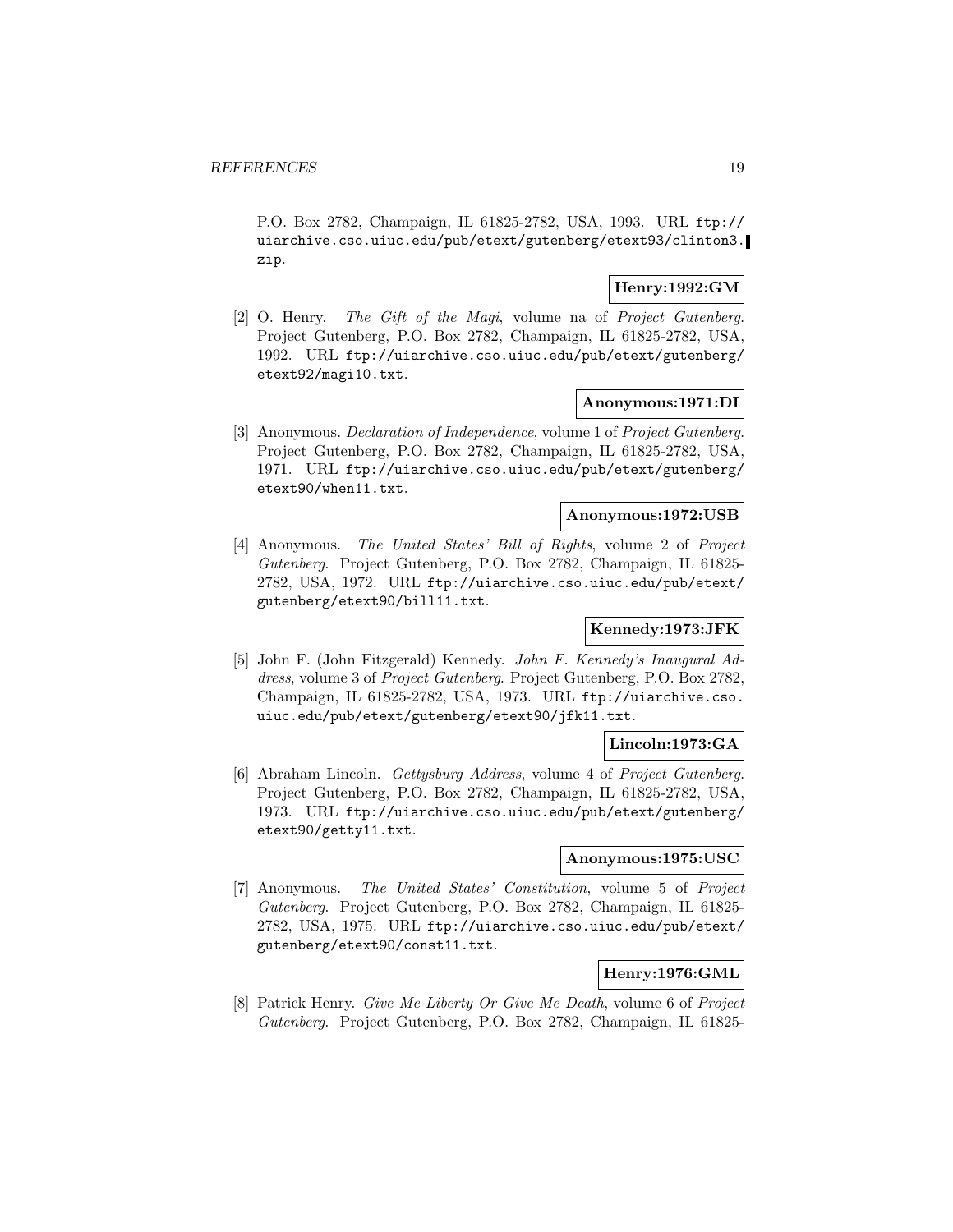2782, USA, 1976. URL ftp://uiarchive.cso.uiuc.edu/pub/etext/ gutenberg/etext90/liber11.txt.

#### **Anonymous:1977:MC**

[9] Anonymous. The Mayflower Compact, volume 7 of Project Gutenberg. Project Gutenberg, P.O. Box 2782, Champaign, IL 61825-2782, USA, 1977. URL ftp://uiarchive.cso.uiuc.edu/pub/etext/gutenberg/ etext90/mayfl11.zip.

#### **Lincoln:1978:ALS**

[10] Abraham Lincoln. Abraham Lincoln's Second Inaugural Address, volume 8 of Project Gutenberg. Project Gutenberg, P.O. Box 2782, Champaign, IL 61825-2782, USA, 1978. URL ftp://uiarchive.cso.uiuc. edu/pub/etext/gutenberg/etext90/linc211.txt.

#### **Lincoln:1979:ALF**

[11] Abraham Lincoln. Abraham Lincoln's First Inaugural Address, volume 9 of Project Gutenberg. Project Gutenberg, P.O. Box 2782, Champaign, IL 61825-2782, USA, 1979. URL ftp://uiarchive.cso.uiuc.edu/pub/ etext/gutenberg/etext90/linc111.txt.

### **Anonymous:1989:BBB**

[12] Anonymous. The Bible The Bible, Both Testaments, King James Version, volume 10 of Project Gutenberg. Project Gutenberg, P.O. Box 2782, Champaign, IL 61825-2782, USA, 1989. URL ftp://uiarchive. cso.uiuc.edu/pub/etext/gutenberg/etext90/kjv10.zip.

#### **Carroll:1991:AW**

[13] Lewis Carroll. Alice in Wonderland, volume 11 of Project Gutenberg. Project Gutenberg, P.O. Box 2782, Champaign, IL 61825-2782, USA, 1991. URL ftp://uiarchive.cso.uiuc.edu/pub/etext/gutenberg/ etext91/alice30.zip.

## **Carroll:1991:TLG**

[14] Lewis Carroll. Through the Looking Glass, volume 12 of Project Gutenberg. Project Gutenberg, P.O. Box 2782, Champaign, IL 61825- 2782, USA, 1991. URL ftp://uiarchive.cso.uiuc.edu/pub/etext/ gutenberg/etext91/lglass18.zip.

#### **Carroll:1991:HS**

[15] Lewis Carroll. The Hunting of the Snark, volume 13 of Project Gutenberg. Project Gutenberg, P.O. Box 2782, Champaign, IL 61825-2782, USA,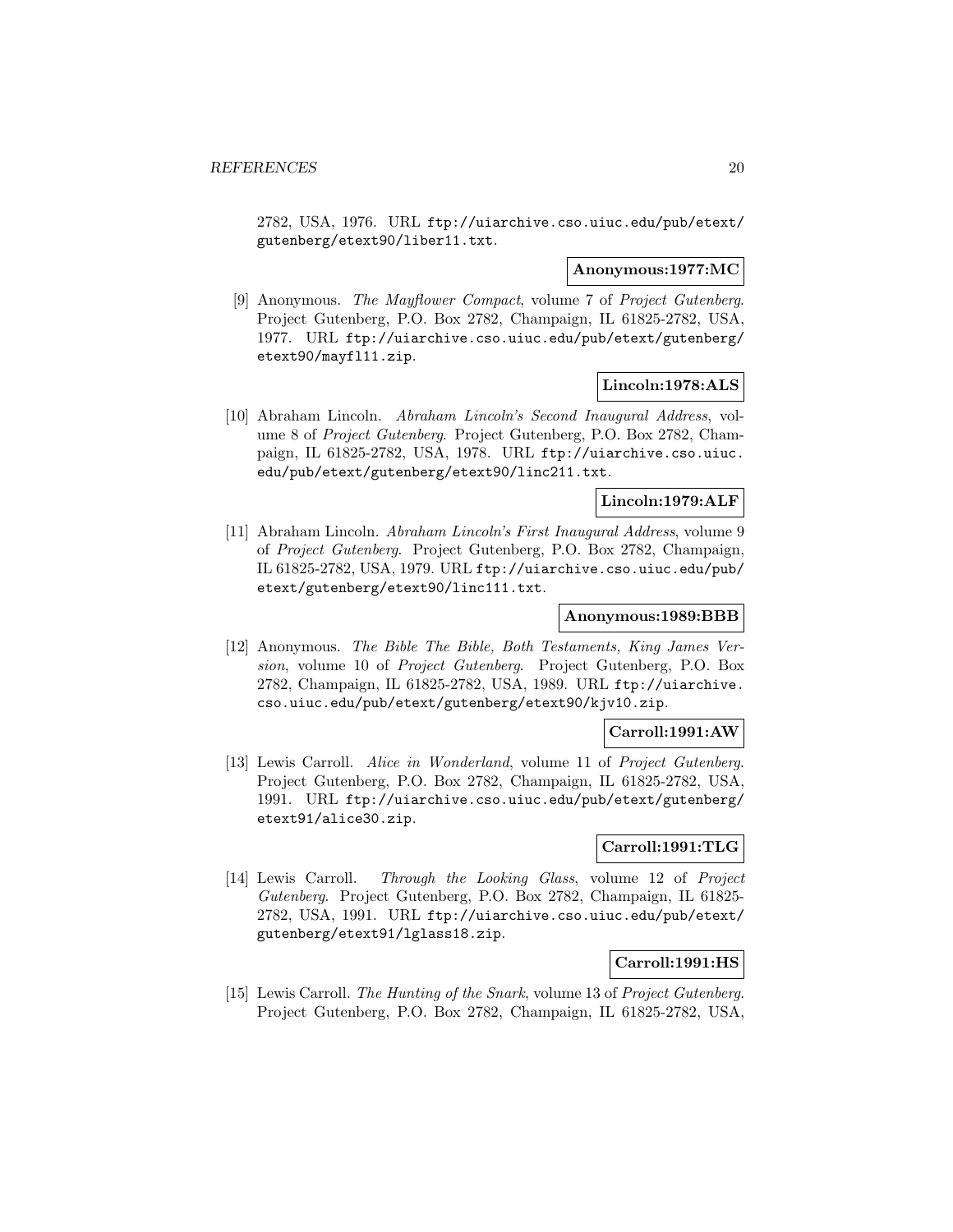1991. URL ftp://uiarchive.cso.uiuc.edu/pub/etext/gutenberg/ etext91/snark12.zip.

#### **Anonymous:1991:CWF**

[16] Anonymous. The 1990 CIA World Factbook, volume 14 of Project Gutenberg. Project Gutenberg, P.O. Box 2782, Champaign, IL 61825- 2782, USA, 1991. URL ftp://uiarchive.cso.uiuc.edu/pub/etext/ gutenberg/etext91/world12.zip.

## **Melville:1991:MD**

[17] Herman Melville. Moby Dick, volume 15 of Project Gutenberg. Project Gutenberg, P.O. Box 2782, Champaign, IL 61825-2782, USA, 1991. URL ftp://uiarchive.cso.uiuc.edu/pub/etext/gutenberg/ etext91/moby.zip. Missing Chapter 72.

#### **Barrie:1991:PP**

[18] J. M. (James Matthew) Barrie. Peter Pan, volume 16 of Project Gutenberg. Project Gutenberg, P.O. Box 2782, Champaign, IL 61825- 2782, USA, 1991. URL ftp://uiarchive.cso.uiuc.edu/pub/etext/ gutenberg/etext91/peter15a.zip; ftp://uiarchive.cso.uiuc. edu/pub/etext/gutenberg/etext91/peter16.zip.

#### **Anonymous:1991:BM**

[19] Anonymous. The Book of Mormon, volume 17 of Project Gutenberg. Project Gutenberg, P.O. Box 2782, Champaign, IL 61825-2782, USA, 1991. URL ftp://uiarchive.cso.uiuc.edu/pub/etext/gutenberg/ etext91/mormon13.zip.

#### **Hamilton:1991:FP**

[20] Alexander Hamilton. The Federalist Papers, volume 18 of Project Gutenberg. Project Gutenberg, P.O. Box 2782, Champaign, IL 61825- 2782, USA, 1991. URL ftp://uiarchive.cso.uiuc.edu/pub/etext/ gutenberg/etext91/feder16.zip.

#### **Anonymous:1991:SH**

[21] Anonymous. The Song of Hiawatha, volume 19 of Project Gutenberg. Project Gutenberg, P.O. Box 2782, Champaign, IL 61825-2782, USA, 1991. URL ftp://uiarchive.cso.uiuc.edu/pub/etext/gutenberg/ etext91/hisong12.zip.

## **Milton:1991:PL**

[22] John Milton. Paradise Lost, volume 20 of Project Gutenberg. Project Gutenberg, P.O. Box 2782, Champaign, IL 61825-2782, USA,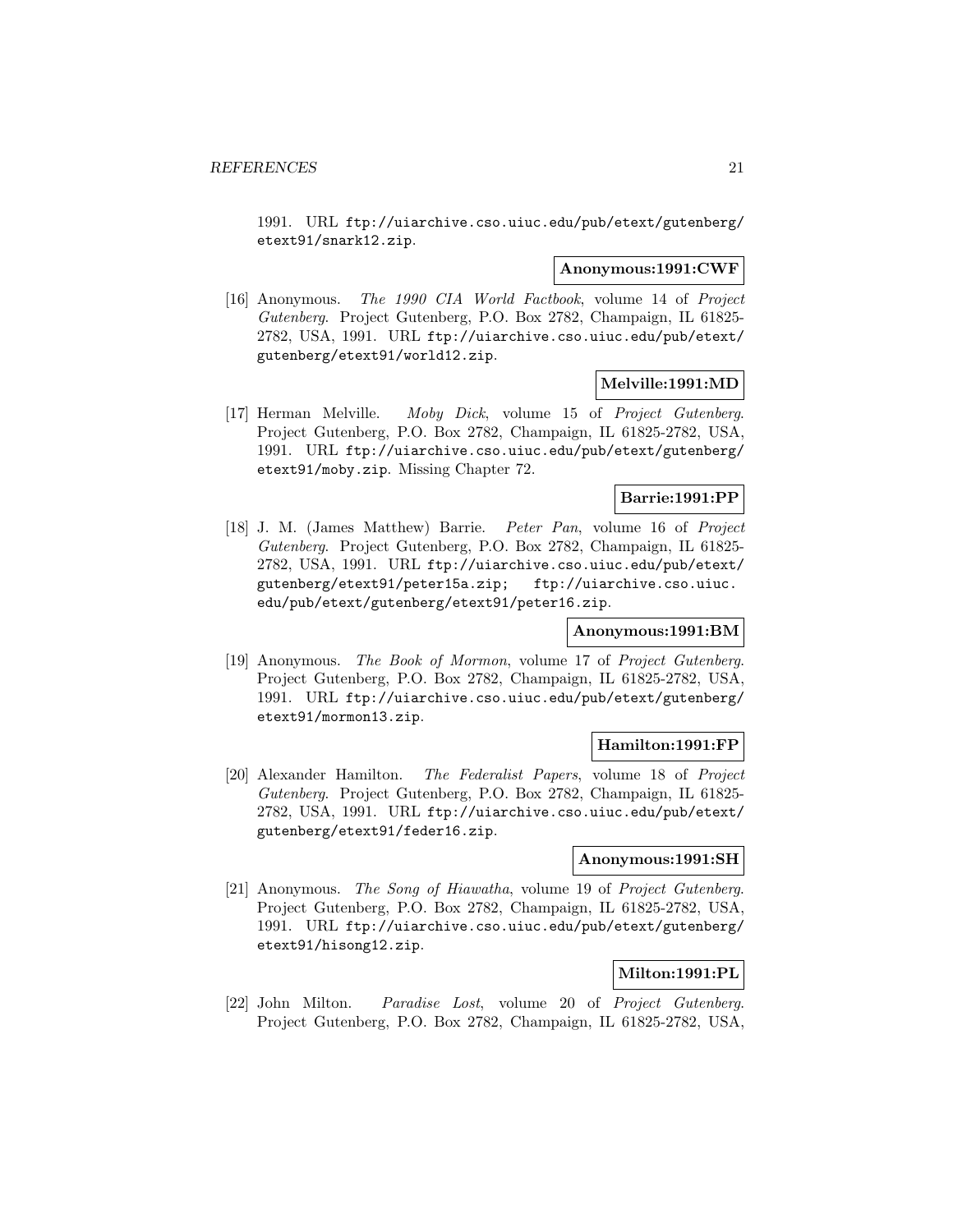1991. URL ftp://uiarchive.cso.uiuc.edu/pub/etext/gutenberg/ etext91/plboss10.zip.

## **Aesop:1991:AF**

[23] Aesop. Aesop's Fables, volume 21 of Project Gutenberg. Project Gutenberg, P.O. Box 2782, Champaign, IL 61825-2782, USA, 1991. URL ftp:/ /uiarchive.cso.uiuc.edu/pub/etext/gutenberg/etext91/aesop11. zip. includes a 'life' of Aesop.

#### **Anonymous:1991:RT**

[24] Anonymous. Roget's Thesaurus, volume 22 of Project Gutenberg. Project Gutenberg, P.O. Box 2782, Champaign, IL 61825-2782, USA, 1991. URL ftp://uiarchive.cso.uiuc.edu/pub/etext/gutenberg/ etext91/roget13.zip; ftp://uiarchive.cso.uiuc.edu/pub/etext/ gutenberg/etext91/roget14a.zip.

## **Douglass:1992:NLF**

[25] Frederick Douglass. Narrative of the Life of Frederick Douglass, volume 23 of Project Gutenberg. Project Gutenberg, P.O. Box 2782, Champaign, IL 61825-2782, USA, 1992. URL ftp://uiarchive.cso.uiuc. edu/pub/etext/gutenberg/etext92/duglas11.zip.

#### **Cather:1992:P**

[26] Willa Cather. O Pioneers!, volume 24 of Project Gutenberg. Project Gutenberg, P.O. Box 2782, Champaign, IL 61825-2782, USA, 1992. URL ftp://uiarchive.cso.uiuc.edu/pub/etext/gutenberg/ etext92/opion11.zip.

#### **Anonymous:1992:CWF**

[27] Anonymous. The 1991 CIA World Factbook, volume 25 of Project Gutenberg. Project Gutenberg, P.O. Box 2782, Champaign, IL 61825- 2782, USA, 1992. URL ftp://uiarchive.cso.uiuc.edu/pub/etext/ gutenberg/etext92/world91a.zip.

## **Milton:1992:PL**

[28] John Milton. Paradise Lost, volume 26 of Project Gutenberg. Project Gutenberg, P.O. Box 2782, Champaign, IL 61825-2782, USA, 1992. URL ftp://uiarchive.cso.uiuc.edu/pub/etext/gutenberg/ etext92/plrabn12.zip.

#### **Hardy:1992:FMC**

[29] Thomas Hardy. Far From the Madding Crowd, volume 27 of Project Gutenberg. Project Gutenberg, P.O. Box 2782, Champaign, IL 61825-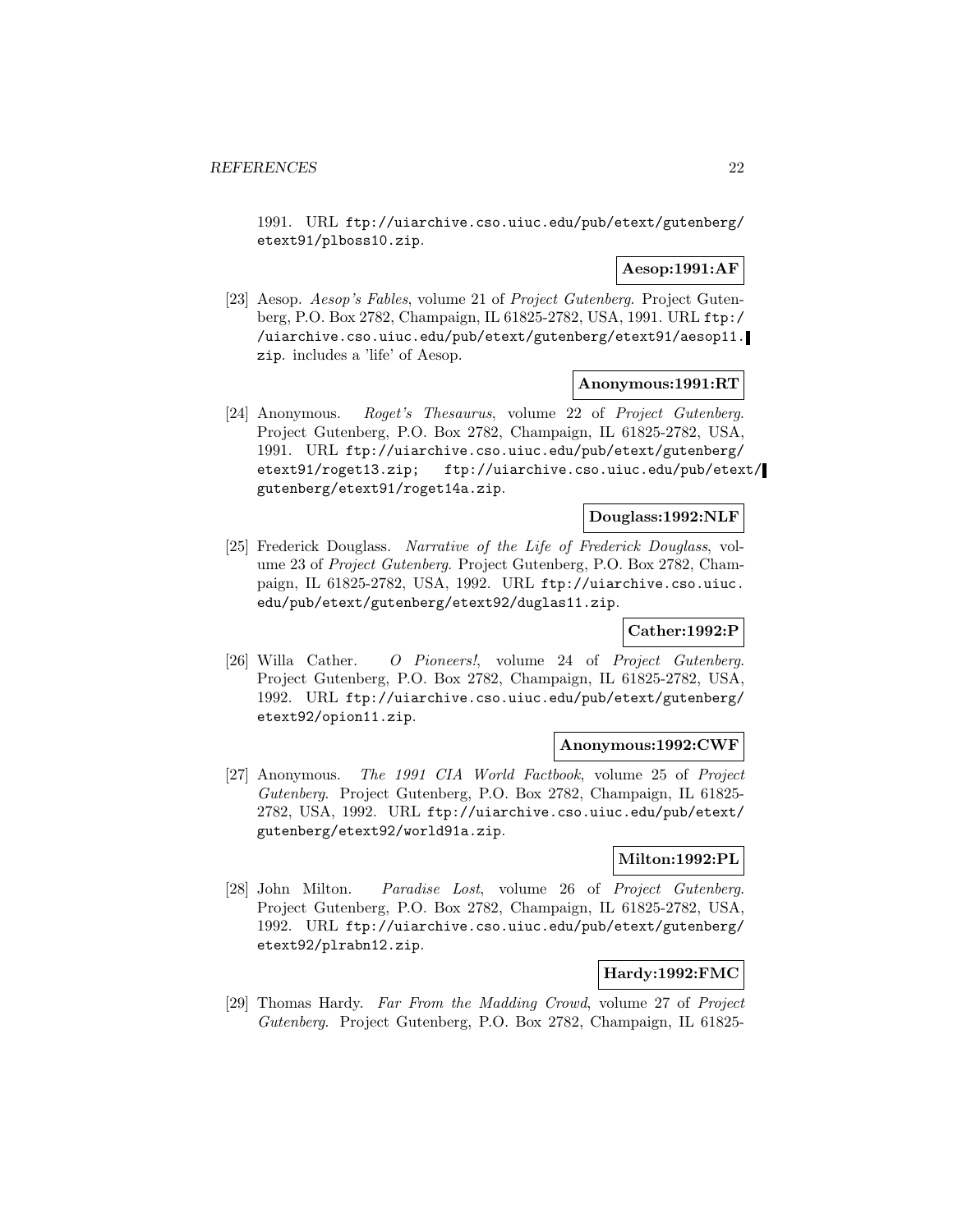2782, USA, 1992. URL ftp://uiarchive.cso.uiuc.edu/pub/etext/ gutenberg/etext92/crowd13.zip.

## **Aesop:1992:FA**

[30] Aesop. Fables of Aesop, volume 28 of Project Gutenberg. Project Gutenberg, P.O. Box 2782, Champaign, IL 61825-2782, USA, 1992. URL ftp:/ /uiarchive.cso.uiuc.edu/pub/etext/gutenberg/etext92/aesop10a. zip.

## **US:1992:DCU**

[31] US Census Bureau. Data From the 1990 Census, US Census Bureau, volume 29 of Project Gutenberg. Project Gutenberg, P.O. Box 2782, Champaign, IL 61825-2782, USA, 1992. URL ftp://uiarchive.cso. uiuc.edu/pub/etext/gutenberg/etext92/uscen901.zip.

#### **Anonymous:1992:BNE**

[32] Anonymous. The Bible New Etext of Bible, volume 30 of Project Gutenberg. Project Gutenberg, P.O. Box 2782, Champaign, IL 61825- 2782, USA, 1992. URL ftp://uiarchive.cso.uiuc.edu/pub/etext/ gutenberg/etext92/bible11.zip.

#### **Sophocles:1992:SOT**

[33] Sophocles. Sophocles' Oedipus Trilogy, volume 31 of Project Gutenberg. Project Gutenberg, P.O. Box 2782, Champaign, IL 61825-2782, USA, 1992. URL ftp://uiarchive.cso.uiuc.edu/pub/etext/gutenberg/ etext92/oedip10.zip.

#### **Gilman:1992:HMD**

[34] Charlotte Perkins Gilman. Herland [for Mother's Day], volume 32 of Project Gutenberg. Project Gutenberg, P.O. Box 2782, Champaign, IL 61825-2782, USA, 1992. URL ftp://uiarchive.cso.uiuc.edu/pub/ etext/gutenberg/etext92/hrlnd10.zip.

#### **Hawthorne:1992:SL**

[35] Nathaniel Hawthorne. The Scarlet Letter, volume 33 of Project Gutenberg. Project Gutenberg, P.O. Box 2782, Champaign, IL 61825-2782, USA, 1992. URL ftp://uiarchive.cso.uiuc.edu/pub/ etext/gutenberg/etext92/scrlt11.zip; ftp://uiarchive.cso. uiuc.edu/pub/etext/gutenberg/etext92/scrlt12.zip.

## **Kehoe:1992:ZAI**

[36] Brendan P. Kehoe. Zen and the Art of Internet, volume 34 of Project Gutenberg. Project Gutenberg, P.O. Box 2782, Champaign, IL 61825-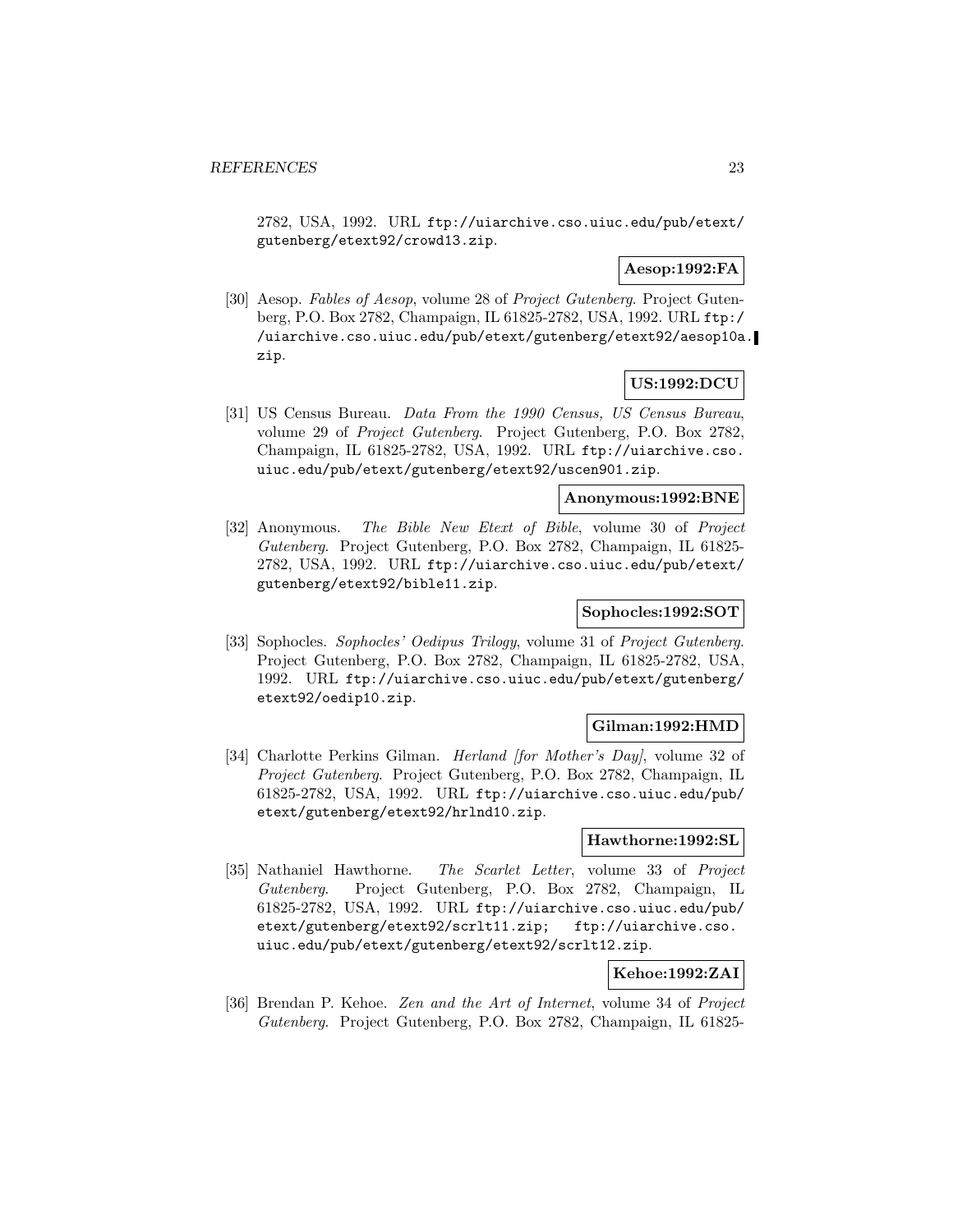2782, USA, 1992. URL ftp://uiarchive.cso.uiuc.edu/pub/etext/ gutenberg/etext92/zen10.zip.

## **Wells:1992:TM**

[37] H. G. (Herbert George) Wells. The Time Machine, volume 35 of Project Gutenberg. Project Gutenberg, P.O. Box 2782, Champaign, IL 61825- 2782, USA, 1992. URL ftp://uiarchive.cso.uiuc.edu/pub/etext/ gutenberg/etext92/timem11.zip.

#### **Wells:1992:WW**

[38] H. G. (Herbert George) Wells. The War of the Worlds, volume 36 of Project Gutenberg. Project Gutenberg, P.O. Box 2782, Champaign, IL 61825-2782, USA, 1992. URL ftp://uiarchive.cso.uiuc.edu/pub/ etext/gutenberg/etext92/warw11.zip.

#### **US:1992:UC**

[39] US Census Bureau. The 1990 US Census, volume 37 of Project Gutenberg. Project Gutenberg, P.O. Box 2782, Champaign, IL 61825- 2782, USA, 1992. URL ftp://uiarchive.cso.uiuc.edu/pub/etext/ gutenberg/etext92/uscen903.zip.

## **Anonymous:1992:HDC**

[40] Anonymous. The Hackers' Dictionary of Computer Jargon, volume 38 of Project Gutenberg. Project Gutenberg, P.O. Box 2782, Champaign, IL 61825-2782, USA, 1992. URL ftp://uiarchive.cso.uiuc.edu/pub/ etext/gutenberg/etext92/jargn10.zip.

## **Krol:1992:HGI**

[41] Ed Krol. Hitchhiker's Guide to the Internet, volume 39 of Project Gutenberg. Project Gutenberg, P.O. Box 2782, Champaign, IL 61825- 2782, USA, 1992. URL ftp://uiarchive.cso.uiuc.edu/pub/etext/ gutenberg/etext92/hhgi10.zip.

## **Irving:1992:LSH**

[42] Washington Irving. The Legend of Sleepy Hollow, volume 41 of Project Gutenberg. Project Gutenberg, P.O. Box 2782, Champaign, IL 61825- 2782, USA, 1992. URL ftp://uiarchive.cso.uiuc.edu/pub/etext/ gutenberg/etext92/sleep10.zip.

#### **Stevenson:1992:DJMa**

[43] Robert Louis Stevenson. Dr. Jekyll and Mr. Hyde, volume 42 of Project Gutenberg. Project Gutenberg, P.O. Box 2782, Champaign, IL 61825-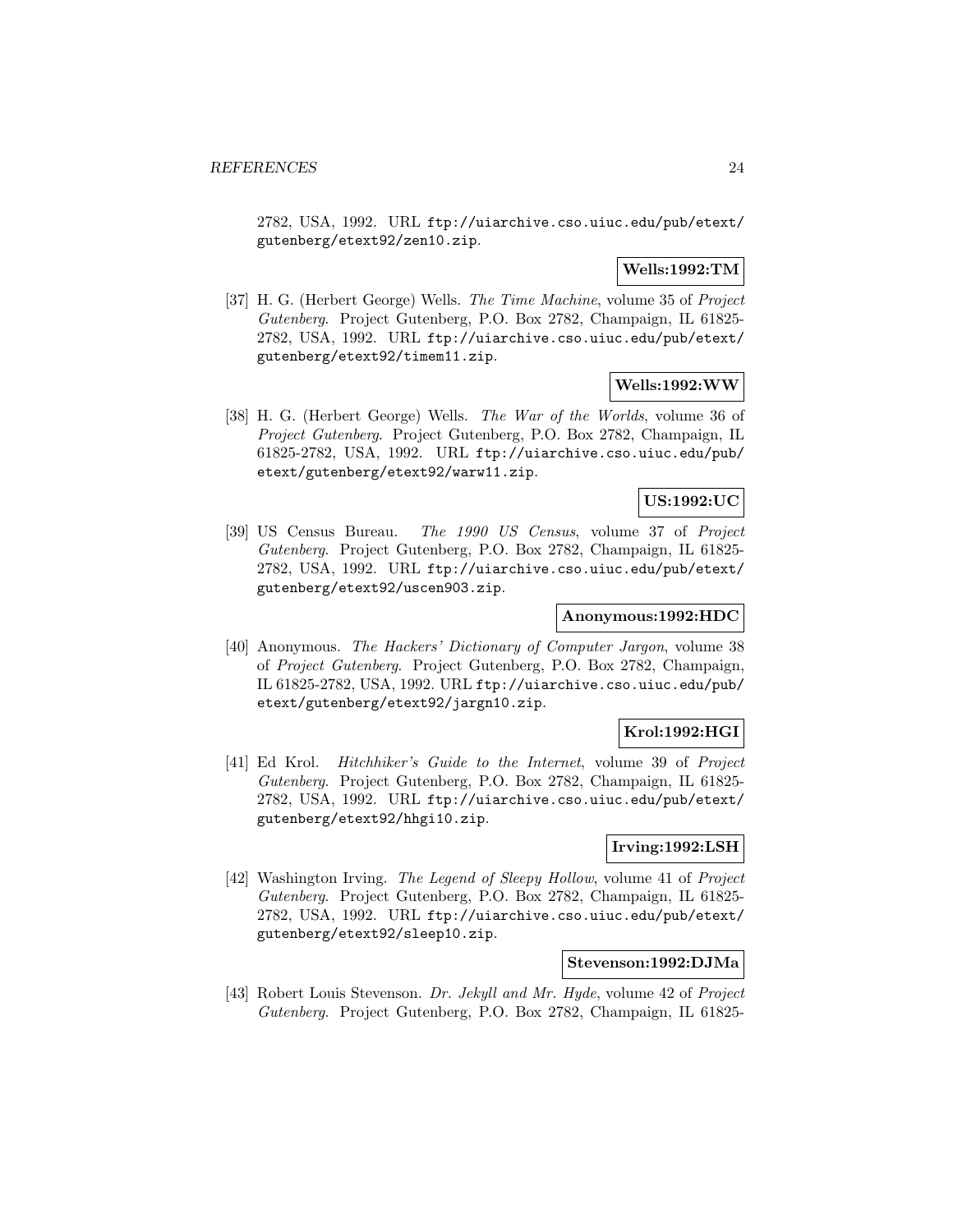2782, USA, 1992. URL ftp://uiarchive.cso.uiuc.edu/pub/etext/ gutenberg/etext92/hyde10.zip.

#### **Stevenson:1992:DJMb**

[44] Robert Louis Stevenson. Dr. Jekyll and Mr. Hyde, volume 43 of Project Gutenberg. Project Gutenberg, P.O. Box 2782, Champaign, IL 61825- 2782, USA, 1992. URL ftp://uiarchive.cso.uiuc.edu/pub/etext/ gutenberg/etext92/hydea10.zip.

#### **Cather:1992:SL**

[45] Willa Cather. Song of the Lark, volume 44 of Project Gutenberg. Project Gutenberg, P.O. Box 2782, Champaign, IL 61825-2782, USA, 1992. URL ftp://uiarchive.cso.uiuc.edu/pub/etext/gutenberg/ etext92/song10.zip.

#### **Montgomery:1992:AGG**

[46] L. M. (Lucy Maud) Montgomery. Anne of Green Gables, volume 45 of Project Gutenberg. Project Gutenberg, P.O. Box 2782, Champaign, IL 61825-2782, USA, 1992. URL ftp://uiarchive.cso.uiuc.edu/pub/ etext/gutenberg/etext92/anne11.zip.

## **Dickens:1992:CC**

[47] Charles Dickens. A Christmas Carol, volume 46 of Project Gutenberg. Project Gutenberg, P.O. Box 2782, Champaign, IL 61825-2782, USA, 1992. URL ftp://uiarchive.cso.uiuc.edu/pub/etext/gutenberg/ etext92/carol12.zip.

#### **Montgomery:1992:AA**

[48] L. M. (Lucy Maud) Montgomery. Anne of Avonlea, volume 47 of Project Gutenberg. Project Gutenberg, P.O. Box 2782, Champaign, IL 61825- 2782, USA, 1992. URL ftp://uiarchive.cso.uiuc.edu/pub/etext/ gutenberg/etext92/avon10.zip.

### **Anonymous:1993:WFU**

[49] Anonymous. The World Factbook, US CIA, 1992 Edition, volume 48 of Project Gutenberg. Project Gutenberg, P.O. Box 2782, Champaign, IL 61825-2782, USA, 1993. URL ftp://uiarchive.cso.uiuc.edu/pub/ etext/gutenberg/etext93/world192.zip.

#### **Polly:1993:SI**

[50] Jean Armour Polly. Surfing the Internet, volume 49 of Project Gutenberg. Project Gutenberg, P.O. Box 2782, Champaign, IL 61825-2782, USA,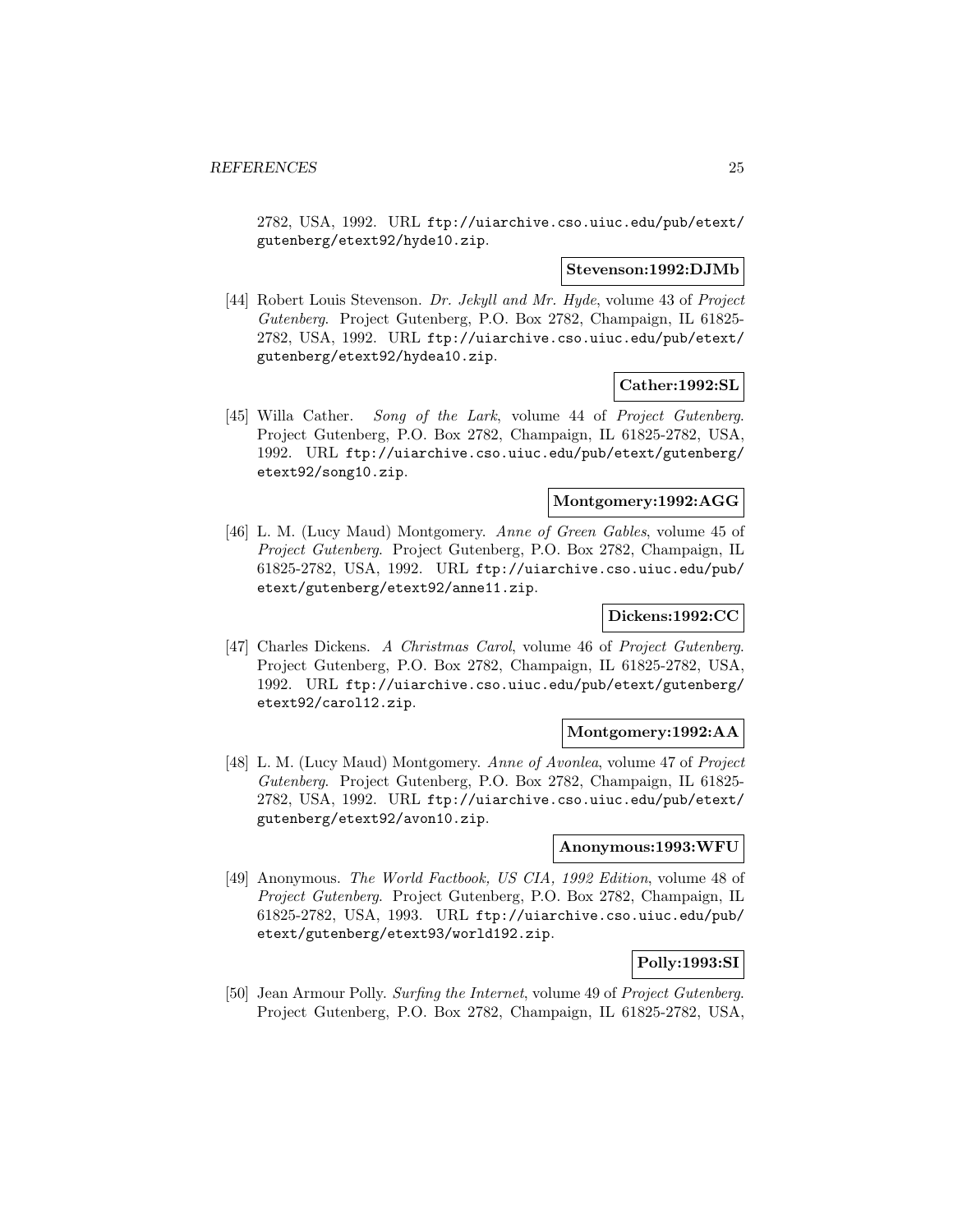1993. URL ftp://uiarchive.cso.uiuc.edu/pub/etext/gutenberg/ etext93/surf10.zip.

#### **Anonymous:1993:POM**

[51] Anonymous. Pi to one million places, volume 50 of Project Gutenberg. Project Gutenberg, P.O. Box 2782, Champaign, IL 61825-2782, USA, 1993. URL ftp://uiarchive.cso.uiuc.edu/pub/etext/gutenberg/ etext93/pimil10.zip.

#### **Montgomery:1993:AI**

[52] L. M. (Lucy Maud) Montgomery. Anne of the Island, volume 51 of Project Gutenberg. Project Gutenberg, P.O. Box 2782, Champaign, IL 61825-2782, USA, 1993. URL ftp://uiarchive.cso.uiuc.edu/pub/ etext/gutenberg/etext93/iland10.zip.

#### **Anonymous:1993:SRT**

[53] Anonymous. The Square Root of Two to 100,000 digits, volume 52 of Project Gutenberg. Project Gutenberg, P.O. Box 2782, Champaign, IL 61825-2782, USA, 1993. URL ftp://uiarchive.cso.uiuc.edu/pub/ etext/gutenberg/etext93/2sqrt10.zip.

## **US:1993:LWE**

[54] US Library of Congress. LOC Workshop on Etexts, US Library of Congress, volume 53 of Project Gutenberg. Project Gutenberg, P.O. Box 2782, Champaign, IL 61825-2782, USA, 1993. URL ftp://uiarchive. cso.uiuc.edu/pub/etext/gutenberg/etext93/locet10.zip.

#### **Baum:1993:MLO**

[55] L. Frank (Lyman Frank) Baum. The Marvelous Land of Oz, volume 54 of Project Gutenberg. Project Gutenberg, P.O. Box 2782, Champaign, IL 61825-2782, USA, 1993. URL ftp://uiarchive.cso.uiuc.edu/pub/ etext/gutenberg/etext93/ozland10.zip.

## **Baum:1993:WWO**

[56] L. Frank (Lyman Frank) Baum. The Wonderful Wizard of Oz, volume 55 of Project Gutenberg. Project Gutenberg, P.O. Box 2782, Champaign, IL 61825-2782, USA, 1993. URL ftp://uiarchive.cso.uiuc.edu/pub/ etext/gutenberg/etext93/wizoz10.zip.

#### **Polly:1993:N**

[57] Jean Armour Polly. NREN, volume 56 of Project Gutenberg. Project Gutenberg, P.O. Box 2782, Champaign, IL 61825-2782, USA,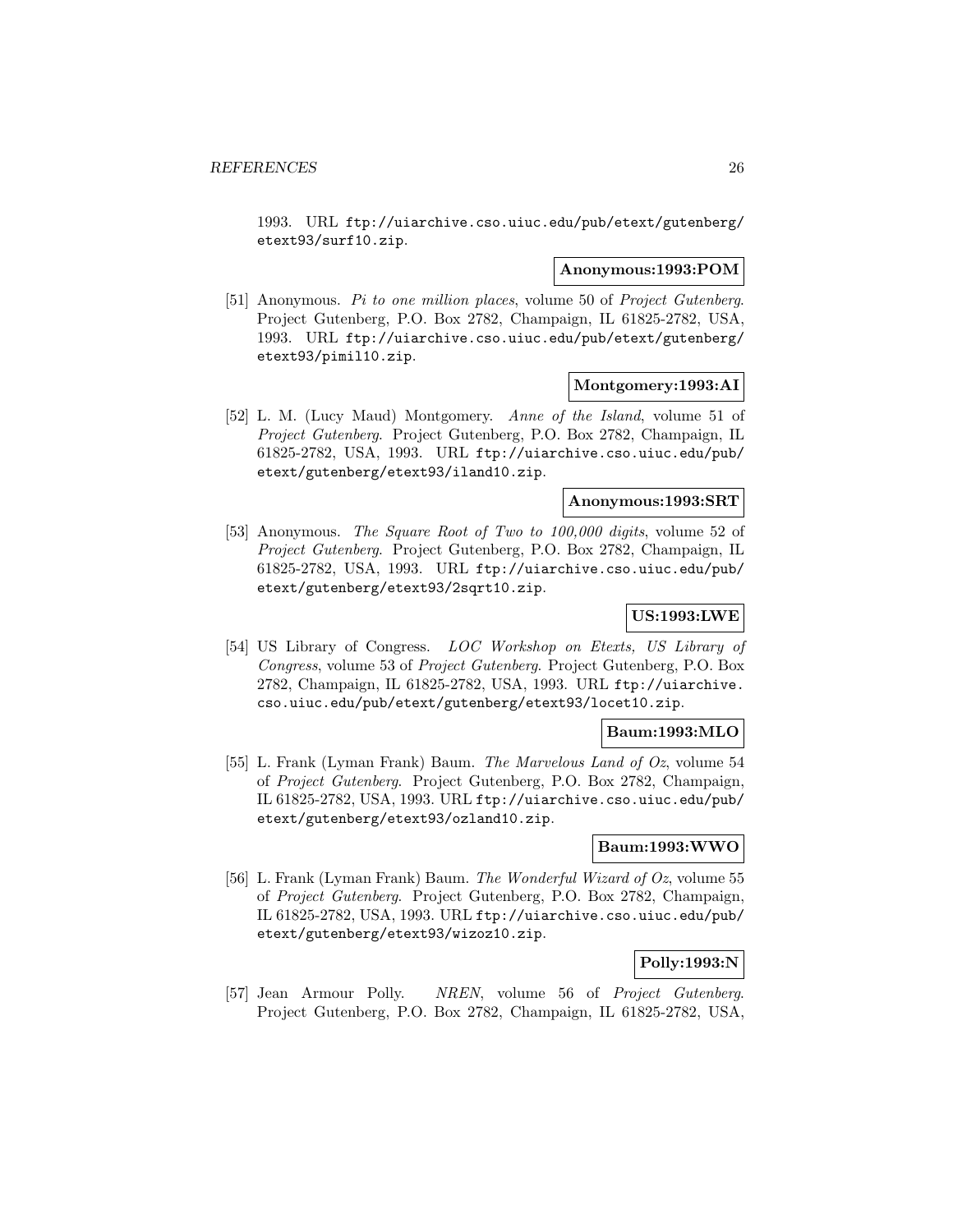1993. URL ftp://uiarchive.cso.uiuc.edu/pub/etext/gutenberg/ etext93/nren210.zip.

#### **Anonymous:1993:AAM**

[58] Anonymous. Aladdin and the Magic Lamp, Traditional, volume 57 of Project Gutenberg. Project Gutenberg, P.O. Box 2782, Champaign, IL 61825-2782, USA, 1993. URL ftp://uiarchive.cso.uiuc.edu/pub/ etext/gutenberg/etext93/alad10.zip.

### **Milton:1993:PR**

[59] John Milton. Paradise Regained, volume 58 of Project Gutenberg. Project Gutenberg, P.O. Box 2782, Champaign, IL 61825-2782, USA, 1993. URL ftp://uiarchive.cso.uiuc.edu/pub/etext/gutenberg/ etext93/rgain10.zip.

#### **Descartes:1993:DRD**

[60] Rene Descartes. Descartes' Reason Discourse, volume 59 of Project Gutenberg. Project Gutenberg, P.O. Box 2782, Champaign, IL 61825- 2782, USA, 1993. URL ftp://uiarchive.cso.uiuc.edu/pub/etext/ gutenberg/etext93/dcart10.zip.

## **Orczy:1993:SP**

[61] Emmuska Orczy Orczy, Baroness. The Scarlet Pimpernel, volume 60 of Project Gutenberg. Project Gutenberg, P.O. Box 2782, Champaign, IL 61825-2782, USA, 1993. URL ftp://uiarchive.cso.uiuc.edu/pub/ etext/gutenberg/etext93/scarp10.zip.

#### **Marx:1993:CM**

[62] Karl Marx. The Communist Manifesto, volume 61 of Project Gutenberg. Project Gutenberg, P.O. Box 2782, Champaign, IL 61825-2782, USA, 1993. URL ftp://uiarchive.cso.uiuc.edu/pub/etext/gutenberg/ etext93/manif11.zip.

## **Burroughs:1993:PM**

[63] Edgar Rice Burroughs. A Princess of Mars, volume 62 of Project Gutenberg. Project Gutenberg, P.O. Box 2782, Champaign, IL 61825- 2782, USA, 1993. URL ftp://uiarchive.cso.uiuc.edu/pub/etext/ gutenberg/etext93/pmars11.zip.

#### **Anonymous:1993:NEN**

[64] Anonymous. The Number "e" [Natural Log to 100,000 places], volume 63 of Project Gutenberg. Project Gutenberg, P.O. Box 2782, Champaign,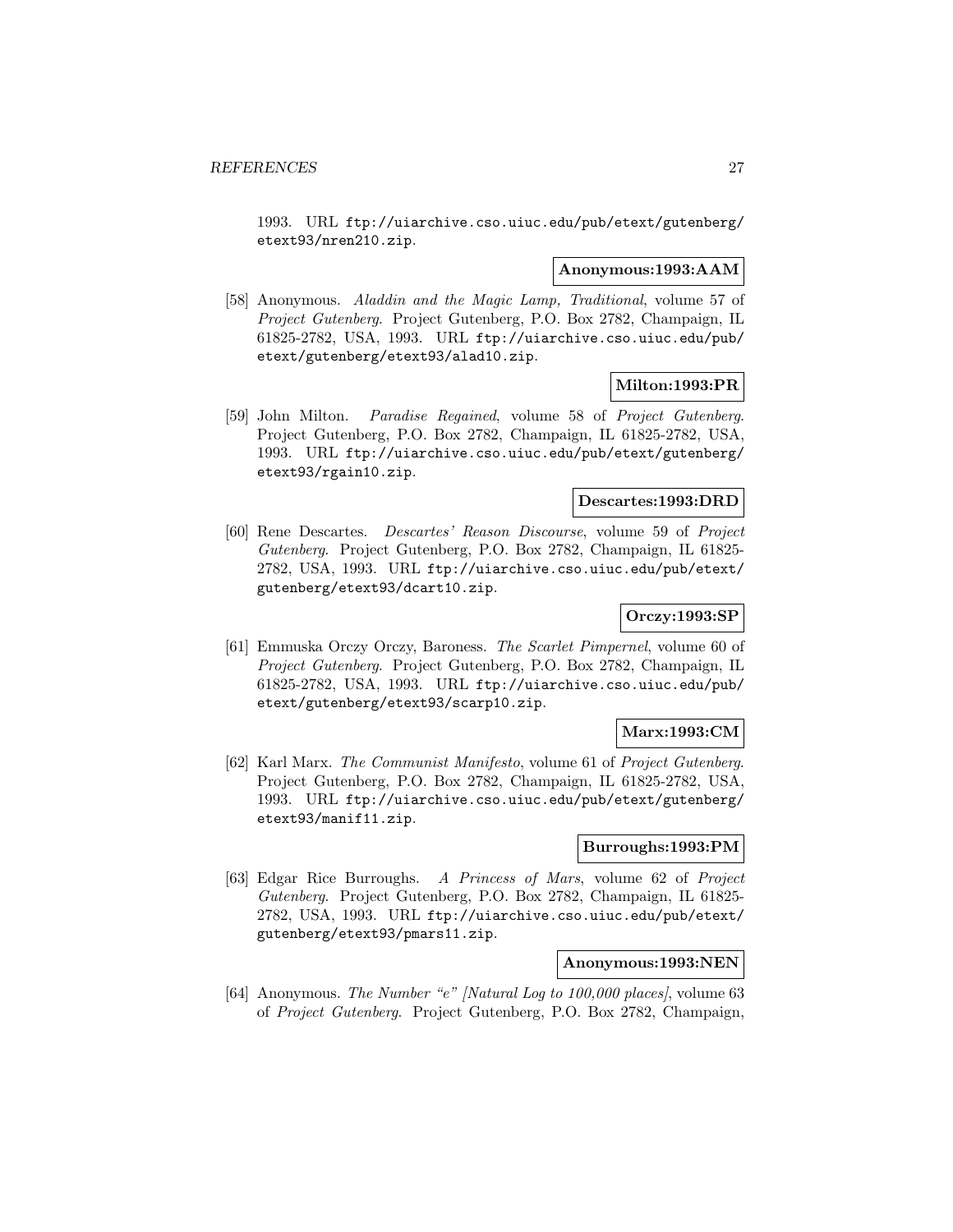IL 61825-2782, USA, 1993. URL ftp://uiarchive.cso.uiuc.edu/pub/ etext/gutenberg/etext93/ee610.zip.

## **Burroughs:1993:GM**

[65] Edgar Rice Burroughs. Gods of Mars, volume 64 of Project Gutenberg. Project Gutenberg, P.O. Box 2782, Champaign, IL 61825-2782, USA, 1993. URL ftp://uiarchive.cso.uiuc.edu/pub/etext/gutenberg/ etext93/gmars11.zip.

#### **Anonymous:1993:FPN**

[66] Anonymous. The First 100,000 Prime Numbers, volume 65 of Project Gutenberg. Project Gutenberg, P.O. Box 2782, Champaign, IL 61825- 2782, USA, 1993. URL ftp://uiarchive.cso.uiuc.edu/pub/etext/ gutenberg/etext93/prime12.zip.

## **Joly:1993:DAR**

[67] Norman F. Joly. The Dawn of Amateur Radio, volume 66 of Project Gutenberg. Project Gutenberg, P.O. Box 2782, Champaign, IL 61825-2782, USA, 1993. URL ftp://uiarchive.cso.uiuc.edu/pub/ etext/gutenberg/etext93/radio10.zip; ftp://uiarchive.cso. uiuc.edu/pub/etext/gutenberg/etext93/radio10a.zip.

#### **Coombs:1993:BE**

[68] Norman Coombs. Black Experience, volume 67 of Project Gutenberg. Project Gutenberg, P.O. Box 2782, Champaign, IL 61825-2782, USA, 1993. URL ftp://uiarchive.cso.uiuc.edu/pub/etext/gutenberg/ etext93/blexp10.zip.

#### **Burroughs:1993:WM**

[69] Edgar Rice Burroughs. Warlord of Mars, volume 68 of Project Gutenberg. Project Gutenberg, P.O. Box 2782, Champaign, IL 61825-2782, USA, 1993. URL ftp://uiarchive.cso.uiuc.edu/pub/etext/gutenberg/ etext93/wmars12.zip.

#### **Anonymous:1993:MPM**

[70] Anonymous. The 32nd Mersenne Prime, Mersenne Prediction, volume 69 of Project Gutenberg. Project Gutenberg, P.O. Box 2782, Champaign, IL 61825-2782, USA, 1993. URL ftp://uiarchive.cso.uiuc. edu/pub/etext/gutenberg/etext93/32pri10.zip.

## **Twain:1993:WM**

[71] Mark Twain. What Is Man?, volume 70 of Project Gutenberg. Project Gutenberg, P.O. Box 2782, Champaign, IL 61825-2782, USA,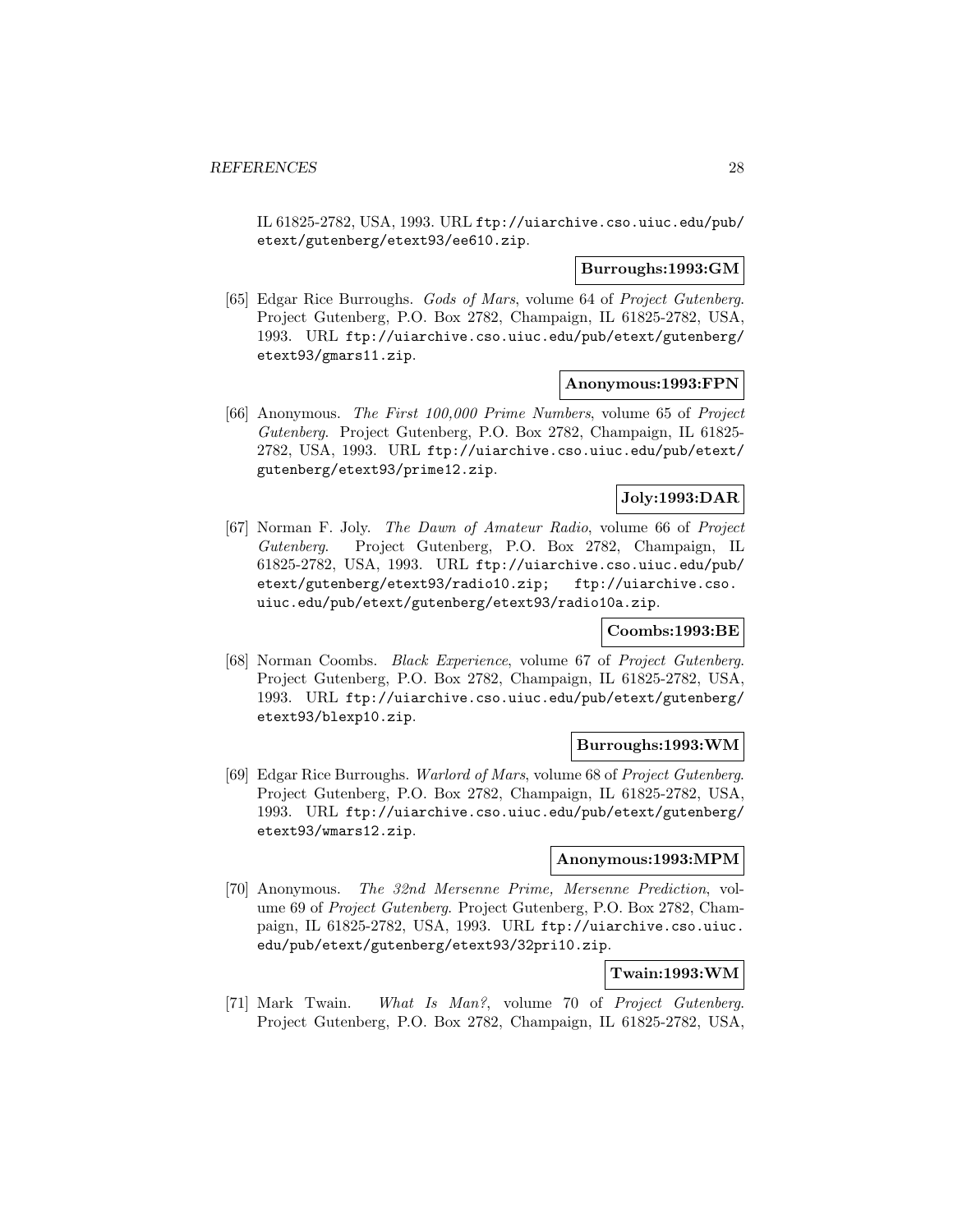1993. URL ftp://uiarchive.cso.uiuc.edu/pub/etext/gutenberg/ etext93/wman10.zip.

#### **Thoreau:1993:CD**

[72] Henry David Thoreau. Civil Disobedience, volume 71 of Project Gutenberg. Project Gutenberg, P.O. Box 2782, Champaign, IL 61825- 2782, USA, 1993. URL ftp://uiarchive.cso.uiuc.edu/pub/etext/ gutenberg/etext93/civil10.zip.

#### **Burroughs:1993:TMM**

[73] Edgar Rice Burroughs. Thuvia, Maid of Mars, volume 72 of Project Gutenberg. Project Gutenberg, P.O. Box 2782, Champaign, IL 61825- 2782, USA, 1993. URL ftp://uiarchive.cso.uiuc.edu/pub/etext/ gutenberg/etext93/mmars10.zip.

#### **Crane:1993:RBC**

[74] Stephen Crane. Red Badge of Courage, volume 73 of Project Gutenberg. Project Gutenberg, P.O. Box 2782, Champaign, IL 61825-2782, USA, 1993. URL ftp://uiarchive.cso.uiuc.edu/pub/etext/gutenberg/ etext93/badge10.zip.

## **Twain:1993:ATS**

[75] Mark Twain. Adventures of Tom Sawyer, volume 74 of Project Gutenberg. Project Gutenberg, P.O. Box 2782, Champaign, IL 61825-2782, USA, 1993. URL ftp://uiarchive.cso.uiuc.edu/pub/etext/gutenberg/ etext93/sawyr10.zip.

#### **Goodwin:1993:E**

[76] John Goodwin. Email 101, volume 75 of Project Gutenberg. Project Gutenberg, P.O. Box 2782, Champaign, IL 61825-2782, USA, 1993. URL ftp://uiarchive.cso.uiuc.edu/pub/etext/gutenberg/ etext93/email025.zip.

## **Twain:1993:AHF**

[77] Mark Twain. Adventures of Huckleberry Finn, volume 76 of Project Gutenberg. Project Gutenberg, P.O. Box 2782, Champaign, IL 61825- 2782, USA, 1993. URL ftp://uiarchive.cso.uiuc.edu/pub/etext/ gutenberg/etext93/hfinn10.zip.

#### **Hawthorne:1993:HSG**

[78] Nathaniel Hawthorne. House of the Seven Gables, volume 77 of Project Gutenberg. Project Gutenberg, P.O. Box 2782, Champaign, IL 61825-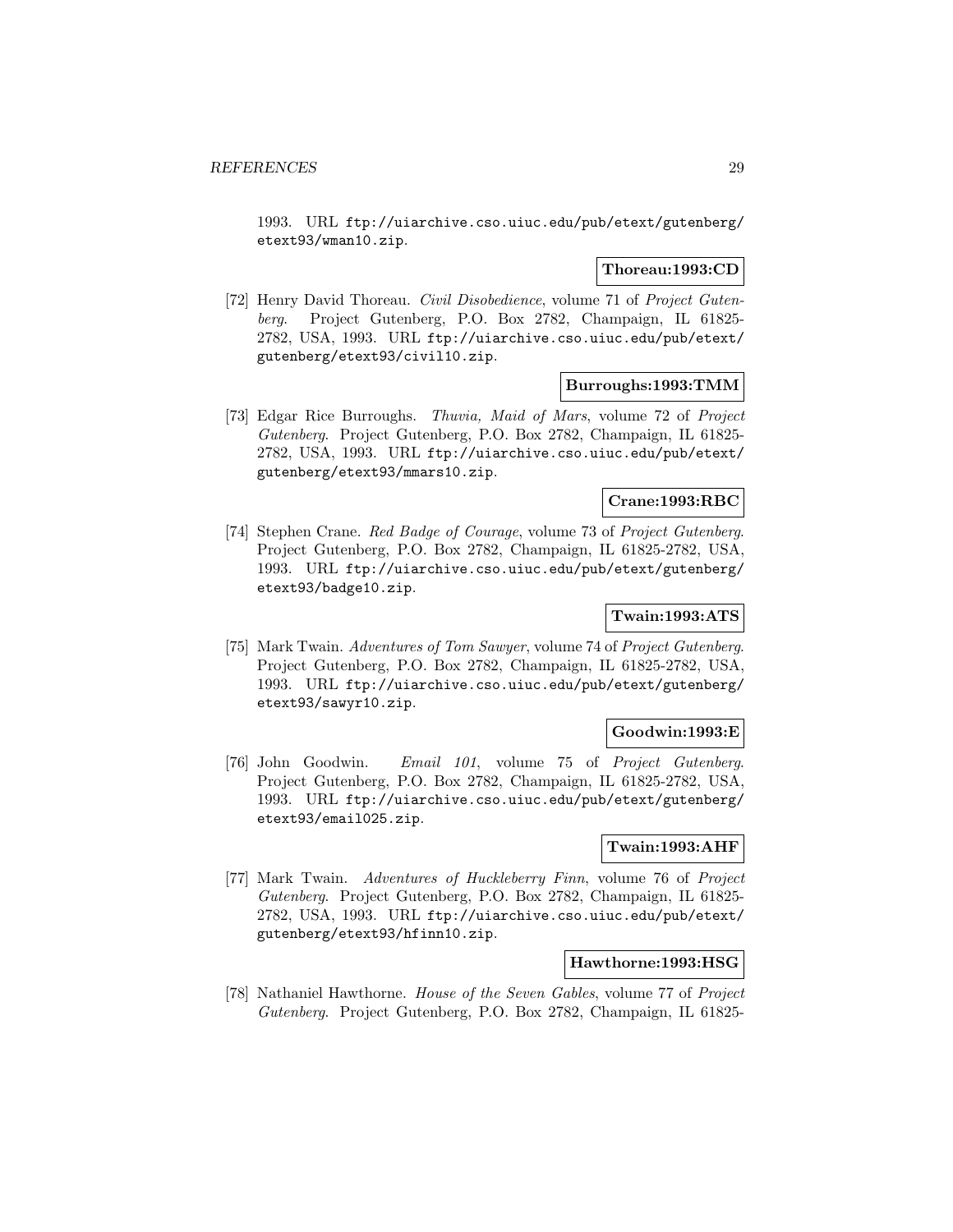2782, USA, 1993. URL ftp://uiarchive.cso.uiuc.edu/pub/etext/ gutenberg/etext93/7gabl10.zip.

## **Burroughs:1993:TA**

[79] Edgar Rice Burroughs. Tarzan of the Apes, volume 78 of Project Gutenberg. Project Gutenberg, P.O. Box 2782, Champaign, IL 61825- 2782, USA, 1993. URL ftp://uiarchive.cso.uiuc.edu/pub/etext/ gutenberg/etext93/tarzn10.zip.

#### **Schartau:1993:TC**

[80] Win Schartau. Terminal Compromise, volume 79 of Project Gutenberg. Project Gutenberg, P.O. Box 2782, Champaign, IL 61825-2782, USA, 1993. URL ftp://uiarchive.cso.uiuc.edu/pub/etext/gutenberg/ etext93/termc10.zip.

#### **Presno:1993:OW**

[81] Odd de Presno. The Online World, volume 80 of Project Gutenberg. Project Gutenberg, P.O. Box 2782, Champaign, IL 61825-2782, USA, 1993. URL ftp://uiarchive.cso.uiuc.edu/pub/etext/gutenberg/ etext93/online11.zip.

## **Burroughs:1993:RT**

[82] Edgar Rice Burroughs. Return of Tarzan, volume 81 of Project Gutenberg. Project Gutenberg, P.O. Box 2782, Champaign, IL 61825- 2782, USA, 1993. URL ftp://uiarchive.cso.uiuc.edu/pub/etext/ gutenberg/etext93/tarz210.zip.

## **Scott:1993:I**

[83] Sir Walter Scott. Ivanhoe, volume 82 of Project Gutenberg. Project Gutenberg, P.O. Box 2782, Champaign, IL 61825-2782, USA, 1993. URL ftp://uiarchive.cso.uiuc.edu/pub/etext/gutenberg/etext93/ivnho11. zip.

#### **Verne:1993:EM**

[84] Jules Verne. From the Earth to the Moon, volume 83 of Project Gutenberg. Project Gutenberg, P.O. Box 2782, Champaign, IL 61825-2782, USA, 1993. URL ftp://uiarchive.cso.uiuc.edu/pub/etext/gutenberg/ etext93/moon10.zip; ftp://uiarchive.cso.uiuc.edu/pub/etext/ gutenberg/etext93/moon10a.zip.

## **Shelley:1993:F**

[85] Mary Wollstonecraft Shelley. Frankenstein, volume 84 of Project Gutenberg. Project Gutenberg, P.O. Box 2782, Champaign, IL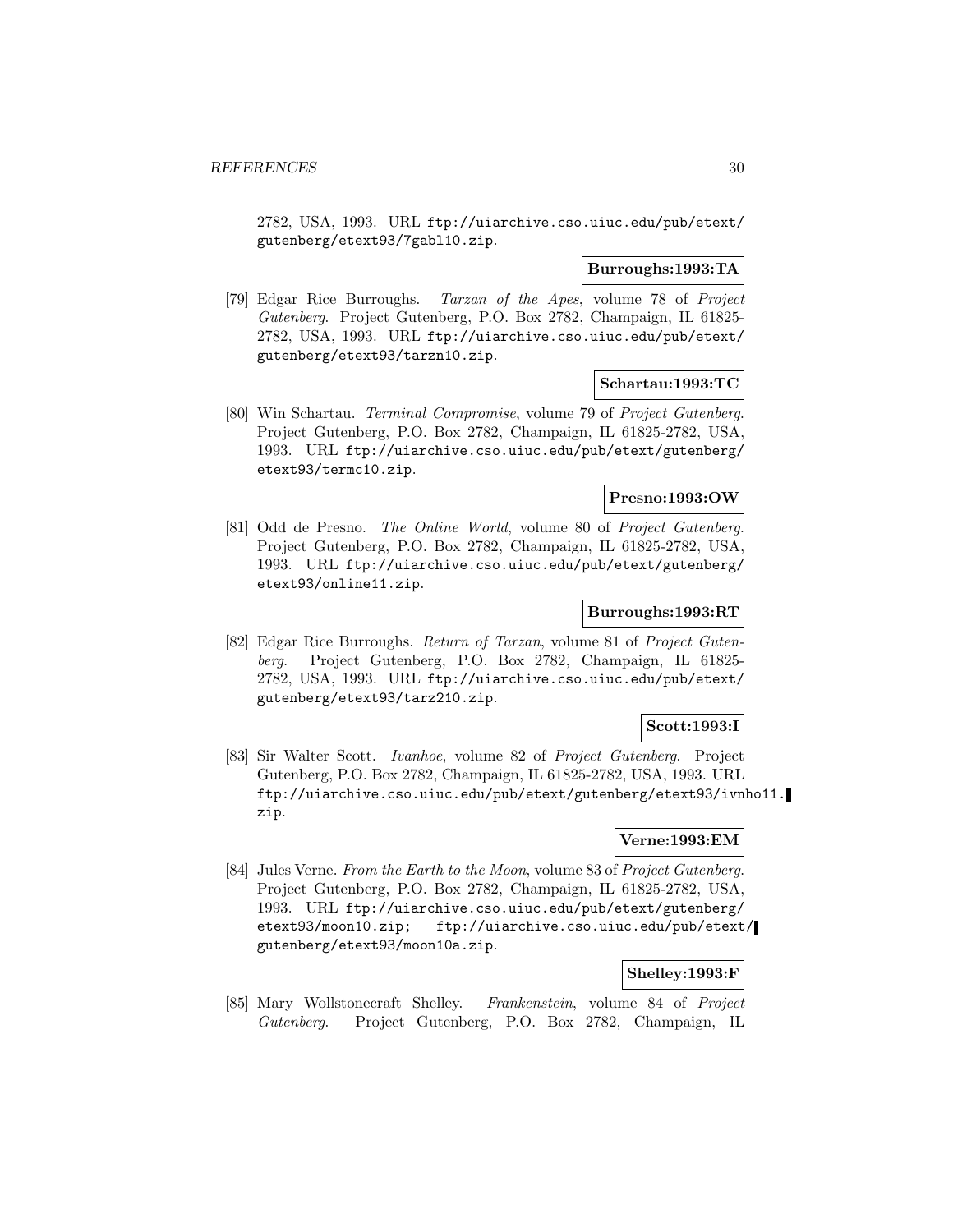61825-2782, USA, 1993. URL ftp://uiarchive.cso.uiuc.edu/pub/ etext/gutenberg/etext93/frank10.zip; ftp://uiarchive.cso. uiuc.edu/pub/etext/gutenberg/etext93/frank10a.zip.

#### **Burroughs:1993:BT**

[86] Edgar Rice Burroughs. Beasts of Tarzan, volume 85 of Project Gutenberg. Project Gutenberg, P.O. Box 2782, Champaign, IL 61825-2782, USA, 1993. URL ftp://uiarchive.cso.uiuc.edu/pub/etext/gutenberg/ etext93/tarz310.zip.

#### **Twain:1993:CY**

[87] Mark Twain. A Connecticut Yankee, volume 86 of Project Gutenberg. Project Gutenberg, P.O. Box 2782, Champaign, IL 61825-2782, USA, 1993.

## **Anonymous:1993:CWF**

[88] Anonymous. The 1993 CIA World Factbook, volume 87 of Project Gutenberg. Project Gutenberg, P.O. Box 2782, Champaign, IL 61825- 2782, USA, 1993. URL ftp://uiarchive.cso.uiuc.edu/pub/etext/ gutenberg/etext93/world93.zip.

#### **Anonymous:1993:P**

[89] Anonymous. Price, volume 88 of Project Gutenberg. Project Gutenberg, P.O. Box 2782, Champaign, IL 61825-2782, USA, 1993. URL ftp:// uiarchive.cso.uiuc.edu/pub/etext/gutenberg/etext93/price10. zip.

#### **Anonymous:1993:NTA**

[90] Anonymous. NAFTA, Treaty, Annexes, Tariffs, volume 89 of Project Gutenberg. Project Gutenberg, P.O. Box 2782, Champaign, IL 61825- 2782, USA, 1993. URL ftp://uiarchive.cso.uiuc.edu/pub/etext/ gutenberg/etext93/naftannx.zip; ftp://uiarchive.cso.uiuc. edu/pub/etext/gutenberg/etext93/naftarif.zip; ftp://uiarchive. cso.uiuc.edu/pub/etext/gutenberg/etext93/naftchap.zip.

#### **Burroughs:1993:ST**

[91] Edgar Rice Burroughs. Son of Tarzan, volume 90 of Project Gutenberg. Project Gutenberg, P.O. Box 2782, Champaign, IL 61825-2782, USA, 1993. URL ftp://uiarchive.cso.uiuc.edu/pub/etext/gutenberg/ etext93/tarz410.zip.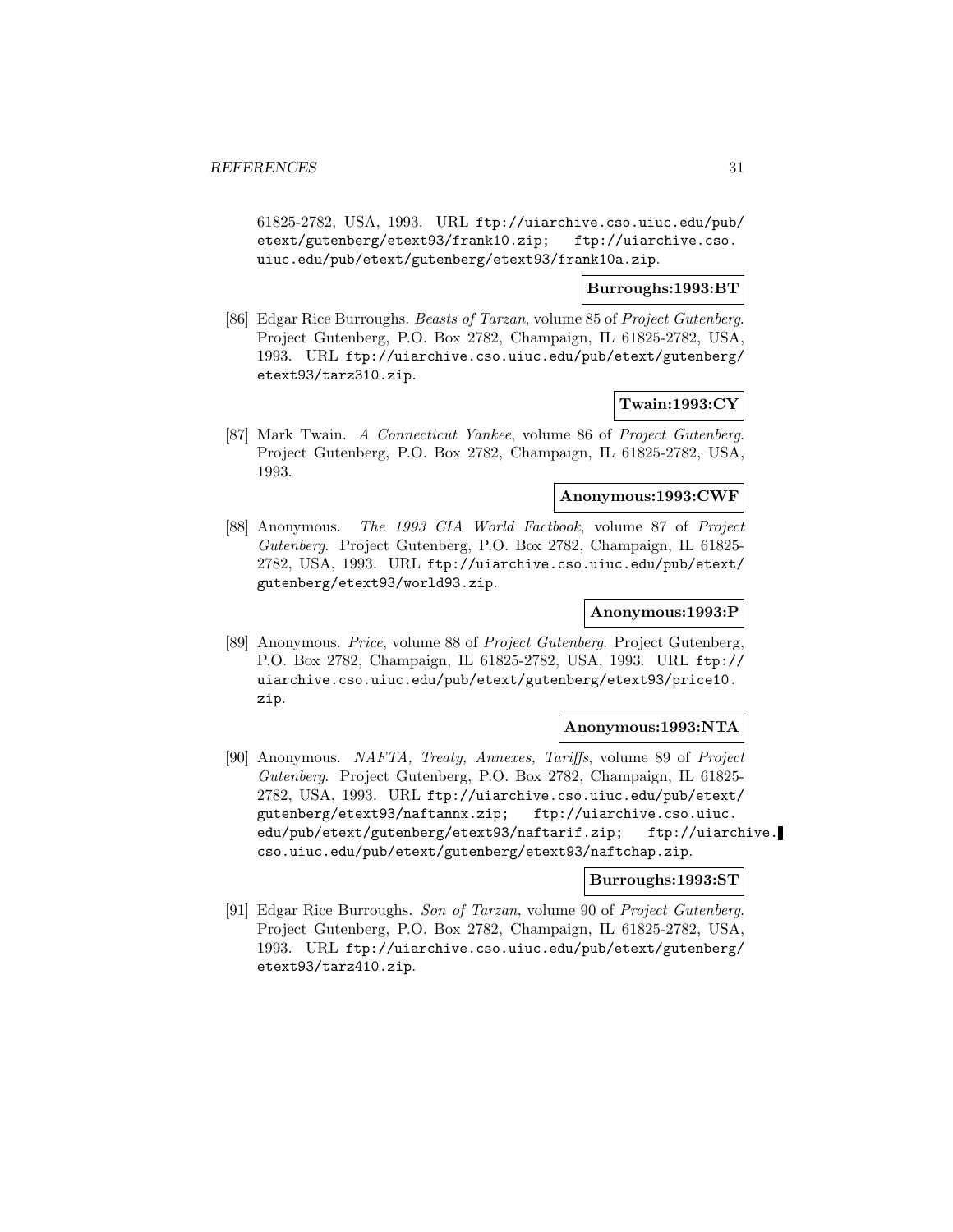#### **Twain:1993:TSA**

[92] Mark Twain. Tom Sawyer Abroad, volume 91 of Project Gutenberg. Project Gutenberg, P.O. Box 2782, Champaign, IL 61825-2782, USA, 1993. URL ftp://uiarchive.cso.uiuc.edu/pub/etext/gutenberg/ etext93/sawy210.zip.

### **Burroughs:1993:TJO**

[93] Edgar Rice Burroughs. Tarzan, Jewels of Opar, volume 92 of Project Gutenberg. Project Gutenberg, P.O. Box 2782, Champaign, IL 61825- 2782, USA, 1993. URL ftp://uiarchive.cso.uiuc.edu/pub/etext/ gutenberg/etext93/tarz510.zip.

#### **Twain:1993:TSD**

[94] Mark Twain. Tom Sawyer Detective, volume 93 of Project Gutenberg. Project Gutenberg, P.O. Box 2782, Champaign, IL 61825-2782, USA, 1993. URL ftp://uiarchive.cso.uiuc.edu/pub/etext/gutenberg/ etext93/sawy310.zip.

## **Cather:1993:AB**

[95] Willa Cather. Alexander's Bridge, volume 94 of Project Gutenberg. Project Gutenberg, P.O. Box 2782, Champaign, IL 61825-2782, USA, 1993. URL ftp://uiarchive.cso.uiuc.edu/pub/etext/gutenberg/ etext93/alexb10.zip.

## **Hope:1993:PZ**

[96] Anthony Hope. The Prisoner of Zenda, volume 95 of Project Gutenberg. Project Gutenberg, P.O. Box 2782, Champaign, IL 61825-2782, USA, 1993. URL ftp://uiarchive.cso.uiuc.edu/pub/etext/gutenberg/ etext93/zenda10.zip.

#### **Burroughs:1994:MM**

[97] Edgar Rice Burroughs. The Monster Men, volume 96 of Project Gutenberg. Project Gutenberg, P.O. Box 2782, Champaign, IL 61825- 2782, USA, 1994. URL ftp://uiarchive.cso.uiuc.edu/pub/etext/ gutenberg/etext94/monst10.zip.

#### **Abbott:1994:F**

[98] Edwin A. Abbott. Flatland, volume 97 of Project Gutenberg. Project Gutenberg, P.O. Box 2782, Champaign, IL 61825-2782, USA, 1994. URL ftp://uiarchive.cso.uiuc.edu/pub/etext/gutenberg/ etext94/flat11.zip.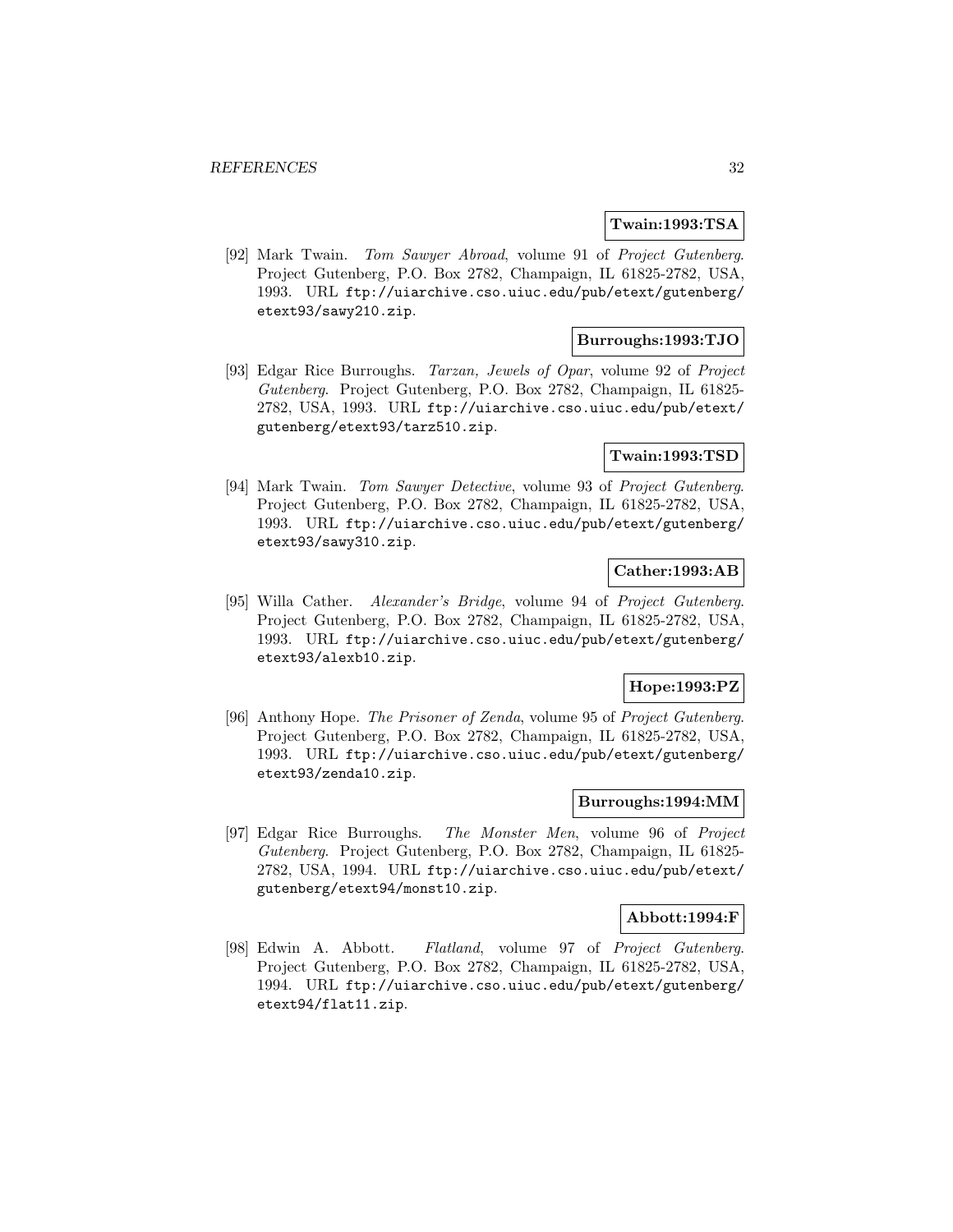#### **Dickens:1994:TTC**

[99] Charles Dickens. A Tale of Two Cities, volume 98 of Project Gutenberg. Project Gutenberg, P.O. Box 2782, Champaign, IL 61825-2782, USA, 1994. URL ftp://uiarchive.cso.uiuc.edu/pub/etext/gutenberg/ etext94/2city11.zip.

## **Douglass:1994:CAF**

[100] Frederick Douglass. Collected Articles of Frederick Douglass, a Slave, volume 99 of Project Gutenberg. Project Gutenberg, P.O. Box 2782, Champaign, IL 61825-2782, USA, 1994. URL ftp://uiarchive.cso. uiuc.edu/pub/etext/gutenberg/etext94/dugl210.zip.

#### **Shakespeare:1994:CWW**

[101] William Shakespeare. The Complete Works of William Shakespeare, volume 100 of Project Gutenberg. Project Gutenberg, P.O. Box 2782, Champaign, IL 61825-2782, USA, 1994. URL ftp://uiarchive.cso. uiuc.edu/pub/etext/gutenberg/etext94/shaks12.zip.

#### **Sterling:1994:HC**

[102] Bruce Sterling. Hacker Crackdown, volume 101 of Project Gutenberg. Project Gutenberg, P.O. Box 2782, Champaign, IL 61825-2782, USA, 1994. URL ftp://uiarchive.cso.uiuc.edu/pub/etext/gutenberg/ etext94/hack11a.zip; ftp://uiarchive.cso.uiuc.edu/pub/etext/ gutenberg/etext94/hack12.zip.

#### **Twain:1994:PW**

[103] Mark Twain. Pudd'n'head Wilson, volume 102 of Project Gutenberg. Project Gutenberg, P.O. Box 2782, Champaign, IL 61825-2782, USA, 1994. URL ftp://uiarchive.cso.uiuc.edu/pub/etext/gutenberg/ etext94/puddn10.zip.

#### **Verne:1994:AWD**

[104] Jules Verne. Around the World in 80 Days, volume 103 of Project Gutenberg. Project Gutenberg, P.O. Box 2782, Champaign, IL 61825- 2782, USA, 1994. URL ftp://uiarchive.cso.uiuc.edu/pub/etext/ gutenberg/etext94/80day11.zip.

#### **Roosevelt:1994:FDR**

[105] Franklin Delano Roosevelt. Franklin Delano Roosevelt's 1st Inaugural Address, volume 104 of Project Gutenberg. Project Gutenberg, P.O. Box 2782, Champaign, IL 61825-2782, USA, 1994. URL ftp://uiarchive. cso.uiuc.edu/pub/etext/gutenberg/etext94/fdr10.zip.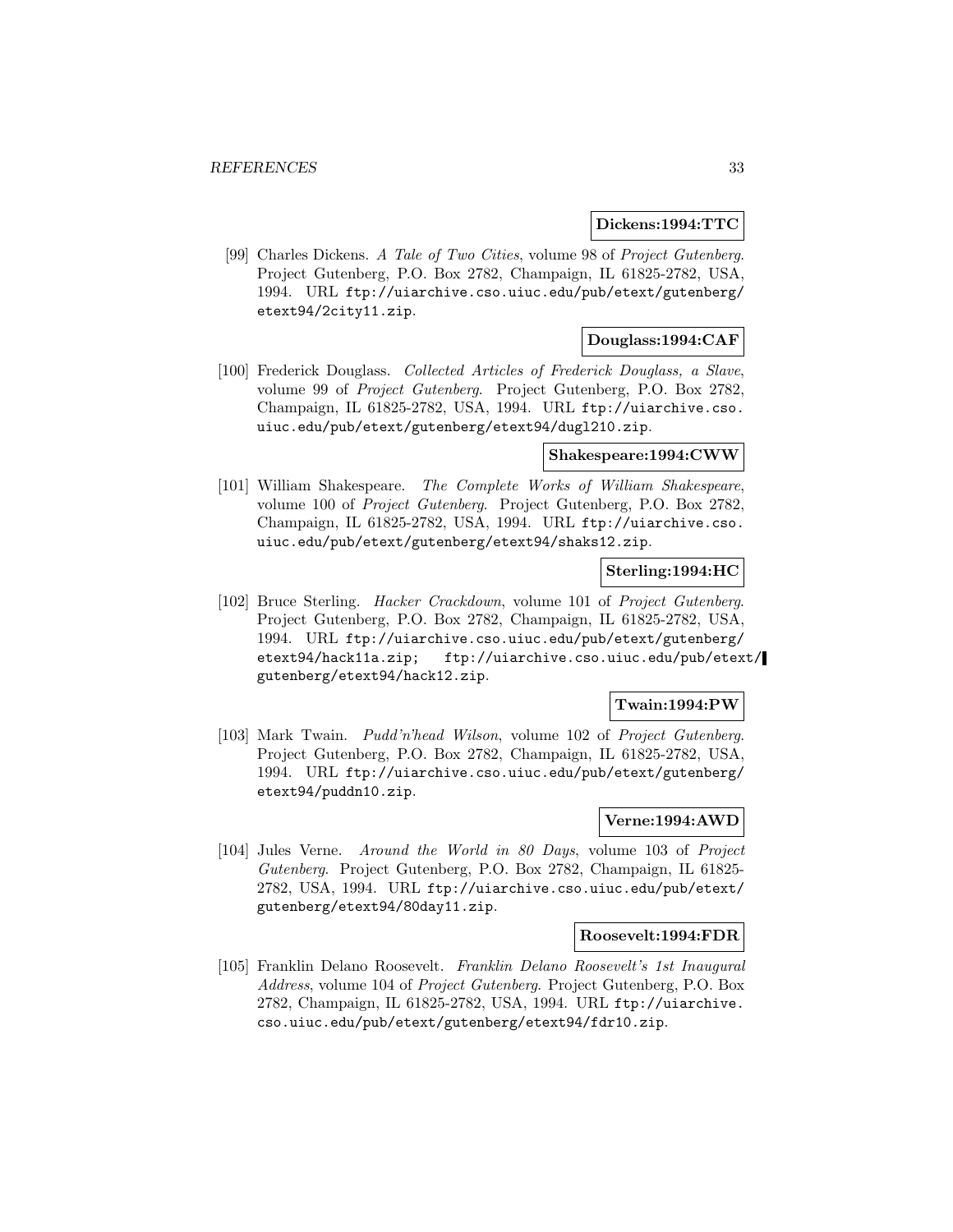#### **Austen:1994:P**

[106] Jane Austen. Persuasion, volume 105 of Project Gutenberg. Project Gutenberg, P.O. Box 2782, Champaign, IL 61825-2782, USA, 1994. URL ftp://uiarchive.cso.uiuc.edu/pub/etext/gutenberg/etext94/persu11. zip.

#### **Burroughs:1994:JTT**

[107] Edgar Rice Burroughs. Jungle Tales of Tarzan, volume 106 of Project Gutenberg. Project Gutenberg, P.O. Box 2782, Champaign, IL 61825- 2782, USA, 1994. URL ftp://uiarchive.cso.uiuc.edu/pub/etext/ gutenberg/etext94/tarz610.zip.

#### **Hardy:1994:FMC**

[108] Thomas Hardy. Far From the Madding Crowd, volume 107 of Project Gutenberg. Project Gutenberg, P.O. Box 2782, Champaign, IL 61825- 2782, USA, 1994. URL ftp://uiarchive.cso.uiuc.edu/pub/etext/ gutenberg/etext94/crowd10a.zip.

#### **ConanDoyle:1994:RSH**

[109] Sir Arthur Conan Doyle. The Return of Sherlock Holmes, volume 108 of Project Gutenberg. Project Gutenberg, P.O. Box 2782, Champaign, IL 61825-2782, USA, 1994. URL ftp://uiarchive.cso.uiuc.edu/pub/ etext/gutenberg/etext94/rholm10.zip.

#### **Millay:1994:ROP**

[110] Edna St. Vincent Millay. Renascence and Other Poems, volume 109 of Project Gutenberg. Project Gutenberg, P.O. Box 2782, Champaign, IL 61825-2782, USA, 1994. URL ftp://uiarchive.cso.uiuc.edu/pub/ etext/gutenberg/etext94/ednam10.zip.

## **Hardy:1994:TD**

[111] Thomas Hardy. Tess of the d'Urbervilles, volume 110 of Project Gutenberg. Project Gutenberg, P.O. Box 2782, Champaign, IL 61825- 2782, USA, 1994. URL ftp://uiarchive.cso.uiuc.edu/pub/etext/ gutenberg/etext94/tess10.zip.

#### **Stratton-Porter:1994:F**

[112] Gene Stratton-Porter. Freckles, volume 111 of Project Gutenberg. Project Gutenberg, P.O. Box 2782, Champaign, IL 61825-2782, USA, 1994. URL ftp://uiarchive.cso.uiuc.edu/pub/etext/gutenberg/ etext94/freck10.zip.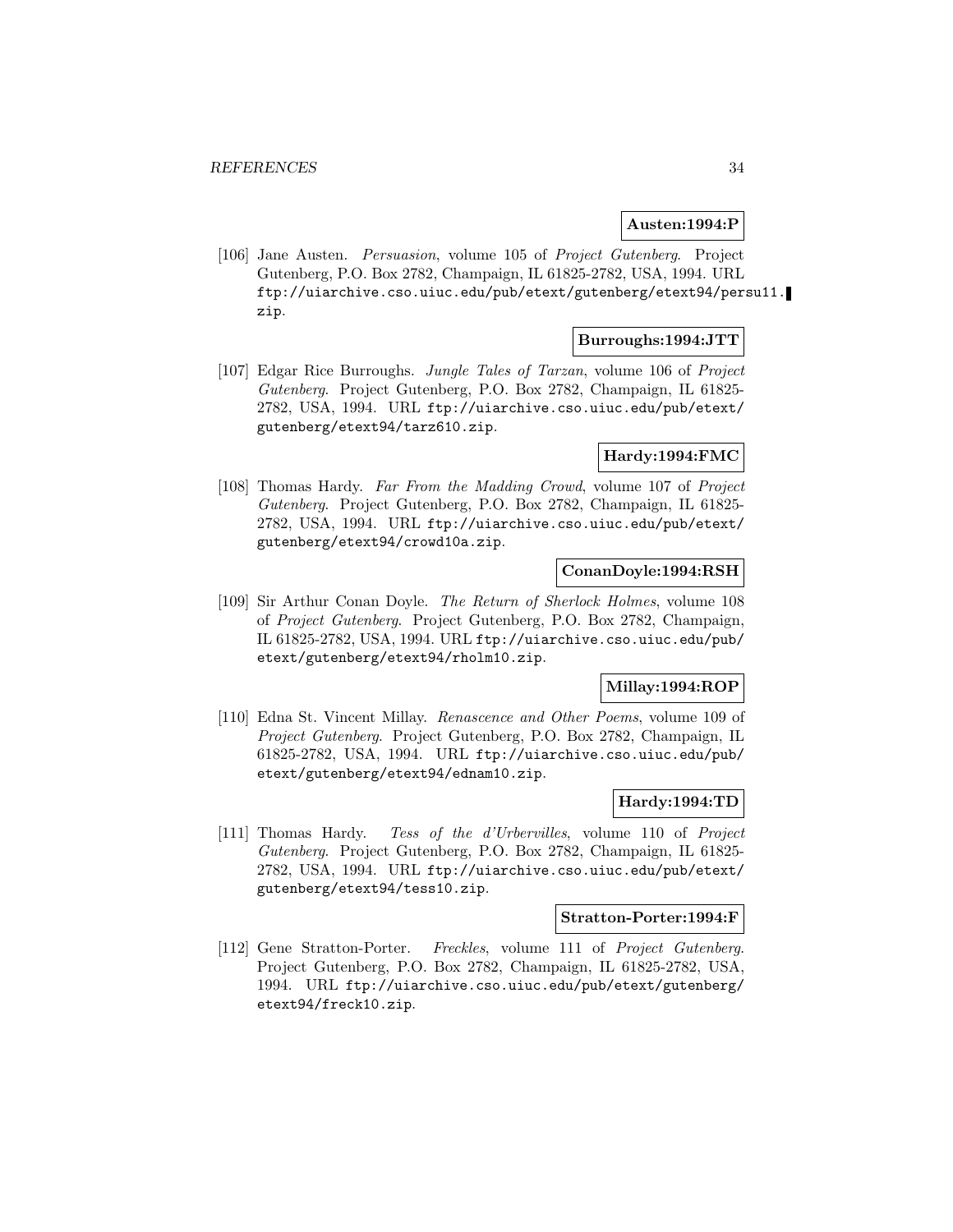#### **McGowan:1994:V**

[113] Richard McGowan. Violists, volume 112 of Project Gutenberg. Project Gutenberg, P.O. Box 2782, Champaign, IL 61825-2782, USA, 1994. URL ftp://uiarchive.cso.uiuc.edu/pub/etext/gutenberg/ etext94/viols10.zip.

## **Burnett:1994:SG**

[114] Frances Hodgson Burnett. The Secret Garden, volume 113 of Project Gutenberg. Project Gutenberg, P.O. Box 2782, Champaign, IL 61825- 2782, USA, 1994. URL ftp://uiarchive.cso.uiuc.edu/pub/etext/ gutenberg/etext94/gardn11.zip.

## **Tenniel:1994:TIA**

[115] John Tenniel. Tenniel's Illustrations for Alice in Wonderland, volume 114 of Project Gutenberg. Project Gutenberg, P.O. Box 2782, Champaign, IL 61825-2782, USA, 1994. URL ftp://uiarchive.cso.uiuc.edu/pub/ etext/gutenberg/etext94/algif10.zip; ftp://uiarchive.cso. uiuc.edu/pub/etext/gutenberg/etext94/algif10.

## **US:1994:USC**

[116] US Census Bureau. United States Census Figures Back To 1630, volume 115 of Project Gutenberg. Project Gutenberg, P.O. Box 2782, Champaign, IL 61825-2782, USA, 1994. URL ftp://uiarchive.cso.uiuc.edu/pub/ etext/gutenberg/etext94/uscen10b.zip.

## **Anonymous:1994:MPA**

[117] Anonymous. Motion Pictures of the Apollo 11 Lunar Landing, volume 116 of Project Gutenberg. Project Gutenberg, P.O. Box 2782, Champaign, IL 61825-2782, USA, 1994. URL ftp://uiarchive.cso. uiuc.edu/pub/etext/gutenberg/etext94/landiavi.zip; ftp:// uiarchive.cso.uiuc.edu/pub/etext/gutenberg/etext94/landimpg. zip; ftp://uiarchive.cso.uiuc.edu/pub/etext/gutenberg/etext94/ landiqt.zip.

#### **Beethoven:1994:BFSa**

[118] Ludwig van Beethoven. Beethoven's Fifth Symphony, volume 117 of Project Gutenberg. Project Gutenberg, P.O. Box 2782, Champaign, IL 61825-2782, USA, 1994. URL ftp://uiarchive.cso.uiuc.edu/pub/ etext/gutenberg/etext94/lvb5s11.zip.

## **EFF:1994:BDG**

[119] EFF. Big Dummy's Guide To The Internet, volume 118 of Project Gutenberg. Project Gutenberg, P.O. Box 2782, Champaign, IL 61825-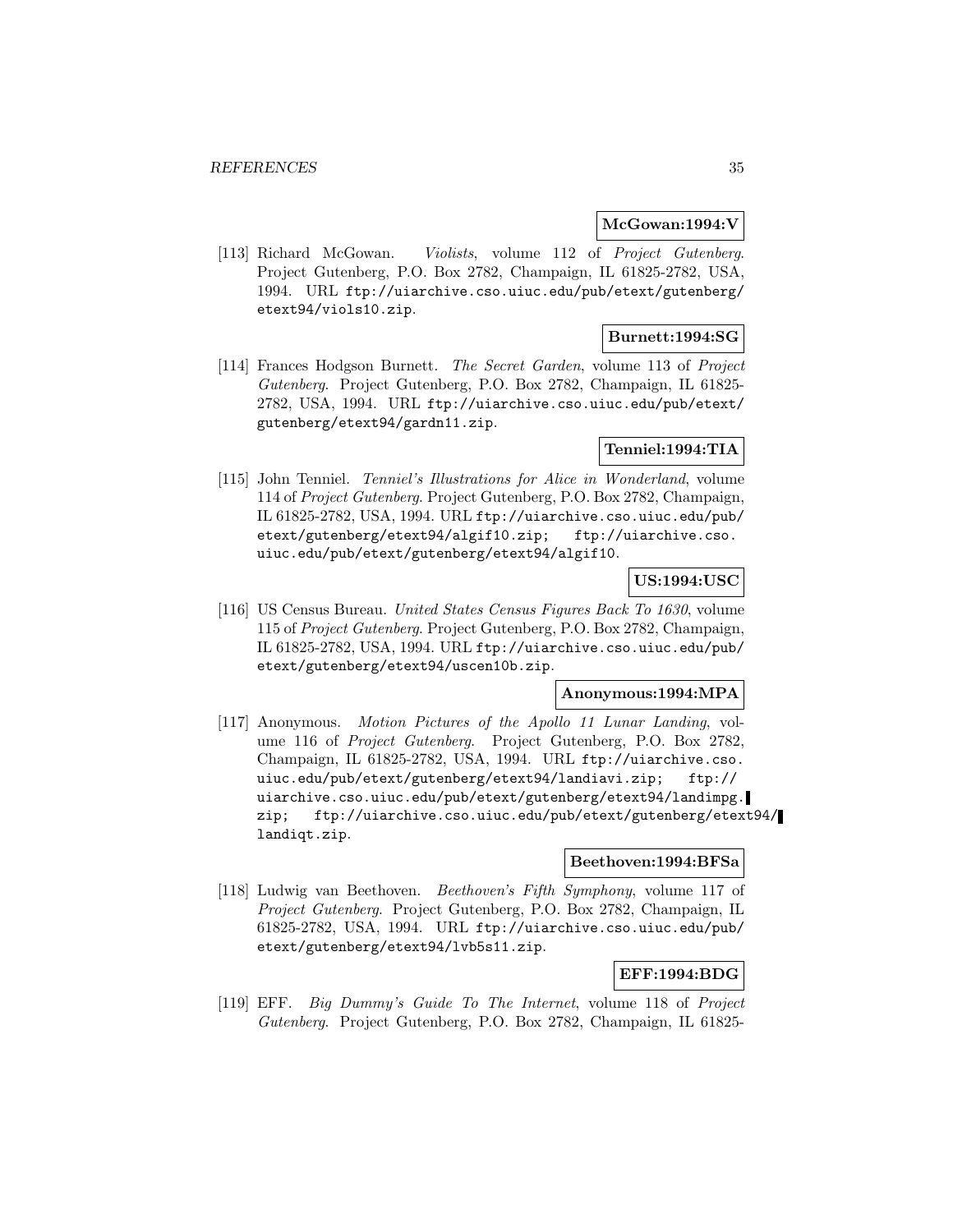2782, USA, 1994. URL ftp://uiarchive.cso.uiuc.edu/pub/etext/ gutenberg/etext94/bigd22.zip.

## **Twain:1994:TA**

[120] Mark Twain. A Tramp Abroad, volume 119 of Project Gutenberg. Project Gutenberg, P.O. Box 2782, Champaign, IL 61825-2782, USA, 1994. URL ftp://uiarchive.cso.uiuc.edu/pub/etext/gutenberg/ etext94/tramp11.zip.

## **Stevenson:1994:TI**

[121] Robert Louis Stevenson. Treasure Island, volume 120 of Project Gutenberg. Project Gutenberg, P.O. Box 2782, Champaign, IL 61825- 2782, USA, 1994. URL ftp://uiarchive.cso.uiuc.edu/pub/etext/ gutenberg/etext94/treas10.zip.

### **Austen:1994:NA**

[122] Jane Austen. Northanger Abbey, volume 121 of Project Gutenberg. Project Gutenberg, P.O. Box 2782, Champaign, IL 61825-2782, USA, 1994. URL ftp://uiarchive.cso.uiuc.edu/pub/etext/gutenberg/ etext94/nabby10.zip.

## **Hardy:1994:RN**

[123] Thomas Hardy. Return of the Native, volume 122 of Project Gutenberg. Project Gutenberg, P.O. Box 2782, Champaign, IL 61825-2782, USA, 1994. URL ftp://uiarchive.cso.uiuc.edu/pub/etext/gutenberg/ etext94/nativ10.zip.

#### **Burroughs:1994:AEC**

[124] Edgar Rice Burroughs. At the Earth's Core, volume 123 of Project Gutenberg. Project Gutenberg, P.O. Box 2782, Champaign, IL 61825- 2782, USA, 1994. URL ftp://uiarchive.cso.uiuc.edu/pub/etext/ gutenberg/etext94/ecore10.zip.

#### **Anonymous:1994:ADB**

[125] Anonymous. Apocrypha Deutercanonical Books of the Bible, volume 124 of Project Gutenberg. Project Gutenberg, P.O. Box 2782, Champaign, IL 61825-2782, USA, 1994. URL ftp://uiarchive.cso.uiuc.edu/pub/ etext/gutenberg/etext94/apoc10.zip.

#### **Stratton-Porter:1994:GL**

[126] Gene Stratton-Porter. A Girl of the Limberlost, volume 125 of Project Gutenberg. Project Gutenberg, P.O. Box 2782, Champaign, IL 61825-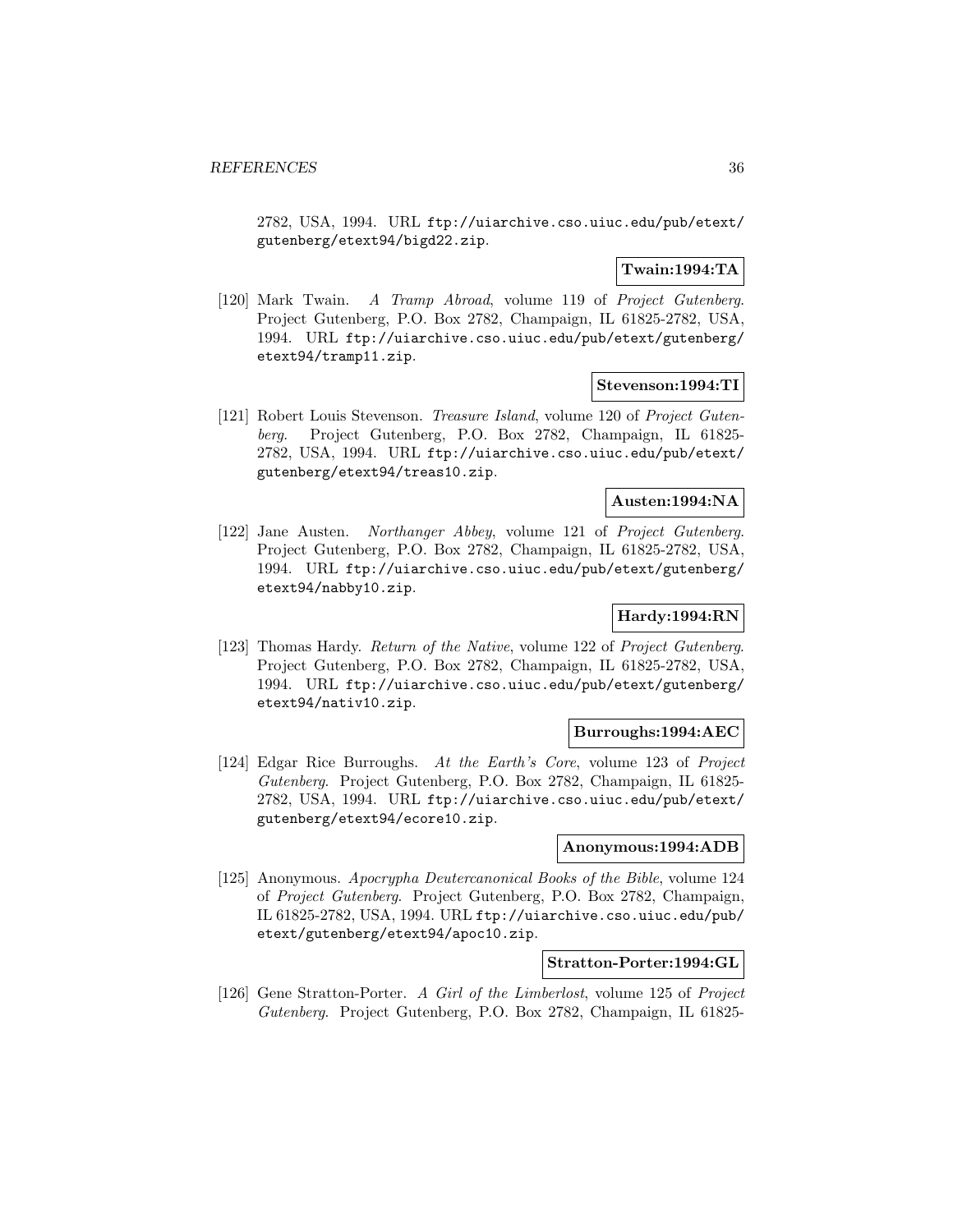2782, USA, 1994. URL ftp://uiarchive.cso.uiuc.edu/pub/etext/ gutenberg/etext94/limbr10.zip.

# **ConanDoyle:1994:PB**

[127] Sir Arthur Conan Doyle. The Poison Belt, volume 126 of Project Gutenberg. Project Gutenberg, P.O. Box 2782, Champaign, IL 61825-2782, USA, 1994. URL ftp://uiarchive.cso.uiuc.edu/pub/ etext/gutenberg/etext94/poisn10.zip; ftp://uiarchive.cso. uiuc.edu/pub/etext/gutenberg/etext94/poisn10h.zip.

# **Anonymous:1994:NEN**

[128] Anonymous. Number "e" ("natural log") to 1,000,000 places, volume 127 of Project Gutenberg. Project Gutenberg, P.O. Box 2782, Champaign, IL 61825-2782, USA, 1994. URL ftp://uiarchive.cso.uiuc.edu/pub/ etext/gutenberg/etext94/ee710.zip.

# **Lang:1994:AN**

[129] Andrew Lang. The Arabian Nights, volume 128 of Project Gutenberg. Project Gutenberg, P.O. Box 2782, Champaign, IL 61825-2782, USA, 1994. URL ftp://uiarchive.cso.uiuc.edu/pub/etext/gutenberg/ etext94/arabn11.zip.

## **Anonymous:1994:SRT**

[130] Anonymous. The Square Root of Two to 5 million digits, volume 129 of Project Gutenberg. Project Gutenberg, P.O. Box 2782, Champaign, IL 61825-2782, USA, 1994. URL ftp://uiarchive.cso.uiuc.edu/pub/ etext/gutenberg/etext94/2sqrt10a.zip.

### **Chesterton:1994:O**

[131] G. K. (Gilbert Keith) Chesterton. Orthodoxy, volume 130 of Project Gutenberg. Project Gutenberg, P.O. Box 2782, Champaign, IL 61825- 2782, USA, 1994. URL ftp://uiarchive.cso.uiuc.edu/pub/etext/ gutenberg/etext94/ortho10.zip.

# **Bunyan:1994:PP**

[132] John Bunyan. The Pilgrim's Progress, volume 131 of Project Gutenberg. Project Gutenberg, P.O. Box 2782, Champaign, IL 61825-2782, USA, 1994. URL ftp://uiarchive.cso.uiuc.edu/pub/etext/gutenberg/ etext94/plgrm10.zip.

## **SunTzu:1994:AW**

[133] Sun Tzu. The Art of War, volume 132 of Project Gutenberg. Project Gutenberg, P.O. Box 2782, Champaign, IL 61825-2782, USA,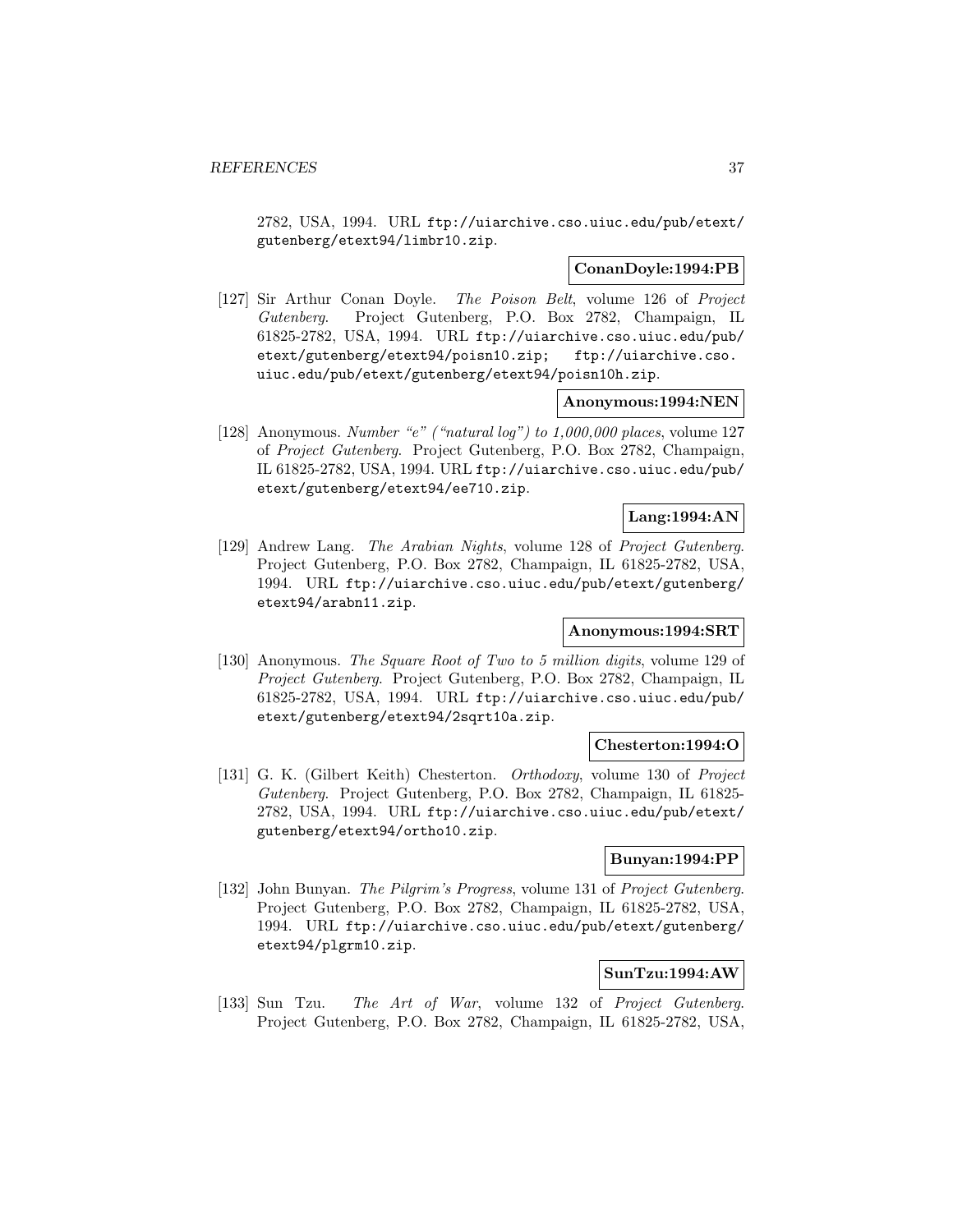1994. URL ftp://uiarchive.cso.uiuc.edu/pub/etext/gutenberg/ etext94/sunzu10.zip.

### **Frederic:1994:DTW**

[134] Harold Frederic. The Damnation of Theron Ware, volume 133 of Project Gutenberg. Project Gutenberg, P.O. Box 2782, Champaign, IL 61825- 2782, USA, 1994. URL ftp://uiarchive.cso.uiuc.edu/pub/etext/ gutenberg/etext94/dware10.zip.

### **Wollstonecraft:1994:MWW**

[135] Mary Wollstonecraft. *Maria or the Wrongs of Woman*, volume 134 of Project Gutenberg. Project Gutenberg, P.O. Box 2782, Champaign, IL 61825-2782, USA, 1994. URL ftp://uiarchive.cso.uiuc.edu/pub/ etext/gutenberg/etext94/maria10.zip.

## **Hugo:1994:M**

[136] Victor Marie Hugo. Les Misérables, volume 135 of Project Gutenberg. Project Gutenberg, P.O. Box 2782, Champaign, IL 61825-2782, USA, 1994. URL ftp://uiarchive.cso.uiuc.edu/pub/etext/gutenberg/ etext94/lesms10.zip.

# **Stevenson:1994:CGV**

[137] Robert Louis Stevenson. A Child's Garden of Verses, volume 136 of Project Gutenberg. Project Gutenberg, P.O. Box 2782, Champaign, IL 61825-2782, USA, 1994. URL ftp://uiarchive.cso.uiuc.edu/pub/ etext/gutenberg/etext94/child10.zip.

## **Burnett:1994:SC**

[138] Frances Hodgson Burnett. Sara Crewe, volume 137 of Project Gutenberg. Project Gutenberg, P.O. Box 2782, Champaign, IL 61825-2782, USA, 1994. URL ftp://uiarchive.cso.uiuc.edu/pub/etext/gutenberg/ etext94/sarac10.zip.

# **Doumic:1994:BGS**

[139] Rene Doumic. Biography of George Sand, volume 138 of Project Gutenberg. Project Gutenberg, P.O. Box 2782, Champaign, IL 61825- 2782, USA, 1994. URL ftp://uiarchive.cso.uiuc.edu/pub/etext/ gutenberg/etext94/sandb10.zip.

### **ConanDoyle:1994:LW**

[140] Sir Arthur Conan Doyle. The Lost World, volume 139 of Project Gutenberg. Project Gutenberg, P.O. Box 2782, Champaign, IL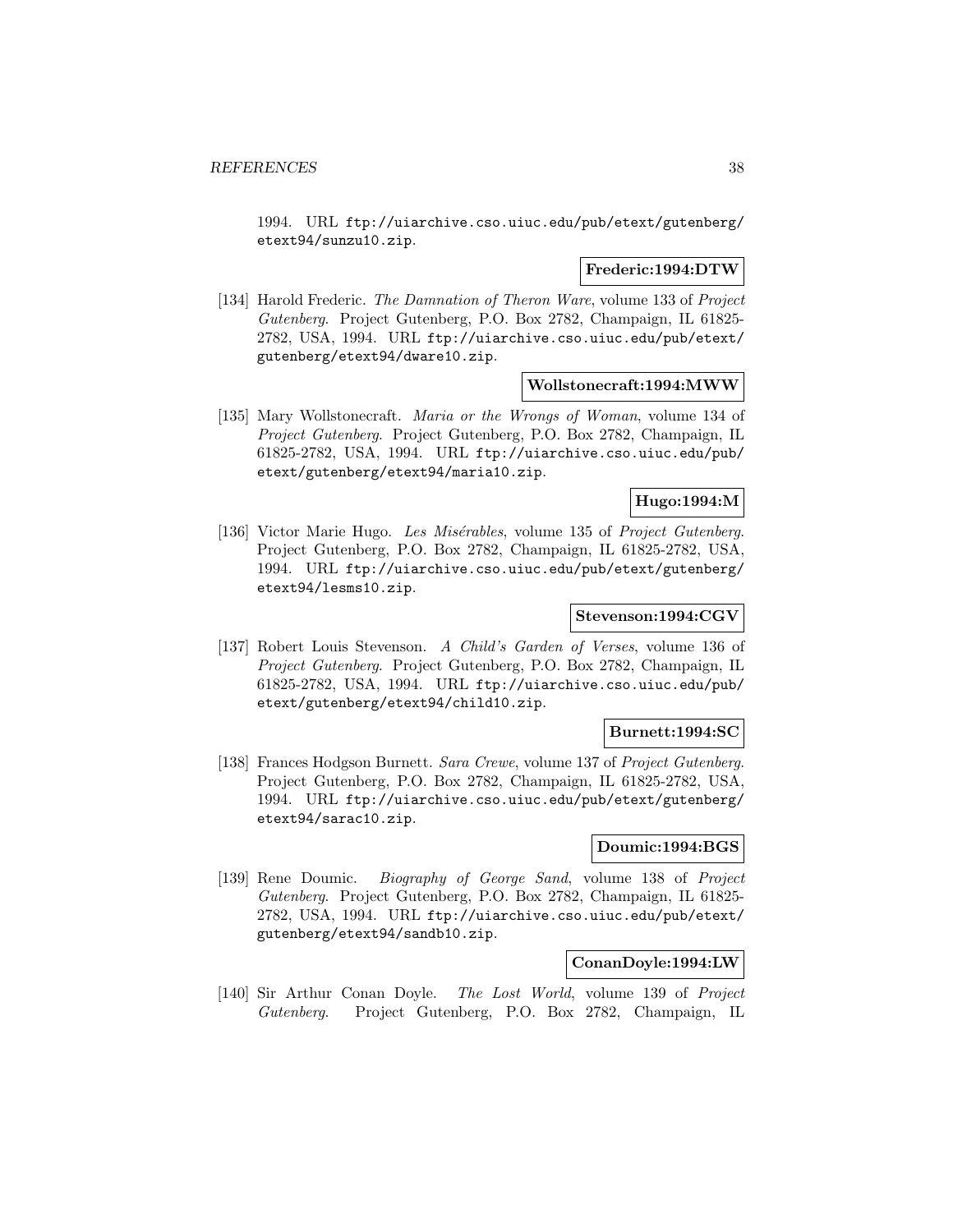61825-2782, USA, 1994. URL ftp://uiarchive.cso.uiuc.edu/pub/ etext/gutenberg/etext94/lostw10.zip; ftp://uiarchive.cso. uiuc.edu/pub/etext/gutenberg/etext94/lostw10h.zip.

# **Sinclair:1994:J**

[141] Upton Sinclair. The Jungle, volume 140 of Project Gutenberg. Project Gutenberg, P.O. Box 2782, Champaign, IL 61825-2782, USA, 1994. URL ftp://uiarchive.cso.uiuc.edu/pub/etext/gutenberg/ etext94/jungl10.zip.

## **Austen:1994:MP**

[142] Jane Austen. Mansfield Park, volume 141 of Project Gutenberg. Project Gutenberg, P.O. Box 2782, Champaign, IL 61825-2782, USA, 1994. URL ftp://uiarchive.cso.uiuc.edu/pub/etext/gutenberg/ etext94/mansf10.zip.

# **Twain:1994:B**

[143] Mark Twain. The *\$*30,000 Bequest, volume 142 of Project Gutenberg. Project Gutenberg, P.O. Box 2782, Champaign, IL 61825-2782, USA, 1994.

# **Hardy:1994:MC**

[144] Thomas Hardy. The Mayor of Casterbridge, volume 143 of Project Gutenberg. Project Gutenberg, P.O. Box 2782, Champaign, IL 61825- 2782, USA, 1994. URL ftp://uiarchive.cso.uiuc.edu/pub/etext/ gutenberg/etext94/mayrc10.zip.

# **Woolf:1994:V**

[145] Virginia Woolf. The Voyage Out, volume 144 of Project Gutenberg. Project Gutenberg, P.O. Box 2782, Champaign, IL 61825-2782, USA, 1994. URL ftp://uiarchive.cso.uiuc.edu/pub/etext/gutenberg/ etext94/voout10.zip.

# **Eliot:1994:M**

[146] George Eliot. Middlemarch, volume 145 of Project Gutenberg. Project Gutenberg, P.O. Box 2782, Champaign, IL 61825-2782, USA, 1994. URL ftp://uiarchive.cso.uiuc.edu/pub/etext/gutenberg/ etext94/mdmar10.zip.

## **Burnett:1994:LP**

[147] Frances Hodgson Burnett. A Little Princess, volume 146 of Project Gutenberg. Project Gutenberg, P.O. Box 2782, Champaign, IL 61825- 2782, USA, 1994.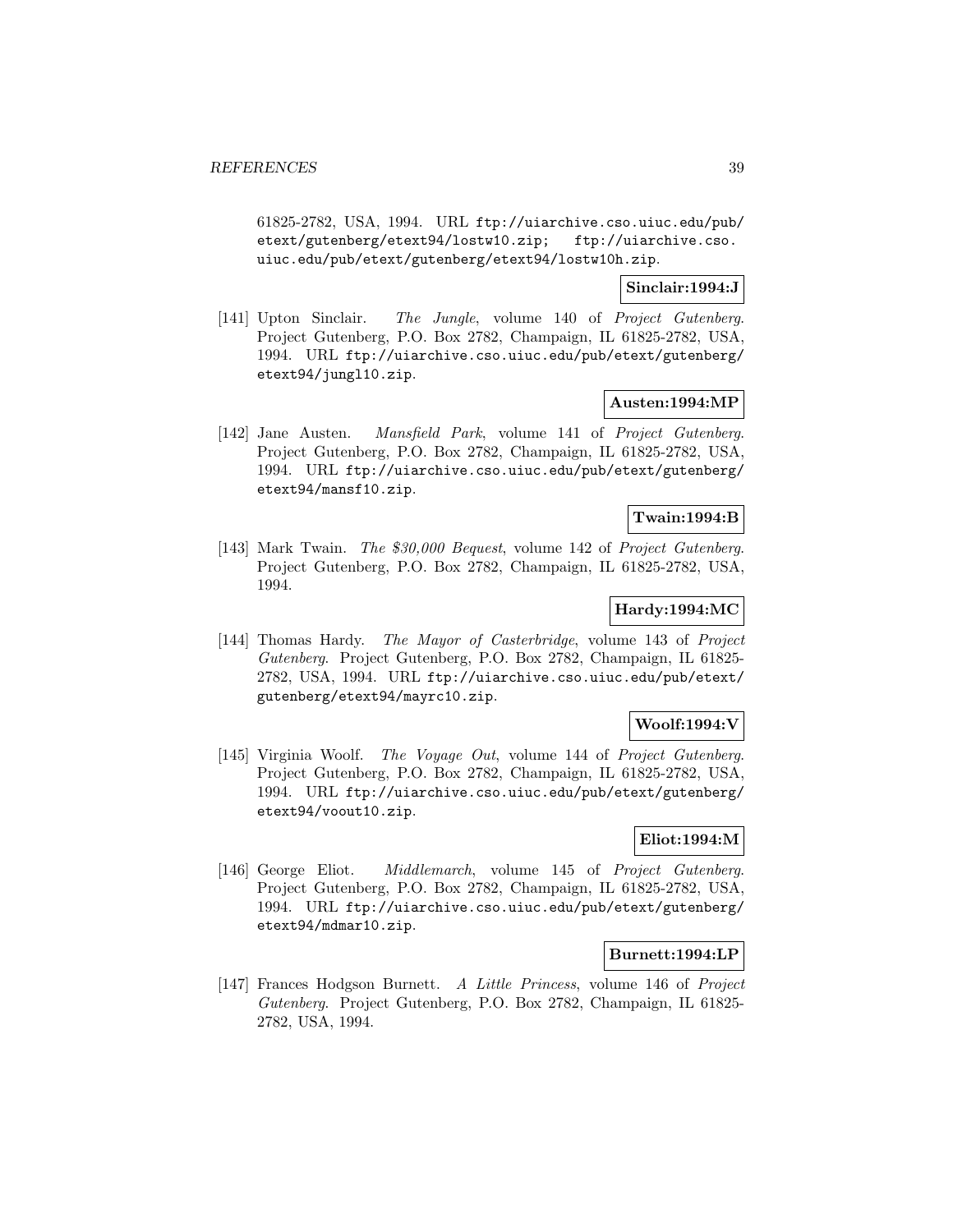## **Paine:1994:CS**

[148] Thomas Paine. Common Sense, volume 147 of Project Gutenberg. Project Gutenberg, P.O. Box 2782, Champaign, IL 61825-2782, USA, 1994. URL ftp://uiarchive.cso.uiuc.edu/pub/etext/gutenberg/ etext94/comsn10.zip.

# **Franklin:1994:ABF**

[149] Benjamin Franklin. The Autobiography of Ben Franklin, volume 148 of Project Gutenberg. Project Gutenberg, P.O. Box 2782, Champaign, IL 61825-2782, USA, 1994. URL ftp://uiarchive.cso.uiuc.edu/pub/ etext/gutenberg/etext94/bfaut10.zip.

## **Burroughs:1994:LC**

[150] Edgar Rice Burroughs. The Lost Continent, volume 149 of Project Gutenberg. Project Gutenberg, P.O. Box 2782, Champaign, IL 61825- 2782, USA, 1994. URL ftp://uiarchive.cso.uiuc.edu/pub/etext/ gutenberg/etext94/lcont10.zip.

## **Plato:1994:R**

[151] Plato. *The Republic*, volume 150 of *Project Gutenberg*. Project Gutenberg, P.O. Box 2782, Champaign, IL 61825-2782, USA, 1994. URL ftp:/ /uiarchive.cso.uiuc.edu/pub/etext/gutenberg/etext94/repub13. zip.

## **Coleridge:1994:RAM**

[152] Samuel Taylor Coleridge. The Rime of the Ancient Mariner, volume 151 of Project Gutenberg. Project Gutenberg, P.O. Box 2782, Champaign, IL 61825-2782, USA, 1994. URL ftp://uiarchive.cso.uiuc.edu/pub/ etext/gutenberg/etext94/rime10.zip.

## **Sprague:1994:WJ**

[153] Ruth M. Sprague. Wild Justice, volume 152 of Project Gutenberg. Project Gutenberg, P.O. Box 2782, Champaign, IL 61825-2782, USA, 1994. URL ftp://uiarchive.cso.uiuc.edu/pub/etext/gutenberg/ etext94/wildj10.zip.

#### **Hardy:1994:JO**

[154] Thomas Hardy. Jude the Obscure, volume 153 of Project Gutenberg. Project Gutenberg, P.O. Box 2782, Champaign, IL 61825-2782, USA, 1994. URL ftp://uiarchive.cso.uiuc.edu/pub/etext/gutenberg/ etext94/jude11.zip.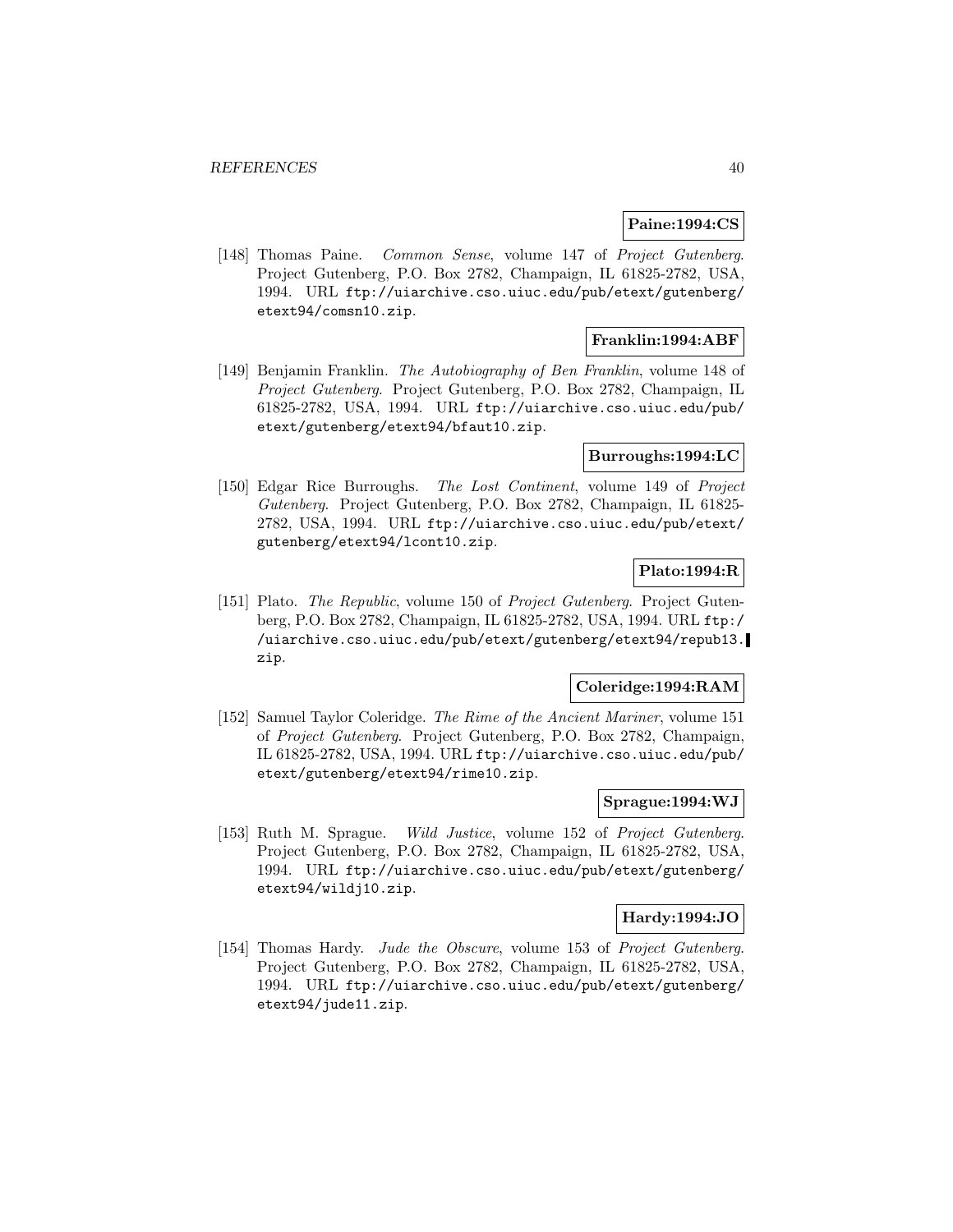#### **Howells:1994:RSL**

[155] William Dean Howells. Rise of Silas Lapham, volume 154 of Project Gutenberg. Project Gutenberg, P.O. Box 2782, Champaign, IL 61825- 2782, USA, 1994. URL ftp://uiarchive.cso.uiuc.edu/pub/etext/ gutenberg/etext94/silap10.zip.

# **Collins:1994:M**

[156] Wilkie Collins. The Moonstone, volume 155 of Project Gutenberg. Project Gutenberg, P.O. Box 2782, Champaign, IL 61825-2782, USA, 1994. URL ftp://uiarchive.cso.uiuc.edu/pub/etext/gutenberg/ etext94/mston10.zip.

#### **Beethoven:1994:BFSb**

[157] Ludwig van Beethoven. Beethoven's Fifth Symphony, New Version in Stereo, volume 156 of Project Gutenberg. Project Gutenberg, P.O. Box 2782, Champaign, IL 61825-2782, USA, 1994. URL ftp://uiarchive. cso.uiuc.edu/pub/etext/gutenberg/etext94/lvb5s10a.zip.

### **Webster:1994:D**

[158] Jean Webster. Daddy-Long-Legs, volume 157 of Project Gutenberg. Project Gutenberg, P.O. Box 2782, Champaign, IL 61825-2782, USA, 1994. URL ftp://uiarchive.cso.uiuc.edu/pub/etext/gutenberg/ etext94/dlleg10.zip.

#### **Austen:1994:E**

[159] Jane Austen. Emma, volume 158 of Project Gutenberg. Project Gutenberg, P.O. Box 2782, Champaign, IL 61825-2782, USA, 1994. URL ftp:/ /uiarchive.cso.uiuc.edu/pub/etext/gutenberg/etext94/emma10. zip.

# **Wells:1994:IDM**

[160] H. G. (Herbert George) Wells. The Island of Doctor Moreau, volume 159 of Project Gutenberg. Project Gutenberg, P.O. Box 2782, Champaign, IL 61825-2782, USA, 1994. URL ftp://uiarchive.cso.uiuc.edu/pub/ etext/gutenberg/etext94/dmoro11.zip.

### **Chopin:1994:AOS**

[161] Kate O'Flaherty Chopin. The Awakening and Other Short Stories, volume 160 of Project Gutenberg. Project Gutenberg, P.O. Box 2782, Champaign, IL 61825-2782, USA, 1994. URL ftp://uiarchive.cso.uiuc. edu/pub/etext/gutenberg/etext94/awakn10.zip.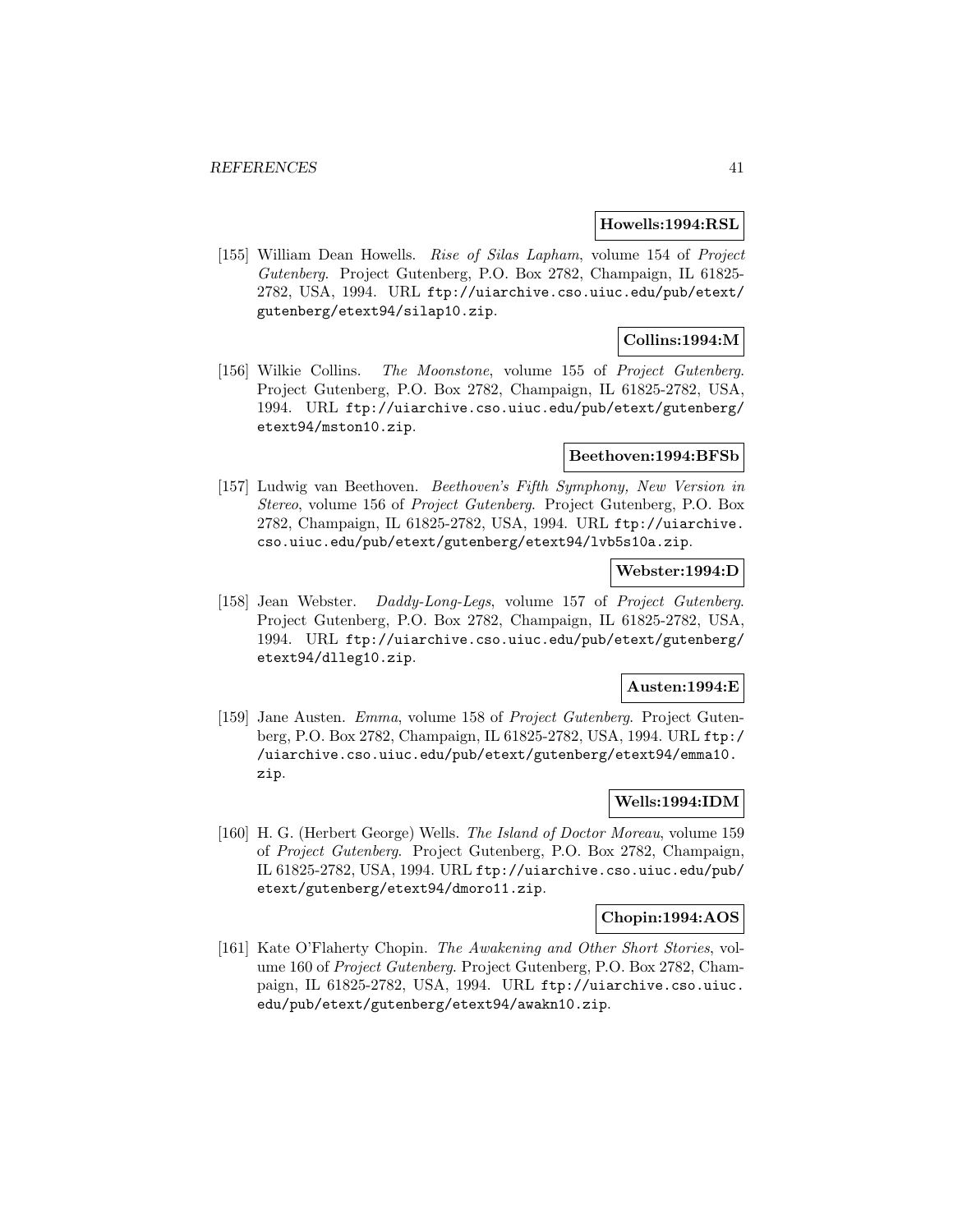### **Austen:1994:SS**

[162] Jane Austen. Sense and Sensibility, volume 161 of Project Gutenberg. Project Gutenberg, P.O. Box 2782, Champaign, IL 61825-2782, USA, 1994. URL ftp://uiarchive.cso.uiuc.edu/pub/etext/gutenberg/ etext94/sense11.zip.

# **Laxer:1994:TMR**

[163] Mark Eliot Laxer. Take Me For A Ride, volume 162 of Project Gutenberg. Project Gutenberg, P.O. Box 2782, Champaign, IL 61825-2782, USA, 1994. URL ftp://uiarchive.cso.uiuc.edu/pub/etext/gutenberg/ etext94/tride10.zip.

## **Alcott:1994:FF**

[164] Louisa May Alcott. Flower Fables, volume 163 of Project Gutenberg. Project Gutenberg, P.O. Box 2782, Champaign, IL 61825-2782, USA, 1994. URL ftp://uiarchive.cso.uiuc.edu/pub/etext/gutenberg/ etext94/ffabl10.zip.

# **Verne:1994:LUS**

[165] Jules Verne. 20,000 Leagues Under the Sea, volume 164 of Project Gutenberg. Project Gutenberg, P.O. Box 2782, Champaign, IL 61825- 2782, USA, 1994. URL ftp://uiarchive.cso.uiuc.edu/pub/etext/ gutenberg/etext94/2000010.zip.

# **Norris:1994:M**

[166] Frank Norris. McTeague, volume 165 of Project Gutenberg. Project Gutenberg, P.O. Box 2782, Champaign, IL 61825-2782, USA, 1994. URL ftp://uiarchive.cso.uiuc.edu/pub/etext/gutenberg/etext94/mcteg10. zip.

#### **Wharton:1994:S**

[167] Edith Wharton. Summer, volume 166 of Project Gutenberg. Project Gutenberg, P.O. Box 2782, Champaign, IL 61825-2782, USA, 1994. URL ftp://uiarchive.cso.uiuc.edu/pub/etext/gutenberg/etext94/summr10. zip.

# **Humphrey:1994:HAD**

[168] S. D. (Samuel Dwight) Humphrey. Handbook of American Daguerrotype, volume 167 of Project Gutenberg. Project Gutenberg, P.O. Box 2782, Champaign, IL 61825-2782, USA, 1994. URL ftp:// uiarchive.cso.uiuc.edu/pub/etext/gutenberg/etext94/amdag10. zip; ftp://uiarchive.cso.uiuc.edu/pub/etext/gutenberg/etext94/ amdgf10.zip.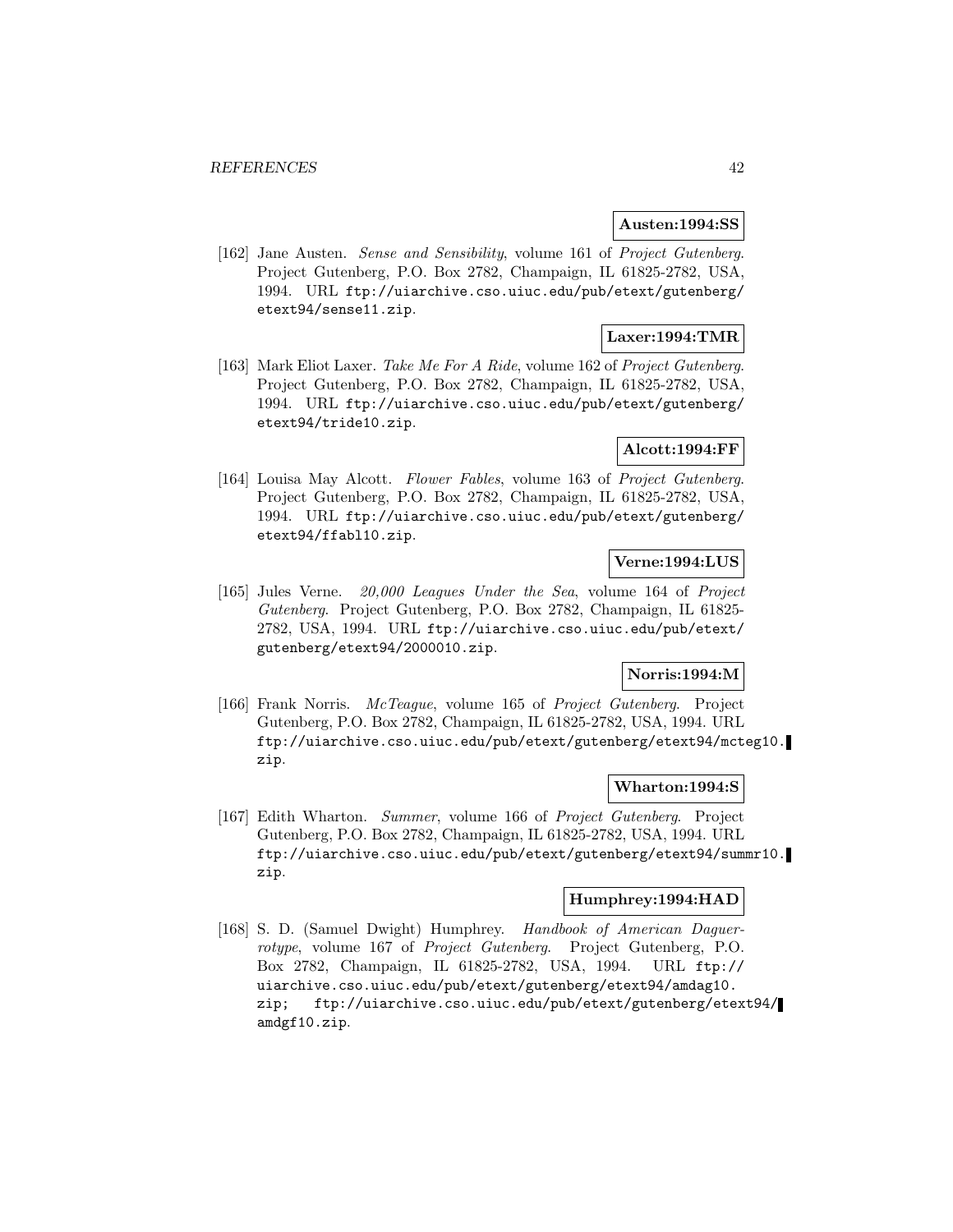### **Snelling:1994:HPA**

[169] Henry Hunt Snelling. History and Practice of the Art of Photography or the production of pictures through the agency of light, volume 168 of Project Gutenberg. Project Gutenberg, P.O. Box 2782, Champaign, IL 61825-2782, USA, 1994. URL ftp://uiarchive.cso.uiuc.edu/pub/ etext/gutenberg/etext94/hipho10.zip; ftp://uiarchive.cso. uiuc.edu/pub/etext/gutenberg/etext94/hiphogif.zip.

# **Morris:1994:WAW**

[170] William Morris. The Well At The World's End, volume 169 of Project Gutenberg. Project Gutenberg, P.O. Box 2782, Champaign, IL 61825- 2782, USA, 1994. URL ftp://uiarchive.cso.uiuc.edu/pub/etext/ gutenberg/etext94/wwend10.zip.

# **Collins:1994:HH**

[171] Wilkie Collins. The Haunted Hotel, volume 170 of Project Gutenberg. Project Gutenberg, P.O. Box 2782, Champaign, IL 61825-2782, USA, 1994. URL ftp://uiarchive.cso.uiuc.edu/pub/etext/gutenberg/ etext94/hhotl10.zip.

# **Rowson:1994:CT**

[172] Susanna Rowson. Charlotte Temple, volume 171 of Project Gutenberg. Project Gutenberg, P.O. Box 2782, Champaign, IL 61825-2782, USA, 1994. URL ftp://uiarchive.cso.uiuc.edu/pub/etext/gutenberg/ etext94/chtem10.zip.

### **Morley:1994:HB**

[173] Christopher Morley. The Haunted Bookshop, volume 172 of Project Gutenberg. Project Gutenberg, P.O. Box 2782, Champaign, IL 61825- 2782, USA, 1994. URL ftp://uiarchive.cso.uiuc.edu/pub/etext/ gutenberg/etext94/hbook10.zip.

#### **Rohmer:1994:IDF**

[174] Sax Rohmer. The Insidious Dr. Fu Manchu, volume 173 of Project Gutenberg. Project Gutenberg, P.O. Box 2782, Champaign, IL 61825- 2782, USA, 1994. URL ftp://uiarchive.cso.uiuc.edu/pub/etext/ gutenberg/etext94/fuman12.zip.

## **Wilde:1994:PDG**

[175] Oscar Wilde. The Picture of Dorian Gray, volume 174 of Project Gutenberg. Project Gutenberg, P.O. Box 2782, Champaign, IL 61825- 2782, USA, 1994. URL ftp://uiarchive.cso.uiuc.edu/pub/etext/ gutenberg/etext94/dgray10.zip.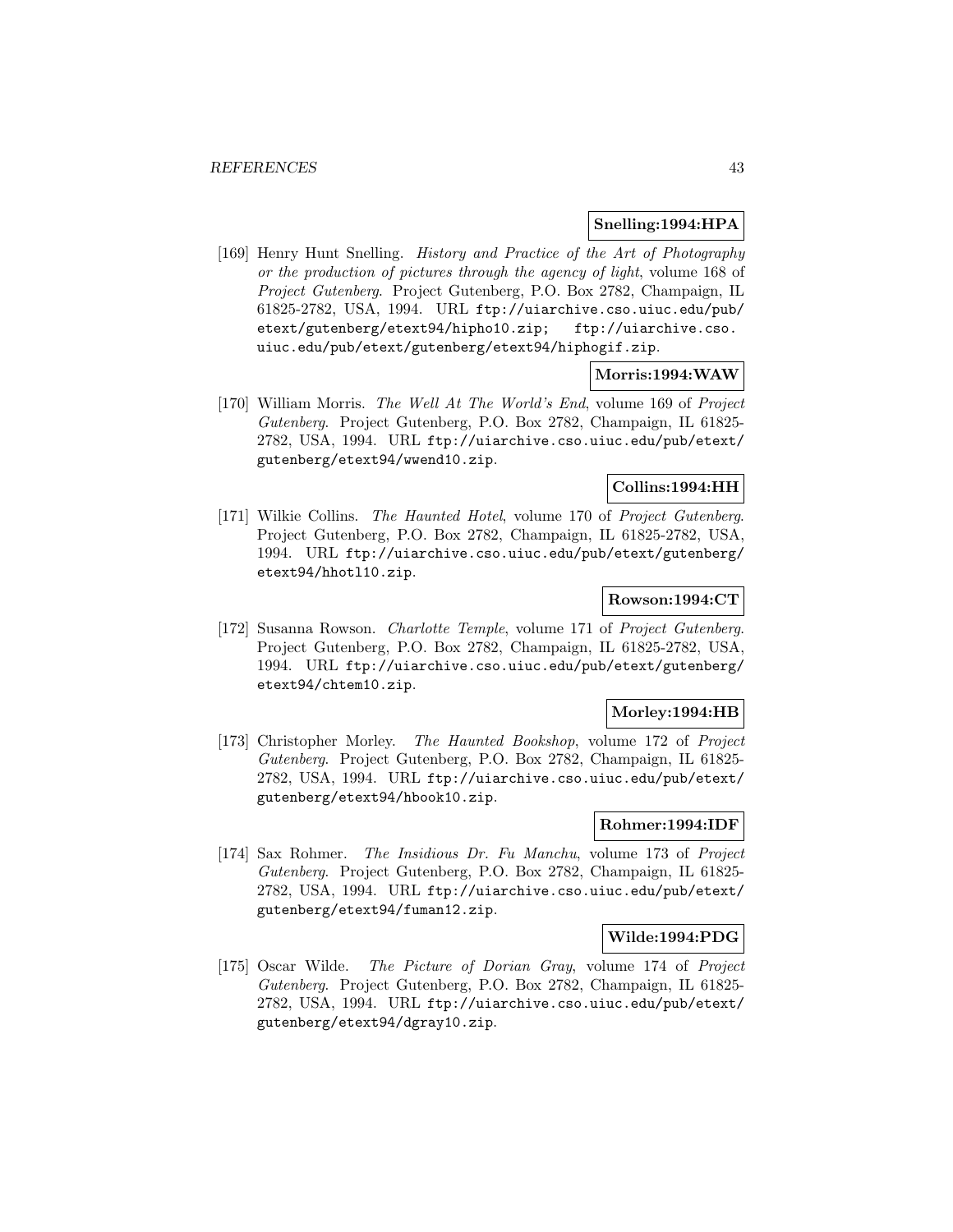#### **Leroux:1994:PO**

[176] Gaston Leroux. The Phantom of the Opera, volume 175 of Project Gutenberg. Project Gutenberg, P.O. Box 2782, Champaign, IL 61825- 2782, USA, 1994. URL ftp://uiarchive.cso.uiuc.edu/pub/etext/ gutenberg/etext94/phant11.zip.

# **James:1994:RH**

[177] Henry James. Roderick Hudson, volume 176 of Project Gutenberg. Project Gutenberg, P.O. Box 2782, Champaign, IL 61825-2782, USA, 1994. URL ftp://uiarchive.cso.uiuc.edu/pub/etext/gutenberg/ etext94/rhuds10.zip.

# **James:1994:A**

[178] Henry James. The American, volume 177 of Project Gutenberg. Project Gutenberg, P.O. Box 2782, Champaign, IL 61825-2782, USA, 1994. URL ftp://uiarchive.cso.uiuc.edu/pub/etext/gutenberg/ etext94/theam10.zip.

# **James:1994:C**

[179] Henry James. Confidence, volume 178 of Project Gutenberg. Project Gutenberg, P.O. Box 2782, Champaign, IL 61825-2782, USA, 1994. URL ftp://uiarchive.cso.uiuc.edu/pub/etext/gutenberg/etext94/confi10. zip.

### **James:1994:E**

[180] Henry James. The Europeans, volume 179 of Project Gutenberg. Project Gutenberg, P.O. Box 2782, Champaign, IL 61825-2782, USA, 1994. URL ftp://uiarchive.cso.uiuc.edu/pub/etext/gutenberg/ etext94/theeu10.zip.

## **Anonymous:1994:CWF**

[181] Anonymous. The 1994 CIA World Factbook, volume 180 of Project Gutenberg. Project Gutenberg, P.O. Box 2782, Champaign, IL 61825- 2782, USA, 1994. URL ftp://uiarchive.cso.uiuc.edu/pub/etext/ gutenberg/etext94/world94.zip.

#### **Anonymous:1995:PGE**

[182] Anonymous. The Project Gutenberg Encyclopedia, volume 181–200 of Project Gutenberg. Project Gutenberg, P.O. Box 2782, Champaign, IL 61825-2782, USA, 1995. URL ftp://uiarchive.cso.uiuc.edu/ pub/etext/gutenberg/etext95/pge0112.zip (Volume 1 of 28);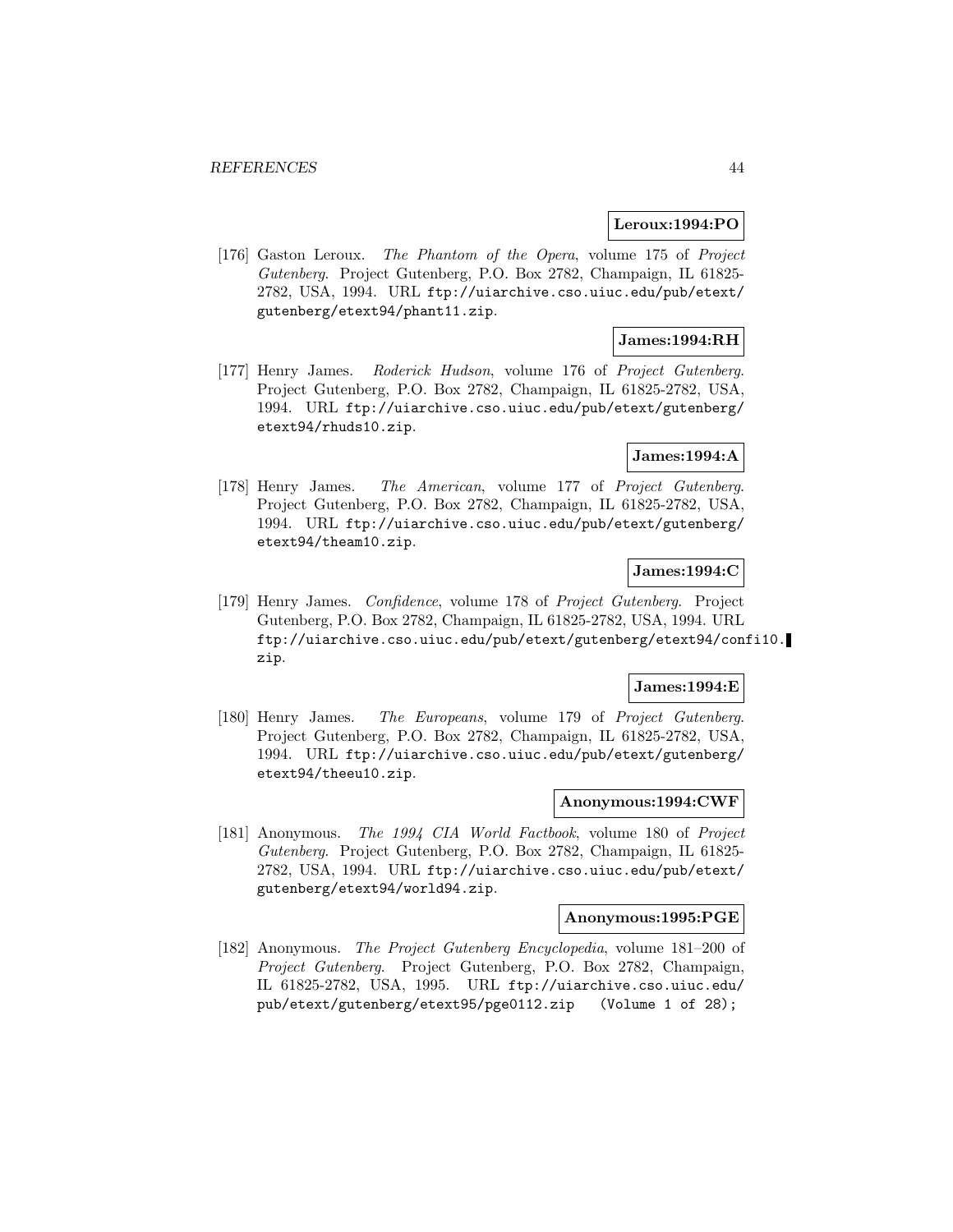ftp://uiarchive.cso.uiuc.edu/pub/etext/gutenberg/etext95/pge0110r. zip (Volume 1 of 28).

# **Abbott:1995:FIV**

[183] Edwin A. Abbott. Flatland *[Illustrated Version]*, volume 201 of *Project* Gutenberg. Project Gutenberg, P.O. Box 2782, Champaign, IL 61825- 2782, USA, 1995. URL ftp://uiarchive.cso.uiuc.edu/pub/etext/ gutenberg/etext95/flat10a.zip.

## **Douglass:1995:MBM**

[184] Frederick Douglass. My Bondage and My Freedom, volume 202 of Project Gutenberg. Project Gutenberg, P.O. Box 2782, Champaign, IL 61825- 2782, USA, 1995. URL ftp://uiarchive.cso.uiuc.edu/pub/etext/ gutenberg/etext95/bfree10.zip.

## **Stowe:1995:UTC**

[185] Harriet Beecher Stowe. Uncle Tom's Cabin, volume 203 of Project Gutenberg. Project Gutenberg, P.O. Box 2782, Champaign, IL 61825- 2782, USA, 1995. URL ftp://uiarchive.cso.uiuc.edu/pub/etext/ gutenberg/etext95/utomc10.zip.

# **Chesterton:1995:IFB**

[186] G. K. (Gilbert Keith) Chesterton. The Innocence of Father Brown, volume 204 of Project Gutenberg. Project Gutenberg, P.O. Box 2782, Champaign, IL 61825-2782, USA, 1995. URL ftp://uiarchive.cso.uiuc. edu/pub/etext/gutenberg/etext95/infrb10.zip.

# **Thoreau:1995:W**

[187] Henry David Thoreau. Walden, volume 205 of Project Gutenberg. Project Gutenberg, P.O. Box 2782, Champaign, IL 61825-2782, USA, 1995. URL ftp://uiarchive.cso.uiuc.edu/pub/etext/gutenberg/ etext95/waldn10.zip.

# **Anonymous:1995:MLK**

[188] Anonymous. *Martin Luther King Jr. Day Anthology*  $\#1$ , volume 206 of Project Gutenberg. Project Gutenberg, P.O. Box 2782, Champaign, IL 61825-2782, USA, 1995. URL ftp://uiarchive.cso.uiuc.edu/pub/ etext/gutenberg/etext95/1mlkd11.zip.

#### **Service:1995:SY**

[189] Robert William Service. The Spell of the Yukon, volume 207 of Project Gutenberg. Project Gutenberg, P.O. Box 2782, Champaign, IL 61825-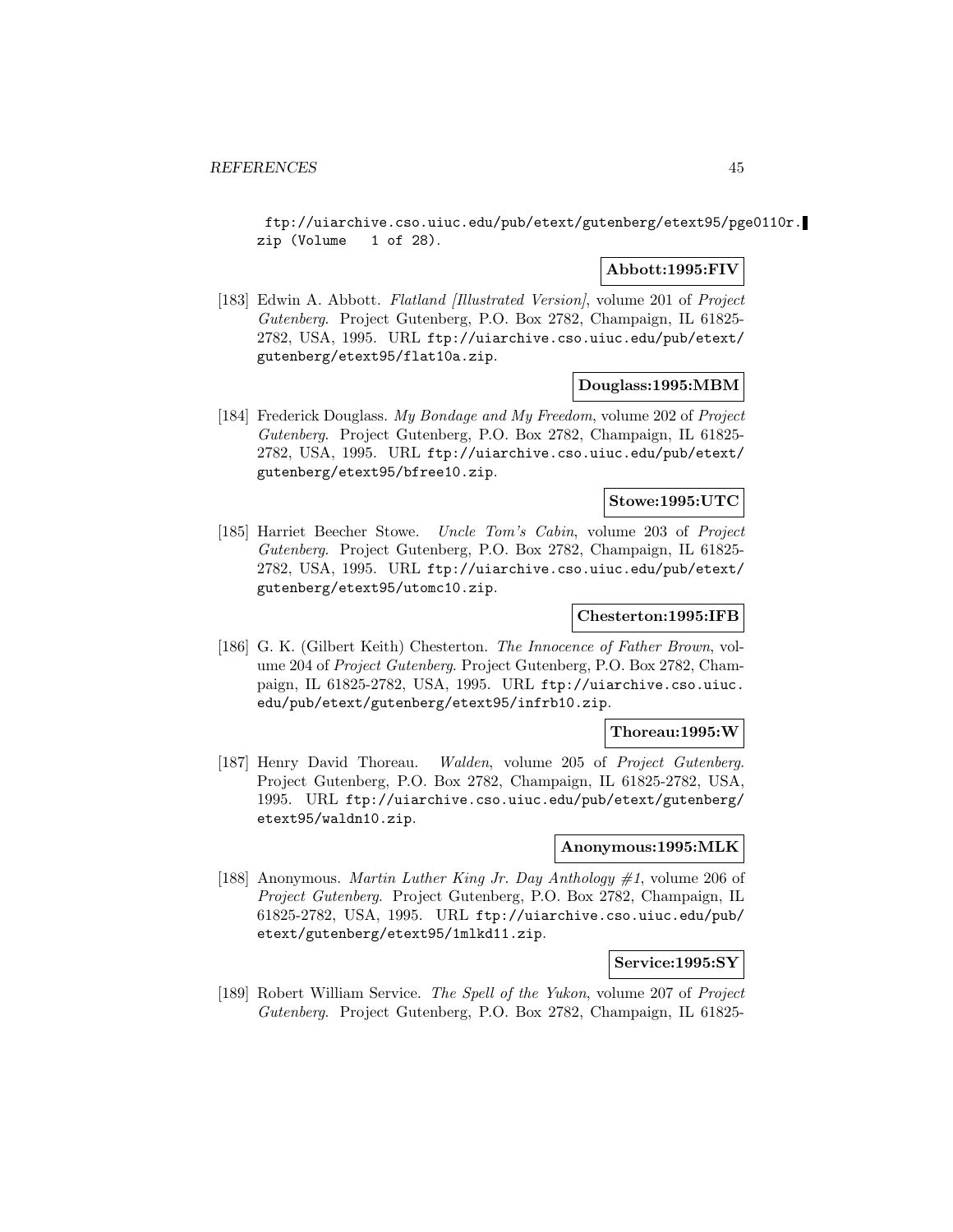2782, USA, 1995. URL ftp://uiarchive.cso.uiuc.edu/pub/etext/ gutenberg/etext95/spyuk11.zip.

# **James:1995:DM**

[190] Henry James. Daisy Miller, volume 208 of Project Gutenberg. Project Gutenberg, P.O. Box 2782, Champaign, IL 61825-2782, USA, 1995. URL ftp://uiarchive.cso.uiuc.edu/pub/etext/gutenberg/ etext95/dasym10.zip.

### **James:1995:TS**

[191] Henry James. Turn of the Screw, volume 209 of Project Gutenberg. Project Gutenberg, P.O. Box 2782, Champaign, IL 61825-2782, USA, 1995. URL ftp://uiarchive.cso.uiuc.edu/pub/etext/gutenberg/ etext95/tturn10.zip.

### **James:1995:IE**

[192] Henry James. An International Episode, volume 210 of Project Gutenberg. Project Gutenberg, P.O. Box 2782, Champaign, IL 61825- 2782, USA, 1995. URL ftp://uiarchive.cso.uiuc.edu/pub/etext/ gutenberg/etext95/intep10.zip.

# **James:1995:AP**

[193] Henry James. The Aspern Papers, volume 211 of Project Gutenberg. Project Gutenberg, P.O. Box 2782, Champaign, IL 61825-2782, USA, 1995. URL ftp://uiarchive.cso.uiuc.edu/pub/etext/gutenberg/ etext95/asprn10.zip.

### **Anonymous:1995:FMC**

[194] Anonymous. Factorial Math Constants A List of Factorial Math Constants, volume 212 of Project Gutenberg. Project Gutenberg, P.O. Box 2782, Champaign, IL 61825-2782, USA, 1995. URL ftp://uiarchive. cso.uiuc.edu/pub/etext/gutenberg/etext95/factr10.zip.

### **Paterson:1995:MSR**

[195] A. B. (Andrew Barton) Paterson. The Man From Snowy River, volume 213 of Project Gutenberg. Project Gutenberg, P.O. Box 2782, Champaign, IL 61825-2782, USA, 1995. URL ftp://uiarchive.cso.uiuc.edu/pub/ etext/gutenberg/etext95/snowy11.zip.

#### **Lawson:1995:DWW**

[196] Henry Lawson. In the Days When the World Was Wide, volume 214 of Project Gutenberg. Project Gutenberg, P.O. Box 2782, Champaign, IL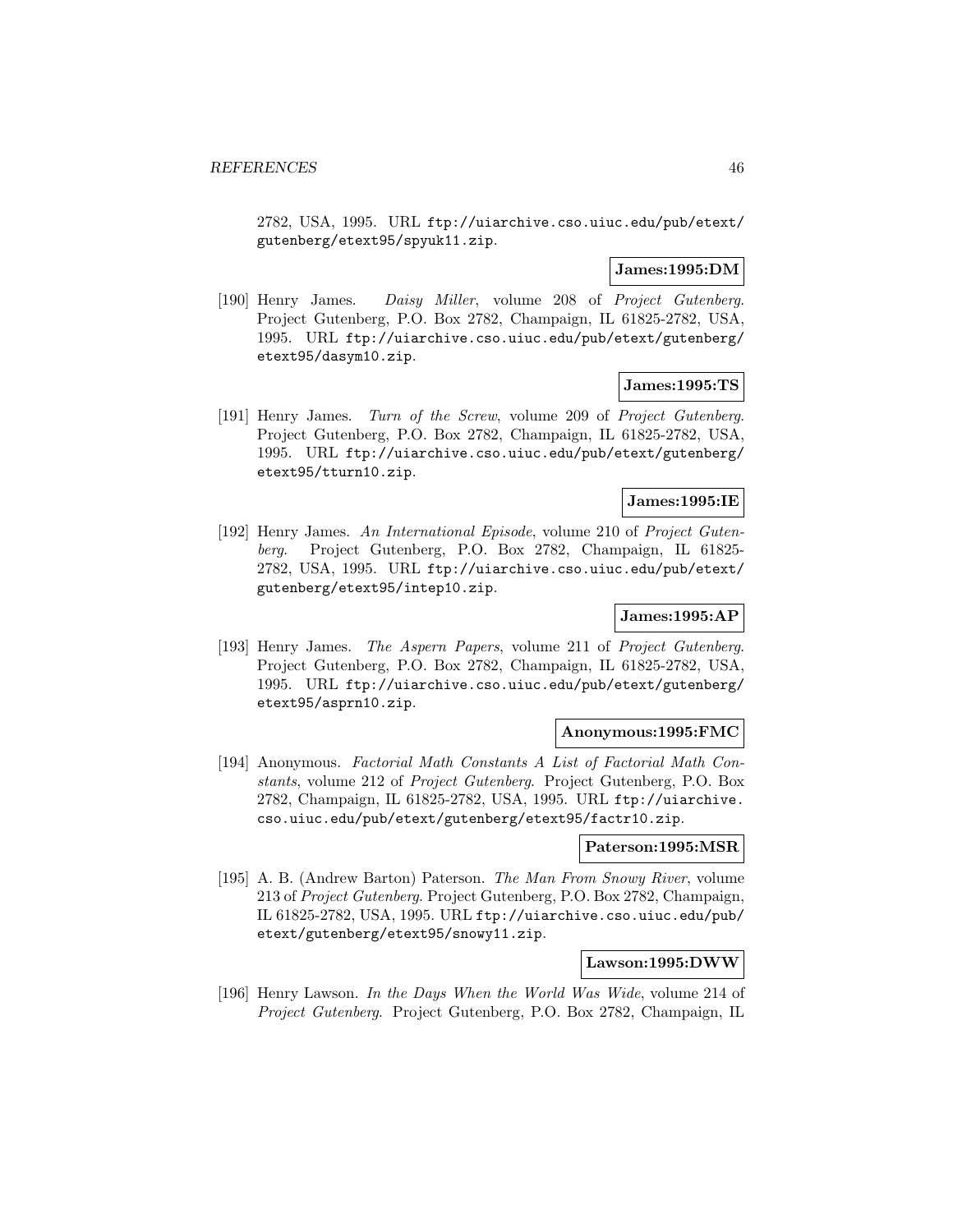61825-2782, USA, 1995. URL ftp://uiarchive.cso.uiuc.edu/pub/ etext/gutenberg/etext95/dwwww11.zip.

## **London:1995:CW**

[197] Jack London. The Call of the Wild, volume 215 of Project Gutenberg. Project Gutenberg, P.O. Box 2782, Champaign, IL 61825-2782, USA, 1995. URL ftp://uiarchive.cso.uiuc.edu/pub/etext/gutenberg/ etext95/callw10.zip.

## **Lao-tzu:1995:TTC**

[198] Lao-tzu. Tao Te Ching, volume 216 of Project Gutenberg. Project Gutenberg, P.O. Box 2782, Champaign, IL 61825-2782, USA, 1995. URL ftp:/ /uiarchive.cso.uiuc.edu/pub/etext/gutenberg/etext95/taote10. zip.

#### **Lawrence:1995:SL**

[199] D. H. (David Herbert) Lawrence. Sons and Lovers, volume 217 of Project Gutenberg. Project Gutenberg, P.O. Box 2782, Champaign, IL 61825- 2782, USA, 1995. URL ftp://uiarchive.cso.uiuc.edu/pub/etext/ gutenberg/etext95/sonsa11.zip.

# **Anonymous:1995:CCL**

[200] Anonymous. Caesar's Commentaries in Latin [Books I thru IV], volume 218 of Project Gutenberg. Project Gutenberg, P.O. Box 2782, Champaign, IL 61825-2782, USA, 1995. URL ftp://uiarchive.cso.uiuc.edu/pub/ etext/gutenberg/etext95/galli10.zip.

### **Conrad:1995:HD**

[201] Joseph Conrad. Heart of Darkness, volume 219 of Project Gutenberg. Project Gutenberg, P.O. Box 2782, Champaign, IL 61825-2782, USA, 1995. URL ftp://uiarchive.cso.uiuc.edu/pub/etext/gutenberg/ etext95/hdark11.zip.

# **Conrad:1995:SS**

[202] Joseph Conrad. The Secret Sharer, volume 220 of Project Gutenberg. Project Gutenberg, P.O. Box 2782, Champaign, IL 61825-2782, USA, 1995. URL ftp://uiarchive.cso.uiuc.edu/pub/etext/gutenberg/ etext95/sshar11.zip.

#### **ConanDoyle:1995:RSH**

[203] Sir Arthur Conan Doyle. The Return of Sherlock Holmes [Magazine Edition], volume 221 of Project Gutenberg. Project Gutenberg, P.O. Box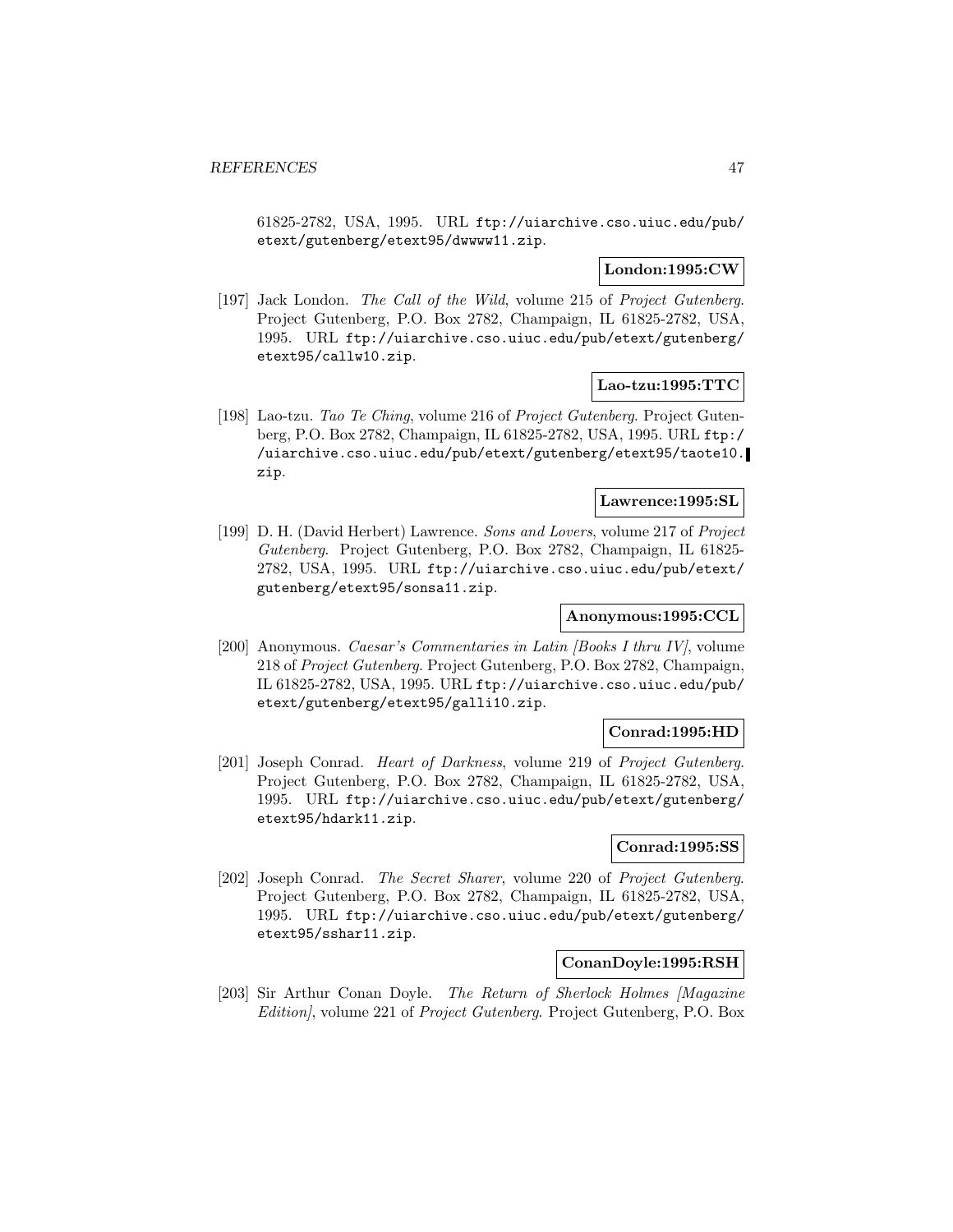2782, Champaign, IL 61825-2782, USA, 1995. URL ftp://uiarchive. cso.uiuc.edu/pub/etext/gutenberg/etext95/rholm11b.zip.

### **Maugham:1995:MS**

[204] W. Somerset (William Somerset) Maugham. Moon and Sixpence, volume 222 of Project Gutenberg. Project Gutenberg, P.O. Box 2782, Champaign, IL 61825-2782, USA, 1995. URL ftp://uiarchive.cso.uiuc.edu/pub/ etext/gutenberg/etext95/moona10.zip.

### **Chesterton:1995:WFB**

[205] G. K. (Gilbert Keith) Chesterton. The Wisdom of Father Brown, volume 223 of Project Gutenberg. Project Gutenberg, P.O. Box 2782, Champaign, IL 61825-2782, USA, 1995. URL ftp://uiarchive.cso.uiuc.edu/pub/ etext/gutenberg/etext95/wifrb10.zip.

## **Hardy:1995:PBE**

[206] Thomas Hardy. A Pair of Blue Eyes, volume 224 of Project Gutenberg. Project Gutenberg, P.O. Box 2782, Champaign, IL 61825-2782, USA, 1995. URL ftp://uiarchive.cso.uiuc.edu/pub/etext/gutenberg/ etext95/pblue10.zip.

# **MacDonald:1995:ABN**

[207] George MacDonald. At the Back of the North Wind, volume 225 of Project Gutenberg. Project Gutenberg, P.O. Box 2782, Champaign, IL 61825-2782, USA, 1995. URL ftp://uiarchive.cso.uiuc.edu/pub/ etext/gutenberg/etext95/nwind10.zip.

## **Cicero:1995:COL**

[208] Marcus Tullius Cicero. Cicero's Orations [in Latin, Selected Orations], volume 226 of Project Gutenberg. Project Gutenberg, P.O. Box 2782, Champaign, IL 61825-2782, USA, 1995. URL ftp://uiarchive.cso. uiuc.edu/pub/etext/gutenberg/etext95/ccero10.zip.

# **Virgil:1995:AL**

[209] 70-19 BC Virgil. The Aeneid [in Latin], volume 227 of Project Gutenberg. Project Gutenberg, P.O. Box 2782, Champaign, IL 61825-2782, USA, 1995. URL ftp://uiarchive.cso.uiuc.edu/pub/etext/gutenberg/ etext95/anidl10.zip.

# **Virgil:1995:A**

[210] 70-19 BC Virgil. The Aeneid, volume 228 of Project Gutenberg. Project Gutenberg, P.O. Box 2782, Champaign, IL 61825-2782, USA,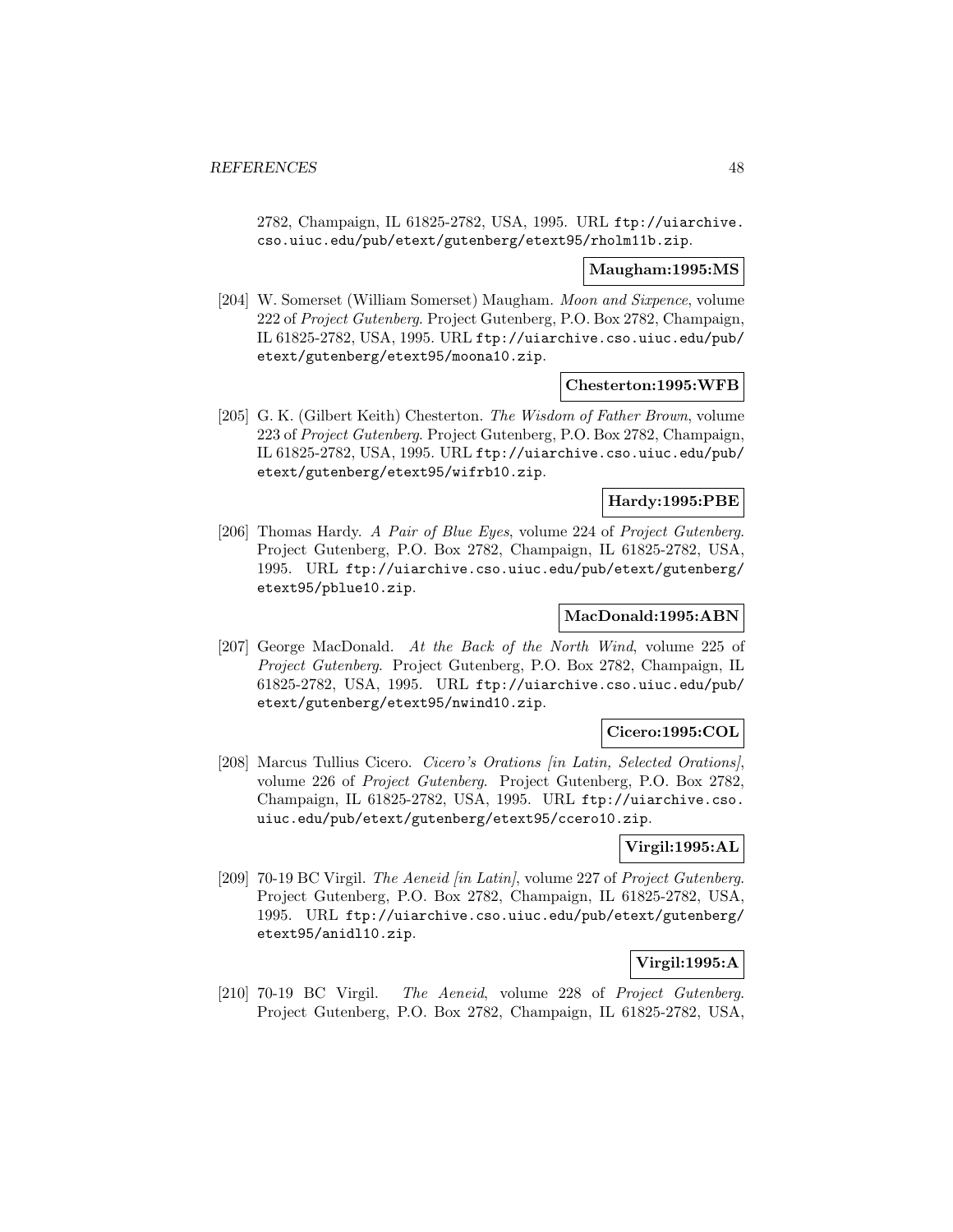1995. URL ftp://uiarchive.cso.uiuc.edu/pub/etext/gutenberg/ etext95/anide10.zip.

# **Virgil:1995:Ba**

[211] 70-19 BC Virgil. The Bucolics, volume 229 of Project Gutenberg. Project Gutenberg, P.O. Box 2782, Champaign, IL 61825-2782, USA, 1995. URL ftp://uiarchive.cso.uiuc.edu/pub/etext/gutenberg/ etext95/bucol10.zip.

# **Virgil:1995:Bb**

[212] 70-19 BC Virgil. The Bucolics, volume 230 of Project Gutenberg. Project Gutenberg, P.O. Box 2782, Champaign, IL 61825-2782, USA, 1995. URL ftp://uiarchive.cso.uiuc.edu/pub/etext/gutenberg/ etext95/bucoe10.zip.

# **Virgil:1995:GL**

[213] 70-19 BC Virgil. The Georgics [in Latin], volume 231 of Project Gutenberg. Project Gutenberg, P.O. Box 2782, Champaign, IL 61825- 2782, USA, 1995. URL ftp://uiarchive.cso.uiuc.edu/pub/etext/ gutenberg/etext95/georl10.zip.

# **Virgil:1995:G**

[214] 70-19 BC Virgil. The Georgics, volume 232 of Project Gutenberg. Project Gutenberg, P.O. Box 2782, Champaign, IL 61825-2782, USA, 1995. URL ftp://uiarchive.cso.uiuc.edu/pub/etext/gutenberg/ etext95/geore10.zip.

## **Dreiser:1995:SC**

[215] Theodore Dreiser. Sister Carrie, volume 233 of Project Gutenberg. Project Gutenberg, P.O. Box 2782, Champaign, IL 61825-2782, USA, 1995. URL ftp://uiarchive.cso.uiuc.edu/pub/etext/gutenberg/ etext95/scarr10.zip.

# **Morris:1995:CC**

[216] William Morris. Child Christopher, volume 234 of Project Gutenberg. Project Gutenberg, P.O. Box 2782, Champaign, IL 61825-2782, USA, 1995. URL ftp://uiarchive.cso.uiuc.edu/pub/etext/gutenberg/ etext95/chilc10.zip.

## **Salza:1995:WGI**

[217] Giuseppe Salza. William Gibson Interviewed, volume 235 of Project Gutenberg. Project Gutenberg, P.O. Box 2782, Champaign, IL 61825-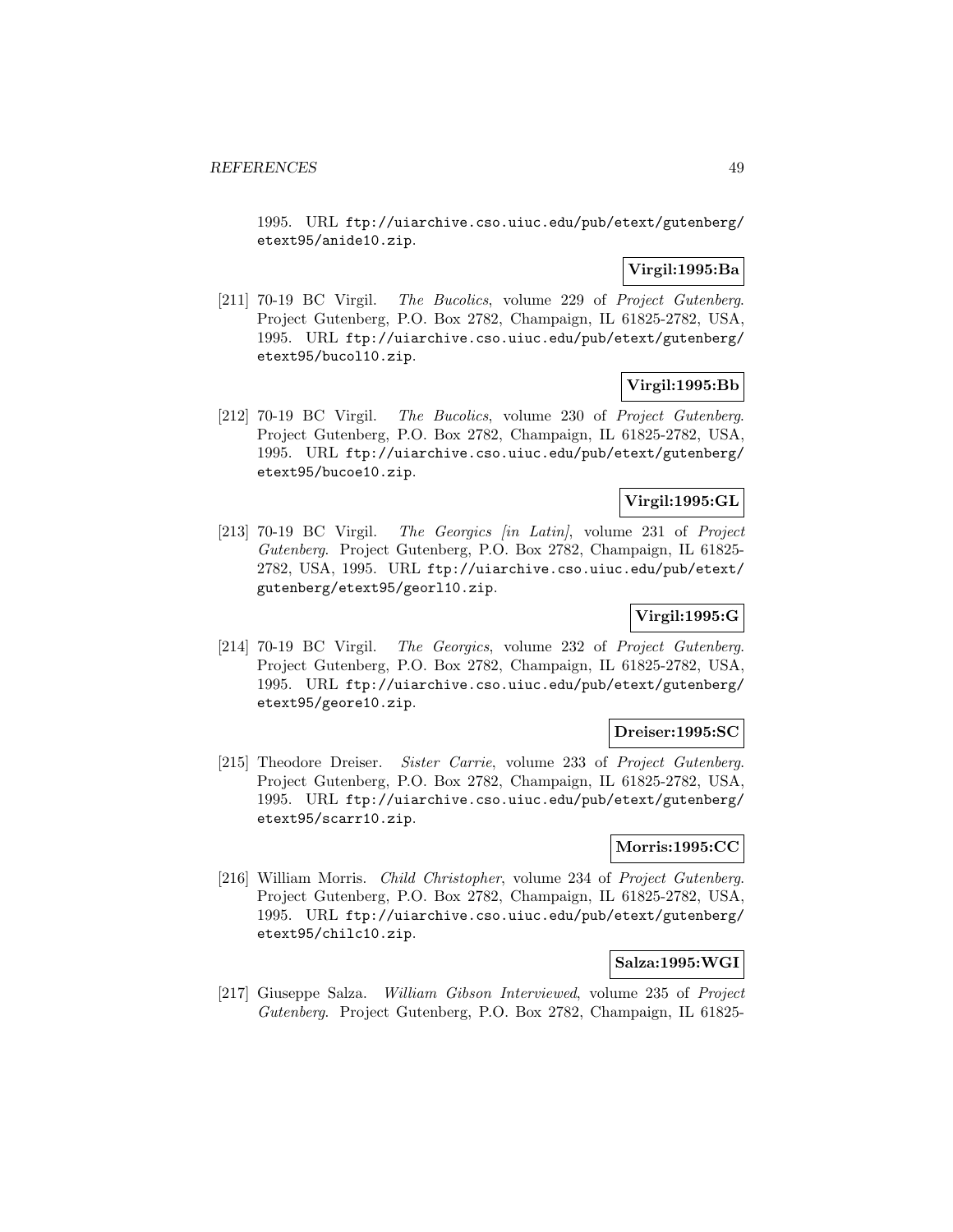2782, USA, 1995. URL ftp://uiarchive.cso.uiuc.edu/pub/etext/ gutenberg/etext95/wmgib10.zip.

# **Kipling:1995:JB**

[218] Rudyard Kipling. The Jungle Book, volume 236 of Project Gutenberg. Project Gutenberg, P.O. Box 2782, Champaign, IL 61825-2782, USA, 1995. URL ftp://uiarchive.cso.uiuc.edu/pub/etext/gutenberg/ etext95/jnglb10.zip.

## **Propertius:1995:SPC**

[219] Sextus Propertius. Sexti Properti Carmina, volume 237 of Project Gutenberg. Project Gutenberg, P.O. Box 2782, Champaign, IL 61825- 2782, USA, 1995. URL ftp://uiarchive.cso.uiuc.edu/pub/etext/ gutenberg/etext95/prpti10.zip.

### **Webster:1995:DE**

[220] Jean Webster. Dear Enemy, volume 238 of Project Gutenberg. Project Gutenberg, P.O. Box 2782, Champaign, IL 61825-2782, USA, 1995. URL ftp://uiarchive.cso.uiuc.edu/pub/etext/gutenberg/ etext95/drnmy10.zip.

# **Anonymous:1995:RMU**

[221] Anonymous. Radar Map of the United States, volume 239 of Project Gutenberg. Project Gutenberg, P.O. Box 2782, Champaign, IL 61825- 2782, USA, 1995. URL ftp://uiarchive.cso.uiuc.edu/pub/etext/ gutenberg/etext95/usmpr10.zip.

## **Harris:1995:SOA**

[222] Robert A. Harris. Stories From The Old Attic, volume 240 of Project Gutenberg. Project Gutenberg, P.O. Box 2782, Champaign, IL 61825- 2782, USA, 1995. URL ftp://uiarchive.cso.uiuc.edu/pub/etext/ gutenberg/etext95/sftoa10.zip.

# **Brown:1995:CCH**

[223] William Wells Brown. Clotelle; or The Colored Heroine, volume 241 of Project Gutenberg. Project Gutenberg, P.O. Box 2782, Champaign, IL 61825-2782, USA, 1995. URL ftp://uiarchive.cso.uiuc.edu/pub/ etext/gutenberg/etext95/clotl11.zip.

## **Cather:1995:MA**

[224] Willa Cather. My Antonia, volume 242 of Project Gutenberg. Project Gutenberg, P.O. Box 2782, Champaign, IL 61825-2782, USA,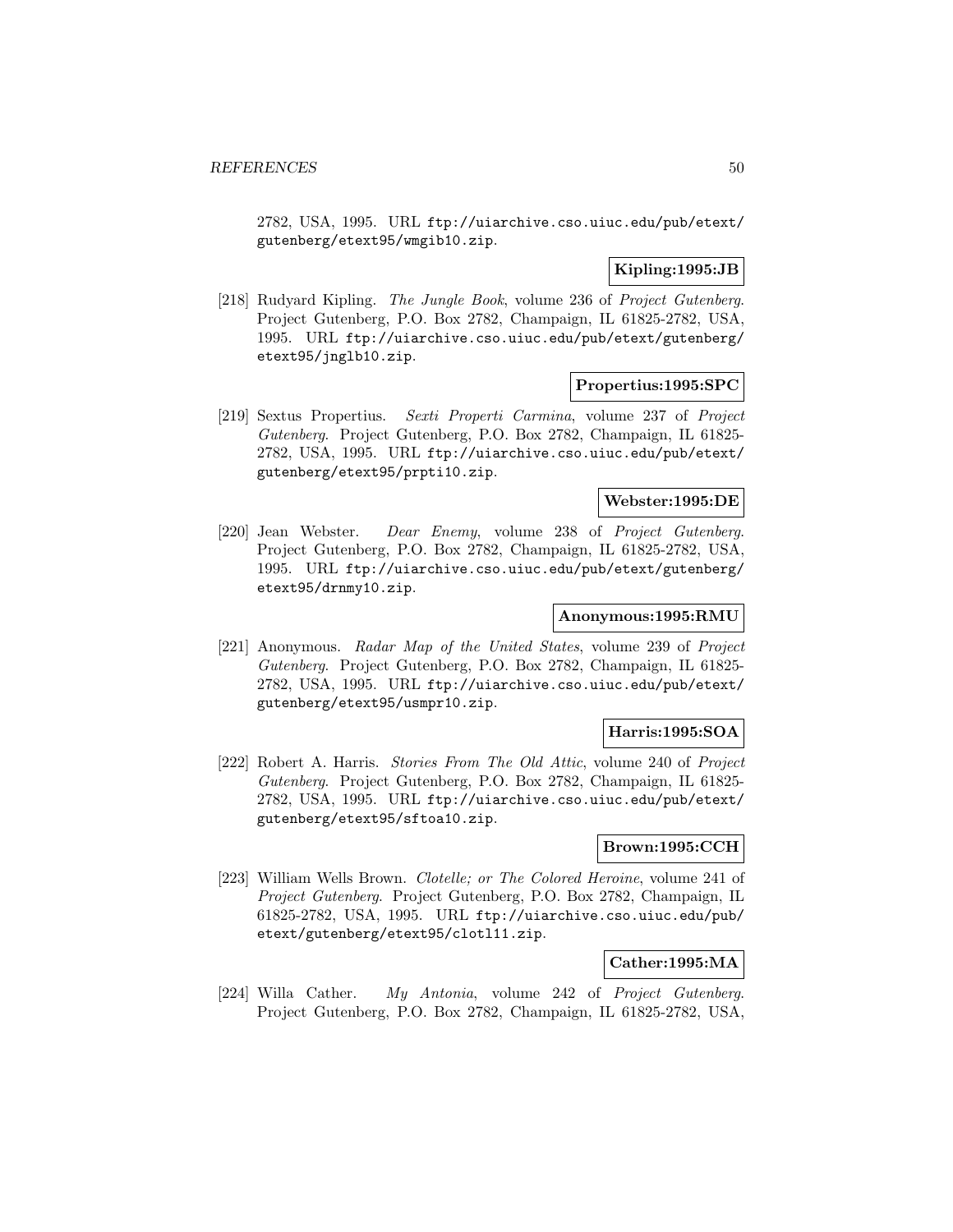1995. URL ftp://uiarchive.cso.uiuc.edu/pub/etext/gutenberg/ etext95/myant10.zip.

# **Tolstoy:1995:FC**

[225] Count Leo Nikoleyevich Tolstoy. The Forged Coupon, volume 243 of Project Gutenberg. Project Gutenberg, P.O. Box 2782, Champaign, IL 61825-2782, USA, 1995. URL ftp://uiarchive.cso.uiuc.edu/pub/ etext/gutenberg/etext95/forgd10.zip.

### **ConanDoyle:1995:SS**

[226] Sir Arthur Conan Doyle. A Study In Scarlet, volume 244 of Project Gutenberg. Project Gutenberg, P.O. Box 2782, Champaign, IL 61825-2782, USA, 1995. URL ftp://uiarchive.cso.uiuc.edu/pub/ etext/gutenberg/etext95/study10.zip; ftp://uiarchive.cso. uiuc.edu/pub/etext/gutenberg/etext95/study10h.zip ((HTML) ).

# **Twain:1995:LM**

[227] Mark Twain. Life on the Mississippi, volume 245 of Project Gutenberg. Project Gutenberg, P.O. Box 2782, Champaign, IL 61825-2782, USA, 1995. URL ftp://uiarchive.cso.uiuc.edu/pub/etext/gutenberg/ etext95/lmiss11.zip.

## **Fitzgerald:1995:ROK**

[228] Edward Fitzgerald. The Rubaiyat of Omar Khayam, volume 246 of Project Gutenberg. Project Gutenberg, P.O. Box 2782, Champaign, IL 61825-2782, USA, 1995. URL ftp://uiarchive.cso.uiuc.edu/pub/ etext/gutenberg/etext95/rubai10.zip.

#### **Anonymous:1995:WUD**

[229] Anonymous. Webster's Unabridged Dictionary, volume 247–248 of Project Gutenberg. Project Gutenberg, P.O. Box 2782, Champaign, IL 61825-2782, USA, 1995. URL ftp://uiarchive.cso.uiuc.edu/ pub/etext/gutenberg/etext95/wbstr11a.zip (1st 100 pages); ftp://uiarchive.cso.uiuc.edu/pub/etext/gutenberg/etext95/wbstr11b. zip (2nd 100 pages). includes 8-bit characters.

# **Anonymous:1995:FCP**

[230] Anonymous. French Cave Paintings, volume 249 of Project Gutenberg. Project Gutenberg, P.O. Box 2782, Champaign, IL 61825-2782, USA, 1995. URL ftp://uiarchive.cso.uiuc.edu/pub/etext/gutenberg/ etext95/cavep11.zip.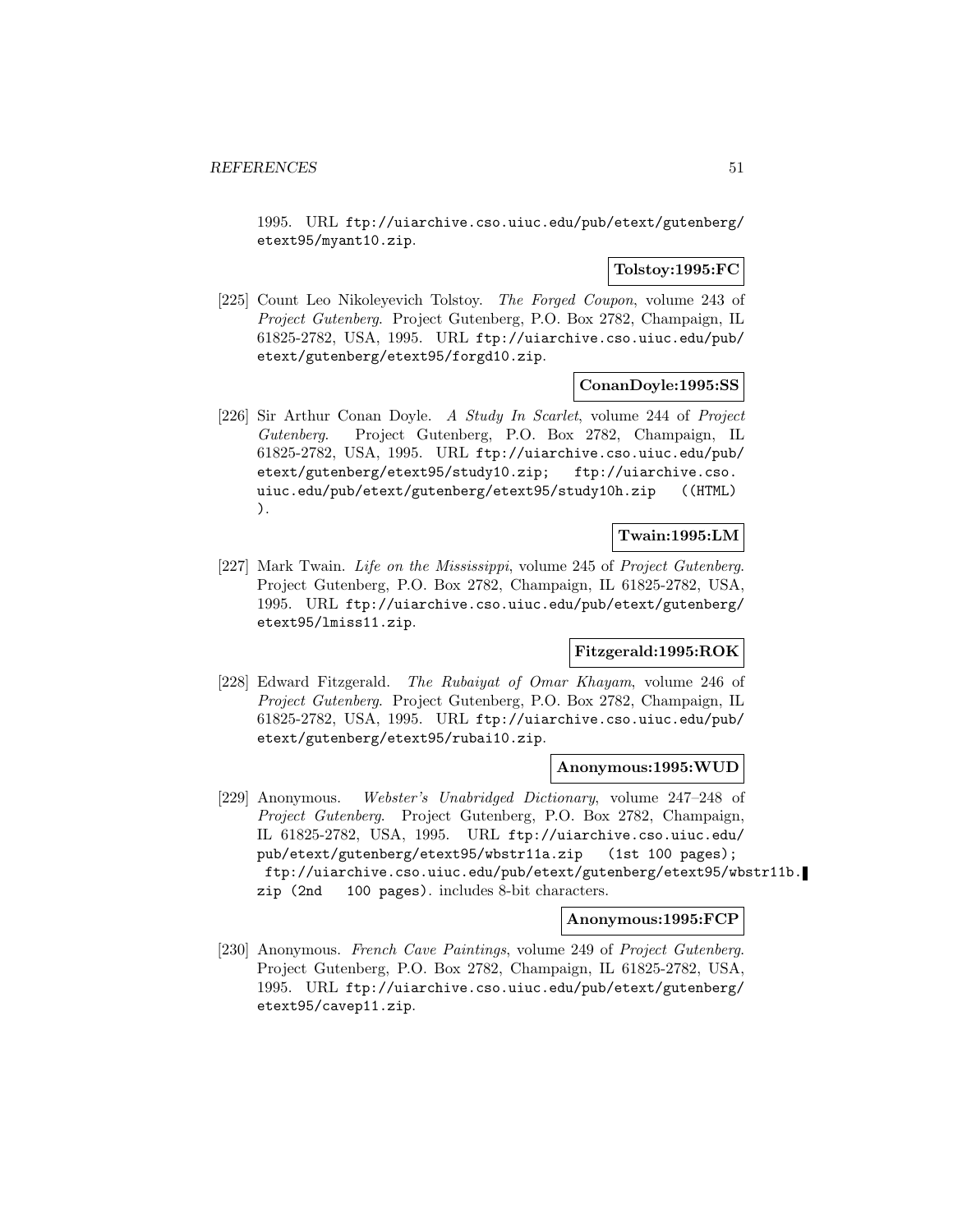## **Hart:1995:BHI**

[231] Michael S. Hart. A Brief History of the Internet, volume 250 of Project Gutenberg. Project Gutenberg, P.O. Box 2782, Champaign, IL 61825- 2782, USA, 1995. URL ftp://uiarchive.cso.uiuc.edu/pub/etext/ gutenberg/etext95/bhoti01.zip.

# **Anonymous:1995:USCa**

[232] Anonymous. United States Congressional Address Book, 1995, volume 251 of Project Gutenberg. Project Gutenberg, P.O. Box 2782, Champaign, IL 61825-2782, USA, 1995. URL ftp://uiarchive.cso.uiuc.edu/pub/ etext/gutenberg/etext95/uscon95.zip; ftp://uiarchive.cso. uiuc.edu/pub/etext/gutenberg/etext95/uscon95a.zip; ftp:// uiarchive.cso.uiuc.edu/pub/etext/gutenberg/etext95/uscon95b. zip.

# **Anonymous:1995:USCb**

[233] Anonymous. The United States Copyright Act of 1976, volume 252 of Project Gutenberg. Project Gutenberg, P.O. Box 2782, Champaign, IL 61825-2782, USA, 1995. URL ftp://uiarchive.cso.uiuc.edu/pub/ etext/gutenberg/etext95/uscpy76.zip.

# **Anonymous:1995:BUC**

[234] Anonymous. The Berne Universal Copyright Convention, volume 253 of Project Gutenberg. Project Gutenberg, P.O. Box 2782, Champaign, IL 61825-2782, USA, 1995. URL ftp://uiarchive.cso.uiuc.edu/pub/ etext/gutenberg/etext95/berne10.zip.

### **Plato:1995:SSM**

[235] Plato. The Second Story of Meno, volume 254 of Project Gutenberg. Project Gutenberg, P.O. Box 2782, Champaign, IL 61825-2782, USA, 1995. URL ftp://uiarchive.cso.uiuc.edu/pub/etext/gutenberg/ etext95/meno210.zip.

# **Scavezze:1995:QER**

[236] Dan Scavezze. QREAD, Etext Reader for Windows, volume 255 of Project Gutenberg. Project Gutenberg, P.O. Box 2782, Champaign, IL 61825-2782, USA, 1995. URL ftp://uiarchive.cso.uiuc.edu/pub/ etext/gutenberg/etext95/qread121.zip.

## **Anonymous:1995:MMP**

[237] Anonymous. MPG Motion Picture of Rotating Earth, volume 256 of Project Gutenberg. Project Gutenberg, P.O. Box 2782, Champaign, IL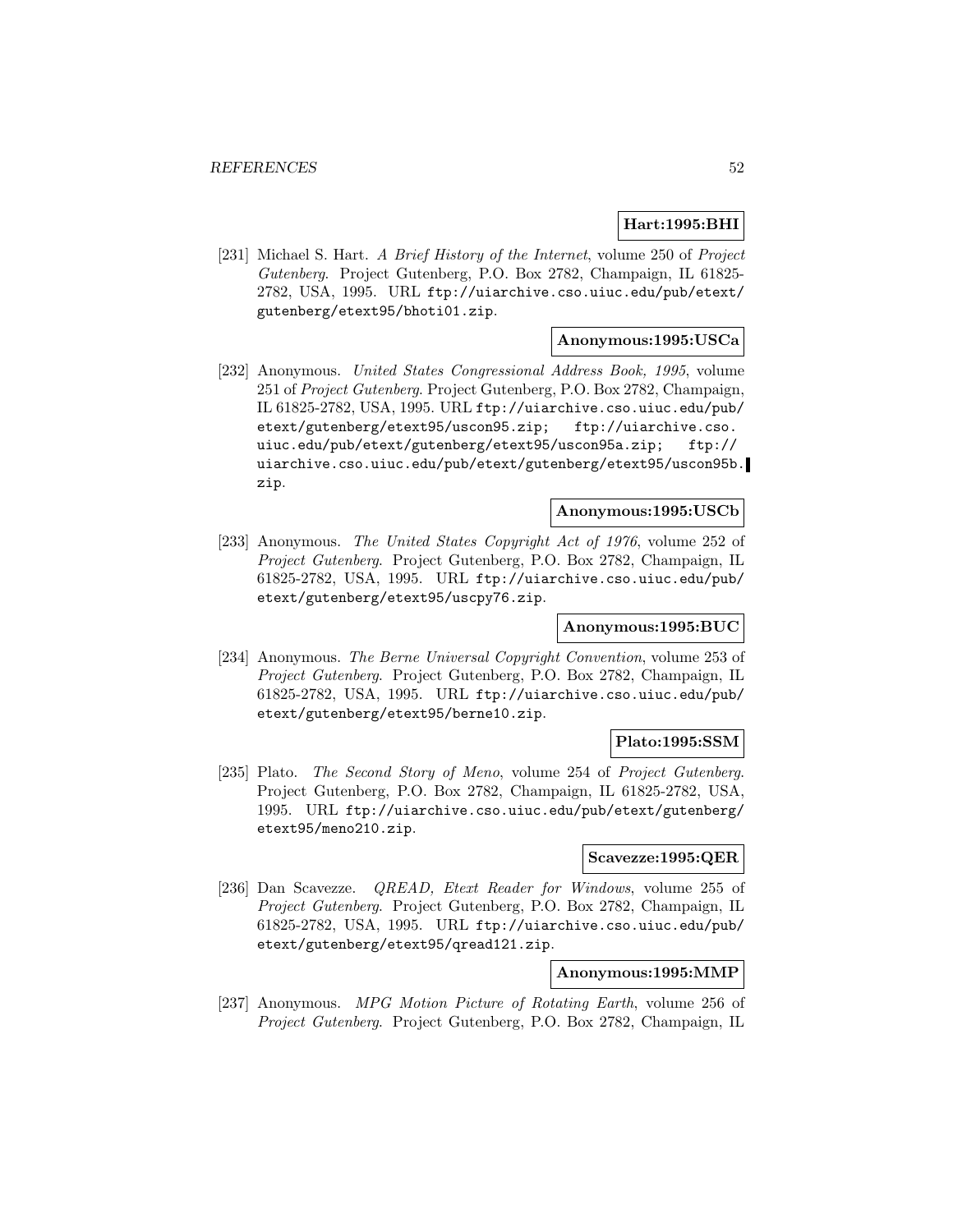61825-2782, USA, 1995. URL ftp://uiarchive.cso.uiuc.edu/pub/ etext/gutenberg/etext95/earth10.zip.

### **Chaucer:1995:TC**

[238] Geoffrey Chaucer. Troilus and Crisyde, volume 257 of Project Gutenberg. Project Gutenberg, P.O. Box 2782, Champaign, IL 61825-2782, USA, 1995. URL ftp://uiarchive.cso.uiuc.edu/pub/etext/gutenberg/ etext95/troic10.zip.

# **Anonymous:1995:PA**

[239] Anonymous. The Poems of A.L., volume 258 of Project Gutenberg. Project Gutenberg, P.O. Box 2782, Champaign, IL 61825-2782, USA, 1995. URL ftp://uiarchive.cso.uiuc.edu/pub/etext/gutenberg/ etext95/agord10.zip.

### **Service:1995:BC**

[240] Robert William Service. Ballads of a Cheechako, volume 259 of Project Gutenberg. Project Gutenberg, P.O. Box 2782, Champaign, IL 61825- 2782, USA, 1995. URL ftp://uiarchive.cso.uiuc.edu/pub/etext/ gutenberg/etext95/bchee10.zip.

# **Corson:1995:IB**

[241] Hiram Corson. Introduction to Browning, volume 260 of Project Gutenberg. Project Gutenberg, P.O. Box 2782, Champaign, IL 61825- 2782, USA, 1995. URL ftp://uiarchive.cso.uiuc.edu/pub/etext/ gutenberg/etext95/inbro10.zip.

#### **Lowell:1995:DMG**

[242] Amy Lowell. Dome of Many-Coloured Glass, volume 261 of Project Gutenberg. Project Gutenberg, P.O. Box 2782, Champaign, IL 61825- 2782, USA, 1995. URL ftp://uiarchive.cso.uiuc.edu/pub/etext/ gutenberg/etext95/domcg10.zip.

# **Brooke:1995:PRB**

[243] Rupert Brooke. Poems of Rupert Brooke, volume 262 of Project Gutenberg. Project Gutenberg, P.O. Box 2782, Champaign, IL 61825- 2782, USA, 1995. URL ftp://uiarchive.cso.uiuc.edu/pub/etext/ gutenberg/etext95/rupbr10.zip.

### **Kilmer:1995:TOP**

[244] Joyce Kilmer. Trees and Other Poems, volume 263 of Project Gutenberg. Project Gutenberg, P.O. Box 2782, Champaign, IL 61825-2782, USA,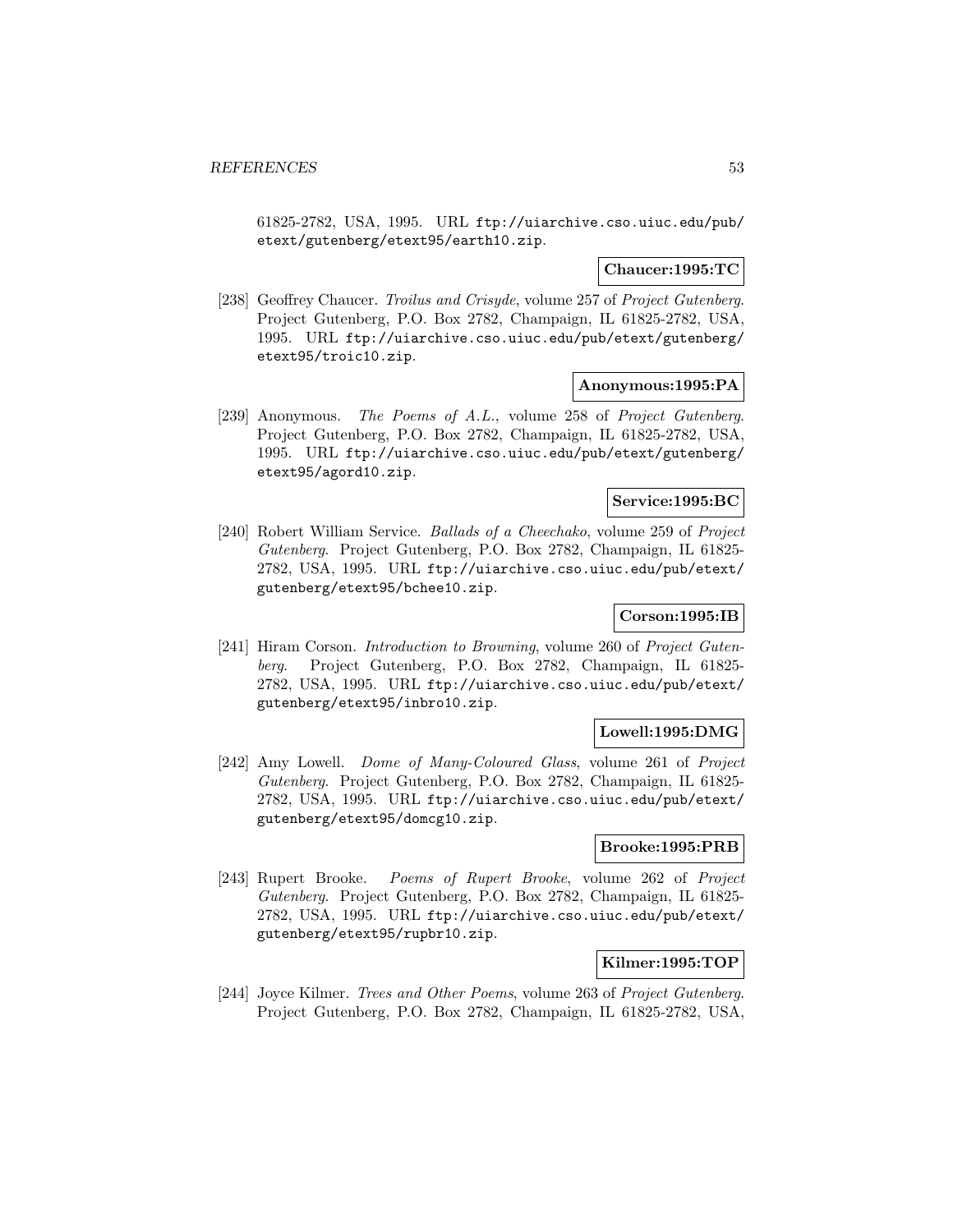1995. URL ftp://uiarchive.cso.uiuc.edu/pub/etext/gutenberg/ etext95/trees10.zip.

### **Kilmer:1995:MSO**

[245] Joyce Kilmer. Main Street and Other Poems, volume 264 of Project Gutenberg. Project Gutenberg, P.O. Box 2782, Champaign, IL 61825- 2782, USA, 1995. URL ftp://uiarchive.cso.uiuc.edu/pub/etext/ gutenberg/etext95/jkmst10.zip.

## **Anonymous:1995:LDC**

[246] Anonymous. The Life and Death of Cormac the Skald, volume 265 of Project Gutenberg. Project Gutenberg, P.O. Box 2782, Champaign, IL 61825-2782, USA, 1995. URL ftp://uiarchive.cso.uiuc.edu/pub/ etext/gutenberg/etext95/cormc10.zip.

### **Gower:1995:CA**

[247] John Gower. "Confessio Amantis", volume 266 of Project Gutenberg. Project Gutenberg, P.O. Box 2782, Champaign, IL 61825-2782, USA, 1995. URL ftp://uiarchive.cso.uiuc.edu/pub/etext/gutenberg/ etext95/conam10.zip.

# **Wharton:1995:T**

[248] Edith Wharton. The Touchstone, volume 267 of Project Gutenberg. Project Gutenberg, P.O. Box 2782, Champaign, IL 61825-2782, USA, 1995. URL ftp://uiarchive.cso.uiuc.edu/pub/etext/gutenberg/ etext95/touch10.zip.

## **Norris:1995:O**

[249] Frank Norris. The Octopus, volume 268 of Project Gutenberg. Project Gutenberg, P.O. Box 2782, Champaign, IL 61825-2782, USA, 1995. URL ftp://uiarchive.cso.uiuc.edu/pub/etext/gutenberg/ etext95/octop10.zip.

# **Saki:1995:BS**

[250] Saki. Beasts and Super-Beasts, volume 269 of Project Gutenberg. Project Gutenberg, P.O. Box 2782, Champaign, IL 61825-2782, USA, 1995. URL ftp://uiarchive.cso.uiuc.edu/pub/etext/gutenberg/ etext95/beast10.zip.

### **Grahame:1995:DD**

[251] Kenneth Grahame. Dream Days, volume 270 of Project Gutenberg. Project Gutenberg, P.O. Box 2782, Champaign, IL 61825-2782, USA,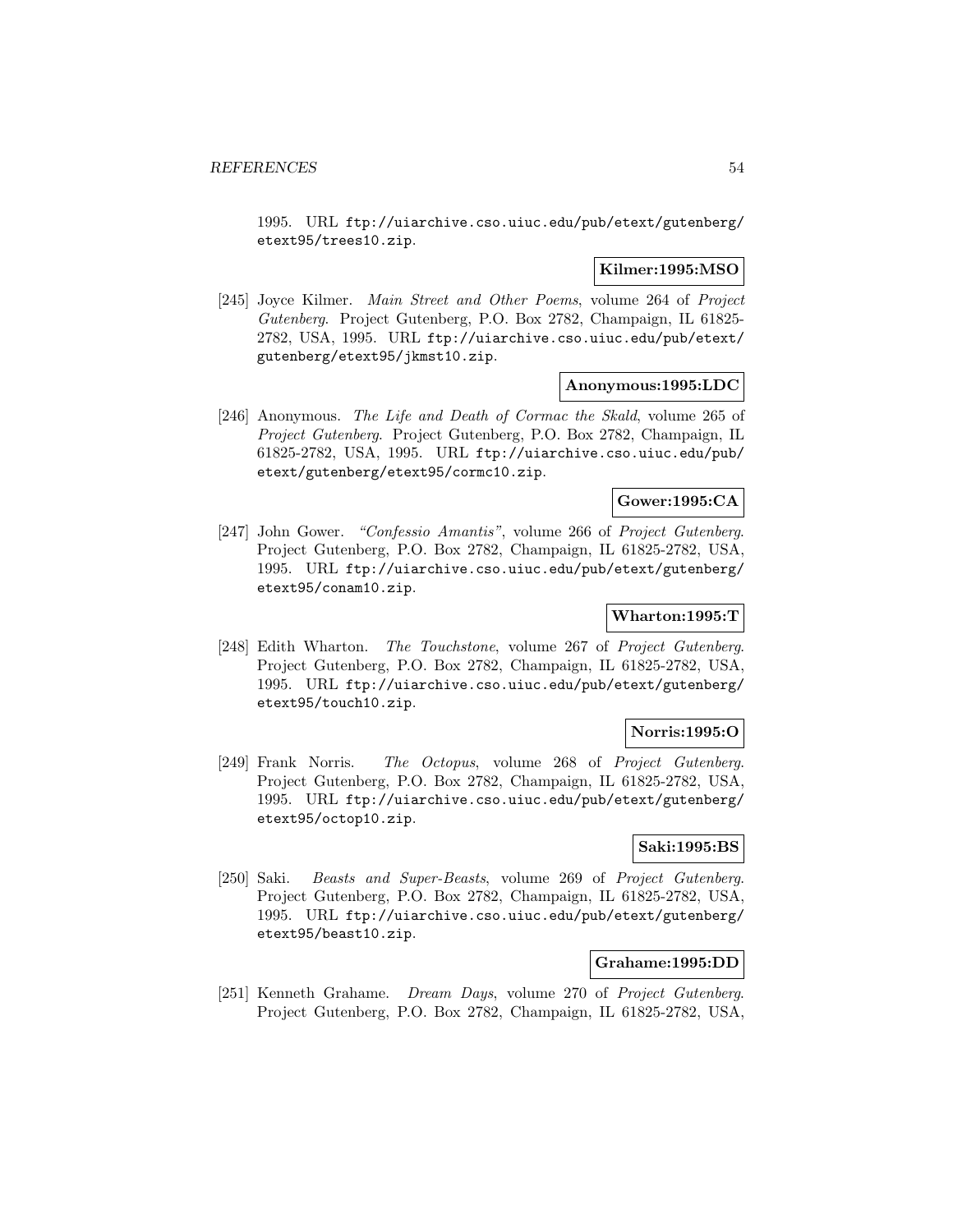1995. URL ftp://uiarchive.cso.uiuc.edu/pub/etext/gutenberg/ etext95/drday10.zip.

### **Sewell:1995:BB**

[252] Anna Sewell. Black Beauty, volume 271 of Project Gutenberg. Project Gutenberg, P.O. Box 2782, Champaign, IL 61825-2782, USA, 1995. URL ftp://uiarchive.cso.uiuc.edu/pub/etext/gutenberg/ etext95/bbeau10.zip.

# **Luther:1995:OLT**

[253] Martin Luther. An Open Letter on Translating, volume 272 of Project Gutenberg. Project Gutenberg, P.O. Box 2782, Champaign, IL 61825- 2782, USA, 1995. URL ftp://uiarchive.cso.uiuc.edu/pub/etext/ gutenberg/etext95/ltran11.zip.

## **Luther:1995:SA**

[254] Martin Luther. The Smalcald Articles, volume 273 of Project Gutenberg. Project Gutenberg, P.O. Box 2782, Champaign, IL 61825-2782, USA, 1995. URL ftp://uiarchive.cso.uiuc.edu/pub/etext/gutenberg/ etext95/smcal10.zip.

# **Luther:1995:MLT**

[255] Martin Luther. Martin Luther's 95 Theses, In English and Latin, volume 274 of Project Gutenberg. Project Gutenberg, P.O. Box 2782, Champaign, IL 61825-2782, USA, 1995. URL ftp://uiarchive.cso.uiuc.edu/pub/ etext/gutenberg/etext95/the9510.zip.

### **Anonymous:1995:ACA**

[256] Anonymous. The Augsburg Confession The Augsburg Confession, 465th Anniversary Edition, volume 275 of Project Gutenberg. Project Gutenberg, P.O. Box 2782, Champaign, IL 61825-2782, USA, 1995. URL ftp:/ /uiarchive.cso.uiuc.edu/pub/etext/gutenberg/etext95/augsb10. zip.

## **Haydn:1995:FHS**

[257] Franz Haydn. Franz Haydn's 104th Symphony, volume 276 of Project Gutenberg. Project Gutenberg, P.O. Box 2782, Champaign, IL 61825- 2782, USA, 1995. URL ftp://uiarchive.cso.uiuc.edu/pub/etext/ gutenberg/etext95/fh104s10.zip.

# **National:1995:TAB**

[258] National Atomic Museum. Trinity (Atomic Bomb) Site, volume 277 of Project Gutenberg. Project Gutenberg, P.O. Box 2782, Champaign, IL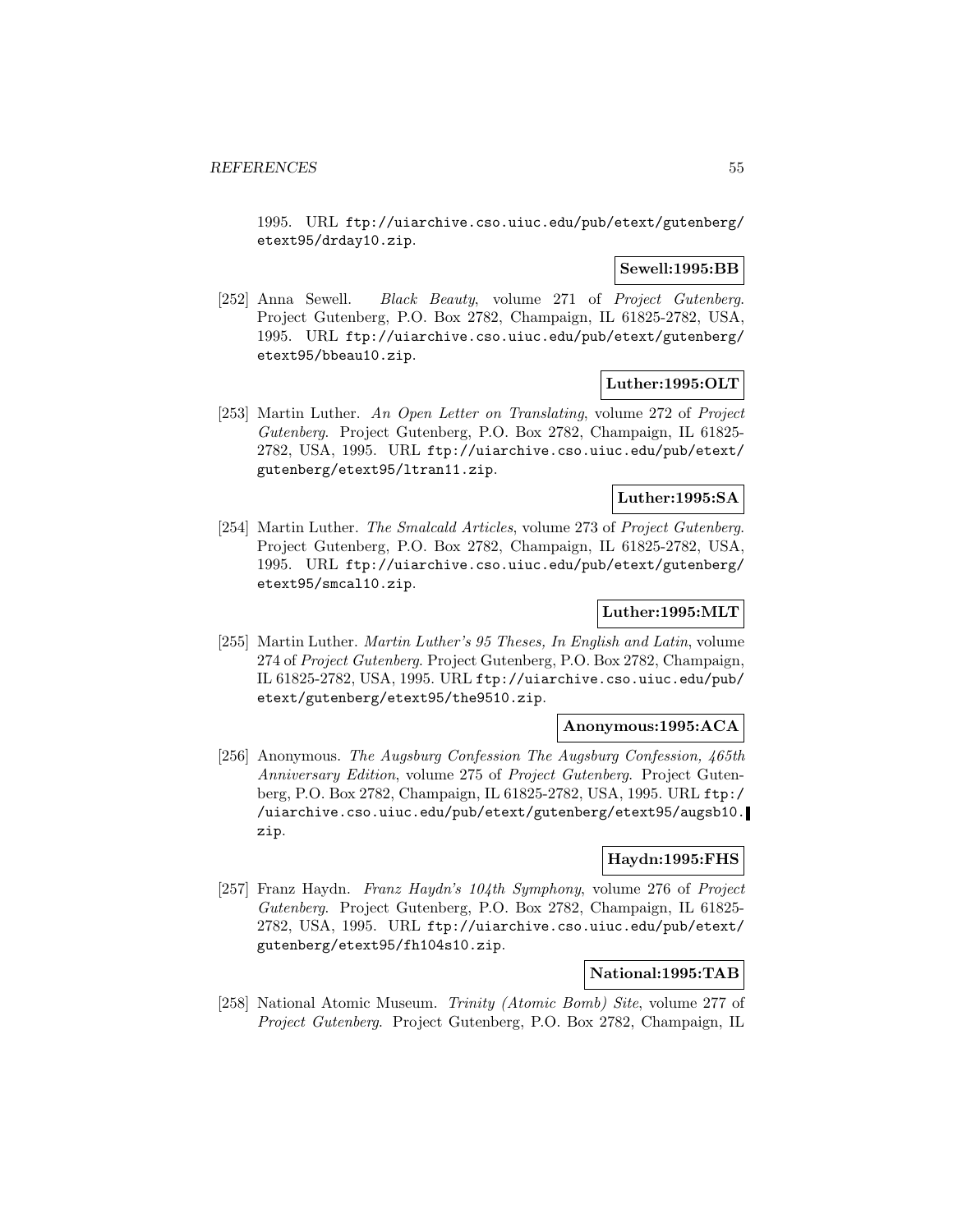61825-2782, USA, 1995. URL ftp://uiarchive.cso.uiuc.edu/pub/ etext/gutenberg/etext95/1trnt10.zip. The 50th Anniversary of the Atomic Bomb.

# **White:1995:TSN**

[259] White Sands Missile Range Public Affairs Office. Trinity Site: 1945- 1995. A National Historic Landmark, volume 278 of Project Gutenberg. Project Gutenberg, P.O. Box 2782, Champaign, IL 61825-2782, USA, 1995. URL ftp://uiarchive.cso.uiuc.edu/pub/etext/gutenberg/ etext95/2trnt10.zip. The 50th Anniversary of the Atomic Bomb.

## **Anonymous:1995:TAB**

[260] Anonymous. Trinity Atomic Bomb Test Site Photographs, volume 279 of Project Gutenberg. Project Gutenberg, P.O. Box 2782, Champaign, IL 61825-2782, USA, 1995. URL ftp://uiarchive.cso.uiuc.edu/pub/ etext/gutenberg/etext95/3trnt10.zip. The 50th Anniversary of the Atomic Bomb.

# **Stevenson:1995:RFE**

[261] Robert Louis Stevenson. Records of a Family of Engineers, volume 280 of Project Gutenberg. Project Gutenberg, P.O. Box 2782, Champaign, IL 61825-2782, USA, 1995. URL ftp://uiarchive.cso.uiuc.edu/pub/ etext/gutenberg/etext95/rfeng10.zip.

#### **Stevenson:1995:FD**

[262] Robert Louis Stevenson. Father Damien, volume 281 of Project Gutenberg. Project Gutenberg, P.O. Box 2782, Champaign, IL 61825- 2782, USA, 1995. URL ftp://uiarchive.cso.uiuc.edu/pub/etext/ gutenberg/etext95/frdam10.zip.

## **Kinglake:1995:E**

[263] Alexander William Kinglake. Eothen, volume 282 of Project Gutenberg. Project Gutenberg, P.O. Box 2782, Champaign, IL 61825-2782, USA, 1995. URL ftp://uiarchive.cso.uiuc.edu/pub/etext/gutenberg/ etext95/eothn10.zip.

#### **Wharton:1995:R**

[264] Edith Wharton. The Reef, volume 283 of Project Gutenberg. Project Gutenberg, P.O. Box 2782, Champaign, IL 61825-2782, USA, 1995. URL ftp://uiarchive.cso.uiuc.edu/pub/etext/gutenberg/ etext95/treef10.zip.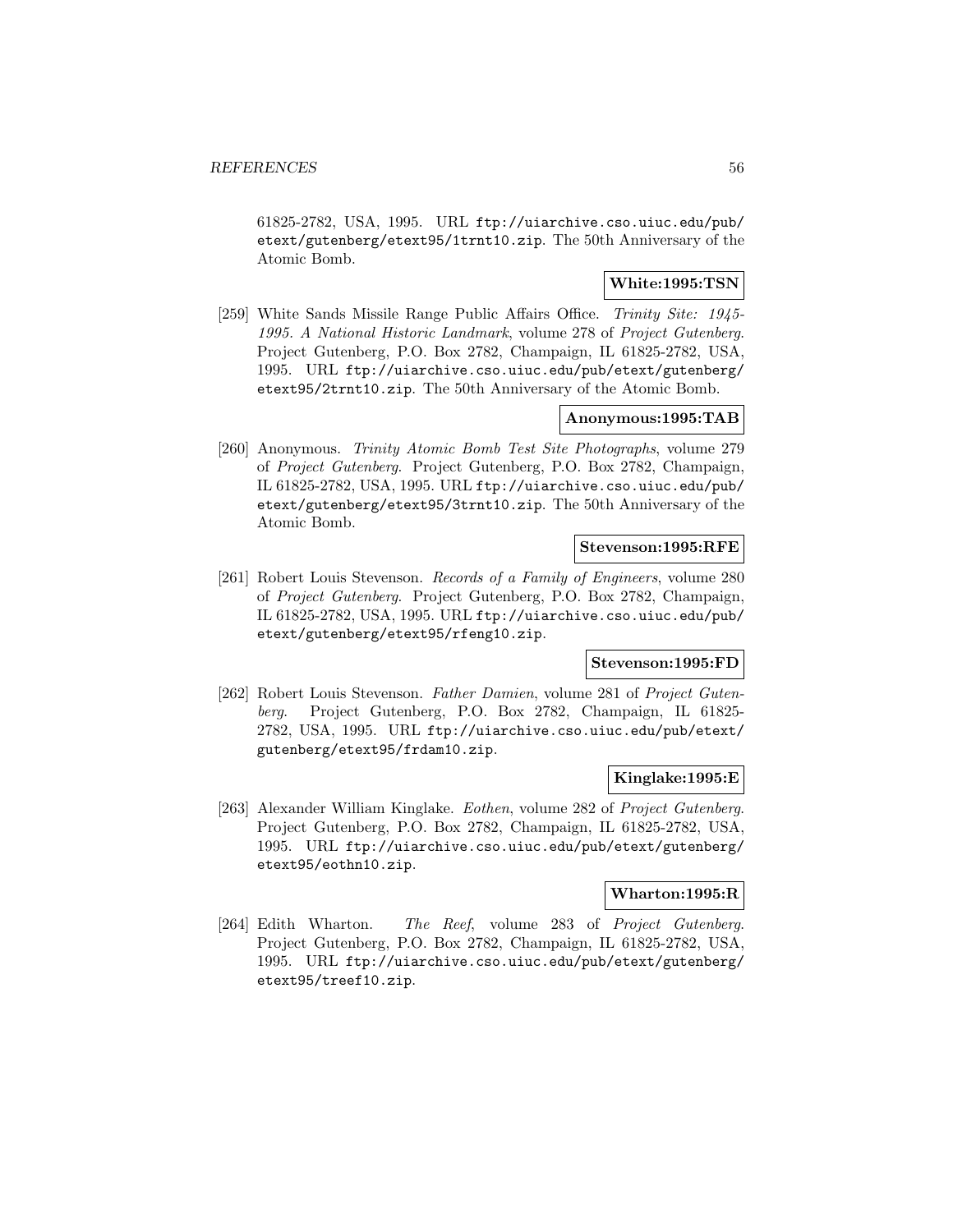#### **Wharton:1995:HM**

[265] Edith Wharton. House of Mirth, volume 284 of Project Gutenberg. Project Gutenberg, P.O. Box 2782, Champaign, IL 61825-2782, USA, 1995. URL ftp://uiarchive.cso.uiuc.edu/pub/etext/gutenberg/ etext95/hmirt10.zip.

# **Hyne:1995:LC**

[266] Charles John Cutcliffe Wright Hyne. The Lost Continent, volume 285 of Project Gutenberg. Project Gutenberg, P.O. Box 2782, Champaign, IL 61825-2782, USA, 1995. URL ftp://uiarchive.cso.uiuc.edu/pub/ etext/gutenberg/etext95/lostc10.zip.

### **Stratton-Porter:1995:L**

[267] Gene Stratton-Porter. Laddie, volume 286 of Project Gutenberg. Project Gutenberg, P.O. Box 2782, Champaign, IL 61825-2782, USA, 1995. URL ftp://uiarchive.cso.uiuc.edu/pub/etext/gutenberg/ etext95/laddi10.zip.

# **Barr:1995:RA**

[268] Amelia E. Barr, Edith Huddleston. Remember the Alamo, volume 287 of Project Gutenberg. Project Gutenberg, P.O. Box 2782, Champaign, IL 61825-2782, USA, 1995. URL ftp://uiarchive.cso.uiuc.edu/pub/ etext/gutenberg/etext95/alamo10.zip.

### **Cabell:1995:CH**

[269] James Branch Cabell. The Certain Hour, volume 288 of Project Gutenberg. Project Gutenberg, P.O. Box 2782, Champaign, IL 61825- 2782, USA, 1995. URL ftp://uiarchive.cso.uiuc.edu/pub/etext/ gutenberg/etext95/chour10.zip.

# **Grahame:1995:WW**

[270] Kenneth Grahame. The Wind in the Willows, volume 289 of Project Gutenberg. Project Gutenberg, P.O. Box 2782, Champaign, IL 61825- 2782, USA, 1995. URL ftp://uiarchive.cso.uiuc.edu/pub/etext/ gutenberg/etext95/wwill10.zip.

#### **ConanDoyle:1995:SML**

[271] Sir Arthur Conan Doyle. The Stark Munro Letters, volume 290 of Project Gutenberg. Project Gutenberg, P.O. Box 2782, Champaign, IL 61825- 2782, USA, 1995. URL ftp://uiarchive.cso.uiuc.edu/pub/etext/ gutenberg/etext95/strkm10.zip.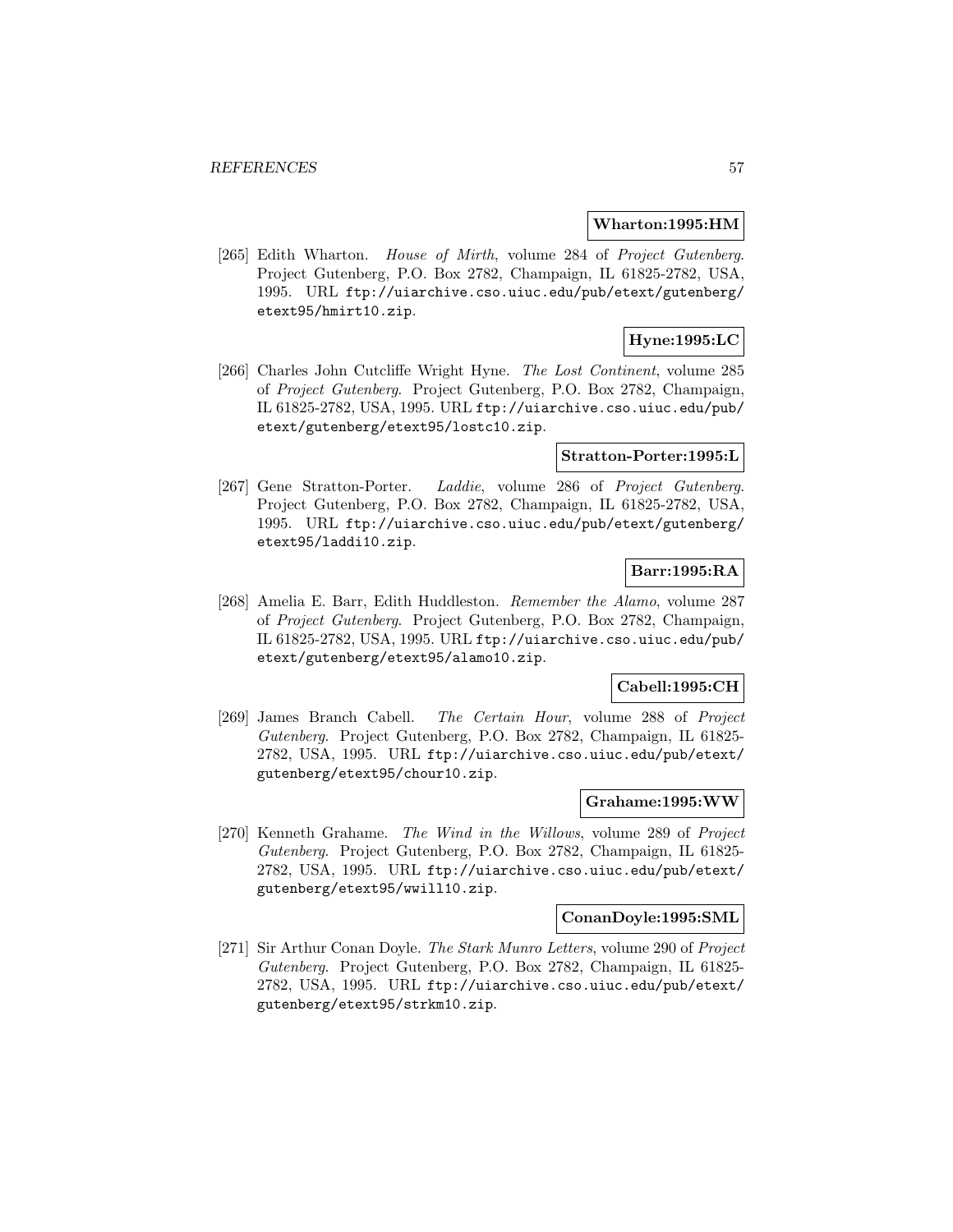#### **Grahame:1995:GA**

[272] Kenneth Grahame. The Golden Age, volume 291 of Project Gutenberg. Project Gutenberg, P.O. Box 2782, Champaign, IL 61825-2782, USA, 1995. URL ftp://uiarchive.cso.uiuc.edu/pub/etext/gutenberg/ etext95/gldna10.zip.

# **Taylor:1995:BBE**

[273] Bayard Taylor. Beauty and The Beast, Etc., volume 292 of Project Gutenberg. Project Gutenberg, P.O. Box 2782, Champaign, IL 61825- 2782, USA, 1995. URL ftp://uiarchive.cso.uiuc.edu/pub/etext/ gutenberg/etext95/bbetc10.zip.

## **Alger:1995:PPC**

[274] Horatio Alger. Paul Prescott's Charge, volume 293 of Project Gutenberg. Project Gutenberg, P.O. Box 2782, Champaign, IL 61825-2782, USA, 1995. URL ftp://uiarchive.cso.uiuc.edu/pub/etext/gutenberg/ etext95/presc10.zip.

## **ConanDoyle:1995:CP**

[275] Sir Arthur Conan Doyle. The Captain of the Polestar, volume 294 of Project Gutenberg. Project Gutenberg, P.O. Box 2782, Champaign, IL 61825-2782, USA, 1995. URL ftp://uiarchive.cso.uiuc.edu/pub/ etext/gutenberg/etext95/polst10.zip.

### **Wharton:1995:ESFa**

[276] Edith Wharton. The Early Short Fiction. Part One, volume 295 of Project Gutenberg. Project Gutenberg, P.O. Box 2782, Champaign, IL 61825-2782, USA, 1995. URL ftp://uiarchive.cso.uiuc.edu/pub/ etext/gutenberg/etext95/whrt110.zip.

## **Alger:1995:CB**

[277] Horatio Alger. The Cash Boy, volume 296 of Project Gutenberg. Project Gutenberg, P.O. Box 2782, Champaign, IL 61825-2782, USA, 1995. URL ftp://uiarchive.cso.uiuc.edu/pub/etext/gutenberg/ etext95/cashb10.zip.

#### **Tarkington:1995:F**

[278] Booth Tarkington. The Flirt, volume 297 of Project Gutenberg. Project Gutenberg, P.O. Box 2782, Champaign, IL 61825-2782, USA, 1995. URL ftp://uiarchive.cso.uiuc.edu/pub/etext/gutenberg/ etext95/flirt10.zip.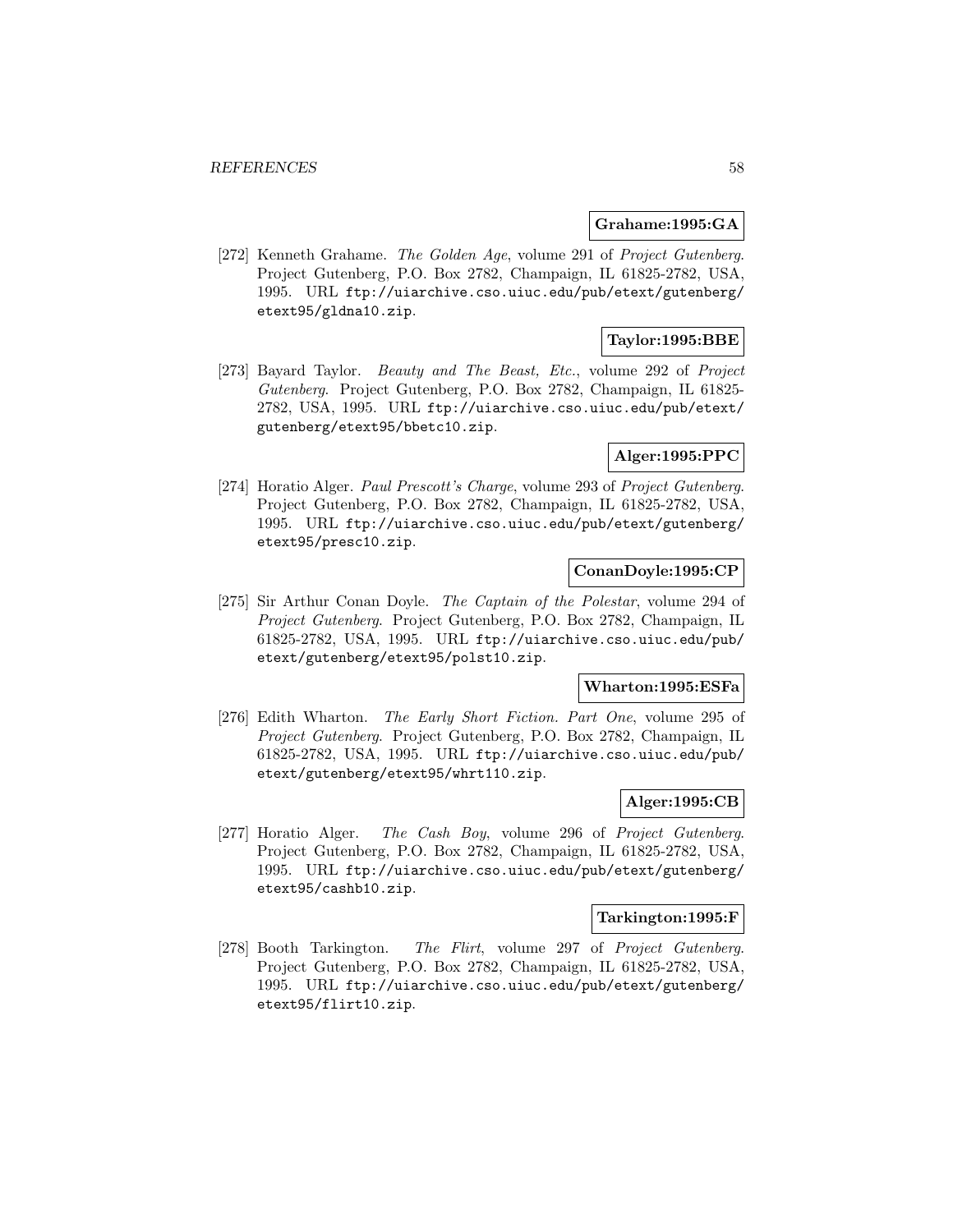#### **Frederic:1995:M**

[279] Harold Frederic. The Market-Place, volume 298 of Project Gutenberg. Project Gutenberg, P.O. Box 2782, Champaign, IL 61825-2782, USA, 1995. URL ftp://uiarchive.cso.uiuc.edu/pub/etext/gutenberg/ etext95/markt10.zip.

# **Boyesen:1995:TTH**

[280] Hjalmar Hjorth Boyesen. Tales From Two Hemispheres, volume 299 of Project Gutenberg. Project Gutenberg, P.O. Box 2782, Champaign, IL 61825-2782, USA, 1995. URL ftp://uiarchive.cso.uiuc.edu/pub/ etext/gutenberg/etext95/twohe10.zip.

### **Anonymous:1995:USD**

[281] Anonymous. United States Declaration of Independence in HTML, volume 300 of Project Gutenberg. Project Gutenberg, P.O. Box 2782, Champaign, IL 61825-2782, USA, 1995. URL ftp://uiarchive.cso.uiuc. edu/pub/etext/gutenberg/etext95/1when10a.zip.

# **Wilde:1995:BRG**

[282] Oscar Wilde. Ballad of Reading Gaol, volume 301 of Project Gutenberg. Project Gutenberg, P.O. Box 2782, Champaign, IL 61825-2782, USA, 1995. URL ftp://uiarchive.cso.uiuc.edu/pub/etext/gutenberg/ etext95/rgaol10.zip.

#### **Anonymous:1995:FNS**

[283] Anonymous. The Fibonacci Number Series, volume 302 of Project Gutenberg. Project Gutenberg, P.O. Box 2782, Champaign, IL 61825- 2782, USA, 1995. URL ftp://uiarchive.cso.uiuc.edu/pub/etext/ gutenberg/etext95/fibns10.zip.

## **Anonymous:1995:HHP**

[284] Anonymous. HomeBrew HomePages Put YOU On The World Wide Web, volume 303 of Project Gutenberg. Project Gutenberg, P.O. Box 2782, Champaign, IL 61825-2782, USA, 1995. URL ftp://uiarchive. cso.uiuc.edu/pub/etext/gutenberg/etext95/homeb10.zip.

#### **Paterson:1995:RGL**

[285] A. B. (Andrew Barton) Paterson. Rio Grande's Last Race, Etc., volume 304 of Project Gutenberg. Project Gutenberg, P.O. Box 2782, Champaign, IL 61825-2782, USA, 1995. URL ftp://uiarchive.cso.uiuc.edu/pub/ etext/gutenberg/etext95/rlast10.zip.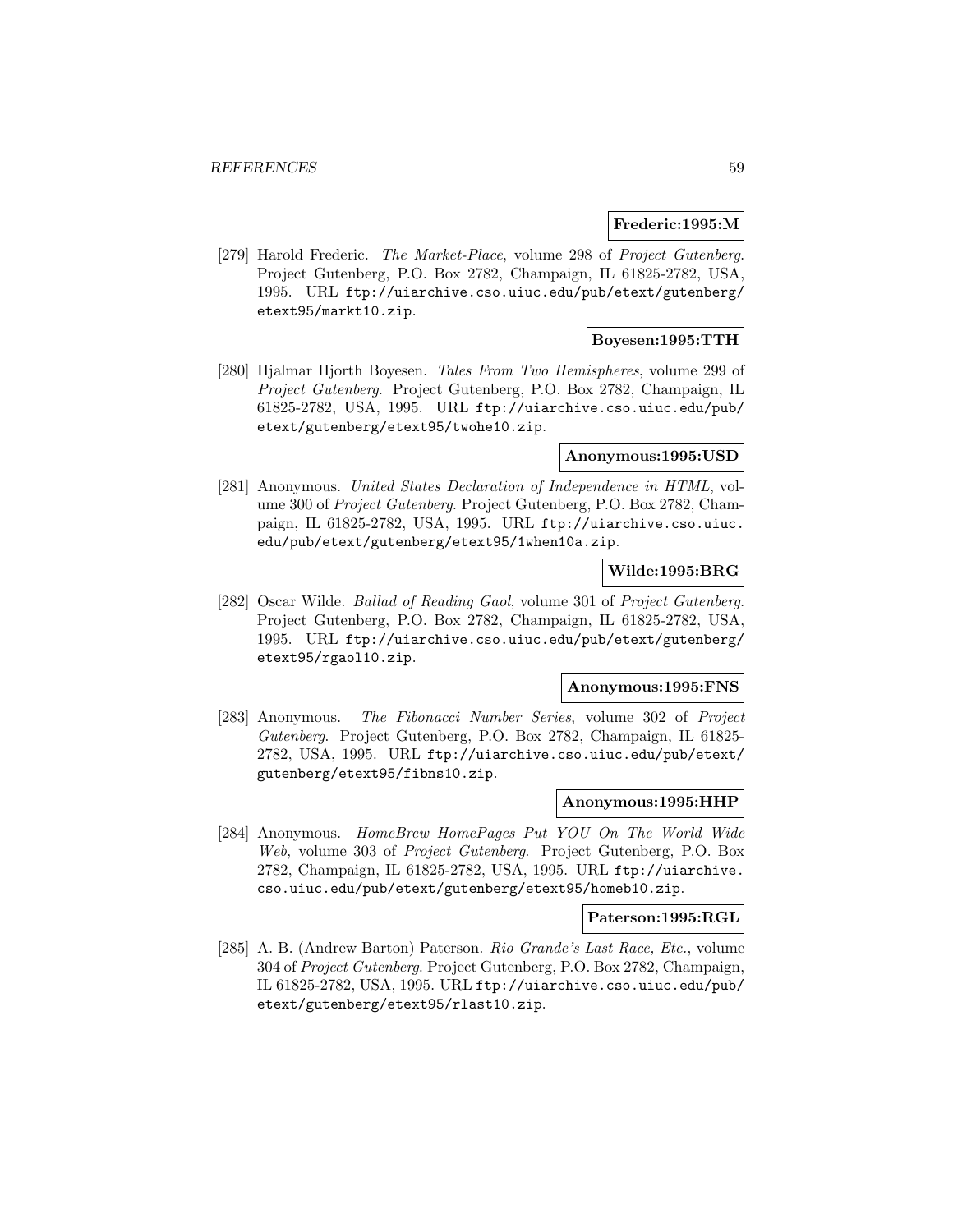### **Gaboriau:1995:CM**

[286] Emile Gaboriau. The Count's Millions, volume 305 of Project Gutenberg. Project Gutenberg, P.O. Box 2782, Champaign, IL 61825-2782, USA, 1995. URL ftp://uiarchive.cso.uiuc.edu/pub/etext/gutenberg/ etext95/cntmi10.zip.

# **Wharton:1995:ESFb**

[287] Edith Wharton. The Early Short Fiction, volume 306 of Project Gutenberg. Project Gutenberg, P.O. Box 2782, Champaign, IL 61825- 2782, USA, 1995. URL ftp://uiarchive.cso.uiuc.edu/pub/etext/ gutenberg/etext95/whrt210.zip.

### **Paterson:1995:TEP**

[288] A. B. (Andrew Barton) Paterson. Three Elephant Power Etc., volume 307 of Project Gutenberg. Project Gutenberg, P.O. Box 2782, Champaign, IL 61825-2782, USA, 1995. URL ftp://uiarchive.cso.uiuc.edu/pub/ etext/gutenberg/etext95/3elph10.zip.

## **Jerome:1995:TMB**

[289] Jerome K. Jerome, (Jerome Klapka). Three Men in a Boat, volume 308 of Project Gutenberg. Project Gutenberg, P.O. Box 2782, Champaign, IL 61825-2782, USA, 1995. URL ftp://uiarchive.cso.uiuc.edu/pub/ etext/gutenberg/etext95/3boat10.zip.

# **Service:1995:RRS**

[290] Robert William Service. Rhymes of a Rolling Stone, volume 309 of Project Gutenberg. Project Gutenberg, P.O. Box 2782, Champaign, IL 61825-2782, USA, 1995. URL ftp://uiarchive.cso.uiuc.edu/pub/ etext/gutenberg/etext95/rolst10.zip.

## **London:1995:BA**

[291] Jack London. Before Adam, volume 310 of Project Gutenberg. Project Gutenberg, P.O. Box 2782, Champaign, IL 61825-2782, USA, 1995. URL ftp://uiarchive.cso.uiuc.edu/pub/etext/gutenberg/ etext95/badam10.zip.

#### **Wharton:1995:BS**

[292] Edith Wharton. Bunner Sisters, volume 311 of Project Gutenberg. Project Gutenberg, P.O. Box 2782, Champaign, IL 61825-2782, USA, 1995. URL ftp://uiarchive.cso.uiuc.edu/pub/etext/gutenberg/ etext95/bunnr10.zip.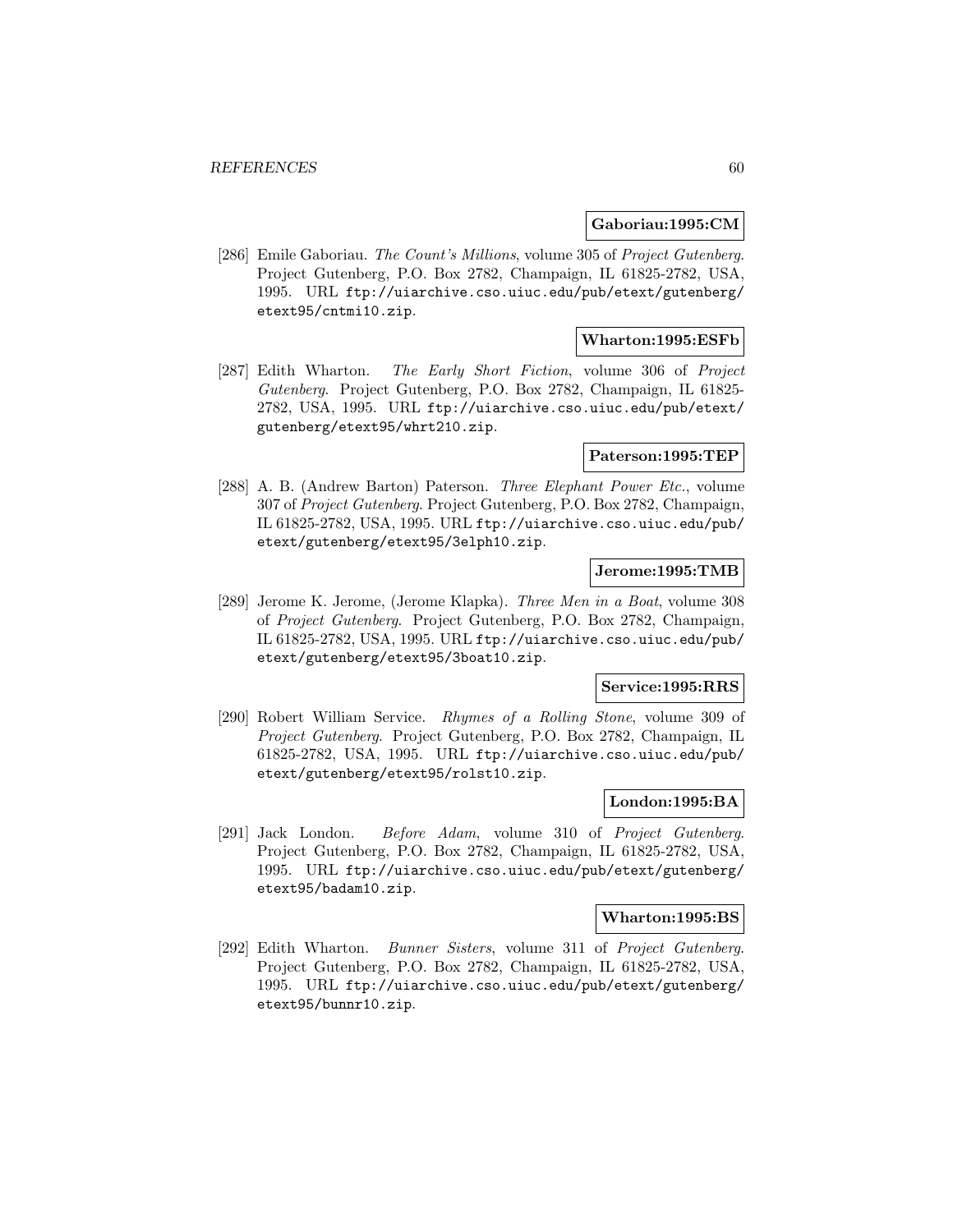### **Benet:1995:YA**

[293] Stephen Vincent Benet. Young Adventure, volume 312 of Project Gutenberg. Project Gutenberg, P.O. Box 2782, Champaign, IL 61825- 2782, USA, 1995. URL ftp://uiarchive.cso.uiuc.edu/pub/etext/ gutenberg/etext95/yngad10.zip.

# **Robinson:1995:CN**

[294] Edwin Arlington Robinson. Children of the Night, volume 313 of Project Gutenberg. Project Gutenberg, P.O. Box 2782, Champaign, IL 61825- 2782, USA, 1995. URL ftp://uiarchive.cso.uiuc.edu/pub/etext/ gutenberg/etext95/chnit10.zip.

## **Anonymous:1995:GLL**

[295] Anonymous. Guide to Life and Literature of the Southwest, volume 314 of Project Gutenberg. Project Gutenberg, P.O. Box 2782, Champaign, IL 61825-2782, USA, 1995. URL ftp://uiarchive.cso.uiuc.edu/pub/ etext/gutenberg/etext95/swest10.zip.

## **Service:1995:RRC**

[296] Robert William Service. Rhymes of a Red Cross Man, volume 315 of Project Gutenberg. Project Gutenberg, P.O. Box 2782, Champaign, IL 61825-2782, USA, 1995. URL ftp://uiarchive.cso.uiuc.edu/pub/ etext/gutenberg/etext95/redcr10.zip.

#### **Montgomery:1995:GR**

[297] L. M. (Lucy Maud) Montgomery. The Golden Road, volume 316 of Project Gutenberg. Project Gutenberg, P.O. Box 2782, Champaign, IL 61825-2782, USA, 1995. URL ftp://uiarchive.cso.uiuc.edu/pub/ etext/gutenberg/etext95/goldr10.zip.

# **Drake:1995:CFO**

[298] Joseph Rodman Drake. Culprit Fay and Other Poems, volume 317 of Project Gutenberg. Project Gutenberg, P.O. Box 2782, Champaign, IL 61825-2782, USA, 1995. URL ftp://uiarchive.cso.uiuc.edu/pub/ etext/gutenberg/etext95/cufay10.zip.

#### **London:1995:JB**

[299] Jack London. John Barleycorn, volume 318 of Project Gutenberg. Project Gutenberg, P.O. Box 2782, Champaign, IL 61825-2782, USA, 1995. URL ftp://uiarchive.cso.uiuc.edu/pub/etext/gutenberg/ etext95/jbarl10.zip.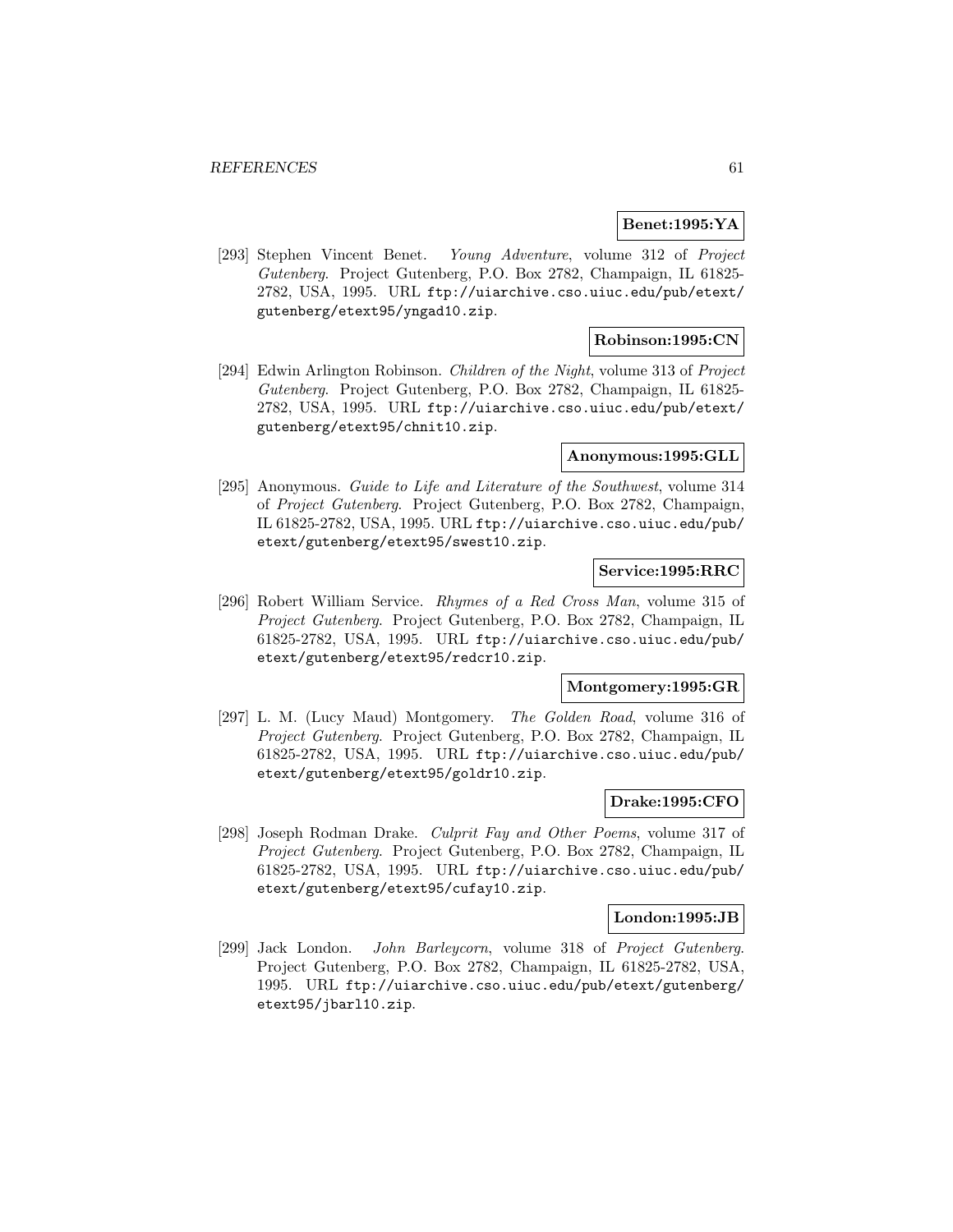### **Gregory:1995:WM**

[300] Eliot Gregory. The Ways of Men, volume 319 of Project Gutenberg. Project Gutenberg, P.O. Box 2782, Champaign, IL 61825-2782, USA, 1995. URL ftp://uiarchive.cso.uiuc.edu/pub/etext/gutenberg/ etext95/waymn10.zip.

# **Anonymous:1995:VLA**

[301] Anonymous. Vida de Lazarillo, Author Unknown, In Spanish, volume 320 of Project Gutenberg. Project Gutenberg, P.O. Box 2782, Champaign, IL 61825-2782, USA, 1995. URL ftp://uiarchive.cso.uiuc.edu/pub/ etext/gutenberg/etext95/lazae10.zip.

### **Norris:1995:MLL**

[302] Frank Norris. Moran of the Lady Letty, volume 321 of Project Gutenberg. Project Gutenberg, P.O. Box 2782, Champaign, IL 61825-2782, USA, 1995. URL ftp://uiarchive.cso.uiuc.edu/pub/etext/gutenberg/ etext95/morll10.zip.

### **Stevenson:1995:SI**

[303] Robert Louis Stevenson. St. Ives, volume 322 of Project Gutenberg. Project Gutenberg, P.O. Box 2782, Champaign, IL 61825-2782, USA, 1995. URL ftp://uiarchive.cso.uiuc.edu/pub/etext/gutenberg/ etext95/stive10.zip.

# **Kipling:1995:V**

[304] Rudyard Kipling. Verses 1889–1896, volume 323 of Project Gutenberg. Project Gutenberg, P.O. Box 2782, Champaign, IL 61825-2782, USA, 1995. URL ftp://uiarchive.cso.uiuc.edu/pub/etext/gutenberg/ etext95/11kip10.zip.

## **Fox:1995:KC**

[305] John Fox. A Knight of the Cumberland, volume 324 of Project Gutenberg. Project Gutenberg, P.O. Box 2782, Champaign, IL 61825-2782, USA, 1995. URL ftp://uiarchive.cso.uiuc.edu/pub/etext/gutenberg/ etext95/kcumb10.zip.

### **MacDonald:1995:PFR**

[306] George MacDonald. Phantastes, A Faerie Romance, volume 325 of Project Gutenberg. Project Gutenberg, P.O. Box 2782, Champaign, IL 61825-2782, USA, 1995. URL ftp://uiarchive.cso.uiuc.edu/pub/ etext/gutenberg/etext95/phafr10.zip.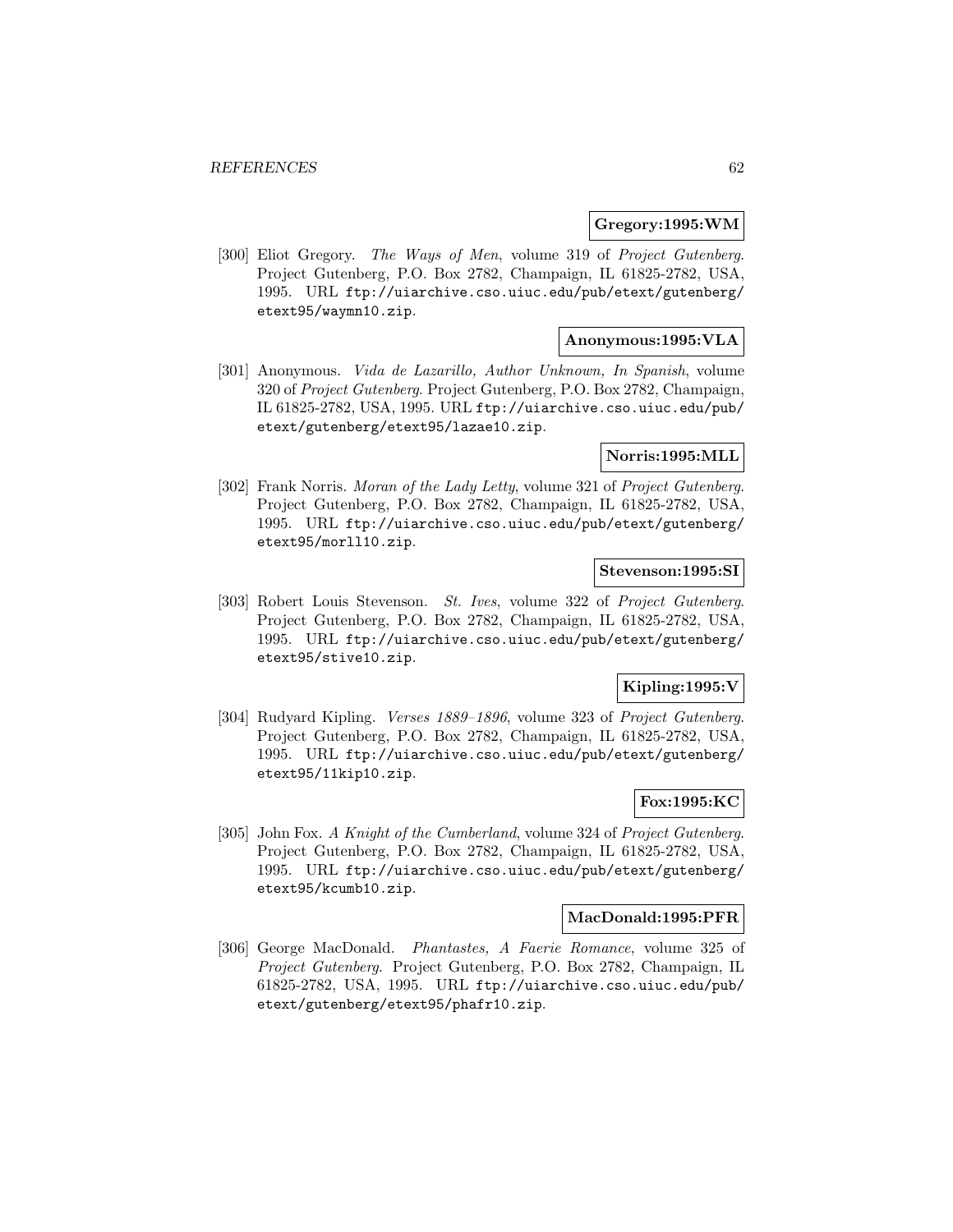# **Muir:1995:ST**

[307] John Muir. Steep Trails, volume 326 of Project Gutenberg. Project Gutenberg, P.O. Box 2782, Champaign, IL 61825-2782, USA, 1995. URL ftp:/ /uiarchive.cso.uiuc.edu/pub/etext/gutenberg/etext95/sttrl10. zip.

# **Davis:1995:PA**

[308] Richard Harding Davis. The Princess Aline, volume 327 of Project Gutenberg. Project Gutenberg, P.O. Box 2782, Champaign, IL 61825- 2782, USA, 1995. URL ftp://uiarchive.cso.uiuc.edu/pub/etext/ gutenberg/etext95/palin10.zip.

## **Guest:1995:HOL**

[309] Edgar A. (Edgar Albert) Guest. A Heap O' Livin', volume 328 of Project Gutenberg. Project Gutenberg, P.O. Box 2782, Champaign, IL 61825- 2782, USA, 1995. URL ftp://uiarchive.cso.uiuc.edu/pub/etext/ gutenberg/etext95/olivn10.zip.

## **Stevenson:1995:INE**

[310] Robert Louis Stevenson. Island Nights' Entertainments, volume 329 of Project Gutenberg. Project Gutenberg, P.O. Box 2782, Champaign, IL 61825-2782, USA, 1995. URL ftp://uiarchive.cso.uiuc.edu/pub/ etext/gutenberg/etext95/islni10.zip.

#### **Rinehart:1995:WTW**

[311] Mary Roberts Rinehart. Where There's A Will, volume 330 of Project Gutenberg. Project Gutenberg, P.O. Box 2782, Champaign, IL 61825- 2782, USA, 1995. URL ftp://uiarchive.cso.uiuc.edu/pub/etext/ gutenberg/etext95/awill10.zip.

# **Burroughs:1995:M**

[312] Edgar Rice Burroughs. The Mucker, volume 331 of Project Gutenberg. Project Gutenberg, P.O. Box 2782, Champaign, IL 61825-2782, USA, 1995. URL ftp://uiarchive.cso.uiuc.edu/pub/etext/gutenberg/ etext95/tmuck10.zip.

#### **Page:1995:BG**

[313] Thomas Nelson Page. The Burial of the Guns, volume 332 of Project Gutenberg. Project Gutenberg, P.O. Box 2782, Champaign, IL 61825- 2782, USA, 1995. URL ftp://uiarchive.cso.uiuc.edu/pub/etext/ gutenberg/etext95/bguns10.zip.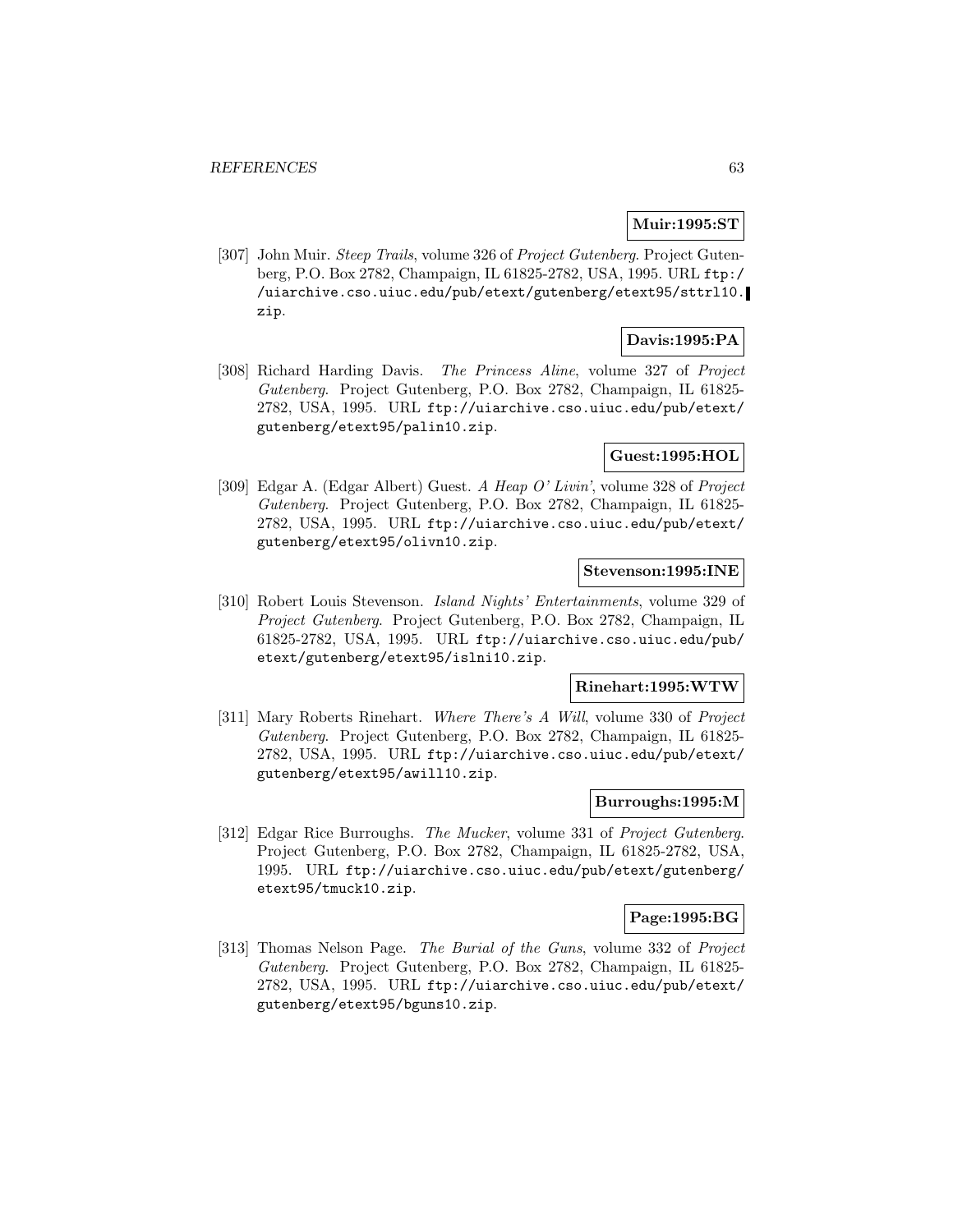### **Raleigh:1995:RLS**

[314] Sir Walter Alexander Raleigh. Robert Louis Stevenson, volume 333 of Project Gutenberg. Project Gutenberg, P.O. Box 2782, Champaign, IL 61825-2782, USA, 1995. URL ftp://uiarchive.cso.uiuc.edu/pub/ etext/gutenberg/etext95/rlswr10.zip.

# **Davis:1995:VBL**

[315] Richard Harding Davis. Van Bibber's Life, volume 334 of Project Gutenberg. Project Gutenberg, P.O. Box 2782, Champaign, IL 61825- 2782, USA, 1995. URL ftp://uiarchive.cso.uiuc.edu/pub/etext/ gutenberg/etext95/vanbb10.zip.

## **Davis:1995:FW**

[316] Rebecca Harding Davis. Frances Waldeaux, volume 335 of Project Gutenberg. Project Gutenberg, P.O. Box 2782, Champaign, IL 61825- 2782, USA, 1995. URL ftp://uiarchive.cso.uiuc.edu/pub/etext/ gutenberg/etext95/fwald10.zip.

## **Eastman:1995:IHG**

[317] Charles A. Eastman. Indian Heroes and Great Chieftains, volume 336 of Project Gutenberg. Project Gutenberg, P.O. Box 2782, Champaign, IL 61825-2782, USA, 1995. URL ftp://uiarchive.cso.uiuc.edu/pub/ etext/gutenberg/etext95/indhe10.zip.

#### **Eastman:1995:IB**

[318] Charles A. Eastman. *Indian Boyhood*, volume 337 of *Project Gutenberg*. Project Gutenberg, P.O. Box 2782, Champaign, IL 61825-2782, USA, 1995. URL ftp://uiarchive.cso.uiuc.edu/pub/etext/gutenberg/ etext95/indbo10.zip.

## **Zitkala-Sa:1995:OIL**

[319] Zitkala-Sa. Old Indian Legends, volume 338 of Project Gutenberg. Project Gutenberg, P.O. Box 2782, Champaign, IL 61825-2782, USA, 1995. URL ftp://uiarchive.cso.uiuc.edu/pub/etext/gutenberg/ etext95/indle10.zip.

#### **Eastman:1995:OID**

[320] Charles A. Eastman. Old Indian Days, volume 339 of Project Gutenberg. Project Gutenberg, P.O. Box 2782, Champaign, IL 61825-2782, USA, 1995. URL ftp://uiarchive.cso.uiuc.edu/pub/etext/gutenberg/ etext95/inday10.zip.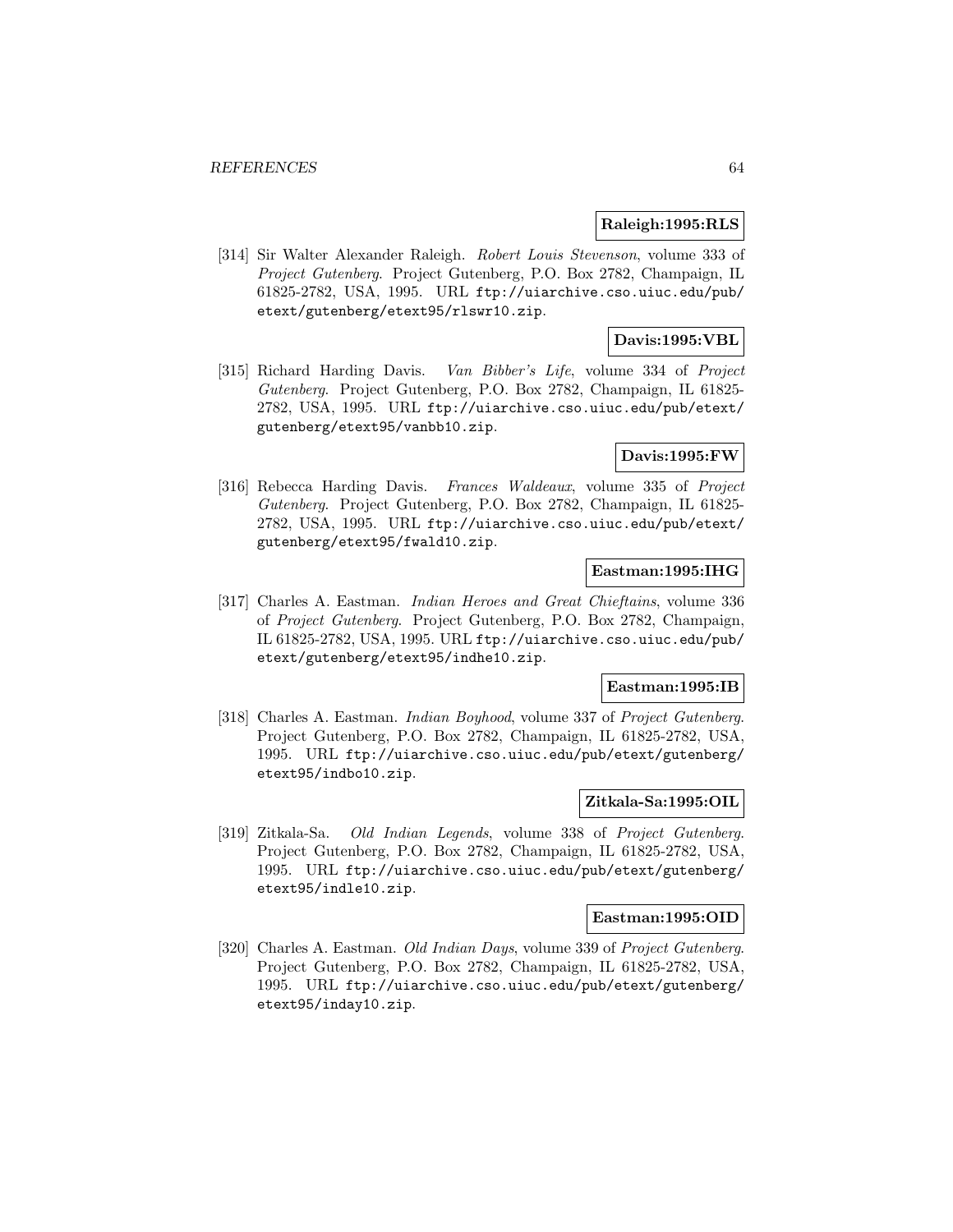#### **Eastman:1995:SI**

[321] Charles A. Eastman. The Soul of the Indian, volume 340 of Project Gutenberg. Project Gutenberg, P.O. Box 2782, Champaign, IL 61825- 2782, USA, 1995. URL ftp://uiarchive.cso.uiuc.edu/pub/etext/ gutenberg/etext95/indso10.zip.

# **McLaughlin:1995:MLS**

[322] Marie L. McLaughlin, b. 1842. Myths and Legends of the Sioux, volume 341 of Project Gutenberg. Project Gutenberg, P.O. Box 2782, Champaign, IL 61825-2782, USA, 1995. URL ftp://uiarchive.cso.uiuc.edu/pub/ etext/gutenberg/etext95/sioux10.zip.

## **Barrie:1995:MO**

[323] J. M. (James Matthew) Barrie. Margaret Ogilvy, volume 342 of Project Gutenberg. Project Gutenberg, P.O. Box 2782, Champaign, IL 61825- 2782, USA, 1995. URL ftp://uiarchive.cso.uiuc.edu/pub/etext/ gutenberg/etext95/marog10.zip.

## **Stevenson:1995:F**

[324] Robert Louis Stevenson. Fables, volume 343 of Project Gutenberg. Project Gutenberg, P.O. Box 2782, Champaign, IL 61825-2782, USA, 1995. URL ftp://uiarchive.cso.uiuc.edu/pub/etext/gutenberg/ etext95/fbrls10.zip.

#### **Stevenson:1995:MM**

[325] Robert Louis Stevenson. Merry Men, volume 344 of Project Gutenberg. Project Gutenberg, P.O. Box 2782, Champaign, IL 61825-2782, USA, 1995. URL ftp://uiarchive.cso.uiuc.edu/pub/etext/gutenberg/ etext95/mrmen10.zip.

## **Stoker:1995:D**

[326] Bram (Abraham) Stoker. Dracula, volume 345 of Project Gutenberg. Project Gutenberg, P.O. Box 2782, Champaign, IL 61825-2782, USA, 1995. URL ftp://uiarchive.cso.uiuc.edu/pub/etext/gutenberg/ etext95/dracu10.zip.

#### **Cather:1995:TGS**

[327] Willa Cather. The Troll Garden, and selected stories, volume 346 of Project Gutenberg. Project Gutenberg, P.O. Box 2782, Champaign, IL 61825-2782, USA, 1995. URL ftp://uiarchive.cso.uiuc.edu/pub/ etext/gutenberg/etext95/troll10.zip.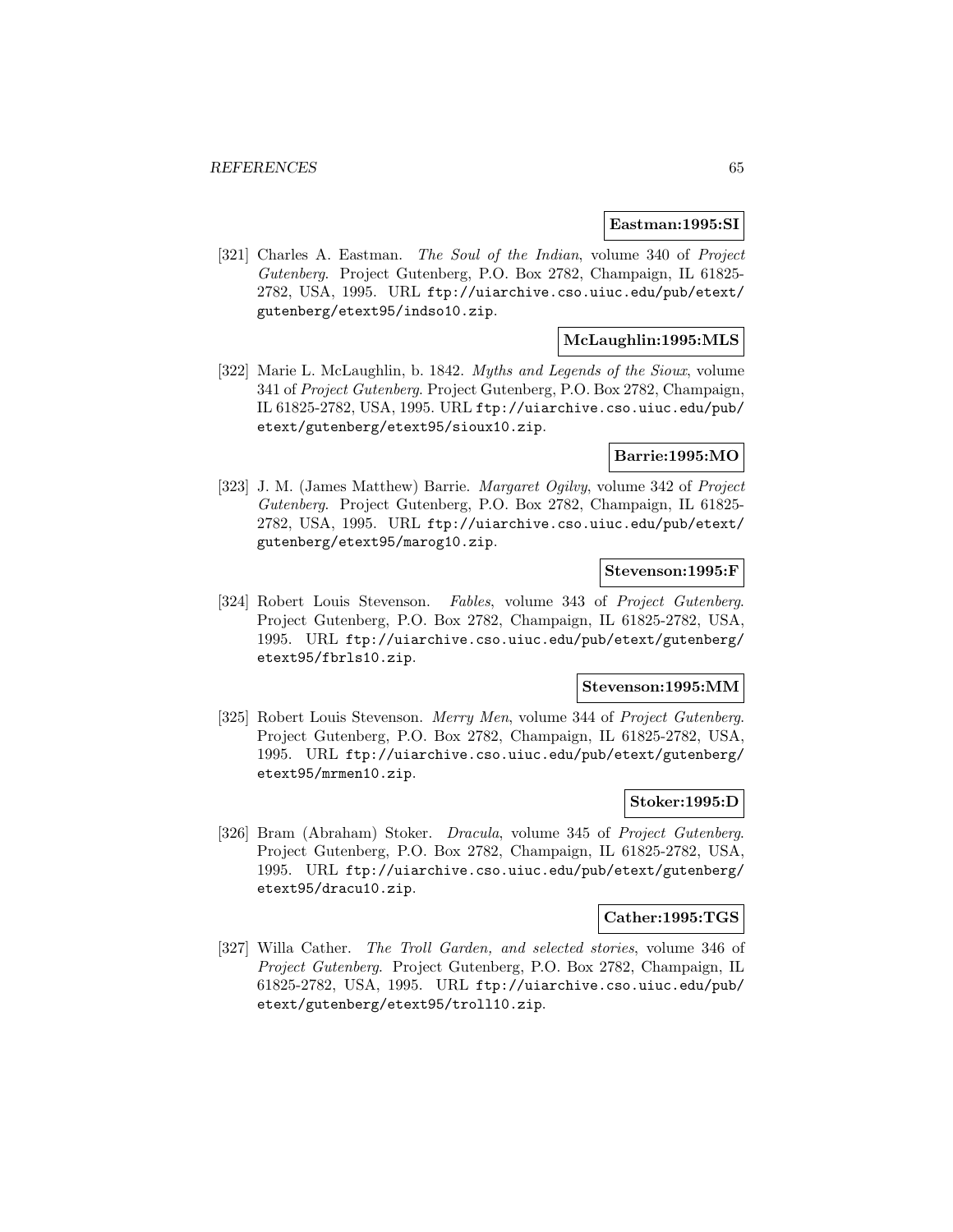#### **Anonymous:1995:GSG**

[328] Anonymous. Grettir the Strong Grettir the Strong, Icelandic Saga, Author Unknown, volume 347 of Project Gutenberg. Project Gutenberg, P.O. Box 2782, Champaign, IL 61825-2782, USA, 1995. URL ftp:// uiarchive.cso.uiuc.edu/pub/etext/gutenberg/etext95/grttr10. zip.

## **Homer:1995:CHH**

[329] Homer. Collection of Hesiod, Homer and Homerica, volume 348 of Project Gutenberg. Project Gutenberg, P.O. Box 2782, Champaign, IL 61825-2782, USA, 1995. URL ftp://uiarchive.cso.uiuc.edu/pub/ etext/gutenberg/etext95/homer10.zip.

#### **Stratton-Porter:1995:H**

[330] Gene Stratton-Porter. The Harvester, volume 349 of Project Gutenberg. Project Gutenberg, P.O. Box 2782, Champaign, IL 61825-2782, USA, 1995. URL ftp://uiarchive.cso.uiuc.edu/pub/etext/gutenberg/ etext95/tharv10.zip.

## **Ferber:1995:FH**

[331] Edna Ferber. Fanny Herself, volume 350 of Project Gutenberg. Project Gutenberg, P.O. Box 2782, Champaign, IL 61825-2782, USA, 1995. URL ftp://uiarchive.cso.uiuc.edu/pub/etext/gutenberg/ etext95/fnher10.zip.

#### **Maugham:1995:HB**

[332] W. Somerset (William Somerset) Maugham. Of Human Bondage, volume 351 of Project Gutenberg. Project Gutenberg, P.O. Box 2782, Champaign, IL 61825-2782, USA, 1995. URL ftp://uiarchive.cso.uiuc.edu/pub/ etext/gutenberg/etext95/humbn10.zip.

### **Ferber:1995:BS**

[333] Edna Ferber. Buttered Side Down, volume 352 of Project Gutenberg. Project Gutenberg, P.O. Box 2782, Champaign, IL 61825-2782, USA, 1995. URL ftp://uiarchive.cso.uiuc.edu/pub/etext/gutenberg/ etext95/bsdwn10.zip.

### **McCrae:1995:FF**

[334] John McCrae. In Flanders Fields, volume 353 of Project Gutenberg. Project Gutenberg, P.O. Box 2782, Champaign, IL 61825-2782, USA, 1995. URL ftp://uiarchive.cso.uiuc.edu/pub/etext/gutenberg/ etext95/infla10.zip.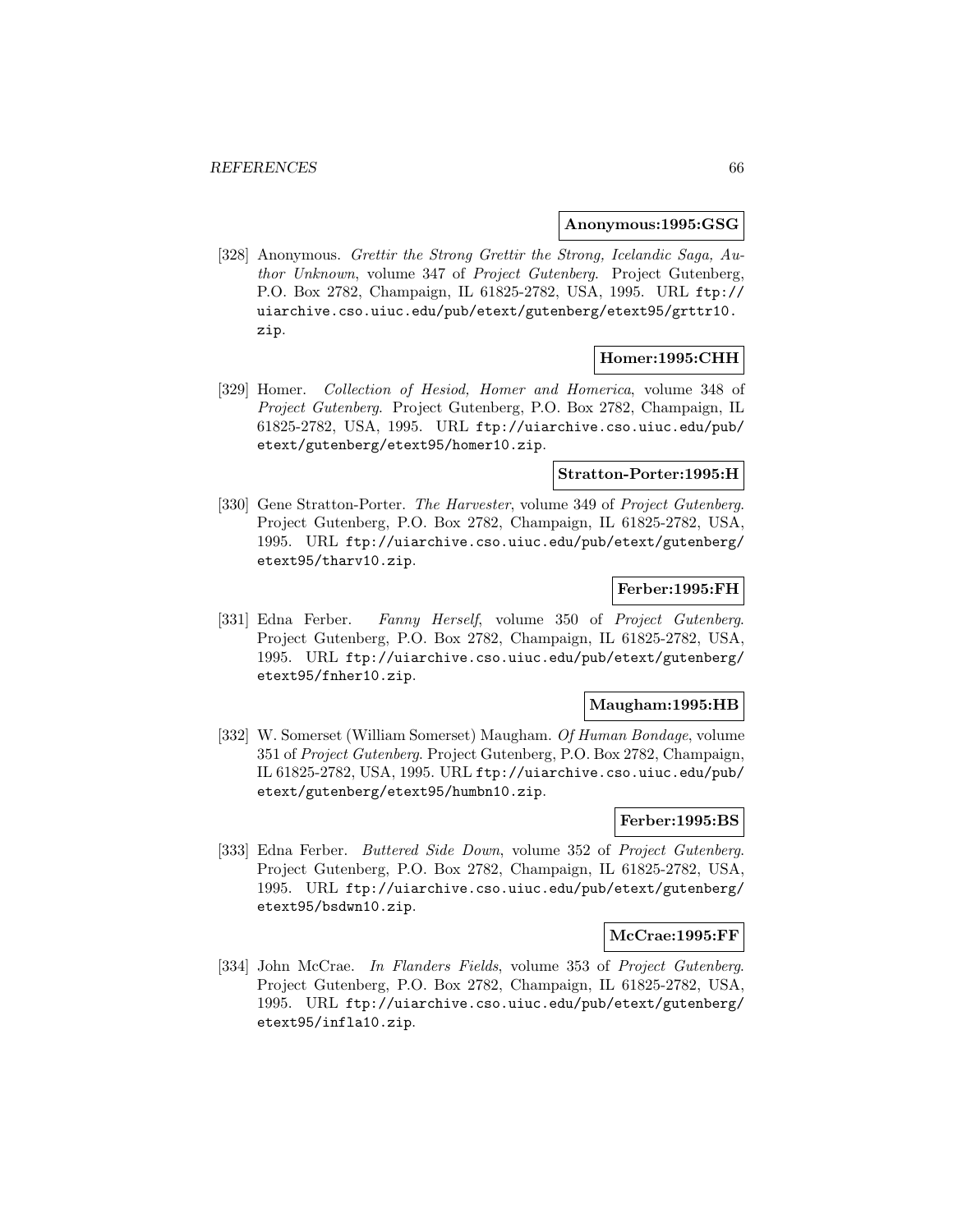# **Shaw:1995:SP**

[335] Anna Howard Shaw. The Story of a Pioneer, volume 354 of Project Gutenberg. Project Gutenberg, P.O. Box 2782, Champaign, IL 61825- 2782, USA, 1995. URL ftp://uiarchive.cso.uiuc.edu/pub/etext/ gutenberg/etext95/stpio10.zip.

# **ConanDoyle:1995:P**

[336] Sir Arthur Conan Doyle. The Parasite, volume 355 of Project Gutenberg. Project Gutenberg, P.O. Box 2782, Champaign, IL 61825-2782, USA, 1995. URL ftp://uiarchive.cso.uiuc.edu/pub/etext/gutenberg/ etext95/prsit10.zip.

#### **ConanDoyle:1995:BC**

[337] Sir Arthur Conan Doyle. Beyond the City, volume 356 of Project Gutenberg. Project Gutenberg, P.O. Box 2782, Champaign, IL 61825- 2782, USA, 1995. URL ftp://uiarchive.cso.uiuc.edu/pub/etext/ gutenberg/etext95/bcity10.zip.

# **Morris:1995:DJB**

[338] William Morris. A Dream of John Ball, etc., volume 357 of Project Gutenberg. Project Gutenberg, P.O. Box 2782, Champaign, IL 61825- 2782, USA, 1995. URL ftp://uiarchive.cso.uiuc.edu/pub/etext/ gutenberg/etext95/jball10.zip.

## **Davis:1995:SC**

[339] Richard Harding Davis. The Scarlet Car, volume 358 of Project Gutenberg. Project Gutenberg, P.O. Box 2782, Champaign, IL 61825- 2782, USA, 1995. URL ftp://uiarchive.cso.uiuc.edu/pub/etext/ gutenberg/etext95/sccar10.zip.

# **Olcott:1995:GSH**

[340] Frances Jenkins Olcott. Good Stories for Holidays, volume 359 of Project Gutenberg. Project Gutenberg, P.O. Box 2782, Champaign, IL 61825- 2782, USA, 1995. URL ftp://uiarchive.cso.uiuc.edu/pub/etext/ gutenberg/etext95/sthol10.zip.

#### **Proudhon:1995:WP**

[341] P.-J. (Pierre-Joseph) Proudhon. What is Property?, volume 360 of Project Gutenberg. Project Gutenberg, P.O. Box 2782, Champaign, IL 61825-2782, USA, 1995. URL ftp://uiarchive.cso.uiuc.edu/pub/ etext/gutenberg/etext95/pprty10.zip.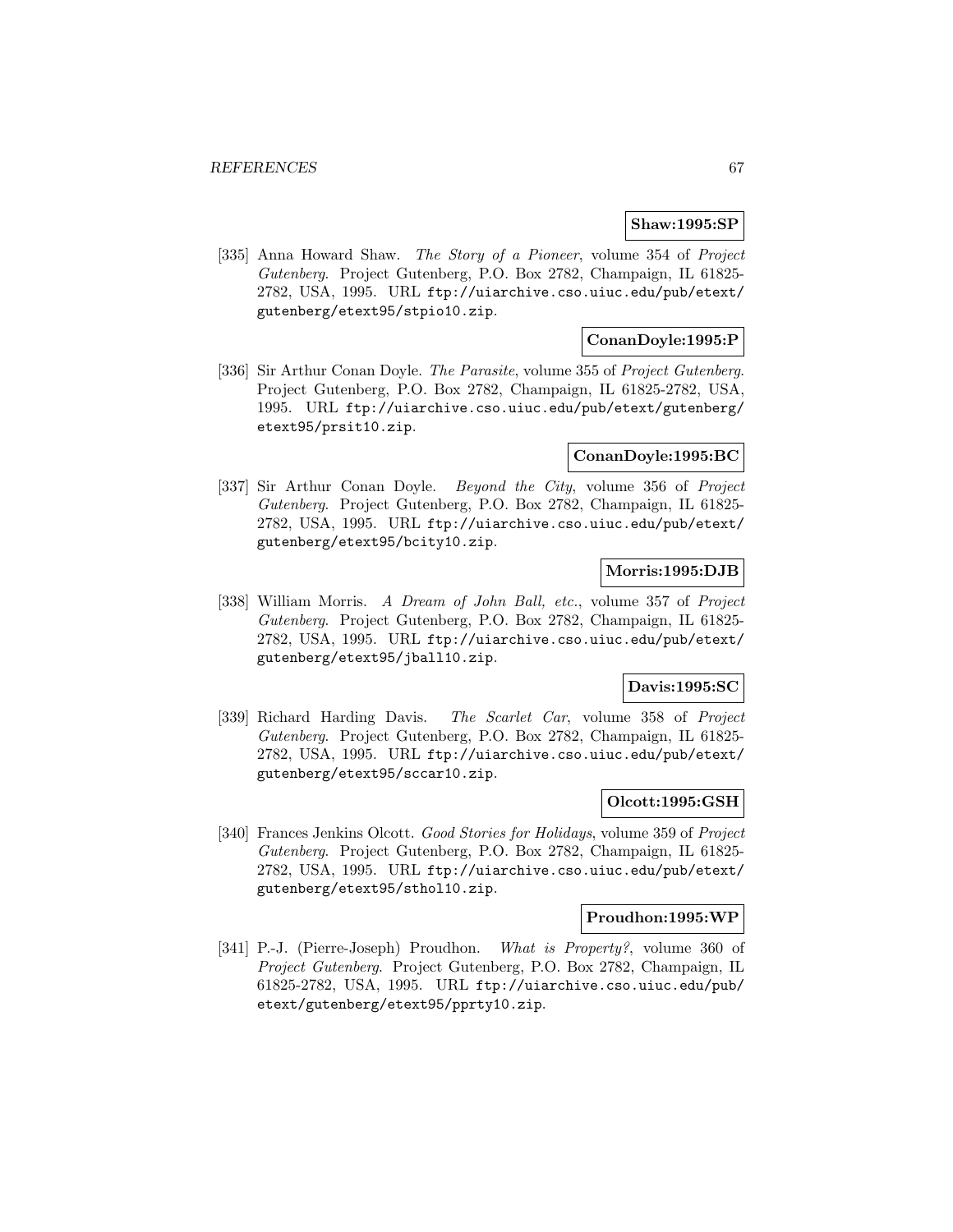#### **Porter:1995:MBM**

[342] Eleanor H. (Eleanor Hodgman) Porter. Miss Billie Married, volume 361 of Project Gutenberg. Project Gutenberg, P.O. Box 2782, Champaign, IL 61825-2782, USA, 1995. URL ftp://uiarchive.cso.uiuc.edu/pub/ etext/gutenberg/etext95/msbim10.zip.

## **Porter:1995:MBD**

[343] Eleanor H. (Eleanor Hodgman) Porter. Miss Billie's Decision, volume 362 of Project Gutenberg. Project Gutenberg, P.O. Box 2782, Champaign, IL 61825-2782, USA, 1995. URL ftp://uiarchive.cso.uiuc.edu/pub/ etext/gutenberg/etext95/msbid10.zip.

### **Burroughs:1995:OA**

[344] Edgar Rice Burroughs. The Oakdale Affair, volume 363 of Project Gutenberg. Project Gutenberg, P.O. Box 2782, Champaign, IL 61825- 2782, USA, 1995. URL ftp://uiarchive.cso.uiuc.edu/pub/etext/ gutenberg/etext95/oakda10.zip.

## **Burroughs:1995:MK**

[345] Edgar Rice Burroughs. The Mad King, volume 364 of Project Gutenberg. Project Gutenberg, P.O. Box 2782, Champaign, IL 61825-2782, USA, 1995. URL ftp://uiarchive.cso.uiuc.edu/pub/etext/gutenberg/ etext95/mdkng10.zip.

#### **Austin:1995:LLR**

[346] Mary Hunter Austin. The Land of Little Rain, volume 365 of Project Gutenberg. Project Gutenberg, P.O. Box 2782, Champaign, IL 61825- 2782, USA, 1995. URL ftp://uiarchive.cso.uiuc.edu/pub/etext/ gutenberg/etext95/lndlr10.zip.

## **Rinehart:1995:BS**

[347] Mary Roberts Rinehart. Bab: A Sub-Deb, volume 366 of Project Gutenberg. Project Gutenberg, P.O. Box 2782, Champaign, IL 61825- 2782, USA, 1995. URL ftp://uiarchive.cso.uiuc.edu/pub/etext/ gutenberg/etext95/babsu10.zip.

#### **Jewett:1995:CPF**

[348] Sarah Orne Jewett. The Country of the Pointed Firs, volume 367 of Project Gutenberg. Project Gutenberg, P.O. Box 2782, Champaign, IL 61825-2782, USA, 1995. URL ftp://uiarchive.cso.uiuc.edu/pub/ etext/gutenberg/etext95/pfirs11.zip.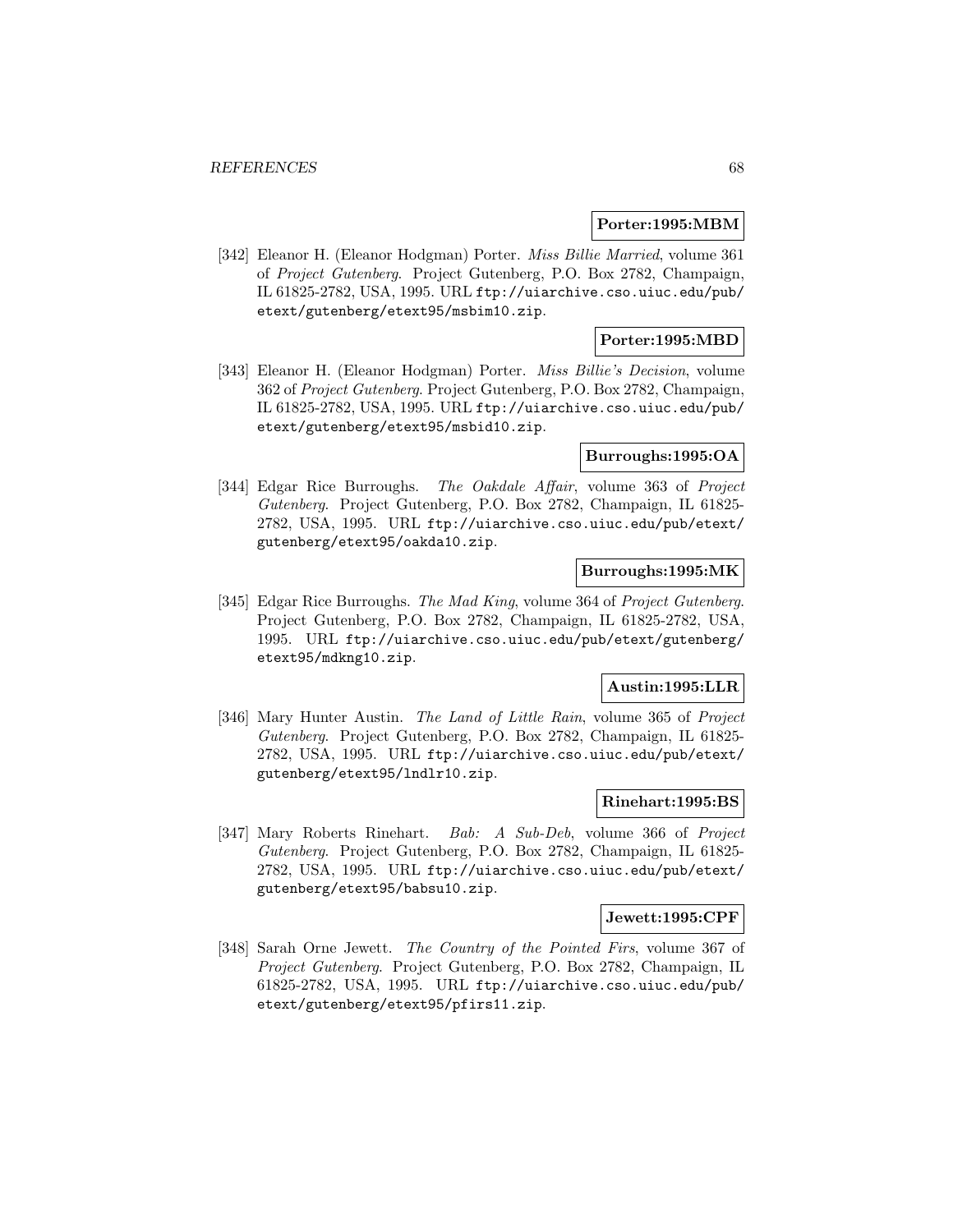#### **Conwell:1995:AD**

[349] Russell Herman Conwell. Acres of Diamonds, volume 368 of Project Gutenberg. Project Gutenberg, P.O. Box 2782, Champaign, IL 61825- 2782, USA, 1995. URL ftp://uiarchive.cso.uiuc.edu/pub/etext/ gutenberg/etext95/acrdi10.zip.

# **Burroughs:1995:OT**

[350] Edgar Rice Burroughs. The Outlaw of Torn, volume 369 of Project Gutenberg. Project Gutenberg, P.O. Box 2782, Champaign, IL 61825- 2782, USA, 1995. URL ftp://uiarchive.cso.uiuc.edu/pub/etext/ gutenberg/etext95/otorn11.zip.

## **Defoe:1995:MF**

[351] Daniel Defoe. Moll Flanders, volume 370 of Project Gutenberg. Project Gutenberg, P.O. Box 2782, Champaign, IL 61825-2782, USA, 1995. URL ftp://uiarchive.cso.uiuc.edu/pub/etext/gutenberg/ etext95/mollf10.zip.

# **Wheatley:1995:LB**

[352] Henry Benjamin Wheatley. Literary Blunders, volume 371 of Project Gutenberg. Project Gutenberg, P.O. Box 2782, Champaign, IL 61825- 2782, USA, 1995. URL ftp://uiarchive.cso.uiuc.edu/pub/etext/ gutenberg/etext95/litbl10.zip.

#### **Stevenson:1995:PO**

[353] Robert Louis Stevenson. Prince Otto, volume 372 of Project Gutenberg. Project Gutenberg, P.O. Box 2782, Champaign, IL 61825-2782, USA, 1995. URL ftp://uiarchive.cso.uiuc.edu/pub/etext/gutenberg/ etext95/prott10.zip.

## **Stevenson:1995:LM**

[354] Robert Louis Stevenson. Lay Morals, volume 373 of Project Gutenberg. Project Gutenberg, P.O. Box 2782, Champaign, IL 61825-2782, USA, 1995. URL ftp://uiarchive.cso.uiuc.edu/pub/etext/gutenberg/ etext95/lamor10.zip.

#### **Bierce:1995:FF**

[355] Ambrose Bierce. Fantastic Fables, volume 374 of Project Gutenberg. Project Gutenberg, P.O. Box 2782, Champaign, IL 61825-2782, USA, 1995. URL ftp://uiarchive.cso.uiuc.edu/pub/etext/gutenberg/ etext95/fanfb10.zip.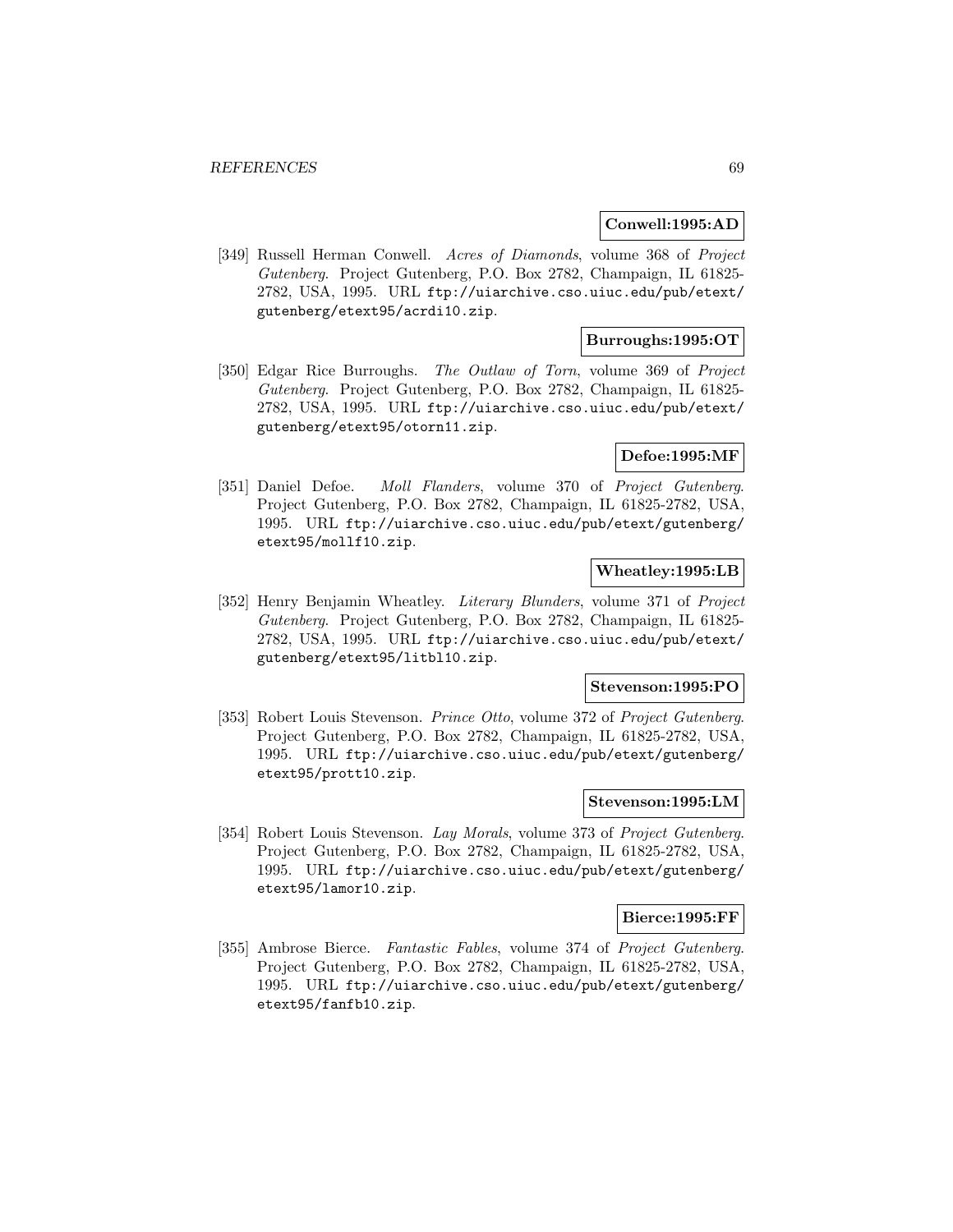#### **Bierce:1995:OAO**

[356] Ambrose Bierce. An Occurrence At Owl Creek Bridge, volume 375 of Project Gutenberg. Project Gutenberg, P.O. Box 2782, Champaign, IL 61825-2782, USA, 1995. URL ftp://uiarchive.cso.uiuc.edu/pub/ etext/gutenberg/etext95/owlcr10.zip.

# **Defoe:1995:JPY**

[357] Daniel Defoe. A Journal of the Plague Year, volume 376 of Project Gutenberg. Project Gutenberg, P.O. Box 2782, Champaign, IL 61825- 2782, USA, 1995. URL ftp://uiarchive.cso.uiuc.edu/pub/etext/ gutenberg/etext95/jplag10.zip.

### **Barker:1995:KWL**

[358] Nettie Garmer Barker. Kansas Women in Literature, volume 377 of Project Gutenberg. Project Gutenberg, P.O. Box 2782, Champaign, IL 61825-2782, USA, 1995. URL ftp://uiarchive.cso.uiuc.edu/pub/ etext/gutenberg/etext95/kswom10.zip.

# **Rudder:1995:WKT**

[359] Robert S. Rudder. The White Knight: Tirant Lo Blanc, volume 378 of Project Gutenberg. Project Gutenberg, P.O. Box 2782, Champaign, IL 61825-2782, USA, 1995. URL ftp://uiarchive.cso.uiuc.edu/pub/ etext/gutenberg/etext95/whitk10.zip.

### **Gregory:1995:WWB**

[360] Eliot Gregory. Worldly Ways and Byways, volume 379 of Project Gutenberg. Project Gutenberg, P.O. Box 2782, Champaign, IL 61825- 2782, USA, 1995. URL ftp://uiarchive.cso.uiuc.edu/pub/etext/ gutenberg/etext95/bywys10.zip.

## **Stevenson:1995:WH**

[361] Robert Louis Stevenson. Weir of Hermiston, volume 380 of Project Gutenberg. Project Gutenberg, P.O. Box 2782, Champaign, IL 61825- 2782, USA, 1995. URL ftp://uiarchive.cso.uiuc.edu/pub/etext/ gutenberg/etext95/weirh10.zip.

#### **Stevenson:1995:MP**

[362] Robert Louis Stevenson. Memories and Portraits, volume 381 of Project Gutenberg. Project Gutenberg, P.O. Box 2782, Champaign, IL 61825- 2782, USA, 1995. URL ftp://uiarchive.cso.uiuc.edu/pub/etext/ gutenberg/etext95/mempo10.zip.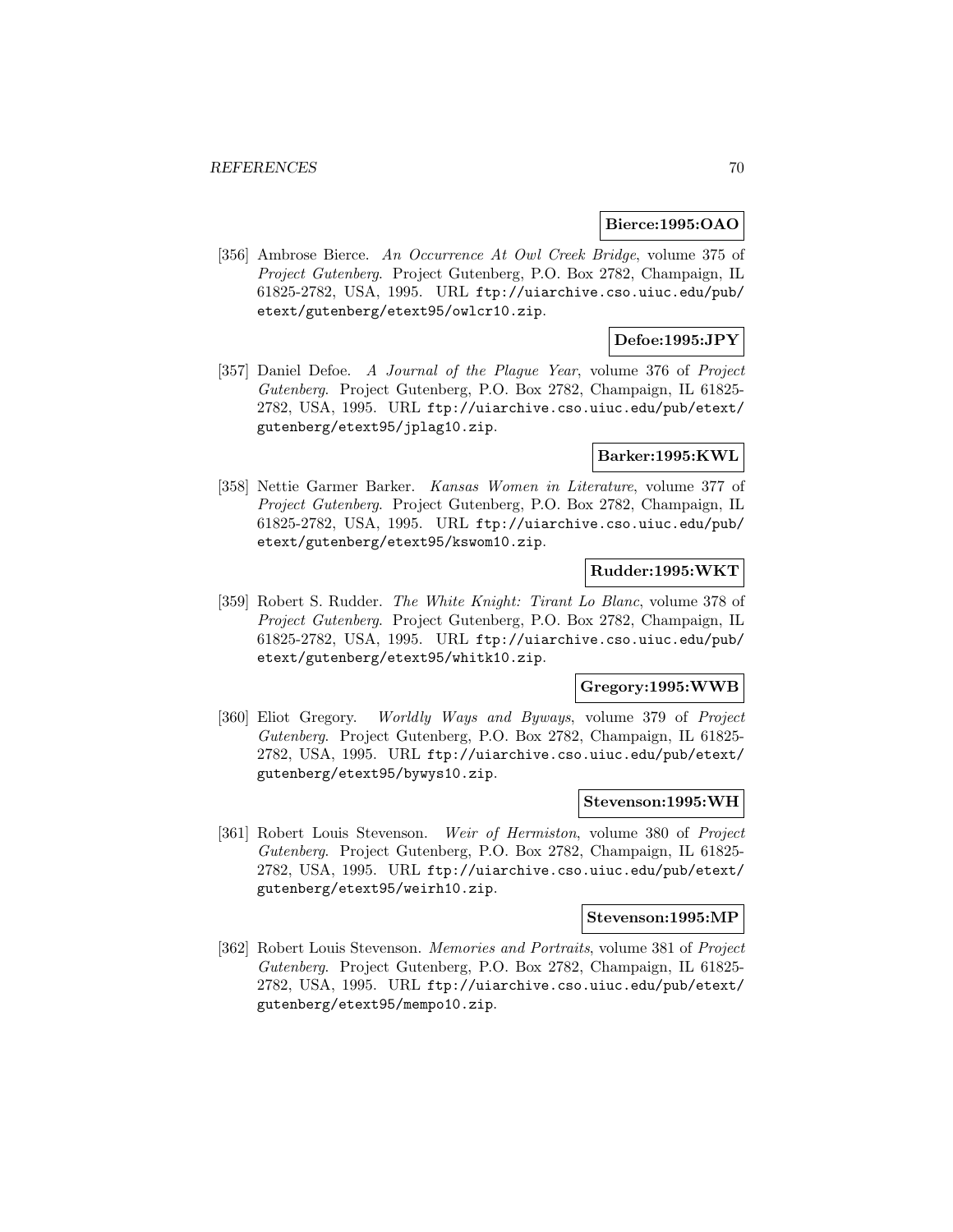#### **Stevenson:1995:EPN**

[363] Robert Louis Stevenson. Edinburgh Picturesque Notes, volume 382 of Project Gutenberg. Project Gutenberg, P.O. Box 2782, Champaign, IL 61825-2782, USA, 1995. URL ftp://uiarchive.cso.uiuc.edu/pub/ etext/gutenberg/etext95/edinn10.zip.

## **Goldsmith:1995:SSC**

[364] Oliver Goldsmith. She Stoops to Conquer, volume 383 of Project Gutenberg. Project Gutenberg, P.O. Box 2782, Champaign, IL 61825- 2782, USA, 1995. URL ftp://uiarchive.cso.uiuc.edu/pub/etext/ gutenberg/etext95/sstcq10.zip.

### **Burnett:1996:LP**

[365] Frances Hodgson Burnett. The Lost Prince, volume 384 of Project Gutenberg. Project Gutenberg, P.O. Box 2782, Champaign, IL 61825- 2782, USA, 1996. URL ftp://uiarchive.cso.uiuc.edu/pub/etext/ gutenberg/etext96/lprin10.zip.

## **Grey:1996:RO**

[366] Zane Grey. The Redheaded Outfield, volume 385 of Project Gutenberg. Project Gutenberg, P.O. Box 2782, Champaign, IL 61825-2782, USA, 1996. URL ftp://uiarchive.cso.uiuc.edu/pub/etext/gutenberg/ etext96/rhout10.zip.

### **Stevenson:1996:VP**

[367] Robert Louis Stevenson. Virginibus Puerisque, volume 386 of Project Gutenberg. Project Gutenberg, P.O. Box 2782, Champaign, IL 61825- 2782, USA, 1996. URL ftp://uiarchive.cso.uiuc.edu/pub/etext/ gutenberg/etext96/virpr10.zip.

## **Stevenson:1996:VL**

[368] Robert Louis Stevenson. Vailima Letters, volume 387 of Project Gutenberg. Project Gutenberg, P.O. Box 2782, Champaign, IL 61825- 2782, USA, 1996. URL ftp://uiarchive.cso.uiuc.edu/pub/etext/ gutenberg/etext96/valma10.zip.

#### **Churchill:1996:C**

[369] Winston Churchill. The Crossing, volume 388 of Project Gutenberg. Project Gutenberg, P.O. Box 2782, Champaign, IL 61825-2782, USA, 1996. URL ftp://uiarchive.cso.uiuc.edu/pub/etext/gutenberg/ etext96/tcros10.zip.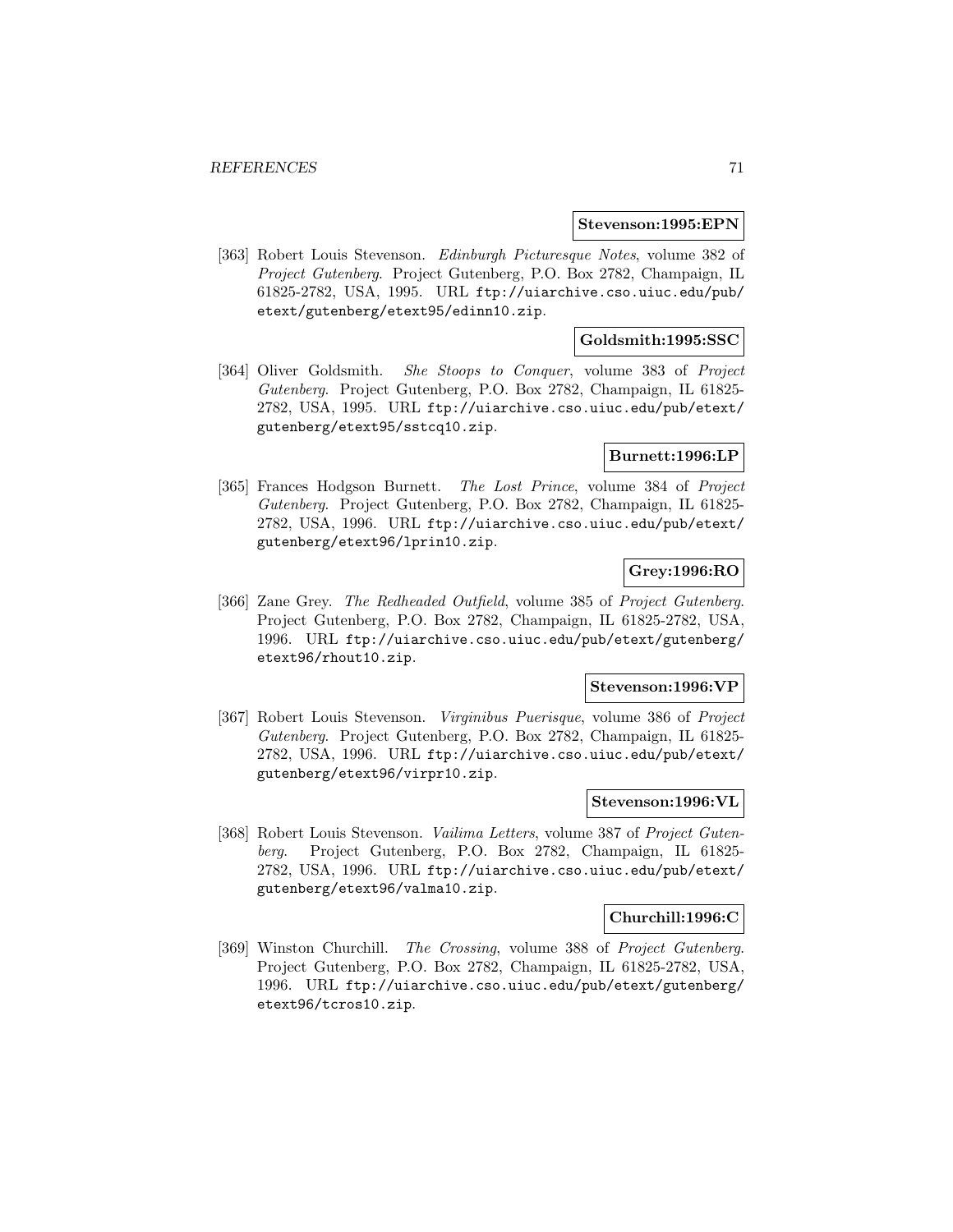### **Machen:1996:GGP**

[370] Arthur Machen. The Great God Pan, volume 389 of Project Gutenberg. Project Gutenberg, P.O. Box 2782, Champaign, IL 61825-2782, USA, 1996. URL ftp://uiarchive.cso.uiuc.edu/pub/etext/gutenberg/ etext96/ggpan10.zip.

# **Cranmer-Byng:1996:LJC**

[371] L. (Launcelot) Cranmer-Byng. A Lute of Jade (Chinese poetry), volume 390 of Project Gutenberg. Project Gutenberg, P.O. Box 2782, Champaign, IL 61825-2782, USA, 1996. URL ftp://uiarchive.cso.uiuc.edu/pub/ etext/gutenberg/etext96/ljade10.zip.

### **Moncrief:1996:SR**

[372] Moncrief. The Song of Roland, volume 391 of Project Gutenberg. Project Gutenberg, P.O. Box 2782, Champaign, IL 61825-2782, USA, 1996. URL ftp://uiarchive.cso.uiuc.edu/pub/etext/gutenberg/ etext96/sorol10.zip.

# **Tasso:1996:JD**

[373] Torquato Tasso. Jerusalem Delivered, volume 392 of Project Gutenberg. Project Gutenberg, P.O. Box 2782, Champaign, IL 61825-2782, USA, 1996. URL ftp://uiarchive.cso.uiuc.edu/pub/etext/gutenberg/ etext96/jrdel10.zip.

### **Stacpoole:1996:BLR**

[374] H. De Vere (Henry De Vere) Stacpoole. The Blue lagoon: A Romance, volume 393 of Project Gutenberg. Project Gutenberg, P.O. Box 2782, Champaign, IL 61825-2782, USA, 1996. URL ftp://uiarchive.cso. uiuc.edu/pub/etext/gutenberg/etext96/blago10.zip.

### **Gaskell:1996:C**

[375] Elizabeth Cleghorn Gaskell. Cranford, volume 394 of Project Gutenberg. Project Gutenberg, P.O. Box 2782, Champaign, IL 61825-2782, USA, 1996. URL ftp://uiarchive.cso.uiuc.edu/pub/etext/gutenberg/ etext96/crnfd10.zip.

#### **Bunyan:1996:HW**

[376] John Bunyan. The Holy War, volume 395 of Project Gutenberg. Project Gutenberg, P.O. Box 2782, Champaign, IL 61825-2782, USA, 1996. URL ftp://uiarchive.cso.uiuc.edu/pub/etext/gutenberg/ etext96/hlywr10.zip.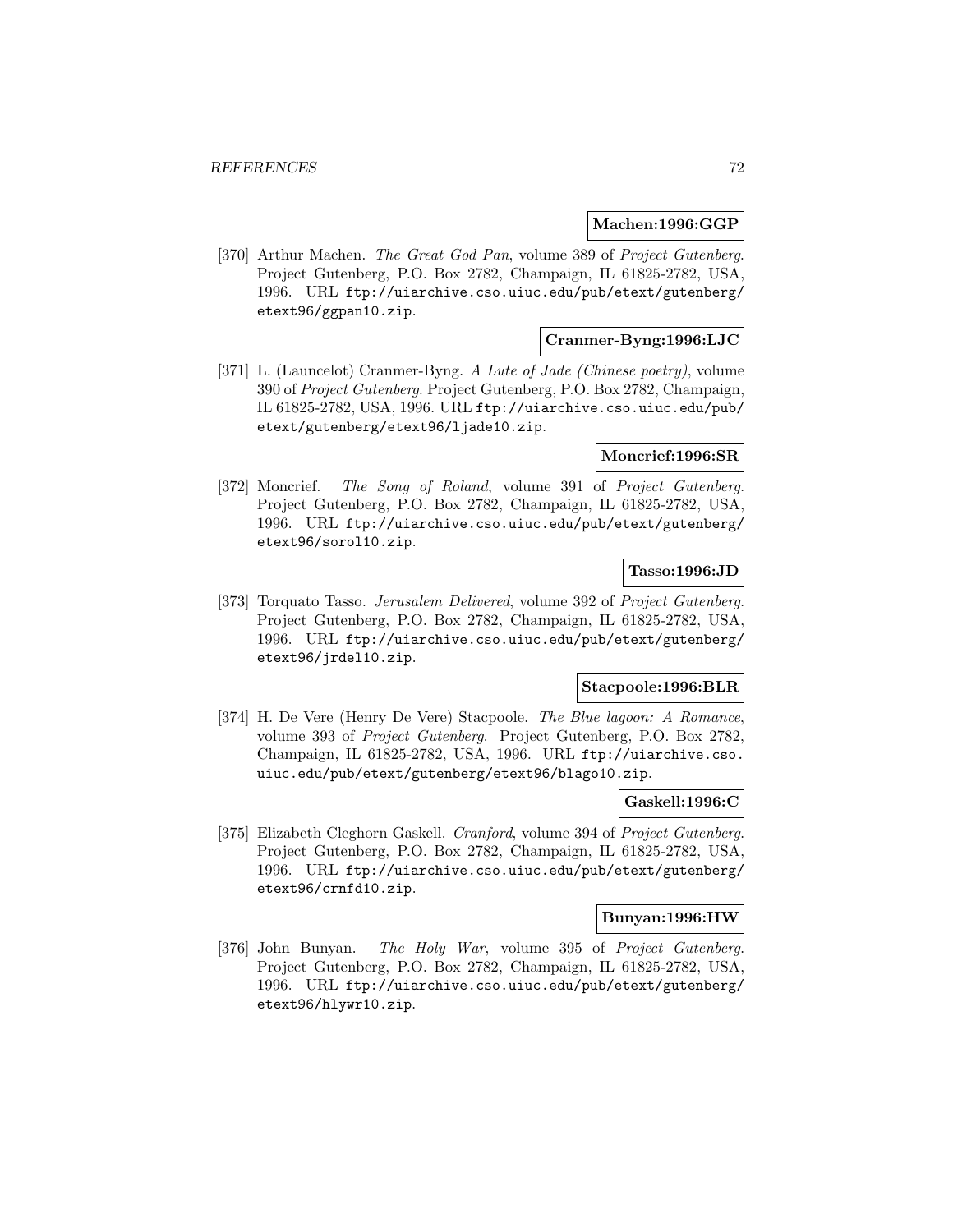#### **Stockton:1996:LT**

[377] Frank R. (Frank Richard) Stockton. The Lady, or the Tiger?, volume 396 of Project Gutenberg. Project Gutenberg, P.O. Box 2782, Champaign, IL 61825-2782, USA, 1996. URL ftp://uiarchive.cso.uiuc.edu/pub/ etext/gutenberg/etext96/ladyt10.zip.

# **Milton:1996:FP**

[378] John Milton. Four Poems, volume 397 of Project Gutenberg. Project Gutenberg, P.O. Box 2782, Champaign, IL 61825-2782, USA, 1996. URL ftp://uiarchive.cso.uiuc.edu/pub/etext/gutenberg/ etext96/miltp10.zip.

# **Platt:1996:BAE**

[379] Rutherford Hayes Platt. 1st Book of Adam and Eve, volume 398 of Project Gutenberg. Project Gutenberg, P.O. Box 2782, Champaign, IL 61825-2782, USA, 1996. URL ftp://uiarchive.cso.uiuc.edu/pub/ etext/gutenberg/etext96/1adam10.zip.

# **Alger:1996:CUB**

[380] Horatio Alger. Cast Upon the Breakers, volume 399 of Project Gutenberg. Project Gutenberg, P.O. Box 2782, Champaign, IL 61825-2782, USA, 1996. URL ftp://uiarchive.cso.uiuc.edu/pub/etext/gutenberg/ etext96/cubrk10.zip.

#### **Teasdale:1996:HT**

[381] Sara Teasdale. Helen of Troy, volume 400 of Project Gutenberg. Project Gutenberg, P.O. Box 2782, Champaign, IL 61825-2782, USA, 1996. URL ftp://uiarchive.cso.uiuc.edu/pub/etext/gutenberg/ etext96/helen10.zip.

# **Norris:1996:B**

[382] Frank Norris. Blix, volume 401 of Project Gutenberg. Project Gutenberg, P.O. Box 2782, Champaign, IL 61825-2782, USA, 1996. URL ftp:// uiarchive.cso.uiuc.edu/pub/etext/gutenberg/etext96/blixn10. zip.

#### **Tarkington:1996:P**

[383] Booth Tarkington. Penrod, volume 402 of Project Gutenberg. Project Gutenberg, P.O. Box 2782, Champaign, IL 61825-2782, USA, 1996. URL ftp://uiarchive.cso.uiuc.edu/pub/etext/gutenberg/ etext96/pnrod10.zip.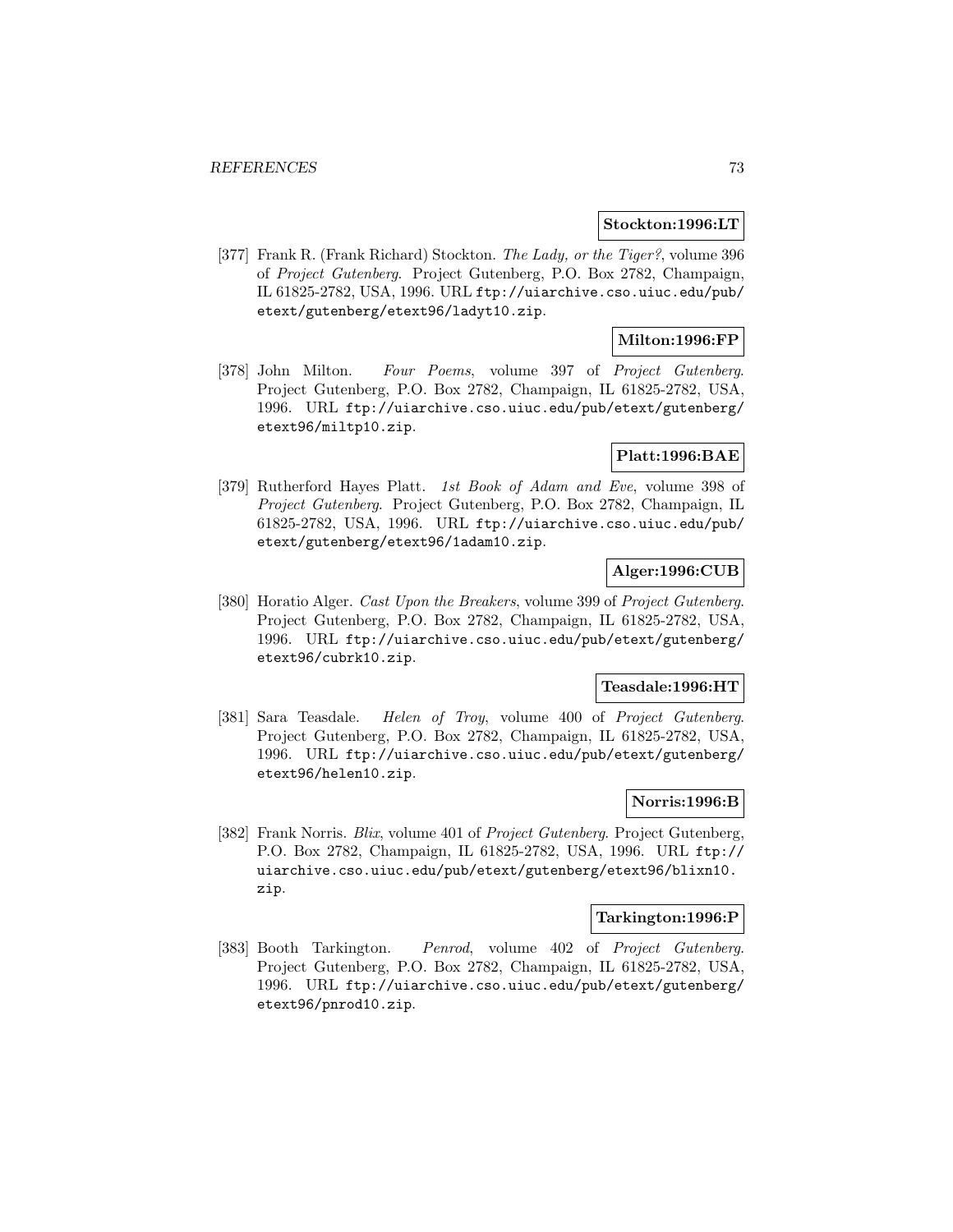### **Davis:1996:SF**

[384] Richard Harding Davis. Soldiers of Fortune, volume 403 of Project Gutenberg. Project Gutenberg, P.O. Box 2782, Champaign, IL 61825- 2782, USA, 1996. URL ftp://uiarchive.cso.uiuc.edu/pub/etext/ gutenberg/etext96/soldf10.zip.

# **Smiles:1996:IB**

[385] Samuel Smiles. *Industrial Biography*, volume 404 of *Project Gutenberg*. Project Gutenberg, P.O. Box 2782, Champaign, IL 61825-2782, USA, 1996. URL ftp://uiarchive.cso.uiuc.edu/pub/etext/gutenberg/ etext96/inbio10.zip.

# **Davis:1996:ALR**

[386] Richard Harding Davis. Adventures and Letters of Richard Harding Davis, volume 405 of Project Gutenberg. Project Gutenberg, P.O. Box 2782, Champaign, IL 61825-2782, USA, 1996. URL ftp://uiarchive. cso.uiuc.edu/pub/etext/gutenberg/etext96/alrhd10.zip.

## **Anonymous:1996:ARH**

[387] Anonymous. Appreciations of Richard Harding Davis, volume 406 of Project Gutenberg. Project Gutenberg, P.O. Box 2782, Champaign, IL 61825-2782, USA, 1996. URL ftp://uiarchive.cso.uiuc.edu/pub/ etext/gutenberg/etext96/aprhd10.zip.

# **Davis:1996:RWM**

[388] Richard Harding Davis. The Reporter Who Made Himself King, volume 407 of Project Gutenberg. Project Gutenberg, P.O. Box 2782, Champaign, IL 61825-2782, USA, 1996. URL ftp://uiarchive.cso.uiuc.edu/pub/ etext/gutenberg/etext96/rking10.zip.

# **DuBois:1996:SBF**

[389] W. E. B. (William Edward Burghardt) Du Bois. The Souls of Black Folk, volume 408 of Project Gutenberg. Project Gutenberg, P.O. Box 2782, Champaign, IL 61825-2782, USA, 1996. URL ftp://uiarchive. cso.uiuc.edu/pub/etext/gutenberg/etext96/soulb10.zip.

# **Wheatley:1996:RMP**

[390] Phillis Wheatley. Religious and Moral Poems, volume 409 of Project Gutenberg. Project Gutenberg, P.O. Box 2782, Champaign, IL 61825- 2782, USA, 1996. URL ftp://uiarchive.cso.uiuc.edu/pub/etext/ gutenberg/etext96/whtly10.zip.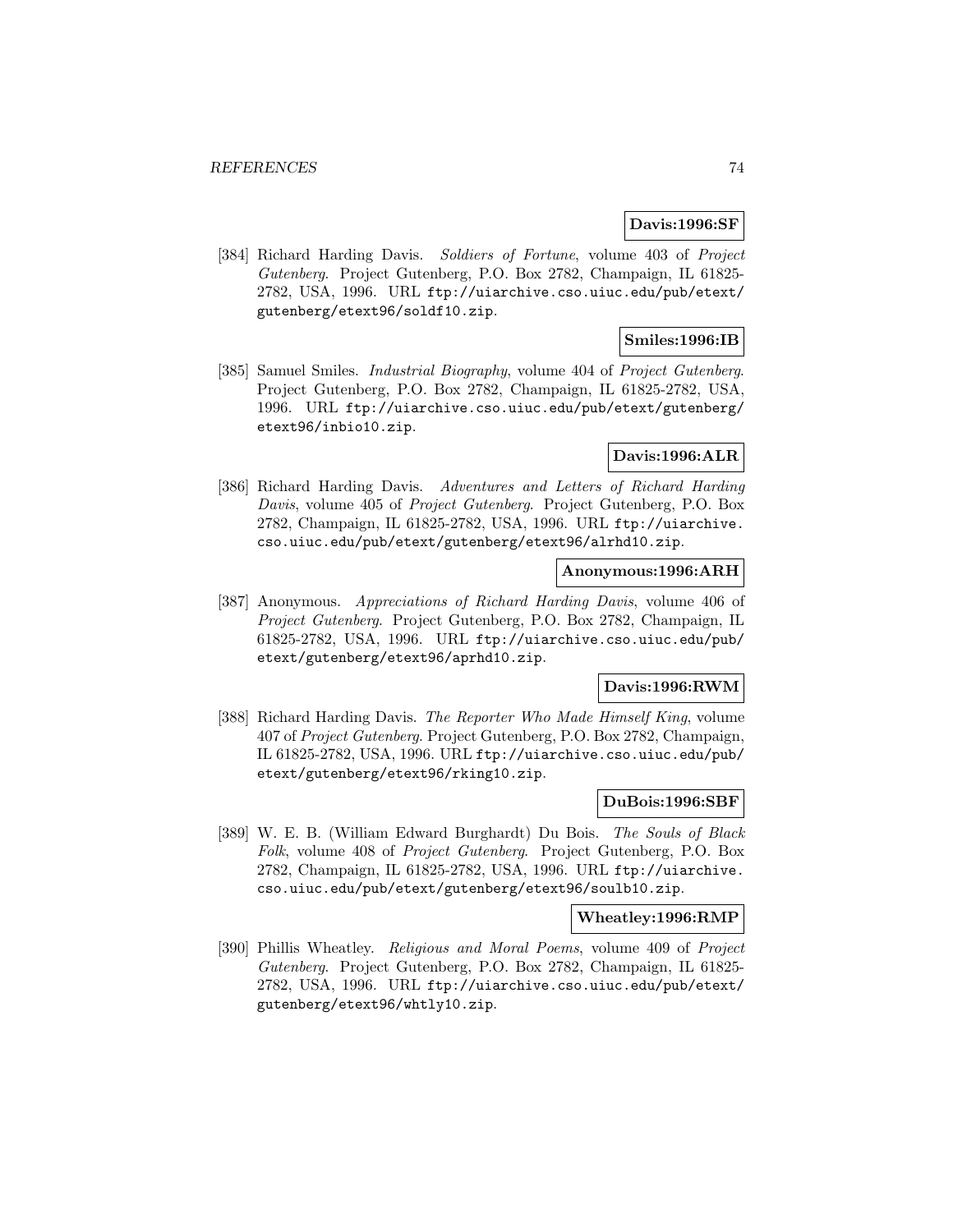# **Fox:1996:HFS**

[391] John Fox. Hell Fer Sartain and Other Stories, volume 410 of Project Gutenberg. Project Gutenberg, P.O. Box 2782, Champaign, IL 61825- 2782, USA, 1996. URL ftp://uiarchive.cso.uiuc.edu/pub/etext/ gutenberg/etext96/hfers10.zip.

# **Davis:1996:KJ**

[392] Richard Harding Davis. The King's Jackal, volume 411 of Project Gutenberg. Project Gutenberg, P.O. Box 2782, Champaign, IL 61825- 2782, USA, 1996. URL ftp://uiarchive.cso.uiuc.edu/pub/etext/ gutenberg/etext96/kjack10.zip.

## **Hubbard:1996:JJA**

[393] Elbert Hubbard. John Jacob Astor, volume 412 of Project Gutenberg. Project Gutenberg, P.O. Box 2782, Champaign, IL 61825-2782, USA, 1996. URL ftp://uiarchive.cso.uiuc.edu/pub/etext/gutenberg/ etext96/jastr10.zip.

# **Stevenson:1996:B**

[394] Robert Louis Stevenson. Ballads, volume 413 of Project Gutenberg. Project Gutenberg, P.O. Box 2782, Champaign, IL 61825-2782, USA, 1996. URL ftp://uiarchive.cso.uiuc.edu/pub/etext/gutenberg/ etext96/rlsba10.zip.

### **Jefferies:1996:PS**

[395] Richard Jefferies. Pageant of Summer, volume 414 of Project Gutenberg. Project Gutenberg, P.O. Box 2782, Champaign, IL 61825-2782, USA, 1996. URL ftp://uiarchive.cso.uiuc.edu/pub/etext/gutenberg/ etext96/psumr10.zip.

# **Borrow:1996:BS**

[396] George Henry Borrow. The Bible in Spain, volume 415 of Project Gutenberg. Project Gutenberg, P.O. Box 2782, Champaign, IL 61825- 2782, USA, 1996. URL ftp://uiarchive.cso.uiuc.edu/pub/etext/ gutenberg/etext96/tbisp10.zip.

#### **Anderson:1996:WO**

[397] Sherwood Anderson. Winesburg, Ohio, volume 416 of Project Gutenberg. Project Gutenberg, P.O. Box 2782, Champaign, IL 61825-2782, USA, 1996. URL ftp://uiarchive.cso.uiuc.edu/pub/etext/gutenberg/ etext96/wnbrg11.zip.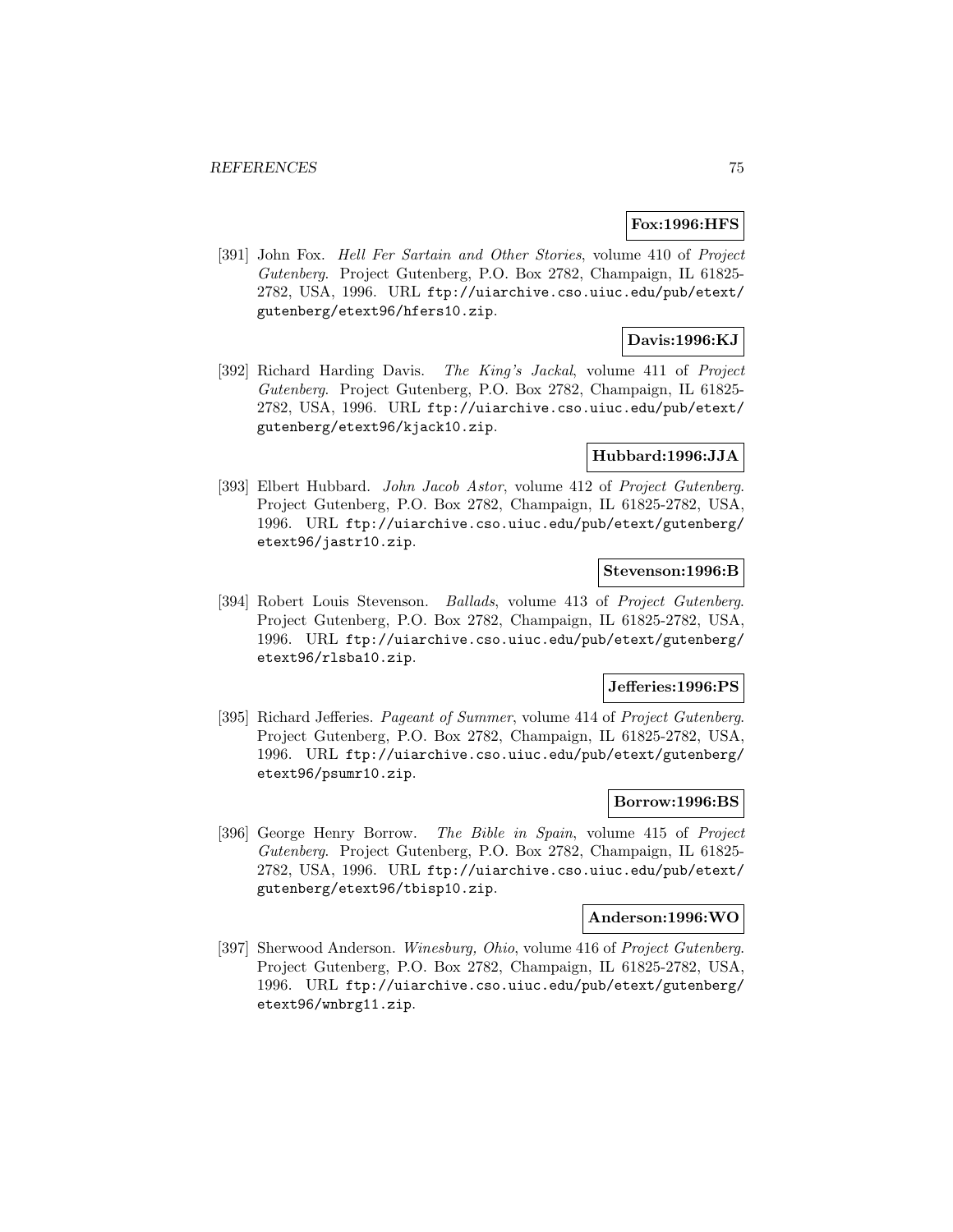### **Luther:1996:HSC**

[398] Martin Luther. The Hymns and Small Cathechism of Martin Luther, volume 417 of Project Gutenberg. Project Gutenberg, P.O. Box 2782, Champaign, IL 61825-2782, USA, 1996. URL ftp://uiarchive.cso. uiuc.edu/pub/etext/gutenberg/etext96/thoml11.zip.

# **Luther:1996:TGW**

[399] Martin Luther. A Treatise on Good Works, volume 418 of Project Gutenberg. Project Gutenberg, P.O. Box 2782, Champaign, IL 61825- 2782, USA, 1996. URL ftp://uiarchive.cso.uiuc.edu/pub/etext/ gutenberg/etext96/gwork10.zip.

# **Baum:1996:MO**

[400] L. Frank (Lyman Frank) Baum. The Magic of Oz, volume 419 of Project Gutenberg. Project Gutenberg, P.O. Box 2782, Champaign, IL 61825- 2782, USA, 1996. URL ftp://uiarchive.cso.uiuc.edu/pub/etext/ gutenberg/etext96/magoz10.zip.

# **Baum:1996:DWO**

[401] L. Frank (Lyman Frank) Baum. Dorothy and the Wizard in Oz, volume 420 of Project Gutenberg. Project Gutenberg, P.O. Box 2782, Champaign, IL 61825-2782, USA, 1996. URL ftp://uiarchive.cso.uiuc.edu/pub/ etext/gutenberg/etext96/doroz10.zip.

# **Stevenson:1996:K**

[402] Robert Louis Stevenson. Kidnapped, volume 421 of Project Gutenberg. Project Gutenberg, P.O. Box 2782, Champaign, IL 61825-2782, USA, 1996. URL ftp://uiarchive.cso.uiuc.edu/pub/etext/gutenberg/ etext96/kdnpd10.zip.

#### **Borrow:1996:RR**

[403] George Henry Borrow. The Romany Rye, volume 422 of Project Gutenberg. Project Gutenberg, P.O. Box 2782, Champaign, IL 61825- 2782, USA, 1996. URL ftp://uiarchive.cso.uiuc.edu/pub/etext/ gutenberg/etext96/trrye10.zip.

# **ConanDoyle:1996:RRL**

[404] Sir Arthur Conan Doyle. Round The Red Lamp, volume 423 of Project Gutenberg. Project Gutenberg, P.O. Box 2782, Champaign, IL 61825-2782, USA, 1996. URL ftp://uiarchive.cso.uiuc.edu/pub/ etext/gutenberg/etext96/rrlmp10.zip; ftp://uiarchive.cso. uiuc.edu/pub/etext/gutenberg/etext96/rrlmp10h.zip ((HTML) ).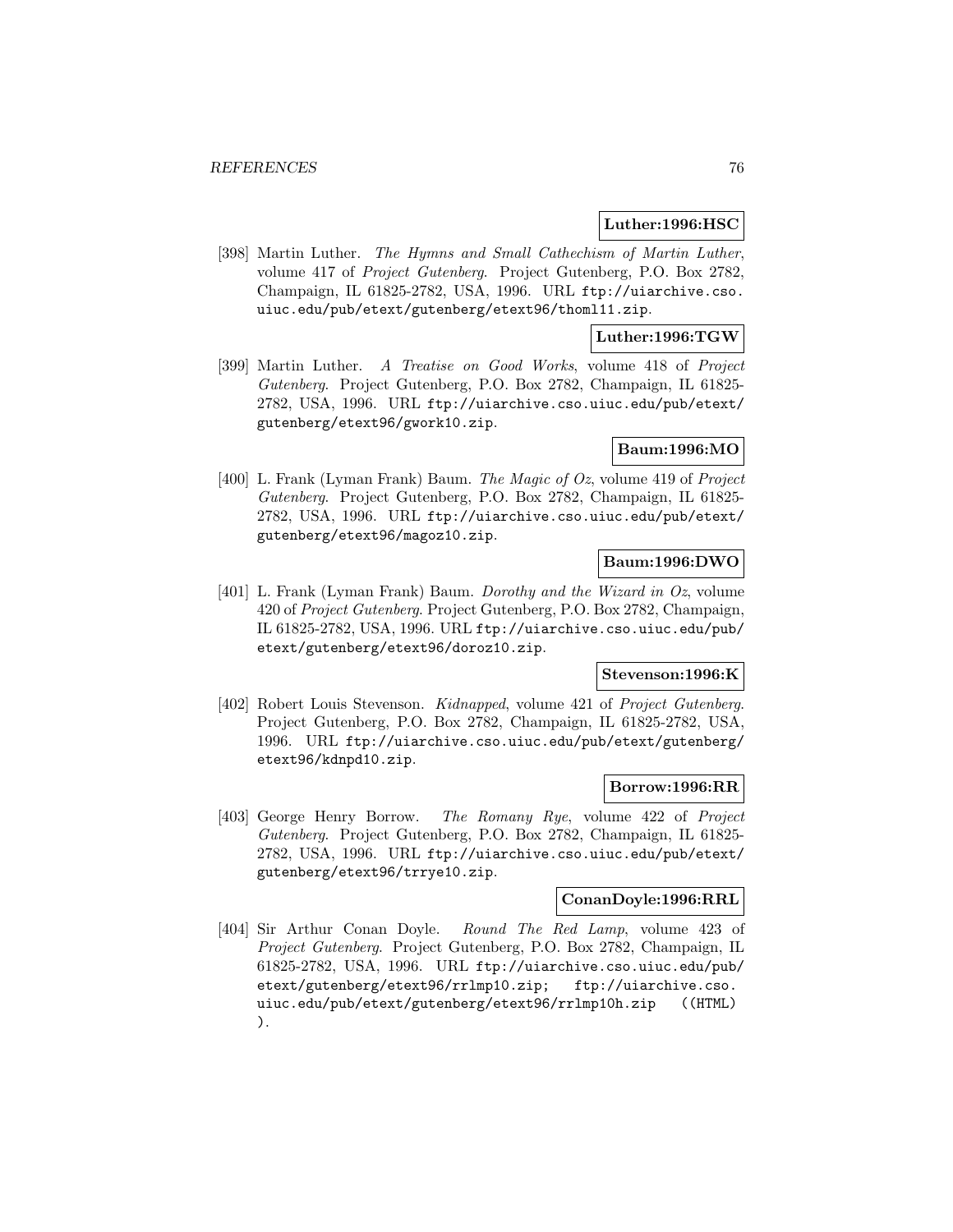#### **Lindsay:1996:GBO**

[405] Vachel Lindsay. General Booth, Other Poems, volume 424 of Project Gutenberg. Project Gutenberg, P.O. Box 2782, Champaign, IL 61825- 2782, USA, 1996. URL ftp://uiarchive.cso.uiuc.edu/pub/etext/ gutenberg/etext96/gnbth10.zip.

## **Stevenson:1996:FSM**

[406] Robert Louis Stevenson. Familiar Studies of Men and Books, volume 425 of Project Gutenberg. Project Gutenberg, P.O. Box 2782, Champaign, IL 61825-2782, USA, 1996. URL ftp://uiarchive.cso.uiuc.edu/pub/ etext/gutenberg/etext96/fsomb10.zip.

### **Stevenson:1996:TF**

[407] Robert Louis Stevenson. Tales and Fantasies, volume 426 of Project Gutenberg. Project Gutenberg, P.O. Box 2782, Champaign, IL 61825- 2782, USA, 1996. URL ftp://uiarchive.cso.uiuc.edu/pub/etext/ gutenberg/etext96/tlfns10.zip.

## **Stockton:1996:GWS**

[408] Frank R. (Frank Richard) Stockton. The Great War Syndicate, volume 427 of Project Gutenberg. Project Gutenberg, P.O. Box 2782, Champaign, IL 61825-2782, USA, 1996. URL ftp://uiarchive.cso.uiuc.edu/pub/ etext/gutenberg/etext96/wsynd10.zip.

# **Hope:1996:FC**

[409] Anthony Hope. Frivolous Cupid, volume 428 of Project Gutenberg. Project Gutenberg, P.O. Box 2782, Champaign, IL 61825-2782, USA, 1996. URL ftp://uiarchive.cso.uiuc.edu/pub/etext/gutenberg/ etext96/frcup10.zip.

# **Stockton:1996:MEO**

[410] Frank R. (Frank Richard) Stockton. The Magic Egg and Other Stories, volume 429 of Project Gutenberg. Project Gutenberg, P.O. Box 2782, Champaign, IL 61825-2782, USA, 1996. URL ftp://uiarchive.cso. uiuc.edu/pub/etext/gutenberg/etext96/mgegg10.zip.

# **Phillips:1996:GD**

[411] David Graham Phillips. The Grain of Dust, volume 430 of Project Gutenberg. Project Gutenberg, P.O. Box 2782, Champaign, IL 61825- 2782, USA, 1996. URL ftp://uiarchive.cso.uiuc.edu/pub/etext/ gutenberg/etext96/tdust10.zip.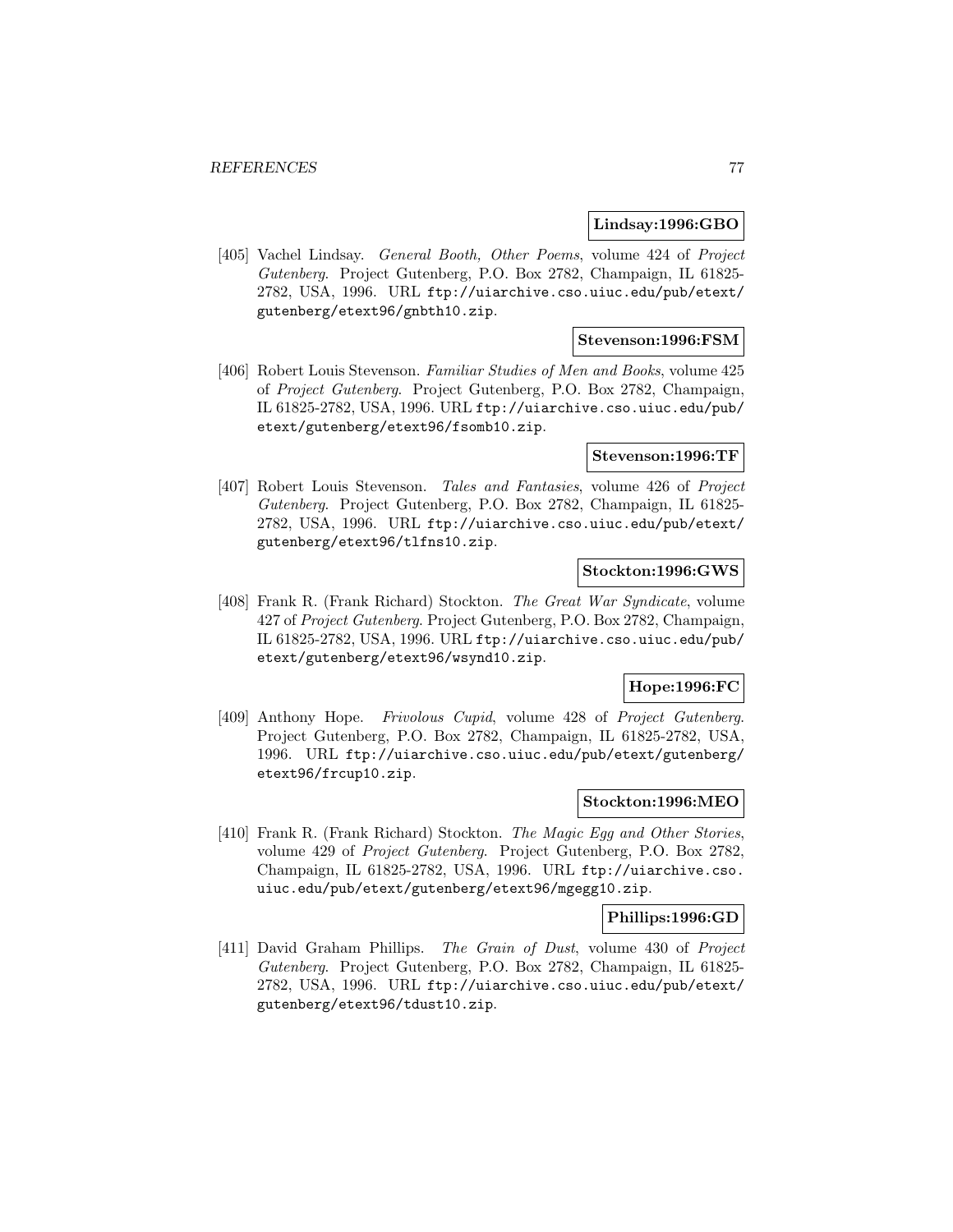### **Phillips:1996:FH**

[412] David Graham Phillips. The Fortune Hunter, volume 431 of Project Gutenberg. Project Gutenberg, P.O. Box 2782, Champaign, IL 61825- 2782, USA, 1996. URL ftp://uiarchive.cso.uiuc.edu/pub/etext/ gutenberg/etext96/frhnt10.zip.

# **James:1996:A**

[413] Henry James. The Ambassadors, volume 432 of Project Gutenberg. Project Gutenberg, P.O. Box 2782, Champaign, IL 61825-2782, USA, 1996. URL ftp://uiarchive.cso.uiuc.edu/pub/etext/gutenberg/ etext96/ambas10.zip.

### **Phillips:1996:Ca**

[414] David Graham Phillips. The Conflict, volume 433 of Project Gutenberg. Project Gutenberg, P.O. Box 2782, Champaign, IL 61825-2782, USA, 1996. URL ftp://uiarchive.cso.uiuc.edu/pub/etext/gutenberg/ etext96/tconf10.zip.

# **Rinehart:1996:CS**

[415] Mary Roberts Rinehart. The Circular Staircase, volume 434 of Project Gutenberg. Project Gutenberg, P.O. Box 2782, Champaign, IL 61825- 2782, USA, 1996. URL ftp://uiarchive.cso.uiuc.edu/pub/etext/ gutenberg/etext96/circs10.zip.

# **Houdini:1996:MME**

[416] Harry Houdini. The Miracle Mongers, An Expose', volume 435 of Project Gutenberg. Project Gutenberg, P.O. Box 2782, Champaign, IL 61825- 2782, USA, 1996. URL ftp://uiarchive.cso.uiuc.edu/pub/etext/ gutenberg/etext96/mmong10.zip.

# **Baum:1996:MK**

[417] L. Frank (Lyman Frank) Baum. The Master Key, volume 436 of Project Gutenberg. Project Gutenberg, P.O. Box 2782, Champaign, IL 61825- 2782, USA, 1996. URL ftp://uiarchive.cso.uiuc.edu/pub/etext/ gutenberg/etext96/mstky10.zip.

#### **Rudder:1996:LT**

[418] Robert S. Rudder. Lazarillo of Tormes, volume 437 of Project Gutenberg. Project Gutenberg, P.O. Box 2782, Champaign, IL 61825-2782, USA, 1996. URL ftp://uiarchive.cso.uiuc.edu/pub/etext/gutenberg/ etext96/lazro13.zip.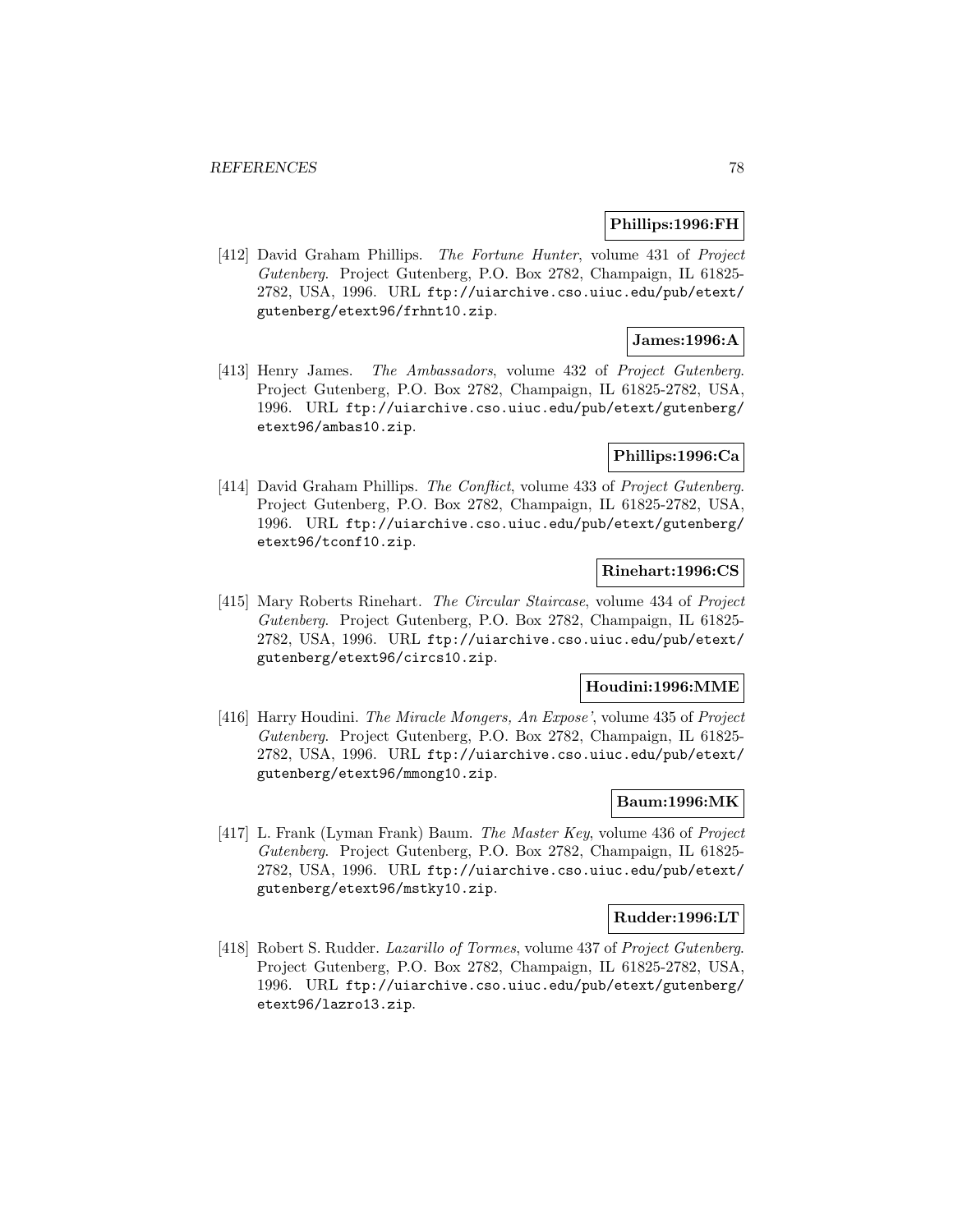#### **Stevenson:1996:U**

[419] Robert Louis Stevenson. Underwoods, volume 438 of Project Gutenberg. Project Gutenberg, P.O. Box 2782, Champaign, IL 61825-2782, USA, 1996. URL ftp://uiarchive.cso.uiuc.edu/pub/etext/gutenberg/ etext96/undrw10.zip.

# **ConanDoyle:1996:VM**

[420] Sir Arthur Conan Doyle. The Vital Message, volume 439 of Project Gutenberg. Project Gutenberg, P.O. Box 2782, Champaign, IL 61825-2782, USA, 1996. URL ftp://uiarchive.cso.uiuc.edu/pub/ etext/gutenberg/etext96/vtmsg10.zip; ftp://uiarchive.cso. uiuc.edu/pub/etext/gutenberg/etext96/vtmsg10h.zip ((HTML) ).

# **Porter:1996:JD**

[421] Eleanor H. (Eleanor Hodgman) Porter. Just David, volume 440 of Project Gutenberg. Project Gutenberg, P.O. Box 2782, Champaign, IL 61825- 2782, USA, 1996. URL ftp://uiarchive.cso.uiuc.edu/pub/etext/ gutenberg/etext96/jusdv10.zip.

# **Stevenson:1996:NP**

[422] Robert Louis Stevenson. New Poems, volume 441 of Project Gutenberg. Project Gutenberg, P.O. Box 2782, Champaign, IL 61825-2782, USA, 1996. URL ftp://uiarchive.cso.uiuc.edu/pub/etext/gutenberg/ etext96/rlsnp10.zip.

### **Teasdale:1996:LS**

[423] Sara Teasdale. Love Songs, volume 442 of Project Gutenberg. Project Gutenberg, P.O. Box 2782, Champaign, IL 61825-2782, USA, 1996. URL ftp://uiarchive.cso.uiuc.edu/pub/etext/gutenberg/ etext96/lsongs10.zip.

# **Field:1996:LAB**

[424] Eugene Field. The Love Affairs Of A Bibliomaniac, volume 443 of Project Gutenberg. Project Gutenberg, P.O. Box 2782, Champaign, IL 61825- 2782, USA, 1996. URL ftp://uiarchive.cso.uiuc.edu/pub/etext/ gutenberg/etext96/lbibl10.zip.

# **Proudhon:1996:PM**

[425] P.-J. (Pierre-Joseph) Proudhon. The Philosophy of Misery, volume 444 of Project Gutenberg. Project Gutenberg, P.O. Box 2782, Champaign, IL 61825-2782, USA, 1996. URL ftp://uiarchive.cso.uiuc.edu/pub/ etext/gutenberg/etext96/pmisr10.zip.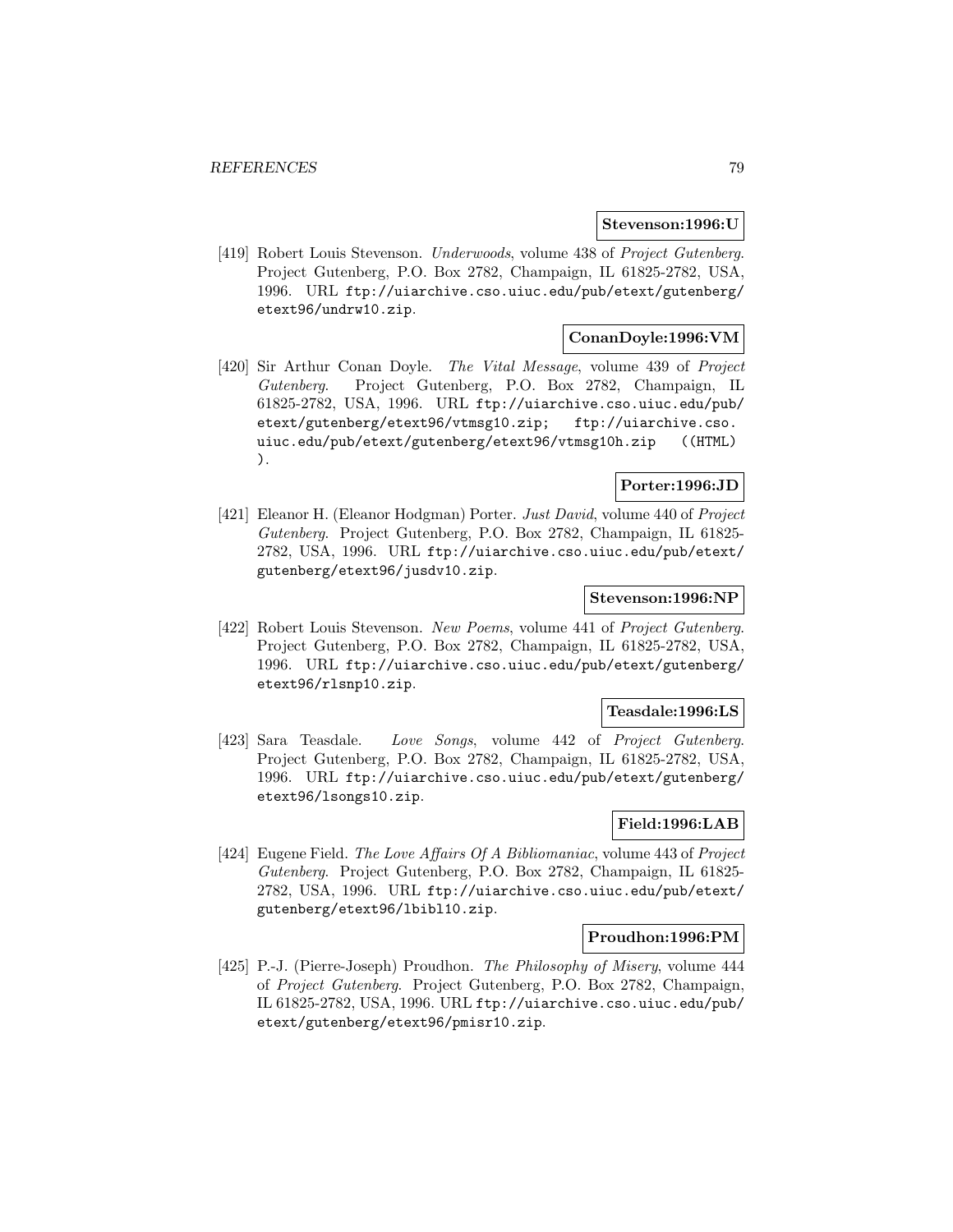#### **LeBon:1996:CSP**

[426] Gustave Le Bon. The Crowd: a Study of the Popular Mind, volume 445 of Project Gutenberg. Project Gutenberg, P.O. Box 2782, Champaign, IL 61825-2782, USA, 1996. URL ftp://uiarchive.cso.uiuc.edu/pub/ etext/gutenberg/etext96/tcrwd10.zip.

# **Irving:1996:BRC**

[427] Henry Brodribb Irving. A Book of Remarkable Criminals, volume 446 of Project Gutenberg. Project Gutenberg, P.O. Box 2782, Champaign, IL 61825-2782, USA, 1996. URL ftp://uiarchive.cso.uiuc.edu/pub/ etext/gutenberg/etext96/rcrim10.zip.

## **Crane:1996:MGS**

[428] Stephen Crane. *Maggie, Girl of the Steets*, volume 447 of *Project* Gutenberg. Project Gutenberg, P.O. Box 2782, Champaign, IL 61825- 2782, USA, 1996. URL ftp://uiarchive.cso.uiuc.edu/pub/etext/ gutenberg/etext96/mgots11.zip.

# **LeBon:1996:PR**

[429] Gustave Le Bon. The Psychology of Revolution, volume 448 of Project Gutenberg. Project Gutenberg, P.O. Box 2782, Champaign, IL 61825- 2782, USA, 1996. URL ftp://uiarchive.cso.uiuc.edu/pub/etext/ gutenberg/etext96/psrev10.zip.

# **Healy:1996:PLE**

[430] William Healy. Pathology of Lying, Etc., volume 449 of Project Gutenberg. Project Gutenberg, P.O. Box 2782, Champaign, IL 61825- 2782, USA, 1996. URL ftp://uiarchive.cso.uiuc.edu/pub/etext/ gutenberg/etext96/pathl10.zip.

# **Phillips:1996:SLR**

[431] David Graham Phillips. Susan Lenox, Rise, volume 450 of Project Gutenberg. Project Gutenberg, P.O. Box 2782, Champaign, IL 61825- 2782, USA, 1996. URL ftp://uiarchive.cso.uiuc.edu/pub/etext/ gutenberg/etext96/lenox10.zip.

#### **Conrad:1996:SL**

[432] Joseph Conrad. The Shadow Line, volume 451 of Project Gutenberg. Project Gutenberg, P.O. Box 2782, Champaign, IL 61825-2782, USA, 1996. URL ftp://uiarchive.cso.uiuc.edu/pub/etext/gutenberg/ etext96/shlin10.zip.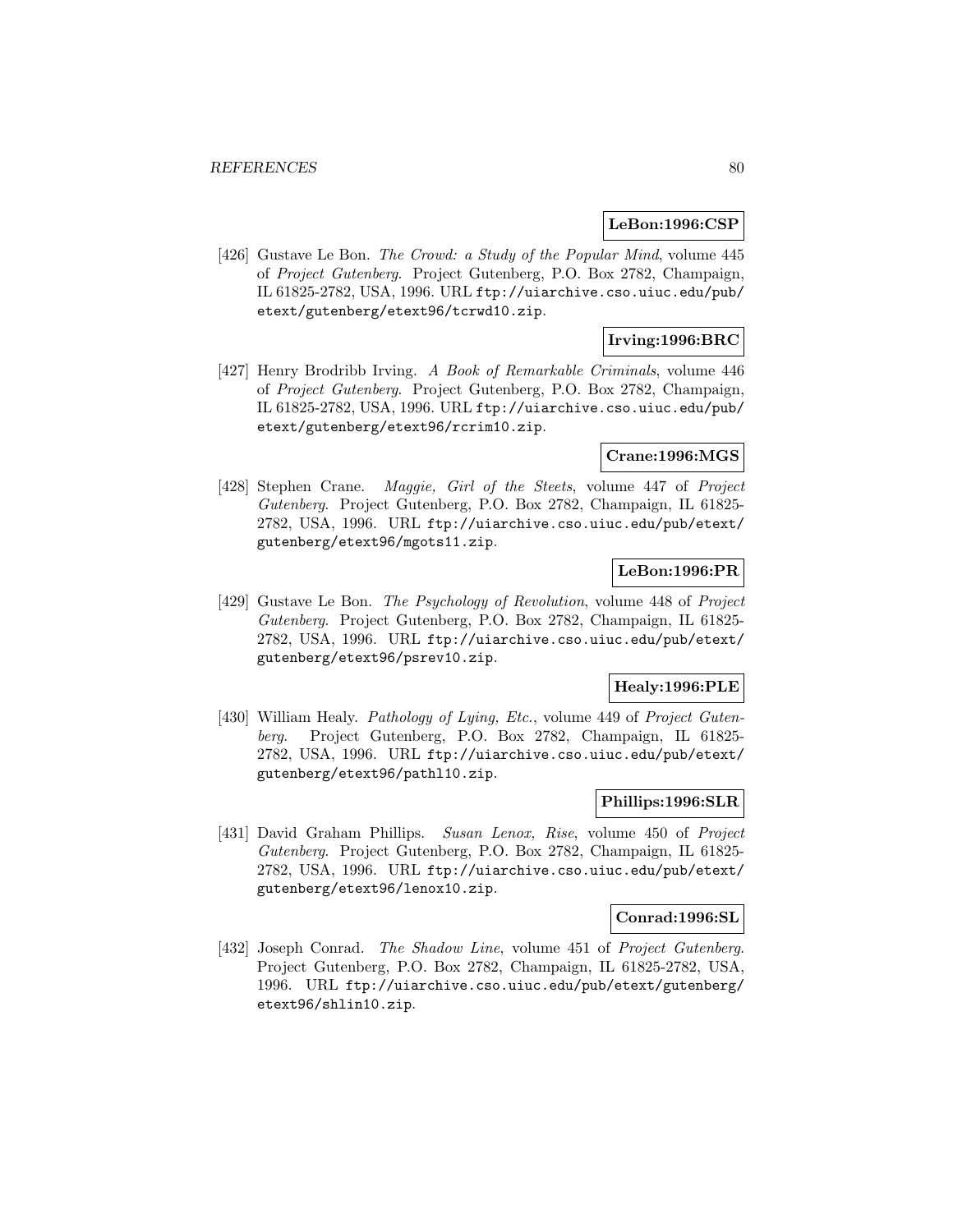### **Borrow:1996:L**

[433] George Henry Borrow. Lavengro, volume 452 of Project Gutenberg. Project Gutenberg, P.O. Box 2782, Champaign, IL 61825-2782, USA, 1996. URL ftp://uiarchive.cso.uiuc.edu/pub/etext/gutenberg/ etext96/lvgro10.zip.

# **Ferber:1996:EMC**

[434] Edna Ferber. Emma McChesney and Co., volume 453 of Project Gutenberg. Project Gutenberg, P.O. Box 2782, Champaign, IL 61825- 2782, USA, 1996. URL ftp://uiarchive.cso.uiuc.edu/pub/etext/ gutenberg/etext96/emamc10.zip.

## **Leland:1996:BB**

[435] Charles Godfrey Leland. The Breitmann Ballads, volume 454 of Project Gutenberg. Project Gutenberg, P.O. Box 2782, Champaign, IL 61825-2782, USA, 1996. URL ftp://uiarchive.cso.uiuc.edu/pub/ etext/gutenberg/etext96/britm10.zip; ftp://uiarchive.cso. uiuc.edu/pub/etext/gutenberg/etext96/britm10a.zip.

## **Parlette:1996:UHK**

[436] Ralph Parlette. The University of Hard Knocks, volume 455 of Project Gutenberg. Project Gutenberg, P.O. Box 2782, Champaign, IL 61825- 2782, USA, 1996. URL ftp://uiarchive.cso.uiuc.edu/pub/etext/ gutenberg/etext96/hdknk10.zip.

# **Wells:1996:DWA**

[437] H. G. (Herbert George) Wells. The Door in the Wall, et al., volume 456 of Project Gutenberg. Project Gutenberg, P.O. Box 2782, Champaign, IL 61825-2782, USA, 1996. URL ftp://uiarchive.cso.uiuc.edu/pub/ etext/gutenberg/etext96/tditw10.zip.

# **Phillips:1996:PSP**

[438] David Graham Phillips. The Price She Paid, volume 457 of Project Gutenberg. Project Gutenberg, P.O. Box 2782, Champaign, IL 61825- 2782, USA, 1996. URL ftp://uiarchive.cso.uiuc.edu/pub/etext/ gutenberg/etext96/tpspd10.zip.

#### **Marquis:1996:DD**

[439] Don Marquis. *Dreams and Dust*, volume 458 of *Project Gutenberg*. Project Gutenberg, P.O. Box 2782, Champaign, IL 61825-2782, USA, 1996. URL ftp://uiarchive.cso.uiuc.edu/pub/etext/gutenberg/ etext96/ddust10.zip.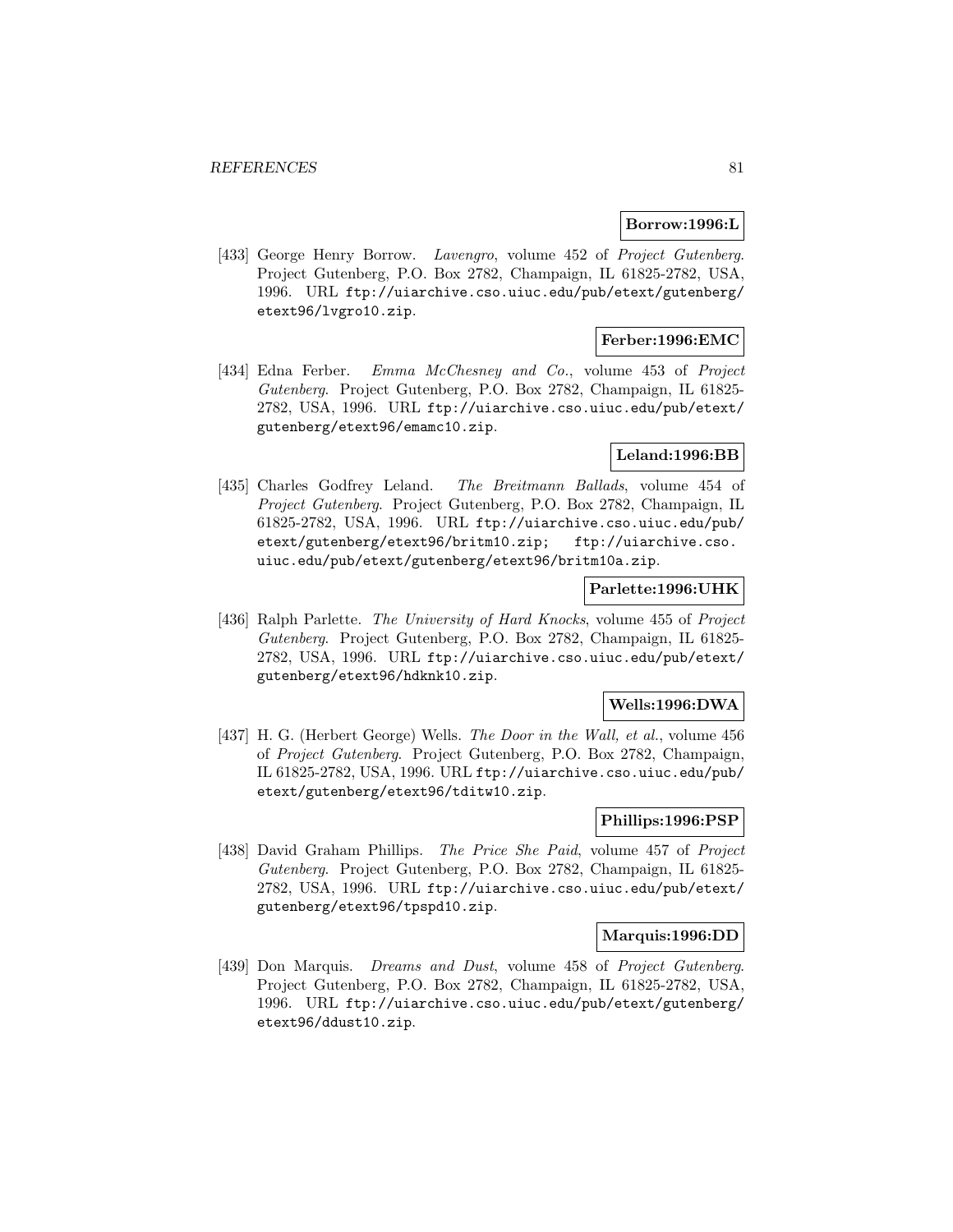### **Burnett:1996:WP**

[440] Frances Hodgson Burnett. The White People, volume 459 of Project Gutenberg. Project Gutenberg, P.O. Box 2782, Champaign, IL 61825- 2782, USA, 1996. URL ftp://uiarchive.cso.uiuc.edu/pub/etext/ gutenberg/etext96/twpop10.zip.

# **Burnett:1996:DT**

[441] Frances Hodgson Burnett. The Dawn of A To-morrow, volume 460 of Project Gutenberg. Project Gutenberg, P.O. Box 2782, Champaign, IL 61825-2782, USA, 1996. URL ftp://uiarchive.cso.uiuc.edu/pub/ etext/gutenberg/etext96/tdoat10.zip.

### **Gallienne:1996:QGG**

[442] Richard le Gallienne. *Quest of the Golden Girl*, volume 461 of *Project* Gutenberg. Project Gutenberg, P.O. Box 2782, Champaign, IL 61825- 2782, USA, 1996. URL ftp://uiarchive.cso.uiuc.edu/pub/etext/ gutenberg/etext96/ggirl10.zip.

## **Alger:1996:EB**

[443] Horatio Alger. The Errand Boy, volume 462 of Project Gutenberg. Project Gutenberg, P.O. Box 2782, Champaign, IL 61825-2782, USA, 1996. URL ftp://uiarchive.cso.uiuc.edu/pub/etext/gutenberg/ etext96/rndby10.zip.

### **Crane:1996:RBC**

[444] Stephen Crane. The Red Badge of Courage, volume 463 of Project Gutenberg. Project Gutenberg, P.O. Box 2782, Champaign, IL 61825- 2782, USA, 1996. URL ftp://uiarchive.cso.uiuc.edu/pub/etext/ gutenberg/etext96/badge10a.zip.

# **Stevenson:1996:SSa**

[445] Robert Louis Stevenson. In the South Seas, volume 464 of Project Gutenberg. Project Gutenberg, P.O. Box 2782, Champaign, IL 61825- 2782, USA, 1996. URL ftp://uiarchive.cso.uiuc.edu/pub/etext/ gutenberg/etext96/sseas10.zip.

#### **White:1996:M**

[446] Stewart Edward White. The Mountains, volume 465 of Project Gutenberg. Project Gutenberg, P.O. Box 2782, Champaign, IL 61825- 2782, USA, 1996. URL ftp://uiarchive.cso.uiuc.edu/pub/etext/ gutenberg/etext96/tmtns10.zip.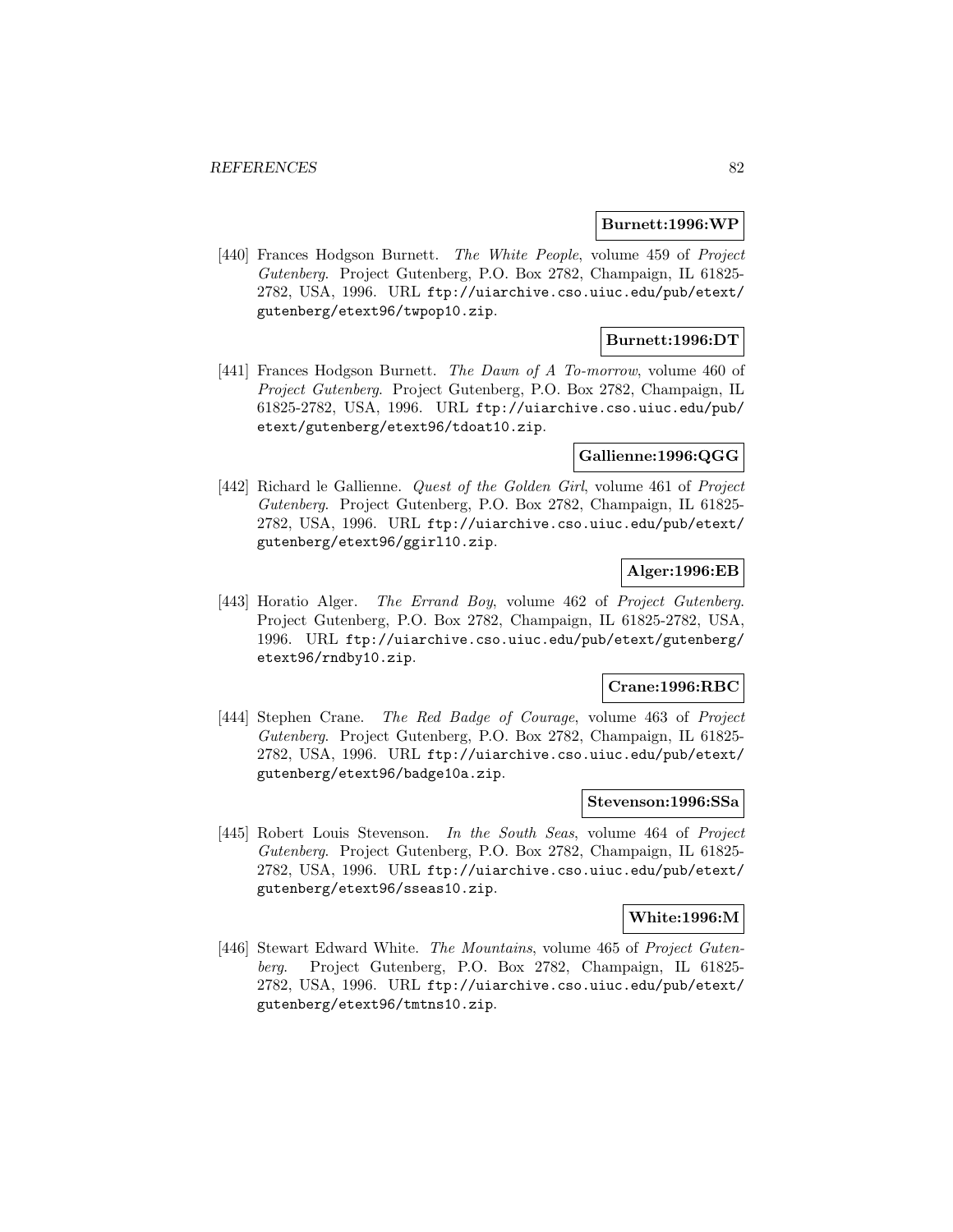#### **Steinmetz:1996:GTP**

[447] Andrew Steinmetz. The Gaming Table [Pros, volume 466 of Project Gutenberg. Project Gutenberg, P.O. Box 2782, Champaign, IL 61825-2782, USA, 1996. URL ftp://uiarchive.cso.uiuc.edu/pub/ etext/gutenberg/etext96/tgamt10.zip; ftp://uiarchive.cso. uiuc.edu/pub/etext/gutenberg/etext96/tgamt210.zip.

# **Lafayette:1996:PC**

[448] Marie-Madeleine Pioche de La Vergne Lafayette, Comtesse de. The Princess of Cleves, volume 467 of Project Gutenberg. Project Gutenberg, P.O. Box 2782, Champaign, IL 61825-2782, USA, 1996. URL ftp:// uiarchive.cso.uiuc.edu/pub/etext/gutenberg/etext96/pclev10. zip.

# **Prevost:1996:ML**

[449] abbe Prevost. Manon Lescaut, volume 468 of Project Gutenberg. Project Gutenberg, P.O. Box 2782, Champaign, IL 61825-2782, USA, 1996. URL ftp://uiarchive.cso.uiuc.edu/pub/etext/gutenberg/ etext96/lesco10.zip.

# **Balzac:1996:DL**

[450] Honoré de Balzac. The Duchesse de Langeais, volume 469 of Project Gutenberg. Project Gutenberg, P.O. Box 2782, Champaign, IL 61825- 2782, USA, 1996. URL ftp://uiarchive.cso.uiuc.edu/pub/etext/ gutenberg/etext96/dlang10.zip.

# **Chesterton:1996:H**

[451] G. K. (Gilbert Keith) Chesterton. Heretics, volume 470 of Project Gutenberg. Project Gutenberg, P.O. Box 2782, Champaign, IL 61825- 2782, USA, 1996. URL ftp://uiarchive.cso.uiuc.edu/pub/etext/ gutenberg/etext96/heret11.zip.

# **Scott:1996:BL**

[452] Sir Walter Scott. Bride of Lammermoor, volume 471 of Project Gutenberg. Project Gutenberg, P.O. Box 2782, Champaign, IL 61825- 2782, USA, 1996. URL ftp://uiarchive.cso.uiuc.edu/pub/etext/ gutenberg/etext96/brlam10.zip.

#### **Chesnutt:1996:HBC**

[453] Charles Waddell Chesnutt. The House Behind The Cedars, volume 472 of Project Gutenberg. Project Gutenberg, P.O. Box 2782, Champaign,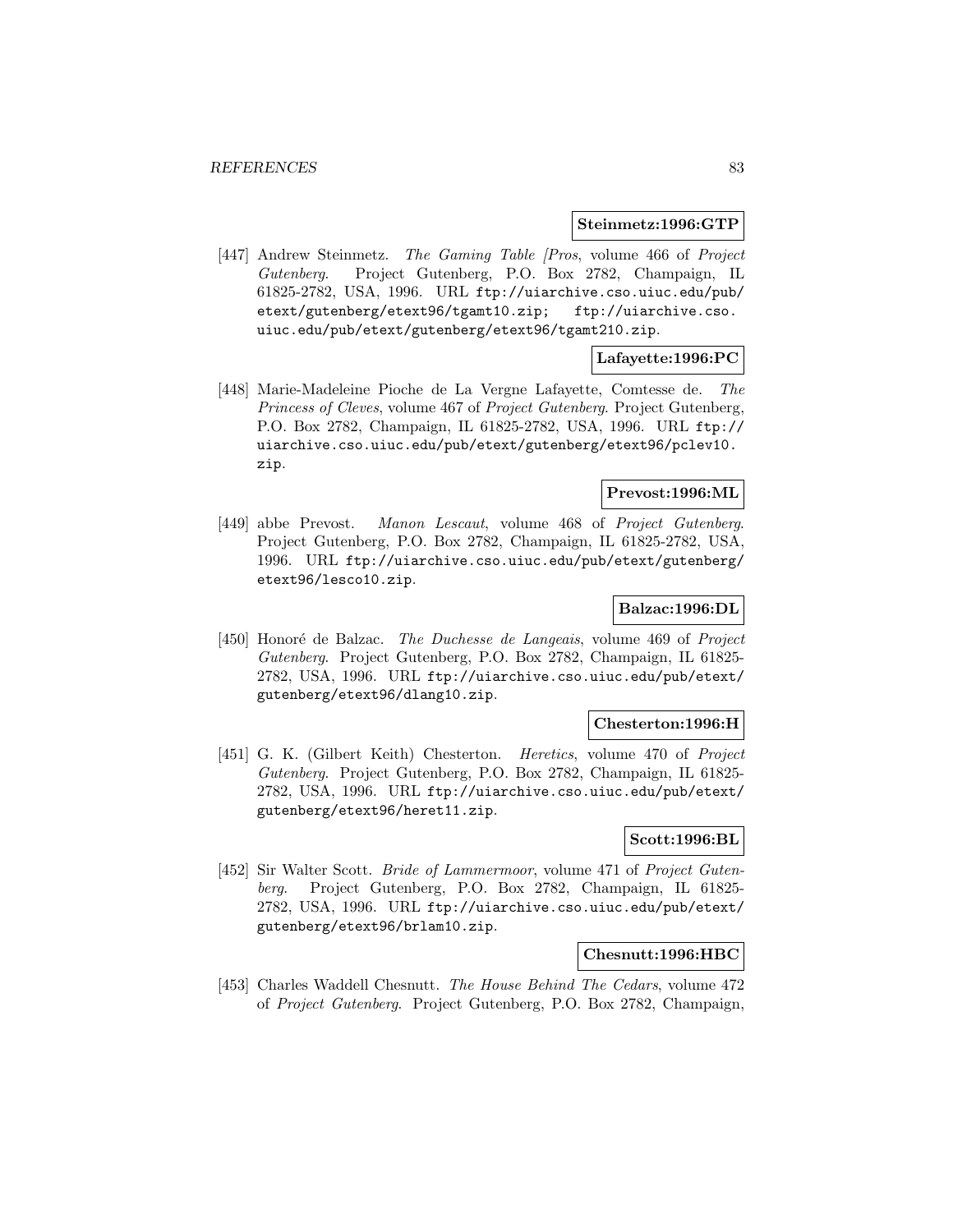IL 61825-2782, USA, 1996. URL ftp://uiarchive.cso.uiuc.edu/pub/ etext/gutenberg/etext96/thbtc10.zip.

# **Bryant:1996:STC**

[454] Sara Cone Bryant. Stories To Tell To Children, volume 473 of Project Gutenberg. Project Gutenberg, P.O. Box 2782, Champaign, IL 61825- 2782, USA, 1996. URL ftp://uiarchive.cso.uiuc.edu/pub/etext/ gutenberg/etext96/kids110.zip.

# **Bryant:1996:HTC**

[455] Sara Cone Bryant. How To Tell Children Stories, volume 474 of Project Gutenberg. Project Gutenberg, P.O. Box 2782, Champaign, IL 61825- 2782, USA, 1996. URL ftp://uiarchive.cso.uiuc.edu/pub/etext/ gutenberg/etext96/kids210.zip.

### **Booth:1996:DEW**

[456] General Booth. In Darkest England and The Way Out, volume 475 of Project Gutenberg. Project Gutenberg, P.O. Box 2782, Champaign, IL 61825-2782, USA, 1996. URL ftp://uiarchive.cso.uiuc.edu/pub/ etext/gutenberg/etext96/detwo10.zip.

# **Nasmyth:1996:JNE**

[457] James Nasmyth. James Nasmyth: Engineer, An Autobiography, volume 476 of Project Gutenberg. Project Gutenberg, P.O. Box 2782, Champaign, IL 61825-2782, USA, 1996. URL ftp://uiarchive.cso.uiuc.edu/pub/ etext/gutenberg/etext96/jnasm10.zip.

# **Ferri:1996:CS**

[458] Enrico Ferri. Criminal Sociology, volume 477 of Project Gutenberg. Project Gutenberg, P.O. Box 2782, Champaign, IL 61825-2782, USA, 1996. URL ftp://uiarchive.cso.uiuc.edu/pub/etext/gutenberg/ etext96/crsoc10.zip.

# **Phillips:1996:Cb**

[459] David Graham Phillips. The Cost, volume 478 of Project Gutenberg. Project Gutenberg, P.O. Box 2782, Champaign, IL 61825-2782, USA, 1996. URL ftp://uiarchive.cso.uiuc.edu/pub/etext/gutenberg/ etext96/tcost10.zip.

#### **Burnett:1996:LLF**

[460] Frances Hodgson Burnett. Little Lord Fauntleroy, volume 479 of Project Gutenberg. Project Gutenberg, P.O. Box 2782, Champaign, IL 61825-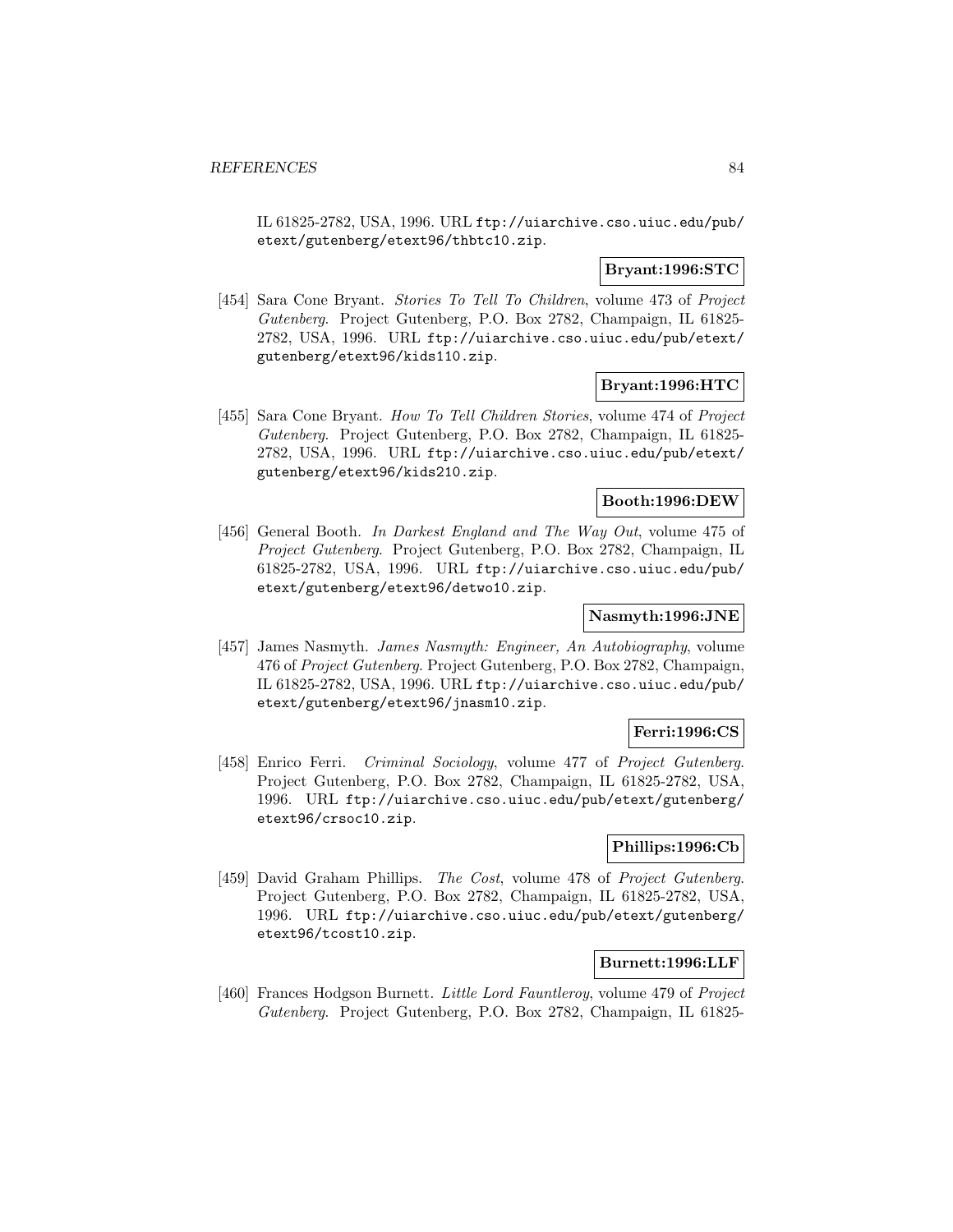2782, USA, 1996. URL ftp://uiarchive.cso.uiuc.edu/pub/etext/ gutenberg/etext96/fntlr10.zip.

# **Hutsko:1996:UN**

[461] Joe Hutsko. Undo, A Novel, volume 480 of Project Gutenberg. Project Gutenberg, P.O. Box 2782, Champaign, IL 61825-2782, USA, 1996. URL ftp://uiarchive.cso.uiuc.edu/pub/etext/gutenberg/ etext96/undo10.zip.

# **Michelson:1996:BC**

[462] Mirriam Michelson. In The Bishop's Carriage, volume 481 of Project Gutenberg. Project Gutenberg, P.O. Box 2782, Champaign, IL 61825- 2782, USA, 1996. URL ftp://uiarchive.cso.uiuc.edu/pub/etext/ gutenberg/etext96/bicar10.zip.

# **Hardy:1996:W**

[463] Thomas Hardy. The Woodlanders, volume 482 of Project Gutenberg. Project Gutenberg, P.O. Box 2782, Champaign, IL 61825-2782, USA, 1996. URL ftp://uiarchive.cso.uiuc.edu/pub/etext/gutenberg/ etext96/woodl10.zip.

# **Tarkington:1996:CC**

[464] Booth Tarkington. The Conquest of Canaan, volume 483 of Project Gutenberg. Project Gutenberg, P.O. Box 2782, Champaign, IL 61825- 2782, USA, 1996. URL ftp://uiarchive.cso.uiuc.edu/pub/etext/ gutenberg/etext96/ccnan10.zip.

# **Optic:1996:PPK**

[465] Oliver Optic. Poor and Proud [Katy Redburn], volume 484 of Project Gutenberg. Project Gutenberg, P.O. Box 2782, Champaign, IL 61825- 2782, USA, 1996. URL ftp://uiarchive.cso.uiuc.edu/pub/etext/ gutenberg/etext96/porap10.zip.

# **Baum:1996:RO**

[466] L. Frank (Lyman Frank) Baum. The Road to Oz, volume 485 of Project Gutenberg. Project Gutenberg, P.O. Box 2782, Champaign, IL 61825- 2782, USA, 1996. URL ftp://uiarchive.cso.uiuc.edu/pub/etext/ gutenberg/etext96/rd2oz10.zip.

# **Baum:1996:OO**

[467] L. Frank (Lyman Frank) Baum. Ozma of Oz, volume 486 of Project Gutenberg. Project Gutenberg, P.O. Box 2782, Champaign, IL 61825-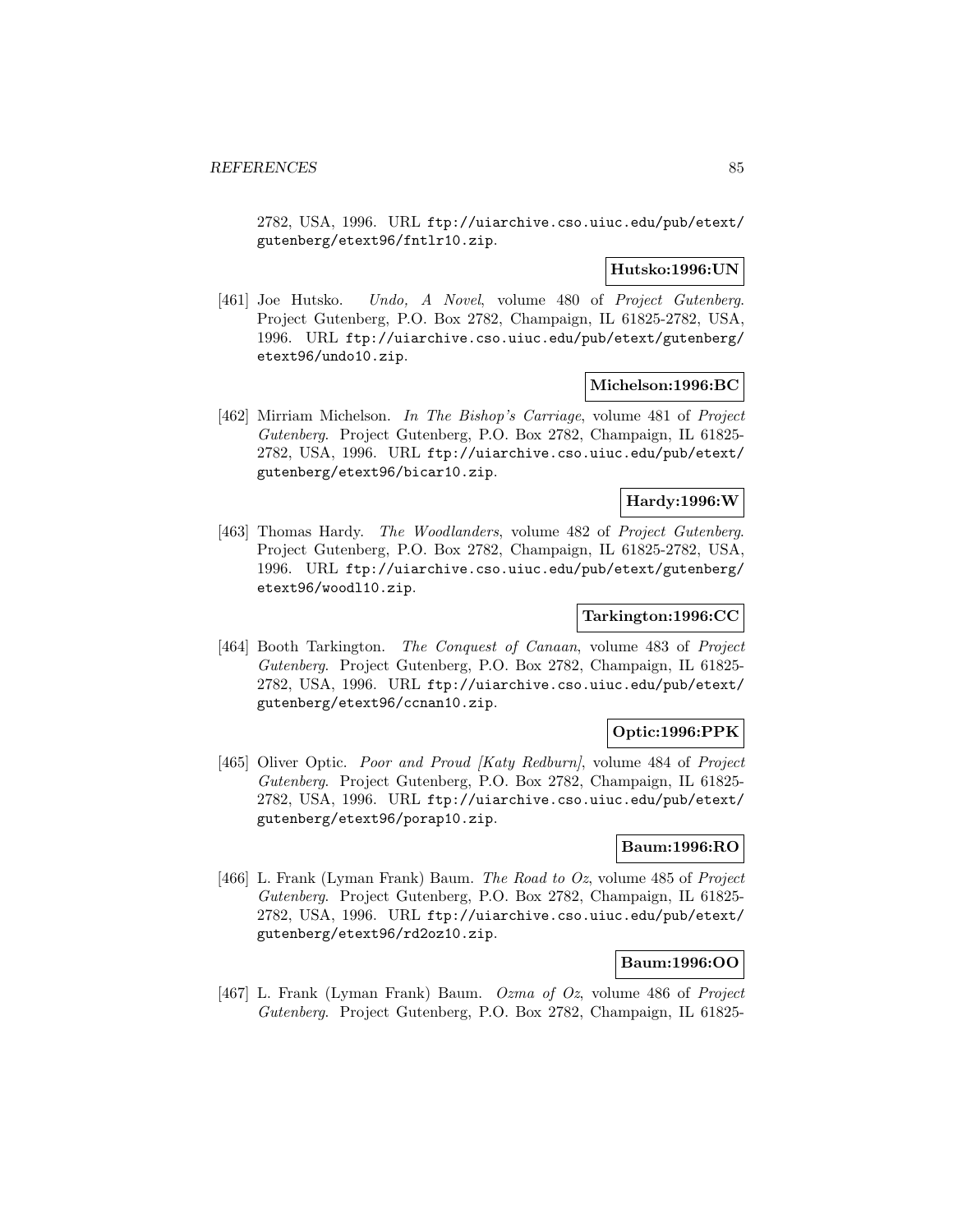2782, USA, 1996. URL ftp://uiarchive.cso.uiuc.edu/pub/etext/ gutenberg/etext96/ozmoz10.zip.

### **Stevenson:1996:ST**

[468] Robert Louis Stevenson. Songs of Travel, volume 487 of Project Gutenberg. Project Gutenberg, P.O. Box 2782, Champaign, IL 61825- 2782, USA, 1996. URL ftp://uiarchive.cso.uiuc.edu/pub/etext/ gutenberg/etext96/strvl10.zip.

### **MacClure:1996:SSA**

[469] Victor MacClure. She Stands Accused, volume 488 of Project Gutenberg. Project Gutenberg, P.O. Box 2782, Champaign, IL 61825-2782, USA, 1996. URL ftp://uiarchive.cso.uiuc.edu/pub/etext/gutenberg/ etext96/ssacc10.zip.

### **Ferber:1996:OB**

[470] Edna Ferber. One Basket, volume 489 of Project Gutenberg. Project Gutenberg, P.O. Box 2782, Champaign, IL 61825-2782, USA, 1996. URL ftp://uiarchive.cso.uiuc.edu/pub/etext/gutenberg/ etext96/1bskt10.zip.

# **Burk:1996:L**

[471] Marthy Cannary Burk. Life/Adventures, volume 490 of Project Gutenberg. Project Gutenberg, P.O. Box 2782, Champaign, IL 61825- 2782, USA, 1996. URL ftp://uiarchive.cso.uiuc.edu/pub/etext/ gutenberg/etext96/cjane10.zip.

# **Atherton:1996:R**

[472] Gertrude Franklin Horn Atherton. Rezanov, volume 491 of Project Gutenberg. Project Gutenberg, P.O. Box 2782, Champaign, IL 61825- 2782, USA, 1996. URL ftp://uiarchive.cso.uiuc.edu/pub/etext/ gutenberg/etext96/reznv10.zip.

# **Stevenson:1996:AW**

[473] Robert Louis Stevenson. The Art of Writing, volume 492 of Project Gutenberg. Project Gutenberg, P.O. Box 2782, Champaign, IL 61825- 2782, USA, 1996. URL ftp://uiarchive.cso.uiuc.edu/pub/etext/ gutenberg/etext96/artow10.zip.

# **Conrad:1996:F**

[474] Joseph Conrad. Falk, volume 493 of Project Gutenberg. Project Gutenberg, P.O. Box 2782, Champaign, IL 61825-2782, USA, 1996. URL ftp:/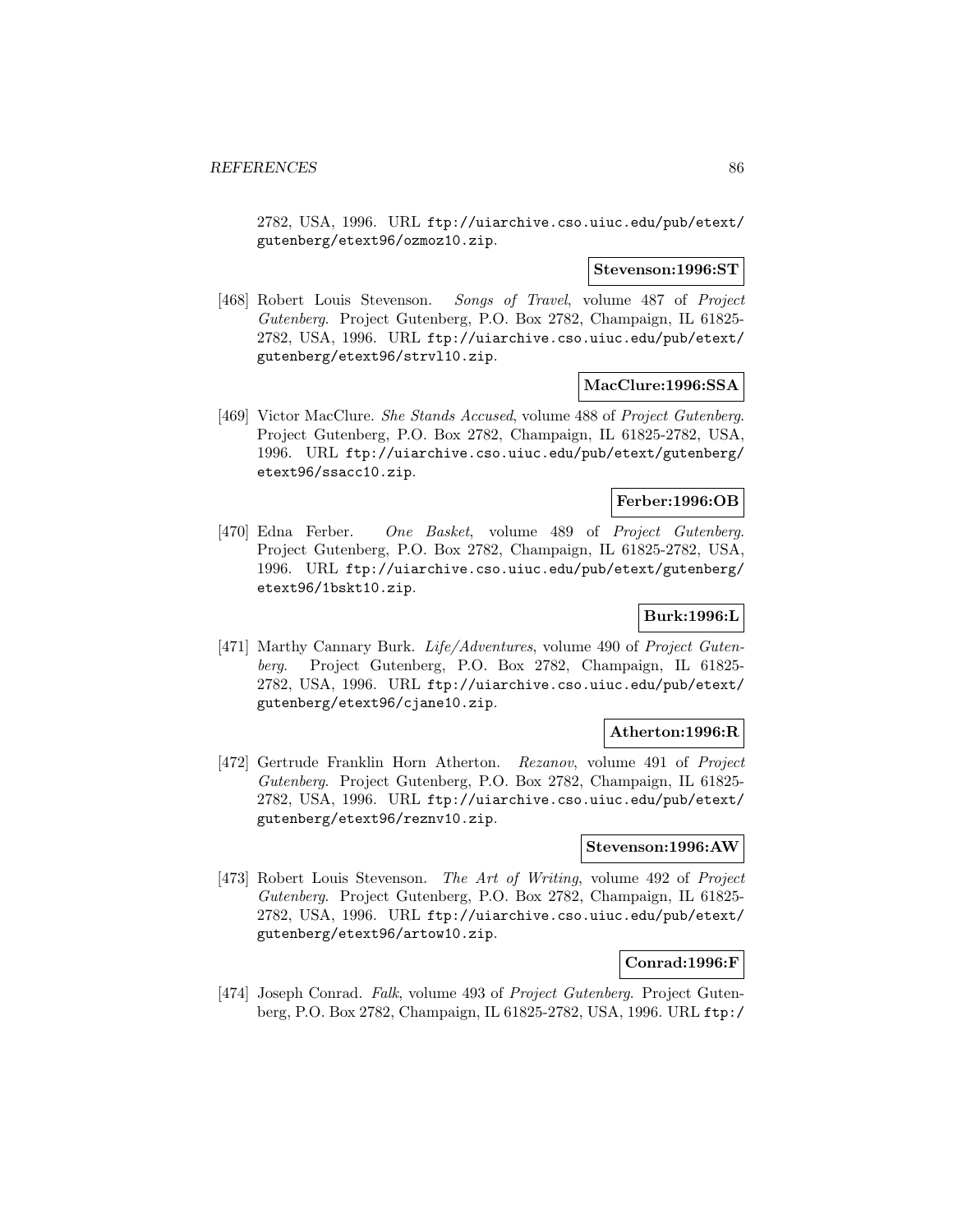/uiarchive.cso.uiuc.edu/pub/etext/gutenberg/etext96/falk10. zip.

# **Conrad:1996:T**

[475] Joseph Conrad. To-morrow, volume 494 of Project Gutenberg. Project Gutenberg, P.O. Box 2782, Champaign, IL 61825-2782, USA, 1996. URL ftp://uiarchive.cso.uiuc.edu/pub/etext/gutenberg/ etext96/2mrow10.zip.

### **Conrad:1996:AFa**

[476] Joseph Conrad. Amy Foster, volume 495 of Project Gutenberg. Project Gutenberg, P.O. Box 2782, Champaign, IL 61825-2782, USA, 1996. URL ftp://uiarchive.cso.uiuc.edu/pub/etext/gutenberg/ etext96/afost10.zip.

### **Mulock:1996:LLP**

[477] Miss Mulock. The Little Lame Prince, volume 496 of Project Gutenberg. Project Gutenberg, P.O. Box 2782, Champaign, IL 61825-2782, USA, 1996. URL ftp://uiarchive.cso.uiuc.edu/pub/etext/gutenberg/ etext96/lamep10.zip.

# **Coke:1996:TRS**

[478] Henry J. (Henry John) Coke. Tracks of a Rolling Stone, volume 497 of Project Gutenberg. Project Gutenberg, P.O. Box 2782, Champaign, IL 61825-2782, USA, 1996. URL ftp://uiarchive.cso.uiuc.edu/pub/ etext/gutenberg/etext96/trlst10.zip.

# **Wiggin:1996:RSF**

[479] Kate Douglas Smith Wiggin. Rebecca Of Sunnybrook Farm, volume 498 of Project Gutenberg. Project Gutenberg, P.O. Box 2782, Champaign, IL 61825-2782, USA, 1996. URL ftp://uiarchive.cso.uiuc.edu/pub/ etext/gutenberg/etext96/snybk10.zip.

# **Appleton:1996:TS**

[480] Victor Appleton. Tom Swift, volume 499 of Project Gutenberg. Project Gutenberg, P.O. Box 2782, Champaign, IL 61825-2782, USA, 1996. URL ftp://uiarchive.cso.uiuc.edu/pub/etext/gutenberg/ etext96/tom2010.zip.

# **Collodi:1996:AP**

[481] Carlo Collodi. Adventures of Pinocchio, volume 500 of Project Gutenberg. Project Gutenberg, P.O. Box 2782, Champaign, IL 61825-2782, USA,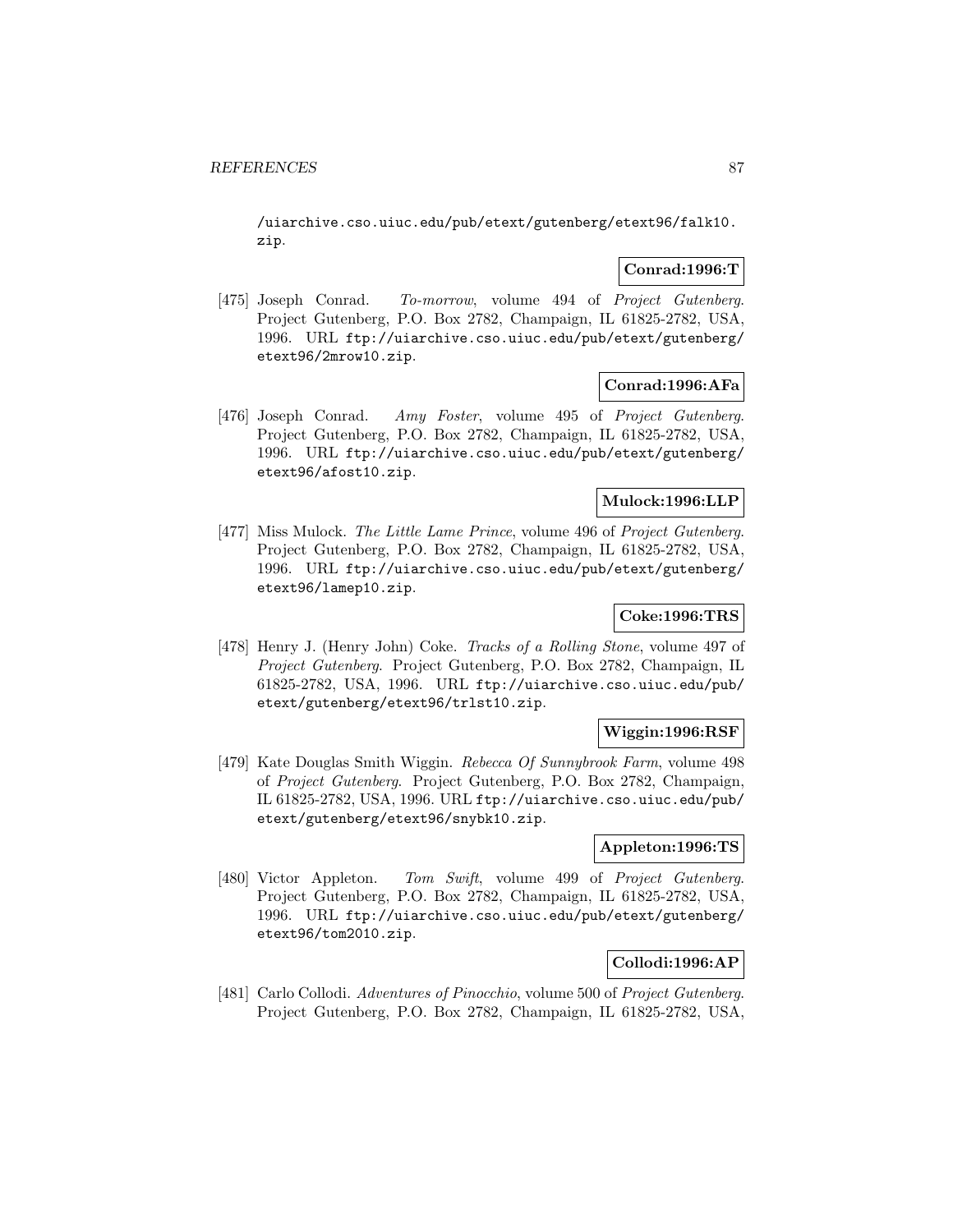1996. URL ftp://uiarchive.cso.uiuc.edu/pub/etext/gutenberg/ etext96/pnoco10.zip.

# **Lofting:1996:SDD**

[482] Hugh Lofting. The Story of Doctor Dolittle, volume 501 of Project Gutenberg. Project Gutenberg, P.O. Box 2782, Champaign, IL 61825- 2782, USA, 1996. URL ftp://uiarchive.cso.uiuc.edu/pub/etext/ gutenberg/etext96/dolit10.zip.

# **Grey:1996:DG**

[483] Zane Grey. Desert Gold, volume 502 of Project Gutenberg. Project Gutenberg, P.O. Box 2782, Champaign, IL 61825-2782, USA, 1996. URL ftp:/ /uiarchive.cso.uiuc.edu/pub/etext/gutenberg/etext96/dgold10. zip.

# **Lang:1996:BFB**

[484] Andrew Lang. The Blue Fairy Book, volume 503 of Project Gutenberg. Project Gutenberg, P.O. Box 2782, Champaign, IL 61825-2782, USA, 1996. URL ftp://uiarchive.cso.uiuc.edu/pub/etext/gutenberg/ etext96/blfry10.zip.

# **Sousa:1996:FS**

[485] John Philip Sousa. The Fifth String, volume 504 of Project Gutenberg. Project Gutenberg, P.O. Box 2782, Champaign, IL 61825-2782, USA, 1996. URL ftp://uiarchive.cso.uiuc.edu/pub/etext/gutenberg/ etext96/strng10.zip.

# **White:1996:HWS**

[486] Andrew Dickson White. A History of the Warfare of Science with Theology in Christendom, volume 505 of Project Gutenberg. Project Gutenberg, P.O. Box 2782, Champaign, IL 61825-2782, USA, 1996. URL ftp://uiarchive.cso.uiuc.edu/pub/etext/gutenberg/ etext96/hwswt10.zip.

# **Burnett:1996:S**

[487] Frances Hodgson Burnett. The Shuttle, volume 506 of Project Gutenberg. Project Gutenberg, P.O. Box 2782, Champaign, IL 61825-2782, USA, 1996. URL ftp://uiarchive.cso.uiuc.edu/pub/etext/gutenberg/ etext96/tshtl10.zip.

# **Eliot:1996:AB**

[488] George Eliot. Adam Bede, volume 507 of Project Gutenberg. Project Gutenberg, P.O. Box 2782, Champaign, IL 61825-2782, USA,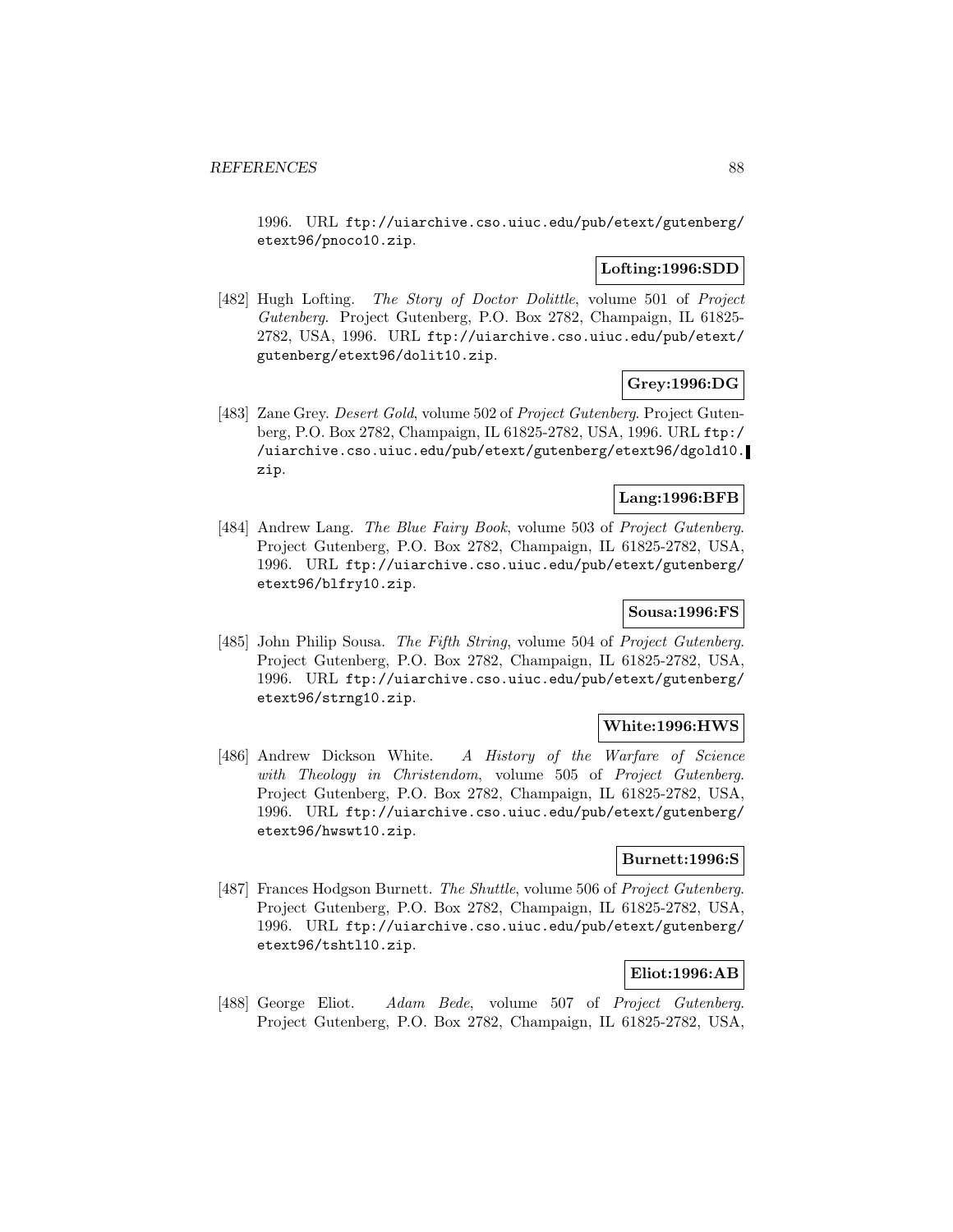1996. URL ftp://uiarchive.cso.uiuc.edu/pub/etext/gutenberg/ etext96/adamb10.zip.

#### **Hawthorne:1996:TTT**

[489] Nathaniel Hawthorne. From Twice Told Tales, volume 508 of Project Gutenberg. Project Gutenberg, P.O. Box 2782, Champaign, IL 61825- 2782, USA, 1996. URL ftp://uiarchive.cso.uiuc.edu/pub/etext/ gutenberg/etext96/2tale10.zip.

# **LeFanu:1996:PP**

[490] Joseph Sheridan Le Fanu. The Purcell Papers, volume 509–511 of Project Gutenberg. Project Gutenberg, P.O. Box 2782, Champaign, IL 61825-2782, USA, 1996. URL ftp://uiarchive.cso.uiuc. edu/pub/etext/gutenberg/etext96/pclp110.zip (Volume 1); ftp://uiarchive.cso.uiuc.edu/pub/etext/gutenberg/etext96/pclp210. zip (Volume 2); ftp://uiarchive.cso.uiuc.edu/pub/etext/gutenberg/ etext96/pclp310.zip (Volume 3).

### **Hawthorne:1996:MOM**

[491] Nathaniel Hawthorne. From Mosses From An Old Manse, volume 512 of Project Gutenberg. Project Gutenberg, P.O. Box 2782, Champaign, IL 61825-2782, USA, 1996. URL ftp://uiarchive.cso.uiuc.edu/pub/ etext/gutenberg/etext96/manse10.zip.

# **Hawthorne:1996:SI**

[492] Nathaniel Hawthorne. From The Snow Image, volume 513 of Project Gutenberg. Project Gutenberg, P.O. Box 2782, Champaign, IL 61825- 2782, USA, 1996. URL ftp://uiarchive.cso.uiuc.edu/pub/etext/ gutenberg/etext96/snowi10.zip.

#### **Alcott:1996:LW**

[493] Louisa May Alcott. Little Women, volume 514 of Project Gutenberg. Project Gutenberg, P.O. Box 2782, Champaign, IL 61825-2782, USA, 1996. URL ftp://uiarchive.cso.uiuc.edu/pub/etext/gutenberg/ etext96/lwmen10.zip.

# **Howth:1996:ST**

[494] Margret Howth. A Story of To-day, volume 515 of Project Gutenberg. Project Gutenberg, P.O. Box 2782, Champaign, IL 61825-2782, USA, 1996. URL ftp://uiarchive.cso.uiuc.edu/pub/etext/gutenberg/ etext96/mhday10.zip.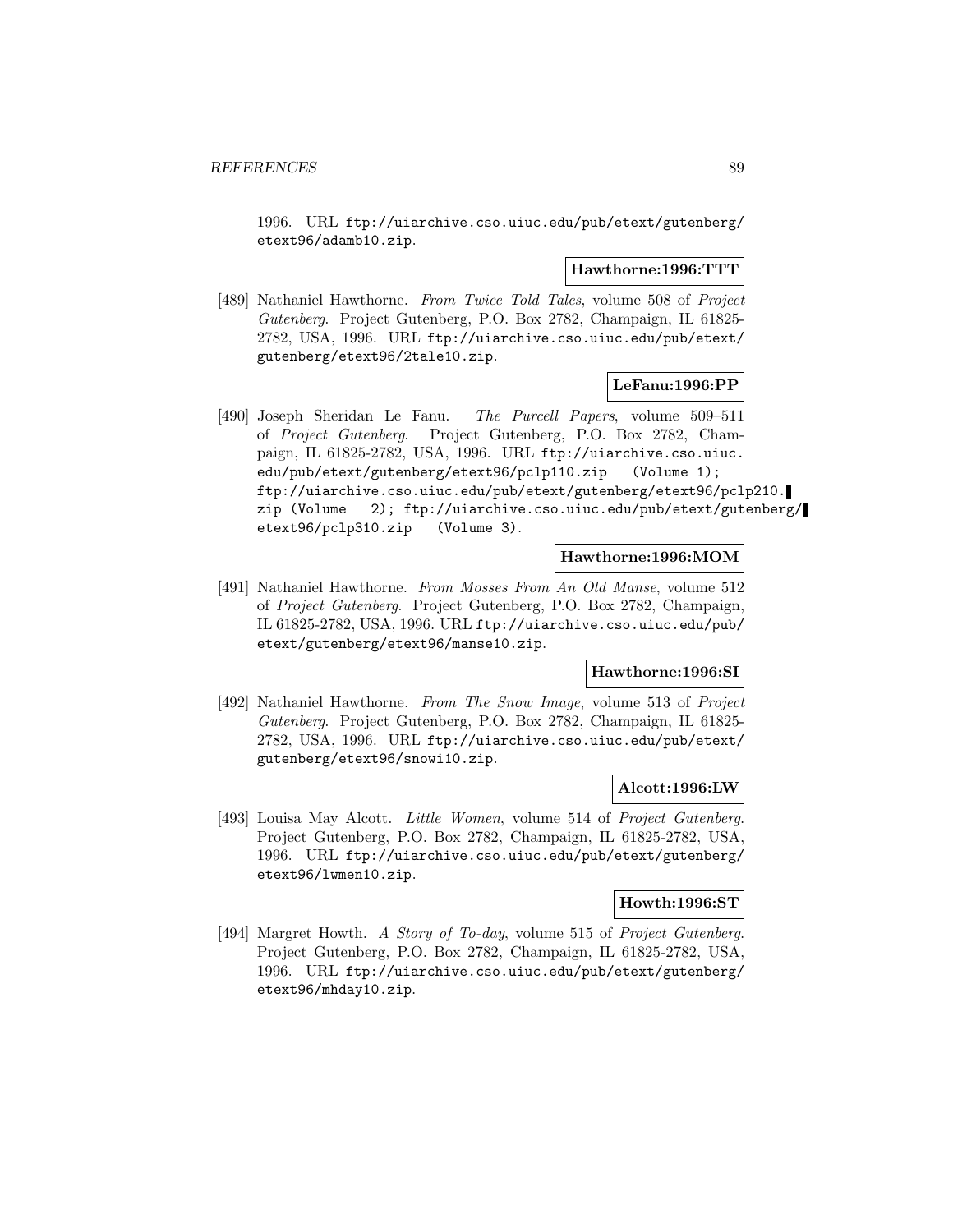#### **Stevenson:1996:SSb**

[495] Robert Louis Stevenson. The Silverado Squatters, volume 516 of Project Gutenberg. Project Gutenberg, P.O. Box 2782, Champaign, IL 61825- 2782, USA, 1996. URL ftp://uiarchive.cso.uiuc.edu/pub/etext/ gutenberg/etext96/silvs10.zip.

# **Baum:1996:ECO**

[496] L. Frank (Lyman Frank) Baum. The Emerald City of Oz, volume 517 of Project Gutenberg. Project Gutenberg, P.O. Box 2782, Champaign, IL 61825-2782, USA, 1996. URL ftp://uiarchive.cso.uiuc.edu/pub/ etext/gutenberg/etext96/emcty10.zip.

# **Baum:1996:EIY**

[497] L. Frank (Lyman Frank) Baum. The Enchanted Island of Yew, volume 518 of Project Gutenberg. Project Gutenberg, P.O. Box 2782, Champaign, IL 61825-2782, USA, 1996. URL ftp://uiarchive.cso.uiuc.edu/pub/ etext/gutenberg/etext96/enyew10.zip.

# **Baum:1996:KSC**

[498] L. Frank (Lyman Frank) Baum. A Kidnapped Santa Claus, volume 519 of Project Gutenberg. Project Gutenberg, P.O. Box 2782, Champaign, IL 61825-2782, USA, 1996. URL ftp://uiarchive.cso.uiuc.edu/pub/ etext/gutenberg/etext96/kdsta10.zip.

#### **Baum:1996:L**

[499] L. Frank (Lyman Frank) Baum. Life, volume 520 of Project Gutenberg. Project Gutenberg, P.O. Box 2782, Champaign, IL 61825-2782, USA, 1996. URL ftp://uiarchive.cso.uiuc.edu/pub/etext/gutenberg/ etext96/lfsta10.zip.

# **Defoe:1996:RCa**

[500] Daniel Defoe. Robinson Crusoe, volume 521 of Project Gutenberg. Project Gutenberg, P.O. Box 2782, Champaign, IL 61825-2782, USA, 1996. URL ftp://uiarchive.cso.uiuc.edu/pub/etext/gutenberg/ etext96/rbcru10.zip.

# **Headland:1996:CBG**

[501] Isaac Taylor Headland. The Chinese Boy and Girl, volume 522 of Project Gutenberg. Project Gutenberg, P.O. Box 2782, Champaign, IL 61825- 2782, USA, 1996. URL ftp://uiarchive.cso.uiuc.edu/pub/etext/ gutenberg/etext96/chnbg10.zip.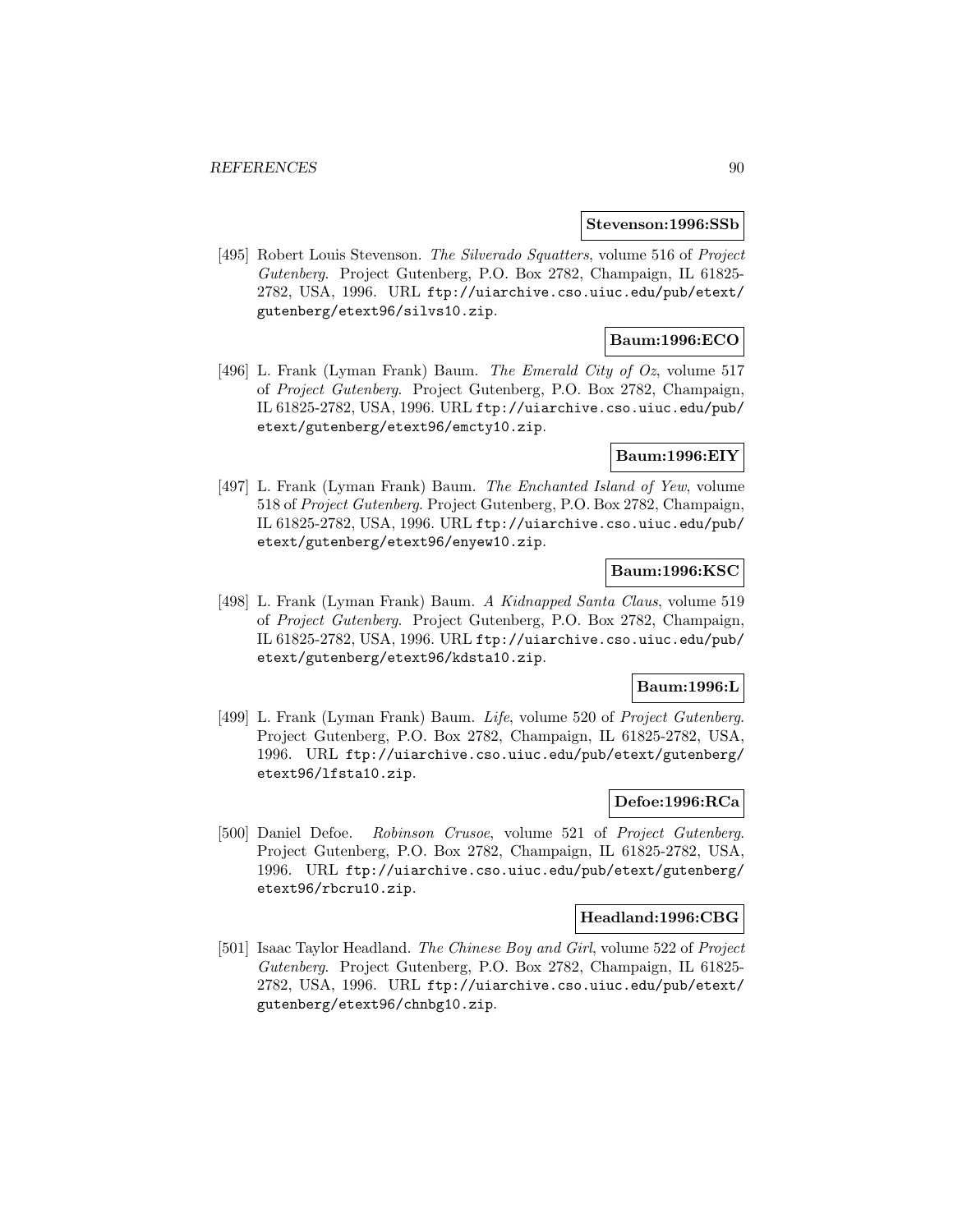#### **Headland:1996:CLC**

[502] Isaac Taylor Headland. Court Life in China, volume 523 of Project Gutenberg. Project Gutenberg, P.O. Box 2782, Champaign, IL 61825- 2782, USA, 1996. URL ftp://uiarchive.cso.uiuc.edu/pub/etext/ gutenberg/etext96/clchi10.zip.

# **Wells:1996:AV**

[503] H. G. (Herbert George) Wells. Ann Veronica, volume 524 of Project Gutenberg. Project Gutenberg, P.O. Box 2782, Champaign, IL 61825- 2782, USA, 1996. URL ftp://uiarchive.cso.uiuc.edu/pub/etext/ gutenberg/etext96/anver10.zip.

# **Conrad:1996:Y**

[504] Joseph Conrad. Youth, volume 525 of Project Gutenberg. Project Gutenberg, P.O. Box 2782, Champaign, IL 61825-2782, USA, 1996. URL ftp:/ /uiarchive.cso.uiuc.edu/pub/etext/gutenberg/etext96/youth10. zip.

# **Conrad:1996:HD**

[505] Joseph Conrad. Heart of Darkness, volume 526 of Project Gutenberg. Project Gutenberg, P.O. Box 2782, Champaign, IL 61825-2782, USA, 1996. URL ftp://uiarchive.cso.uiuc.edu/pub/etext/gutenberg/ etext96/hdark12a.zip.

# **Conrad:1996:ET**

[506] Joseph Conrad. End of the Tether, volume 527 of Project Gutenberg. Project Gutenberg, P.O. Box 2782, Champaign, IL 61825-2782, USA, 1996. URL ftp://uiarchive.cso.uiuc.edu/pub/etext/gutenberg/ etext96/tethr10.zip.

# **Alger:1996:JHB**

[507] Horatio Alger. Joe The Hotel Boy, volume 528 of Project Gutenberg. Project Gutenberg, P.O. Box 2782, Champaign, IL 61825-2782, USA, 1996. URL ftp://uiarchive.cso.uiuc.edu/pub/etext/gutenberg/ etext96/jothb10.zip.

#### **Steedman:1996:KA**

[508] Amy Steedman. Knights of the Art, volume 529 of Project Gutenberg. Project Gutenberg, P.O. Box 2782, Champaign, IL 61825-2782, USA, 1996. URL ftp://uiarchive.cso.uiuc.edu/pub/etext/gutenberg/ etext96/knart10.zip.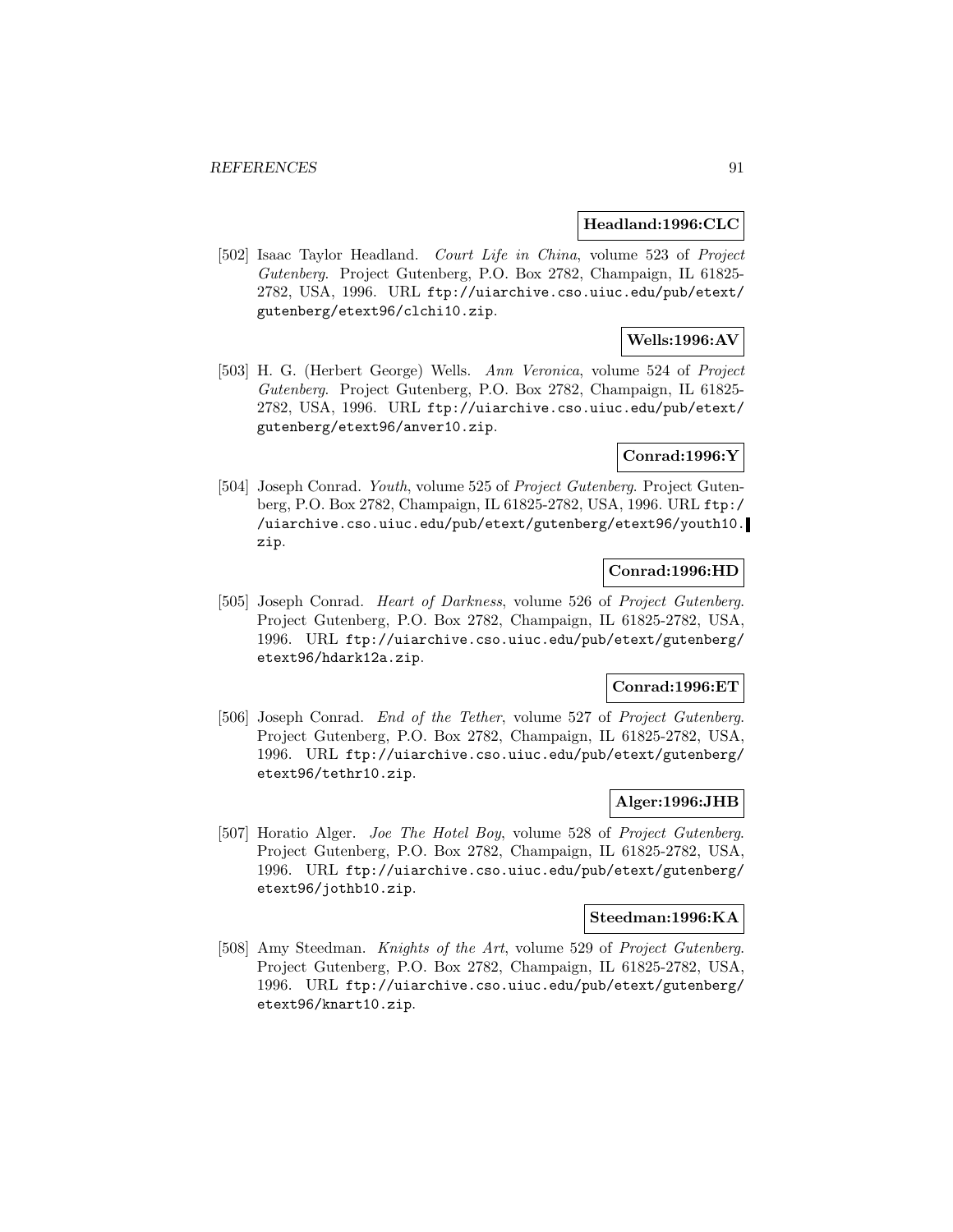# **Alger:1996:DH**

[509] Horatio Alger. Driven From Home, volume 530 of Project Gutenberg. Project Gutenberg, P.O. Box 2782, Champaign, IL 61825-2782, USA, 1996. URL ftp://uiarchive.cso.uiuc.edu/pub/etext/gutenberg/ etext96/drvhm10.zip.

### **Steinmetz:1996:GT**

[510] Andrew Steinmetz. The Gaming Table, volume 531 of Project Gutenberg. Project Gutenberg, P.O. Box 2782, Champaign, IL 61825-2782, USA, 1996. URL ftp://uiarchive.cso.uiuc.edu/pub/etext/gutenberg/ etext96/tgamt210.zip (Volume 2).

#### **Stratton-Porter:1996:AFR**

[511] Gene Stratton-Porter. At the Foot of the Rainbow, volume 532 of Project Gutenberg. Project Gutenberg, P.O. Box 2782, Champaign, IL 61825- 2782, USA, 1996. URL ftp://uiarchive.cso.uiuc.edu/pub/etext/ gutenberg/etext96/frain10.zip.

# **Stratton-Porter:1996:SC**

[512] Gene Stratton-Porter. The Song of the Cardinal, volume 533 of Project Gutenberg. Project Gutenberg, P.O. Box 2782, Champaign, IL 61825- 2782, USA, 1996. URL ftp://uiarchive.cso.uiuc.edu/pub/etext/ gutenberg/etext96/scard10.zip.

# **Stevenson:1996:IV**

[513] Robert Louis Stevenson. An Inland Voyage, volume 534 of Project Gutenberg. Project Gutenberg, P.O. Box 2782, Champaign, IL 61825- 2782, USA, 1996. URL ftp://uiarchive.cso.uiuc.edu/pub/etext/ gutenberg/etext96/nvoyg10.zip.

### **Stevenson:1996:TDC**

[514] Robert Louis Stevenson. Travels with a Donkey in the Cevennes, volume 535 of Project Gutenberg. Project Gutenberg, P.O. Box 2782, Champaign, IL 61825-2782, USA, 1996. URL ftp://uiarchive.cso.uiuc.edu/pub/ etext/gutenberg/etext96/ceven10.zip.

#### **Stevenson:1996:FH**

[515] Robert Louis Stevenson. A Footnote to History, volume 536 of Project Gutenberg. Project Gutenberg, P.O. Box 2782, Champaign, IL 61825- 2782, USA, 1996. URL ftp://uiarchive.cso.uiuc.edu/pub/etext/ gutenberg/etext96/fnhst10.zip.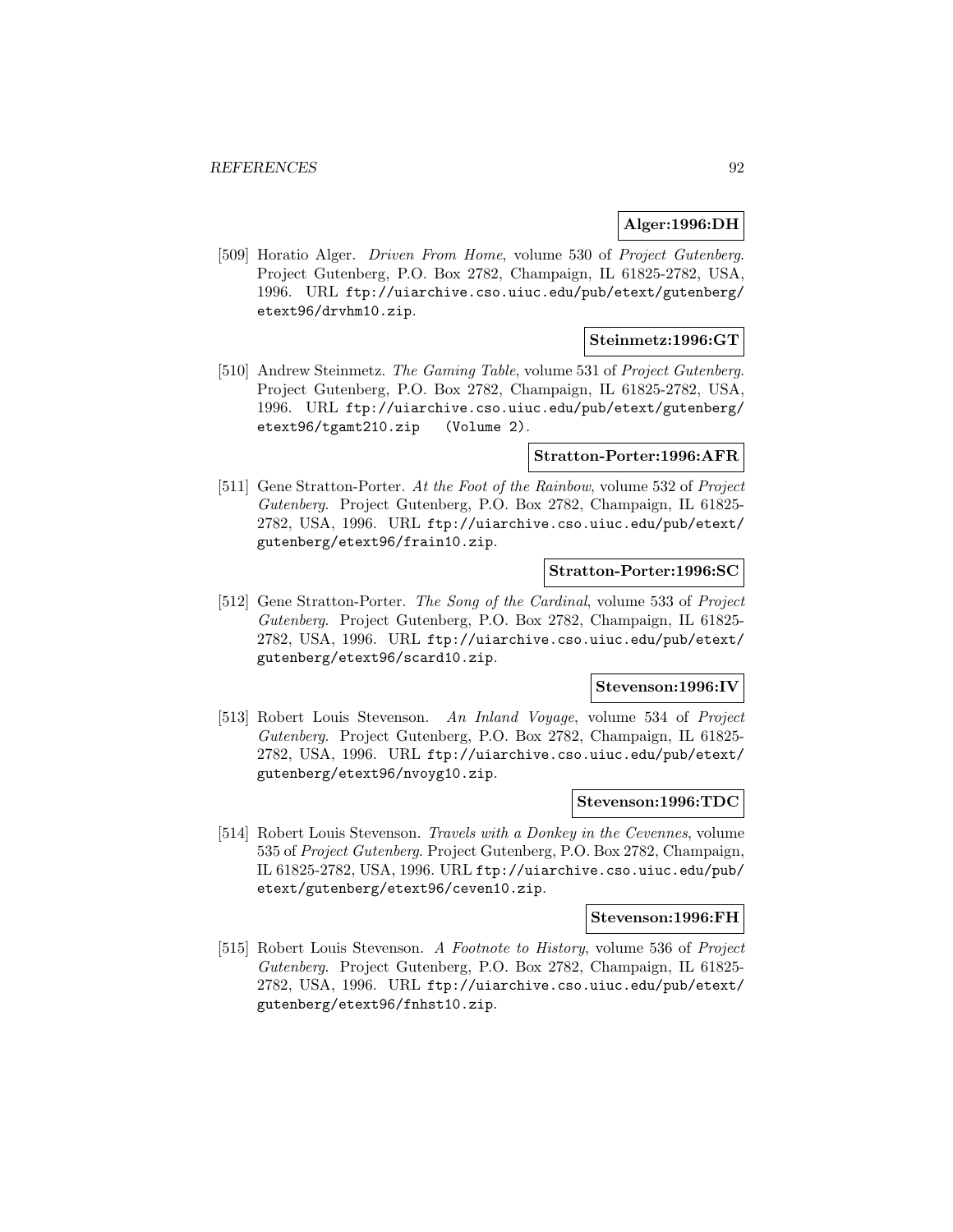### **ConanDoyle:1996:TTM**

[516] Sir Arthur Conan Doyle. Tales of Terror and Mystery, volume 537 of Project Gutenberg. Project Gutenberg, P.O. Box 2782, Champaign, IL 61825-2782, USA, 1996. URL ftp://uiarchive.cso.uiuc.edu/pub/ etext/gutenberg/etext96/totam10.zip.

# **Bower:1996:JL**

[517] B. M. Bower. *Jean of the Lazy A*, volume 538 of *Project Gutenberg*. Project Gutenberg, P.O. Box 2782, Champaign, IL 61825-2782, USA, 1996. URL ftp://uiarchive.cso.uiuc.edu/pub/etext/gutenberg/ etext96/lazya10.zip.

#### **Tuckwell:1996:BSW**

[518] Rev. W. Tuckwell. Biog Study of A. W. Kinglake, volume 539 of Project Gutenberg. Project Gutenberg, P.O. Box 2782, Champaign, IL 61825- 2782, USA, 1996. URL ftp://uiarchive.cso.uiuc.edu/pub/etext/ gutenberg/etext96/awkbi10.zip.

# **Lang:1996:RFB**

[519] Andrew Lang. The Red Fairy Book, volume 540 of Project Gutenberg. Project Gutenberg, P.O. Box 2782, Champaign, IL 61825-2782, USA, 1996. URL ftp://uiarchive.cso.uiuc.edu/pub/etext/gutenberg/ etext96/rdfry10.zip.

#### **Wharton:1996:AI**

[520] Edith Wharton. The Age of Innocence, volume 541 of Project Gutenberg. Project Gutenberg, P.O. Box 2782, Champaign, IL 61825-2782, USA, 1996. URL ftp://uiarchive.cso.uiuc.edu/pub/etext/gutenberg/ etext96/agino10.zip.

# **Johnson:1996:LM**

[521] Clarence Edgar Johnson. The Life of Me, volume 542 of Project Gutenberg. Project Gutenberg, P.O. Box 2782, Champaign, IL 61825- 2782, USA, 1996. URL ftp://uiarchive.cso.uiuc.edu/pub/etext/ gutenberg/etext96/lfome10.zip.

#### **Lewis:1996:MS**

[522] Sinclair Lewis. Main Street, volume 543 of Project Gutenberg. Project Gutenberg, P.O. Box 2782, Champaign, IL 61825-2782, USA, 1996. URL ftp://uiarchive.cso.uiuc.edu/pub/etext/gutenberg/ etext96/mnstr10.zip.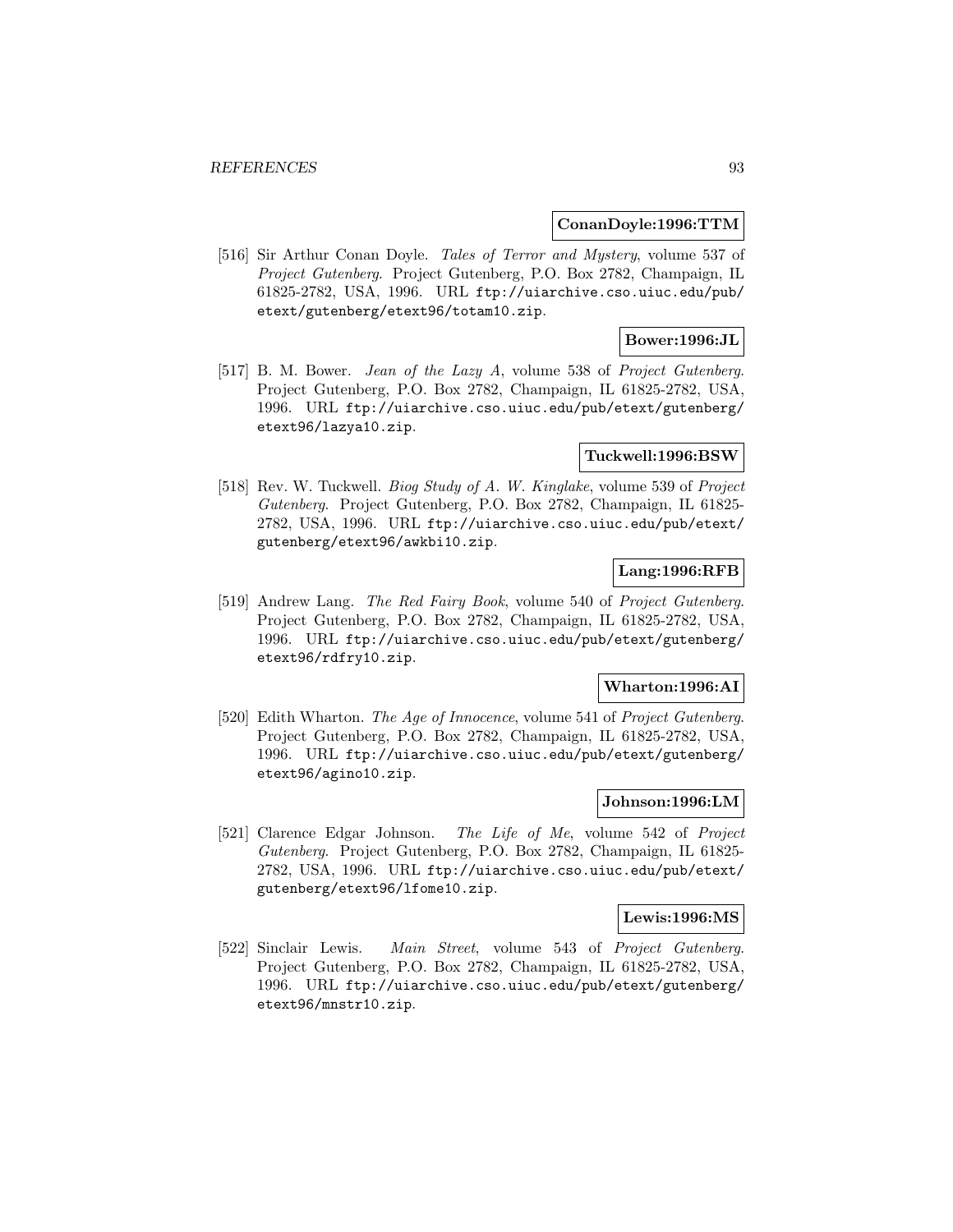### **Montgomery:1996:AHD**

[523] L. M. (Lucy Maud) Montgomery. Anne's House of Dreams, volume 544 of Project Gutenberg. Project Gutenberg, P.O. Box 2782, Champaign, IL 61825-2782, USA, 1996. URL ftp://uiarchive.cso.uiuc.edu/pub/ etext/gutenberg/etext96/annhd10.zip.

# **Burroughs:1996:AEC**

[524] Edgar Rice Burroughs. At the Earth's Core, volume 545 of Project Gutenberg. Project Gutenberg, P.O. Box 2782, Champaign, IL 61825- 2782, USA, 1996. URL ftp://uiarchive.cso.uiuc.edu/pub/etext/ gutenberg/etext96/atcor10.zip.

# **Stout:1996:UA**

[525] Rex Stout. Under the Andes, volume 546 of Project Gutenberg. Project Gutenberg, P.O. Box 2782, Champaign, IL 61825-2782, USA, 1996. URL ftp://uiarchive.cso.uiuc.edu/pub/etext/gutenberg/ etext96/andes10.zip.

# **Gaboriau:1996:BTV**

[526] Emile Gaboriau. Baron Trigault's Vengeance, volume 547 of Project Gutenberg. Project Gutenberg, P.O. Box 2782, Champaign, IL 61825- 2782, USA, 1996. URL ftp://uiarchive.cso.uiuc.edu/pub/etext/ gutenberg/etext96/trvng10.zip.

#### **Anonymous:1996:PTO**

[527] Anonymous. Project Trinity, Official U.S. Government Report, volume 548 of Project Gutenberg. Project Gutenberg, P.O. Box 2782, Champaign, IL 61825-2782, USA, 1996. URL ftp://uiarchive.cso.uiuc.edu/pub/ etext/gutenberg/etext96/prjtr10.zip.

# **Azuela:1996:U**

[528] Mariano Azuela. The Underdogs, volume 549 of Project Gutenberg. Project Gutenberg, P.O. Box 2782, Champaign, IL 61825-2782, USA, 1996. URL ftp://uiarchive.cso.uiuc.edu/pub/etext/gutenberg/ etext96/ndrdg10.zip.

#### **Eliot:1996:SMW**

[529] George Eliot. Silas Marner, The Weaver of Raveloe, volume 550 of Project Gutenberg. Project Gutenberg, P.O. Box 2782, Champaign, IL 61825-2782, USA, 1996. URL ftp://uiarchive.cso.uiuc.edu/pub/ etext/gutenberg/etext96/smarn10.zip.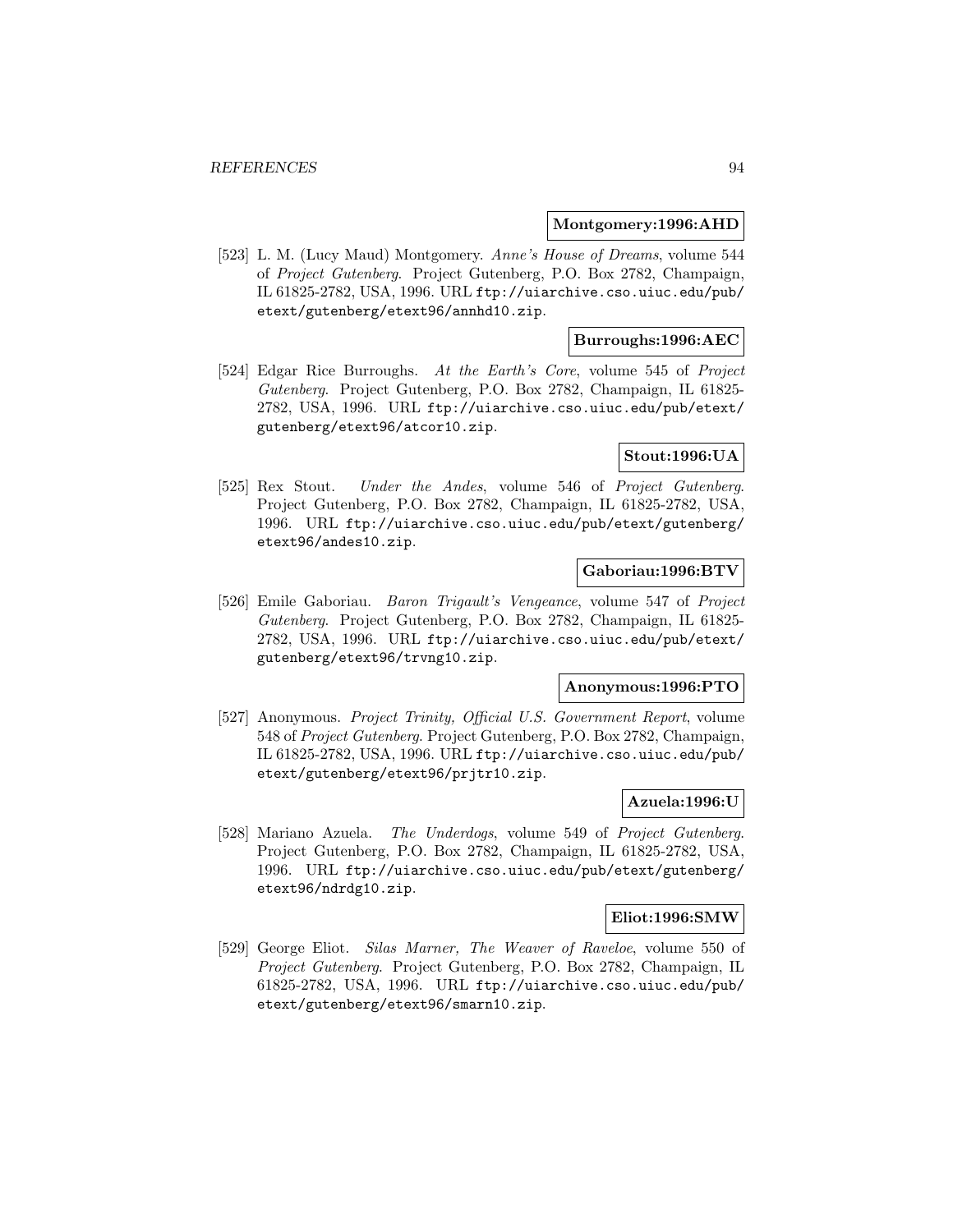#### **Burroughs:1996:LTF**

[530] Edgar Rice Burroughs. The Land That Time Forgot, volume 551 of Project Gutenberg. Project Gutenberg, P.O. Box 2782, Champaign, IL 61825-2782, USA, 1996. URL ftp://uiarchive.cso.uiuc.edu/pub/ etext/gutenberg/etext96/tlttf10.zip.

# **Burroughs:1996:PT**

[531] Edgar Rice Burroughs. People Out Of Time, volume 552 of Project Gutenberg. Project Gutenberg, P.O. Box 2782, Champaign, IL 61825- 2782, USA, 1996. URL ftp://uiarchive.cso.uiuc.edu/pub/etext/ gutenberg/etext96/poftm10.zip.

# **Burroughs:1996:TA**

[532] Edgar Rice Burroughs. Out Of Time's Abyss, volume 553 of Project Gutenberg. Project Gutenberg, P.O. Box 2782, Champaign, IL 61825- 2782, USA, 1996. URL ftp://uiarchive.cso.uiuc.edu/pub/etext/ gutenberg/etext96/ootma10.zip.

# **Tyler:1996:C**

[533] Royall Tyler. The Contrast, volume 554 of Project Gutenberg. Project Gutenberg, P.O. Box 2782, Champaign, IL 61825-2782, USA, 1996. URL ftp://uiarchive.cso.uiuc.edu/pub/etext/gutenberg/ etext96/tcntr10.zip.

### **Saki:1996:UB**

[534] Saki. The Unbearable Bassington, volume 555 of Project Gutenberg. Project Gutenberg, P.O. Box 2782, Champaign, IL 61825-2782, USA, 1996. URL ftp://uiarchive.cso.uiuc.edu/pub/etext/gutenberg/ etext96/nbrbl10.zip.

# **Kipling:1996:RF**

[535] Rudyard Kipling. *Rewards and Fairies*, volume 556 of *Project Gutenberg*. Project Gutenberg, P.O. Box 2782, Champaign, IL 61825-2782, USA, 1996. URL ftp://uiarchive.cso.uiuc.edu/pub/etext/gutenberg/ etext96/rwfrs10.zip.

### **Kipling:1996:PPH**

[536] Rudyard Kipling. Puck of Pook's Hill, volume 557 of Project Gutenberg. Project Gutenberg, P.O. Box 2782, Champaign, IL 61825-2782, USA, 1996. URL ftp://uiarchive.cso.uiuc.edu/pub/etext/gutenberg/ etext96/pkpkh10.zip.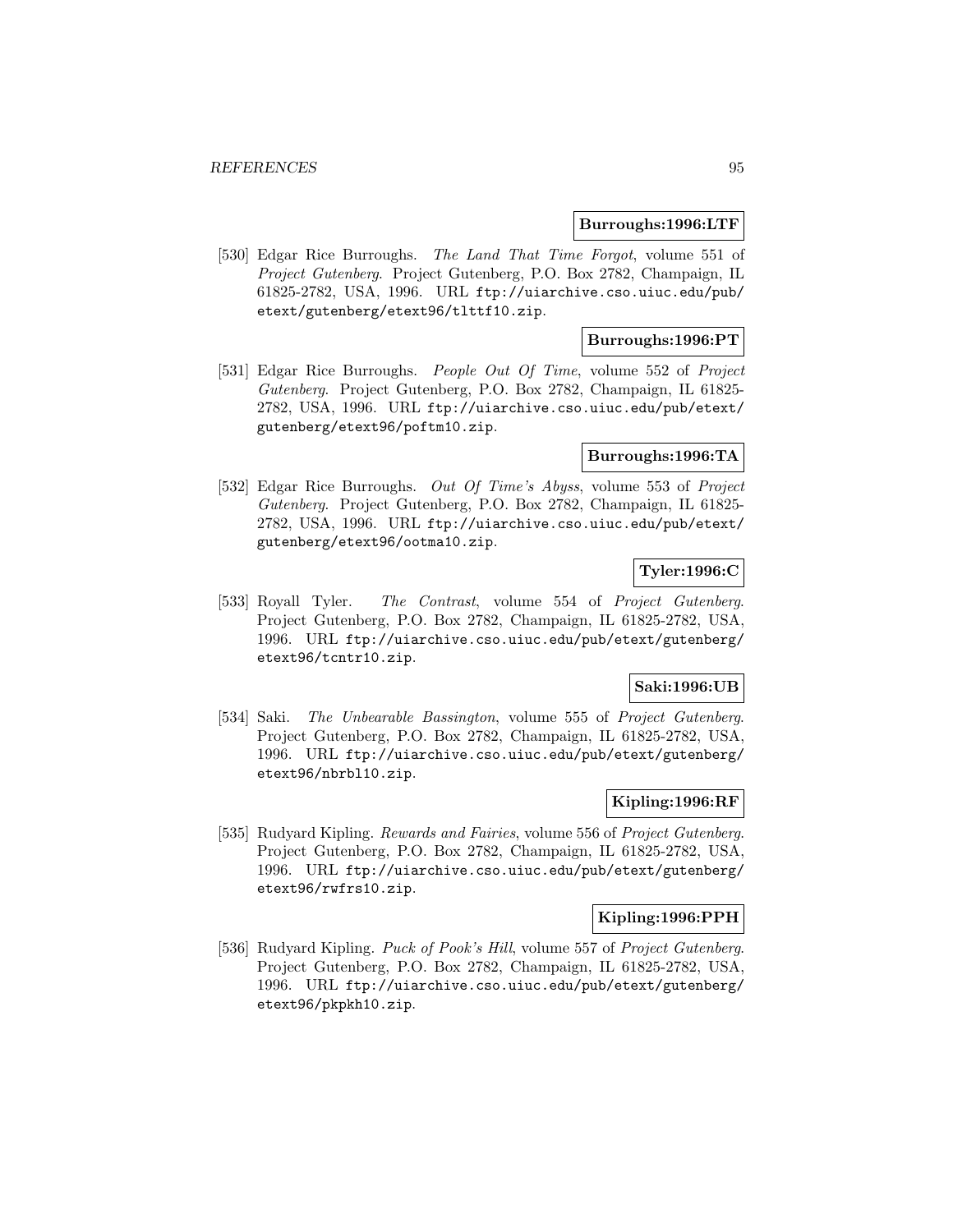### **Buchan:1996:TS**

[537] John Buchan. The Thirty-Nine Steps, volume 558 of Project Gutenberg. Project Gutenberg, P.O. Box 2782, Champaign, IL 61825-2782, USA, 1996. URL ftp://uiarchive.cso.uiuc.edu/pub/etext/gutenberg/ etext96/39stp10.zip.

# **Buchan:1996:G**

[538] John Buchan. Greenmantle, volume 559 of Project Gutenberg. Project Gutenberg, P.O. Box 2782, Champaign, IL 61825-2782, USA, 1996. URL ftp://uiarchive.cso.uiuc.edu/pub/etext/gutenberg/ etext96/gmntl10.zip.

### **Buchan:1996:MS**

[539] John Buchan. Mr. Standfast, volume 560 of Project Gutenberg. Project Gutenberg, P.O. Box 2782, Champaign, IL 61825-2782, USA, 1996. URL ftp://uiarchive.cso.uiuc.edu/pub/etext/gutenberg/ etext96/mstnf10.zip.

# **Defoe:1996:RCb**

[540] Daniel Defoe. Robinson Crusoe, volume 561 of Project Gutenberg. Project Gutenberg, P.O. Box 2782, Champaign, IL 61825-2782, USA, 1996. URL ftp://uiarchive.cso.uiuc.edu/pub/etext/gutenberg/ etext96/rbcr210.zip.

# **Kay:1996:GAB**

[541] Ross Kay. Go Ahead Boys and Racing Motorboat, volume 562 of Project Gutenberg. Project Gutenberg, P.O. Box 2782, Champaign, IL 61825- 2782, USA, 1996. URL ftp://uiarchive.cso.uiuc.edu/pub/etext/ gutenberg/etext96/gabrm10.zip.

# **Urides:1996:PMI**

[542] "Eros Urides". The Planet Mars and Its Inhabitants, volume 563 of Project Gutenberg. Project Gutenberg, P.O. Box 2782, Champaign, IL 61825-2782, USA, 1996. URL ftp://uiarchive.cso.uiuc.edu/pub/ etext/gutenberg/etext96/marsi10.zip.

#### **Dickens:1996:MED**

[543] Charles Dickens. The Mystery of Edwin Drood, volume 564 of Project Gutenberg. Project Gutenberg, P.O. Box 2782, Champaign, IL 61825- 2782, USA, 1996. URL ftp://uiarchive.cso.uiuc.edu/pub/etext/ gutenberg/etext96/drood10.zip.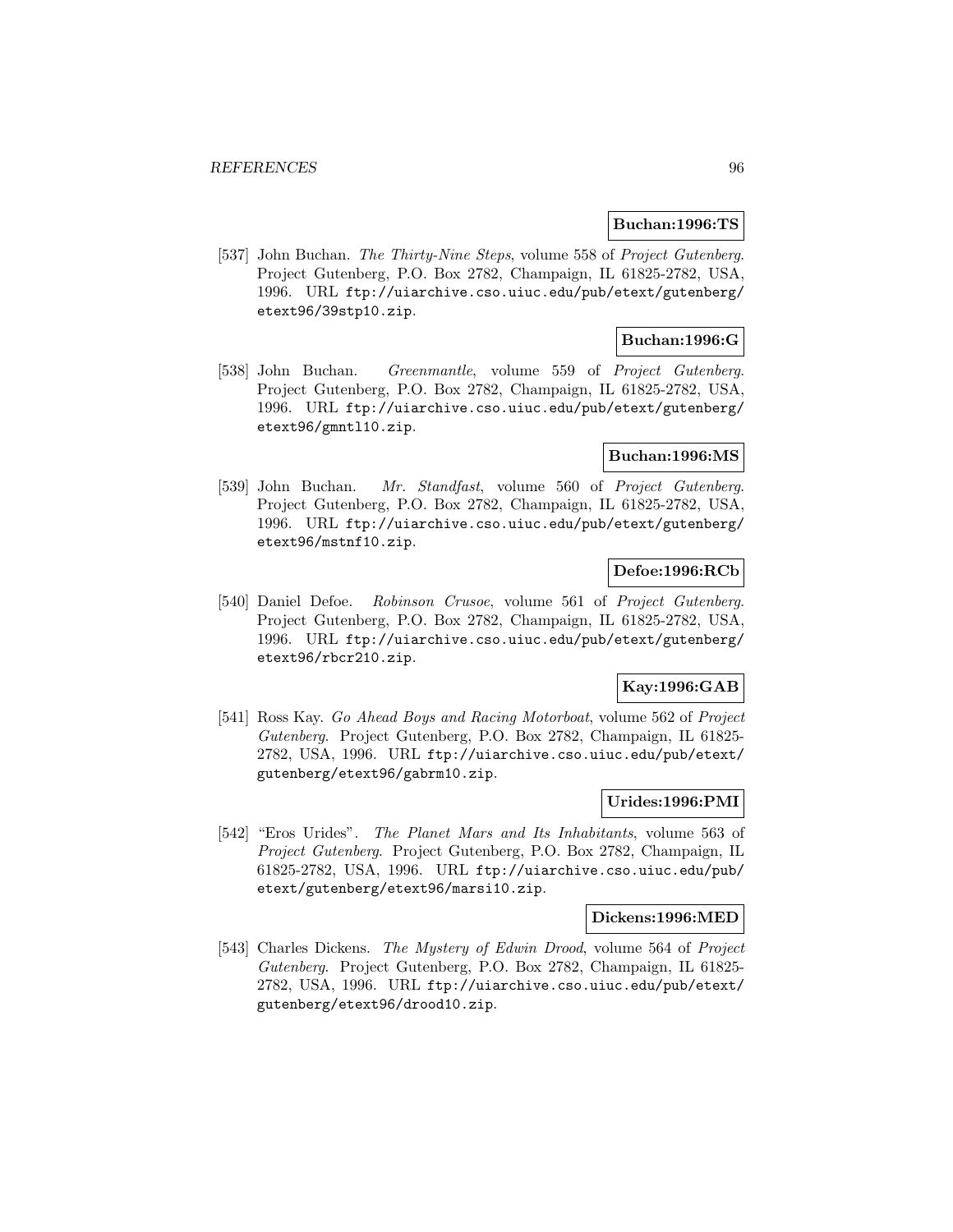#### **Borrow:1996:ZGS**

[544] George Henry Borrow. Zincali, Gypsies of Spain, volume 565 of Project Gutenberg. Project Gutenberg, P.O. Box 2782, Champaign, IL 61825- 2782, USA, 1996. URL ftp://uiarchive.cso.uiuc.edu/pub/etext/ gutenberg/etext96/zncli10.zip.

# **Schiller:1996:HTY**

[545] Johann Christoph Friedrich von Schiller. The History of the Thirty Years' War, volume 566 of Project Gutenberg. Project Gutenberg, P.O. Box 2782, Champaign, IL 61825-2782, USA, 1996. URL ftp://uiarchive. cso.uiuc.edu/pub/etext/gutenberg/etext96/1jcfs10.zip.

# **Brann:1996:BI**

[546] William Cowper Brann. Brann The Iconoclast, volume 567–569 of Project Gutenberg. Project Gutenberg, P.O. Box 2782, Champaign, IL 61825-2782, USA, 1996. URL ftp://uiarchive.cso.uiuc. edu/pub/etext/gutenberg/etext96/bti0110.zip (Vol.1); ftp: //uiarchive.cso.uiuc.edu/pub/etext/gutenberg/etext96/bti1010. zip (Vol.10); ftp://uiarchive.cso.uiuc.edu/pub/etext/gutenberg/ etext96/bti1210.zip (Vol.12).

# **Fries:1996:MG**

[547] Adelaide L. (Adelaide Lisetta) Fries. The Moravians in Georgia, volume 570 of Project Gutenberg. Project Gutenberg, P.O. Box 2782, Champaign, IL 61825-2782, USA, 1996. URL ftp://uiarchive.cso.uiuc.edu/pub/ etext/gutenberg/etext96/mrvga10.zip.

# **Anonymous:1996:CWF**

[548] Anonymous. The 1995 CIA World Factbook, volume 571 of Project Gutenberg. Project Gutenberg, P.O. Box 2782, Champaign, IL 61825- 2782, USA, 1996. URL ftp://uiarchive.cso.uiuc.edu/pub/etext/ gutenberg/etext96/world95.zip.

# **Potter:1996:GBT**

[549] Beatrix Potter. The Great Big Treasury of Beatrix Potter, volume 572 of Project Gutenberg. Project Gutenberg, P.O. Box 2782, Champaign, IL 61825-2782, USA, 1996. URL ftp://uiarchive.cso.uiuc.edu/pub/ etext/gutenberg/etext96/gbtbp10.zip.

### **Lamb:1996:TS**

[550] Charles Lamb. Tales of Shakespeare, volume 573 of Project Gutenberg. Project Gutenberg, P.O. Box 2782, Champaign, IL 61825-2782, USA,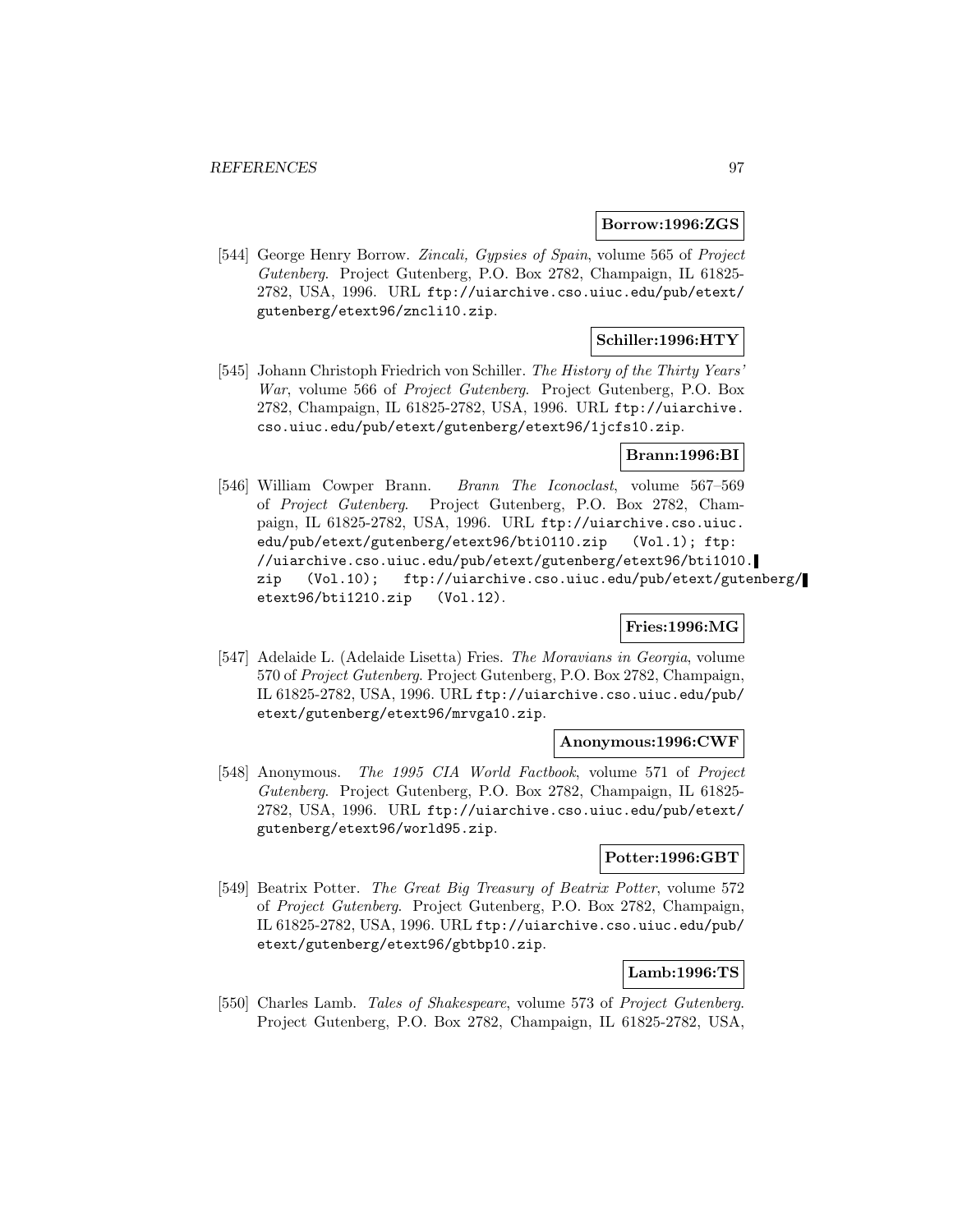1996. URL ftp://uiarchive.cso.uiuc.edu/pub/etext/gutenberg/ etext96/tshak10.zip.

# **Blake:1996:PWB**

[551] William Blake. *Poems of William Blake*, volume 574 of *Project Guten*berg. Project Gutenberg, P.O. Box 2782, Champaign, IL 61825- 2782, USA, 1996. URL ftp://uiarchive.cso.uiuc.edu/pub/etext/ gutenberg/etext96/pblak10.zip.

# **Bacon:1996:EFB**

[552] Francis Bacon. *Essays of Francis Bacon*, volume 575 of *Project Guten*berg. Project Gutenberg, P.O. Box 2782, Champaign, IL 61825- 2782, USA, 1996. URL ftp://uiarchive.cso.uiuc.edu/pub/etext/ gutenberg/etext96/ebacn10.zip.

# **Anonymous:1996:PGW**

[553] Anonymous. The Project Gutenberg Web Pages, volume 576 of Project Gutenberg. Project Gutenberg, P.O. Box 2782, Champaign, IL 61825- 2782, USA, 1996. URL ftp://uiarchive.cso.uiuc.edu/pub/etext/ gutenberg/etext96/pg.zip.

# **Johnson:1996:WSJ**

[554] Samuel Johnson. The Works of Samuel Johnson, Volume 4 of 16, volume 577 of Project Gutenberg. Project Gutenberg, P.O. Box 2782, Champaign, IL 61825-2782, USA, 1996. URL ftp://uiarchive.cso.uiuc.edu/pub/ etext/gutenberg/etext96/sjv0410.zip.

# **Nakashima:1996:C**

[555] Tadashi Nakashima. Down With The Cities, volume 578 of Project Gutenberg. Project Gutenberg, P.O. Box 2782, Champaign, IL 61825- 2782, USA, 1996. URL ftp://uiarchive.cso.uiuc.edu/pub/etext/ gutenberg/etext96/dwtct10.zip.

# **Lanier:1996:PSL**

[556] Sidney Lanier. The Poems of Sidney Lanier, volume 579 of Project Gutenberg. Project Gutenberg, P.O. Box 2782, Champaign, IL 61825- 2782, USA, 1996. URL ftp://uiarchive.cso.uiuc.edu/pub/etext/ gutenberg/etext96/slanr10.zip.

# **Dickens:1996:PP**

[557] Charles Dickens. The Pickwick Papers, volume 580 of Project Gutenberg. Project Gutenberg, P.O. Box 2782, Champaign, IL 61825-2782, USA,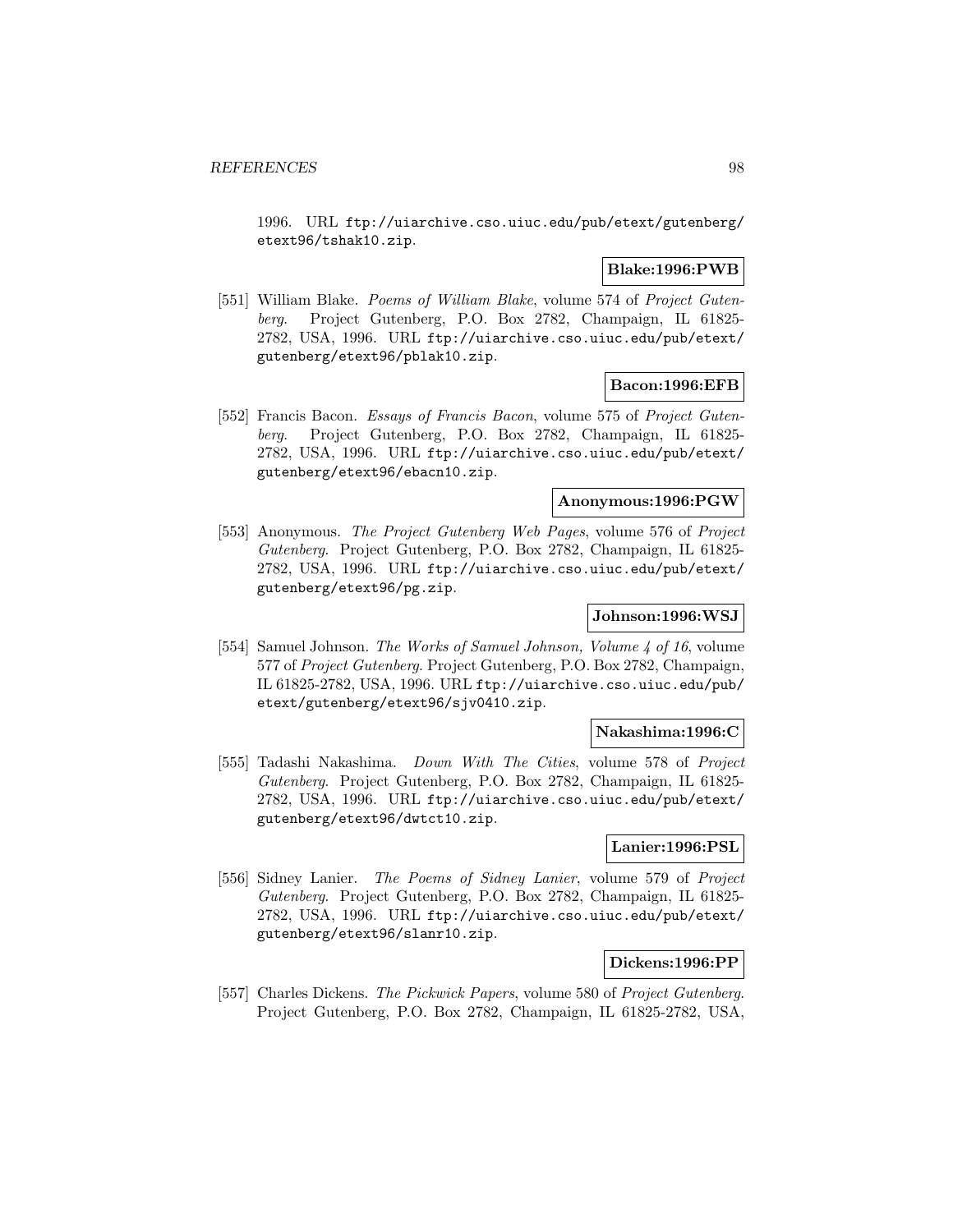1996. URL ftp://uiarchive.cso.uiuc.edu/pub/etext/gutenberg/ etext96/pwprs10.zip.

### **Jenkins:1996:GBS**

[558] Edward Jenkins. Ginx's Baby, A Satire, volume 581 of Project Gutenberg. Project Gutenberg, P.O. Box 2782, Champaign, IL 61825-2782, USA, 1996. URL ftp://uiarchive.cso.uiuc.edu/pub/etext/gutenberg/ etext96/ginxb10.zip.

# **Potter:1996:CBP**

[559] Beatrix Potter. A Collection of Beatrix Potter Stories, volume 582 of Project Gutenberg. Project Gutenberg, P.O. Box 2782, Champaign, IL 61825-2782, USA, 1996. URL ftp://uiarchive.cso.uiuc.edu/pub/ etext/gutenberg/etext96/bpsto10.zip.

### **Collins:1996:WW**

[560] Wilkie Collins. The Woman in White, volume 583 of Project Gutenberg. Project Gutenberg, P.O. Box 2782, Champaign, IL 61825-2782, USA, 1996. URL ftp://uiarchive.cso.uiuc.edu/pub/etext/gutenberg/ etext96/wwhit10.zip.

# **Wilson:1996:ON**

[561] Harriet E. Wilson. Our Nig, volume 584 of Project Gutenberg. Project Gutenberg, P.O. Box 2782, Champaign, IL 61825-2782, USA, 1996. URL ftp://uiarchive.cso.uiuc.edu/pub/etext/gutenberg/ etext96/ourng10.zip.

# **Craft:1996:RTM**

[562] William Craft. Running a Thousand Miles for Freedom, volume 585 of Project Gutenberg. Project Gutenberg, P.O. Box 2782, Champaign, IL 61825-2782, USA, 1996. URL ftp://uiarchive.cso.uiuc.edu/pub/ etext/gutenberg/etext96/runng10.zip.

### **Browne:1996:RMH**

[563] Sir Thomas Browne. Religio Medici, Hydriotaphia, and the Letter to a Friend, volume 586 of Project Gutenberg. Project Gutenberg, P.O. Box 2782, Champaign, IL 61825-2782, USA, 1996. URL ftp://uiarchive. cso.uiuc.edu/pub/etext/gutenberg/etext96/rmedi10.zip.

### **Marquis:1996:DOS**

[564] Don Marquis. Danny's Own Story, volume 587 of Project Gutenberg. Project Gutenberg, P.O. Box 2782, Champaign, IL 61825-2782, USA,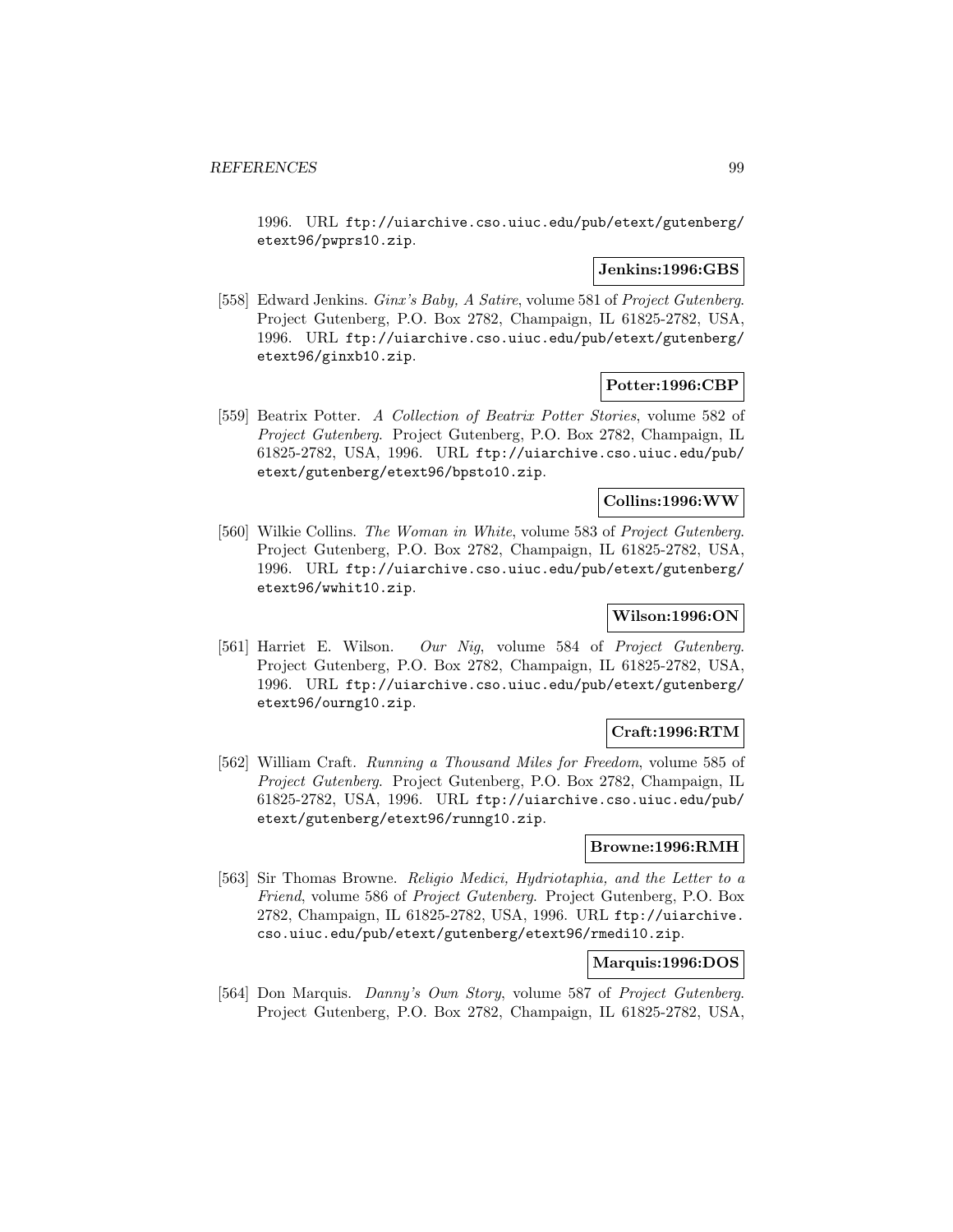1996. URL ftp://uiarchive.cso.uiuc.edu/pub/etext/gutenberg/ etext96/dsown10.zip.

## **Dickens:1996:MHC**

[565] Charles Dickens. Master Humphrey's Clock, volume 588 of Project Gutenberg. Project Gutenberg, P.O. Box 2782, Champaign, IL 61825- 2782, USA, 1996. URL ftp://uiarchive.cso.uiuc.edu/pub/etext/ gutenberg/etext96/mhmph10.zip.

# **Stevenson:1996:CK**

[566] Robert Louis Stevenson. Catriona (Kidnapped2), volume 589 of Project Gutenberg. Project Gutenberg, P.O. Box 2782, Champaign, IL 61825- 2782, USA, 1996. URL ftp://uiarchive.cso.uiuc.edu/pub/etext/ gutenberg/etext96/ctrna10.zip.

# **Japp:1996:RLS**

[567] Alexander H. (Alexander Hay) Japp. Robert Louis Stevenson, A Memorial, volume 590 of Project Gutenberg. Project Gutenberg, P.O. Box 2782, Champaign, IL 61825-2782, USA, 1996. URL ftp://uiarchive. cso.uiuc.edu/pub/etext/gutenberg/etext96/rlsjp10.zip.

# **Teasdale:1996:FS**

[568] Sara Teasdale. Flame and Shadow, volume 591 of Project Gutenberg. Project Gutenberg, P.O. Box 2782, Champaign, IL 61825-2782, USA, 1996. URL ftp://uiarchive.cso.uiuc.edu/pub/etext/gutenberg/ etext96/fshad10.zip.

### **Lindsay:1996:CNO**

[569] Vachel Lindsay. The Chinese Nightingale and Other Poems, volume 592 of Project Gutenberg. Project Gutenberg, P.O. Box 2782, Champaign, IL 61825-2782, USA, 1996. URL ftp://uiarchive.cso.uiuc.edu/pub/ etext/gutenberg/etext96/ngale10.zip.

#### **Maupassant:1996:SWG**

[570] Guy de (Henri Rene Albert) Maupassant. Selected Writings of Guy De Maupassant V. 1, volume 593 of Project Gutenberg. Project Gutenberg, P.O. Box 2782, Champaign, IL 61825-2782, USA, 1996. URL ftp:// uiarchive.cso.uiuc.edu/pub/etext/gutenberg/etext96/swgem10. zip.

# **Anonymous:1996:TS**

[571] Anonymous. Twilight Stories, volume 594 of Project Gutenberg. Project Gutenberg, P.O. Box 2782, Champaign, IL 61825-2782, USA,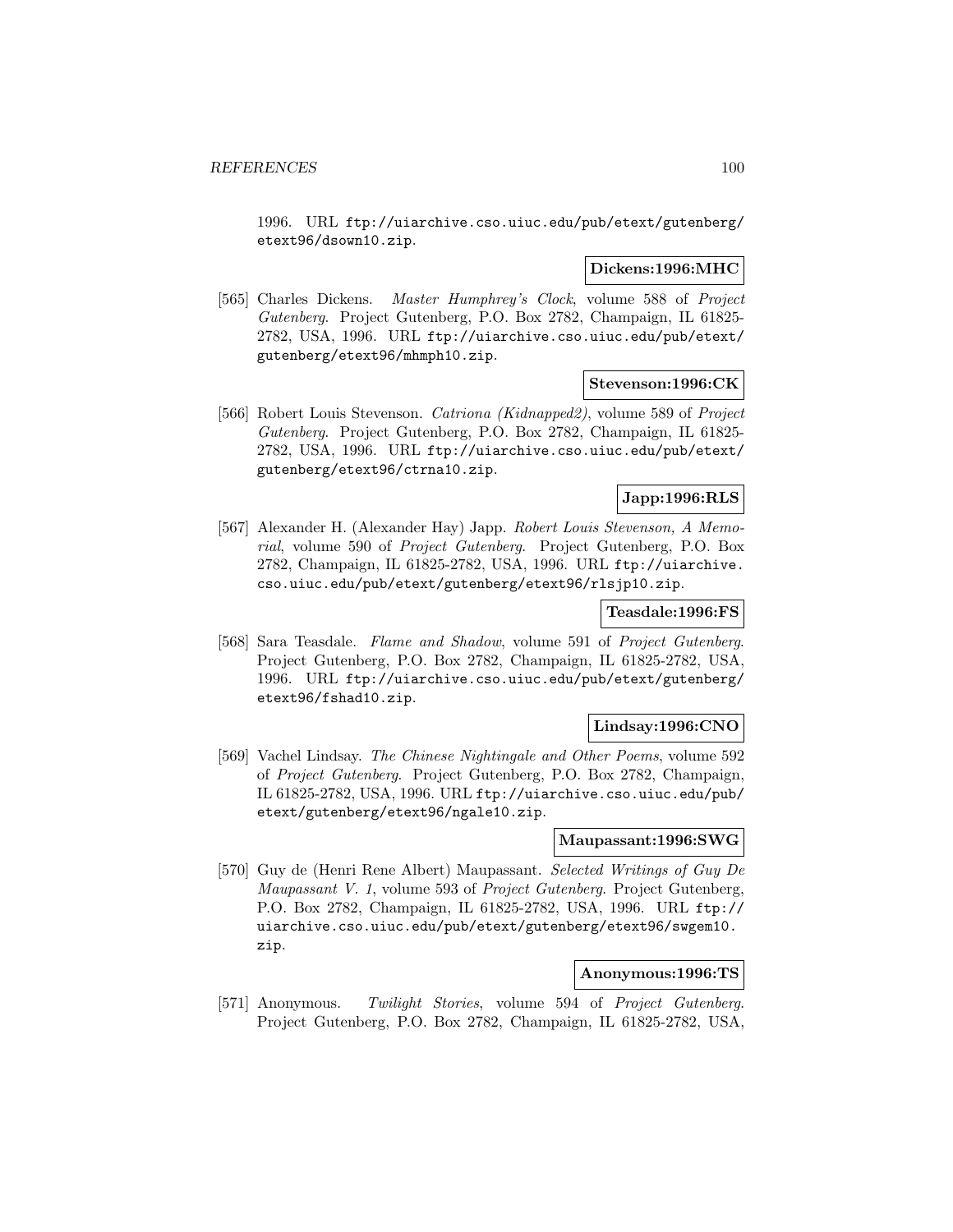1996. URL ftp://uiarchive.cso.uiuc.edu/pub/etext/gutenberg/ etext96/twils10.zip.

# **Aldrich:1996:ST**

[572] Thomas Bailey Aldrich. The Sisters' Tragedy, volume 595 of Project Gutenberg. Project Gutenberg, P.O. Box 2782, Champaign, IL 61825- 2782, USA, 1996. URL ftp://uiarchive.cso.uiuc.edu/pub/etext/ gutenberg/etext96/sistr10.zip.

### **Teasdale:1996:RS**

[573] Sara Teasdale. Rivers to the Sea, volume 596 of Project Gutenberg. Project Gutenberg, P.O. Box 2782, Champaign, IL 61825-2782, USA, 1996. URL ftp://uiarchive.cso.uiuc.edu/pub/etext/gutenberg/ etext96/rivse10.zip.

# **Anonymous:1996:NSS**

[574] Anonymous. Njal's Saga The Story of Burnt Njal, Icelandic, volume 597 of Project Gutenberg. Project Gutenberg, P.O. Box 2782, Champaign, IL 61825-2782, USA, 1996. URL ftp://uiarchive.cso.uiuc.edu/pub/ etext/gutenberg/etext96/njals10.zip.

# **Anonymous:1996:HH**

[575] Anonymous. Heimskringla Heimskringla, volume 598 of Project Gutenberg. Project Gutenberg, P.O. Box 2782, Champaign, IL 61825- 2782, USA, 1996. URL ftp://uiarchive.cso.uiuc.edu/pub/etext/ gutenberg/etext96/hmskr10.zip.

#### **Thackeray:1996:VF**

[576] William Makepeace Thackeray. Vanity Fair, volume 599 of Project Gutenberg. Project Gutenberg, P.O. Box 2782, Champaign, IL 61825- 2782, USA, 1996. URL ftp://uiarchive.cso.uiuc.edu/pub/etext/ gutenberg/etext96/vfair10.zip.

# **Dostoyevsky:1996:NU**

[577] Fyodor Dostoyevsky. Notes From The Underground, volume 600 of Project Gutenberg. Project Gutenberg, P.O. Box 2782, Champaign, IL 61825-2782, USA, 1996. URL ftp://uiarchive.cso.uiuc.edu/pub/ etext/gutenberg/etext96/notun11.zip.

# **Lewis:1996:M**

[578] Matthew Lewis. The Monk, volume 601 of Project Gutenberg. Project Gutenberg, P.O. Box 2782, Champaign, IL 61825-2782, USA,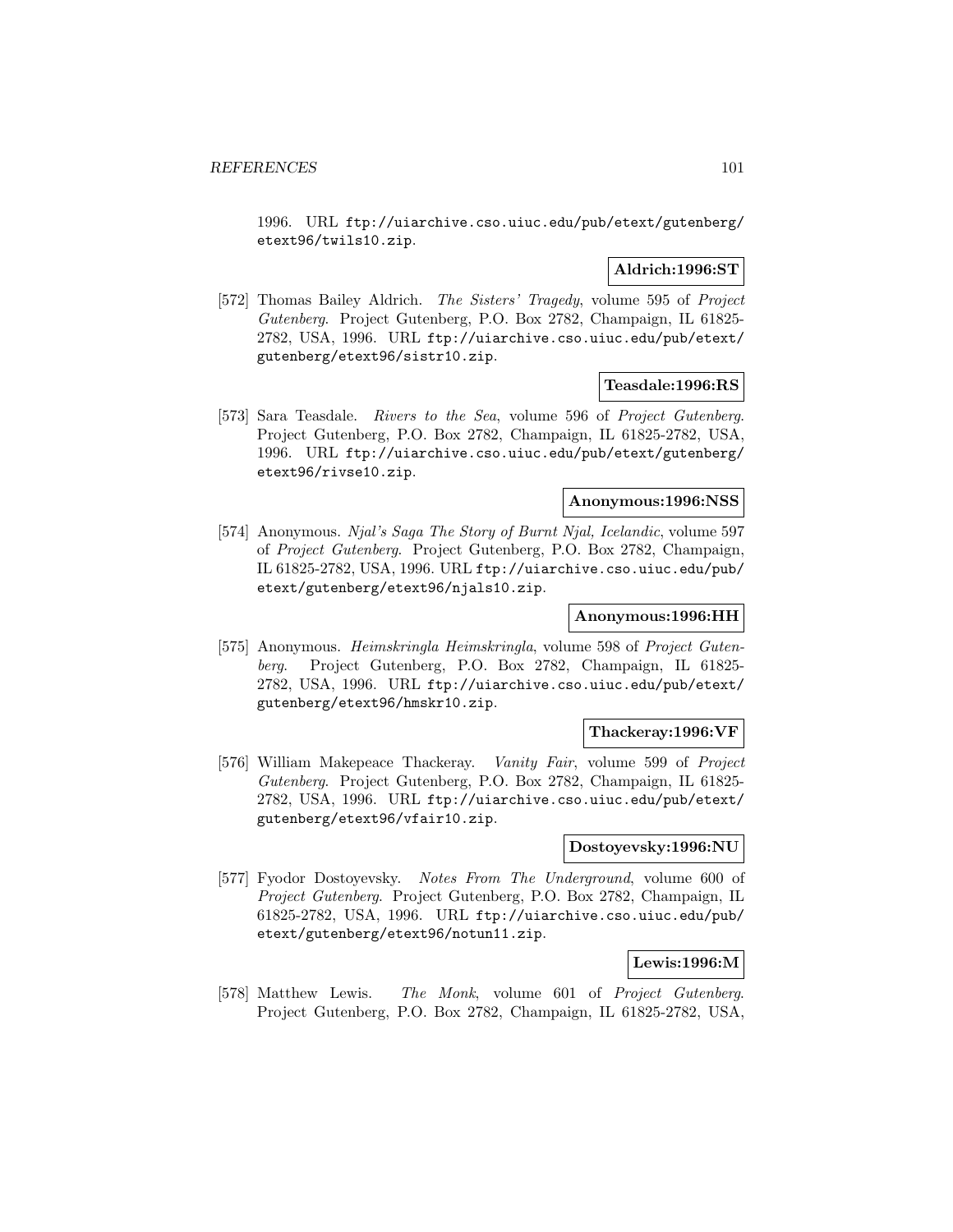1996. URL ftp://uiarchive.cso.uiuc.edu/pub/etext/gutenberg/ etext96/tmonk10.zip.

# **Lucanus:1996:PCW**

[579] Marcus Annaeus Lucanus (39-65 AD). Pharsalia [Civil War], volume 602 of Project Gutenberg. Project Gutenberg, P.O. Box 2782, Champaign, IL 61825-2782, USA, 1996. URL ftp://uiarchive.cso.uiuc.edu/pub/ etext/gutenberg/etext96/pcwar10.zip.

### **Borrow:1996:LGB**

[580] George Henry Borrow. Letters of George Borrow, volume 603 of Project Gutenberg. Project Gutenberg, P.O. Box 2782, Champaign, IL 61825- 2782, USA, 1996. URL ftp://uiarchive.cso.uiuc.edu/pub/etext/ gutenberg/etext96/ltbor10.zip.

# **Arnold:1996:GM**

[581] Edwin Lester Linden Arnold. Gulliver of Mars, volume 604 of Project Gutenberg. Project Gutenberg, P.O. Box 2782, Champaign, IL 61825- 2782, USA, 1996. URL ftp://uiarchive.cso.uiuc.edu/pub/etext/ gutenberg/etext96/gulvm10.zip.

# **Burroughs:1996:P**

[582] Edgar Rice Burroughs. Pellucidar, volume 605 of Project Gutenberg. Project Gutenberg, P.O. Box 2782, Champaign, IL 61825-2782, USA, 1996. URL ftp://uiarchive.cso.uiuc.edu/pub/etext/gutenberg/ etext96/pellu10.zip.

#### **Linderman:1996:IWS**

[583] Frank Bird Linderman. *Indian Why Stories*, volume 606 of *Project* Gutenberg. Project Gutenberg, P.O. Box 2782, Champaign, IL 61825- 2782, USA, 1996. URL ftp://uiarchive.cso.uiuc.edu/pub/etext/ gutenberg/etext96/inwhy10.zip.

# **Anonymous:1996:ACA**

[584] Anonymous. The Augsburg Confession, The Augsburg Confession, volume 607 of Project Gutenberg. Project Gutenberg, P.O. Box 2782, Champaign, IL 61825-2782, USA, 1996. URL ftp://uiarchive.cso.uiuc. edu/pub/etext/gutenberg/etext96/auglg10.zip.

# **Milton:1996:A**

[585] John Milton. Aeropagitica, volume 608 of Project Gutenberg. Project Gutenberg, P.O. Box 2782, Champaign, IL 61825-2782, USA,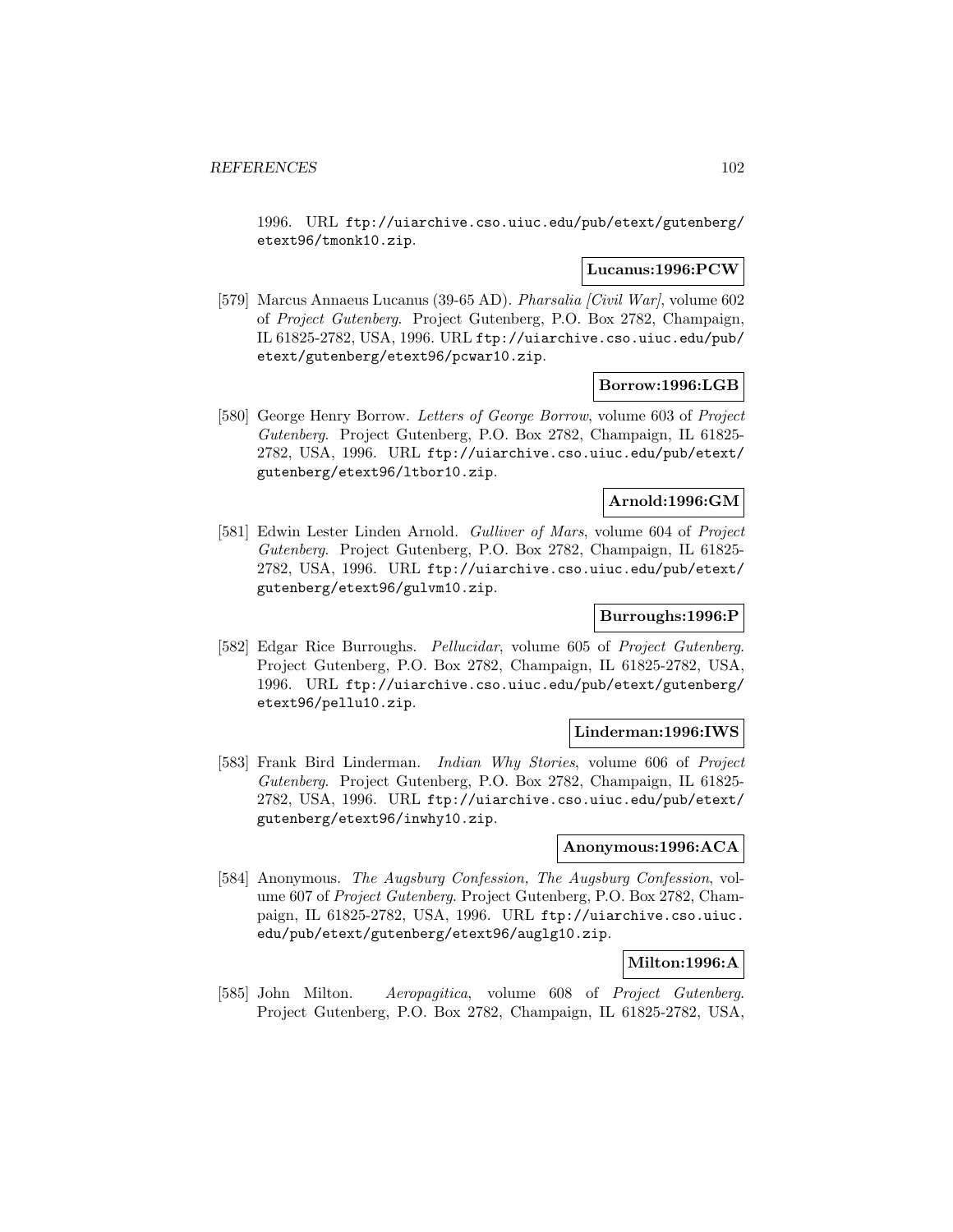1996. URL ftp://uiarchive.cso.uiuc.edu/pub/etext/gutenberg/ etext96/areop10.zip.

## **Tingfang:1996:ASO**

[586] Tingfang. America As Seen By Oriental Diplomat, volume 609 of Project Gutenberg. Project Gutenberg, P.O. Box 2782, Champaign, IL 61825- 2782, USA, 1996. URL ftp://uiarchive.cso.uiuc.edu/pub/etext/ gutenberg/etext96/asbod10.zip.

# **Tennyson:1996:IK**

[587] Alfred Tennyson. Idylls of the King, volume 610 of Project Gutenberg. Project Gutenberg, P.O. Box 2782, Champaign, IL 61825-2782, USA, 1996. URL ftp://uiarchive.cso.uiuc.edu/pub/ etext/gutenberg/etext96/idyll10.zip; ftp://uiarchive.cso. uiuc.edu/pub/etext/gutenberg/etext96/idyll10a.zip.

### **Buchan:1996:PJ**

[588] John Buchan. Prester John, volume 611 of Project Gutenberg. Project Gutenberg, P.O. Box 2782, Champaign, IL 61825-2782, USA, 1996. URL ftp://uiarchive.cso.uiuc.edu/pub/etext/gutenberg/ etext96/prsjn10.zip.

# **Anonymous:1996:CJ**

[589] Anonymous. The Constitution of Japan, volume 612 of Project Gutenberg. Project Gutenberg, P.O. Box 2782, Champaign, IL 61825- 2782, USA, 1996. URL ftp://uiarchive.cso.uiuc.edu/pub/etext/ gutenberg/etext96/jcnst10.zip.

### **Anonymous:1996:PCJ**

[590] Anonymous. Previous Constitution of Japan, volume 613 of Project Gutenberg. Project Gutenberg, P.O. Box 2782, Champaign, IL 61825- 2782, USA, 1996. URL ftp://uiarchive.cso.uiuc.edu/pub/etext/ gutenberg/etext96/cjold10.zip.

# **Stevenson:1996:AP**

[591] Robert Louis Stevenson. Across The Plains, volume 614 of Project Gutenberg. Project Gutenberg, P.O. Box 2782, Champaign, IL 61825- 2782, USA, 1996. URL ftp://uiarchive.cso.uiuc.edu/pub/etext/ gutenberg/etext96/axpln10.zip.

# **Ariosto:1996:OF**

[592] Ludovico Ariosto. Orlando Furioso, volume 615 of Project Gutenberg. Project Gutenberg, P.O. Box 2782, Champaign, IL 61825-2782, USA,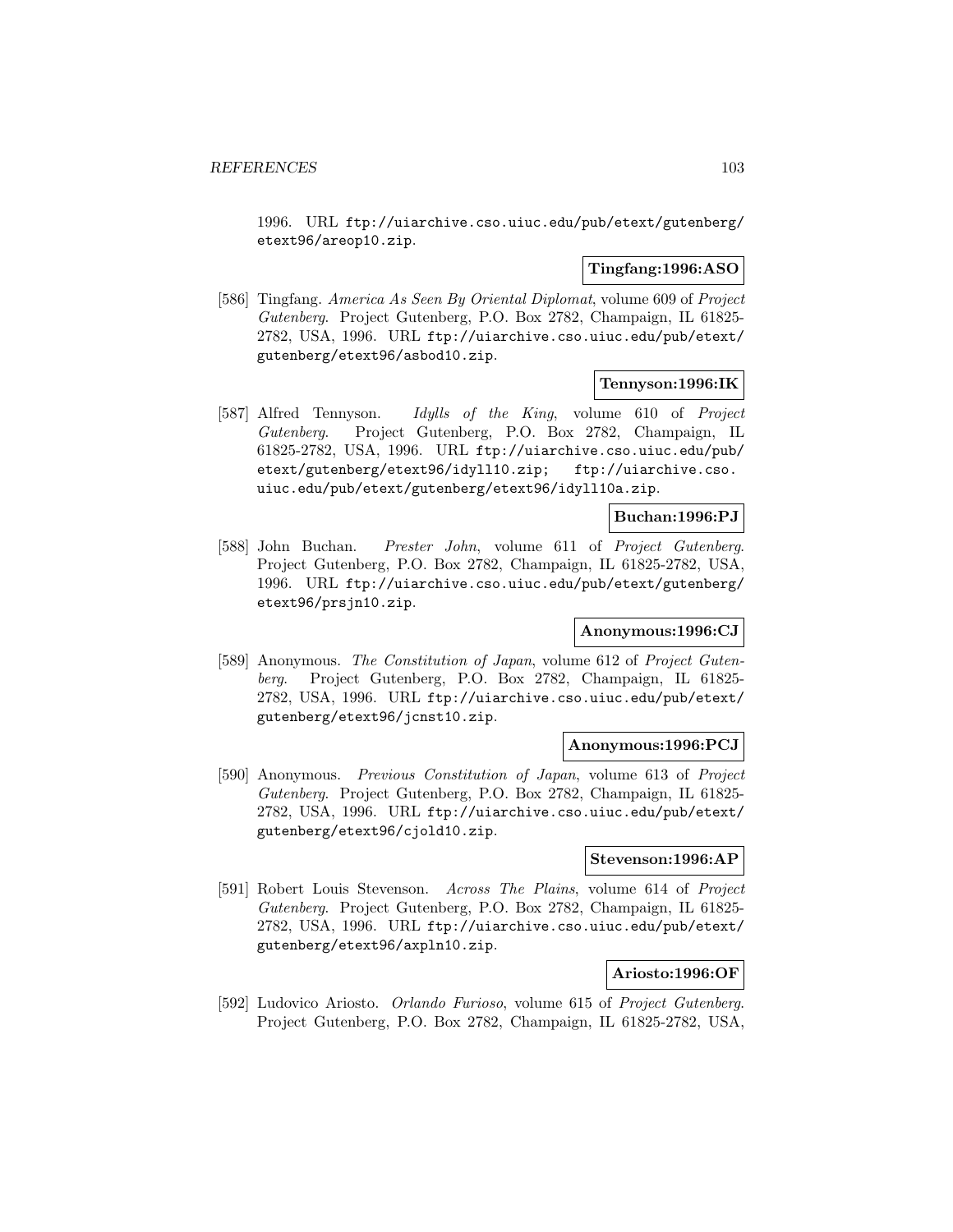1996. URL ftp://uiarchive.cso.uiuc.edu/pub/etext/gutenberg/ etext96/orfur10.zip.

#### **Stevenson:1996:VPS**

[593] Robert Louis Stevenson. Vailima Prayers and Sabbath Morn, volume 616 of Project Gutenberg. Project Gutenberg, P.O. Box 2782, Champaign, IL 61825-2782, USA, 1996. URL ftp://uiarchive.cso.uiuc.edu/pub/ etext/gutenberg/etext96/vpasm10.zip.

# **Seeger:1996:P**

[594] Alan Seeger. *Poems*, volume 617 of *Project Gutenberg*. Project Gutenberg, P.O. Box 2782, Champaign, IL 61825-2782, USA, 1996. URL ftp:/ /uiarchive.cso.uiuc.edu/pub/etext/gutenberg/etext96/seegr10. zip.

#### **Anonymous:1996:CJB**

[595] Anonymous. Codex Junius 11, Biblical Anglo-Saxon Translations, volume 618 of Project Gutenberg. Project Gutenberg, P.O. Box 2782, Champaign, IL 61825-2782, USA, 1996. URL ftp://uiarchive.cso.uiuc. edu/pub/etext/gutenberg/etext96/codju10.zip.

# **Trollope:1996:W**

[596] Anthony Trollope. The Warden, volume 619 of Project Gutenberg. Project Gutenberg, P.O. Box 2782, Champaign, IL 61825-2782, USA, 1996. URL ftp://uiarchive.cso.uiuc.edu/pub/etext/gutenberg/ etext96/twrdn10.zip.

#### **Carroll:1996:SB**

[597] Lewis Carroll. Sylvie and Bruno, volume 620 of Project Gutenberg. Project Gutenberg, P.O. Box 2782, Champaign, IL 61825-2782, USA, 1996. URL ftp://uiarchive.cso.uiuc.edu/pub/etext/gutenberg/ etext96/sbrun10.zip.

# **James:1996:VRE**

[598] William James. Varieties of Religious Experience: . A Study in Human Nature, volume 621 of Project Gutenberg. Project Gutenberg, P.O. Box 2782, Champaign, IL 61825-2782, USA, 1996. URL ftp://uiarchive. cso.uiuc.edu/pub/etext/gutenberg/etext96/varre10.zip.

### **Stevenson:1996:LRLa**

[599] Robert Louis Stevenson. Letters of Robert Louis Stevenson Vol 1, volume 622 of Project Gutenberg. Project Gutenberg, P.O. Box 2782, Champaign,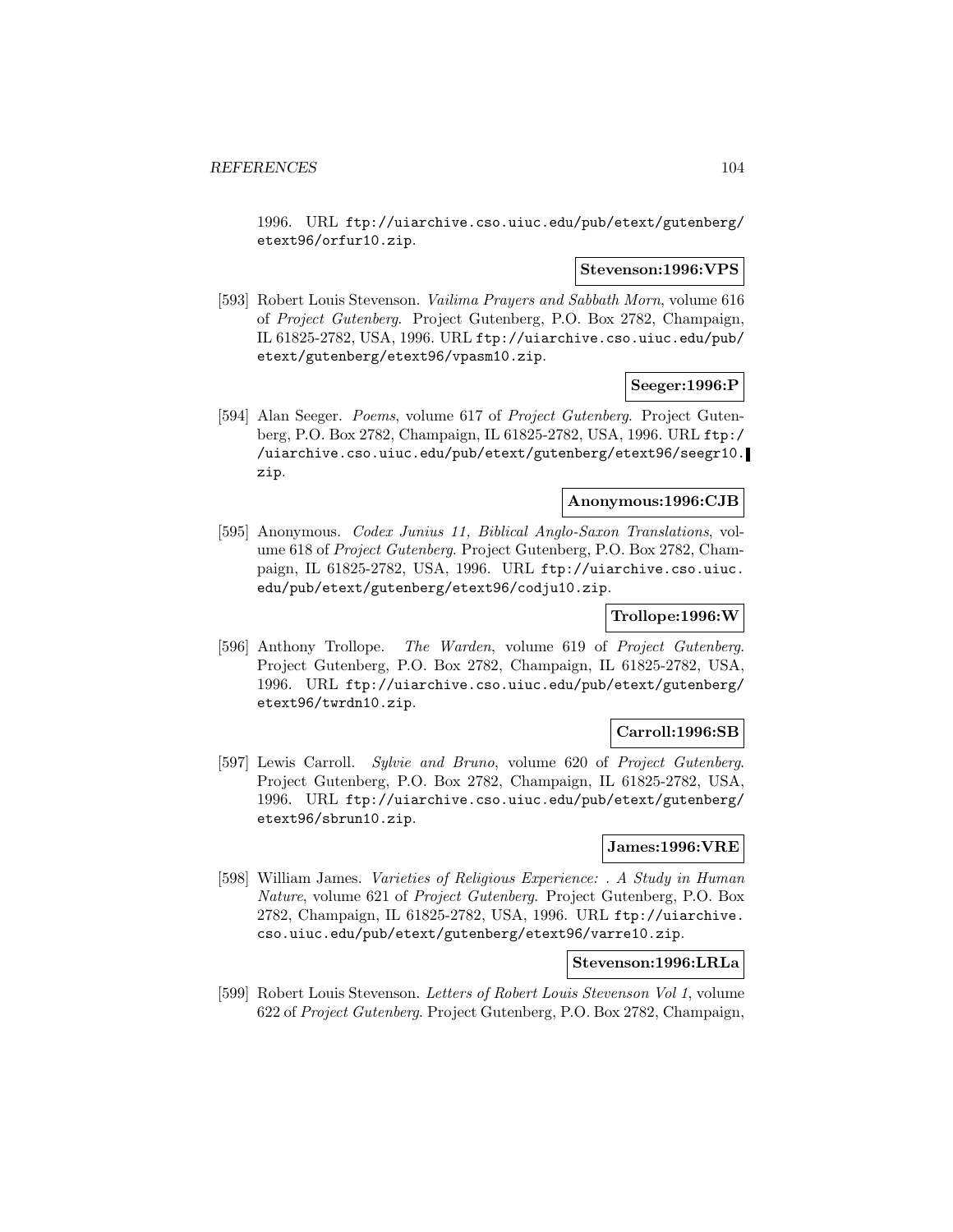IL 61825-2782, USA, 1996. URL ftp://uiarchive.cso.uiuc.edu/pub/ etext/gutenberg/etext96/rlsl110.zip.

# **Swift:1996:BBO**

[600] Jonathan Swift. The Battle of the Books And Other Short Pieces, volume 623 of Project Gutenberg. Project Gutenberg, P.O. Box 2782, Champaign, IL 61825-2782, USA, 1996. URL ftp://uiarchive.cso.uiuc.edu/pub/ etext/gutenberg/etext96/batbk10.zip. Preface – I. THE BATTLE OF THE BOOKS – II. A MEDITATION UPON A BROOMSTICK. – III. PREDICTIONS FOR THE YEAR 1708. – IV. THE ACCOMPLISH-MENT OF THE FIRST OF MR. BICKERSTAFF'S PREDICTIONS. – V. BAUCIS AND PHILEMON. – VI. THE LOGICIANS REFUTED. – VII. THE PUPPET SHOW. – VIII. CADENUS AND VANESSA. – IX. STELLA'S BIRTHDAYS – X. TO STELLA – XI. THE FIRST HE WROTE OCT. 17, 1727. – XII. THE SECOND PRAYER WAS WRIT-TEN NOV. 6, 1727. – XIII. THE BEASTS' CONFESSION (1732). – XIV. ABOLISHING CHRISTIANITY – XV. HINTS TOWARDS AN ESSAY ON CONVERSATION. – XVI. THOUGHTS ON VARIOUS SUBJECTS.

### **Bellamy:1996:LB**

[601] Edward Bellamy. Looking Backward, 2000 to 1887, volume 624 of Project Gutenberg. Project Gutenberg, P.O. Box 2782, Champaign, IL 61825- 2782, USA, 1996. URL ftp://uiarchive.cso.uiuc.edu/pub/etext/ gutenberg/etext96/lkbak10.zip.

# **Aldrich:1996:PP**

[602] Thomas Bailey Aldrich. Ponkapog Papers, volume 625 of Project Gutenberg. Project Gutenberg, P.O. Box 2782, Champaign, IL 61825- 2782, USA, 1996. URL ftp://uiarchive.cso.uiuc.edu/pub/etext/ gutenberg/etext96/pnkpg10.zip.

# **Bury:1996:PRB**

[603] Richard de Bury. The Philobiblon of Richard de Bury, volume 626 of Project Gutenberg. Project Gutenberg, P.O. Box 2782, Champaign, IL 61825-2782, USA, 1996. URL ftp://uiarchive.cso.uiuc.edu/pub/ etext/gutenberg/etext96/phlbb10.zip.

### **Stevenson:1996:ET**

[604] Robert Louis Stevenson. Essays of Travel, volume 627 of Project Gutenberg. Project Gutenberg, P.O. Box 2782, Champaign, IL 61825- 2782, USA, 1996. URL ftp://uiarchive.cso.uiuc.edu/pub/etext/ gutenberg/etext96/esstr10.zip.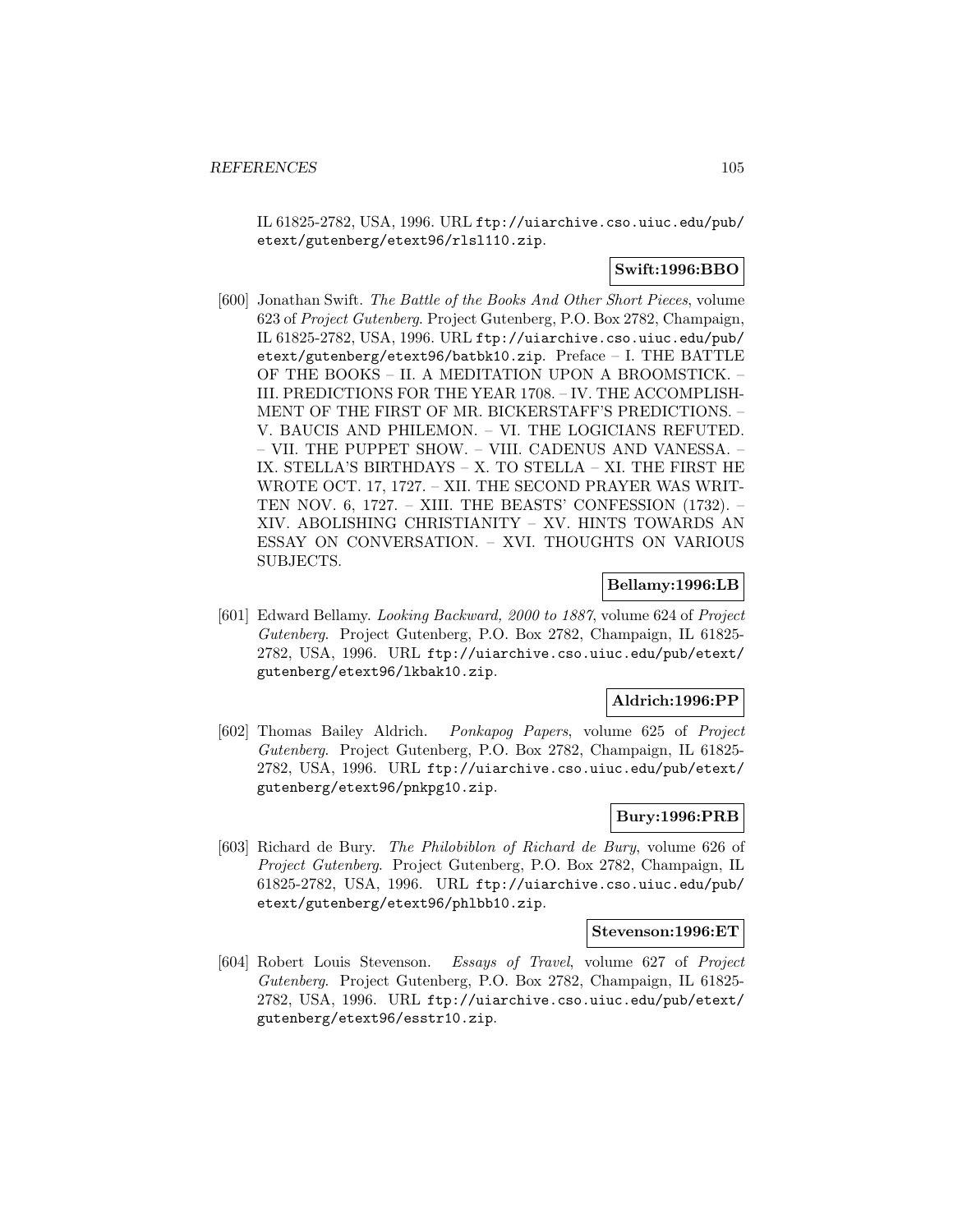#### **Anonymous:1996:SROa**

[605] Anonymous. The Square Root of 3 to one million digits, volume 628 of Project Gutenberg. Project Gutenberg, P.O. Box 2782, Champaign, IL 61825-2782, USA, 1996. URL ftp://uiarchive.cso.uiuc.edu/pub/ etext/gutenberg/etext96/3sqrt10.zip.

## **Anonymous:1996:SROb**

[606] Anonymous. The Square Root of 5 to one million digits, volume 629 of Project Gutenberg. Project Gutenberg, P.O. Box 2782, Champaign, IL 61825-2782, USA, 1996. URL ftp://uiarchive.cso.uiuc.edu/pub/ etext/gutenberg/etext96/5sqrt10.zip.

#### **Anonymous:1996:SROc**

[607] Anonymous. The Square Root of 6 to one million digits, volume 630 of Project Gutenberg. Project Gutenberg, P.O. Box 2782, Champaign, IL 61825-2782, USA, 1996. URL ftp://uiarchive.cso.uiuc.edu/pub/ etext/gutenberg/etext96/6sqrt10.zip.

## **Anonymous:1996:SROd**

[608] Anonymous. The Square Root of 7 to one million digits, volume 631 of Project Gutenberg. Project Gutenberg, P.O. Box 2782, Champaign, IL 61825-2782, USA, 1996. URL ftp://uiarchive.cso.uiuc.edu/pub/ etext/gutenberg/etext96/7sqrt10.zip.

#### **Anonymous:1996:SROe**

[609] Anonymous. The Square Root of 8 to one million digits, volume 632 of Project Gutenberg. Project Gutenberg, P.O. Box 2782, Champaign, IL 61825-2782, USA, 1996. URL ftp://uiarchive.cso.uiuc.edu/pub/ etext/gutenberg/etext96/8sqrt10.zip.

### **Anonymous:1996:GMR**

[610] Anonymous. The Golden Mean or Ratio, volume 633 of Project Gutenberg. Project Gutenberg, P.O. Box 2782, Champaign, IL 61825- 2782, USA, 1996. URL ftp://uiarchive.cso.uiuc.edu/pub/etext/ gutenberg/etext96/gmean10.zip.

#### **Anonymous:1996:MMC**

[611] Anonymous. Miscellaneous Mathematical Constants Etc, volume 634 of Project Gutenberg. Project Gutenberg, P.O. Box 2782, Champaign, IL 61825-2782, USA, 1996. URL ftp://uiarchive.cso.uiuc.edu/pub/ etext/gutenberg/etext96/miscc10.zip.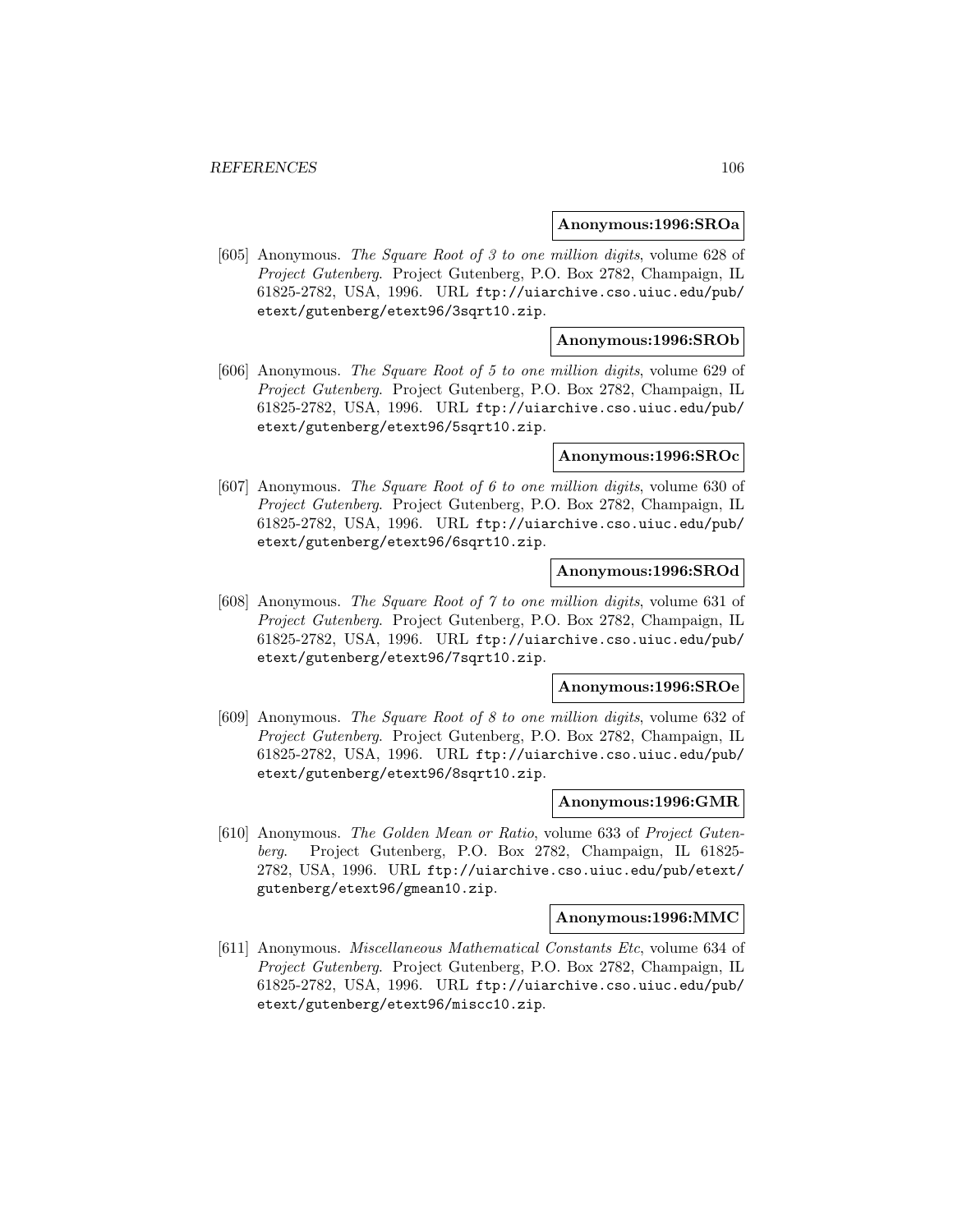#### **Anonymous:1996:SROf**

[612] Anonymous. The Square Root of 10 to one million digits, volume 635 of Project Gutenberg. Project Gutenberg, P.O. Box 2782, Champaign, IL 61825-2782, USA, 1996. URL ftp://uiarchive.cso.uiuc.edu/pub/ etext/gutenberg/etext96/10srt10.zip.

# **MacKay:1996:MPDa**

[613] Charles MacKay. Memoirs of Popular Delusions V1, volume 636 of Project Gutenberg. Project Gutenberg, P.O. Box 2782, Champaign, IL 61825-2782, USA, 1996. URL ftp://uiarchive.cso.uiuc.edu/pub/ etext/gutenberg/etext96/ppdel10.zip.

### **Stevenson:1996:LRLb**

[614] Robert Louis Stevenson. Letters of Robert Louis Stevenson Vol 2, volume 637 of Project Gutenberg. Project Gutenberg, P.O. Box 2782, Champaign, IL 61825-2782, USA, 1996. URL ftp://uiarchive.cso.uiuc.edu/pub/ etext/gutenberg/etext96/rlsl210.zip.

# **Conrad:1996:OI**

[615] Joseph Conrad. An Outcast of the Islands, volume 638 of Project Gutenberg. Project Gutenberg, P.O. Box 2782, Champaign, IL 61825- 2782, USA, 1996. URL ftp://uiarchive.cso.uiuc.edu/pub/etext/ gutenberg/etext96/outci10.zip.

# **Gamble:1996:GA**

[616] Eliza Burt Gamble. God-Idea of the Ancients, volume 639 of Project Gutenberg. Project Gutenberg, P.O. Box 2782, Champaign, IL 61825- 2782, USA, 1996. URL ftp://uiarchive.cso.uiuc.edu/pub/etext/ gutenberg/etext96/gidan10.zip.

# **Lang:1996:YFB**

[617] Andrew Lang. The Yellow Fairy Book, volume 640 of Project Gutenberg. Project Gutenberg, P.O. Box 2782, Champaign, IL 61825-2782, USA, 1996. URL ftp://uiarchive.cso.uiuc.edu/pub/etext/gutenberg/ etext96/ylfry10.zip.

# **Lang:1996:VFB**

[618] Andrew Lang. The Violet Fairy Book, volume 641 of Project Gutenberg. Project Gutenberg, P.O. Box 2782, Champaign, IL 61825-2782, USA, 1996. URL ftp://uiarchive.cso.uiuc.edu/pub/etext/gutenberg/ etext96/vifry10.zip.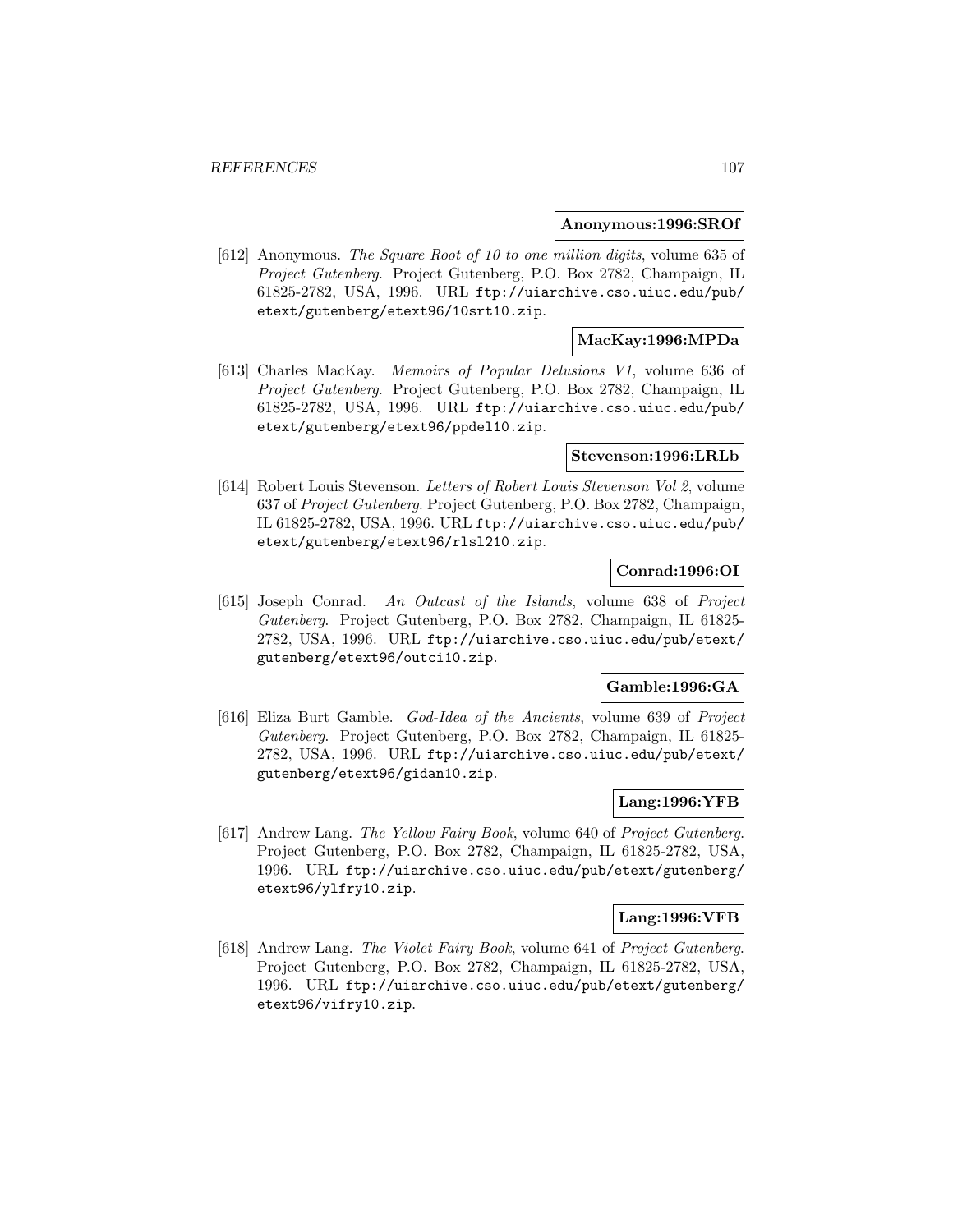#### **James:1996:AD**

[619] Henry James. The Altar of the Dead, volume 642 of Project Gutenberg. Project Gutenberg, P.O. Box 2782, Champaign, IL 61825-2782, USA, 1996. URL ftp://uiarchive.cso.uiuc.edu/pub/etext/gutenberg/ etext96/altdd10.zip.

# **James:1996:DL**

[620] Henry James. The Death of the Lion, volume 643 of Project Gutenberg. Project Gutenberg, P.O. Box 2782, Champaign, IL 61825-2782, USA, 1996. URL ftp://uiarchive.cso.uiuc.edu/pub/etext/gutenberg/ etext96/dlion10.zip.

### **Dickens:1996:HMG**

[621] Charles Dickens. The Haunted Man and the Ghost's Bargain, volume 644 of Project Gutenberg. Project Gutenberg, P.O. Box 2782, Champaign, IL 61825-2782, USA, 1996. URL ftp://uiarchive.cso.uiuc.edu/pub/ etext/gutenberg/etext96/hntmn10.zip.

# **James:1996:FC**

[622] Henry James. The Figure in the Carpet, volume 645 of Project Gutenberg. Project Gutenberg, P.O. Box 2782, Champaign, IL 61825-2782, USA, 1996. URL ftp://uiarchive.cso.uiuc.edu/pub/etext/gutenberg/ etext96/fgcpt10.zip.

#### **Ballantyne:1996:CI**

[623] R. M. (Robert Michael) Ballantyne. The Coral Island, volume 646 of Project Gutenberg. Project Gutenberg, P.O. Box 2782, Champaign, IL 61825-2782, USA, 1996. URL ftp://uiarchive.cso.uiuc.edu/pub/ etext/gutenberg/etext96/coril10.zip.

# **Stevenson:1996:D**

[624] Robert Louis Stevenson. The Dynamiter, volume 647 of Project Gutenberg. Project Gutenberg, P.O. Box 2782, Champaign, IL 61825- 2782, USA, 1996. URL ftp://uiarchive.cso.uiuc.edu/pub/etext/ gutenberg/etext96/dynmt10.zip.

#### **Borrow:1996:WW**

[625] George Henry Borrow. Wild Wales, volume 648 of Project Gutenberg. Project Gutenberg, P.O. Box 2782, Champaign, IL 61825-2782, USA, 1996. URL ftp://uiarchive.cso.uiuc.edu/pub/etext/gutenberg/ etext96/wwals10.zip.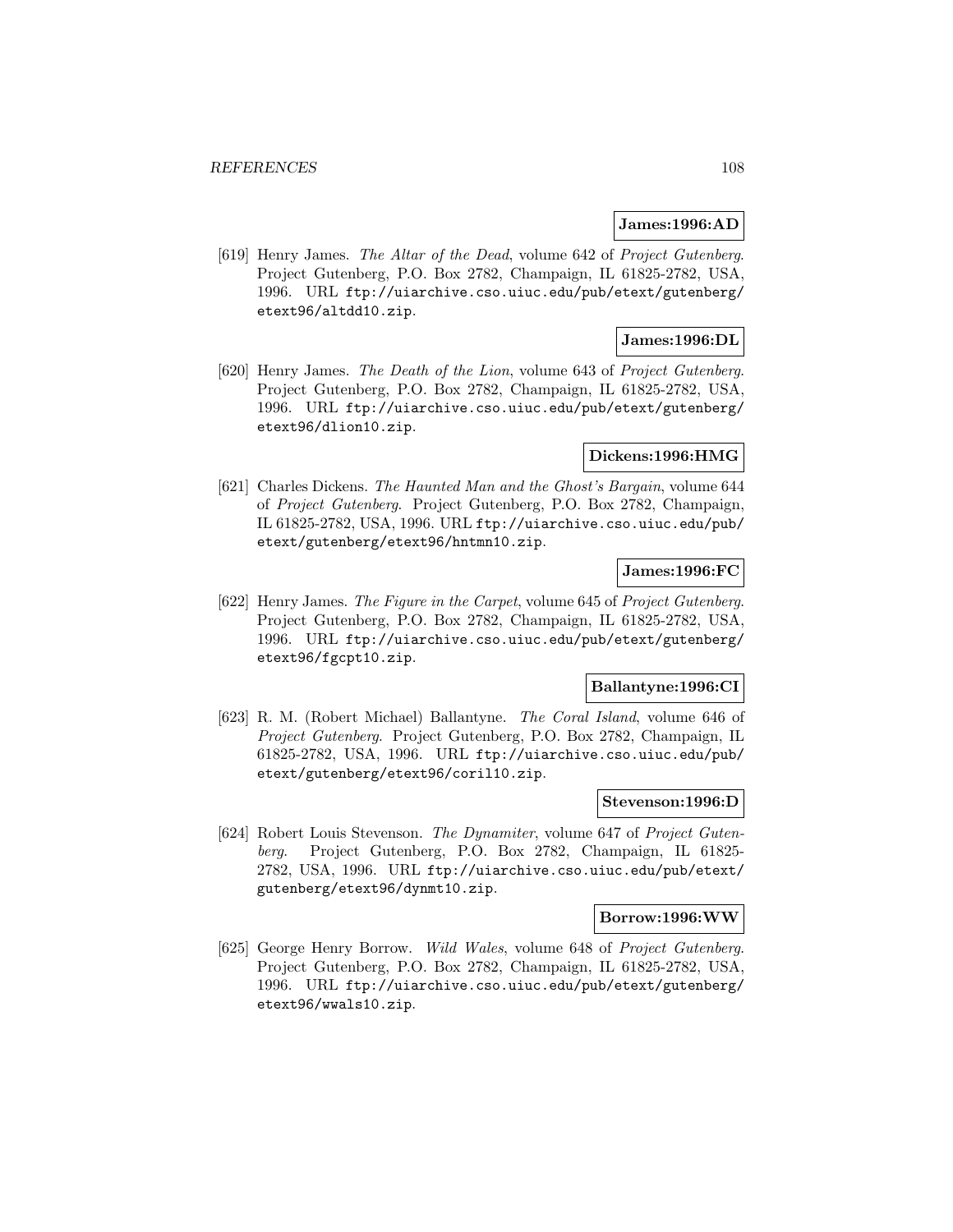### **Bell:1996:APB**

[626] Robert Bell. Ancient Poems, Ballads and Songs of the Peasantry of England, volume 649 of Project Gutenberg. Project Gutenberg, P.O. Box 2782, Champaign, IL 61825-2782, USA, 1996. URL ftp://uiarchive. cso.uiuc.edu/pub/etext/gutenberg/etext96/oleng10.zip.

### **Dickens:1996:PI**

[627] Charles Dickens. Pictures From Italy, volume 650 of Project Gutenberg. Project Gutenberg, P.O. Box 2782, Champaign, IL 61825-2782, USA, 1996. URL ftp://uiarchive.cso.uiuc.edu/pub/etext/gutenberg/ etext96/picit10.zip.

#### **Carroll:1996:POP**

[628] Lewis Carroll. Phantasmagoria and Other Poems, volume 651 of Project Gutenberg. Project Gutenberg, P.O. Box 2782, Champaign, IL 61825- 2782, USA, 1996. URL ftp://uiarchive.cso.uiuc.edu/pub/etext/ gutenberg/etext96/fntsm10.zip.

## **Johnson:1996:RPA**

[629] Samuel Johnson. Rasselas, Prince of Abyssinia, volume 652 of Project Gutenberg. Project Gutenberg, P.O. Box 2782, Champaign, IL 61825- 2782, USA, 1996. URL ftp://uiarchive.cso.uiuc.edu/pub/etext/ gutenberg/etext96/rslas10.zip.

#### **Dickens:1996:C**

[630] Charles Dickens. The Chimes, volume 653 of Project Gutenberg. Project Gutenberg, P.O. Box 2782, Champaign, IL 61825-2782, USA, 1996. URL ftp://uiarchive.cso.uiuc.edu/pub/etext/gutenberg/ etext96/tchms11.zip.

### **Bunyan:1996:GAC**

[631] John Bunyan. Grace Abounding to Chief of Sinners, volume 654 of Project Gutenberg. Project Gutenberg, P.O. Box 2782, Champaign, IL 61825-2782, USA, 1996. URL ftp://uiarchive.cso.uiuc.edu/pub/ etext/gutenberg/etext96/gacos10.zip.

### **Orr:1996:LLR**

[632] Sutherland Orr, Mrs. Life and Letters of Robert Browning, volume 655 of Project Gutenberg. Project Gutenberg, P.O. Box 2782, Champaign, IL 61825-2782, USA, 1996. URL ftp://uiarchive.cso.uiuc.edu/pub/ etext/gutenberg/etext96/orrbr10.zip.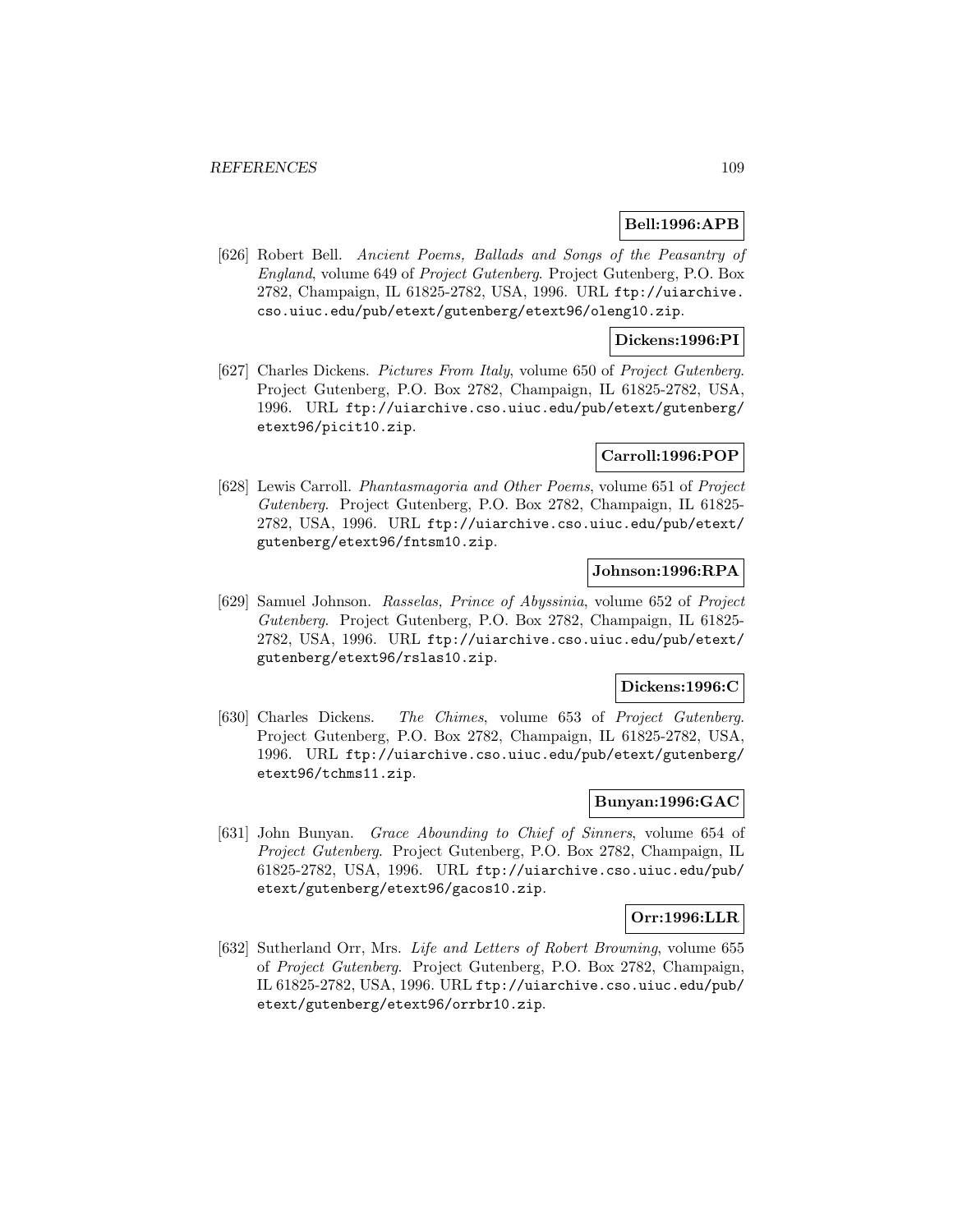#### **Sharp:1996:LRB**

[633] William Sharp. Life of Robert Browning, volume 656 of Project Gutenberg. Project Gutenberg, P.O. Box 2782, Champaign, IL 61825- 2782, USA, 1996. URL ftp://uiarchive.cso.uiuc.edu/pub/etext/ gutenberg/etext96/shabr10.zip.

## **Ingram:1996:AC**

[634] J. H. (James Henry) Ingram. The Anglo-Saxon Chronicle, volume 657 of Project Gutenberg. Project Gutenberg, P.O. Box 2782, Champaign, IL 61825-2782, USA, 1996. URL ftp://uiarchive.cso.uiuc.edu/pub/ etext/gutenberg/etext96/angsx10.zip.

#### **Smyrnaeus:1996:FT**

[635] Quintus Smyrnaeus. The Fall of Troy, volume 658 of Project Gutenberg. Project Gutenberg, P.O. Box 2782, Champaign, IL 61825-2782, USA, 1996. URL ftp://uiarchive.cso.uiuc.edu/pub/etext/gutenberg/ etext96/ftroy10.zip.

### **Alger:1996:PP**

[636] Horatio Alger. Paul The Peddler, volume 659 of Project Gutenberg. Project Gutenberg, P.O. Box 2782, Champaign, IL 61825-2782, USA, 1996. URL ftp://uiarchive.cso.uiuc.edu/pub/etext/gutenberg/ etext96/ptped10.zip.

### **Anonymous:1996:GWUa**

[637] Anonymous. The Gutenberg Webster's Unabridged Dictionary [AB], volume 660 of Project Gutenberg. Project Gutenberg, P.O. Box 2782, Champaign, IL 61825-2782, USA, 1996. URL ftp://uiarchive.cso.uiuc. edu/pub/etext/gutenberg/etext96/pgwab04.zip.

#### **Anonymous:1996:GWUb**

[638] Anonymous. The Gutenberg Webster's Unabridged Dictionary [C], volume 661 of Project Gutenberg. Project Gutenberg, P.O. Box 2782, Champaign, IL 61825-2782, USA, 1996. URL ftp://uiarchive.cso.uiuc. edu/pub/etext/gutenberg/etext96/pgwc04.zip.

## **Anonymous:1996:GWUc**

[639] Anonymous. The Gutenberg Webster's Unabridged Dictionary [DE], volume 662 of Project Gutenberg. Project Gutenberg, P.O. Box 2782, Champaign, IL 61825-2782, USA, 1996. URL ftp://uiarchive.cso.uiuc. edu/pub/etext/gutenberg/etext96/pgwde04.zip.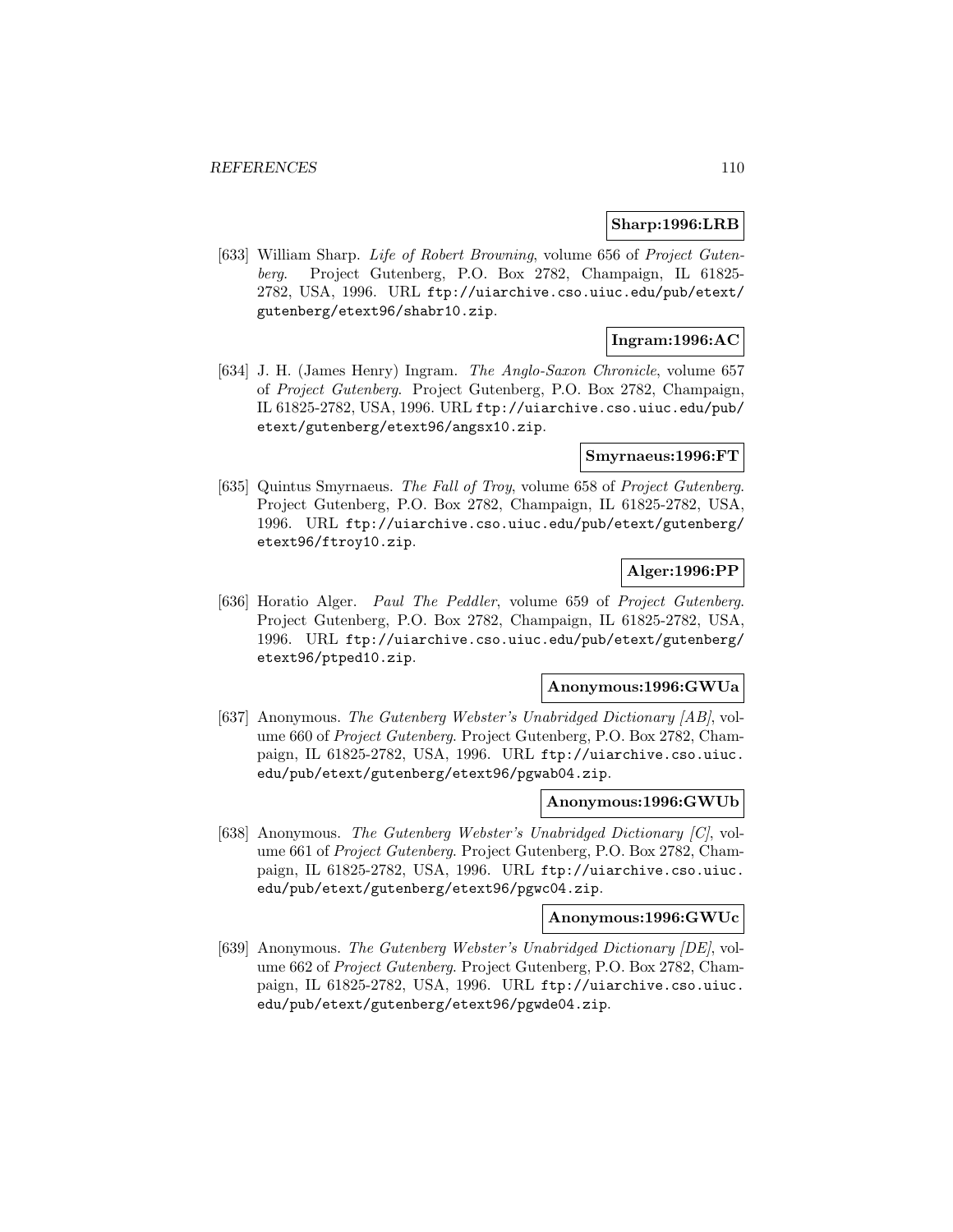#### **Anonymous:1996:GWUd**

[640] Anonymous. The Gutenberg Webster's Unabridged Dictionary [FH], volume 663 of Project Gutenberg. Project Gutenberg, P.O. Box 2782, Champaign, IL 61825-2782, USA, 1996. URL ftp://uiarchive.cso.uiuc. edu/pub/etext/gutenberg/etext96/pgwfh04.zip.

### **Anonymous:1996:GWUe**

[641] Anonymous. The Gutenberg Webster's Unabridged Dictionary [IL], volume 664 of Project Gutenberg. Project Gutenberg, P.O. Box 2782, Champaign, IL 61825-2782, USA, 1996. URL ftp://uiarchive.cso.uiuc. edu/pub/etext/gutenberg/etext96/pgwil04.zip.

### **Anonymous:1996:GWUf**

[642] Anonymous. The Gutenberg Webster's Unabridged Dictionary [MO], volume 665 of Project Gutenberg. Project Gutenberg, P.O. Box 2782, Champaign, IL 61825-2782, USA, 1996. URL ftp://uiarchive.cso. uiuc.edu/pub/etext/gutenberg/etext96/pgwmo04.zip.

# **Anonymous:1996:GWUg**

[643] Anonymous. The Gutenberg Webster's Unabridged Dictionary [PQ], volume 666 of Project Gutenberg. Project Gutenberg, P.O. Box 2782, Champaign, IL 61825-2782, USA, 1996. URL ftp://uiarchive.cso.uiuc. edu/pub/etext/gutenberg/etext96/pgwpq04.zip.

#### **Anonymous:1996:GWUh**

[644] Anonymous. The Gutenberg Webster's Unabridged Dictionary [R], volume 667 of Project Gutenberg. Project Gutenberg, P.O. Box 2782, Champaign, IL 61825-2782, USA, 1996. URL ftp://uiarchive.cso.uiuc. edu/pub/etext/gutenberg/etext96/pgwr04.zip.

#### **Anonymous:1996:GWUi**

[645] Anonymous. The Gutenberg Webster's Unabridged Dictionary [S], volume 668 of Project Gutenberg. Project Gutenberg, P.O. Box 2782, Champaign, IL 61825-2782, USA, 1996. URL ftp://uiarchive.cso.uiuc. edu/pub/etext/gutenberg/etext96/pgws04.zip.

### **Anonymous:1996:GWUj**

[646] Anonymous. The Gutenberg Webster's Unabridged Dictionary [TW], volume 669 of Project Gutenberg. Project Gutenberg, P.O. Box 2782, Champaign, IL 61825-2782, USA, 1996. URL ftp://uiarchive.cso. uiuc.edu/pub/etext/gutenberg/etext96/pgwtw04.zip.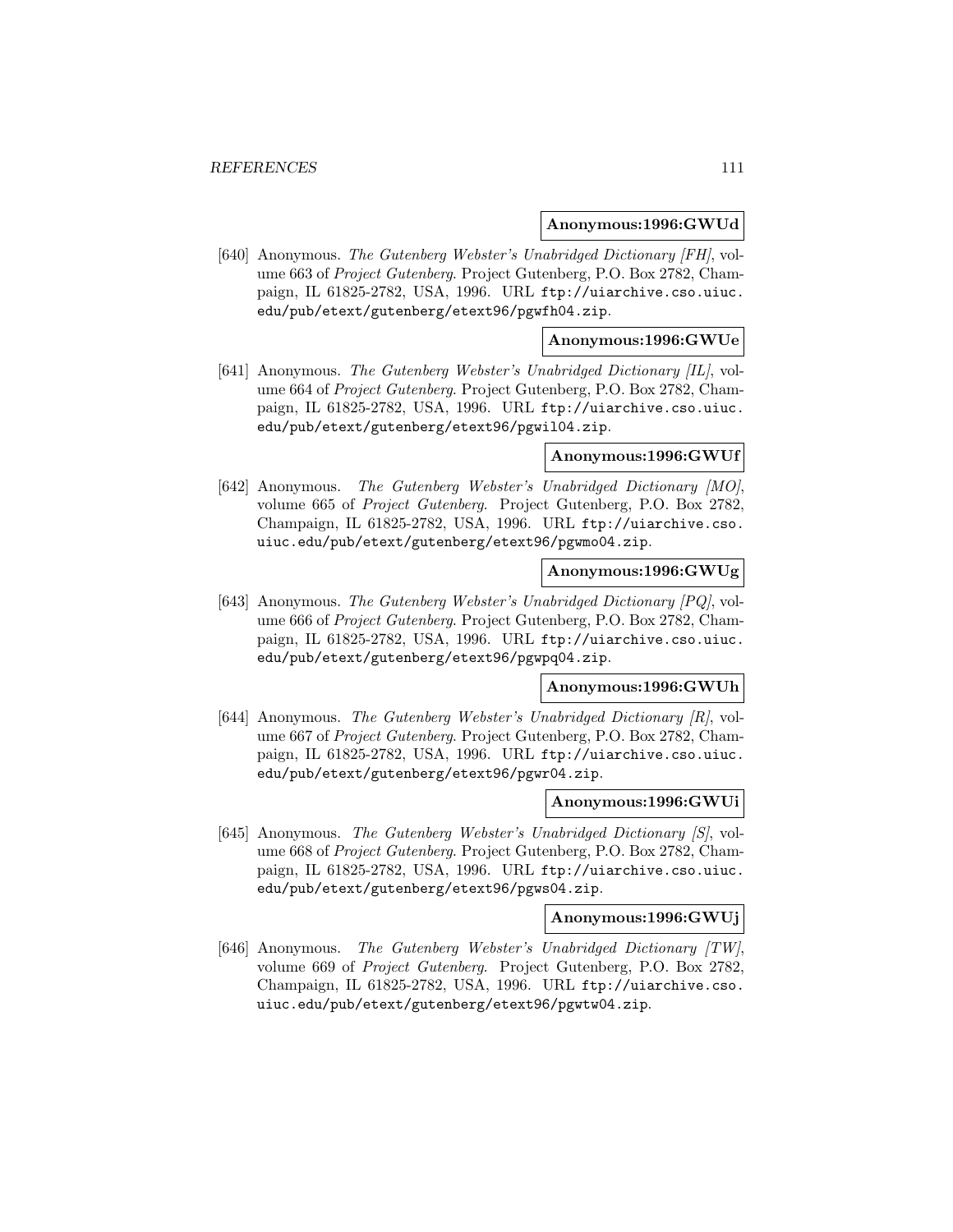#### **Anonymous:1996:GWUk**

[647] Anonymous. The Gutenberg Webster's Unabridged Dictionary [XZ], volume 670 of Project Gutenberg. Project Gutenberg, P.O. Box 2782, Champaign, IL 61825-2782, USA, 1996. URL ftp://uiarchive.cso.uiuc. edu/pub/etext/gutenberg/etext96/pgwxz04.zip.

## **Alger:1996:PF**

[648] Horatio Alger. Phil, the Fiddler, volume 671 of Project Gutenberg. Project Gutenberg, P.O. Box 2782, Champaign, IL 61825-2782, USA, 1996. URL ftp://uiarchive.cso.uiuc.edu/pub/etext/gutenberg/ etext96/phidl10.zip.

#### **Walter:1996:SGC**

[649] Russ Walter. The Secret Guide to Computers, volume 672 of Project Gutenberg. Project Gutenberg, P.O. Box 2782, Champaign, IL 61825-2782, USA, 1996. URL ftp://uiarchive.cso.uiuc.edu/pub/ etext/gutenberg/etext96/sgcpv10.zip; ftp://uiarchive.cso. uiuc.edu/pub/etext/gutenberg/etext96/sgcwp10.zip.

### **Anonymous:1996:GWUl**

[650] Anonymous. Gutenberg Webster's Unabridged Dictionary, volume 673 of Project Gutenberg. Project Gutenberg, P.O. Box 2782, Champaign, IL 61825-2782, USA, 1996. URL ftp://uiarchive.cso.uiuc.edu/pub/ etext/gutenberg/etext96/pgwht04.zip.

### **Clough:1996:PL**

[651] Arthur Hugh Clough. Plutarch's Lives, volume 674 of Project Gutenberg. Project Gutenberg, P.O. Box 2782, Champaign, IL 61825-2782, USA, 1996. URL ftp://uiarchive.cso.uiuc.edu/pub/etext/gutenberg/ etext96/plivs10.zip.

## **Dickens:1996:AN**

[652] Charles Dickens. American Notes, volume 675 of Project Gutenberg. Project Gutenberg, P.O. Box 2782, Champaign, IL 61825-2782, USA, 1996. URL ftp://uiarchive.cso.uiuc.edu/pub/etext/gutenberg/ etext96/amnts10.zip.

#### **Dickens:1996:BL**

[653] Charles Dickens. The Battle of Life, volume 676 of Project Gutenberg. Project Gutenberg, P.O. Box 2782, Champaign, IL 61825-2782, USA, 1996. URL ftp://uiarchive.cso.uiuc.edu/pub/etext/gutenberg/ etext96/batlf10.zip.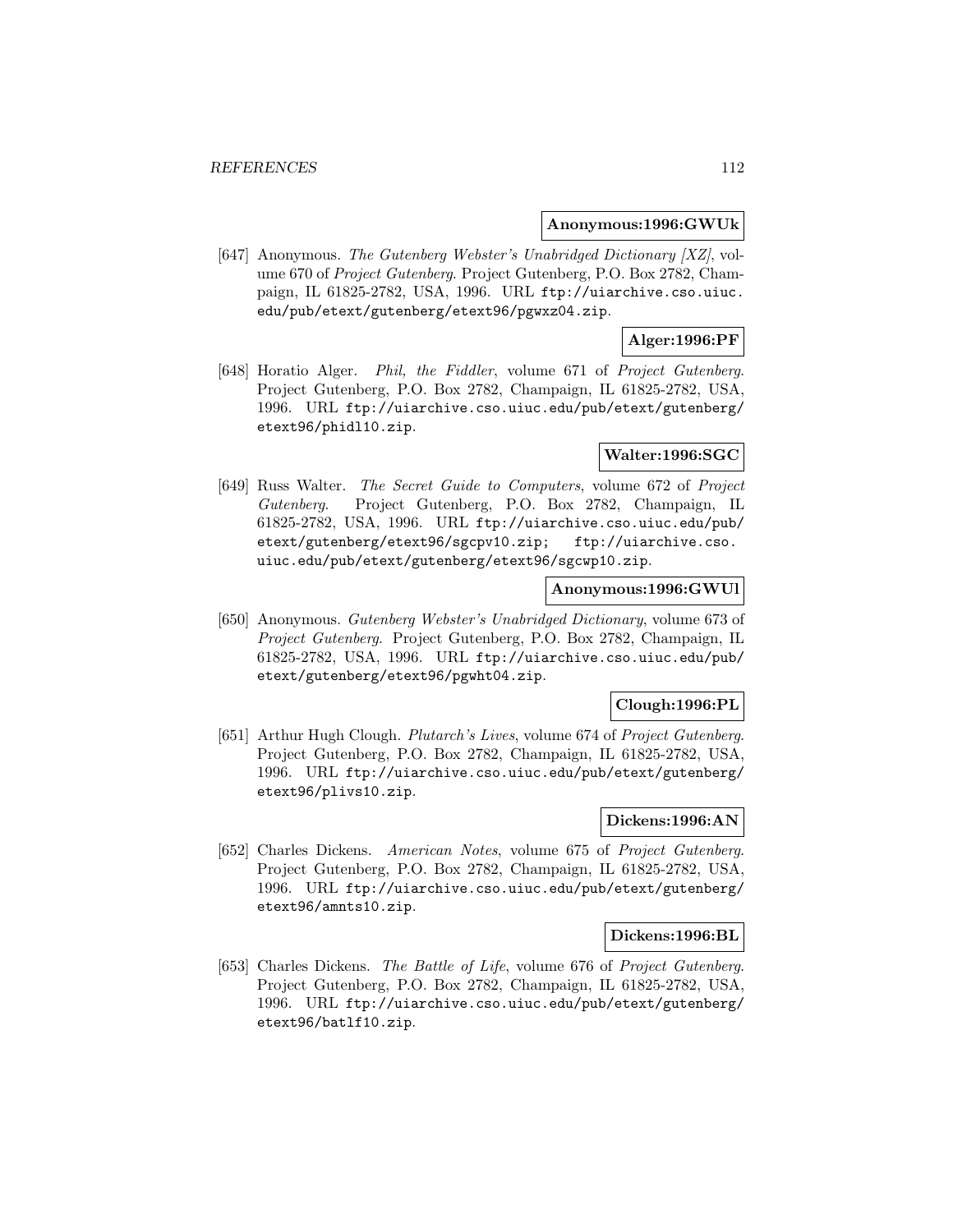#### **Kingsley:1996:H**

[654] Charles Kingsley. Heroes, volume 677 of Project Gutenberg. Project Gutenberg, P.O. Box 2782, Champaign, IL 61825-2782, USA, 1996. URL ftp://uiarchive.cso.uiuc.edu/pub/etext/gutenberg/etext96/ghros10. zip.

### **Dickens:1996:CH**

[655] Charles Dickens. The Cricket on the Hearth, volume 678 of Project Gutenberg. Project Gutenberg, P.O. Box 2782, Champaign, IL 61825- 2782, USA, 1996. URL ftp://uiarchive.cso.uiuc.edu/pub/etext/ gutenberg/etext96/tcoth11.zip.

### **Harper:1996:P**

[656] Frances Ellen Watkins Harper. Poems, volume 679 of Project Gutenberg. Project Gutenberg, P.O. Box 2782, Champaign, IL 61825-2782, USA, 1996. URL ftp://uiarchive.cso.uiuc.edu/pub/etext/gutenberg/ etext96/pfewh09.zip.

### **Naidu:1996:GT**

[657] Sarojini Naidu. The Golden Threshold, volume 680 of Project Gutenberg. Project Gutenberg, P.O. Box 2782, Champaign, IL 61825-2782, USA, 1996. URL ftp://uiarchive.cso.uiuc.edu/pub/etext/gutenberg/ etext96/gldth10.zip.

#### **Gorky:1996:COW**

[658] Maxim Gorky. Creatures That Once Were Men, volume 681 of Project Gutenberg. Project Gutenberg, P.O. Box 2782, Champaign, IL 61825- 2782, USA, 1996. URL ftp://uiarchive.cso.uiuc.edu/pub/etext/ gutenberg/etext96/crmen10.zip.

### **Anonymous:1996:CCR**

[659] Anonymous. Catalan's Constant [Ramanujan's Formula], volume 682 of Project Gutenberg. Project Gutenberg, P.O. Box 2782, Champaign, IL 61825-2782, USA, 1996. URL ftp://uiarchive.cso.uiuc.edu/pub/ etext/gutenberg/etext96/ctcst10.zip.

#### **Walton:1996:CA**

[660] Izaak Walton. The Compleat Angler, volume 683 of Project Gutenberg. Project Gutenberg, P.O. Box 2782, Champaign, IL 61825-2782, USA, 1996. URL ftp://uiarchive.cso.uiuc.edu/pub/etext/gutenberg/ etext96/tcang10.zip.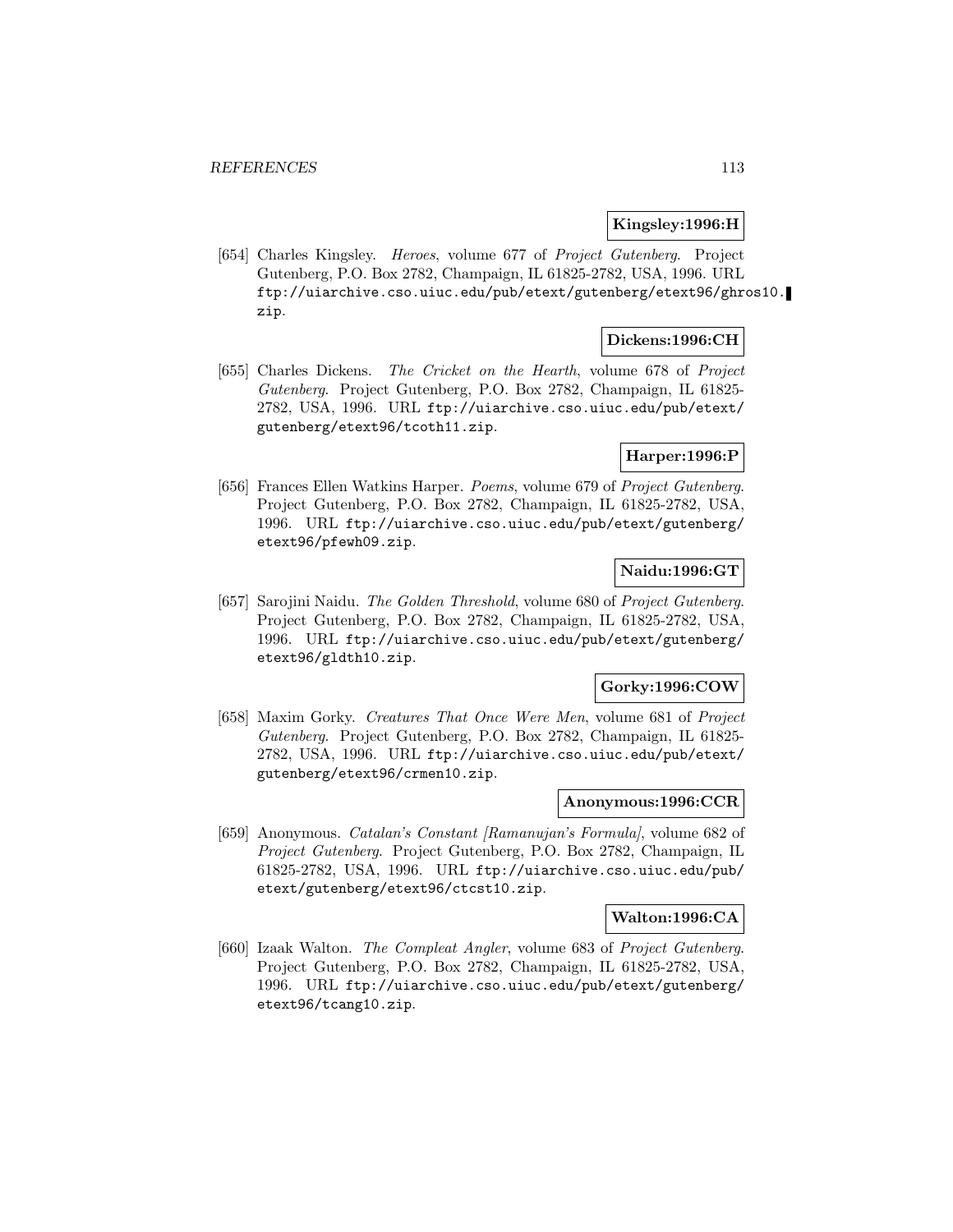#### **US:1996:WEN**

[661] U.S. Arms Control and Disarmament Agency. Worldwide Effects of Nuclear War-Some Perspectives, volume 684 of Project Gutenberg. Project Gutenberg, P.O. Box 2782, Champaign, IL 61825-2782, USA, 1996. URL ftp://uiarchive.cso.uiuc.edu/pub/etext/gutenberg/ etext96/nukwr10.zip.

#### **Anonymous:1996:ABH**

[662] Anonymous. The Atomic Bombings of Hiroshima and Nagasaki, volume 685 of Project Gutenberg. Project Gutenberg, P.O. Box 2782, Champaign, IL 61825-2782, USA, 1996. URL ftp://uiarchive.cso.uiuc.edu/pub/ etext/gutenberg/etext96/abomb10.zip.

#### **Anonymous:1996:TEU**

[663] Anonymous. The Treaty of the European Union [Maastricht], volume 686 of Project Gutenberg. Project Gutenberg, P.O. Box 2782, Champaign, IL 61825-2782, USA, 1996. URL ftp://uiarchive.cso.uiuc.edu/pub/ etext/gutenberg/etext96/maast10.zip.

## **Conrad:1996:PR**

[664] Joseph Conrad. A Personal Record, volume 687 of Project Gutenberg. Project Gutenberg, P.O. Box 2782, Champaign, IL 61825-2782, USA, 1996. URL ftp://uiarchive.cso.uiuc.edu/pub/etext/gutenberg/ etext96/aprjc10.zip.

#### **Dunbar:1996:GSR**

[665] Alice Ruth Moore Dunbar. The Goodness of St. Rocque and other stories, volume 688 of Project Gutenberg. Project Gutenberg, P.O. Box 2782, Champaign, IL 61825-2782, USA, 1996. URL ftp://uiarchive.cso. uiuc.edu/pub/etext/gutenberg/etext96/stroq10.zip.

## **Tolstoy:1996:KSO**

[666] Count Leo Nikoleyevich Tolstoy. The Kreutzer Sonata and other stories, volume 689 of Project Gutenberg. Project Gutenberg, P.O. Box 2782, Champaign, IL 61825-2782, USA, 1996. URL ftp:// uiarchive.cso.uiuc.edu/pub/etext/gutenberg/etext96/krson10. zip. Kreutzer Sonata – Ivan the Fool – A Lost Opportunity – Polikushka – The Candle..

#### **Russell:1996:PRF**

[667] Bertrand Arthur William 3rd Russell, Earl. Proposed Roads to Freedom, volume 690 of Project Gutenberg. Project Gutenberg, P.O. Box 2782,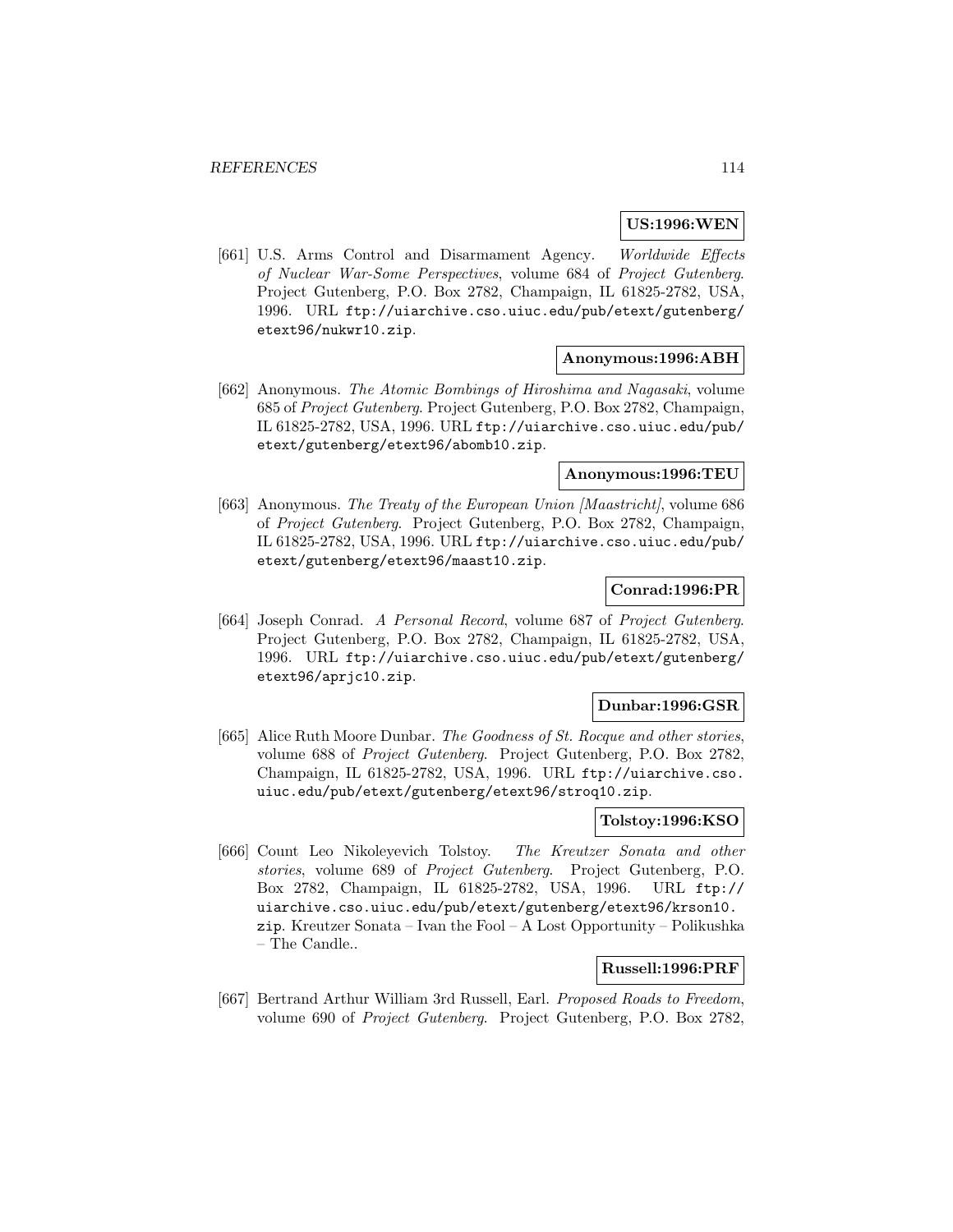Champaign, IL 61825-2782, USA, 1996. URL ftp://uiarchive.cso. uiuc.edu/pub/etext/gutenberg/etext96/rfree10.zip.

### **Riley:1996:CWJa**

[668] James Whitcomb Riley. Complete Works of James Whitcomb Riley, Vol I, volume 691 of Project Gutenberg. Project Gutenberg, P.O. Box 2782, Champaign, IL 61825-2782, USA, 1996. URL ftp://uiarchive.cso. uiuc.edu/pub/etext/gutenberg/etext96/01jwr10.zip.

## **Riley:1996:CWJb**

[669] James Whitcomb Riley. Complete Works of James Whitcomb Riley, Vol X, volume 692 of Project Gutenberg. Project Gutenberg, P.O. Box 2782, Champaign, IL 61825-2782, USA, 1996. URL ftp://uiarchive.cso. uiuc.edu/pub/etext/gutenberg/etext96/10jwr10.zip.

### **Mitchell:1996:AQ**

[670] S. Weir (Silar Weir) Mitchell. The Autobiography of a Quack, volume 693 of Project Gutenberg. Project Gutenberg, P.O. Box 2782, Champaign, IL 61825-2782, USA, 1996. URL ftp://uiarchive.cso.uiuc.edu/pub/ etext/gutenberg/etext96/auqak10.zip.

## **Anonymous:1996:SEM**

[671] Anonymous. Stories from Everybody's Magazine, 1910, volume 694 of Project Gutenberg. Project Gutenberg, P.O. Box 2782, Champaign, IL 61825-2782, USA, 1996. URL ftp://uiarchive.cso.uiuc.edu/pub/ etext/gutenberg/etext96/10evm10.zip.

### **Kingsley:1996:G**

[672] Charles Kingsley. Glaucus, volume 695 of Project Gutenberg. Project Gutenberg, P.O. Box 2782, Champaign, IL 61825-2782, USA, 1996. URL ftp://uiarchive.cso.uiuc.edu/pub/etext/gutenberg/ etext96/glcus10.zip.

## **Walpole:1996:CO**

[673] Horace Walpole. The Castle of Otranto, volume 696 of Project Gutenberg. Project Gutenberg, P.O. Box 2782, Champaign, IL 61825-2782, USA, 1996. URL ftp://uiarchive.cso.uiuc.edu/pub/etext/gutenberg/ etext96/cotrt10.zip.

## **MacDonald:1996:LP**

[674] George MacDonald. The Light Princess, volume 697 of Project Gutenberg. Project Gutenberg, P.O. Box 2782, Champaign, IL 61825-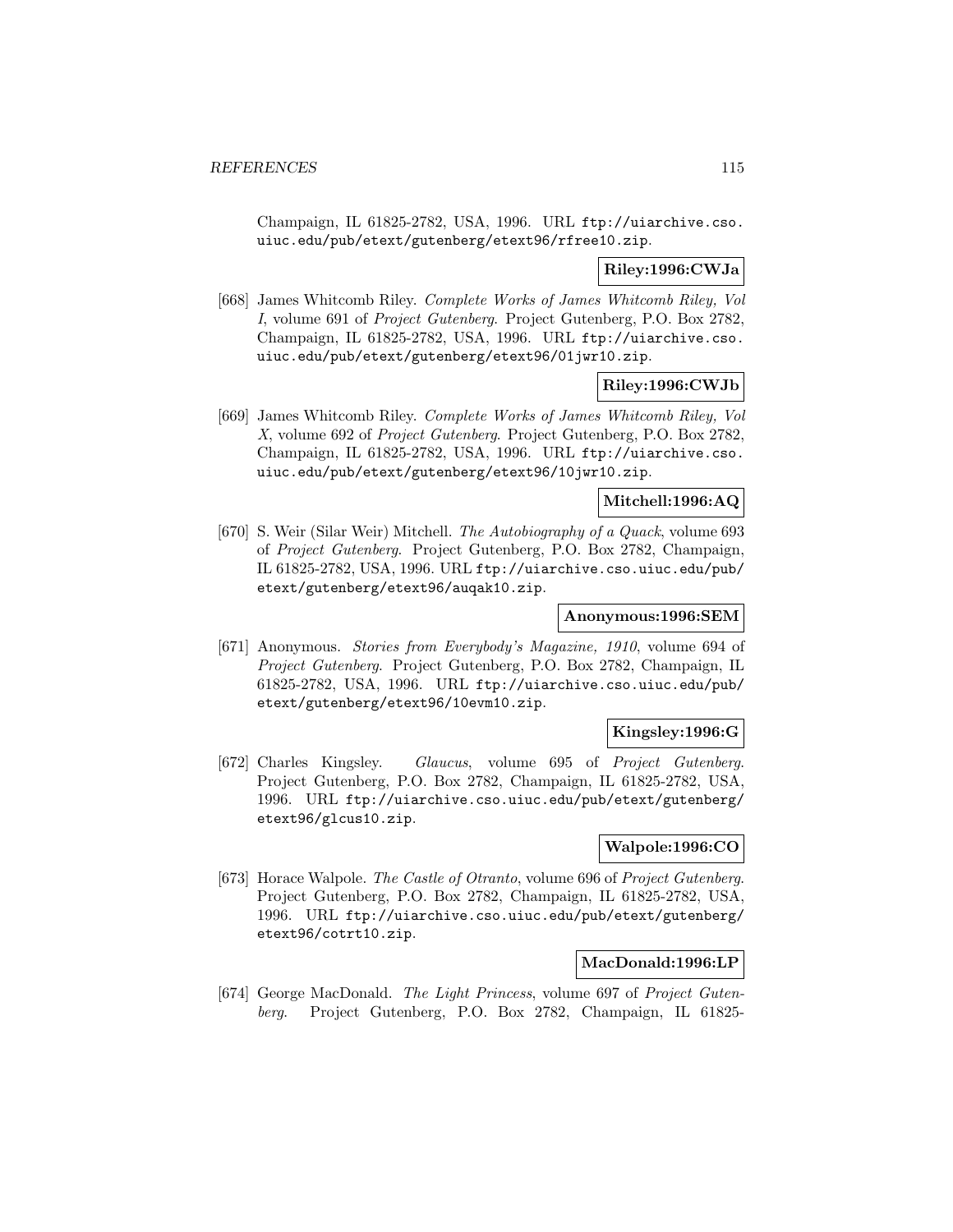2782, USA, 1996. URL ftp://uiarchive.cso.uiuc.edu/pub/etext/ gutenberg/etext96/ltprn10.zip.

#### **Stevenson:1996:MFJ**

[675] Robert Louis Stevenson. Memoir of Fleeming Jenkin, volume 698 of Project Gutenberg. Project Gutenberg, P.O. Box 2782, Champaign, IL 61825-2782, USA, 1996. URL ftp://uiarchive.cso.uiuc.edu/pub/ etext/gutenberg/etext96/fleem10.zip.

#### **Dickens:1996:CHE**

[676] Charles Dickens. A Child's History of England, volume 699 of Project Gutenberg. Project Gutenberg, P.O. Box 2782, Champaign, IL 61825- 2782, USA, 1996. URL ftp://uiarchive.cso.uiuc.edu/pub/etext/ gutenberg/etext96/achoe10.zip.

#### **Dickens:1996:OCS**

[677] Charles Dickens. The Old Curiosity Shop, volume 700 of Project Gutenberg. Project Gutenberg, P.O. Box 2782, Champaign, IL 61825- 2782, USA, 1996. URL ftp://uiarchive.cso.uiuc.edu/pub/etext/ gutenberg/etext96/curio10.zip.

## **Ruskin:1996:KGR**

[678] John Ruskin. The King of the Golden River, volume 701 of Project Gutenberg. Project Gutenberg, P.O. Box 2782, Champaign, IL 61825- 2782, USA, 1996. URL ftp://uiarchive.cso.uiuc.edu/pub/etext/ gutenberg/etext96/tkogr10.zip.

### **Young:1996:SLG**

[679] Martha Young. Somebody's Little Girl, volume 702 of Project Gutenberg. Project Gutenberg, P.O. Box 2782, Champaign, IL 61825-2782, USA, 1996. URL ftp://uiarchive.cso.uiuc.edu/pub/etext/gutenberg/ etext96/slgrl10.zip.

## **Lovelace:1996:LP**

[680] Richard Lovelace. The Lucasta Poems, volume 703 of Project Gutenberg. Project Gutenberg, P.O. Box 2782, Champaign, IL 61825-2782, USA, 1996. URL ftp://uiarchive.cso.uiuc.edu/pub/etext/gutenberg/ etext96/lcsta10.zip.

### **Dyke:1996:M**

[681] Henry van Dyke. The Mansion, volume 704 of Project Gutenberg. Project Gutenberg, P.O. Box 2782, Champaign, IL 61825-2782, USA,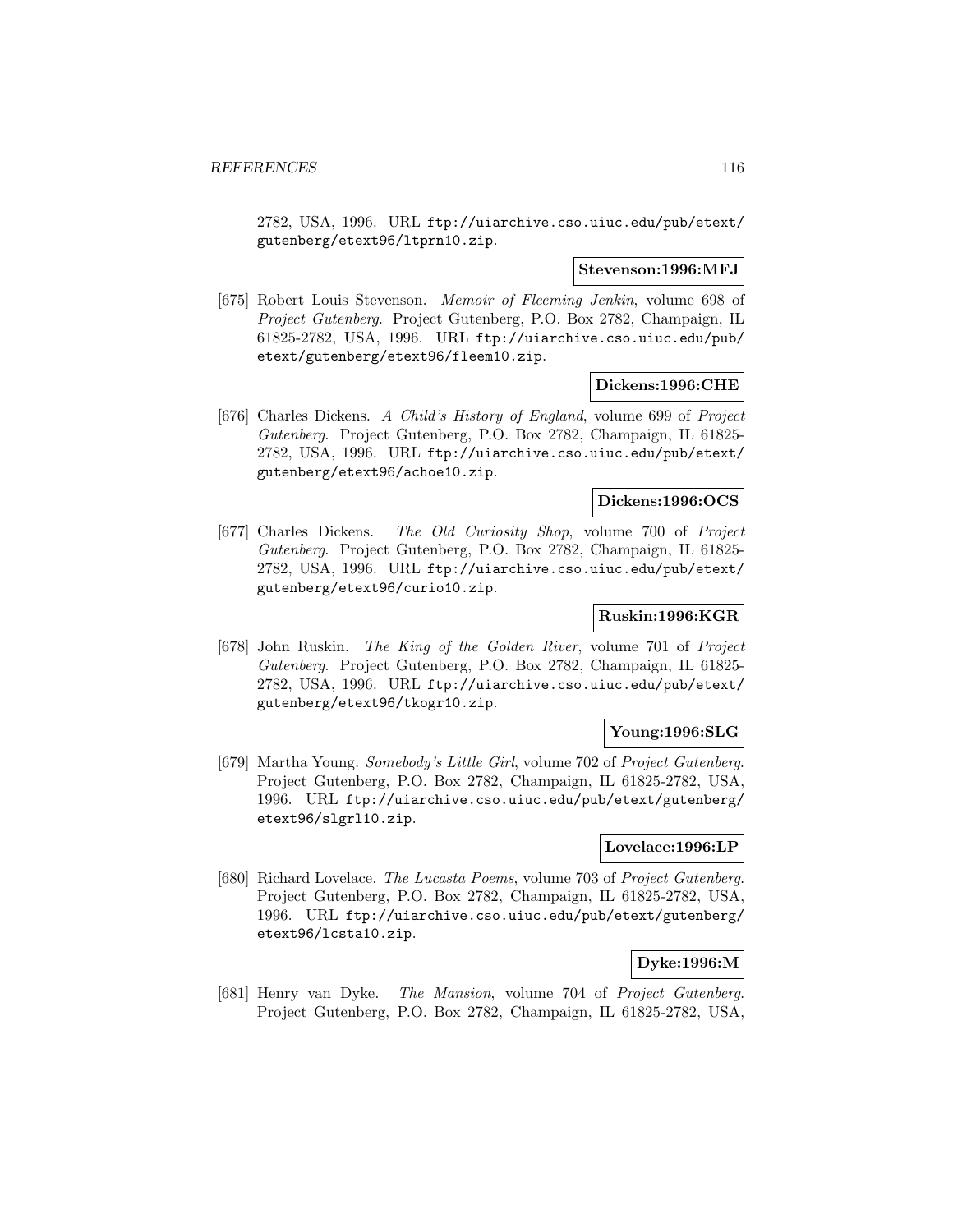1996. URL ftp://uiarchive.cso.uiuc.edu/pub/etext/gutenberg/ etext96/tmans10.zip.

### **Barber:1996:R**

[682] Margaret Fairless Barber. The Roadmender, volume 705 of Project Gutenberg. Project Gutenberg, P.O. Box 2782, Champaign, IL 61825- 2782, USA, 1996. URL ftp://uiarchive.cso.uiuc.edu/pub/etext/ gutenberg/etext96/rmend10.zip.

### **Hornung:1996:AC**

[683] E. W. (Ernest William) Hornung. The Amateur Cracksman, volume 706 of Project Gutenberg. Project Gutenberg, P.O. Box 2782, Champaign, IL 61825-2782, USA, 1996. URL ftp://uiarchive.cso.uiuc.edu/pub/ etext/gutenberg/etext96/amatc10.zip.

## **Hornung:1996:RFA**

[684] E. W. (Ernest William) Hornung. Raffles, Further Adventures, volume 707 of Project Gutenberg. Project Gutenberg, P.O. Box 2782, Champaign, IL 61825-2782, USA, 1996. URL ftp://uiarchive.cso.uiuc.edu/pub/ etext/gutenberg/etext96/rafls10.zip.

### **MacDonald:1996:PG**

[685] George MacDonald. The Princess and the Goblin, volume 708 of Project Gutenberg. Project Gutenberg, P.O. Box 2782, Champaign, IL 61825- 2782, USA, 1996. URL ftp://uiarchive.cso.uiuc.edu/pub/etext/ gutenberg/etext96/prgob10.zip.

### **MacDonald:1996:PC**

[686] George MacDonald. The Princess and Curdie, volume 709 of Project Gutenberg. Project Gutenberg, P.O. Box 2782, Champaign, IL 61825- 2782, USA, 1996. URL ftp://uiarchive.cso.uiuc.edu/pub/etext/ gutenberg/etext96/prcur10.zip.

### **London:1996:LLO**

[687] Jack London. Love of Life and other stories, volume 710 of Project Gutenberg. Project Gutenberg, P.O. Box 2782, Champaign, IL 61825- 2782, USA, 1996. URL ftp://uiarchive.cso.uiuc.edu/pub/etext/ gutenberg/etext96/llife10.zip.

### **Haggard:1996:AQ**

[688] H. Rider Haggard. Allan Quatermain, volume 711 of Project Gutenberg. Project Gutenberg, P.O. Box 2782, Champaign, IL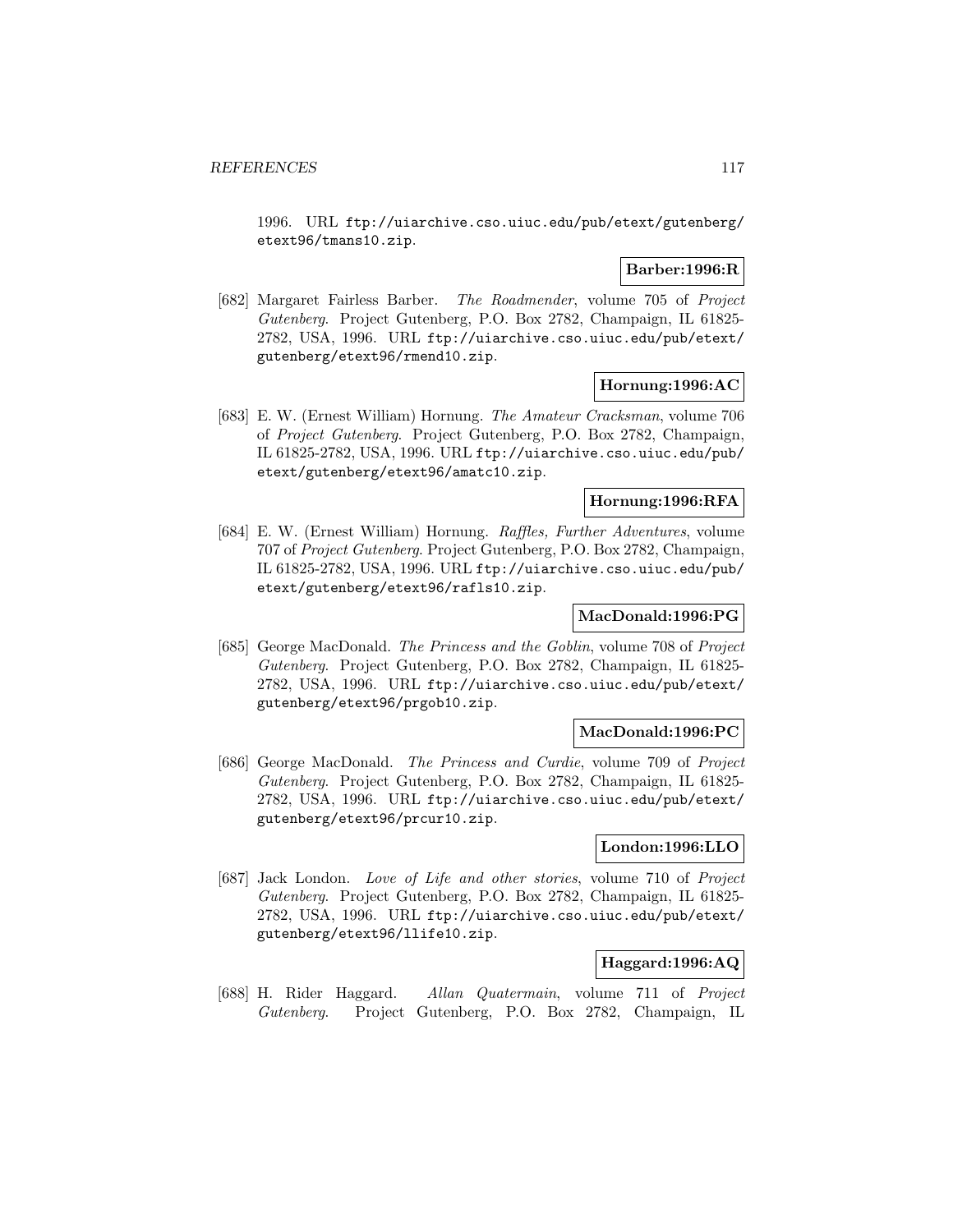61825-2782, USA, 1996. URL ftp://uiarchive.cso.uiuc.edu/pub/ etext/gutenberg/etext96/allnq10.zip; ftp://uiarchive.cso. uiuc.edu/pub/etext/gutenberg/etext96/allnq10a.zip.

## **Ellis:1996:TJ**

[689] Edward Sylvester Ellis. Thomas Jefferson, volume 712 of Project Gutenberg. Project Gutenberg, P.O. Box 2782, Champaign, IL 61825- 2782, USA, 1996. URL ftp://uiarchive.cso.uiuc.edu/pub/etext/ gutenberg/etext96/tjeff10.zip.

### **MacKay:1996:MPDb**

[690] Charles MacKay. Memoirs of Popular Delusions V2, volume 713 of Project Gutenberg. Project Gutenberg, P.O. Box 2782, Champaign, IL 61825-2782, USA, 1996. URL ftp://uiarchive.cso.uiuc.edu/pub/ etext/gutenberg/etext96/2ppdl10.zip.

## **Hope:1996:BTC**

[691] Laura Lee Hope. Bobbsey Twins in the Country, volume 714 of Project Gutenberg. Project Gutenberg, P.O. Box 2782, Champaign, IL 61825- 2782, USA, 1996. URL ftp://uiarchive.cso.uiuc.edu/pub/etext/ gutenberg/etext96/tbtic10.zip.

## **Buchan:1996:MET**

[692] John Buchan. Moon Endureth [Tales, volume 715 of Project Gutenberg. Project Gutenberg, P.O. Box 2782, Champaign, IL 61825-2782, USA, 1996. URL ftp://uiarchive.cso.uiuc.edu/pub/etext/gutenberg/ etext96/ndrth10.zip.

### **Marquis:1996:CJB**

[693] Don Marquis. The Cruise of the Jasper B., volume 716 of Project Gutenberg. Project Gutenberg, P.O. Box 2782, Champaign, IL 61825- 2782, USA, 1996. URL ftp://uiarchive.cso.uiuc.edu/pub/etext/ gutenberg/etext96/jsprb10.zip.

## **Hearn:1996:CML**

[694] Lafcadio Hearn. Chita: A Memory of Last Island, volume 717 of Project Gutenberg. Project Gutenberg, P.O. Box 2782, Champaign, IL 61825- 2782, USA, 1996. URL ftp://uiarchive.cso.uiuc.edu/pub/etext/ gutenberg/etext96/chita10.zip.

### **Wells:1996:TB**

[695] H. G. (Herbert George) Wells. Tono Bungay, volume 718 of Project Gutenberg. Project Gutenberg, P.O. Box 2782, Champaign, IL 61825-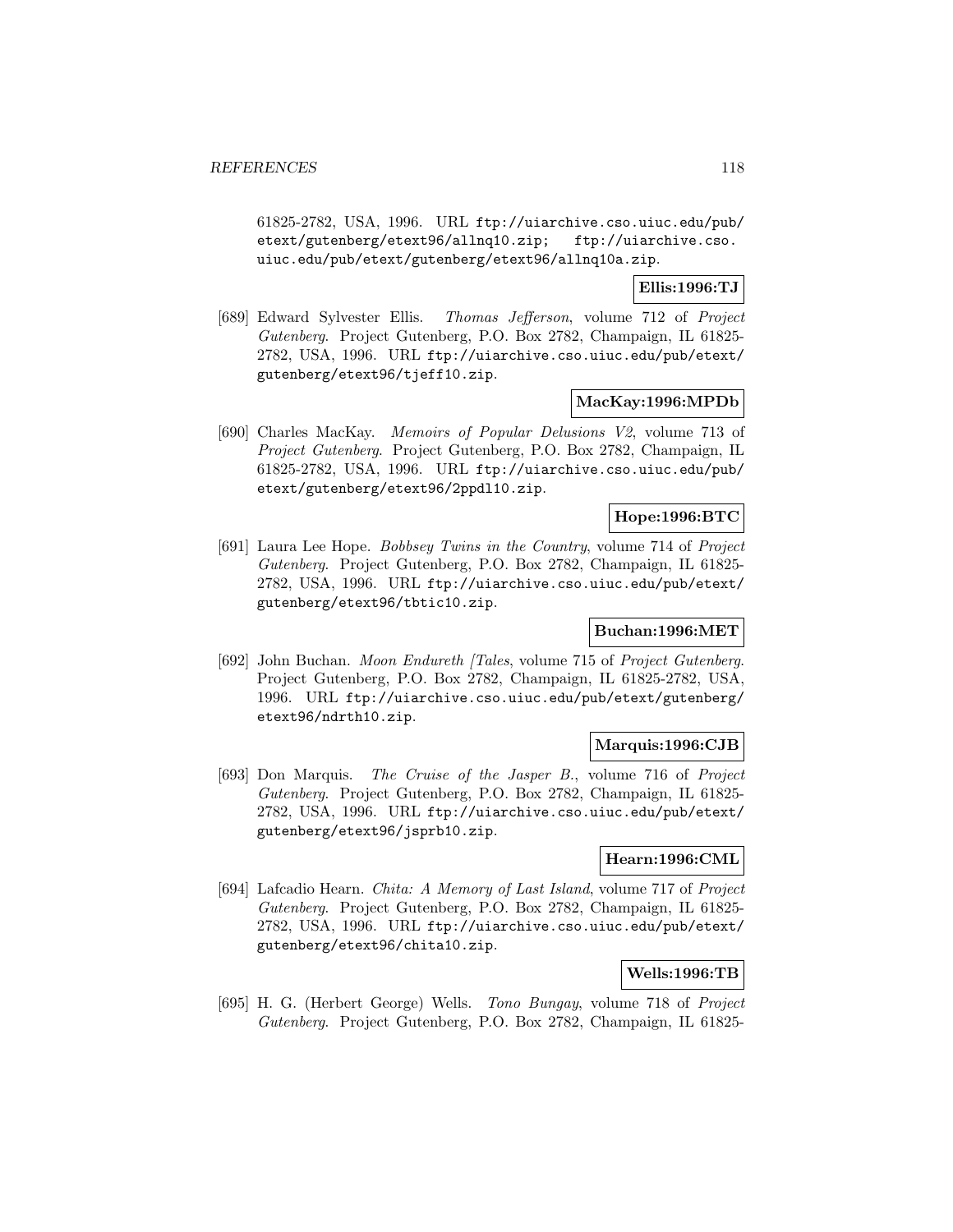2782, USA, 1996. URL ftp://uiarchive.cso.uiuc.edu/pub/etext/ gutenberg/etext96/tonob10.zip.

# **Henley:1996:PWH**

[696] William Ernest Henley. Plays of William E. Henley and Robert Louis Stevenson, volume 719 of Project Gutenberg. Project Gutenberg, P.O. Box 2782, Champaign, IL 61825-2782, USA, 1996. URL ftp:// uiarchive.cso.uiuc.edu/pub/etext/gutenberg/etext96/tpohs10. zip.

### **Conrad:1996:AFb**

[697] Joseph Conrad. Almayer's Folly, volume 720 of Project Gutenberg. Project Gutenberg, P.O. Box 2782, Champaign, IL 61825-2782, USA, 1996. URL ftp://uiarchive.cso.uiuc.edu/pub/etext/gutenberg/ etext96/lmyer10.zip.

## **Wiggin:1996:BCC**

[698] Kate Douglas Smith Wiggin. The Birds' Christmas Carol, volume 721 of Project Gutenberg. Project Gutenberg, P.O. Box 2782, Champaign, IL 61825-2782, USA, 1996. URL ftp://uiarchive.cso.uiuc.edu/pub/ etext/gutenberg/etext96/tbscc10.zip.

### **Ridpath:1996:JOP**

[699] John Clark Ridpath. James Otis The Pre-Revolutionist, volume 722 of Project Gutenberg. Project Gutenberg, P.O. Box 2782, Champaign, IL 61825-2782, USA, 1996. URL ftp://uiarchive.cso.uiuc.edu/pub/ etext/gutenberg/etext96/jotis10.zip.

### **Howells:1996:HJJ**

[700] William Dean Howells. Henry James, Jr., volume 723 of Project Gutenberg. Project Gutenberg, P.O. Box 2782, Champaign, IL 61825- 2782, USA, 1996. URL ftp://uiarchive.cso.uiuc.edu/pub/etext/ gutenberg/etext96/jimjr10.zip.

### **Howells:1996:MLM**

[701] William Dean Howells. The Man of Letters as a Man of Business, volume 724 of Project Gutenberg. Project Gutenberg, P.O. Box 2782, Champaign, IL 61825-2782, USA, 1996. URL ftp://uiarchive.cso.uiuc.edu/pub/ etext/gutenberg/etext96/tmlmb10.zip.

## **Smiles:1996:MII**

[702] Samuel Smiles. Men of Invention and Industry, volume 725 of Project Gutenberg. Project Gutenberg, P.O. Box 2782, Champaign, IL 61825-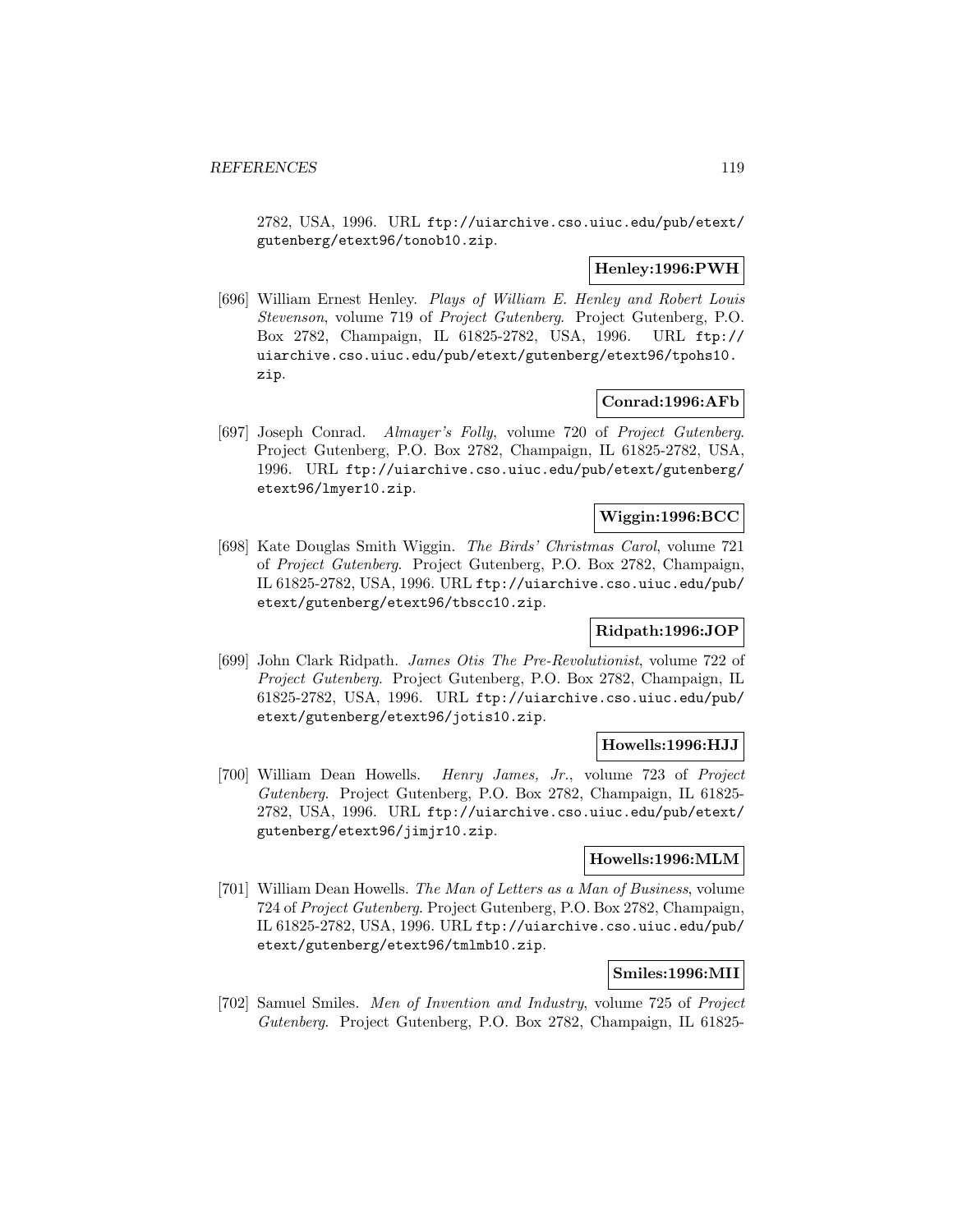2782, USA, 1996. URL ftp://uiarchive.cso.uiuc.edu/pub/etext/ gutenberg/etext96/moiai10.zip.

### **Howells:1996:PCR**

[703] William Dean Howells. A Psychological Counter-Current in recent fiction, volume 726 of Project Gutenberg. Project Gutenberg, P.O. Box 2782, Champaign, IL 61825-2782, USA, 1996. URL ftp://uiarchive. cso.uiuc.edu/pub/etext/gutenberg/etext96/pccmf10.zip.

### **Carpenter:1996:SB**

[704] John Carpenter. The Star-Spangled Banner, volume 727 of Project Gutenberg. Project Gutenberg, P.O. Box 2782, Champaign, IL 61825- 2782, USA, 1996.

# **Howells:1996:EZ**

[705] William Dean Howells. Emile Zola, volume 728 of Project Gutenberg. Project Gutenberg, P.O. Box 2782, Champaign, IL 61825-2782, USA, 1996. URL ftp://uiarchive.cso.uiuc.edu/pub/etext/gutenberg/ etext96/ezola10.zip.

# **Levy:1996:HCR**

[706] Steven Levy. Hackers, Computer Revolution Heroes, volume 729 of Project Gutenberg. Project Gutenberg, P.O. Box 2782, Champaign, IL 61825-2782, USA, 1996. URL ftp://uiarchive.cso.uiuc.edu/pub/ etext/gutenberg/etext96/hckrs10.zip.

#### **Dickens:1996:OT**

[707] Charles Dickens. Oliver Twist, volume 730 of Project Gutenberg. Project Gutenberg, P.O. Box 2782, Champaign, IL 61825-2782, USA, 1996. URL ftp://uiarchive.cso.uiuc.edu/pub/etext/gutenberg/ etext96/olivr10.zip.

### **Gibbon:1996:HDF**

[708] Edward Gibbon. The History of the Decline and Fall Of The Roman Empire, volume 731–736 of Project Gutenberg. Project Gutenberg, P.O. Box 2782, Champaign, IL 61825-2782, USA, 1996. URL ftp://uiarchive. cso.uiuc.edu/pub/etext/gutenberg/etext96/1dfre10.zip (V1) ; ftp://uiarchive.cso.uiuc.edu/pub/etext/gutenberg/etext96/ 2dfre10.zip (V2); ftp://uiarchive.cso.uiuc.edu/pub/etext/ gutenberg/etext96/3dfre10.zip (V3); ftp://uiarchive.cso.uiuc. edu/pub/etext/gutenberg/etext96/4dfre10.zip (V4); ftp://uiarchive. cso.uiuc.edu/pub/etext/gutenberg/etext96/5dfre10.zip (V5)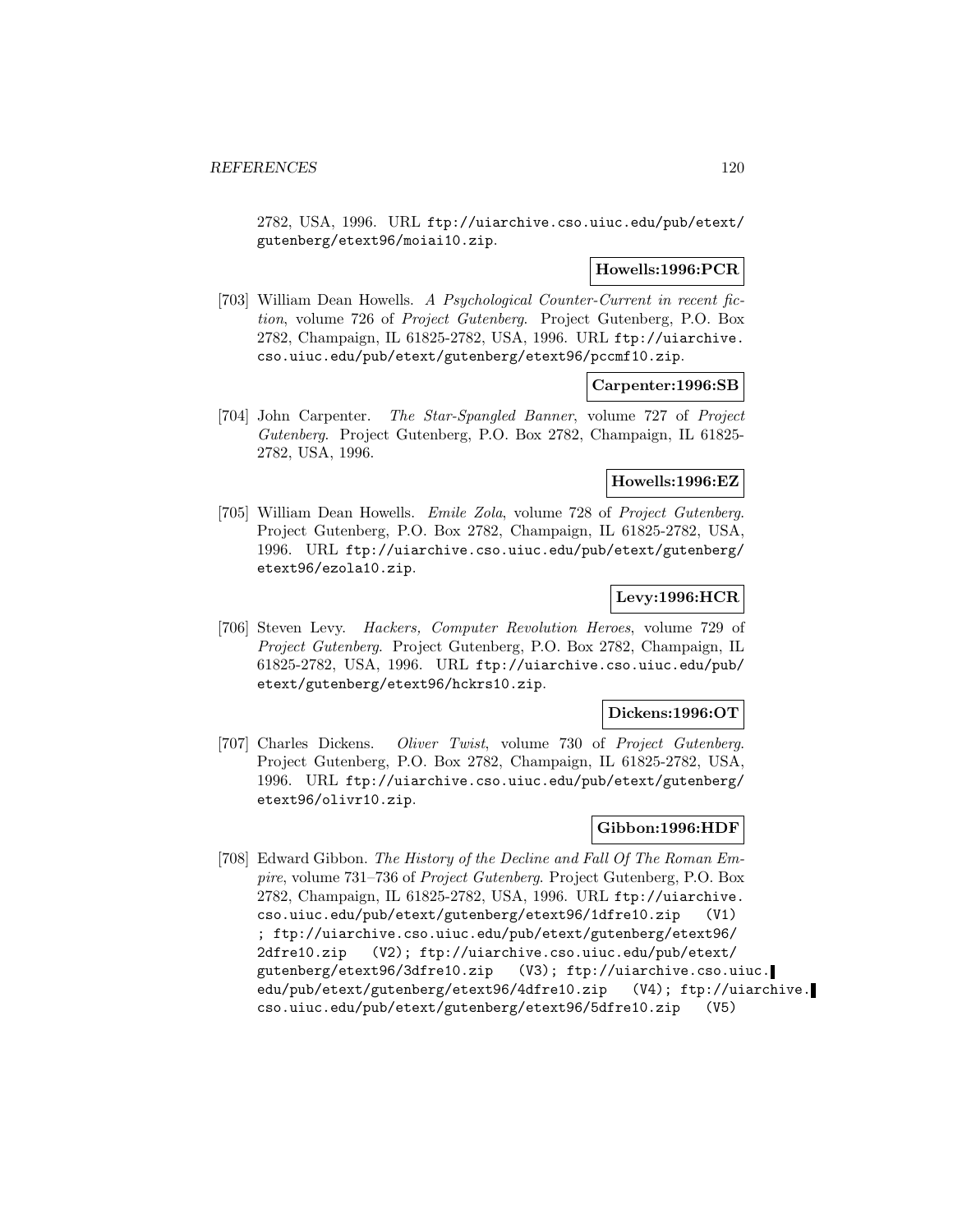; ftp://uiarchive.cso.uiuc.edu/pub/etext/gutenberg/etext96/ 6dfre10.zip (V6).

## **Hope:1996:BTA**

[709] Laura Lee Hope. The Bobbsey Twins at School, volume 737 of Project Gutenberg. Project Gutenberg, P.O. Box 2782, Champaign, IL 61825- 2782, USA, 1996. URL ftp://uiarchive.cso.uiuc.edu/pub/etext/ gutenberg/etext96/tbtas10.zip.

## **Lang:1996:PDL**

[710] Andrew Lang. The Puzzle of Dickens's Last Plot, volume 738 of Project Gutenberg. Project Gutenberg, P.O. Box 2782, Champaign, IL 61825- 2782, USA, 1996. URL ftp://uiarchive.cso.uiuc.edu/pub/etext/ gutenberg/etext96/pldlp10.zip.

## **Anonymous:1996:HCR**

[711] Anonymous. Henry Clay's Remarks in House and Senate, volume 739 of Project Gutenberg. Project Gutenberg, P.O. Box 2782, Champaign, IL 61825-2782, USA, 1996. URL ftp://uiarchive.cso.uiuc.edu/pub/ etext/gutenberg/etext96/hcrhs10.zip.

## **Anonymous:1996:JCC**

[712] Anonymous. John C. Calhoun's Remarks in the Senate, volume 740 of Project Gutenberg. Project Gutenberg, P.O. Box 2782, Champaign, IL 61825-2782, USA, 1996. URL ftp://uiarchive.cso.uiuc.edu/pub/ etext/gutenberg/etext96/jccrs10.zip.

#### **Anonymous:1996:THB**

[713] Anonymous. Thomas Hart Benton's Remarks to the Senate, volume 741 of Project Gutenberg. Project Gutenberg, P.O. Box 2782, Champaign, IL 61825-2782, USA, 1996. URL ftp://uiarchive.cso.uiuc.edu/pub/ etext/gutenberg/etext96/thbrs10.zip.

#### **Brisbane:1996:EHN**

[714] Arthur Brisbane. Editorials from the Hearst Newspapers, volume 742 of Project Gutenberg. Project Gutenberg, P.O. Box 2782, Champaign, IL 61825-2782, USA, 1996. URL ftp://uiarchive.cso.uiuc.edu/pub/ etext/gutenberg/etext96/ehnab10.zip.

### **Godwin:1996:TMH**

[715] William Godwin. Thoughts on Man, His Nature, etc., volume 743 of Project Gutenberg. Project Gutenberg, P.O. Box 2782, Champaign, IL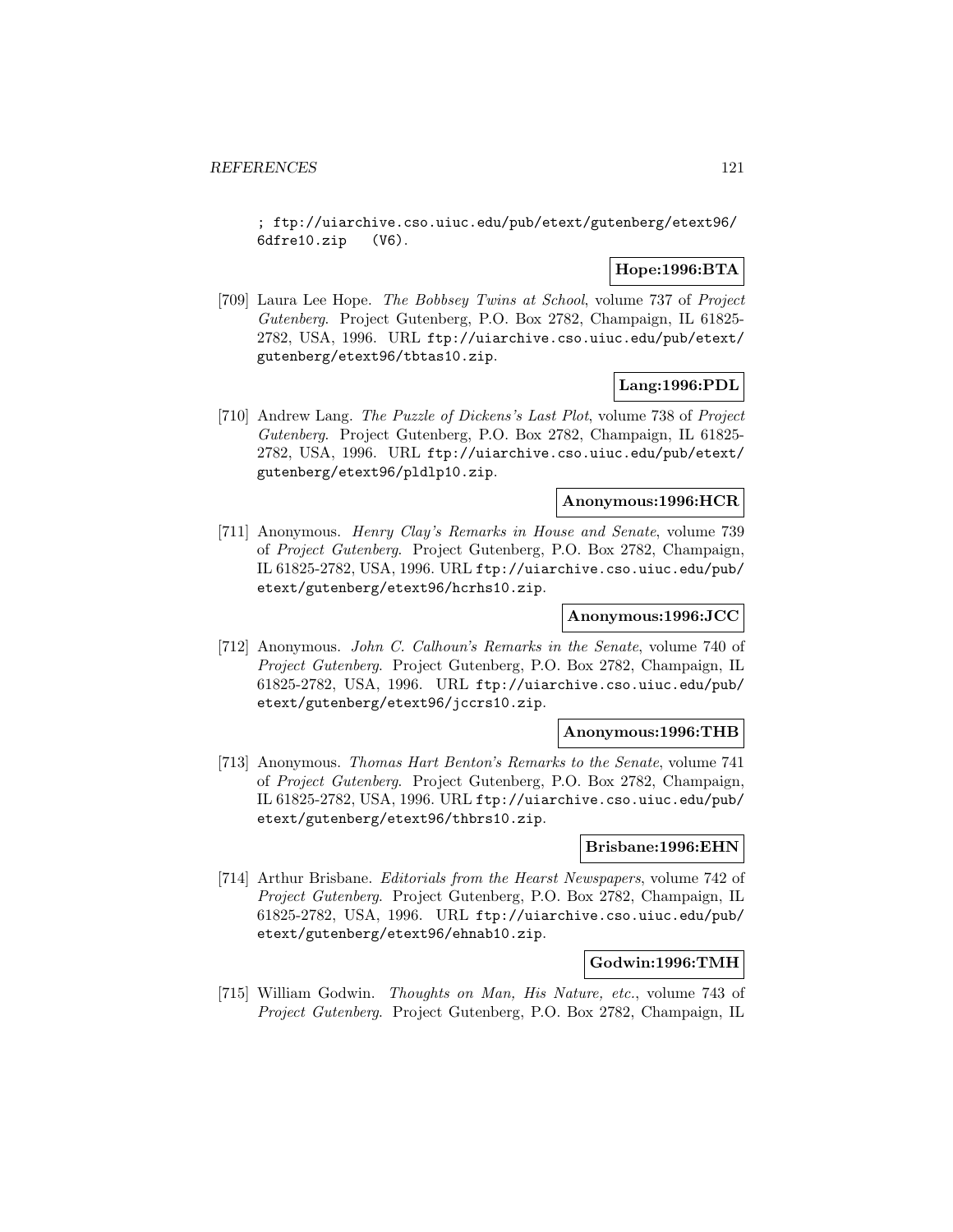61825-2782, USA, 1996. URL ftp://uiarchive.cso.uiuc.edu/pub/ etext/gutenberg/etext96/tmnwg10.zip.

#### **Anonymous:1996:GMM**

[716] Anonymous. The Golden Mean, To A Million Digits, volume 744 of Project Gutenberg. Project Gutenberg, P.O. Box 2782, Champaign, IL 61825-2782, USA, 1996. URL ftp://uiarchive.cso.uiuc.edu/pub/ etext/gutenberg/etext96/gmean11.zip.

#### **Anonymous:1996:ODP**

[717] Anonymous. One Divided by Pi, To A Million Digits, volume 745 of Project Gutenberg. Project Gutenberg, P.O. Box 2782, Champaign, IL 61825-2782, USA, 1996. URL ftp://uiarchive.cso.uiuc.edu/pub/ etext/gutenberg/etext96/onepi10.zip.

#### **London:1996:BD**

[718] Jack London. Burning Daylight, volume 746 of Project Gutenberg. Project Gutenberg, P.O. Box 2782, Champaign, IL 61825-2782, USA, 1996. URL ftp://uiarchive.cso.uiuc.edu/pub/etext/gutenberg/ etext96/bdlit10.zip.

## **Gould:1996:ACM**

[719] George M. (George Milbry) Gould. Anomalies and Curiosities of Medicine, volume 747 of Project Gutenberg. Project Gutenberg, P.O. Box 2782, Champaign, IL 61825-2782, USA, 1996. URL ftp://uiarchive. cso.uiuc.edu/pub/etext/gutenberg/etext96/aacom10.zip.

### **Yates:1996:BD**

[720] Dornford Yates. The Brother of Daphne, volume 748 of Project Gutenberg. Project Gutenberg, P.O. Box 2782, Champaign, IL 61825- 2782, USA, 1996. URL ftp://uiarchive.cso.uiuc.edu/pub/etext/ gutenberg/etext96/bdaph10.zip.

### **John:1996:BI**

[721] Saint John of Damascus. Barlaam and Ioasaph, volume 749 of Project Gutenberg. Project Gutenberg, P.O. Box 2782, Champaign, IL 61825- 2782, USA, 1996. URL ftp://uiarchive.cso.uiuc.edu/pub/etext/ gutenberg/etext96/bioas10.zip. The text of this edition is based on that published as ST. JOHN DAMASCENE: BARLAAM AND IOAS-APH (Trans: G. R. Woodward and H. Mattingly; Harvard University Press, Cambridge MA, 1914)..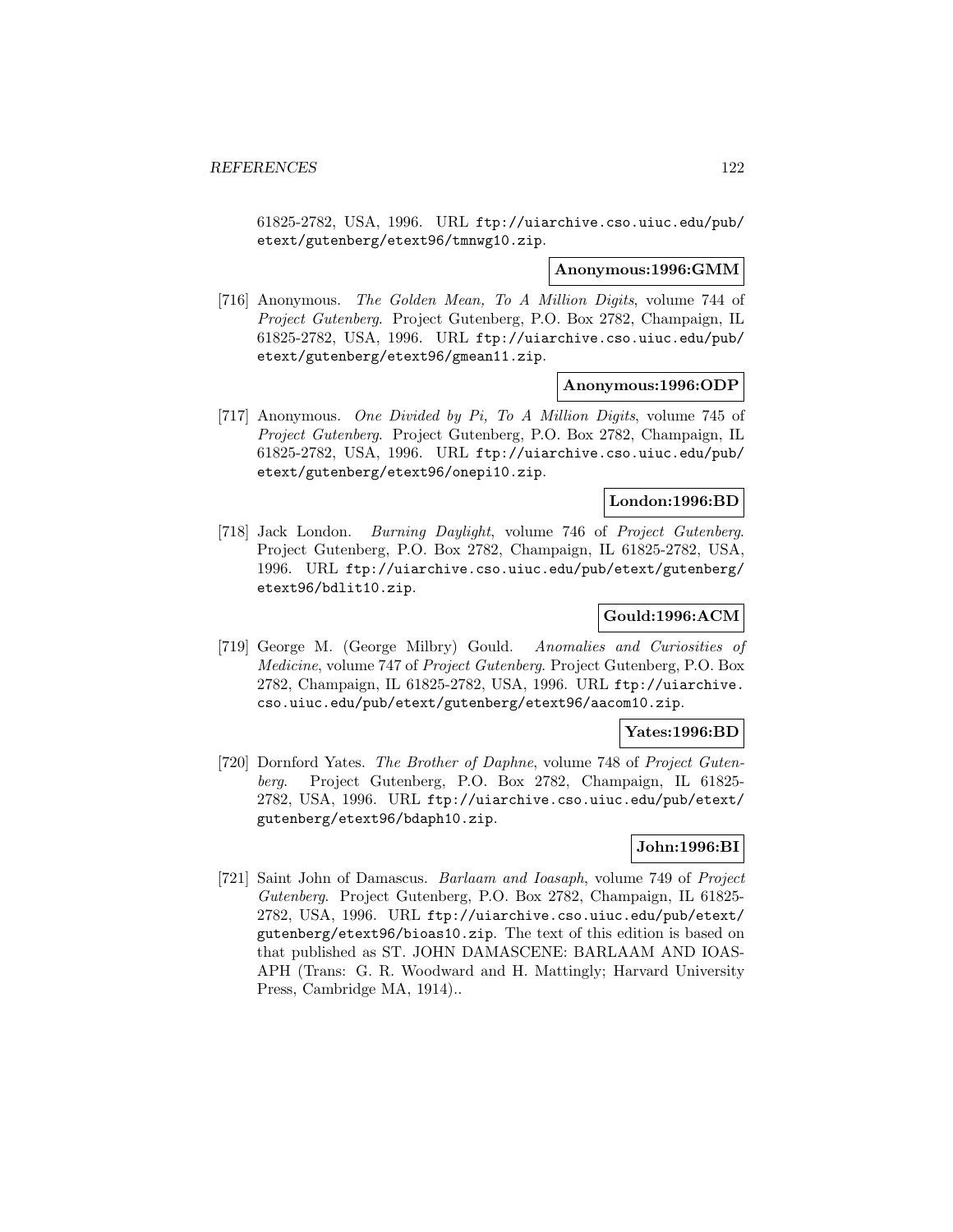#### **Anonymous:1996:HHH**

[722] Anonymous. The High History of the Holy Graal, Author Unknown, volume 750 of Project Gutenberg. Project Gutenberg, P.O. Box 2782, Champaign, IL 61825-2782, USA, 1996. URL ftp://uiarchive.cso. uiuc.edu/pub/etext/gutenberg/etext96/hhohg10.zip.

### **Holmes:1996:ABT**

[723] Oliver Wendell Holmes. Autocrat of the Breakfast Table, volume 751 of Project Gutenberg. Project Gutenberg, P.O. Box 2782, Champaign, IL 61825-2782, USA, 1996. URL ftp://uiarchive.cso.uiuc.edu/pub/ etext/gutenberg/etext96/aofbt10.zip.

### **Freud:1996:YGD**

[724] Sigmund Freud, 1856-1939. A Young Girl's Diary, and Letter of Sigmund Freud, volume 752 of Project Gutenberg. Project Gutenberg, P.O. Box 2782, Champaign, IL 61825-2782, USA, 1996. URL ftp://uiarchive. cso.uiuc.edu/pub/etext/gutenberg/etext96/ygdsf10.zip.

### **White:1996:AN**

[725] Stewart Edward White. Arizona Nights, volume 753 of Project Gutenberg. Project Gutenberg, P.O. Box 2782, Champaign, IL 61825- 2782, USA, 1996. URL ftp://uiarchive.cso.uiuc.edu/pub/etext/ gutenberg/etext96/aznit10.zip.

### **Loon:1996:SM**

[726] Hendrik van Loon. The Story of Mankind, volume 754 of Project Gutenberg. Project Gutenberg, P.O. Box 2782, Champaign, IL 61825- 2782, USA, 1996. URL ftp://uiarchive.cso.uiuc.edu/pub/etext/ gutenberg/etext96/hmank10.zip.

### **Bird:1996:LLR**

[727] Isabella L. (Isabella Lucy) Bird. Lady's Life in Rocky Mountains, volume 755 of Project Gutenberg. Project Gutenberg, P.O. Box 2782, Champaign, IL 61825-2782, USA, 1996. URL ftp://uiarchive.cso.uiuc.edu/pub/ etext/gutenberg/etext96/llirm10.zip.

#### **Munk:1996:AS**

[728] J. A. (Joseph Amasa) Munk. Arizona Sketches, volume 756 of Project Gutenberg. Project Gutenberg, P.O. Box 2782, Champaign, IL 61825- 2782, USA, 1996. URL ftp://uiarchive.cso.uiuc.edu/pub/etext/ gutenberg/etext96/azsks10.zip.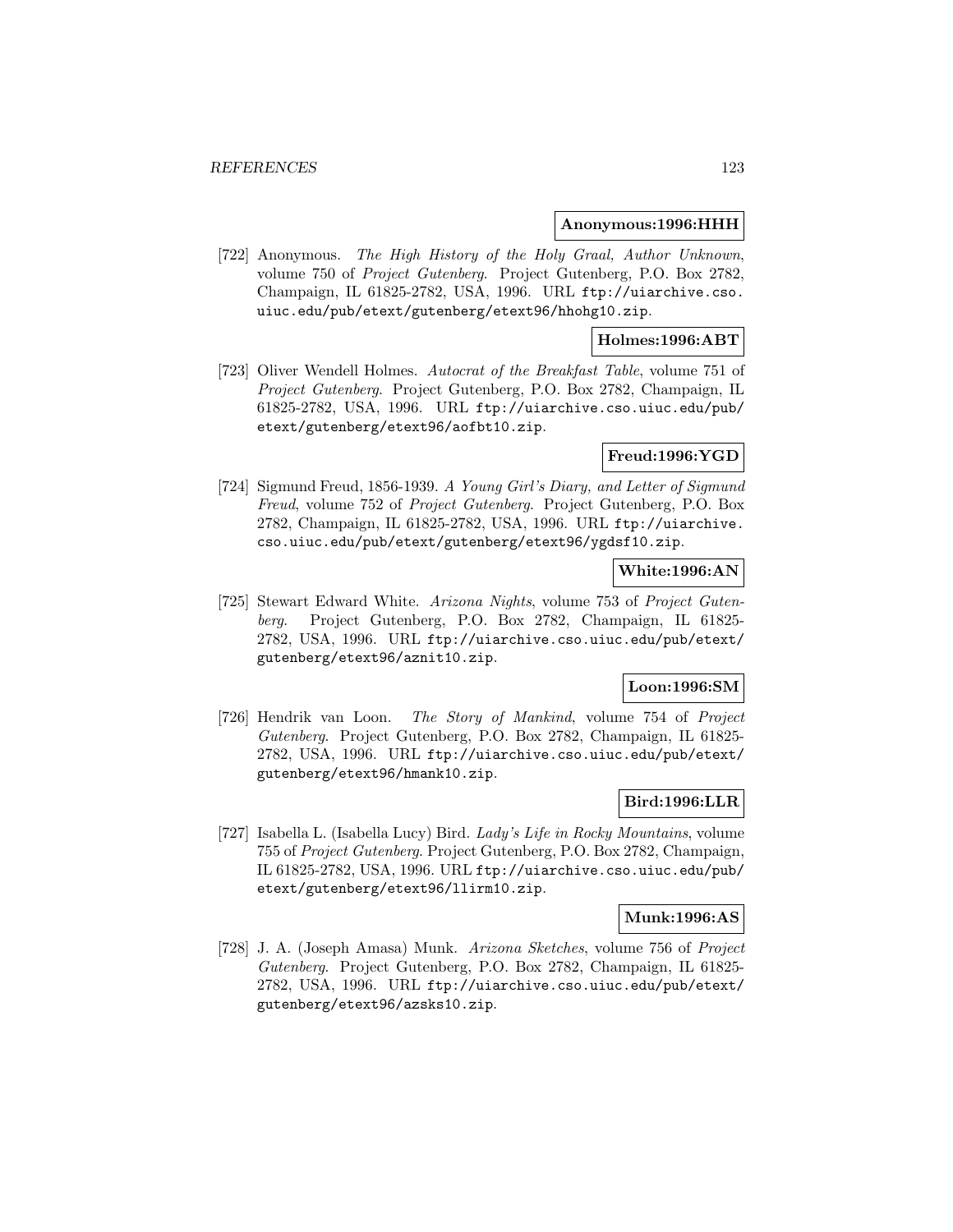#### **Gilbert:1996:BB**

[729] W. S. (William Schwenck) Gilbert. 50 Bab Ballads, volume 757 of Project Gutenberg. Project Gutenberg, P.O. Box 2782, Champaign, IL 61825- 2782, USA, 1996. URL ftp://uiarchive.cso.uiuc.edu/pub/etext/ gutenberg/etext96/50bab10.zip.

### **Anonymous:1996:LPW**

[730] Anonymous. LandSat Picture of Washington, DC, USA, volume 758 of Project Gutenberg. Project Gutenberg, P.O. Box 2782, Champaign, IL 61825-2782, USA, 1996. URL ftp://uiarchive.cso.uiuc.edu/pub/ etext/gutenberg/etext96/wdcls10.zip.

#### **Beerbohm:1996:JP**

[731] Sir Max Beerbohm. James Pethel, volume 759 of Project Gutenberg. Project Gutenberg, P.O. Box 2782, Champaign, IL 61825-2782, USA, 1996. URL ftp://uiarchive.cso.uiuc.edu/pub/etext/gutenberg/ etext96/pethl10.zip.

### **Beerbohm:1996:ES**

[732] Sir Max Beerbohm. Enoch Soames, volume 760 of Project Gutenberg. Project Gutenberg, P.O. Box 2782, Champaign, IL 61825-2782, USA, 1996. URL ftp://uiarchive.cso.uiuc.edu/pub/etext/gutenberg/ etext96/enoch11.zip.

#### **Beerbohm:1996:VL**

[733] Sir Max Beerbohm. A. V. Laider, volume 761 of Project Gutenberg. Project Gutenberg, P.O. Box 2782, Champaign, IL 61825-2782, USA, 1996. URL ftp://uiarchive.cso.uiuc.edu/pub/etext/gutenberg/ etext96/laidr10.zip.

## **Whale:1996:BAP**

[734] George Whale. British Airships, Past/Present, volume 762 of Project Gutenberg. Project Gutenberg, P.O. Box 2782, Champaign, IL 61825- 2782, USA, 1996. URL ftp://uiarchive.cso.uiuc.edu/pub/etext/ gutenberg/etext96/bappf10.zip.

#### **Murray:1996:R**

[735] John Murray. The Round-Up, volume 763 of Project Gutenberg. Project Gutenberg, P.O. Box 2782, Champaign, IL 61825-2782, USA, 1996. URL ftp://uiarchive.cso.uiuc.edu/pub/etext/gutenberg/ etext96/rndup10.zip.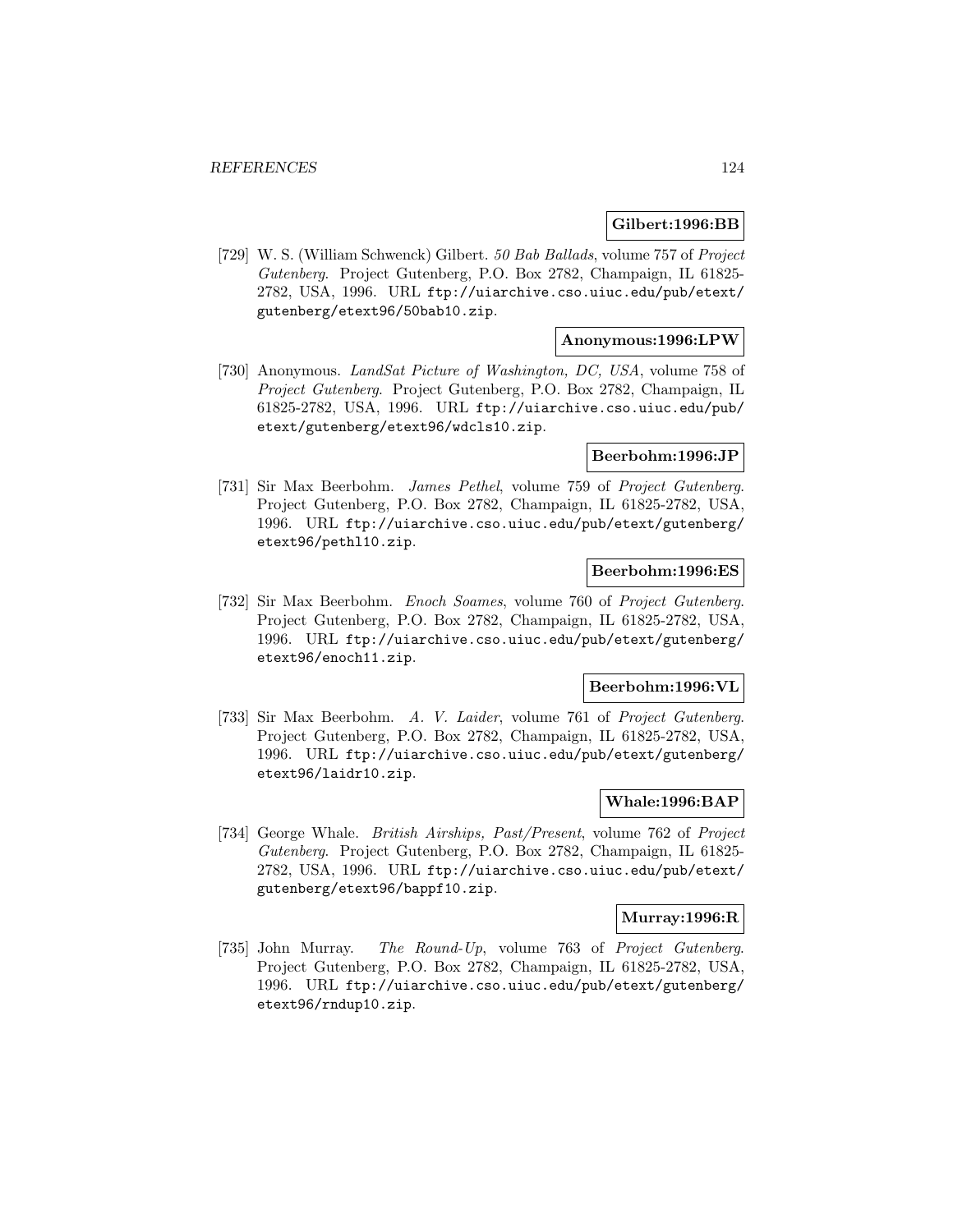#### **Dodge:1996:HBS**

[736] Mary Mapes Dodge. Hans Brinker/Silver Skates, volume 764 of Project Gutenberg. Project Gutenberg, P.O. Box 2782, Champaign, IL 61825- 2782, USA, 1996. URL ftp://uiarchive.cso.uiuc.edu/pub/etext/ gutenberg/etext96/hboss10.zip.

## **Merritt:1996:MP**

[737] Abraham Merritt. The Moon Pool, volume 765 of Project Gutenberg. Project Gutenberg, P.O. Box 2782, Champaign, IL 61825-2782, USA, 1996. URL ftp://uiarchive.cso.uiuc.edu/pub/etext/gutenberg/ etext96/mpool10.zip.

#### **Dickens:1996:DC**

[738] Charles Dickens. *David Copperfield*, volume 766 of *Project Gutenberg*. Project Gutenberg, P.O. Box 2782, Champaign, IL 61825-2782, USA, 1996. URL ftp://uiarchive.cso.uiuc.edu/pub/etext/gutenberg/ etext96/cprfd10.zip.

# **Bronte:1996:AG**

[739] Anne Brontë. Agnes Grey, volume 767 of Project Gutenberg. Project Gutenberg, P.O. Box 2782, Champaign, IL 61825-2782, USA, 1996. URL ftp://uiarchive.cso.uiuc.edu/pub/etext/gutenberg/ etext96/agnsg10.zip.

#### **Bronte:1996:WH**

[740] Emily Brontë. Wuthering Heights, volume 768 of Project Gutenberg. Project Gutenberg, P.O. Box 2782, Champaign, IL 61825-2782, USA, 1996. URL ftp://uiarchive.cso.uiuc.edu/pub/etext/gutenberg/ etext96/wuthr10.zip.

### **Okakura:1997:BT**

[741] Kakuzo Okakura. The Book of Tea, volume 769 of Project Gutenberg. Project Gutenberg, P.O. Box 2782, Champaign, IL 61825-2782, USA, 1997. URL ftp://uiarchive.cso.uiuc.edu/pub/etext/gutenberg/ etext97/tboft10.zip.

#### **Nesbit:1997:STS**

[742] E. (Edith) Nesbit. The Story of the Treasure Seekers, volume 770 of Project Gutenberg. Project Gutenberg, P.O. Box 2782, Champaign, IL 61825-2782, USA, 1997. URL ftp://uiarchive.cso.uiuc.edu/pub/ etext/gutenberg/etext97/tsots10.zip; ftp://uiarchive.cso. uiuc.edu/pub/etext/gutenberg/etext97/tsots10a.zip.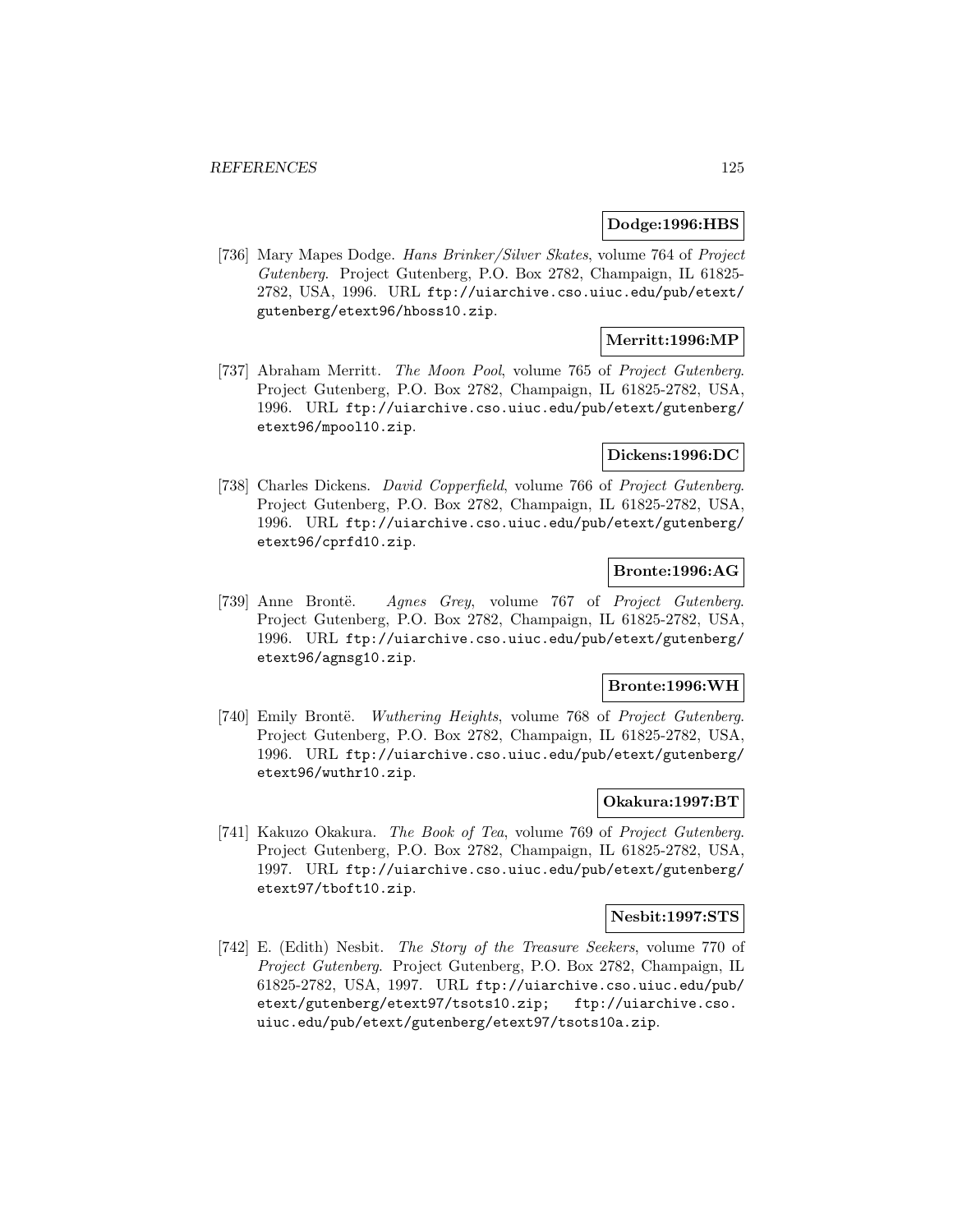#### **Bronte:1997:TSP**

[743] Charlotte Brontë. Two Short Pieces by Charlotte Brontë: Biographical Notice of Ellis and Acton Bell; Preface to 'Wuthering Heights', volume 771 of Project Gutenberg. Project Gutenberg, P.O. Box 2782, Champaign, IL 61825-2782, USA, 1997. URL ftp://uiarchive.cso.uiuc.edu/pub/ etext/gutenberg/etext97/brnte10.zip.

#### **Stevenson:1997:ME**

[744] Robert Louis Stevenson. Moral Emblems, volume 772 of Project Gutenberg. Project Gutenberg, P.O. Box 2782, Champaign, IL 61825- 2782, USA, 1997. URL ftp://uiarchive.cso.uiuc.edu/pub/etext/ gutenberg/etext97/morem10.zip.

### **Wilde:1997:LAS**

[745] Oscar Wilde. Lord Arthur Savile's Crime and other stories, volume 773 of Project Gutenberg. Project Gutenberg, P.O. Box 2782, Champaign, IL 61825-2782, USA, 1997. URL ftp://uiarchive.cso.uiuc.edu/pub/ etext/gutenberg/etext97/ldasc10.zip.

## **Wilde:1997:EL**

[746] Oscar Wilde. Essays and Lectures, volume 774 of Project Gutenberg. Project Gutenberg, P.O. Box 2782, Champaign, IL 61825-2782, USA, 1997. URL ftp://uiarchive.cso.uiuc.edu/pub/etext/gutenberg/ etext97/sandl10.zip.

### **Wells:1997:WSW**

[747] H. G. (Herbert George) Wells. When the Sleeper Wakes, volume 775 of Project Gutenberg. Project Gutenberg, P.O. Box 2782, Champaign, IL 61825-2782, USA, 1997. URL ftp://uiarchive.cso.uiuc.edu/pub/ etext/gutenberg/etext97/wtslw10.zip.

## **Marquis:1997:HGT**

[748] Don Marquis. Hermione's Group of Thinkers, volume 776 of Project Gutenberg. Project Gutenberg, P.O. Box 2782, Champaign, IL 61825- 2782, USA, 1997. URL ftp://uiarchive.cso.uiuc.edu/pub/etext/ gutenberg/etext97/hlgst11.zip.

#### **Claxton:1997:MA**

[749] William J. Claxton. The Mastery of the Air, volume 777 of Project Gutenberg. Project Gutenberg, P.O. Box 2782, Champaign, IL 61825- 2782, USA, 1997. URL ftp://uiarchive.cso.uiuc.edu/pub/etext/ gutenberg/etext97/tmota10.zip.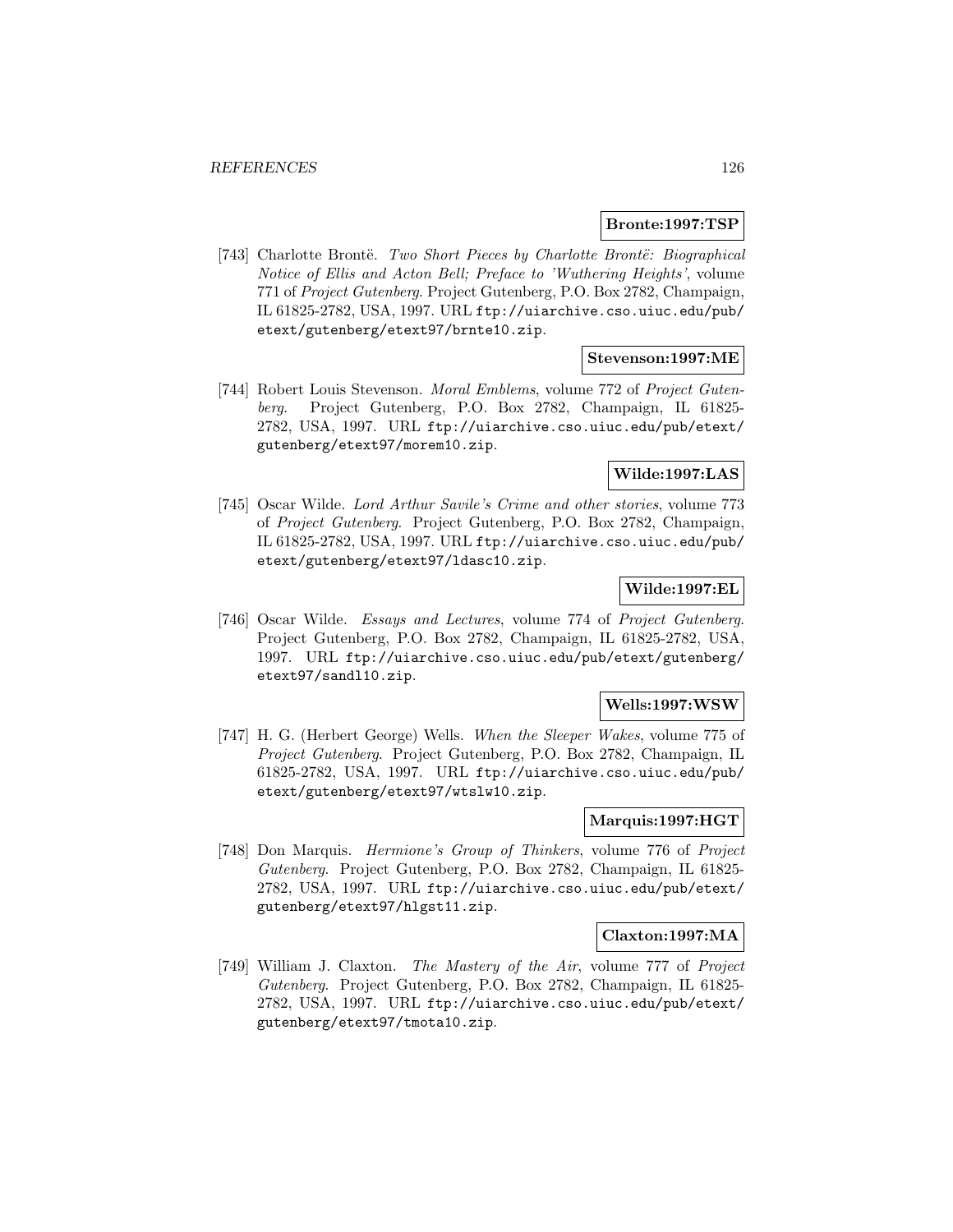## **Nesbit:1997:FCI**

[750] E. (Edith) Nesbit. Five Children and It, volume 778 of Project Gutenberg. Project Gutenberg, P.O. Box 2782, Champaign, IL 61825-2782, USA, 1997. URL ftp://uiarchive.cso.uiuc.edu/pub/etext/gutenberg/ etext97/fivit10.zip.

## **Marlowe:1997:DFa**

[751] Christopher Marlowe. Dr. Faustus, volume 779 of Project Gutenberg. Project Gutenberg, P.O. Box 2782, Champaign, IL 61825-2782, USA, 1997. URL ftp://uiarchive.cso.uiuc.edu/pub/etext/gutenberg/ etext97/drfst10.zip; ftp://uiarchive.cso.uiuc.edu/pub/etext/ gutenberg/etext97/drfsta10.zip; ftp://uiarchive.cso.uiuc. edu/pub/etext/gutenberg/etext97/drfst10a.zip (without footnotes) .

### **Wells:1997:WA**

[752] H. G. (Herbert George) Wells. The War in the Air, volume 780 of Project Gutenberg. Project Gutenberg, P.O. Box 2782, Champaign, IL 61825- 2782, USA, 1997. URL ftp://uiarchive.cso.uiuc.edu/pub/etext/ gutenberg/etext97/wrair10.zip.

## **Marshall:1997:STG**

[753] Logan Marshall. Sinking of the Titanic and Great Sea Disasters, volume 781 of Project Gutenberg. Project Gutenberg, P.O. Box 2782, Champaign, IL 61825-2782, USA, 1997. URL ftp://uiarchive.cso.uiuc.edu/pub/ etext/gutenberg/etext97/ttnic10.zip. A Detailed and Accurate Account of the Most Awful Marine Disaster in History, Constructed from the Real Facts as Obtained from Those on Board Who Survived.

#### **Anonymous:1997:TSJ**

[754] Anonymous. The Travels of Sir John Mandeville, Author Unknown, volume 782 of Project Gutenberg. Project Gutenberg, P.O. Box 2782, Champaign, IL 61825-2782, USA, 1997. URL ftp://uiarchive.cso. uiuc.edu/pub/etext/gutenberg/etext97/tosjm10.zip.

### **Badger:1997:LC**

[755] Joseph E. Badger. The Lost City, volume 783 of Project Gutenberg. Project Gutenberg, P.O. Box 2782, Champaign, IL 61825-2782, USA, 1997. URL ftp://uiarchive.cso.uiuc.edu/pub/etext/gutenberg/ etext97/locty10.zip.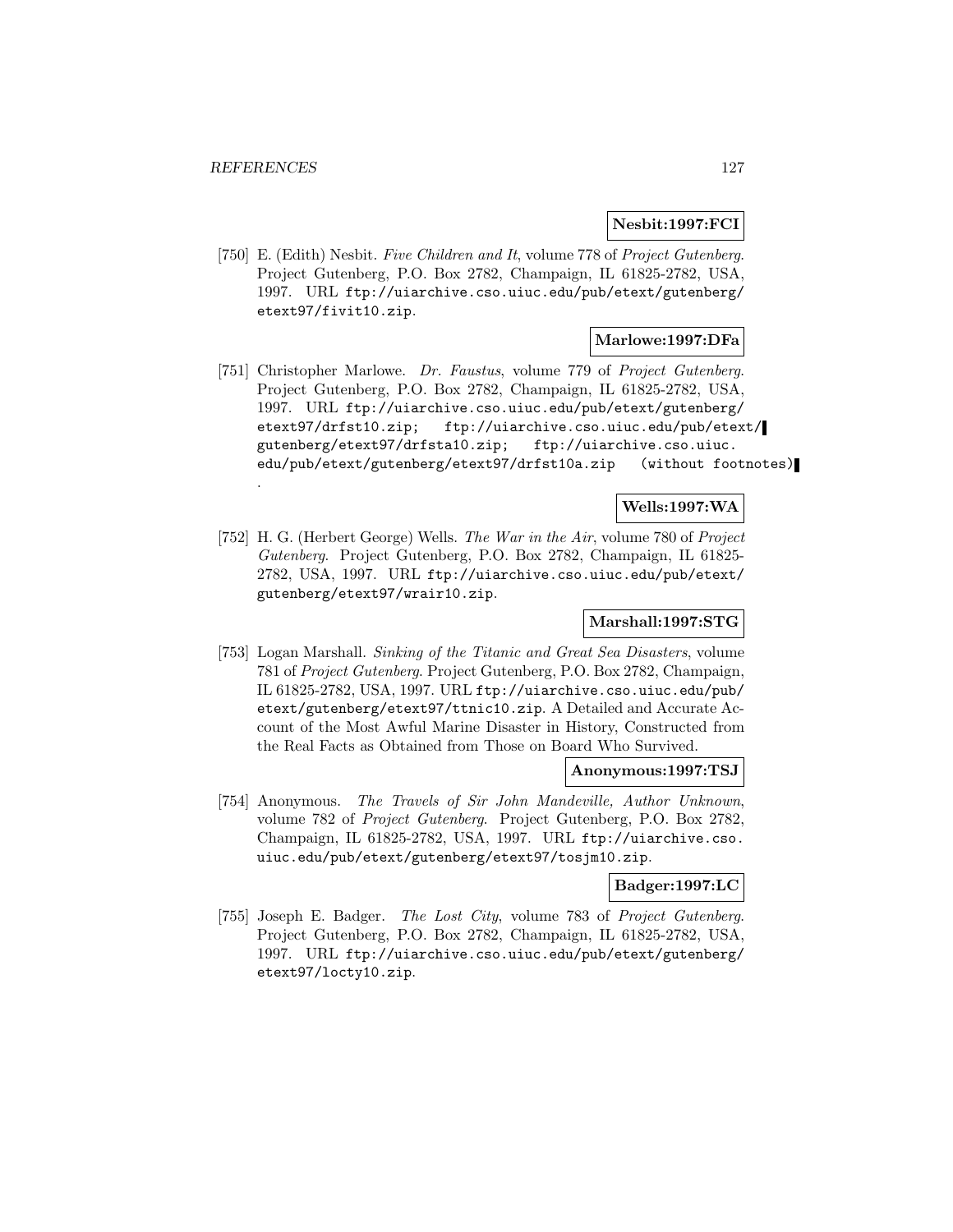#### **Boyesen:1997:BN**

[756] Hjalmar Hjorth Boyesen. Boyhood in Norway, volume 784 of Project Gutenberg. Project Gutenberg, P.O. Box 2782, Champaign, IL 61825- 2782, USA, 1997. URL ftp://uiarchive.cso.uiuc.edu/pub/etext/ gutenberg/etext97/bnrwy10.zip.

## **Lucretius:1997:NT**

[757] Lucretius. Nature of Things, volume 785 of Project Gutenberg. Project Gutenberg, P.O. Box 2782, Champaign, IL 61825-2782, USA, 1997. URL ftp://uiarchive.cso.uiuc.edu/pub/etext/gutenberg/ etext97/natng10.zip.

#### **Dickens:1997:HT**

[758] Charles Dickens. Hard Times, volume 786 of Project Gutenberg. Project Gutenberg, P.O. Box 2782, Champaign, IL 61825-2782, USA, 1997. URL ftp://uiarchive.cso.uiuc.edu/pub/etext/gutenberg/ etext97/hardt10.zip.

### **Barr:1997:MB**

[759] Amelia E. Barr, Edith Huddleston. The Man Between, volume 787 of Project Gutenberg. Project Gutenberg, P.O. Box 2782, Champaign, IL 61825-2782, USA, 1997. URL ftp://uiarchive.cso.uiuc.edu/pub/ etext/gutenberg/etext97/mnbtw10.zip.

## **London:1997:RO**

[760] Jack London. The Red One, volume 788 of Project Gutenberg. Project Gutenberg, P.O. Box 2782, Champaign, IL 61825-2782, USA, 1997. URL ftp://uiarchive.cso.uiuc.edu/pub/etext/gutenberg/ etext97/tred110.zip.

### **Fairless:1997:GBH**

[761] Michael Fairless. Gathering of Brother Hilarius, volume 789 of Project Gutenberg. Project Gutenberg, P.O. Box 2782, Champaign, IL 61825- 2782, USA, 1997. URL ftp://uiarchive.cso.uiuc.edu/pub/etext/ gutenberg/etext97/tgobh10.zip.

#### **Wilde:1997:LWF**

[762] Oscar Wilde. Lady Windermere's Fan, volume 790 of Project Gutenberg. Project Gutenberg, P.O. Box 2782, Champaign, IL 61825-2782, USA, 1997. URL ftp://uiarchive.cso.uiuc.edu/pub/etext/gutenberg/ etext97/lwfan10.zip.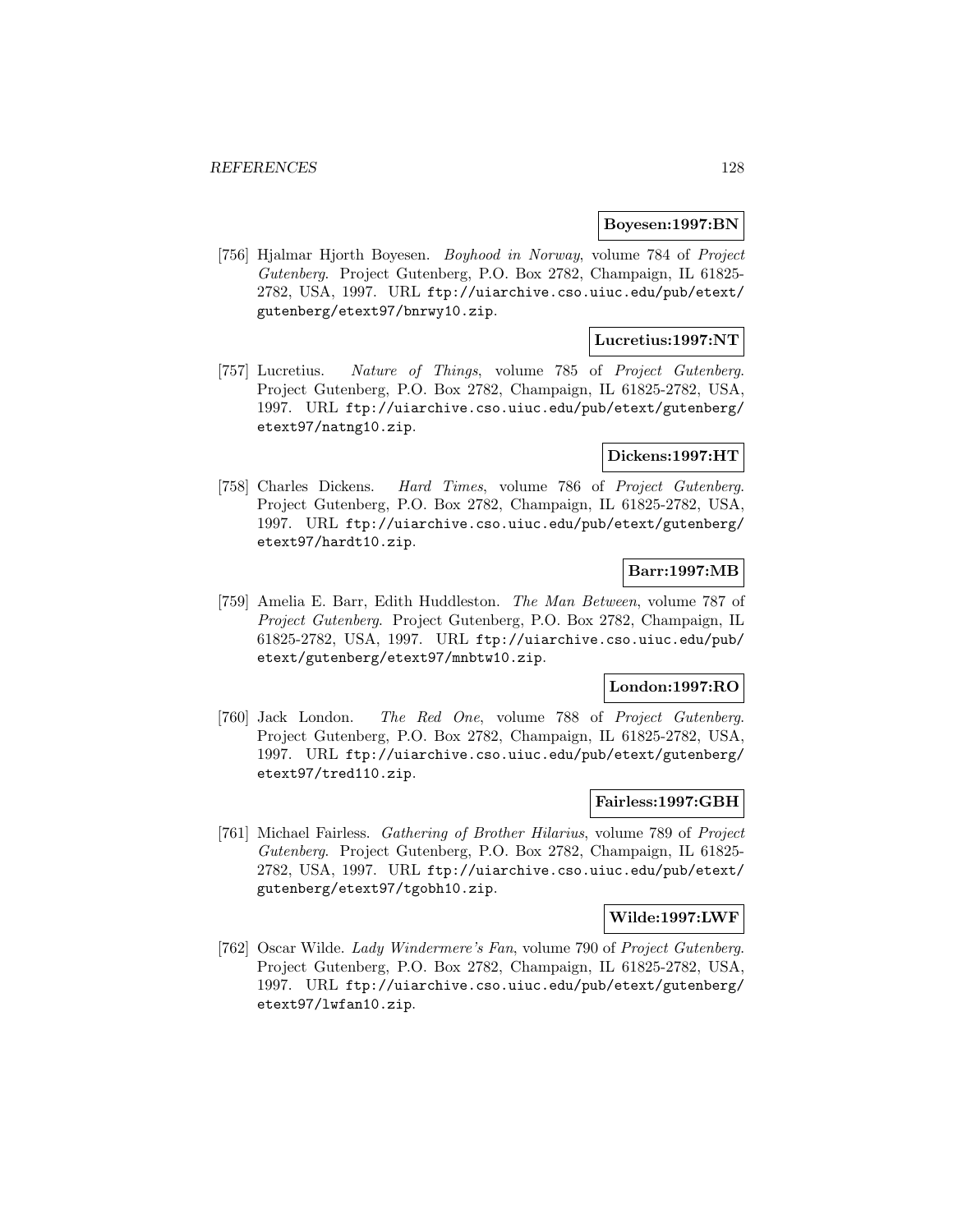#### **Tennyson:1997:P**

[763] Alfred Tennyson. The Princess, volume 791 of Project Gutenberg. Project Gutenberg, P.O. Box 2782, Champaign, IL 61825-2782, USA, 1997. URL ftp://uiarchive.cso.uiuc.edu/pub/etext/gutenberg/ etext97/prncs09.zip.

# **Brown:1997:WT**

[764] Charles Brockden Brown. Wieland, The Transformation, volume 792 of Project Gutenberg. Project Gutenberg, P.O. Box 2782, Champaign, IL 61825-2782, USA, 1997. URL ftp://uiarchive.cso.uiuc.edu/pub/ etext/gutenberg/etext97/welnd10.zip.

#### **Talbot:1997:ADW**

[765] Frederick Arthur Ambrose Talbot. Aeroplanes and Dirigibles of War, volume 793 of Project Gutenberg. Project Gutenberg, P.O. Box 2782, Champaign, IL 61825-2782, USA, 1997. URL ftp://uiarchive.cso. uiuc.edu/pub/etext/gutenberg/etext97/aadow10.zip.

### **Nesbit:1997:W**

[766] E. (Edith) Nesbit. The Wouldbegoods, volume 794 of Project Gutenberg. Project Gutenberg, P.O. Box 2782, Champaign, IL 61825-2782, USA, 1997. URL ftp://uiarchive.cso.uiuc.edu/pub/etext/gutenberg/ etext97/twbgd10.zip.

### **Lang:1997:BLP**

[767] Andrew Lang. Ballads Lyrics and Poems of Old France, volume 795 of Project Gutenberg. Project Gutenberg, P.O. Box 2782, Champaign, IL 61825-2782, USA, 1997. URL ftp://uiarchive.cso.uiuc.edu/pub/ etext/gutenberg/etext97/blpof10.zip.

## **Stendhal:1997:CP**

[768] (Henri Beyle) Stendhal. La Chartreuse de Parme, volume 796 of Project Gutenberg. Project Gutenberg, P.O. Box 2782, Champaign, IL 61825- 2782, USA, 1997. URL ftp://uiarchive.cso.uiuc.edu/pub/etext/ gutenberg/etext97/8parm07.zip.

#### **Stendhal:1997:LCE**

[769] (Henri Beyle) Stendhal. L'Abbesse de Castro etc., volume 797 of Project Gutenberg. Project Gutenberg, P.O. Box 2782, Champaign, IL 61825- 2782, USA, 1997. URL ftp://uiarchive.cso.uiuc.edu/pub/etext/ gutenberg/etext97/8cast07.zip.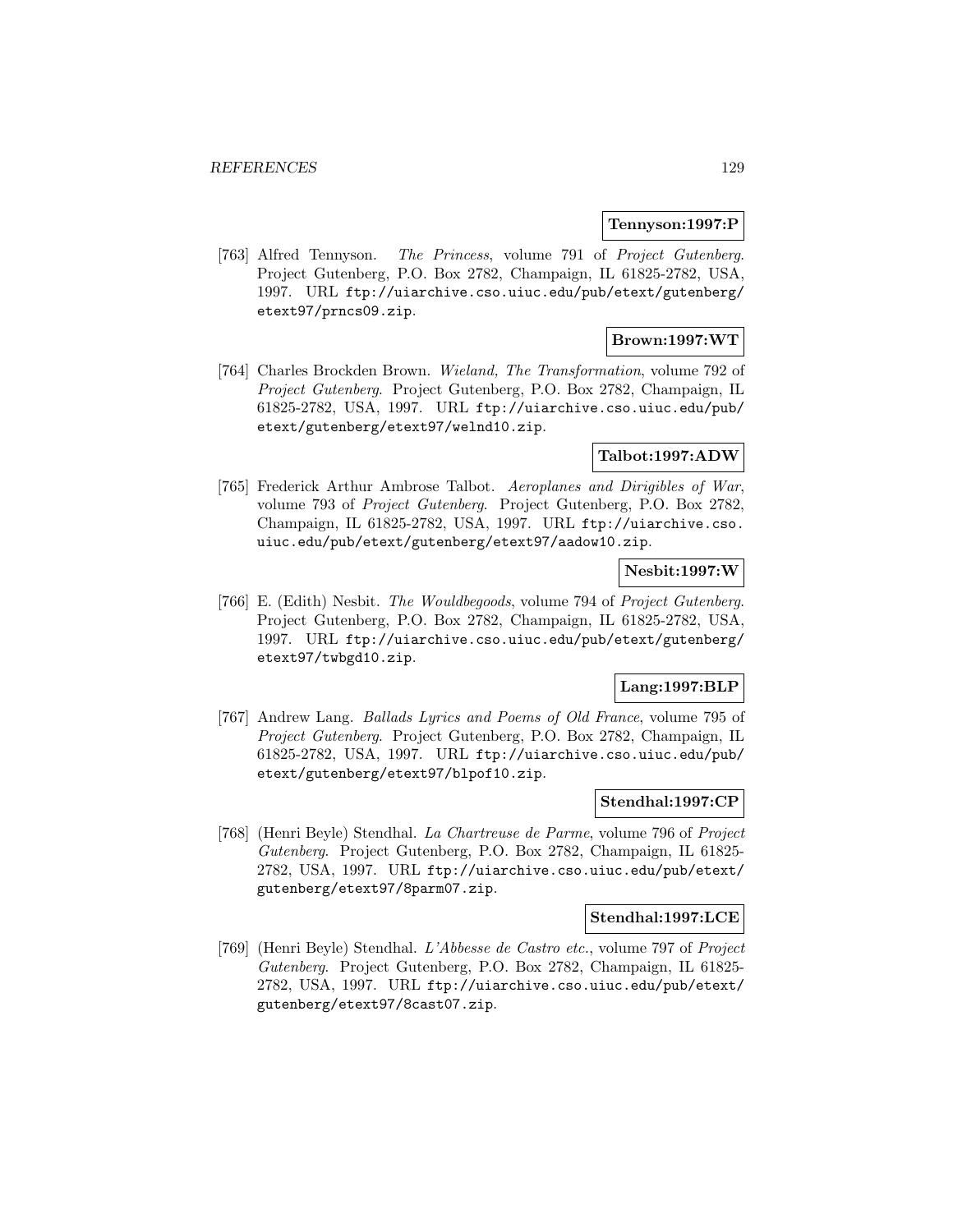#### **Stendhal:1997:RN**

[770] (Henri Beyle) Stendhal. Le Rouge et Le Noir, volume 798 of Project Gutenberg. Project Gutenberg, P.O. Box 2782, Champaign, IL 61825-2782, USA, 1997. URL ftp://uiarchive.cso.uiuc.edu/pub/ etext/gutenberg/etext97/8roug07.zip; ftp://uiarchive.cso. uiuc.edu/pub/etext/gutenberg/etext97/8roug08.zip.

# **Verne:1997:TL**

[771] Jules Verne. De La Terre à La Lune, volume 799 of Project Gutenberg. Project Gutenberg, P.O. Box 2782, Champaign, IL 61825-2782, USA, 1997. URL ftp://uiarchive.cso.uiuc.edu/pub/etext/gutenberg/ etext97/8lune07.zip.

## **Verne:1997:TDM**

[772] Jules Verne. Tour Du Mond 80 Jours, volume 800 of Project Gutenberg. Project Gutenberg, P.O. Box 2782, Champaign, IL 61825-2782, USA, 1997. URL ftp://uiarchive.cso.uiuc.edu/pub/etext/gutenberg/ etext97/880jr07.zip.

## **Stendhal:1997:C**

[773] (Henri Beyle) Stendhal. Les Cenci, volume 801 of Project Gutenberg. Project Gutenberg, P.O. Box 2782, Champaign, IL 61825-2782, USA, 1997. URL ftp://uiarchive.cso.uiuc.edu/pub/etext/gutenberg/ etext97/8cnci07.zip.

## **Stendhal:1997:VA**

[774] (Henri Beyle) Stendhal. Vittoria Accoramboni, volume 802 of Project Gutenberg. Project Gutenberg, P.O. Box 2782, Champaign, IL 61825- 2782, USA, 1997. URL ftp://uiarchive.cso.uiuc.edu/pub/etext/ gutenberg/etext97/8vtra07.zip.

### **Stendhal:1997:DP**

[775] (Henri Beyle) Stendhal. La Duchesse de Palliano, volume 803 of Project Gutenberg. Project Gutenberg, P.O. Box 2782, Champaign, IL 61825- 2782, USA, 1997. URL ftp://uiarchive.cso.uiuc.edu/pub/etext/ gutenberg/etext97/8plno07.zip.

#### **Sterne:1997:SJ**

[776] Laurence Sterne. A Sentimental Journey, volume 804 of Project Gutenberg. Project Gutenberg, P.O. Box 2782, Champaign, IL 61825- 2782, USA, 1997. URL ftp://uiarchive.cso.uiuc.edu/pub/etext/ gutenberg/etext97/senjr10.zip.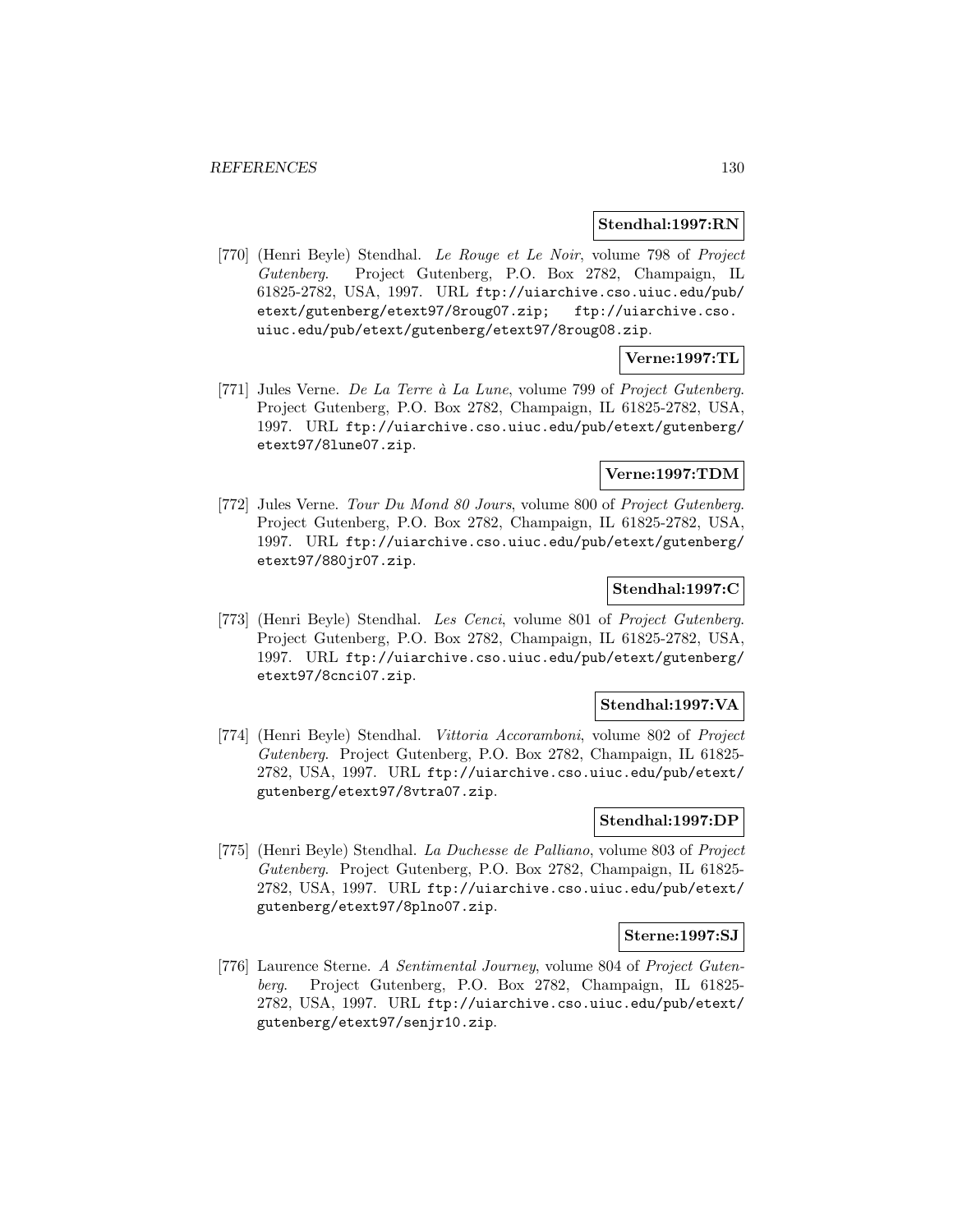#### **Fitzgerald:1997:SP**

[777] F. Scott (Francis Scott) Fitzgerald. This Side of Paradise, volume 805 of Project Gutenberg. Project Gutenberg, P.O. Box 2782, Champaign, IL 61825-2782, USA, 1997. URL ftp://uiarchive.cso.uiuc.edu/pub/ etext/gutenberg/etext97/tsopr09.zip.

## **Sophocles:1997:P**

[778] Sophocles. Philoktetes, volume 806 of Project Gutenberg. Project Gutenberg, P.O. Box 2782, Champaign, IL 61825-2782, USA, 1997. URL ftp:/ /uiarchive.cso.uiuc.edu/pub/etext/gutenberg/etext97/phlok10. zip.

## **Dickens:1997:H**

[779] Charles Dickens. Hunted Down, volume 807 of Project Gutenberg. Project Gutenberg, P.O. Box 2782, Champaign, IL 61825-2782, USA, 1997. URL ftp://uiarchive.cso.uiuc.edu/pub/etext/gutenberg/ etext97/hntdn10.zip.

# **Gilbert:1997:CPG**

[780] W. S. (William Schwenck) Gilbert. The Complete Plays of Gilbert and Sullivan, volume 808 of Project Gutenberg. Project Gutenberg, P.O. Box 2782, Champaign, IL 61825-2782, USA, 1997. URL ftp://uiarchive. cso.uiuc.edu/pub/etext/gutenberg/etext97/cpogs10.zip.

#### **Dickens:1997:HR**

[781] Charles Dickens. Holiday Romance, volume 809 of Project Gutenberg. Project Gutenberg, P.O. Box 2782, Champaign, IL 61825-2782, USA, 1997. URL ftp://uiarchive.cso.uiuc.edu/pub/etext/gutenberg/ etext97/hldrm10.zip.

### **Dickens:1997:GSE**

[782] Charles Dickens. George Silverman's Explanation, volume 810 of Project Gutenberg. Project Gutenberg, P.O. Box 2782, Champaign, IL 61825- 2782, USA, 1997. URL ftp://uiarchive.cso.uiuc.edu/pub/etext/ gutenberg/etext97/gsilx10.zip.

#### **Marlowe:1997:DFb**

[783] Christopher Marlowe. Dr. Faustus, volume 811 of Project Gutenberg. Project Gutenberg, P.O. Box 2782, Champaign, IL 61825-2782, USA, 1997. URL ftp://uiarchive.cso.uiuc.edu/pub/etext/gutenberg/ etext97/drfsta10.zip.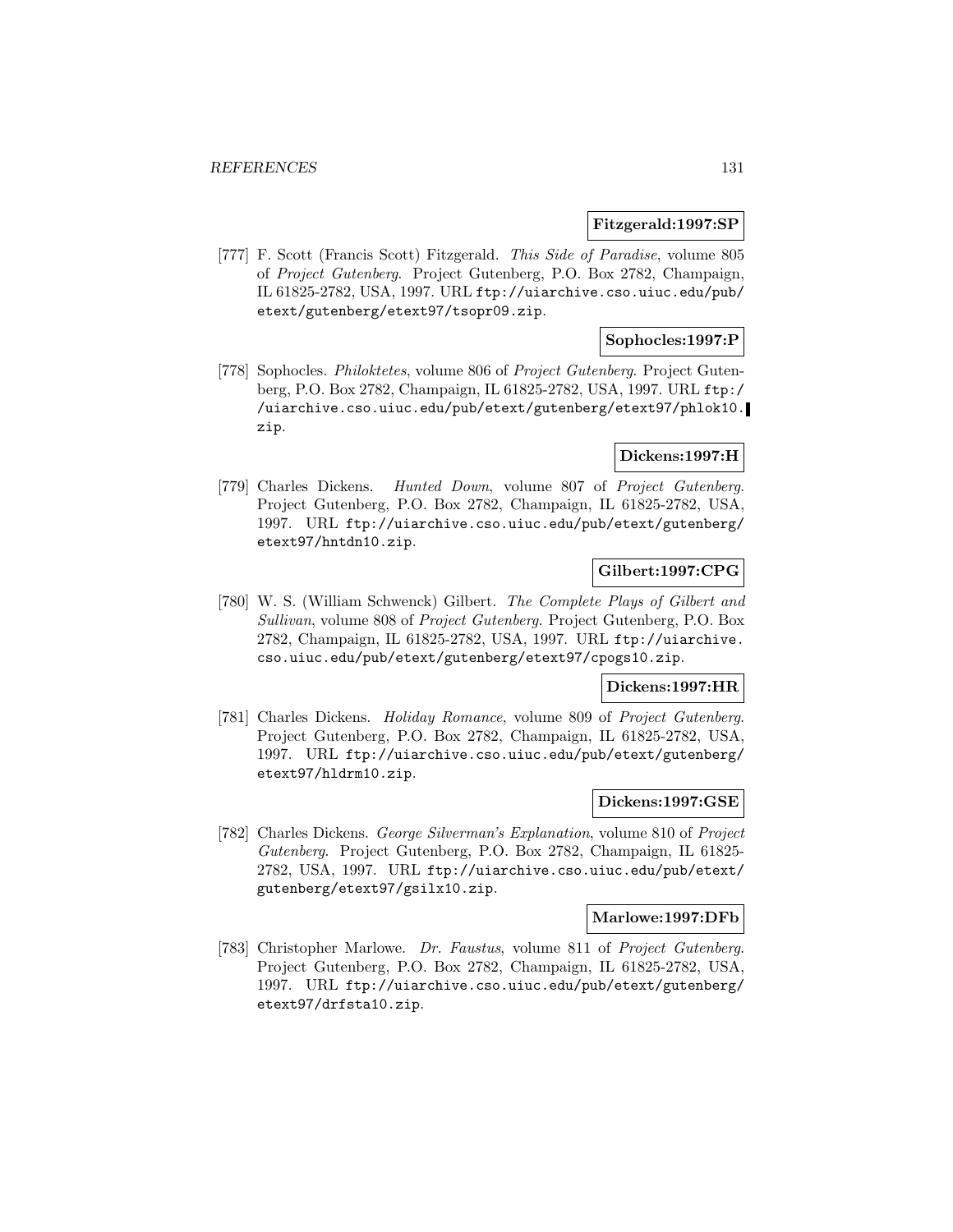#### **Anonymous:1997:CCP**

[784] Anonymous. Catalan's Constant to 1.5M Places, volume 812 of Project Gutenberg. Project Gutenberg, P.O. Box 2782, Champaign, IL 61825- 2782, USA, 1997. URL ftp://uiarchive.cso.uiuc.edu/pub/etext/ gutenberg/etext97/tspar10.zip.

## **Tolstoi:1997:RT**

[785] Ilia Lvovich Tolstoi, Graf. Reminiscences of Tolstoy, volume 813 of Project Gutenberg. Project Gutenberg, P.O. Box 2782, Champaign, IL 61825-2782, USA, 1997. URL ftp://uiarchive.cso.uiuc.edu/pub/ etext/gutenberg/etext97/rtlst10.zip.

### **Trollope:1997:HS**

[786] Anthony Trollope. Hunting Sketches, volume 814 of Project Gutenberg. Project Gutenberg, P.O. Box 2782, Champaign, IL 61825-2782, USA, 1997. URL ftp://uiarchive.cso.uiuc.edu/pub/etext/gutenberg/ etext97/hntsk10.zip.

## **Toqueville:1997:DA**

[787] Alexis de Toqueville. Democracy In America, volume 815–816 of Project Gutenberg. Project Gutenberg, P.O. Box 2782, Champaign, IL 61825-2782, USA, 1997. URL ftp://uiarchive.cso.uiuc. edu/pub/etext/gutenberg/etext97/1dina10.zip (Vol 1); ftp: //uiarchive.cso.uiuc.edu/pub/etext/gutenberg/etext97/2dina10. zip (Vol 2).

### **Anonymous:1997:JF**

[788] Anonymous. The Jargon File, 4.0.0, volume 817 of Project Gutenberg. Project Gutenberg, P.O. Box 2782, Champaign, IL 61825-2782, USA, 1997. URL ftp://uiarchive.cso.uiuc.edu/pub/etext/gutenberg/ etext97/jarg400.zip.

## **Barber:1997:AS**

[789] H. (Horatio) Barber. The Aeroplane Speaks, volume 818 of Project Gutenberg. Project Gutenberg, P.O. Box 2782, Champaign, IL 61825- 2782, USA, 1997. URL ftp://uiarchive.cso.uiuc.edu/pub/etext/ gutenberg/etext97/arspk10.zip.

#### **Casson:1997:HT**

[790] Herbert Newton Casson. The History of the Telephone, volume 819 of Project Gutenberg. Project Gutenberg, P.O. Box 2782, Champaign, IL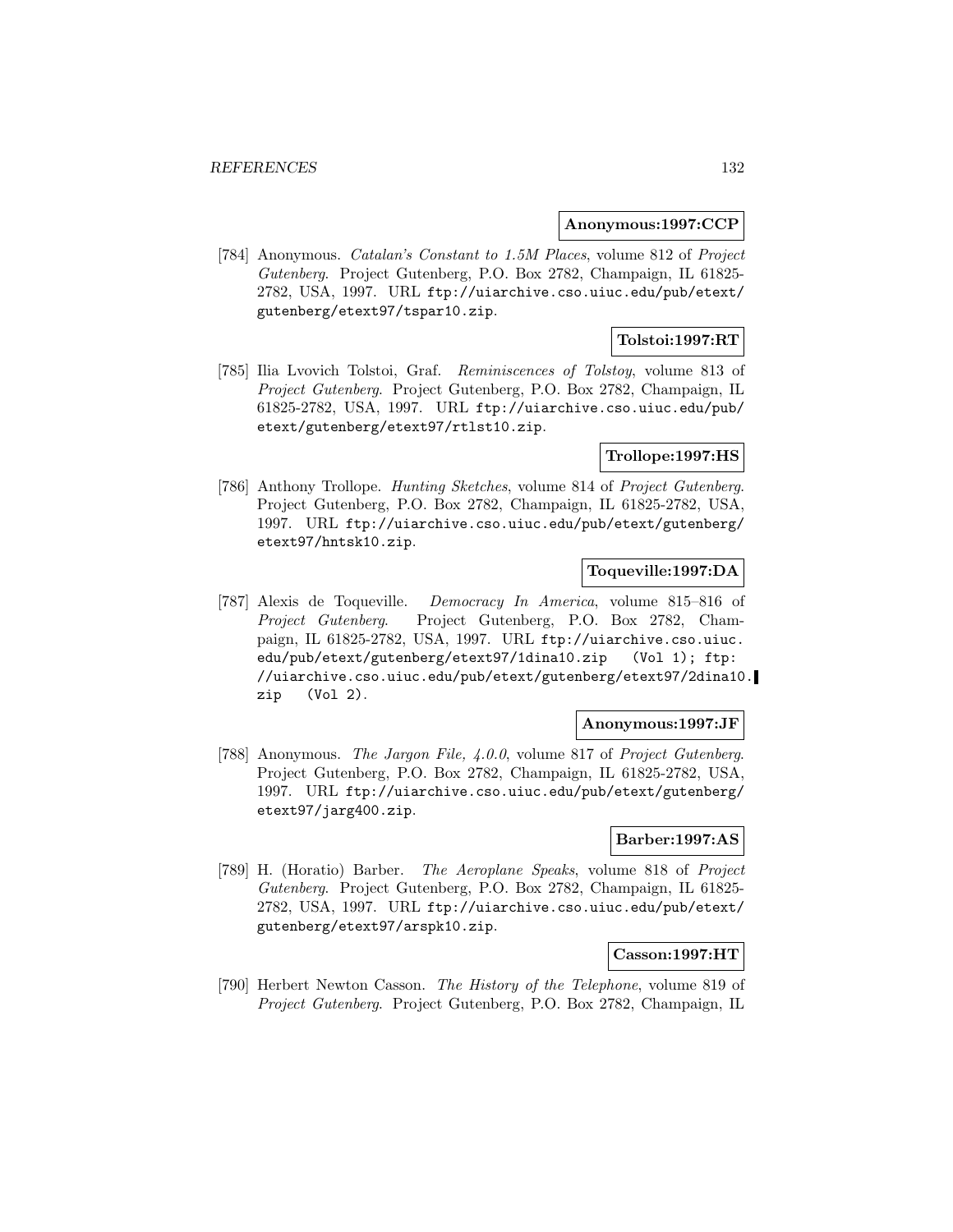61825-2782, USA, 1997. URL ftp://uiarchive.cso.uiuc.edu/pub/ etext/gutenberg/etext97/thott10.zip.

### **Dyer:1997:EHL**

[791] Frank Lewis Dyer. Edison, His Life and Inventions, volume 820 of Project Gutenberg. Project Gutenberg, P.O. Box 2782, Champaign, IL 61825- 2782, USA, 1997. URL ftp://uiarchive.cso.uiuc.edu/pub/etext/ gutenberg/etext97/ehlai10.zip.

### **Dickens:1997:DS**

[792] Charles Dickens. Dombey and Son, volume 821 of Project Gutenberg. Project Gutenberg, P.O. Box 2782, Champaign, IL 61825-2782, USA, 1997. URL ftp://uiarchive.cso.uiuc.edu/pub/etext/gutenberg/ etext97/domby10.zip.

### **Tymon:1997:TE**

[793] Frank Tymon. The Tarn of Eternity, volume 822 of Project Gutenberg. Project Gutenberg, P.O. Box 2782, Champaign, IL 61825-2782, USA, 1997. URL ftp://uiarchive.cso.uiuc.edu/pub/etext/gutenberg/ etext97/etarn10.zip.

# **Anonymous:1997:LSD**

[794] Anonymous. The Life of St. Declan of Ardmore, volume 823 of Project Gutenberg. Project Gutenberg, P.O. Box 2782, Champaign, IL 61825- 2782, USA, 1997. URL ftp://uiarchive.cso.uiuc.edu/pub/etext/ gutenberg/etext97/stdec10.zip.

### **Dickens:1997:SLS**

[795] Charles Dickens. Speeches: Literary and Social, volume 824 of Project Gutenberg. Project Gutenberg, P.O. Box 2782, Champaign, IL 61825- 2782, USA, 1997. URL ftp://uiarchive.cso.uiuc.edu/pub/etext/ gutenberg/etext97/dslas10.zip.

## **Anonymous:1997:LVB**

[796] Anonymous. Latin Vulgate Bible: Book Titles and Names, volume 825 of Project Gutenberg. Project Gutenberg, P.O. Box 2782, Champaign, IL 61825-2782, USA, 1997. URL ftp://uiarchive.cso.uiuc.edu/pub/ etext/gutenberg/etext97/lvbtn10.zip.

#### **Anonymous:1997:LVEa**

[797] Anonymous. Latin Vulgate, Esther: Liber Esther, volume 826 of Project Gutenberg. Project Gutenberg, P.O. Box 2782, Champaign, IL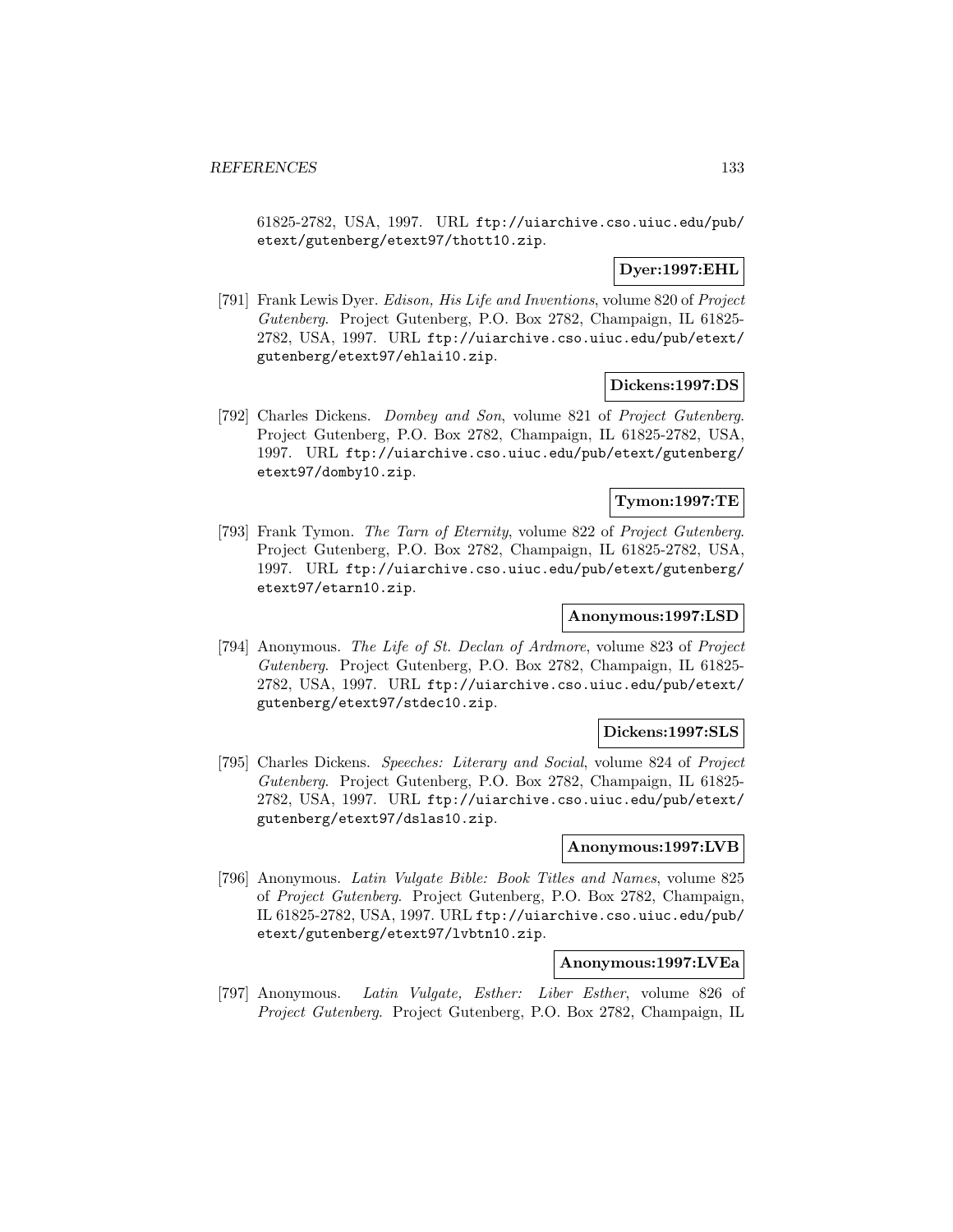61825-2782, USA, 1997. URL ftp://uiarchive.cso.uiuc.edu/pub/ etext/gutenberg/etext97/lvest10.zip; ftp://uiarchive.cso. uiuc.edu/pub/etext/gutenberg/etext97/lvest10a.zip.

**Anonymous:1997:LVEb**

[798] Anonymous. Latin Vulgate, Esther, volume 827 of Project Gutenberg. Project Gutenberg, P.O. Box 2782, Champaign, IL 61825-2782, USA, 1997. URL ftp://uiarchive.cso.uiuc.edu/pub/etext/gutenberg/ etext97/lvest10a.zip.

### **Anonymous:1997:LVD**

[799] Anonymous. Latin Vulgate, Daniel: Prophetia Danielis, volume 828 of Project Gutenberg. Project Gutenberg, P.O. Box 2782, Champaign, IL 61825-2782, USA, 1997. URL ftp://uiarchive.cso.uiuc.edu/pub/ etext/gutenberg/etext97/lvdan10.zip.

# **Swift:1997:GT**

[800] Jonathan Swift. Gulliver's Travels, volume 829 of Project Gutenberg. Project Gutenberg, P.O. Box 2782, Champaign, IL 61825-2782, USA, 1997. URL ftp://uiarchive.cso.uiuc.edu/pub/etext/gutenberg/ etext97/gltrv10.zip.

## **Rhodius:1997:A**

[801] Apollonius Rhodius. The Argonautica, volume 830 of Project Gutenberg. Project Gutenberg, P.O. Box 2782, Champaign, IL 61825-2782, USA, 1997. URL ftp://uiarchive.cso.uiuc.edu/pub/etext/gutenberg/ etext97/1argn10.zip.

### **DeTroyes:1997:FAR**

[802] Chretien DeTroyes. Four Arthurian Romances, volume 831 of Project Gutenberg. Project Gutenberg, P.O. Box 2782, Champaign, IL 61825- 2782, USA, 1997. URL ftp://uiarchive.cso.uiuc.edu/pub/etext/ gutenberg/etext97/dtroy10.zip.

### **McSpadden:1997:RH**

[803] J. Walker (Joseph Walker) McSpadden. Robin Hood, volume 832 of Project Gutenberg. Project Gutenberg, P.O. Box 2782, Champaign, IL 61825-2782, USA, 1997. URL ftp://uiarchive.cso.uiuc.edu/pub/ etext/gutenberg/etext97/1rbnh10.zip.

## **Veblen:1997:TLC**

[804] Thorstein Veblen. Theory of the Leisure Class, volume 833 of Project Gutenberg. Project Gutenberg, P.O. Box 2782, Champaign, IL 61825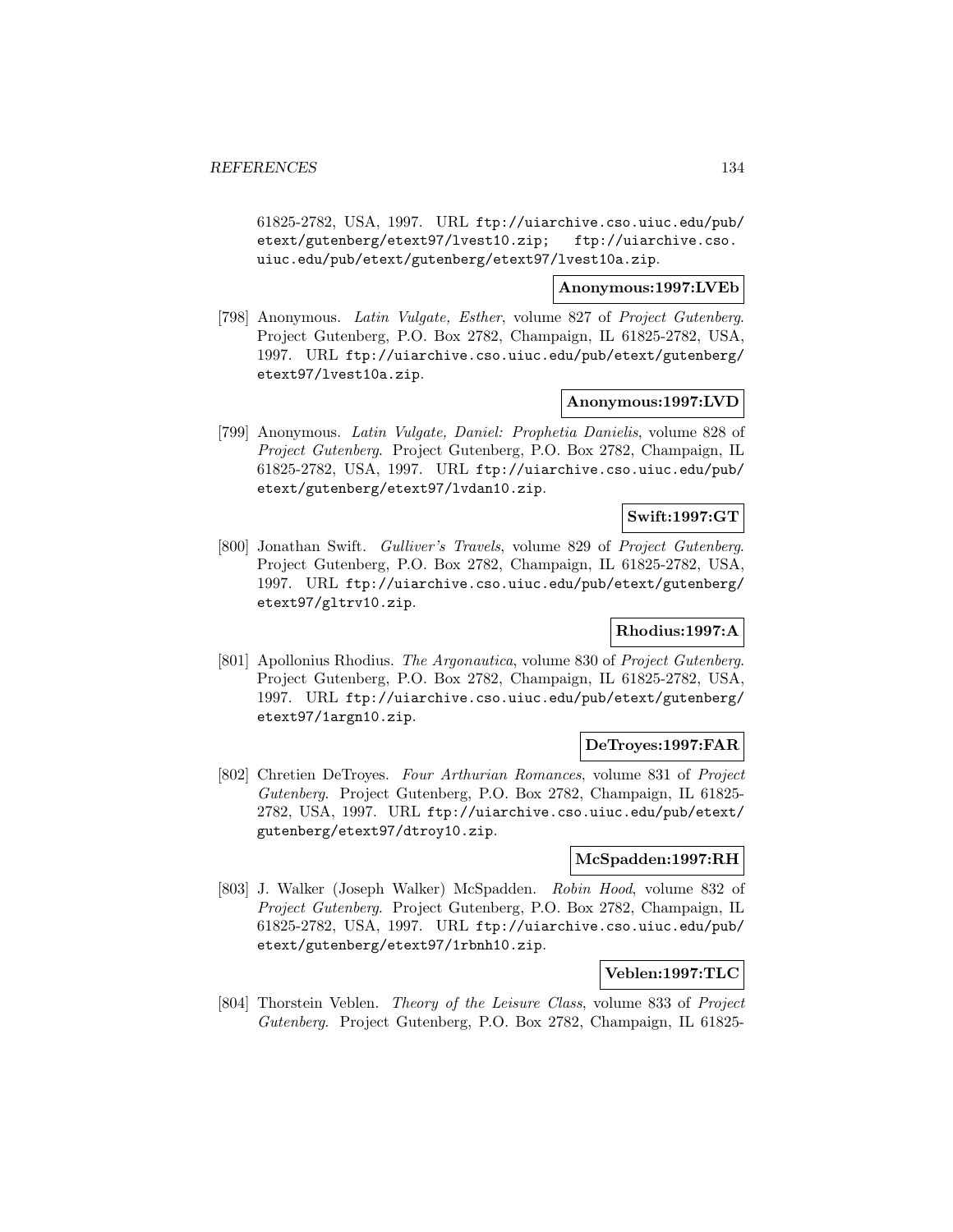2782, USA, 1997. URL ftp://uiarchive.cso.uiuc.edu/pub/etext/ gutenberg/etext97/totlc10.zip.

#### **ConanDoyle:1997:MSH**

[805] Sir Arthur Conan Doyle. Memoirs of Sherlock Holmes, volume 834 of Project Gutenberg. Project Gutenberg, P.O. Box 2782, Champaign, IL 61825-2782, USA, 1997. URL ftp://uiarchive.cso.uiuc.edu/pub/ etext/gutenberg/etext97/memho11.zip; ftp://uiarchive.cso. uiuc.edu/pub/etext/gutenberg/etext97/memho10h.zip ((HTML) ).

### **Fairless:1997:GB**

[806] Michael Fairless. The Gray Brethren, volume 835 of Project Gutenberg. Project Gutenberg, P.O. Box 2782, Champaign, IL 61825-2782, USA, 1997. URL ftp://uiarchive.cso.uiuc.edu/pub/etext/gutenberg/ etext97/grybr10.zip.

#### **Nesbit:1997:PC**

[807] E. (Edith) Nesbit. The Phoenix and the Carpet, volume 836 of Project Gutenberg. Project Gutenberg, P.O. Box 2782, Champaign, IL 61825- 2782, USA, 1997. URL ftp://uiarchive.cso.uiuc.edu/pub/etext/ gutenberg/etext97/phcar10.zip.

### **Nesbit:1997:SA**

[808] E. (Edith) Nesbit. The Story of the Amulet, volume 837 of Project Gutenberg. Project Gutenberg, P.O. Box 2782, Champaign, IL 61825- 2782, USA, 1997. URL ftp://uiarchive.cso.uiuc.edu/pub/etext/ gutenberg/etext97/tsamu10.zip.

### **Smiles:1997:JBP**

[809] Samuel Smiles. Jasmin: Barber, Poet, Philanthropist, volume 838 of Project Gutenberg. Project Gutenberg, P.O. Box 2782, Champaign, IL 61825-2782, USA, 1997. URL ftp://uiarchive.cso.uiuc.edu/pub/ etext/gutenberg/etext97/jasmn10.zip.

### **Stevenson:1997:NAN**

[810] Robert Louis Stevenson. New Arabian Nights, volume 839 of Project Gutenberg. Project Gutenberg, P.O. Box 2782, Champaign, IL 61825- 2782, USA, 1997. URL ftp://uiarchive.cso.uiuc.edu/pub/etext/ gutenberg/etext97/narab10.zip.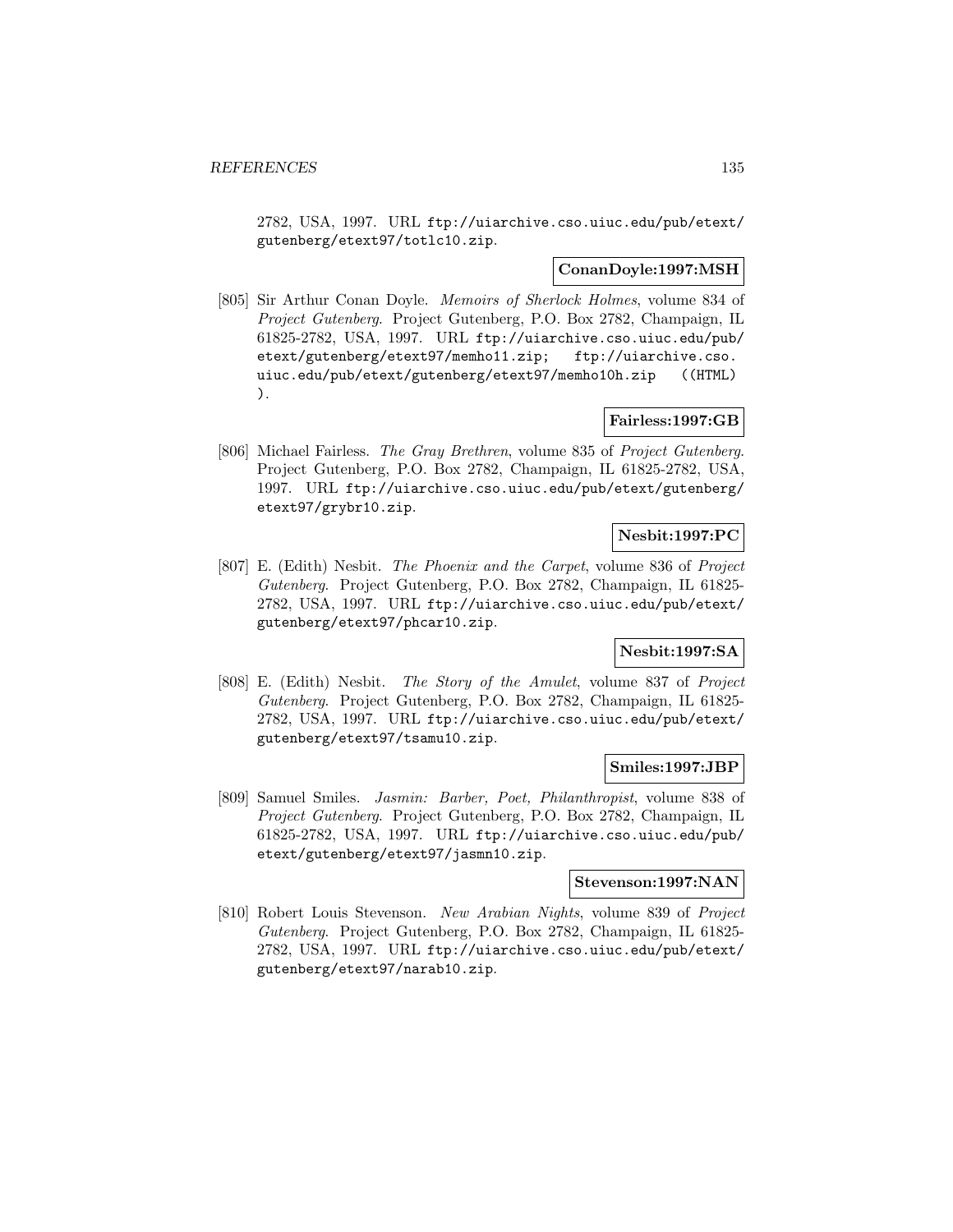#### **Blackmore:1997:LDR**

[811] R. D. (Richard Doddridge) Blackmore. Lorna Doone, A Romance of Exmoor, volume 840 of Project Gutenberg. Project Gutenberg, P.O. Box 2782, Champaign, IL 61825-2782, USA, 1997. URL ftp://uiarchive. cso.uiuc.edu/pub/etext/gutenberg/etext97/lorna10.zip.

### **Lowell:1997:MWG**

[812] Amy Lowell. Men, Women and Ghosts, volume 841 of Project Gutenberg. Project Gutenberg, P.O. Box 2782, Champaign, IL 61825-2782, USA, 1997. URL ftp://uiarchive.cso.uiuc.edu/pub/etext/gutenberg/ etext97/almwg10.zip.

#### **Brown:1997:CB**

[813] Charles Brockden Brown. Carwin the Biloquist, volume 842 of Project Gutenberg. Project Gutenberg, P.O. Box 2782, Champaign, IL 61825- 2782, USA, 1997. URL ftp://uiarchive.cso.uiuc.edu/pub/etext/ gutenberg/etext97/moctb10.zip.

### **Simms:1997:LFM**

[814] W. Gilmore (William Gilmore) Simms. The Life of Francis Marion, volume 843 of Project Gutenberg. Project Gutenberg, P.O. Box 2782, Champaign, IL 61825-2782, USA, 1997. URL ftp://uiarchive.cso. uiuc.edu/pub/etext/gutenberg/etext97/1sfox10.zip.

#### **Wilde:1997:IBE**

[815] Oscar Wilde. The Importance of Being Earnest, volume 844 of Project Gutenberg. Project Gutenberg, P.O. Box 2782, Champaign, IL 61825- 2782, USA, 1997. URL ftp://uiarchive.cso.uiuc.edu/pub/etext/ gutenberg/etext97/tiobe10.zip.

### **Timrod:1997:PHT**

[816] Henry Timrod. The Poems of Henry Timrod, volume 845 of Project Gutenberg. Project Gutenberg, P.O. Box 2782, Champaign, IL 61825- 2782, USA, 1997. URL ftp://uiarchive.cso.uiuc.edu/pub/etext/ gutenberg/etext97/htimr10.zip.

#### **Weems:1997:LGF**

[817] M. L. (Mason Locke) Weems. The Life of Gen. Francis Marion, volume 846 of Project Gutenberg. Project Gutenberg, P.O. Box 2782, Champaign, IL 61825-2782, USA, 1997. URL ftp://uiarchive.cso.uiuc.edu/pub/ etext/gutenberg/etext97/wfmar10.zip.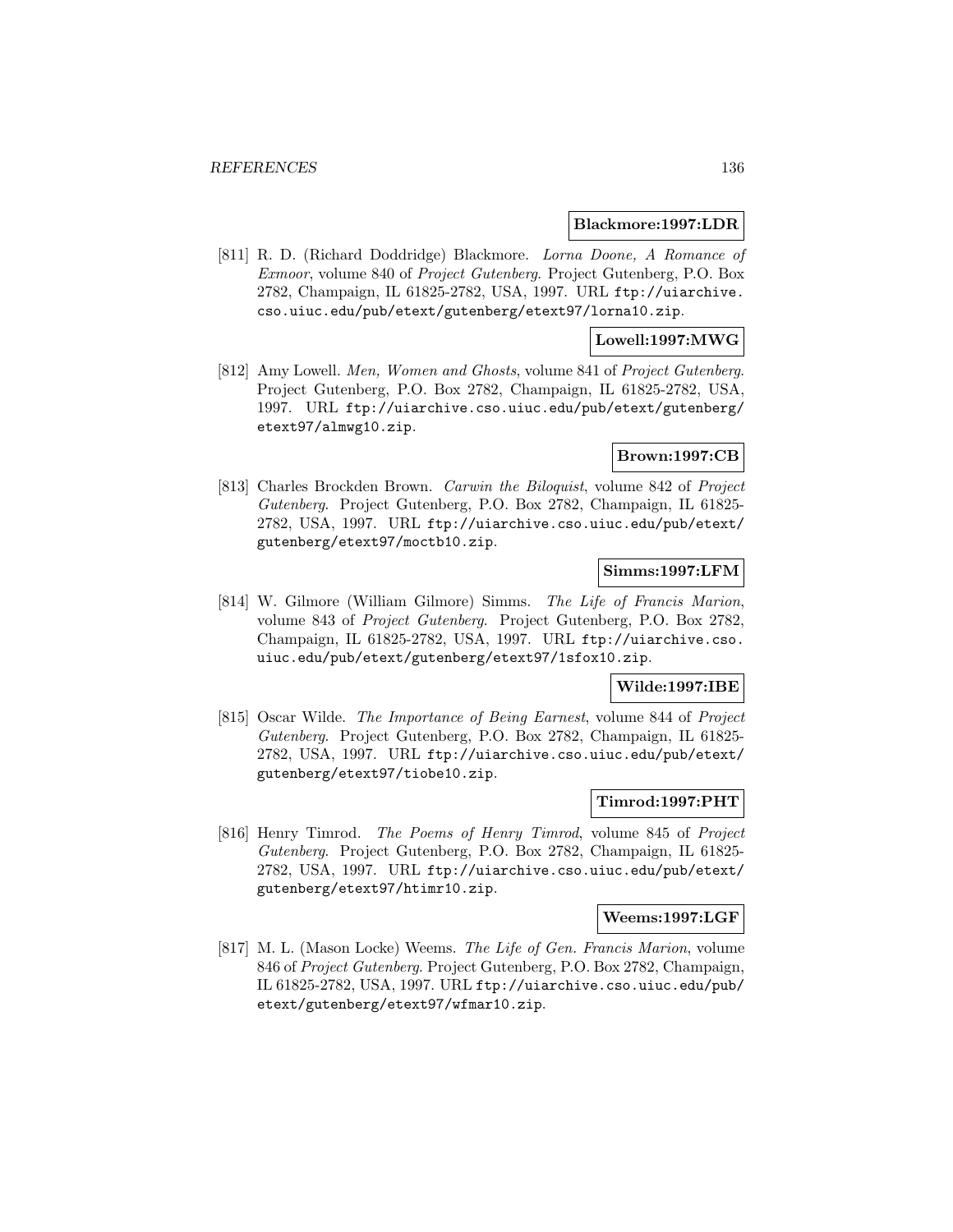#### **Macaulay:1997:LAR**

[818] Thomas Babington Macaulay Macaulay, Baron. Lays of Ancient Rome, volume 847 of Project Gutenberg. Project Gutenberg, P.O. Box 2782, Champaign, IL 61825-2782, USA, 1997. URL ftp://uiarchive.cso. uiuc.edu/pub/etext/gutenberg/etext97/lrome10.zip.

### **Stevenson:1997:BA**

[819] Robert Louis Stevenson. The Black Arrow, volume 848 of Project Gutenberg. Project Gutenberg, P.O. Box 2782, Champaign, IL 61825- 2782, USA, 1997. URL ftp://uiarchive.cso.uiuc.edu/pub/etext/ gutenberg/etext97/blcka10.zip.

### **Jerome:1997:ITI**

[820] Jerome K. Jerome, (Jerome Klapka). Idle Thoughts of an Idle Fellow, volume 849 of Project Gutenberg. Project Gutenberg, P.O. Box 2782, Champaign, IL 61825-2782, USA, 1997. URL ftp://uiarchive.cso. uiuc.edu/pub/etext/gutenberg/etext97/jjidl10.zip.

#### **Smith:1997:TG**

[821] F. Hopkinson (Francis Hopkinson) Smith. Tom Grogan, volume 850 of Project Gutenberg. Project Gutenberg, P.O. Box 2782, Champaign, IL 61825-2782, USA, 1997. URL ftp://uiarchive.cso.uiuc.edu/pub/ etext/gutenberg/etext97/grogn10.zip.

#### **Rowlandson:1997:NCR**

[822] Mary White Rowlandson. Narrative of the Captivity and Restoration of Mrs. Mary Rowlandson, volume 851 of Project Gutenberg. Project Gutenberg, P.O. Box 2782, Champaign, IL 61825-2782, USA, 1997. URL ftp://uiarchive.cso.uiuc.edu/pub/etext/gutenberg/ etext97/crmmr10.zip.

## **Dewey:1997:DE**

[823] John Dewey. *Democracy and Education*, volume 852 of *Project Guten*berg. Project Gutenberg, P.O. Box 2782, Champaign, IL 61825- 2782, USA, 1997. URL ftp://uiarchive.cso.uiuc.edu/pub/etext/ gutenberg/etext97/dmedu10.zip.

#### **Reu:1997:CP**

[824] Johann Michael Reu. The Confutatio Pontificia, volume 853 of Project Gutenberg. Project Gutenberg, P.O. Box 2782, Champaign, IL 61825- 2782, USA, 1997. URL ftp://uiarchive.cso.uiuc.edu/pub/etext/ gutenberg/etext97/cfpnt10.zip.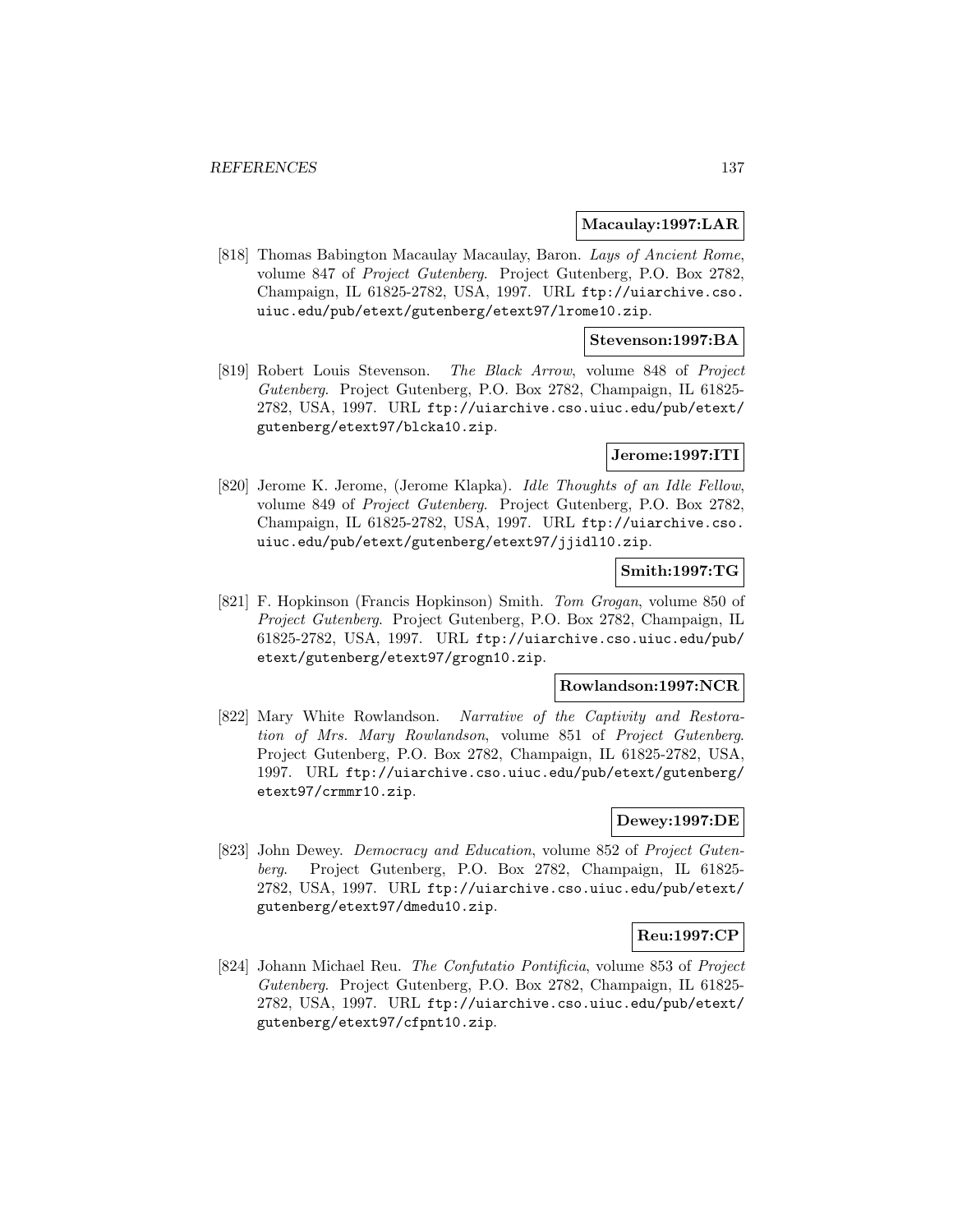#### **Wilde:1997:WNI**

[825] Oscar Wilde. A Woman of No Importance, volume 854 of Project Gutenberg. Project Gutenberg, P.O. Box 2782, Champaign, IL 61825- 2782, USA, 1997. URL ftp://uiarchive.cso.uiuc.edu/pub/etext/ gutenberg/etext97/awoni10.zip.

## **Jerome:1997:C**

[826] Jerome K. Jerome, (Jerome Klapka). Clocks, volume 855 of Project Gutenberg. Project Gutenberg, P.O. Box 2782, Champaign, IL 61825- 2782, USA, 1997. URL ftp://uiarchive.cso.uiuc.edu/pub/etext/ gutenberg/etext97/jjclk10.zip.

### **Jerome:1997:D**

[827] Jerome K. Jerome, (Jerome Klapka). Dreams, volume 856 of Project Gutenberg. Project Gutenberg, P.O. Box 2782, Champaign, IL 61825- 2782, USA, 1997. URL ftp://uiarchive.cso.uiuc.edu/pub/etext/ gutenberg/etext97/jjdrm10.zip.

## **Jerome:1997:E**

[828] Jerome K. Jerome, (Jerome Klapka). Evergreens, volume 857 of Project Gutenberg. Project Gutenberg, P.O. Box 2782, Champaign, IL 61825- 2782, USA, 1997. URL ftp://uiarchive.cso.uiuc.edu/pub/etext/ gutenberg/etext97/jjevg10.zip.

### **Jerome:1997:S**

[829] Jerome K. Jerome, (Jerome Klapka). Stage-Land, volume 858 of Project Gutenberg. Project Gutenberg, P.O. Box 2782, Champaign, IL 61825- 2782, USA, 1997. URL ftp://uiarchive.cso.uiuc.edu/pub/etext/ gutenberg/etext97/jjstg10.zip.

### **Mayo:1997:PC**

[830] Margaret Mayo. Polly of the Circus, volume 859 of Project Gutenberg. Project Gutenberg, P.O. Box 2782, Champaign, IL 61825-2782, USA, 1997. URL ftp://uiarchive.cso.uiuc.edu/pub/etext/gutenberg/ etext97/pcrcs10.zip.

#### **Mayo:1997:BM**

[831] Margaret Mayo. Baby Mine, volume 860 of Project Gutenberg. Project Gutenberg, P.O. Box 2782, Champaign, IL 61825-2782, USA, 1997. URL ftp://uiarchive.cso.uiuc.edu/pub/etext/gutenberg/ etext97/bmine10.zip; ftp://uiarchive.cso.uiuc.edu/pub/etext/ gutenberg/etext97/bminex10.zip.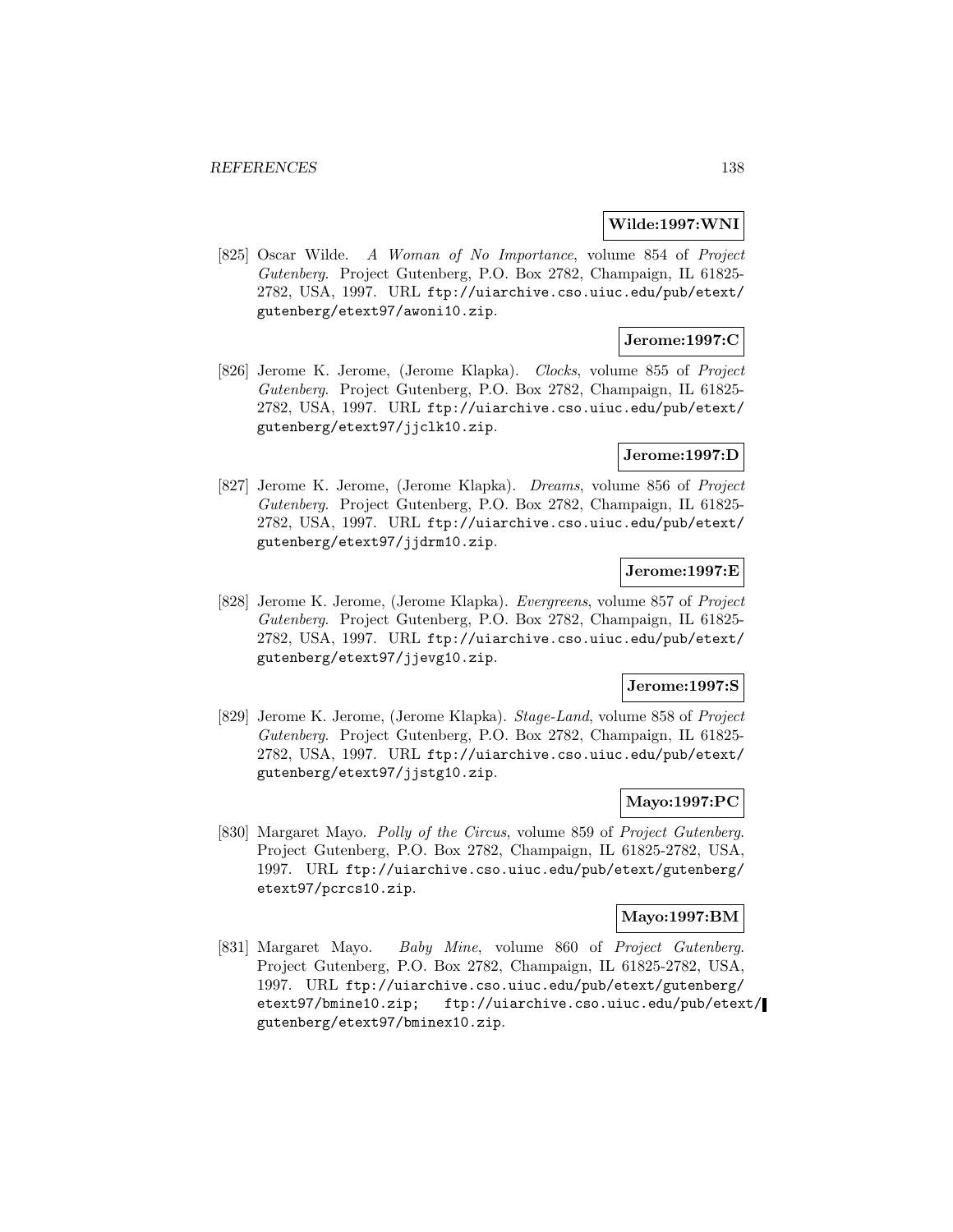#### **Bacon:1997:DA**

[832] John Mackenzie Bacon. The Dominion of the Air, volume 861 of Project Gutenberg. Project Gutenberg, P.O. Box 2782, Champaign, IL 61825- 2782, USA, 1997. URL ftp://uiarchive.cso.uiuc.edu/pub/etext/ gutenberg/etext97/dmair10.zip.

# **Wister:1997:P**

[833] Owen Wister. Philosophy 4, volume 862 of Project Gutenberg. Project Gutenberg, P.O. Box 2782, Champaign, IL 61825-2782, USA, 1997. URL ftp://uiarchive.cso.uiuc.edu/pub/etext/gutenberg/ etext97/phil410.zip.

#### **Christie:1997:MAA**

[834] Agatha Christie. The Mysterious Affair at Styles, volume 863 of Project Gutenberg. Project Gutenberg, P.O. Box 2782, Champaign, IL 61825- 2782, USA, 1997. URL ftp://uiarchive.cso.uiuc.edu/pub/etext/ gutenberg/etext97/masac10.zip.

### **Stevenson:1997:MB**

[835] Robert Louis Stevenson. Master of Ballantrae, volume 864 of Project Gutenberg. Project Gutenberg, P.O. Box 2782, Champaign, IL 61825- 2782, USA, 1997. URL ftp://uiarchive.cso.uiuc.edu/pub/etext/ gutenberg/etext97/blntr10.zip.

#### **Jerome:1997:PTF**

[836] Jerome K. Jerome, (Jerome Klapka). Passing of the Third Floor Back, volume 865 of Project Gutenberg. Project Gutenberg, P.O. Box 2782, Champaign, IL 61825-2782, USA, 1997. URL ftp://uiarchive.cso. uiuc.edu/pub/etext/gutenberg/etext97/jjp3b10.zip.

### **Jerome:1997:CK**

[837] Jerome K. Jerome, (Jerome Klapka). The Cost of Kindness, volume 866 of Project Gutenberg. Project Gutenberg, P.O. Box 2782, Champaign, IL 61825-2782, USA, 1997. URL ftp://uiarchive.cso.uiuc.edu/pub/ etext/gutenberg/etext97/jjknd10.zip.

## **Jerome:1997:MKS**

[838] Jerome K. Jerome, (Jerome Klapka). Mrs. Korner Sins Her Mercies, volume 867 of Project Gutenberg. Project Gutenberg, P.O. Box 2782, Champaign, IL 61825-2782, USA, 1997. URL ftp://uiarchive.cso. uiuc.edu/pub/etext/gutenberg/etext97/jjkor10.zip.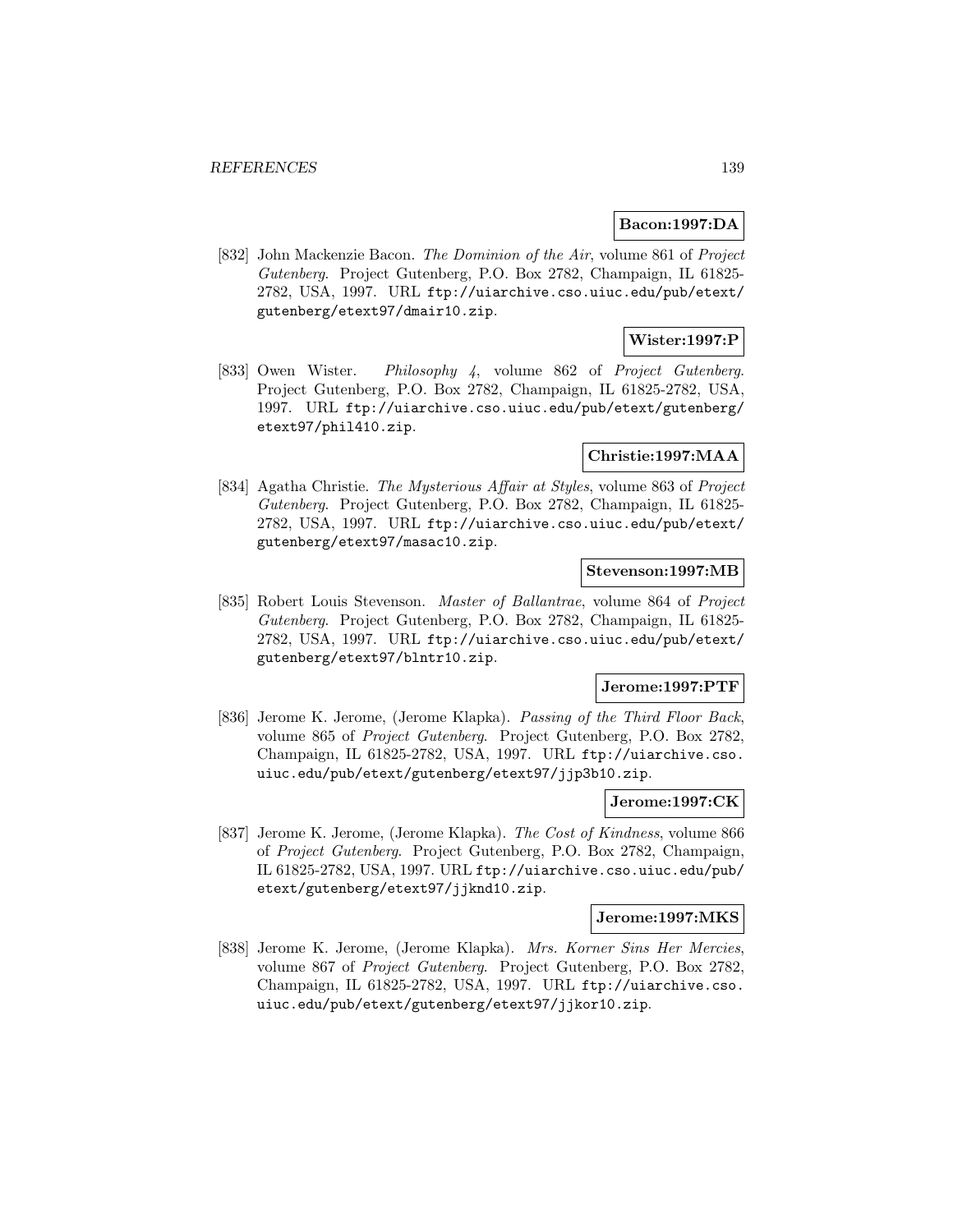#### **Jerome:1997:PJ**

[839] Jerome K. Jerome, (Jerome Klapka). The Philosopher's Joke, volume 868 of Project Gutenberg. Project Gutenberg, P.O. Box 2782, Champaign, IL 61825-2782, USA, 1997. URL ftp://uiarchive.cso.uiuc.edu/pub/ etext/gutenberg/etext97/jjphj10.zip.

### **Jerome:1997:SNS**

[840] Jerome K. Jerome, (Jerome Klapka). The Soul of Nicholas Snyders, volume 869 of Project Gutenberg. Project Gutenberg, P.O. Box 2782, Champaign, IL 61825-2782, USA, 1997. URL ftp://uiarchive.cso. uiuc.edu/pub/etext/gutenberg/etext97/jjsny10.zip.

#### **Jerome:1997:LUN**

[841] Jerome K. Jerome, (Jerome Klapka). The Love of Ulrich Nebendahl, volume 870 of Project Gutenberg. Project Gutenberg, P.O. Box 2782, Champaign, IL 61825-2782, USA, 1997. URL ftp://uiarchive.cso. uiuc.edu/pub/etext/gutenberg/etext97/jjulr10.zip.

## **Epictetus:1997:GSE**

[842] Epictetus. The Golden Sayings of Epictetus, volume 871 of Project Gutenberg. Project Gutenberg, P.O. Box 2782, Champaign, IL 61825- 2782, USA, 1997. URL ftp://uiarchive.cso.uiuc.edu/pub/etext/ gutenberg/etext97/epict10.zip.

#### **Dickens:1997:RP**

[843] Charles Dickens. Reprinted Pieces, volume 872 of Project Gutenberg. Project Gutenberg, P.O. Box 2782, Champaign, IL 61825-2782, USA, 1997. URL ftp://uiarchive.cso.uiuc.edu/pub/etext/gutenberg/ etext97/cdrpr10.zip.

## **Wilde:1997:HP**

[844] Oscar Wilde. A House of Pomegranates, volume 873 of Project Gutenberg. Project Gutenberg, P.O. Box 2782, Champaign, IL 61825- 2782, USA, 1997. URL ftp://uiarchive.cso.uiuc.edu/pub/etext/ gutenberg/etext97/hpomg10.zip.

#### **Vivian:1997:HA**

[845] Evelyn Charles Vivian. A History of Aeronautics, volume 874 of Project Gutenberg. Project Gutenberg, P.O. Box 2782, Champaign, IL 61825- 2782, USA, 1997. URL ftp://uiarchive.cso.uiuc.edu/pub/etext/ gutenberg/etext97/haero10.zip.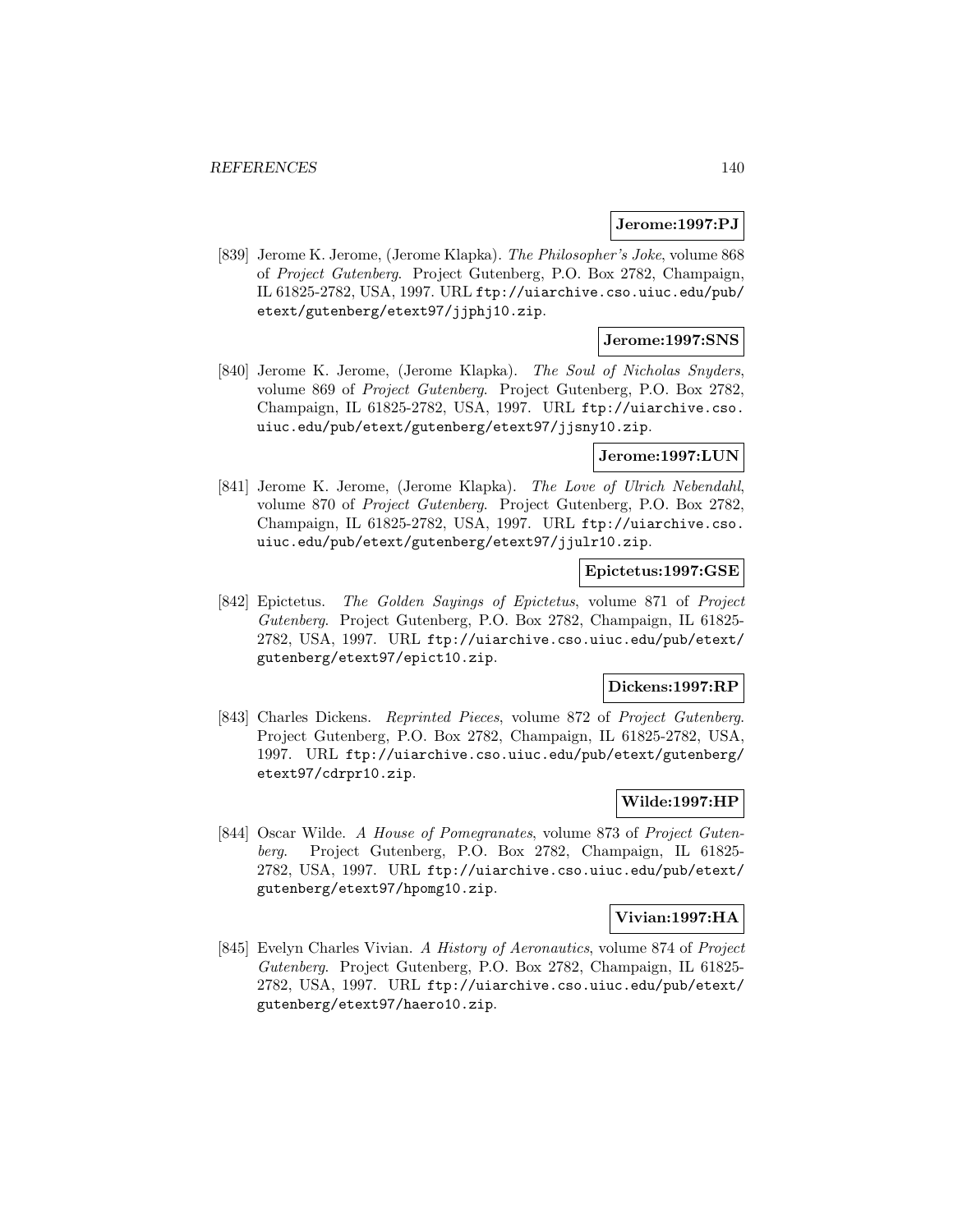### **Wilde:1997:DP**

[846] Oscar Wilde. The Duchess of Padua, volume 875 of Project Gutenberg. Project Gutenberg, P.O. Box 2782, Champaign, IL 61825-2782, USA, 1997. URL ftp://uiarchive.cso.uiuc.edu/pub/etext/gutenberg/ etext97/dpdua10.zip.

## **Davis:1997:LI**

[847] Rebecca Harding Davis. Life in the Iron-Mills, volume 876 of Project Gutenberg. Project Gutenberg, P.O. Box 2782, Champaign, IL 61825- 2782, USA, 1997. URL ftp://uiarchive.cso.uiuc.edu/pub/etext/ gutenberg/etext97/ironm10.zip.

## **Irving:1997:LB**

[848] Washington Irving. Little Britain, volume 877 of Project Gutenberg. Project Gutenberg, P.O. Box 2782, Champaign, IL 61825-2782, USA, 1997. URL ftp://uiarchive.cso.uiuc.edu/pub/etext/gutenberg/ etext97/lbrit10.zip.

## **Whittier:1997:YG**

[849] John Greenleaf Whittier. Yankee Gypsies, volume 878 of Project Gutenberg. Project Gutenberg, P.O. Box 2782, Champaign, IL 61825- 2782, USA, 1997. URL ftp://uiarchive.cso.uiuc.edu/pub/etext/ gutenberg/etext97/ynkgp10.zip.

#### **Whittier:1997:BC**

[850] John Greenleaf Whittier. The Boy Captives, volume 879 of Project Gutenberg. Project Gutenberg, P.O. Box 2782, Champaign, IL 61825- 2782, USA, 1997. URL ftp://uiarchive.cso.uiuc.edu/pub/etext/ gutenberg/etext97/bcptv10.zip.

### **Lowell:1997:MGA**

[851] James Russell Lowell. My Garden Acquaintance, volume 880 of Project Gutenberg. Project Gutenberg, P.O. Box 2782, Champaign, IL 61825- 2782, USA, 1997. URL ftp://uiarchive.cso.uiuc.edu/pub/etext/ gutenberg/etext97/mgacq10.zip.

#### **Stoddard:1997:LVH**

[852] Elizabeth Drew Stoddard. Lemorne Versus Huell, volume 881 of Project Gutenberg. Project Gutenberg, P.O. Box 2782, Champaign, IL 61825- 2782, USA, 1997. URL ftp://uiarchive.cso.uiuc.edu/pub/etext/ gutenberg/etext97/lvssh10.zip.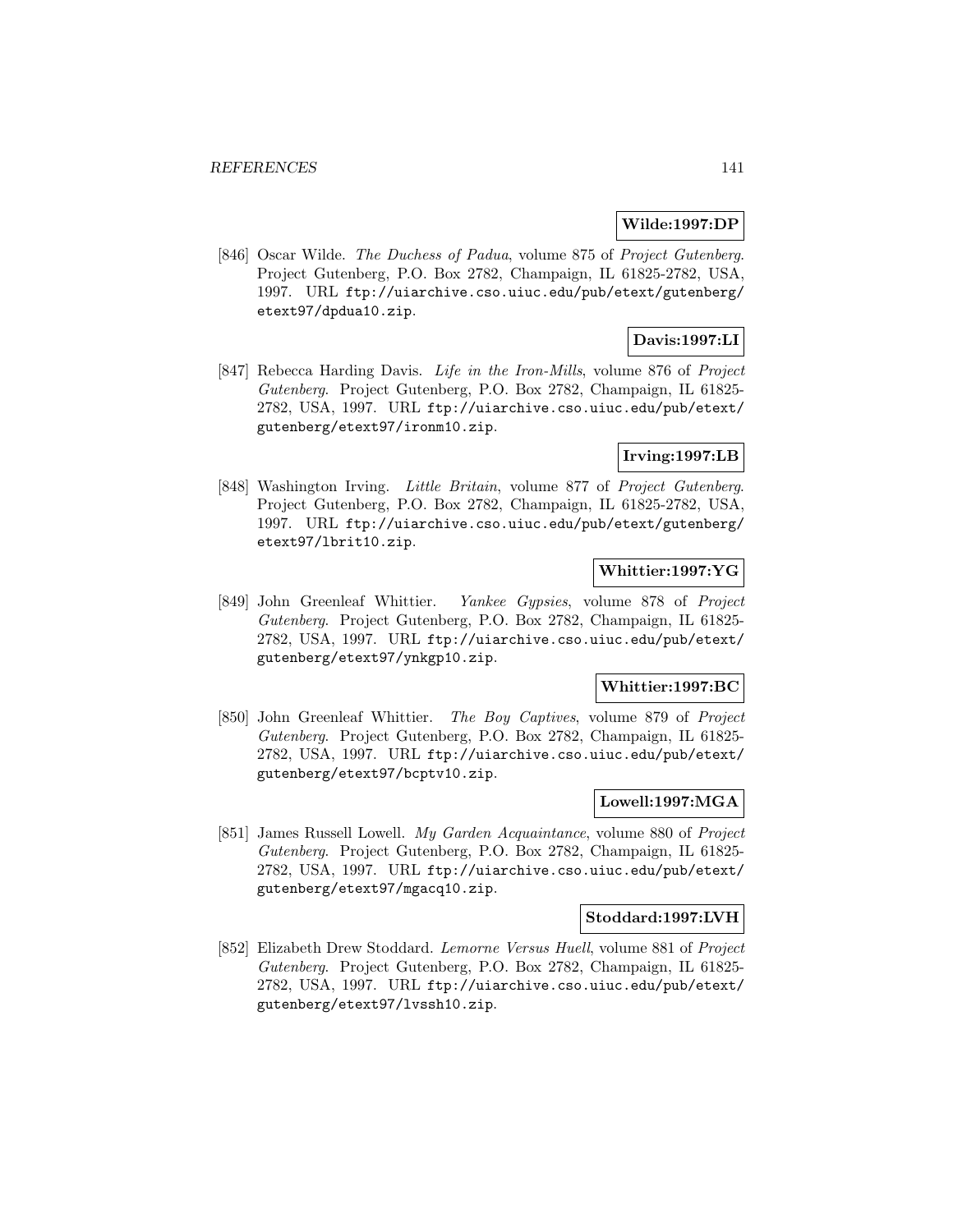#### **Dickens:1997:SB**

[853] Charles Dickens. Sketches by Boz, volume 882 of Project Gutenberg. Project Gutenberg, P.O. Box 2782, Champaign, IL 61825-2782, USA, 1997. URL ftp://uiarchive.cso.uiuc.edu/pub/etext/gutenberg/ etext97/sbboz10.zip.

### **Dickens:1997:OMF**

[854] Charles Dickens. Our Mutual Friend, volume 883 of Project Gutenberg. Project Gutenberg, P.O. Box 2782, Champaign, IL 61825-2782, USA, 1997. URL ftp://uiarchive.cso.uiuc.edu/pub/etext/gutenberg/ etext97/mfrnd10.zip.

### **MacKay:1997:MPD**

[855] Charles MacKay. Memoirs of Popular Delusions V3, volume 884 of Project Gutenberg. Project Gutenberg, P.O. Box 2782, Champaign, IL 61825-2782, USA, 1997. URL ftp://uiarchive.cso.uiuc.edu/pub/ etext/gutenberg/etext97/3ppdl10.zip.

## **Wilde:1997:IH**

[856] Oscar Wilde. An Ideal Husband, volume 885 of Project Gutenberg. Project Gutenberg, P.O. Box 2782, Champaign, IL 61825-2782, USA, 1997. URL ftp://uiarchive.cso.uiuc.edu/pub/etext/gutenberg/ etext97/ihsbn10.zip.

### **Gordon:1997:LC**

[857] Lady Duff Gordon. Letters from the Cape, volume 886 of Project Gutenberg. Project Gutenberg, P.O. Box 2782, Champaign, IL 61825- 2782, USA, 1997. URL ftp://uiarchive.cso.uiuc.edu/pub/etext/ gutenberg/etext97/lddfg10.zip.

### **Wilde:1997:I**

[858] Oscar Wilde. Intentions, volume 887 of Project Gutenberg. Project Gutenberg, P.O. Box 2782, Champaign, IL 61825-2782, USA, 1997. URL ftp://uiarchive.cso.uiuc.edu/pub/etext/gutenberg/etext97/ntntn10. zip.

#### **Dickens:1997:LTT**

[859] Charles Dickens. Lazy Tour of Two Idle Apprentices, volume 888 of Project Gutenberg. Project Gutenberg, P.O. Box 2782, Champaign, IL 61825-2782, USA, 1997. URL ftp://uiarchive.cso.uiuc.edu/pub/ etext/gutenberg/etext97/lttia10.zip.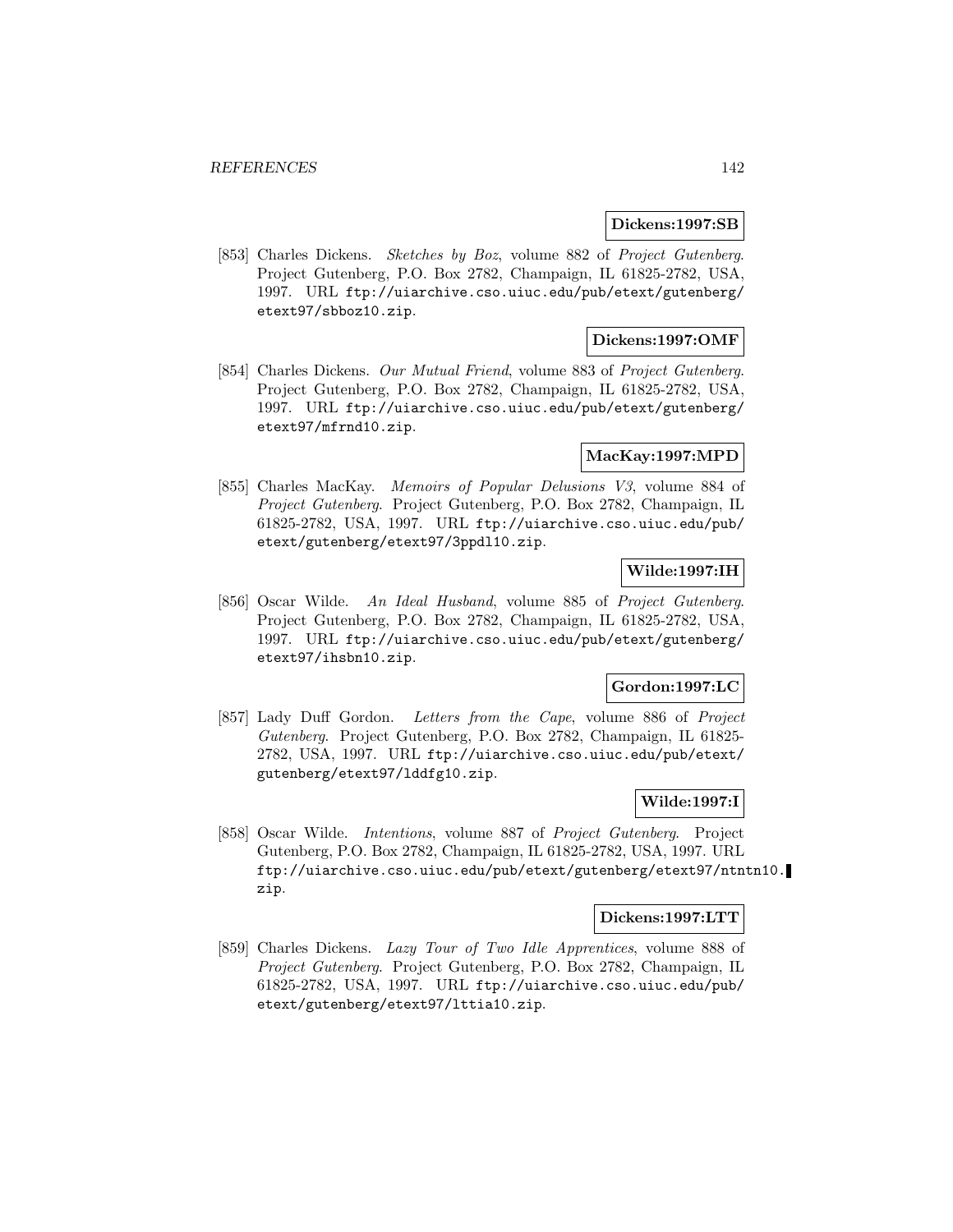## **Ling:1997:TYF**

[860] Princess Der Ling. Two Years in the Forbidden City, volume 889 of Project Gutenberg. Project Gutenberg, P.O. Box 2782, Champaign, IL 61825-2782, USA, 1997. URL ftp://uiarchive.cso.uiuc.edu/pub/ etext/gutenberg/etext97/tyifc10.zip.

## **Gibbon:1997:HDFa**

[861] Edward Gibbon. The History of the Decline and Fall Of The Roman Empire, volume 890–895 of Project Gutenberg. Project Gutenberg, P.O. Box 2782, Champaign, IL 61825-2782, USA, 1997. URL ftp://uiarchive. cso.uiuc.edu/pub/etext/gutenberg/etext97/dfre110.zip (V1) ; ftp://uiarchive.cso.uiuc.edu/pub/etext/gutenberg/etext97/ dfre210.zip (V2); ftp://uiarchive.cso.uiuc.edu/pub/etext/ gutenberg/etext97/dfre310.zip (V3); ftp://uiarchive.cso.uiuc. edu/pub/etext/gutenberg/etext97/dfre410.zip (V4); ftp://uiarchive. cso.uiuc.edu/pub/etext/gutenberg/etext97/dfre510.zip (V5) ; ftp://uiarchive.cso.uiuc.edu/pub/etext/gutenberg/etext97/ dfre610.zip (V6).

#### **Adams:1997:O**

[862] John Quincy Adams. Orations, volume 896 of Project Gutenberg. Project Gutenberg, P.O. Box 2782, Champaign, IL 61825-2782, USA, 1997. URL ftp://uiarchive.cso.uiuc.edu/pub/etext/gutenberg/ etext97/objqa10.zip.

### **Thackeray:1997:RR**

[863] William Makepeace Thackeray. The Rose and the Ring, volume 897 of Project Gutenberg. Project Gutenberg, P.O. Box 2782, Champaign, IL 61825-2782, USA, 1997. URL ftp://uiarchive.cso.uiuc.edu/pub/ etext/gutenberg/etext97/rsrng10.zip.

#### **James:1997:LM**

[864] Henry James. The Lesson of the Master, volume 898 of Project Gutenberg. Project Gutenberg, P.O. Box 2782, Champaign, IL 61825- 2782, USA, 1997. URL ftp://uiarchive.cso.uiuc.edu/pub/etext/ gutenberg/etext97/tlotm10.zip.

### **Marion:1997:WBA**

[865] F. (Fulgence) Marion. Wonderful Balloon Ascents, volume 899 of Project Gutenberg. Project Gutenberg, P.O. Box 2782, Champaign, IL 61825- 2782, USA, 1997. URL ftp://uiarchive.cso.uiuc.edu/pub/etext/ gutenberg/etext97/wonba10.zip.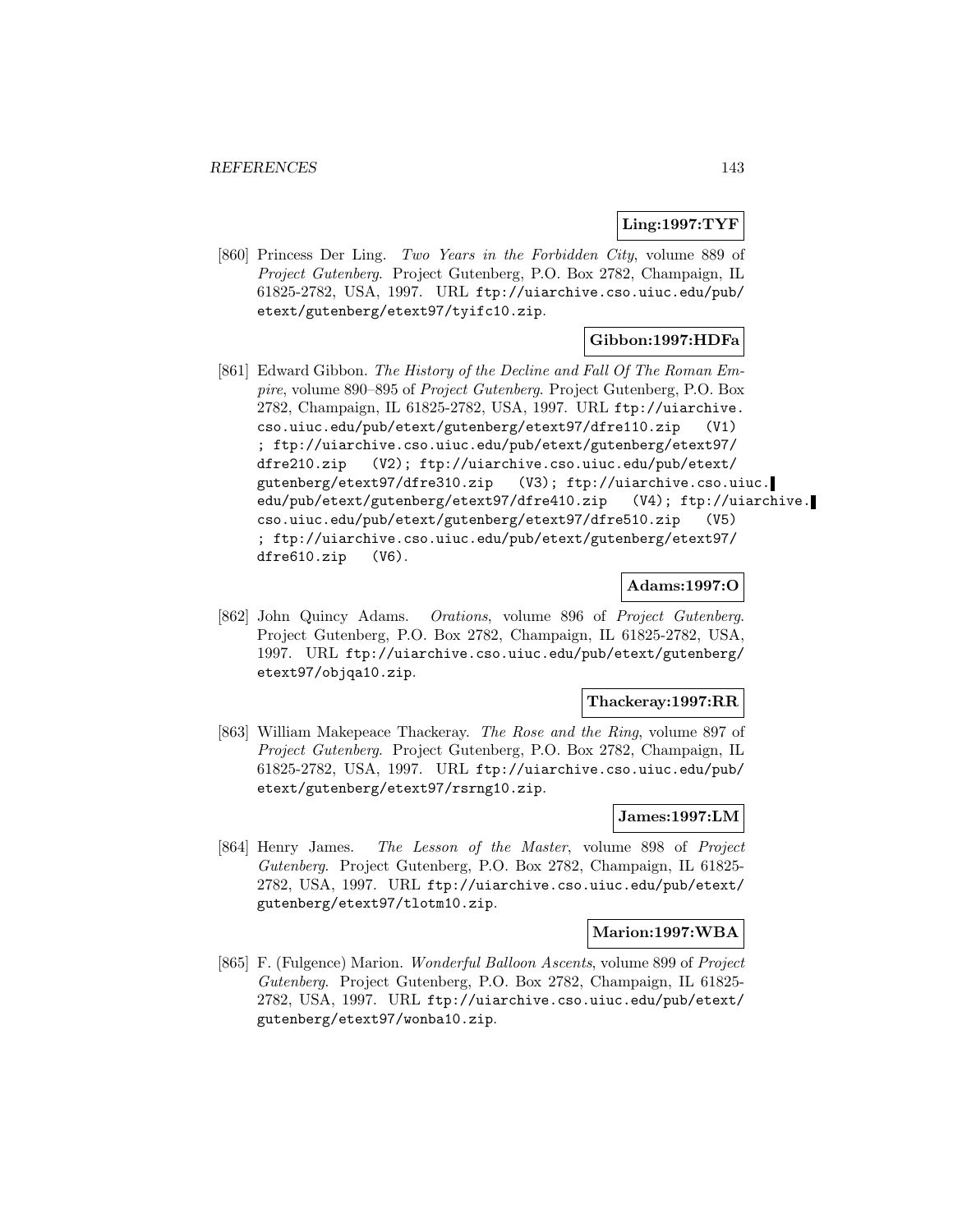#### **Gibbon:1997:HDFb**

[866] Edward Gibbon. The History of the Decline and Fall Of The Roman Empire, volume 900 of Project Gutenberg. Project Gutenberg, P.O. Box 2782, Champaign, IL 61825-2782, USA, 1997. URL ftp://uiarchive. cso.uiuc.edu/pub/etext/gutenberg/etext97/dfr310.zip.

## **Marlowe:1997:JM**

[867] Christopher Marlowe. The Jew of Malta, volume 901 of Project Gutenberg. Project Gutenberg, P.O. Box 2782, Champaign, IL 61825- 2782, USA, 1997. URL ftp://uiarchive.cso.uiuc.edu/pub/etext/ gutenberg/etext97/jmlta10.zip.

## **Wilde:1997:HPO**

[868] Oscar Wilde. The Happy Prince and Other Tales, volume 902 of Project Gutenberg. Project Gutenberg, P.O. Box 2782, Champaign, IL 61825- 2782, USA, 1997. URL ftp://uiarchive.cso.uiuc.edu/pub/etext/ gutenberg/etext97/hpaot10.zip.

## **ConanDoyle:1997:WC**

[869] Sir Arthur Conan Doyle. The White Company, volume 903 of Project Gutenberg. Project Gutenberg, P.O. Box 2782, Champaign, IL 61825- 2782, USA, 1997. URL ftp://uiarchive.cso.uiuc.edu/pub/etext/ gutenberg/etext97/whtco10.zip.

#### **Stratton-Porter:1997:HFD**

[870] Gene Stratton-Porter. Her Father's Daughter, volume 904 of Project Gutenberg. Project Gutenberg, P.O. Box 2782, Champaign, IL 61825- 2782, USA, 1997. URL ftp://uiarchive.cso.uiuc.edu/pub/etext/ gutenberg/etext97/hfdtr10.zip.

### **Dana:1997:WL**

[871] Marvin Dana. Within the Law, volume 905 of Project Gutenberg. Project Gutenberg, P.O. Box 2782, Champaign, IL 61825-2782, USA, 1997. URL ftp://uiarchive.cso.uiuc.edu/pub/etext/gutenberg/ etext97/wnlaw10.zip.

#### **Lowell:1997:AL**

[872] James Russell Lowell. Abraham Lincoln, volume 906 of Project Gutenberg. Project Gutenberg, P.O. Box 2782, Champaign, IL 61825- 2782, USA, 1997. URL ftp://uiarchive.cso.uiuc.edu/pub/etext/ gutenberg/etext97/1lncn10.zip.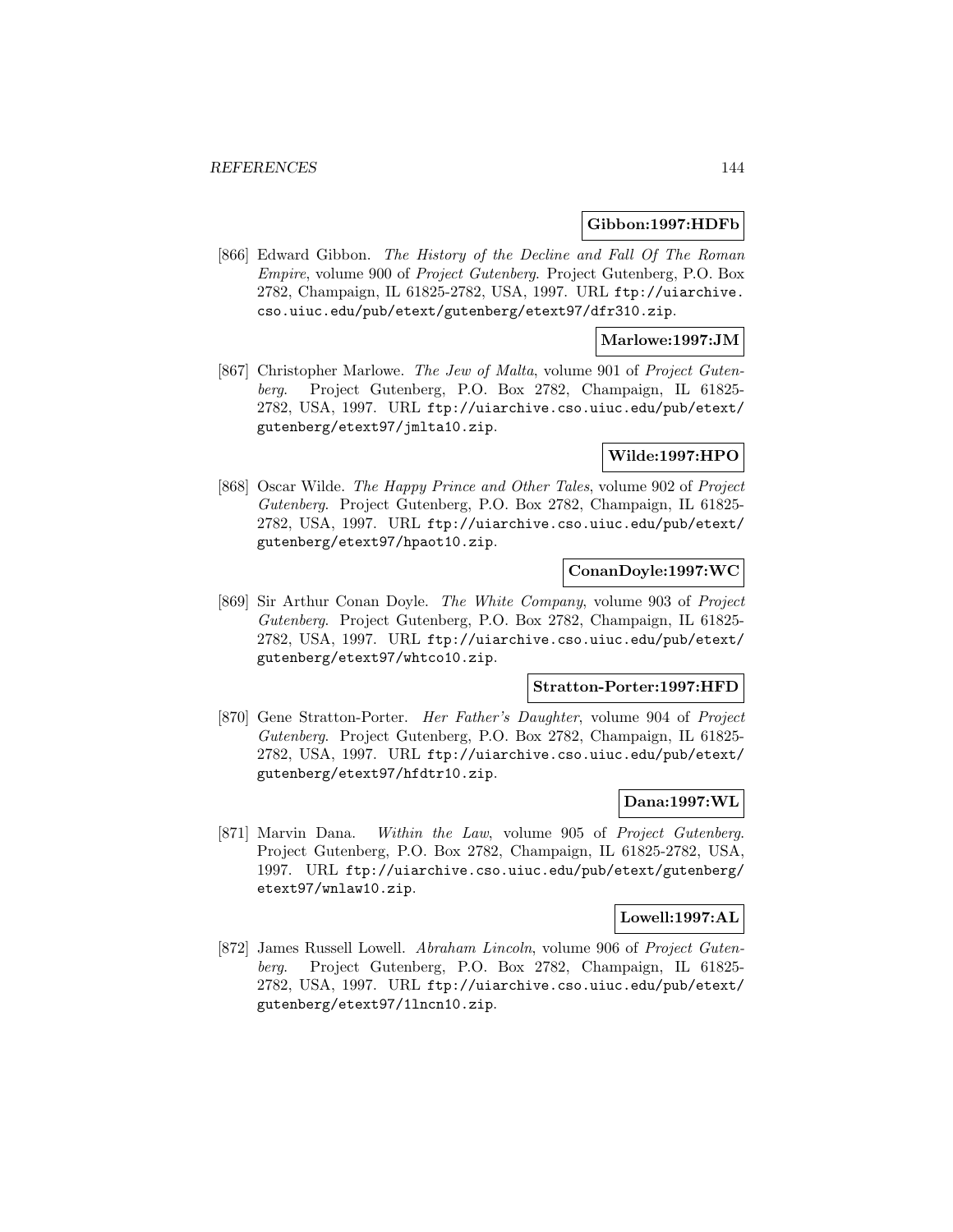#### **Jackman:1997:FM**

[873] William James Jackman. Flying Machine, volume 907 of Project Gutenberg. Project Gutenberg, P.O. Box 2782, Champaign, IL 61825- 2782, USA, 1997. URL ftp://uiarchive.cso.uiuc.edu/pub/etext/ gutenberg/etext97/flymc10.zip.

### **Shaw:1997:TPC**

[874] George Bernard Shaw. Treatise on Parents and Children, volume 908 of Project Gutenberg. Project Gutenberg, P.O. Box 2782, Champaign, IL 61825-2782, USA, 1997. URL ftp://uiarchive.cso.uiuc.edu/pub/ etext/gutenberg/etext97/topac10.zip.

### **Filson:1997:ACD**

[875] John Filson. Adventures of Col. Daniel Boone, volume 909 of Project Gutenberg. Project Gutenberg, P.O. Box 2782, Champaign, IL 61825- 2782, USA, 1997. URL ftp://uiarchive.cso.uiuc.edu/pub/etext/ gutenberg/etext97/1boon10.zip.

# **London:1997:WF**

[876] Jack London. White Fang, volume 910 of Project Gutenberg. Project Gutenberg, P.O. Box 2782, Champaign, IL 61825-2782, USA, 1997. URL ftp://uiarchive.cso.uiuc.edu/pub/etext/gutenberg/ etext97/wtfng10.zip.

#### **London:1997:TFP**

[877] Jack London. Tales of the Fish Patrol, volume 911 of Project Gutenberg. Project Gutenberg, P.O. Box 2782, Champaign, IL 61825-2782, USA, 1997. URL ftp://uiarchive.cso.uiuc.edu/pub/etext/gutenberg/ etext97/totfp10.zip.

## **Dickens:1997:MOS**

[878] Charles Dickens. Mudfog and Other Sketches, volume 912 of Project Gutenberg. Project Gutenberg, P.O. Box 2782, Champaign, IL 61825- 2782, USA, 1997. URL ftp://uiarchive.cso.uiuc.edu/pub/etext/ gutenberg/etext97/mdfog10.zip.

#### **Lermontov:1997:HOT**

[879] Mikhail Yurevich Lermontov. A Hero of Our Time, volume 913 of Project Gutenberg. Project Gutenberg, P.O. Box 2782, Champaign, IL 61825- 2782, USA, 1997. URL ftp://uiarchive.cso.uiuc.edu/pub/etext/ gutenberg/etext97/ahero10.zip.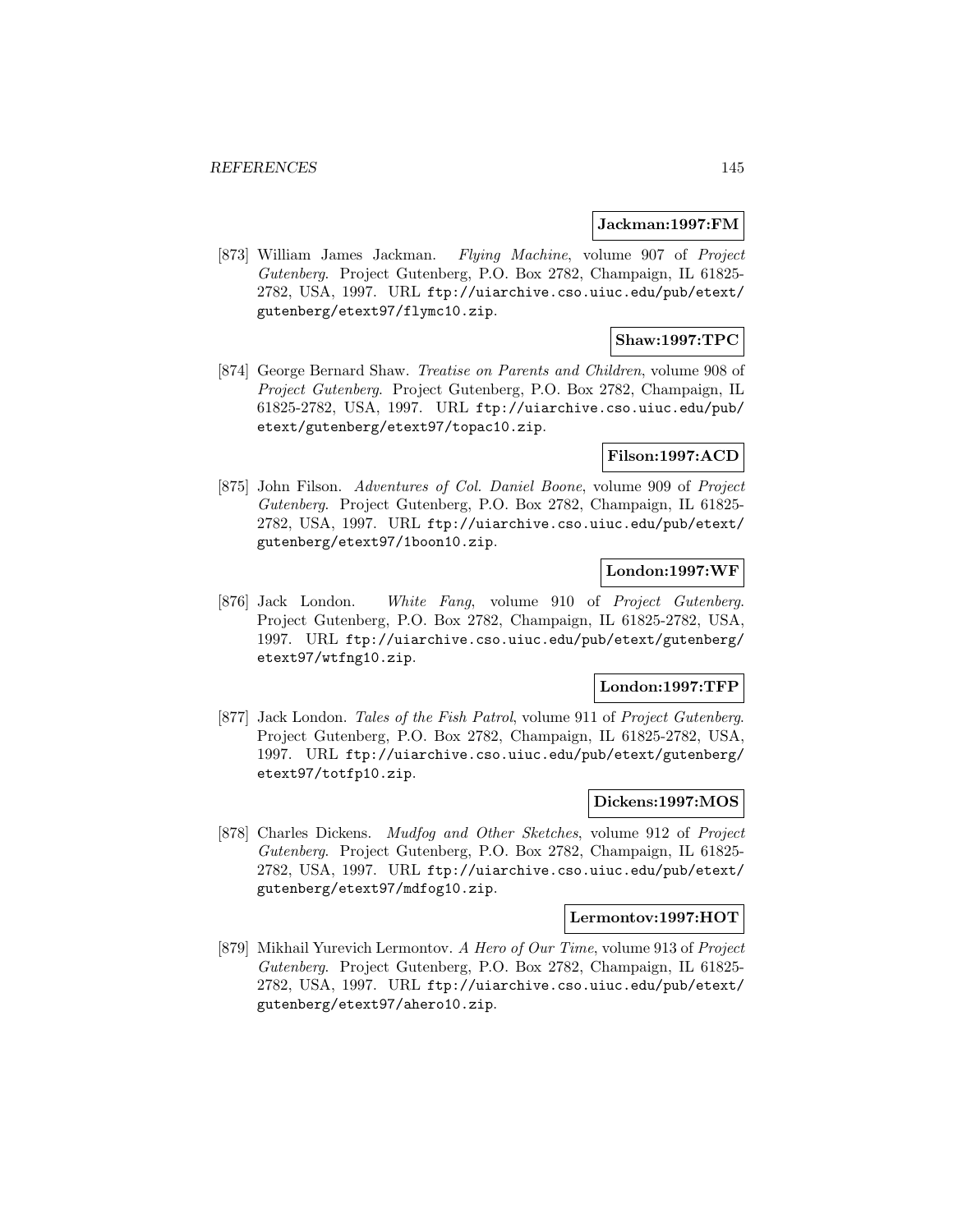#### **Dickens:1997:UT**

[880] Charles Dickens. The Uncommercial Traveller, volume 914 of Project Gutenberg. Project Gutenberg, P.O. Box 2782, Champaign, IL 61825- 2782, USA, 1997. URL ftp://uiarchive.cso.uiuc.edu/pub/etext/ gutenberg/etext97/unctr10.zip.

## **Hazeltine:1997:LWC**

[881] Alice Isabel Hazeltine. Library Work with Children, volume 915 of Project Gutenberg. Project Gutenberg, P.O. Box 2782, Champaign, IL 61825- 2782, USA, 1997. URL ftp://uiarchive.cso.uiuc.edu/pub/etext/ gutenberg/etext97/lwwch10.zip.

#### **Dickens:1997:SYC**

[882] Charles Dickens. Sketches of Young Couples, volume 916 of Project Gutenberg. Project Gutenberg, P.O. Box 2782, Champaign, IL 61825- 2782, USA, 1997. URL ftp://uiarchive.cso.uiuc.edu/pub/etext/ gutenberg/etext97/yngcp10.zip.

# **Dickens:1997:BRR**

[883] Charles Dickens. Barnaby Rudge, 80's Riots, volume 917 of Project Gutenberg. Project Gutenberg, P.O. Box 2782, Champaign, IL 61825- 2782, USA, 1997. URL ftp://uiarchive.cso.uiuc.edu/pub/etext/ gutenberg/etext97/rudge10.zip.

#### **Dickens:1997:SYG**

[884] Charles Dickens. Sketches of Young Gentlemen, volume 918 of Project Gutenberg. Project Gutenberg, P.O. Box 2782, Champaign, IL 61825- 2782, USA, 1997. URL ftp://uiarchive.cso.uiuc.edu/pub/etext/ gutenberg/etext97/skygm10.zip.

### **Spinoza:1997:Ea**

[885] Benedict de Spinoza. Ethics, volume 919 of Project Gutenberg. Project Gutenberg, P.O. Box 2782, Champaign, IL 61825-2782, USA, 1997. URL ftp://uiarchive.cso.uiuc.edu/pub/etext/gutenberg/ etext97/1spne10.zip.

#### **Spinoza:1997:Eb**

[886] Benedict de Spinoza. Ethics, volume 920 of Project Gutenberg. Project Gutenberg, P.O. Box 2782, Champaign, IL 61825-2782, USA, 1997. URL ftp://uiarchive.cso.uiuc.edu/pub/etext/gutenberg/ etext97/2spne10.zip.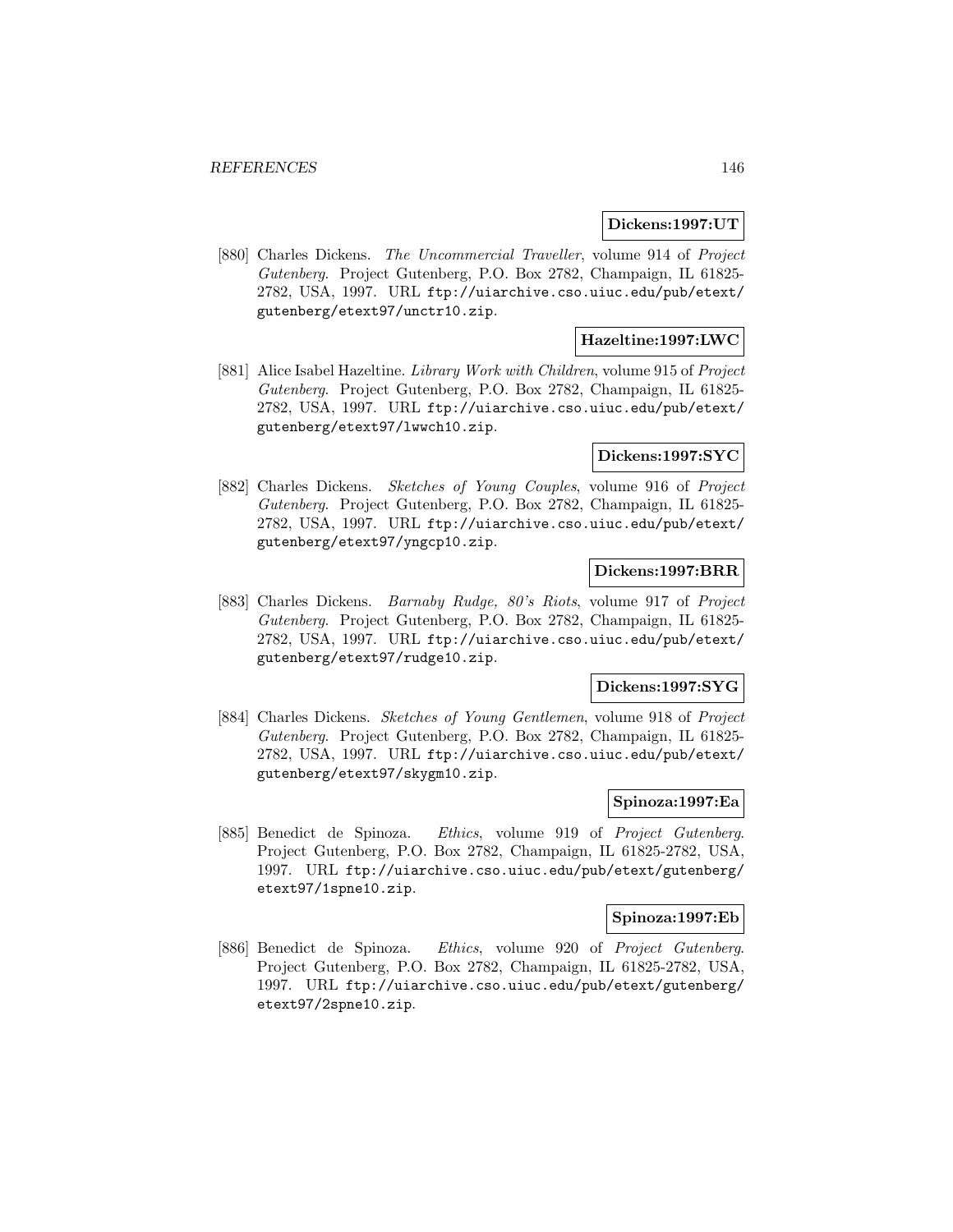## **Wilde:1997:P**

[887] Oscar Wilde. De Profundis, volume 921 of Project Gutenberg. Project Gutenberg, P.O. Box 2782, Champaign, IL 61825-2782, USA, 1997. URL ftp://uiarchive.cso.uiuc.edu/pub/etext/gutenberg/ etext97/dprof10.zip.

## **Dickens:1997:SUT**

[888] Charles Dickens. Sunday Under Three Heads, volume 922 of Project Gutenberg. Project Gutenberg, P.O. Box 2782, Champaign, IL 61825- 2782, USA, 1997. URL ftp://uiarchive.cso.uiuc.edu/pub/etext/ gutenberg/etext97/suths10.zip.

### **James:1997:LFM**

[889] William Dobein James. Life of Francis Marion, volume 923 of Project Gutenberg. Project Gutenberg, P.O. Box 2782, Champaign, IL 61825- 2782, USA, 1997. URL ftp://uiarchive.cso.uiuc.edu/pub/etext/ gutenberg/etext97/jjmar11.zip.

### **Dickens:1997:BRA**

[890] Charles Dickens. To Be Read At Dusk, volume 924 of Project Gutenberg. Project Gutenberg, P.O. Box 2782, Champaign, IL 61825-2782, USA, 1997. URL ftp://uiarchive.cso.uiuc.edu/pub/etext/gutenberg/ etext97/rddsk10.zip.

#### **Anonymous:1997:USP**

[891] Anonymous. United States Presidents' Inaugural Speeches, volume 925 of Project Gutenberg. Project Gutenberg, P.O. Box 2782, Champaign, IL 61825-2782, USA, 1997. URL ftp://uiarchive.cso.uiuc.edu/pub/ etext/gutenberg/etext97/uspis10.zip.

## **Miller:1997:DI**

[892] Gustavus Hindman Miller. 10,000 Dreams Interpreted, volume 926 of Project Gutenberg. Project Gutenberg, P.O. Box 2782, Champaign, IL 61825-2782, USA, 1997. URL ftp://uiarchive.cso.uiuc.edu/pub/ etext/gutenberg/etext97/drmnt10.zip.

#### **Dickens:1997:L**

[893] Charles Dickens. The Lamplighter, volume 927 of Project Gutenberg. Project Gutenberg, P.O. Box 2782, Champaign, IL 61825-2782, USA, 1997. URL ftp://uiarchive.cso.uiuc.edu/pub/etext/gutenberg/ etext97/lmplt10.zip.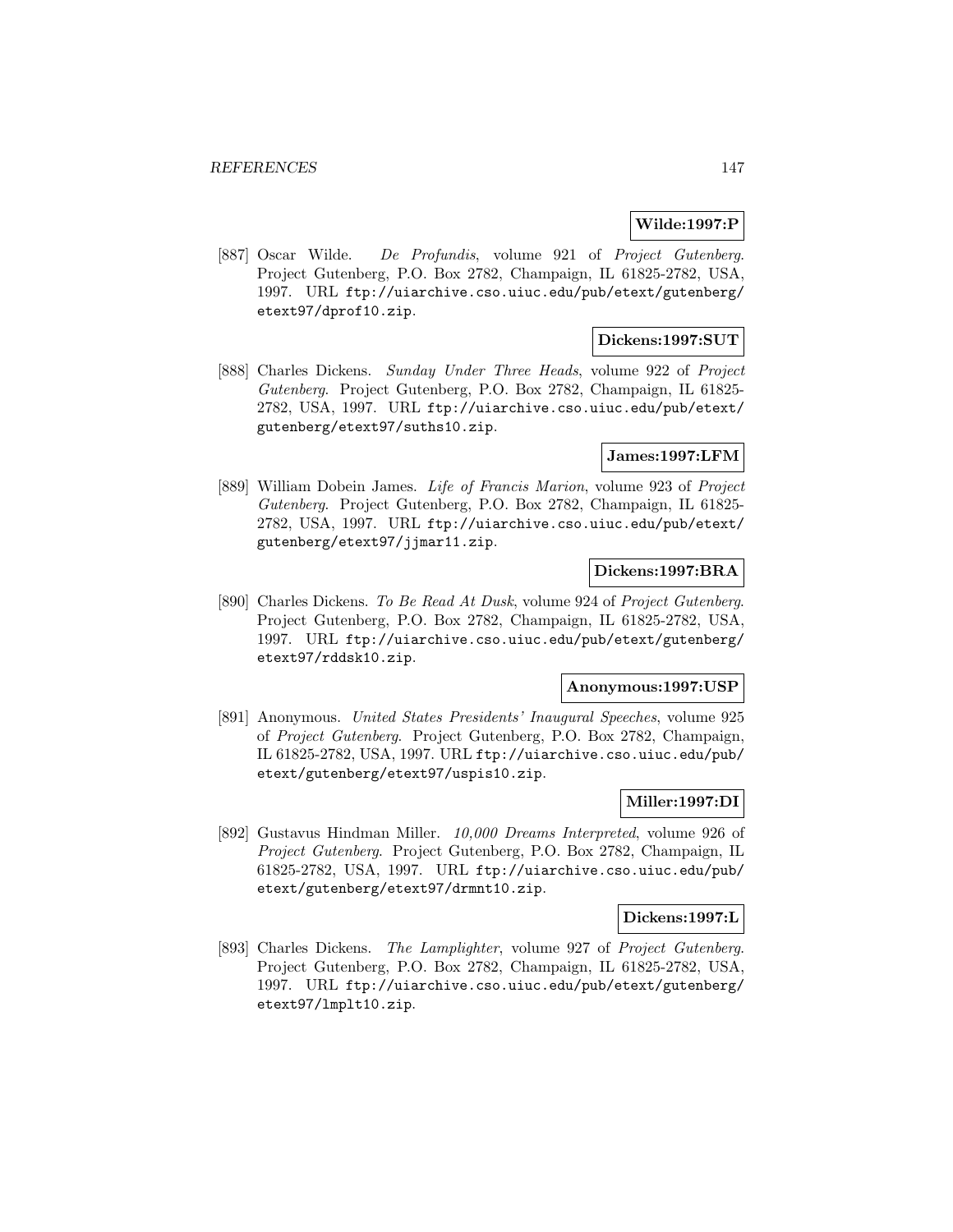#### **Carroll:1997:AWH**

[894] Lewis Carroll. Alice In Wonderland, HTML Version of 30th Edition, volume 928 of Project Gutenberg. Project Gutenberg, P.O. Box 2782, Champaign, IL 61825-2782, USA, 1997. URL ftp://uiarchive.cso. uiuc.edu/pub/etext/gutenberg/etext97/alice30h.htm; ftp:// uiarchive.cso.uiuc.edu/pub/etext/gutenberg/etext97/alice30h. zip.

### **StJude:1997:CF**

[895] St. Jude. The Cyberpunk Fakebook, volume 929 of Project Gutenberg. Project Gutenberg, P.O. Box 2782, Champaign, IL 61825-2782, USA, 1997. URL ftp://uiarchive.cso.uiuc.edu/pub/etext/gutenberg/ etext97/fakeb10.zip.

## **Water:1997:CD**

[896] Mrs. W. G. Water. The Cook's Decameron, volume 930 of Project Gutenberg. Project Gutenberg, P.O. Box 2782, Champaign, IL 61825- 2782, USA, 1997. URL ftp://uiarchive.cso.uiuc.edu/pub/etext/ gutenberg/etext97/ckdec10.zip.

## **Gilbert:1997:BB**

[897] W. S. (William Schwenck) Gilbert. The Bab Ballads, volume 931 of Project Gutenberg. Project Gutenberg, P.O. Box 2782, Champaign, IL 61825-2782, USA, 1997. URL ftp://uiarchive.cso.uiuc.edu/pub/ etext/gutenberg/etext97/2babb10.zip.

### **Poe:1997:FHU**

[898] Edgar Allan Poe. Fall of the House of Usher, volume 932 of Project Gutenberg. Project Gutenberg, P.O. Box 2782, Champaign, IL 61825- 2782, USA, 1997. URL ftp://uiarchive.cso.uiuc.edu/pub/etext/ gutenberg/etext97/usher10.zip.

## **Gilbert:1997:MBB**

[899] W. S. (William Schwenck) Gilbert. More Bab Ballads, volume 933 of Project Gutenberg. Project Gutenberg, P.O. Box 2782, Champaign, IL 61825-2782, USA, 1997. URL ftp://uiarchive.cso.uiuc.edu/pub/ etext/gutenberg/etext97/3babb10.zip.

#### **Gilbert:1997:SS**

[900] W. S. (William Schwenck) Gilbert. Songs of a Savoyard, volume 934 of Project Gutenberg. Project Gutenberg, P.O. Box 2782, Champaign, IL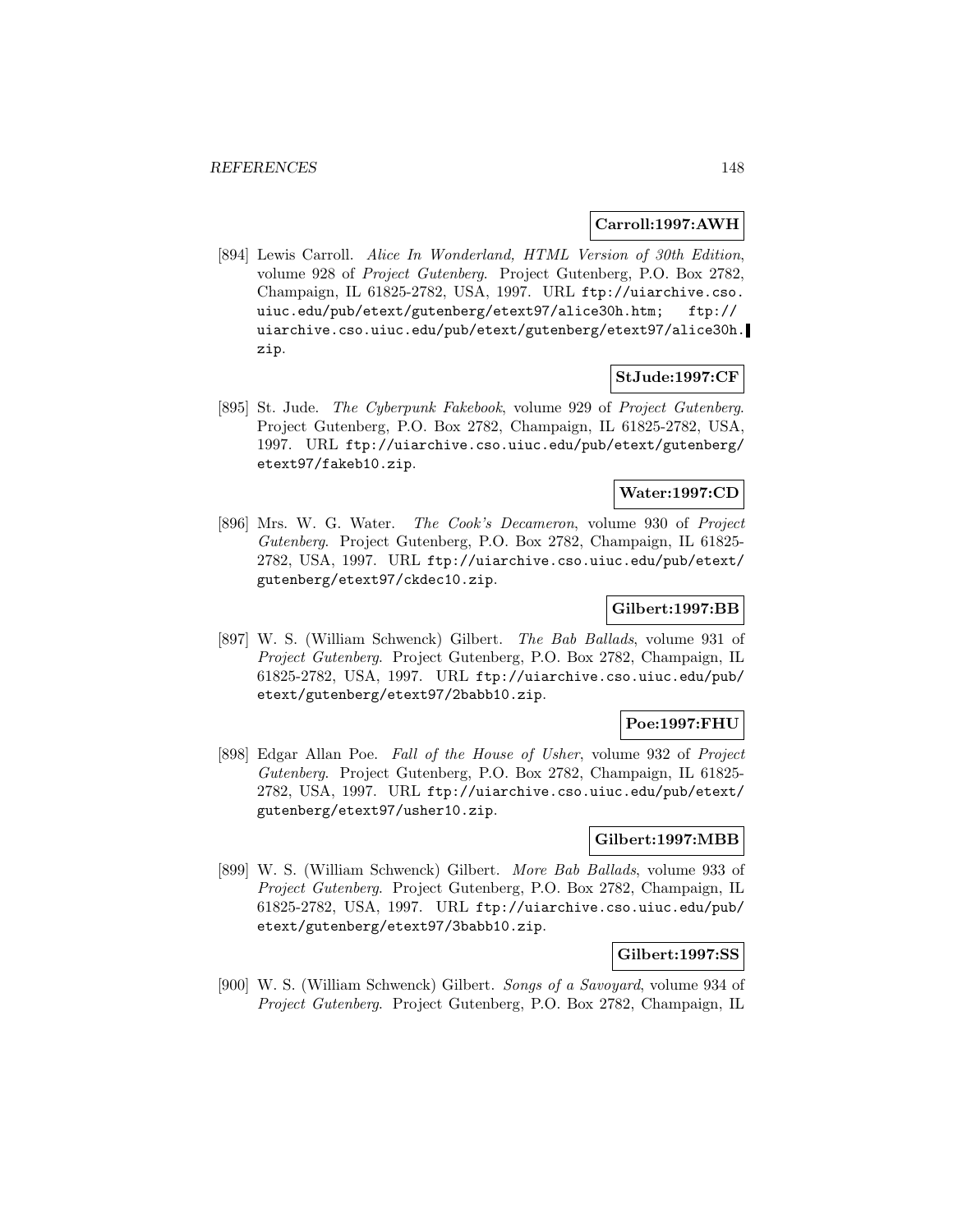61825-2782, USA, 1997. URL ftp://uiarchive.cso.uiuc.edu/pub/ etext/gutenberg/etext97/svyrd10.zip.

### **Smiles:1997:SHC**

[901] Samuel Smiles. Self Help; Conduct and Perseverance, volume 935 of Project Gutenberg. Project Gutenberg, P.O. Box 2782, Champaign, IL 61825-2782, USA, 1997. URL ftp://uiarchive.cso.uiuc.edu/pub/ etext/gutenberg/etext97/selfh10.zip.

## **Wiggin:1997:VW**

[902] Kate Douglas Smith Wiggin. The Village Watch-Tower, volume 936 of Project Gutenberg. Project Gutenberg, P.O. Box 2782, Champaign, IL 61825-2782, USA, 1997. URL ftp://uiarchive.cso.uiuc.edu/pub/ etext/gutenberg/etext97/vilwt10.zip.

### **Ryan:1997:PPR**

[903] Kenneth Ryan, Father. Poems: Patriotic, Religious, etc., volume 937 of Project Gutenberg. Project Gutenberg, P.O. Box 2782, Champaign, IL 61825-2782, USA, 1997. URL ftp://uiarchive.cso.uiuc.edu/pub/ etext/gutenberg/etext97/fryan10.zip.

## **Bower:1997:GI**

[904] B. M. Bower. Good Indian, volume 938 of Project Gutenberg. Project Gutenberg, P.O. Box 2782, Champaign, IL 61825-2782, USA, 1997. URL ftp://uiarchive.cso.uiuc.edu/pub/etext/gutenberg/ etext97/gndin10.zip.

### **Smiles:1997:LTT**

[905] Samuel Smiles. Life of Thomas Telford, volume 939 of Project Gutenberg. Project Gutenberg, P.O. Box 2782, Champaign, IL 61825-2782, USA, 1997. URL ftp://uiarchive.cso.uiuc.edu/pub/etext/gutenberg/ etext97/tlfrd10.zip.

# **Cooper:1997:LM**

[906] James Fenimore Cooper. Last of the Mohicans, volume 940 of Project Gutenberg. Project Gutenberg, P.O. Box 2782, Champaign, IL 61825- 2782, USA, 1997. URL ftp://uiarchive.cso.uiuc.edu/pub/etext/ gutenberg/etext97/mohic10.zip.

### **Guest:1997:JF**

[907] Edgar A. (Edgar Albert) Guest. Just Folks, volume 941 of Project Gutenberg. Project Gutenberg, P.O. Box 2782, Champaign, IL 61825-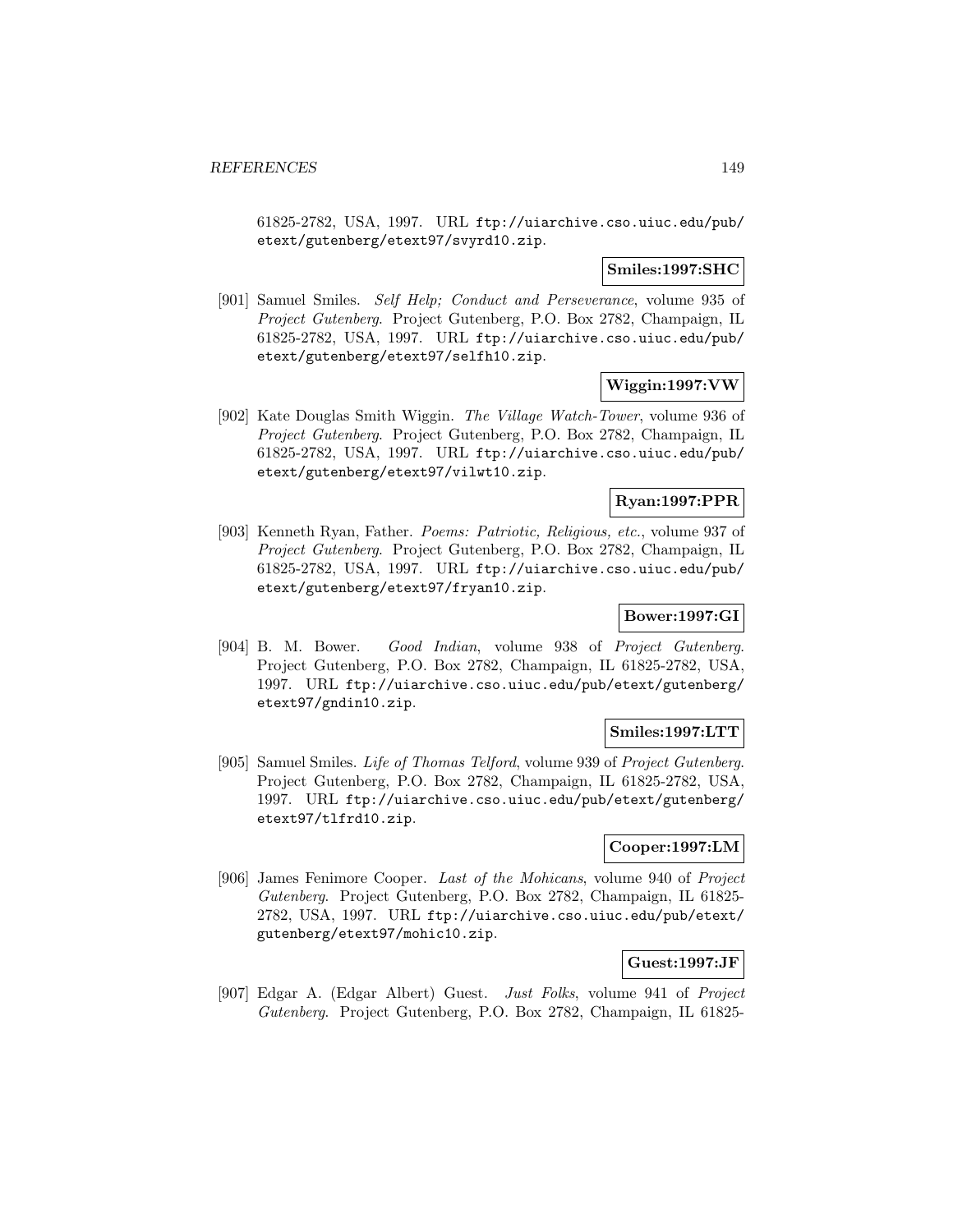2782, USA, 1997. URL ftp://uiarchive.cso.uiuc.edu/pub/etext/ gutenberg/etext97/jfolk10.zip.

## **Hudson:1997:GM**

[908] W. H. (William Henry) Hudson. Green Mansions, volume 942 of Project Gutenberg. Project Gutenberg, P.O. Box 2782, Champaign, IL 61825- 2782, USA, 1997. URL ftp://uiarchive.cso.uiuc.edu/pub/etext/ gutenberg/etext97/gmans10.zip.

### **Shaw:1997:M**

[909] George Bernard Shaw. Misalliance, volume 943 of Project Gutenberg. Project Gutenberg, P.O. Box 2782, Champaign, IL 61825-2782, USA, 1997. URL ftp://uiarchive.cso.uiuc.edu/pub/etext/gutenberg/ etext97/msali10.zip.

## **Darwin:1997:VB**

[910] Charles Darwin. The Voyage of the Beagle, volume 944 of Project Gutenberg. Project Gutenberg, P.O. Box 2782, Champaign, IL 61825- 2782, USA, 1997. URL ftp://uiarchive.cso.uiuc.edu/pub/etext/ gutenberg/etext97/vbgle10.zip.

## **Haldeman-Julius:1997:D**

[911] E. (Emanuel) Haldeman-Julius. Dust, volume 945 of Project Gutenberg. Project Gutenberg, P.O. Box 2782, Champaign, IL 61825-2782, USA, 1997. URL ftp://uiarchive.cso.uiuc.edu/pub/etext/gutenberg/ etext97/dsthj10.zip.

### **Austen:1997:LS**

[912] Jane Austen. Lady Susan, volume 946 of Project Gutenberg. Project Gutenberg, P.O. Box 2782, Champaign, IL 61825-2782, USA, 1997. URL ftp://uiarchive.cso.uiuc.edu/pub/etext/gutenberg/ etext97/lsusn10.zip.

## **Southey:1997:LHL**

[913] Robert Southey. The Life of Horatio Lord Nelson, volume 947 of Project Gutenberg. Project Gutenberg, P.O. Box 2782, Champaign, IL 61825- 2782, USA, 1997. URL ftp://uiarchive.cso.uiuc.edu/pub/etext/ gutenberg/etext97/hnlsn10.zip.

### **Spinoza:1997:Ec**

[914] Benedict de Spinoza. Ethics, volume 948 of Project Gutenberg. Project Gutenberg, P.O. Box 2782, Champaign, IL 61825-2782, USA,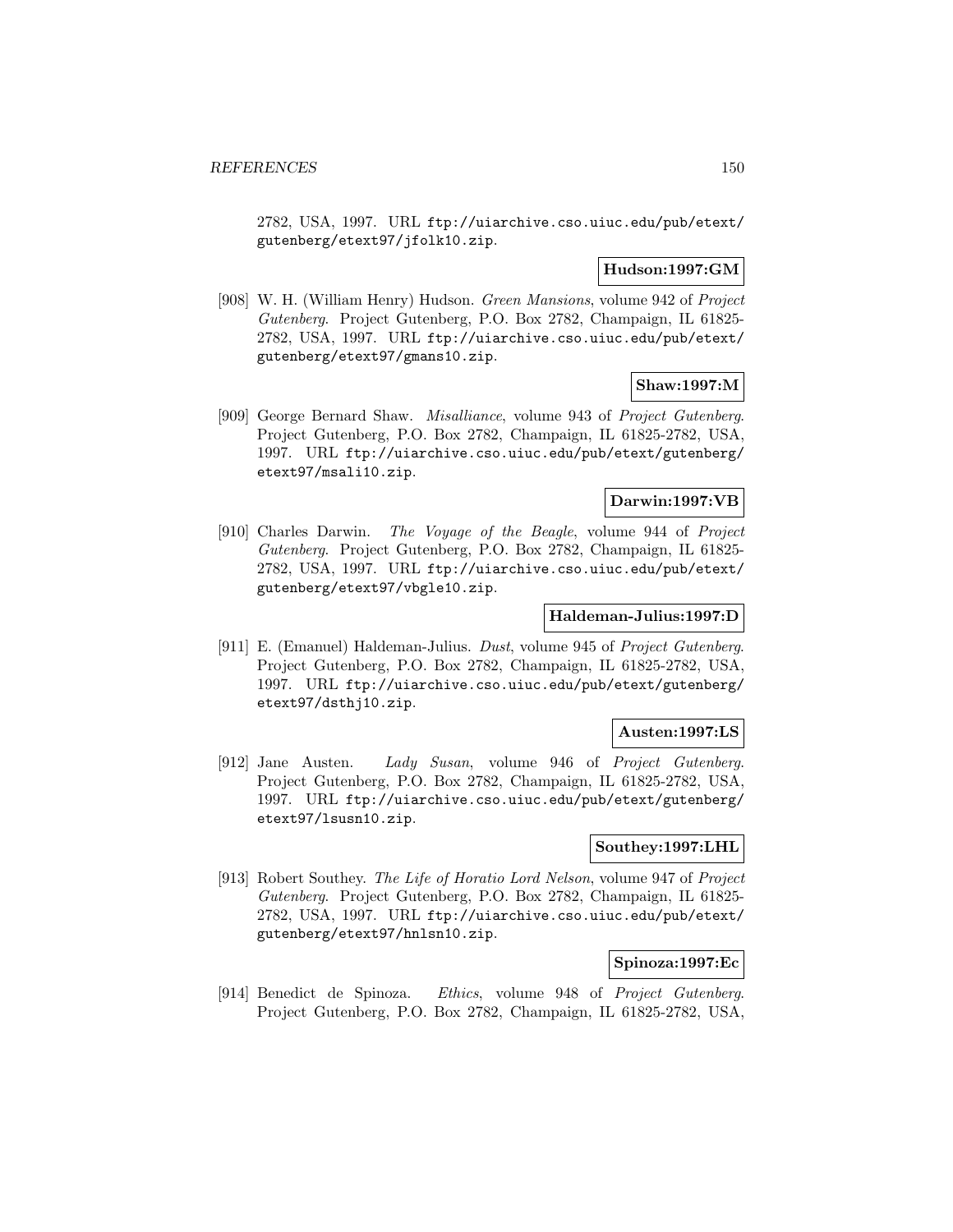1997. URL ftp://uiarchive.cso.uiuc.edu/pub/etext/gutenberg/ etext97/3spne10.zip.

#### **Appleton:1997:TSHa**

[915] Victor Appleton. Tom Swift and his Submarine Boat, volume 949 of Project Gutenberg. Project Gutenberg, P.O. Box 2782, Champaign, IL 61825-2782, USA, 1997. URL ftp://uiarchive.cso.uiuc.edu/pub/ etext/gutenberg/etext97/04tom10.zip.

#### **Appleton:1997:TSHb**

[916] Victor Appleton. Tom Swift and his Electric Runabout, volume 950 of Project Gutenberg. Project Gutenberg, P.O. Box 2782, Champaign, IL 61825-2782, USA, 1997. URL ftp://uiarchive.cso.uiuc.edu/pub/ etext/gutenberg/etext97/05tom10.zip.

#### **Appleton:1997:TSHc**

[917] Victor Appleton. Tom Swift and his Sky Racer, volume 951 of Project Gutenberg. Project Gutenberg, P.O. Box 2782, Champaign, IL 61825- 2782, USA, 1997. URL ftp://uiarchive.cso.uiuc.edu/pub/etext/ gutenberg/etext97/09tom10.zip.

## **Appleton:1997:TSHd**

[918] Victor Appleton. Tom Swift and his Air Glider, volume 952 of Project Gutenberg. Project Gutenberg, P.O. Box 2782, Champaign, IL 61825- 2782, USA, 1997. URL ftp://uiarchive.cso.uiuc.edu/pub/etext/ gutenberg/etext97/12tom10.zip.

#### **Appleton:1997:TSHe**

[919] Victor Appleton. Tom Swift and his Big Tunnel, volume 953 of Project Gutenberg. Project Gutenberg, P.O. Box 2782, Champaign, IL 61825- 2782, USA, 1997. URL ftp://uiarchive.cso.uiuc.edu/pub/etext/ gutenberg/etext97/19tom10.zip.

## **Appleton:1997:TSHf**

[920] Victor Appleton. Tom Swift and his War Tank, volume 954 of Project Gutenberg. Project Gutenberg, P.O. Box 2782, Champaign, IL 61825- 2782, USA, 1997. URL ftp://uiarchive.cso.uiuc.edu/pub/etext/ gutenberg/etext97/21tom10.zip.

### **Baum:1997:PGO**

[921] L. Frank (Lyman Frank) Baum. The Patchwork Girl of Oz, volume 955 of Project Gutenberg. Project Gutenberg, P.O. Box 2782, Champaign,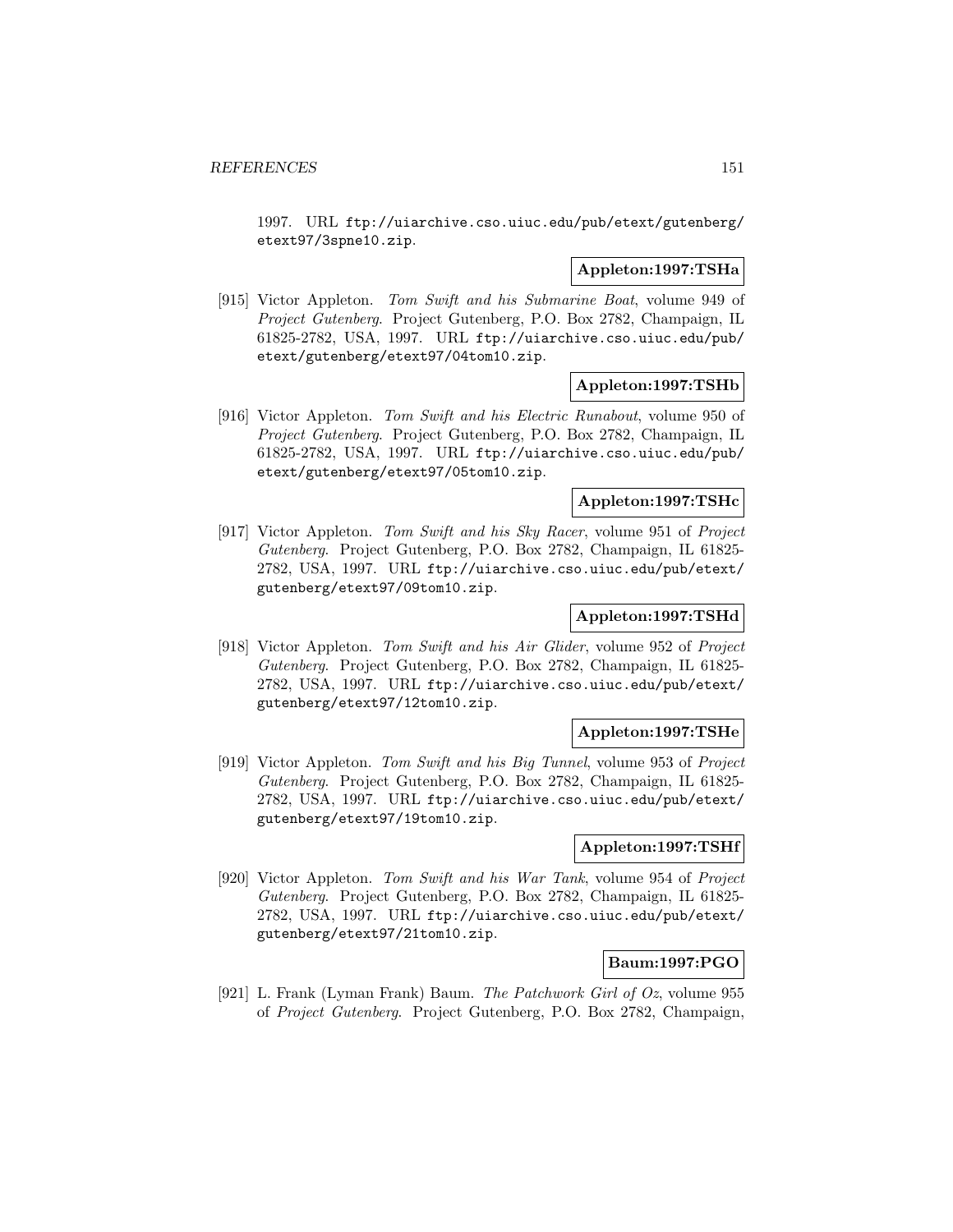IL 61825-2782, USA, 1997. URL ftp://uiarchive.cso.uiuc.edu/pub/ etext/gutenberg/etext97/07woz10.zip.

## **Baum:1997:TO**

[922] L. Frank (Lyman Frank) Baum. Tik-Tok of Oz, volume 956 of Project Gutenberg. Project Gutenberg, P.O. Box 2782, Champaign, IL 61825- 2782, USA, 1997. URL ftp://uiarchive.cso.uiuc.edu/pub/etext/ gutenberg/etext97/08woz10.zip.

### **Baum:1997:SO**

[923] L. Frank (Lyman Frank) Baum. The Scarecrow of Oz, volume 957 of Project Gutenberg. Project Gutenberg, P.O. Box 2782, Champaign, IL 61825-2782, USA, 1997. URL ftp://uiarchive.cso.uiuc.edu/pub/ etext/gutenberg/etext97/09woz10.zip.

## **Baum:1997:RO**

[924] L. Frank (Lyman Frank) Baum. Rinkitink In Oz, volume 958 of Project Gutenberg. Project Gutenberg, P.O. Box 2782, Champaign, IL 61825- 2782, USA, 1997. URL ftp://uiarchive.cso.uiuc.edu/pub/etext/ gutenberg/etext97/10woz10.zip.

# **Baum:1997:LPO**

[925] L. Frank (Lyman Frank) Baum. The Lost Princess of Oz, volume 959 of Project Gutenberg. Project Gutenberg, P.O. Box 2782, Champaign, IL 61825-2782, USA, 1997. URL ftp://uiarchive.cso.uiuc.edu/pub/ etext/gutenberg/etext97/11woz11.zip.

### **Baum:1997:TWO**

[926] L. Frank (Lyman Frank) Baum. The Tin Woodman of Oz, volume 960 of Project Gutenberg. Project Gutenberg, P.O. Box 2782, Champaign, IL 61825-2782, USA, 1997. URL ftp://uiarchive.cso.uiuc.edu/pub/ etext/gutenberg/etext97/12woz10.zip.

## **Baum:1997:GO**

[927] L. Frank (Lyman Frank) Baum. Glinda of Oz, volume 961 of Project Gutenberg. Project Gutenberg, P.O. Box 2782, Champaign, IL 61825- 2782, USA, 1997. URL ftp://uiarchive.cso.uiuc.edu/pub/etext/ gutenberg/etext97/14woz10.zip.

### **Kendall:1997:PHK**

[928] Henry Kendall. The Poems of Henry Kendall, volume 962 of Project Gutenberg. Project Gutenberg, P.O. Box 2782, Champaign, IL 61825-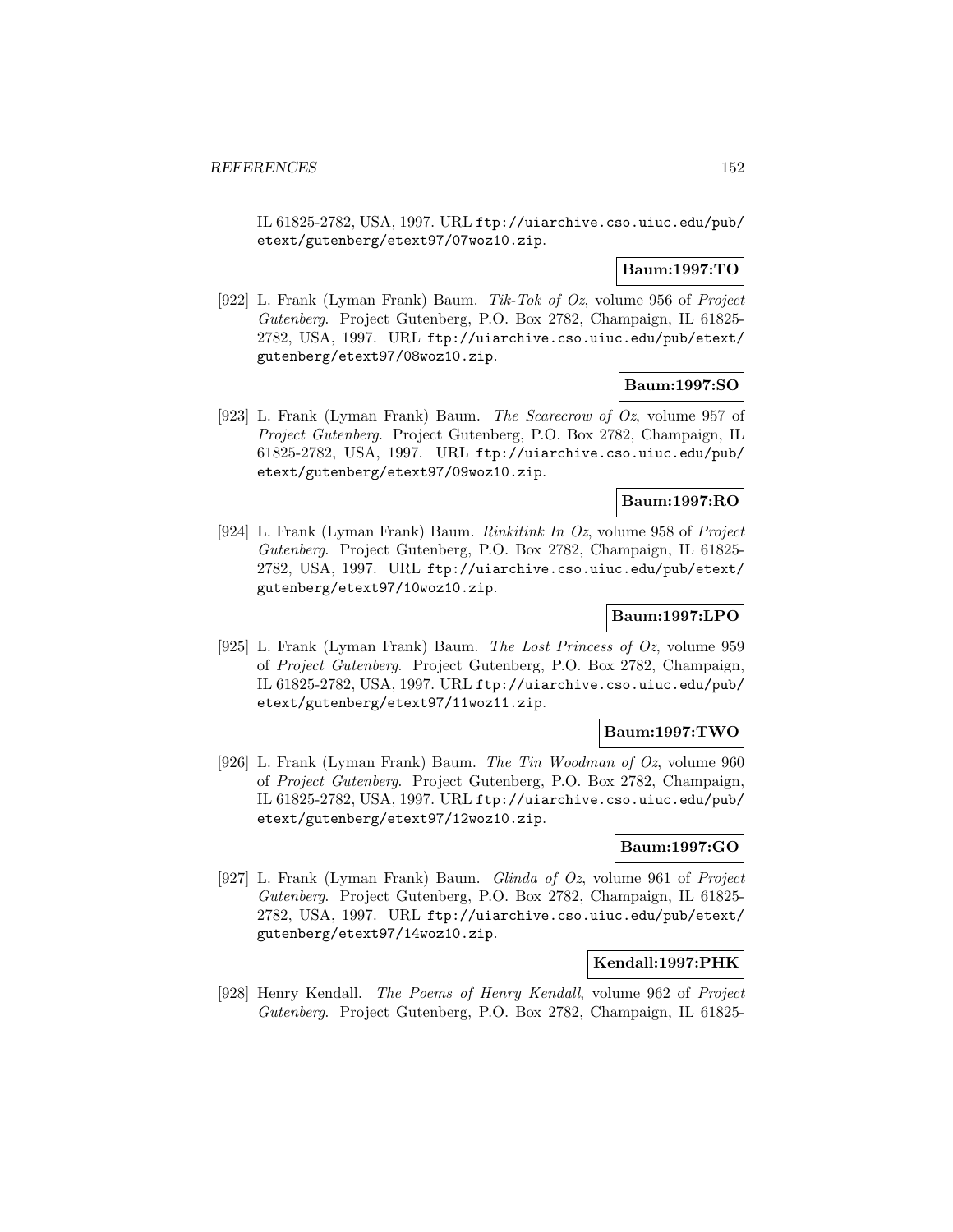2782, USA, 1997. URL ftp://uiarchive.cso.uiuc.edu/pub/etext/ gutenberg/etext97/phknd10.zip.

### **Dickens:1997:LD**

[929] Charles Dickens. Little Dorrit, volume 963 of Project Gutenberg. Project Gutenberg, P.O. Box 2782, Champaign, IL 61825-2782, USA, 1997. URL ftp://uiarchive.cso.uiuc.edu/pub/etext/gutenberg/ etext97/ldort10.zip.

# **Pyle:1997:ARH**

[930] Howard Pyle. The Adventures of Robin Hood, volume 964 of Project Gutenberg. Project Gutenberg, P.O. Box 2782, Champaign, IL 61825- 2782, USA, 1997. URL ftp://uiarchive.cso.uiuc.edu/pub/etext/ gutenberg/etext97/2rbnh10.zip.

### **Dumas:1997:BT**

[931] Alexandre Dumas. The Black Tulip, volume 965 of Project Gutenberg. Project Gutenberg, P.O. Box 2782, Champaign, IL 61825-2782, USA, 1997. URL ftp://uiarchive.cso.uiuc.edu/pub/etext/gutenberg/ etext97/tbtlp10.zip.

## **Peacock:1997:MM**

[932] Thomas Love Peacock. Maid Marian, volume 966 of Project Gutenberg. Project Gutenberg, P.O. Box 2782, Champaign, IL 61825-2782, USA, 1997. URL ftp://uiarchive.cso.uiuc.edu/pub/etext/gutenberg/ etext97/maidm10.zip.

#### **Dickens:1997:NN**

[933] Charles Dickens. Nicholas Nickleby, volume 967 of Project Gutenberg. Project Gutenberg, P.O. Box 2782, Champaign, IL 61825-2782, USA, 1997. URL ftp://uiarchive.cso.uiuc.edu/pub/etext/gutenberg/ etext97/ncklb10.zip.

## **Dickens:1997:MC**

[934] Charles Dickens. Martin Chuzzlewit, volume 968 of Project Gutenberg. Project Gutenberg, P.O. Box 2782, Champaign, IL 61825-2782, USA, 1997. URL ftp://uiarchive.cso.uiuc.edu/pub/etext/gutenberg/ etext97/chuzz10.zip.

#### **Bronte:1997:TWH**

[935] Anne Brontë. The Tenant of Wildfell Hall, volume 969 of Project Gutenberg. Project Gutenberg, P.O. Box 2782, Champaign, IL 61825-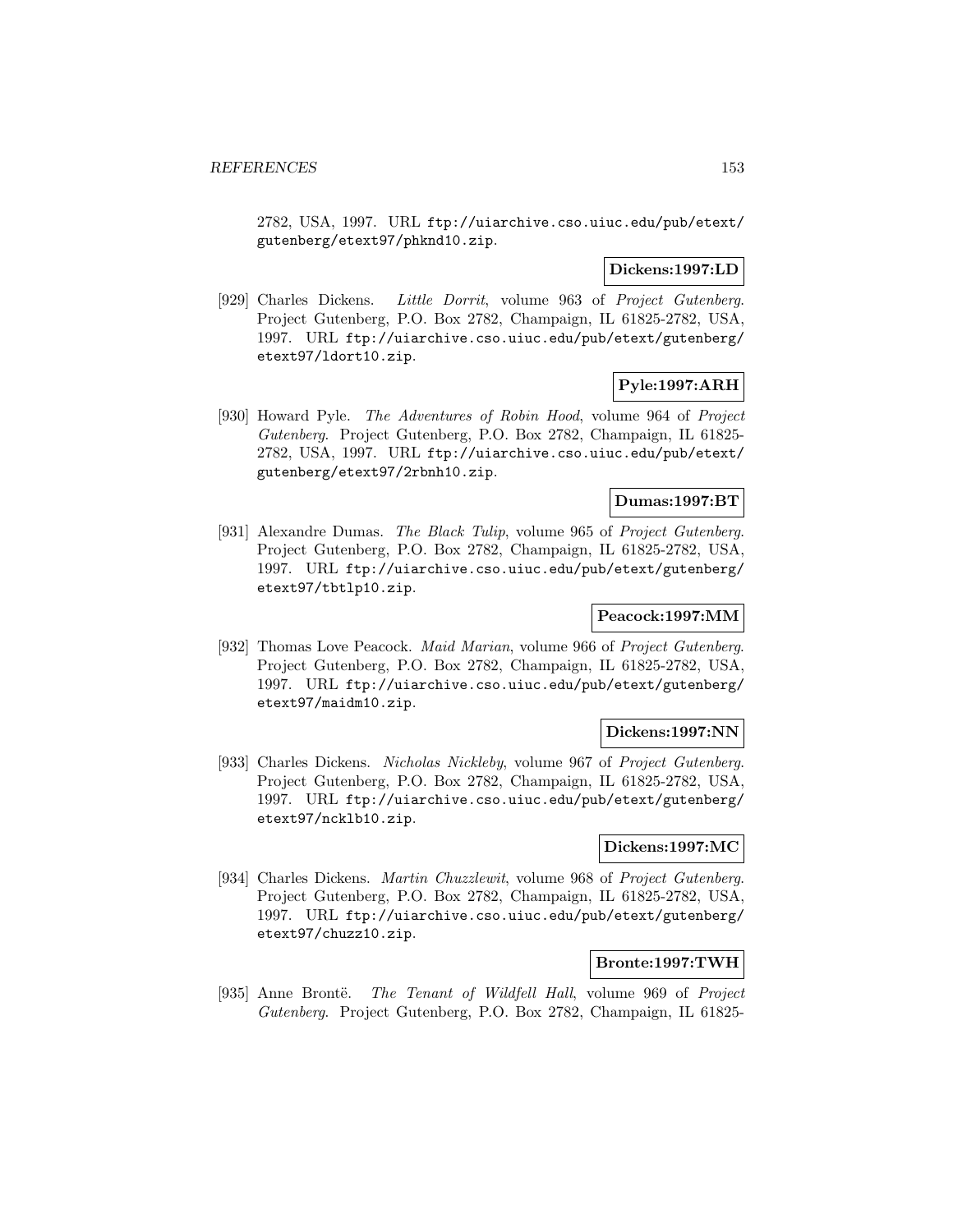2782, USA, 1997. URL ftp://uiarchive.cso.uiuc.edu/pub/etext/ gutenberg/etext97/wldfl10.zip.

#### **Stewart:1997:UJP**

[936] Cal Stewart. Uncle Josh's Punkin Centre Stories, volume 970 of Project Gutenberg. Project Gutenberg, P.O. Box 2782, Champaign, IL 61825- 2782, USA, 1997. URL ftp://uiarchive.cso.uiuc.edu/pub/etext/ gutenberg/etext97/ncjsh10.zip.

## **Spinoza:1997:Ed**

[937] Benedict de Spinoza. Ethics, volume 971 of Project Gutenberg. Project Gutenberg, P.O. Box 2782, Champaign, IL 61825-2782, USA, 1997. URL ftp://uiarchive.cso.uiuc.edu/pub/etext/gutenberg/ etext97/4spne10.zip.

#### **Bierce:1997:DD**

[938] Ambrose Bierce. The Devil's Dictionary, volume 972 of Project Gutenberg. Project Gutenberg, P.O. Box 2782, Champaign, IL 61825- 2782, USA, 1997. URL ftp://uiarchive.cso.uiuc.edu/pub/etext/ gutenberg/etext97/dvldc10.zip.

# **Pyle:1997:HPB**

[939] Howard Pyle. Howard Pyle's Book of Pirates, volume 973 of Project Gutenberg. Project Gutenberg, P.O. Box 2782, Champaign, IL 61825- 2782, USA, 1997. URL ftp://uiarchive.cso.uiuc.edu/pub/etext/ gutenberg/etext97/hpprt10.zip.

### **Conrad:1997:SA**

[940] Joseph Conrad. The Secret Agent, volume 974 of Project Gutenberg. Project Gutenberg, P.O. Box 2782, Champaign, IL 61825-2782, USA, 1997. URL ftp://uiarchive.cso.uiuc.edu/pub/etext/gutenberg/ etext97/agent10.zip.

## **Spinoza:1997:Ee**

[941] Benedict de Spinoza. Ethics, volume 975 of Project Gutenberg. Project Gutenberg, P.O. Box 2782, Champaign, IL 61825-2782, USA, 1997. URL ftp://uiarchive.cso.uiuc.edu/pub/etext/gutenberg/ etext97/5spne10.zip.

## **Hawthorne:1997:TT**

[942] Nathaniel Hawthorne. Tanglewood Tales, volume 976 of Project Gutenberg. Project Gutenberg, P.O. Box 2782, Champaign, IL 61825-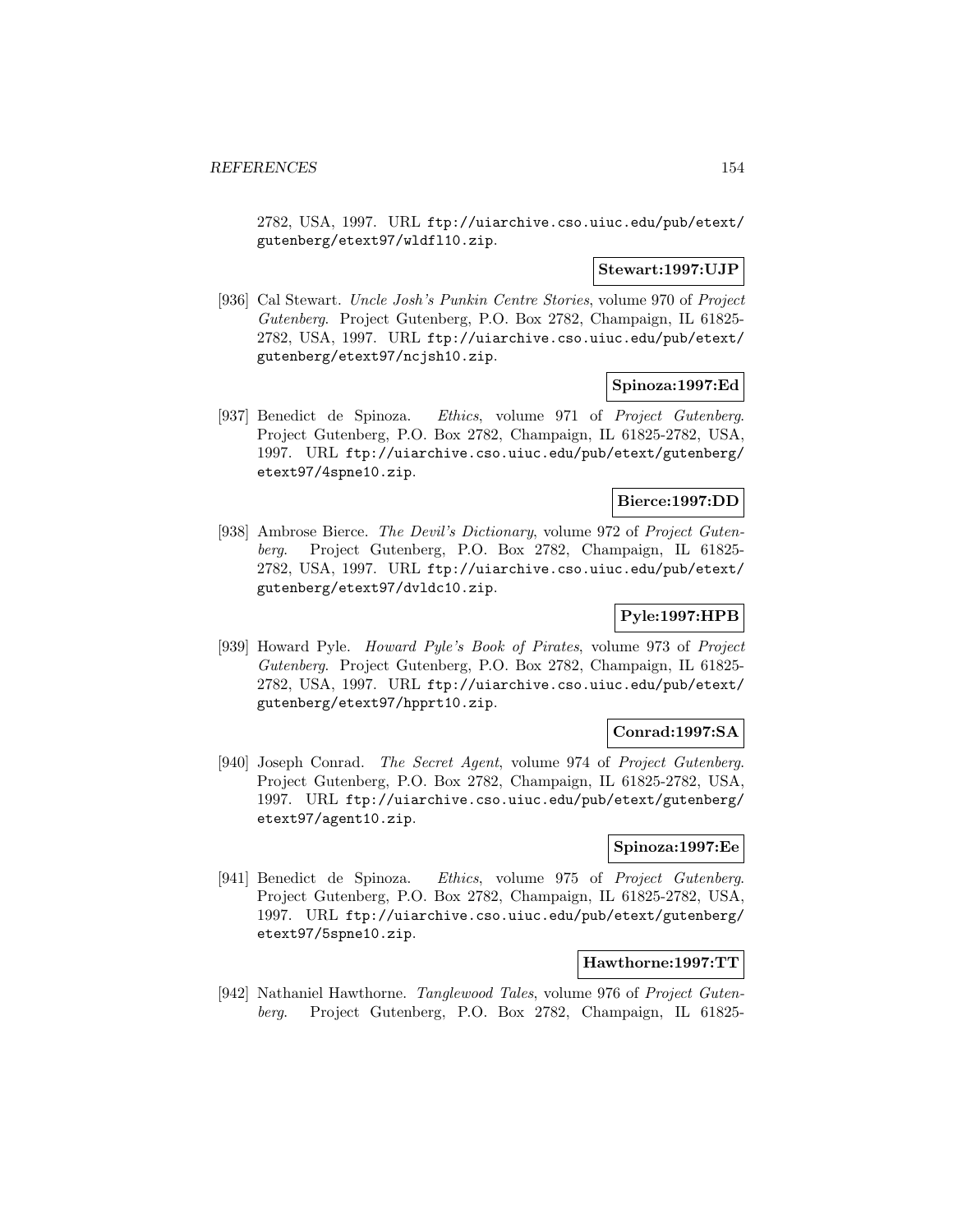2782, USA, 1997. URL ftp://uiarchive.cso.uiuc.edu/pub/etext/ gutenberg/etext97/tnglw10.zip.

# **Kipling:1997:AN**

[943] Rudyard Kipling. American Notes, volume 977 of Project Gutenberg. Project Gutenberg, P.O. Box 2782, Champaign, IL 61825-2782, USA, 1997. URL ftp://uiarchive.cso.uiuc.edu/pub/etext/gutenberg/ etext97/amrnt10.zip.

## **Freeman:1997:YP**

[944] Mary Eleanor Wilkins Freeman. The Yates Pride, volume 978 of Project Gutenberg. Project Gutenberg, P.O. Box 2782, Champaign, IL 61825- 2782, USA, 1997. URL ftp://uiarchive.cso.uiuc.edu/pub/etext/ gutenberg/etext97/ytspr10.zip.

## **Munro:1997:HT**

[945] J. Munro. Heroes of the Telegraph, volume 979 of Project Gutenberg. Project Gutenberg, P.O. Box 2782, Champaign, IL 61825-2782, USA, 1997. URL ftp://uiarchive.cso.uiuc.edu/pub/etext/gutenberg/ etext97/htgrf10.zip.

# **Tarkington:1997:AA**

[946] Booth Tarkington. Alice Adams, volume 980 of Project Gutenberg. Project Gutenberg, P.O. Box 2782, Champaign, IL 61825-2782, USA, 1997. URL ftp://uiarchive.cso.uiuc.edu/pub/etext/gutenberg/ etext97/aladm10.zip.

### **Gummere:1997:B**

[947] Frances Barton Gummere. Beowulf, volume 981 of Project Gutenberg. Project Gutenberg, P.O. Box 2782, Champaign, IL 61825-2782, USA, 1997. URL ftp://uiarchive.cso.uiuc.edu/pub/etext/gutenberg/ etext97/bwulf10.zip.

## **Lear:1997:BN**

[948] Edward Lear. The Book of Nonsense, volume 982 of Project Gutenberg. Project Gutenberg, P.O. Box 2782, Champaign, IL 61825-2782, USA, 1997. URL ftp://uiarchive.cso.uiuc.edu/pub/etext/gutenberg/ etext97/nnsns10.zip.

### **Defoe:1997:ECE**

[949] Daniel Defoe. Eastern Counties of England, volume 983 of Project Gutenberg. Project Gutenberg, P.O. Box 2782, Champaign, IL 61825-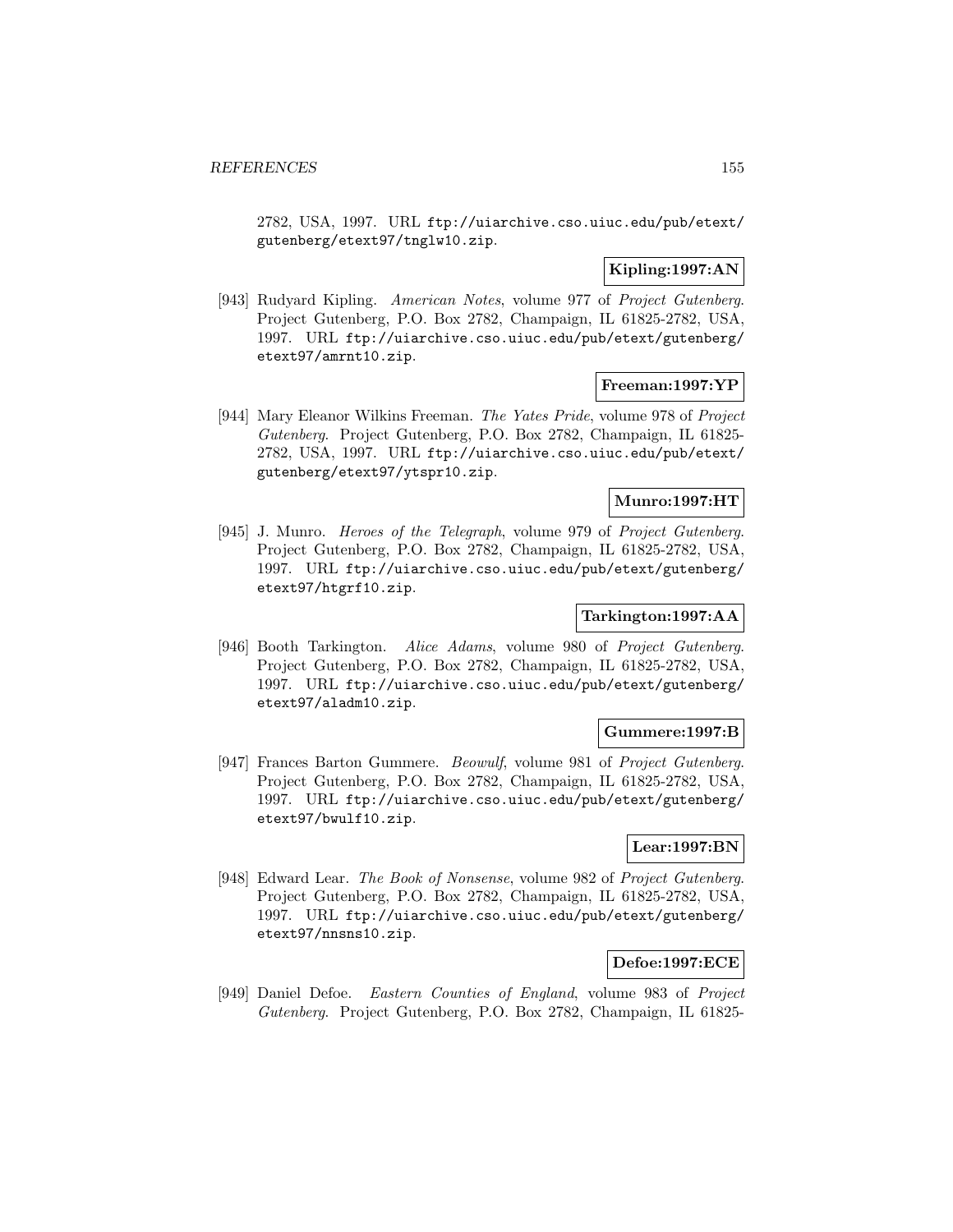2782, USA, 1997. URL ftp://uiarchive.cso.uiuc.edu/pub/etext/ gutenberg/etext97/ttece10.zip.

#### **Gordon:1997:WWW**

[950] Irwin Leslie Gordon. Who Was Who:  $5000$  BC –  $1914$ , volume 984 of Project Gutenberg. Project Gutenberg, P.O. Box 2782, Champaign, IL 61825-2782, USA, 1997. URL ftp://uiarchive.cso.uiuc.edu/pub/ etext/gutenberg/etext97/wwasw10.zip.

## **Tolstoy:1997:FS**

[951] Count Leo Nikoleyevich Tolstoy. Father Sergius, volume 985 of Project Gutenberg. Project Gutenberg, P.O. Box 2782, Champaign, IL 61825- 2782, USA, 1997. URL ftp://uiarchive.cso.uiuc.edu/pub/etext/ gutenberg/etext97/fsrgs10.zip.

### **Tolstoy:1997:MM**

[952] Count Leo Nikoleyevich Tolstoy. Master and Man, volume 986 of Project Gutenberg. Project Gutenberg, P.O. Box 2782, Champaign, IL 61825- 2782, USA, 1997. URL ftp://uiarchive.cso.uiuc.edu/pub/etext/ gutenberg/etext97/mramn10.zip.

## **Anonymous:1997:PSM**

[953] Anonymous. Popular Science Monthly, Oct, Nov, Dec, 1915 V.86, volume 987 of Project Gutenberg. Project Gutenberg, P.O. Box 2782, Champaign, IL 61825-2782, USA, 1997. URL ftp://uiarchive.cso.uiuc. edu/pub/etext/gutenberg/etext97/86psm10.zip.

## **Key:1997:EC**

[954] Ellen Karolina Sofia Key. The Education of the Child, volume 988 of Project Gutenberg. Project Gutenberg, P.O. Box 2782, Champaign, IL 61825-2782, USA, 1997. URL ftp://uiarchive.cso.uiuc.edu/pub/ etext/gutenberg/etext97/edkid10.zip.

## **Spinoza:1997:TTP**

[955] Benedict de Spinoza. Theologico-Political Treatise P1, volume 989–992 of Project Gutenberg. Project Gutenberg, P.O. Box 2782, Champaign, IL 61825-2782, USA, 1997. URL ftp://uiarchive.cso.uiuc.edu/ pub/etext/gutenberg/etext97/1spnt10.zip (Part 1); ftp:/ /uiarchive.cso.uiuc.edu/pub/etext/gutenberg/etext97/2spnt10. zip (Part 2); ftp://uiarchive.cso.uiuc.edu/pub/etext/gutenberg/ etext97/3spnt10.zip (Part 3); ftp://uiarchive.cso.uiuc. edu/pub/etext/gutenberg/etext97/4spnt10.zip (Part 4).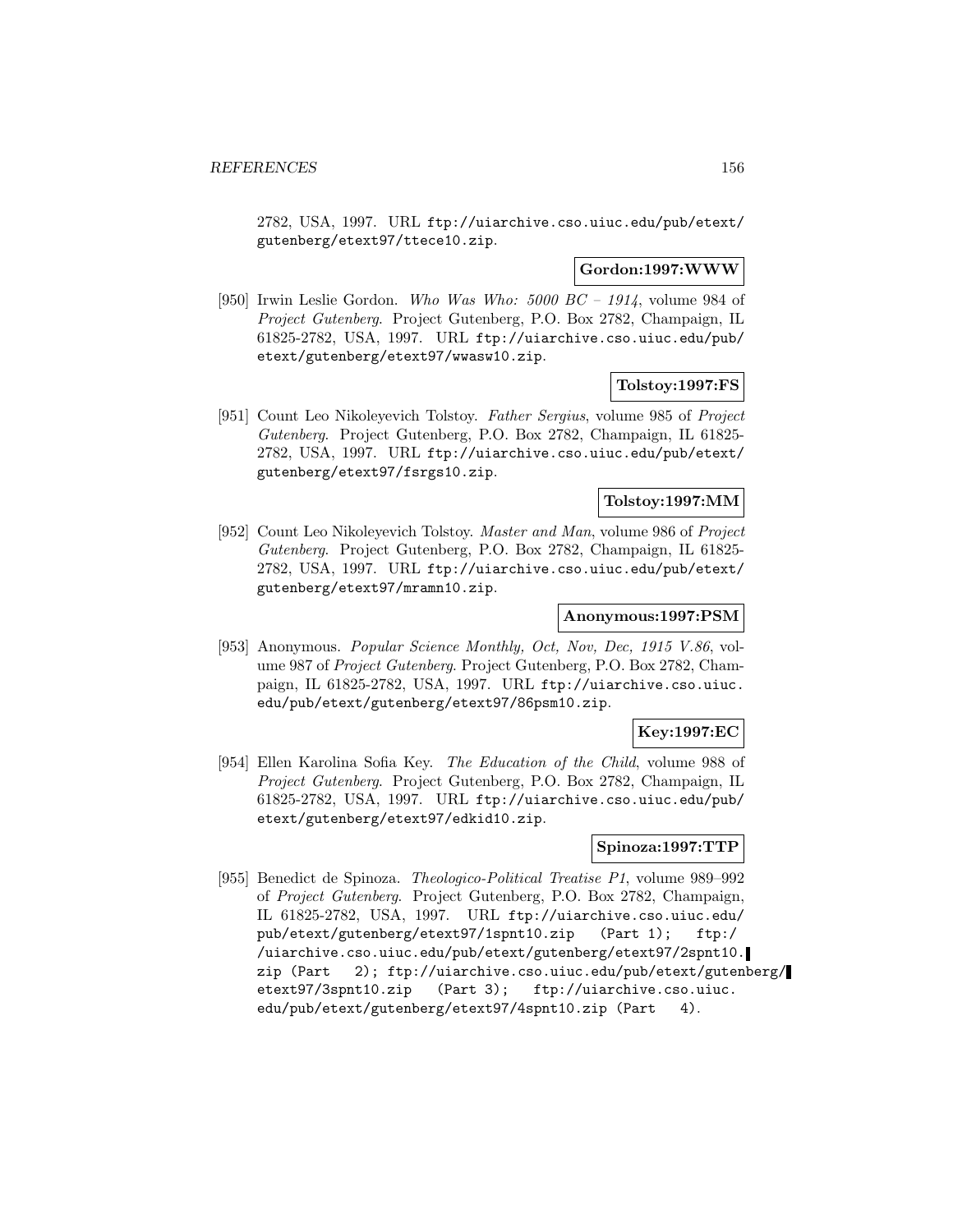#### **Higginson:1997:MOR**

[956] Thomas Wentworth Higginson. Malbone: An Oldport Romance, volume 993 of Project Gutenberg. Project Gutenberg, P.O. Box 2782, Champaign, IL 61825-2782, USA, 1997. URL ftp://uiarchive.cso.uiuc.edu/pub/ etext/gutenberg/etext97/malbn10.zip.

## **Synge:1997:RS**

[957] John Millington Synge. Riders to the Sea, volume 994 of Project Gutenberg. Project Gutenberg, P.O. Box 2782, Champaign, IL 61825- 2782, USA, 1997. URL ftp://uiarchive.cso.uiuc.edu/pub/etext/ gutenberg/etext97/rdrse10.zip.

### **Service:1997:BB**

[958] Robert William Service. Ballads of a Bohemian, volume 995 of Project Gutenberg. Project Gutenberg, P.O. Box 2782, Champaign, IL 61825- 2782, USA, 1997. URL ftp://uiarchive.cso.uiuc.edu/pub/etext/ gutenberg/etext97/blbhm10.zip.

#### **CervantesSaavedra:1997:DQ**

[959] Miguel de Cervantes Saavedra. Don Quixote, volume 996 of Project Gutenberg. Project Gutenberg, P.O. Box 2782, Champaign, IL 61825- 2782, USA, 1997. URL ftp://uiarchive.cso.uiuc.edu/pub/etext/ gutenberg/etext97/1donq10.zip.

#### **DanteAlighieri:1997:DCDa**

[960] Dante Alighieri. Divina Commedia di Dante: Inferno, 7-bit Italian, volume 997 of Project Gutenberg. Project Gutenberg, P.O. Box 2782, Champaign, IL 61825-2782, USA, 1997. URL ftp://uiarchive.cso. uiuc.edu/pub/etext/gutenberg/etext97/1ddcd09.zip.

#### **DanteAlighieri:1997:DCDb**

[961] Dante Alighieri. Divina Commedia di Dante: Purgatorio 7-bit Italian, volume 998 of Project Gutenberg. Project Gutenberg, P.O. Box 2782, Champaign, IL 61825-2782, USA, 1997. URL ftp://uiarchive.cso. uiuc.edu/pub/etext/gutenberg/etext97/2ddcd09.zip.

## **DanteAlighieri:1997:DCDc**

[962] Dante Alighieri. Divina Commedia di Dante: Paradiso, 7-bit Italian, volume 999 of Project Gutenberg. Project Gutenberg, P.O. Box 2782, Champaign, IL 61825-2782, USA, 1997. URL ftp://uiarchive.cso. uiuc.edu/pub/etext/gutenberg/etext97/3ddcd09.zip.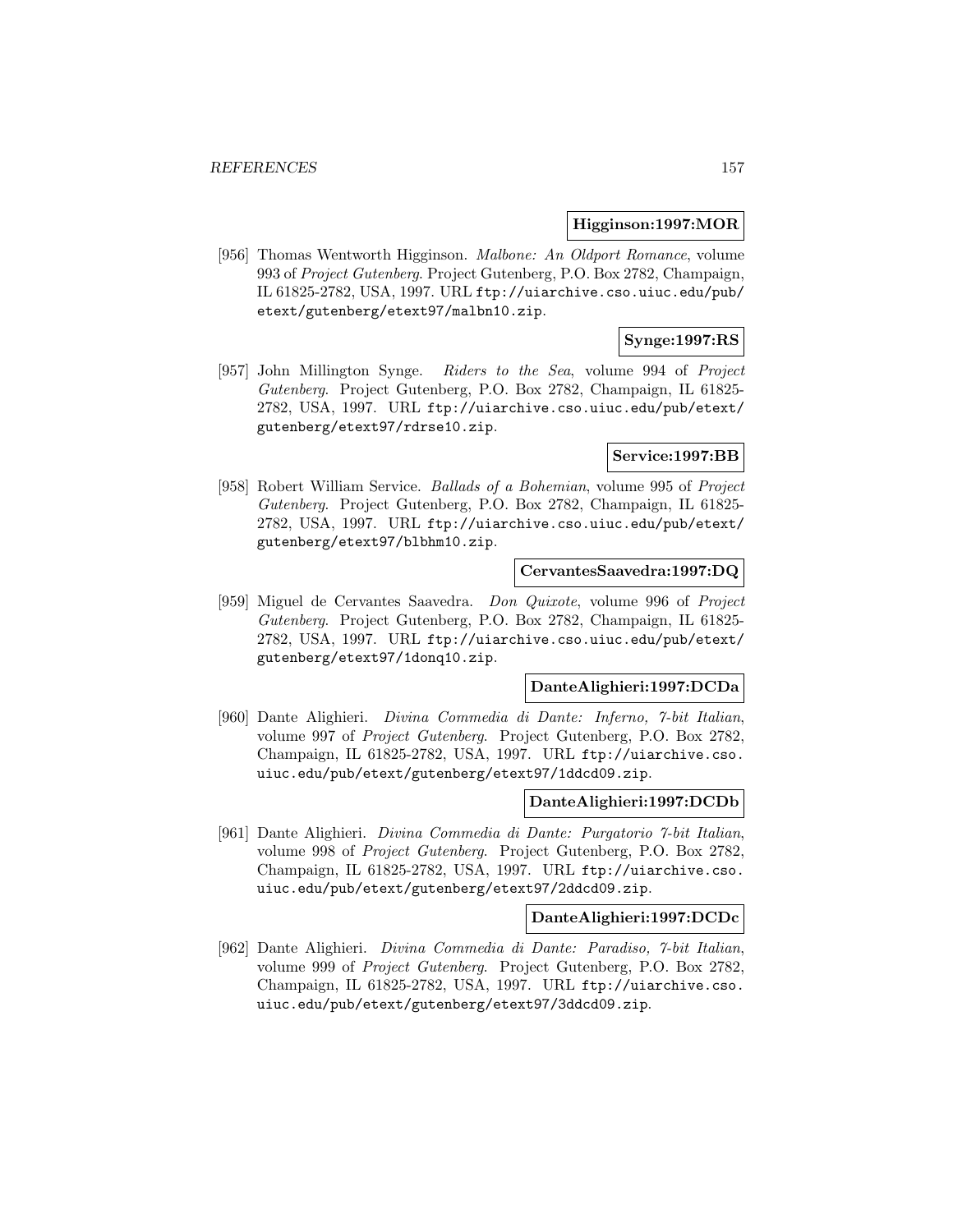#### **DanteAlighieri:1997:DCDd**

[963] Dante Alighieri. La Divina Commedia di Dante in Italian, 7-bit text, volume 1000 of Project Gutenberg. Project Gutenberg, P.O. Box 2782, Champaign, IL 61825-2782, USA, 1997. URL ftp://uiarchive.cso. uiuc.edu/pub/etext/gutenberg/etext97/0ddcd09.zip.

### **DanteAlighieri:1997:LTDa**

[964] Dante Alighieri. Longfellow's Translation of Dante, Inferno, volume 1001 of Project Gutenberg. Project Gutenberg, P.O. Box 2782, Champaign, IL 61825-2782, USA, 1997. URL ftp://uiarchive.cso.uiuc.edu/pub/ etext/gutenberg/etext97/1ddcl10.zip.

#### **DanteAlighieri:1997:LTDb**

[965] Dante Alighieri. Longfellow's Translation of Dante, Purgatory, volume 1002 of Project Gutenberg. Project Gutenberg, P.O. Box 2782, Champaign, IL 61825-2782, USA, 1997. URL ftp://uiarchive.cso.uiuc. edu/pub/etext/gutenberg/etext97/2ddcl10.zip.

## **DanteAlighieri:1997:LTDc**

[966] Dante Alighieri. Longfellow's Translation of Dante, Paradise, volume 1003 of Project Gutenberg. Project Gutenberg, P.O. Box 2782, Champaign, IL 61825-2782, USA, 1997. URL ftp://uiarchive.cso.uiuc. edu/pub/etext/gutenberg/etext97/3ddcl10.zip.

#### **DanteAlighieri:1997:LTDd**

[967] Dante Alighieri. Longfellow's Translation of Dante, Entire Comedy, volume 1004 of Project Gutenberg. Project Gutenberg, P.O. Box 2782, Champaign, IL 61825-2782, USA, 1997. URL ftp://uiarchive.cso. uiuc.edu/pub/etext/gutenberg/etext97/0ddcl10.zip.

#### **DanteAlighieri:1997:HFCa**

[968] Dante Alighieri. H. F. Cary's Translation of Dante, Hell, volume 1005 of Project Gutenberg. Project Gutenberg, P.O. Box 2782, Champaign, IL 61825-2782, USA, 1997. URL ftp://uiarchive.cso.uiuc.edu/pub/ etext/gutenberg/etext97/1ddcc10.zip.

#### **DanteAlighieri:1997:HFCb**

[969] Dante Alighieri. H. F. Cary's Translation of Dante, Purgatory, volume 1006 of Project Gutenberg. Project Gutenberg, P.O. Box 2782, Champaign, IL 61825-2782, USA, 1997. URL ftp://uiarchive.cso.uiuc. edu/pub/etext/gutenberg/etext97/2ddcc10.zip.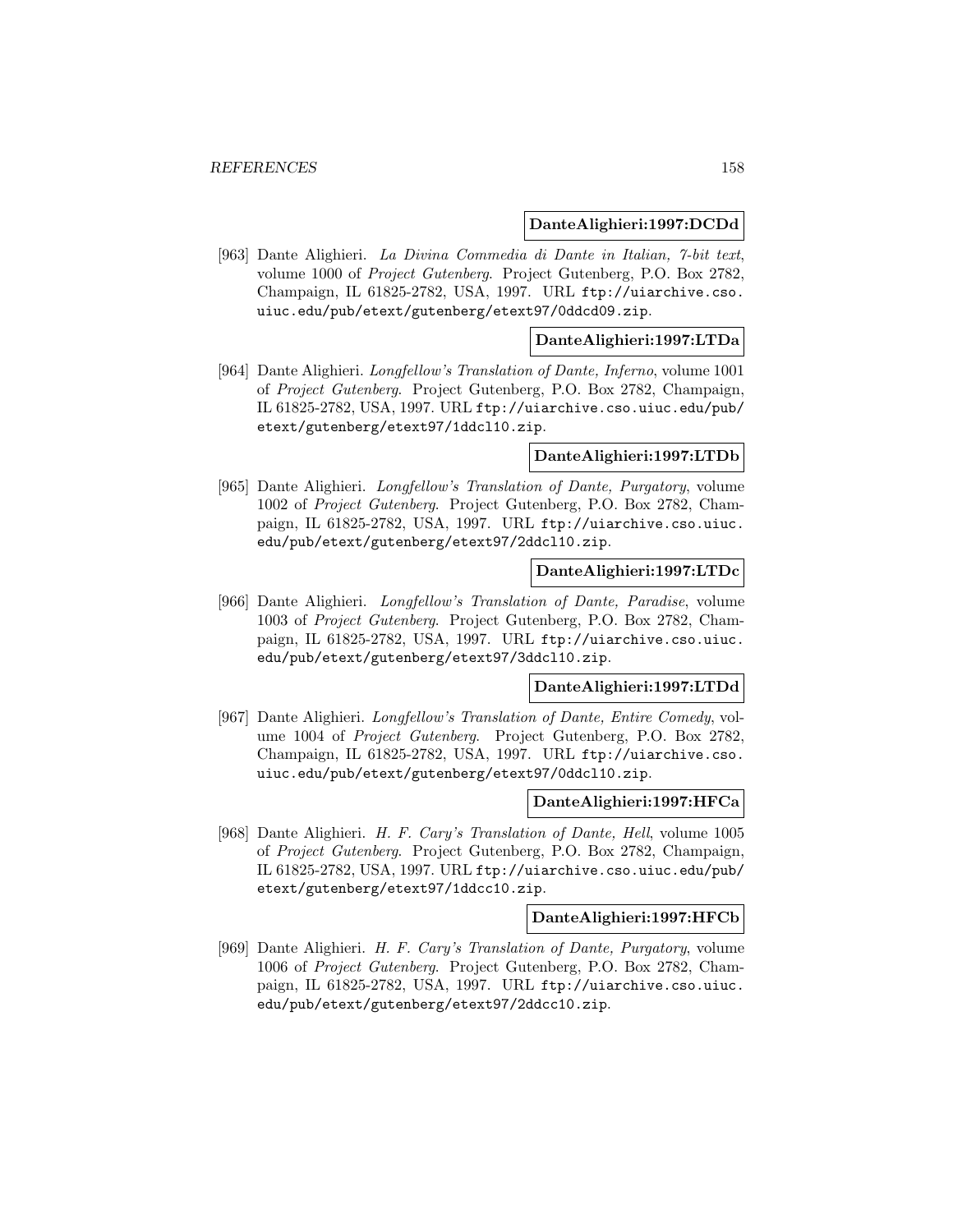#### **DanteAlighieri:1997:HFCc**

[970] Dante Alighieri. H. F. Cary's Translation of Dante, Paradise, volume 1007 of Project Gutenberg. Project Gutenberg, P.O. Box 2782, Champaign, IL 61825-2782, USA, 1997. URL ftp://uiarchive.cso.uiuc. edu/pub/etext/gutenberg/etext97/3ddcc10.zip.

### **DanteAlighieri:1997:HFCd**

[971] Dante Alighieri. H. F. Cary's Translation of Dante, Entire Comedy, volume 1008 of Project Gutenberg. Project Gutenberg, P.O. Box 2782, Champaign, IL 61825-2782, USA, 1997. URL ftp://uiarchive.cso. uiuc.edu/pub/etext/gutenberg/etext97/0ddcc10.zip.

#### **DanteAlighieri:1997:DCDe**

[972] Dante Alighieri. Divina Commedia di Dante: Inferno, volume 1009 of Project Gutenberg. Project Gutenberg, P.O. Box 2782, Champaign, IL 61825-2782, USA, 1997. URL ftp://uiarchive.cso.uiuc.edu/pub/ etext/gutenberg/etext97/1ddc809a.zip.

### **DanteAlighieri:1997:DCDf**

[973] Dante Alighieri. Divina Commedia di Dante: Purgatorio, volume 1010 of Project Gutenberg. Project Gutenberg, P.O. Box 2782, Champaign, IL 61825-2782, USA, 1997. URL ftp://uiarchive.cso.uiuc.edu/pub/ etext/gutenberg/etext97/2ddc809a.zip.

#### **DanteAlighieri:1997:DCDg**

[974] Dante Alighieri. Divina Commedia di Dante: Paradiso, volume 1011 of Project Gutenberg. Project Gutenberg, P.O. Box 2782, Champaign, IL 61825-2782, USA, 1997. URL ftp://uiarchive.cso.uiuc.edu/pub/ etext/gutenberg/etext97/3ddc809a.zip.

#### **DanteAlighieri:1997:DCDh**

[975] Dante Alighieri. La Divina Commedia di Dante in Italian, 8-bit text, volume 1012 of Project Gutenberg. Project Gutenberg, P.O. Box 2782, Champaign, IL 61825-2782, USA, 1997. URL ftp://uiarchive.cso. uiuc.edu/pub/etext/gutenberg/etext97/0ddc809a.zip.

#### **Wells:1997:FMM**

[976] H. G. (Herbert George) Wells. The First Men In The Moon, volume 1013 of Project Gutenberg. Project Gutenberg, P.O. Box 2782, Champaign, IL 61825-2782, USA, 1997. URL ftp://uiarchive.cso.uiuc.edu/pub/ etext/gutenberg/etext97/fmitm10.zip.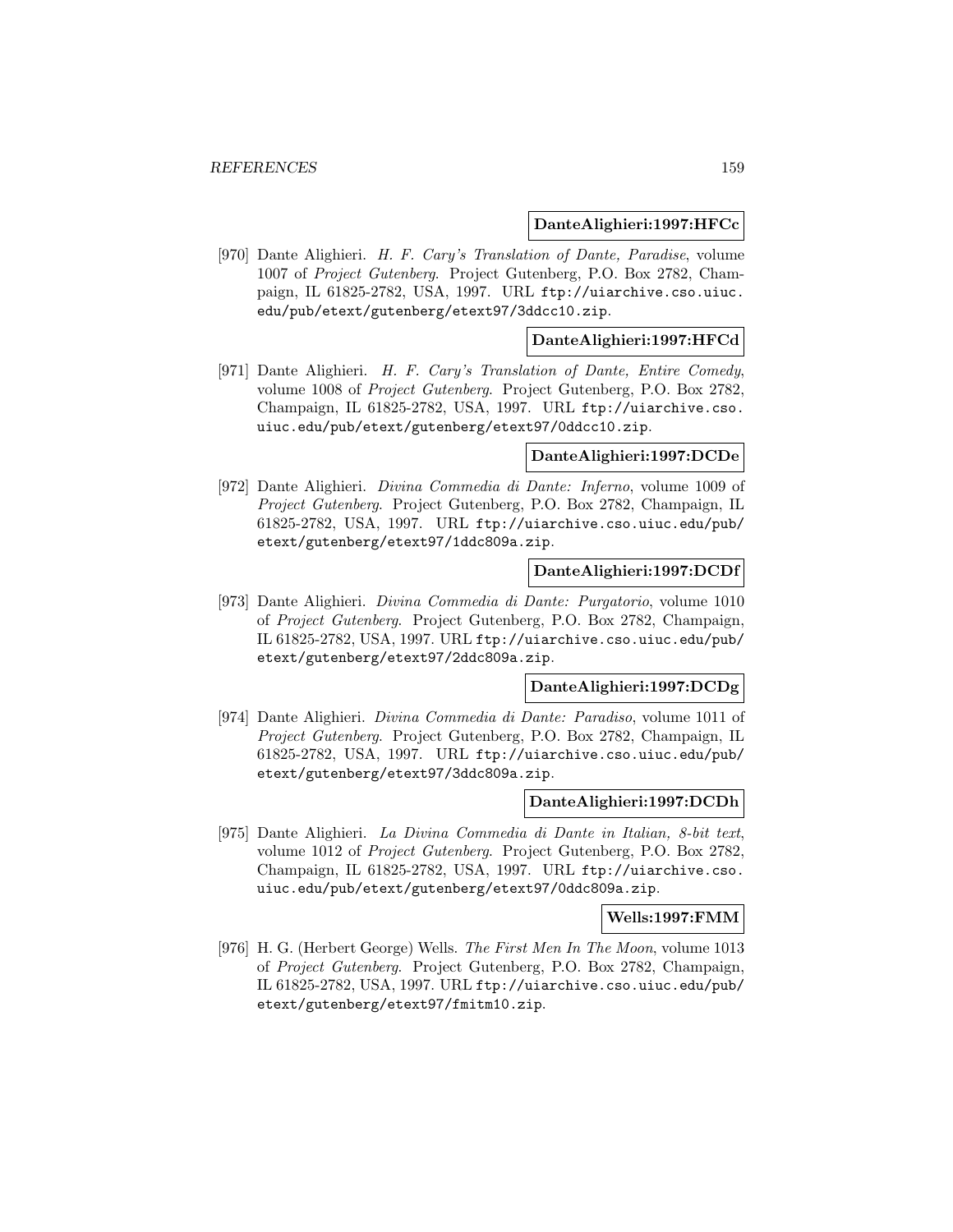#### **Bower:1997:LDT**

[977] B. M. Bower. The Lure of the Dim Trails, volume 1014 of Project Gutenberg. Project Gutenberg, P.O. Box 2782, Champaign, IL 61825- 2782, USA, 1997. URL ftp://uiarchive.cso.uiuc.edu/pub/etext/ gutenberg/etext97/ldmtr10.zip.

### **Parkman:1997:OT**

[978] Francis Parkman. The Oregon Trail, volume 1015 of Project Gutenberg. Project Gutenberg, P.O. Box 2782, Champaign, IL 61825-2782, USA, 1997. URL ftp://uiarchive.cso.uiuc.edu/pub/etext/gutenberg/ etext97/ortrl10.zip.

## **Spinoza:1997:IU**

[979] Benedict de Spinoza. Improvement of Understanding, volume 1016 of Project Gutenberg. Project Gutenberg, P.O. Box 2782, Champaign, IL 61825-2782, USA, 1997. URL ftp://uiarchive.cso.uiuc.edu/pub/ etext/gutenberg/etext97/spint10.zip.

### **Wilde:1997:SM**

[980] Oscar Wilde. The Soul of Man, volume 1017 of Project Gutenberg. Project Gutenberg, P.O. Box 2782, Champaign, IL 61825-2782, USA, 1997. URL ftp://uiarchive.cso.uiuc.edu/pub/etext/gutenberg/ etext97/slman10.zip.

### **Kingsley:1997:W**

[981] Charles Kingsley. The Water-Babies, volume 1018 of Project Gutenberg. Project Gutenberg, P.O. Box 2782, Champaign, IL 61825-2782, USA, 1997. URL ftp://uiarchive.cso.uiuc.edu/pub/etext/gutenberg/ etext97/wtrbs10.zip.

### **Bronte:1997:PBS**

[982] Anne Brontë. *Poems by the Brontë Sisters*, volume 1019 of *Project* Gutenberg. Project Gutenberg, P.O. Box 2782, Champaign, IL 61825- 2782, USA, 1997. URL ftp://uiarchive.cso.uiuc.edu/pub/etext/ gutenberg/etext97/brntp10.zip.

#### **Lowell:1997:SBP**

[983] Amy Lowell. Sword Blades and Poppy Seed, volume 1020 of Project Gutenberg. Project Gutenberg, P.O. Box 2782, Champaign, IL 61825- 2782, USA, 1997. URL ftp://uiarchive.cso.uiuc.edu/pub/etext/ gutenberg/etext97/sbaps10.zip.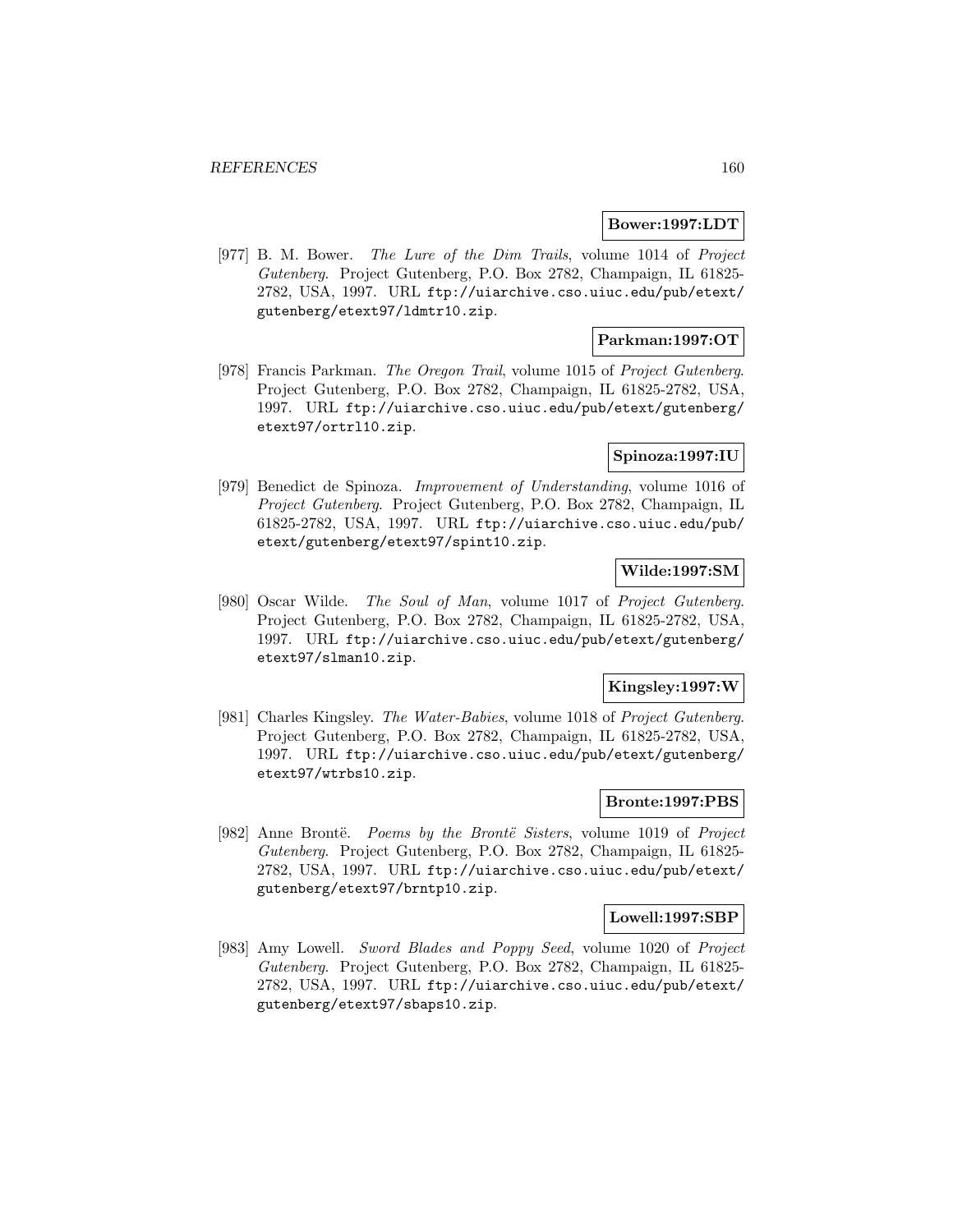#### **Lindsay:1997:COP**

[984] Vachel Lindsay. The Congo and Other Poems, volume 1021 of Project Gutenberg. Project Gutenberg, P.O. Box 2782, Champaign, IL 61825- 2782, USA, 1997. URL ftp://uiarchive.cso.uiuc.edu/pub/etext/ gutenberg/etext97/cngop10.zip.

## **Thoreau:1997:W**

[985] Henry David Thoreau. Walking, volume 1022 of Project Gutenberg. Project Gutenberg, P.O. Box 2782, Champaign, IL 61825-2782, USA, 1997. URL ftp://uiarchive.cso.uiuc.edu/pub/etext/gutenberg/ etext97/wlkng10.zip.

#### **Dickens:1997:BH**

[986] Charles Dickens. Bleak House, volume 1023 of Project Gutenberg. Project Gutenberg, P.O. Box 2782, Champaign, IL 61825-2782, USA, 1997. URL ftp://uiarchive.cso.uiuc.edu/pub/etext/gutenberg/ etext97/blkhs10.zip.

#### **Stevenson:1997:W**

[987] Robert Louis Stevenson. The Wrecker, volume 1024 of Project Gutenberg. Project Gutenberg, P.O. Box 2782, Champaign, IL 61825-2782, USA, 1997. URL ftp://uiarchive.cso.uiuc.edu/pub/etext/gutenberg/ etext97/wrckr10.zip.

### **Rumford:1997:E**

[988] Benjamin Rumford, Graf von. Essays, volume 1025 of Project Gutenberg. Project Gutenberg, P.O. Box 2782, Champaign, IL 61825-2782, USA, 1997. URL ftp://uiarchive.cso.uiuc.edu/pub/etext/gutenberg/ etext97/essbr10.zip.

### **Grossmith:1997:DN**

[989] George Grossmith. Diary of a Nobody, volume 1026 of Project Gutenberg. Project Gutenberg, P.O. Box 2782, Champaign, IL 61825-2782, USA, 1997. URL ftp://uiarchive.cso.uiuc.edu/pub/etext/gutenberg/ etext97/dnbdy10.zip.

#### **Grey:1997:LSR**

[990] Zane Grey. The Lone Star Ranger, volume 1027 of Project Gutenberg. Project Gutenberg, P.O. Box 2782, Champaign, IL 61825-2782, USA, 1997. URL ftp://uiarchive.cso.uiuc.edu/pub/etext/gutenberg/ etext97/lrngr10.zip.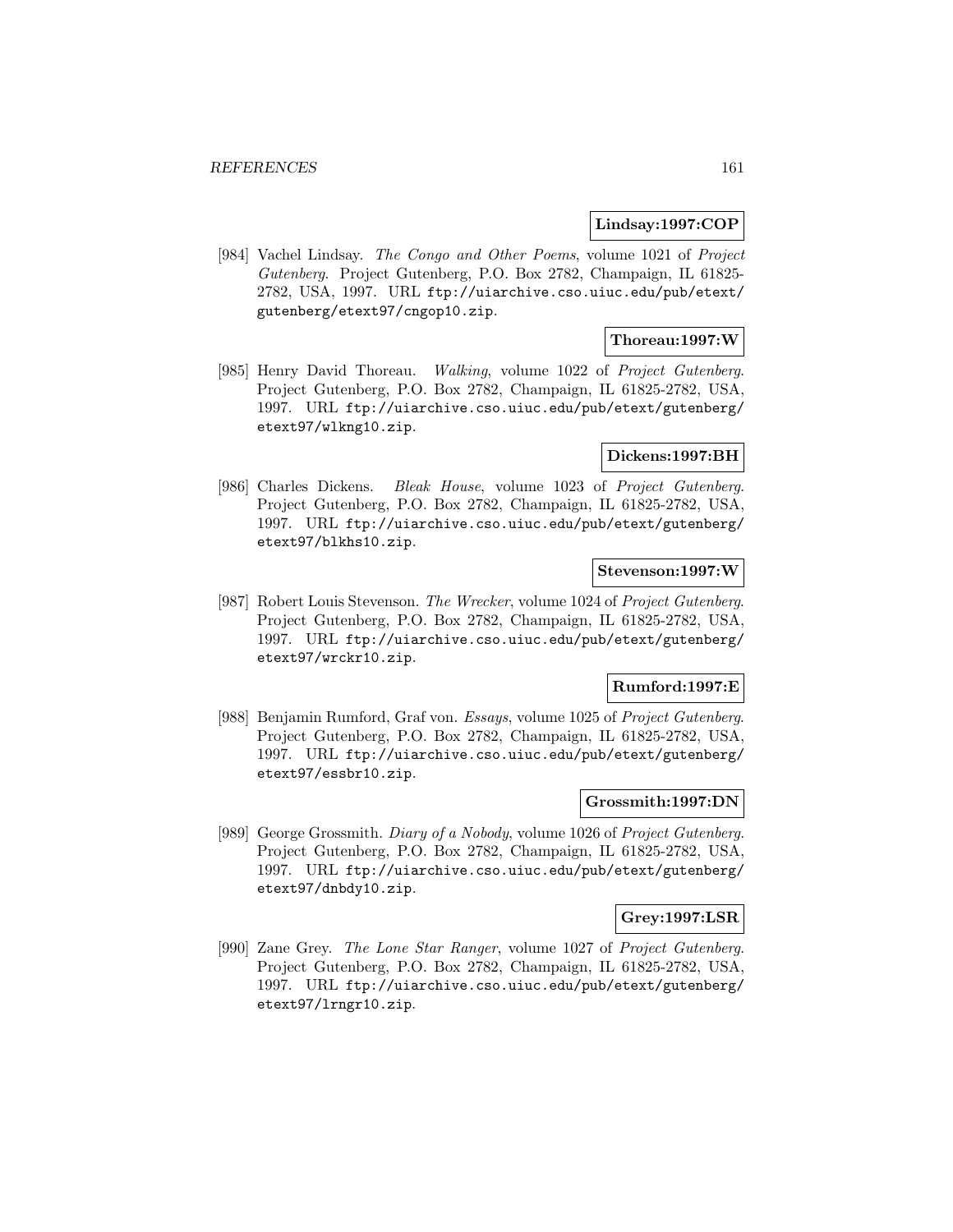## **Bronte:1997:P**

[991] Charlotte Brontë. The Professor, volume 1028 of Project Gutenberg. Project Gutenberg, P.O. Box 2782, Champaign, IL 61825-2782, USA, 1997. URL ftp://uiarchive.cso.uiuc.edu/pub/etext/gutenberg/ etext97/tprof10.zip.

## **London:1997:N**

[992] Jack London. The Night-Born, volume 1029 of Project Gutenberg. Project Gutenberg, P.O. Box 2782, Champaign, IL 61825-2782, USA, 1997. URL ftp://uiarchive.cso.uiuc.edu/pub/etext/gutenberg/ etext97/ntbrn10.zip.

#### **MacKay:1997:CSB**

[993] Charles MacKay. The Cavalier Songs and Ballads of England from 1642 to 1684, volume 1030 of Project Gutenberg. Project Gutenberg, P.O. Box 2782, Champaign, IL 61825-2782, USA, 1997. URL ftp://uiarchive. cso.uiuc.edu/pub/etext/gutenberg/etext97/csboe10.zip.

### **Wilde:1997:COP**

[994] Oscar Wilde. Charmides and Other Poems, volume 1031 of Project Gutenberg. Project Gutenberg, P.O. Box 2782, Champaign, IL 61825- 2782, USA, 1997. URL ftp://uiarchive.cso.uiuc.edu/pub/etext/ gutenberg/etext97/crmds10.zip.

### **James:1997:P**

[995] Henry James. The Pupil, volume 1032 of Project Gutenberg. Project Gutenberg, P.O. Box 2782, Champaign, IL 61825-2782, USA, 1997. URL ftp://uiarchive.cso.uiuc.edu/pub/etext/gutenberg/ etext97/pupil10.zip.

## **Wiggin:1997:ROR**

[996] Kate Douglas Smith Wiggin. Rose O' the River, volume 1033 of Project Gutenberg. Project Gutenberg, P.O. Box 2782, Champaign, IL 61825- 2782, USA, 1997. URL ftp://uiarchive.cso.uiuc.edu/pub/etext/ gutenberg/etext97/rorvr10.zip.

#### **Owen:1997:P**

[997] Wilfred Owen. Poems, volume 1034 of Project Gutenberg. Project Gutenberg, P.O. Box 2782, Champaign, IL 61825-2782, USA, 1997. URL ftp:/ /uiarchive.cso.uiuc.edu/pub/etext/gutenberg/etext97/wowen11. zip.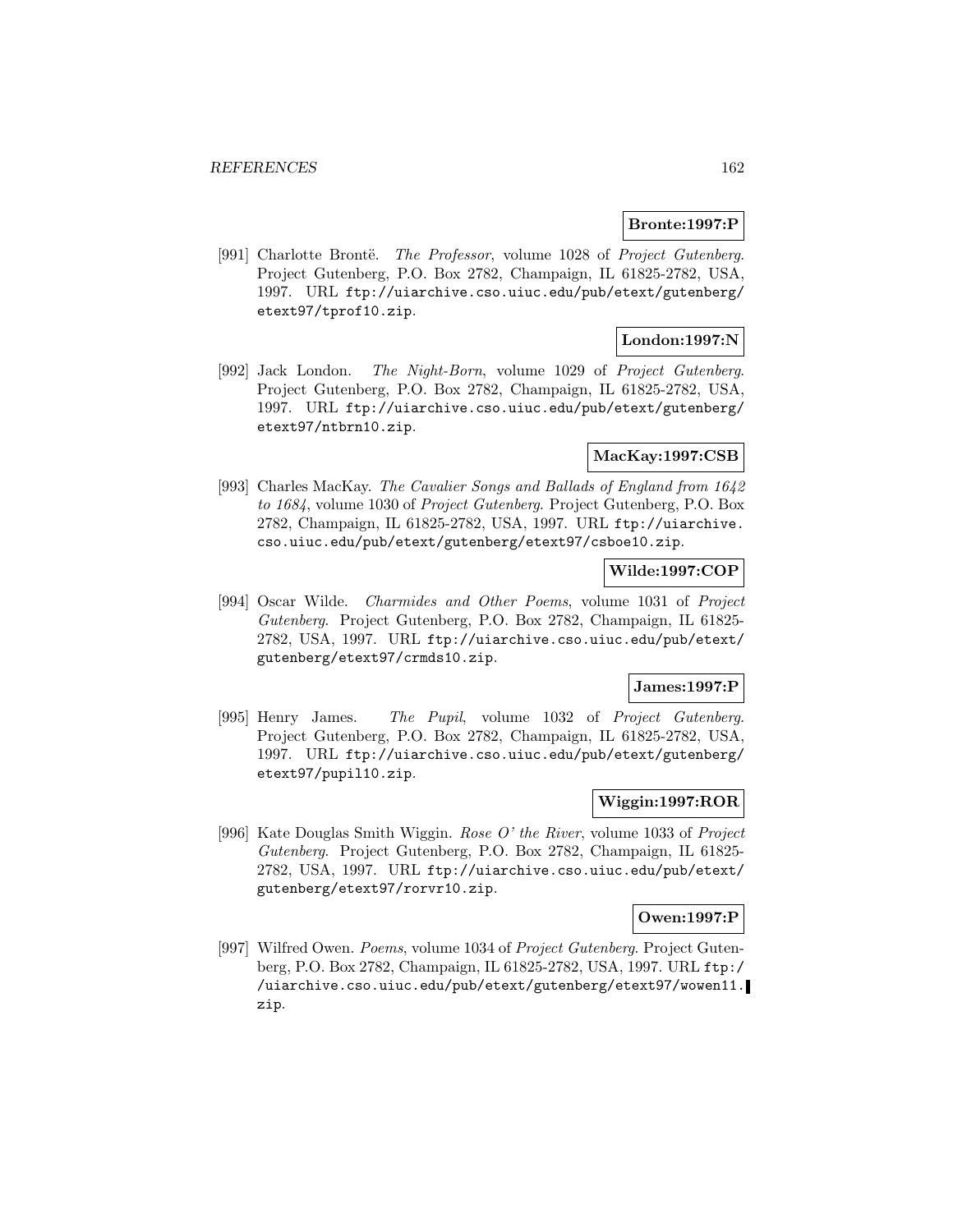#### **Robinson:1997:MAS**

[998] Edwin Arlington Robinson. The Man against the Sky, volume 1035 of Project Gutenberg. Project Gutenberg, P.O. Box 2782, Champaign, IL 61825-2782, USA, 1997. URL ftp://uiarchive.cso.uiuc.edu/pub/ etext/gutenberg/etext97/tmats11.zip.

## **Lawson:1997:JWH**

[999] Henry Lawson. Joe Wilson and His Mates, volume 1036 of Project Gutenberg. Project Gutenberg, P.O. Box 2782, Champaign, IL 61825- 2782, USA, 1997. URL ftp://uiarchive.cso.uiuc.edu/pub/etext/ gutenberg/etext97/jwahm11.zip.

### **Venables:1997:LJB**

[1000] Edmund Venables. The Life of John Bunyan, volume 1037 of Project Gutenberg. Project Gutenberg, P.O. Box 2782, Champaign, IL 61825- 2782, USA, 1997. URL ftp://uiarchive.cso.uiuc.edu/pub/etext/ gutenberg/etext97/lfbyn10.zip.

### **Raleigh:1997:S**

[1001] Sir Walter Alexander Raleigh. Style, volume 1038 of Project Gutenberg. Project Gutenberg, P.O. Box 2782, Champaign, IL 61825-2782, USA, 1997. URL ftp://uiarchive.cso.uiuc.edu/pub/etext/gutenberg/ etext97/style10.zip.

#### **Livingstone:1997:MTS**

[1002] David Livingstone. Missionary Travels in South Africa, volume 1039 of Project Gutenberg. Project Gutenberg, P.O. Box 2782, Champaign, IL 61825-2782, USA, 1997. URL ftp://uiarchive.cso.uiuc.edu/pub/ etext/gutenberg/etext97/mtrav10.zip.

### **Robinson:1997:TT**

[1003] Edwin Arlington Robinson. The Three Taverns, volume 1040 of Project Gutenberg. Project Gutenberg, P.O. Box 2782, Champaign, IL 61825- 2782, USA, 1997. URL ftp://uiarchive.cso.uiuc.edu/pub/etext/ gutenberg/etext97/3tavs10.zip.

#### **Shakespeare:1997:SSa**

[1004] William Shakespeare. Shakespeare's Sonnets, volume 1041 of Project Gutenberg. Project Gutenberg, P.O. Box 2782, Champaign, IL 61825- 2782, USA, 1997. URL ftp://uiarchive.cso.uiuc.edu/pub/etext/ gutenberg/etext97/wssnt10.zip.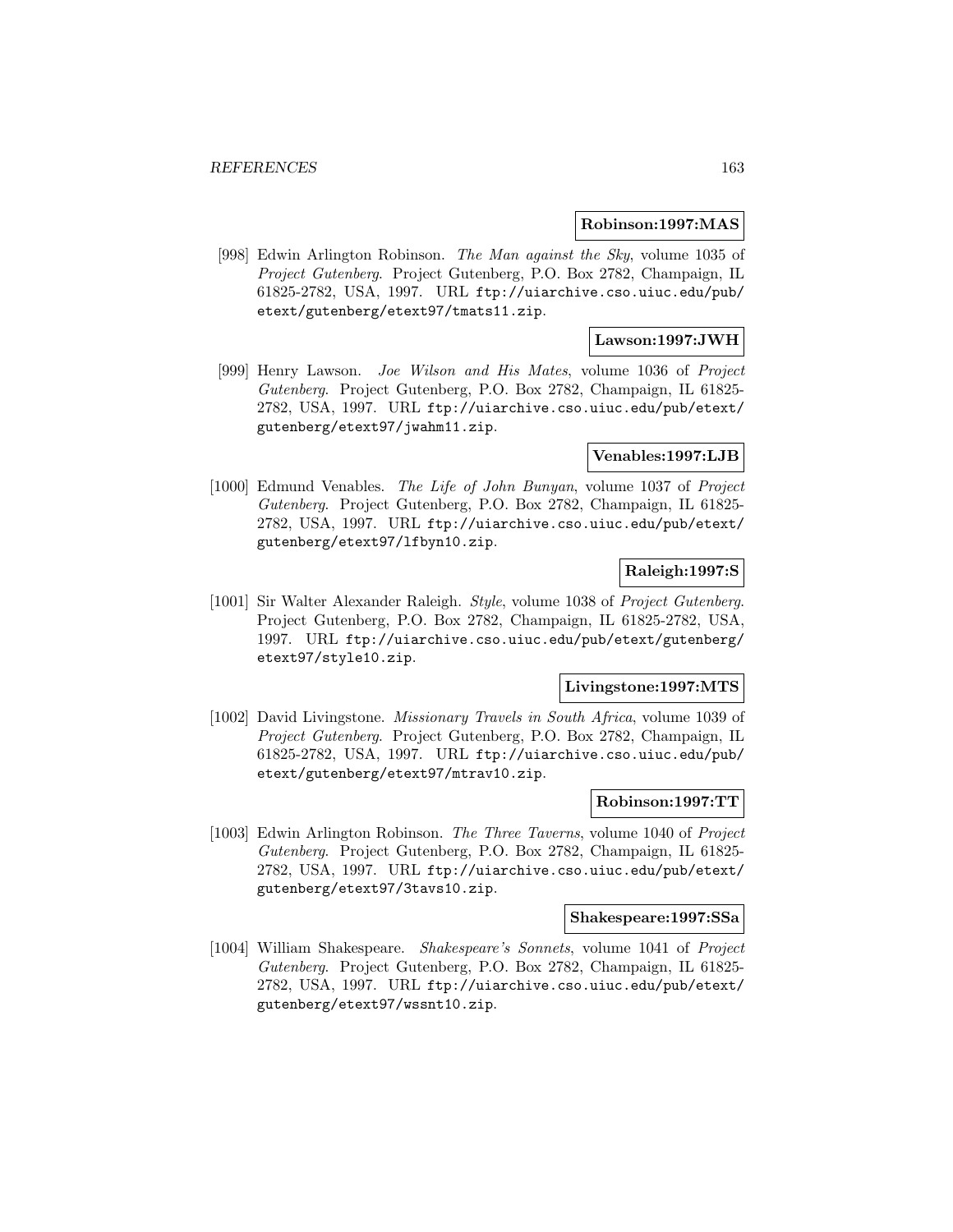#### **Meredith:1997:RLO**

[1005] George Meredith. A Reading of Life, Other Poems, volume 1042 of Project Gutenberg. Project Gutenberg, P.O. Box 2782, Champaign, IL 61825-2782, USA, 1997. URL ftp://uiarchive.cso.uiuc.edu/pub/ etext/gutenberg/etext97/rdlif10.zip.

## **McCabe:1997:SE**

[1006] Joseph McCabe. The Story of Evolution, volume 1043 of Project Gutenberg. Project Gutenberg, P.O. Box 2782, Champaign, IL 61825- 2782, USA, 1997. URL ftp://uiarchive.cso.uiuc.edu/pub/etext/ gutenberg/etext97/tsoev10.zip.

### **Twain:1997:CSV**

[1007] Mark Twain. Captain Stormfield's Visit to Heaven, volume 1044 of Project Gutenberg. Project Gutenberg, P.O. Box 2782, Champaign, IL 61825-2782, USA, 1997. URL ftp://uiarchive.cso.uiuc.edu/pub/ etext/gutenberg/etext97/cptsf10.zip.

## **Shakespeare:1997:VA**

[1008] William Shakespeare. Venus and Adonis, volume 1045 of Project Gutenberg. Project Gutenberg, P.O. Box 2782, Champaign, IL 61825- 2782, USA, 1997. URL ftp://uiarchive.cso.uiuc.edu/pub/etext/ gutenberg/etext97/wsvns10.zip.

#### **Wells:1997:GIK**

[1009] H. G. (Herbert George) Wells. God The Invisible King, volume 1046 of Project Gutenberg. Project Gutenberg, P.O. Box 2782, Champaign, IL 61825-2782, USA, 1997. URL ftp://uiarchive.cso.uiuc.edu/pub/ etext/gutenberg/etext97/godik10.zip.

### **Wells:1997:NM**

[1010] H. G. (Herbert George) Wells. The New Machiavelli, volume 1047 of Project Gutenberg. Project Gutenberg, P.O. Box 2782, Champaign, IL 61825-2782, USA, 1997. URL ftp://uiarchive.cso.uiuc.edu/pub/ etext/gutenberg/etext97/nmchv10.zip.

#### **Dyke:1997:RP**

[1011] Henry van Dyke. The Ruling Passion, volume 1048 of Project Gutenberg. Project Gutenberg, P.O. Box 2782, Champaign, IL 61825-2782, USA, 1997. URL ftp://uiarchive.cso.uiuc.edu/pub/etext/gutenberg/ etext97/rlpsn10.zip.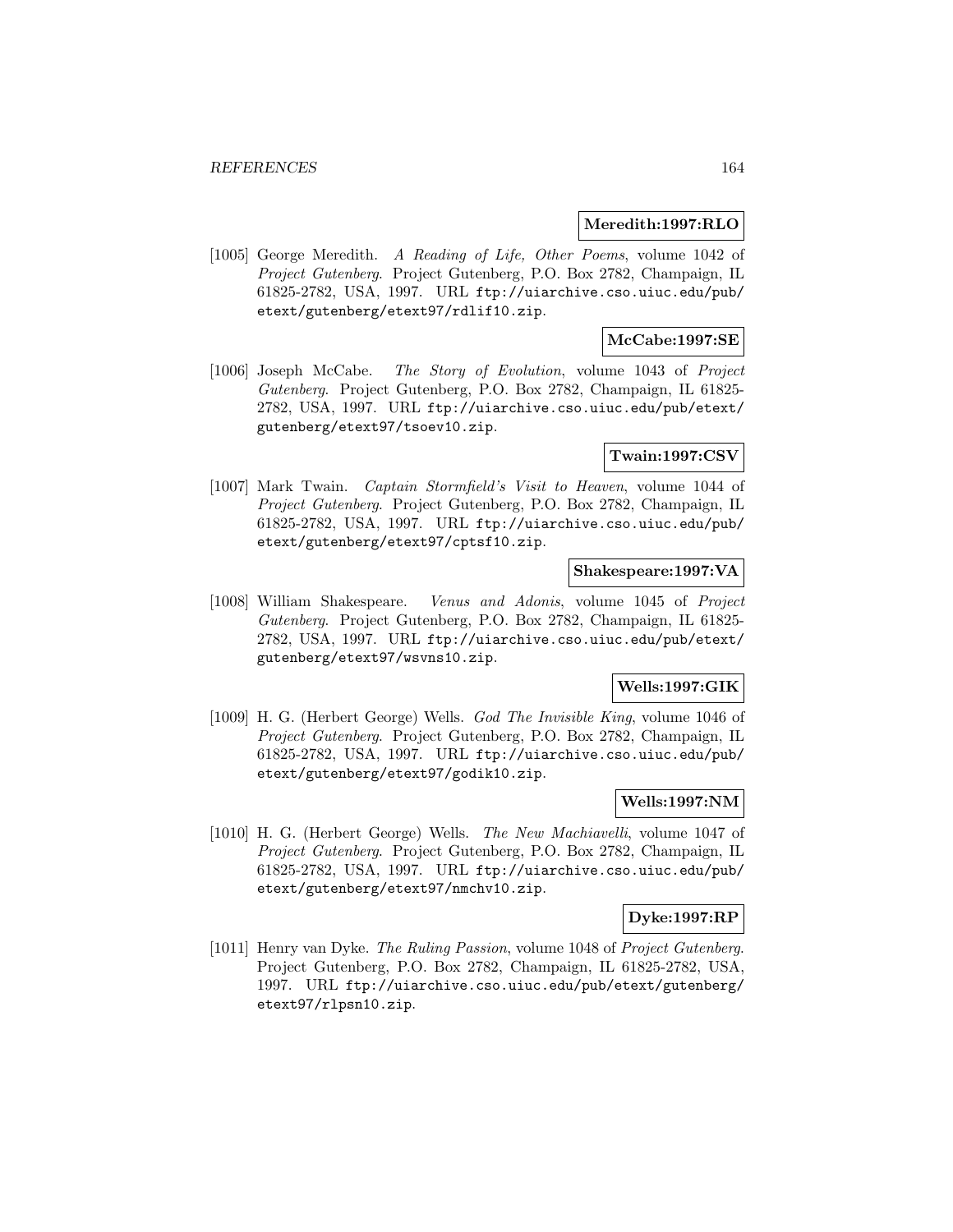#### **Summerhayes:1997:VA**

[1012] Martha Summerhayes. Vanished Arizona, volume 1049 of Project Gutenberg. Project Gutenberg, P.O. Box 2782, Champaign, IL 61825- 2782, USA, 1997. URL ftp://uiarchive.cso.uiuc.edu/pub/etext/ gutenberg/etext97/variz10.zip.

### **Shaw:1997:DLS**

[1013] George Bernard Shaw. Dark Lady of the Sonnets, volume 1050 of Project Gutenberg. Project Gutenberg, P.O. Box 2782, Champaign, IL 61825- 2782, USA, 1997. URL ftp://uiarchive.cso.uiuc.edu/pub/etext/ gutenberg/etext97/dlots10.zip.

### **Carlyle:1997:SR**

[1014] Thomas Carlyle. Sartor Resartus, volume 1051 of Project Gutenberg. Project Gutenberg, P.O. Box 2782, Champaign, IL 61825-2782, USA, 1997. URL ftp://uiarchive.cso.uiuc.edu/pub/etext/gutenberg/ etext97/srtrs10.zip.

### **Anonymous:1997:SST**

[1015] Anonymous. Step by Step; or Tidy's Way to Freedom, volume 1052 of Project Gutenberg. Project Gutenberg, P.O. Box 2782, Champaign, IL 61825-2782, USA, 1997. URL ftp://uiarchive.cso.uiuc.edu/pub/ etext/gutenberg/etext97/tidys11.zip.

### **Conrad:1997:WT**

[1016] Joseph Conrad. Within The Tides, volume 1053 of Project Gutenberg. Project Gutenberg, P.O. Box 2782, Champaign, IL 61825-2782, USA, 1997. URL ftp://uiarchive.cso.uiuc.edu/pub/etext/gutenberg/ etext97/wthnt10.zip.

## **Lang:1997:CB**

[1017] Andrew Lang. A Collection of Ballads, volume 1054 of Project Gutenberg. Project Gutenberg, P.O. Box 2782, Champaign, IL 61825-2782, USA, 1997. URL ftp://uiarchive.cso.uiuc.edu/pub/etext/gutenberg/ etext97/cblad10.zip.

#### **Conrad:1997:LS**

[1018] Joseph Conrad. 'Twixt Land and Sea, volume 1055 of Project Gutenberg. Project Gutenberg, P.O. Box 2782, Champaign, IL 61825-2782, USA, 1997. URL ftp://uiarchive.cso.uiuc.edu/pub/etext/gutenberg/ etext97/twxls10.zip.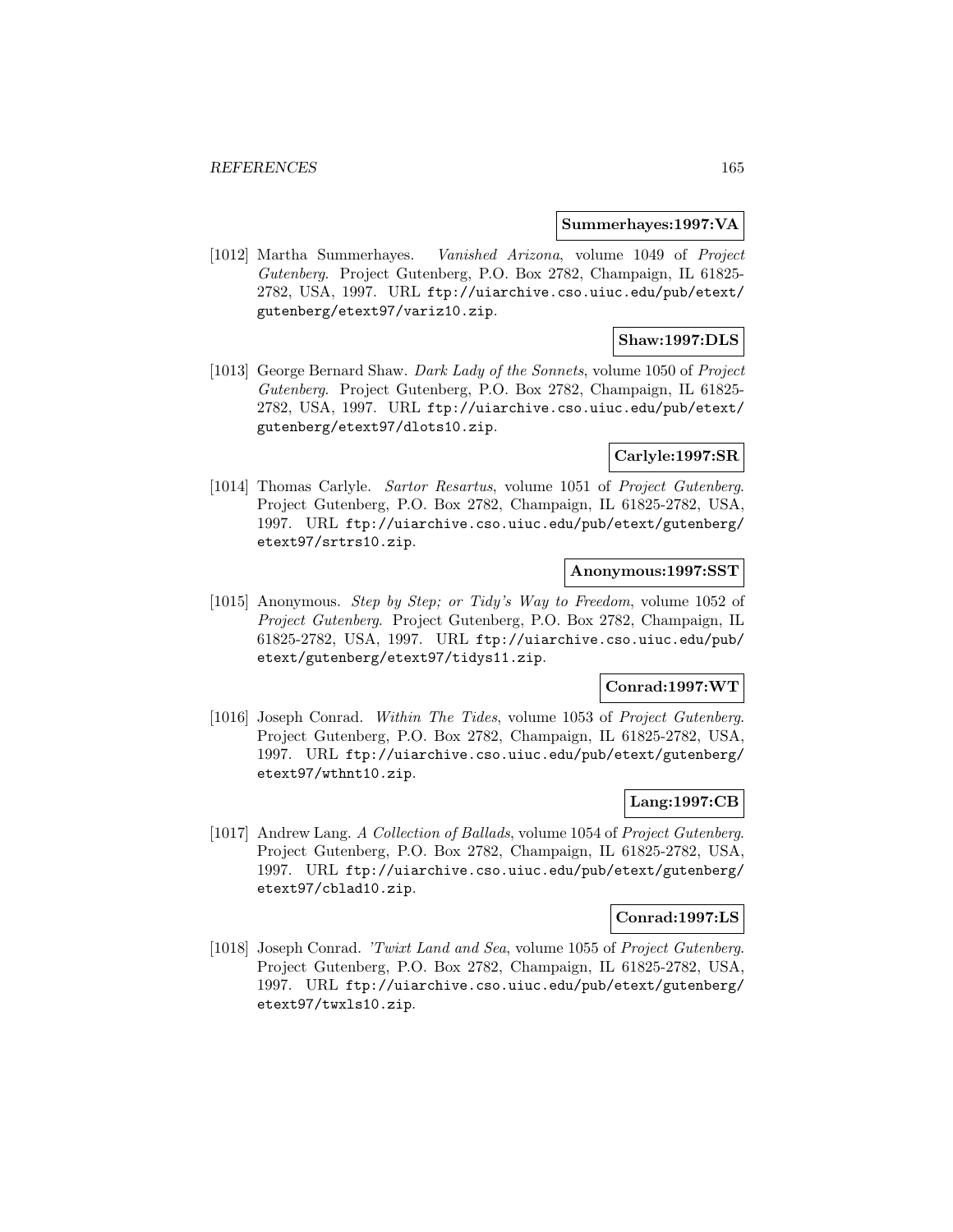#### **London:1997:ME**

[1019] Jack London. Martin Eden, volume 1056 of Project Gutenberg. Project Gutenberg, P.O. Box 2782, Champaign, IL 61825-2782, USA, 1997. URL ftp://uiarchive.cso.uiuc.edu/pub/etext/gutenberg/ etext97/meden10.zip.

## **Wilde:1997:BRG**

[1020] Oscar Wilde. Ballad of Reading Gaol, and other poems, volume 1057 of Project Gutenberg. Project Gutenberg, P.O. Box 2782, Champaign, IL 61825-2782, USA, 1997. URL ftp://uiarchive.cso.uiuc.edu/pub/ etext/gutenberg/etext97/pmwld10.zip.

#### **Conrad:1997:MS**

[1021] Joseph Conrad. The Mirror of the Sea, volume 1058 of Project Gutenberg. Project Gutenberg, P.O. Box 2782, Champaign, IL 61825-2782, USA, 1997. URL ftp://uiarchive.cso.uiuc.edu/pub/etext/gutenberg/ etext97/tmots10.zip.

# **Wells:1997:WSF**

[1022] H. G. (Herbert George) Wells. The World Set Free, volume 1059 of Project Gutenberg. Project Gutenberg, P.O. Box 2782, Champaign, IL 61825-2782, USA, 1997. URL ftp://uiarchive.cso.uiuc.edu/pub/ etext/gutenberg/etext97/twsfr10.zip.

### **Lang:1997:GP**

[1023] Andrew Lang. Grass of Parnassus, volume 1060 of Project Gutenberg. Project Gutenberg, P.O. Box 2782, Champaign, IL 61825-2782, USA, 1997. URL ftp://uiarchive.cso.uiuc.edu/pub/etext/gutenberg/ etext97/grprn10.zip.

## **Fiske:1997:MM**

[1024] John Fiske. Myths and Myth-Makers, volume 1061 of Project Gutenberg. Project Gutenberg, P.O. Box 2782, Champaign, IL 61825-2782, USA, 1997. URL ftp://uiarchive.cso.uiuc.edu/pub/etext/gutenberg/ etext97/mythm10.zip.

#### **Poe:1997:PCE**

[1025] Edgar Allan Poe. 1st PG Collection of Edgar Allan Poe, volume 1062– 1065 of Project Gutenberg. Project Gutenberg, P.O. Box 2782, Champaign, IL 61825-2782, USA, 1997. URL ftp://uiarchive.cso.uiuc. edu/pub/etext/gutenberg/etext97/1epoe10.zip.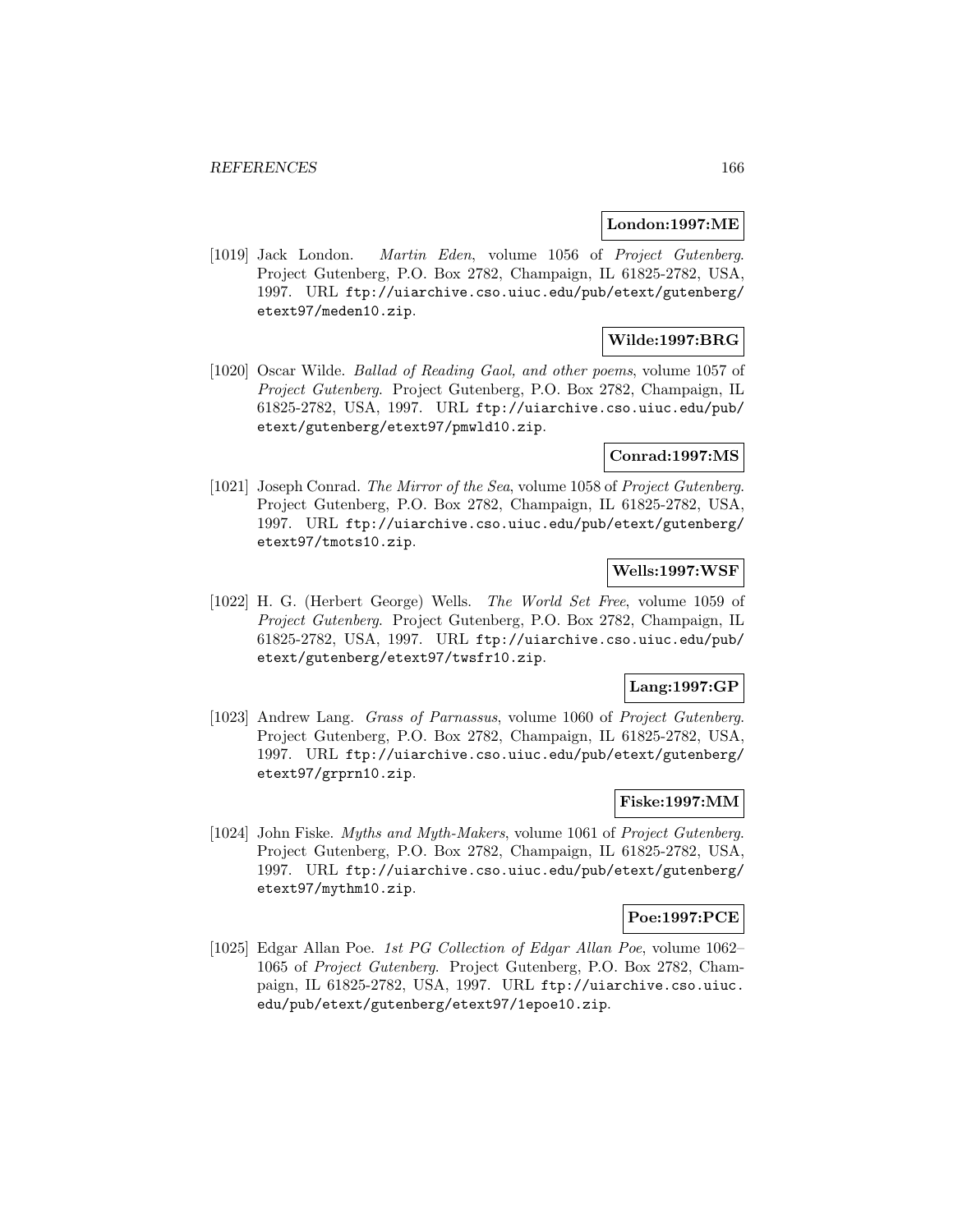#### **Anonymous:1997:PMU**

[1026] Anonymous. Personal Memoirs of U. S. Grant, volume 1067–1068 of Project Gutenberg. Project Gutenberg, P.O. Box 2782, Champaign, IL 61825-2782, USA, 1997. URL ftp://uiarchive.cso.uiuc. edu/pub/etext/gutenberg/etext97/1musg10.zip (Volume 1); ftp://uiarchive.cso.uiuc.edu/pub/etext/gutenberg/etext97/2musg10. zip (Volume 2).

## **Zola:1997:PCE**

[1027] Emile Zola. 1st PG Collection of Emile Zola, volume 1069–1073 of Project Gutenberg. Project Gutenberg, P.O. Box 2782, Champaign, IL 61825- 2782, USA, 1997. URL ftp://uiarchive.cso.uiuc.edu/pub/etext/ gutenberg/etext97/1zola10.zip.

## **London:1997:SW**

[1028] Jack London. The Sea Wolf, volume 1074 of Project Gutenberg. Project Gutenberg, P.O. Box 2782, Champaign, IL 61825-2782, USA, 1997. URL ftp://uiarchive.cso.uiuc.edu/pub/etext/gutenberg/ etext97/cwolf10.zip.

## **London:1997:SSO**

[1029] Jack London. The Strength of the Strong, and other tales, volume 1075 of Project Gutenberg. Project Gutenberg, P.O. Box 2782, Champaign, IL 61825-2782, USA, 1997. URL ftp://uiarchive.cso.uiuc.edu/pub/ etext/gutenberg/etext97/sstrg10.zip.

#### **Bramah:1997:WKL**

[1030] Ernest Bramah. The Wallet of Kai Lung, volume 1076 of Project Gutenberg. Project Gutenberg, P.O. Box 2782, Champaign, IL 61825- 2782, USA, 1997. URL ftp://uiarchive.cso.uiuc.edu/pub/etext/ gutenberg/etext97/wklng10.zip.

#### **Bramah:1997:MK**

[1031] Ernest Bramah. The Mirror of Kong Ho, volume 1077 of Project Gutenberg. Project Gutenberg, P.O. Box 2782, Champaign, IL 61825- 2782, USA, 1997. URL ftp://uiarchive.cso.uiuc.edu/pub/etext/ gutenberg/etext97/kongh10.zip.

#### **Altsheler:1997:SV**

[1032] Joseph A. (Joseph Alexander) Altsheler. The Scouts of the Valley, volume 1078 of Project Gutenberg. Project Gutenberg, P.O. Box 2782, Champaign, IL 61825-2782, USA, 1997. URL ftp://uiarchive.cso.uiuc. edu/pub/etext/gutenberg/etext97/sctvl10.zip.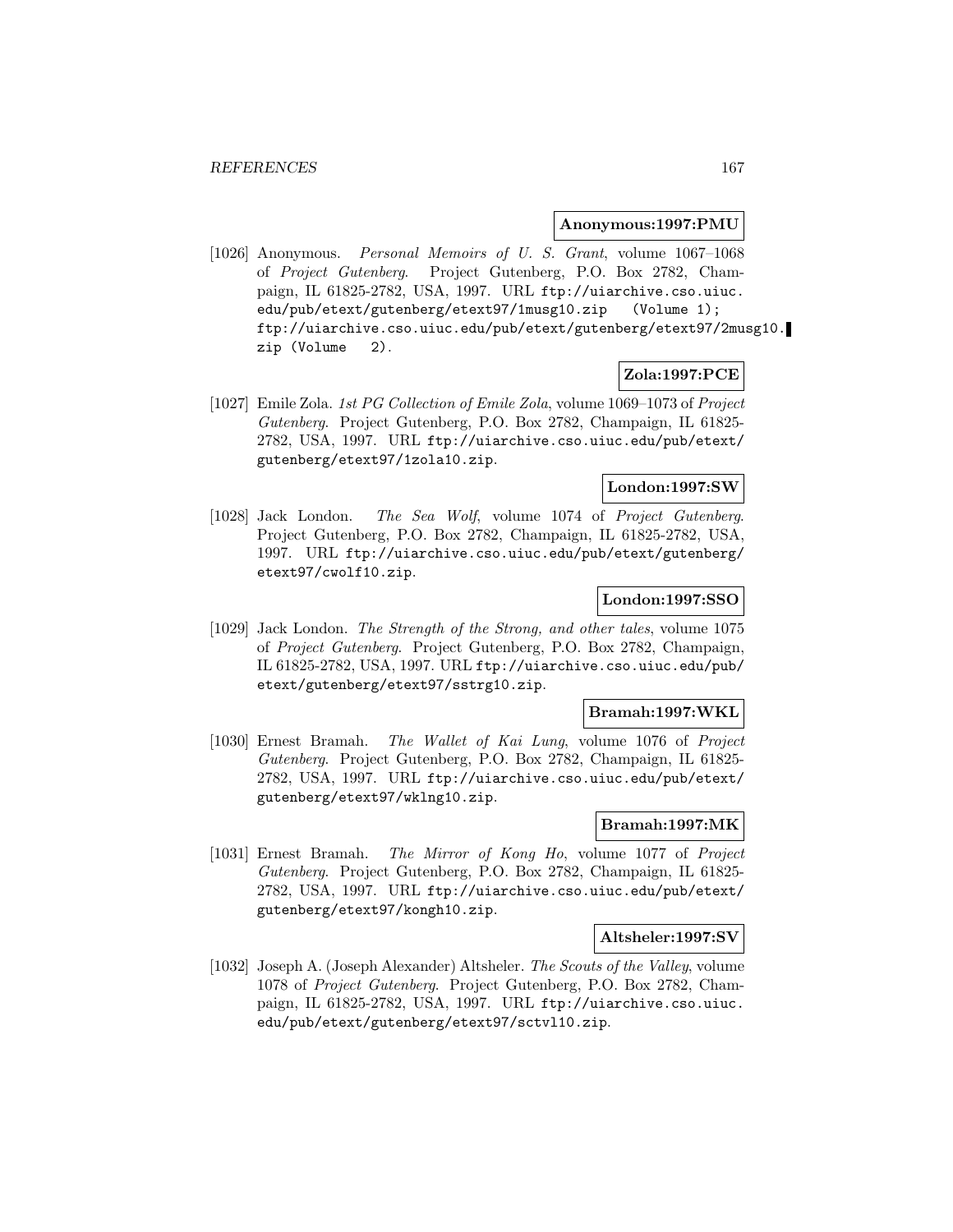#### **Sterne:1997:LTS**

[1033] Laurence Sterne. Life of Tristram Shandy, volume 1079 of Project Gutenberg. Project Gutenberg, P.O. Box 2782, Champaign, IL 61825- 2782, USA, 1997. URL ftp://uiarchive.cso.uiuc.edu/pub/etext/ gutenberg/etext97/shndy10.zip.

## **Swift:1997:MP**

[1034] Jonathan Swift. A Modest Proposal, volume 1080 of Project Gutenberg. Project Gutenberg, P.O. Box 2782, Champaign, IL 61825-2782, USA, 1997. URL ftp://uiarchive.cso.uiuc.edu/pub/etext/gutenberg/ etext97/mdprp10.zip.

#### **Gogol:1997:DSa**

[1035] Nikolai Vasilievich Gogol. Dead Souls, volume 1081 of Project Gutenberg. Project Gutenberg, P.O. Box 2782, Champaign, IL 61825-2782, USA, 1997. URL ftp://uiarchive.cso.uiuc.edu/pub/etext/gutenberg/ etext97/dsols10.zip.

## **Bishop:1997:VPC**

[1036] Nathaniel H. (Nathaniel Holmes) Bishop. Voyage of The Paper Canoe, volume 1082 of Project Gutenberg. Project Gutenberg, P.O. Box 2782, Champaign, IL 61825-2782, USA, 1997. URL ftp://uiarchive.cso. uiuc.edu/pub/etext/gutenberg/etext97/pprcn11.zip.

#### **Gogol:1997:DSb**

[1037] Nikolai Vasilievich Gogol. Dead Souls, volume 1083 of Project Gutenberg. Project Gutenberg, P.O. Box 2782, Champaign, IL 61825-2782, USA, 1997. URL ftp://uiarchive.cso.uiuc.edu/pub/etext/gutenberg/ etext97/dsols10.zip.

### **Presbyterian:1997:RTT**

[1038] Presbyterian Ladies' Aid. Recipes Tried and True, volume 1084 of Project Gutenberg. Project Gutenberg, P.O. Box 2782, Champaign, IL 61825- 2782, USA, 1997. URL ftp://uiarchive.cso.uiuc.edu/pub/etext/ gutenberg/etext97/tandt10.zip.

#### **Carlyle:1997:LJS**

[1039] Thomas Carlyle. Life of John Sterling, volume 1085 of Project Gutenberg. Project Gutenberg, P.O. Box 2782, Champaign, IL 61825-2782, USA, 1997. URL ftp://uiarchive.cso.uiuc.edu/pub/etext/gutenberg/ etext97/strlg10.zip.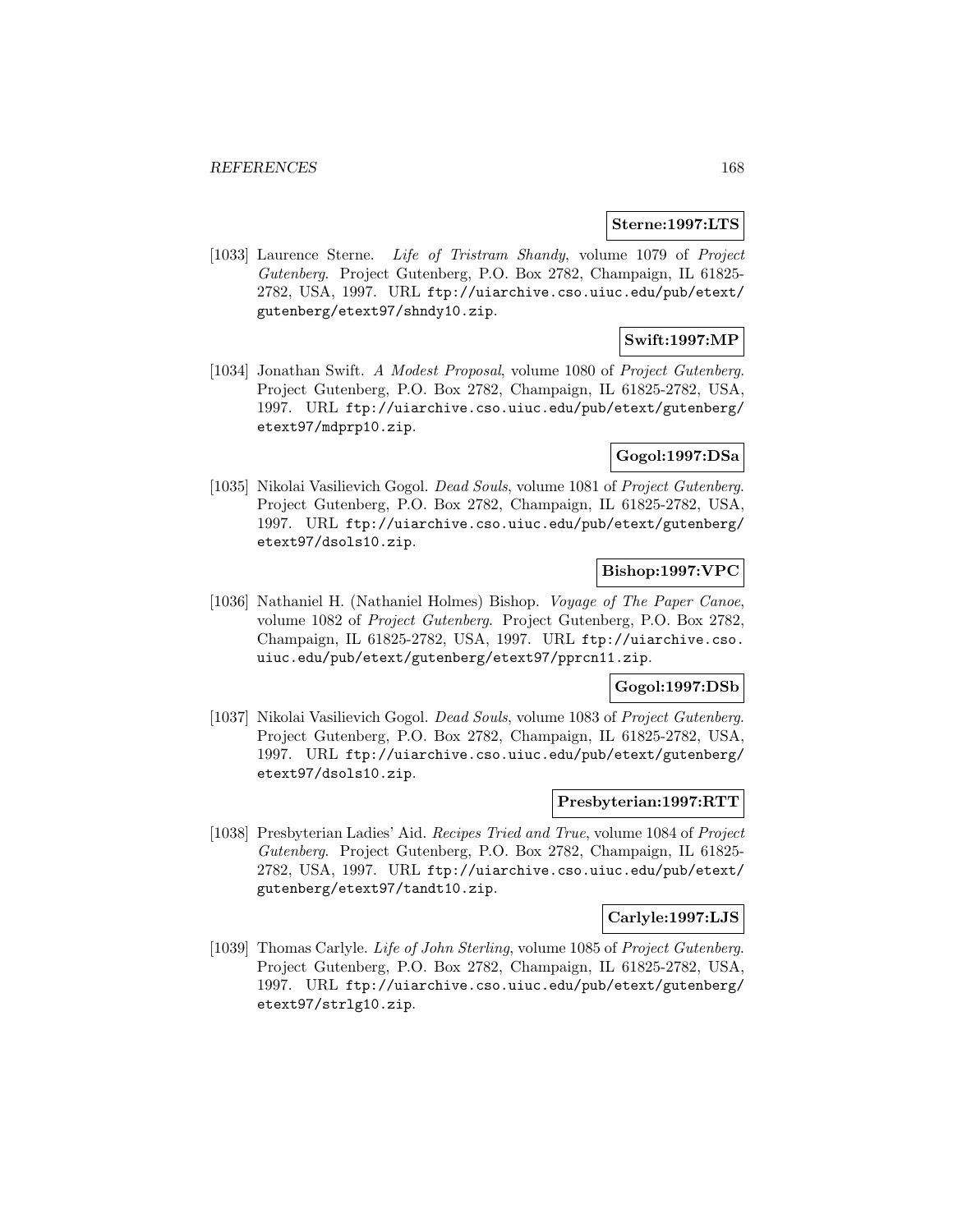#### **Twain:1997:HT**

[1040] Mark Twain. A Horse's Tale, volume 1086 of Project Gutenberg. Project Gutenberg, P.O. Box 2782, Champaign, IL 61825-2782, USA, 1997. URL ftp://uiarchive.cso.uiuc.edu/pub/etext/gutenberg/ etext97/hrstl10.zip.

# **Roth:1997:B**

[1041] Lewis Roth. Baartock, volume 1087 of Project Gutenberg. Project Gutenberg, P.O. Box 2782, Champaign, IL 61825-2782, USA, 1997. URL ftp:/ /uiarchive.cso.uiuc.edu/pub/etext/gutenberg/etext97/brtck10. zip.

## **Seton:1997:RW**

[1042] Ernest Thompson Seton. Rolf in the Woods, volume 1088 of Project Gutenberg. Project Gutenberg, P.O. Box 2782, Champaign, IL 61825- 2782, USA, 1997. URL ftp://uiarchive.cso.uiuc.edu/pub/etext/ gutenberg/etext97/rolfw11.zip.

## **London:1997:MOS**

[1043] Jack London. Moon-Face and Other Stories, volume 1089 of Project Gutenberg. Project Gutenberg, P.O. Box 2782, Champaign, IL 61825- 2782, USA, 1997. URL ftp://uiarchive.cso.uiuc.edu/pub/etext/ gutenberg/etext97/mface10.zip.

#### **Swift:1997:BP**

[1044] Jonathan Swift. Bickerstaff-Partridge Papers, volume 1090 of Project Gutenberg. Project Gutenberg, P.O. Box 2782, Champaign, IL 61825- 2782, USA, 1997. URL ftp://uiarchive.cso.uiuc.edu/pub/etext/ gutenberg/etext97/bstaf10.zip.

## **Carlyle:1997:HHW**

[1045] Thomas Carlyle. Heroes and Hero Worship, volume 1091 of Project Gutenberg. Project Gutenberg, P.O. Box 2782, Champaign, IL 61825- 2782, USA, 1997. URL ftp://uiarchive.cso.uiuc.edu/pub/etext/ gutenberg/etext97/heros10.zip.

#### **Cambrensis:1997:DW**

[1046] Giraldus Cambrensis. The Description of Wales, volume 1092 of Project Gutenberg. Project Gutenberg, P.O. Box 2782, Champaign, IL 61825- 2782, USA, 1997. URL ftp://uiarchive.cso.uiuc.edu/pub/etext/ gutenberg/etext97/dscwl10.zip.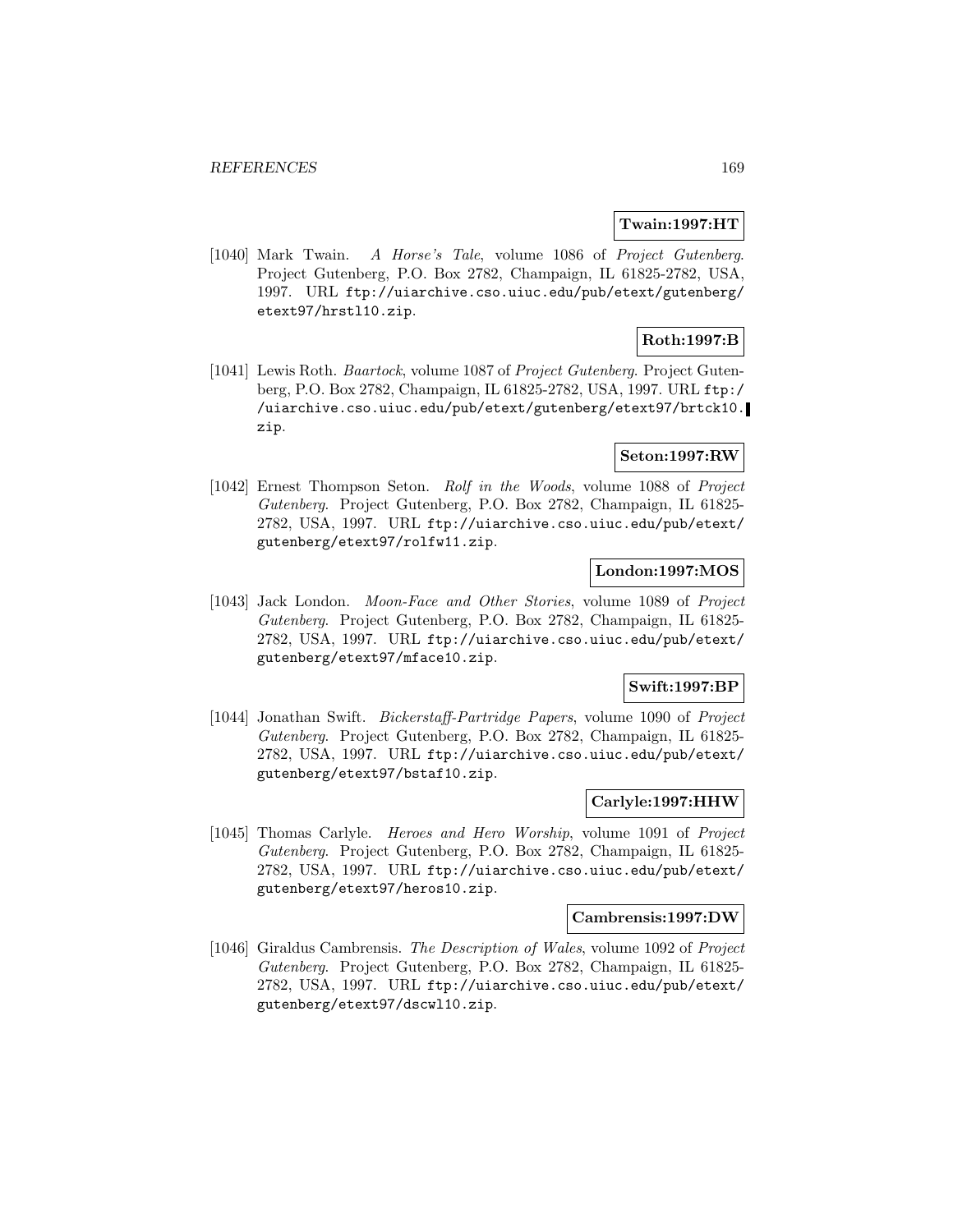### **James:1997:BJ**

[1047] Henry James. The Beast in the Jungle, volume 1093 of Project Gutenberg. Project Gutenberg, P.O. Box 2782, Champaign, IL 61825-2782, USA, 1997. URL ftp://uiarchive.cso.uiuc.edu/pub/etext/gutenberg/ etext97/bstjg10.zip.

# **Marlowe:1997:TGP**

[1048] Christopher Marlowe. Tamburlaine the Great PT 1, volume 1094 of Project Gutenberg. Project Gutenberg, P.O. Box 2782, Champaign, IL 61825-2782, USA, 1997. URL ftp://uiarchive.cso.uiuc.edu/pub/ etext/gutenberg/etext97/tmbn110.zip.

## **Grey:1997:LWS**

[1049] Zane Grey. Light of the Western Stars, volume 1095 of Project Gutenberg. Project Gutenberg, P.O. Box 2782, Champaign, IL 61825-2782, USA, 1997. URL ftp://uiarchive.cso.uiuc.edu/pub/etext/gutenberg/ etext97/lwstr10.zip.

### **London:1997:FM**

[1050] Jack London. The Faith of Men, volume 1096 of Project Gutenberg. Project Gutenberg, P.O. Box 2782, Champaign, IL 61825-2782, USA, 1997. URL ftp://uiarchive.cso.uiuc.edu/pub/etext/gutenberg/ etext97/fthmn10.zip.

#### **Shaw:1997:MWP**

[1051] George Bernard Shaw. Mrs. Warren's Profession, volume 1097 of Project Gutenberg. Project Gutenberg, P.O. Box 2782, Champaign, IL 61825- 2782, USA, 1997. URL ftp://uiarchive.cso.uiuc.edu/pub/etext/ gutenberg/etext97/wrpro10.zip.

### **Tarkington:1997:TN**

[1052] Booth Tarkington. The Turmoil, A novel, volume 1098 of Project Gutenberg. Project Gutenberg, P.O. Box 2782, Champaign, IL 61825- 2782, USA, 1997. URL ftp://uiarchive.cso.uiuc.edu/pub/etext/ gutenberg/etext97/turmo10.zip.

#### **White:1997:R**

[1053] Stewart Edward White. The Riverman, volume 1099 of Project Gutenberg. Project Gutenberg, P.O. Box 2782, Champaign, IL 61825- 2782, USA, 1997. URL ftp://uiarchive.cso.uiuc.edu/pub/etext/ gutenberg/etext97/rvrmn11.zip.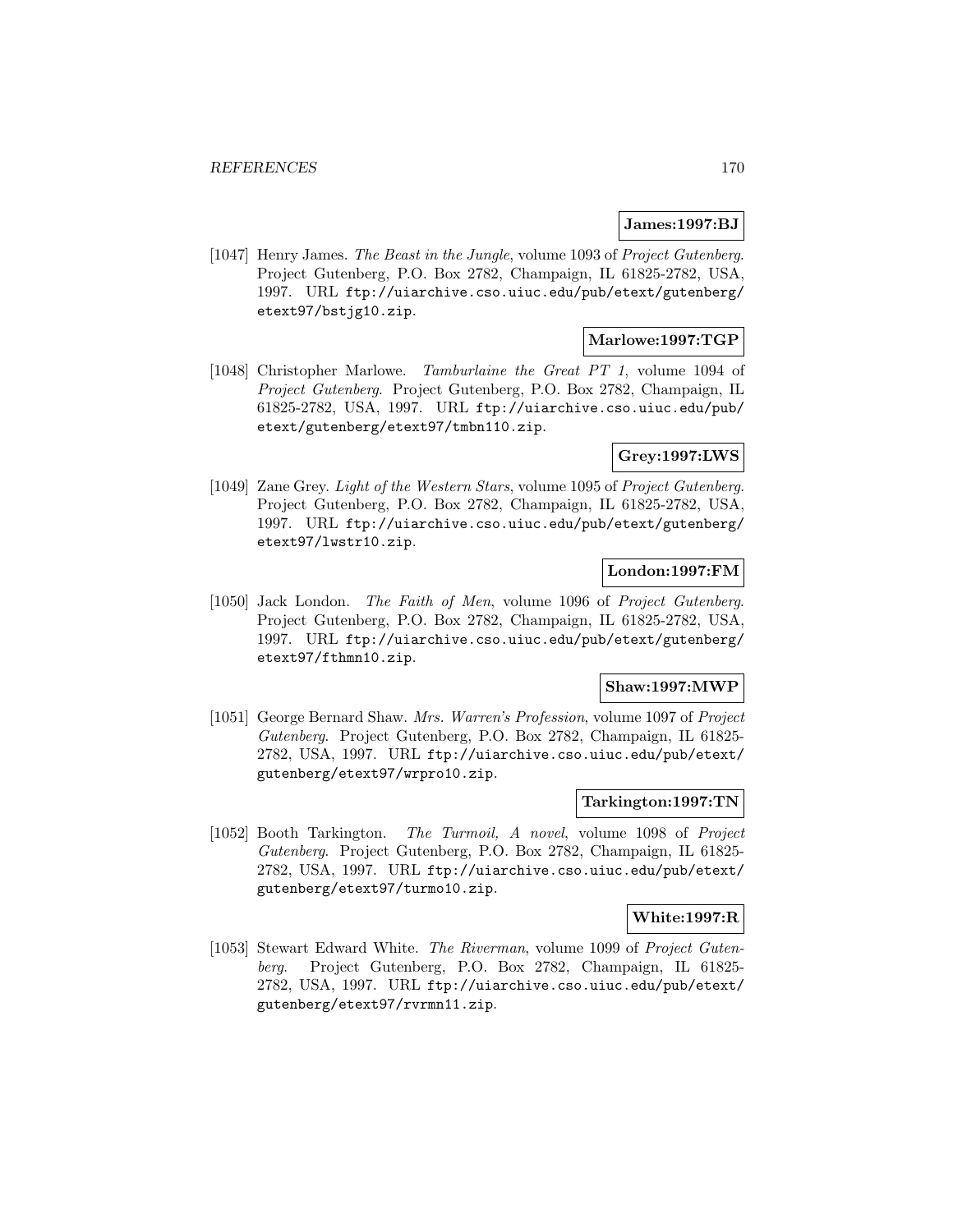#### **Shakespeare:1997:KHVa**

[1054] William Shakespeare. King Henry VI, Part 1, volume 1100 of Project Gutenberg. Project Gutenberg, P.O. Box 2782, Champaign, IL 61825- 2782, USA, 1997. URL ftp://uiarchive.cso.uiuc.edu/pub/etext/ gutenberg/etext97/1ws0110.zip.

#### **Shakespeare:1997:KHVb**

[1055] William Shakespeare. King Henry VI, Part 2, volume 1101 of Project Gutenberg. Project Gutenberg, P.O. Box 2782, Champaign, IL 61825- 2782, USA, 1997. URL ftp://uiarchive.cso.uiuc.edu/pub/etext/ gutenberg/etext97/1ws0210.zip.

#### **Shakespeare:1997:KHVc**

[1056] William Shakespeare. King Henry VI, Part 3, volume 1102 of Project Gutenberg. Project Gutenberg, P.O. Box 2782, Champaign, IL 61825- 2782, USA, 1997. URL ftp://uiarchive.cso.uiuc.edu/pub/etext/ gutenberg/etext97/1ws0310.zip.

## **Shakespeare:1997:KRIa**

[1057] William Shakespeare. King Richard III, volume 1103 of Project Gutenberg. Project Gutenberg, P.O. Box 2782, Champaign, IL 61825- 2782, USA, 1997. URL ftp://uiarchive.cso.uiuc.edu/pub/etext/ gutenberg/etext97/1ws0411.zip.

#### **Shakespeare:1997:CE**

[1058] William Shakespeare. The Comedy of Errors, volume 1104 of Project Gutenberg. Project Gutenberg, P.O. Box 2782, Champaign, IL 61825- 2782, USA, 1997. URL ftp://uiarchive.cso.uiuc.edu/pub/etext/ gutenberg/etext97/1ws0610.zip.

#### **Shakespeare:1997:SSb**

[1059] William Shakespeare. The Shakespearian Sonnets, volume 1105 of Project Gutenberg. Project Gutenberg, P.O. Box 2782, Champaign, IL 61825- 2782, USA, 1997. URL ftp://uiarchive.cso.uiuc.edu/pub/etext/ gutenberg/etext97/1ws0710.zip.

#### **Shakespeare:1997:TA**

[1060] William Shakespeare. Titus Andronicus, volume 1106 of Project Gutenberg. Project Gutenberg, P.O. Box 2782, Champaign, IL 61825- 2782, USA, 1997. URL ftp://uiarchive.cso.uiuc.edu/pub/etext/ gutenberg/etext97/1ws0910.zip.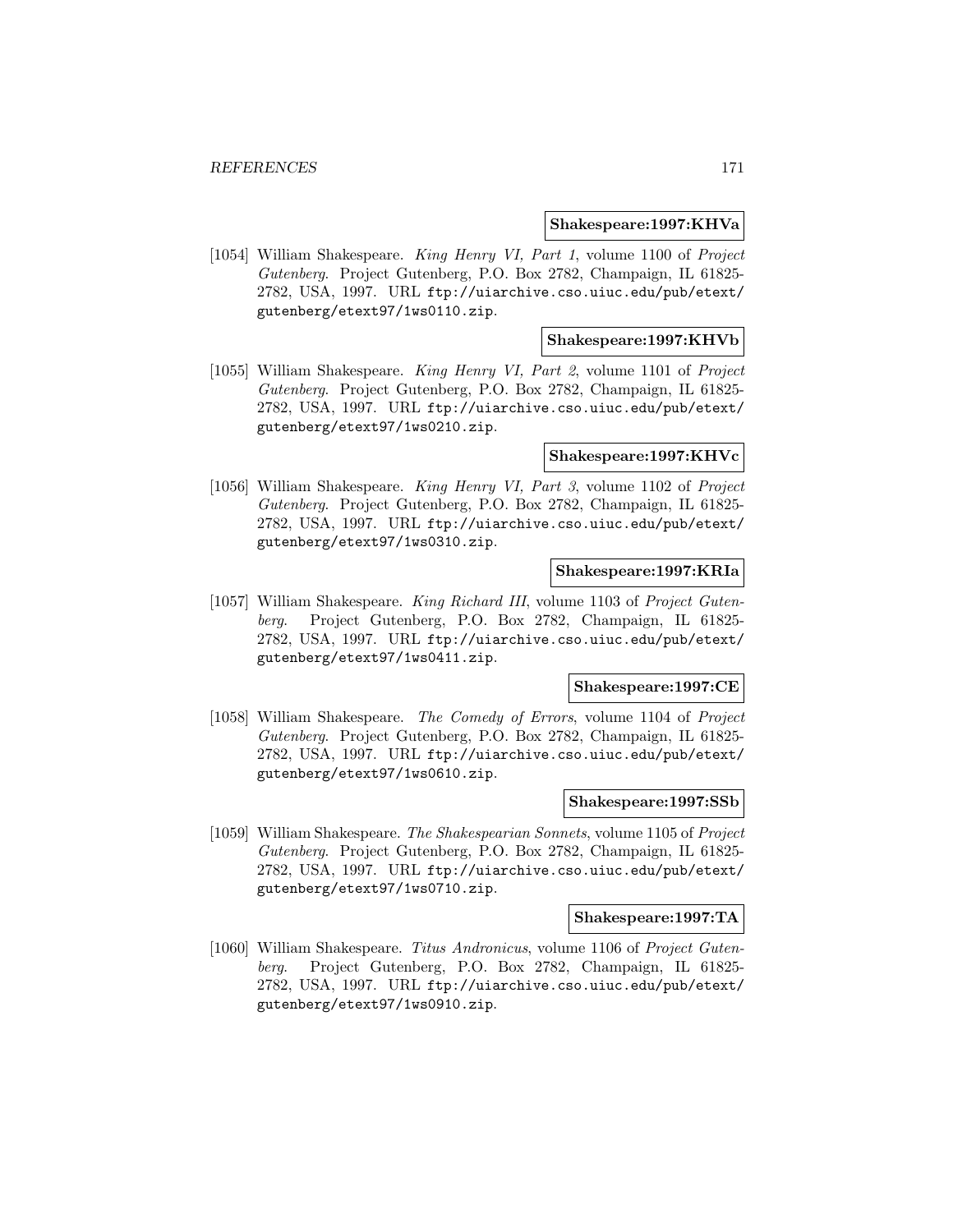#### **Shakespeare:1997:TS**

[1061] William Shakespeare. The Taming of the Shrew, volume 1107 of Project Gutenberg. Project Gutenberg, P.O. Box 2782, Champaign, IL 61825- 2782, USA, 1997. URL ftp://uiarchive.cso.uiuc.edu/pub/etext/ gutenberg/etext97/1ws1010.zip.

### **Shakespeare:1997:TGV**

[1062] William Shakespeare. Two Gentlemen of Verona, volume 1108 of Project Gutenberg. Project Gutenberg, P.O. Box 2782, Champaign, IL 61825- 2782, USA, 1997. URL ftp://uiarchive.cso.uiuc.edu/pub/etext/ gutenberg/etext97/1ws1110.zip.

#### **Shakespeare:1997:LLL**

[1063] William Shakespeare. Love's Labour's Lost, volume 1109 of Project Gutenberg. Project Gutenberg, P.O. Box 2782, Champaign, IL 61825- 2782, USA, 1997. URL ftp://uiarchive.cso.uiuc.edu/pub/etext/ gutenberg/etext97/1ws1210.zip.

#### **Shakespeare:1997:KJ**

[1064] William Shakespeare. King John, volume 1110 of Project Gutenberg. Project Gutenberg, P.O. Box 2782, Champaign, IL 61825-2782, USA, 1997. URL ftp://uiarchive.cso.uiuc.edu/pub/etext/gutenberg/ etext97/1ws1410.zip.

#### **Shakespeare:1997:KRIb**

[1065] William Shakespeare. King Richard II, volume 1111 of Project Gutenberg. Project Gutenberg, P.O. Box 2782, Champaign, IL 61825-2782, USA, 1997. URL ftp://uiarchive.cso.uiuc.edu/pub/etext/gutenberg/ etext97/1ws1510.zip.

### **Shakespeare:1997:RJ**

[1066] William Shakespeare. Romeo and Juliet, volume 1112 of Project Gutenberg. Project Gutenberg, P.O. Box 2782, Champaign, IL 61825- 2782, USA, 1997. URL ftp://uiarchive.cso.uiuc.edu/pub/etext/ gutenberg/etext97/1ws1610.zip.

#### **Shakespeare:1997:MND**

[1067] William Shakespeare. A Midsummer Night's Dream, volume 1113 of Project Gutenberg. Project Gutenberg, P.O. Box 2782, Champaign, IL 61825-2782, USA, 1997. URL ftp://uiarchive.cso.uiuc.edu/pub/ etext/gutenberg/etext97/1ws1710.zip.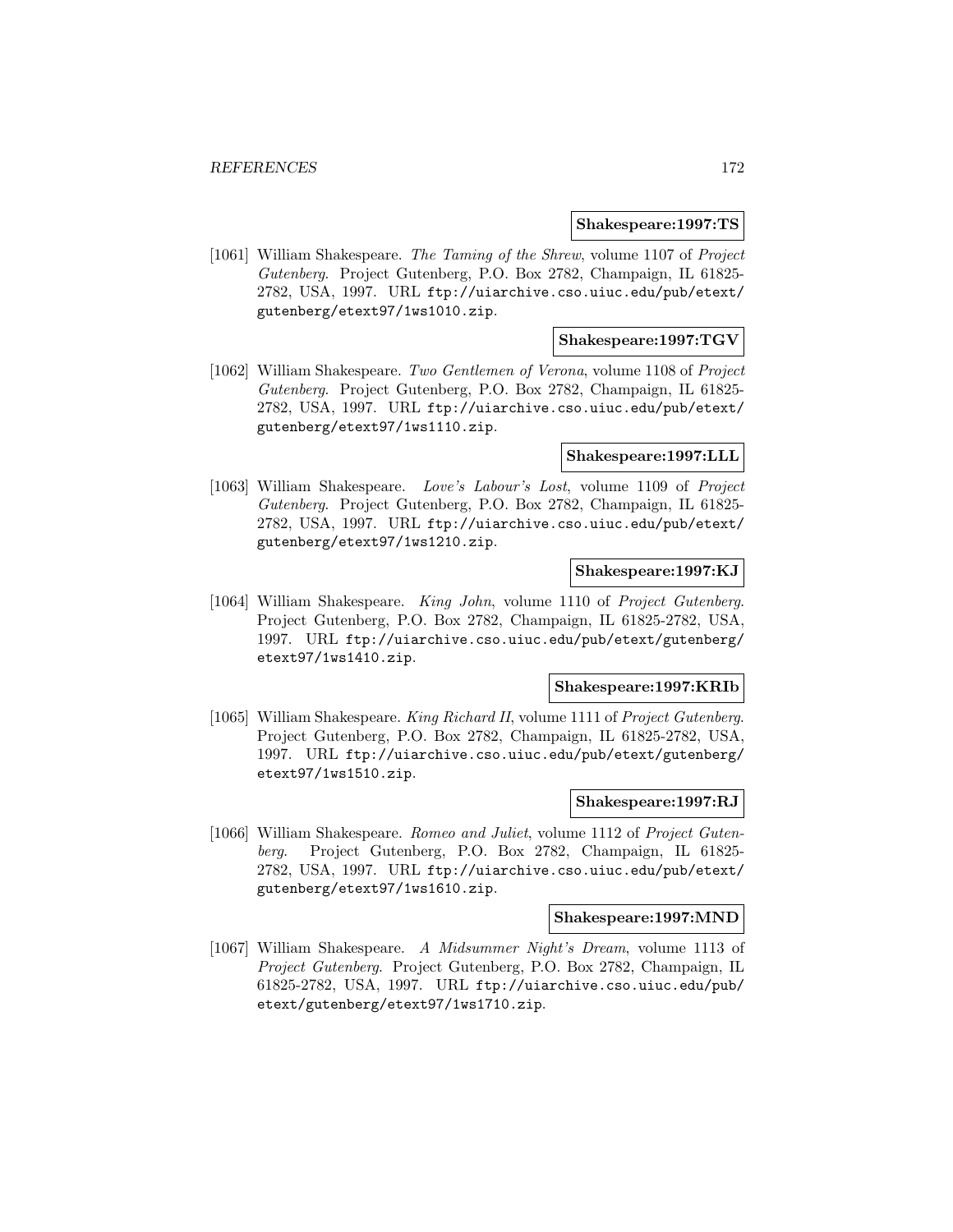#### **Shakespeare:1997:MV**

[1068] William Shakespeare. The Merchant of Venice, volume 1114 of Project Gutenberg. Project Gutenberg, P.O. Box 2782, Champaign, IL 61825- 2782, USA, 1997. URL ftp://uiarchive.cso.uiuc.edu/pub/etext/ gutenberg/etext97/1ws1810.zip.

### **Shakespeare:1997:KHIa**

[1069] William Shakespeare. King Henry IV Part 1, volume 1115 of Project Gutenberg. Project Gutenberg, P.O. Box 2782, Champaign, IL 61825- 2782, USA, 1997. URL ftp://uiarchive.cso.uiuc.edu/pub/etext/ gutenberg/etext97/1ws1910.zip.

#### **Shakespeare:1997:MWW**

[1070] William Shakespeare. The Merry Wives of Windsor, volume 1116 of Project Gutenberg. Project Gutenberg, P.O. Box 2782, Champaign, IL 61825-2782, USA, 1997. URL ftp://uiarchive.cso.uiuc.edu/pub/ etext/gutenberg/etext97/1ws2010.zip.

#### **Shakespeare:1997:KHIb**

[1071] William Shakespeare. King Henry IV, Part 2, volume 1117 of Project Gutenberg. Project Gutenberg, P.O. Box 2782, Champaign, IL 61825- 2782, USA, 1997. URL ftp://uiarchive.cso.uiuc.edu/pub/etext/ gutenberg/etext97/1ws2110.zip.

#### **Shakespeare:1997:MAA**

[1072] William Shakespeare. Much Ado about Nothing, volume 1118 of Project Gutenberg. Project Gutenberg, P.O. Box 2782, Champaign, IL 61825- 2782, USA, 1997. URL ftp://uiarchive.cso.uiuc.edu/pub/etext/ gutenberg/etext97/1ws2210.zip.

#### **Shakespeare:1997:KHVd**

[1073] William Shakespeare. King Henry V, volume 1119 of Project Gutenberg. Project Gutenberg, P.O. Box 2782, Champaign, IL 61825-2782, USA, 1997. URL ftp://uiarchive.cso.uiuc.edu/pub/etext/gutenberg/ etext97/1ws2310.zip.

#### **Shakespeare:1997:JC**

[1074] William Shakespeare. Julius Caesar, volume 1120 of Project Gutenberg. Project Gutenberg, P.O. Box 2782, Champaign, IL 61825-2782, USA, 1997. URL ftp://uiarchive.cso.uiuc.edu/pub/etext/gutenberg/ etext97/1ws2410.zip.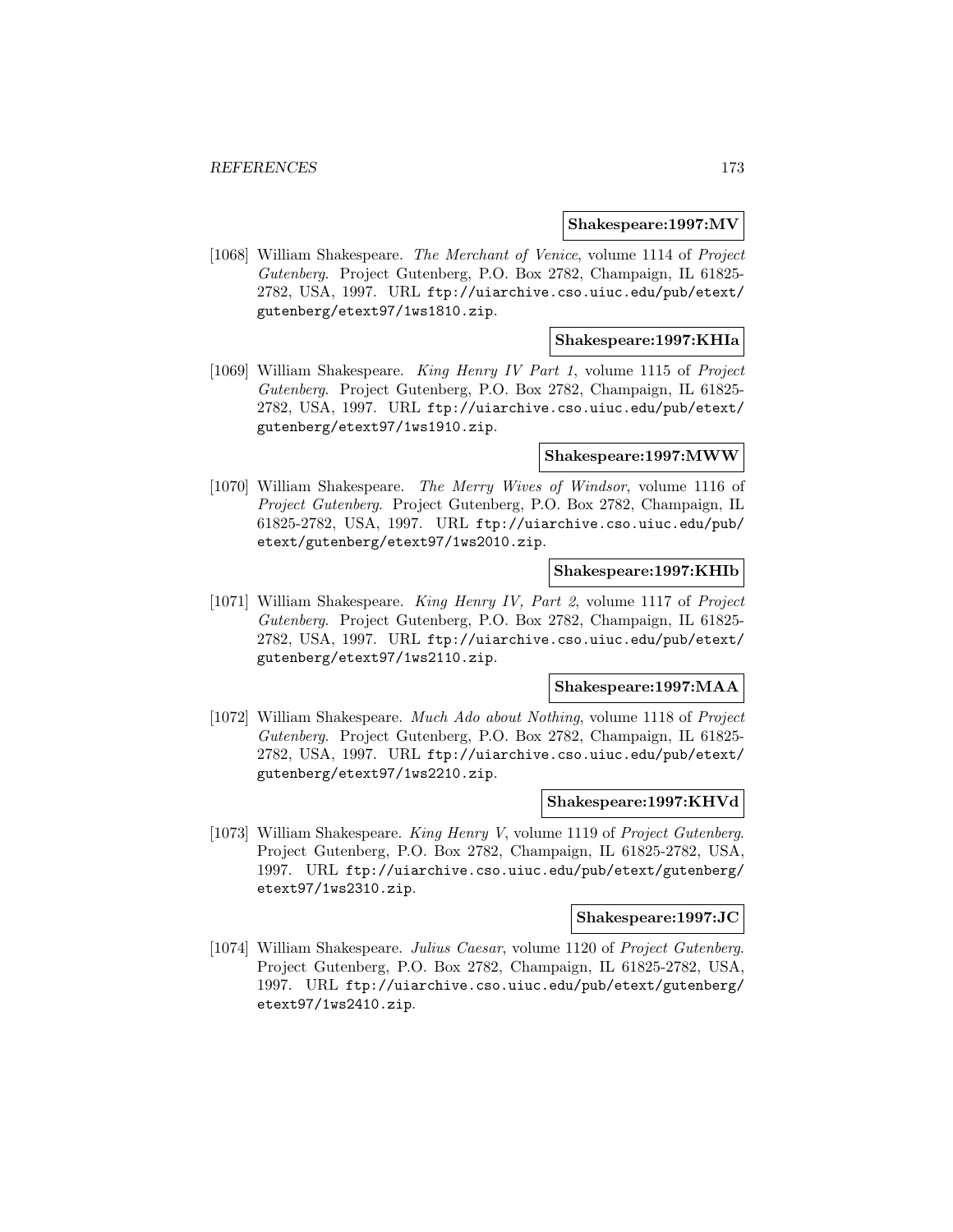#### **Shakespeare:1997:YLI**

[1075] William Shakespeare. As You Like It, volume 1121 of Project Gutenberg. Project Gutenberg, P.O. Box 2782, Champaign, IL 61825-2782, USA, 1997. URL ftp://uiarchive.cso.uiuc.edu/pub/etext/gutenberg/ etext97/1ws2510.zip.

#### **Shakespeare:1997:HPD**

[1076] William Shakespeare. Hamlet, Prince of Denmark, volume 1122 of Project Gutenberg. Project Gutenberg, P.O. Box 2782, Champaign, IL 61825-2782, USA, 1997. URL ftp://uiarchive.cso.uiuc.edu/pub/ etext/gutenberg/etext97/1ws2610.zip.

#### **Shakespeare:1997:TNW**

[1077] William Shakespeare. Twelfth Night; or What You Will, volume 1123 of Project Gutenberg. Project Gutenberg, P.O. Box 2782, Champaign, IL 61825-2782, USA, 1997. URL ftp://uiarchive.cso.uiuc.edu/pub/ etext/gutenberg/etext97/1ws2810.zip.

### **Shakespeare:1997:HTC**

[1078] William Shakespeare. History of Troilus and Cressida, volume 1124 of Project Gutenberg. Project Gutenberg, P.O. Box 2782, Champaign, IL 61825-2782, USA, 1997. URL ftp://uiarchive.cso.uiuc.edu/pub/ etext/gutenberg/etext97/1ws2910.zip.

#### **Shakespeare:1997:AWE**

[1079] William Shakespeare. All's Well that End's Well, volume 1125 of Project Gutenberg. Project Gutenberg, P.O. Box 2782, Champaign, IL 61825- 2782, USA, 1997. URL ftp://uiarchive.cso.uiuc.edu/pub/etext/ gutenberg/etext97/1ws3010.zip.

#### **Shakespeare:1997:MM**

[1080] William Shakespeare. Measure for Measure, volume 1126 of Project Gutenberg. Project Gutenberg, P.O. Box 2782, Champaign, IL 61825- 2782, USA, 1997. URL ftp://uiarchive.cso.uiuc.edu/pub/etext/ gutenberg/etext97/1ws3110.zip.

#### **Shakespeare:1997:OMV**

[1081] William Shakespeare. Othello, The Moor of Venice, volume 1127 of Project Gutenberg. Project Gutenberg, P.O. Box 2782, Champaign, IL 61825-2782, USA, 1997. URL ftp://uiarchive.cso.uiuc.edu/pub/ etext/gutenberg/etext97/1ws3210.zip.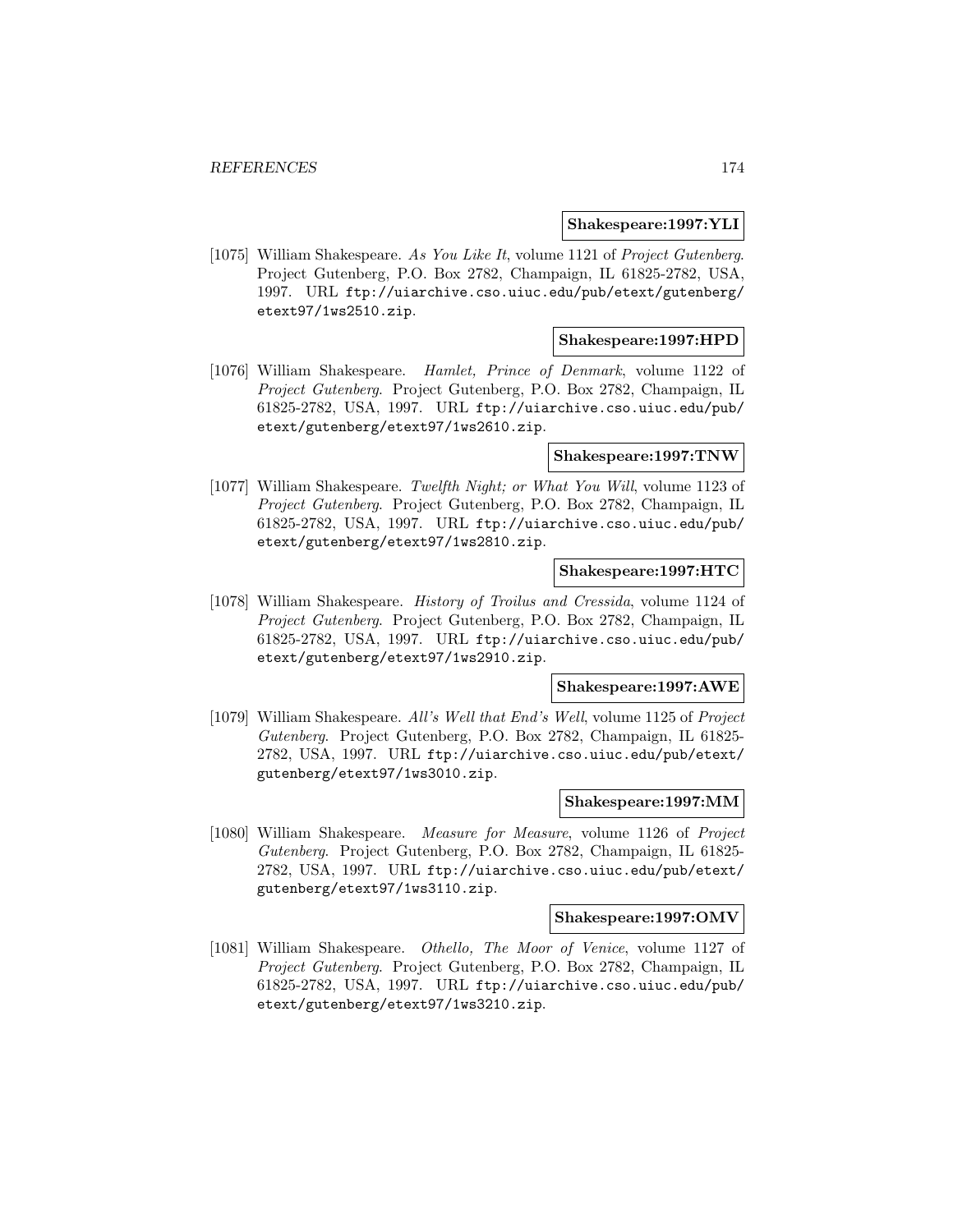#### **Shakespeare:1997:KL**

[1082] William Shakespeare. King Lear, volume 1128 of Project Gutenberg. Project Gutenberg, P.O. Box 2782, Champaign, IL 61825-2782, USA, 1997. URL ftp://uiarchive.cso.uiuc.edu/pub/etext/gutenberg/ etext97/1ws3310.zip.

### **Shakespeare:1997:M**

[1083] William Shakespeare. Macbeth, volume 1129 of Project Gutenberg. Project Gutenberg, P.O. Box 2782, Champaign, IL 61825-2782, USA, 1997. URL ftp://uiarchive.cso.uiuc.edu/pub/etext/gutenberg/ etext97/1ws3410.zip.

#### **Shakespeare:1997:AC**

[1084] William Shakespeare. Antony and Cleopatra, volume 1130 of Project Gutenberg. Project Gutenberg, P.O. Box 2782, Champaign, IL 61825- 2782, USA, 1997. URL ftp://uiarchive.cso.uiuc.edu/pub/etext/ gutenberg/etext97/1ws3510.zip.

### **Shakespeare:1997:TC**

[1085] William Shakespeare. The Tragedy of Coriolanus, volume 1131 of Project Gutenberg. Project Gutenberg, P.O. Box 2782, Champaign, IL 61825- 2782, USA, 1997. URL ftp://uiarchive.cso.uiuc.edu/pub/etext/ gutenberg/etext97/1ws3610.zip.

#### **Shakespeare:1997:LTA**

[1086] William Shakespeare. The Life of Timon of Athens, volume 1132 of Project Gutenberg. Project Gutenberg, P.O. Box 2782, Champaign, IL 61825-2782, USA, 1997. URL ftp://uiarchive.cso.uiuc.edu/pub/ etext/gutenberg/etext97/1ws3710.zip.

### **Shakespeare:1997:C**

[1087] William Shakespeare. Cymbeline, volume 1133 of Project Gutenberg. Project Gutenberg, P.O. Box 2782, Champaign, IL 61825-2782, USA, 1997. URL ftp://uiarchive.cso.uiuc.edu/pub/etext/gutenberg/ etext97/1ws3910.zip.

#### **Shakespeare:1997:WT**

[1088] William Shakespeare. The Winter's Tale, volume 1134 of Project Gutenberg. Project Gutenberg, P.O. Box 2782, Champaign, IL 61825- 2782, USA, 1997. URL ftp://uiarchive.cso.uiuc.edu/pub/etext/ gutenberg/etext97/1ws4010.zip.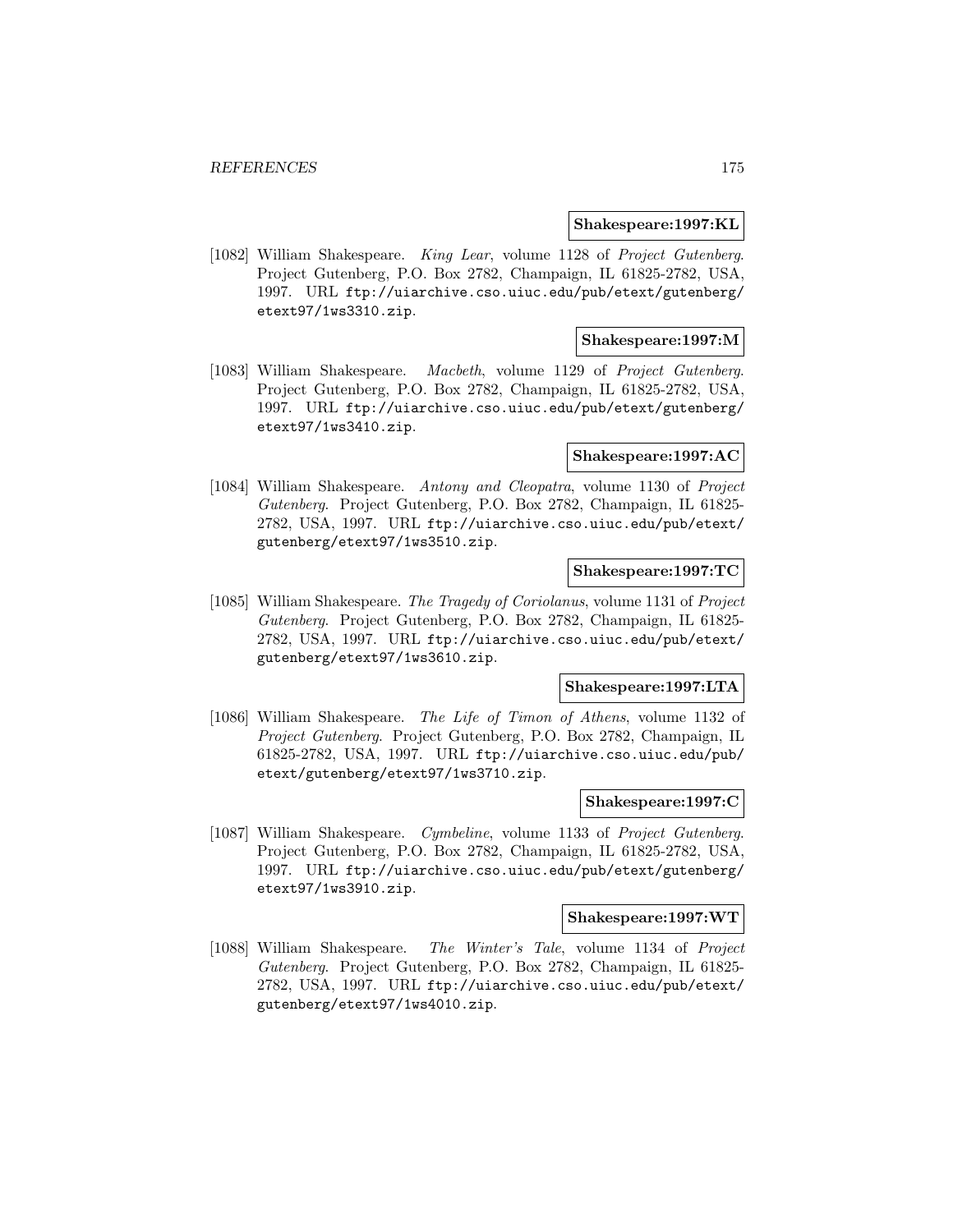#### **Shakespeare:1997:T**

[1089] William Shakespeare. Tempest, volume 1135 of Project Gutenberg. Project Gutenberg, P.O. Box 2782, Champaign, IL 61825-2782, USA, 1997. URL ftp://uiarchive.cso.uiuc.edu/pub/etext/gutenberg/ etext97/1ws4110.zip.

### **Shakespeare:1997:KHVe**

[1090] William Shakespeare. King Henry VIII, volume 1136 of Project Gutenberg. Project Gutenberg, P.O. Box 2782, Champaign, IL 61825- 2782, USA, 1997. URL ftp://uiarchive.cso.uiuc.edu/pub/etext/ gutenberg/etext97/1ws4210.zip.

#### **Shakespeare:1997:LC**

[1091] William Shakespeare. A Lover's Complaint, volume 1137 of Project Gutenberg. Project Gutenberg, P.O. Box 2782, Champaign, IL 61825- 2782, USA, 1997. URL ftp://uiarchive.cso.uiuc.edu/pub/etext/ gutenberg/etext97/1ws4410.zip.

### **Wells:1997:RM**

[1092] H. G. (Herbert George) Wells. The Research Magnificent, volume 1138 of Project Gutenberg. Project Gutenberg, P.O. Box 2782, Champaign, IL 61825-2782, USA, 1997. URL ftp://uiarchive.cso.uiuc.edu/pub/ etext/gutenberg/etext97/rschm10.zip.

### **Dyke:1997:FL**

[1093] Henry van Dyke. Fisherman's Luck, volume 1139 of Project Gutenberg. Project Gutenberg, P.O. Box 2782, Champaign, IL 61825-2782, USA, 1997. URL ftp://uiarchive.cso.uiuc.edu/pub/etext/gutenberg/ etext97/fshlk10.zip.

## **Carlyle:1997:LP**

[1094] Thomas Carlyle. Latter-Day Pamphlets, volume 1140 of Project Gutenberg. Project Gutenberg, P.O. Box 2782, Champaign, IL 61825- 2782, USA, 1997. URL ftp://uiarchive.cso.uiuc.edu/pub/etext/ gutenberg/etext97/latda10.zip.

#### **Wilde:1997:SPO**

[1095] Oscar Wilde. Selected Poems of Oscar Wilde, volume 1141 of Project Gutenberg. Project Gutenberg, P.O. Box 2782, Champaign, IL 61825- 2782, USA, 1997. URL ftp://uiarchive.cso.uiuc.edu/pub/etext/ gutenberg/etext97/spoow10.zip.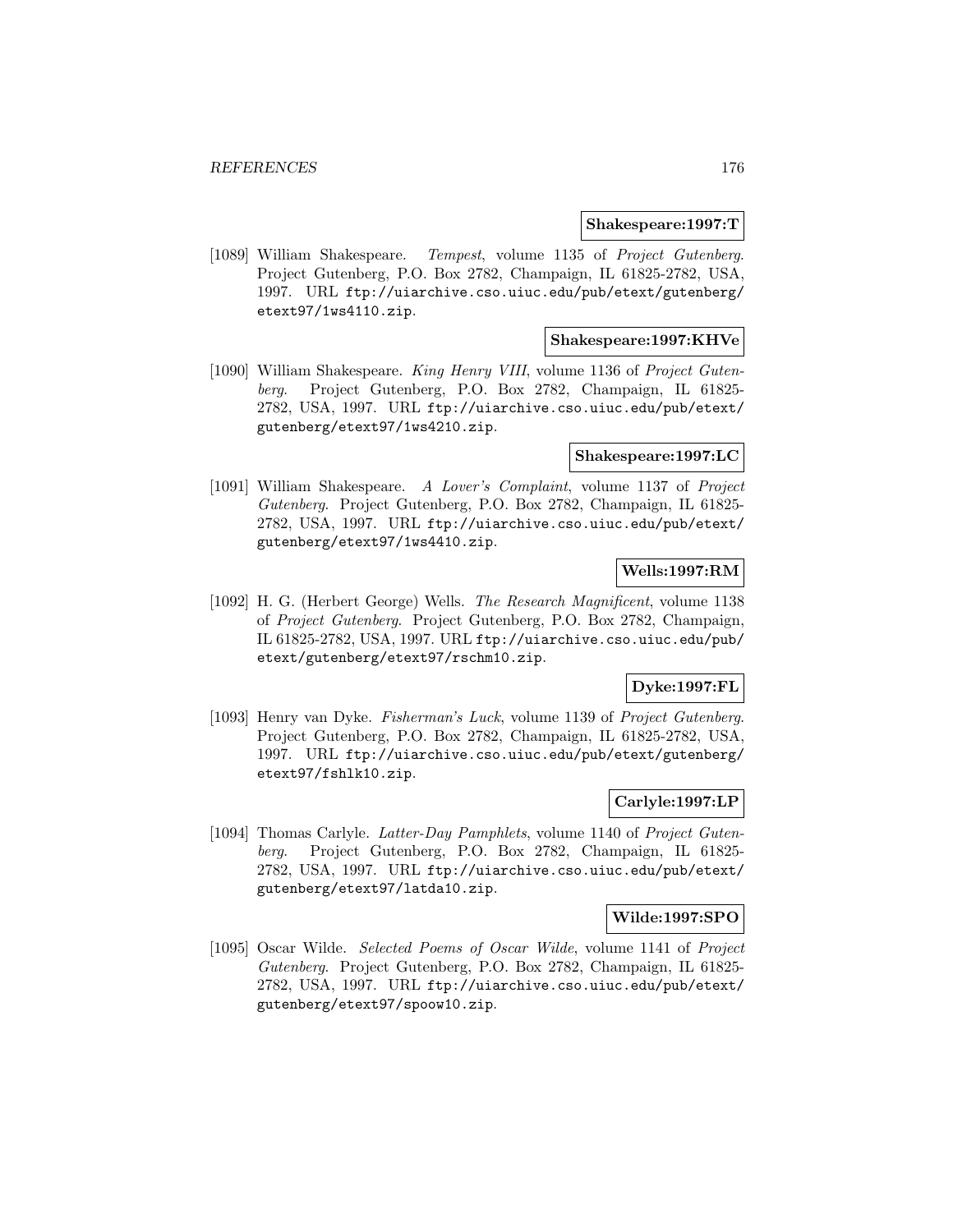## **Conrad:1997:T**

[1096] Joseph Conrad. Typhoon, volume 1142 of Project Gutenberg. Project Gutenberg, P.O. Box 2782, Champaign, IL 61825-2782, USA, 1997. URL ftp://uiarchive.cso.uiuc.edu/pub/etext/gutenberg/ etext97/typhn10.zip.

## **Conrad:1997:NLL**

[1097] Joseph Conrad. Notes on Life and Letters, volume 1143 of Project Gutenberg. Project Gutenberg, P.O. Box 2782, Champaign, IL 61825- 2782, USA, 1997. URL ftp://uiarchive.cso.uiuc.edu/pub/etext/ gutenberg/etext97/ntlfl10.zip.

## **James:1997:C**

[1098] Henry James. In the Cage, volume 1144 of Project Gutenberg. Project Gutenberg, P.O. Box 2782, Champaign, IL 61825-2782, USA, 1997. URL ftp://uiarchive.cso.uiuc.edu/pub/etext/gutenberg/ etext97/incag10.zip.

## **Hope:1997:RH**

[1099] Anthony Hope. Rupert of Hentzau, volume 1145 of Project Gutenberg. Project Gutenberg, P.O. Box 2782, Champaign, IL 61825-2782, USA, 1997. URL ftp://uiarchive.cso.uiuc.edu/pub/etext/gutenberg/ etext97/rprhn10.zip.

### **Fielding:1997:JVL**

[1100] Henry Fielding. Journal of A Voyage to Lisbon, volume 1146 of Project Gutenberg. Project Gutenberg, P.O. Box 2782, Champaign, IL 61825- 2782, USA, 1997. URL ftp://uiarchive.cso.uiuc.edu/pub/etext/ gutenberg/etext97/jlsbn10.zip.

### **Fielding:1997:WN**

[1101] Henry Fielding. From This World to the Next, volume 1147 of Project Gutenberg. Project Gutenberg, P.O. Box 2782, Champaign, IL 61825- 2782, USA, 1997. URL ftp://uiarchive.cso.uiuc.edu/pub/etext/ gutenberg/etext97/jtwtn10.zip.

#### **Cambrensis:1997:IBW**

[1102] Giraldus Cambrensis. Itinerary of Baldwin in Wales, volume 1148 of Project Gutenberg. Project Gutenberg, P.O. Box 2782, Champaign, IL 61825-2782, USA, 1997. URL ftp://uiarchive.cso.uiuc.edu/pub/ etext/gutenberg/etext97/itwls10.zip.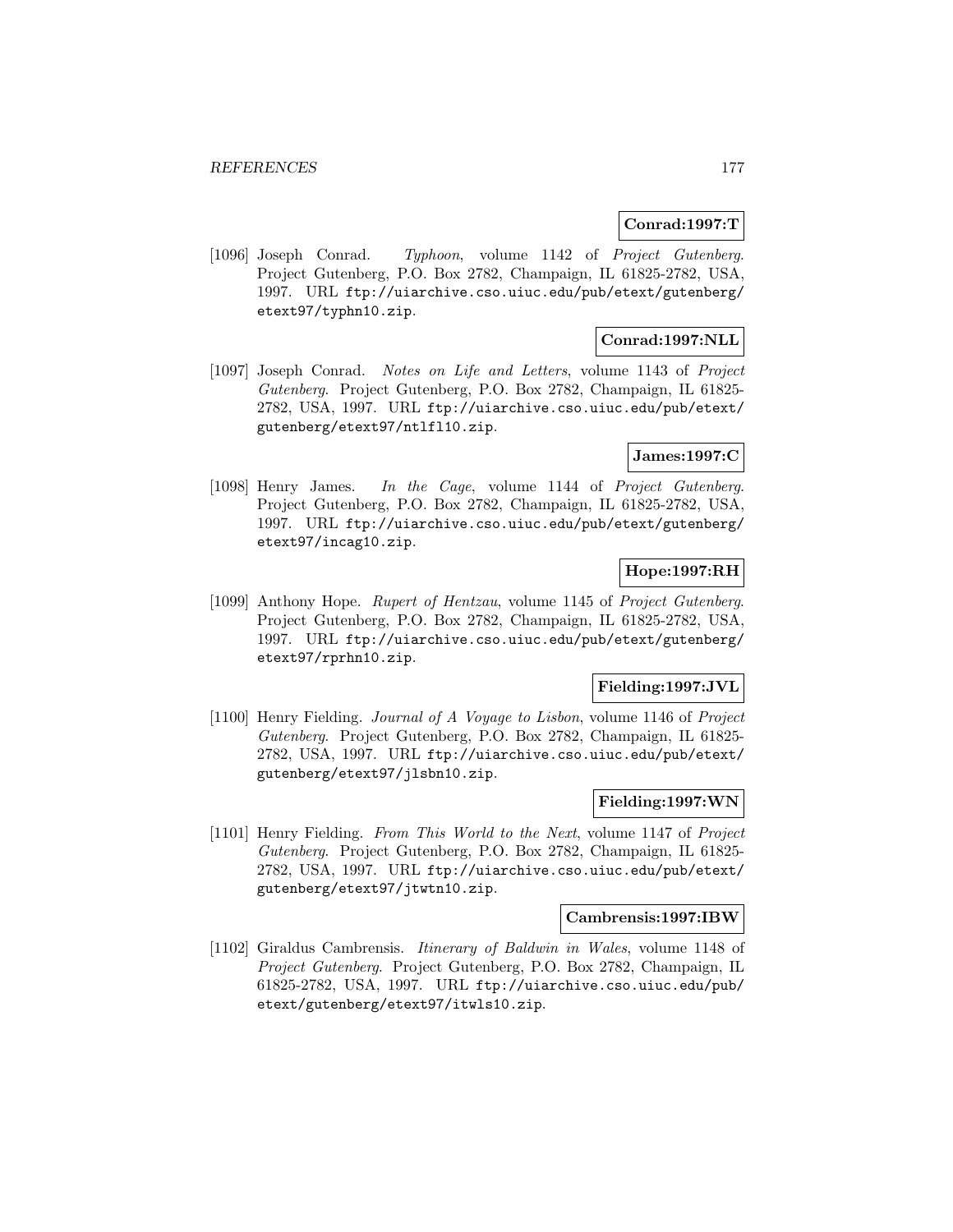#### **Defoe:1997:LLE**

[1103] Daniel Defoe. From London to Land's End, volume 1149 of Project Gutenberg. Project Gutenberg, P.O. Box 2782, Champaign, IL 61825- 2782, USA, 1997. URL ftp://uiarchive.cso.uiuc.edu/pub/etext/ gutenberg/etext97/lndle10.zip.

### **Grammaticus:1997:DH**

[1104] Saxo Grammaticus. The Danish History, volume 1150 of Project Gutenberg. Project Gutenberg, P.O. Box 2782, Champaign, IL 61825- 2782, USA, 1997. URL ftp://uiarchive.cso.uiuc.edu/pub/etext/ gutenberg/etext97/dnhst10.zip.

### **Anonymous:1997:N**

[1105] Anonymous. The Nibelungenlied, volume 1151 of Project Gutenberg. Project Gutenberg, P.O. Box 2782, Champaign, IL 61825-2782, USA, 1997. URL ftp://uiarchive.cso.uiuc.edu/pub/etext/gutenberg/ etext97/nblng10.zip.

## **Anonymous:1997:SV**

[1106] Anonymous. The Story of the Volsungs, volume 1152 of Project Gutenberg. Project Gutenberg, P.O. Box 2782, Champaign, IL 61825- 2782, USA, 1997. URL ftp://uiarchive.cso.uiuc.edu/pub/etext/ gutenberg/etext97/vlsng10.zip.

#### **Burroughs:1998:CM**

[1107] Edgar Rice Burroughs. The Chessman of Mars, volume 1153 of Project Gutenberg. Project Gutenberg, P.O. Box 2782, Champaign, IL 61825- 2782, USA, 1998. URL ftp://uiarchive.cso.uiuc.edu/pub/etext/ gutenberg/etext98/cmars10.zip.

### **Lofting:1998:VDD**

[1108] Hugh Lofting. Voyages of Dr. Doolittle, volume 1154 of Project Gutenberg. Project Gutenberg, P.O. Box 2782, Champaign, IL 61825- 2782, USA, 1998. URL ftp://uiarchive.cso.uiuc.edu/pub/etext/ gutenberg/etext98/vdrdl10.zip.

#### **Christie:1998:SA**

[1109] Agatha Christie. Secret Adversary, volume 1155 of Project Gutenberg. Project Gutenberg, P.O. Box 2782, Champaign, IL 61825-2782, USA, 1998. URL ftp://uiarchive.cso.uiuc.edu/pub/etext/gutenberg/ etext98/secad10.zip.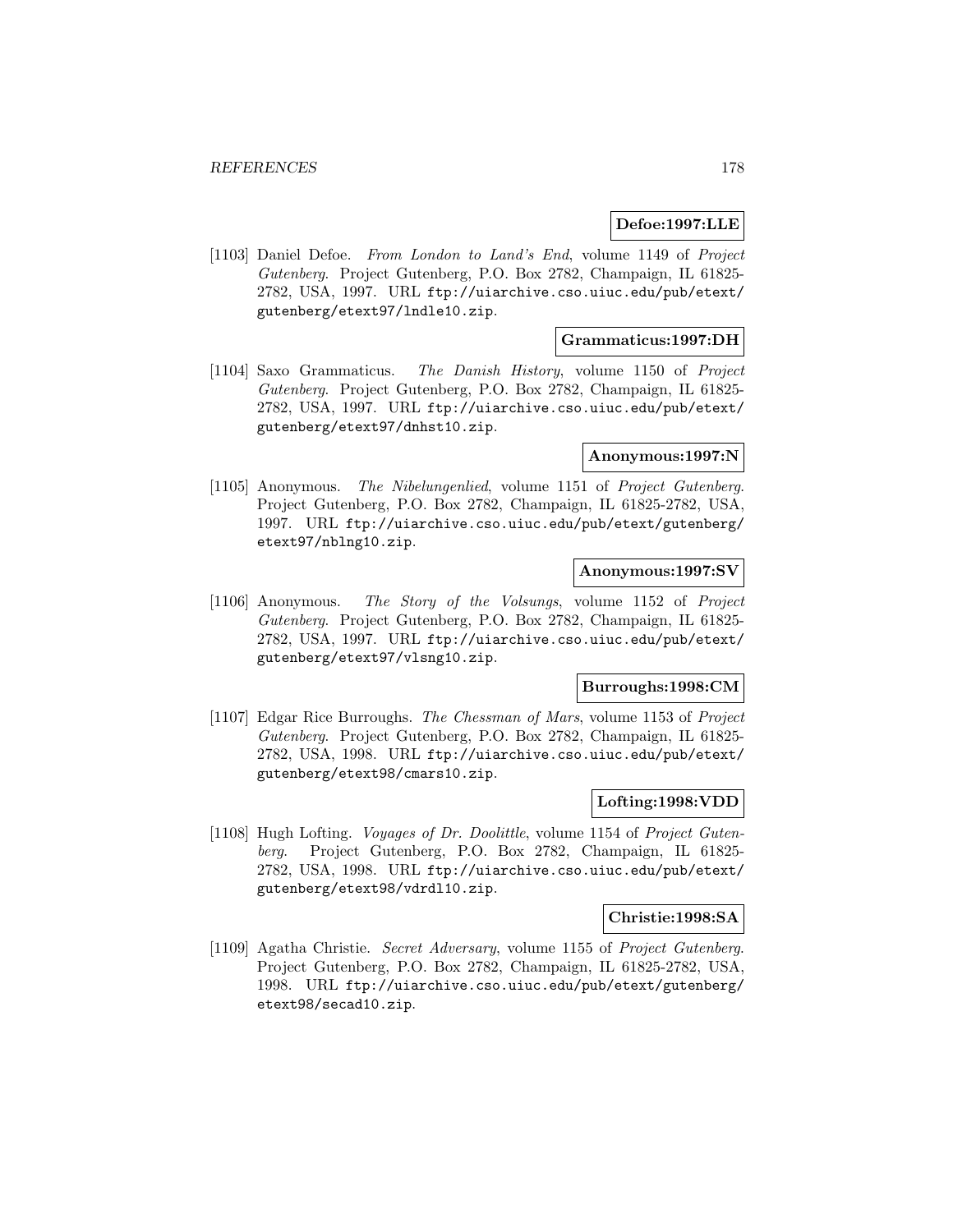## **Lewis:1998:B**

[1110] Sinclair Lewis. *Babbit*, volume 1156 of *Project Gutenberg*. Project Gutenberg, P.O. Box 2782, Champaign, IL 61825-2782, USA, 1998. URL ftp:/ /uiarchive.cso.uiuc.edu/pub/etext/gutenberg/etext98/babit10. zip.

## **Sinclair:1998:DG**

[1111] Upton Sinclair. Damaged Goods, volume 1157 of Project Gutenberg. Project Gutenberg, P.O. Box 2782, Champaign, IL 61825-2782, USA, 1998. URL ftp://uiarchive.cso.uiuc.edu/pub/etext/gutenberg/ etext98/dmgds10.zip. A novelization of the play "Les Avaries", by Eugène Brieux.

#### **Tarkington:1998:PS**

[1112] Booth Tarkington. Penrod and Sam, volume 1158 of Project Gutenberg. Project Gutenberg, P.O. Box 2782, Champaign, IL 61825-2782, USA, 1998. URL ftp://uiarchive.cso.uiuc.edu/pub/etext/gutenberg/ etext98/pnrds10.zip.

#### **Rohmer:1998:F**

[1113] Sax Rohmer. Fire-Tongue, volume 1159 of Project Gutenberg. Project Gutenberg, P.O. Box 2782, Champaign, IL 61825-2782, USA, 1998. URL ftp://uiarchive.cso.uiuc.edu/pub/etext/gutenberg/ etext98/firtg10.zip.

#### **London:1998:G**

[1114] Jack London. The Game, volume 1160 of Project Gutenberg. Project Gutenberg, P.O. Box 2782, Champaign, IL 61825-2782, USA, 1998. URL ftp://uiarchive.cso.uiuc.edu/pub/etext/gutenberg/ etext98/tgame10.zip.

### **London:1998:JI**

[1115] Jack London. Jerry of the Islands, volume 1161 of Project Gutenberg. Project Gutenberg, P.O. Box 2782, Champaign, IL 61825-2782, USA, 1998. URL ftp://uiarchive.cso.uiuc.edu/pub/etext/gutenberg/ etext98/jrisl10.zip.

#### **London:1998:JS**

[1116] Jack London. The Jacket (Star-Rover), volume 1162 of Project Gutenberg. Project Gutenberg, P.O. Box 2782, Champaign, IL 61825- 2782, USA, 1998. URL ftp://uiarchive.cso.uiuc.edu/pub/etext/ gutenberg/etext98/jaket10.zip.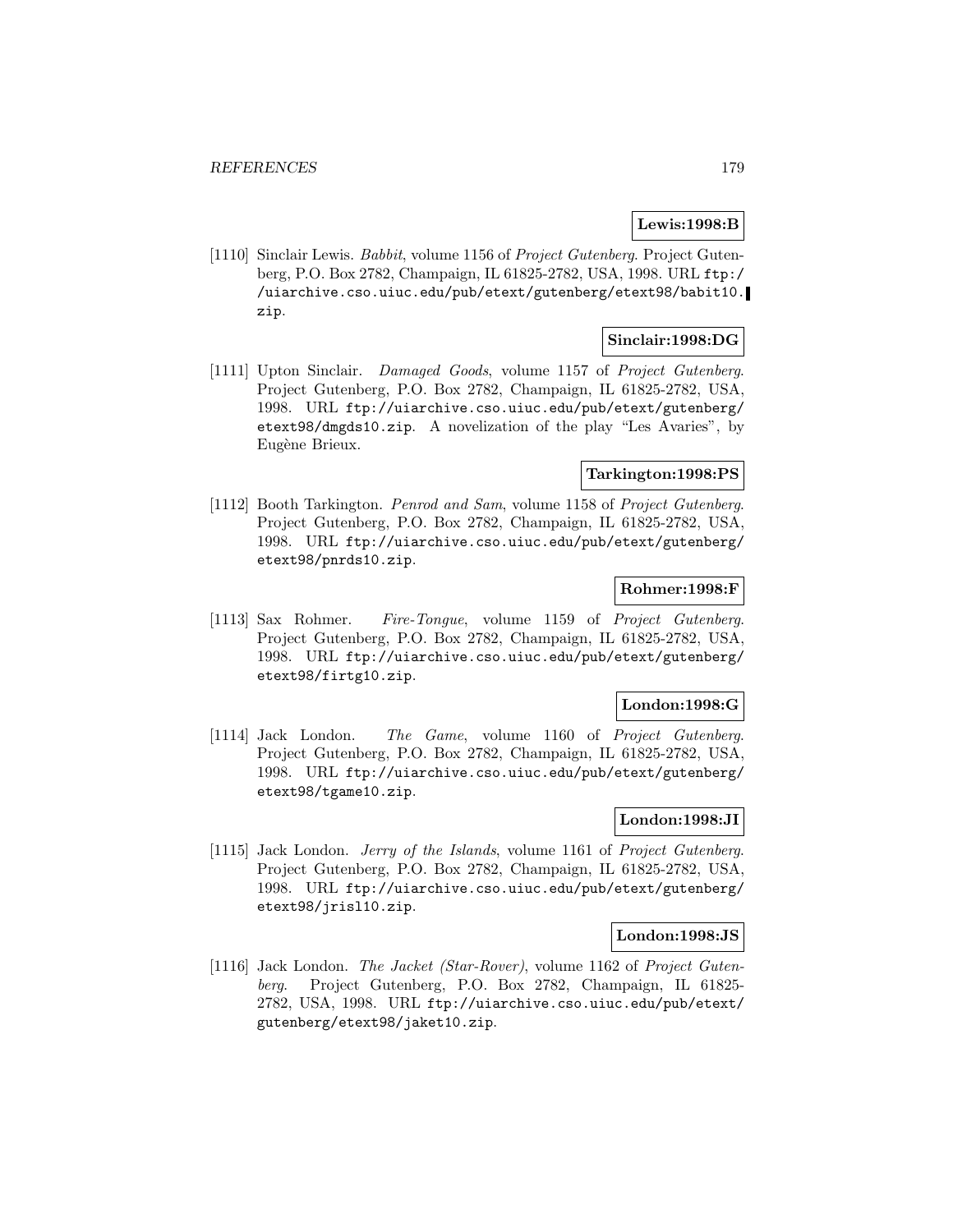### **London:1998:A**

[1117] Jack London. Adventure, volume 1163 of Project Gutenberg. Project Gutenberg, P.O. Box 2782, Champaign, IL 61825-2782, USA, 1998. URL ftp://uiarchive.cso.uiuc.edu/pub/etext/gutenberg/etext98/advnt10. zip.

### **London:1998:IH**

[1118] Jack London. The Iron Heel, volume 1164 of Project Gutenberg. Project Gutenberg, P.O. Box 2782, Champaign, IL 61825-2782, USA, 1998. URL ftp://uiarchive.cso.uiuc.edu/pub/etext/gutenberg/ etext98/irnhl10.zip.

#### **Rittenhouse:1998:LBM**

[1119] Jessie Belle Rittenhouse. The Little Book of Modern Verse, volume 1165 of Project Gutenberg. Project Gutenberg, P.O. Box 2782, Champaign, IL 61825-2782, USA, 1998. URL ftp://uiarchive.cso.uiuc.edu/pub/ etext/gutenberg/etext98/lbkmv10.zip.

### **Rittenhouse:1998:SBM**

[1120] Jessie Belle Rittenhouse. The Second Book of Modern Verse, volume 1166 of Project Gutenberg. Project Gutenberg, P.O. Box 2782, Champaign, IL 61825-2782, USA, 1998. URL ftp://uiarchive.cso.uiuc.edu/pub/ etext/gutenberg/etext98/sbkmv10.zip.

### **Green:1998:SD**

[1121] Anna Katharine Green. A Strange Disappearance, volume 1167 of Project Gutenberg. Project Gutenberg, P.O. Box 2782, Champaign, IL 61825- 2782, USA, 1998. URL ftp://uiarchive.cso.uiuc.edu/pub/etext/ gutenberg/etext98/sdspr10.zip.

### **Duncan:1998:PD**

[1122] Sara Jeannette Duncan. The Pool in the Desert, volume 1168 of Project Gutenberg. Project Gutenberg, P.O. Box 2782, Champaign, IL 61825- 2782, USA, 1998. URL ftp://uiarchive.cso.uiuc.edu/pub/etext/ gutenberg/etext98/pldst10.zip.

#### **Xenophon:1998:Aa**

[1123] 431-355 BC Xenophon. Agesilaus, volume 1169 of Project Gutenberg. Project Gutenberg, P.O. Box 2782, Champaign, IL 61825-2782, USA, 1998. URL ftp://uiarchive.cso.uiuc.edu/pub/etext/gutenberg/ etext98/agsls10.zip.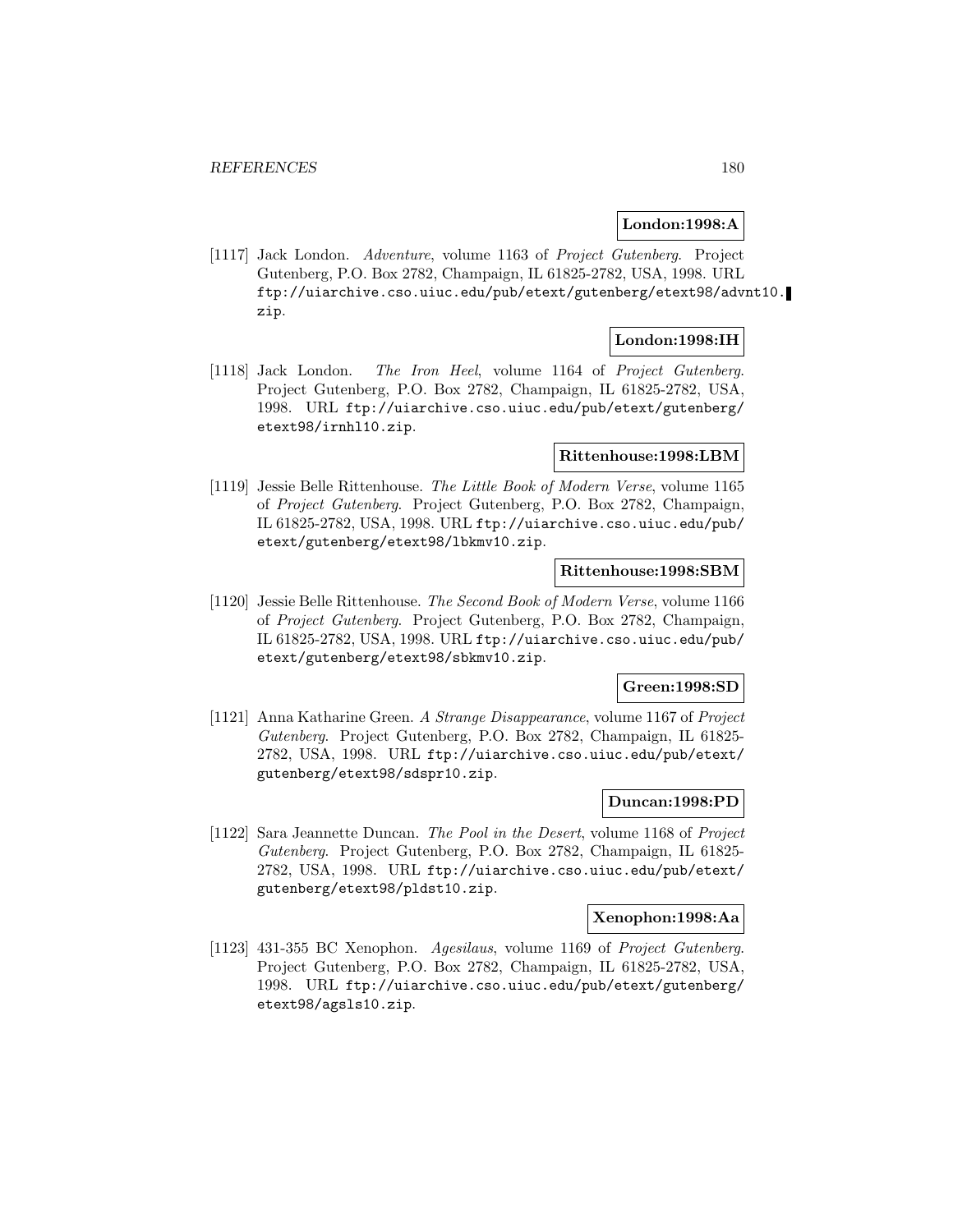### **Xenophon:1998:Ab**

[1124] 431-355 BC Xenophon. Anabasis, volume 1170 of Project Gutenberg. Project Gutenberg, P.O. Box 2782, Champaign, IL 61825-2782, USA, 1998. URL ftp://uiarchive.cso.uiuc.edu/pub/etext/gutenberg/ etext98/anbss10.zip.

## **Xenophon:1998:Ac**

[1125] 431-355 BC Xenophon. The Apology, volume 1171 of Project Gutenberg. Project Gutenberg, P.O. Box 2782, Champaign, IL 61825-2782, USA, 1998. URL ftp://uiarchive.cso.uiuc.edu/pub/etext/gutenberg/ etext98/aplgy10.zip.

## **Xenophon:1998:CG**

[1126] 431-355 BC Xenophon. The Cavalry General, volume 1172 of Project Gutenberg. Project Gutenberg, P.O. Box 2782, Champaign, IL 61825- 2782, USA, 1998. URL ftp://uiarchive.cso.uiuc.edu/pub/etext/ gutenberg/etext98/cvlry10.zip.

## **Xenophon:1998:E**

[1127] 431-355 BC Xenophon. The Economist, volume 1173 of Project Gutenberg. Project Gutenberg, P.O. Box 2782, Champaign, IL 61825- 2782, USA, 1998. URL ftp://uiarchive.cso.uiuc.edu/pub/etext/ gutenberg/etext98/econm10.zip.

### **Xenophon:1998:Ha**

[1128] 431-355 BC Xenophon. Hellenica, volume 1174 of Project Gutenberg. Project Gutenberg, P.O. Box 2782, Champaign, IL 61825-2782, USA, 1998. URL ftp://uiarchive.cso.uiuc.edu/pub/etext/gutenberg/ etext98/hllnc10.zip.

# **Xenophon:1998:Hb**

[1129] 431-355 BC Xenophon. Hiero, volume 1175 of Project Gutenberg. Project Gutenberg, P.O. Box 2782, Champaign, IL 61825-2782, USA, 1998. URL ftp://uiarchive.cso.uiuc.edu/pub/etext/gutenberg/ etext98/hiero10.zip.

## **Xenophon:1998:Hc**

[1130] 431-355 BC Xenophon. On Horsemanship, volume 1176 of Project Gutenberg. Project Gutenberg, P.O. Box 2782, Champaign, IL 61825- 2782, USA, 1998. URL ftp://uiarchive.cso.uiuc.edu/pub/etext/ gutenberg/etext98/hrsmn10.zip.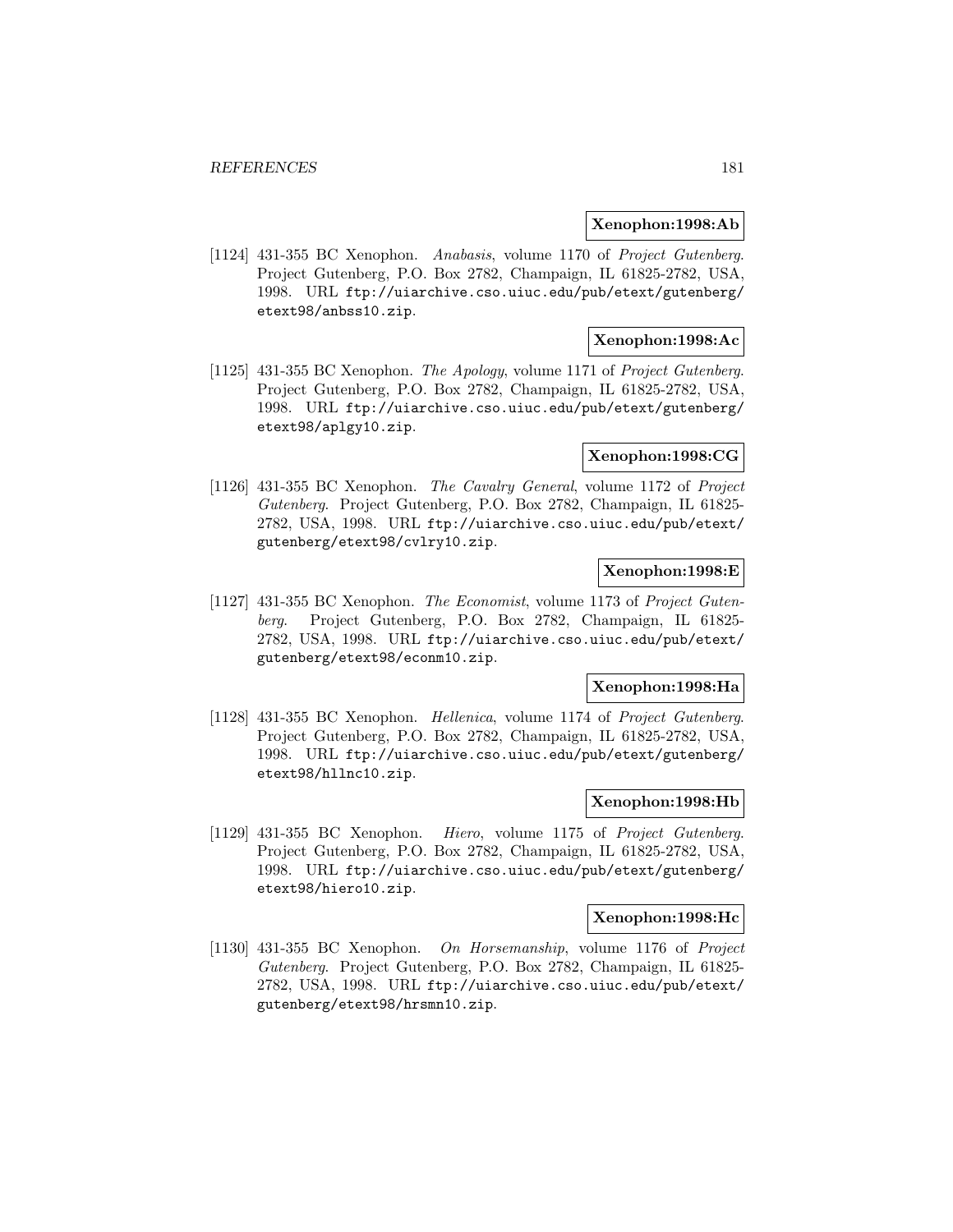#### **Xenophon:1998:M**

[1131] 431-355 BC Xenophon. The Memorabilia, volume 1177 of Project Gutenberg. Project Gutenberg, P.O. Box 2782, Champaign, IL 61825- 2782, USA, 1998. URL ftp://uiarchive.cso.uiuc.edu/pub/etext/ gutenberg/etext98/mmrbi10.zip.

## **Xenophon:1998:PAL**

[1132] 431-355 BC Xenophon. Polity Athenians and Lacedaemonians, volume 1178 of Project Gutenberg. Project Gutenberg, P.O. Box 2782, Champaign, IL 61825-2782, USA, 1998. URL ftp://uiarchive.cso.uiuc. edu/pub/etext/gutenberg/etext98/pltis10.zip.

## **Xenophon:1998:R**

[1133] 431-355 BC Xenophon. On Revenues, volume 1179 of Project Gutenberg. Project Gutenberg, P.O. Box 2782, Champaign, IL 61825-2782, USA, 1998. URL ftp://uiarchive.cso.uiuc.edu/pub/etext/gutenberg/ etext98/rvnue10.zip.

# **Xenophon:1998:Sa**

[1134] 431-355 BC Xenophon. The Sportsman, volume 1180 of Project Gutenberg. Project Gutenberg, P.O. Box 2782, Champaign, IL 61825- 2782, USA, 1998. URL ftp://uiarchive.cso.uiuc.edu/pub/etext/ gutenberg/etext98/sport10.zip.

#### **Xenophon:1998:Sb**

[1135] 431-355 BC Xenophon. The Symposium, volume 1181 of Project Gutenberg. Project Gutenberg, P.O. Box 2782, Champaign, IL 61825- 2782, USA, 1998. URL ftp://uiarchive.cso.uiuc.edu/pub/etext/ gutenberg/etext98/sympm10.zip.

## **Rohmer:1998:D**

[1136] Sax Rohmer. Dope, volume 1182 of Project Gutenberg. Project Gutenberg, P.O. Box 2782, Champaign, IL 61825-2782, USA, 1998. URL ftp:/ /uiarchive.cso.uiuc.edu/pub/etext/gutenberg/etext98/dope10. zip.

#### **Rohmer:1998:RDF**

[1137] Sax Rohmer. The Return of Dr. Fu-Manchu, volume 1183 of Project Gutenberg. Project Gutenberg, P.O. Box 2782, Champaign, IL 61825- 2782, USA, 1998. URL ftp://uiarchive.cso.uiuc.edu/pub/etext/ gutenberg/etext98/rfumn10.zip.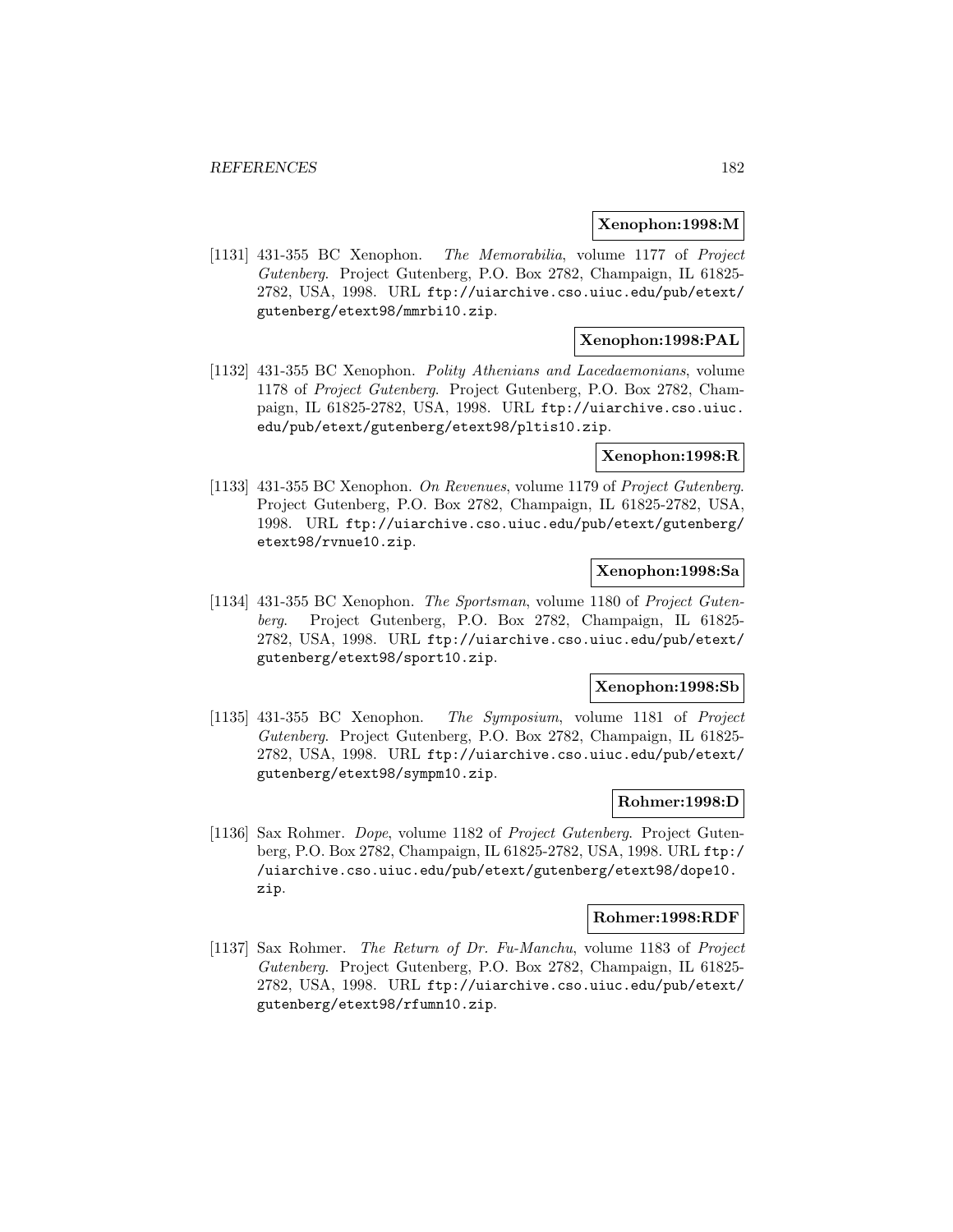#### **Dumas:1998:CMC**

[1138] Alexandre Dumas. The Count of Monte Cristo, volume 1184 of Project Gutenberg. Project Gutenberg, P.O. Box 2782, Champaign, IL 61825- 2782, USA, 1998. URL ftp://uiarchive.cso.uiuc.edu/pub/etext/ gutenberg/etext98/crsto10.zip.

## **Lamb:1998:TSa**

[1139] Charles Lamb. Tales From Shakespeare, volume 1185 of Project Gutenberg. Project Gutenberg, P.O. Box 2782, Champaign, IL 61825- 2782, USA, 1998. URL ftp://uiarchive.cso.uiuc.edu/pub/etext/ gutenberg/etext98/shlmb10.zip.

## **Meynell:1998:P**

[1140] Alice Meynell. Poems, volume 1186 of Project Gutenberg. Project Gutenberg, P.O. Box 2782, Champaign, IL 61825-2782, USA, 1998. URL ftp:/ /uiarchive.cso.uiuc.edu/pub/etext/gutenberg/etext98/pomam10. zip.

## **London:1998:WC**

[1141] Jack London. War of the Classes, volume 1187 of Project Gutenberg. Project Gutenberg, P.O. Box 2782, Champaign, IL 61825-2782, USA, 1998. URL ftp://uiarchive.cso.uiuc.edu/pub/etext/gutenberg/ etext98/wrcls10.zip.

### **Stoker:1998:LWW**

[1142] Bram (Abraham) Stoker. Lair of the White Worm, volume 1188 of Project Gutenberg. Project Gutenberg, P.O. Box 2782, Champaign, IL 61825-2782, USA, 1998. URL ftp://uiarchive.cso.uiuc.edu/pub/ etext/gutenberg/etext98/lrwhw10.zip.

## **Balzac:1998:M**

[1143] Honoré de Balzac. *The Message*, volume 1189 of *Project Gutenberg*. Project Gutenberg, P.O. Box 2782, Champaign, IL 61825-2782, USA, 1998. URL ftp://uiarchive.cso.uiuc.edu/pub/etext/gutenberg/ etext98/msage10.zip.

#### **James:1998:JC**

[1144] Henry James. The Jolly Corner, volume 1190 of Project Gutenberg. Project Gutenberg, P.O. Box 2782, Champaign, IL 61825-2782, USA, 1998. URL ftp://uiarchive.cso.uiuc.edu/pub/etext/gutenberg/ etext98/jllyc10.zip.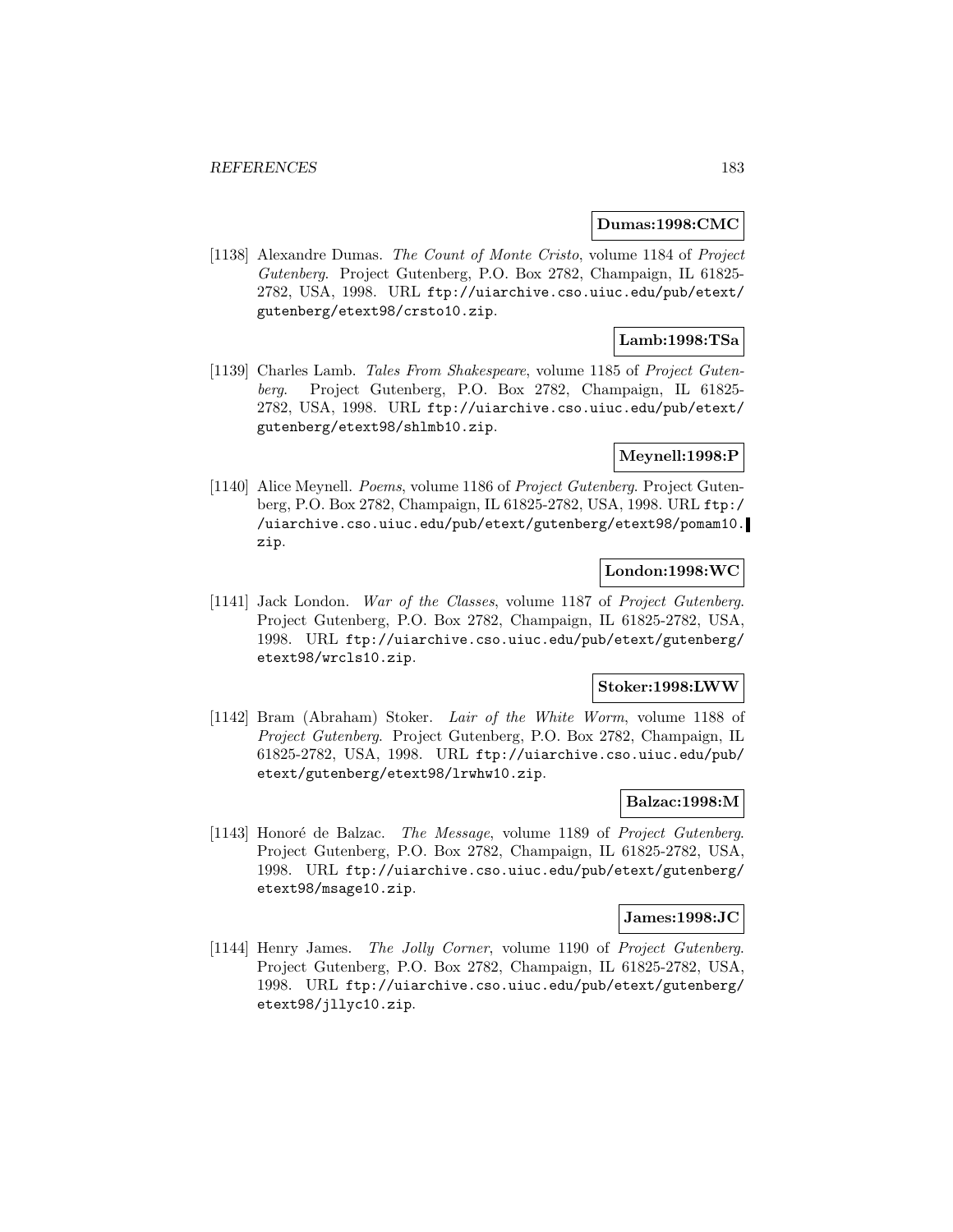### **Congreve:1998:D**

[1145] William Congreve. The Double-Dealer, volume 1191 of Project Gutenberg. Project Gutenberg, P.O. Box 2782, Champaign, IL 61825- 2782, USA, 1998. URL ftp://uiarchive.cso.uiuc.edu/pub/etext/ gutenberg/etext98/dbdlr10.zip.

## **Congreve:1998:OB**

[1146] William Congreve. The Old Bachelor, volume 1192 of Project Gutenberg. Project Gutenberg, P.O. Box 2782, Champaign, IL 61825-2782, USA, 1998. URL ftp://uiarchive.cso.uiuc.edu/pub/etext/gutenberg/ etext98/oldba10.zip.

## **James:1998:CF**

[1147] Henry James. The Coxon Fund, volume 1193 of Project Gutenberg. Project Gutenberg, P.O. Box 2782, Champaign, IL 61825-2782, USA, 1998. URL ftp://uiarchive.cso.uiuc.edu/pub/etext/gutenberg/ etext98/coxon10.zip.

# **Rougemont:1998:ALR**

[1148] Louis de Rougemont. Adventures of Louis de Rougemont, volume 1194 of Project Gutenberg. Project Gutenberg, P.O. Box 2782, Champaign, IL 61825-2782, USA, 1998. URL ftp://uiarchive.cso.uiuc.edu/pub/ etext/gutenberg/etext98/advlr10.zip.

## **James:1998:G**

[1149] Henry James. Glasses, volume 1195 of Project Gutenberg. Project Gutenberg, P.O. Box 2782, Champaign, IL 61825-2782, USA, 1998. URL ftp:/ /uiarchive.cso.uiuc.edu/pub/etext/gutenberg/etext98/glses10. zip.

# **Balzac:1998:Pa**

[1150] Honoré de Balzac. The Purse, volume 1196 of Project Gutenberg. Project Gutenberg, P.O. Box 2782, Champaign, IL 61825-2782, USA, 1998. URL ftp://uiarchive.cso.uiuc.edu/pub/etext/gutenberg/ etext98/purse10.zip.

### **Gogol:1998:TBO**

[1151] Nikolai Vasilievich Gogol. Taras Bulba and Other Tales, volume 1197 of Project Gutenberg. Project Gutenberg, P.O. Box 2782, Champaign, IL 61825-2782, USA, 1998. URL ftp://uiarchive.cso.uiuc.edu/pub/ etext/gutenberg/etext98/taras10.zip.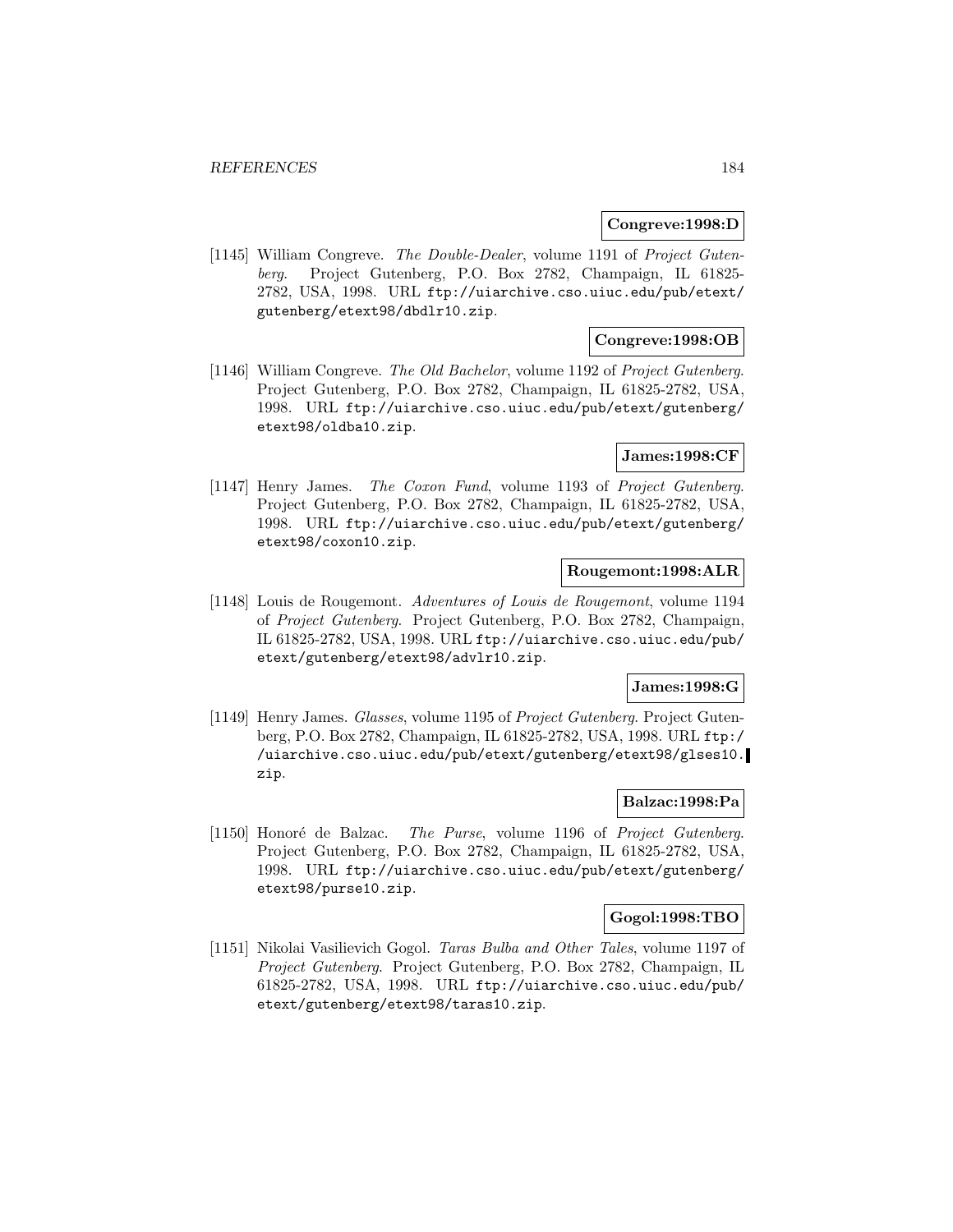### **Boldrewood:1998:RUA**

[1152] Rolf Boldrewood. Robbery Under Arms, volume 1198 of Project Gutenberg. Project Gutenberg, P.O. Box 2782, Champaign, IL 61825- 2782, USA, 1998. URL ftp://uiarchive.cso.uiuc.edu/pub/etext/ gutenberg/etext98/robry10.zip.

## **Stevens:1998:AAV**

[1153] Bertram Stevens. An Anthology of Australian Verse, volume 1199 of Project Gutenberg. Project Gutenberg, P.O. Box 2782, Champaign, IL 61825-2782, USA, 1998. URL ftp://uiarchive.cso.uiuc.edu/pub/ etext/gutenberg/etext98/ozvrs10.zip.

### **Rabelais:1998:GP**

[1154] Francis Rabelais. Gargantua and Pantagruel, volume 1200 of Project Gutenberg. Project Gutenberg, P.O. Box 2782, Champaign, IL 61825- 2782, USA, 1998. URL ftp://uiarchive.cso.uiuc.edu/pub/etext/ gutenberg/etext98/ggpnt10.zip.

## **Spooner:1998:ETJ**

[1155] Lysander Spooner. Essay on the Trial By Jury, volume 1201 of Project Gutenberg. Project Gutenberg, P.O. Box 2782, Champaign, IL 61825- 2782, USA, 1998. URL ftp://uiarchive.cso.uiuc.edu/pub/etext/ gutenberg/etext98/tbjry10.zip.

### **Conrad:1998:TU**

[1156] Joseph Conrad. Tales of Unrest, volume 1202 of Project Gutenberg. Project Gutenberg, P.O. Box 2782, Champaign, IL 61825-2782, USA, 1998. URL ftp://uiarchive.cso.uiuc.edu/pub/etext/gutenberg/ etext98/tnrst10.zip.

## **Hope:1998:DD**

[1157] Anthony Hope. Dolly Dialogues, volume 1203 of Project Gutenberg. Project Gutenberg, P.O. Box 2782, Champaign, IL 61825-2782, USA, 1998. URL ftp://uiarchive.cso.uiuc.edu/pub/etext/gutenberg/ etext98/dlydl10.zip.

#### **Bower:1998:CF**

[1158] B. M. Bower. Cabin Fever, volume 1204 of Project Gutenberg. Project Gutenberg, P.O. Box 2782, Champaign, IL 61825-2782, USA, 1998. URL ftp://uiarchive.cso.uiuc.edu/pub/etext/gutenberg/ etext98/cabfv10.zip.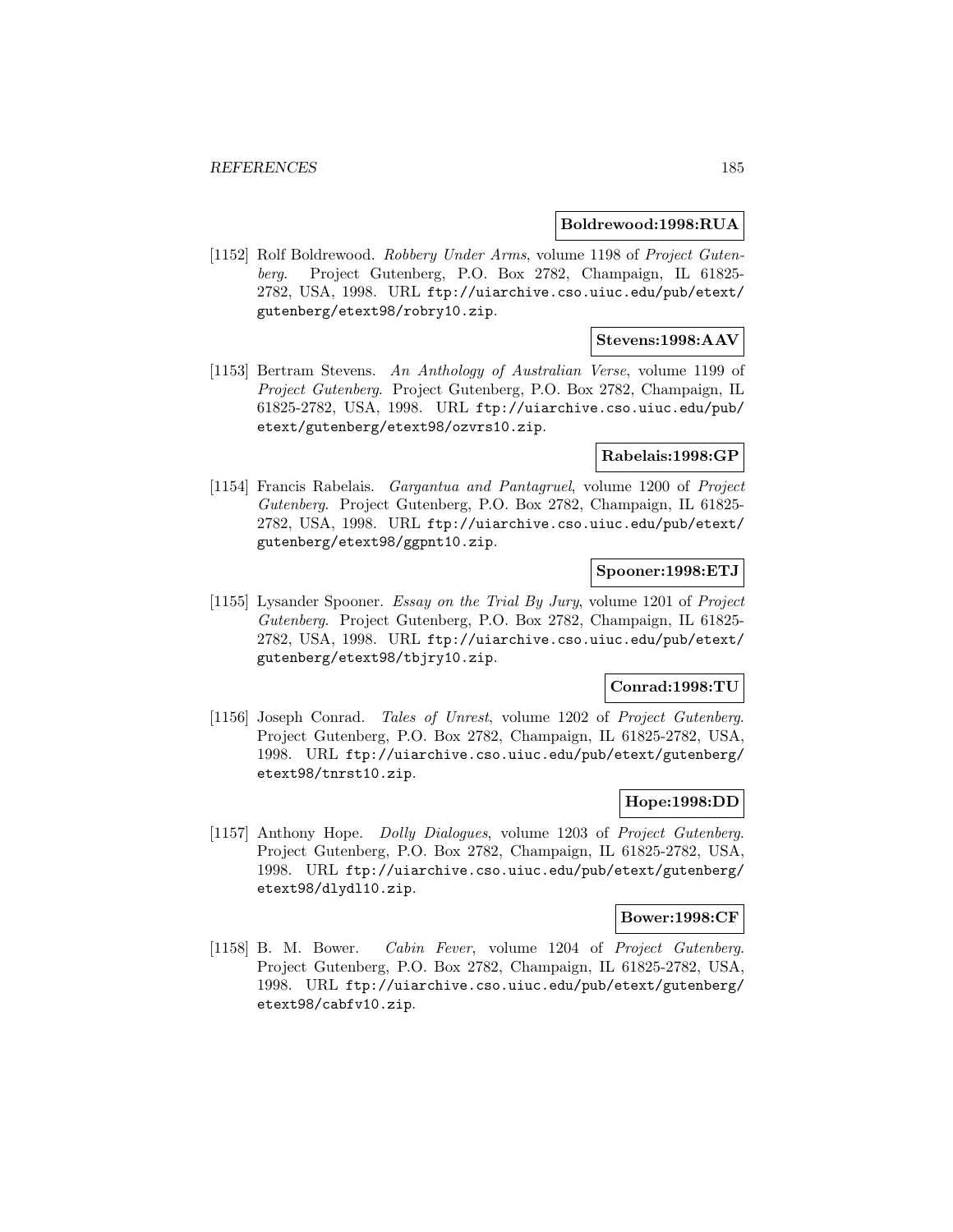### **Meynell:1998:CL**

[1159] Alice Meynell. The Colour of Life, volume 1205 of Project Gutenberg. Project Gutenberg, P.O. Box 2782, Champaign, IL 61825-2782, USA, 1998. URL ftp://uiarchive.cso.uiuc.edu/pub/etext/gutenberg/ etext98/clrlf10.zip.

## **Bower:1998:FUR**

[1160] B. M. Bower. The Flying U Ranch, volume 1206 of Project Gutenberg. Project Gutenberg, P.O. Box 2782, Champaign, IL 61825-2782, USA, 1998. URL ftp://uiarchive.cso.uiuc.edu/pub/etext/gutenberg/ etext98/flurn10.zip.

## **Haggard:1998:NL**

[1161] H. Rider Haggard. Nada the Lily, volume 1207 of Project Gutenberg. Project Gutenberg, P.O. Box 2782, Champaign, IL 61825-2782, USA, 1998. URL ftp://uiarchive.cso.uiuc.edu/pub/etext/gutenberg/ etext98/ndlly10.zip.

# **London:1998:SST**

[1162] Jack London. South Sea Tales, volume 1208 of Project Gutenberg. Project Gutenberg, P.O. Box 2782, Champaign, IL 61825-2782, USA, 1998. URL ftp://uiarchive.cso.uiuc.edu/pub/etext/gutenberg/ etext98/soset10.zip.

## **Prescott:1998:HCPa**

[1163] William Hickling Prescott. History Of The Conquest Of Peru, volume 1209 of Project Gutenberg. Project Gutenberg, P.O. Box 2782, Champaign, IL 61825-2782, USA, 1998. URL ftp://uiarchive.cso.uiuc. edu/pub/etext/gutenberg/etext98/hcpru10.zip.

## **Hearn:1998:K**

[1164] Lafcadio Hearn. Kwaidan, volume 1210 of Project Gutenberg. Project Gutenberg, P.O. Box 2782, Champaign, IL 61825-2782, USA, 1998. URL ftp://uiarchive.cso.uiuc.edu/pub/etext/gutenberg/ etext98/kwidn10.zip.

#### **Herrick:1998:LPR**

[1165] Robert Herrick. From The Lyrical Poems Of Robert Herrick, volume 1211 of Project Gutenberg. Project Gutenberg, P.O. Box 2782, Champaign, IL 61825-2782, USA, 1998. URL ftp://uiarchive.cso.uiuc.edu/pub/ etext/gutenberg/etext98/lporh10.zip.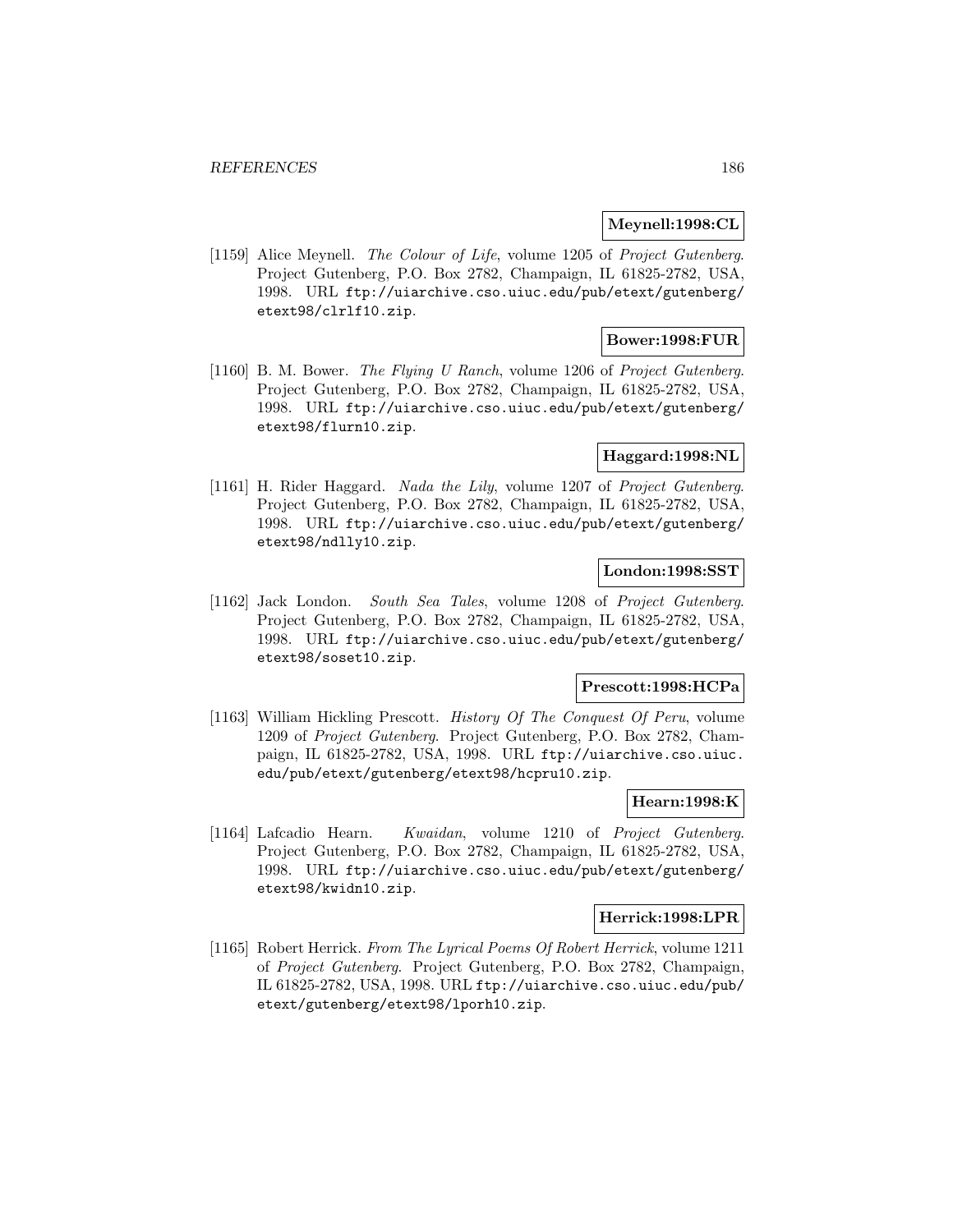#### **Austen:1998:LFA**

[1166] Jane Austen. Love and Friendship, et al., volume 1212 of Project Gutenberg. Project Gutenberg, P.O. Box 2782, Champaign, IL 61825- 2782, USA, 1998. URL ftp://uiarchive.cso.uiuc.edu/pub/etext/ gutenberg/etext98/lvfnd10.zip.

## **Twain:1998:MCH**

[1167] Mark Twain. Man That Corrupted Hadleyburg, volume 1213 of Project Gutenberg. Project Gutenberg, P.O. Box 2782, Champaign, IL 61825- 2782, USA, 1998. URL ftp://uiarchive.cso.uiuc.edu/pub/etext/ gutenberg/etext98/hdlyb10.zip.

### **Rinehart:1998:SSS**

[1168] Mary Roberts Rinehart. The Street of Seven Stars, volume 1214 of Project Gutenberg. Project Gutenberg, P.O. Box 2782, Champaign, IL 61825-2782, USA, 1998. URL ftp://uiarchive.cso.uiuc.edu/pub/ etext/gutenberg/etext98/sstrs10.zip.

# **Balzac:1998:EL**

[1169] Honoré de Balzac. The Elixir of Life, volume 1215 of Project Gutenberg. Project Gutenberg, P.O. Box 2782, Champaign, IL 61825-2782, USA, 1998. URL ftp://uiarchive.cso.uiuc.edu/pub/etext/gutenberg/ etext98/lxrlf10.zip.

### **Babbage:1998:DSE**

[1170] Charles Babbage. Decline of Science in England, volume 1216 of Project Gutenberg. Project Gutenberg, P.O. Box 2782, Champaign, IL 61825- 2782, USA, 1998. URL ftp://uiarchive.cso.uiuc.edu/pub/etext/ gutenberg/etext98/dosie10.zip.

## **Wiggin:1998:PES**

[1171] Kate Douglas Smith Wiggin. Penelope's Experiences in Scotland, volume 1217 of Project Gutenberg. Project Gutenberg, P.O. Box 2782, Champaign, IL 61825-2782, USA, 1998. URL ftp://uiarchive.cso.uiuc. edu/pub/etext/gutenberg/etext98/pesct10.zip.

#### **Packard:1998:AJD**

[1172] Frank L. (Frank Lucius) Packard. The Adventures of Jimmie Dale, volume 1218 of Project Gutenberg. Project Gutenberg, P.O. Box 2782, Champaign, IL 61825-2782, USA, 1998. URL ftp://uiarchive.cso. uiuc.edu/pub/etext/gutenberg/etext98/advjd10.zip.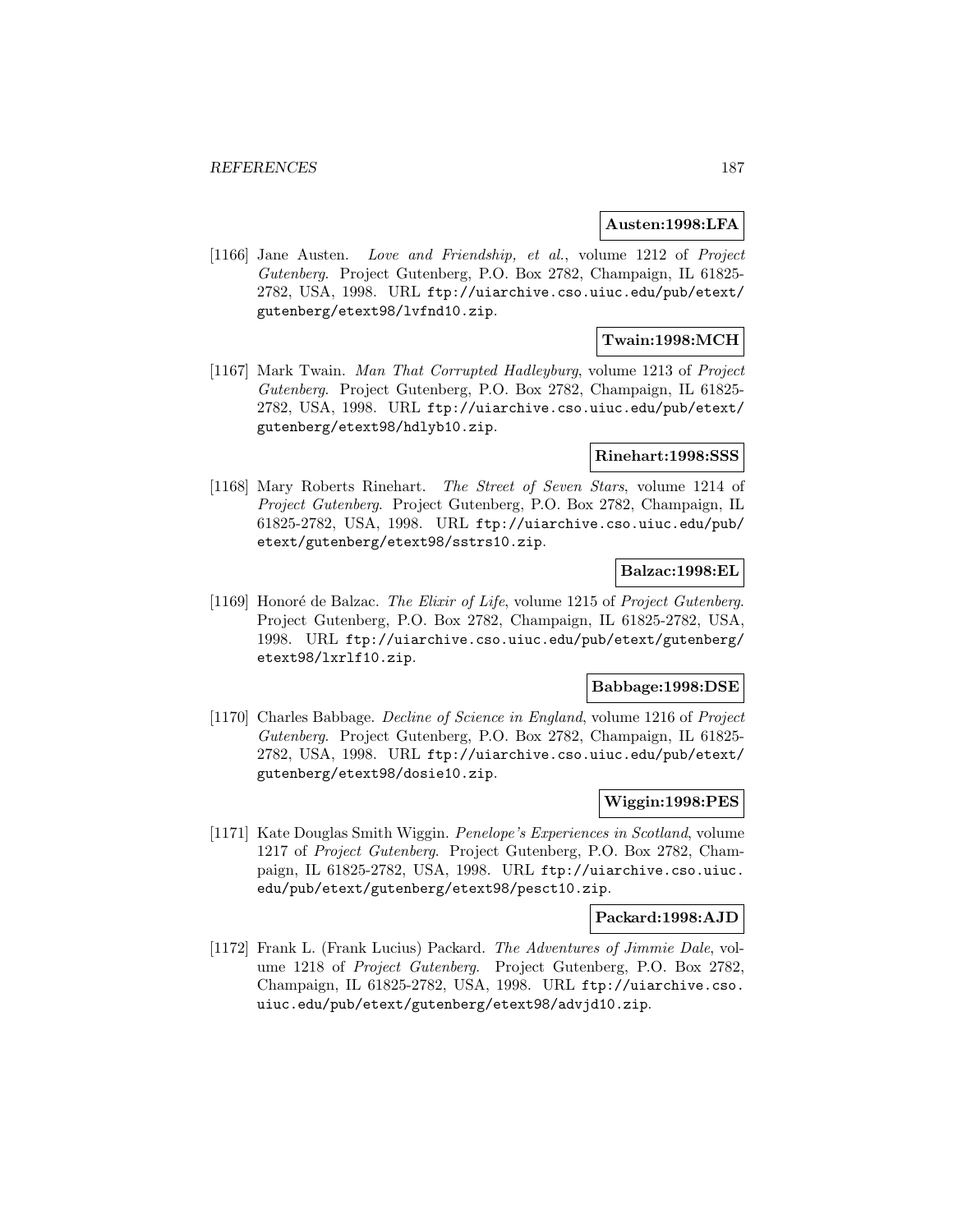### **Meredith:1998:ECC**

[1173] George Meredith. Essay on Comedy, Comic Spirit, volume 1219 of Project Gutenberg. Project Gutenberg, P.O. Box 2782, Champaign, IL 61825-2782, USA, 1998. URL ftp://uiarchive.cso.uiuc.edu/pub/ etext/gutenberg/etext98/esycm10.zip.

## **Balzac:1998:AM**

[1174] Honoré de Balzac. The Atheist's Mass, volume 1220 of Project Gutenberg. Project Gutenberg, P.O. Box 2782, Champaign, IL 61825-2782, USA, 1998. URL ftp://uiarchive.cso.uiuc.edu/pub/etext/gutenberg/ etext98/athms10.zip.

## **Coulter:1998:NAS**

[1175] John Merle Coulter. North American Species of Cactus, volume 1221 of Project Gutenberg. Project Gutenberg, P.O. Box 2782, Champaign, IL 61825-2782, USA, 1998. URL ftp://uiarchive.cso.uiuc.edu/pub/ etext/gutenberg/etext98/nasoc10.zip.

# **Cobb:1998:CA**

[1176] Irvin S. (Irvin Shrewsbury) Cobb. Cobb's Anatomy, volume 1222 of Project Gutenberg. Project Gutenberg, P.O. Box 2782, Champaign, IL 61825-2782, USA, 1998. URL ftp://uiarchive.cso.uiuc.edu/pub/ etext/gutenberg/etext98/canat10.zip.

## **Balzac:1998:U**

[1177] Honoré de Balzac. Ursula, volume 1223 of Project Gutenberg. Project Gutenberg, P.O. Box 2782, Champaign, IL 61825-2782, USA, 1998. URL ftp://uiarchive.cso.uiuc.edu/pub/etext/gutenberg/ etext98/rsula10.zip.

# **Mims:1998:BSL**

[1178] Edwin Mims. A Biography of Sidney Lanier, volume 1224 of Project Gutenberg. Project Gutenberg, P.O. Box 2782, Champaign, IL 61825- 2782, USA, 1998. URL ftp://uiarchive.cso.uiuc.edu/pub/etext/ gutenberg/etext98/lanrb10.zip.

#### **Tyndall:1998:FD**

[1179] John Tyndall. Faraday As A Discoverer, volume 1225 of Project Gutenberg. Project Gutenberg, P.O. Box 2782, Champaign, IL 61825- 2782, USA, 1998. URL ftp://uiarchive.cso.uiuc.edu/pub/etext/ gutenberg/etext98/fdayd10.zip.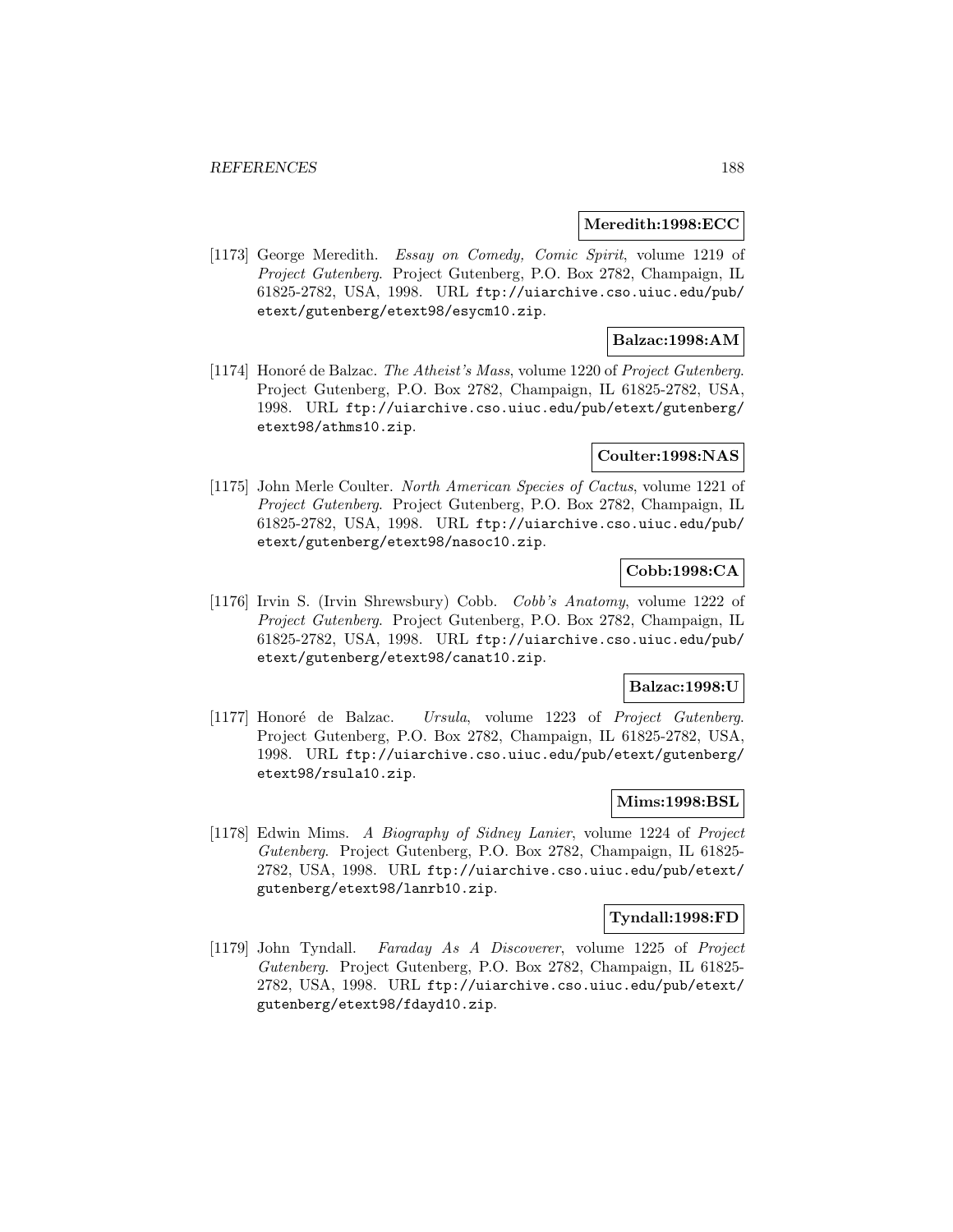#### **Anonymous:1998:JAP**

[1180] Anonymous. The Journal of Abnormal Psychology: Volume 10, volume 1226 of Project Gutenberg. Project Gutenberg, P.O. Box 2782, Champaign, IL 61825-2782, USA, 1998. URL ftp://uiarchive.cso.uiuc. edu/pub/etext/gutenberg/etext98/jap1010.zip.

## **Darwin:1998:EEM**

[1181] Charles Darwin. The Expression of Emotion in Man and Animals, volume 1227 of Project Gutenberg. Project Gutenberg, P.O. Box 2782, Champaign, IL 61825-2782, USA, 1998. URL ftp://uiarchive.cso. uiuc.edu/pub/etext/gutenberg/etext98/eemaa10.zip.

### **Darwin:1998:OS**

[1182] Charles Darwin. On the Origin of Species, volume 1228 of Project Gutenberg. Project Gutenberg, P.O. Box 2782, Champaign, IL 61825- 2782, USA, 1998. URL ftp://uiarchive.cso.uiuc.edu/pub/etext/ gutenberg/etext98/otoof10.zip.

## **Lanier:1998:SPS**

[1183] Sidney Lanier. Select Poems of Sidney Lanier, volume 1229 of Project Gutenberg. Project Gutenberg, P.O. Box 2782, Champaign, IL 61825- 2782, USA, 1998. URL ftp://uiarchive.cso.uiuc.edu/pub/etext/ gutenberg/etext98/sposl10.zip.

### **Balzac:1998:PG**

[1184] Honoré de Balzac. Pierre Grassou, volume 1230 of Project Gutenberg. Project Gutenberg, P.O. Box 2782, Champaign, IL 61825-2782, USA, 1998. URL ftp://uiarchive.cso.uiuc.edu/pub/etext/gutenberg/ etext98/prgrs10.zip.

### **Lawson:1998:T**

[1185] Henry Lawson. On the Track, volume 1231 of Project Gutenberg. Project Gutenberg, P.O. Box 2782, Champaign, IL 61825-2782, USA, 1998. URL ftp://uiarchive.cso.uiuc.edu/pub/etext/gutenberg/ etext98/ontrk10.zip; ftp://uiarchive.cso.uiuc.edu/pub/etext/ gutenberg/etext98/ontrk10h.zip.

#### **Machiavelli:1998:PE**

[1186] Nicolo Machiavelli. The Prince, etc., volume 1232 of Project Gutenberg. Project Gutenberg, P.O. Box 2782, Champaign, IL 61825-2782, USA, 1998. URL ftp://uiarchive.cso.uiuc.edu/pub/etext/gutenberg/ etext98/tprnc11.zip.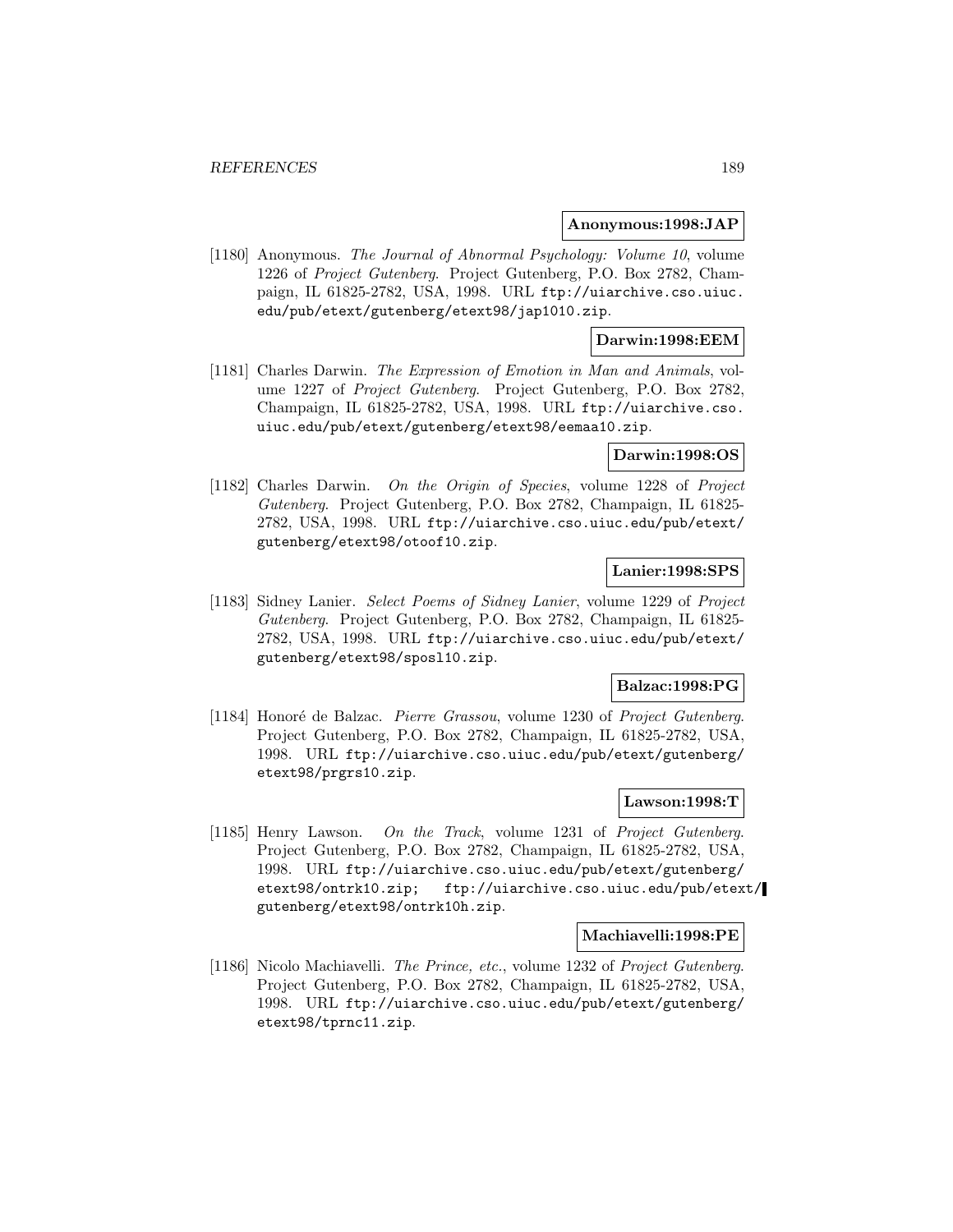### **Crile:1998:ONE**

[1187] George W. (Washington) Crile. Origin and Nature of Emotions, volume 1233 of Project Gutenberg. Project Gutenberg, P.O. Box 2782, Champaign, IL 61825-2782, USA, 1998. URL ftp://uiarchive.cso.uiuc. edu/pub/etext/gutenberg/etext98/oanoe10.zip.

## **Conant:1998:OS**

[1188] James Bryant Conant. Organic Syntheses, volume 1234 of Project Gutenberg. Project Gutenberg, P.O. Box 2782, Champaign, IL 61825- 2782, USA, 1998. URL ftp://uiarchive.cso.uiuc.edu/pub/etext/ gutenberg/etext98/rgsyn10.zip.

### **Gautier:1998:CF**

[1189] Theophile Gautier. Captain Fracasse, volume 1235 of Project Gutenberg. Project Gutenberg, P.O. Box 2782, Champaign, IL 61825-2782, USA, 1998. URL ftp://uiarchive.cso.uiuc.edu/pub/etext/gutenberg/ etext98/cptnf10.zip.

## **Brooks:1998:FAC**

[1190] Noah Brooks. First Across the Continent, volume 1236 of Project Gutenberg. Project Gutenberg, P.O. Box 2782, Champaign, IL 61825- 2782, USA, 1998. URL ftp://uiarchive.cso.uiuc.edu/pub/etext/ gutenberg/etext98/landc10.zip.

### **Balzac:1998:FG**

[1191] Honoré de Balzac. Father Goriot, volume 1237 of Project Gutenberg. Project Gutenberg, P.O. Box 2782, Champaign, IL 61825-2782, USA, 1998. URL ftp://uiarchive.cso.uiuc.edu/pub/etext/gutenberg/ etext98/frgrt10.zip.

## **Thomson:1998:CDN**

[1192] James Thomson. The City of Dreadful Night, volume 1238 of Project Gutenberg. Project Gutenberg, P.O. Box 2782, Champaign, IL 61825- 2782, USA, 1998. URL ftp://uiarchive.cso.uiuc.edu/pub/etext/ gutenberg/etext98/ctdnt10.zip.

#### **Grey:1998:SB**

[1193] Zane Grey. The Spirit of the Border, volume 1239 of Project Gutenberg. Project Gutenberg, P.O. Box 2782, Champaign, IL 61825-2782, USA, 1998. URL ftp://uiarchive.cso.uiuc.edu/pub/etext/gutenberg/ etext98/sprtb10.zip.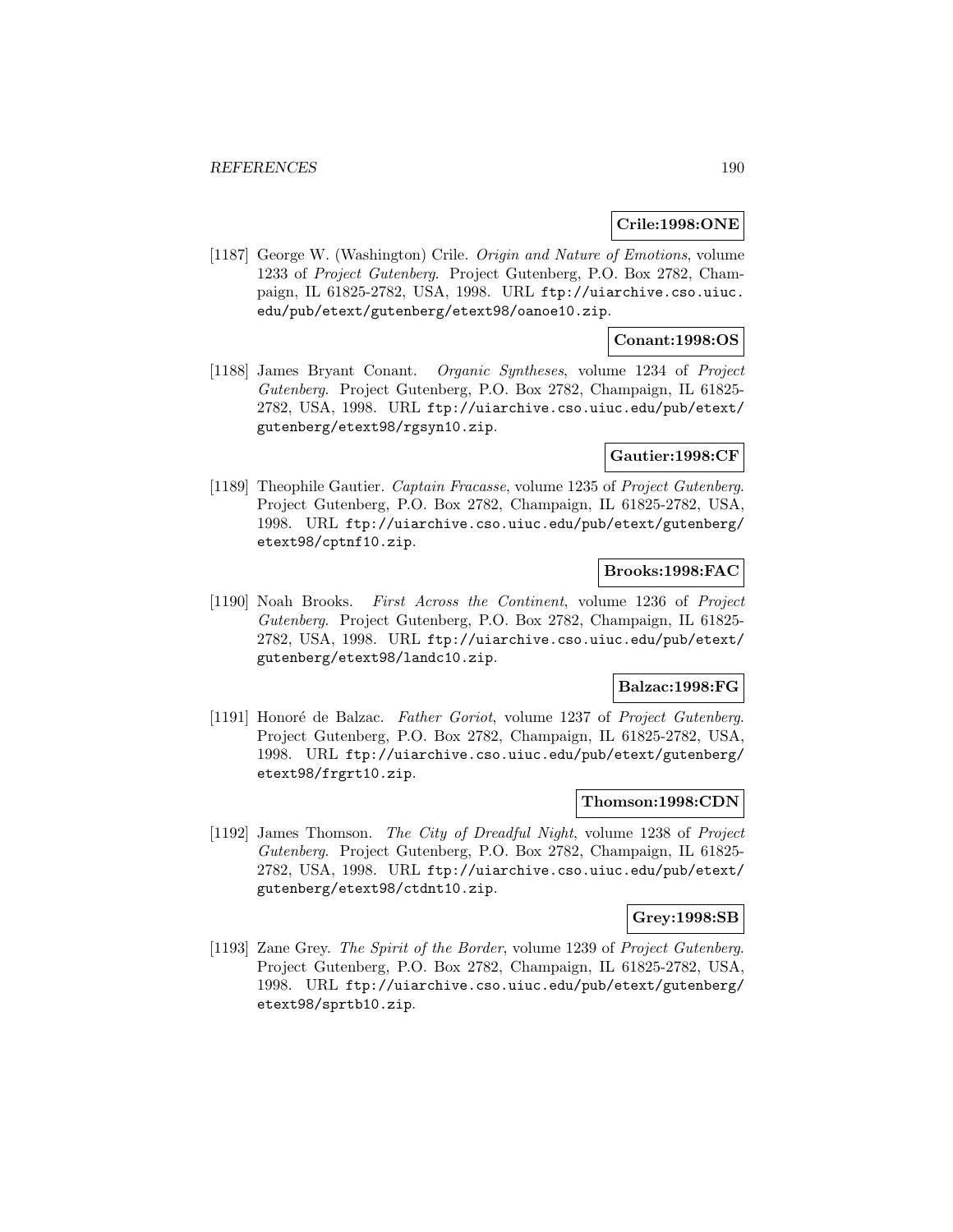### **Synge:1998:PWW**

[1194] John Millington Synge. The Playboy of the Western World, volume 1240 of Project Gutenberg. Project Gutenberg, P.O. Box 2782, Champaign, IL 61825-2782, USA, 1998. URL ftp://uiarchive.cso.uiuc.edu/pub/ etext/gutenberg/etext98/potww10.zip.

## **Synge:1998:WS**

[1195] John Millington Synge. The Well of the Saints, volume 1241 of Project Gutenberg. Project Gutenberg, P.O. Box 2782, Champaign, IL 61825- 2782, USA, 1998. URL ftp://uiarchive.cso.uiuc.edu/pub/etext/ gutenberg/etext98/welst10.zip.

## **Balzac:1998:UC**

[1196] Honoré de Balzac. Unconscious Comedians, volume 1242 of Project Gutenberg. Project Gutenberg, P.O. Box 2782, Champaign, IL 61825- 2782, USA, 1998. URL ftp://uiarchive.cso.uiuc.edu/pub/etext/ gutenberg/etext98/nccmd10.zip.

# **Meynell:1998:HC**

[1197] Alice Meynell. *Hearts of Controversy*, volume 1243 of *Project Gutenberg*. Project Gutenberg, P.O. Box 2782, Champaign, IL 61825-2782, USA, 1998. URL ftp://uiarchive.cso.uiuc.edu/pub/etext/gutenberg/ etext98/hrtcn10.zip.

### **Congreve:1998:LL**

[1198] William Congreve. Love for Love, volume 1244 of Project Gutenberg. Project Gutenberg, P.O. Box 2782, Champaign, IL 61825-2782, USA, 1998. URL ftp://uiarchive.cso.uiuc.edu/pub/etext/gutenberg/ etext98/lv4lv10.zip.

## **Woolf:1998:ND**

[1199] Virginia Woolf. Night and Day, volume 1245 of Project Gutenberg. Project Gutenberg, P.O. Box 2782, Champaign, IL 61825-2782, USA, 1998. URL ftp://uiarchive.cso.uiuc.edu/pub/etext/gutenberg/ etext98/niday10.zip.

#### **Aiken:1998:HD**

[1200] Conrad Potter Aiken. The House of Dust, volume 1246 of Project Gutenberg. Project Gutenberg, P.O. Box 2782, Champaign, IL 61825- 2782, USA, 1998. URL ftp://uiarchive.cso.uiuc.edu/pub/etext/ gutenberg/etext98/hdust10.zip.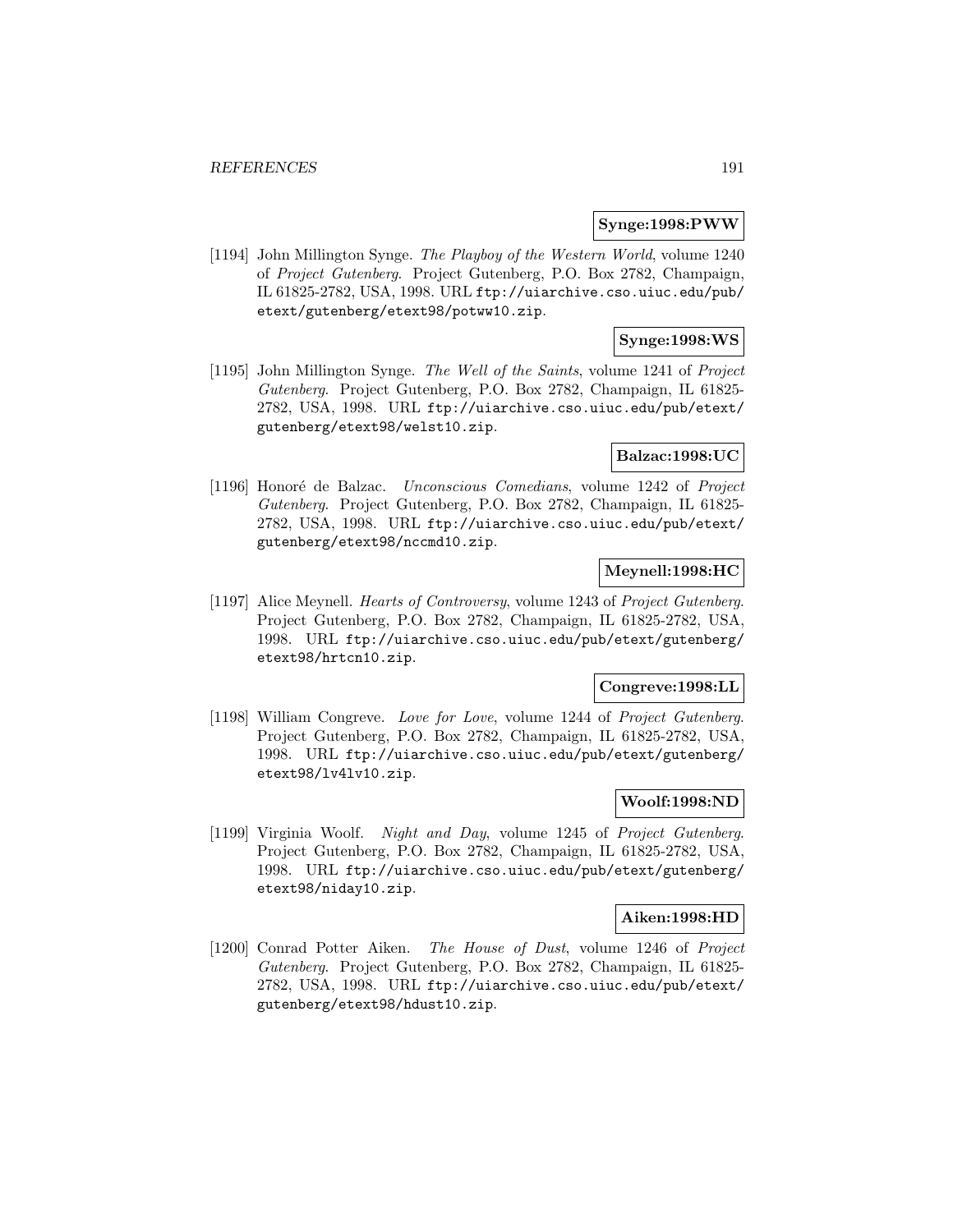## **Millay:1998:SA**

[1201] Edna St. Vincent Millay. Second April, volume 1247 of Project Gutenberg. Project Gutenberg, P.O. Box 2782, Champaign, IL 61825-2782, USA, 1998. URL ftp://uiarchive.cso.uiuc.edu/pub/etext/gutenberg/ etext98/april10.zip.

## **Wetmore:1998:LGS**

[1202] Helen Cody Wetmore. Last of the Great Scouts, volume 1248 of Project Gutenberg. Project Gutenberg, P.O. Box 2782, Champaign, IL 61825- 2782, USA, 1998. URL ftp://uiarchive.cso.uiuc.edu/pub/etext/ gutenberg/etext98/bbill10.zip.

## **Rand:1998:ACA**

[1203] Ayn Rand. Anthem: Comparison of anthm10 and 10a, volume 1249 of Project Gutenberg. Project Gutenberg, P.O. Box 2782, Champaign, IL 61825-2782, USA, 1998. URL ftp://uiarchive.cso.uiuc.edu/pub/ etext/gutenberg/etext98/anthm10z.zip.

## **Rand:1998:A**

[1204] Ayn Rand. Anthem, volume 1250 of Project Gutenberg. Project Gutenberg, P.O. Box 2782, Champaign, IL 61825-2782, USA, 1998. URL ftp:/ /uiarchive.cso.uiuc.edu/pub/etext/gutenberg/etext98/anthm10. zip; ftp://uiarchive.cso.uiuc.edu/pub/etext/gutenberg/etext98/ anthm10a.zip.

## **Malory:1998:MD**

[1205] Thomas Malory. Le Mort d'Arthur, volume 1251–1252 of Project Gutenberg. Project Gutenberg, P.O. Box 2782, Champaign, IL 61825- 2782, USA, 1998. URL ftp://uiarchive.cso.uiuc.edu/pub/etext/ gutenberg/etext98/1mart10.zip (Volume 1); ftp://uiarchive. cso.uiuc.edu/pub/etext/gutenberg/etext98/2mart10.zip (Volume 2).

## **Flaubert:1998:SS**

[1206] Gustave Flaubert. A Simple Soul, volume 1253 of Project Gutenberg. Project Gutenberg, P.O. Box 2782, Champaign, IL 61825-2782, USA, 1998. URL ftp://uiarchive.cso.uiuc.edu/pub/etext/gutenberg/ etext98/sseng10.zip.

### **Rostand:1998:CBa**

[1207] Edmond Rostand. Cyrano de Bergerac, volume 1254 of Project Gutenberg. Project Gutenberg, P.O. Box 2782, Champaign, IL 61825-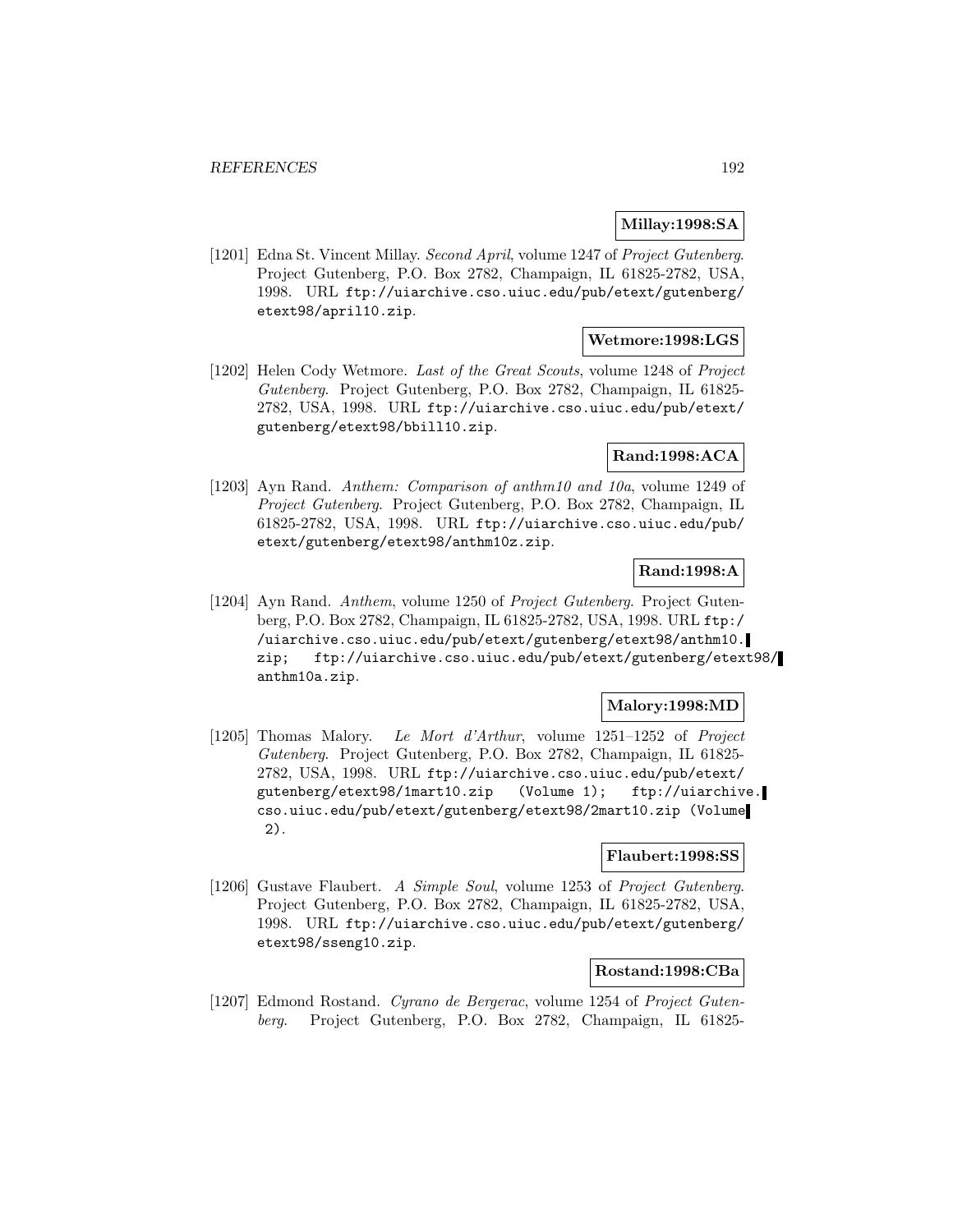2782, USA, 1998. URL ftp://uiarchive.cso.uiuc.edu/pub/etext/ gutenberg/etext98/cdben10.zip.

### **Rostand:1998:CBb**

[1208] Edmond Rostand. Cyrano de Bergerac, volume 1255 of Project Gutenberg. Project Gutenberg, P.O. Box 2782, Champaign, IL 61825- 2782, USA, 1998. URL ftp://uiarchive.cso.uiuc.edu/pub/etext/ gutenberg/etext98/cdbfr10h.zip.

### **Rostand:1998:CBc**

[1209] Edmond Rostand. Cyrano de Bergerac, volume 1256 of Project Gutenberg. Project Gutenberg, P.O. Box 2782, Champaign, IL 61825- 2782, USA, 1998. URL ftp://uiarchive.cso.uiuc.edu/pub/etext/ gutenberg/etext98/cdbfr10.zip.

### **Dumas:1998:TM**

[1210] Alexandre Dumas. The Three Musketeers, volume 1257 of Project Gutenberg. Project Gutenberg, P.O. Box 2782, Champaign, IL 61825- 2782, USA, 1998. URL ftp://uiarchive.cso.uiuc.edu/pub/etext/ gutenberg/etext98/1musk10.zip.

# **Dumas:1998:TYL**

[1211] Alexandre Dumas. Ten Years Later, volume 1258 of Project Gutenberg. Project Gutenberg, P.O. Box 2782, Champaign, IL 61825-2782, USA, 1998. URL ftp://uiarchive.cso.uiuc.edu/pub/etext/gutenberg/ etext98/2musk10.zip.

## **Dumas:1998:TYA**

[1212] Alexandre Dumas. Twenty Years After, volume 1259 of Project Gutenberg. Project Gutenberg, P.O. Box 2782, Champaign, IL 61825- 2782, USA, 1998. URL ftp://uiarchive.cso.uiuc.edu/pub/etext/ gutenberg/etext98/3musk10.zip.

## **Bronte:1998:JE**

[1213] Charlotte Brontë. *Jane Eyre*, volume 1260 of *Project Gutenberg.* Project Gutenberg, P.O. Box 2782, Champaign, IL 61825-2782, USA, 1998. URL ftp://uiarchive.cso.uiuc.edu/pub/etext/gutenberg/ etext98/janey10.zip.

## **Grey:1998:BZ**

[1214] Zane Grey. Betty Zane, volume 1261 of Project Gutenberg. Project Gutenberg, P.O. Box 2782, Champaign, IL 61825-2782, USA, 1998. URL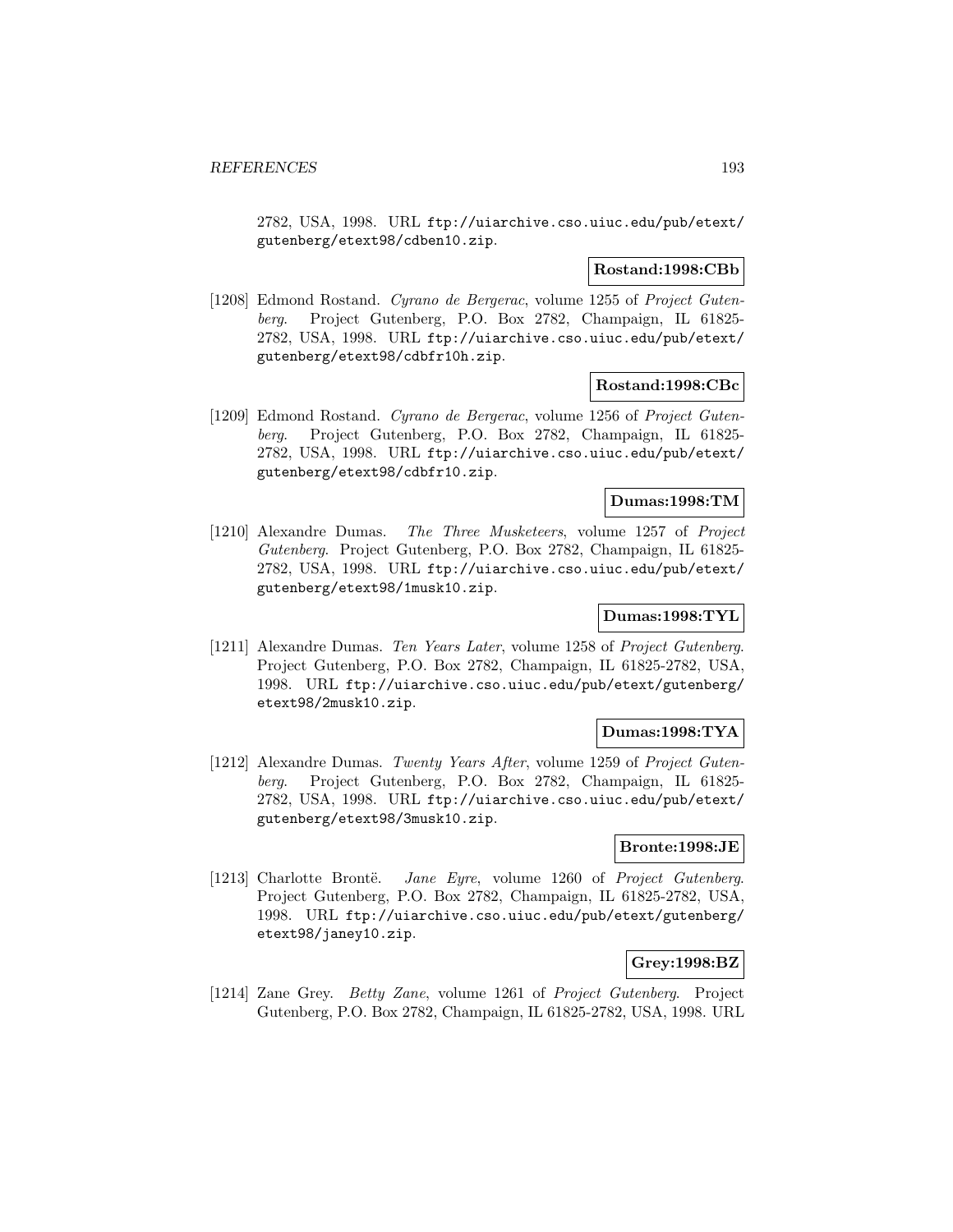ftp://uiarchive.cso.uiuc.edu/pub/etext/gutenberg/etext98/bzane10. zip.

## **Grey:1998:HD**

[1215] Zane Grey. Heritage of the Desert, volume 1262 of Project Gutenberg. Project Gutenberg, P.O. Box 2782, Champaign, IL 61825-2782, USA, 1998. URL ftp://uiarchive.cso.uiuc.edu/pub/etext/gutenberg/ etext98/hdsrt10.zip.

## **Wharton:1998:GM**

[1216] Edith Wharton. The Glimpses of the Moon, volume 1263 of Project Gutenberg. Project Gutenberg, P.O. Box 2782, Champaign, IL 61825- 2782, USA, 1998. URL ftp://uiarchive.cso.uiuc.edu/pub/etext/ gutenberg/etext98/tgotm10.zip.

## **Wells:1998:WCB**

[1217] H. G. (Herbert George) Wells. Wheels of Chance and Bicycling Idyll, volume 1264 of Project Gutenberg. Project Gutenberg, P.O. Box 2782, Champaign, IL 61825-2782, USA, 1998. URL ftp://uiarchive.cso. uiuc.edu/pub/etext/gutenberg/etext98/wchnc10.zip.

## **Strachey:1998:QV**

[1218] Lytton Strachey. Queen Victoria, volume 1265 of Project Gutenberg. Project Gutenberg, P.O. Box 2782, Champaign, IL 61825-2782, USA, 1998. URL ftp://uiarchive.cso.uiuc.edu/pub/etext/gutenberg/ etext98/qvctr10.zip.

## **Reed:1998:LOL**

[1219] Myrtle Reed. Lavender and Old Lace, volume 1266 of Project Gutenberg. Project Gutenberg, P.O. Box 2782, Champaign, IL 61825-2782, USA, 1998. URL ftp://uiarchive.cso.uiuc.edu/pub/etext/gutenberg/ etext98/lvolc10.zip.

# **Bramah:1998:KLG**

[1220] Ernest Bramah. Kai Lung's Golden Hours, volume 1267 of Project Gutenberg. Project Gutenberg, P.O. Box 2782, Champaign, IL 61825- 2782, USA, 1998. URL ftp://uiarchive.cso.uiuc.edu/pub/etext/ gutenberg/etext98/klsgh10.zip.

## **Verne:1998:MI**

[1221] Jules Verne. The Mysterious Island, volume 1268 of Project Gutenberg. Project Gutenberg, P.O. Box 2782, Champaign, IL 61825-2782, USA,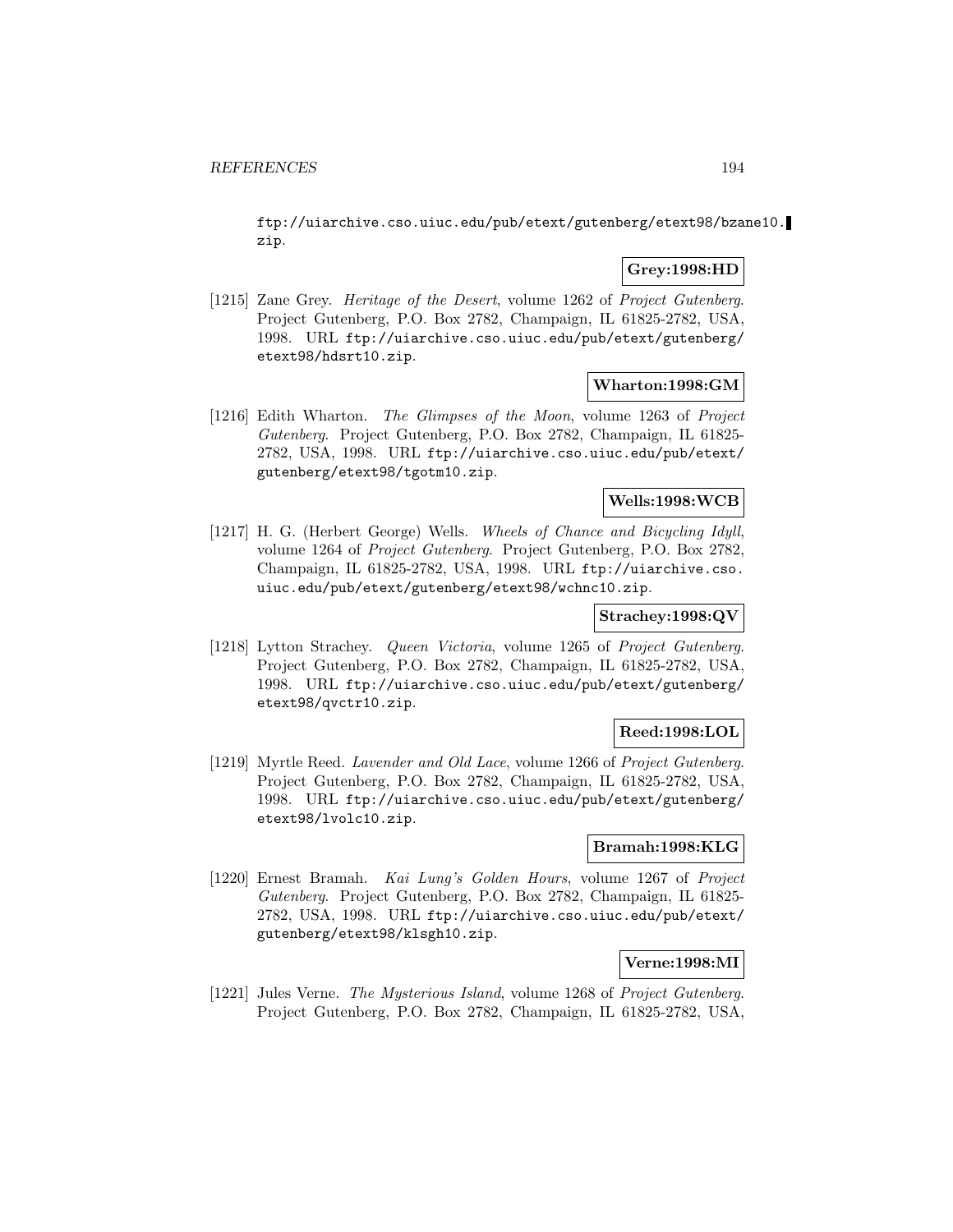1998. URL ftp://uiarchive.cso.uiuc.edu/pub/etext/gutenberg/ etext98/milnd10.zip.

## **Wells:1998:SB**

[1222] H. G. (Herbert George) Wells. Soul of a Bishop, volume 1269 of Project Gutenberg. Project Gutenberg, P.O. Box 2782, Champaign, IL 61825- 2782, USA, 1998. URL ftp://uiarchive.cso.uiuc.edu/pub/etext/ gutenberg/etext98/sbshp10.zip.

## **Mencken:1998:DW**

[1223] H. L. (Henry Louis) Mencken. In Defense of Women, volume 1270 of Project Gutenberg. Project Gutenberg, P.O. Box 2782, Champaign, IL 61825-2782, USA, 1998. URL ftp://uiarchive.cso.uiuc.edu/pub/ etext/gutenberg/etext98/ndwmn11.zip.

## **Redgrove:1998:BB**

[1224] H. Stanley (Herbert Stanley) Redgrove. Bygone Beliefs, volume 1271 of Project Gutenberg. Project Gutenberg, P.O. Box 2782, Champaign, IL 61825-2782, USA, 1998. URL ftp://uiarchive.cso.uiuc.edu/pub/ etext/gutenberg/etext98/byblf10.zip.

# **LeFebure:1998:CSP**

[1225] Victor LeFebure. Chemical Strategy in Peace and War, volume 1272 of Project Gutenberg. Project Gutenberg, P.O. Box 2782, Champaign, IL 61825-2782, USA, 1998. URL ftp://uiarchive.cso.uiuc.edu/pub/ etext/gutenberg/etext98/rrhin10.zip.

## **LeFebure:1998:RR**

[1226] Victor LeFebure. The Riddle of the Rhine, volume 1272 of Project Gutenberg. Project Gutenberg, P.O. Box 2782, Champaign, IL 61825- 2782, USA, 1998. URL ftp://uiarchive.cso.uiuc.edu/pub/etext/ gutenberg/etext98/rrhin10.zip.

# **Lyall:1998:AS**

[1227] Edna Lyall. The Autobiography of a Slander, volume 1273 of Project Gutenberg. Project Gutenberg, P.O. Box 2782, Champaign, IL 61825- 2782, USA, 1998. URL ftp://uiarchive.cso.uiuc.edu/pub/etext/ gutenberg/etext98/autos10.zip.

#### **Masefield:1998:MHD**

[1228] John Masefield. *Martin Hyde the Duke's Messenger*, volume 1274 of Project Gutenberg. Project Gutenberg, P.O. Box 2782, Champaign, IL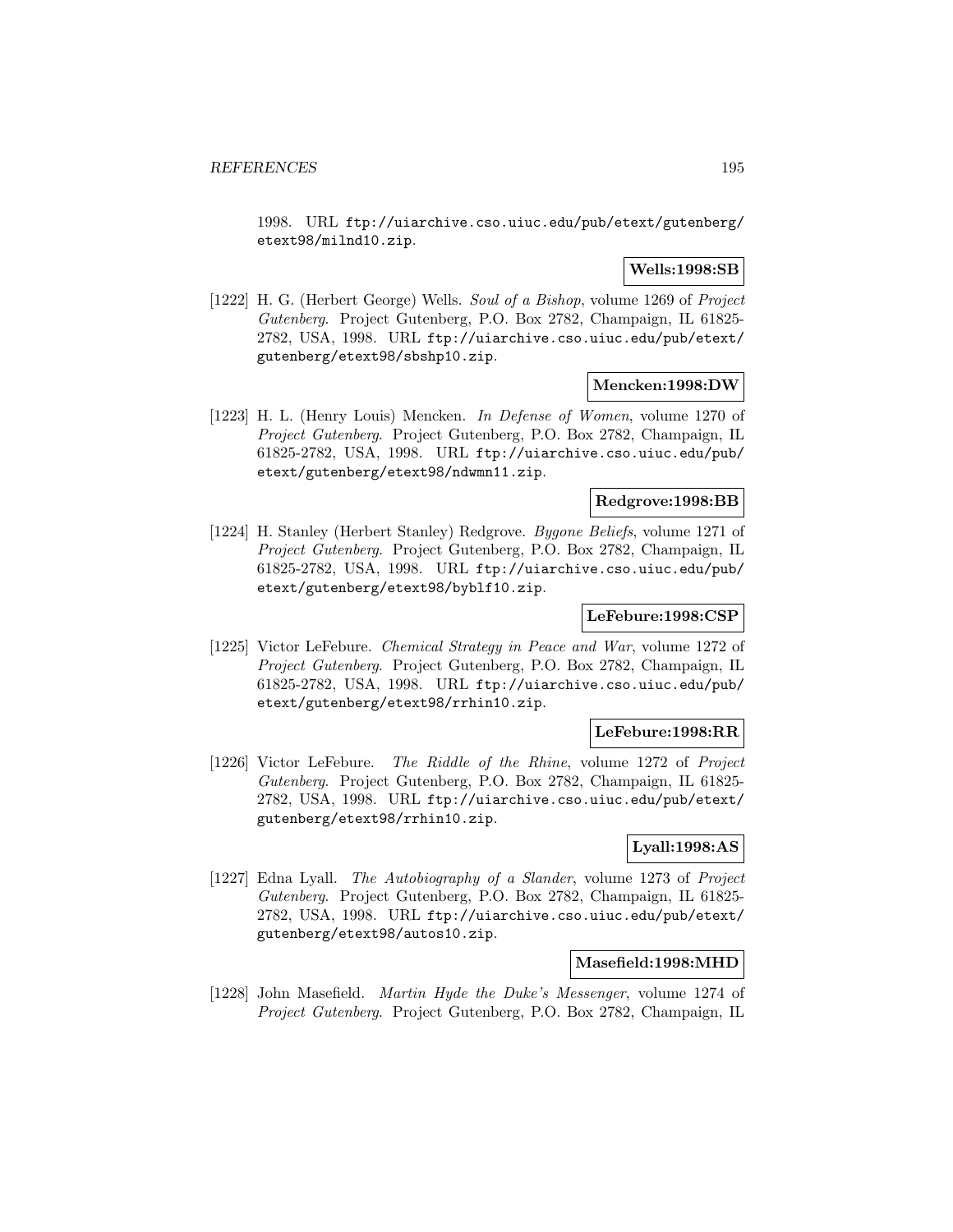61825-2782, USA, 1998. URL ftp://uiarchive.cso.uiuc.edu/pub/ etext/gutenberg/etext98/mhyde10.zip.

## **Kingsley:1998:AHS**

[1229] Charles Kingsley. Alexandria and her Schools, volume 1275 of Project Gutenberg. Project Gutenberg, P.O. Box 2782, Champaign, IL 61825- 2782, USA, 1998. URL ftp://uiarchive.cso.uiuc.edu/pub/etext/ gutenberg/etext98/alxsc10.zip.

## **Meynell:1998:RL**

[1230] Alice Meynell. The Rhythm of Life, volume 1276 of Project Gutenberg. Project Gutenberg, P.O. Box 2782, Champaign, IL 61825-2782, USA, 1998. URL ftp://uiarchive.cso.uiuc.edu/pub/etext/gutenberg/ etext98/rhyml10.zip.

## **Balzac:1998:MR**

[1231] Honoré de Balzac. Melmoth Reconciled, volume 1277 of Project Gutenberg. Project Gutenberg, P.O. Box 2782, Champaign, IL 61825- 2782, USA, 1998. URL ftp://uiarchive.cso.uiuc.edu/pub/etext/ gutenberg/etext98/mlmth10.zip.

## **Wiggin:1998:PEE**

[1232] Kate Douglas Smith Wiggin. Penelope's English Experiences, volume 1278 of Project Gutenberg. Project Gutenberg, P.O. Box 2782, Champaign, IL 61825-2782, USA, 1998. URL ftp://uiarchive.cso.uiuc. edu/pub/etext/gutenberg/etext98/penex10.zip.

## **Burns:1998:PSR**

[1233] Robert Burns. Poems and Songs of Robert Burns, volume 1279 of Project Gutenberg. Project Gutenberg, P.O. Box 2782, Champaign, IL 61825- 2782, USA, 1998. URL ftp://uiarchive.cso.uiuc.edu/pub/etext/ gutenberg/etext98/psorb10.zip.

## **Masters:1998:SRA**

[1234] Edgar Lee Masters. Spoon River Anthology, volume 1280 of Project Gutenberg. Project Gutenberg, P.O. Box 2782, Champaign, IL 61825- 2782, USA, 1998. URL ftp://uiarchive.cso.uiuc.edu/pub/etext/ gutenberg/etext98/sprvr10.zip.

## **Appleton:1998:TSHa**

[1235] Victor Appleton. Tom Swift and His Aerial Warship, volume 1281 of Project Gutenberg. Project Gutenberg, P.O. Box 2782, Champaign, IL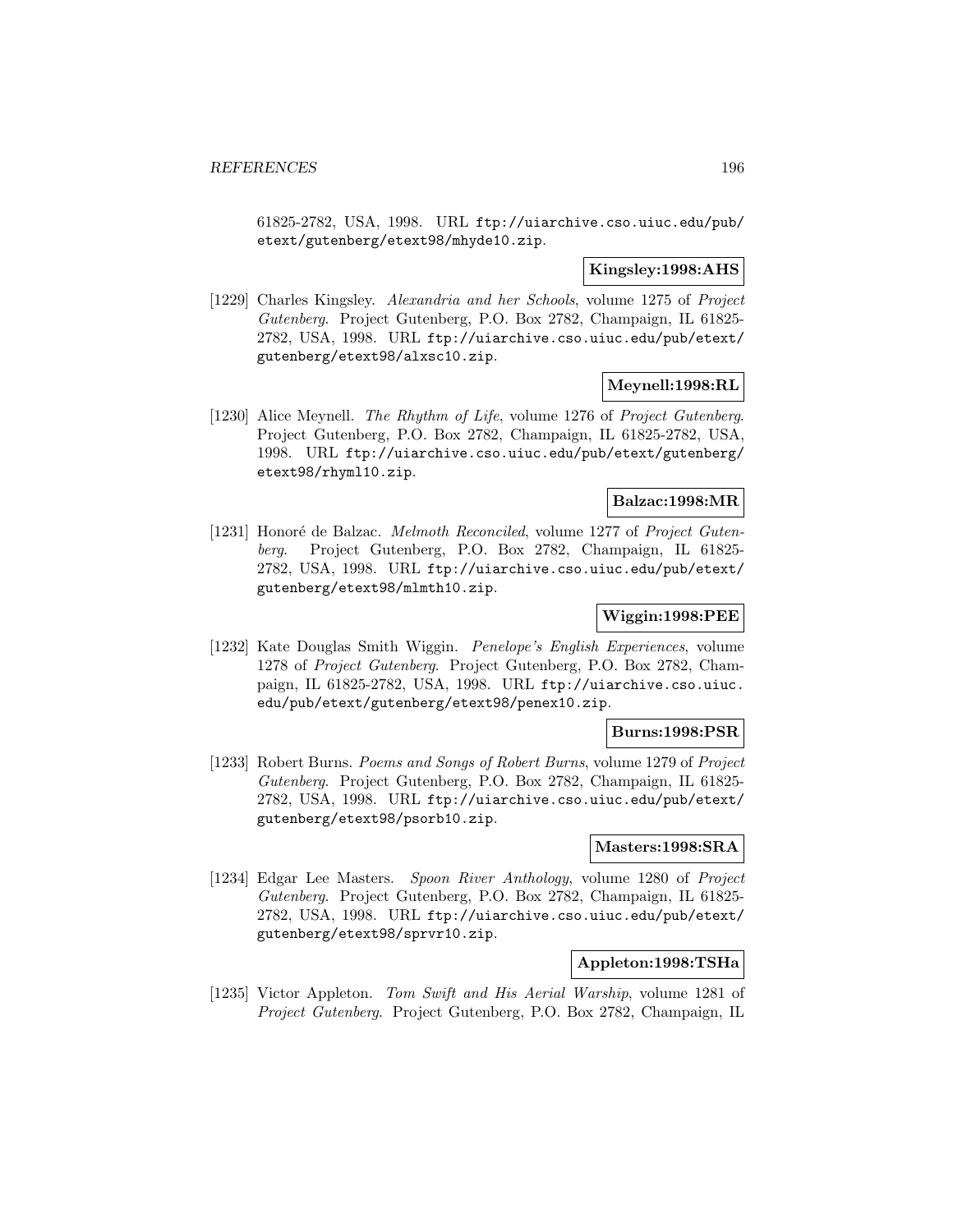61825-2782, USA, 1998. URL ftp://uiarchive.cso.uiuc.edu/pub/ etext/gutenberg/etext98/18tom10.zip.

### **Appleton:1998:TSAa**

[1236] Victor Appleton. Tom Swift Among the Diamond Makers, volume 1282 of Project Gutenberg. Project Gutenberg, P.O. Box 2782, Champaign, IL 61825-2782, USA, 1998. URL ftp://uiarchive.cso.uiuc.edu/pub/ etext/gutenberg/etext98/07tom10.zip.

### **Appleton:1998:TSHb**

[1237] Victor Appleton. Tom Swift and His Wizard Camera, volume 1283 of Project Gutenberg. Project Gutenberg, P.O. Box 2782, Champaign, IL 61825-2782, USA, 1998. URL ftp://uiarchive.cso.uiuc.edu/pub/ etext/gutenberg/etext98/14tom10.zip.

### **Appleton:1998:TSHc**

[1238] Victor Appleton. Tom Swift and His Air Scout, volume 1284 of Project Gutenberg. Project Gutenberg, P.O. Box 2782, Champaign, IL 61825- 2782, USA, 1998. URL ftp://uiarchive.cso.uiuc.edu/pub/etext/ gutenberg/etext98/22tom10.zip.

# **Butler:1998:WGA**

[1239] Ellis Parker Butler. The Water Goats et al., volume 1285 of Project Gutenberg. Project Gutenberg, P.O. Box 2782, Champaign, IL 61825- 2782, USA, 1998. URL ftp://uiarchive.cso.uiuc.edu/pub/etext/ gutenberg/etext98/twgts10.zip.

## **Lamb:1998:TSb**

[1240] Charles Lamb. Tales of Shakespeare, volume 1286 of Project Gutenberg. Project Gutenberg, P.O. Box 2782, Champaign, IL 61825-2782, USA, 1998. URL ftp://uiarchive.cso.uiuc.edu/pub/etext/gutenberg/ etext98/tshak10a.zip.

# **Goethe:1998:PG**

[1241] Johann Wolfgang von Goethe. The Poems of Goethe, volume 1287 of Project Gutenberg. Project Gutenberg, P.O. Box 2782, Champaign, IL 61825-2782, USA, 1998. URL ftp://uiarchive.cso.uiuc.edu/pub/ etext/gutenberg/etext98/tpgth10.zip.

#### **Grahame:1998:DD**

[1242] Kenneth Grahame. Dream Days, volume 1288 of Project Gutenberg. Project Gutenberg, P.O. Box 2782, Champaign, IL 61825-2782, USA,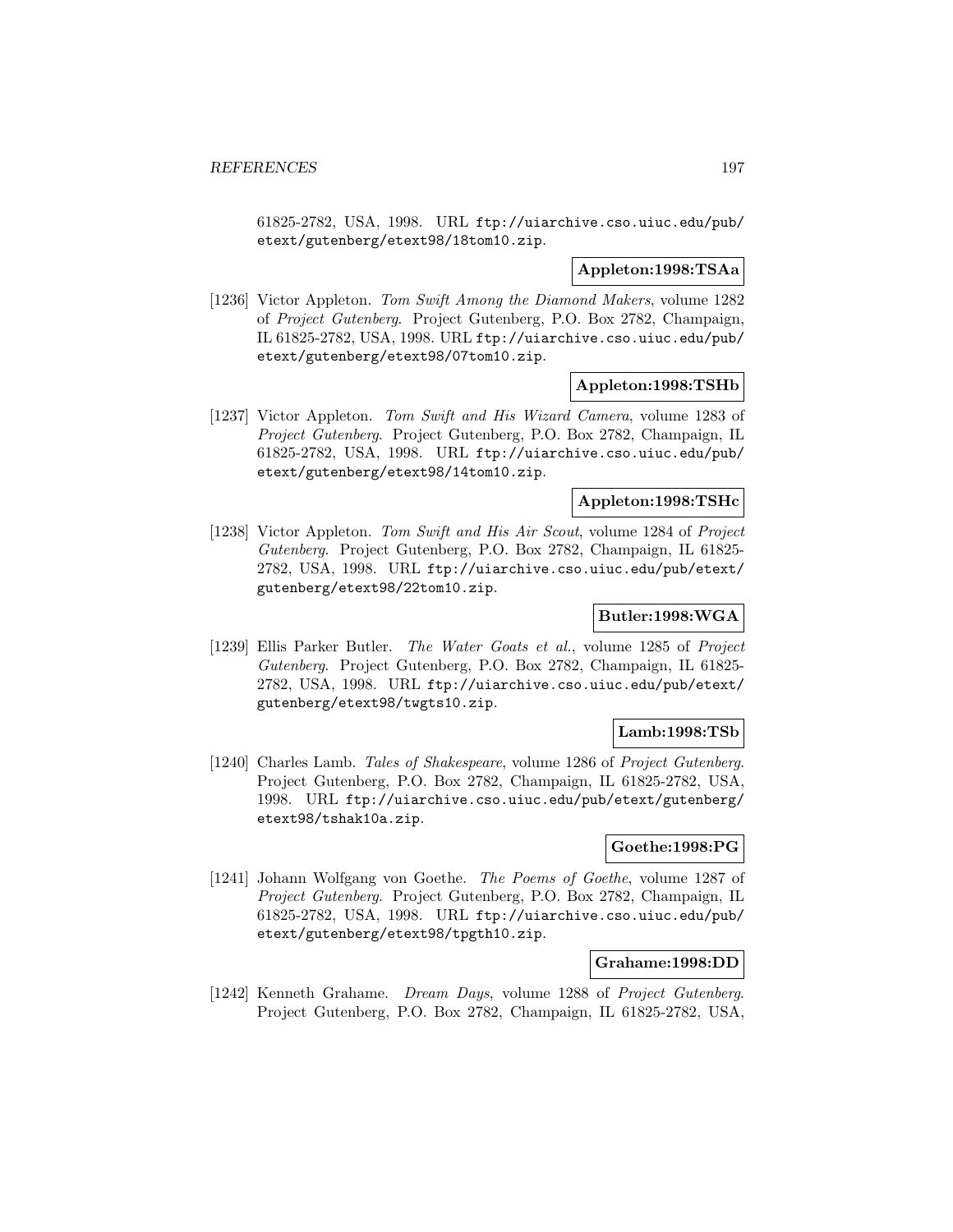1998. URL ftp://uiarchive.cso.uiuc.edu/pub/etext/gutenberg/ etext98/drday10a.zip.

### **Dickens:1998:TGS**

[1243] Charles Dickens. Three Ghost Stories, volume 1289 of Project Gutenberg. Project Gutenberg, P.O. Box 2782, Champaign, IL 61825-2782, USA, 1998. URL ftp://uiarchive.cso.uiuc.edu/pub/etext/gutenberg/ etext98/3ghst10.zip.

## **Flaubert:1998:S**

[1244] Gustave Flaubert. Salammbo, volume 1290 of Project Gutenberg. Project Gutenberg, P.O. Box 2782, Champaign, IL 61825-2782, USA, 1998. URL ftp://uiarchive.cso.uiuc.edu/pub/etext/gutenberg/ etext98/slmmb10.zip.

## **Flaubert:1998:H**

[1245] Gustave Flaubert. Herodias, volume 1291 of Project Gutenberg. Project Gutenberg, P.O. Box 2782, Champaign, IL 61825-2782, USA, 1998. URL ftp://uiarchive.cso.uiuc.edu/pub/etext/gutenberg/ etext98/hrods10.zip.

# **Congreve:1998:WW**

[1246] William Congreve. The Way of the World, volume 1292 of Project Gutenberg. Project Gutenberg, P.O. Box 2782, Champaign, IL 61825- 2782, USA, 1998. URL ftp://uiarchive.cso.uiuc.edu/pub/etext/ gutenberg/etext98/wwrld10.zip.

## **Ruskin:1998:SL**

[1247] John Ruskin. Sesame and Lilies, volume 1293 of Project Gutenberg. Project Gutenberg, P.O. Box 2782, Champaign, IL 61825-2782, USA, 1998. URL ftp://uiarchive.cso.uiuc.edu/pub/etext/gutenberg/ etext98/sesli10.zip.

## **Balzac:1998:FN**

[1248] Honoré de Balzac. The Firm of Nucingen, volume 1294 of Project Gutenberg. Project Gutenberg, P.O. Box 2782, Champaign, IL 61825- 2782, USA, 1998. URL ftp://uiarchive.cso.uiuc.edu/pub/etext/ gutenberg/etext98/ncngn10.zip.

# **Meynell:1998:CR**

[1249] Alice Meynell. Cérès' Runaway, volume 1295 of Project Gutenberg. Project Gutenberg, P.O. Box 2782, Champaign, IL 61825-2782, USA,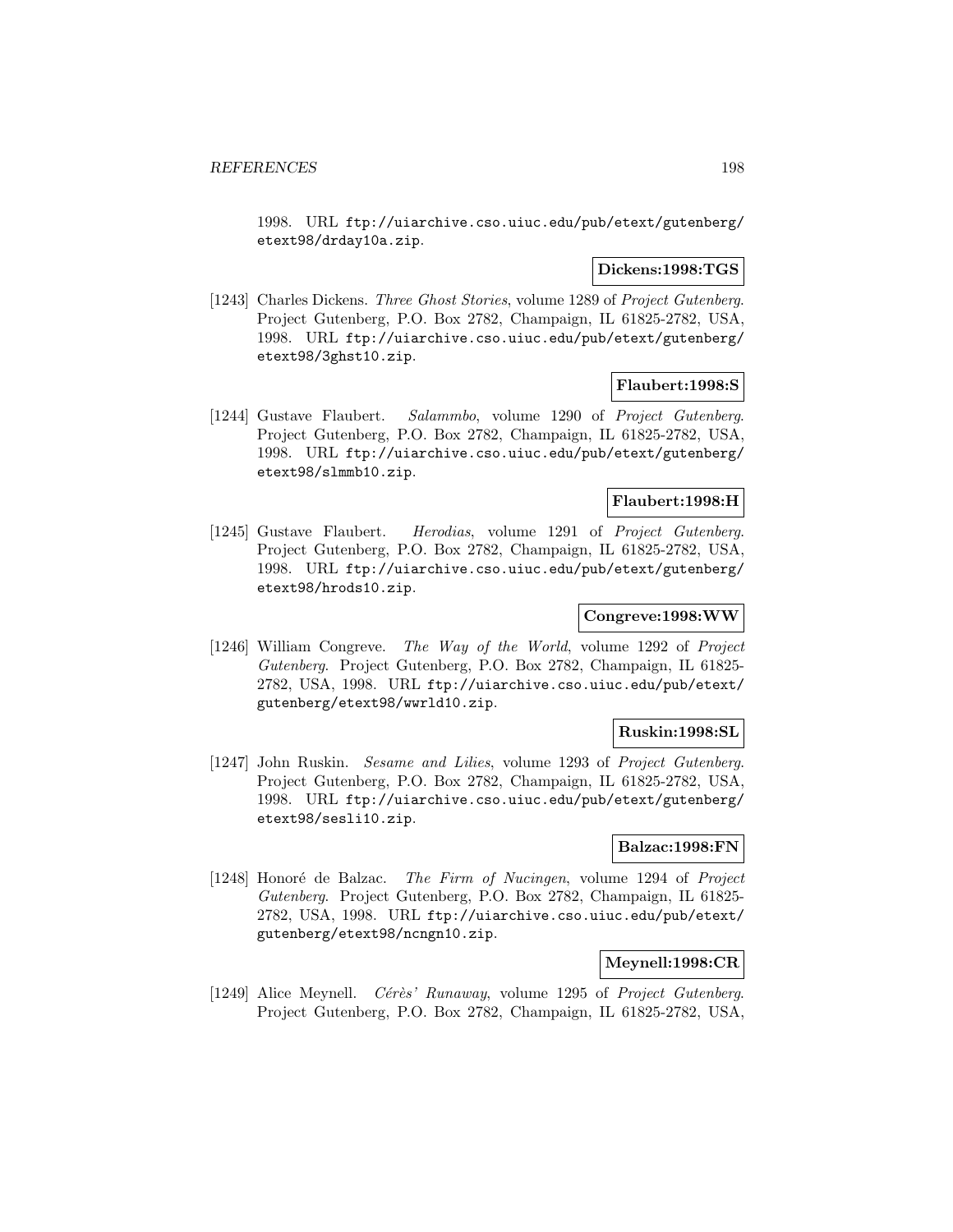1998. URL ftp://uiarchive.cso.uiuc.edu/pub/etext/gutenberg/ etext98/crnwy10.zip.

# **Galt:1998:P**

[1250] John Galt. The Provost, volume 1296 of Project Gutenberg. Project Gutenberg, P.O. Box 2782, Champaign, IL 61825-2782, USA, 1998. URL ftp://uiarchive.cso.uiuc.edu/pub/etext/gutenberg/etext98/prvst10. zip.

# **Davis:1998:IP**

[1251] James J. (James John) Davis. The Iron Puddler, volume 1297 of Project Gutenberg. Project Gutenberg, P.O. Box 2782, Champaign, IL 61825- 2782, USA, 1998. URL ftp://uiarchive.cso.uiuc.edu/pub/etext/ gutenberg/etext98/tirnp10.zip.

### **Wister:1998:VHP**

[1252] Owen Wister. The Virginian, Horseman Of The Plains, volume 1298 of Project Gutenberg. Project Gutenberg, P.O. Box 2782, Champaign, IL 61825-2782, USA, 1998. URL ftp://uiarchive.cso.uiuc.edu/pub/ etext/gutenberg/etext98/vrgnn10.zip.

## **Bower:1998:HS**

[1253] B. M. Bower. The Heritage of the Sioux, volume 1299 of Project Gutenberg. Project Gutenberg, P.O. Box 2782, Champaign, IL 61825- 2782, USA, 1998. URL ftp://uiarchive.cso.uiuc.edu/pub/etext/ gutenberg/etext98/hrtsu10.zip.

#### **Grey:1998:RPS**

[1254] Zane Grey. Riders of the Purple Sage, volume 1300 of Project Gutenberg. Project Gutenberg, P.O. Box 2782, Champaign, IL 61825-2782, USA, 1998. URL ftp://uiarchive.cso.uiuc.edu/pub/etext/gutenberg/ etext98/prpsg10.zip.

# **Carlyle:1998:FR**

[1255] Thomas Carlyle. The French Revolution, volume 1301 of Project Gutenberg. Project Gutenberg, P.O. Box 2782, Champaign, IL 61825- 2782, USA, 1998. URL ftp://uiarchive.cso.uiuc.edu/pub/etext/ gutenberg/etext98/frrev10.zip.

## **Blades:1998:EB**

[1256] William Blades. *Enemies of Books*, volume 1302 of *Project Gutenberg*. Project Gutenberg, P.O. Box 2782, Champaign, IL 61825-2782, USA,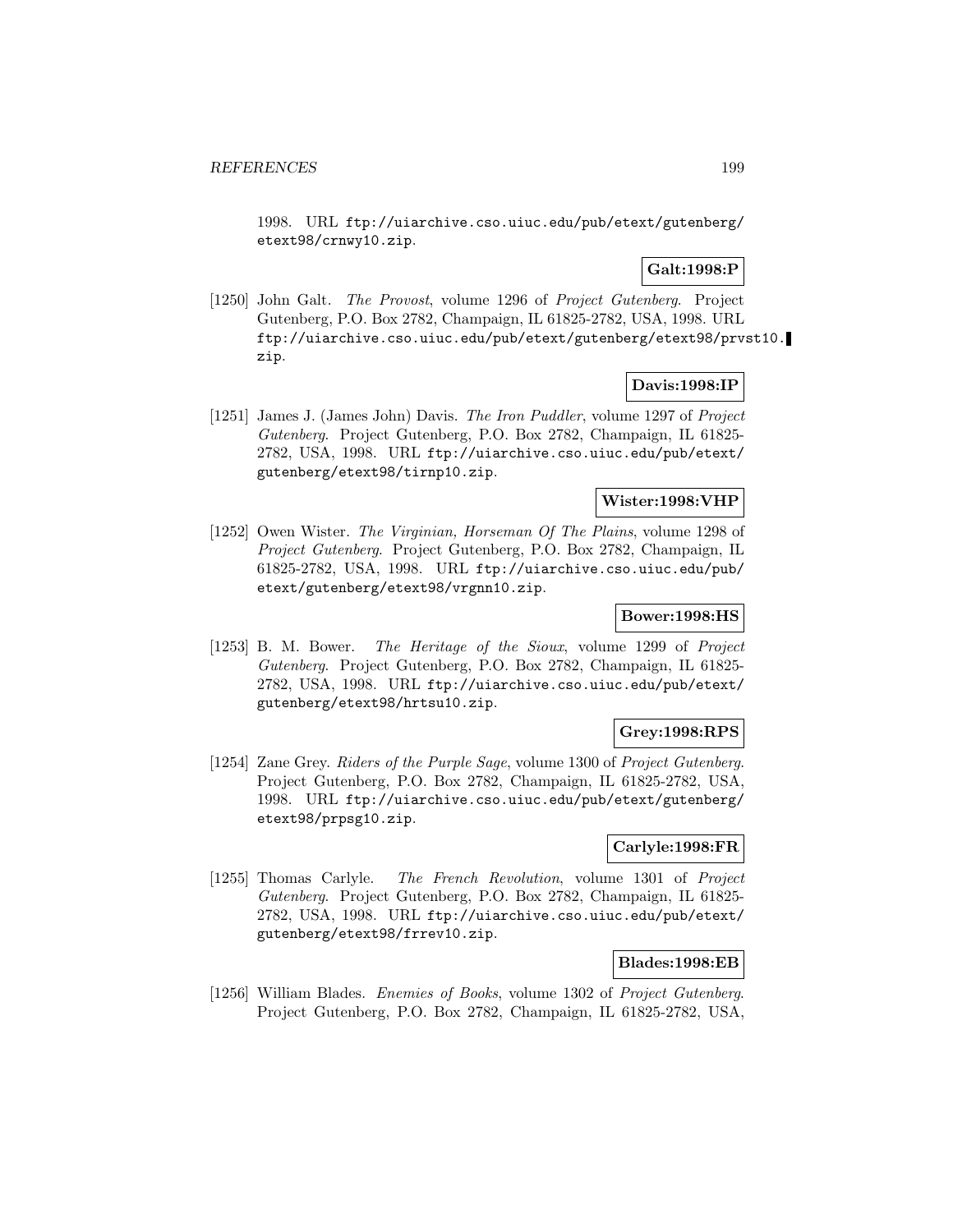1998. URL ftp://uiarchive.cso.uiuc.edu/pub/etext/gutenberg/ etext98/nmybk10.zip.

### **Caine:1998:S**

[1257] Sir Hall Caine. The Scapegoat, volume 1303 of Project Gutenberg. Project Gutenberg, P.O. Box 2782, Champaign, IL 61825-2782, USA, 1998. URL ftp://uiarchive.cso.uiuc.edu/pub/etext/gutenberg/ etext98/scpgt10.zip.

## **Anonymous:1998:PGB**

[1258] Anonymous. Project Gutenberg's Book of English Verse, volume 1304 of Project Gutenberg. Project Gutenberg, P.O. Box 2782, Champaign, IL 61825-2782, USA, 1998. URL ftp://uiarchive.cso.uiuc.edu/pub/ etext/gutenberg/etext98/pgbev10.zip.

## **Balzac:1998:BAS**

[1259] Honoré de Balzac. The Ball at Sceaux, volume 1305 of Project Gutenberg. Project Gutenberg, P.O. Box 2782, Champaign, IL 61825-2782, USA, 1998. URL ftp://uiarchive.cso.uiuc.edu/pub/etext/gutenberg/ etext98/blsco10.zip.

# **Beerbohm:1998:SM**

[1260] Sir Max Beerbohm. Seven Men, volume 1306 of Project Gutenberg. Project Gutenberg, P.O. Box 2782, Champaign, IL 61825-2782, USA, 1998. URL ftp://uiarchive.cso.uiuc.edu/pub/etext/gutenberg/ etext98/svnmn10.zip.

#### **Balzac:1998:MS**

[1261] Honoré de Balzac. *The Magic Skin*, volume 1307 of *Project Gutenberg*. Project Gutenberg, P.O. Box 2782, Champaign, IL 61825-2782, USA, 1998. URL ftp://uiarchive.cso.uiuc.edu/pub/etext/gutenberg/ etext98/mgcsk10.zip.

# **Wilde:1998:OWM**

[1262] Oscar Wilde. Oscar Wilde Miscellaneous, volume 1308 of Project Gutenberg. Project Gutenberg, P.O. Box 2782, Champaign, IL 61825- 2782, USA, 1998. URL ftp://uiarchive.cso.uiuc.edu/pub/etext/ gutenberg/etext98/wldms10.zip.

# **Meynell:1998:SPA**

[1263] Alice Meynell. The Spirit of Place, et al., volume 1309 of Project Gutenberg. Project Gutenberg, P.O. Box 2782, Champaign, IL 61825-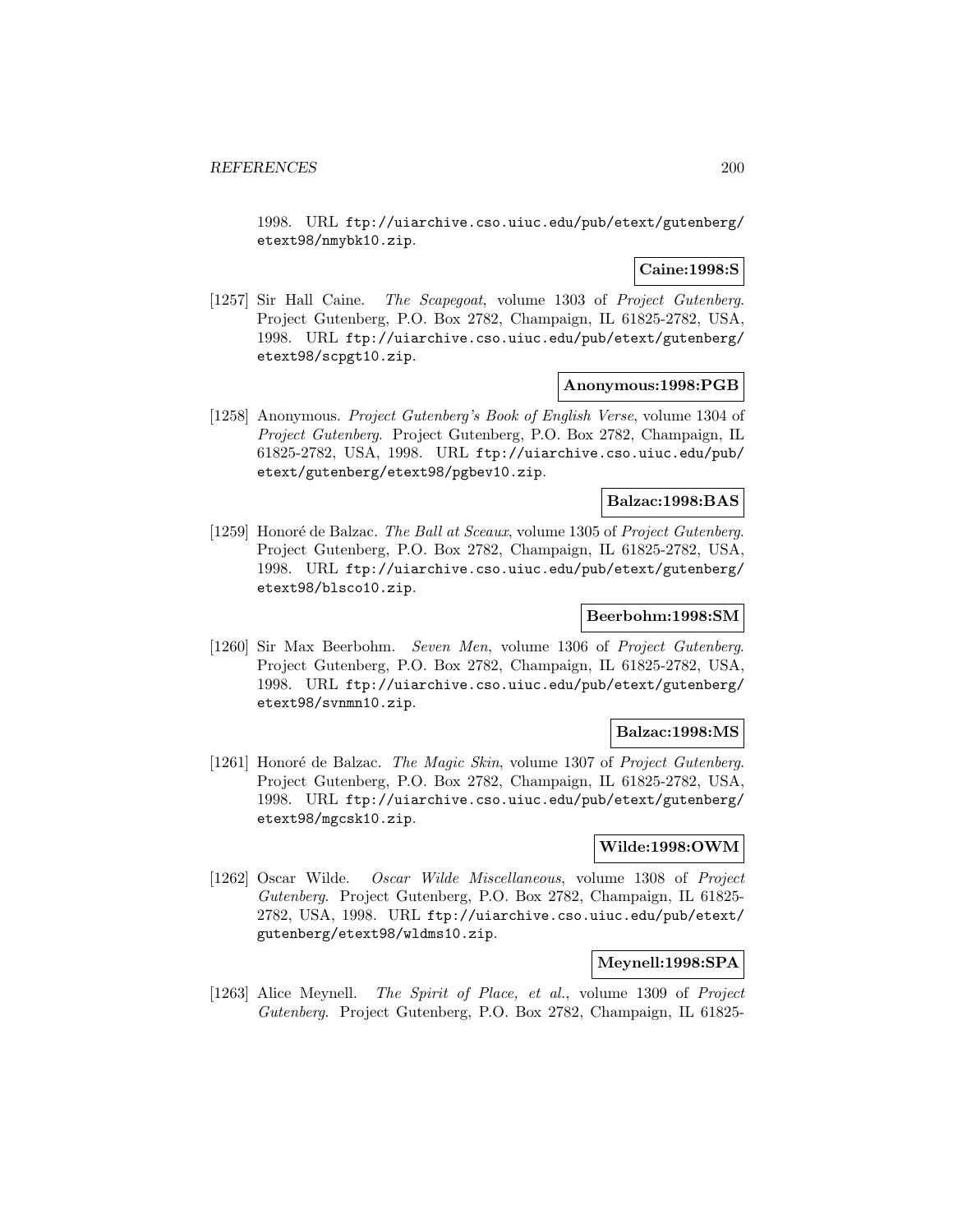2782, USA, 1998. URL ftp://uiarchive.cso.uiuc.edu/pub/etext/ gutenberg/etext98/sptpl10.zip.

## **Galt:1998:AP**

[1264] John Galt. The Annals of the Parish, volume 1310 of Project Gutenberg. Project Gutenberg, P.O. Box 2782, Champaign, IL 61825-2782, USA, 1998. URL ftp://uiarchive.cso.uiuc.edu/pub/etext/gutenberg/ etext98/anapr10.zip.

## **Dunsany:1998:I**

[1265] Lord Dunsany. If, volume 1311 of Project Gutenberg. Project Gutenberg, P.O. Box 2782, Champaign, IL 61825-2782, USA, 1998. URL ftp:// uiarchive.cso.uiuc.edu/pub/etext/gutenberg/etext98/ifdun10. zip.

### **Harte:1998:SS**

[1266] Bret Harte. Selected Stories, volume 1312 of Project Gutenberg. Project Gutenberg, P.O. Box 2782, Champaign, IL 61825-2782, USA, 1998. URL ftp://uiarchive.cso.uiuc.edu/pub/etext/gutenberg/ etext98/harte10.zip.

# **Lawson:1998:S**

[1267] Henry Lawson. Over The Sliprails, volume 1313 of Project Gutenberg. Project Gutenberg, P.O. Box 2782, Champaign, IL 61825-2782, USA, 1998. URL ftp://uiarchive.cso.uiuc.edu/pub/etext/gutenberg/ etext98/oslip10.zip.

## **Oppenheim:1998:M**

[1268] E. Phillips (Edward Phillips) Oppenheim. The Malefactor, volume 1314 of Project Gutenberg. Project Gutenberg, P.O. Box 2782, Champaign, IL 61825-2782, USA, 1998. URL ftp://uiarchive.cso.uiuc.edu/pub/ etext/gutenberg/etext98/mlfct11.zip.

## **Huxley:1998:ASE**

[1269] Thomas Henry Huxley. Autobiography and Selected Essays, volume 1315 of Project Gutenberg. Project Gutenberg, P.O. Box 2782, Champaign, IL 61825-2782, USA, 1998. URL ftp://uiarchive.cso.uiuc.edu/pub/ etext/gutenberg/etext98/aseth10.zip.

## **Conrad:1998:SR**

[1270] Joseph Conrad. Some Reminiscences, volume 1316 of Project Gutenberg. Project Gutenberg, P.O. Box 2782, Champaign, IL 61825-2782, USA,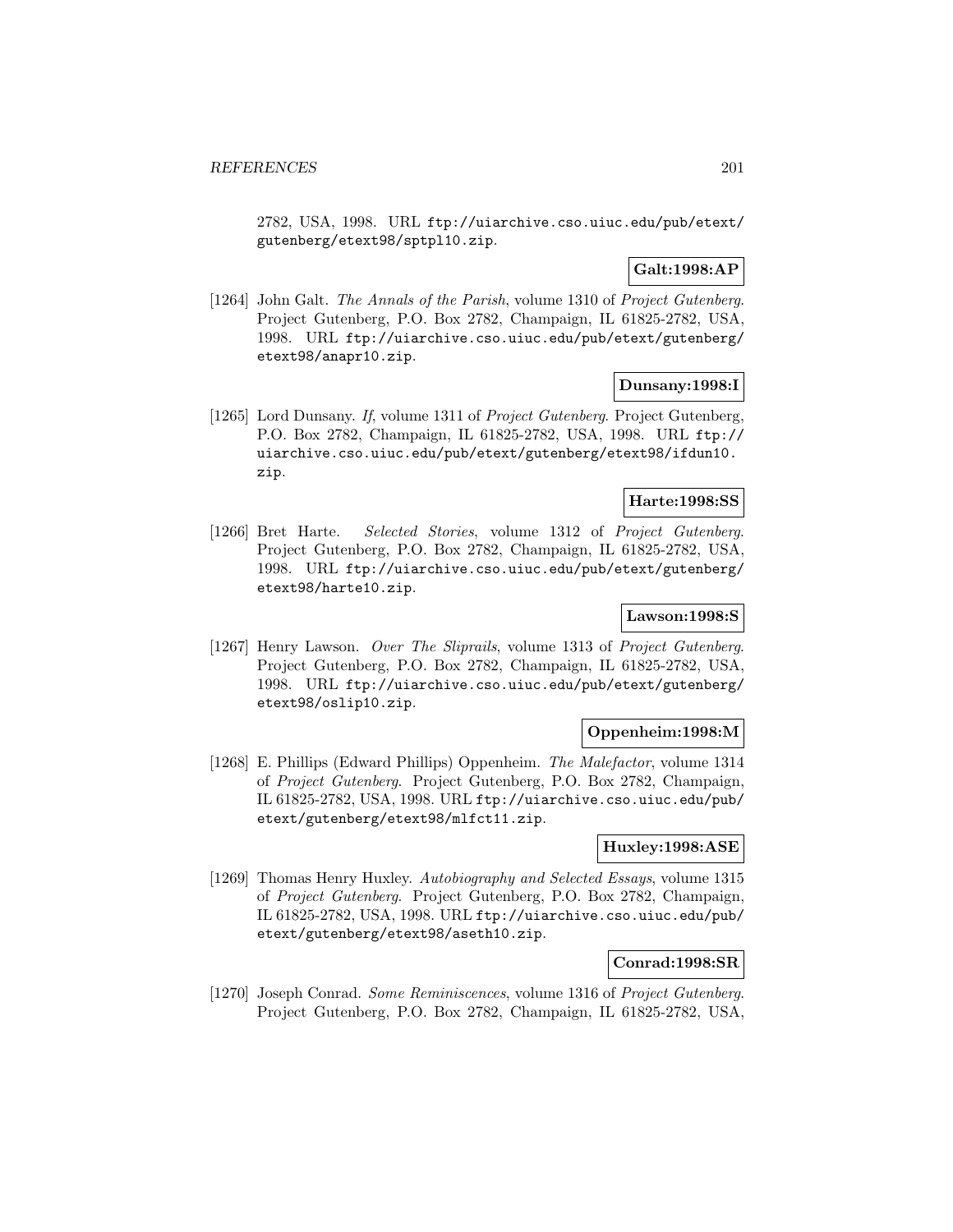1998. URL ftp://uiarchive.cso.uiuc.edu/pub/etext/gutenberg/ etext98/rmnis10.zip.

## **Paterson:1998:SBJ**

[1271] A. B. (Andrew Barton) Paterson. Saltbush Bill J.P., volume 1317 of Project Gutenberg. Project Gutenberg, P.O. Box 2782, Champaign, IL 61825-2782, USA, 1998. URL ftp://uiarchive.cso.uiuc.edu/pub/ etext/gutenberg/etext98/biljp10.zip.

### **Reynolds:1998:TH**

[1272] John N. Reynolds. The Twin Hells, volume 1318 of Project Gutenberg. Project Gutenberg, P.O. Box 2782, Champaign, IL 61825-2782, USA, 1998. URL ftp://uiarchive.cso.uiuc.edu/pub/etext/gutenberg/ etext98/twnhl10.zip.

### **Scott:1998:IEB**

[1273] Walter Dill Scott. *Increasing Efficiency In Business*, volume 1319 of Project Gutenberg. Project Gutenberg, P.O. Box 2782, Champaign, IL 61825-2782, USA, 1998. URL ftp://uiarchive.cso.uiuc.edu/pub/ etext/gutenberg/etext98/ihdib10.zip.

# **Gross:1998:CP**

[1274] Hans Gustav Adolf Gross. Criminal Psychology, volume 1320 of Project Gutenberg. Project Gutenberg, P.O. Box 2782, Champaign, IL 61825- 2782, USA, 1998. URL ftp://uiarchive.cso.uiuc.edu/pub/etext/ gutenberg/etext98/crmsy10.zip.

## **Eliot:1998:WL**

[1275] T. S. (Thomas Stearns) Eliot. The Waste Land, volume 1321 of Project Gutenberg. Project Gutenberg, P.O. Box 2782, Champaign, IL 61825- 2782, USA, 1998. URL ftp://uiarchive.cso.uiuc.edu/pub/etext/ gutenberg/etext98/wslnd11.zip.

# **Whitman:1998:LG**

[1276] Walt Whitman. Leaves of Grass, volume 1322 of Project Gutenberg. Project Gutenberg, P.O. Box 2782, Champaign, IL 61825-2782, USA, 1998. URL ftp://uiarchive.cso.uiuc.edu/pub/etext/gutenberg/ etext98/lvgrs10.zip.

#### **Prescott:1998:HCPb**

[1277] William Hickling Prescott. History Of The Conquest Of Peru, volume 1323 of Project Gutenberg. Project Gutenberg, P.O. Box 2782, Cham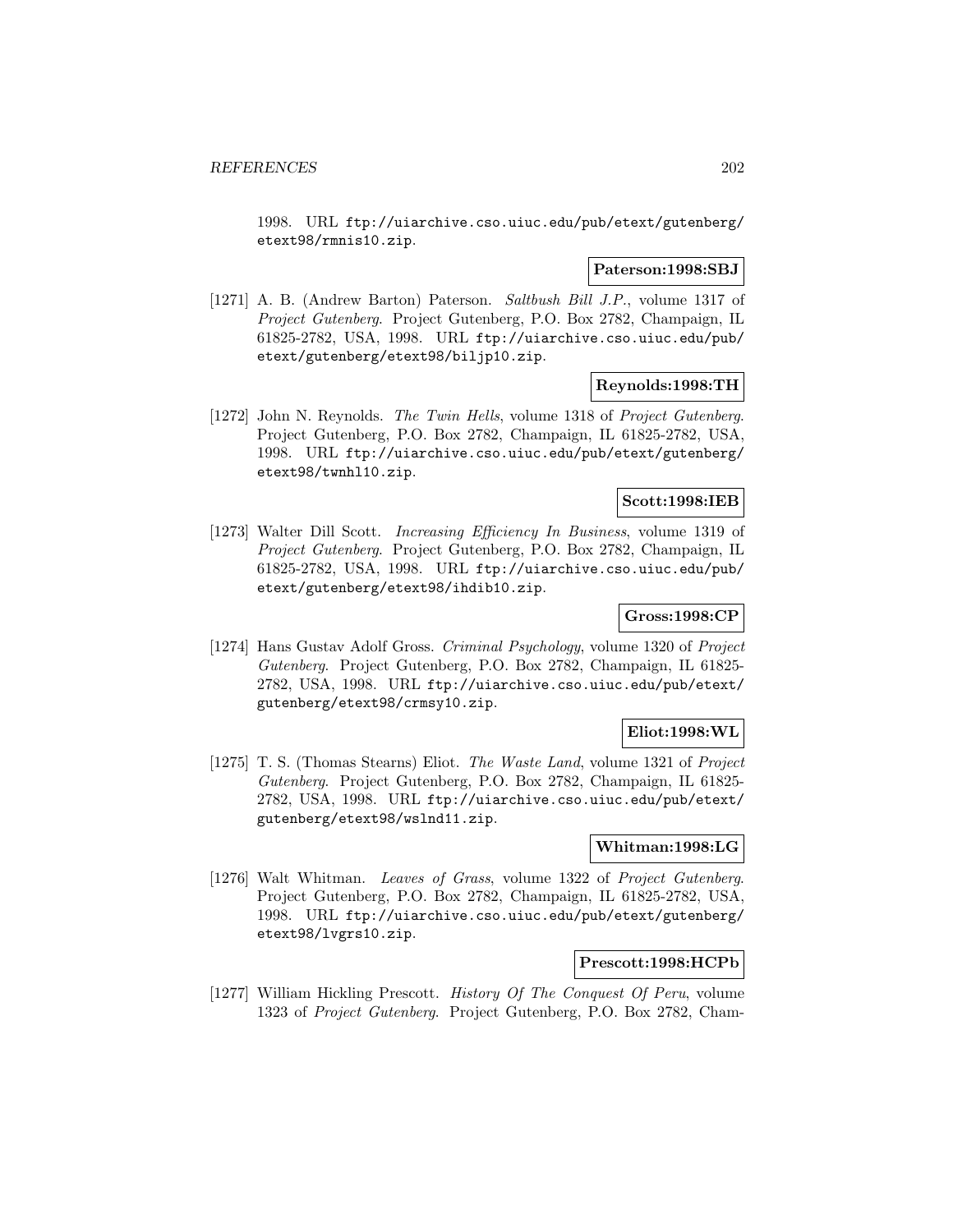paign, IL 61825-2782, USA, 1998. URL ftp://uiarchive.cso.uiuc. edu/pub/etext/gutenberg/etext98/hcpru10a.zip.

### **Ransome:1998:R**

[1278] Arthur Ransome. Russia in 1919, volume 1324 of Project Gutenberg. Project Gutenberg, P.O. Box 2782, Champaign, IL 61825-2782, USA, 1998. URL ftp://uiarchive.cso.uiuc.edu/pub/etext/gutenberg/ etext98/19rus10.zip.

## **Addams:1998:TYA**

[1279] Jane Addams. Twenty Years At Hull House, volume 1325 of Project Gutenberg. Project Gutenberg, P.O. Box 2782, Champaign, IL 61825- 2782, USA, 1998. URL ftp://uiarchive.cso.uiuc.edu/pub/etext/ gutenberg/etext98/20yhh10.zip.

# **Ransome:1998:CR**

[1280] Arthur Ransome. The Crisis in Russia, volume 1326 of Project Gutenberg. Project Gutenberg, P.O. Box 2782, Champaign, IL 61825- 2782, USA, 1998. URL ftp://uiarchive.cso.uiuc.edu/pub/etext/ gutenberg/etext98/crrus10.zip.

## **Elizabeth:1998:EHG**

[1281] "Elizabeth". Elizabeth and her German Garden, volume 1327 of Project Gutenberg. Project Gutenberg, P.O. Box 2782, Champaign, IL 61825- 2782, USA, 1998. URL ftp://uiarchive.cso.uiuc.edu/pub/etext/ gutenberg/etext98/lzgdn10.zip.

## **Synge:1998:TW**

[1282] John Millington Synge. The Tinker's Wedding, volume 1328 of Project Gutenberg. Project Gutenberg, P.O. Box 2782, Champaign, IL 61825- 2782, USA, 1998. URL ftp://uiarchive.cso.uiuc.edu/pub/etext/ gutenberg/etext98/tnkwd10.zip.

# **Lindsay:1998:VA**

[1283] David Lindsay. A Voyage to Arcturus, volume 1329 of Project Gutenberg. Project Gutenberg, P.O. Box 2782, Champaign, IL 61825-2782, USA, 1998. URL ftp://uiarchive.cso.uiuc.edu/pub/etext/gutenberg/ etext98/vrctr10.zip.

#### **Bannerman:1998:TS**

[1284] Helen Bannerman. Two Stories, volume 1330 of Project Gutenberg. Project Gutenberg, P.O. Box 2782, Champaign, IL 61825-2782, USA,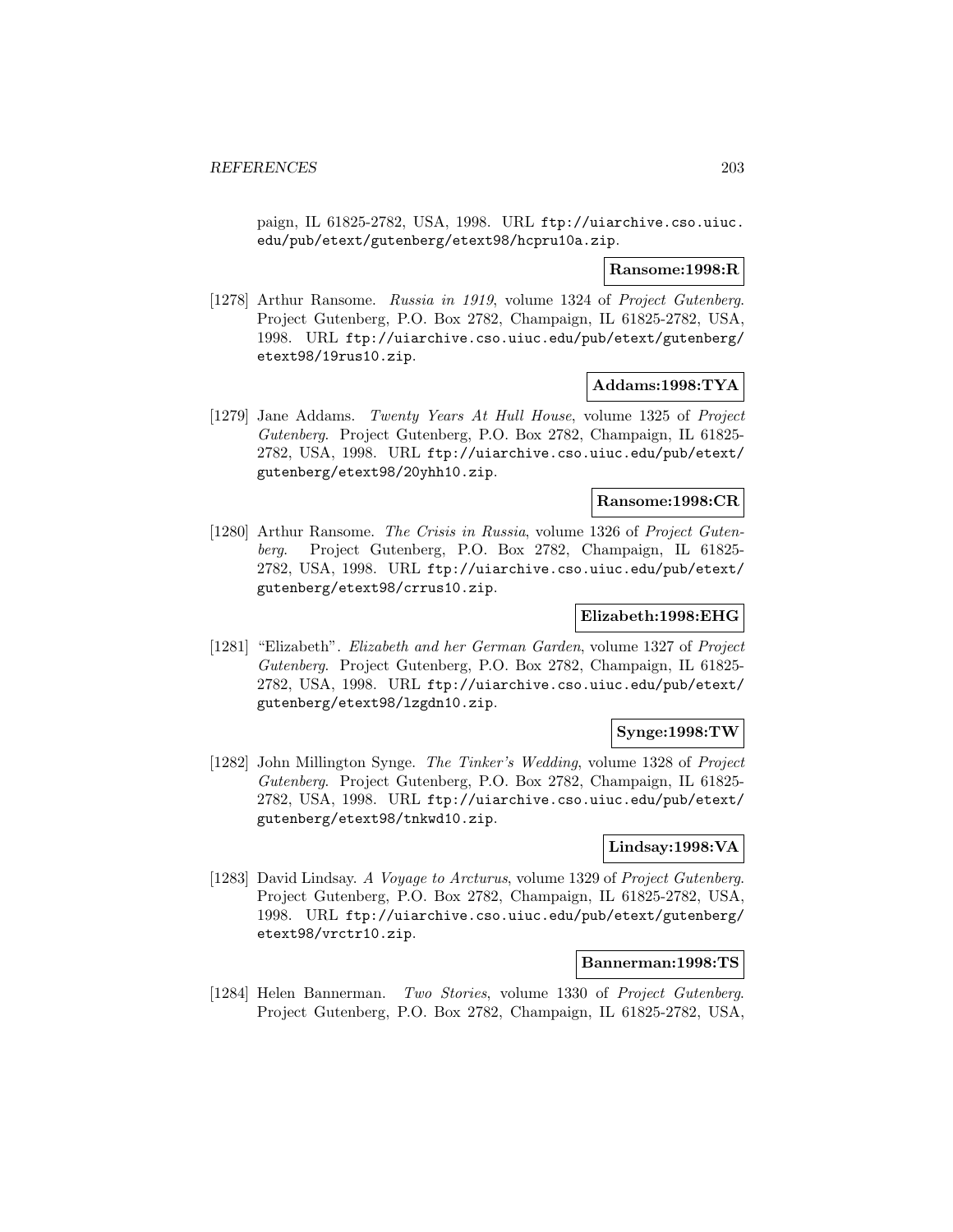1998. URL ftp://uiarchive.cso.uiuc.edu/pub/etext/gutenberg/ etext98/sambo10.zip.

## **Oliver:1998:AS**

[1285] Charles A. (Charles Alexander) Oliver. ABC's of Science, volume 1331 of Project Gutenberg. Project Gutenberg, P.O. Box 2782, Champaign, IL 61825-2782, USA, 1998. URL ftp://uiarchive.cso.uiuc.edu/pub/ etext/gutenberg/etext98/abcos10.zip.

## **Barrie:1998:PPK**

[1286] J. M. (James Matthew) Barrie. Peter Pan in Kensington Gardens, volume 1332 of Project Gutenberg. Project Gutenberg, P.O. Box 2782, Champaign, IL 61825-2782, USA, 1998. URL ftp://uiarchive.cso. uiuc.edu/pub/etext/gutenberg/etext98/ppikg10.zip.

## **Lang:1998:RFM**

[1287] Andrew Lang. R. F. Murray: His Poems with a Memoir, volume 1333 of Project Gutenberg. Project Gutenberg, P.O. Box 2782, Champaign, IL 61825-2782, USA, 1998. URL ftp://uiarchive.cso.uiuc.edu/pub/ etext/gutenberg/etext98/rfmur10.zip.

# **Jerome:1998:PK**

[1288] Jerome K. Jerome, (Jerome Klapka). Paul Kelver, volume 1334 of Project Gutenberg. Project Gutenberg, P.O. Box 2782, Champaign, IL 61825- 2782, USA, 1998. URL ftp://uiarchive.cso.uiuc.edu/pub/etext/ gutenberg/etext98/pklvr10.zip.

## **Kingsley:1998:AR**

[1289] Charles Kingsley. The Ancien Regime, volume 1335 of Project Gutenberg. Project Gutenberg, P.O. Box 2782, Champaign, IL 61825-2782, USA, 1998. URL ftp://uiarchive.cso.uiuc.edu/pub/etext/gutenberg/ etext98/anrgm10.zip.

# **Thompson:1998:S**

[1290] Francis Thompson. Shelley, volume 1336 of Project Gutenberg. Project Gutenberg, P.O. Box 2782, Champaign, IL 61825-2782, USA, 1998. URL ftp://uiarchive.cso.uiuc.edu/pub/etext/gutenberg/ etext98/tshly10.zip.

#### **Waterlow:1998:S**

[1291] Sydney Philip Perigal Waterlow. Shelley, volume 1337 of Project Gutenberg. Project Gutenberg, P.O. Box 2782, Champaign, IL 61825-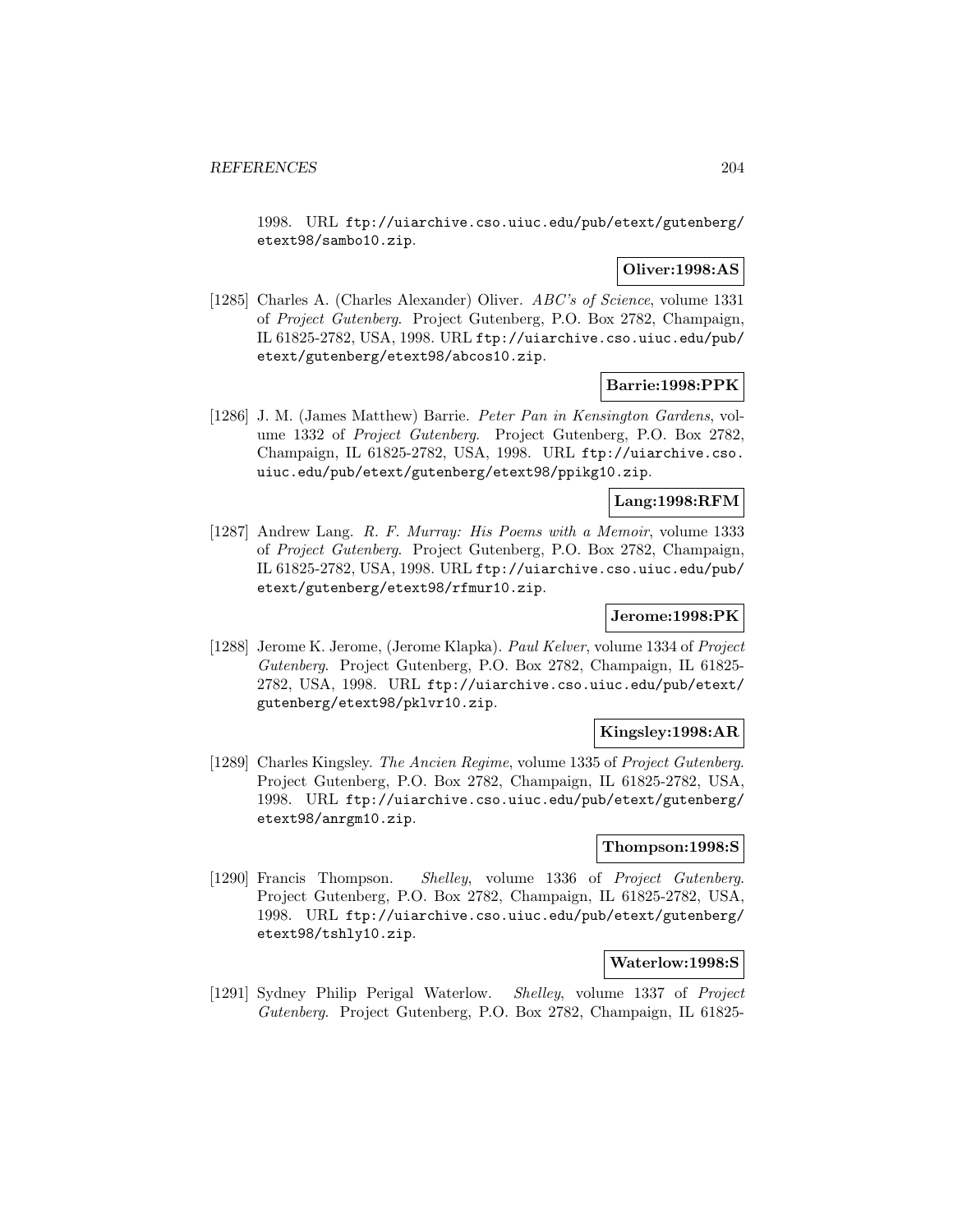2782, USA, 1998. URL ftp://uiarchive.cso.uiuc.edu/pub/etext/ gutenberg/etext98/wshly10.zip.

# **Wilde:1998:SPO**

[1292] Oscar Wilde. Selected Prose of Oscar Wilde, volume 1338 of Project Gutenberg. Project Gutenberg, P.O. Box 2782, Champaign, IL 61825- 2782, USA, 1998. URL ftp://uiarchive.cso.uiuc.edu/pub/etext/ gutenberg/etext98/slpwl10.zip.

# **Wilde:1998:Sa**

[1293] Oscar Wilde. Salome, volume 1339 of Project Gutenberg. Project Gutenberg, P.O. Box 2782, Champaign, IL 61825-2782, USA, 1998. URL ftp:/ /uiarchive.cso.uiuc.edu/pub/etext/gutenberg/etext98/salme10. zip.

## **Wilde:1998:Sb**

[1294] Oscar Wilde. Salome, volume 1340 of Project Gutenberg. Project Gutenberg, P.O. Box 2782, Champaign, IL 61825-2782, USA, 1998. Projected HTML version, not yet available.

## **Cardozo:1998:AP**

[1295] Benjamin N. (Benjamin Nathan) Cardozo. The Altruist in Politics, volume 1341 of Project Gutenberg. Project Gutenberg, P.O. Box 2782, Champaign, IL 61825-2782, USA, 1998. URL ftp://uiarchive.cso. uiuc.edu/pub/etext/gutenberg/etext98/ltplt10.zip.

## **Austen:1998:PP**

[1296] Jane Austen. Pride and Prejudice, volume 1342 of Project Gutenberg. Project Gutenberg, P.O. Box 2782, Champaign, IL 61825-2782, USA, 1998. URL ftp://uiarchive.cso.uiuc.edu/pub/etext/gutenberg/ etext98/pandp10.zip.

## **Balzac:1998:B**

[1297] Honoré de Balzac. Bureaucracy, volume 1343 of Project Gutenberg. Project Gutenberg, P.O. Box 2782, Champaign, IL 61825-2782, USA, 1998. URL ftp://uiarchive.cso.uiuc.edu/pub/etext/gutenberg/ etext98/brcrc10.zip.

#### **Balzac:1998:SPC**

[1298] Honoré de Balzac. Secrets of the Princesse de Cadignan, volume 1344 of Project Gutenberg. Project Gutenberg, P.O. Box 2782, Champaign, IL 61825-2782, USA, 1998. URL ftp://uiarchive.cso.uiuc.edu/pub/ etext/gutenberg/etext98/sdpdc10.zip.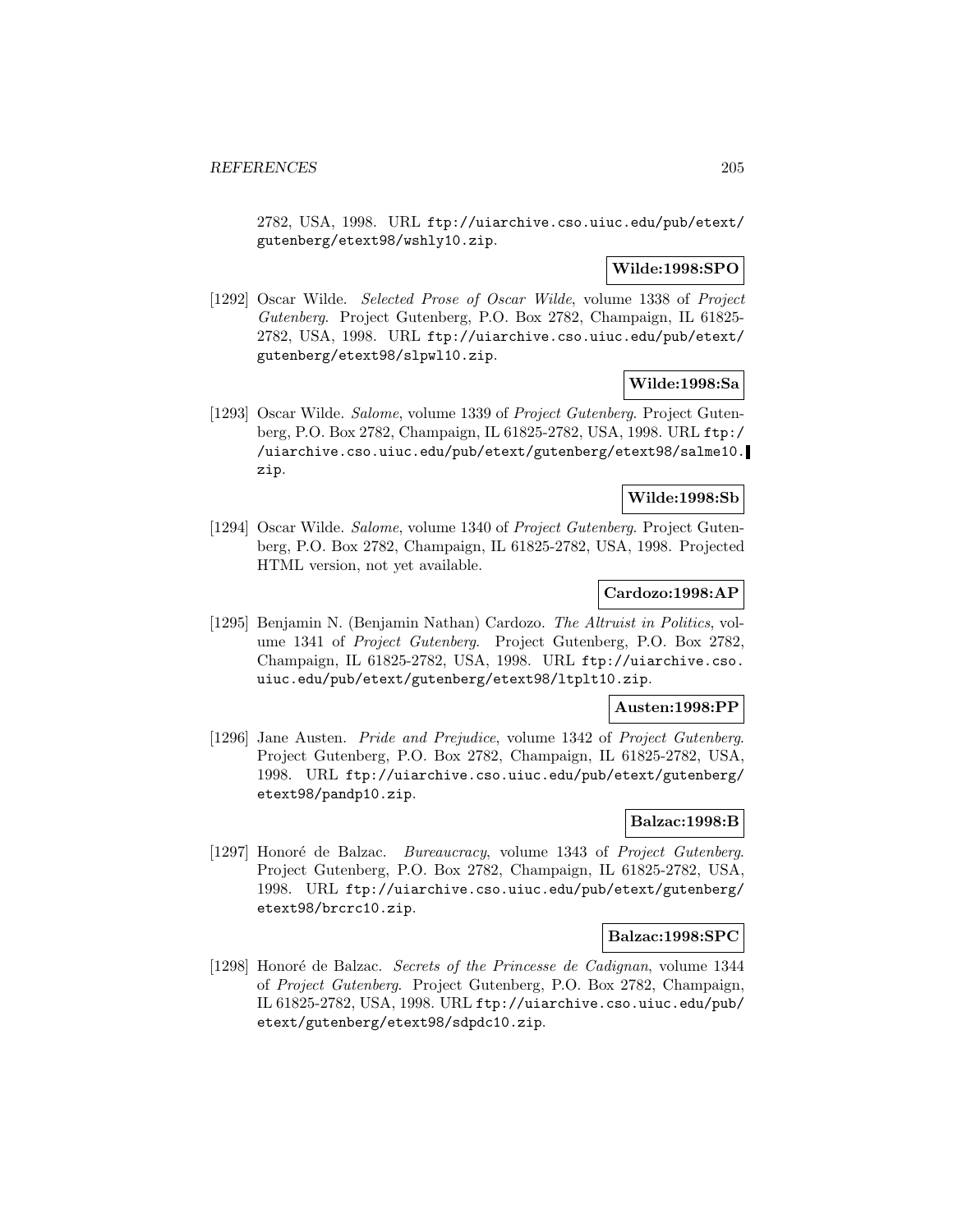## **Balzac:1998:VT**

[1299] Honoré de Balzac. The Vicar of Tours, volume 1345 of Project Gutenberg. Project Gutenberg, P.O. Box 2782, Champaign, IL 61825-2782, USA, 1998. URL ftp://uiarchive.cso.uiuc.edu/pub/etext/gutenberg/ etext98/vcrtr10.zip.

# **Marx:1998:EBL**

[1300] Karl Marx. Eighteenth Brumaire of Louis Bonaparte, volume 1346 of Project Gutenberg. Project Gutenberg, P.O. Box 2782, Champaign, IL 61825-2782, USA, 1998. URL ftp://uiarchive.cso.uiuc.edu/pub/ etext/gutenberg/etext98/mar1810.zip.

## **Roy:1998:NPH**

[1301] Edouard le Roy. A New Philosophy: Henri Bergson, volume 1347 of Project Gutenberg. Project Gutenberg, P.O. Box 2782, Champaign, IL 61825-2782, USA, 1998. URL ftp://uiarchive.cso.uiuc.edu/pub/ etext/gutenberg/etext98/anphb10.zip.

# **McCarter:1998:MD**

[1302] Margaret Hill McCarter. A Master's Degree, volume 1348 of Project Gutenberg. Project Gutenberg, P.O. Box 2782, Champaign, IL 61825- 2782, USA, 1998. URL ftp://uiarchive.cso.uiuc.edu/pub/etext/ gutenberg/etext98/amsdg10.zip.

#### **Wallace:1998:R**

[1303] Sir Donald Mackenzie Wallace. Russia, volume 1349 of Project Gutenberg. Project Gutenberg, P.O. Box 2782, Champaign, IL 61825-2782, USA, 1998. URL ftp://uiarchive.cso.uiuc.edu/pub/etext/gutenberg/ etext98/rsdmw10.zip.

## **Balzac:1998:CD**

[1304] Honoré de Balzac. The Country Doctor, volume 1350 of Project Gutenberg. Project Gutenberg, P.O. Box 2782, Champaign, IL 61825- 2782, USA, 1998. URL ftp://uiarchive.cso.uiuc.edu/pub/etext/ gutenberg/etext98/ctrdr10.zip.

#### **Trueman:1998:CIF**

[1305] Howard Trueman. Chignecto Isthmus; First Settlers, volume 1351 of Project Gutenberg. Project Gutenberg, P.O. Box 2782, Champaign, IL 61825-2782, USA, 1998. URL ftp://uiarchive.cso.uiuc.edu/pub/ etext/gutenberg/etext98/chgnt1-.zip; ftp://uiarchive.cso. uiuc.edu/pub/etext/gutenberg/etext98/chgnt10.zip.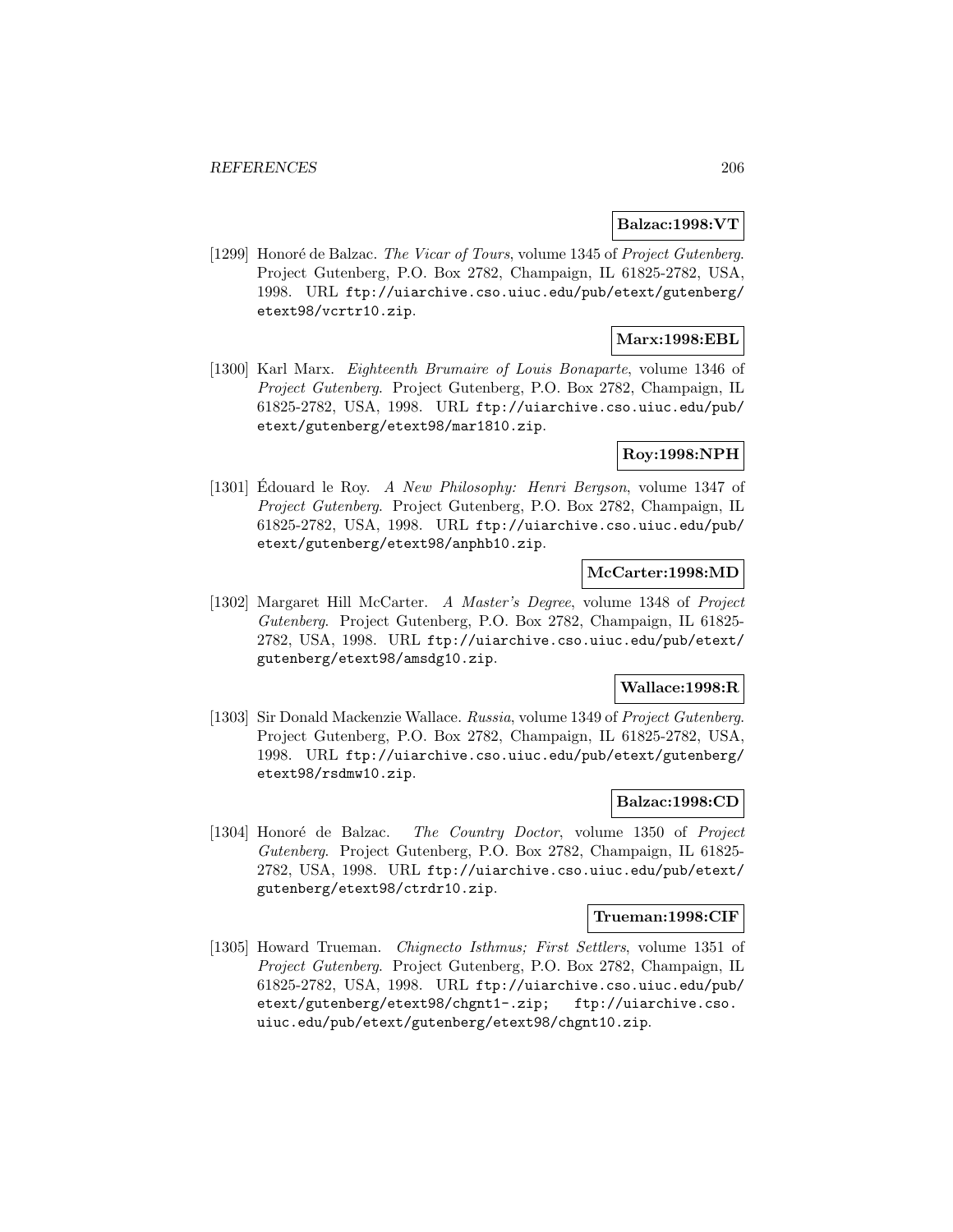### **Balzac:1998:OM**

[1306] Honoré de Balzac. An Old Maid, volume 1352 of Project Gutenberg. Project Gutenberg, P.O. Box 2782, Champaign, IL 61825-2782, USA, 1998. URL ftp://uiarchive.cso.uiuc.edu/pub/etext/gutenberg/ etext98/omaid10.zip.

## **Verne:1998:C**

[1307] Jules Verne. Off on a Comet, volume 1353 of Project Gutenberg. Project Gutenberg, P.O. Box 2782, Champaign, IL 61825-2782, USA, 1998. URL ftp://uiarchive.cso.uiuc.edu/pub/etext/gutenberg/ etext98/comet10.zip.

## **Montgomery:1998:CA**

[1308] L. M. (Lucy Maud) Montgomery. *Chronicles of Avonlea*, volume 1354 of Project Gutenberg. Project Gutenberg, P.O. Box 2782, Champaign, IL 61825-2782, USA, 1998. URL ftp://uiarchive.cso.uiuc.edu/pub/ etext/gutenberg/etext98/avnle08.zip.

# **Verne:1998:UC**

[1309] Jules Verne. The Underground City, volume 1355 of Project Gutenberg. Project Gutenberg, P.O. Box 2782, Champaign, IL 61825-2782, USA, 1998. URL ftp://uiarchive.cso.uiuc.edu/pub/etext/gutenberg/ etext98/ucity10.zip.

### **Bullen:1998:CC**

[1310] Frank T. Bullen. The Cruise of the Cachalot, volume 1356 of Project Gutenberg. Project Gutenberg, P.O. Box 2782, Champaign, IL 61825- 2782, USA, 1998. URL ftp://uiarchive.cso.uiuc.edu/pub/etext/ gutenberg/etext98/cchlt10.zip.

## **Balzac:1998:MF**

[1311] Honoré de Balzac. *Madame Firmiani*, volume 1357 of *Project Gutenberg*. Project Gutenberg, P.O. Box 2782, Champaign, IL 61825-2782, USA, 1998. URL ftp://uiarchive.cso.uiuc.edu/pub/etext/gutenberg/ etext98/frmni10.zip.

#### **Tennyson:1998:EAC**

[1312] Alfred Tennyson. Enoch Arden, and c., volume 1358 of Project Gutenberg. Project Gutenberg, P.O. Box 2782, Champaign, IL 61825-2782, USA, 1998. URL ftp://uiarchive.cso.uiuc.edu/pub/etext/gutenberg/ etext98/enchr11.zip.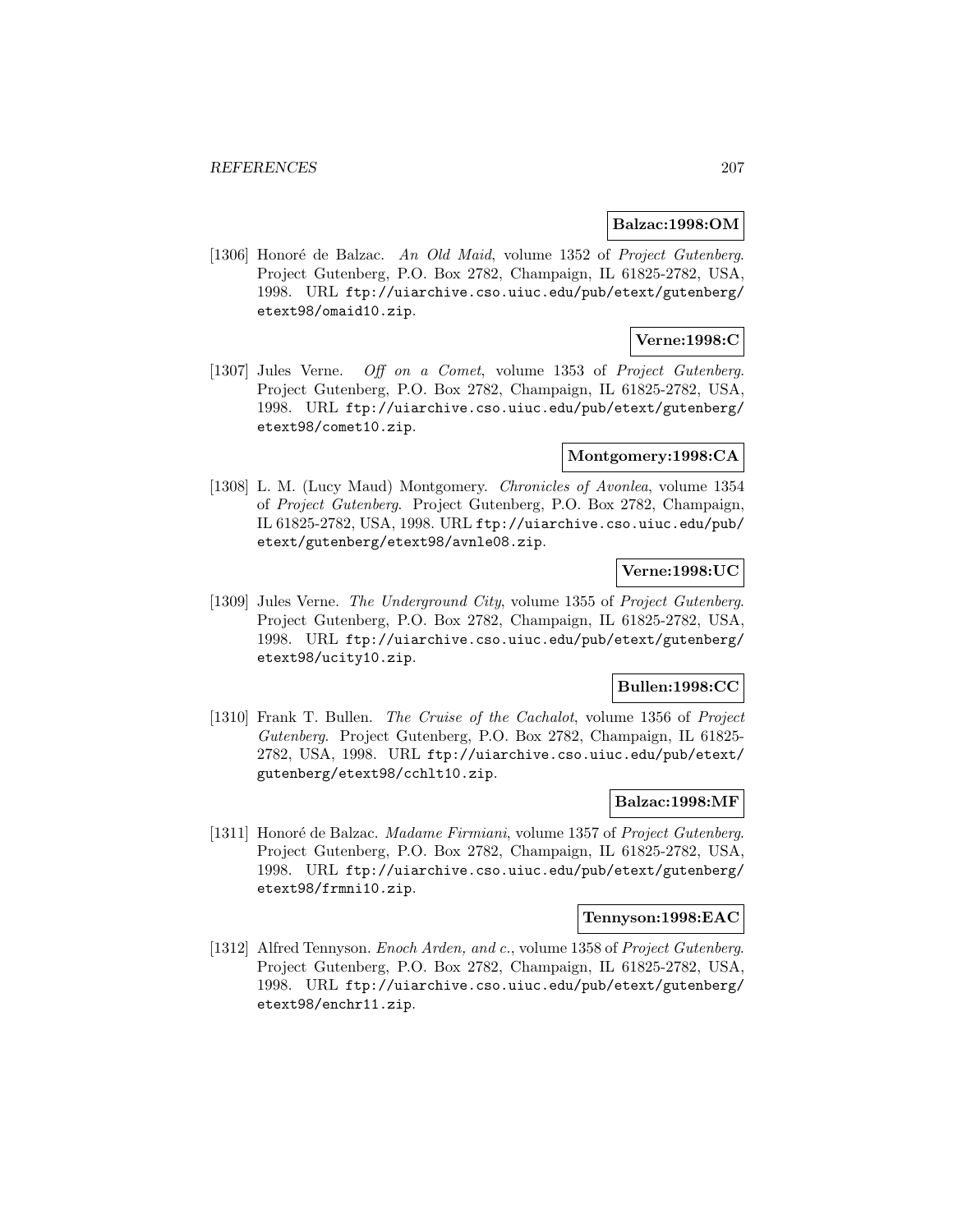## **Nield:1998:BHN**

[1313] Jonathan Nield. Best Historical Novels and Tales, volume 1359 of Project Gutenberg. Project Gutenberg, P.O. Box 2782, Champaign, IL 61825- 2782, USA, 1998. URL ftp://uiarchive.cso.uiuc.edu/pub/etext/ gutenberg/etext98/bhnat10.zip.

# **Kingsley:1998:HLE**

[1314] Charles Kingsley. *Historical Lectures and Essays*, volume 1360 of *Project* Gutenberg. Project Gutenberg, P.O. Box 2782, Champaign, IL 61825- 2782, USA, 1998. URL ftp://uiarchive.cso.uiuc.edu/pub/etext/ gutenberg/etext98/hstle10.zip.

## **Appleton:1998:TSHd**

[1315] Victor Appleton. Tom Swift And His Giant Cannon, volume 1361 of Project Gutenberg. Project Gutenberg, P.O. Box 2782, Champaign, IL 61825-2782, USA, 1998. URL ftp://uiarchive.cso.uiuc.edu/pub/ etext/gutenberg/etext98/16tom10.zip.

## **Appleton:1998:TSHe**

[1316] Victor Appleton. Tom Swift And His Undersea Search, volume 1362 of Project Gutenberg. Project Gutenberg, P.O. Box 2782, Champaign, IL 61825-2782, USA, 1998. URL ftp://uiarchive.cso.uiuc.edu/pub/ etext/gutenberg/etext98/23tom10.zip.

#### **Appleton:1998:TSAb**

[1317] Victor Appleton. Tom Swift Among The Fire Fighters, volume 1363 of Project Gutenberg. Project Gutenberg, P.O. Box 2782, Champaign, IL 61825-2782, USA, 1998. URL ftp://uiarchive.cso.uiuc.edu/pub/ etext/gutenberg/etext98/24tom10.zip.

## **Appleton:1998:TSHf**

[1318] Victor Appleton. Tom Swift And His Electric Locomotive, volume 1364 of Project Gutenberg. Project Gutenberg, P.O. Box 2782, Champaign, IL 61825-2782, USA, 1998. URL ftp://uiarchive.cso.uiuc.edu/pub/ etext/gutenberg/etext98/25tom10.zip.

#### **Longfellow:1998:CPH**

[1319] Henry Wadsworth Longfellow. The Complete Poems of Henry Wadsworth Longfellow, volume 1365 of Project Gutenberg. Project Gutenberg, P.O. Box 2782, Champaign, IL 61825-2782, USA, 1998. URL ftp://uiarchive.cso.uiuc.edu/pub/etext/gutenberg/etext98/cphwl10. zip.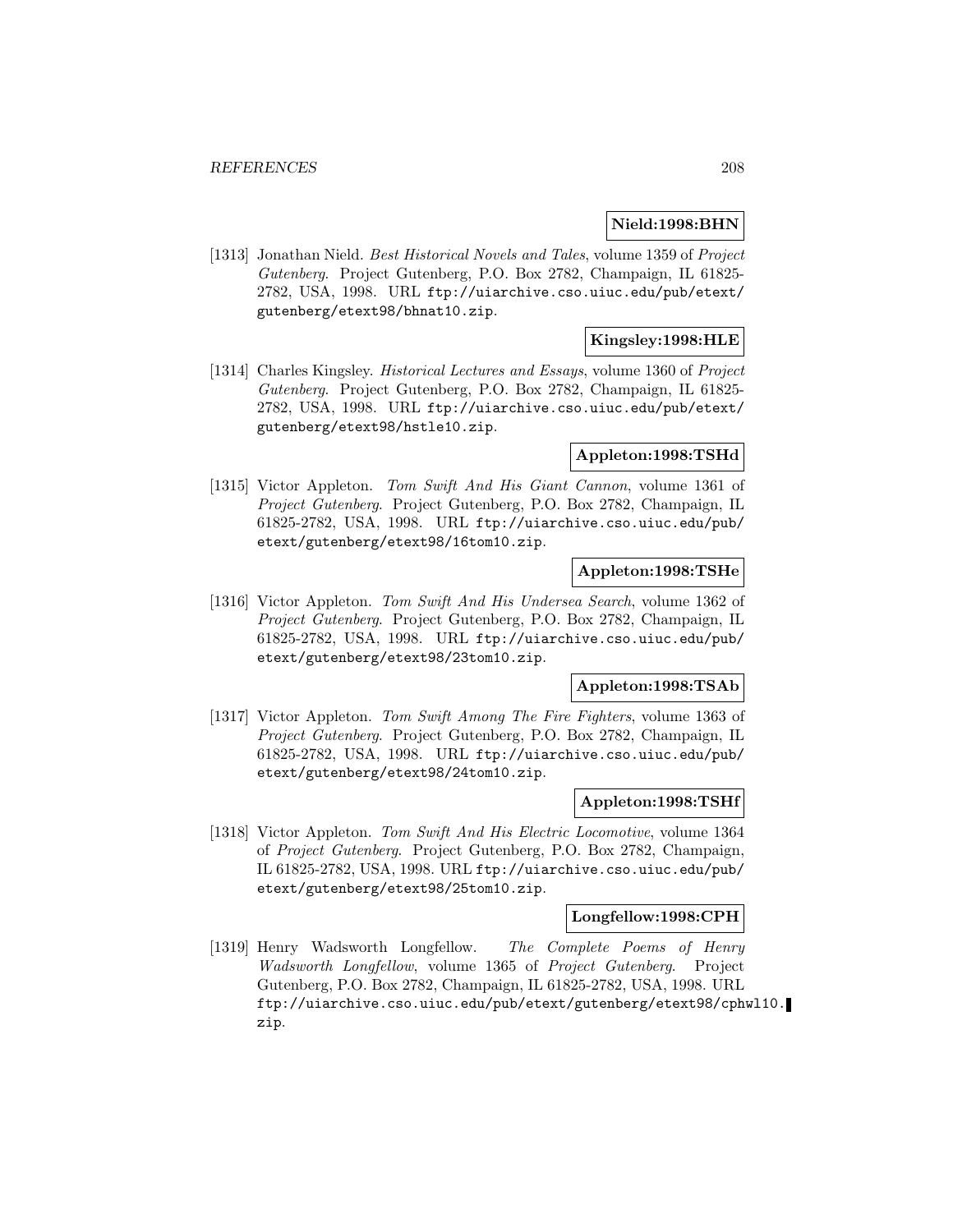#### **Reade:1998:CH**

[1320] Charles Reade. The Cloister and the Hearth, volume 1366 of Project Gutenberg. Project Gutenberg, P.O. Box 2782, Champaign, IL 61825- 2782, USA, 1998. URL ftp://uiarchive.cso.uiuc.edu/pub/etext/ gutenberg/etext98/chrth10.zip.

## **Ramee:1998:F**

[1321] Louise de la Ramee. Findelkind, volume 1367 of Project Gutenberg. Project Gutenberg, P.O. Box 2782, Champaign, IL 61825-2782, USA, 1998. URL ftp://uiarchive.cso.uiuc.edu/pub/etext/gutenberg/ etext98/fndkd10.zip.

#### **Haggard:1998:WWS**

[1322] H. Rider Haggard. When the World Shook, volume 1368 of Project Gutenberg. Project Gutenberg, P.O. Box 2782, Champaign, IL 61825- 2782, USA, 1998. URL ftp://uiarchive.cso.uiuc.edu/pub/etext/ gutenberg/etext98/wtwsh10.zip.

## **Balzac:1998:Pb**

[1323] Honoré de Balzac. Paz, volume 1369 of Project Gutenberg. Project Gutenberg, P.O. Box 2782, Champaign, IL 61825-2782, USA, 1998. URL ftp:/ /uiarchive.cso.uiuc.edu/pub/etext/gutenberg/etext98/pzhdb10. zip.

## **White:1998:AAD**

[1324] Andrew Dickson White. Autobiography of Andrew Dickson White, volume 1370 of Project Gutenberg. Project Gutenberg, P.O. Box 2782, Champaign, IL 61825-2782, USA, 1998. URL ftp://uiarchive.cso. uiuc.edu/pub/etext/gutenberg/etext98/1aadw10.zip (Volume I) ; ftp://uiarchive.cso.uiuc.edu/pub/etext/gutenberg/etext98/ 2aadw10.zip (Volume II).

# **Irving:1998:A**

[1325] Washington Irving. Astoria, volume 1371 of Project Gutenberg. Project Gutenberg, P.O. Box 2782, Champaign, IL 61825-2782, USA, 1998. URL ftp://uiarchive.cso.uiuc.edu/pub/etext/gutenberg/ etext98/stria10.zip.

# **Irving:1998:ACB**

[1326] Washington Irving. The Adventures of Captain Bonneville, volume 1372 of Project Gutenberg. Project Gutenberg, P.O. Box 2782, Champaign,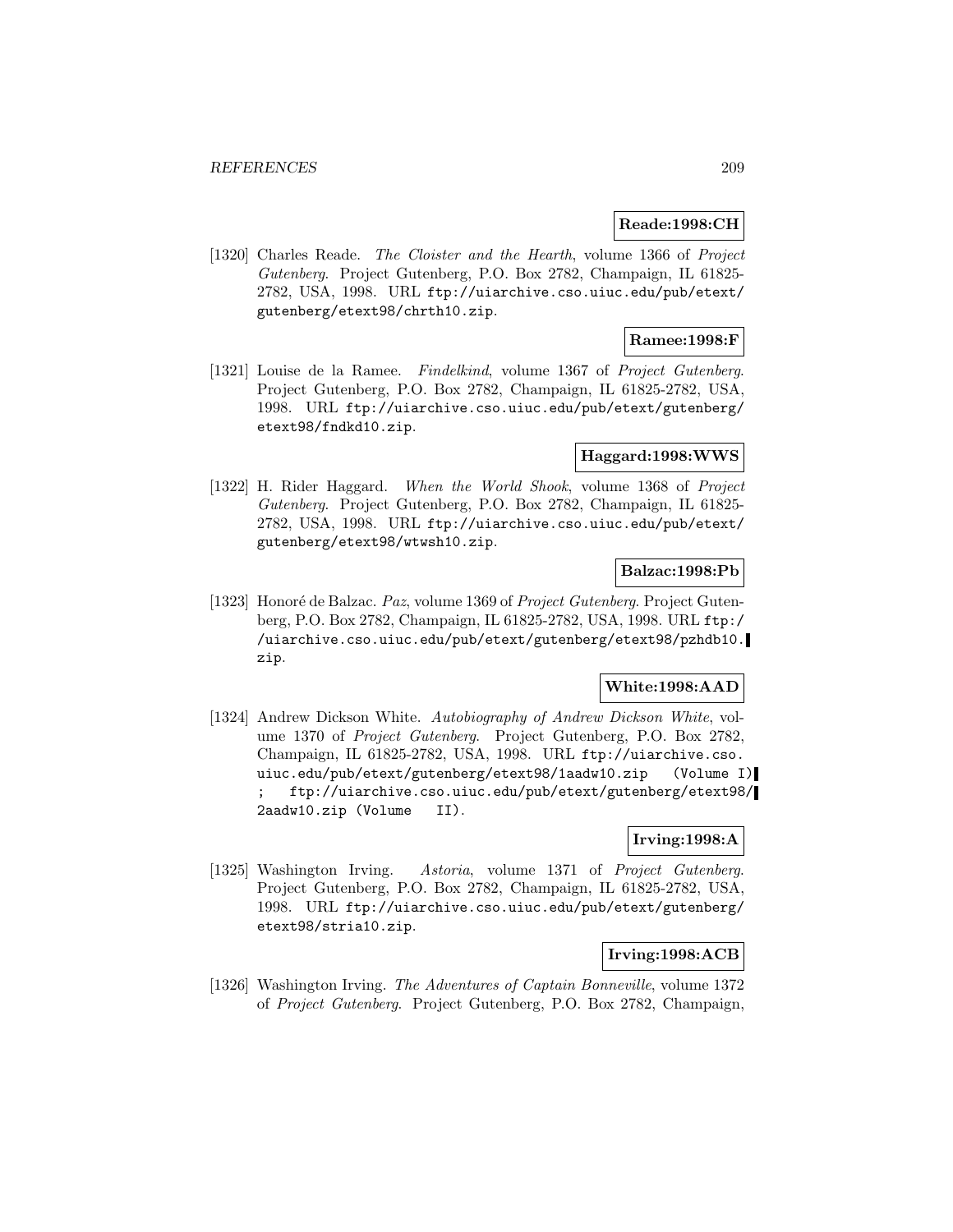IL 61825-2782, USA, 1998. URL ftp://uiarchive.cso.uiuc.edu/pub/ etext/gutenberg/etext98/taocb10.zip.

### **Balzac:1998:SW**

[1327] Honoré de Balzac. Study of a Woman, volume 1373 of Project Gutenberg. Project Gutenberg, P.O. Box 2782, Champaign, IL 61825-2782, USA, 1998. URL ftp://uiarchive.cso.uiuc.edu/pub/etext/gutenberg/ etext98/sowmn10.zip.

### **Balzac:1998:Va**

[1328] Honoré de Balzac. Vendetta, volume 1374 of Project Gutenberg. Project Gutenberg, P.O. Box 2782, Champaign, IL 61825-2782, USA, 1998. URL ftp://uiarchive.cso.uiuc.edu/pub/etext/gutenberg/ etext98/vndta10.zip.

## **Wiggin:1998:NCR**

[1329] Kate Douglas Smith Wiggin. New Chronicles of Rebecca, volume 1375 of Project Gutenberg. Project Gutenberg, P.O. Box 2782, Champaign, IL 61825-2782, USA, 1998. URL ftp://uiarchive.cso.uiuc.edu/pub/ etext/gutenberg/etext98/tncor10.zip.

# **Barrie:1998:LWB**

[1330] J. M. (James Matthew) Barrie. The Little White Bird, volume 1376 of Project Gutenberg. Project Gutenberg, P.O. Box 2782, Champaign, IL 61825-2782, USA, 1998. URL ftp://uiarchive.cso.uiuc.edu/pub/ etext/gutenberg/etext98/tlwbd10.zip.

## **Scott:1998:T**

[1331] Sir Walter Scott. The Talisman, volume 1377 of Project Gutenberg. Project Gutenberg, P.O. Box 2782, Champaign, IL 61825-2782, USA, 1998. URL ftp://uiarchive.cso.uiuc.edu/pub/etext/gutenberg/ etext98/tlsmn10.zip.

# **White:1998:LF**

[1332] Stewart Edward White. The Land of Footprints, volume 1378 of Project Gutenberg. Project Gutenberg, P.O. Box 2782, Champaign, IL 61825- 2782, USA, 1998. URL ftp://uiarchive.cso.uiuc.edu/pub/etext/ gutenberg/etext98/fprnt10.zip.

#### **Wister:1998:SD**

[1333] Owen Wister. A Straight Deal, volume 1379 of Project Gutenberg. Project Gutenberg, P.O. Box 2782, Champaign, IL 61825-2782, USA,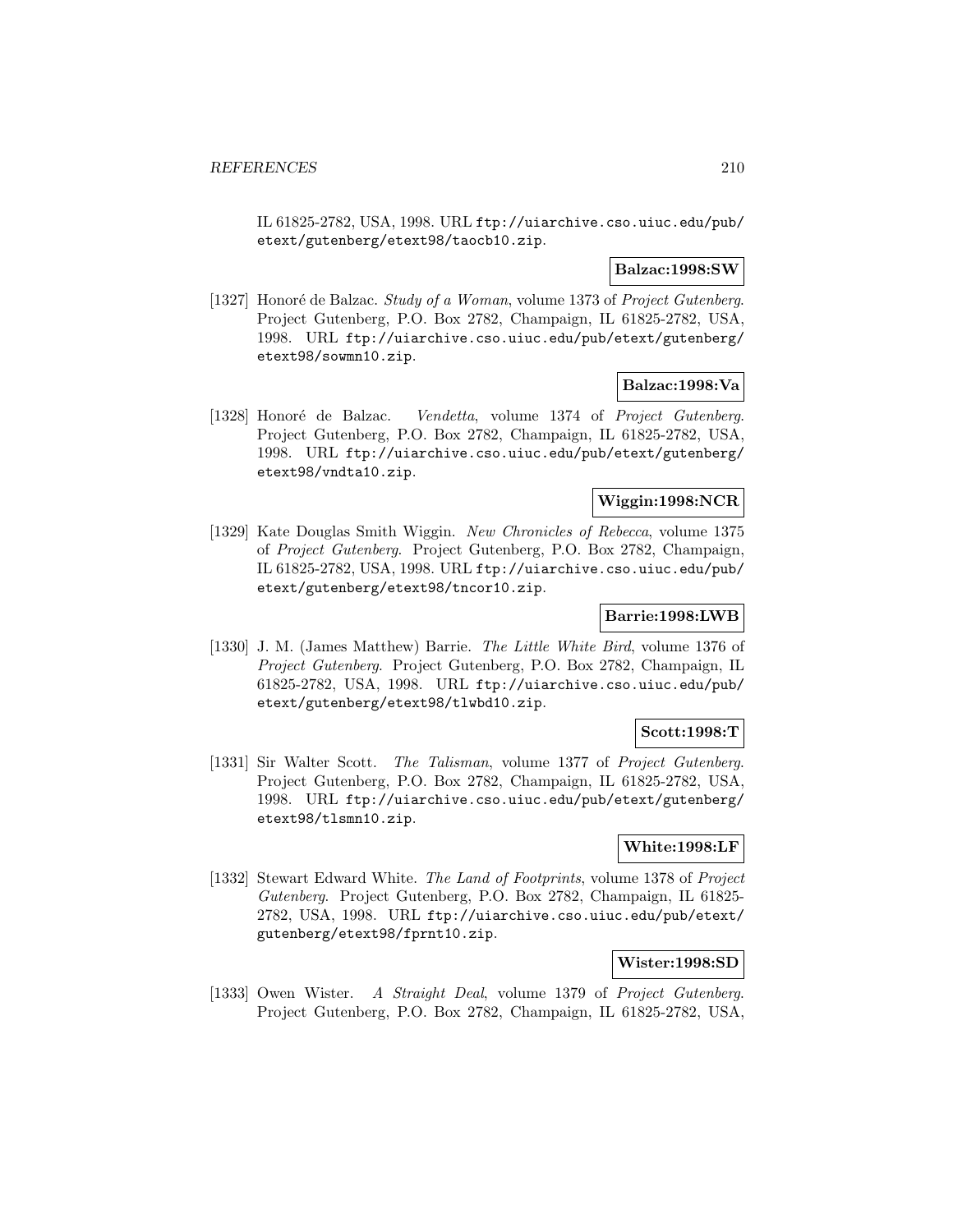1998. URL ftp://uiarchive.cso.uiuc.edu/pub/etext/gutenberg/ etext98/strdl10.zip.

### **Balzac:1998:TB**

[1334] Honoré de Balzac. The Two Brothers, volume 1380 of Project Gutenberg. Project Gutenberg, P.O. Box 2782, Champaign, IL 61825-2782, USA, 1998. URL ftp://uiarchive.cso.uiuc.edu/pub/etext/gutenberg/ etext98/brthr10.zip.

## **Meredith:1998:P**

[1335] George Meredith. Poems, volume 1381–1383 of Project Gutenberg. Project Gutenberg, P.O. Box 2782, Champaign, IL 61825-2782, USA, 1998. URL ftp://uiarchive.cso.uiuc.edu/pub/etext/gutenberg/ etext98/pmgm110.zip (Volume 1); ftp://uiarchive.cso.uiuc. edu/pub/etext/gutenberg/etext98/pmgm210.zip (Volume 2); ftp: //uiarchive.cso.uiuc.edu/pub/etext/gutenberg/etext98/pmgm310. zip (Volume 3).

## **Galt:1998:AL**

[1336] John Galt. The Ayrshire Legatees, volume 1384 of Project Gutenberg. Project Gutenberg, P.O. Box 2782, Champaign, IL 61825-2782, USA, 1998. URL ftp://uiarchive.cso.uiuc.edu/pub/etext/gutenberg/ etext98/ayrlg.zip; ftp://uiarchive.cso.uiuc.edu/pub/etext/ gutenberg/etext98/ayrlg10.zip.

# **Wister:1998:LM**

[1337] Owen Wister. Lin McLean, volume 1385 of Project Gutenberg. Project Gutenberg, P.O. Box 2782, Champaign, IL 61825-2782, USA, 1998. URL ftp://uiarchive.cso.uiuc.edu/pub/etext/gutenberg/ etext98/lmcln10.zip.

### **Wister:1998:LB**

[1338] Owen Wister. Lady Baltimore, volume 1386 of Project Gutenberg. Project Gutenberg, P.O. Box 2782, Champaign, IL 61825-2782, USA, 1998. URL ftp://uiarchive.cso.uiuc.edu/pub/etext/gutenberg/ etext98/lbalt10.zip.

# **Wister:1998:M**

[1339] Owen Wister. Mother, volume 1387 of Project Gutenberg. Project Gutenberg, P.O. Box 2782, Champaign, IL 61825-2782, USA, 1998. URL ftp:/ /uiarchive.cso.uiuc.edu/pub/etext/gutenberg/etext98/mothr10. zip.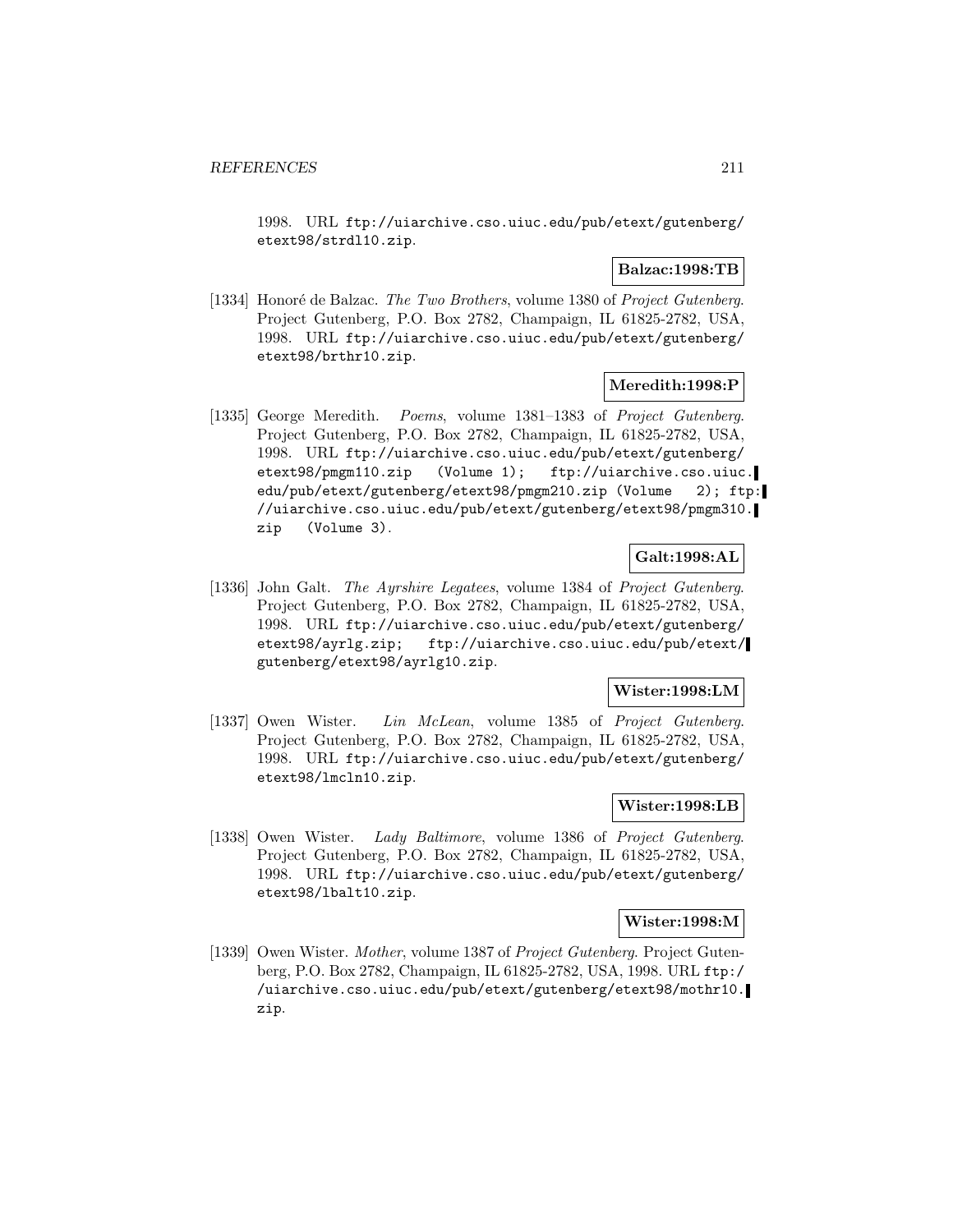### **Wister:1998:PI**

[1340] Owen Wister. Padre Ignacio, volume 1388 of Project Gutenberg. Project Gutenberg, P.O. Box 2782, Champaign, IL 61825-2782, USA, 1998. URL ftp://uiarchive.cso.uiuc.edu/pub/etext/gutenberg/ etext98/ignco10.zip.

## **Balzac:1998:Ga**

[1341] Honoré de Balzac. Gobseck, volume 1389 of Project Gutenberg. Project Gutenberg, P.O. Box 2782, Champaign, IL 61825-2782, USA, 1998. URL ftp://uiarchive.cso.uiuc.edu/pub/etext/gutenberg/ etext98/gbsek10.zip.

## **Wister:1998:JBO**

[1342] Owen Wister. The Jimmyjohn Boss and Other Stories, volume 1390 of Project Gutenberg. Project Gutenberg, P.O. Box 2782, Champaign, IL 61825-2782, USA, 1998. URL ftp://uiarchive.cso.uiuc.edu/pub/ etext/gutenberg/etext98/jmyjn10.zip.

## **Wiggin:1998:PIE**

[1343] Kate Douglas Smith Wiggin. Penelope's Irish Experiences, volume 1391 of Project Gutenberg. Project Gutenberg, P.O. Box 2782, Champaign, IL 61825-2782, USA, 1998. URL ftp://uiarchive.cso.uiuc.edu/pub/ etext/gutenberg/etext98/pnlie10.zip.

### **Dickens:1998:SPT**

[1344] Charles Dickens. The Seven Poor Travellers, volume 1392 of Project Gutenberg. Project Gutenberg, P.O. Box 2782, Champaign, IL 61825- 2782, USA, 1998. URL ftp://uiarchive.cso.uiuc.edu/pub/etext/ gutenberg/etext98/svprt10.zip.

## **Clough:1998:AV**

[1345] Arthur Hugh Clough. Amours de Voyage, volume 1393 of Project Gutenberg. Project Gutenberg, P.O. Box 2782, Champaign, IL 61825- 2782, USA, 1998. URL ftp://uiarchive.cso.uiuc.edu/pub/etext/ gutenberg/etext98/mrvyg10.zip.

#### **Dickens:1998:H**

[1346] Charles Dickens. The Holly-Tree, volume 1394 of Project Gutenberg. Project Gutenberg, P.O. Box 2782, Champaign, IL 61825-2782, USA, 1998. URL ftp://uiarchive.cso.uiuc.edu/pub/etext/gutenberg/ etext98/hlytr10.zip.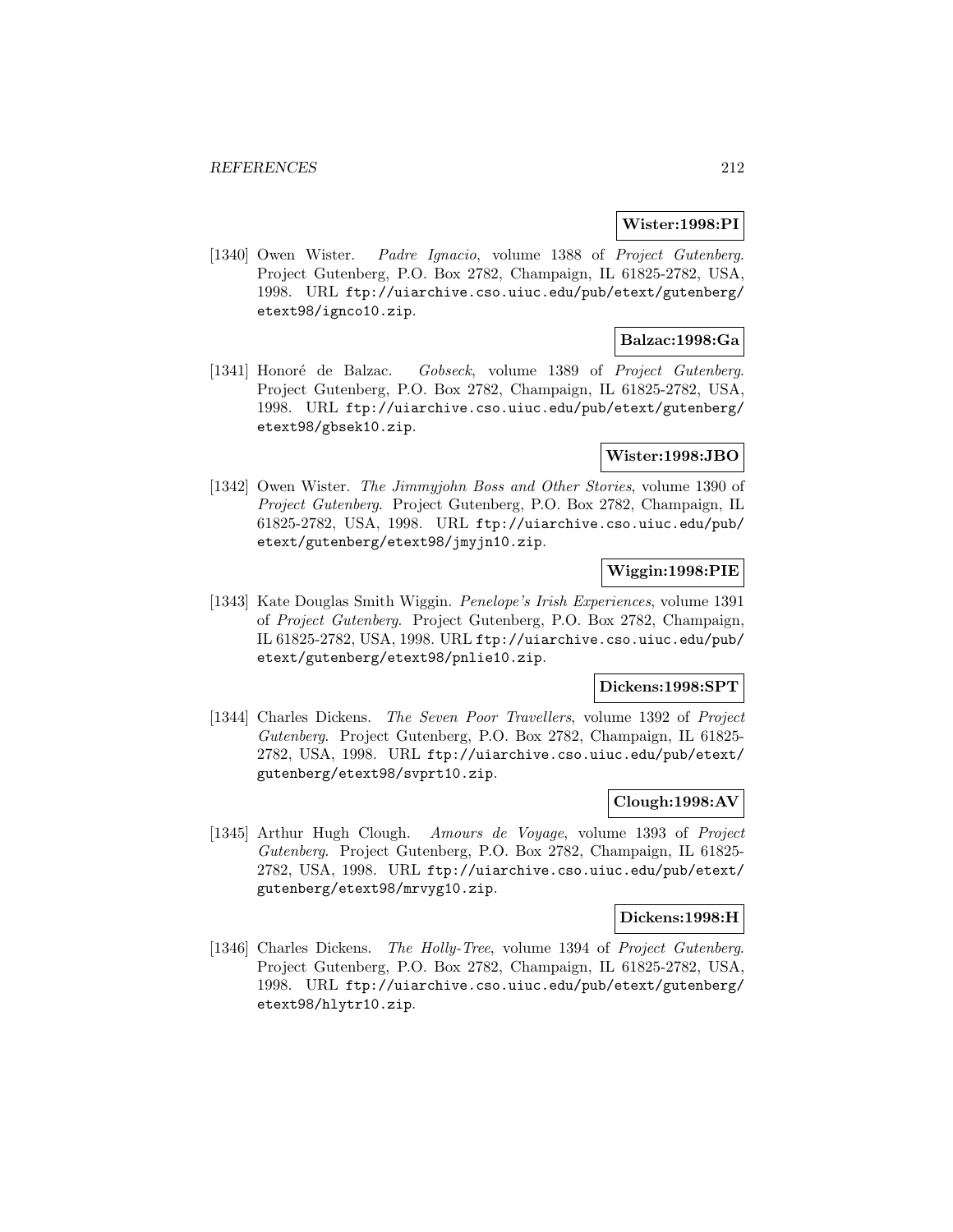# **Lang:1998:LL**

[1347] Andrew Lang. Letters on Literature, volume 1395 of Project Gutenberg. Project Gutenberg, P.O. Box 2782, Champaign, IL 61825-2782, USA, 1998. URL ftp://uiarchive.cso.uiuc.edu/pub/etext/gutenberg/ etext98/ltlit10.zip.

# **Lytton:1998:RLR**

[1348] Edward Bulwer Lytton Lytton, Baron. Rienzi, the last of the Roman tribunes, volume 1396 of Project Gutenberg. Project Gutenberg, P.O. Box 2782, Champaign, IL 61825-2782, USA, 1998. URL ftp://uiarchive. cso.uiuc.edu/pub/etext/gutenberg/etext98/rienz10.zip.

## **Volney:1998:R**

[1349] C. F. (Constantin François de) Volney. The Ruins, volume 1397 of Project Gutenberg. Project Gutenberg, P.O. Box 2782, Champaign, IL 61825- 2782, USA, 1998. URL ftp://uiarchive.cso.uiuc.edu/pub/etext/ gutenberg/etext98/ruins10.zip.

## **Troward:1998:DLM**

[1350] T. (Thomas) Troward. Dore Lectures on Mental Science, volume 1398 of Project Gutenberg. Project Gutenberg, P.O. Box 2782, Champaign, IL 61825-2782, USA, 1998. URL ftp://uiarchive.cso.uiuc.edu/pub/ etext/gutenberg/etext98/dorel10.zip.

## **Tolstoy:1998:AK**

[1351] Count Leo Nikoleyevich Tolstoy. Anna Karenina, volume 1399 of Project Gutenberg. Project Gutenberg, P.O. Box 2782, Champaign, IL 61825- 2782, USA, 1998. URL ftp://uiarchive.cso.uiuc.edu/pub/etext/ gutenberg/etext98/nkrnn10.zip.

## **Dickens:1998:GE**

[1352] Charles Dickens. Great Expectations, volume 1400 of Project Gutenberg. Project Gutenberg, P.O. Box 2782, Champaign, IL 61825-2782, USA, 1998. URL ftp://uiarchive.cso.uiuc.edu/pub/etext/gutenberg/ etext98/grexp10.zip.

## **Burroughs:1998:TU**

[1353] Edgar Rice Burroughs. Tarzan the Untamed, volume 1401 of Project Gutenberg. Project Gutenberg, P.O. Box 2782, Champaign, IL 61825- 2782, USA, 1998. URL ftp://uiarchive.cso.uiuc.edu/pub/etext/ gutenberg/etext98/tarz710.zip.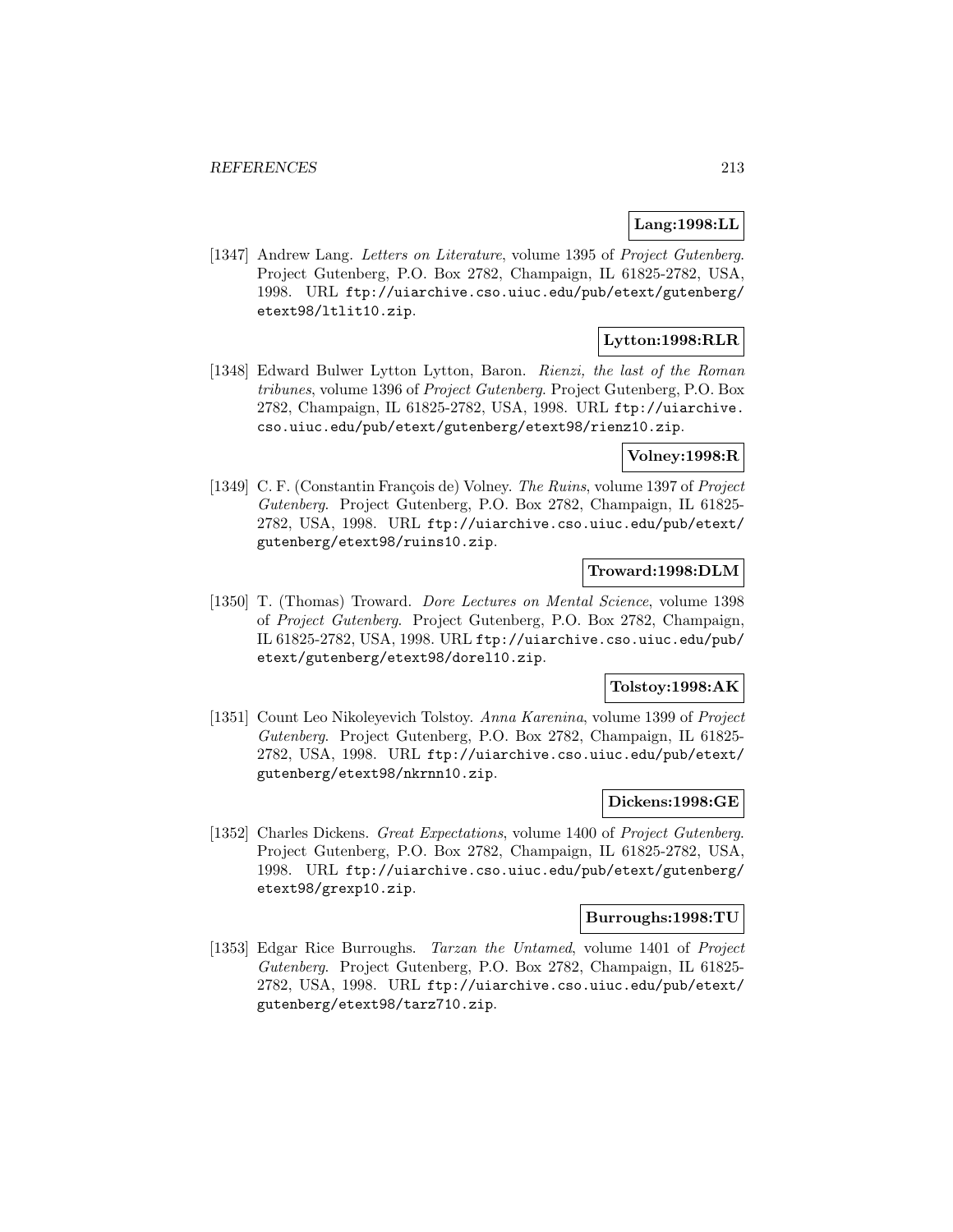#### **Morley:1998:WBB**

[1354] Christopher Morley. Where the Blue Begins, volume 1402 of Project Gutenberg. Project Gutenberg, P.O. Box 2782, Champaign, IL 61825- 2782, USA, 1998. URL ftp://uiarchive.cso.uiuc.edu/pub/etext/ gutenberg/etext98/wtbbg10.zip.

## **Balzac:1998:SL**

[1355] Honoré de Balzac. A Start in Life, volume 1403 of Project Gutenberg. Project Gutenberg, P.O. Box 2782, Champaign, IL 61825-2782, USA, 1998. URL ftp://uiarchive.cso.uiuc.edu/pub/etext/gutenberg/ etext98/stlif10.zip.

#### **Hamilton:1998:FP**

[1356] Alexander Hamilton. The Federalist Papers, volume 1404 of Project Gutenberg. Project Gutenberg, P.O. Box 2782, Champaign, IL 61825- 2782, USA, 1998. URL ftp://uiarchive.cso.uiuc.edu/pub/etext/ gutenberg/etext98/feder10a.zip.

## **Balzac:1998:CA**

[1357] Honoré de Balzac. The Collection of Antiquities, volume 1405 of Project Gutenberg. Project Gutenberg, P.O. Box 2782, Champaign, IL 61825- 2782, USA, 1998. URL ftp://uiarchive.cso.uiuc.edu/pub/etext/ gutenberg/etext98/clntq10.zip.

## **Dickens:1998:PCE**

[1358] Charles Dickens. Perils of Certain English Prisoners, volume 1406 of Project Gutenberg. Project Gutenberg, P.O. Box 2782, Champaign, IL 61825-2782, USA, 1998. URL ftp://uiarchive.cso.uiuc.edu/pub/ etext/gutenberg/etext98/pocep10.zip.

## **Dickens:1998:MS**

[1359] Charles Dickens. A Message From the Sea, volume 1407 of Project Gutenberg. Project Gutenberg, P.O. Box 2782, Champaign, IL 61825- 2782, USA, 1998. URL ftp://uiarchive.cso.uiuc.edu/pub/etext/ gutenberg/etext98/amfts10.zip.

#### **White:1998:NHS**

[1360] Gilbert White. The Natural History of Selborne, volume 1408 of Project Gutenberg. Project Gutenberg, P.O. Box 2782, Champaign, IL 61825- 2782, USA, 1998. URL ftp://uiarchive.cso.uiuc.edu/pub/etext/ gutenberg/etext98/tnhos10.zip.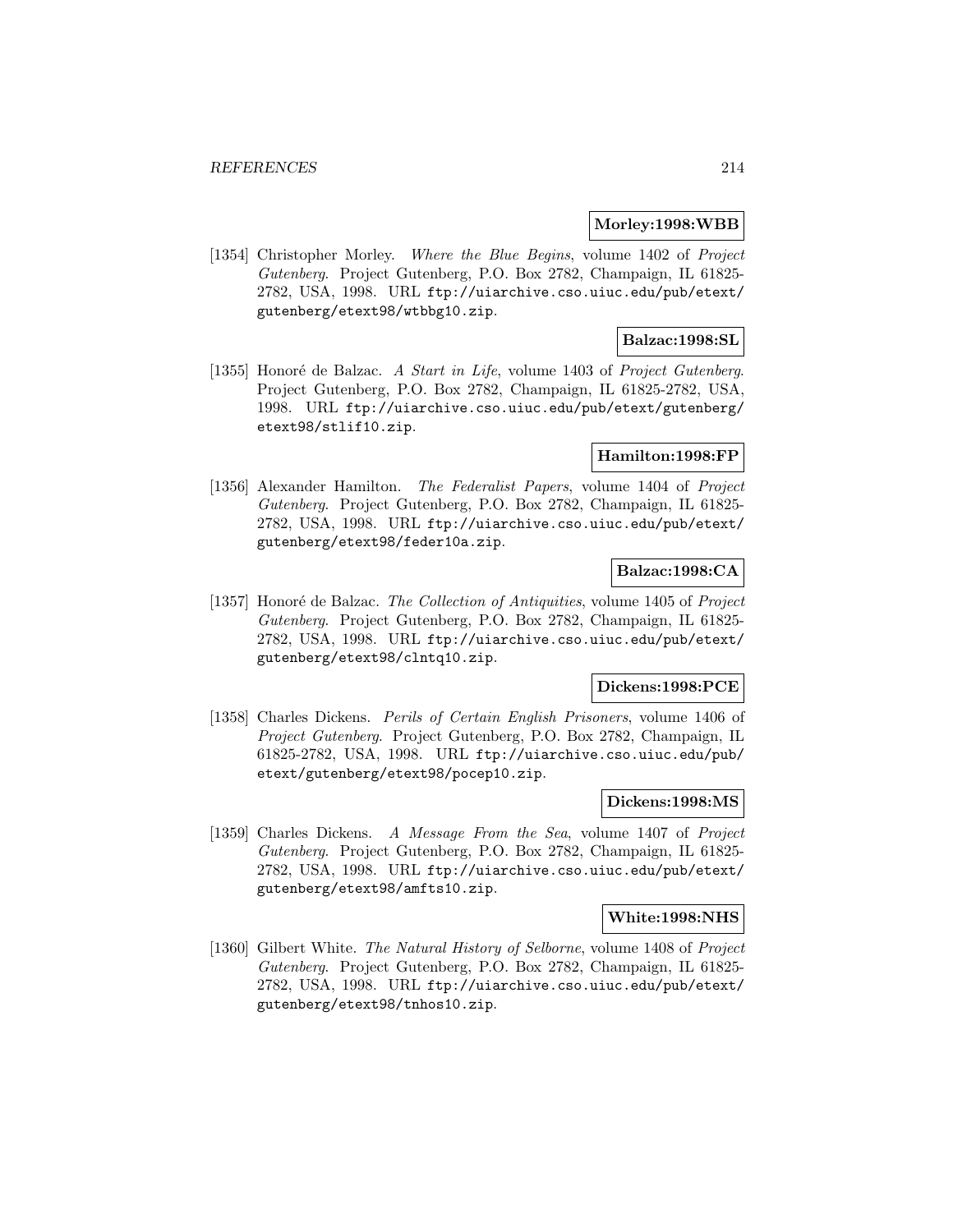### **Lowell:1998:SFE**

[1361] Percival Lowell. The Soul of the Far East, volume 1409 of Project Gutenberg. Project Gutenberg, P.O. Box 2782, Champaign, IL 61825- 2782, USA, 1998. URL ftp://uiarchive.cso.uiuc.edu/pub/etext/ gutenberg/etext98/sofre10.zip.

## **Balzac:1998:CL**

[1362] Honoré de Balzac. The Commission in Lunacy, volume 1410 of Project Gutenberg. Project Gutenberg, P.O. Box 2782, Champaign, IL 61825- 2782, USA, 1998. URL ftp://uiarchive.cso.uiuc.edu/pub/etext/ gutenberg/etext98/lunac10.zip.

### **Balzac:1998:DP**

[1363] Honoré de Balzac. *Domestic Peace*, volume 1411 of Project Gutenberg. Project Gutenberg, P.O. Box 2782, Champaign, IL 61825-2782, USA, 1998. URL ftp://uiarchive.cso.uiuc.edu/pub/etext/gutenberg/ etext98/dmspc10.zip.

# **Marryat:1998:MR**

[1364] Frederick Marryat. Masterman Ready, volume 1412 of Project Gutenberg. Project Gutenberg, P.O. Box 2782, Champaign, IL 61825-2782, USA, 1998. URL ftp://uiarchive.cso.uiuc.edu/pub/etext/gutenberg/ etext98/mmrdy10.zip.

### **Dickens:1998:TTG**

[1365] Charles Dickens. Tom Tiddler's Ground, volume 1413 of Project Gutenberg. Project Gutenberg, P.O. Box 2782, Champaign, IL 61825- 2782, USA, 1998. URL ftp://uiarchive.cso.uiuc.edu/pub/etext/ gutenberg/etext98/ttgnd10.zip.

## **Dickens:1998:SL**

[1366] Charles Dickens. Somebody's Luggage, volume 1414 of Project Gutenberg. Project Gutenberg, P.O. Box 2782, Champaign, IL 61825-2782, USA, 1998. URL ftp://uiarchive.cso.uiuc.edu/pub/etext/gutenberg/ etext98/smlgg10.zip.

#### **Dickens:1998:DM**

[1367] Charles Dickens. *Doctor Marigold*, volume 1415 of *Project Gutenberg*. Project Gutenberg, P.O. Box 2782, Champaign, IL 61825-2782, USA, 1998. URL ftp://uiarchive.cso.uiuc.edu/pub/etext/gutenberg/ etext98/drmrg10.zip.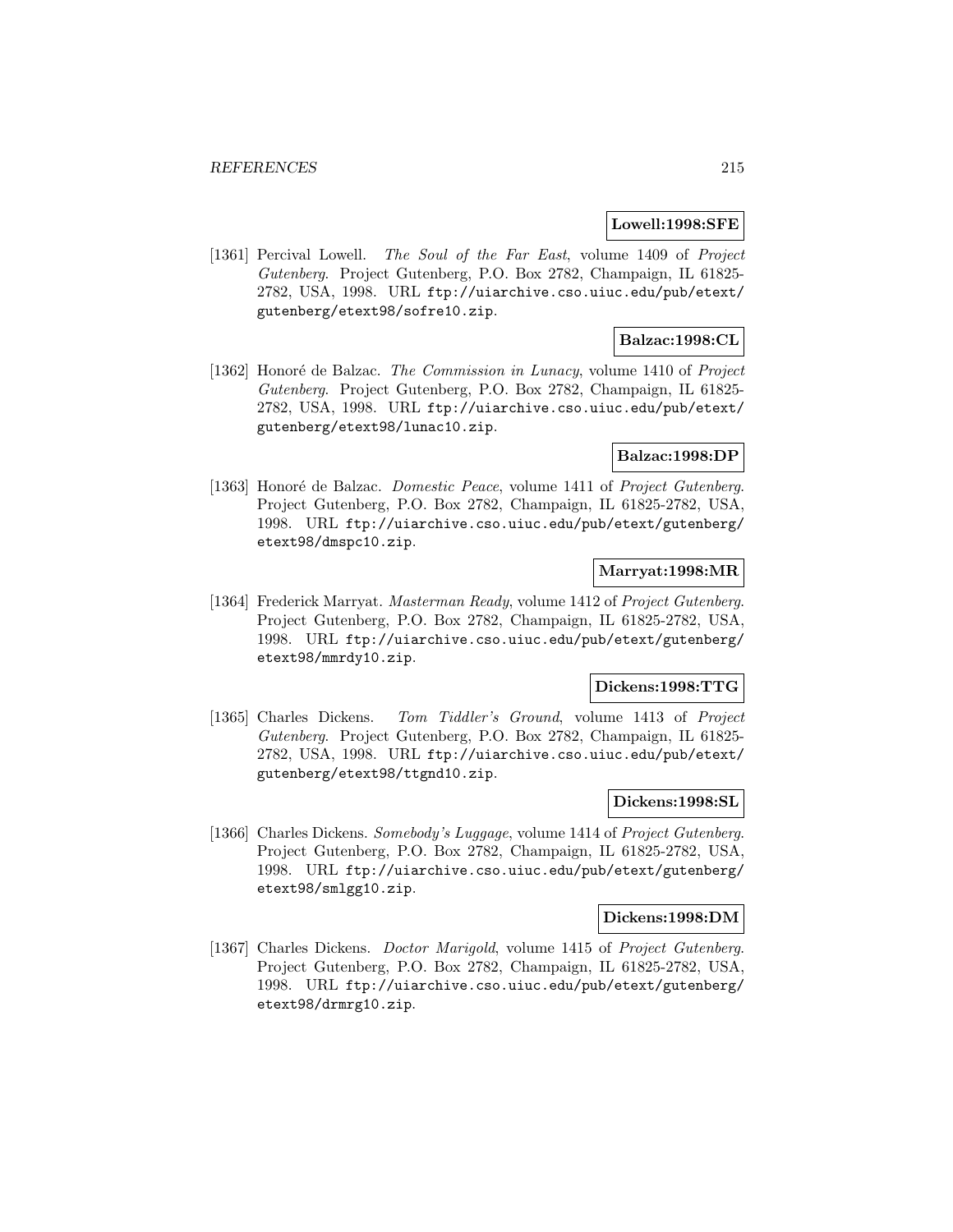#### **Dickens:1998:MLLa**

[1368] Charles Dickens. Mrs. Lirriper's Lodgings, volume 1416 of Project Gutenberg. Project Gutenberg, P.O. Box 2782, Champaign, IL 61825- 2782, USA, 1998. URL ftp://uiarchive.cso.uiuc.edu/pub/etext/ gutenberg/etext98/mlldg10.zip.

## **Balzac:1998:SS**

[1369] Honoré de Balzac. Sons of the Soil, volume 1417 of Project Gutenberg. Project Gutenberg, P.O. Box 2782, Champaign, IL 61825-2782, USA, 1998. URL ftp://uiarchive.cso.uiuc.edu/pub/etext/gutenberg/ etext98/ssoil10.zip.

### **Graves:1998:CS**

[1370] Robert Ranke Graves. Country Sentiment, volume 1418 of Project Gutenberg. Project Gutenberg, P.O. Box 2782, Champaign, IL 61825- 2782, USA, 1998. URL ftp://uiarchive.cso.uiuc.edu/pub/etext/ gutenberg/etext98/csent10.zip.

## **Dickens:1998:MJ**

[1371] Charles Dickens. Mugby Junction, volume 1419 of Project Gutenberg. Project Gutenberg, P.O. Box 2782, Champaign, IL 61825-2782, USA, 1998. URL ftp://uiarchive.cso.uiuc.edu/pub/etext/gutenberg/ etext98/mgjnc10.zip.

## **Holmes:1998:LU**

[1372] Thomas Holmes. *London's Underworld*, volume 1420 of *Project Guten*berg. Project Gutenberg, P.O. Box 2782, Champaign, IL 61825- 2782, USA, 1998. URL ftp://uiarchive.cso.uiuc.edu/pub/etext/ gutenberg/etext98/lndwd10.zip.

## **Dickens:1998:MLLb**

[1373] Charles Dickens. Mrs. Lirriper's Legacy, volume 1421 of Project Gutenberg. Project Gutenberg, P.O. Box 2782, Champaign, IL 61825- 2782, USA, 1998. URL ftp://uiarchive.cso.uiuc.edu/pub/etext/ gutenberg/etext98/mlrlg10.zip.

#### **Dickens:1998:GS**

[1374] Charles Dickens. Going into Society, volume 1422 of Project Gutenberg. Project Gutenberg, P.O. Box 2782, Champaign, IL 61825-2782, USA, 1998. URL ftp://uiarchive.cso.uiuc.edu/pub/etext/gutenberg/ etext98/gisoc10.zip.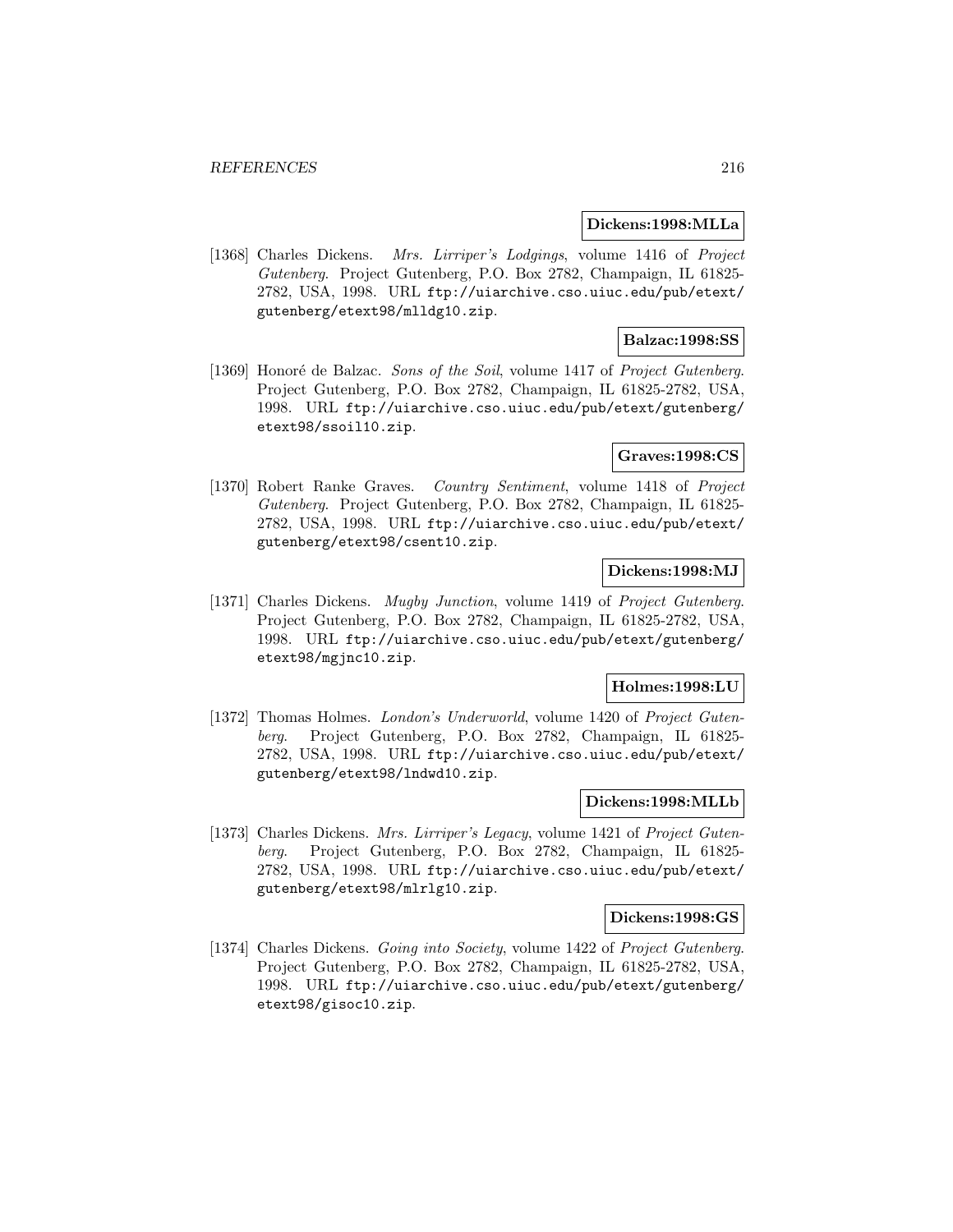### **Dickens:1998:NT**

[1375] Charles Dickens. No Thoroughfare, volume 1423 of Project Gutenberg. Project Gutenberg, P.O. Box 2782, Champaign, IL 61825-2782, USA, 1998. URL ftp://uiarchive.cso.uiuc.edu/pub/etext/gutenberg/ etext98/notho10.zip.

## **Edgeworth:1998:CR**

[1376] Maria Edgeworth. *Castle Rackrent*, volume 1424 of *Project Gutenberg*. Project Gutenberg, P.O. Box 2782, Champaign, IL 61825-2782, USA, 1998. URL ftp://uiarchive.cso.uiuc.edu/pub/etext/gutenberg/ etext98/rkrnt10.zip.

### **Balzac:1998:Vb**

[1377] Honoré de Balzac. El Verdugo, volume 1425 of Project Gutenberg. Project Gutenberg, P.O. Box 2782, Champaign, IL 61825-2782, USA, 1998. URL ftp://uiarchive.cso.uiuc.edu/pub/etext/gutenberg/ etext98/vrdug10.zip.

## **Balzac:1998:R**

[1378] Honoré de Balzac. The Recruit, volume 1426 of Project Gutenberg. Project Gutenberg, P.O. Box 2782, Champaign, IL 61825-2782, USA, 1998. URL ftp://uiarchive.cso.uiuc.edu/pub/etext/gutenberg/ etext98/recrt10.zip.

### **Balzac:1998:DS**

[1379] Honoré de Balzac. A Drama on the Seashore, volume 1427 of Project Gutenberg. Project Gutenberg, P.O. Box 2782, Champaign, IL 61825- 2782, USA, 1998. URL ftp://uiarchive.cso.uiuc.edu/pub/etext/ gutenberg/etext98/seshr10.zip.

## **Balzac:1998:Gb**

[1380] Honoré de Balzac. La Grenadiere, volume 1428 of Project Gutenberg. Project Gutenberg, P.O. Box 2782, Champaign, IL 61825-2782, USA, 1998. URL ftp://uiarchive.cso.uiuc.edu/pub/etext/gutenberg/ etext98/grndr10.zip.

#### **Mansfield:1998:GPa**

[1381] Katherine Mansfield. The Garden Party, volume 1429 of Project Gutenberg. Project Gutenberg, P.O. Box 2782, Champaign, IL 61825- 2782, USA, 1998. URL ftp://uiarchive.cso.uiuc.edu/pub/etext/ gutenberg/etext98/gprty10.zip.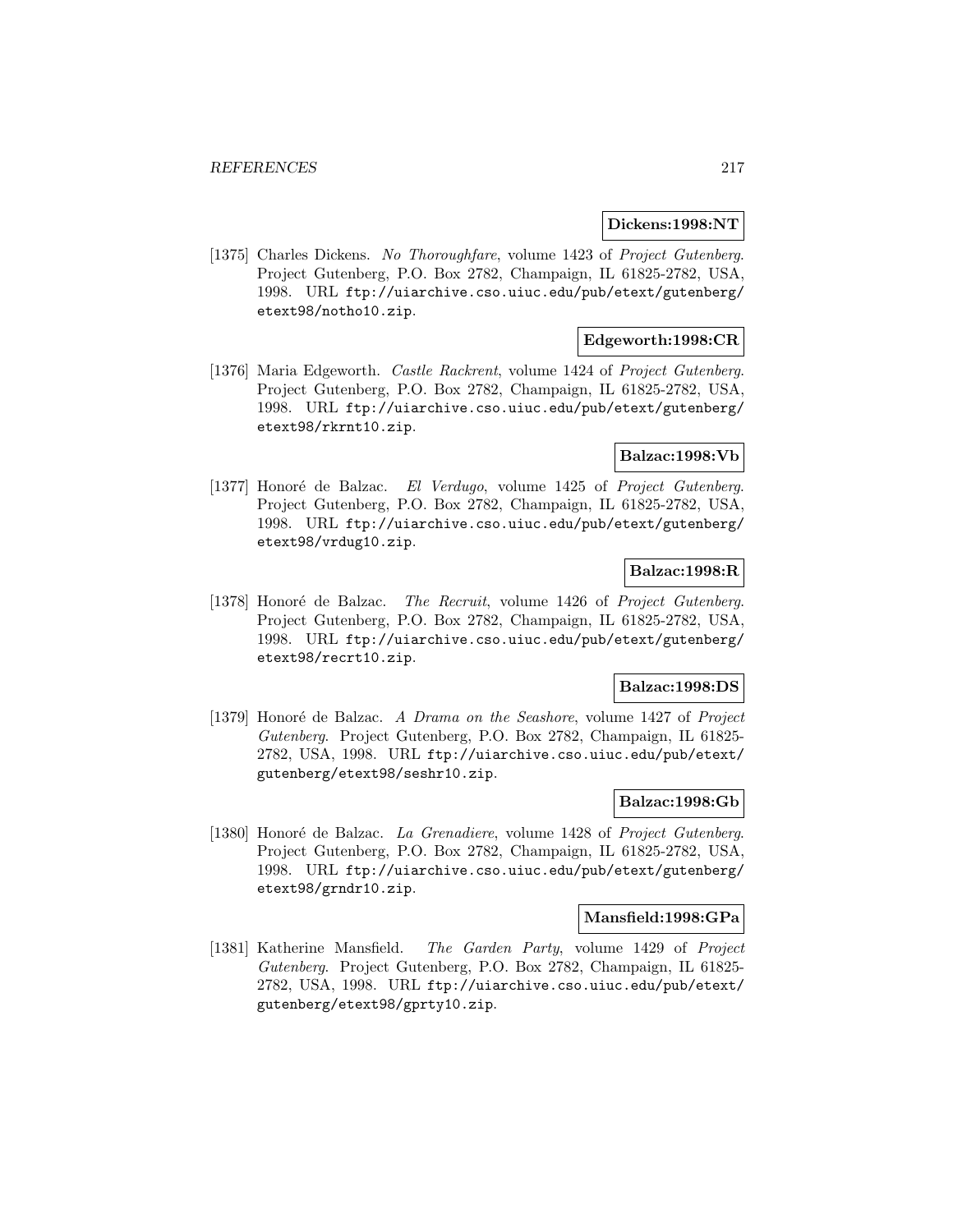### **Nesbit:1998:BSS**

[1382] E. (Edith) Nesbit. Beautiful Stories from Shakespeare, volume 1430 of Project Gutenberg. Project Gutenberg, P.O. Box 2782, Champaign, IL 61825-2782, USA, 1998. URL ftp://uiarchive.cso.uiuc.edu/pub/ etext/gutenberg/etext98/bsshk10.zip.

## **Schreiner:1998:TPH**

[1383] Olive Schreiner. *Trooper Peter Halket*, volume 1431 of *Project Gutenberg*. Project Gutenberg, P.O. Box 2782, Champaign, IL 61825-2782, USA, 1998. URL ftp://uiarchive.cso.uiuc.edu/pub/etext/gutenberg/ etext98/trptr10.zip.

## **Balzac:1998:S**

[1384] Honoré de Balzac. Seraphita, volume 1432 of Project Gutenberg. Project Gutenberg, P.O. Box 2782, Champaign, IL 61825-2782, USA, 1998. URL ftp://uiarchive.cso.uiuc.edu/pub/etext/gutenberg/ etext98/sraph10.zip.

## **Balzac:1998:RI**

[1385] Honoré de Balzac. The Red Inn, volume 1433 of Project Gutenberg. Project Gutenberg, P.O. Box 2782, Champaign, IL 61825-2782, USA, 1998. URL ftp://uiarchive.cso.uiuc.edu/pub/etext/gutenberg/ etext98/rdinn10.zip.

## **Meynell:1998:E**

[1386] Alice Meynell. *Essays*, volume 1434 of *Project Gutenberg*. Project Gutenberg, P.O. Box 2782, Champaign, IL 61825-2782, USA, 1998. URL ftp:/ /uiarchive.cso.uiuc.edu/pub/etext/gutenberg/etext98/esyam10. zip.

# **Dickens:1998:MP**

[1387] Charles Dickens. Miscellaneous Papers, volume 1435 of Project Gutenberg. Project Gutenberg, P.O. Box 2782, Champaign, IL 61825- 2782, USA, 1998. URL ftp://uiarchive.cso.uiuc.edu/pub/etext/ gutenberg/etext98/mspcd10.zip.

#### **Lobo:1998:VAC**

[1388] Jeronymo Lobo. A Voyage to Abyssinia  $\ell$ -cby Father Jerome Lobo, volume 1436 of Project Gutenberg. Project Gutenberg, P.O. Box 2782, Champaign, IL 61825-2782, USA, 1998. URL ftp://uiarchive.cso. uiuc.edu/pub/etext/gutenberg/etext98/vygab10.zip.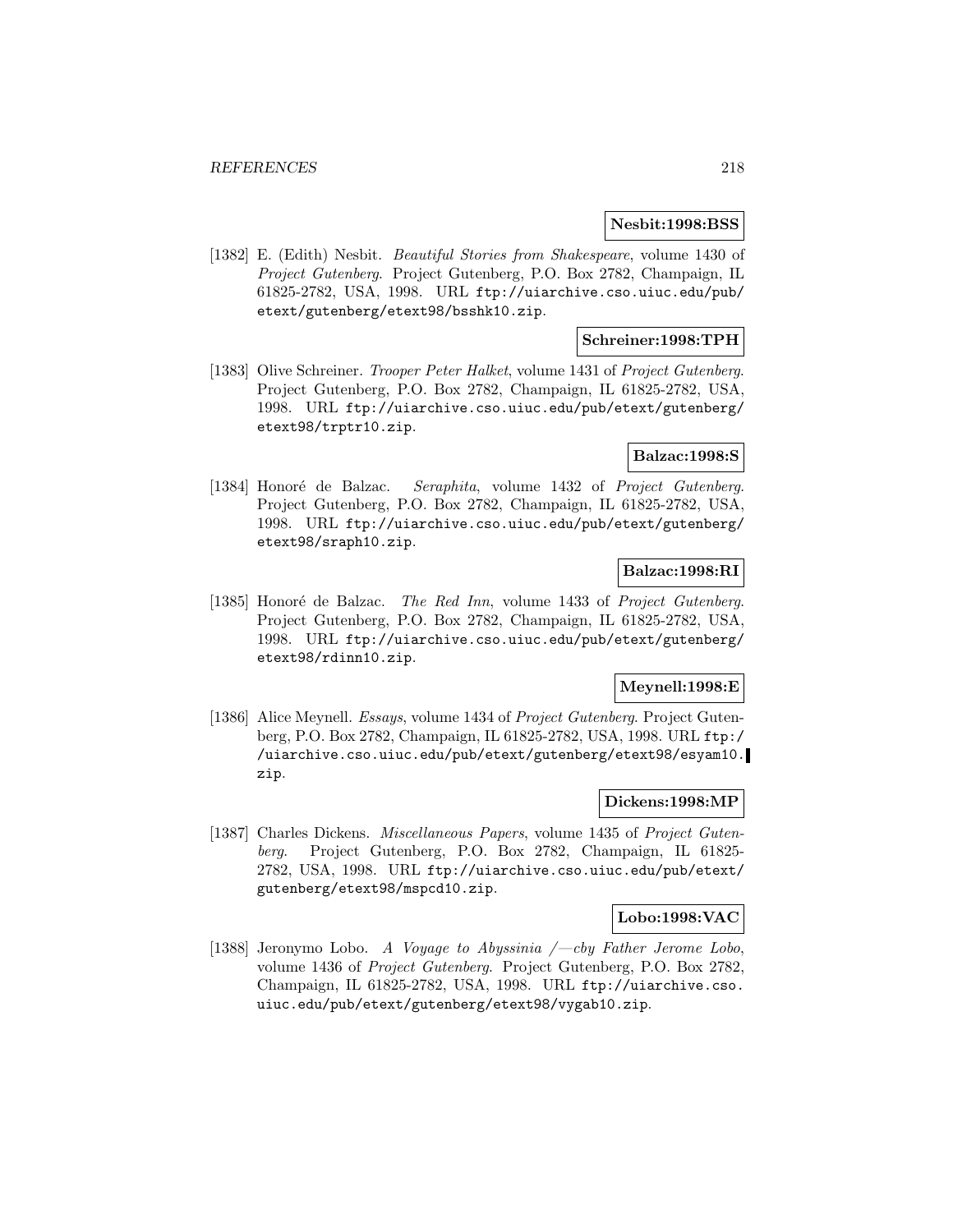## **Balzac:1998:J**

[1389] Honoré de Balzac. Juana, volume 1437 of Project Gutenberg. Project Gutenberg, P.O. Box 2782, Champaign, IL 61825-2782, USA, 1998. URL ftp://uiarchive.cso.uiuc.edu/pub/etext/gutenberg/ etext98/juana10.zip.

## **Collins:1998:NN**

[1390] Wilkie Collins. No Name, volume 1438 of Project Gutenberg. Project Gutenberg, P.O. Box 2782, Champaign, IL 61825-2782, USA, 1998. URL ftp://uiarchive.cso.uiuc.edu/pub/etext/gutenberg/ etext98/nname10.zip.

### **Schreiner:1998:D**

[1391] Olive Schreiner. *Dreams*, volume 1439 of *Project Gutenberg*. Project Gutenberg, P.O. Box 2782, Champaign, IL 61825-2782, USA, 1998. URL ftp://uiarchive.cso.uiuc.edu/pub/etext/gutenberg/etext98/drmos10. zip.

### **Schreiner:1998:WL**

[1392] Olive Schreiner. Woman and Labour, volume 1440 of Project Gutenberg. Project Gutenberg, P.O. Box 2782, Champaign, IL 61825-2782, USA, 1998. URL ftp://uiarchive.cso.uiuc.edu/pub/etext/gutenberg/ etext98/wmlbr10.zip.

### **Schreiner:1998:SAF**

[1393] Olive Schreiner. The Story of an African Farm, volume 1441 of Project Gutenberg. Project Gutenberg, P.O. Box 2782, Champaign, IL 61825- 2782, USA, 1998. URL ftp://uiarchive.cso.uiuc.edu/pub/etext/ gutenberg/etext98/aafrm10.zip.

## **Oppenheim:1998:KB**

[1394] E. Phillips (Edward Phillips) Oppenheim. The Kingdom of the Blind, volume 1442 of Project Gutenberg. Project Gutenberg, P.O. Box 2782, Champaign, IL 61825-2782, USA, 1998. URL ftp://uiarchive.cso. uiuc.edu/pub/etext/gutenberg/etext98/kblnd10.zip.

#### **Balzac:1998:TP**

[1395] Honoré de Balzac. Two Poets, volume 1443 of Project Gutenberg. Project Gutenberg, P.O. Box 2782, Champaign, IL 61825-2782, USA, 1998. URL ftp://uiarchive.cso.uiuc.edu/pub/etext/gutenberg/ etext98/2poet10.zip.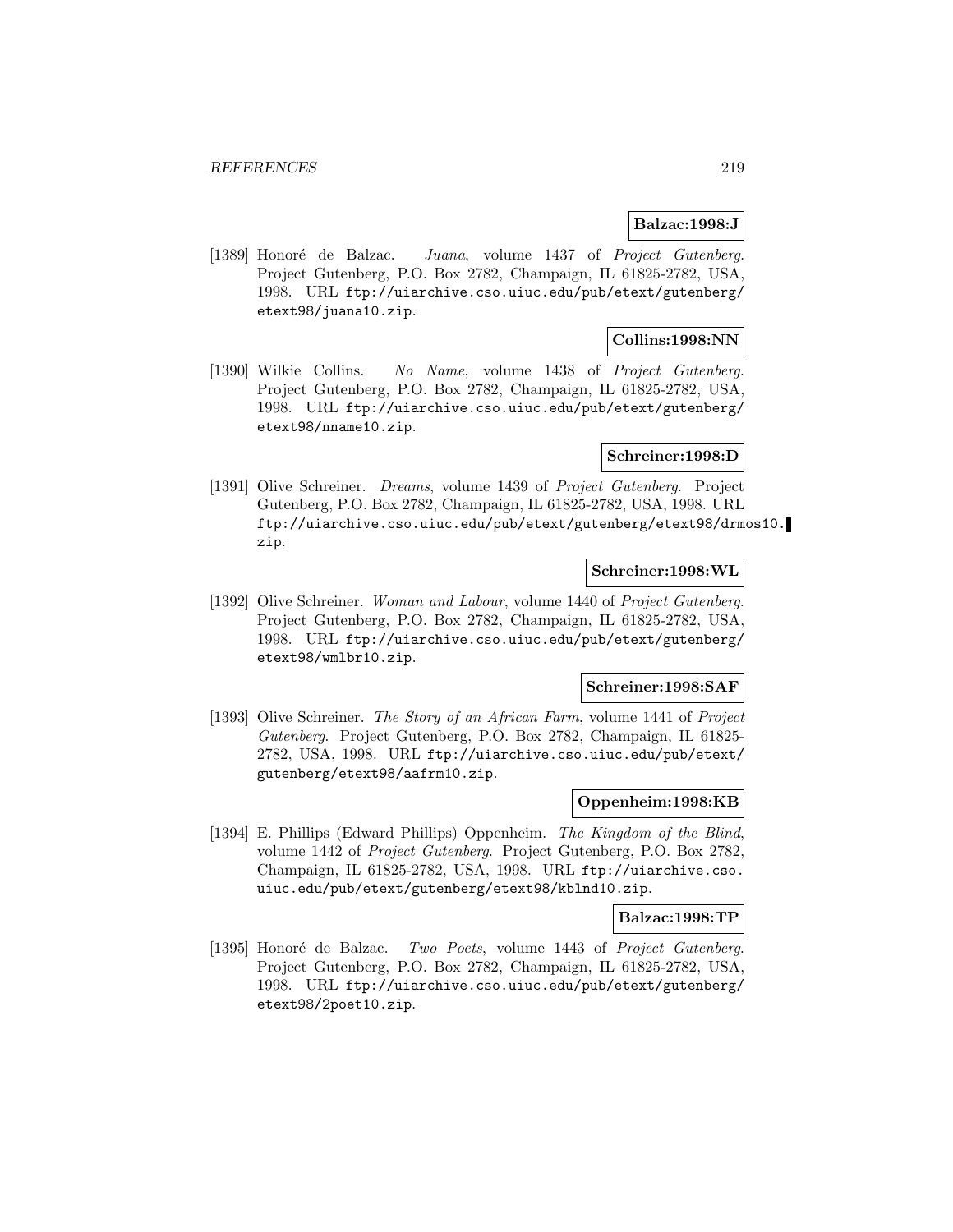### **Henry:1998:VC**

[1396] O. Henry. The Voice of the City, volume 1444 of Project Gutenberg. Project Gutenberg, P.O. Box 2782, Champaign, IL 61825-2782, USA, 1998. URL ftp://uiarchive.cso.uiuc.edu/pub/etext/gutenberg/ etext98/vccty10.zip.

# **Zerbe:1998:A**

[1397] James Slough Zerbe. Aeroplanes, volume 1445 of Project Gutenberg. Project Gutenberg, P.O. Box 2782, Champaign, IL 61825-2782, USA, 1998. URL ftp://uiarchive.cso.uiuc.edu/pub/etext/gutenberg/ etext98/aeroz10.zip.

### **Stewart:1998:PB**

[1398] Donald Ogden Stewart. Perfect Behavior, volume 1446 of Project Gutenberg. Project Gutenberg, P.O. Box 2782, Champaign, IL 61825- 2782, USA, 1998. URL ftp://uiarchive.cso.uiuc.edu/pub/etext/ gutenberg/etext98/pbhvr10.zip.

## **Oppenheim:1998:IP**

[1399] E. Phillips (Edward Phillips) Oppenheim. The Illustrious Prince, volume 1447 of Project Gutenberg. Project Gutenberg, P.O. Box 2782, Champaign, IL 61825-2782, USA, 1998. URL ftp://uiarchive.cso.uiuc. edu/pub/etext/gutenberg/etext98/iprnc10.zip.

# **Spyri:1998:H**

[1400] Johanna Spyri. Heidi, volume 1448 of Project Gutenberg. Project Gutenberg, P.O. Box 2782, Champaign, IL 61825-2782, USA, 1998. URL ftp:/ /uiarchive.cso.uiuc.edu/pub/etext/gutenberg/etext98/heidi10. zip.

# **London:1998:VM**

[1401] Jack London. The Valley of the Moon, volume 1449 of Project Gutenberg. Project Gutenberg, P.O. Box 2782, Champaign, IL 61825-2782, USA, 1998. URL ftp://uiarchive.cso.uiuc.edu/pub/etext/gutenberg/ etext98/vlymn10.zip.

#### **Porter:1998:P**

[1402] Eleanor H. (Eleanor Hodgman) Porter. Pollyanna, volume 1450 of Project Gutenberg. Project Gutenberg, P.O. Box 2782, Champaign, IL 61825-2782, USA, 1998. URL ftp://uiarchive.cso.uiuc.edu/pub/ etext/gutenberg/etext98/plyna10.zip.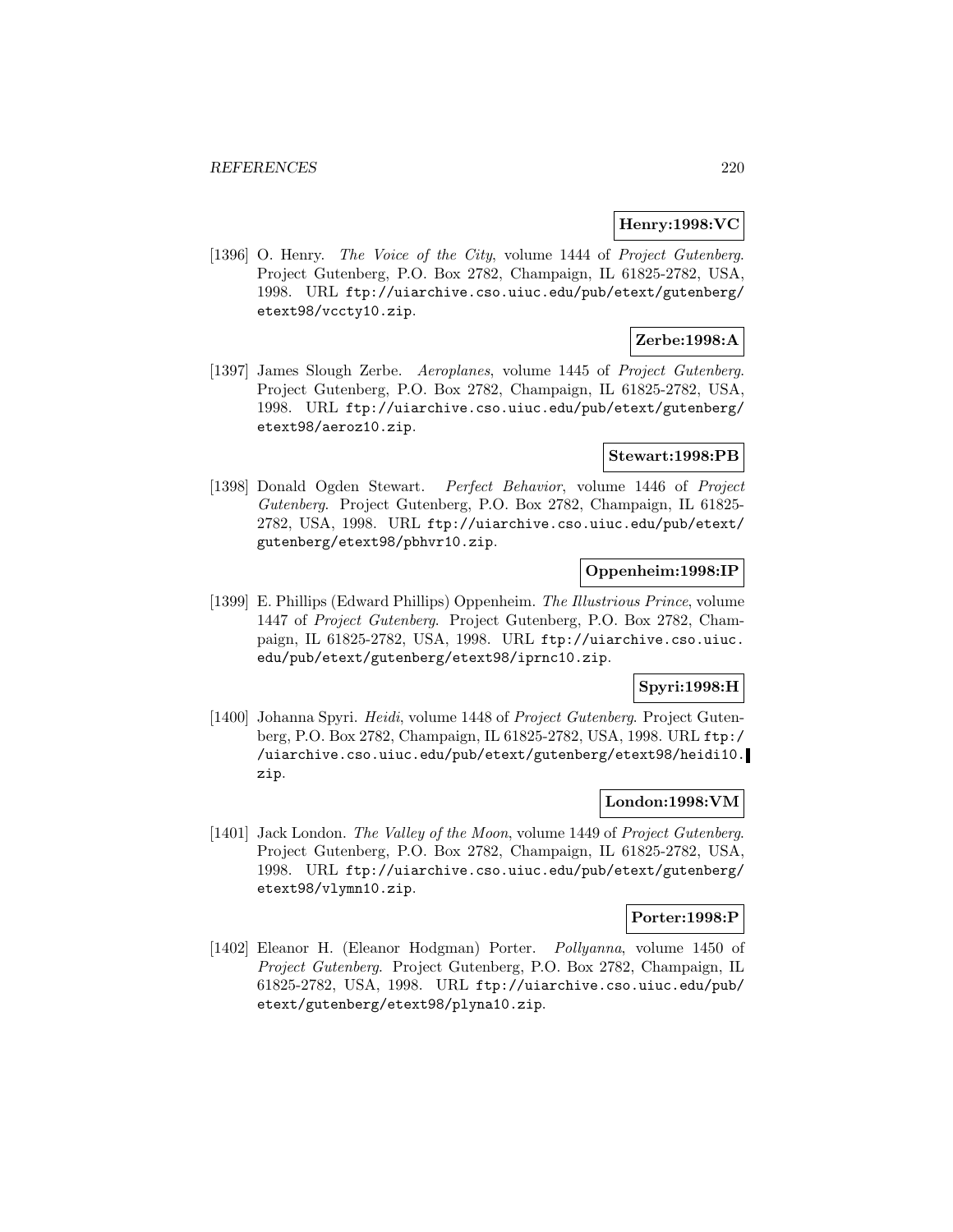## **Tilden:1998:ALT**

[1403] William (Bill) Tatem Tilden. The Art of Lawn Tennis, volume 1451 of Project Gutenberg. Project Gutenberg, P.O. Box 2782, Champaign, IL 61825-2782, USA, 1998. URL ftp://uiarchive.cso.uiuc.edu/pub/ etext/gutenberg/etext98/tenis10.zip.

# **Plaatje:1998:NLS**

[1404] Sol Plaatje. Native Life in South Africa, volume 1452 of Project Gutenberg. Project Gutenberg, P.O. Box 2782, Champaign, IL 61825- 2782, USA, 1998. URL ftp://uiarchive.cso.uiuc.edu/pub/etext/ gutenberg/etext98/nlisa10.zip.

## **Balzac:1998:Aa**

[1405] Honoré de Balzac. The Alkahest, volume 1453 of Project Gutenberg. Project Gutenberg, P.O. Box 2782, Champaign, IL 61825-2782, USA, 1998. URL ftp://uiarchive.cso.uiuc.edu/pub/etext/gutenberg/ etext98/lkhst10.zip.

## **Balzac:1998:MCa**

[1406] Honoré de Balzac. Maitre Cornelius, volume 1454 of Project Gutenberg. Project Gutenberg, P.O. Box 2782, Champaign, IL 61825-2782, USA, 1998. URL ftp://uiarchive.cso.uiuc.edu/pub/etext/gutenberg/ etext98/crnls10.zip.

#### **Balzac:1998:HS**

[1407] Honoré de Balzac. The Hated Son, volume 1455 of Project Gutenberg. Project Gutenberg, P.O. Box 2782, Champaign, IL 61825-2782, USA, 1998. URL ftp://uiarchive.cso.uiuc.edu/pub/etext/gutenberg/ etext98/htdsn10.zip.

# **Balzac:1998:EUT**

[1408] Honoré de Balzac. An Episode Under the Terror, volume 1456 of Project Gutenberg. Project Gutenberg, P.O. Box 2782, Champaign, IL 61825- 2782, USA, 1998. URL ftp://uiarchive.cso.uiuc.edu/pub/etext/ gutenberg/etext98/aeutt10.zip.

#### **Sabatini:1998:MW**

[1409] Rafael Sabatini. *Mistress Wilding*, volume 1457 of *Project Gutenberg*. Project Gutenberg, P.O. Box 2782, Champaign, IL 61825-2782, USA, 1998. URL ftp://uiarchive.cso.uiuc.edu/pub/etext/gutenberg/ etext98/wldng10.zip.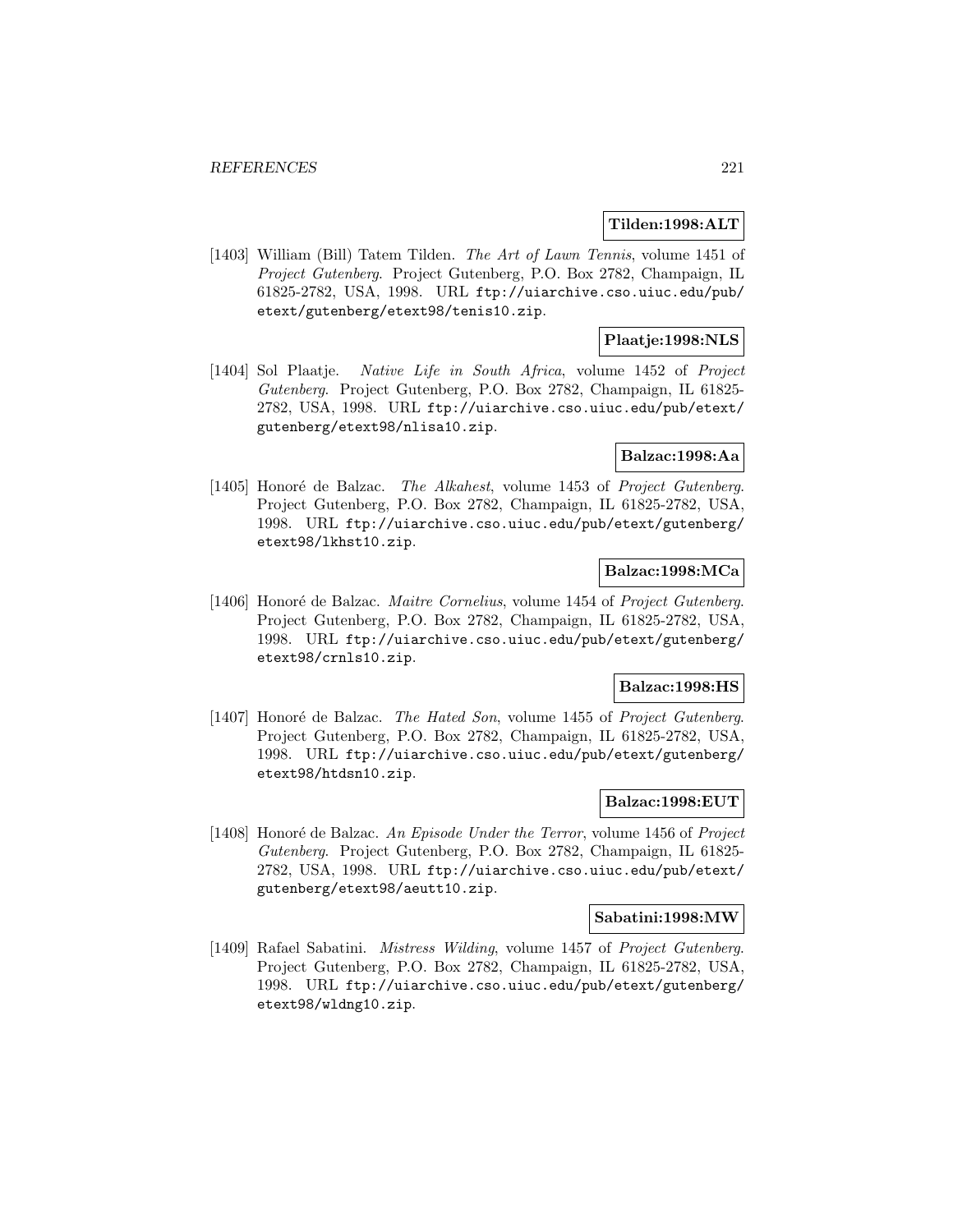#### **Schreiner:1998:DLR**

[1410] Olive Schreiner. Dream Life and Real Life, volume 1458 of Project Gutenberg. Project Gutenberg, P.O. Box 2782, Champaign, IL 61825- 2782, USA, 1998. URL ftp://uiarchive.cso.uiuc.edu/pub/etext/ gutenberg/etext98/dlarl10.zip.

# **Eliot:1998:POO**

[1411] T. S. (Thomas Stearns) Eliot. Prufrock and Other Observations, volume 1459 of Project Gutenberg. Project Gutenberg, P.O. Box 2782, Champaign, IL 61825-2782, USA, 1998. URL ftp://uiarchive.cso.uiuc. edu/pub/etext/gutenberg/etext98/prfrk10.zip.

## **Scott:1998:BD**

[1412] Sir Walter Scott. The Black Dwarf, volume 1460 of Project Gutenberg. Project Gutenberg, P.O. Box 2782, Champaign, IL 61825-2782, USA, 1998. URL ftp://uiarchive.cso.uiuc.edu/pub/etext/gutenberg/ etext98/bdwrf10.zip.

## **Scott:1998:LM**

[1413] Sir Walter Scott. A Legend of Montrose, volume 1461 of Project Gutenberg. Project Gutenberg, P.O. Box 2782, Champaign, IL 61825- 2782, USA, 1998. URL ftp://uiarchive.cso.uiuc.edu/pub/etext/ gutenberg/etext98/mntrs10.zip.

### **Thackeray:1998:SRP**

[1414] William Makepeace Thackeray. Some Roundabout Papers, volume 1462 of Project Gutenberg. Project Gutenberg, P.O. Box 2782, Champaign, IL 61825-2782, USA, 1998. URL ftp://uiarchive.cso.uiuc.edu/pub/ etext/gutenberg/etext98/rndbt10.zip.

## **Gissing:1998:PPH**

[1415] George Gissing. The Private Papers of Henry Ryecroft, volume 1463 of Project Gutenberg. Project Gutenberg, P.O. Box 2782, Champaign, IL 61825-2782, USA, 1998. URL ftp://uiarchive.cso.uiuc.edu/pub/ etext/gutenberg/etext98/ppohr10.zip.

#### **Dickens:1998:CAY**

[1416] Charles Dickens. Contributions to: All The Year Round, volume 1464 of Project Gutenberg. Project Gutenberg, P.O. Box 2782, Champaign, IL 61825-2782, USA, 1998. URL ftp://uiarchive.cso.uiuc.edu/pub/ etext/gutenberg/etext98/allyr10.zip.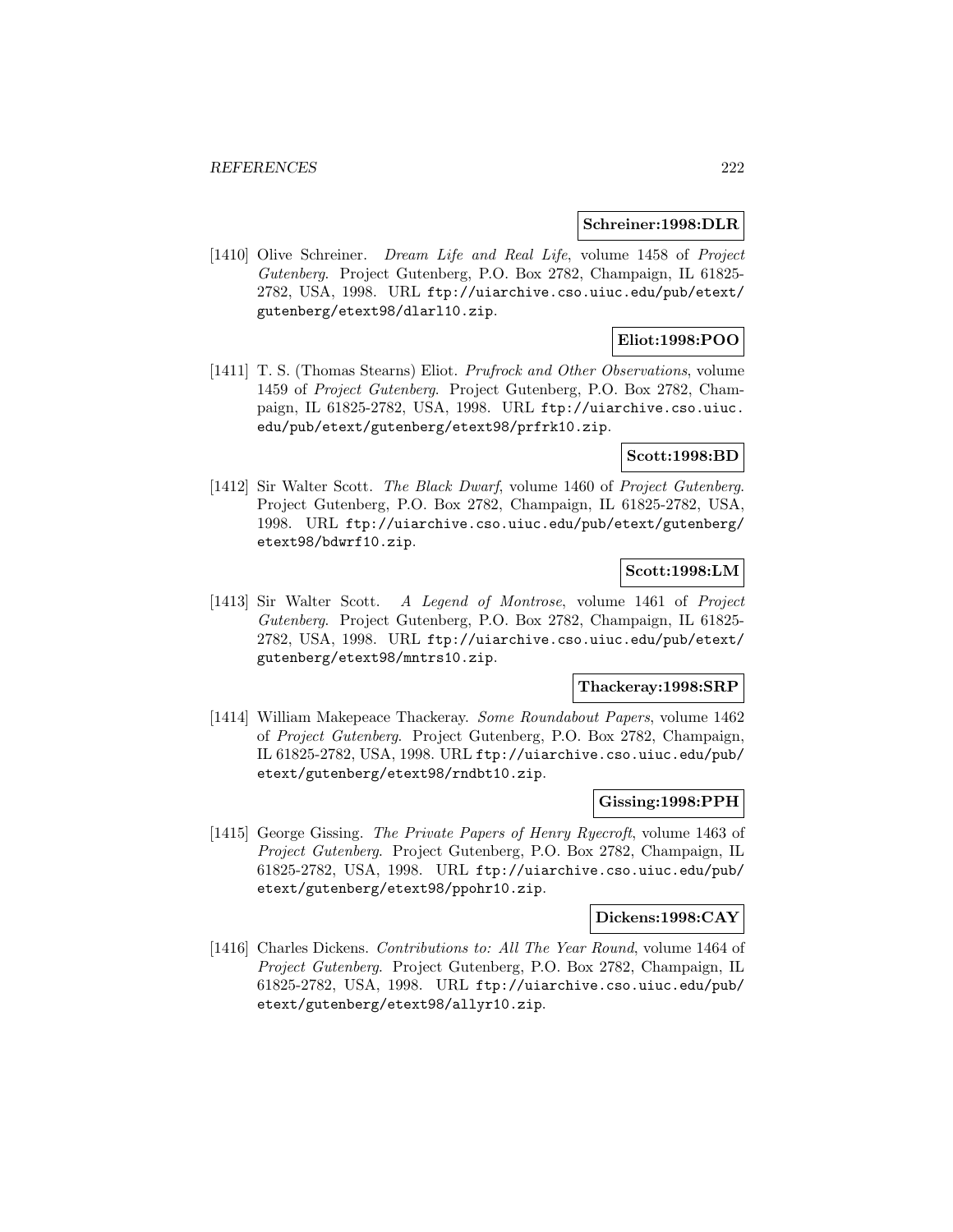#### **Dickens:1998:WGM**

[1417] Charles Dickens. Wreck of the Golden Mary, volume 1465 of Project Gutenberg. Project Gutenberg, P.O. Box 2782, Champaign, IL 61825- 2782, USA, 1998. URL ftp://uiarchive.cso.uiuc.edu/pub/etext/ gutenberg/etext98/wrkgm10.zip.

# **Gorky:1998:COW**

[1418] Maxim Gorky. Creatures That Once Were Men, and other stories, volume 1466 of Project Gutenberg. Project Gutenberg, P.O. Box 2782, Champaign, IL 61825-2782, USA, 1998. URL ftp://uiarchive.cso. uiuc.edu/pub/etext/gutenberg/etext98/crmen10a.zip.

### **Dickens:1998:SCS**

[1419] Charles Dickens. Some Christmas Stories, volume 1467 of Project Gutenberg. Project Gutenberg, P.O. Box 2782, Champaign, IL 61825- 2782, USA, 1998. URL ftp://uiarchive.cso.uiuc.edu/pub/etext/ gutenberg/etext98/cdscs10.zip.

## **Macaulay:1998:HEA**

[1420] Thomas Babington Macaulay Macaulay, Baron. The History of England from the Accession of James II, Vol. 1, volume 1468 of Project Gutenberg. Project Gutenberg, P.O. Box 2782, Champaign, IL 61825-2782, USA, 1998. URL ftp://uiarchive.cso.uiuc.edu/pub/etext/gutenberg/ etext98/1hoej10.zip.

#### **Thompson:1998:P**

[1421] Francis Thompson. Poems, volume 1469 of Project Gutenberg. Project Gutenberg, P.O. Box 2782, Champaign, IL 61825-2782, USA, 1998. URL ftp://uiarchive.cso.uiuc.edu/pub/etext/gutenberg/ etext98/pmbft10.zip.

# **Keene:1998:FME**

[1422] H. G. Keene. The Fall of the Moghul Empire of Hindustan, volume 1470 of Project Gutenberg. Project Gutenberg, P.O. Box 2782, Champaign, IL 61825-2782, USA, 1998. URL ftp://uiarchive.cso.uiuc.edu/pub/ etext/gutenberg/etext98/tfmeh10.zip.

#### **Thompson:1998:NP**

[1423] Francis Thompson. New Poems, volume 1471 of Project Gutenberg. Project Gutenberg, P.O. Box 2782, Champaign, IL 61825-2782, USA, 1998. URL ftp://uiarchive.cso.uiuc.edu/pub/etext/gutenberg/ etext98/npbft10.zip.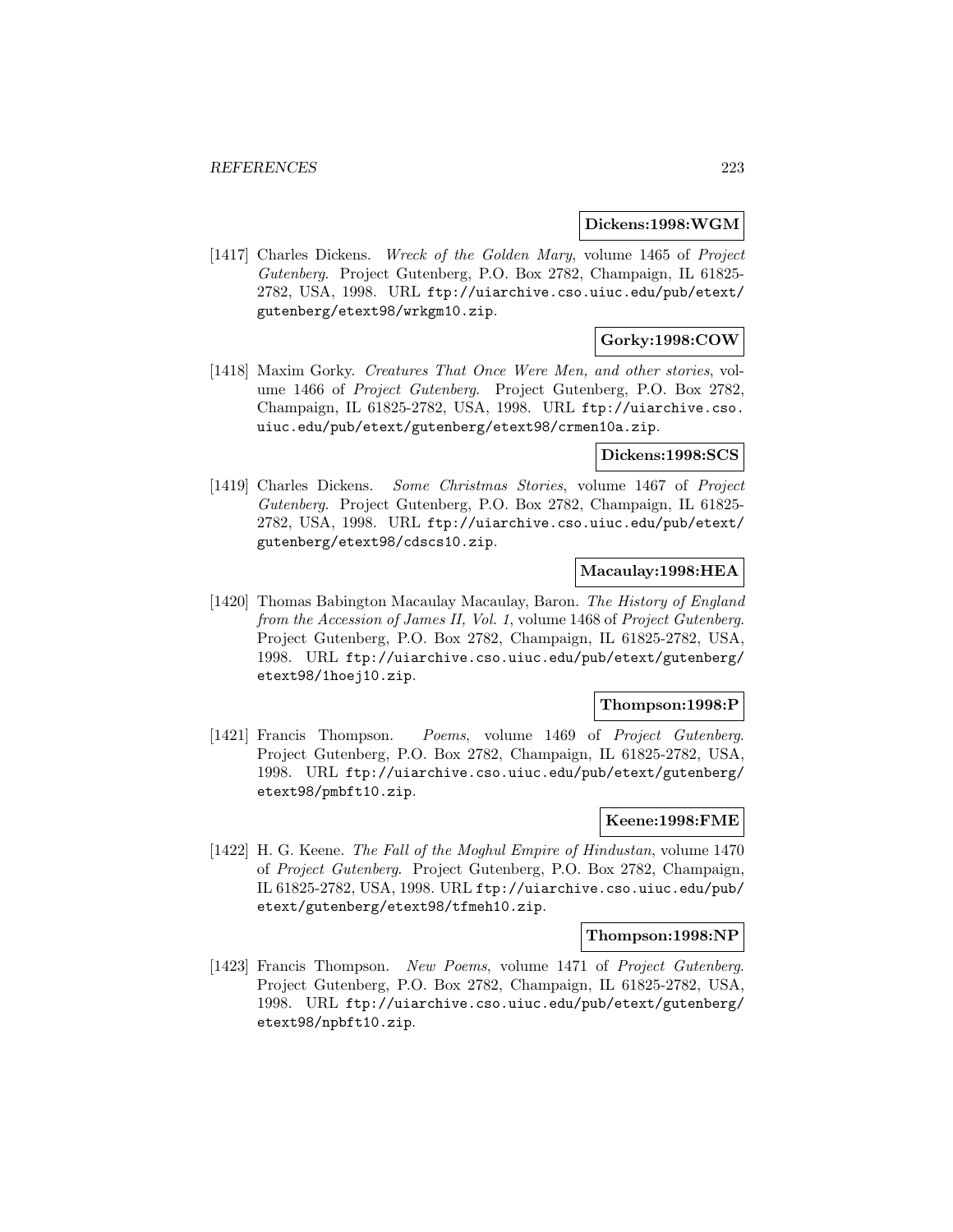#### **Mansfield:1998:GPb**

[1424] Katherine Mansfield. In a German Pension, volume 1472 of Project Gutenberg. Project Gutenberg, P.O. Box 2782, Champaign, IL 61825- 2782, USA, 1998. URL ftp://uiarchive.cso.uiuc.edu/pub/etext/ gutenberg/etext98/inagp10.zip.

## **Edgeworth:1998:A**

[1425] Maria Edgeworth. The Absentee, volume 1473 of Project Gutenberg. Project Gutenberg, P.O. Box 2782, Champaign, IL 61825-2782, USA, 1998. URL ftp://uiarchive.cso.uiuc.edu/pub/etext/gutenberg/ etext98/bsnte10.zip.

## **Balzac:1998:IG**

[1426] Honoré de Balzac. The Illustrious Gaudissart, volume 1474 of Project Gutenberg. Project Gutenberg, P.O. Box 2782, Champaign, IL 61825- 2782, USA, 1998. URL ftp://uiarchive.cso.uiuc.edu/pub/etext/ gutenberg/etext98/1gdsr10.zip.

## **Balzac:1998:GI**

[1427] Honoré de Balzac. Gaudissart II, volume 1475 of Project Gutenberg. Project Gutenberg, P.O. Box 2782, Champaign, IL 61825-2782, USA, 1998. URL ftp://uiarchive.cso.uiuc.edu/pub/etext/gutenberg/ etext98/2gdsr10.zip.

### **Conrad:1998:C**

[1428] Joseph Conrad. Chance, volume 1476 of Project Gutenberg. Project Gutenberg, P.O. Box 2782, Champaign, IL 61825-2782, USA, 1998. URL ftp://uiarchive.cso.uiuc.edu/pub/etext/gutenberg/etext98/chanc10. zip.

## **Saki:1998:TP**

[1429] Saki. The Toys of Peace, volume 1477 of Project Gutenberg. Project Gutenberg, P.O. Box 2782, Champaign, IL 61825-2782, USA, 1998. URL ftp://uiarchive.cso.uiuc.edu/pub/etext/gutenberg/ etext98/toypc10.zip. The Toys of Peace – Louise – Tea – The Disappearance of Crispina Umberleigh – The Wolves of Cernogratz – Louis – The Guests – The Penance – The Phantom Luncheon – A Bread and Butter Miss – Bertie's Christmas Eve – Forewarned – The Interlopers – Quail Seed – Canossa – The Threat – Excepting Mrs. Pentherby – Mark – The Hedgehog – The Mappined Life – Fate – The Bull – Morlvera – Shock Tactics – The Seven Cream Jugs – The Occasional Garden – The Sheep – The Oversight – Hyacinth – The Image of the Lost Soul – The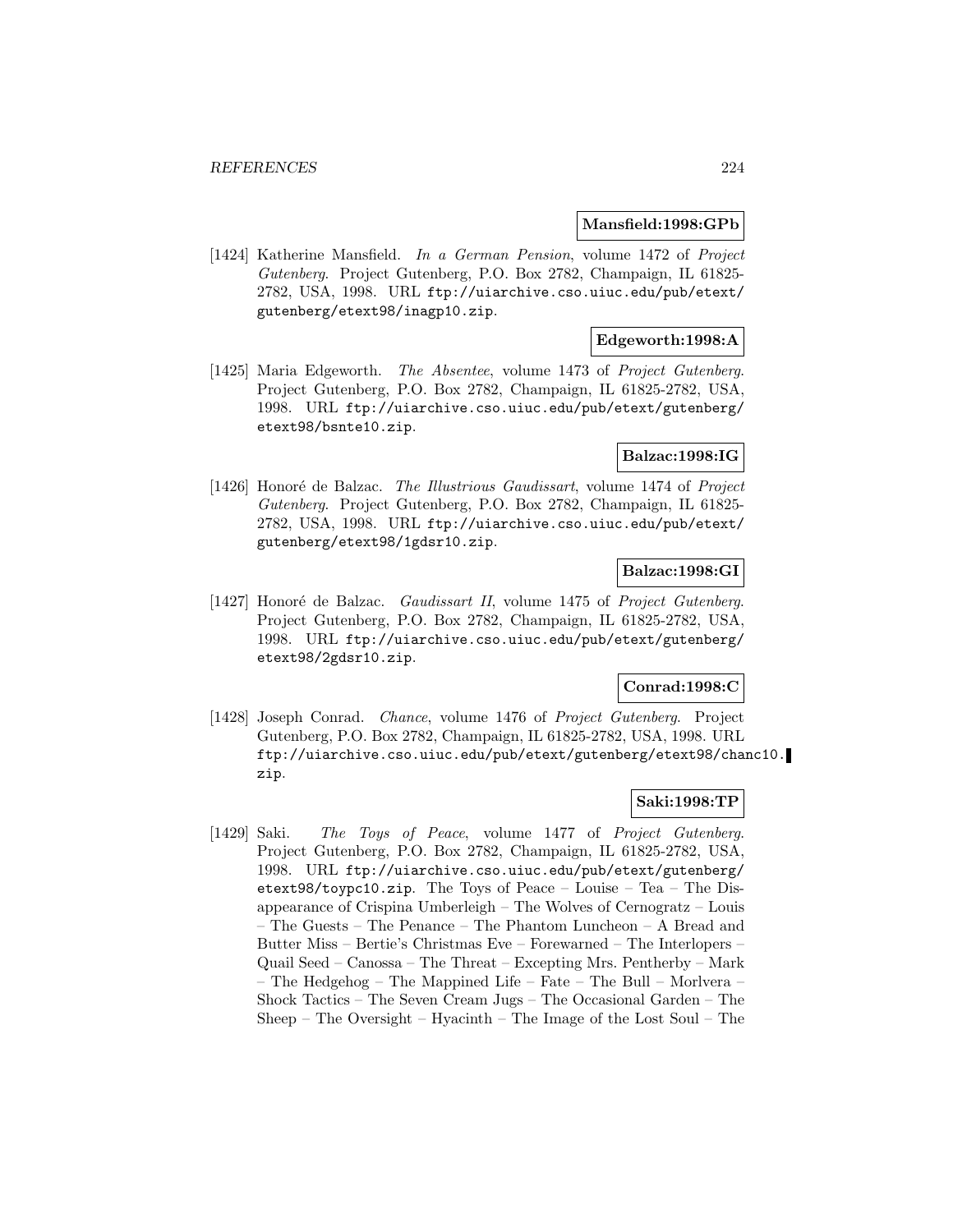Purple of the Balkan Kings – The Cupboard of the Yesterdays – For the Duration of the War.

## **Stewart:1998:POH**

[1430] Donald Ogden Stewart. A Parody Outline of History, volume 1478 of Project Gutenberg. Project Gutenberg, P.O. Box 2782, Champaign, IL 61825-2782, USA, 1998. URL ftp://uiarchive.cso.uiuc.edu/pub/ etext/gutenberg/etext98/apooh10.zip.

#### **CunninghameGraham:1998:VAB**

[1431] R. B. (Robert Bontine) Cunninghame Graham. A Vanished Arcadia, being some account of the Jesuits in Paraguay, 1607 to 1767, volume 1479 of Project Gutenberg. Project Gutenberg, P.O. Box 2782, Champaign, IL 61825-2782, USA, 1998. URL ftp://uiarchive.cso.uiuc.edu/pub/ etext/gutenberg/etext98/vajip10.zip; ftp://uiarchive.cso. uiuc.edu/pub/etext/gutenberg/etext98/vajip10h.zip.

## **Hughes:1998:TBS**

[1432] Thomas Hughes. Tom Brown's School Days, volume 1480 of Project Gutenberg. Project Gutenberg, P.O. Box 2782, Champaign, IL 61825- 2782, USA, 1998. URL ftp://uiarchive.cso.uiuc.edu/pub/etext/ gutenberg/etext98/tbssd10.zip.

## **Balzac:1998:DE**

[1433] Honoré de Balzac. A Daughter of Eve, volume 1481 of Project Gutenberg. Project Gutenberg, P.O. Box 2782, Champaign, IL 61825-2782, USA, 1998. URL ftp://uiarchive.cso.uiuc.edu/pub/etext/gutenberg/ etext98/doeve10.zip.

#### **Balzac:1998:MM**

[1434] Honoré de Balzac. Modeste Mignon, volume 1482 of Project Gutenberg. Project Gutenberg, P.O. Box 2782, Champaign, IL 61825-2782, USA, 1998. URL ftp://uiarchive.cso.uiuc.edu/pub/etext/gutenberg/ etext98/mdmgn10.zip.

# **Carvalho:1998:FCI**

[1435] David N. Carvalho. Forty Centuries of Ink, volume 1483 of Project Gutenberg. Project Gutenberg, P.O. Box 2782, Champaign, IL 61825- 2782, USA, 1998. URL ftp://uiarchive.cso.uiuc.edu/pub/etext/ gutenberg/etext98/40cnk10.zip.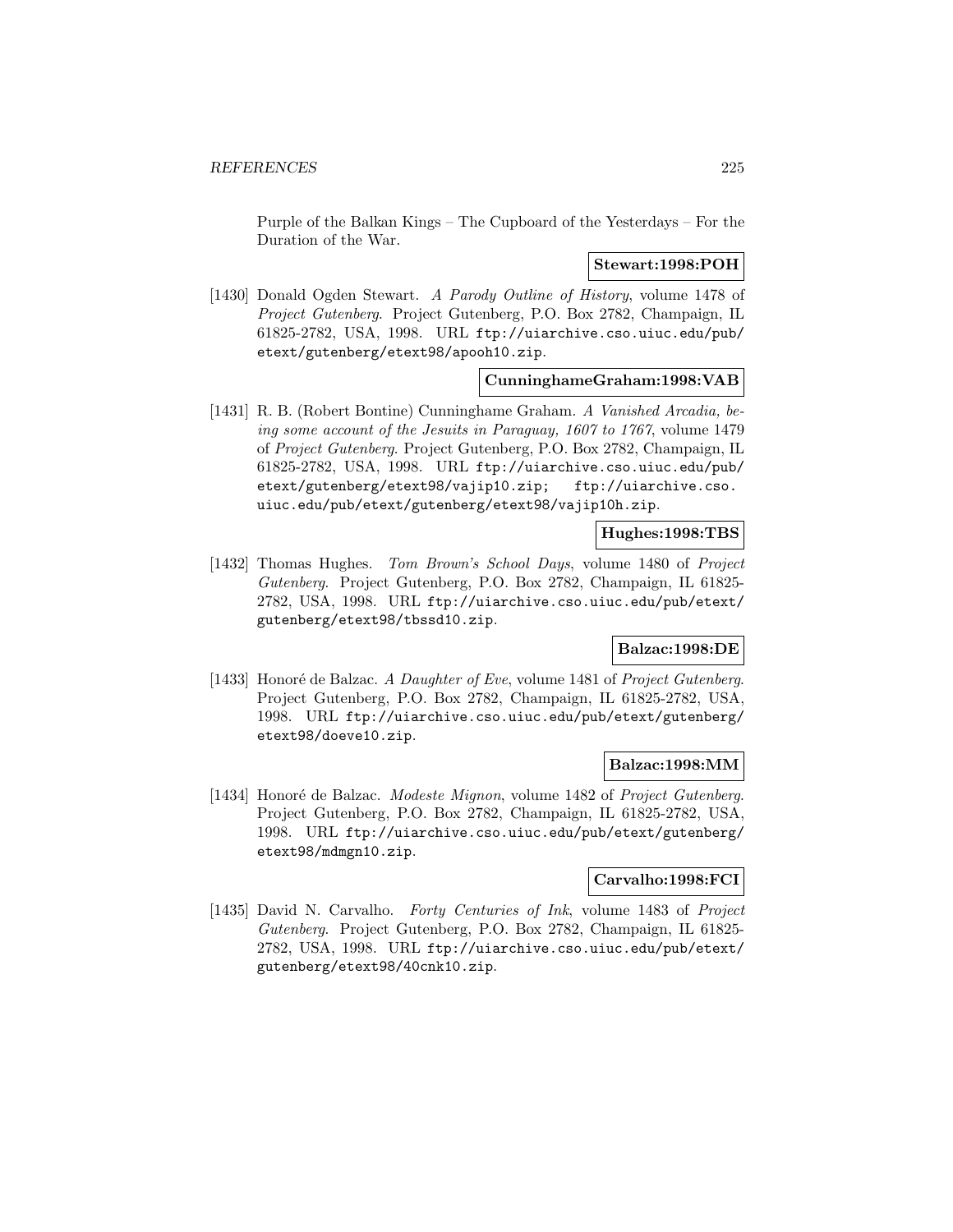#### **BlascoIbanez:1998:FHA**

[1436] Vicente Blasco Ibanez. The Four Horsemen of the Apocalypse, volume 1484 of Project Gutenberg. Project Gutenberg, P.O. Box 2782, Champaign, IL 61825-2782, USA, 1998. URL ftp://uiarchive.cso.uiuc. edu/pub/etext/gutenberg/etext98/4hrsm10.zip.

## **Nation:1998:UNL**

[1437] Carrie A. Nation. The Use and Need of the Life of Carrie A. Nation, volume 1485 of Project Gutenberg. Project Gutenberg, P.O. Box 2782, Champaign, IL 61825-2782, USA, 1998. URL ftp://uiarchive.cso. uiuc.edu/pub/etext/gutenberg/etext98/crntn10.zip.

### **Fiske:1998:UWO**

[1438] John Fiske. The Unseen World and Other Essays, volume 1486 of Project Gutenberg. Project Gutenberg, P.O. Box 2782, Champaign, IL 61825- 2782, USA, 1998. URL ftp://uiarchive.cso.uiuc.edu/pub/etext/ gutenberg/etext98/nswoe10.zip.

## **Shaw:1998:PWC**

[1439] George Bernard Shaw. The Perfect Wagnerite, Commentary on the Ring, volume 1487 of Project Gutenberg. Project Gutenberg, P.O. Box 2782, Champaign, IL 61825-2782, USA, 1998. URL ftp://uiarchive.cso. uiuc.edu/pub/etext/gutenberg/etext98/sring10.zip.

### **Brooks:1998:TSC**

[1440] Elbridge S. (Streeter) Brooks. The True Story of Christopher Columbus, Called the Great Admiral, volume 1488 of Project Gutenberg. Project Gutenberg, P.O. Box 2782, Champaign, IL 61825-2782, USA, 1998. URL ftp://uiarchive.cso.uiuc.edu/pub/etext/gutenberg/ etext98/ttscc10.zip.

# **Anonymous:1998:NMFa**

[1441] Anonymous. The New McGuffey First Reader, volume 1489 of Project Gutenberg. Project Gutenberg, P.O. Box 2782, Champaign, IL 61825- 2782, USA, 1998. URL ftp://uiarchive.cso.uiuc.edu/pub/etext/ gutenberg/etext98/1nmcg10.zip.

#### **Anonymous:1998:NMFb**

[1442] Anonymous. The New McGuffey Fourth Reader, volume 1490 of Project Gutenberg. Project Gutenberg, P.O. Box 2782, Champaign, IL 61825- 2782, USA, 1998. URL ftp://uiarchive.cso.uiuc.edu/pub/etext/ gutenberg/etext98/4nmcg10.zip.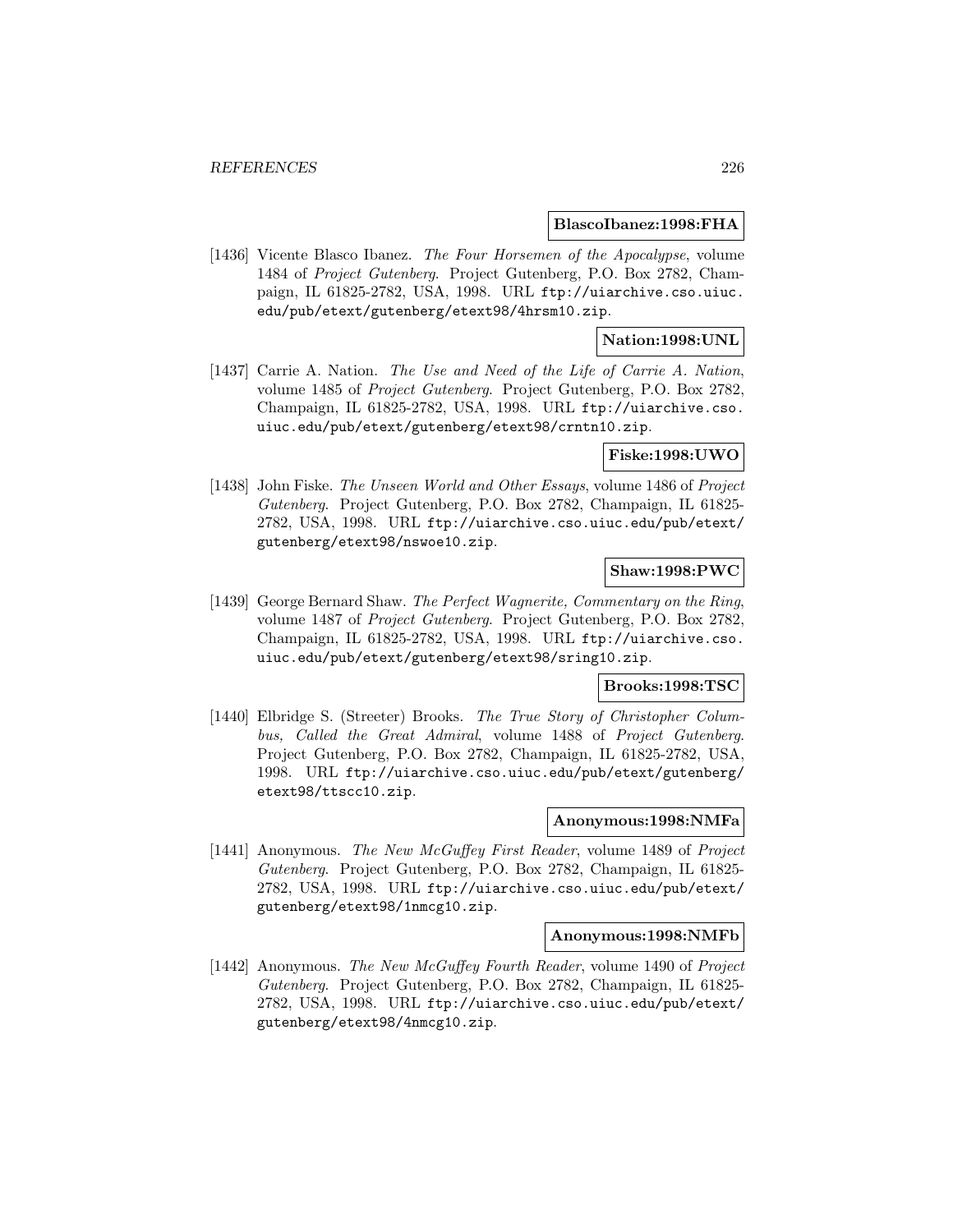### **Lang:1998:LDA**

[1443] Andrew Lang. Letters to Dead Authors, volume 1491 of Project Gutenberg. Project Gutenberg, P.O. Box 2782, Champaign, IL 61825- 2782, USA, 1998. URL ftp://uiarchive.cso.uiuc.edu/pub/etext/ gutenberg/etext98/letda10.zip.

## **Hale:1998:LCC**

[1444] Edward Everett Hale. The Life of Christopher Columbus from his own Letters and Journals, volume 1492 of Project Gutenberg. Project Gutenberg, P.O. Box 2782, Champaign, IL 61825-2782, USA, 1998. URL ftp://uiarchive.cso.uiuc.edu/pub/etext/gutenberg/ etext98/tlocc10.zip.

# **Ginzberg:1998:LJ**

[1445] Louis Ginzberg. The Legends of the Jews, volume 1493–1494 of Project Gutenberg. Project Gutenberg, P.O. Box 2782, Champaign, IL 61825- 2782, USA, 1998. URL ftp://uiarchive.cso.uiuc.edu/pub/etext/ gutenberg/etext98/1lotj10.zip (v1); ftp://uiarchive.cso.uiuc. edu/pub/etext/gutenberg/etext98/2lotj10.zip (v2).

## **Steele:1998:GCM**

[1446] Chester K. Steele. The Golf Course Mystery, volume 1495 of Project Gutenberg. Project Gutenberg, P.O. Box 2782, Champaign, IL 61825- 2782, USA, 1998. URL ftp://uiarchive.cso.uiuc.edu/pub/etext/ gutenberg/etext98/glfms10.zip.

## **Marlowe:1998:MAP**

[1447] Christopher Marlowe. Massacre at Paris, volume 1496 of Project Gutenberg. Project Gutenberg, P.O. Box 2782, Champaign, IL 61825- 2782, USA, 1998. URL ftp://uiarchive.cso.uiuc.edu/pub/etext/ gutenberg/etext98/msprs10.zip.

# **Plato:1998:R**

[1448] Plato. The Republic, volume 1497 of Project Gutenberg. Project Gutenberg, P.O. Box 2782, Champaign, IL 61825-2782, USA, 1998. URL ftp:/ /uiarchive.cso.uiuc.edu/pub/etext/gutenberg/etext98/repub11. zip.

# **Lord:1998:BLH**

[1449] John Lord. Beacon Lights of History, volume 1498–1499 of Project Gutenberg. Project Gutenberg, P.O. Box 2782, Champaign, IL 61825- 2782, USA, 1998. URL ftp://uiarchive.cso.uiuc.edu/pub/etext/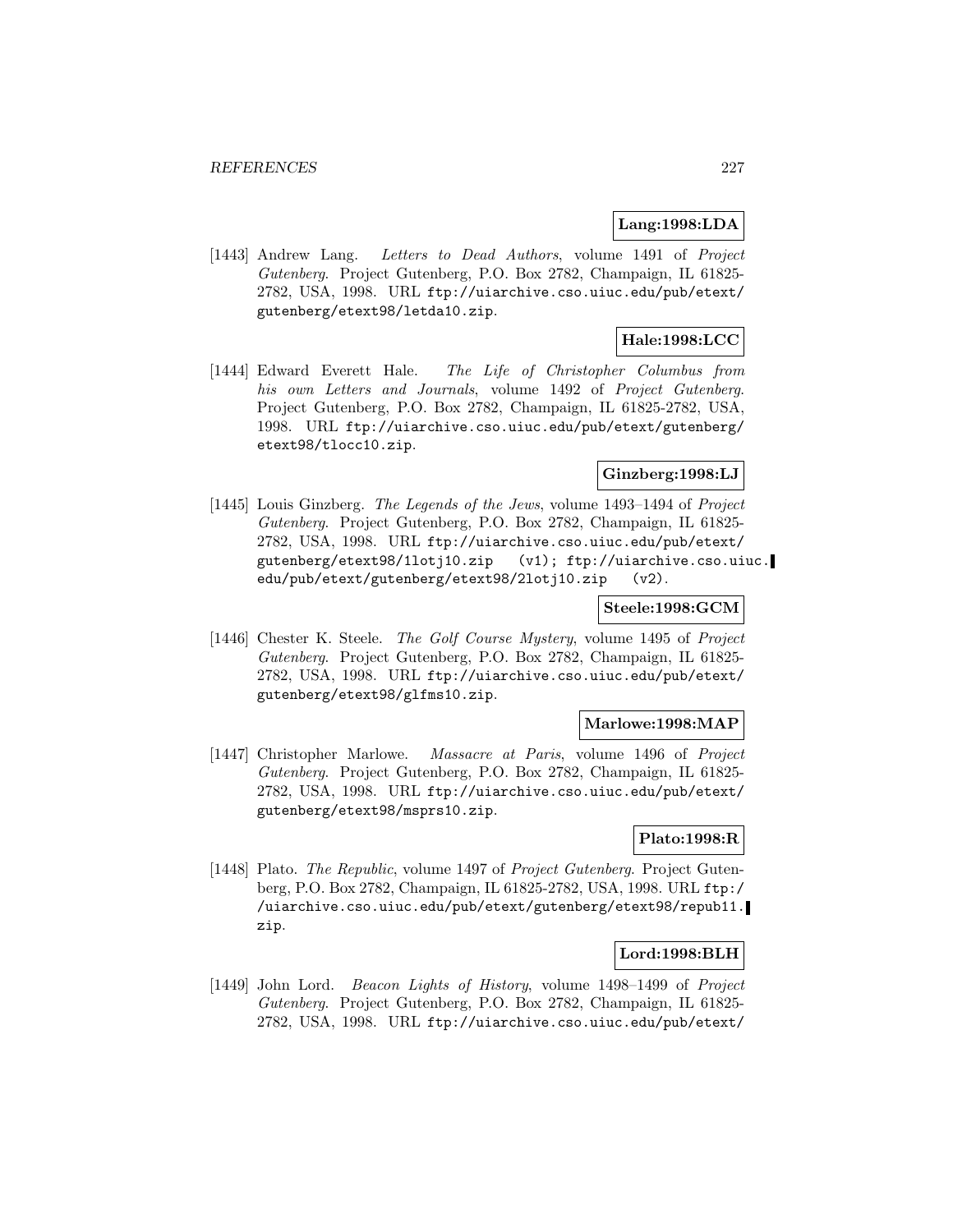gutenberg/etext98/31blh10.zip (v3.1); ftp://uiarchive.cso. uiuc.edu/pub/etext/gutenberg/etext98/32blh10.zip (v3.2).

#### **Shakespeare:1998:KHVa**

[1450] William Shakespeare. King Henry VI, Part 1, volume 1500 of Project Gutenberg. Project Gutenberg, P.O. Box 2782, Champaign, IL 61825- 2782, USA, 1998. URL ftp://uiarchive.cso.uiuc.edu/pub/etext/ gutenberg/etext98/2ws0110.zip.

### **Shakespeare:1998:KHVb**

[1451] William Shakespeare. King Henry VI, Part 2, volume 1501 of Project Gutenberg. Project Gutenberg, P.O. Box 2782, Champaign, IL 61825- 2782, USA, 1998. URL ftp://uiarchive.cso.uiuc.edu/pub/etext/ gutenberg/etext98/2ws0210.zip.

### **Shakespeare:1998:KHVc**

[1452] William Shakespeare. King Henry VI, Part 3, volume 1502 of Project Gutenberg. Project Gutenberg, P.O. Box 2782, Champaign, IL 61825- 2782, USA, 1998. URL ftp://uiarchive.cso.uiuc.edu/pub/etext/ gutenberg/etext98/2ws0310.zip.

# **Shakespeare:1998:KRIa**

[1453] William Shakespeare. King Richard III, volume 1503 of Project Gutenberg. Project Gutenberg, P.O. Box 2782, Champaign, IL 61825- 2782, USA, 1998. URL ftp://uiarchive.cso.uiuc.edu/pub/etext/ gutenberg/etext98/2ws0410.zip.

### **Shakespeare:1998:CE**

[1454] William Shakespeare. The Comedy of Errors, volume 1504 of Project Gutenberg. Project Gutenberg, P.O. Box 2782, Champaign, IL 61825- 2782, USA, 1998. URL ftp://uiarchive.cso.uiuc.edu/pub/etext/ gutenberg/etext98/2ws0610.zip.

## **Shakespeare:1998:RLa**

[1455] William Shakespeare. The Rape of Lucrece, volume 1505 of Project Gutenberg. Project Gutenberg, P.O. Box 2782, Champaign, IL 61825- 2782, USA, 1998. URL ftp://uiarchive.cso.uiuc.edu/pub/etext/ gutenberg/etext98/2ws0810.zip.

# **Shakespeare:1998:RLb**

[1456] William Shakespeare. The Rape of Lucrece, volume 1506 of Project Gutenberg. Project Gutenberg, P.O. Box 2782, Champaign, IL 61825-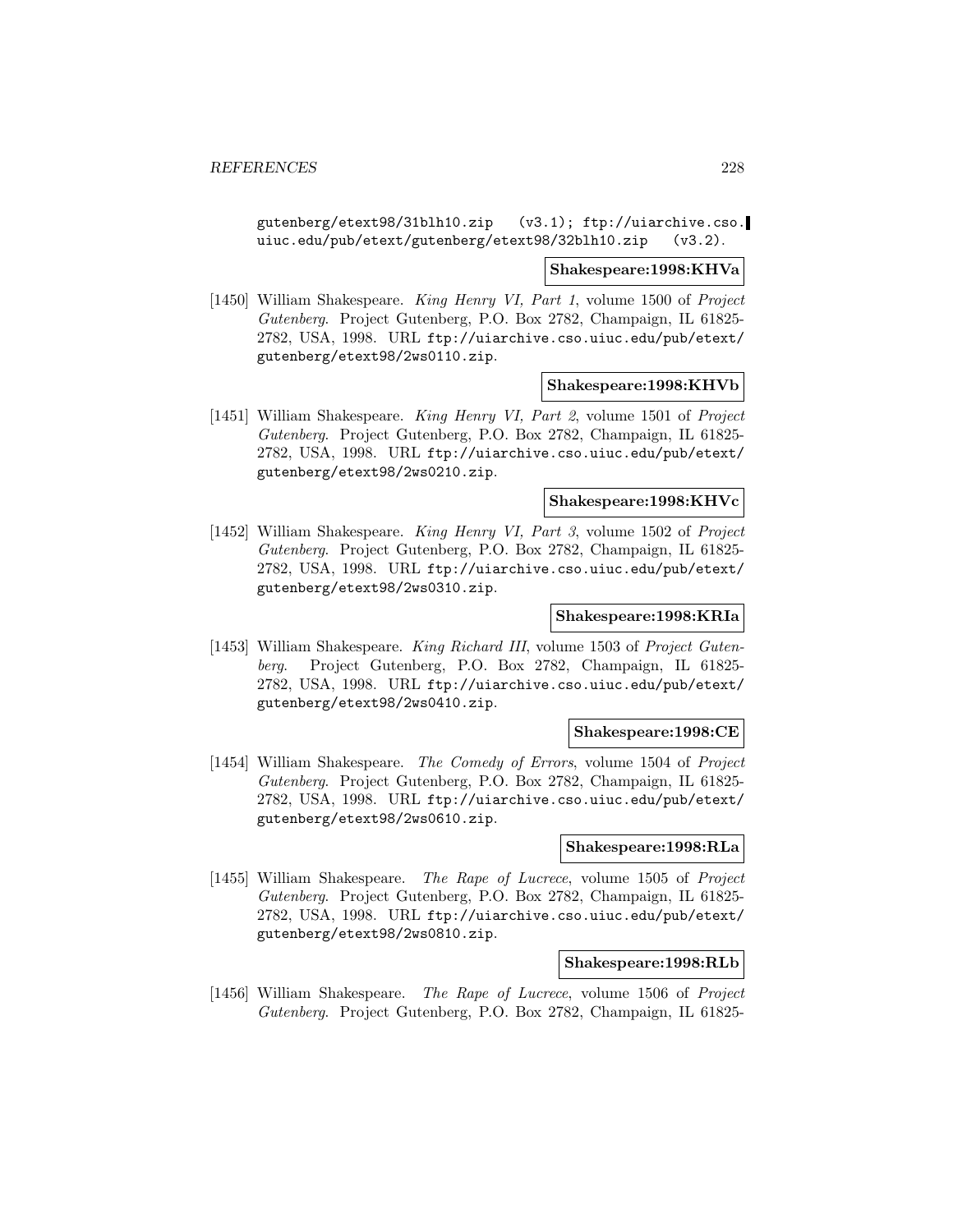2782, USA, 1998. URL ftp://uiarchive.cso.uiuc.edu/pub/etext/ gutenberg/etext98/3ws0810.zip.

### **Shakespeare:1998:TTA**

[1457] William Shakespeare. The Tragedy of Titus Andronicus, volume 1507 of Project Gutenberg. Project Gutenberg, P.O. Box 2782, Champaign, IL 61825-2782, USA, 1998. URL ftp://uiarchive.cso.uiuc.edu/pub/ etext/gutenberg/etext98/2ws0910.zip.

### **Shakespeare:1998:TS**

[1458] William Shakespeare. The Taming of the Shrew, volume 1508 of Project Gutenberg. Project Gutenberg, P.O. Box 2782, Champaign, IL 61825- 2782, USA, 1998. URL ftp://uiarchive.cso.uiuc.edu/pub/etext/ gutenberg/etext98/2ws1010.zip.

## **Shakespeare:1998:TGV**

[1459] William Shakespeare. Two Gentlemen of Verona, volume 1509 of Project Gutenberg. Project Gutenberg, P.O. Box 2782, Champaign, IL 61825- 2782, USA, 1998. URL ftp://uiarchive.cso.uiuc.edu/pub/etext/ gutenberg/etext98/2ws1110.zip.

# **Shakespeare:1998:LLL**

[1460] William Shakespeare. Love's Labour's Lost, volume 1510 of Project Gutenberg. Project Gutenberg, P.O. Box 2782, Champaign, IL 61825- 2782, USA, 1998. URL ftp://uiarchive.cso.uiuc.edu/pub/etext/ gutenberg/etext98/2ws1210.zip.

#### **Shakespeare:1998:KJ**

[1461] William Shakespeare. King John, volume 1511 of Project Gutenberg. Project Gutenberg, P.O. Box 2782, Champaign, IL 61825-2782, USA, 1998. URL ftp://uiarchive.cso.uiuc.edu/pub/etext/gutenberg/ etext98/2ws1410.zip.

## **Shakespeare:1998:KRIb**

[1462] William Shakespeare. King Richard II, volume 1512 of Project Gutenberg. Project Gutenberg, P.O. Box 2782, Champaign, IL 61825-2782, USA, 1998. URL ftp://uiarchive.cso.uiuc.edu/pub/etext/gutenberg/ etext98/2ws1510.zip.

#### **Shakespeare:1998:RJ**

[1463] William Shakespeare. Romeo and Juliet, volume 1513 of Project Gutenberg. Project Gutenberg, P.O. Box 2782, Champaign, IL 61825-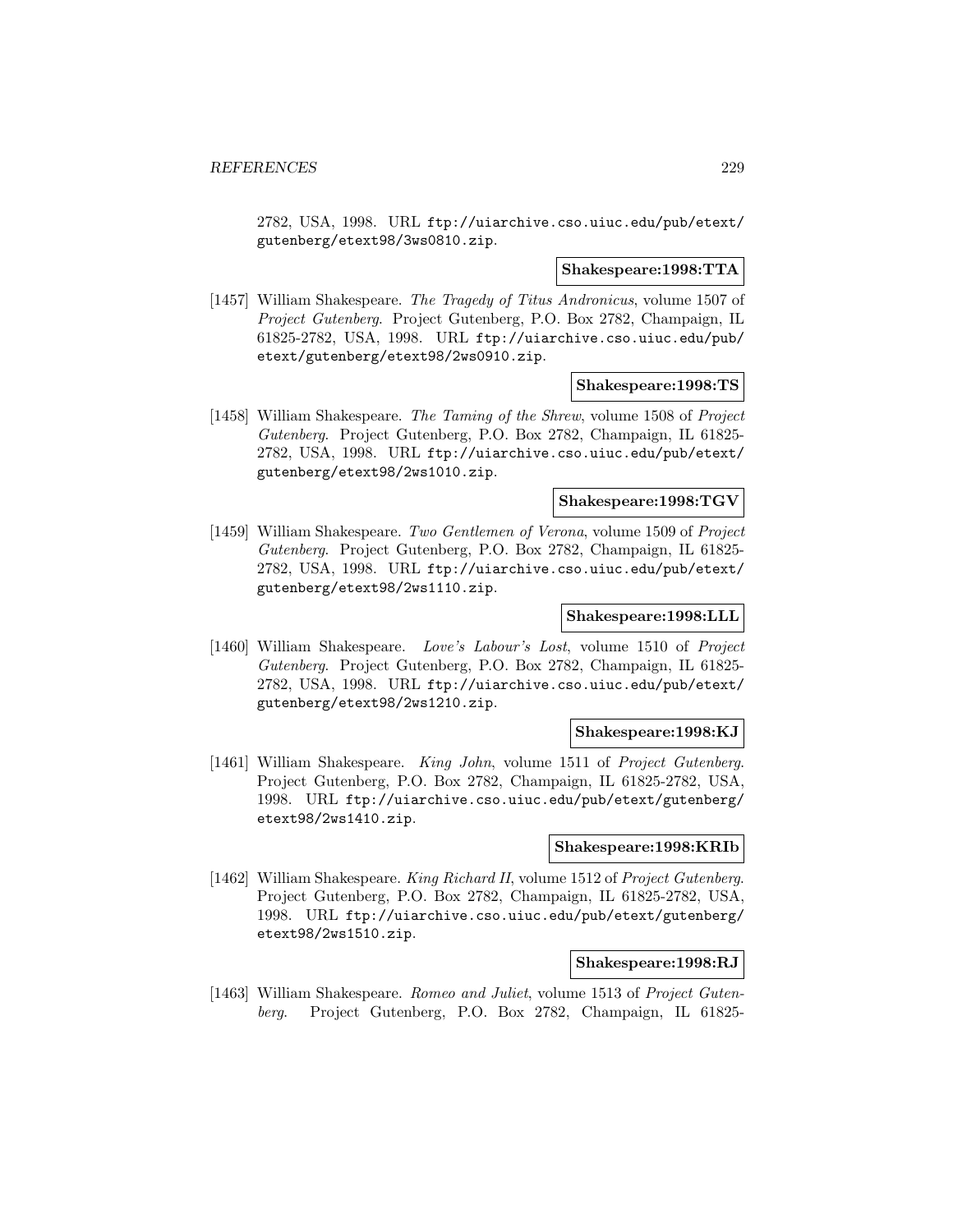2782, USA, 1998. URL ftp://uiarchive.cso.uiuc.edu/pub/etext/ gutenberg/etext98/2ws1610.zip.

#### **Shakespeare:1998:MND**

[1464] William Shakespeare. A Midsummer Night's Dream, volume 1514 of Project Gutenberg. Project Gutenberg, P.O. Box 2782, Champaign, IL 61825-2782, USA, 1998. URL ftp://uiarchive.cso.uiuc.edu/pub/ etext/gutenberg/etext98/2ws1710.zip.

### **Shakespeare:1998:MV**

[1465] William Shakespeare. The Merchant of Venice, volume 1515 of Project Gutenberg. Project Gutenberg, P.O. Box 2782, Champaign, IL 61825- 2782, USA, 1998. URL ftp://uiarchive.cso.uiuc.edu/pub/etext/ gutenberg/etext98/2ws1810.zip.

## **Shakespeare:1998:KHIa**

[1466] William Shakespeare. King Henry IV, Part 1, volume 1516 of Project Gutenberg. Project Gutenberg, P.O. Box 2782, Champaign, IL 61825- 2782, USA, 1998. URL ftp://uiarchive.cso.uiuc.edu/pub/etext/ gutenberg/etext98/2ws1910.zip.

# **Shakespeare:1998:MWW**

[1467] William Shakespeare. The Merry Wives of Windsor, volume 1517 of Project Gutenberg. Project Gutenberg, P.O. Box 2782, Champaign, IL 61825-2782, USA, 1998. URL ftp://uiarchive.cso.uiuc.edu/pub/ etext/gutenberg/etext98/2ws2010.zip.

# **Shakespeare:1998:KHIb**

[1468] William Shakespeare. King Henry IV, Part 2, volume 1518 of Project Gutenberg. Project Gutenberg, P.O. Box 2782, Champaign, IL 61825- 2782, USA, 1998. URL ftp://uiarchive.cso.uiuc.edu/pub/etext/ gutenberg/etext98/2ws2110.zip.

## **Shakespeare:1998:MAAa**

[1469] William Shakespeare. Much Ado About Nothing, volume 1519 of Project Gutenberg. Project Gutenberg, P.O. Box 2782, Champaign, IL 61825- 2782, USA, 1998. URL ftp://uiarchive.cso.uiuc.edu/pub/etext/ gutenberg/etext98/2ws2210.zip.

#### **Shakespeare:1998:MAAb**

[1470] William Shakespeare. Much Ado About Nothing, volume 1520 of Project Gutenberg. Project Gutenberg, P.O. Box 2782, Champaign, IL 61825-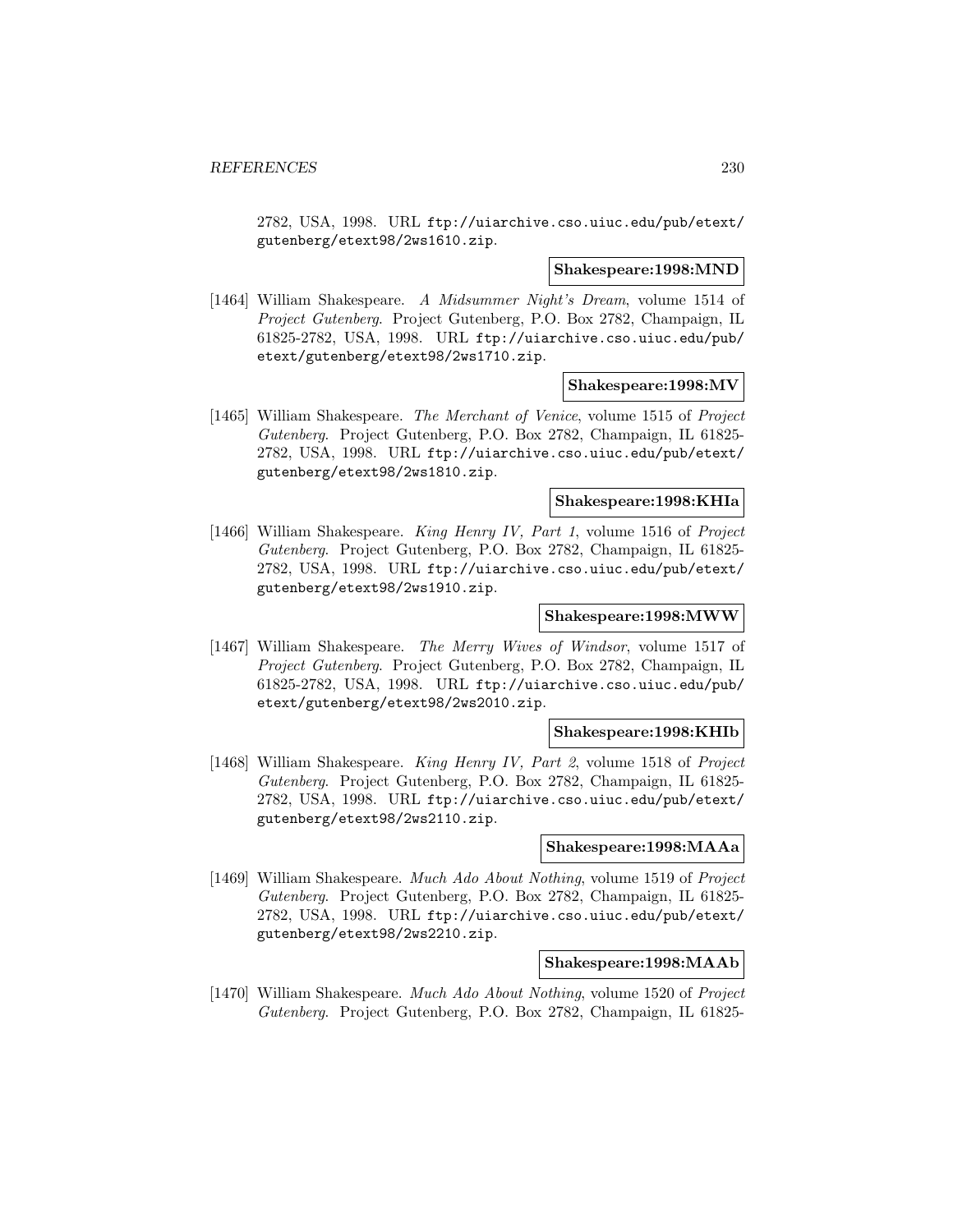2782, USA, 1998. URL ftp://uiarchive.cso.uiuc.edu/pub/etext/ gutenberg/etext98/3ws2210.zip.

#### **Shakespeare:1998:KHVd**

[1471] William Shakespeare. King Henry V, volume 1521 of Project Gutenberg. Project Gutenberg, P.O. Box 2782, Champaign, IL 61825-2782, USA, 1998. URL ftp://uiarchive.cso.uiuc.edu/pub/etext/gutenberg/ etext98/2ws2310.zip.

## **Shakespeare:1998:JC**

[1472] William Shakespeare. Julius Caesar, volume 1522 of Project Gutenberg. Project Gutenberg, P.O. Box 2782, Champaign, IL 61825-2782, USA, 1998. URL ftp://uiarchive.cso.uiuc.edu/pub/etext/gutenberg/ etext98/2ws2410.zip.

# **Shakespeare:1998:YLI**

[1473] William Shakespeare. As You Like It, volume 1523 of Project Gutenberg. Project Gutenberg, P.O. Box 2782, Champaign, IL 61825-2782, USA, 1998. URL ftp://uiarchive.cso.uiuc.edu/pub/etext/gutenberg/ etext98/2ws2510.zip.

# **Shakespeare:1998:H**

[1474] William Shakespeare. Hamlet, volume 1524 of Project Gutenberg. Project Gutenberg, P.O. Box 2782, Champaign, IL 61825-2782, USA, 1998. URL ftp://uiarchive.cso.uiuc.edu/pub/etext/gutenberg/ etext98/2ws2610.zip.

### **Shakespeare:1998:PT**

[1475] William Shakespeare. The Phoenix and the Turtle, volume 1525 of Project Gutenberg. Project Gutenberg, P.O. Box 2782, Champaign, IL 61825- 2782, USA, 1998. URL ftp://uiarchive.cso.uiuc.edu/pub/etext/ gutenberg/etext98/2ws2710.zip.

## **Shakespeare:1998:TNa**

[1476] William Shakespeare. Twelfth Night, volume 1526 of Project Gutenberg. Project Gutenberg, P.O. Box 2782, Champaign, IL 61825-2782, USA, 1998. URL ftp://uiarchive.cso.uiuc.edu/pub/etext/gutenberg/ etext98/2ws2810.zip.

# **Shakespeare:1998:TNb**

[1477] William Shakespeare. Twelfth Night, volume 1527 of Project Gutenberg. Project Gutenberg, P.O. Box 2782, Champaign, IL 61825-2782, USA,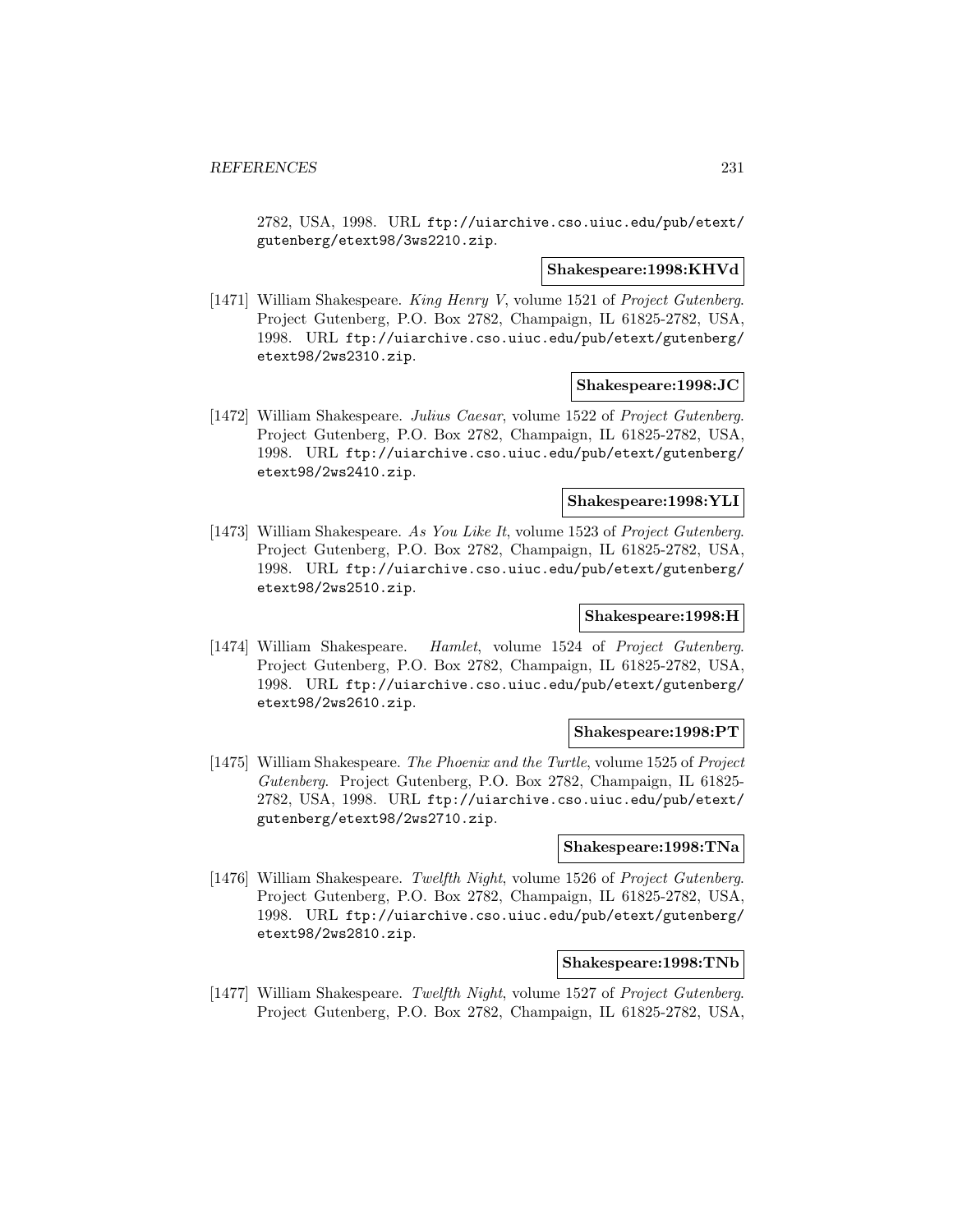1998. URL ftp://uiarchive.cso.uiuc.edu/pub/etext/gutenberg/ etext98/3ws2810.zip.

#### **Shakespeare:1998:TC**

[1478] William Shakespeare. Troilus and Cressida, volume 1528 of Project Gutenberg. Project Gutenberg, P.O. Box 2782, Champaign, IL 61825- 2782, USA, 1998. URL ftp://uiarchive.cso.uiuc.edu/pub/etext/ gutenberg/etext98/2ws2910.zip.

## **Shakespeare:1998:AWE**

[1479] William Shakespeare. All's Well That Ends Well, volume 1529 of Project Gutenberg. Project Gutenberg, P.O. Box 2782, Champaign, IL 61825- 2782, USA, 1998. URL ftp://uiarchive.cso.uiuc.edu/pub/etext/ gutenberg/etext98/2ws3010.zip.

## **Shakespeare:1998:MM**

[1480] William Shakespeare. Measure for Measure, volume 1530 of Project Gutenberg. Project Gutenberg, P.O. Box 2782, Champaign, IL 61825- 2782, USA, 1998. URL ftp://uiarchive.cso.uiuc.edu/pub/etext/ gutenberg/etext98/2ws3110.zip.

# **Shakespeare:1998:O**

[1481] William Shakespeare. Othello, volume 1531 of Project Gutenberg. Project Gutenberg, P.O. Box 2782, Champaign, IL 61825-2782, USA, 1998. URL ftp://uiarchive.cso.uiuc.edu/pub/etext/gutenberg/ etext98/2ws3210.zip.

### **Shakespeare:1998:KL**

[1482] William Shakespeare. King Lear, volume 1532 of Project Gutenberg. Project Gutenberg, P.O. Box 2782, Champaign, IL 61825-2782, USA, 1998. URL ftp://uiarchive.cso.uiuc.edu/pub/etext/gutenberg/ etext98/2ws3310.zip.

## **Shakespeare:1998:M**

[1483] William Shakespeare. Macbeth, volume 1533 of Project Gutenberg. Project Gutenberg, P.O. Box 2782, Champaign, IL 61825-2782, USA, 1998. URL ftp://uiarchive.cso.uiuc.edu/pub/etext/gutenberg/ etext98/2ws3410.zip.

#### **Shakespeare:1998:AC**

[1484] William Shakespeare. Antony and Cleopatra, volume 1534 of Project Gutenberg. Project Gutenberg, P.O. Box 2782, Champaign, IL 61825-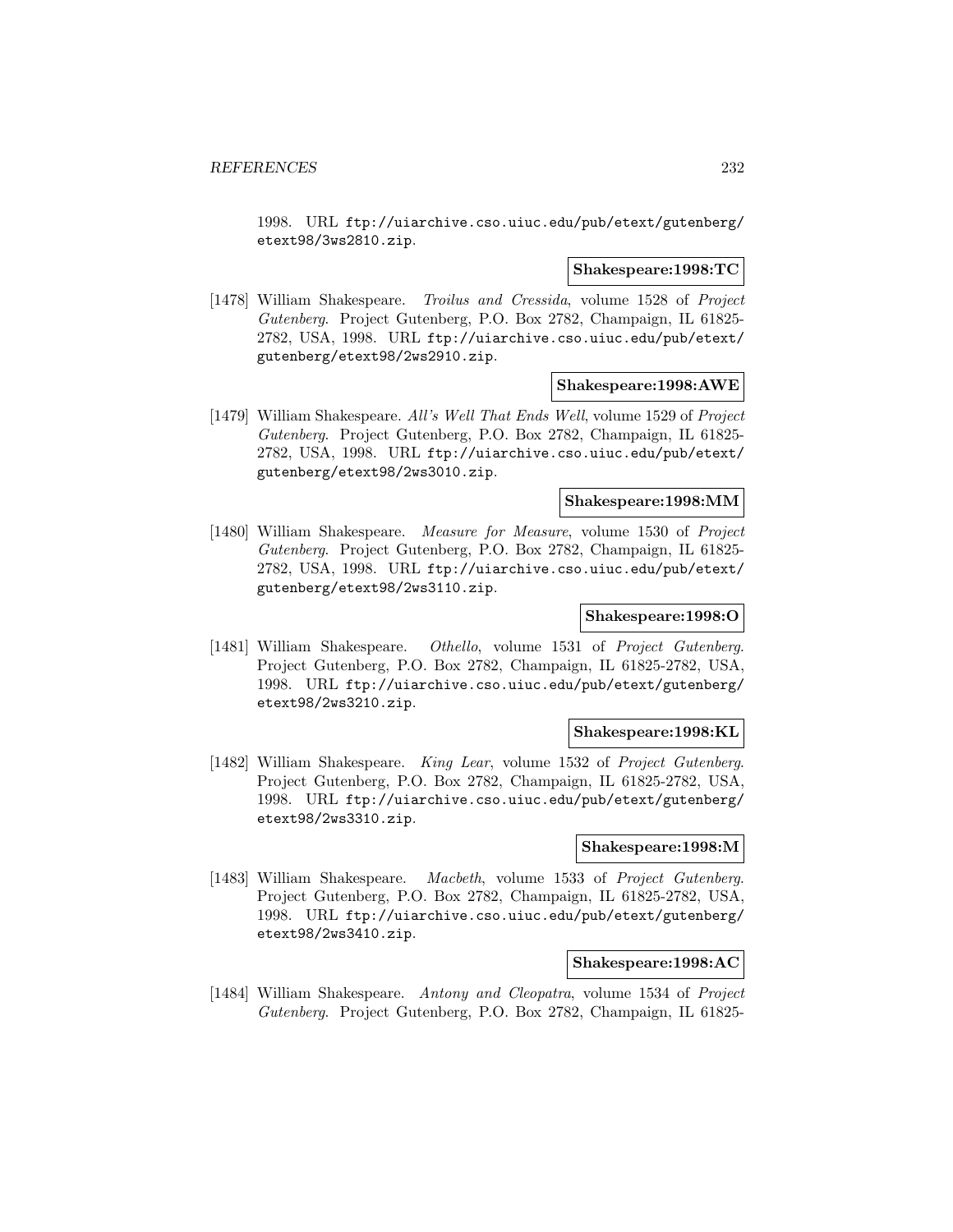2782, USA, 1998. URL ftp://uiarchive.cso.uiuc.edu/pub/etext/ gutenberg/etext98/2ws3510.zip.

### **Shakespeare:1998:Ca**

[1485] William Shakespeare. *Coriolanus*, volume 1535 of *Project Gutenberg*. Project Gutenberg, P.O. Box 2782, Champaign, IL 61825-2782, USA, 1998. URL ftp://uiarchive.cso.uiuc.edu/pub/etext/gutenberg/ etext98/2ws3610.zip.

## **Shakespeare:1998:TA**

[1486] William Shakespeare. Timon of Athens, volume 1536 of Project Gutenberg. Project Gutenberg, P.O. Box 2782, Champaign, IL 61825- 2782, USA, 1998. URL ftp://uiarchive.cso.uiuc.edu/pub/etext/ gutenberg/etext98/2ws3710.zip.

## **Shakespeare:1998:P**

[1487] William Shakespeare. Pericles, volume 1537 of Project Gutenberg. Project Gutenberg, P.O. Box 2782, Champaign, IL 61825-2782, USA, 1998. URL ftp://uiarchive.cso.uiuc.edu/pub/etext/gutenberg/ etext98/2ws3810.zip.

# **Shakespeare:1998:Cb**

[1488] William Shakespeare. Cymbeline, volume 1538 of Project Gutenberg. Project Gutenberg, P.O. Box 2782, Champaign, IL 61825-2782, USA, 1998. URL ftp://uiarchive.cso.uiuc.edu/pub/etext/gutenberg/ etext98/2ws3910.zip.

### **Shakespeare:1998:WT**

[1489] William Shakespeare. The Winter's Tale, volume 1539 of Project Gutenberg. Project Gutenberg, P.O. Box 2782, Champaign, IL 61825- 2782, USA, 1998. URL ftp://uiarchive.cso.uiuc.edu/pub/etext/ gutenberg/etext98/2ws4010.zip.

## **Shakespeare:1998:T**

[1490] William Shakespeare. The Tempest, volume 1540 of Project Gutenberg. Project Gutenberg, P.O. Box 2782, Champaign, IL 61825-2782, USA, 1998. URL ftp://uiarchive.cso.uiuc.edu/pub/etext/gutenberg/ etext98/2ws4110.zip.

# **Shakespeare:1998:KHVe**

[1491] William Shakespeare. King Henry VIII, volume 1541 of Project Gutenberg. Project Gutenberg, P.O. Box 2782, Champaign, IL 61825-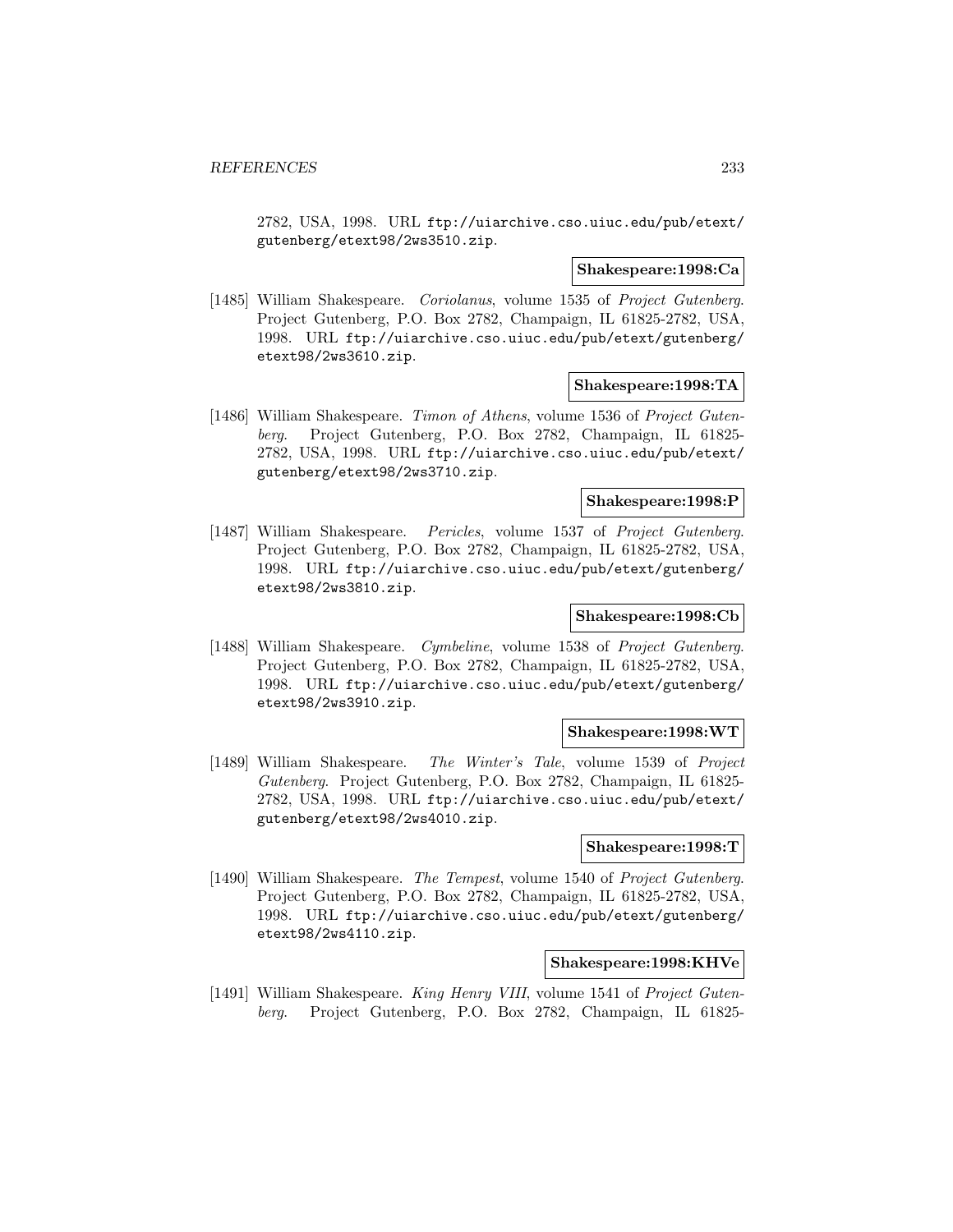2782, USA, 1998. URL ftp://uiarchive.cso.uiuc.edu/pub/etext/ gutenberg/etext98/2ws4310.zip.

#### **Shakespeare:1998:TNK**

[1492] William Shakespeare. The Two Noble Kinsmen, Shakespeare Apocrypha, volume 1542 of Project Gutenberg. Project Gutenberg, P.O. Box 2782, Champaign, IL 61825-2782, USA, 1998. URL ftp://uiarchive.cso. uiuc.edu/pub/etext/gutenberg/etext98/2ws4310.zip.

### **Shakespeare:1998:LC**

[1493] William Shakespeare. A Lover's Complaint, volume 1543 of Project Gutenberg. Project Gutenberg, P.O. Box 2782, Champaign, IL 61825- 2782, USA, 1998. URL ftp://uiarchive.cso.uiuc.edu/pub/etext/ gutenberg/etext98/2ws4410.zip.

## **Shakespeare:1998:PPa**

[1494] William Shakespeare. The Passionate Pilgrim, volume 1544 of Project Gutenberg. Project Gutenberg, P.O. Box 2782, Champaign, IL 61825- 2782, USA, 1998. URL ftp://uiarchive.cso.uiuc.edu/pub/etext/ gutenberg/etext98/2ws4510.zip.

# **Shakespeare:1998:PPb**

[1495] William Shakespeare. The Passionate Pilgrim, volume 1545 of Project Gutenberg. Project Gutenberg, P.O. Box 2782, Champaign, IL 61825- 2782, USA, 1998. URL ftp://uiarchive.cso.uiuc.edu/pub/etext/ gutenberg/etext98/3ws4510.zip.

#### **Shakespeare:1998:S**

[1496] William Shakespeare. Sonnets, volume 1546 of Project Gutenberg. Project Gutenberg, P.O. Box 2782, Champaign, IL 61825-2782, USA, 1998. URL ftp://uiarchive.cso.uiuc.edu/pub/etext/gutenberg/ etext98/1ws4610.zip.

## **Shakespeare:1998:STM**

[1497] William Shakespeare. Sir Thomas More, Shakespeare Apocrypha, volume 1547 of Project Gutenberg. Project Gutenberg, P.O. Box 2782, Champaign, IL 61825-2782, USA, 1998. URL ftp://uiarchive.cso.uiuc. edu/pub/etext/gutenberg/etext98/1ws4710.zip.

#### **Shakespeare:1998:L**

[1498] William Shakespeare. Locrine, volume 1548 of Project Gutenberg. Project Gutenberg, P.O. Box 2782, Champaign, IL 61825-2782, USA,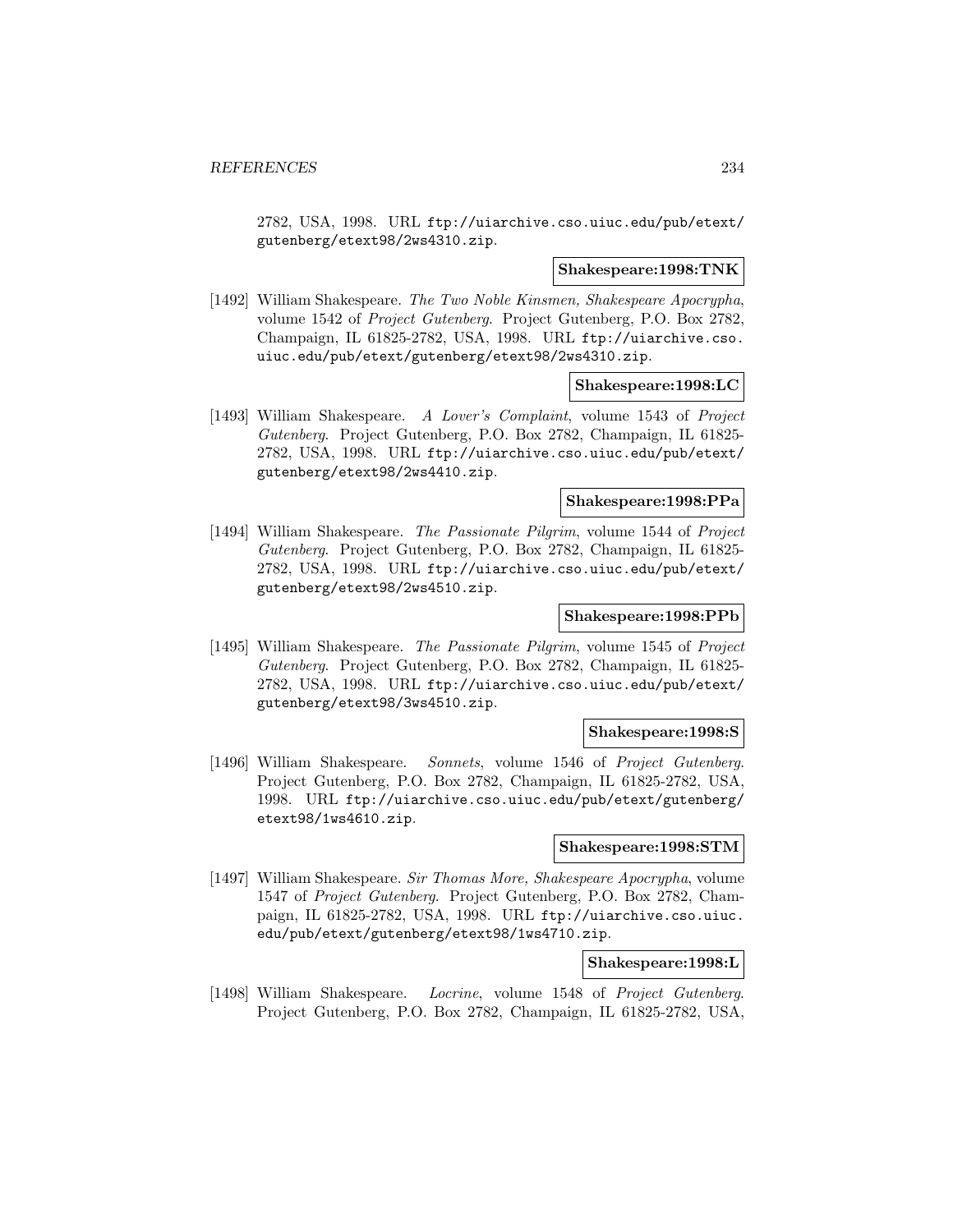1998. URL ftp://uiarchive.cso.uiuc.edu/pub/etext/gutenberg/ etext98/1ws4810.zip.

# **Luther:1998:CG**

[1499] Martin Luther. Commentary on Galatians, volume 1549 of Project Gutenberg. Project Gutenberg, P.O. Box 2782, Champaign, IL 61825- 2782, USA, 1998. URL ftp://uiarchive.cso.uiuc.edu/pub/etext/ gutenberg/etext98/mlglt10.zip.

## **Burnett:1998:LQ**

[1500] Frances Hodgson Burnett. A Lady of Quality, volume 1550 of Project Gutenberg. Project Gutenberg, P.O. Box 2782, Champaign, IL 61825- 2782, USA, 1998. URL ftp://uiarchive.cso.uiuc.edu/pub/etext/ gutenberg/etext98/ladyq10.zip.

# **Wiggin:1998:CC**

[1501] Kate Douglas Smith Wiggin. A Cathedral Courtship, volume 1551 of Project Gutenberg. Project Gutenberg, P.O. Box 2782, Champaign, IL 61825-2782, USA, 1998. URL ftp://uiarchive.cso.uiuc.edu/pub/ etext/gutenberg/etext98/cthrc10.zip.

## **Hawthorne:1998:MIS**

[1502] Julian Hawthorne. The Most Interesting Stories of All Nations, volume 1552 of Project Gutenberg. Project Gutenberg, P.O. Box 2782, Champaign, IL 61825-2782, USA, 1998. URL ftp://uiarchive.cso.uiuc. edu/pub/etext/gutenberg/etext98/misan10.zip.

## **Balzac:1998:HM**

[1503] Honoré de Balzac. The Hidden Masterpiece, volume 1553 of Project Gutenberg. Project Gutenberg, P.O. Box 2782, Champaign, IL 61825- 2782, USA, 1998. URL ftp://uiarchive.cso.uiuc.edu/pub/etext/ gutenberg/etext98/hmstp10.zip.

# **Balzac:1998:Ab**

[1504] Honoré de Balzac. Adieu, volume 1554 of Project Gutenberg. Project Gutenberg, P.O. Box 2782, Champaign, IL 61825-2782, USA, 1998. URL ftp://uiarchive.cso.uiuc.edu/pub/etext/gutenberg/ etext98/adieu10.zip.

## **Balzac:1998:PD**

[1505] Honoré de Balzac. A Passion in the Desert, volume 1555 of Project Gutenberg. Project Gutenberg, P.O. Box 2782, Champaign, IL 61825-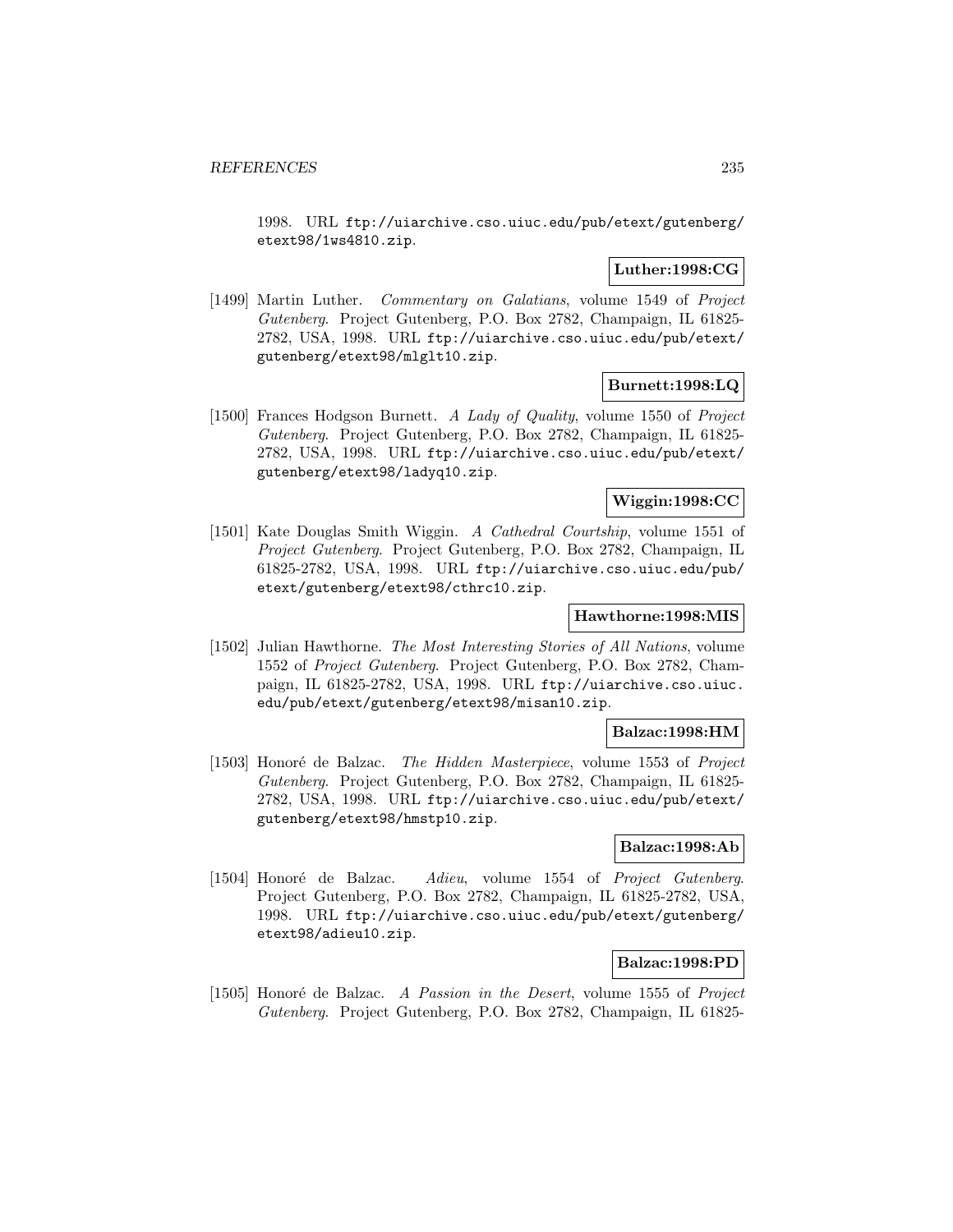2782, USA, 1998. URL ftp://uiarchive.cso.uiuc.edu/pub/etext/ gutenberg/etext98/apitd10.zip.

## **Balzac:1998:MCb**

[1506] Honoré de Balzac. *The Marriage Contract*, volume 1556 of *Project* Gutenberg. Project Gutenberg, P.O. Box 2782, Champaign, IL 61825- 2782, USA, 1998. URL ftp://uiarchive.cso.uiuc.edu/pub/etext/ gutenberg/etext98/mrgct10.zip.

# **Pyle:1998:MI**

[1507] Ernie Howard Pyle. Men of Iron, volume 1557 of Project Gutenberg. Project Gutenberg, P.O. Box 2782, Champaign, IL 61825-2782, USA, 1998. URL ftp://uiarchive.cso.uiuc.edu/pub/etext/gutenberg/ etext98/femen10.zip.

## **Sinclair:1998:PRE**

[1508] Upton Sinclair. The Profits of Religion: An Essay in Economic Interpretation, volume 1558 of Project Gutenberg. Project Gutenberg, P.O. Box 2782, Champaign, IL 61825-2782, USA, 1998. URL ftp://uiarchive. cso.uiuc.edu/pub/etext/gutenberg/etext98/prfrl10.zip.

# **Morris:1998:SFC**

[1509] Charles Morris. The San Francisco Calamity by Earthquake and Fire, volume 1560 of Project Gutenberg. Project Gutenberg, P.O. Box 2782, Champaign, IL 61825-2782, USA, 1998. URL ftp://uiarchive.cso. uiuc.edu/pub/etext/gutenberg/etext98/sfclm10.zip.

### **Carpenter:1998:PCC**

[1510] Edward Carpenter. Pagan and Christian Creeds: Their Origin and Meaning, volume 1561 of Project Gutenberg. Project Gutenberg, P.O. Box 2782, Champaign, IL 61825-2782, USA, 1998. URL ftp:// uiarchive.cso.uiuc.edu/pub/etext/gutenberg/etext98/pchrc10. zip.

# **Dyke:1998:LRB**

[1511] Henry van Dyke. Little Rivers: a book of essays in profitable idleness, volume 1562 of Project Gutenberg. Project Gutenberg, P.O. Box 2782, Champaign, IL 61825-2782, USA, 1998. URL ftp://uiarchive.cso. uiuc.edu/pub/etext/gutenberg/etext98/ltrvs10.zip.

# **LeBlanc:1998:CS**

[1512] Maurice LeBlanc. The Crystal Stopper, volume 1563 of Project Gutenberg. Project Gutenberg, P.O. Box 2782, Champaign, IL 61825-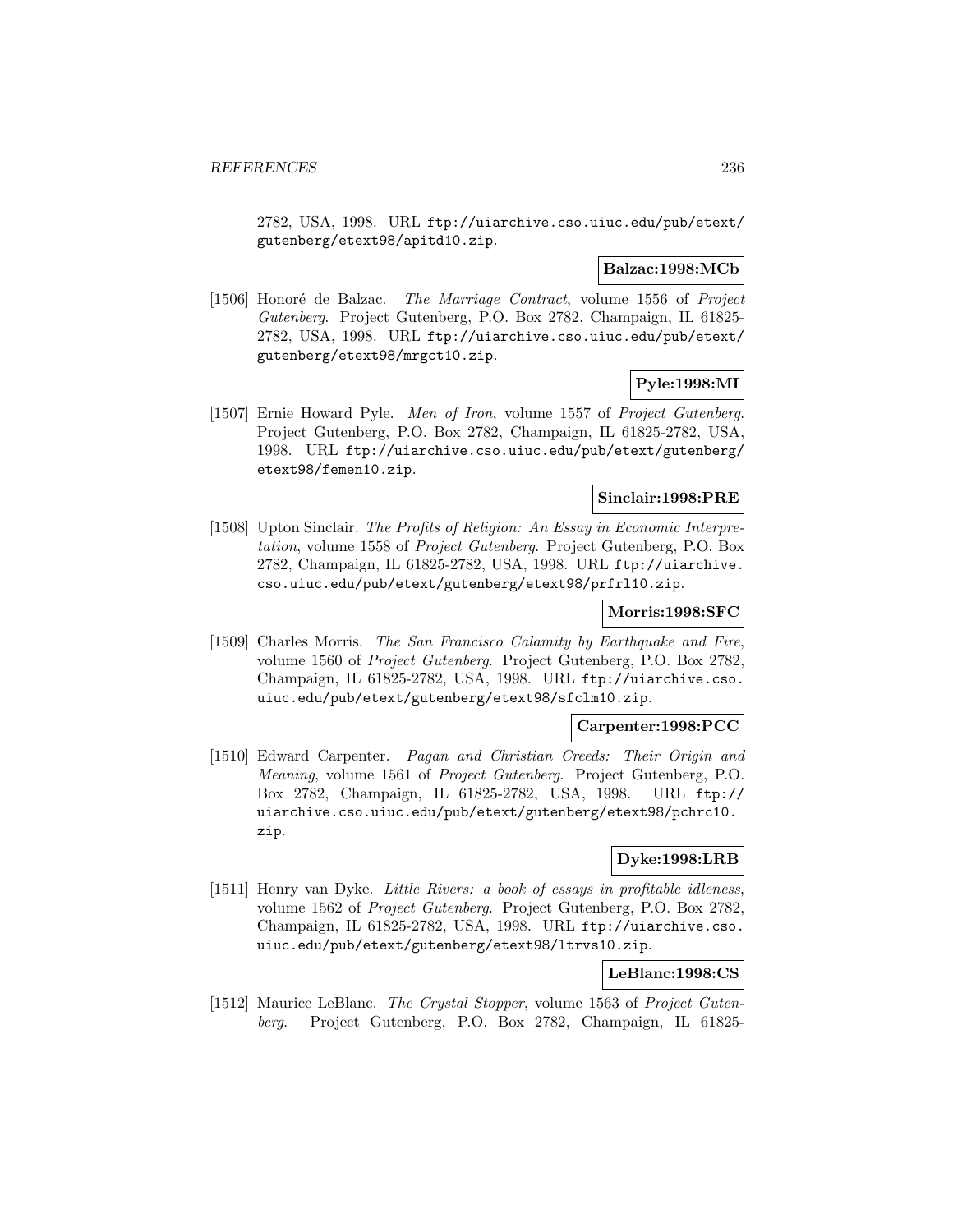2782, USA, 1998. URL ftp://uiarchive.cso.uiuc.edu/pub/etext/ gutenberg/etext98/cstpr10.zip.

## **Boswell:1998:BLJ**

[1513] James Boswell. Boswell's Life of Johnson, volume 1564 of Project Gutenberg. Project Gutenberg, P.O. Box 2782, Champaign, IL 61825- 2782, USA, 1998. URL ftp://uiarchive.cso.uiuc.edu/pub/etext/ gutenberg/etext98/ljnsn10.zip.

## **Lytton:1998:LDP**

[1514] Edward Bulwer Lytton Lytton, Baron. The Last Days of Pompeii, volume 1565 of Project Gutenberg. Project Gutenberg, P.O. Box 2782, Champaign, IL 61825-2782, USA, 1998. URL ftp://uiarchive.cso. uiuc.edu/pub/etext/gutenberg/etext98/tldop10.zip.

## **Osler:1998:EMM**

[1515] William Osler. The Evolution of Modern Medicine, volume 1566 of Project Gutenberg. Project Gutenberg, P.O. Box 2782, Champaign, IL 61825-2782, USA, 1998. URL ftp://uiarchive.cso.uiuc.edu/pub/ etext/gutenberg/etext98/teomm10.zip.

# **Eliot:1998:P**

[1516] T. S. (Thomas Stearns) Eliot. Poems, volume 1567 of Project Gutenberg. Project Gutenberg, P.O. Box 2782, Champaign, IL 61825-2782, USA, 1998. URL ftp://uiarchive.cso.uiuc.edu/pub/etext/gutenberg/ etext98/tsepm10.zip.

## **Henley:1998:P**

[1517] William Ernest Henley. Poems, volume 1568 of Project Gutenberg. Project Gutenberg, P.O. Box 2782, Champaign, IL 61825-2782, USA, 1998. URL ftp://uiarchive.cso.uiuc.edu/pub/etext/gutenberg/ etext98/pmweh10.zip.

## **Balzac:1998:LV**

[1518] Honoré de Balzac. The Lily of the Valley, volume 1569 of Project Gutenberg. Project Gutenberg, P.O. Box 2782, Champaign, IL 61825- 2782, USA, 1998. URL ftp://uiarchive.cso.uiuc.edu/pub/etext/ gutenberg/etext98/tlotv10.zip.

## **Dumont:1998:PC**

[1519] Theron Q. Dumont. The Power of Concentration, volume 1570 of Project Gutenberg. Project Gutenberg, P.O. Box 2782, Champaign, IL 61825-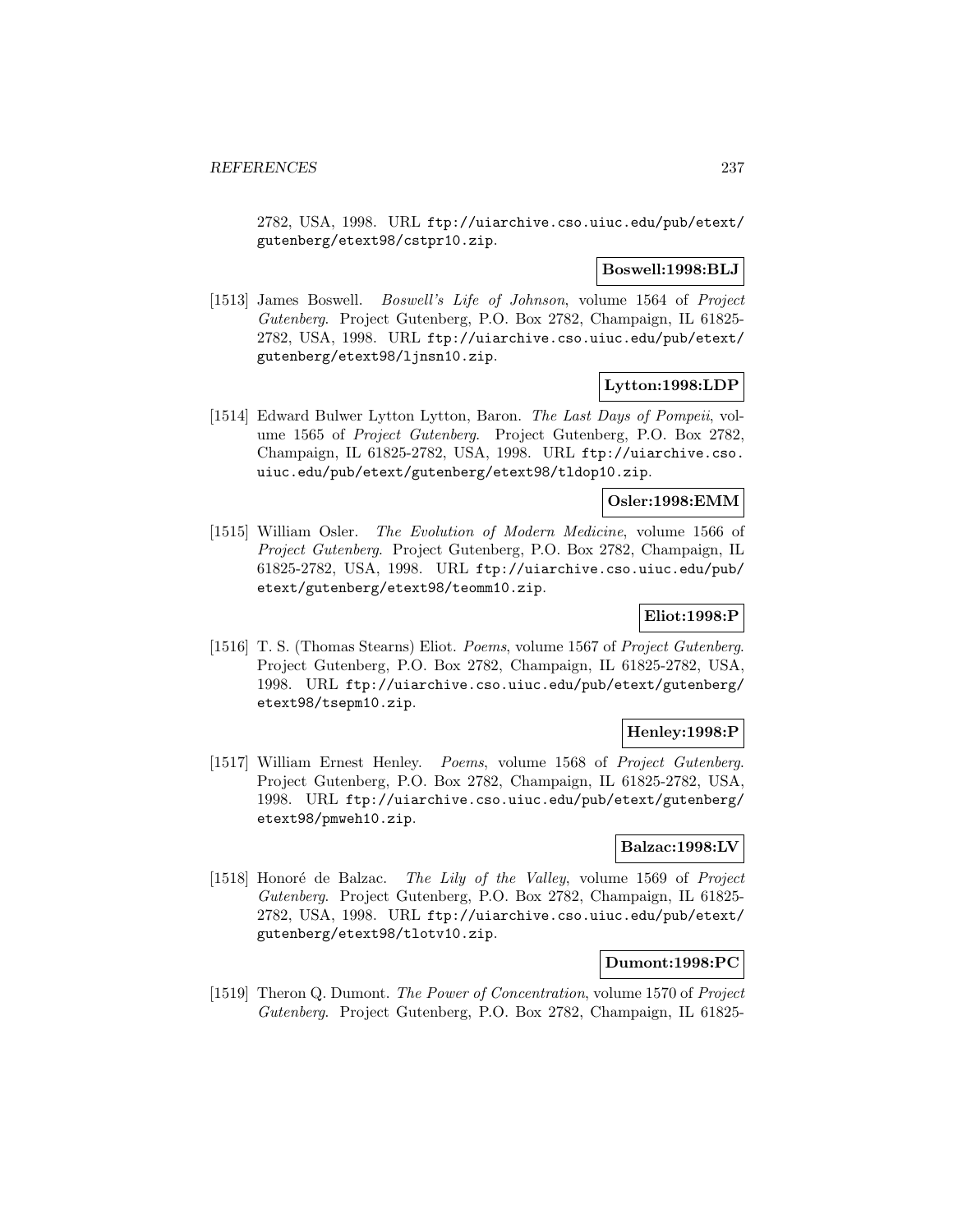2782, USA, 1998. URL ftp://uiarchive.cso.uiuc.edu/pub/etext/ gutenberg/etext98/prcon10.zip.

# **Plato:1998:Ca**

[1520] Plato. Critias, volume 1571 of Project Gutenberg. Project Gutenberg, P.O. Box 2782, Champaign, IL 61825-2782, USA, 1998. URL ftp:// uiarchive.cso.uiuc.edu/pub/etext/gutenberg/etext98/criti10. zip.

## **Plato:1998:T**

[1521] Plato. Timaeus, volume 1572 of Project Gutenberg. Project Gutenberg, P.O. Box 2782, Champaign, IL 61825-2782, USA, 1998. URL ftp:// uiarchive.cso.uiuc.edu/pub/etext/gutenberg/etext98/tmeus10. zip.

## **Alger:1998:FCF**

[1522] Horatio Alger. Frank's Campaign or the Farm and the Camp, volume 1573 of Project Gutenberg. Project Gutenberg, P.O. Box 2782, Champaign, IL 61825-2782, USA, 1998. URL ftp://uiarchive.cso.uiuc. edu/pub/etext/gutenberg/etext98/frcmp10.zip.

# **Brooks:1998:HG**

[1523] Elbridge S. (Streeter) Brooks. Historic Girls, volume 1574 of Project Gutenberg. Project Gutenberg, P.O. Box 2782, Champaign, IL 61825- 2782, USA, 1998. URL ftp://uiarchive.cso.uiuc.edu/pub/etext/ gutenberg/etext98/hgrls10.zip.

## **Myerson:1998:FP**

[1524] Abraham Myerson. The Foundations of Personality, volume 1575 of Project Gutenberg. Project Gutenberg, P.O. Box 2782, Champaign, IL 61825-2782, USA, 1998. URL ftp://uiarchive.cso.uiuc.edu/pub/ etext/gutenberg/etext98/prsty10.zip.

## **Benton:1998:LPB**

[1525] Joel Benton. The Life of Phineas T. Barnum, volume 1576 of Project Gutenberg. Project Gutenberg, P.O. Box 2782, Champaign, IL 61825- 2782, USA, 1998. URL ftp://uiarchive.cso.uiuc.edu/pub/etext/ gutenberg/etext98/ptbnm10.zip.

# **Phillpotts:1998:GR**

[1526] Eden Phillpotts. The Grey Room, volume 1577 of Project Gutenberg. Project Gutenberg, P.O. Box 2782, Champaign, IL 61825-2782, USA,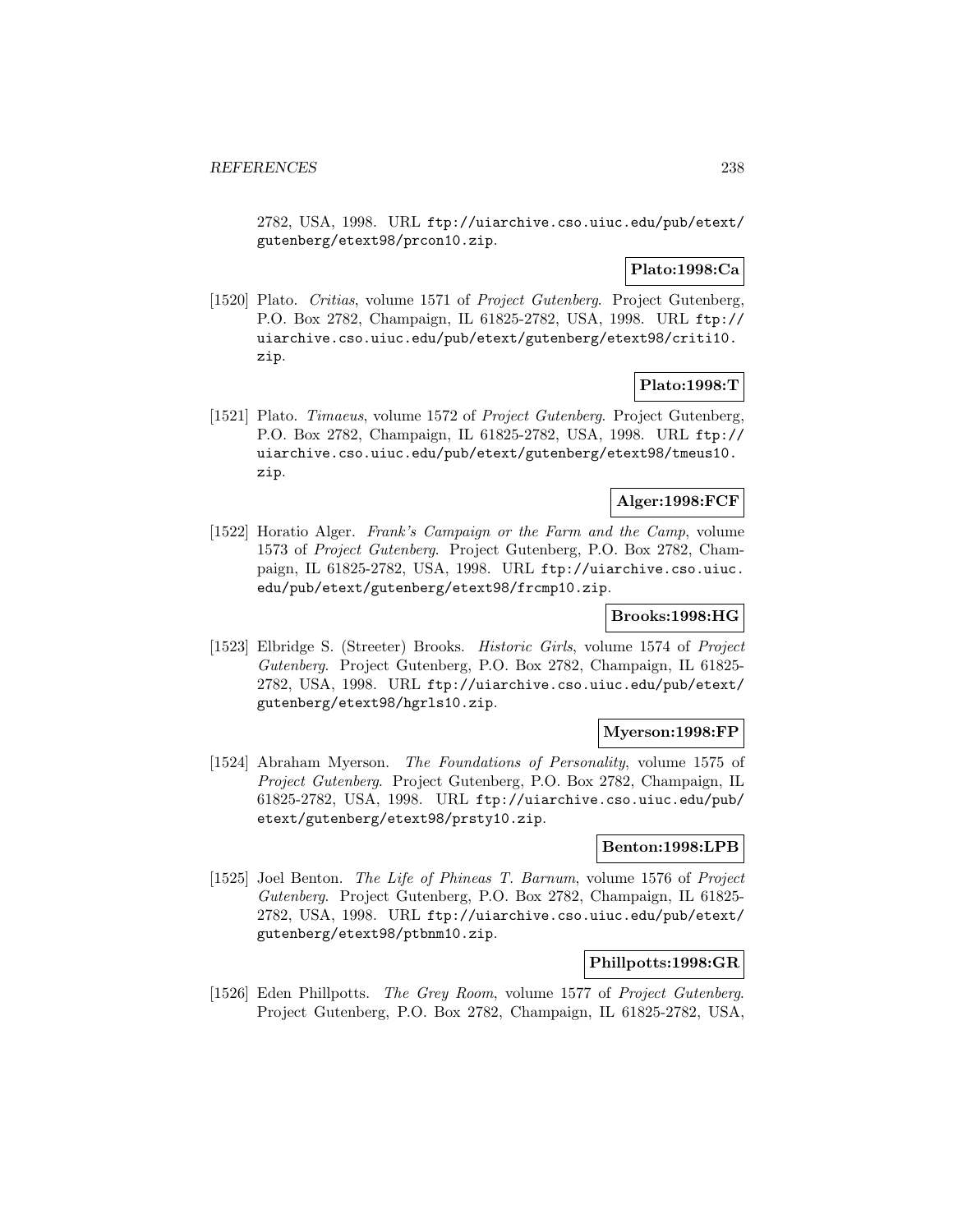1998. URL ftp://uiarchive.cso.uiuc.edu/pub/etext/gutenberg/ etext98/gryrm10.zip.

# **Lang:1998:AN**

[1527] Andrew Lang. Aucassin and Nicolete, volume 1578 of Project Gutenberg. Project Gutenberg, P.O. Box 2782, Champaign, IL 61825-2782, USA, 1998. URL ftp://uiarchive.cso.uiuc.edu/pub/etext/gutenberg/ etext98/aucnc10.zip.

# **Plato:1998:La**

[1528] Plato. Lysis, volume 1579 of Project Gutenberg. Project Gutenberg, P.O. Box 2782, Champaign, IL 61825-2782, USA, 1998. URL ftp:// uiarchive.cso.uiuc.edu/pub/etext/gutenberg/etext98/lysis10. zip.

## **Plato:1998:Cb**

[1529] Plato. Charmides, volume 1580 of Project Gutenberg. Project Gutenberg, P.O. Box 2782, Champaign, IL 61825-2782, USA, 1998. URL ftp:// uiarchive.cso.uiuc.edu/pub/etext/gutenberg/etext98/chmds10. zip.

# **Anonymous:1998:HBDa**

[1530] Anonymous. Holy Bible, Douay Rheims Version, Both Testaments, volume 1581 of Project Gutenberg. Project Gutenberg, P.O. Box 2782, Champaign, IL 61825-2782, USA, 1998. URL ftp://uiarchive.cso. uiuc.edu/pub/etext/gutenberg/etext98/0drvb10.zip.

## **Anonymous:1998:HBDb**

[1531] Anonymous. The Holy Bible, Douay Rheims Version, New Testament, volume 1582 of Project Gutenberg. Project Gutenberg, P.O. Box 2782, Champaign, IL 61825-2782, USA, 1998. URL ftp://uiarchive.cso. uiuc.edu/pub/etext/gutenberg/etext98/3drvb10.zip.

## **Henry:1998:O**

[1532] O. Henry. *Options*, volume 1583 of *Project Gutenberg*. Project Gutenberg, P.O. Box 2782, Champaign, IL 61825-2782, USA, 1998. URL ftp:/ /uiarchive.cso.uiuc.edu/pub/etext/gutenberg/etext98/optns10. zip.

## **Plato:1998:Lb**

[1533] Plato. *Laches*, volume 1584 of *Project Gutenberg*. Project Gutenberg, P.O. Box 2782, Champaign, IL 61825-2782, USA, 1998. URL ftp://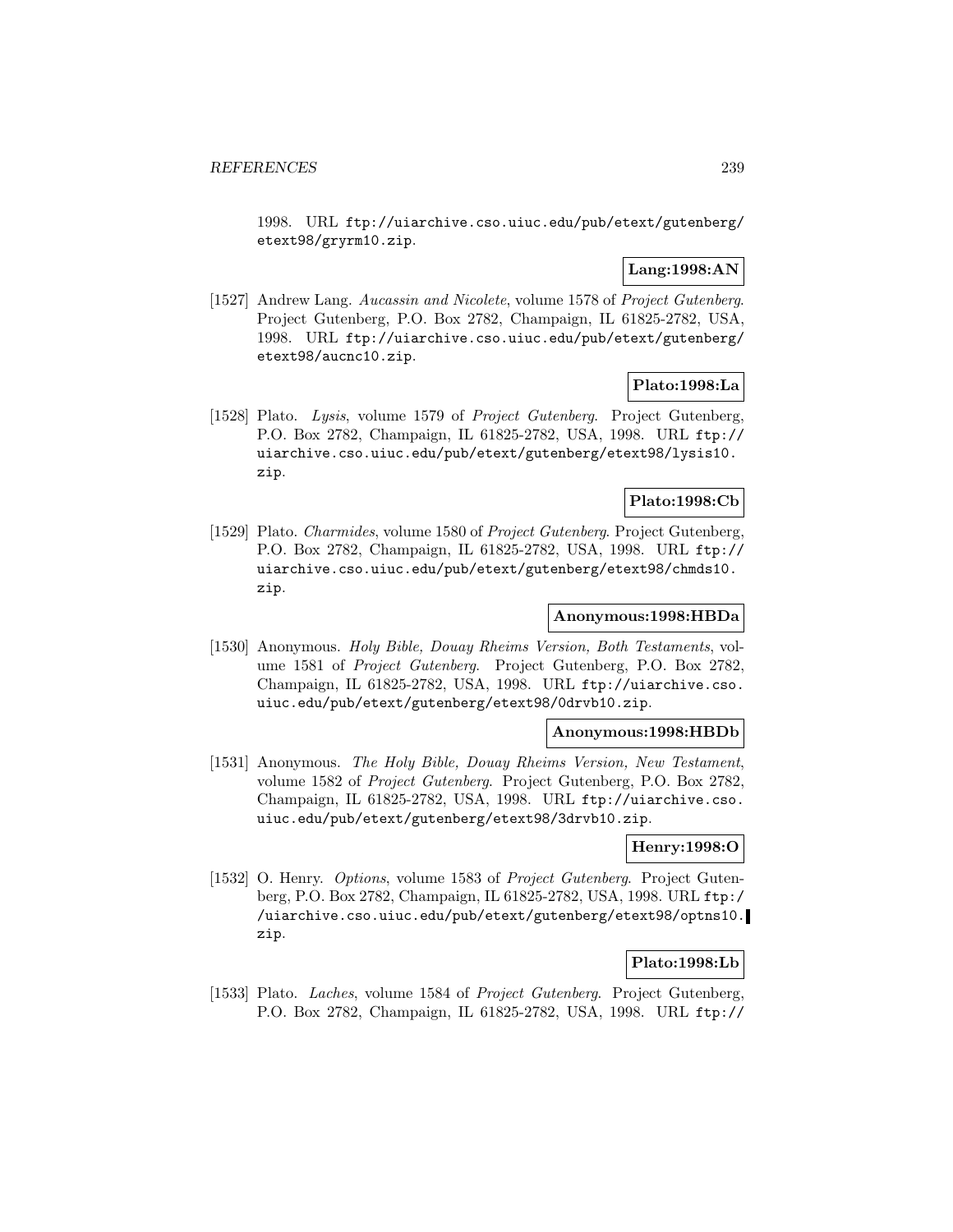uiarchive.cso.uiuc.edu/pub/etext/gutenberg/etext98/lachs10. zip.

### **Stevenson:1999:WB**

[1534] Robert Louis Stevenson. The Wrong Box, volume 1585 of Project Gutenberg. Project Gutenberg, P.O. Box 2782, Champaign, IL 61825- 2782, USA, 1999. URL ftp://uiarchive.cso.uiuc.edu/pub/etext/ gutenberg/etext99/wrngb10.zip.

## **Collins:1999:MW**

[1535] Wilkie Collins. Man and Wife, volume 1586 of Project Gutenberg. Project Gutenberg, P.O. Box 2782, Champaign, IL 61825-2782, USA, 1999. URL ftp://uiarchive.cso.uiuc.edu/pub/etext/gutenberg/ etext99/mandw10.zip.

## **Collins:1999:BR**

[1536] Wilkie Collins. The Black Robe, volume 1587 of Project Gutenberg. Project Gutenberg, P.O. Box 2782, Champaign, IL 61825-2782, USA, 1999. URL ftp://uiarchive.cso.uiuc.edu/pub/etext/gutenberg/ etext99/blkrb10.zip.

# **Collins:1999:RL**

[1537] Wilkie Collins. A Rogue's Life, volume 1588 of Project Gutenberg. Project Gutenberg, P.O. Box 2782, Champaign, IL 61825-2782, USA, 1999. URL ftp://uiarchive.cso.uiuc.edu/pub/etext/gutenberg/ etext99/rgslf10.zip.

## **Marlowe:1999:TGP**

[1538] Christopher Marlowe. Tamburlaine the Great, part 2, volume 1589 of Project Gutenberg. Project Gutenberg, P.O. Box 2782, Champaign, IL 61825-2782, USA, 1999. URL ftp://uiarchive.cso.uiuc.edu/pub/ etext/gutenberg/etext99/tmbn210.zip.

## **Rinehart:1999:AI**

[1539] Mary Roberts Rinehart. The Amazing Interlude, volume 1590 of Project Gutenberg. Project Gutenberg, P.O. Box 2782, Champaign, IL 61825- 2782, USA, 1999. URL ftp://uiarchive.cso.uiuc.edu/pub/etext/ gutenberg/etext99/mzgnt10.zip.

## **Plato:1999:Pa**

[1540] Plato. Protagoras, volume 1591 of Project Gutenberg. Project Gutenberg, P.O. Box 2782, Champaign, IL 61825-2782, USA, 1999. URL ftp://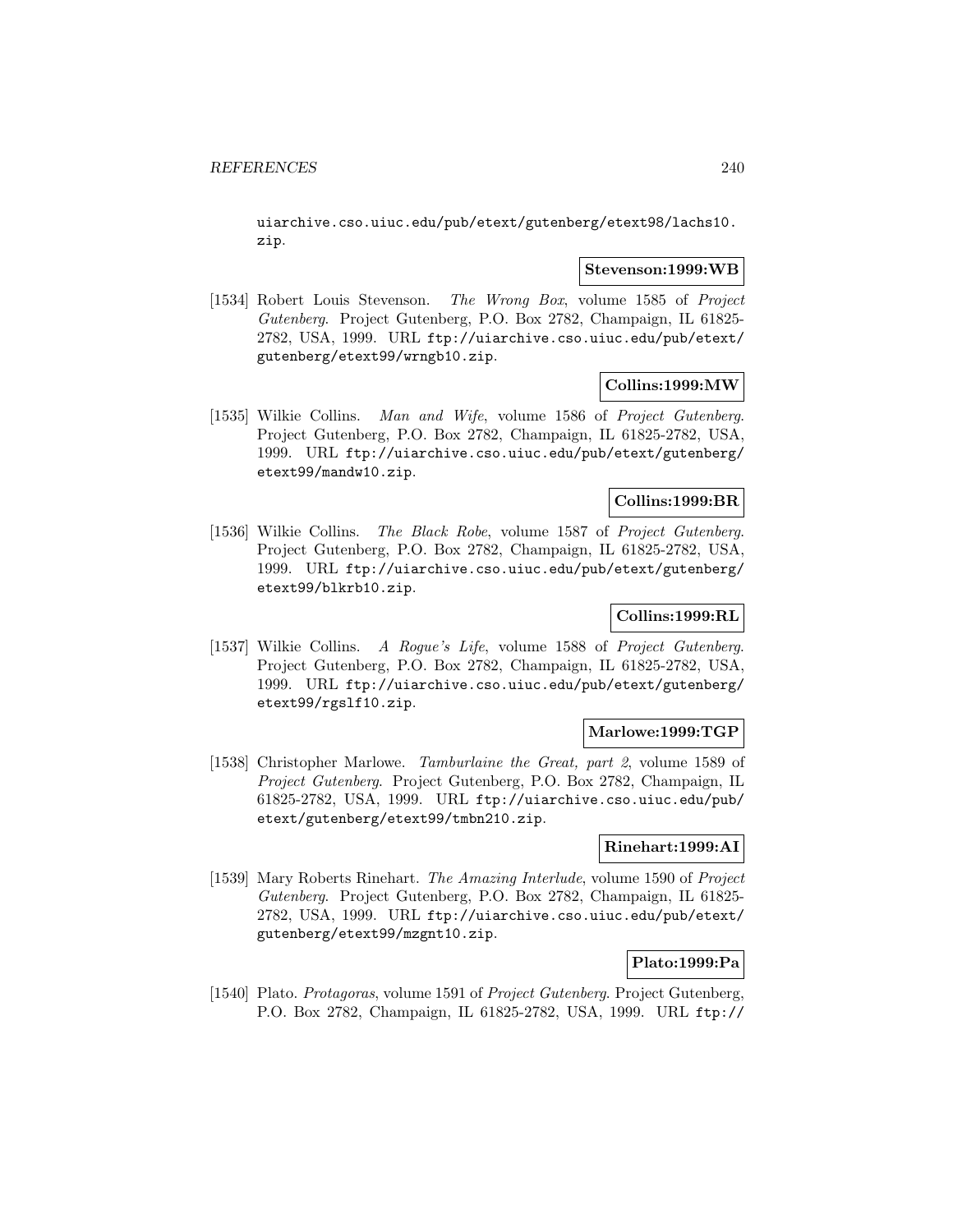uiarchive.cso.uiuc.edu/pub/etext/gutenberg/etext99/prtgs10. zip.

## **McAfee:1999:SKJ**

[1541] Cleland Boyd McAfee. Study of the King James Bible, volume 1592 of Project Gutenberg. Project Gutenberg, P.O. Box 2782, Champaign, IL 61825-2782, USA, 1999. URL ftp://uiarchive.cso.uiuc.edu/pub/ etext/gutenberg/etext99/sokjv10.zip.

## **Wood:1999:HTB**

[1542] Robert Williams Wood. How to Tell the Birds from the Flowers, volume 1593 of Project Gutenberg. Project Gutenberg, P.O. Box 2782, Champaign, IL 61825-2782, USA, 1999. URL ftp://uiarchive.cso. uiuc.edu/pub/etext/gutenberg/etext99/httbf10h.zip; ftp:// uiarchive.cso.uiuc.edu/pub/etext/gutenberg/etext99/httbf10h/ httbf10h.htm.

# **Lang:1999:EL**

[1543] Andrew Lang. Essays in Little, volume 1594 of Project Gutenberg. Project Gutenberg, P.O. Box 2782, Champaign, IL 61825-2782, USA, 1999. URL ftp://uiarchive.cso.uiuc.edu/pub/etext/gutenberg/ etext99/esltt10.zip.

# **Henry:1999:W**

[1544] O. Henry. Whirligigs, volume 1595 of Project Gutenberg. Project Gutenberg, P.O. Box 2782, Champaign, IL 61825-2782, USA, 1999. URL ftp:/ /uiarchive.cso.uiuc.edu/pub/etext/gutenberg/etext99/whrlg10. zip.

#### **London:1999:SB**

[1545] Jack London. Smoke Bellew, volume 1596 of Project Gutenberg. Project Gutenberg, P.O. Box 2782, Champaign, IL 61825-2782, USA, 1999. URL ftp://uiarchive.cso.uiuc.edu/pub/etext/gutenberg/ etext99/smkbl10.zip.

## **Andersen:1999:AFT**

[1546] Hans Christian Andersen. Andersen's Fairy Tales, volume 1597 of Project Gutenberg. Project Gutenberg, P.O. Box 2782, Champaign, IL 61825- 2782, USA, 1999. URL ftp://uiarchive.cso.uiuc.edu/pub/etext/ gutenberg/etext99/hcaft10.zip.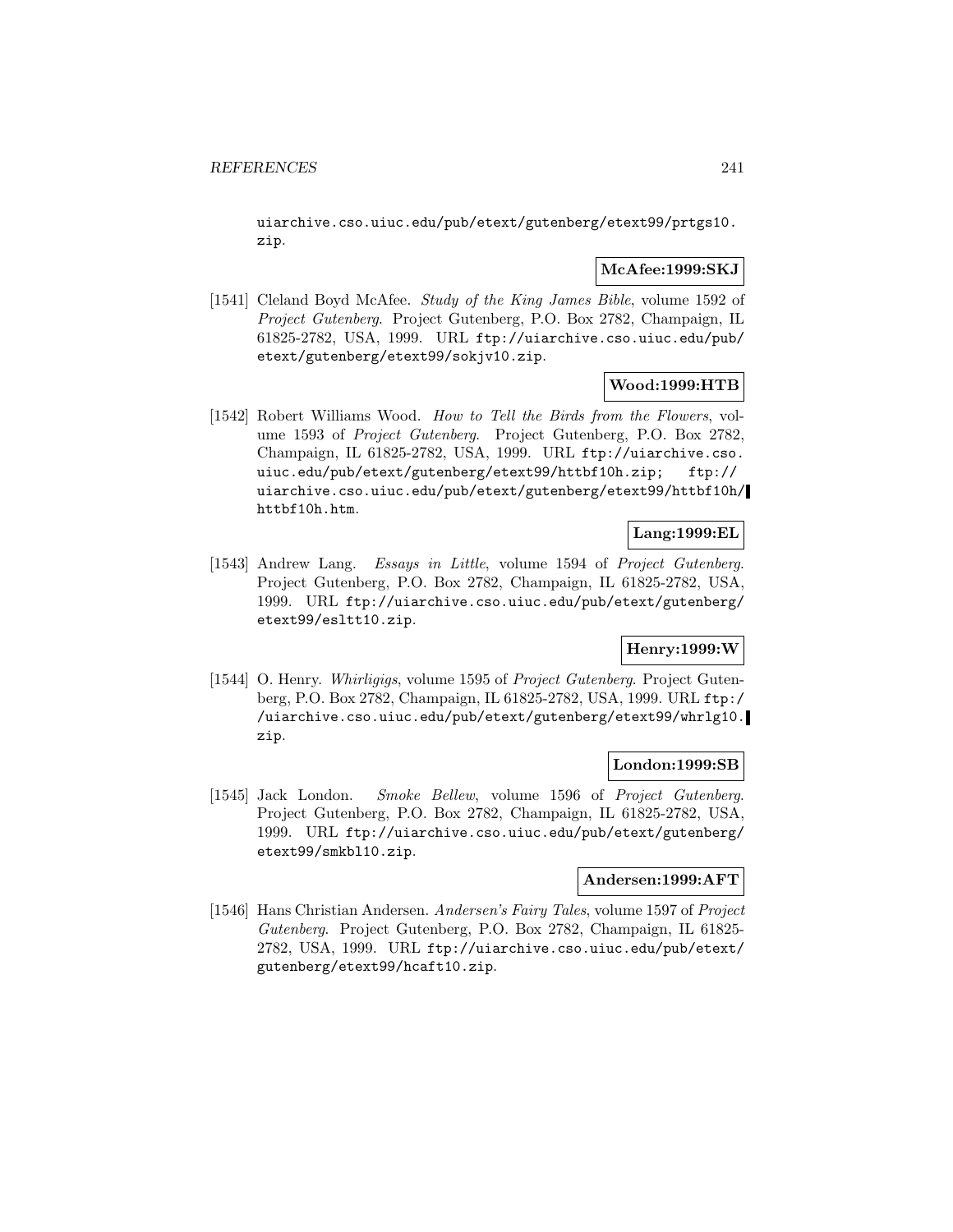# **Plato:1999:Ea**

[1547] Plato. *Euthydemus*, volume 1598 of *Project Gutenberg*. Project Gutenberg, P.O. Box 2782, Champaign, IL 61825-2782, USA, 1999. URL ftp:/ /uiarchive.cso.uiuc.edu/pub/etext/gutenberg/etext99/uthyd10. zip.

# **Anonymous:1999:CLG**

[1548] Anonymous. Cinderella; or, The Little Glass Slipper, and other stories, volume 1599 of Project Gutenberg. Project Gutenberg, P.O. Box 2782, Champaign, IL 61825-2782, USA, 1999. URL ftp://uiarchive.cso. uiuc.edu/pub/etext/gutenberg/etext99/cndrl10.zip.

## **Plato:1999:Sa**

[1549] Plato. Symposium, volume 1600 of Project Gutenberg. Project Gutenberg, P.O. Box 2782, Champaign, IL 61825-2782, USA, 1999. URL ftp:/ /uiarchive.cso.uiuc.edu/pub/etext/gutenberg/etext99/sympo10. zip.

## **Rinehart:1999:BP**

[1550] Mary Roberts Rinehart. The Breaking Point, volume 1601 of Project Gutenberg. Project Gutenberg, P.O. Box 2782, Champaign, IL 61825- 2782, USA, 1999. URL ftp://uiarchive.cso.uiuc.edu/pub/etext/ gutenberg/etext99/brkpt10.zip.

#### **Ferber:1999:DOG**

[1551] Edna Ferber. Dawn O'Hara, The Girl Who Laughed, volume 1602 of Project Gutenberg. Project Gutenberg, P.O. Box 2782, Champaign, IL 61825-2782, USA, 1999. URL ftp://uiarchive.cso.uiuc.edu/pub/ etext/gutenberg/etext99/dwnhr10.zip.

## **Dyke:1999:BF**

[1552] Henry van Dyke. The Blue Flower, volume 1603 of Project Gutenberg. Project Gutenberg, P.O. Box 2782, Champaign, IL 61825-2782, USA, 1999. URL ftp://uiarchive.cso.uiuc.edu/pub/etext/gutenberg/ etext99/blflr10.zip.

#### **Stevenson:1999:E**

[1553] Robert Louis Stevenson. The Ebb-Tide, volume 1604 of Project Gutenberg. Project Gutenberg, P.O. Box 2782, Champaign, IL 61825- 2782, USA, 1999. URL ftp://uiarchive.cso.uiuc.edu/pub/etext/ gutenberg/etext99/ebtid10.zip.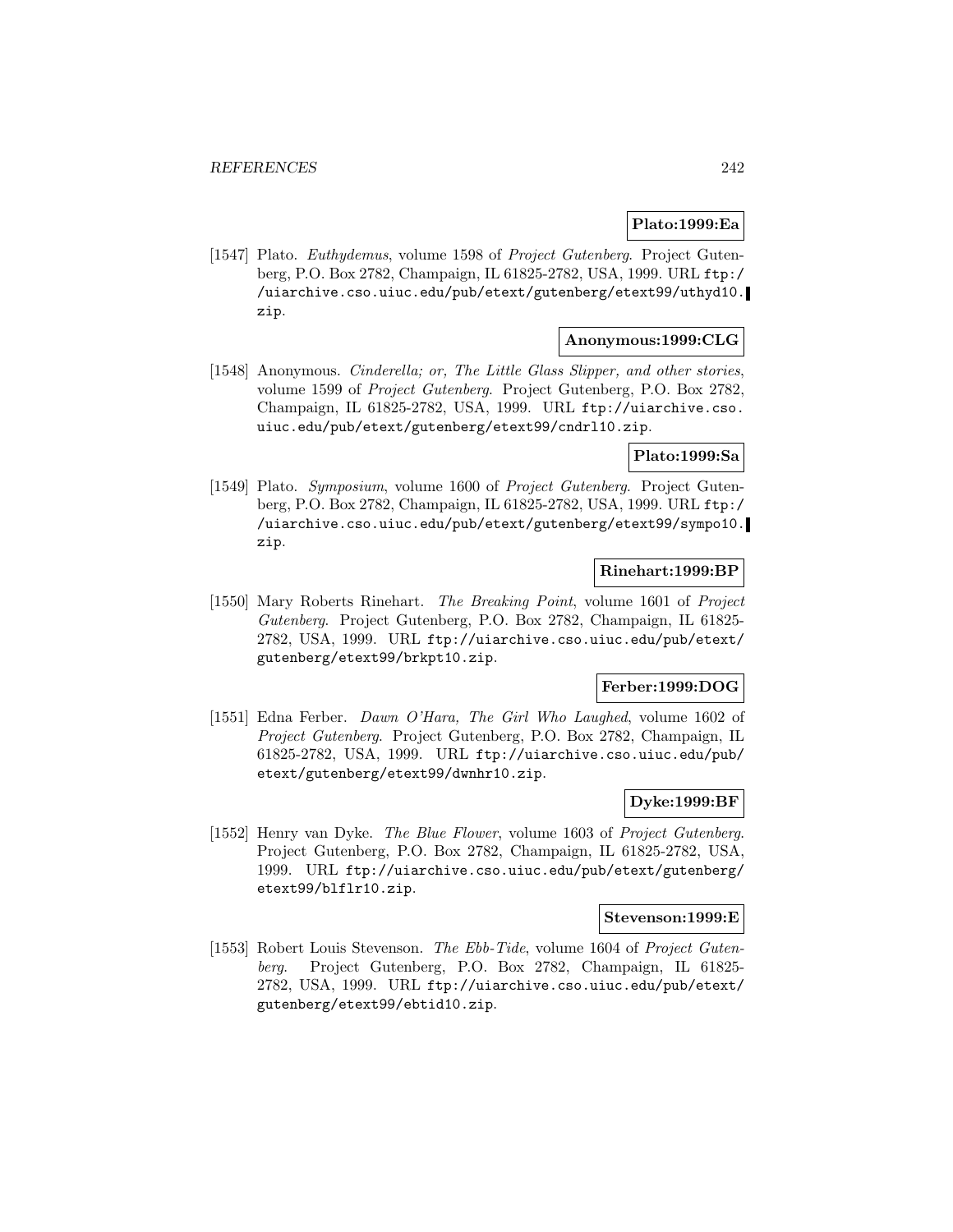### **Stephens:1999:CG**

[1554] James Stephens. The Crock of Gold, volume 1605 of Project Gutenberg. Project Gutenberg, P.O. Box 2782, Champaign, IL 61825-2782, USA, 1999. URL ftp://uiarchive.cso.uiuc.edu/pub/etext/gutenberg/ etext99/crkgd10.zip.

## **Scott:1999:K**

[1555] Sir Walter Scott. Kenilworth, volume 1606 of Project Gutenberg. Project Gutenberg, P.O. Box 2782, Champaign, IL 61825-2782, USA, 1999. URL ftp://uiarchive.cso.uiuc.edu/pub/etext/gutenberg/ etext99/knlwt10.zip.

## **Astor:1999:JOW**

[1556] John Jacob Astor. A Journey in Other Worlds, volume 1607 of Project Gutenberg. Project Gutenberg, P.O. Box 2782, Champaign, IL 61825- 2782, USA, 1999. URL ftp://uiarchive.cso.uiuc.edu/pub/etext/ gutenberg/etext99/ajiow10.zip.

# **Dumas:1999:CDA**

[1557] Alexandre Dumas. Camille (La Dame aux Camilias), volume 1608 of Project Gutenberg. Project Gutenberg, P.O. Box 2782, Champaign, IL 61825-2782, USA, 1999. URL ftp://uiarchive.cso.uiuc.edu/pub/ etext/gutenberg/etext99/cmlle10.zip.

# **Anonymous:1999:HBD**

[1558] Anonymous. The Holy Bible, Douay-Rheims Version, O.T., volume 1609–1610 of Project Gutenberg. Project Gutenberg, P.O. Box 2782, Champaign, IL 61825-2782, USA, 1999. URL ftp://uiarchive.cso. uiuc.edu/pub/etext/gutenberg/etext99/1drvb10.zip (Part 1) ; ftp://uiarchive.cso.uiuc.edu/pub/etext/gutenberg/etext99/ 2drvb10.zip (Part 2).

### **Tarkington:1999:S**

[1559] Booth Tarkington. Seventeen, volume 1611 of Project Gutenberg. Project Gutenberg, P.O. Box 2782, Champaign, IL 61825-2782, USA, 1999. URL ftp://uiarchive.cso.uiuc.edu/pub/etext/gutenberg/ etext99/svntn10.zip.

### **Conkling:1999:PLG**

[1560] Hilda Conkling. Poems By a Little Girl, volume 1612 of Project Gutenberg. Project Gutenberg, P.O. Box 2782, Champaign, IL 61825- 2782, USA, 1999. URL ftp://uiarchive.cso.uiuc.edu/pub/etext/ gutenberg/etext99/pbalg10.zip.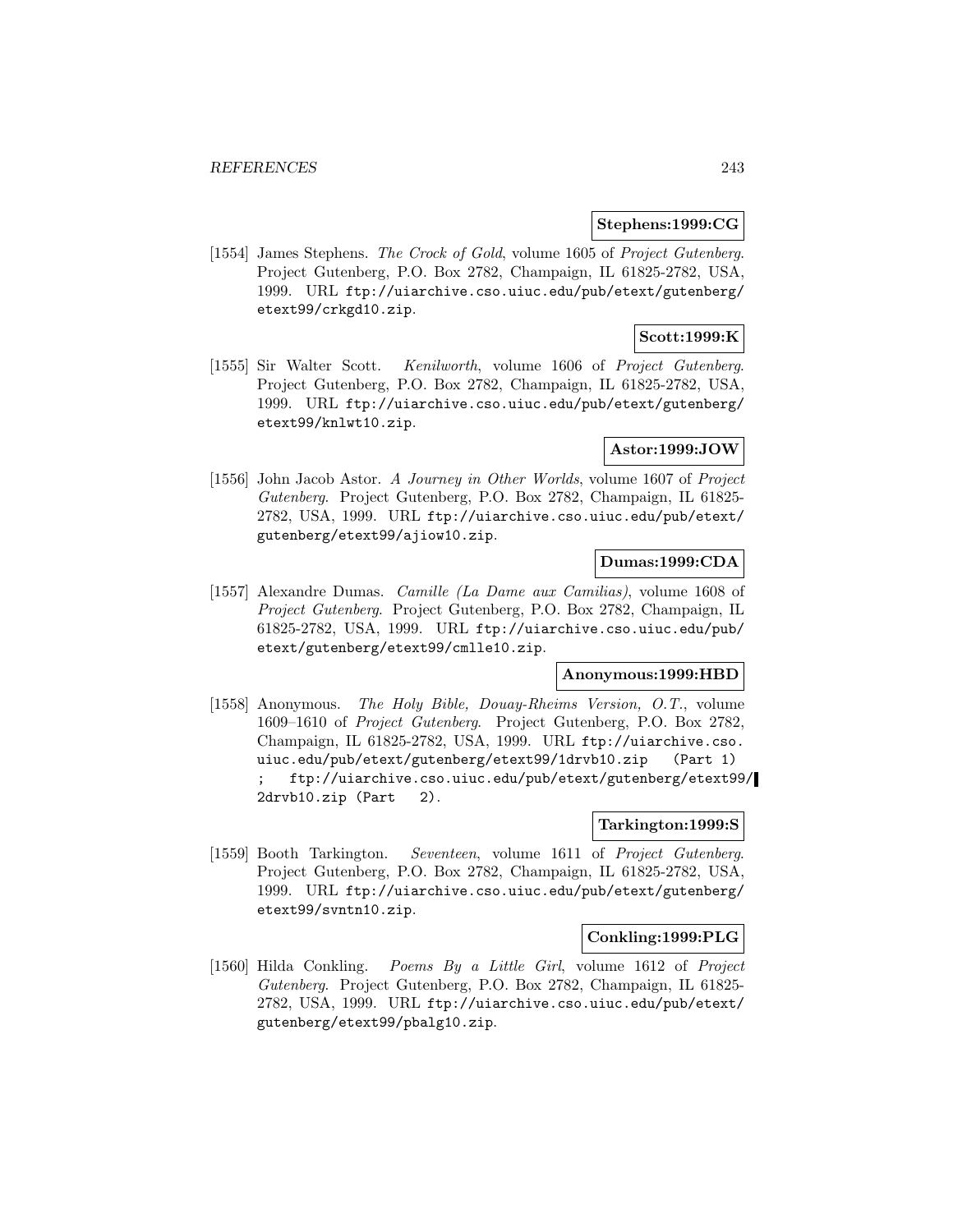### **Clausen:1999:CB**

[1561] J. Storer Clausen. Count Bunker, volume 1613 of Project Gutenberg. Project Gutenberg, P.O. Box 2782, Champaign, IL 61825-2782, USA, 1999. URL ftp://uiarchive.cso.uiuc.edu/pub/etext/gutenberg/ etext99/cbnkr10.zip.

## **Hawthorne:1999:GF**

[1562] Julian Hawthorne. The Golden Fleece, volume 1614 of Project Gutenberg. Project Gutenberg, P.O. Box 2782, Champaign, IL 61825-2782, USA, 1999. URL ftp://uiarchive.cso.uiuc.edu/pub/etext/gutenberg/ etext99/gldfl10.zip.

### **Savage:1999:OEL**

[1563] Ernest A. Savage. Old English Libraries: The Making, Collection, and Use of Books During the Middle Ages, volume 1615 of Project Gutenberg. Project Gutenberg, P.O. Box 2782, Champaign, IL 61825-2782, USA, 1999. URL ftp://uiarchive.cso.uiuc.edu/pub/etext/gutenberg/ etext99/nglbs10.zip.

## **Plato:1999:Ca**

[1564] Plato. Cratylus, volume 1616 of Project Gutenberg. Project Gutenberg, P.O. Box 2782, Champaign, IL 61825-2782, USA, 1999. URL ftp:// uiarchive.cso.uiuc.edu/pub/etext/gutenberg/etext99/crtls10. zip.

#### **Wilkins:1999:WRO**

[1565] Mary Wilkins. The Wind in the Rose-Bush, and Other Stories Of The Supernatural, volume 1617 of Project Gutenberg. Project Gutenberg, P.O. Box 2782, Champaign, IL 61825-2782, USA, 1999. URL ftp:// uiarchive.cso.uiuc.edu/pub/etext/gutenberg/etext99/sotsn10. zip.

### **Synge:1999:SG**

[1566] John Millington Synge. In Shadow of the Glen, volume 1618 of Project Gutenberg. Project Gutenberg, P.O. Box 2782, Champaign, IL 61825- 2782, USA, 1999. URL ftp://uiarchive.cso.uiuc.edu/pub/etext/ gutenberg/etext99/sglen10.zip.

# **Rojas:1999:C**

[1567] Fernando de Rojas. La Celestina, volume 1619 of Project Gutenberg. Project Gutenberg, P.O. Box 2782, Champaign, IL 61825-2782, USA,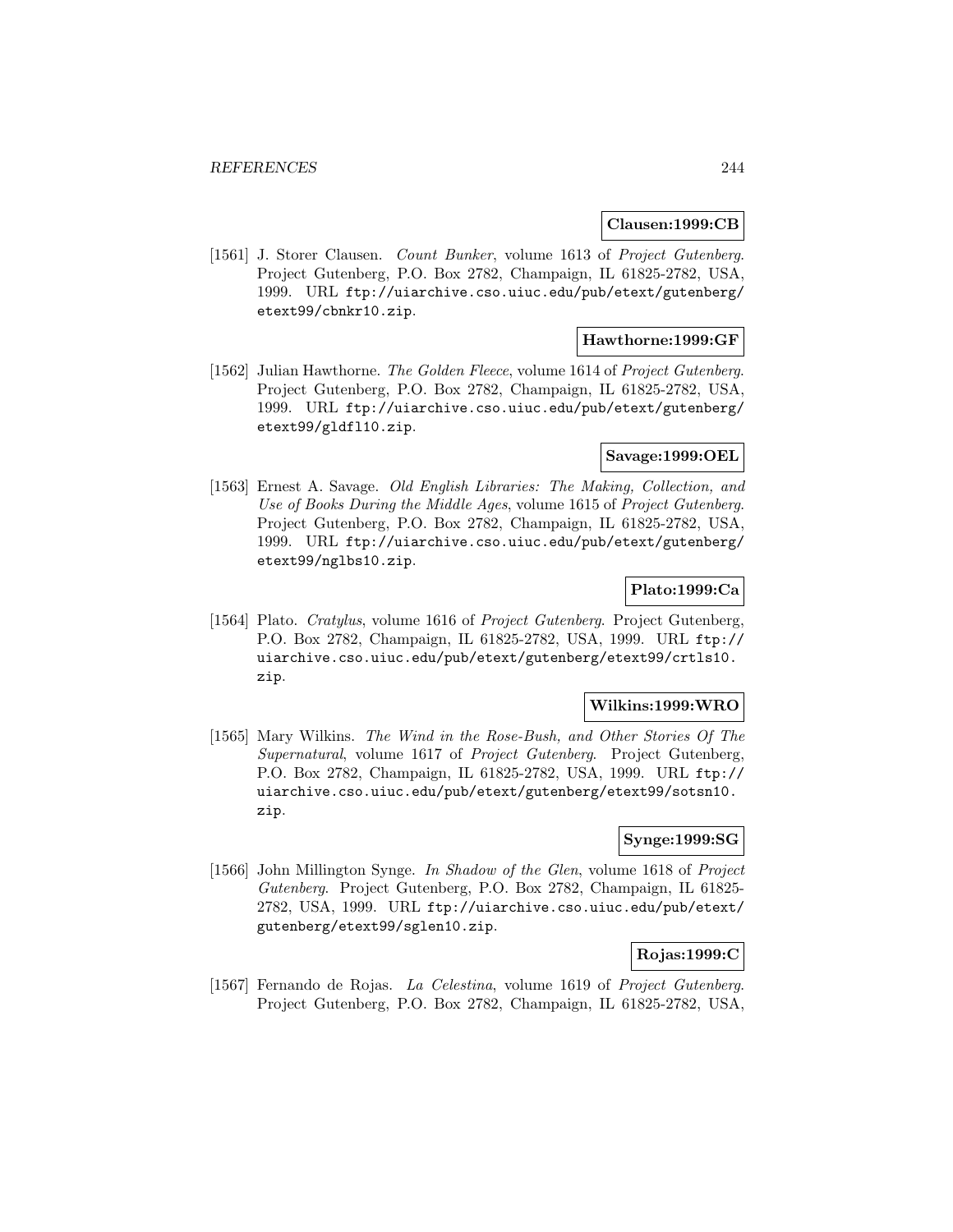1999. URL ftp://uiarchive.cso.uiuc.edu/pub/etext/gutenberg/ etext99/clstn10.zip.

# **Davis:1999:LU**

[1568] Richard Harding Davis. Lion and the Unicorn, volume 1620 of Project Gutenberg. Project Gutenberg, P.O. Box 2782, Champaign, IL 61825- 2782, USA, 1999. URL ftp://uiarchive.cso.uiuc.edu/pub/etext/ gutenberg/etext99/liuni10.zip.

## **Collins:1999:MM**

[1569] Wilkie Collins. Miss or Mrs?, volume 1621 of Project Gutenberg. Project Gutenberg, P.O. Box 2782, Champaign, IL 61825-2782, USA, 1999. URL ftp://uiarchive.cso.uiuc.edu/pub/etext/gutenberg/ etext99/mioms10.zip.

## **Collins:1999:LL**

[1570] Wilkie Collins. The Law and the Lady, volume 1622 of Project Gutenberg. Project Gutenberg, P.O. Box 2782, Champaign, IL 61825-2782, USA, 1999. URL ftp://uiarchive.cso.uiuc.edu/pub/etext/gutenberg/ etext99/lwldy10.zip.

# **Collins:1999:NM**

[1571] Wilkie Collins. The New Magdalen, volume 1623 of Project Gutenberg. Project Gutenberg, P.O. Box 2782, Champaign, IL 61825-2782, USA, 1999. URL ftp://uiarchive.cso.uiuc.edu/pub/etext/gutenberg/ etext99/nmgdl10.zip.

## **Collins:1999:TD**

[1572] Wilkie Collins. The Two Destinies, volume 1624 of Project Gutenberg. Project Gutenberg, P.O. Box 2782, Champaign, IL 61825-2782, USA, 1999. URL ftp://uiarchive.cso.uiuc.edu/pub/etext/gutenberg/ etext99/2dstn10.zip.

# **Collins:1999:FD**

[1573] Wilkie Collins. The Frozen Deep, volume 1625 of Project Gutenberg. Project Gutenberg, P.O. Box 2782, Champaign, IL 61825-2782, USA, 1999. URL ftp://uiarchive.cso.uiuc.edu/pub/etext/gutenberg/ etext99/frzdp10.zip.

## **Collins:1999:AD**

[1574] Wilkie Collins. After Dark, volume 1626 of Project Gutenberg. Project Gutenberg, P.O. Box 2782, Champaign, IL 61825-2782, USA,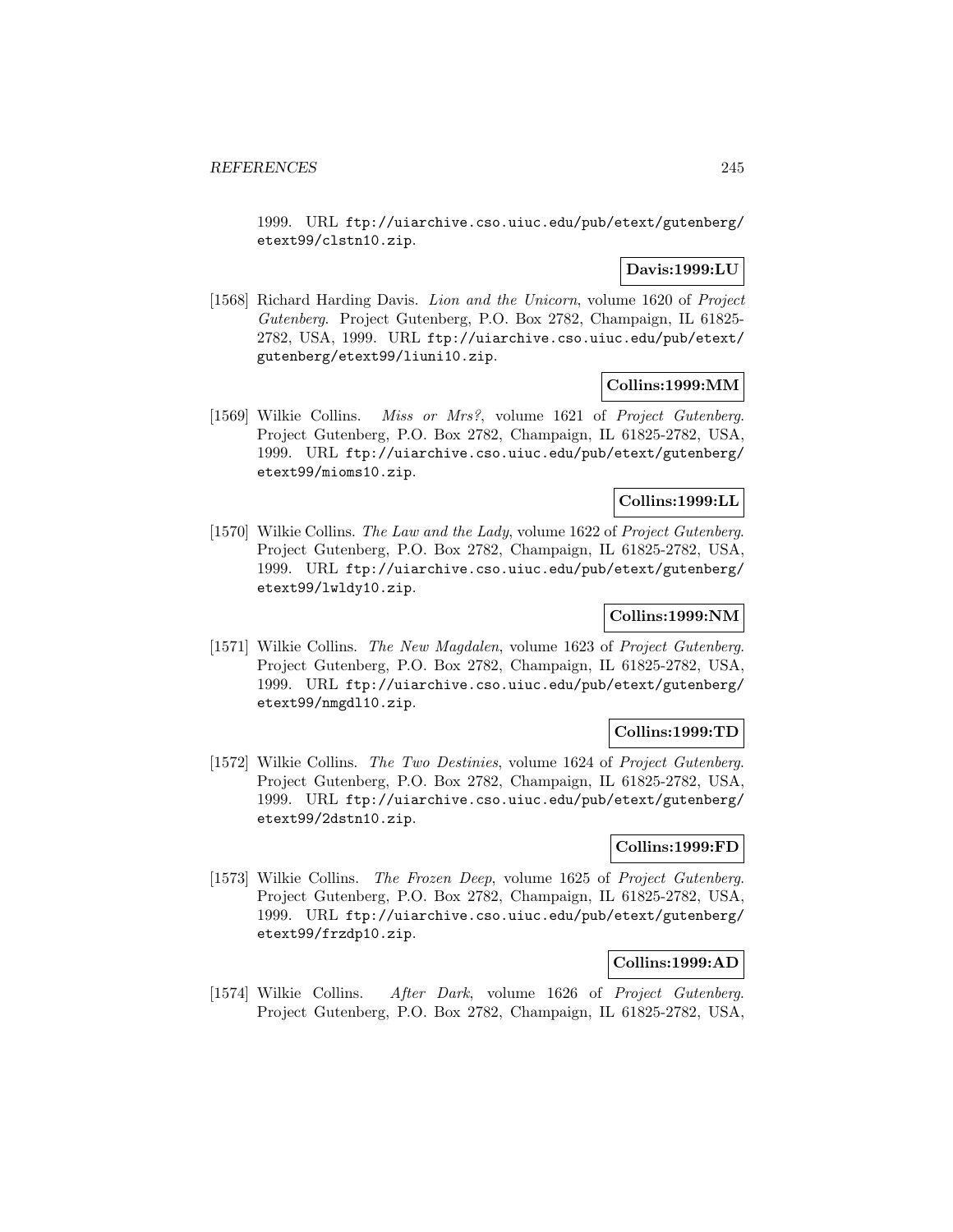1999. URL ftp://uiarchive.cso.uiuc.edu/pub/etext/gutenberg/ etext99/ftrdk10.zip.

## **Collins:1999:EG**

[1575] Wilkie Collins. The Evil Genius, volume 1627 of Project Gutenberg. Project Gutenberg, P.O. Box 2782, Champaign, IL 61825-2782, USA, 1999. URL ftp://uiarchive.cso.uiuc.edu/pub/etext/gutenberg/ etext99/vlgns10.zip.

## **Collins:1999:MLM**

[1576] Wilkie Collins. My Lady's Money, volume 1628 of Project Gutenberg. Project Gutenberg, P.O. Box 2782, Champaign, IL 61825-2782, USA, 1999. URL ftp://uiarchive.cso.uiuc.edu/pub/etext/gutenberg/ etext99/mlmny10.zip.

### **Collins:1999:SN**

[1577] Wilkie Collins. I Say No, volume 1629 of Project Gutenberg. Project Gutenberg, P.O. Box 2782, Champaign, IL 61825-2782, USA, 1999. URL ftp://uiarchive.cso.uiuc.edu/pub/etext/gutenberg/ etext99/isyan10.zip.

## **Collins:1999:LN**

[1578] Wilkie Collins. Little Novels, volume 1630 of Project Gutenberg. Project Gutenberg, P.O. Box 2782, Champaign, IL 61825-2782, USA, 1999. URL ftp://uiarchive.cso.uiuc.edu/pub/etext/gutenberg/ etext99/lnvls10.zip.

## **Lang:1999:MF**

[1579] Andrew Lang. A Monk of Fife, volume 1631 of Project Gutenberg. Project Gutenberg, P.O. Box 2782, Champaign, IL 61825-2782, USA, 1999. URL ftp://uiarchive.cso.uiuc.edu/pub/etext/gutenberg/ etext99/mnkff10.zip.

# **Whibley:1999:BS**

[1580] Charles Whibley. A Book of Scoundrels, volume 1632 of Project Gutenberg. Project Gutenberg, P.O. Box 2782, Champaign, IL 61825- 2782, USA, 1999. URL ftp://uiarchive.cso.uiuc.edu/pub/etext/ gutenberg/etext99/abkos10.zip. Captain Hind.–Moll Cutpurse and Jonathan Wild.–Ralph Briscoe.– Gilderoy and Sixteen-String Jack.– Thomas Pureney.–Sheppard and Cartouche.–Vaux.–George Barrington.– The Switcher and Gentleman Harry.–Deacon Brodie and Charles Peace.– The Man in the grey suit.–Monsieur l'abbe.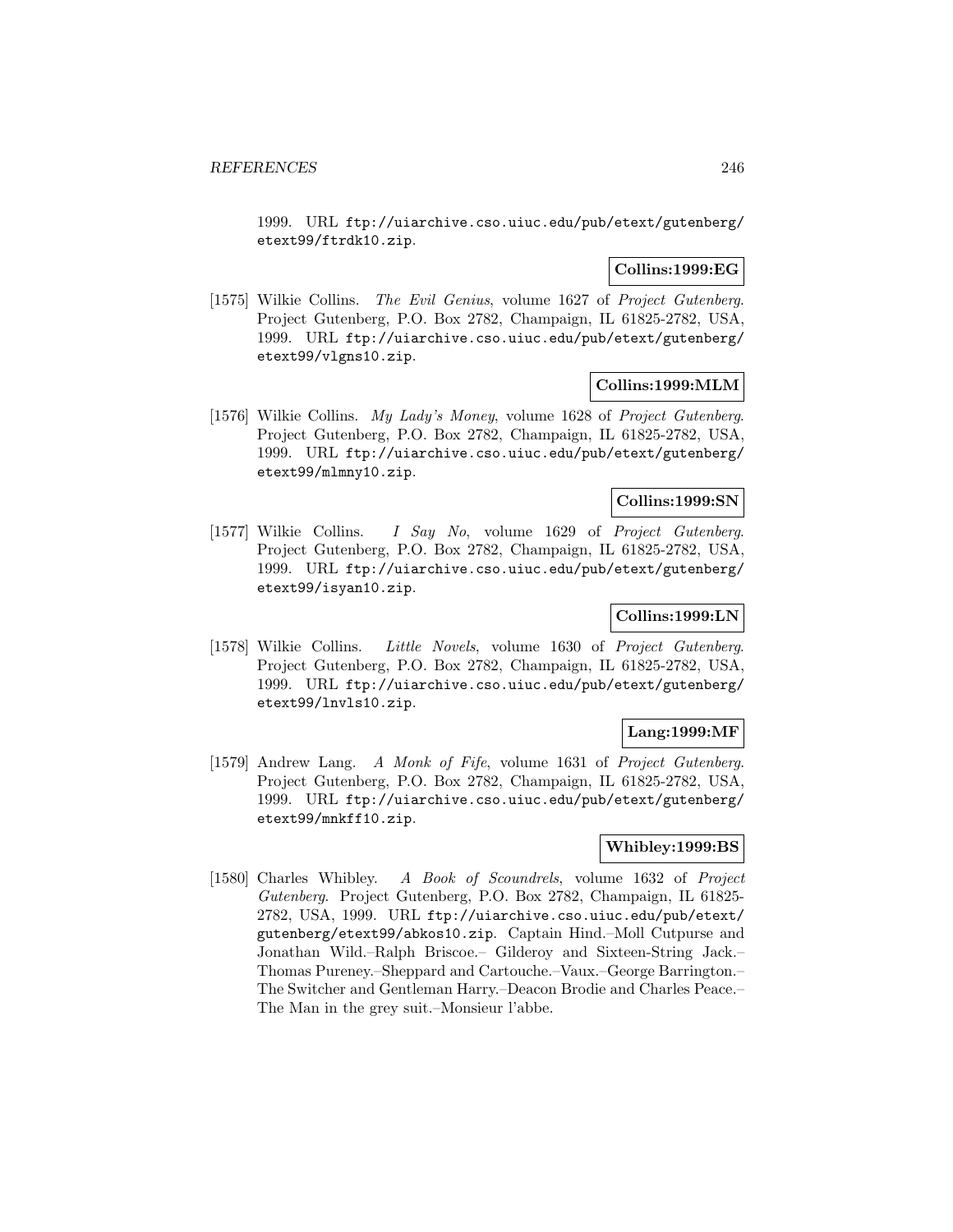## **Hale:1999:BMA**

[1581] Edward Everett Hale. The Brick Moon, et al., volume 1633 of Project Gutenberg. Project Gutenberg, P.O. Box 2782, Champaign, IL 61825- 2782, USA, 1999. URL ftp://uiarchive.cso.uiuc.edu/pub/etext/ gutenberg/etext99/brkmn10.zip.

## **Dixon:1999:FV**

[1582] Thomas Dixon. The Foolish Virgin, volume 1634 of Project Gutenberg. Project Gutenberg, P.O. Box 2782, Champaign, IL 61825-2782, USA, 1999. URL ftp://uiarchive.cso.uiuc.edu/pub/etext/gutenberg/ etext99/fvrgn10.zip.

# **Plato:1999:I**

[1583] Plato. Ion, volume 1635 of Project Gutenberg. Project Gutenberg, P.O. Box 2782, Champaign, IL 61825-2782, USA, 1999. URL ftp:// uiarchive.cso.uiuc.edu/pub/etext/gutenberg/etext99/ionbp10. zip.

# **Plato:1999:Pb**

[1584] Plato. *Phaedrus*, volume 1636 of *Project Gutenberg*. Project Gutenberg, P.O. Box 2782, Champaign, IL 61825-2782, USA, 1999. URL ftp:// uiarchive.cso.uiuc.edu/pub/etext/gutenberg/etext99/phdrs10. zip.

# **Kingsley:1999:SSL**

[1585] Charles Kingsley. Sanitary and Social Lectures and Essays, volume 1637 of Project Gutenberg. Project Gutenberg, P.O. Box 2782, Champaign, IL 61825-2782, USA, 1999. URL ftp://uiarchive.cso.uiuc.edu/pub/ etext/gutenberg/etext99/sasle10.zip. Woman's Work in a Country Parish – The Science of Health – The Two Breaths – Thrift – Nausicaa in London; or, the Lower Education of Women – The Air-Mothers – The Tree of Knowledge – Great Cities and their Influence for Good and Evil – Heroism – The Massacre of the Innocents – "A mad world, my masters.".

## **ConanDoyle:1999:NR**

[1586] Sir Arthur Conan Doyle. The New Revelation, volume 1638 of Project Gutenberg. Project Gutenberg, P.O. Box 2782, Champaign, IL 61825- 2782, USA, 1999. URL ftp://uiarchive.cso.uiuc.edu/pub/etext/ gutenberg/etext99/nrvln10.zip.

# **Balzac:1999:ED**

[1587] Honoré de Balzac. Eve and David, volume 1639 of Project Gutenberg. Project Gutenberg, P.O. Box 2782, Champaign, IL 61825-2782, USA,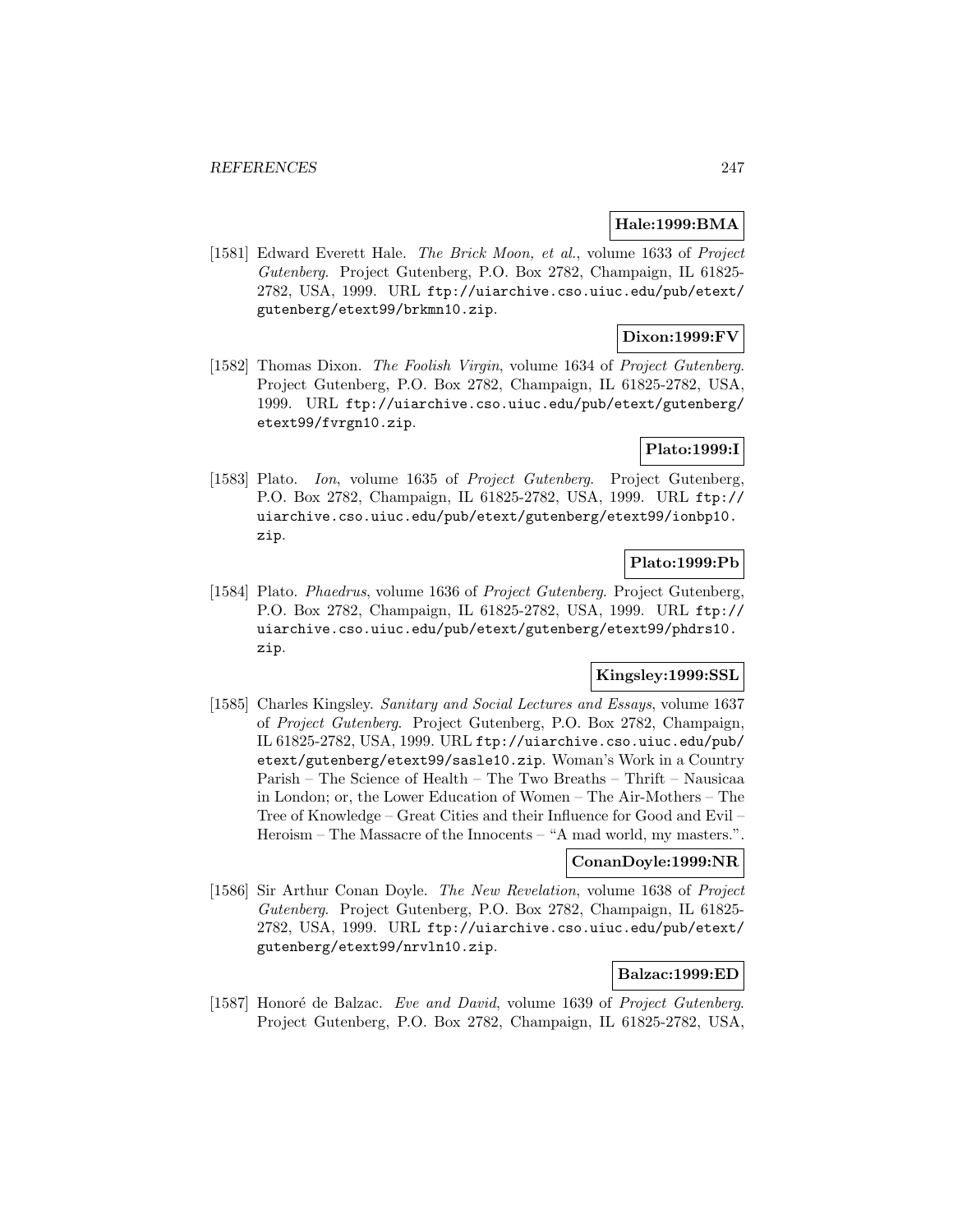1999. URL ftp://uiarchive.cso.uiuc.edu/pub/etext/gutenberg/ etext99/evdvd10.zip.

## **MacDonald:1999:L**

[1588] George MacDonald. Lilith, volume 1640 of Project Gutenberg. Project Gutenberg, P.O. Box 2782, Champaign, IL 61825-2782, USA, 1999. URL ftp://uiarchive.cso.uiuc.edu/pub/etext/gutenberg/ etext99/lilth10.zip.

## **Balzac:1999:LB**

[1589] Honoré de Balzac. *The Lesser Bourgeoisie*, volume 1641 of *Project* Gutenberg. Project Gutenberg, P.O. Box 2782, Champaign, IL 61825- 2782, USA, 1999. URL ftp://uiarchive.cso.uiuc.edu/pub/etext/ gutenberg/etext99/lsbrg10.zip.

## **Plato:1999:Eb**

[1590] Plato. *Euthyphro*, volume 1642 of *Project Gutenberg*. Project Gutenberg, P.O. Box 2782, Champaign, IL 61825-2782, USA, 1999. URL ftp:// uiarchive.cso.uiuc.edu/pub/etext/gutenberg/etext99/uthph10. zip.

## **Plato:1999:Ma**

[1591] Plato. Meno, volume 1643 of Project Gutenberg. Project Gutenberg, P.O. Box 2782, Champaign, IL 61825-2782, USA, 1999. URL ftp:// uiarchive.cso.uiuc.edu/pub/etext/gutenberg/etext99/1meno10. zip.

## **ConanDoyle:1999:AG**

[1592] Sir Arthur Conan Doyle. The Adventures of Gerard, volume 1644 of Project Gutenberg. Project Gutenberg, P.O. Box 2782, Champaign, IL 61825-2782, USA, 1999. URL ftp://uiarchive.cso.uiuc.edu/pub/ etext/gutenberg/etext99/agrrd10.zip.

# **Lang:1999:RM**

[1593] Andrew Lang. Rhymes a la Mode, volume 1645 of Project Gutenberg. Project Gutenberg, P.O. Box 2782, Champaign, IL 61825-2782, USA, 1999. URL ftp://uiarchive.cso.uiuc.edu/pub/etext/gutenberg/ etext99/rmalm10.zip.

## **Henry:1999:RD**

[1594] O. Henry. Roads of Destiny, volume 1646 of Project Gutenberg. Project Gutenberg, P.O. Box 2782, Champaign, IL 61825-2782, USA,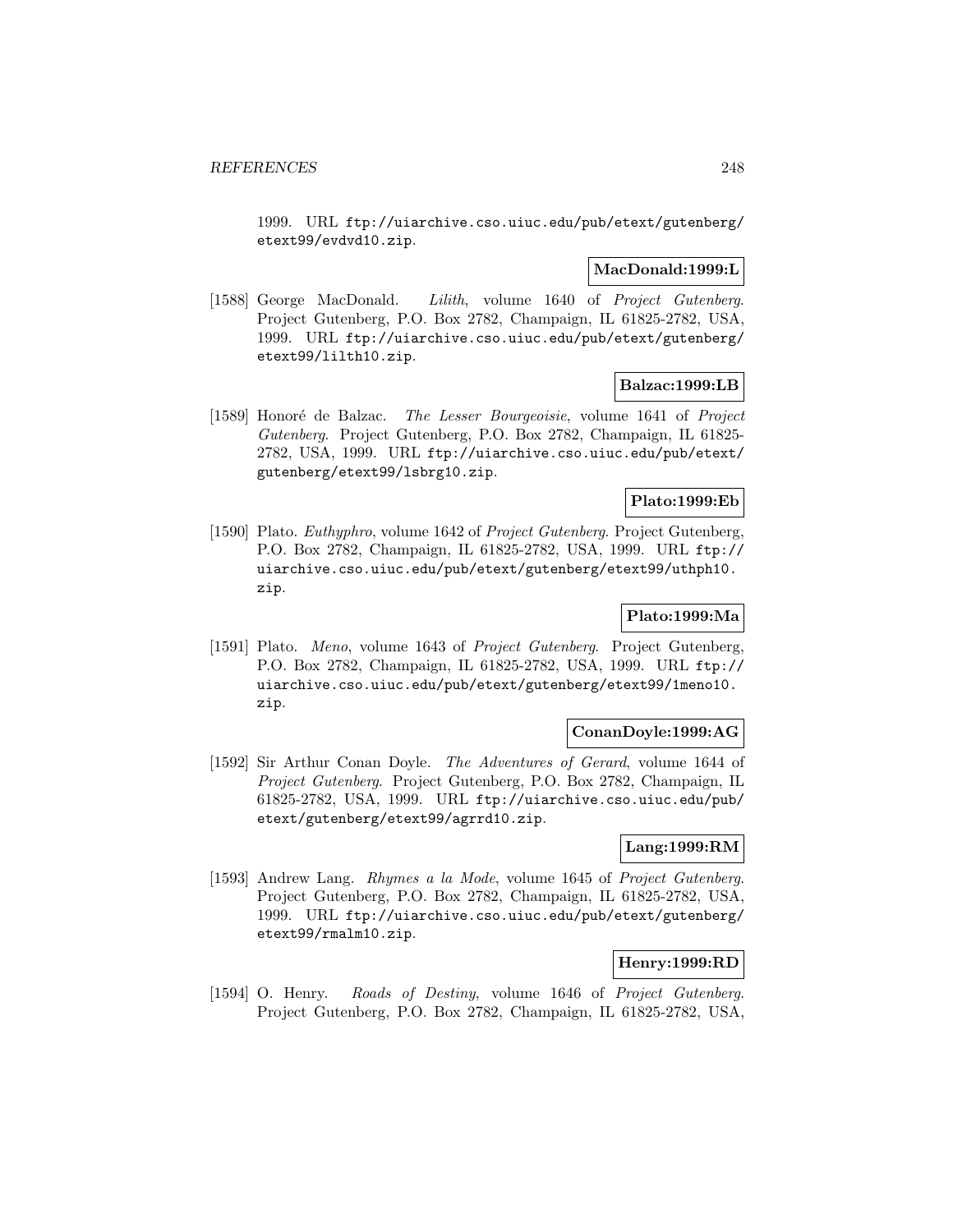1999. URL ftp://uiarchive.cso.uiuc.edu/pub/etext/gutenberg/ etext99/rdstn10.zip.

#### **Chesterton:1999:MWKa**

[1595] G. K. (Gilbert Keith) Chesterton. The Man Who Knew Too Much, volume 1647 of Project Gutenberg. Project Gutenberg, P.O. Box 2782, Champaign, IL 61825-2782, USA, 1999. URL ftp://uiarchive.cso. uiuc.edu/pub/etext/gutenberg/etext99/mwktm10.zip.

## **Chesterton:1999:TPa**

[1596] G. K. (Gilbert Keith) Chesterton. The Trees of Pride, volume 1648 of Project Gutenberg. Project Gutenberg, P.O. Box 2782, Champaign, IL 61825-2782, USA, 1999. URL ftp://uiarchive.cso.uiuc.edu/pub/ etext/gutenberg/etext99/trprd10.zip.

## **Balzac:1999:F**

[1597] Honoré de Balzac. Ferragus, volume 1649 of Project Gutenberg. Project Gutenberg, P.O. Box 2782, Champaign, IL 61825-2782, USA, 1999. URL ftp://uiarchive.cso.uiuc.edu/pub/etext/gutenberg/ etext99/frrgs10.zip.

# **Burgoyne:1999:LES**

[1598] Thomas H. Burgoyne. The Light of Egypt, or the Science of the Soul and the Stars, Volume II, volume 1650 of Project Gutenberg. Project Gutenberg, P.O. Box 2782, Champaign, IL 61825-2782, USA, 1999. URL ftp://uiarchive.cso.uiuc.edu/pub/etext/gutenberg/ etext99/2tloe10.zip. "Dictated by the author from the subjective plane of life" through Belle M. Wagner.

### **Gaboriau:1999:MO**

[1599] Emile Gaboriau. The Mystery of Orcival, volume 1651 of Project Gutenberg. Project Gutenberg, P.O. Box 2782, Champaign, IL 61825- 2782, USA, 1999. URL ftp://uiarchive.cso.uiuc.edu/pub/etext/ gutenberg/etext99/orcvl10.zip.

## **Verne:1999:SCa**

[1600] Jules Verne. The Survivors of the Chancellor, volume 1652 of Project Gutenberg. Project Gutenberg, P.O. Box 2782, Champaign, IL 61825- 2782, USA, 1999. URL ftp://uiarchive.cso.uiuc.edu/pub/etext/ gutenberg/etext99/tsotc10.zip.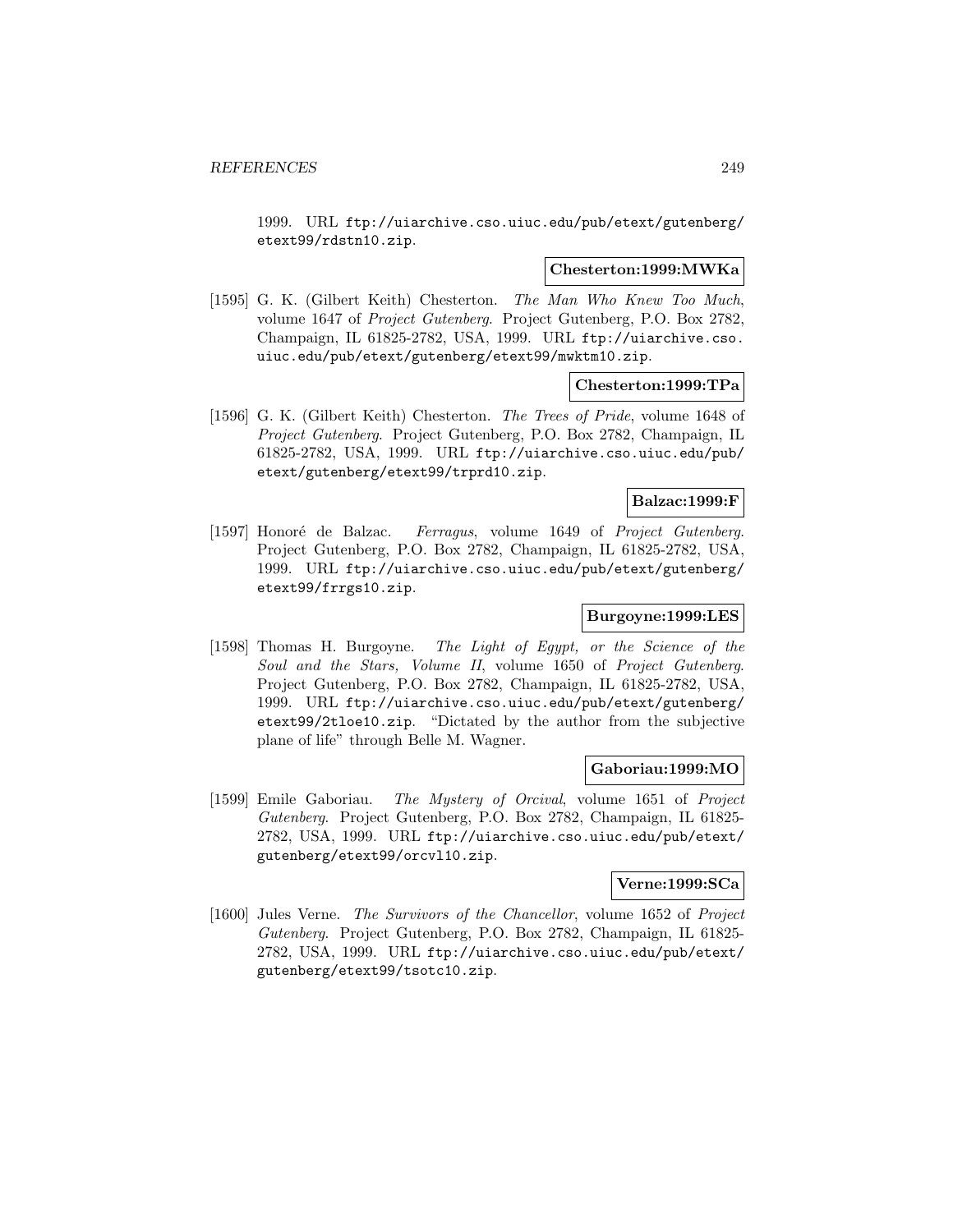## **Kempis:1999:IC**

[1601] Thomas a Kempis. The Imitation of Christ, volume 1653 of Project Gutenberg. Project Gutenberg, P.O. Box 2782, Champaign, IL 61825- 2782, USA, 1999. URL ftp://uiarchive.cso.uiuc.edu/pub/etext/ gutenberg/etext99/mcrst10.zip.

# **Shaw:1999:US**

[1602] George Bernard Shaw. An Unsocial Socialist, volume 1654 of Project Gutenberg. Project Gutenberg, P.O. Box 2782, Champaign, IL 61825- 2782, USA, 1999. URL ftp://uiarchive.cso.uiuc.edu/pub/etext/ gutenberg/etext99/unsoc10.zip.

## **London:1999:TK**

[1603] Jack London. Tales of the Klondyke, volume 1655 of Project Gutenberg. Project Gutenberg, P.O. Box 2782, Champaign, IL 61825-2782, USA, 1999. URL ftp://uiarchive.cso.uiuc.edu/pub/etext/gutenberg/ etext99/klndk10.zip.

## **Plato:1999:Aa**

[1604] Plato. Apology, volume 1656 of Project Gutenberg. Project Gutenberg, P.O. Box 2782, Champaign, IL 61825-2782, USA, 1999. URL ftp:// uiarchive.cso.uiuc.edu/pub/etext/gutenberg/etext99/pplgy10. zip.

## **Plato:1999:Cb**

[1605] Plato. Crito, volume 1657 of Project Gutenberg. Project Gutenberg, P.O. Box 2782, Champaign, IL 61825-2782, USA, 1999. URL ftp:// uiarchive.cso.uiuc.edu/pub/etext/gutenberg/etext99/crito10. zip.

# **Plato:1999:Pc**

[1606] Plato. Phaedo, volume 1658 of Project Gutenberg. Project Gutenberg, P.O. Box 2782, Champaign, IL 61825-2782, USA, 1999. URL ftp:// uiarchive.cso.uiuc.edu/pub/etext/gutenberg/etext99/phado10. zip.

#### **Balzac:1999:GGE**

[1607] Honoré de Balzac. The Girl with the Golden Eyes, volume 1659 of Project Gutenberg. Project Gutenberg, P.O. Box 2782, Champaign, IL 61825- 2782, USA, 1999. URL ftp://uiarchive.cso.uiuc.edu/pub/etext/ gutenberg/etext99/gwtgi10.zip.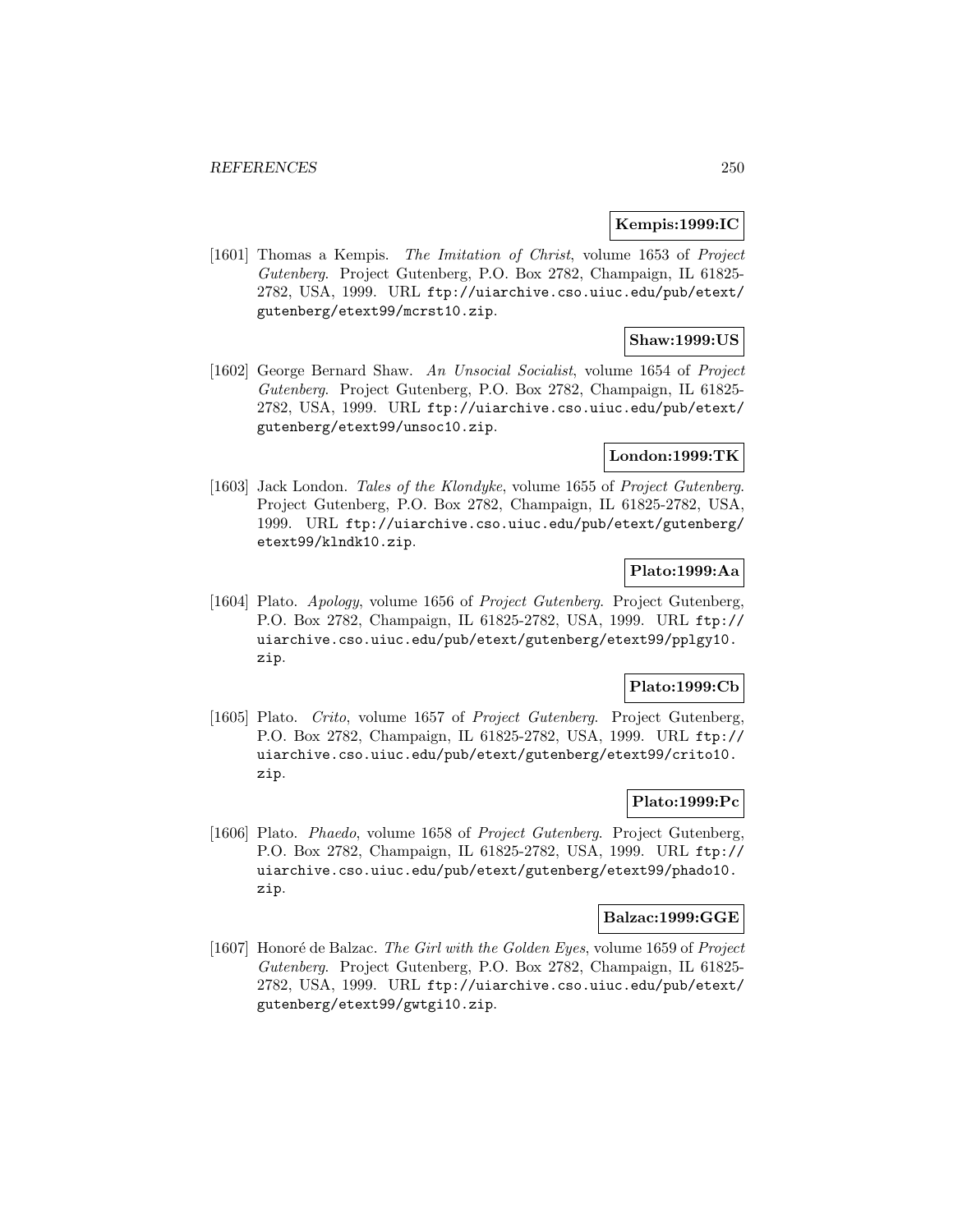#### **Balzac:1999:SCL**

[1608] Honoré de Balzac. Scenes from a Courtesan's Life, volume 1660 of Project Gutenberg. Project Gutenberg, P.O. Box 2782, Champaign, IL 61825- 2782, USA, 1999. URL ftp://uiarchive.cso.uiuc.edu/pub/etext/ gutenberg/etext99/sfacl10.zip.

## **ConanDoyle:1999:ASH**

[1609] Sir Arthur Conan Doyle. The Adventures of Sherlock Holmes, volume 1661 of Project Gutenberg. Project Gutenberg, P.O. Box 2782, Champaign, IL 61825-2782, USA, 1999. URL ftp://uiarchive.cso.uiuc. edu/pub/etext/gutenberg/etext99/advsh11.zip.

#### **Anonymous:1999:CWF**

[1610] Anonymous. The 1997 CIA World Factbook, volume 1662 of Project Gutenberg. Project Gutenberg, P.O. Box 2782, Champaign, IL 61825- 2782, USA, 1999. URL ftp://uiarchive.cso.uiuc.edu/pub/etext/ gutenberg/etext99/world97.zip.

## **Foster:1999:WMS**

[1611] H. D. Foster. Webster's March 7th Speech, volume 1663 of Project Gutenberg. Project Gutenberg, P.O. Box 2782, Champaign, IL 61825- 2782, USA, 1999. URL ftp://uiarchive.cso.uiuc.edu/pub/etext/ gutenberg/etext99/wsm7s10.zip.

#### **Farrar:1999:SP**

[1612] John Farrar. Songs for Parents, volume 1664 of Project Gutenberg. Project Gutenberg, P.O. Box 2782, Champaign, IL 61825-2782, USA, 1999. URL ftp://uiarchive.cso.uiuc.edu/pub/etext/gutenberg/ etext99/sfpar10.zip.

# **Lyall:1999:DV**

[1613] Edna Lyall. Derrick Vaughan–Novelist, volume 1665 of Project Gutenberg. Project Gutenberg, P.O. Box 2782, Champaign, IL 61825- 2782, USA, 1999. URL ftp://uiarchive.cso.uiuc.edu/pub/etext/ gutenberg/etext99/dvnvl10.zip.

#### **Africanus:1999:GA**

[1614] Lucius Apuleius "Africanus". The Golden Asse, volume 1666 of Project Gutenberg. Project Gutenberg, P.O. Box 2782, Champaign, IL 61825- 2782, USA, 1999. URL ftp://uiarchive.cso.uiuc.edu/pub/etext/ gutenberg/etext99/gldns10.zip.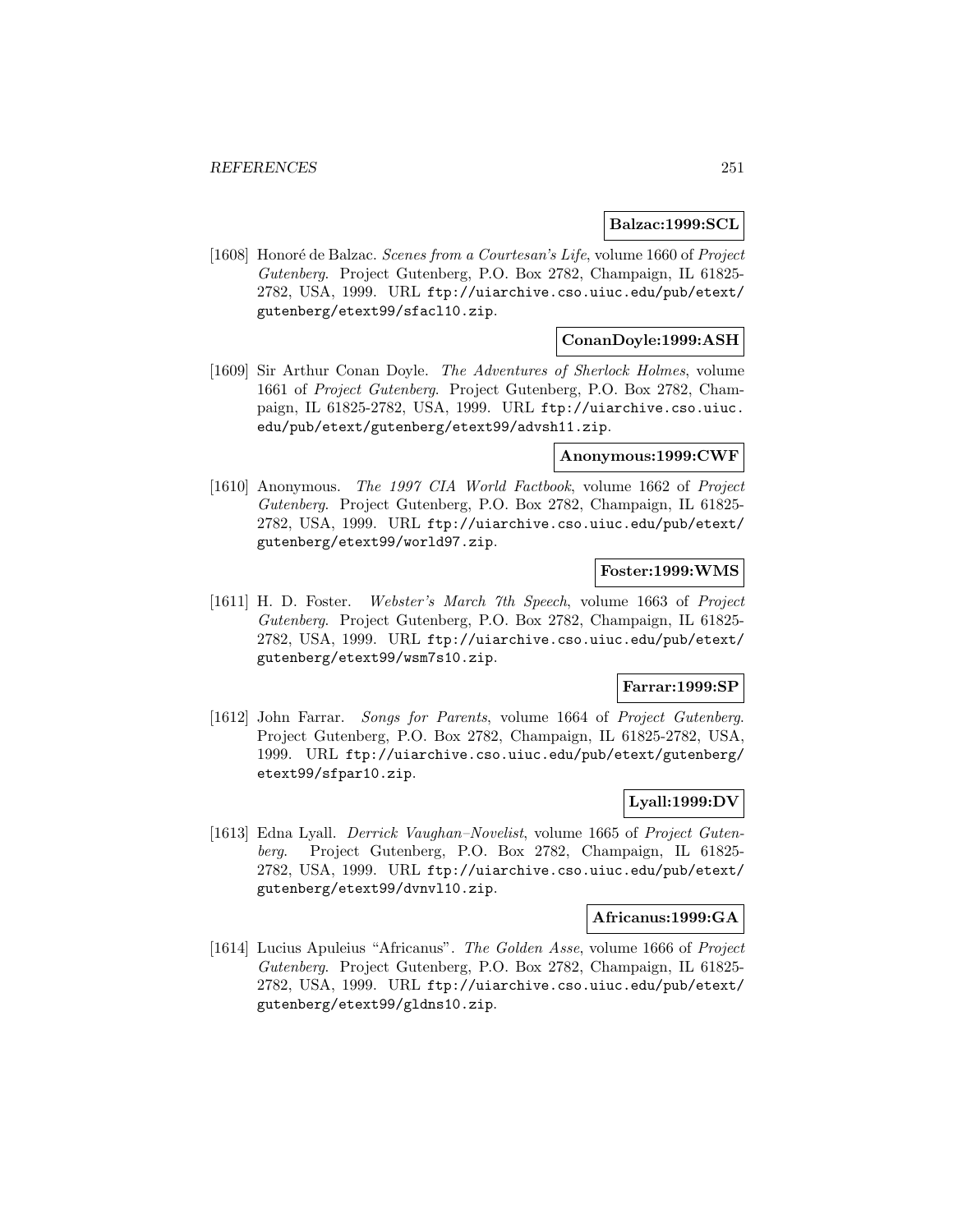#### **Scott:1999:MAM**

[1615] Sir Walter Scott. My Aunt Margaret's Mirror, volume 1667 of Project Gutenberg. Project Gutenberg, P.O. Box 2782, Champaign, IL 61825- 2782, USA, 1999. URL ftp://uiarchive.cso.uiuc.edu/pub/etext/ gutenberg/etext99/mamsm10.zip.

## **Scott:1999:DLJ**

[1616] Sir Walter Scott. Death of the Laird's Jock, volume 1668 of Project Gutenberg. Project Gutenberg, P.O. Box 2782, Champaign, IL 61825- 2782, USA, 1999. URL ftp://uiarchive.cso.uiuc.edu/pub/etext/ gutenberg/etext99/tpsch10.zip.

## **Scott:1999:TC**

[1617] Sir Walter Scott. The Tapestried Chamber, volume 1668 of Project Gutenberg. Project Gutenberg, P.O. Box 2782, Champaign, IL 61825- 2782, USA, 1999. URL ftp://uiarchive.cso.uiuc.edu/pub/etext/ gutenberg/etext99/tpsch10.zip.

## **London:1999:HDO**

[1618] Jack London. The Human Drift, and other stories, volume 1669 of Project Gutenberg. Project Gutenberg, P.O. Box 2782, Champaign, IL 61825- 2782, USA, 1999. URL ftp://uiarchive.cso.uiuc.edu/pub/etext/ gutenberg/etext99/hmndr10.zip.

# **Luther:1999:MLS**

[1619] Martin Luther. Martin Luther's Small Catechism, Trns. by R. Smith, volume 1670 of Project Gutenberg. Project Gutenberg, P.O. Box 2782, Champaign, IL 61825-2782, USA, 1999. URL ftp://uiarchive.cso. uiuc.edu/pub/etext/gutenberg/etext99/smlct10.zip.

### **Rinehart:1999:WMM**

[1620] Mary Roberts Rinehart. When a Man Marries, volume 1671 of Project Gutenberg. Project Gutenberg, P.O. Box 2782, Champaign, IL 61825- 2782, USA, 1999. URL ftp://uiarchive.cso.uiuc.edu/pub/etext/ gutenberg/etext99/whamm10.zip.

#### **Plato:1999:G**

[1621] Plato. Gorgias, volume 1672 of Project Gutenberg. Project Gutenberg, P.O. Box 2782, Champaign, IL 61825-2782, USA, 1999. URL ftp:// uiarchive.cso.uiuc.edu/pub/etext/gutenberg/etext99/grgis10. zip.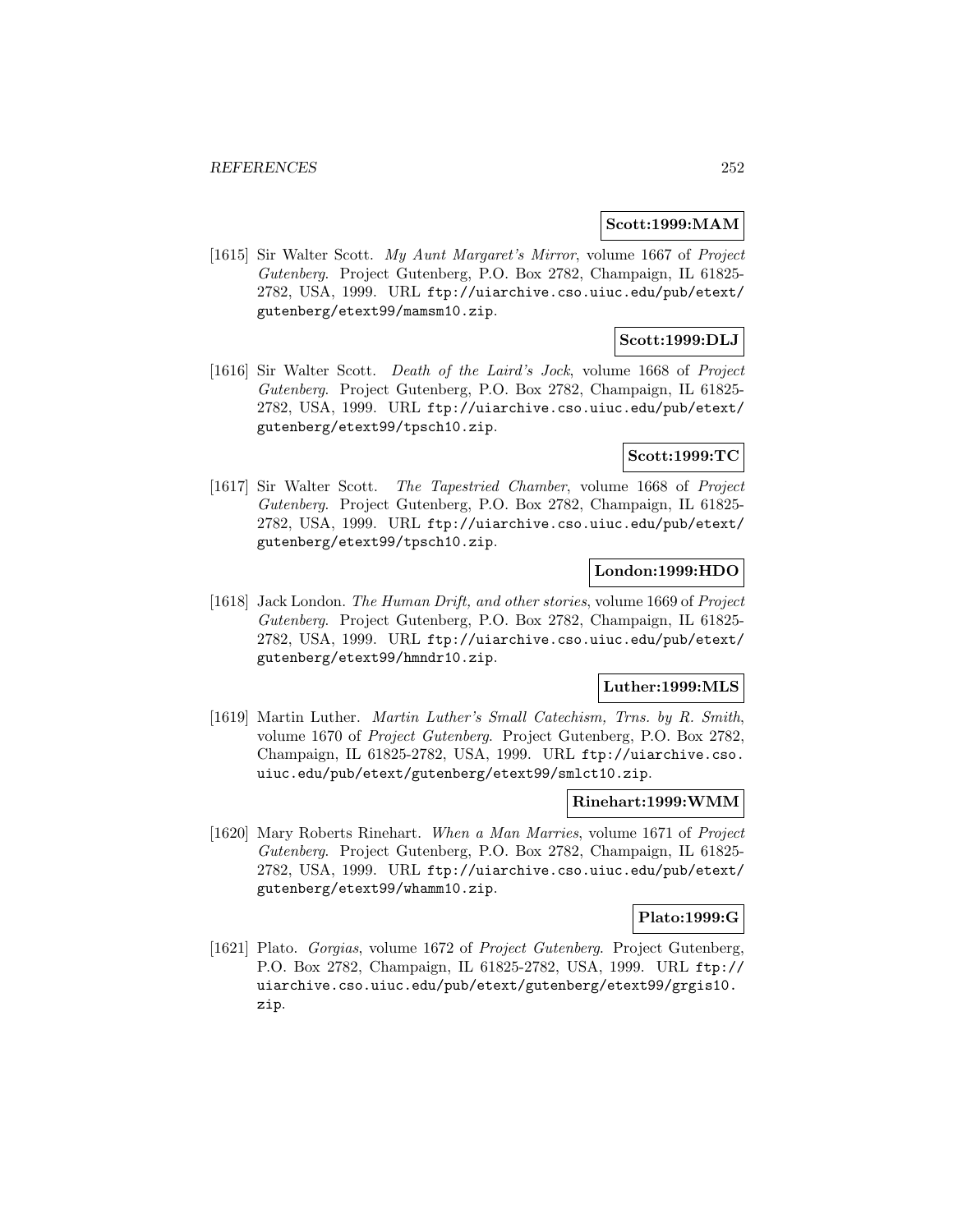## **Plato:1999:LH**

[1622] Plato. Lesser Hippias, volume 1673 of Project Gutenberg. Project Gutenberg, P.O. Box 2782, Champaign, IL 61825-2782, USA, 1999. URL ftp:/ /uiarchive.cso.uiuc.edu/pub/etext/gutenberg/etext99/lhpps10. zip.

## **Anonymous:1999:NST**

[1623] Anonymous. The Narrative of Sojourner Truth, volume 1674 of Project Gutenberg. Project Gutenberg, P.O. Box 2782, Champaign, IL 61825- 2782, USA, 1999. URL ftp://uiarchive.cso.uiuc.edu/pub/etext/ gutenberg/etext99/sjrnr10.zip.

## **Brown:1999:NFO**

[1624] Arthur Judson Brown. New Forces in Old China, volume 1675 of Project Gutenberg. Project Gutenberg, P.O. Box 2782, Champaign, IL 61825- 2782, USA, 1999. URL ftp://uiarchive.cso.uiuc.edu/pub/etext/ gutenberg/etext99/ldchn10.zip.

### **Plato:1999:Ab**

[1625] Plato. Alcibiades I, volume 1676 of Project Gutenberg. Project Gutenberg, P.O. Box 2782, Champaign, IL 61825-2782, USA, 1999. URL ftp:/ /uiarchive.cso.uiuc.edu/pub/etext/gutenberg/etext99/1lcbd10. zip.

## **PlatonicImitator:1999:AI**

[1626] Platonic Imitator. Alcibiades II, volume 1677 of Project Gutenberg. Project Gutenberg, P.O. Box 2782, Champaign, IL 61825-2782, USA, 1999. URL ftp://uiarchive.cso.uiuc.edu/pub/etext/gutenberg/ etext99/2lcbd10.zip.

## **Balzac:1999:HM**

[1627] Honoré de Balzac. An Historical Mystery, volume 1678 of Project Gutenberg. Project Gutenberg, P.O. Box 2782, Champaign, IL 61825- 2782, USA, 1999. URL ftp://uiarchive.cso.uiuc.edu/pub/etext/ gutenberg/etext99/hmyst10.zip.

### **Todd:1999:HYF**

[1628] Burbank L. Todd. Hiram The Young Farmer, volume 1679 of Project Gutenberg. Project Gutenberg, P.O. Box 2782, Champaign, IL 61825- 2782, USA, 1999. URL ftp://uiarchive.cso.uiuc.edu/pub/etext/ gutenberg/etext99/hrmyf10.zip.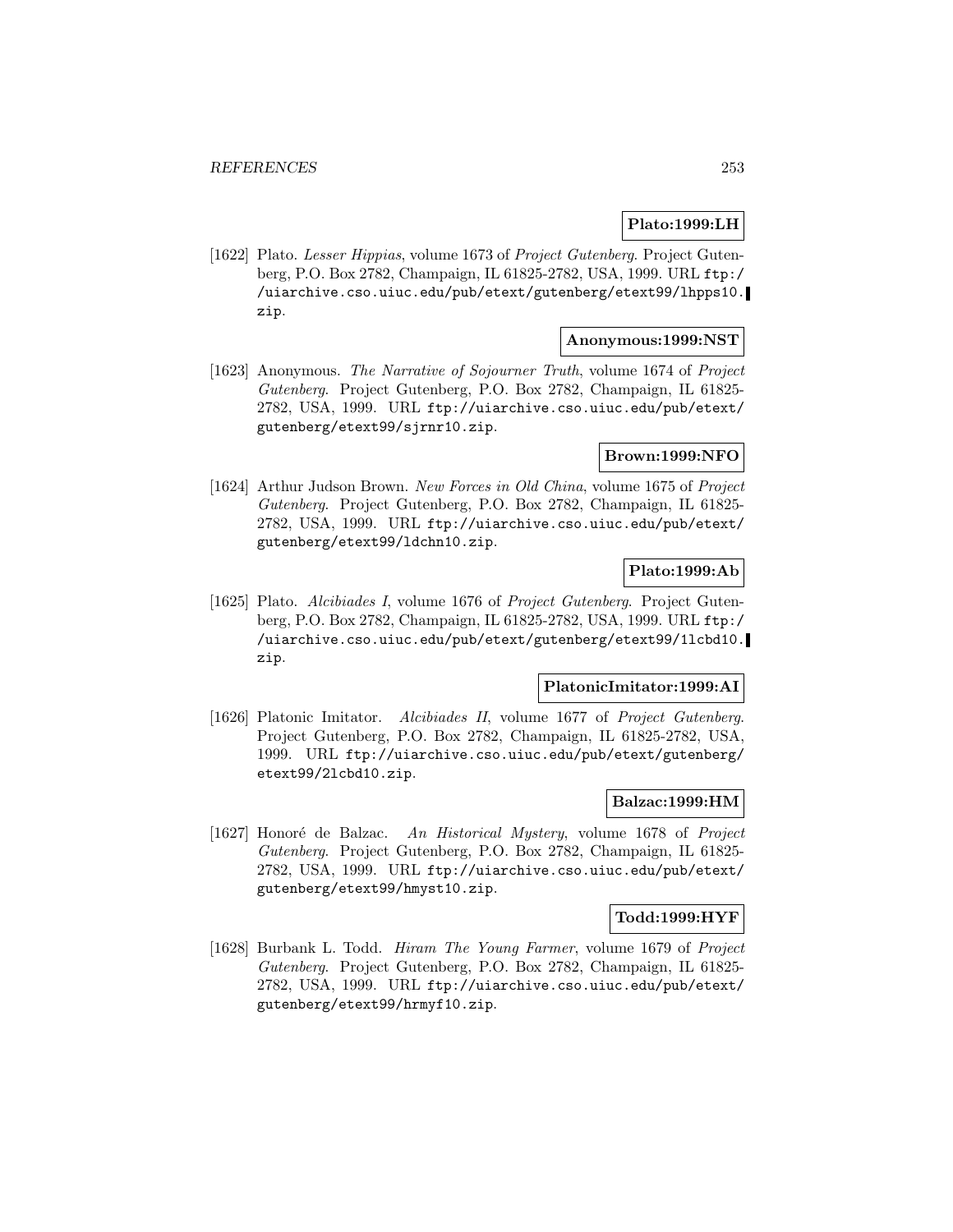### **Balzac:1999:ASC**

[1629] Honoré de Balzac. At the Sign of the Cat and Racket, volume 1680 of Project Gutenberg. Project Gutenberg, P.O. Box 2782, Champaign, IL 61825-2782, USA, 1999. URL ftp://uiarchive.cso.uiuc.edu/pub/ etext/gutenberg/etext99/ctrkt10.zip.

### **PlatonicImitator:1999:E**

[1630] Platonic Imitator. Eryxias, volume 1681 of Project Gutenberg. Project Gutenberg, P.O. Box 2782, Champaign, IL 61825-2782, USA, 1999. URL ftp://uiarchive.cso.uiuc.edu/pub/etext/gutenberg/ etext99/ryxis10.zip.

### **Plato:1999:Mb**

[1631] Plato. Menexenus, volume 1682 of Project Gutenberg. Project Gutenberg, P.O. Box 2782, Champaign, IL 61825-2782, USA, 1999. URL ftp:// uiarchive.cso.uiuc.edu/pub/etext/gutenberg/etext99/mnxns10. zip.

## **Balzac:1999:H**

[1632] Honoré de Balzac. Honorine, volume 1683 of Project Gutenberg. Project Gutenberg, P.O. Box 2782, Champaign, IL 61825-2782, USA, 1999. URL ftp://uiarchive.cso.uiuc.edu/pub/etext/gutenberg/ etext99/hnrne10.zip.

### **Meredith:1999:E**

[1633] George Meredith. The Egoist, volume 1684 of Project Gutenberg. Project Gutenberg, P.O. Box 2782, Champaign, IL 61825-2782, USA, 1999. URL ftp://uiarchive.cso.uiuc.edu/pub/etext/gutenberg/ etext99/egost10.zip.

## **Leroux:1999:MYR**

[1634] Gaston Leroux. Mystery of the Yellow Room, volume 1685 of Project Gutenberg. Project Gutenberg, P.O. Box 2782, Champaign, IL 61825- 2782, USA, 1999. URL ftp://uiarchive.cso.uiuc.edu/pub/etext/ gutenberg/etext99/ylorm10.zip.

#### **Leroux:1999:SN**

[1635] Gaston Leroux. The Secret of the Night, volume 1686 of Project Gutenberg. Project Gutenberg, P.O. Box 2782, Champaign, IL 61825- 2782, USA, 1999. URL ftp://uiarchive.cso.uiuc.edu/pub/etext/ gutenberg/etext99/tsotn10.zip.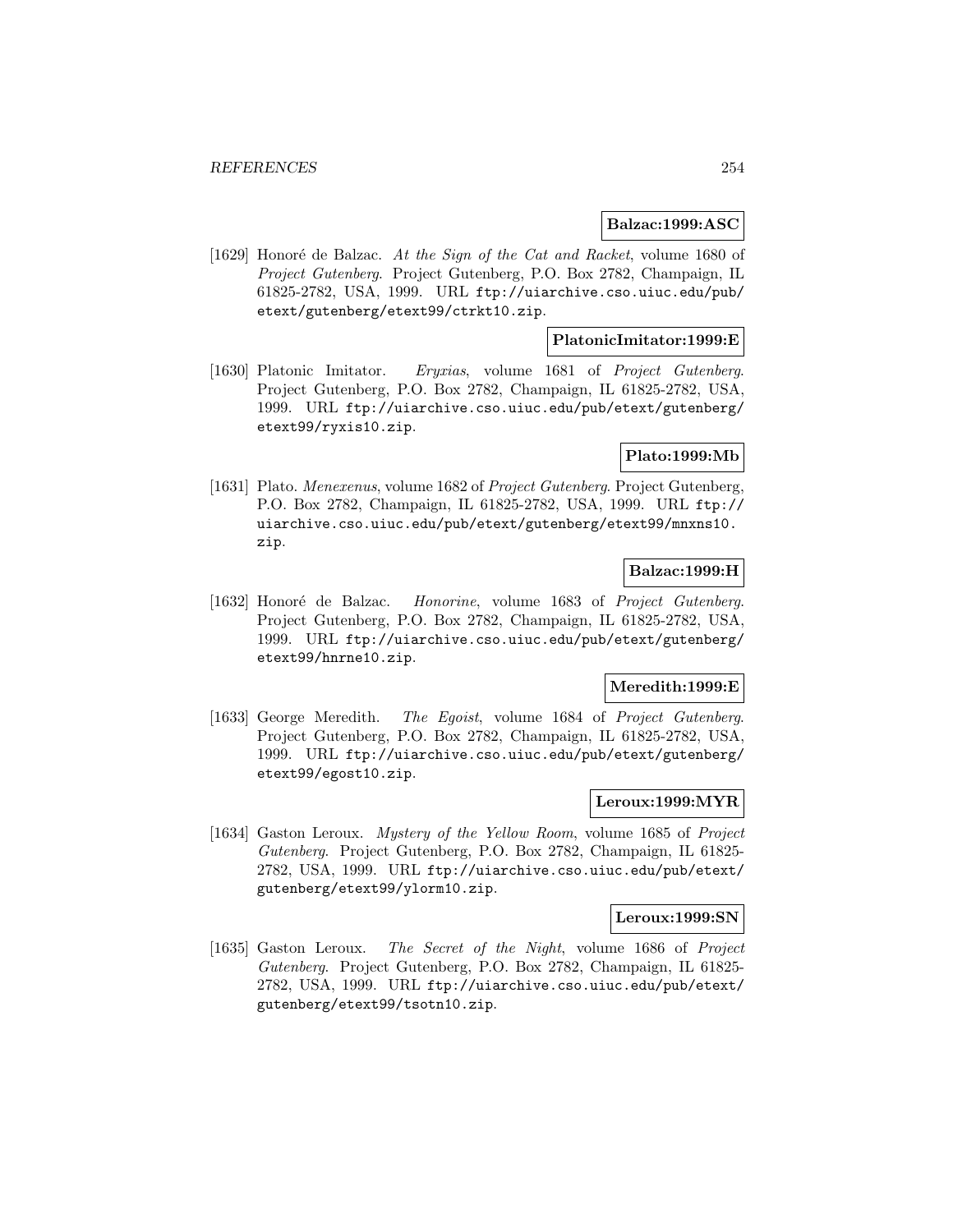## **Plato:1999:Pd**

[1636] Plato. Parmenides, volume 1687 of Project Gutenberg. Project Gutenberg, P.O. Box 2782, Champaign, IL 61825-2782, USA, 1999. URL ftp:/ /uiarchive.cso.uiuc.edu/pub/etext/gutenberg/etext99/prmds10. zip.

## **London:1999:PA**

[1637] Jack London. The People of the Abyss, volume 1688 of Project Gutenberg. Project Gutenberg, P.O. Box 2782, Champaign, IL 61825-2782, USA, 1999. URL ftp://uiarchive.cso.uiuc.edu/pub/etext/gutenberg/ etext99/tpota10.zip.

### **Sanger:1999:PC**

[1638] Margaret Sanger. The Pivot of Civilization, volume 1689 of Project Gutenberg. Project Gutenberg, P.O. Box 2782, Champaign, IL 61825- 2782, USA, 1999. URL ftp://uiarchive.cso.uiuc.edu/pub/etext/ gutenberg/etext99/pvcvl10.zip.

# **Haggard:1999:M**

[1639] H. Rider Haggard. Marie, volume 1690 of Project Gutenberg. Project Gutenberg, P.O. Box 2782, Champaign, IL 61825-2782, USA, 1999. URL ftp://uiarchive.cso.uiuc.edu/pub/etext/gutenberg/ etext99/marie10.zip.

## **King:1999:DML**

[1640] Martin Luther King, Jr. I Have A Dream, Martin Luther King, Jr., volume 1691 of Project Gutenberg. Project Gutenberg, P.O. Box 2782, Champaign, IL 61825-2782, USA, 1999. URL ftp://uiarchive.cso. uiuc.edu/pub/etext/gutenberg/etext99/dream10.zip.

## **Johnston:1999:**

[1641] Mary Johnston. 1492, volume 1692 of Project Gutenberg. Project Gutenberg, P.O. Box 2782, Champaign, IL 61825-2782, USA, 1999. URL ftp:/ /uiarchive.cso.uiuc.edu/pub/etext/gutenberg/etext99/c149210. zip.

### **Rinehart:1999:DD**

[1642] Mary Roberts Rinehart. Dangerous Days, volume 1693 of Project Gutenberg. Project Gutenberg, P.O. Box 2782, Champaign, IL 61825- 2782, USA, 1999. URL ftp://uiarchive.cso.uiuc.edu/pub/etext/ gutenberg/etext99/ddays10.zip.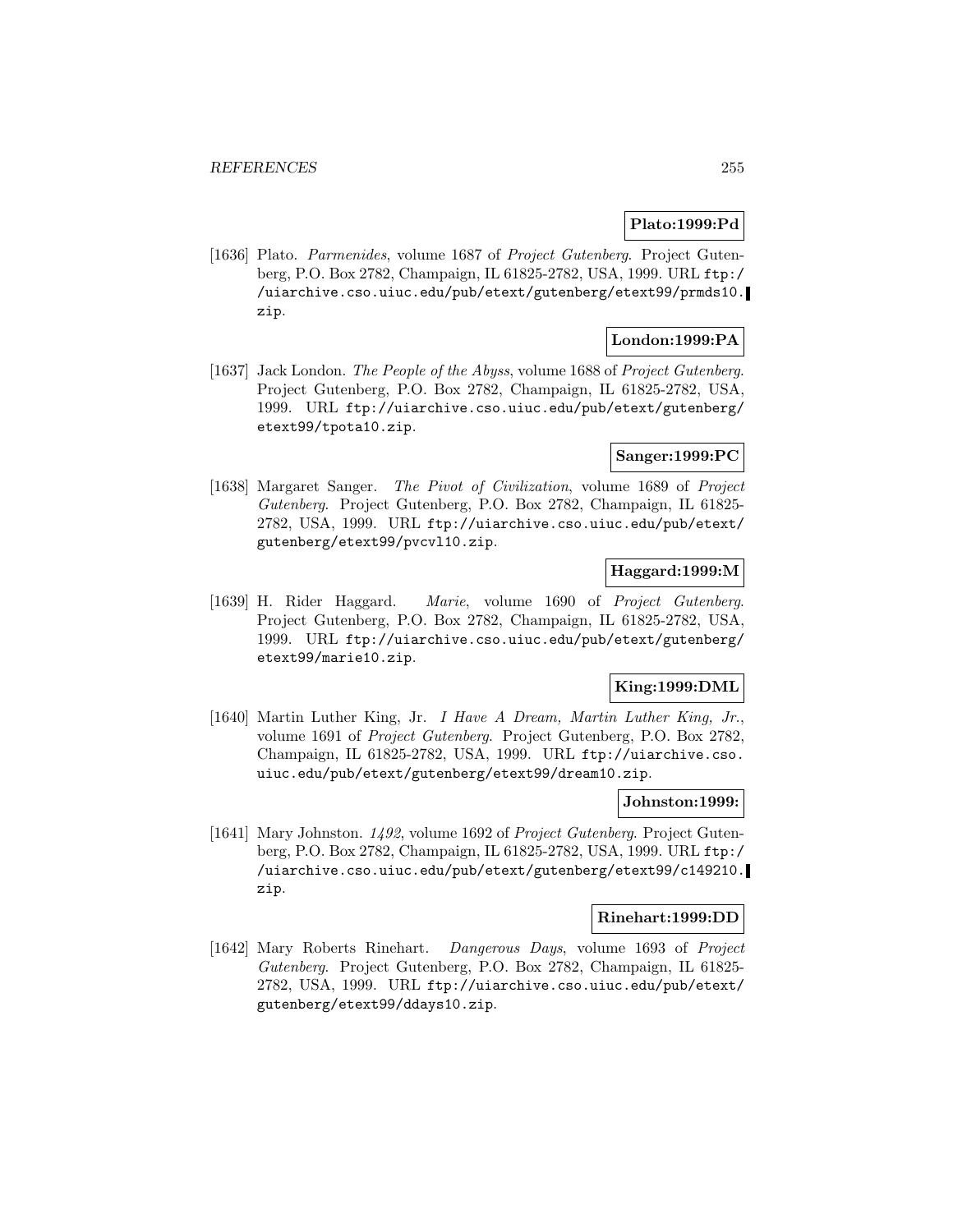## **Reilly:1999:OLH**

[1643] S. A. Reilly. Our Legal Heritage, volume 1694 of Project Gutenberg. Project Gutenberg, P.O. Box 2782, Champaign, IL 61825-2782, USA, 1999. URL ftp://uiarchive.cso.uiuc.edu/pub/etext/gutenberg/ etext99/rlglh10.zip.

## **Chesterton:1999:MWW**

[1644] G. K. (Gilbert Keith) Chesterton. The Man Who Was Thursday, volume 1695 of Project Gutenberg. Project Gutenberg, P.O. Box 2782, Champaign, IL 61825-2782, USA, 1999. URL ftp://uiarchive.cso.uiuc. edu/pub/etext/gutenberg/etext99/tmwht10.zip.

### **Chesterton:1999:CQT**

[1645] G. K. (Gilbert Keith) Chesterton. The Club of Queer Trades, volume 1696 of Project Gutenberg. Project Gutenberg, P.O. Box 2782, Champaign, IL 61825-2782, USA, 1999. URL ftp://uiarchive.cso.uiuc. edu/pub/etext/gutenberg/etext99/tcoqt10.zip.

## **Kingsley:1999:MHL**

[1646] Charles Kingsley. Madam How and Lady Why, volume 1697 of Project Gutenberg. Project Gutenberg, P.O. Box 2782, Champaign, IL 61825- 2782, USA, 1999. URL ftp://uiarchive.cso.uiuc.edu/pub/etext/ gutenberg/etext99/hwwhy10.zip.

### **Verne:1999:SCb**

[1647] Jules Verne. The Survivors of the Chancellor, volume 1698 of Project Gutenberg. Project Gutenberg, P.O. Box 2782, Champaign, IL 61825- 2782, USA, 1999. URL ftp://uiarchive.cso.uiuc.edu/pub/etext/ gutenberg/etext99/tsotc10.zip.

## **Oppenheim:1999:VM**

[1648] E. Phillips (Edward Phillips) Oppenheim. The Vanished Messenger, volume 1699 of Project Gutenberg. Project Gutenberg, P.O. Box 2782, Champaign, IL 61825-2782, USA, 1999. URL ftp://uiarchive.cso. uiuc.edu/pub/etext/gutenberg/etext99/vmsgr10.zip.

### **Gaskell:1999:LCBa**

[1649] Elizabeth Cleghorn Gaskell. Life of Charlotte Brontë, V2, volume 1700 of Project Gutenberg. Project Gutenberg, P.O. Box 2782, Champaign, IL 61825-2782, USA, 1999. URL ftp://uiarchive.cso.uiuc.edu/pub/ etext/gutenberg/etext99/2locb10.zip.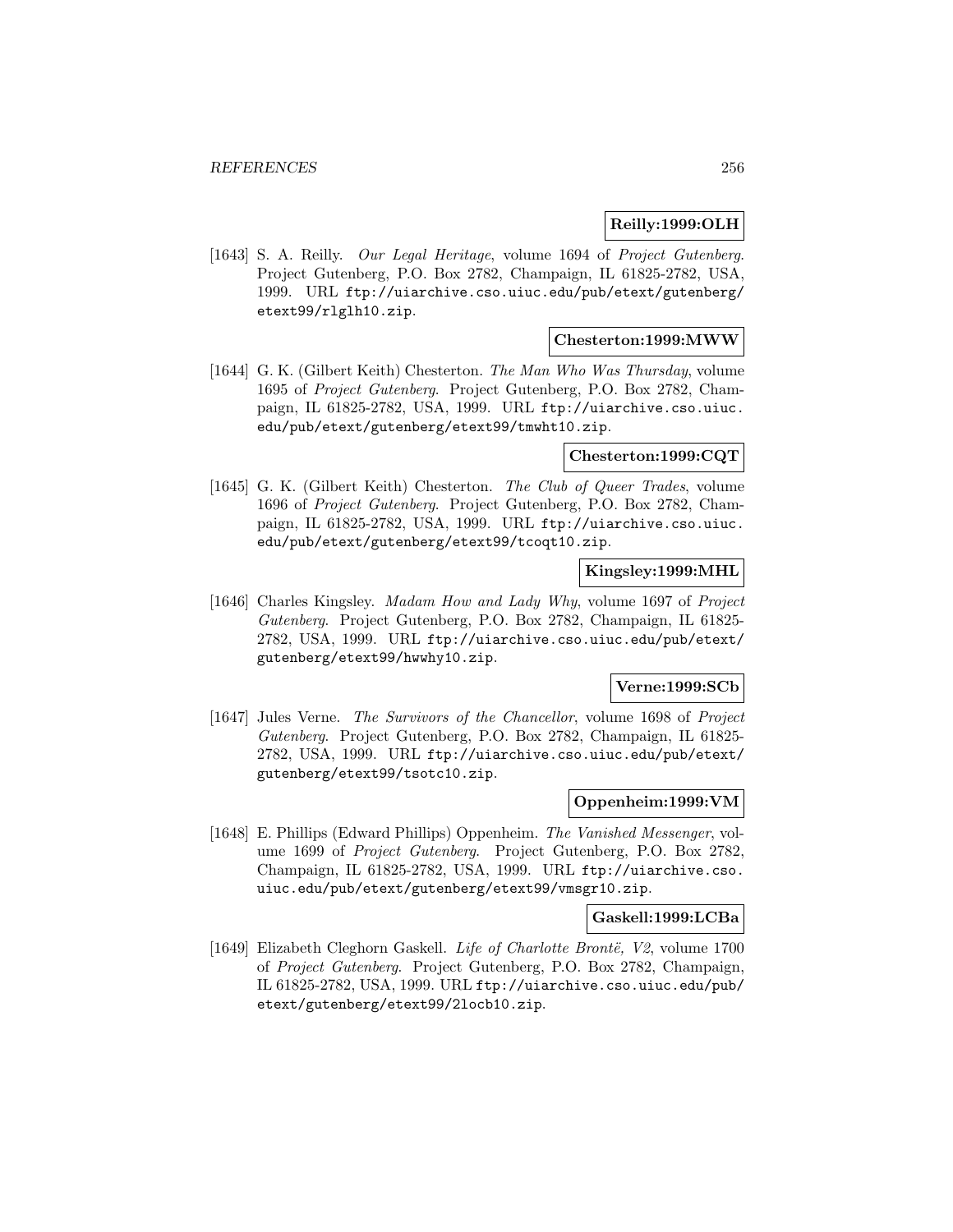### **Wiggin:1999:SWB**

[1650] Kate Douglas Smith Wiggin. Story Of Waitstill Baxter, volume 1701 of Project Gutenberg. Project Gutenberg, P.O. Box 2782, Champaign, IL 61825-2782, USA, 1999. URL ftp://uiarchive.cso.uiuc.edu/pub/ etext/gutenberg/etext99/tsowb10.zip.

# **Iles:1999:CAA**

[1651] George Iles. 19th Century Actor Autobiographies, volume 1702 of Project Gutenberg. Project Gutenberg, P.O. Box 2782, Champaign, IL 61825- 2782, USA, 1999. URL ftp://uiarchive.cso.uiuc.edu/pub/etext/ gutenberg/etext99/aauto10.zip.

## **Hornung:1999:DMT**

[1652] E. W. (Ernest William) Hornung. Dead Men Tell No Tales, volume 1703 of Project Gutenberg. Project Gutenberg, P.O. Box 2782, Champaign, IL 61825-2782, USA, 1999. URL ftp://uiarchive.cso.uiuc.edu/pub/ etext/gutenberg/etext99/dmtnt10.zip.

## **Balzac:1999:P**

[1653] Honoré de Balzac. Pierrette, volume 1704 of Project Gutenberg. Project Gutenberg, P.O. Box 2782, Champaign, IL 61825-2782, USA, 1999. URL ftp://uiarchive.cso.uiuc.edu/pub/etext/gutenberg/ etext99/prrtt10.zip.

# **Williams:1999:HSV**

[1654] Henry Smith Williams. A History of Science, V 1, volume 1705– 1708 of Project Gutenberg. Project Gutenberg, P.O. Box 2782, Champaign, IL 61825-2782, USA, 1999. URL ftp://uiarchive.cso.uiuc. edu/pub/etext/gutenberg/etext99/1hsci10.zip (V.1); ftp:// uiarchive.cso.uiuc.edu/pub/etext/gutenberg/etext99/2hsci10. zip (V.2); ftp://uiarchive.cso.uiuc.edu/pub/etext/gutenberg/ etext99/3hsci10.zip (V.3); ftp://uiarchive.cso.uiuc.edu/pub/ etext/gutenberg/etext99/4hsci10.zip (V.4).

### **Gissing:1999:NGS**

[1655] George Gissing. New Grub Street, volume 1709 of Project Gutenberg. Project Gutenberg, P.O. Box 2782, Champaign, IL 61825-2782, USA, 1999. URL ftp://uiarchive.cso.uiuc.edu/pub/etext/gutenberg/ etext99/nwgrb10.zip.

# **Balzac:1999:GB**

[1656] Honoré de Balzac. La Grande Breteche, volume 1710 of Project Gutenberg. Project Gutenberg, P.O. Box 2782, Champaign, IL 61825-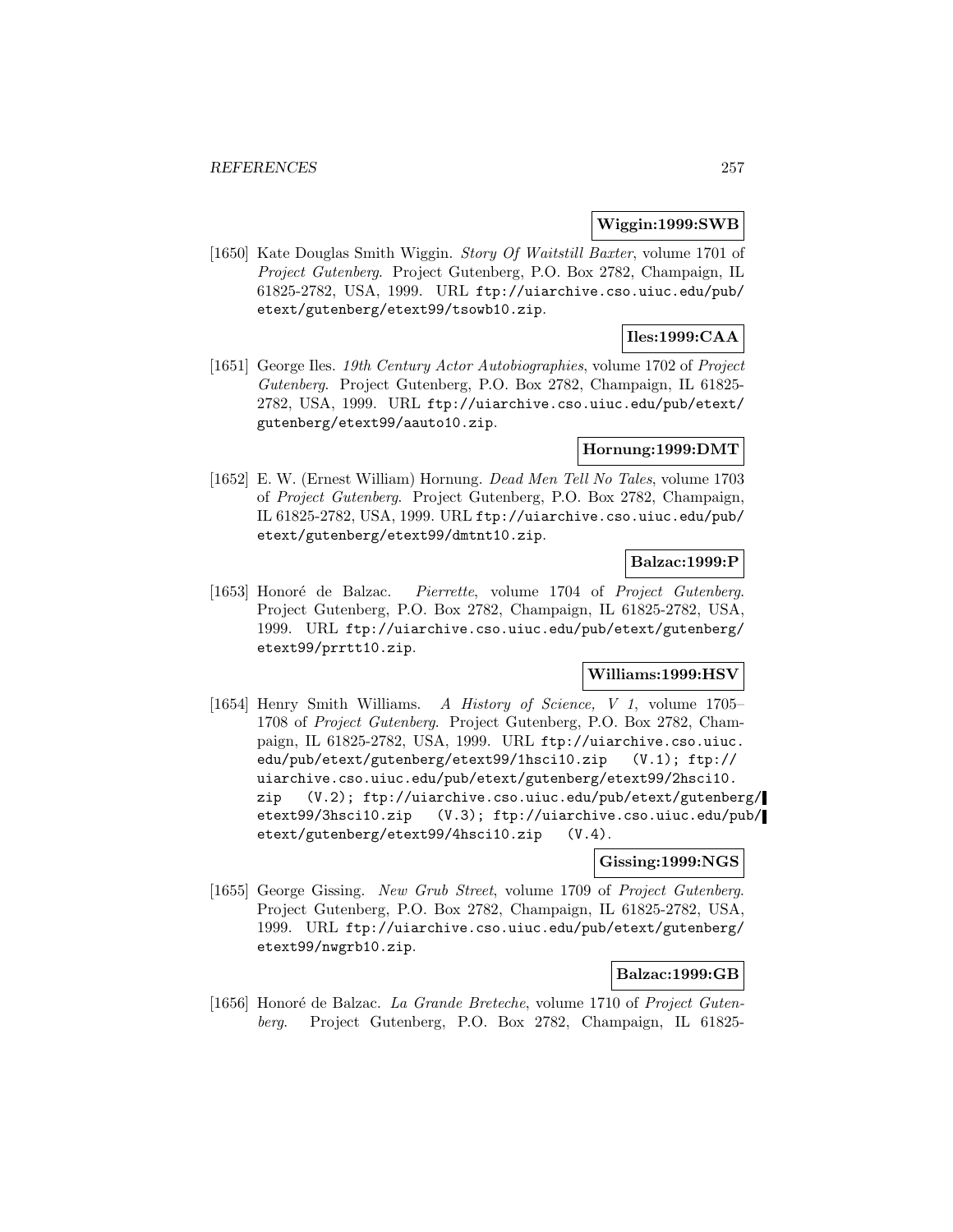2782, USA, 1999. URL ftp://uiarchive.cso.uiuc.edu/pub/etext/ gutenberg/etext99/brtch10.zip.

## **Haggard:1999:CS**

[1657] H. Rider Haggard. Child of Storm, volume 1711 of Project Gutenberg. Project Gutenberg, P.O. Box 2782, Champaign, IL 61825-2782, USA, 1999. URL ftp://uiarchive.cso.uiuc.edu/pub/etext/gutenberg/ etext99/cstrm10.zip.

## **Conrad:1999:R**

[1658] Joseph Conrad. The Rescue, volume 1712 of Project Gutenberg. Project Gutenberg, P.O. Box 2782, Champaign, IL 61825-2782, USA, 1999.

## **Stephenson:1999:LPL**

[1659] Nathaniel W. (Nathaniel Wright) Stephenson. Lincoln's Personal Life, volume 1713 of Project Gutenberg. Project Gutenberg, P.O. Box 2782, Champaign, IL 61825-2782, USA, 1999. URL ftp://uiarchive.cso. uiuc.edu/pub/etext/gutenberg/etext99/lsplf10.zip.

## **Balzac:1999:ASW**

[1660] Honoré de Balzac. Another Study of Woman, volume 1714 of Project Gutenberg. Project Gutenberg, P.O. Box 2782, Champaign, IL 61825- 2782, USA, 1999. URL ftp://uiarchive.cso.uiuc.edu/pub/etext/ gutenberg/etext99/nswmn10.zip.

## **Balzac:1999:EG**

[1661] Honoré de Balzac. Eugenie Grandet, volume 1715 of Project Gutenberg. Project Gutenberg, P.O. Box 2782, Champaign, IL 61825-2782, USA, 1999. URL ftp://uiarchive.cso.uiuc.edu/pub/etext/gutenberg/ etext99/gngnd10.zip.

### **Freeman:1999:COS**

[1662] Mary Eleanor Wilkins Freeman. Copy-Cat and Other Stories, volume 1716 of Project Gutenberg. Project Gutenberg, P.O. Box 2782, Champaign, IL 61825-2782, USA, 1999. URL ftp://uiarchive.cso.uiuc. edu/pub/etext/gutenberg/etext99/cpyct10.zip.

# **Chesterton:1999:WWW**

[1663] G. K. (Gilbert Keith) Chesterton. What's Wrong With The World, volume 1717 of Project Gutenberg. Project Gutenberg, P.O. Box 2782, Champaign, IL 61825-2782, USA, 1999. URL ftp://uiarchive.cso. uiuc.edu/pub/etext/gutenberg/etext99/wwwtw10.zip.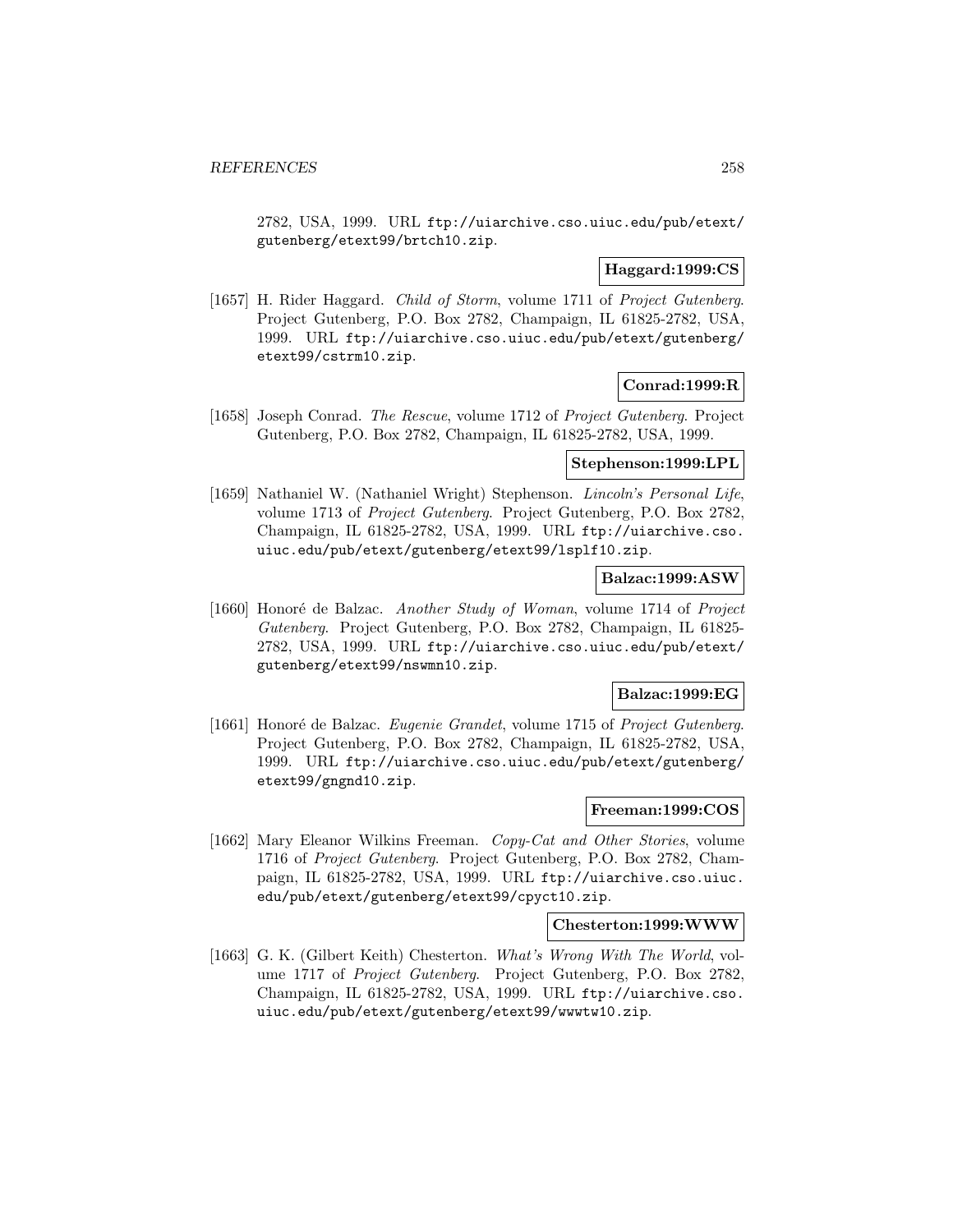### **Chesterton:1999:M**

[1664] G. K. (Gilbert Keith) Chesterton. Manalive, volume 1718 of Project Gutenberg. Project Gutenberg, P.O. Box 2782, Champaign, IL 61825- 2782, USA, 1999. URL ftp://uiarchive.cso.uiuc.edu/pub/etext/ gutenberg/etext99/mnalv10.zip.

## **Chesterton:1999:BWH**

[1665] G. K. (Gilbert Keith) Chesterton. The Ballad of the White Horse, volume 1719 of Project Gutenberg. Project Gutenberg, P.O. Box 2782, Champaign, IL 61825-2782, USA, 1999.

## **Chesterton:1999:MWKb**

[1666] G. K. (Gilbert Keith) Chesterton. The Man Who Knew Too Much, volume 1720 of Project Gutenberg. Project Gutenberg, P.O. Box 2782, Champaign, IL 61825-2782, USA, 1999. URL ftp://uiarchive.cso. uiuc.edu/pub/etext/gutenberg/etext99/mwktm10a.zip.

### **Chesterton:1999:TPb**

[1667] G. K. (Gilbert Keith) Chesterton. The Trees of Pride, volume 1721 of Project Gutenberg. Project Gutenberg, P.O. Box 2782, Champaign, IL 61825-2782, USA, 1999. URL ftp://uiarchive.cso.uiuc.edu/pub/ etext/gutenberg/etext99/trprd10.zip.

## **Luther:1999:MLL**

[1668] Martin Luther. Martin Luther's Large Catechism, Bente and Dau, Trns, volume 1722 of Project Gutenberg. Project Gutenberg, P.O. Box 2782, Champaign, IL 61825-2782, USA, 1999. URL ftp://uiarchive.cso. uiuc.edu/pub/etext/gutenberg/etext99/lrgct10.zip.

### **Bower:1999:C**

[1669] B. M. Bower. Cow-Country, volume 1723 of Project Gutenberg. Project Gutenberg, P.O. Box 2782, Champaign, IL 61825-2782, USA, 1999. URL ftp://uiarchive.cso.uiuc.edu/pub/etext/gutenberg/ etext99/cwcnt10.zip.

# **Haggard:1999:F**

[1670] H. Rider Haggard. Finished, volume 1724 of Project Gutenberg. Project Gutenberg, P.O. Box 2782, Champaign, IL 61825-2782, USA, 1999. URL ftp://uiarchive.cso.uiuc.edu/pub/etext/gutenberg/ etext99/fnshd10.zip.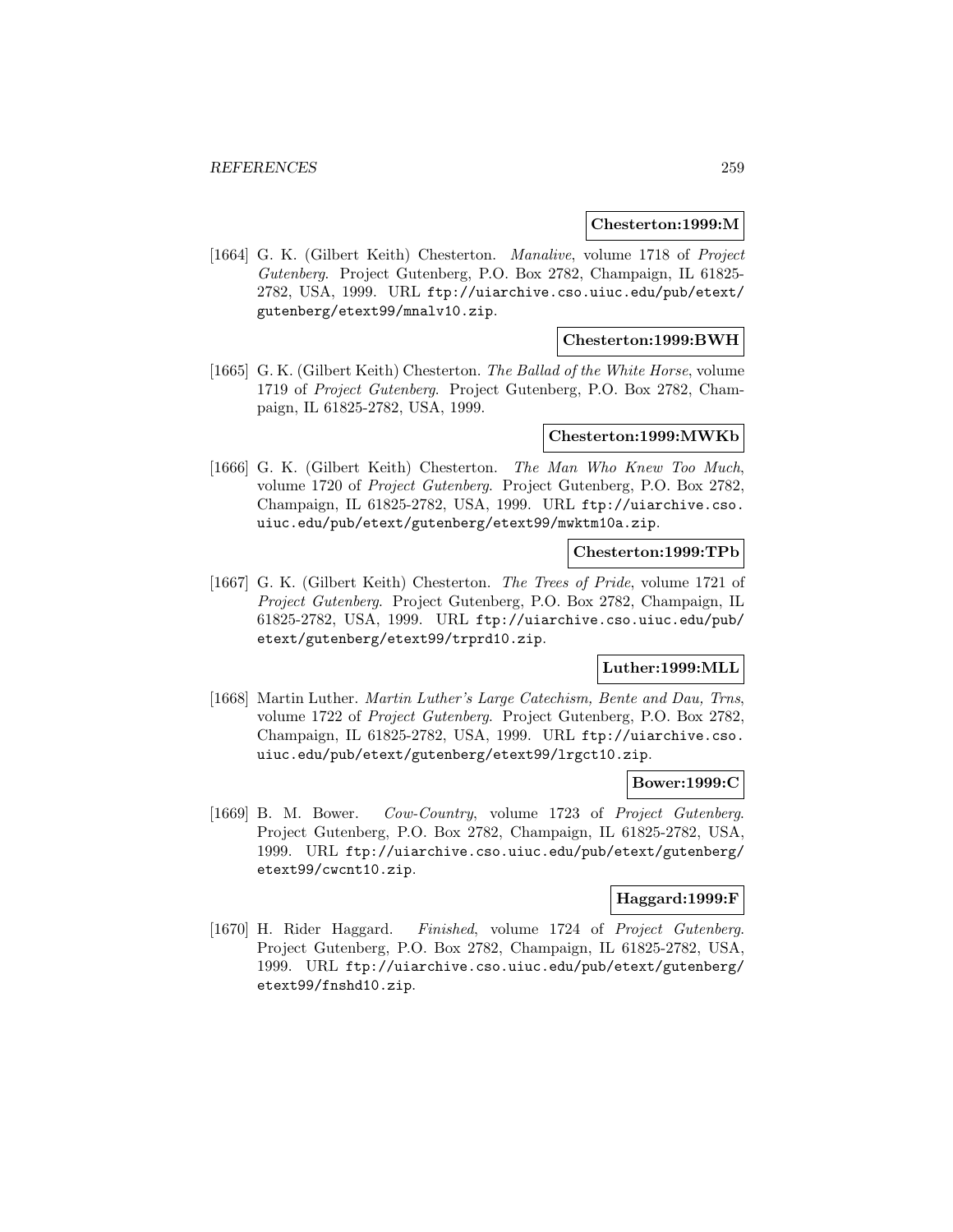### **Henry:1999:HW**

[1671] O. Henry. Heart of the West, volume 1725 of Project Gutenberg. Project Gutenberg, P.O. Box 2782, Champaign, IL 61825-2782, USA, 1999. URL ftp://uiarchive.cso.uiuc.edu/pub/etext/gutenberg/ etext99/hrtws10.zip.

## **Plato:1999:T**

[1672] Plato. Theaetetus, volume 1726 of Project Gutenberg. Project Gutenberg, P.O. Box 2782, Champaign, IL 61825-2782, USA, 1999. URL ftp:// uiarchive.cso.uiuc.edu/pub/etext/gutenberg/etext99/thtus10. zip.

## **Homer:1999:Ob**

[1673] Homer. The Odyssey, volume 1727 of Project Gutenberg. Project Gutenberg, P.O. Box 2782, Champaign, IL 61825-2782, USA, 1999. URL ftp:/ /uiarchive.cso.uiuc.edu/pub/etext/gutenberg/etext99/dyssy10. zip.

# **Homer:1999:OH**

[1674] Homer. The Odyssey of Homer, volume 1728 of Project Gutenberg. Project Gutenberg, P.O. Box 2782, Champaign, IL 61825-2782, USA, 1999. URL ftp://uiarchive.cso.uiuc.edu/pub/etext/gutenberg/ etext99/dyssy08a.zip.

### **Balzac:1999:DW**

[1675] Honoré de Balzac. The Deserted Woman, volume 1729 of Project Gutenberg. Project Gutenberg, P.O. Box 2782, Champaign, IL 61825- 2782, USA, 1999. URL ftp://uiarchive.cso.uiuc.edu/pub/etext/ gutenberg/etext99/dswmn10.zip.

## **London:1999:MBJ**

[1676] Jack London. Michael, Brother of Jerry, volume 1730 of Project Gutenberg. Project Gutenberg, P.O. Box 2782, Champaign, IL 61825- 2782, USA, 1999. URL ftp://uiarchive.cso.uiuc.edu/pub/etext/ gutenberg/etext99/mcjer10.zip.

## **Thompson:1999:SS**

[1677] Francis Thompson. Sister Songs, volume 1731 of Project Gutenberg. Project Gutenberg, P.O. Box 2782, Champaign, IL 61825-2782, USA, 1999. URL ftp://uiarchive.cso.uiuc.edu/pub/etext/gutenberg/ etext99/ssngs10.zip.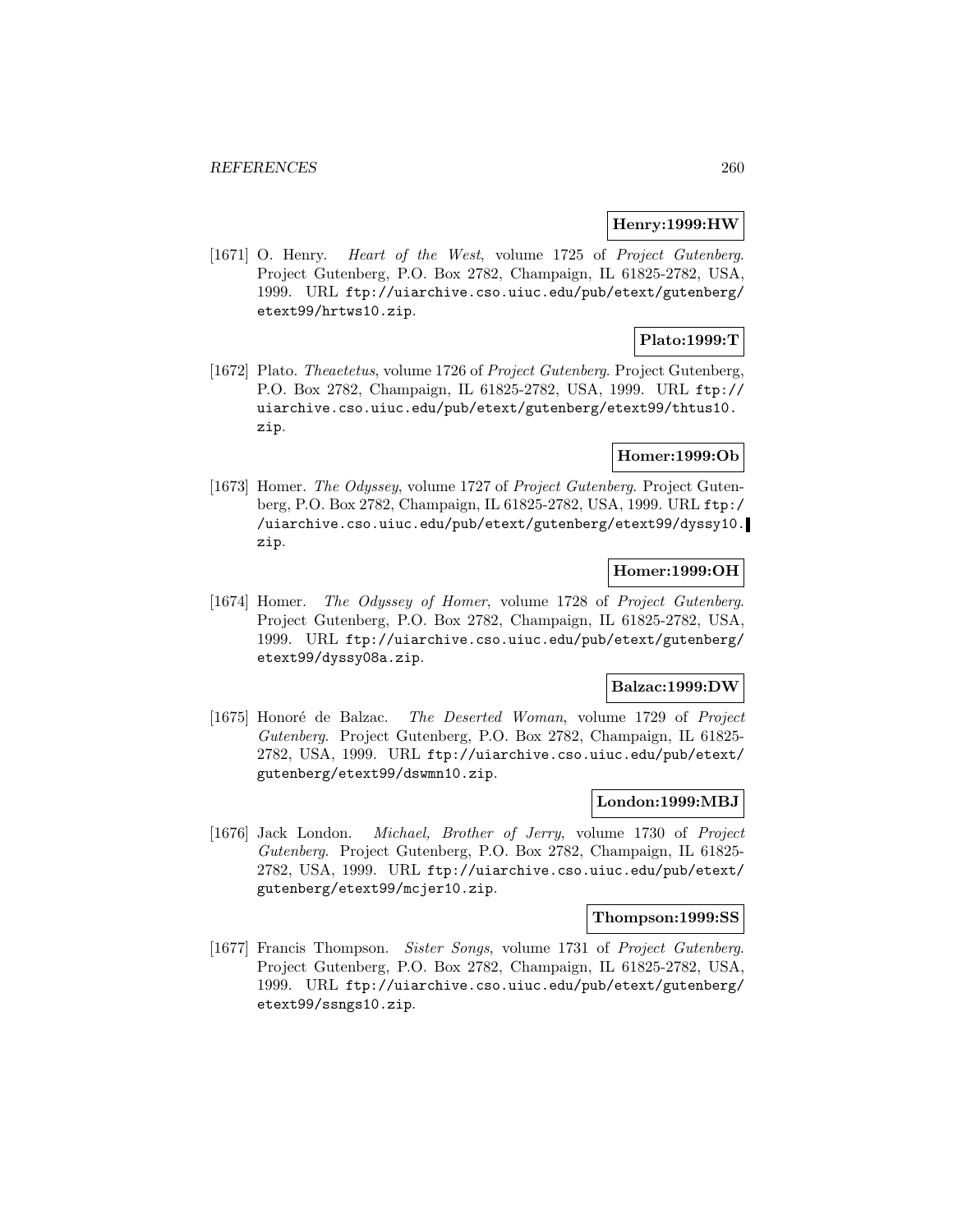### **Chekhov:1999:SOS**

[1678] Anton Pavlovich Chekhov. The Schoolmistress and other stories, volume 1732 of Project Gutenberg. Project Gutenberg, P.O. Box 2782, Champaign, IL 61825-2782, USA, 1999. URL ftp://uiarchive. cso.uiuc.edu/pub/etext/gutenberg/etext99/tschm10.zip. The Schoolmistress–A Nervous Breakdown–Misery–Champagne –After the Theatre–A Lady's Story–In Exile–The Cattle-Dealers –Sorrow–On Official Duty–The First-class Passenger –A Tragic Actor–A Transgression– Small Fry–The Requiem –In the Coach-house–Panic Fears–The Bet –The Head-Gardener's Story–The Beauties –The Shoemaker and the Devil.

# **Davis:1999:RCG**

[1679] Richard Harding Davis. The Red Cross Girl, volume 1733 of Project Gutenberg. Project Gutenberg, P.O. Box 2782, Champaign, IL 61825- 2782, USA, 1999. URL ftp://uiarchive.cso.uiuc.edu/pub/etext/ gutenberg/etext99/rdcrg10.zip.

# **Wells:1999:SPH**

[1680] H. G. (Herbert George) Wells. Secret Places of the Heart, volume 1734 of Project Gutenberg. Project Gutenberg, P.O. Box 2782, Champaign, IL 61825-2782, USA, 1999. URL ftp://uiarchive.cso.uiuc.edu/pub/ etext/gutenberg/etext99/spoth10.zip.

## **Plato:1999:Sb**

[1681] Plato. Sophist, volume 1735 of Project Gutenberg. Project Gutenberg, P.O. Box 2782, Champaign, IL 61825-2782, USA, 1999. URL ftp:// uiarchive.cso.uiuc.edu/pub/etext/gutenberg/etext99/sopht10. zip.

### **Anonymous:1999:CSA**

[1682] Anonymous. Cromwell, Shakespeare Apocrypha, volume 1736 of Project Gutenberg. Project Gutenberg, P.O. Box 2782, Champaign, IL 61825- 2782, USA, 1999. URL ftp://uiarchive.cso.uiuc.edu/pub/etext/ gutenberg/etext99/1ws4911.zip.

### **Balzac:1999:FC**

[1683] Honoré de Balzac. Facino Cane, volume 1737 of Project Gutenberg. Project Gutenberg, P.O. Box 2782, Champaign, IL 61825-2782, USA, 1999. URL ftp://uiarchive.cso.uiuc.edu/pub/etext/gutenberg/ etext99/fcane10.zip.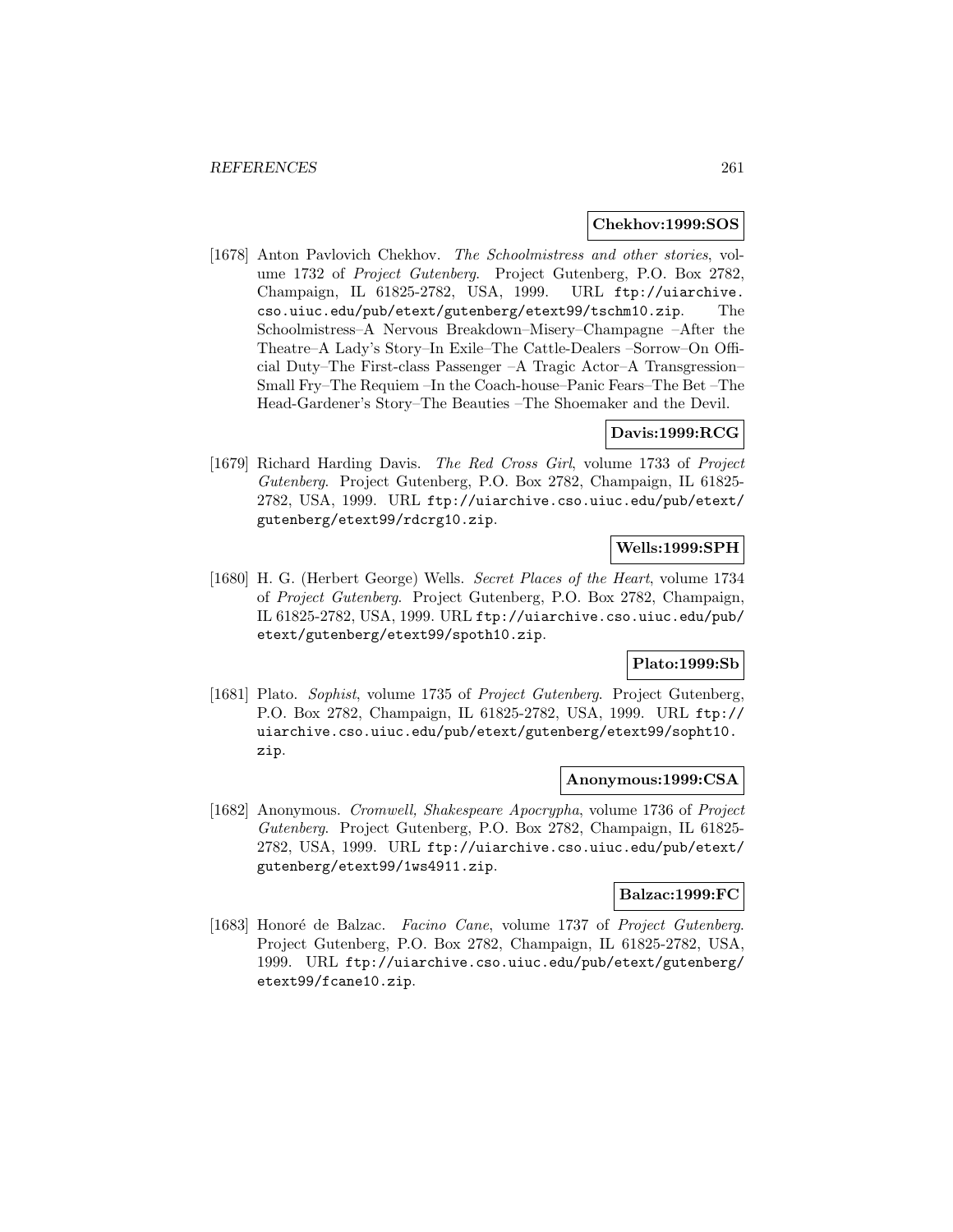## **Plato:1999:Sc**

[1684] Plato. Statesman, volume 1738 of Project Gutenberg. Project Gutenberg, P.O. Box 2782, Champaign, IL 61825-2782, USA, 1999. URL ftp:// uiarchive.cso.uiuc.edu/pub/etext/gutenberg/etext99/sttsm10. zip.

## **Hecker:1999:BDD**

[1685] J. F. C. (Justus Friedrich Carl) Hecker. The Black Death, and The Dancing Mania translated by B. G. Babington, volume 1739 of Project Gutenberg. Project Gutenberg, P.O. Box 2782, Champaign, IL 61825- 2782, USA, 1999. URL ftp://uiarchive.cso.uiuc.edu/pub/etext/ gutenberg/etext99/bdadm10.zip.

## **Bower:1999:FUL**

[1686] B. M. Bower. The Flying U's Last Stand, volume 1740 of Project Gutenberg. Project Gutenberg, P.O. Box 2782, Champaign, IL 61825- 2782, USA, 1999. URL ftp://uiarchive.cso.uiuc.edu/pub/etext/ gutenberg/etext99/fusls10.zip.

## **Packard:1999:WM**

[1687] Frank L. (Frank Lucius) Packard. The White Moll, volume 1741 of Project Gutenberg. Project Gutenberg, P.O. Box 2782, Champaign, IL 61825-2782, USA, 1999. URL ftp://uiarchive.cso.uiuc.edu/pub/ etext/gutenberg/etext99/wtmol10.zip.

## **Davis:1999:MC**

[1688] Richard Harding Davis. Miss Civilization, volume 1742 of Project Gutenberg. Project Gutenberg, P.O. Box 2782, Champaign, IL 61825- 2782, USA, 1999. URL ftp://uiarchive.cso.uiuc.edu/pub/etext/ gutenberg/etext99/miscv10.zip.

## **Wells:1999:TSD**

[1689] H. G. (Herbert George) Wells. Twelve Stories and a Dream, volume 1743 of Project Gutenberg. Project Gutenberg, P.O. Box 2782, Champaign, IL 61825-2782, USA, 1999. URL ftp://uiarchive.cso.uiuc.edu/pub/ etext/gutenberg/etext99/12sad10.zip.

### **Plato:1999:Pe**

[1690] Plato. Philebus, volume 1744 of Project Gutenberg. Project Gutenberg, P.O. Box 2782, Champaign, IL 61825-2782, USA, 1999. URL ftp:// uiarchive.cso.uiuc.edu/pub/etext/gutenberg/etext99/philb10. zip.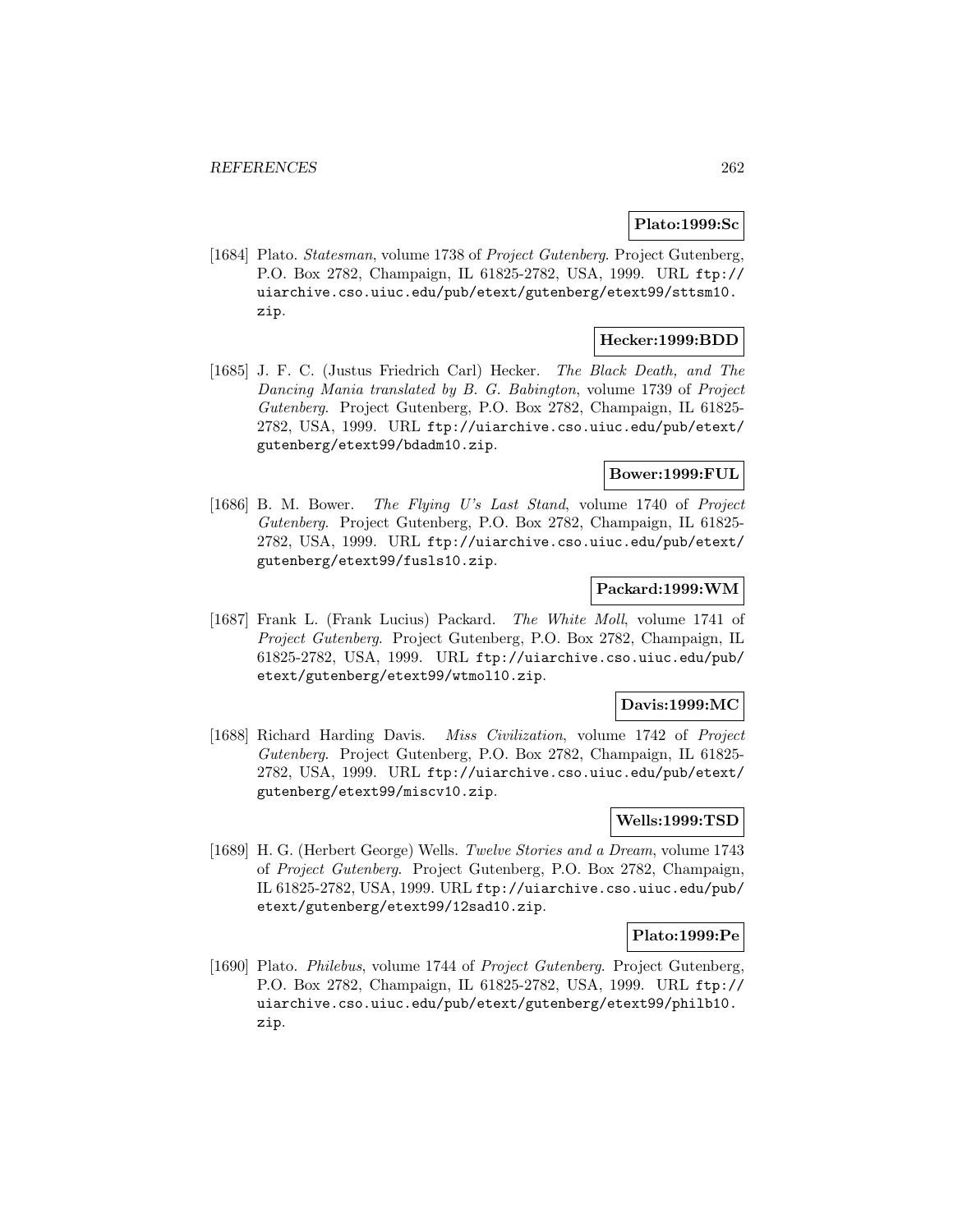### **Milton:1999:PW**

[1691] John Milton. Poetical Works, volume 1745 of Project Gutenberg. Project Gutenberg, P.O. Box 2782, Champaign, IL 61825-2782, USA, 1999. URL ftp://uiarchive.cso.uiuc.edu/pub/etext/gutenberg/ etext99/pmsjm10.zip.

## **Lang:1999:NCR**

[1692] Andrew Lang. New Collected Rhymes, volume 1746 of Project Gutenberg. Project Gutenberg, P.O. Box 2782, Champaign, IL 61825-2782, USA, 1999. URL ftp://uiarchive.cso.uiuc.edu/pub/etext/gutenberg/ etext99/nwclr10.zip.

### **Lincoln:1999:RS**

[1693] Natalie Sumner Lincoln. The Red Seal, volume 1747 of Project Gutenberg. Project Gutenberg, P.O. Box 2782, Champaign, IL 61825-2782, USA, 1999. URL ftp://uiarchive.cso.uiuc.edu/pub/etext/gutenberg/ etext99/redsl10.zip.

### **Gaboriau:1999:OPM**

[1694] Emile Gaboriau. Other People's Money, volume 1748 of Project Gutenberg. Project Gutenberg, P.O. Box 2782, Champaign, IL 61825- 2782, USA, 1999. URL ftp://uiarchive.cso.uiuc.edu/pub/etext/ gutenberg/etext99/opmny10.zip.

### **Balzac:1999:CB**

[1695] Honoré de Balzac. Cousin Betty, volume 1749 of Project Gutenberg. Project Gutenberg, P.O. Box 2782, Champaign, IL 61825-2782, USA, 1999. URL ftp://uiarchive.cso.uiuc.edu/pub/etext/gutenberg/ etext99/cbtty10.zip.

## **Plato:1999:L**

[1696] Plato. Laws, volume 1750 of Project Gutenberg. Project Gutenberg, P.O. Box 2782, Champaign, IL 61825-2782, USA, 1999. URL ftp:// uiarchive.cso.uiuc.edu/pub/etext/gutenberg/etext99/plaws10. zip.

### **Pyle:1999:TL**

[1697] Howard Pyle. Twilight Land, volume 1751 of Project Gutenberg. Project Gutenberg, P.O. Box 2782, Champaign, IL 61825-2782, USA, 1999. URL ftp://uiarchive.cso.uiuc.edu/pub/etext/gutenberg/ etext99/twlnd10.zip. Introduction– The Stool of Fortune– The Talisman of Solomon– Ill-Luck and the Fiddler– Empty Bottles– Good Gifts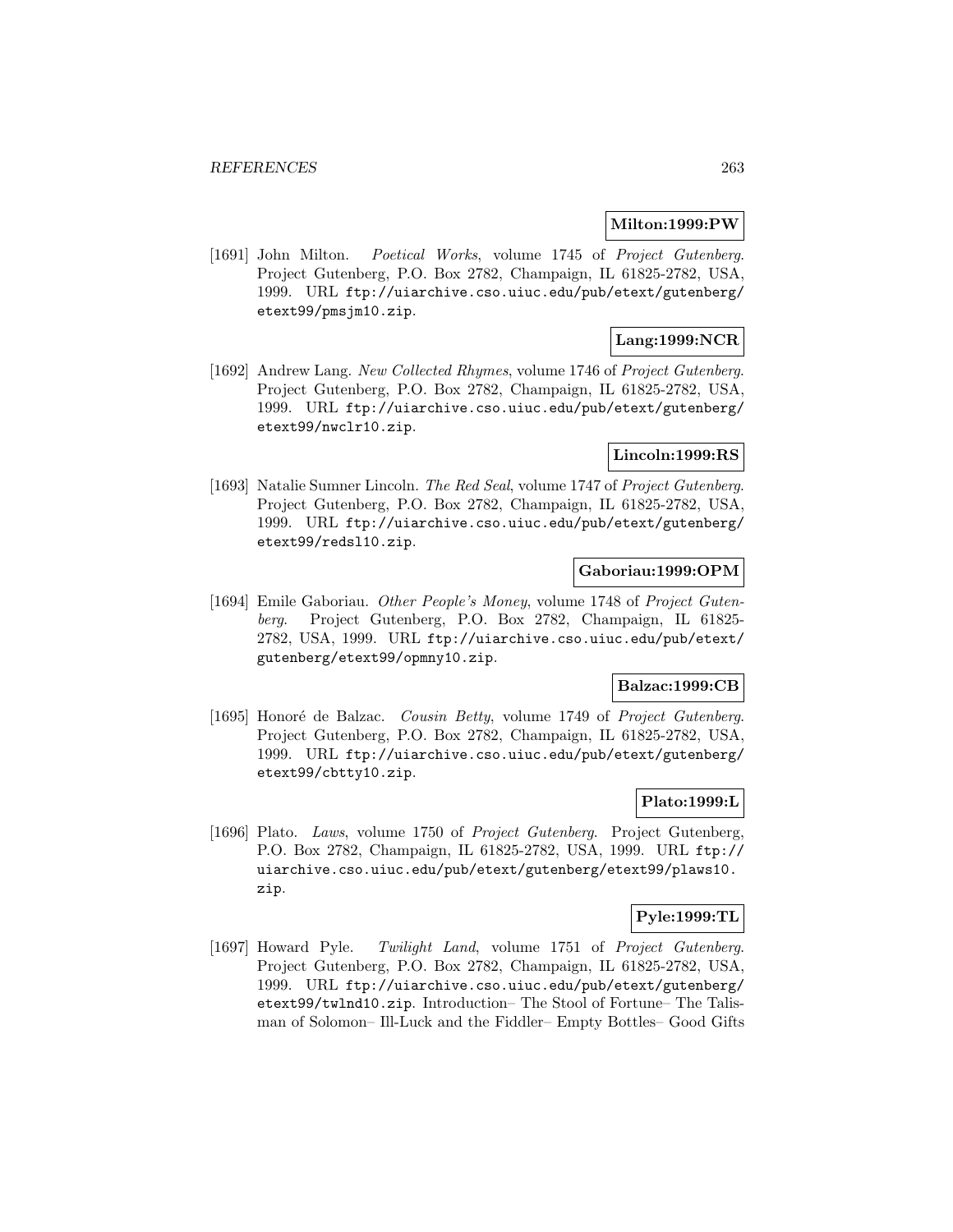and a Fool's Folly– The Good of a Few Words– Woman's Wit– A Piece of Good Luck– The Fruit of Happiness– Not a Pin to Choose– Much Shall Have More and Little Shall Have Less– Wisdom's Wages and Folly's Pay– The Enchanted Island– All Things are as Fate Wills– Where to Lay the Blame– The Salt of Life.

# **Orczy:1999:D**

[1698] Emmuska Orczy Orczy, Baroness. El Dorado, volume 1752 of Project Gutenberg. Project Gutenberg, P.O. Box 2782, Champaign, IL 61825- 2782, USA, 1999. URL ftp://uiarchive.cso.uiuc.edu/pub/etext/ gutenberg/etext99/ldrdo10.zip.

# **Chekhov:1999:SSI**

[1699] Anton Pavlovich Chekhov. Swan Song and Intro, volume 1753 of Project Gutenberg. Project Gutenberg, P.O. Box 2782, Champaign, IL 61825- 2782, USA, 1999. URL ftp://uiarchive.cso.uiuc.edu/pub/etext/ gutenberg/etext99/swnsg10.zip.

## **Chekhov:1999:S**

[1700] Anton Pavlovich Chekhov. The Sea-Gull, volume 1754 of Project Gutenberg. Project Gutenberg, P.O. Box 2782, Champaign, IL 61825- 2782, USA, 1999. URL ftp://uiarchive.cso.uiuc.edu/pub/etext/ gutenberg/etext99/cgull10.zip.

# **Chekhov:1999:I**

[1701] Anton Pavlovich Chekhov. Ivanoff, volume 1755 of Project Gutenberg. Project Gutenberg, P.O. Box 2782, Champaign, IL 61825-2782, USA, 1999. URL ftp://uiarchive.cso.uiuc.edu/pub/etext/gutenberg/ etext99/vanof10.zip.

## **Chekhov:1999:UV**

[1702] Anton Pavlovich Chekhov. Uncle Vanya, volume 1756 of Project Gutenberg. Project Gutenberg, P.O. Box 2782, Champaign, IL 61825- 2782, USA, 1999. URL ftp://uiarchive.cso.uiuc.edu/pub/etext/ gutenberg/etext99/vanya10.zip.

## **Aldrich:1999:CD**

[1703] Thomas Bailey Aldrich. The Cruise of the Dolphin, volume 1757 of Project Gutenberg. Project Gutenberg, P.O. Box 2782, Champaign, IL 61825-2782, USA, 1999. URL ftp://uiarchive.cso.uiuc.edu/pub/ etext/gutenberg/etext99/dlphn10.zip.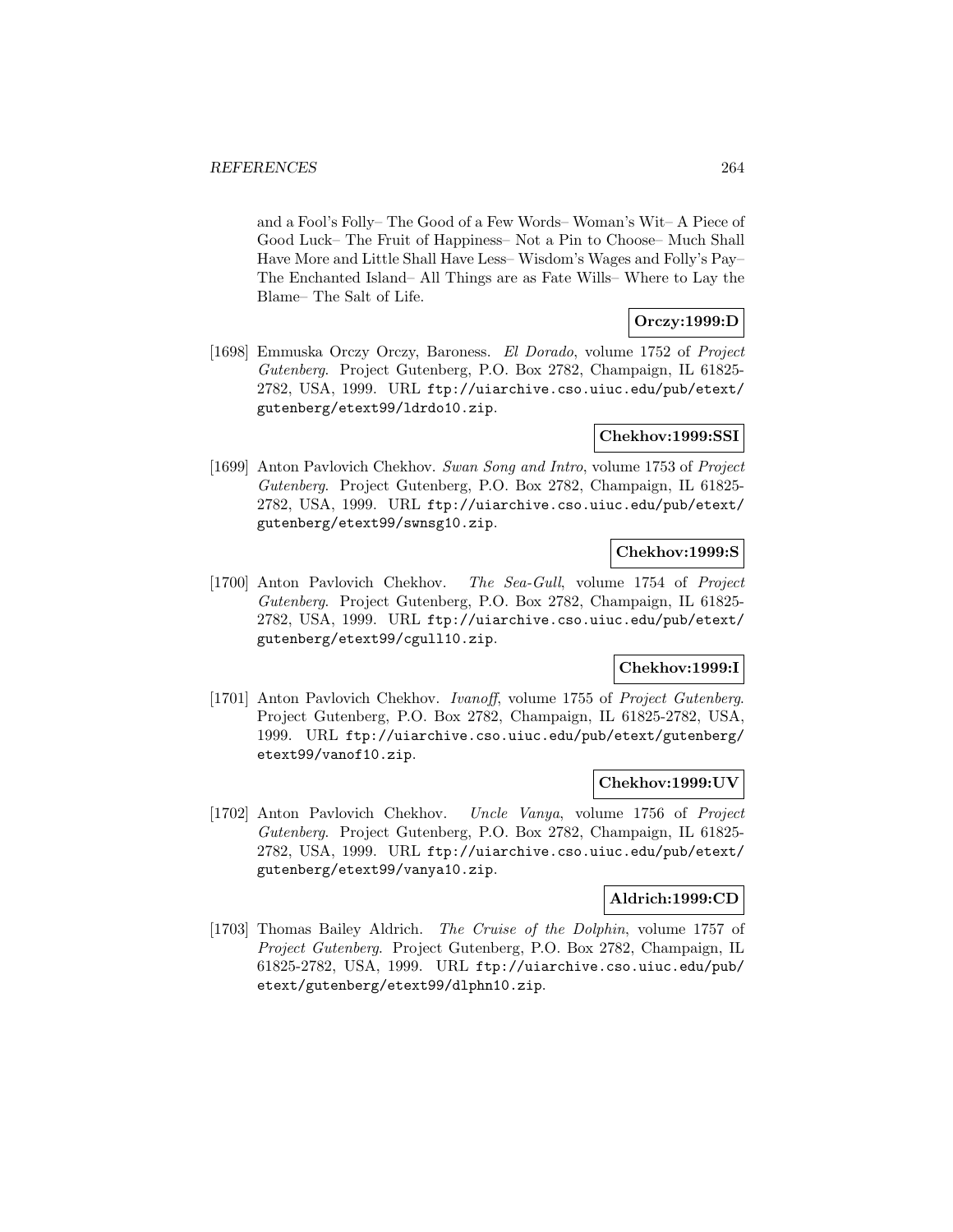### **Aldrich:1999:MD**

[1704] Thomas Bailey Aldrich. Majorie Daw, volume 1758 of Project Gutenberg. Project Gutenberg, P.O. Box 2782, Champaign, IL 61825-2782, USA, 1999. URL ftp://uiarchive.cso.uiuc.edu/pub/etext/gutenberg/ etext99/mjdaw10.zip.

## **Keith:1999:BB**

[1705] Marian Keith. The Black-Bearded Barbarian, volume 1759 of Project Gutenberg. Project Gutenberg, P.O. Box 2782, Champaign, IL 61825- 2782, USA, 1999. URL ftp://uiarchive.cso.uiuc.edu/pub/etext/ gutenberg/etext99/bbbrb10.zip.

## **Davis:1999:MWC**

[1706] Richard Harding Davis. The Man Who Could Not Lose, volume 1760 of Project Gutenberg. Project Gutenberg, P.O. Box 2782, Champaign, IL 61825-2782, USA, 1999. URL ftp://uiarchive.cso.uiuc.edu/pub/ etext/gutenberg/etext99/mwcnl10.zip.

# **Davis:1999:MBT**

[1707] Richard Harding Davis. My Buried Treasure, volume 1761 of Project Gutenberg. Project Gutenberg, P.O. Box 2782, Champaign, IL 61825- 2782, USA, 1999. URL ftp://uiarchive.cso.uiuc.edu/pub/etext/ gutenberg/etext99/mbtrs10.zip.

## **Davis:1999:C**

[1708] Richard Harding Davis. The Consul, volume 1762 of Project Gutenberg. Project Gutenberg, P.O. Box 2782, Champaign, IL 61825-2782, USA, 1999. URL ftp://uiarchive.cso.uiuc.edu/pub/etext/gutenberg/ etext99/tcnsl10.zip.

## **Davis:1999:NF**

[1709] Richard Harding Davis. The Nature Faker, volume 1763 of Project Gutenberg. Project Gutenberg, P.O. Box 2782, Champaign, IL 61825- 2782, USA, 1999. URL ftp://uiarchive.cso.uiuc.edu/pub/etext/ gutenberg/etext99/ntrfk10.zip.

### **Davis:1999:BBS**

[1710] Richard Harding Davis. Billy and the Big Stick, volume 1764 of Project Gutenberg. Project Gutenberg, P.O. Box 2782, Champaign, IL 61825- 2782, USA, 1999. URL ftp://uiarchive.cso.uiuc.edu/pub/etext/ gutenberg/etext99/bbstk10.zip.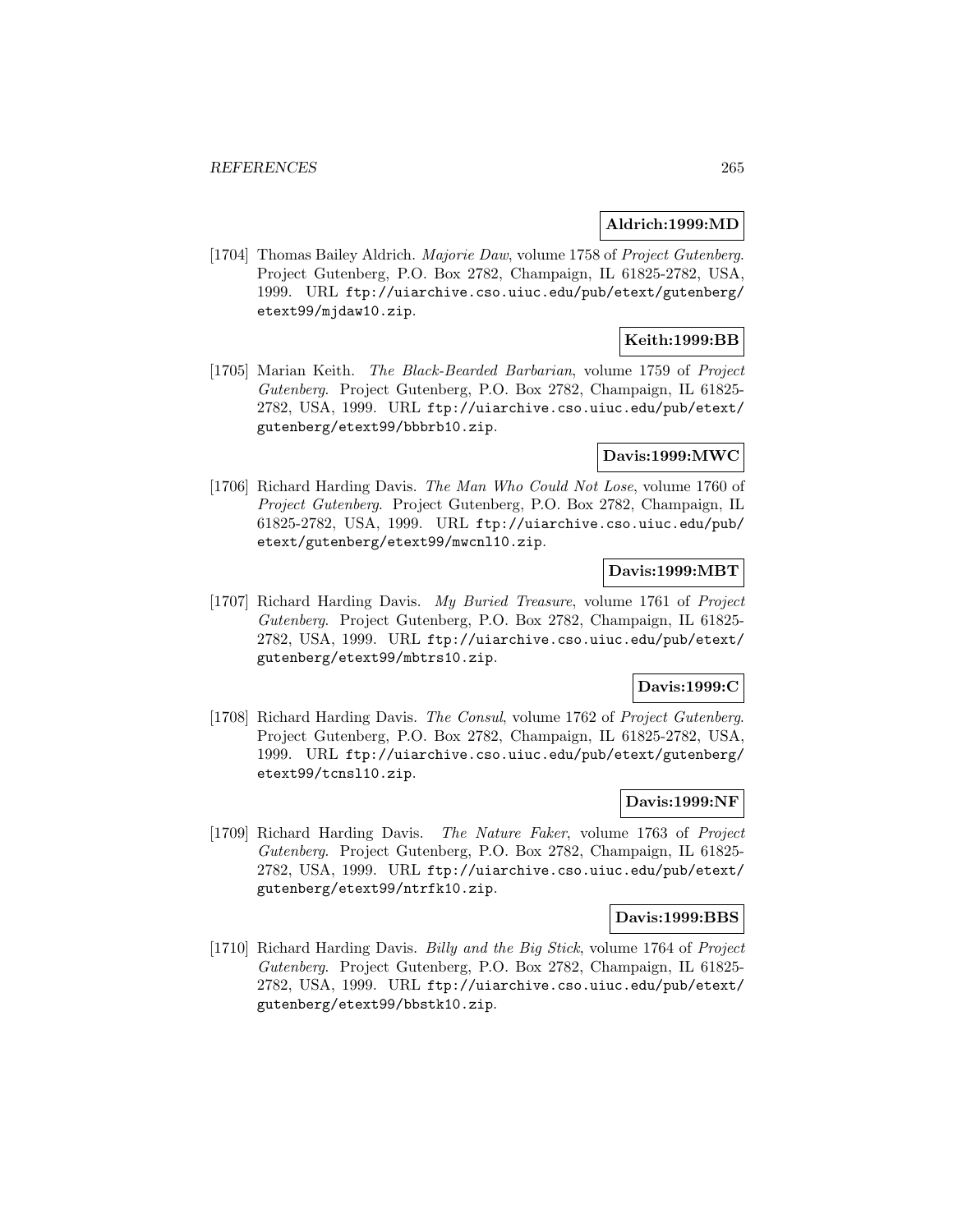### **Shakespeare:1999:HVP**

[1711] William Shakespeare. Henry VI Part 1, volume 1765 of Project Gutenberg. Project Gutenberg, P.O. Box 2782, Champaign, IL 61825- 2782, USA, 1999. URL ftp://uiarchive.cso.uiuc.edu/pub/etext/ gutenberg/etext99/1ws0111.zip.

## **Shakespeare:1999:KRIa**

[1712] William Shakespeare. King Richard III, volume 1768 of Project Gutenberg. Project Gutenberg, P.O. Box 2782, Champaign, IL 61825- 2782, USA, 1999. URL ftp://uiarchive.cso.uiuc.edu/pub/etext/ gutenberg/etext99/1ws0411.zip.

### **Shakespeare:1999:CE**

[1713] William Shakespeare. The Comedy of Errors, volume 1769 of Project Gutenberg. Project Gutenberg, P.O. Box 2782, Champaign, IL 61825- 2782, USA, 1999. URL ftp://uiarchive.cso.uiuc.edu/pub/etext/ gutenberg/etext99/1ws0611.zip.

## **Anonymous:1999:KEI**

[1714] Anonymous. King Edward III, Shakespeare Apocrypha, volume 1770 of Project Gutenberg. Project Gutenberg, P.O. Box 2782, Champaign, IL 61825-2782, USA, 1999. URL ftp://uiarchive.cso.uiuc.edu/pub/ etext/gutenberg/etext99/1ws5010.zip.

### **Shakespeare:1999:TAa**

[1715] William Shakespeare. Titus Andronicus, volume 1771 of Project Gutenberg. Project Gutenberg, P.O. Box 2782, Champaign, IL 61825- 2782, USA, 1999. URL ftp://uiarchive.cso.uiuc.edu/pub/etext/ gutenberg/etext99/1ws0911.zip.

## **Shakespeare:1999:TS**

[1716] William Shakespeare. The Taming of the Shrew, volume 1772 of Project Gutenberg. Project Gutenberg, P.O. Box 2782, Champaign, IL 61825- 2782, USA, 1999. URL ftp://uiarchive.cso.uiuc.edu/pub/etext/ gutenberg/etext99/1ws1011.zip.

### **Shakespeare:1999:TGV**

[1717] William Shakespeare. Two Gentlemen of Verona, volume 1773 of Project Gutenberg. Project Gutenberg, P.O. Box 2782, Champaign, IL 61825- 2782, USA, 1999. URL ftp://uiarchive.cso.uiuc.edu/pub/etext/ gutenberg/etext99/1ws1111.zip.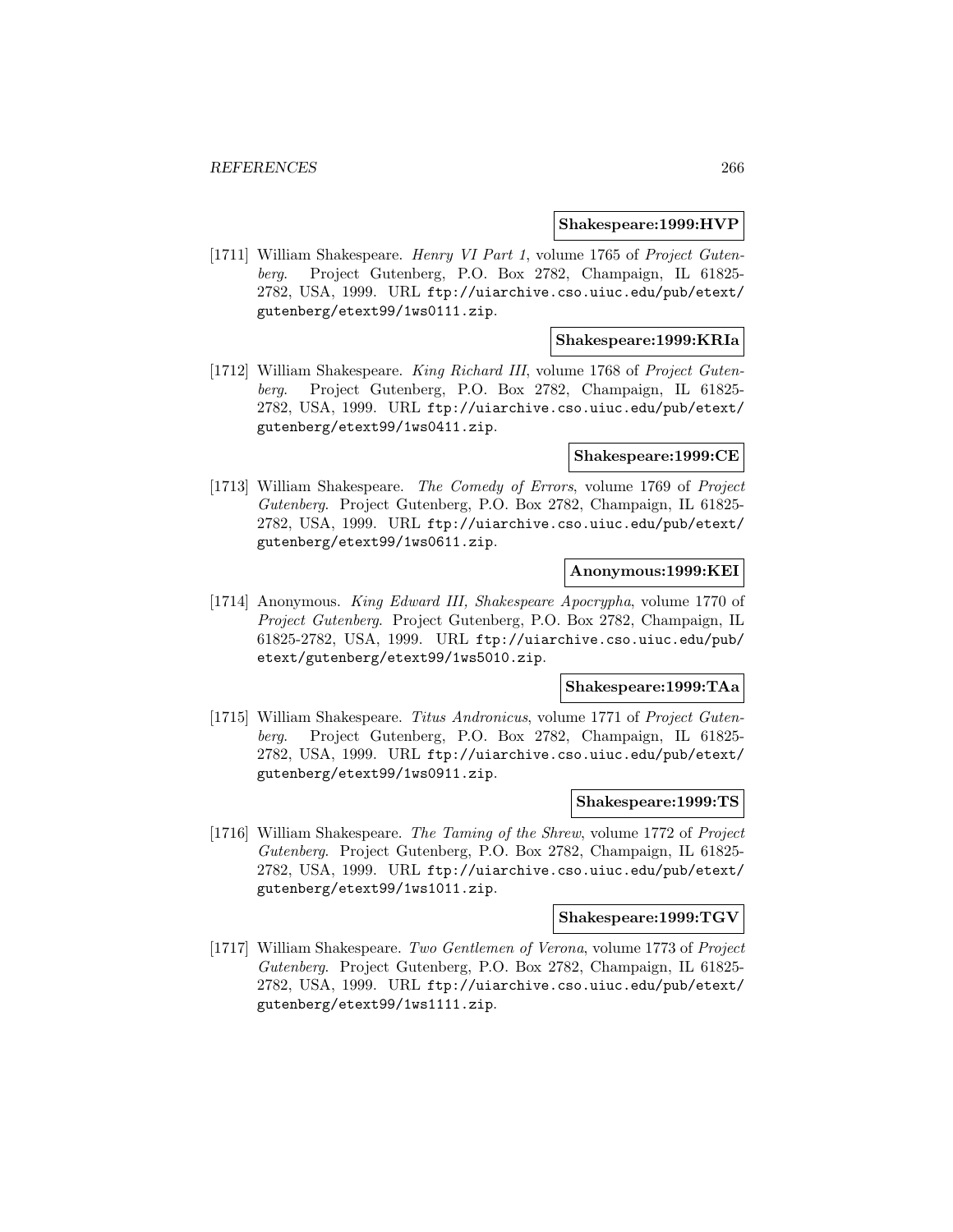### **Shakespeare:1999:LLL**

[1718] William Shakespeare. Love's Labour's Lost, volume 1774 of Project Gutenberg. Project Gutenberg, P.O. Box 2782, Champaign, IL 61825- 2782, USA, 1999. URL ftp://uiarchive.cso.uiuc.edu/pub/etext/ gutenberg/etext99/1ws1211.zip.

### **Shakespeare:1999:KJ**

[1719] William Shakespeare. King John, volume 1775 of Project Gutenberg. Project Gutenberg, P.O. Box 2782, Champaign, IL 61825-2782, USA, 1999. URL ftp://uiarchive.cso.uiuc.edu/pub/etext/gutenberg/ etext99/1ws1411.zip.

### **Shakespeare:1999:KRIb**

[1720] William Shakespeare. King Richard II, volume 1776 of Project Gutenberg. Project Gutenberg, P.O. Box 2782, Champaign, IL 61825-2782, USA, 1999. URL ftp://uiarchive.cso.uiuc.edu/pub/etext/gutenberg/ etext99/1ws1511.zip.

### **Shakespeare:1999:RJ**

[1721] William Shakespeare. Romeo and Juliet, volume 1777 of Project Gutenberg. Project Gutenberg, P.O. Box 2782, Champaign, IL 61825- 2782, USA, 1999. URL ftp://uiarchive.cso.uiuc.edu/pub/etext/ gutenberg/etext99/1ws1611.zip.

### **Skakespeare:1999:MND**

[1722] William Skakespeare. A Midsummer Night's Dream, volume 1778 of Project Gutenberg. Project Gutenberg, P.O. Box 2782, Champaign, IL 61825-2782, USA, 1999. URL ftp://uiarchive.cso.uiuc.edu/pub/ etext/gutenberg/etext99/1ws1711.zip.

### **Shakespeare:1999:MV**

[1723] William Shakespeare. The Merchant of Venice, volume 1779 of Project Gutenberg. Project Gutenberg, P.O. Box 2782, Champaign, IL 61825- 2782, USA, 1999. URL ftp://uiarchive.cso.uiuc.edu/pub/etext/ gutenberg/etext99/1ws1811.zip.

### **Shakespeare:1999:KHIa**

[1724] William Shakespeare. King Henry IV, Part 1, volume 1780 of Project Gutenberg. Project Gutenberg, P.O. Box 2782, Champaign, IL 61825- 2782, USA, 1999. URL ftp://uiarchive.cso.uiuc.edu/pub/etext/ gutenberg/etext99/1ws1911.zip.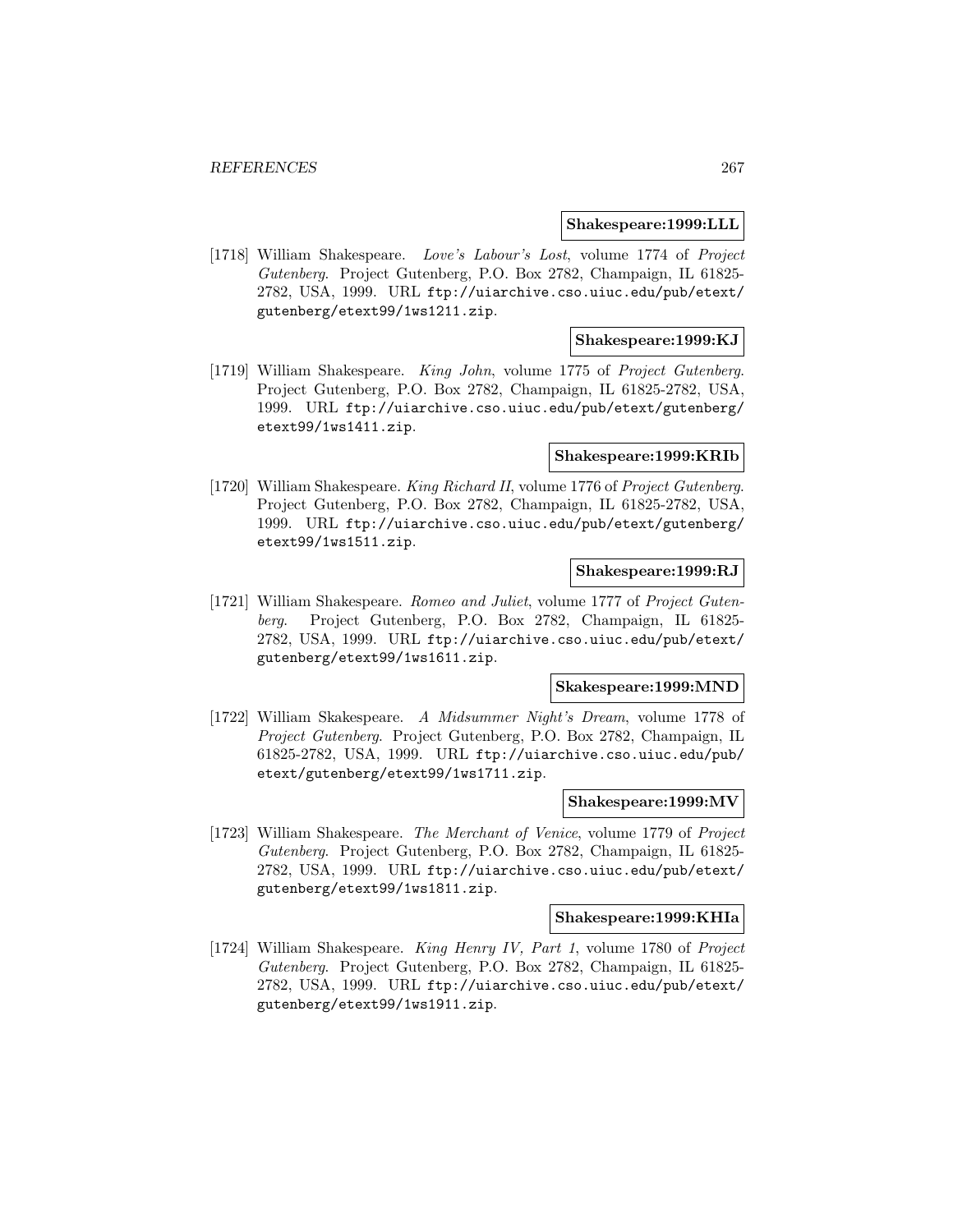### **Shakespeare:1999:MWW**

[1725] William Shakespeare. The Merry Wives of Windsor, volume 1781 of Project Gutenberg. Project Gutenberg, P.O. Box 2782, Champaign, IL 61825-2782, USA, 1999. URL ftp://uiarchive.cso.uiuc.edu/pub/ etext/gutenberg/etext99/1ws2011.zip.

### **Shakespeare:1999:KHIb**

[1726] William Shakespeare. King Henry IV, Part 2, volume 1782 of Project Gutenberg. Project Gutenberg, P.O. Box 2782, Champaign, IL 61825- 2782, USA, 1999. URL ftp://uiarchive.cso.uiuc.edu/pub/etext/ gutenberg/etext99/1ws2111.zip.

### **Shakespeare:1999:MAA**

[1727] William Shakespeare. Much Ado About Nothing, volume 1783 of Project Gutenberg. Project Gutenberg, P.O. Box 2782, Champaign, IL 61825- 2782, USA, 1999. URL ftp://uiarchive.cso.uiuc.edu/pub/etext/ gutenberg/etext99/1ws2211.zip.

## **Shakespeare:1999:KHVa**

[1728] William Shakespeare. King Henry V, volume 1784 of Project Gutenberg. Project Gutenberg, P.O. Box 2782, Champaign, IL 61825-2782, USA, 1999. URL ftp://uiarchive.cso.uiuc.edu/pub/etext/gutenberg/ etext99/1ws2311.zip.

### **Shakespeare:1999:JC**

[1729] William Shakespeare. Julius Caesar, volume 1785 of Project Gutenberg. Project Gutenberg, P.O. Box 2782, Champaign, IL 61825-2782, USA, 1999. URL ftp://uiarchive.cso.uiuc.edu/pub/etext/gutenberg/ etext99/1ws2411.zip.

## **Shakespeare:1999:YLI**

[1730] William Shakespeare. As You Like It, volume 1786 of Project Gutenberg. Project Gutenberg, P.O. Box 2782, Champaign, IL 61825-2782, USA, 1999. URL ftp://uiarchive.cso.uiuc.edu/pub/etext/gutenberg/ etext99/1ws2511.zip.

#### **Shakespeare:1999:H**

[1731] William Shakespeare. Hamlet, volume 1787 of Project Gutenberg. Project Gutenberg, P.O. Box 2782, Champaign, IL 61825-2782, USA, 1999. URL ftp://uiarchive.cso.uiuc.edu/pub/etext/gutenberg/ etext99/1ws2611.zip.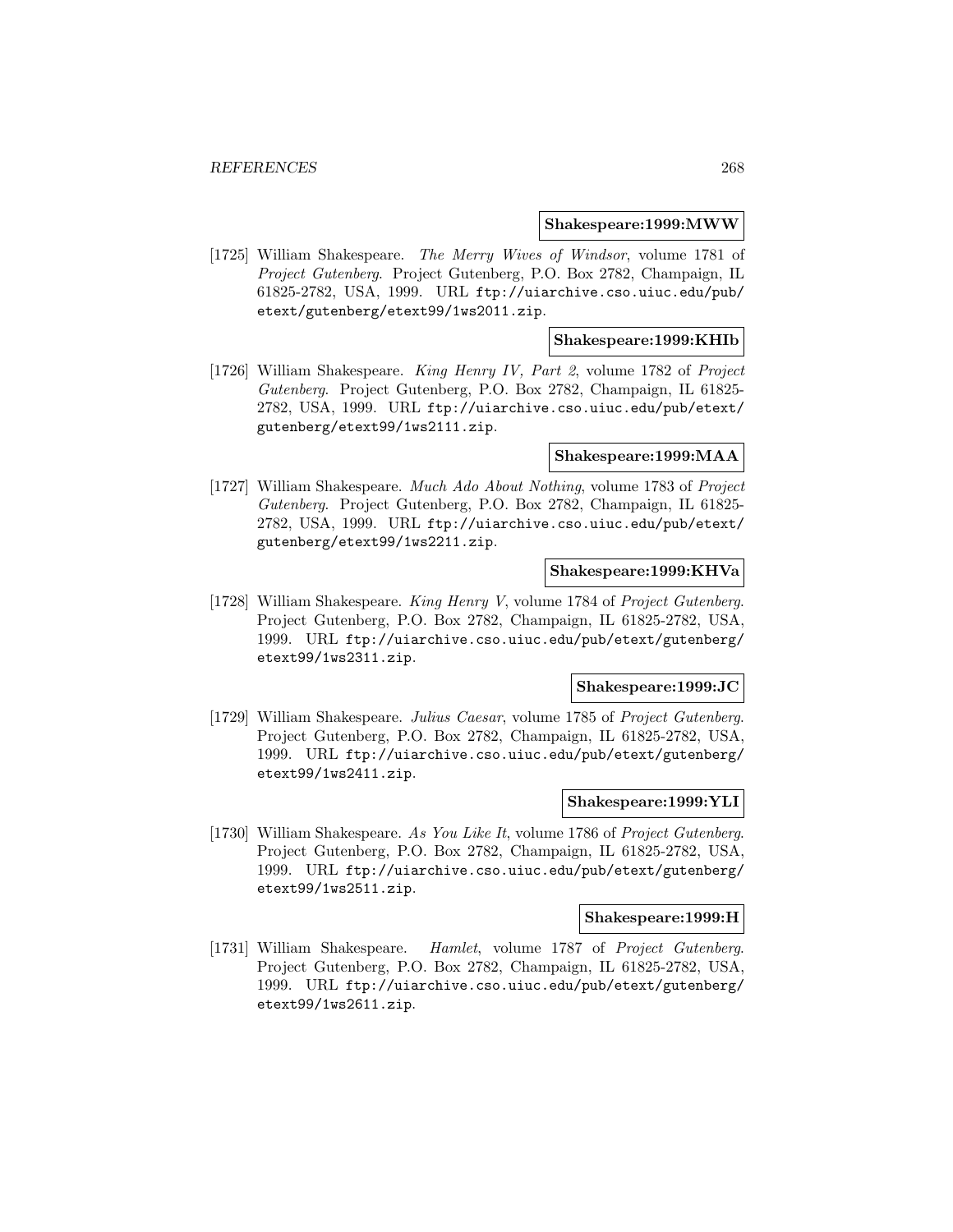### **Shakespeare:1999:TC**

[1732] William Shakespeare. Troilus and Cressida, volume 1790 of Project Gutenberg. Project Gutenberg, P.O. Box 2782, Champaign, IL 61825- 2782, USA, 1999. URL ftp://uiarchive.cso.uiuc.edu/pub/etext/ gutenberg/etext99/1ws2911.zip.

## **Shakespeare:1999:AWE**

[1733] William Shakespeare. All's Well That Ends Well, volume 1791 of Project Gutenberg. Project Gutenberg, P.O. Box 2782, Champaign, IL 61825- 2782, USA, 1999. URL ftp://uiarchive.cso.uiuc.edu/pub/etext/ gutenberg/etext99/1ws3011.zip.

### **Shakespeare:1999:MM**

[1734] William Shakespeare. Measure for Measure, volume 1792 of Project Gutenberg. Project Gutenberg, P.O. Box 2782, Champaign, IL 61825- 2782, USA, 1999. URL ftp://uiarchive.cso.uiuc.edu/pub/etext/ gutenberg/etext99/1ws3111.zip.

## **Shakespeare:1999:O**

[1735] William Shakespeare. Othello, volume 1793 of Project Gutenberg. Project Gutenberg, P.O. Box 2782, Champaign, IL 61825-2782, USA, 1999. URL ftp://uiarchive.cso.uiuc.edu/pub/etext/gutenberg/ etext99/1ws3211.zip.

### **Shakespeare:1999:KL**

[1736] William Shakespeare. King Lear, volume 1794 of Project Gutenberg. Project Gutenberg, P.O. Box 2782, Champaign, IL 61825-2782, USA, 1999. URL ftp://uiarchive.cso.uiuc.edu/pub/etext/gutenberg/ etext99/1ws3311.zip.

## **Shakespeare:1999:M**

[1737] William Shakespeare. Macbeth, volume 1795 of Project Gutenberg. Project Gutenberg, P.O. Box 2782, Champaign, IL 61825-2782, USA, 1999. URL ftp://uiarchive.cso.uiuc.edu/pub/etext/gutenberg/ etext99/1ws3411.zip.

### **Shakespeare:1999:AC**

[1738] William Shakespeare. Antony and Cleopatra, volume 1796 of Project Gutenberg. Project Gutenberg, P.O. Box 2782, Champaign, IL 61825- 2782, USA, 1999. URL ftp://uiarchive.cso.uiuc.edu/pub/etext/ gutenberg/etext99/1ws3511.zip.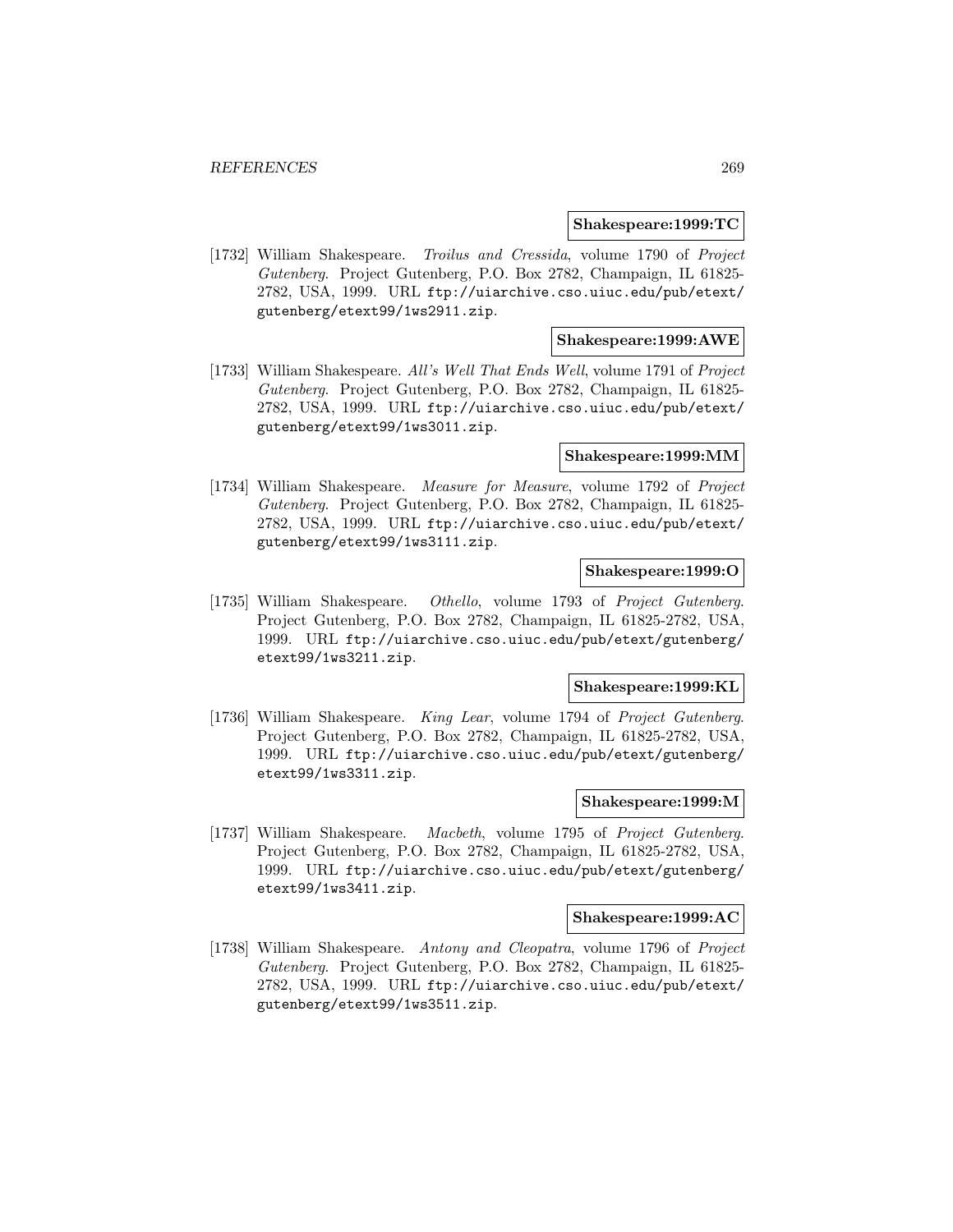### **Shakespeare:1999:Ca**

[1739] William Shakespeare. Coriolanus, volume 1797 of Project Gutenberg. Project Gutenberg, P.O. Box 2782, Champaign, IL 61825-2782, USA, 1999. URL ftp://uiarchive.cso.uiuc.edu/pub/etext/gutenberg/ etext99/1ws3611.zip.

## **Shakespeare:1999:TAb**

[1740] William Shakespeare. Timon of Athens, volume 1798 of Project Gutenberg. Project Gutenberg, P.O. Box 2782, Champaign, IL 61825- 2782, USA, 1999. URL ftp://uiarchive.cso.uiuc.edu/pub/etext/ gutenberg/etext99/1ws3711.zip.

### **Shakespeare:1999:Cb**

[1741] William Shakespeare. Cymbeline, volume 1799 of Project Gutenberg. Project Gutenberg, P.O. Box 2782, Champaign, IL 61825-2782, USA, 1999. URL ftp://uiarchive.cso.uiuc.edu/pub/etext/gutenberg/ etext99/1ws3911.zip.

## **Shakespeare:1999:WT**

[1742] William Shakespeare. The Winter's Tale, volume 1800 of Project Gutenberg. Project Gutenberg, P.O. Box 2782, Champaign, IL 61825- 2782, USA, 1999. URL ftp://uiarchive.cso.uiuc.edu/pub/etext/ gutenberg/etext99/1ws4011.zip.

## **Shakespeare:1999:T**

[1743] William Shakespeare. The Tempest, volume 1801 of Project Gutenberg. Project Gutenberg, P.O. Box 2782, Champaign, IL 61825-2782, USA, 1999. URL ftp://uiarchive.cso.uiuc.edu/pub/etext/gutenberg/ etext99/1ws4111.zip.

## **Shakespeare:1999:KHVb**

[1744] William Shakespeare. King Henry VIII, volume 1802 of Project Gutenberg. Project Gutenberg, P.O. Box 2782, Champaign, IL 61825- 2782, USA, 1999. URL ftp://uiarchive.cso.uiuc.edu/pub/etext/ gutenberg/etext99/1ws4211.zip.

### **Raine:1999:WSO**

[1745] William MacLeod Raine. Wyoming, A Story of the Outdoor West, volume 1803 of Project Gutenberg. Project Gutenberg, P.O. Box 2782, Champaign, IL 61825-2782, USA, 1999. URL ftp://uiarchive.cso. uiuc.edu/pub/etext/gutenberg/etext99/wymng10.zip.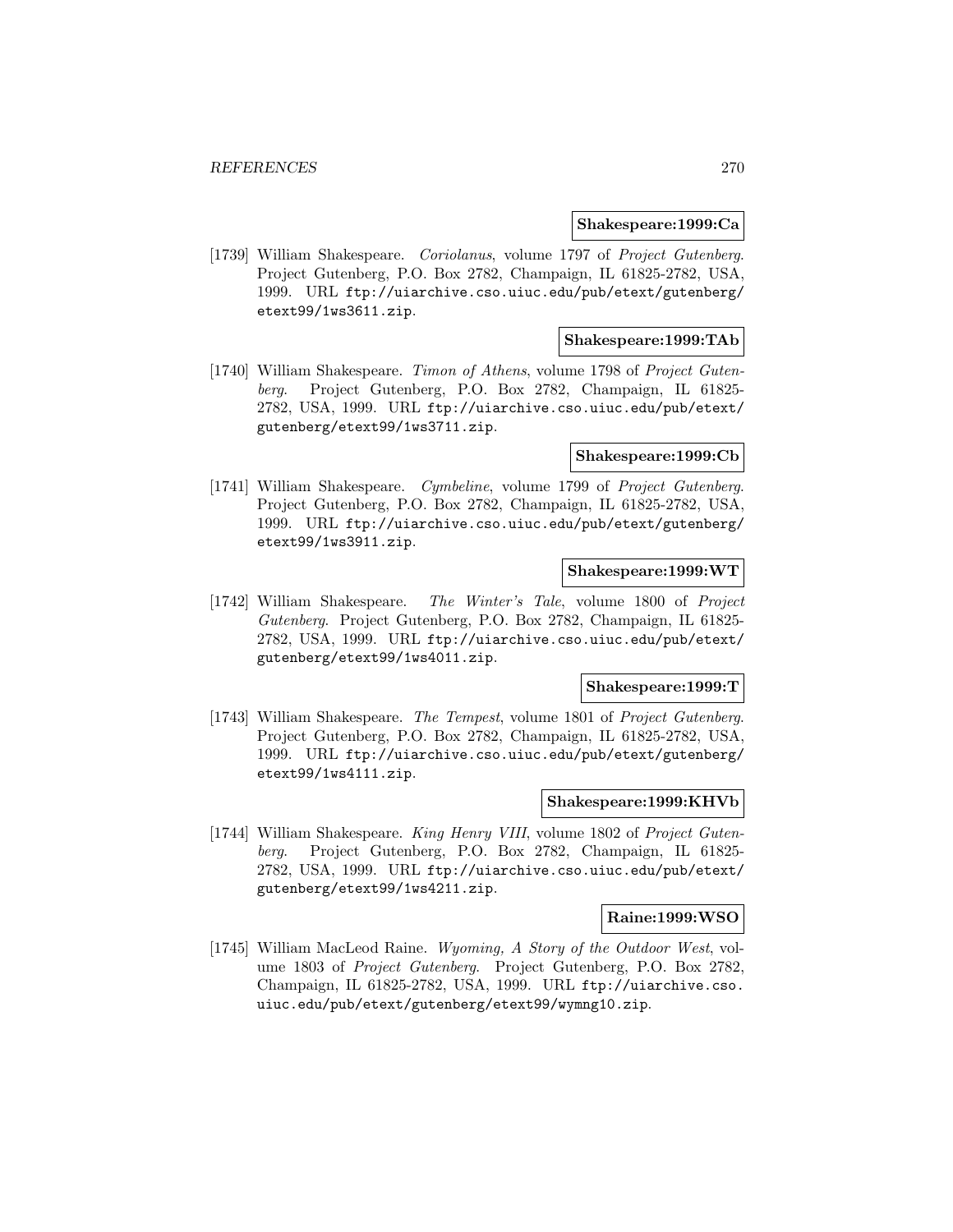### **Wells:1999:WFI**

[1746] H. G. (Herbert George) Wells. War and the Future: Italy, France and Britain at War, volume 1804 of Project Gutenberg. Project Gutenberg, P.O. Box 2782, Champaign, IL 61825-2782, USA, 1999. URL ftp:// uiarchive.cso.uiuc.edu/pub/etext/gutenberg/etext99/wrftr10. zip.

# **Henry:1999:GG**

[1747] O. Henry. The Gentle Grafter, volume 1805 of Project Gutenberg. Project Gutenberg, P.O. Box 2782, Champaign, IL 61825-2782, USA, 1999. URL ftp://uiarchive.cso.uiuc.edu/pub/etext/gutenberg/ etext99/grftr10.zip. I. The Octopus Marooned – II. Jeff Peters as a Personal Magnet – III. Modern Rural Sports – IV. The Chair of Philanthromathematics – V. The Hand That Riles the World – VI. The Exact Science of Matrimony – VII. A Midsummer Masquerade – VIII. Shearing the Wolf – IX. Innocents of Broadway – X. Conscience in  $Art - XI$ . The Man Higher Up – XII. A Tempered Wind – XIII. Hostages to Momus – XIV. The Ethics of Pig.

### **Davis:1999:F**

[1748] Richard Harding Davis. The Frame Up, volume 1806 of Project Gutenberg. Project Gutenberg, P.O. Box 2782, Champaign, IL 61825- 2782, USA, 1999. URL ftp://uiarchive.cso.uiuc.edu/pub/etext/ gutenberg/etext99/frmup10.zip.

## **Davis:1999:LH**

[1749] Richard Harding Davis. The Lost House, volume 1807 of Project Gutenberg. Project Gutenberg, P.O. Box 2782, Champaign, IL 61825- 2782, USA, 1999. URL ftp://uiarchive.cso.uiuc.edu/pub/etext/ gutenberg/etext99/lsths10.zip.

### **Davis:1999:LJP**

[1750] Richard Harding Davis. The Log of the Jolly Polly, volume 1808 of Project Gutenberg. Project Gutenberg, P.O. Box 2782, Champaign, IL 61825-2782, USA, 1999. URL ftp://uiarchive.cso.uiuc.edu/pub/ etext/gutenberg/etext99/jlply10.zip.

### **Raine:1999:BOT**

[1751] William MacLeod Raine. Bucky O'Connor: A Tale of the Unfenced Border, volume 1809 of Project Gutenberg. Project Gutenberg, P.O. Box 2782, Champaign, IL 61825-2782, USA, 1999. URL ftp://uiarchive. cso.uiuc.edu/pub/etext/gutenberg/etext99/bkcnr10.zip.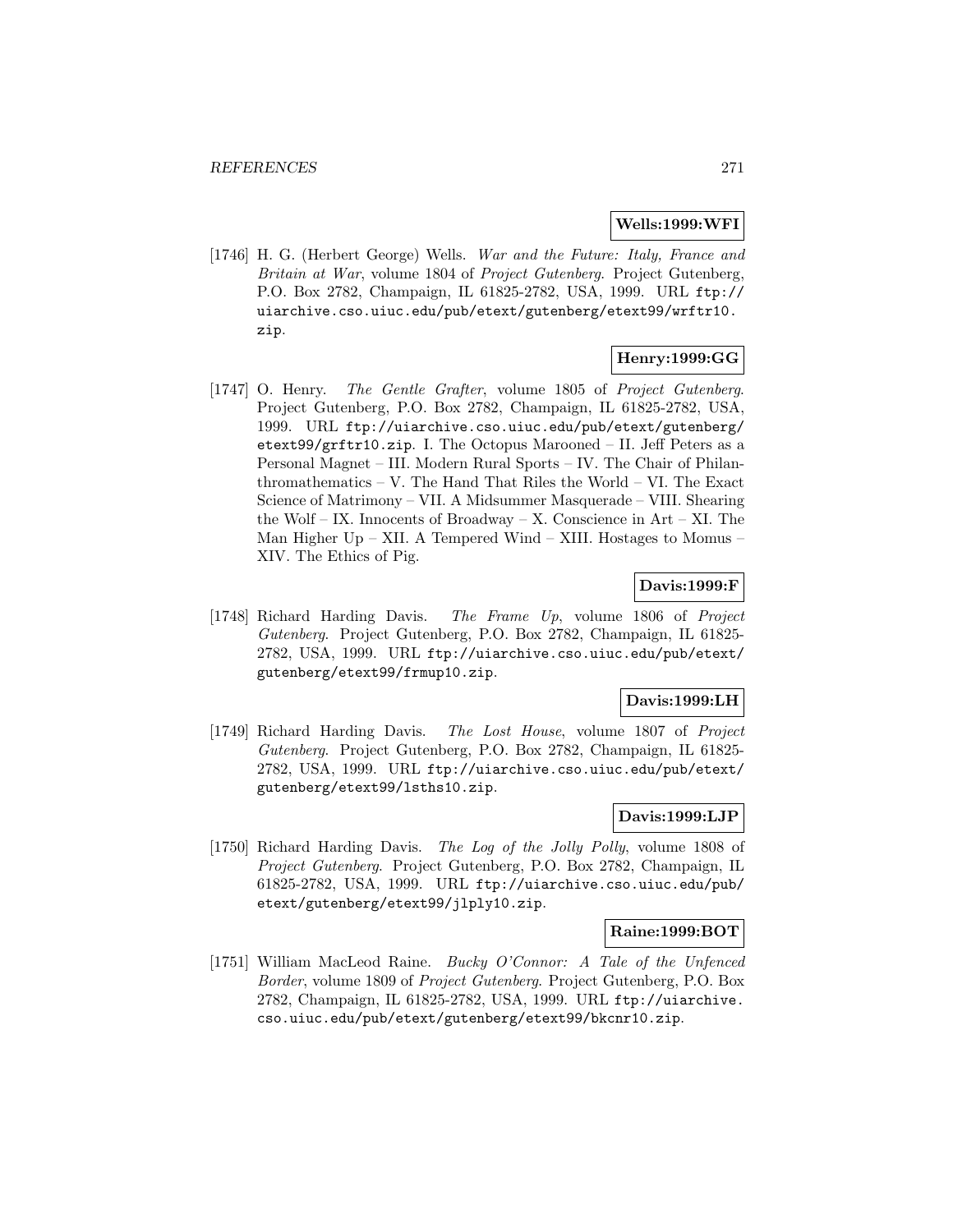### **Balzac:1999:SH**

[1752] Honoré de Balzac. A Second Home, volume 1810 of Project Gutenberg. Project Gutenberg, P.O. Box 2782, Champaign, IL 61825-2782, USA, 1999. URL ftp://uiarchive.cso.uiuc.edu/pub/etext/gutenberg/ etext99/2ndhm10.zip.

## **Balzac:1999:MD**

[1753] Honoré de Balzac. Massimilla Doni, volume 1811 of Project Gutenberg. Project Gutenberg, P.O. Box 2782, Champaign, IL 61825-2782, USA, 1999. URL ftp://uiarchive.cso.uiuc.edu/pub/etext/gutenberg/ etext99/msmdn10.zip.

### **Balzac:1999:PB**

[1754] Honoré de Balzac. A Prince of Bohemia, volume 1812 of Project Gutenberg. Project Gutenberg, P.O. Box 2782, Champaign, IL 61825- 2782, USA, 1999. URL ftp://uiarchive.cso.uiuc.edu/pub/etext/ gutenberg/etext99/prbhm10.zip.

## **Balzac:1999:MB**

[1755] Honoré de Balzac. A Man of Business, volume 1813 of Project Gutenberg. Project Gutenberg, P.O. Box 2782, Champaign, IL 61825-2782, USA, 1999. URL ftp://uiarchive.cso.uiuc.edu/pub/etext/gutenberg/ etext99/mnbus10.zip.

## **Biggers:1999:AC**

[1756] Earl Derr Biggers. The Agony Column, volume 1814 of Project Gutenberg. Project Gutenberg, P.O. Box 2782, Champaign, IL 61825-2782, USA, 1999. URL ftp://uiarchive.cso.uiuc.edu/pub/etext/gutenberg/ etext99/gnycl10.zip.

## **Nicolay:1999:BLA**

[1757] Helen Nicolay. The Boys' Life of Abraham Lincoln, by Helen Nicolay, volume 1815 of Project Gutenberg. Project Gutenberg, P.O. Box 2782, Champaign, IL 61825-2782, USA, 1999. URL ftp://uiarchive.cso. uiuc.edu/pub/etext/gutenberg/etext99/bloal10.zip.

### **Ogden:1999:T**

[1758] Ruth Ogden. Tattine, volume 1816 of Project Gutenberg. Project Gutenberg, P.O. Box 2782, Champaign, IL 61825-2782, USA, 1999. URL ftp:/ /uiarchive.cso.uiuc.edu/pub/etext/gutenberg/etext99/tttne10. zip.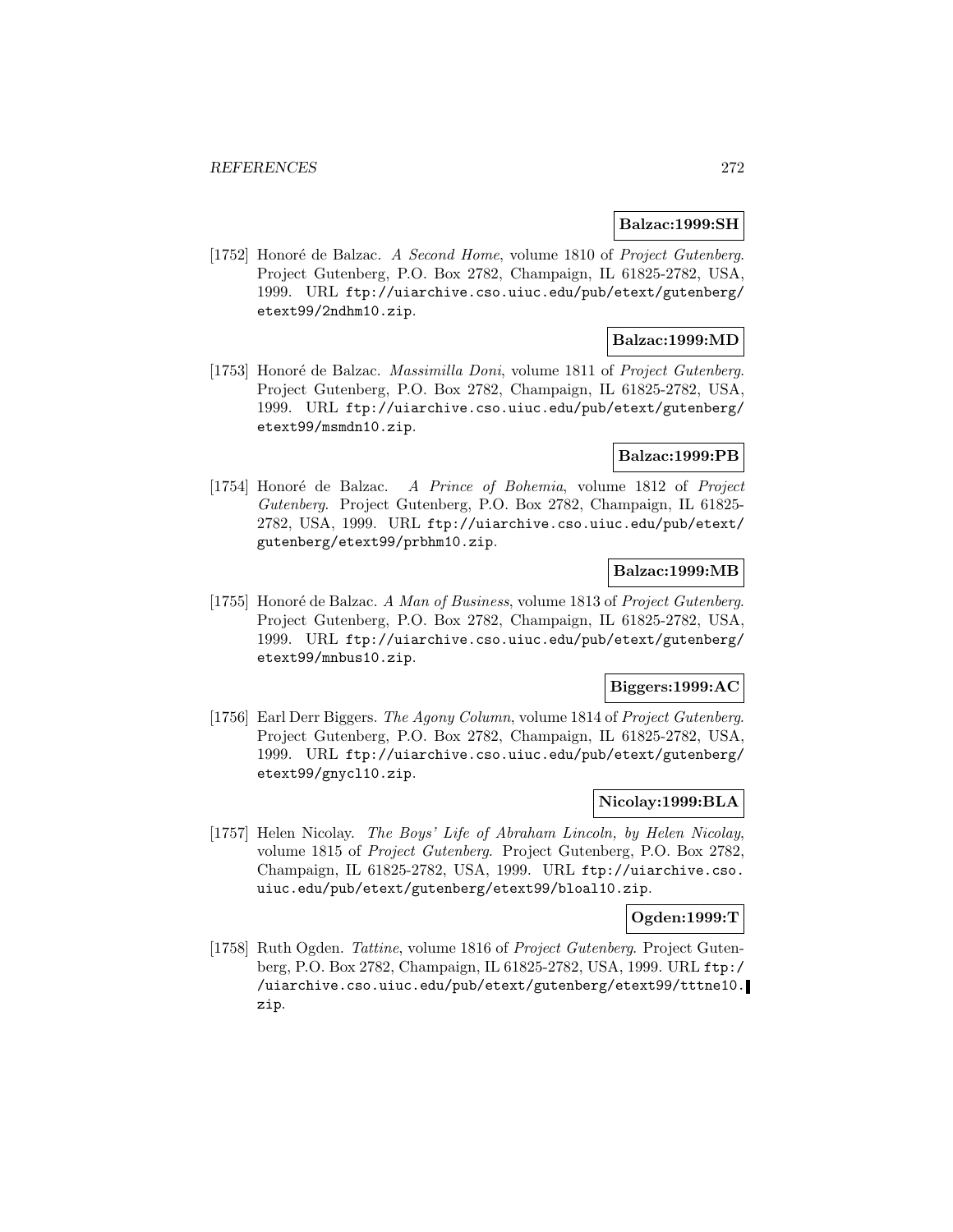## **Davis:1999:QL**

[1759] Richard Harding Davis. A Question of Latitude, volume 1817 of Project Gutenberg. Project Gutenberg, P.O. Box 2782, Champaign, IL 61825- 2782, USA, 1999. URL ftp://uiarchive.cso.uiuc.edu/pub/etext/ gutenberg/etext99/qlttd10.zip.

# **Davis:1999:S**

[1760] Richard Harding Davis. The Spy, volume 1818 of Project Gutenberg. Project Gutenberg, P.O. Box 2782, Champaign, IL 61825-2782, USA, 1999. URL ftp://uiarchive.cso.uiuc.edu/pub/etext/gutenberg/ etext99/thspy10.zip.

## **Davis:1999:M**

[1761] Richard Harding Davis. The Messengers, volume 1819 of Project Gutenberg. Project Gutenberg, P.O. Box 2782, Champaign, IL 61825- 2782, USA, 1999. URL ftp://uiarchive.cso.uiuc.edu/pub/etext/ gutenberg/etext99/msgrs10.zip.

## **Davis:1999:WD**

[1762] Richard Harding Davis. A Wasted Day, volume 1820 of Project Gutenberg. Project Gutenberg, P.O. Box 2782, Champaign, IL 61825- 2782, USA, 1999. URL ftp://uiarchive.cso.uiuc.edu/pub/etext/ gutenberg/etext99/wstdy10.zip.

## **Davis:1999:CL**

[1763] Richard Harding Davis. A Charmed Life, volume 1821 of Project Gutenberg. Project Gutenberg, P.O. Box 2782, Champaign, IL 61825- 2782, USA, 1999. URL ftp://uiarchive.cso.uiuc.edu/pub/etext/ gutenberg/etext99/chmlf10.zip.

# **Davis:1999:A**

[1764] Richard Harding Davis. The Amateur, volume 1822 of Project Gutenberg. Project Gutenberg, P.O. Box 2782, Champaign, IL 61825-2782, USA, 1999. URL ftp://uiarchive.cso.uiuc.edu/pub/etext/gutenberg/ etext99/thmtr10.zip.

### **Davis:1999:MM**

[1765] Richard Harding Davis. The Make-Believe Man, volume 1823 of Project Gutenberg. Project Gutenberg, P.O. Box 2782, Champaign, IL 61825- 2782, USA, 1999. URL ftp://uiarchive.cso.uiuc.edu/pub/etext/ gutenberg/etext99/mbman10.zip.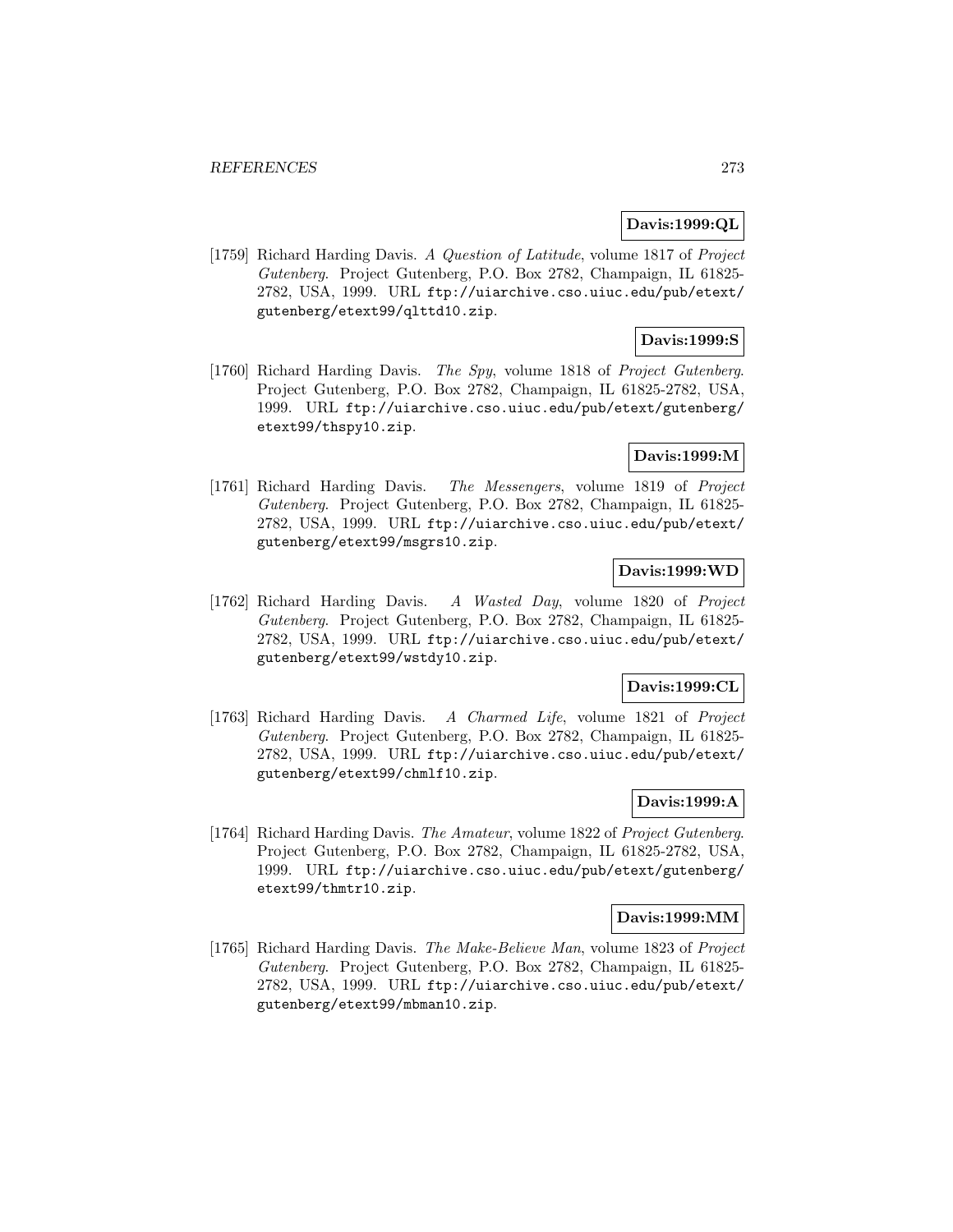## **Davis:1999:PM**

[1766] Richard Harding Davis. Peace Manoeuvres, volume 1824 of Project Gutenberg. Project Gutenberg, P.O. Box 2782, Champaign, IL 61825- 2782, USA, 1999. URL ftp://uiarchive.cso.uiuc.edu/pub/etext/ gutenberg/etext99/pcmnv10.zip.

# **Burgess:1999:ARF**

[1767] Thornton W. Burgess. Adventures of Reddy Fox, volume 1825 of Project Gutenberg. Project Gutenberg, P.O. Box 2782, Champaign, IL 61825- 2782, USA, 1999. URL ftp://uiarchive.cso.uiuc.edu/pub/etext/ gutenberg/etext99/rdyfx10.zip.

## **Balzac:1999:S**

[1768] Honoré de Balzac. Sarrasine, volume 1826 of Project Gutenberg. Project Gutenberg, P.O. Box 2782, Champaign, IL 61825-2782, USA, 1999. URL ftp://uiarchive.cso.uiuc.edu/pub/etext/gutenberg/ etext99/srrsn10.zip.

## **Gaskell:1999:LCBb**

[1769] Elizabeth Cleghorn Gaskell. Life of Charlotte Brontë, V1, volume 1827 of Project Gutenberg. Project Gutenberg, P.O. Box 2782, Champaign, IL 61825-2782, USA, 1999. URL ftp://uiarchive.cso.uiuc.edu/pub/ etext/gutenberg/etext99/1locb10.zip.

### **Scott:1999:CC**

[1770] Sir Walter Scott. Chronicles of the Canongate, volume 1828 of Project Gutenberg. Project Gutenberg, P.O. Box 2782, Champaign, IL 61825- 2782, USA, 1999. URL ftp://uiarchive.cso.uiuc.edu/pub/etext/ gutenberg/etext99/cnngt10.zip.

## **Mason:1999:MM**

[1771] Mary Murdoch Mason. Mae Madden, volume 1829 of Project Gutenberg. Project Gutenberg, P.O. Box 2782, Champaign, IL 61825-2782, USA, 1999. URL ftp://uiarchive.cso.uiuc.edu/pub/etext/gutenberg/ etext99/mmmmm10.zip.

### **Aldrich:1999:WT**

[1772] Thomas Bailey Aldrich. Wyndham Towers, volume 1830 of Project Gutenberg. Project Gutenberg, P.O. Box 2782, Champaign, IL 61825- 2782, USA, 1999. URL ftp://uiarchive.cso.uiuc.edu/pub/etext/ gutenberg/etext99/wndhm10.zip.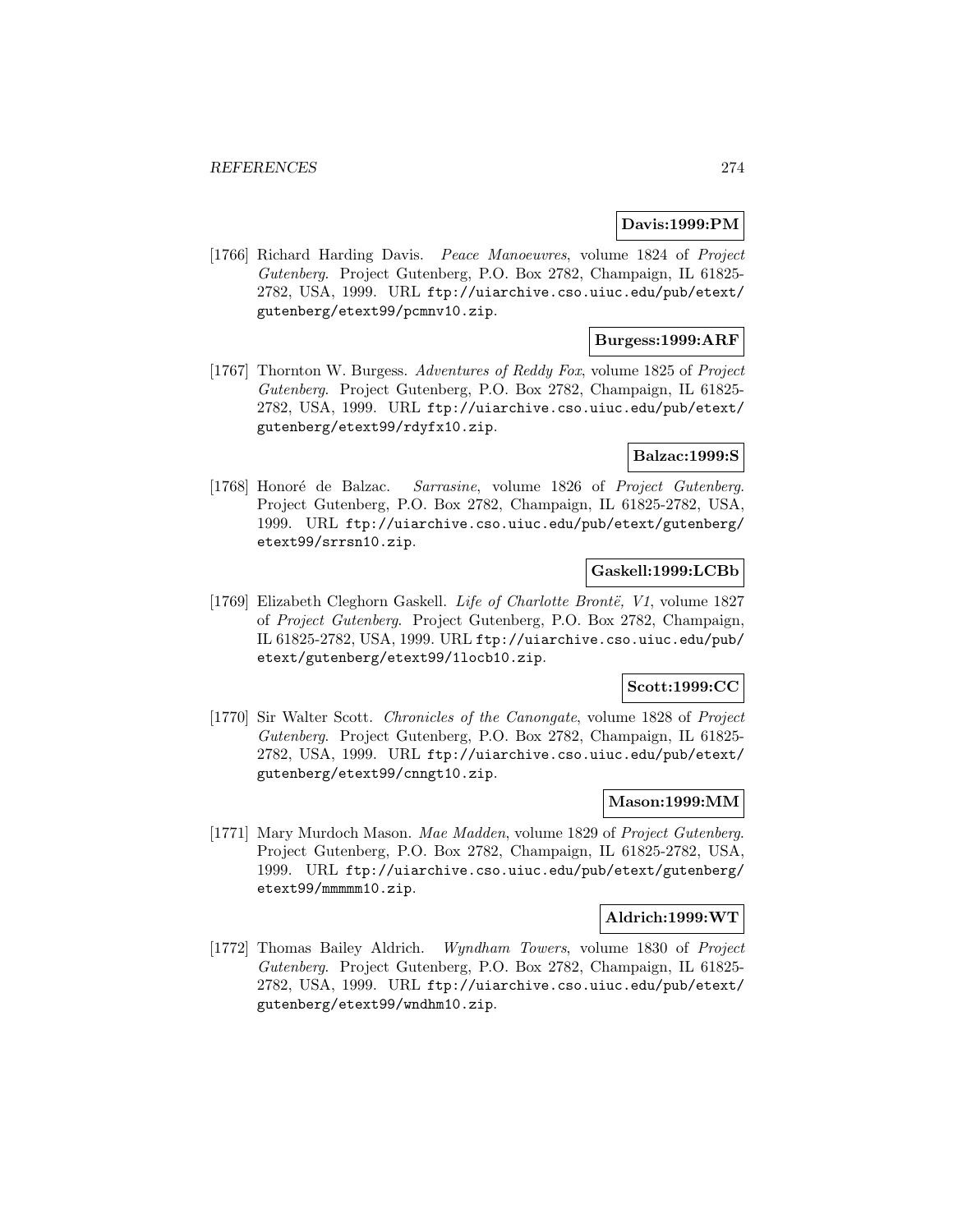### **Hawthorne:1999:LKL**

[1773] Julian Hawthorne. The Lock and Key Library:  $-b$ Classic Mystery and Detective Stories - Old Time English, volume 1831 of Project Gutenberg. Project Gutenberg, P.O. Box 2782, Champaign, IL 61825-2782, USA, 1999. URL ftp://uiarchive.cso.uiuc.edu/pub/etext/gutenberg/ etext99/lckyl10.zip.

# **Colbron:1999:CLW**

[1774] Grace Isabel Colbron. The Case of The Lamp That Went Out, volume 1832 of Project Gutenberg. Project Gutenberg, P.O. Box 2782, Champaign, IL 61825-2782, USA, 1999. URL ftp://uiarchive.cso.uiuc. edu/pub/etext/gutenberg/etext99/tltwo10.zip.

## **Colbron:1999:CRL**

[1775] Grace Isabel Colbron. The Case of The Registered Letter, volume 1833 of Project Gutenberg. Project Gutenberg, P.O. Box 2782, Champaign, IL 61825-2782, USA, 1999. URL ftp://uiarchive.cso.uiuc.edu/pub/ etext/gutenberg/etext99/rgstl10.zip.

## **Colbron:1999:CPD**

[1776] Grace Isabel Colbron. The Case of The Pocket Diary Found in the Snow, volume 1834 of Project Gutenberg. Project Gutenberg, P.O. Box 2782, Champaign, IL 61825-2782, USA, 1999. URL ftp://uiarchive.cso. uiuc.edu/pub/etext/gutenberg/etext99/pdfis10.zip.

## **Colbron:1999:CPB**

[1777] Grace Isabel Colbron. The Case of the Pool of Blood in the Pastor's Study, volume 1835 of Project Gutenberg. Project Gutenberg, P.O. Box 2782, Champaign, IL 61825-2782, USA, 1999. URL ftp://uiarchive. cso.uiuc.edu/pub/etext/gutenberg/etext99/pbips10.zip.

# **Colbron:1999:CGB**

[1778] Grace Isabel Colbron. The Case of the Golden Bullet, volume 1836 of Project Gutenberg. Project Gutenberg, P.O. Box 2782, Champaign, IL 61825-2782, USA, 1999. URL ftp://uiarchive.cso.uiuc.edu/pub/ etext/gutenberg/etext99/cotgb10.zip.

### **Twain:1999:PP**

[1779] Mark Twain. The Prince and the Pauper, volume 1837 of Project Gutenberg. Project Gutenberg, P.O. Box 2782, Champaign, IL 61825- 2782, USA, 1999. URL ftp://uiarchive.cso.uiuc.edu/pub/etext/ gutenberg/etext99/prppr10.zip.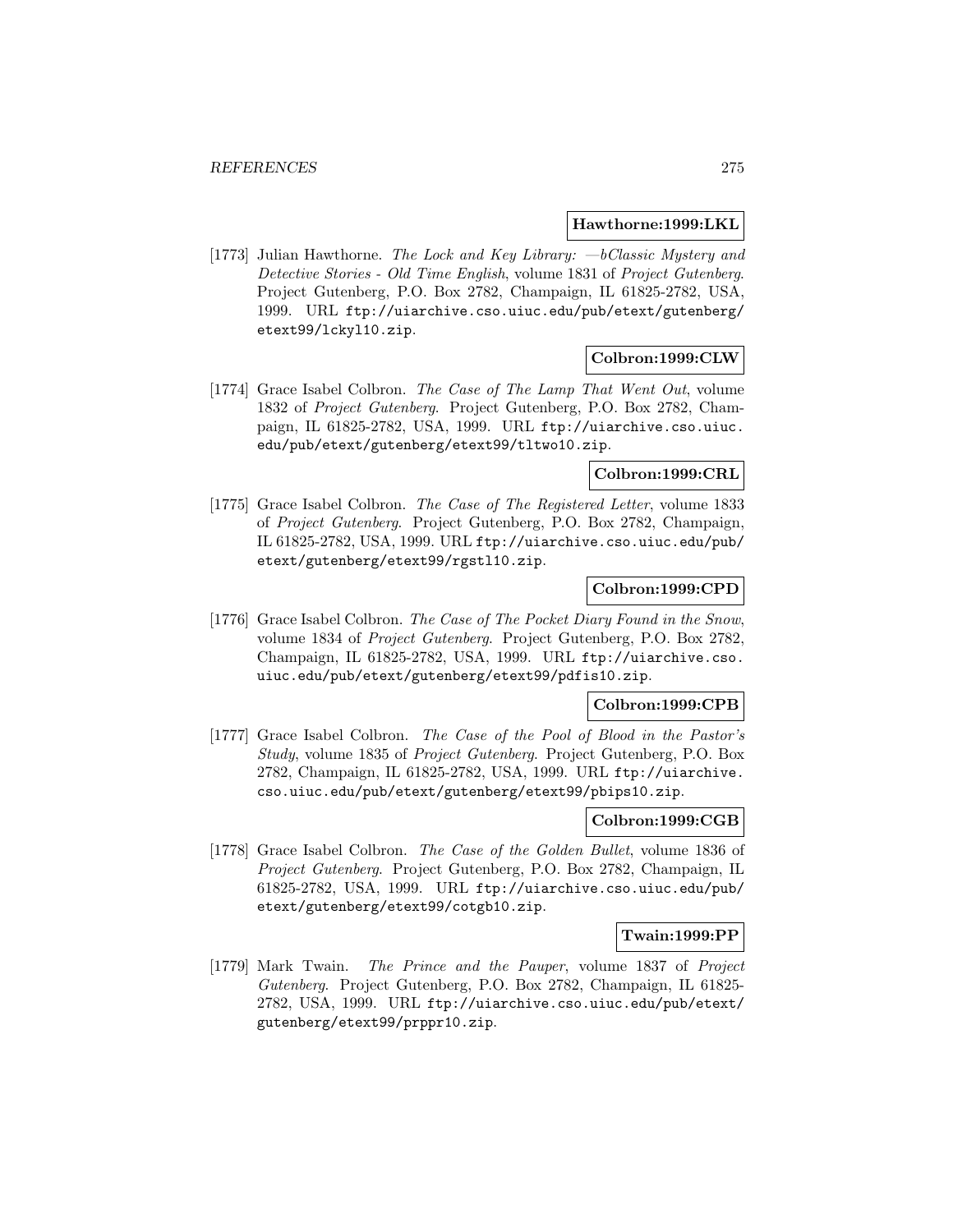### **Lawson:1999:NVC**

[1780] John Lawson. A New Voyage to Carolina, volume 1838 of Project Gutenberg. Project Gutenberg, P.O. Box 2782, Champaign, IL 61825- 2782, USA, 1999. URL ftp://uiarchive.cso.uiuc.edu/pub/etext/ gutenberg/etext99/nvycr10.zip.

# **Wolf:1999:OTB**

[1781] Emma Wolf. Other Things Being Equal, volume 1839 of Project Gutenberg. Project Gutenberg, P.O. Box 2782, Champaign, IL 61825- 2782, USA, 1999. URL ftp://uiarchive.cso.uiuc.edu/pub/etext/ gutenberg/etext99/otbeq10.zip.

## **Dreiser:1999:F**

[1782] Theodore Dreiser. The Financier, volume 1840 of Project Gutenberg. Project Gutenberg, P.O. Box 2782, Champaign, IL 61825-2782, USA, 1999. URL ftp://uiarchive.cso.uiuc.edu/pub/etext/gutenberg/ etext99/tfncr10.zip.

### **Balzac:1999:ZM**

[1783] Honoré de Balzac. Z. Marcas, volume 1841 of Project Gutenberg. Project Gutenberg, P.O. Box 2782, Champaign, IL 61825-2782, USA, 1999. URL ftp://uiarchive.cso.uiuc.edu/pub/etext/gutenberg/ etext99/zmrcs10.zip.

### **Verne:1999:MS**

[1784] Jules Verne. Michael Strogoff, volume 1842 of Project Gutenberg. Project Gutenberg, P.O. Box 2782, Champaign, IL 61825-2782, USA, 1999. URL ftp://uiarchive.cso.uiuc.edu/pub/etext/gutenberg/ etext99/strgf11.zip.

## **Davis:1999:VM**

[1785] Richard Harding Davis. Vera, The Medium, volume 1843 of Project Gutenberg. Project Gutenberg, P.O. Box 2782, Champaign, IL 61825- 2782, USA, 1999. URL ftp://uiarchive.cso.uiuc.edu/pub/etext/ gutenberg/etext99/veram10.zip.

#### **Ascham:1999:Sb**

[1786] Roger Ascham. The Scholemaster, volume 1844 of Project Gutenberg. Project Gutenberg, P.O. Box 2782, Champaign, IL 61825-2782, USA, 1999. URL ftp://uiarchive.cso.uiuc.edu/pub/etext/gutenberg/ etext99/smstr10.zip.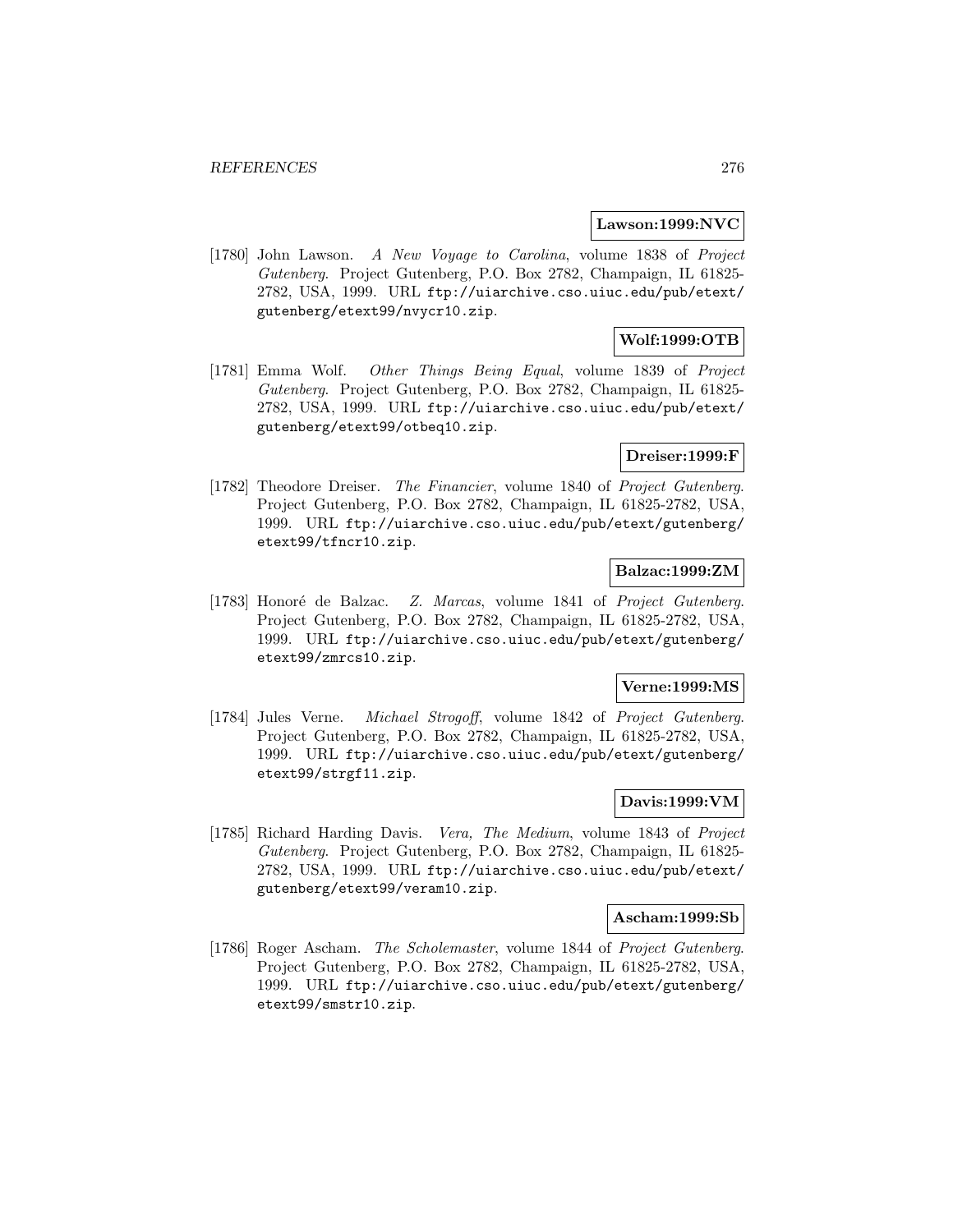### **Beerbohm:1999:ZD**

[1787] Sir Max Beerbohm. Zuleika Dobson, volume 1845 of Project Gutenberg. Project Gutenberg, P.O. Box 2782, Champaign, IL 61825-2782, USA, 1999. URL ftp://uiarchive.cso.uiuc.edu/pub/etext/gutenberg/ etext99/zdbsn10.zip.

## **Raine:1999:VS**

[1788] William MacLeod Raine. The Vision Splendid, volume 1846 of Project Gutenberg. Project Gutenberg, P.O. Box 2782, Champaign, IL 61825- 2782, USA, 1999. URL ftp://uiarchive.cso.uiuc.edu/pub/etext/ gutenberg/etext99/vspld10.zip.

### **McNeill:1999:SMS**

[1789] John Charles McNeill. Songs, Merry and Sad, volume 1847 of Project Gutenberg. Project Gutenberg, P.O. Box 2782, Champaign, IL 61825- 2782, USA, 1999. URL ftp://uiarchive.cso.uiuc.edu/pub/etext/ gutenberg/etext99/sngms10.zip.

## **Haggard:1999:MD**

[1790] H. Rider (Henry Rider) Haggard. Montezuma's Daughter, volume 1848 of Project Gutenberg. Project Gutenberg, P.O. Box 2782, Champaign, IL 61825-2782, USA, 1999. URL ftp://uiarchive.cso.uiuc.edu/pub/ etext/gutenberg/etext99/mzdtr10.zip.

### **Oppenheim:1999:YC**

[1791] E. Phillips (Edward Phillips) Oppenheim. The Yellow Crayon, volume 1849 of Project Gutenberg. Project Gutenberg, P.O. Box 2782, Champaign, IL 61825-2782, USA, 1999. URL ftp://uiarchive.cso.uiuc. edu/pub/etext/gutenberg/etext99/ycryn10.zip.

## **Irving:1999:OC**

[1792] Washington Irving. Old Christmas, volume 1850 of Project Gutenberg. Project Gutenberg, P.O. Box 2782, Champaign, IL 61825-2782, USA, 1999. URL ftp://uiarchive.cso.uiuc.edu/pub/etext/gutenberg/ etext99/oxmas10.zip.

### **Green:1999:WA**

[1793] Anna Katharine Green. The Woman in the Alcove, volume 1851 of Project Gutenberg. Project Gutenberg, P.O. Box 2782, Champaign, IL 61825-2782, USA, 1999. URL ftp://uiarchive.cso.uiuc.edu/pub/ etext/gutenberg/etext99/winta10.zip.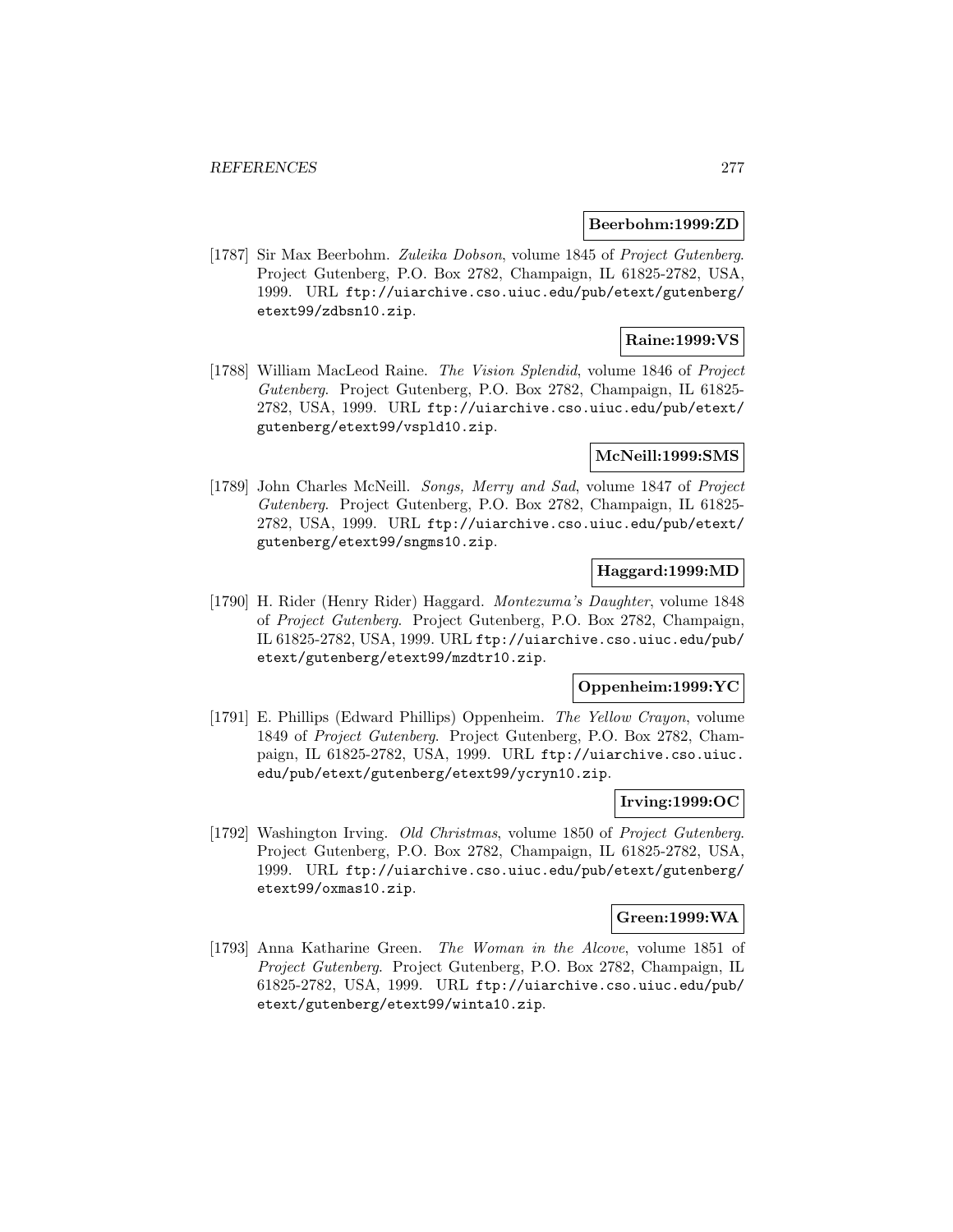### **Meredith:1999:L**

[1794] Owen Meredith. Lucile, volume 1852 of Project Gutenberg. Project Gutenberg, P.O. Box 2782, Champaign, IL 61825-2782, USA, 1999. URL ftp://uiarchive.cso.uiuc.edu/pub/etext/gutenberg/etext99/lucil10. zip.

## **Beck:1999:NVO**

[1795] L. Adams (Lily Adams) Beck. The Ninth Vibration, and other stories, volume 1853 of Project Gutenberg. Project Gutenberg, P.O. Box 2782, Champaign, IL 61825-2782, USA, 1999. URL ftp://uiarchive.cso. uiuc.edu/pub/etext/gutenberg/etext99/9thvb10.zip.

## **Balzac:1999:CM**

[1796] Honoré de Balzac. Catherine de Medici, volume 1854 of Project Gutenberg. Project Gutenberg, P.O. Box 2782, Champaign, IL 61825- 2782, USA, 1999. URL ftp://uiarchive.cso.uiuc.edu/pub/etext/ gutenberg/etext99/ctdmd10.zip.

## **Lang:1999:BAB**

[1797] Andrew Lang. Ban and Arriere Ban - A Rally of Fugitive Rhymes, volume 1855 of Project Gutenberg. Project Gutenberg, P.O. Box 2782, Champaign, IL 61825-2782, USA, 1999. URL ftp://uiarchive.cso. uiuc.edu/pub/etext/gutenberg/etext99/bnabn10.zip.

## **Balzac:1999:CP**

[1798] Honoré de Balzac. Cousin Pons, volume 1856 of Project Gutenberg. Project Gutenberg, P.O. Box 2782, Champaign, IL 61825-2782, USA, 1999. URL ftp://uiarchive.cso.uiuc.edu/pub/etext/gutenberg/ etext99/cspns10.zip.

## **Green:1999:IO**

[1799] Anna Katharine Green. Initials Only, volume 1857 of Project Gutenberg. Project Gutenberg, P.O. Box 2782, Champaign, IL 61825-2782, USA, 1999. URL ftp://uiarchive.cso.uiuc.edu/pub/etext/gutenberg/ etext99/ionly10.zip.

### **Kipling:1999:PTH**

[1800] Rudyard Kipling. Plain Tales from the Hills, volume 1858 of Project Gutenberg. Project Gutenberg, P.O. Box 2782, Champaign, IL 61825- 2782, USA, 1999. URL ftp://uiarchive.cso.uiuc.edu/pub/etext/ gutenberg/etext99/ptfth10.zip.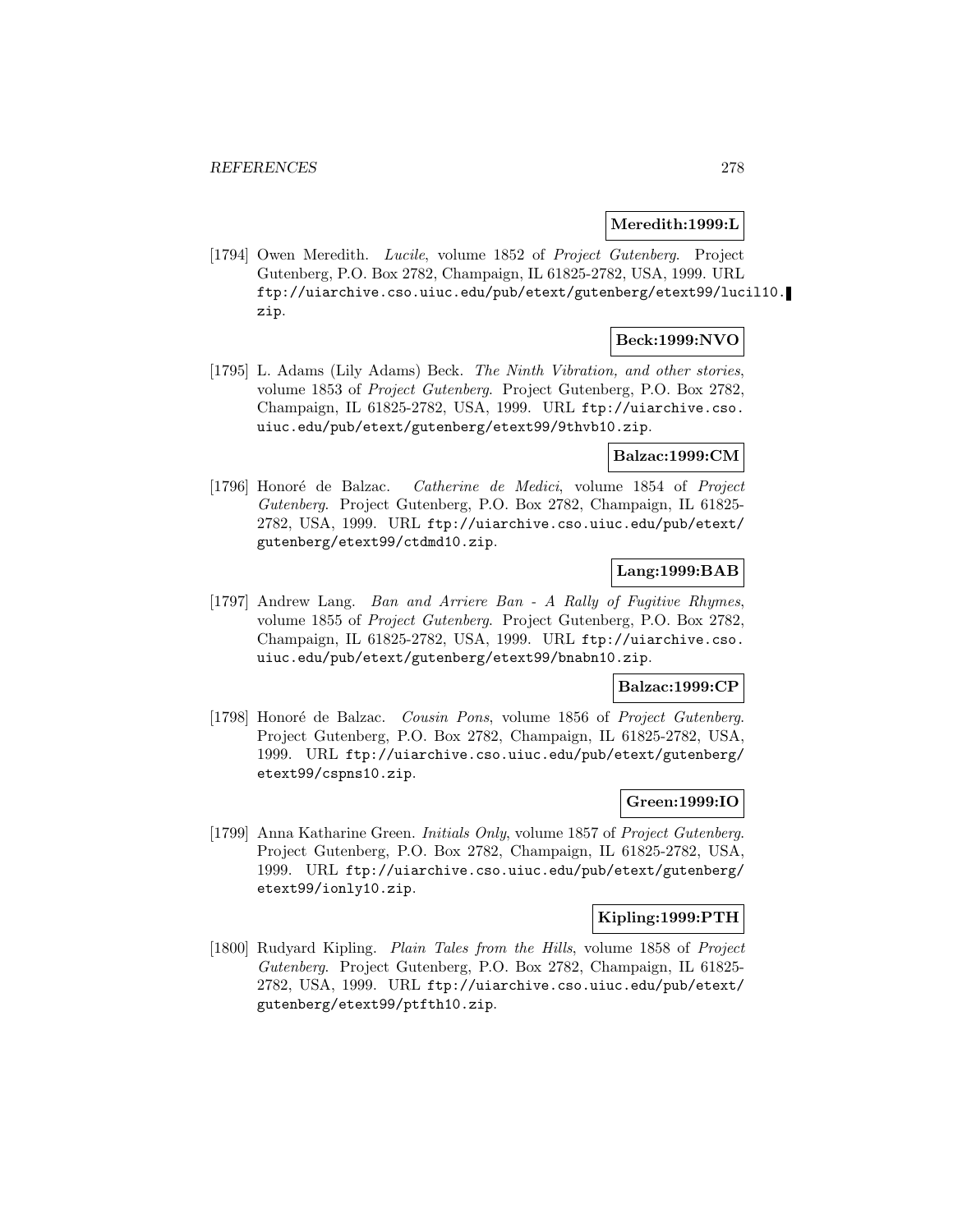### **Beerbohm:1999:WMB**

[1801] Sir Max Beerbohm. The Works of Max Beerbohm, volume 1859 of Project Gutenberg. Project Gutenberg, P.O. Box 2782, Champaign, IL 61825- 2782, USA, 1999. URL ftp://uiarchive.cso.uiuc.edu/pub/etext/ gutenberg/etext99/twomb10.zip.

## **Kingsley:1999:W**

[1802] Charles Kingsley. Westward Ho!, volume 1860 of Project Gutenberg. Project Gutenberg, P.O. Box 2782, Champaign, IL 61825-2782, USA, 1999. URL ftp://uiarchive.cso.uiuc.edu/pub/etext/gutenberg/ etext99/wstho10.zip.

### **Aldrich:1999:OTS**

[1803] Thomas Bailey Aldrich. An Old Town By The Sea, volume 1861 of Project Gutenberg. Project Gutenberg, P.O. Box 2782, Champaign, IL 61825-2782, USA, 1999. URL ftp://uiarchive.cso.uiuc.edu/pub/ etext/gutenberg/etext99/ldtwn10.zip.

## **Daudet:1999:TT**

[1804] Alphonse Daudet. Tartarin of Tarascon, volume 1862 of Project Gutenberg. Project Gutenberg, P.O. Box 2782, Champaign, IL 61825- 2782, USA, 1999. URL ftp://uiarchive.cso.uiuc.edu/pub/etext/ gutenberg/etext99/trtrn10.zip.

### **Thackeray:1999:CGC**

[1805] William Makepeace Thackeray. From Cornhill to Grand Cairo, volume 1863 of Project Gutenberg. Project Gutenberg, P.O. Box 2782, Champaign, IL 61825-2782, USA, 1999. URL ftp://uiarchive.cso.uiuc. edu/pub/etext/gutenberg/etext99/crhcr10.zip.

## **Lodge:1999:HTA**

[1806] Henry Cabot Lodge. Hero Tales From American History, volume 1864 of Project Gutenberg. Project Gutenberg, P.O. Box 2782, Champaign, IL 61825-2782, USA, 1999. URL ftp://uiarchive.cso.uiuc.edu/pub/ etext/gutenberg/etext99/htfah10.zip.

### **Trollope:1999:NA**

[1807] Anthony Trollope. North America, volume 1865–1866 of Project Gutenberg. Project Gutenberg, P.O. Box 2782, Champaign, IL 61825- 2782, USA, 1999. URL ftp://uiarchive.cso.uiuc.edu/pub/etext/ gutenberg/etext99/1noam10.zip (Vol.1); ftp://uiarchive.cso. uiuc.edu/pub/etext/gutenberg/etext99/2noam10.zip (Vol.2).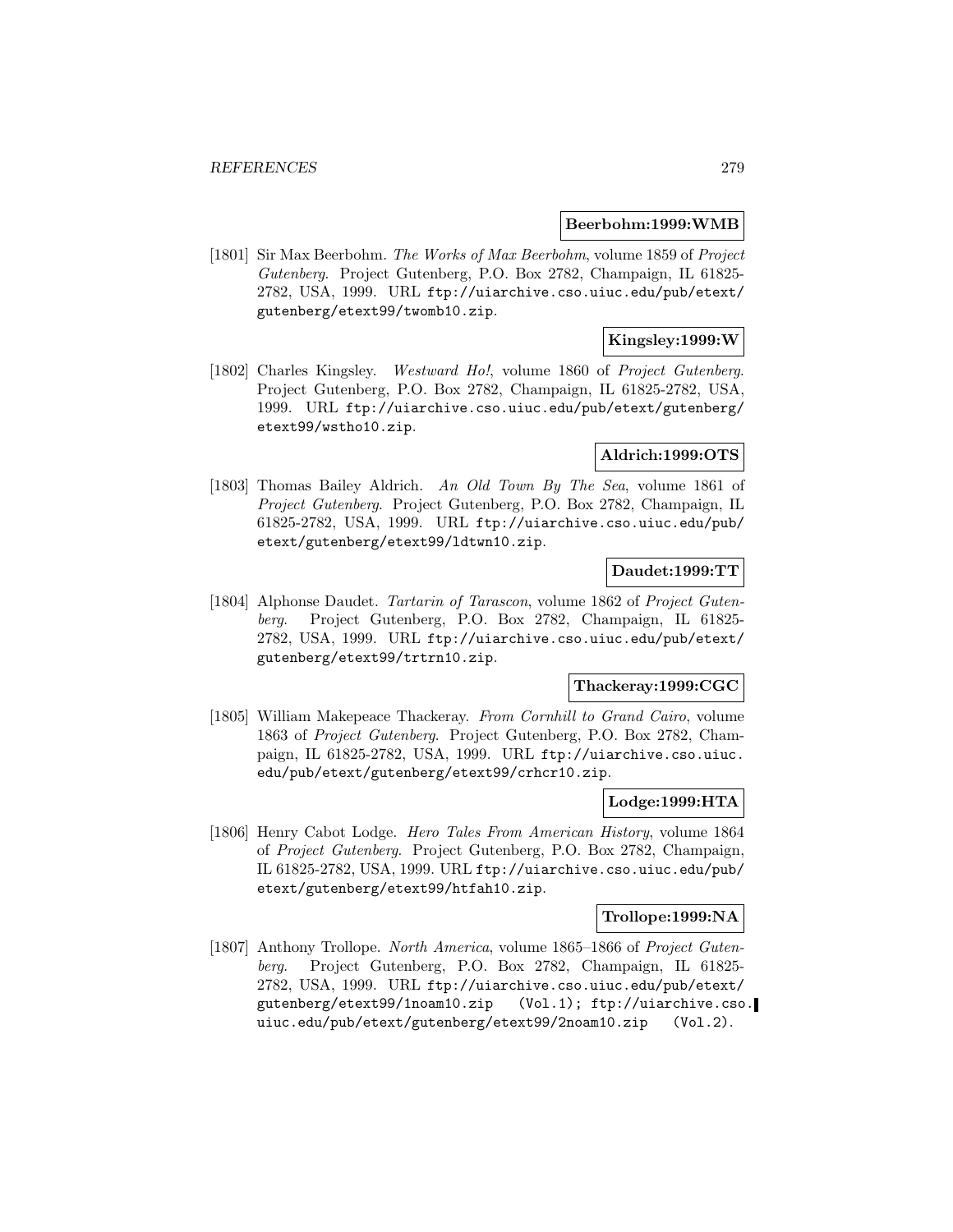### **Wiggin:1999:DGG**

[1808] Kate Douglas Smith Wiggin. The Diary of a Goose Girl, volume 1867 of Project Gutenberg. Project Gutenberg, P.O. Box 2782, Champaign, IL 61825-2782, USA, 1999. URL ftp://uiarchive.cso.uiuc.edu/pub/ etext/gutenberg/etext99/gsgrl10.zip.

## **Wiggin:1999:PP**

[1809] Kate Douglas Smith Wiggin. Penelope's Postscripts, volume 1868 of Project Gutenberg. Project Gutenberg, P.O. Box 2782, Champaign, IL 61825-2782, USA, 1999. URL ftp://uiarchive.cso.uiuc.edu/pub/ etext/gutenberg/etext99/pnlps10.zip.

### **Rinehart:1999:MLT**

[1810] Mary Roberts Rinehart. The Man in Lower Ten, volume 1869 of Project Gutenberg. Project Gutenberg, P.O. Box 2782, Champaign, IL 61825- 2782, USA, 1999. URL ftp://uiarchive.cso.uiuc.edu/pub/etext/ gutenberg/etext99/tmilt10.zip.

# **Saki:1999:RRE**

[1811] Saki. Reginald in Russia, etc., volume 1870 of Project Gutenberg. Project Gutenberg, P.O. Box 2782, Champaign, IL 61825-2782, USA, 1999. URL ftp://uiarchive.cso.uiuc.edu/pub/etext/gutenberg/ etext99/rgrus10.zip.

### **Balzac:1999:DA**

[1812] Honoré de Balzac. The Deputy of Arcis, volume 1871 of Project Gutenberg. Project Gutenberg, P.O. Box 2782, Champaign, IL 61825- 2782, USA, 1999. URL ftp://uiarchive.cso.uiuc.edu/pub/etext/ gutenberg/etext99/arcis10.zip.

## **Milne:1999:RHM**

[1813] A. A. Milne. The Red House Mystery, volume 1872 of Project Gutenberg. Project Gutenberg, P.O. Box 2782, Champaign, IL 61825-2782, USA, 1999. URL ftp://uiarchive.cso.uiuc.edu/pub/etext/gutenberg/ etext99/rdhsm10.zip.

### **Balzac:1999:G**

[1814] Honoré de Balzac. Gambara, volume 1873 of Project Gutenberg. Project Gutenberg, P.O. Box 2782, Champaign, IL 61825-2782, USA, 1999. URL ftp://uiarchive.cso.uiuc.edu/pub/etext/gutenberg/ etext99/gmbra10.zip.